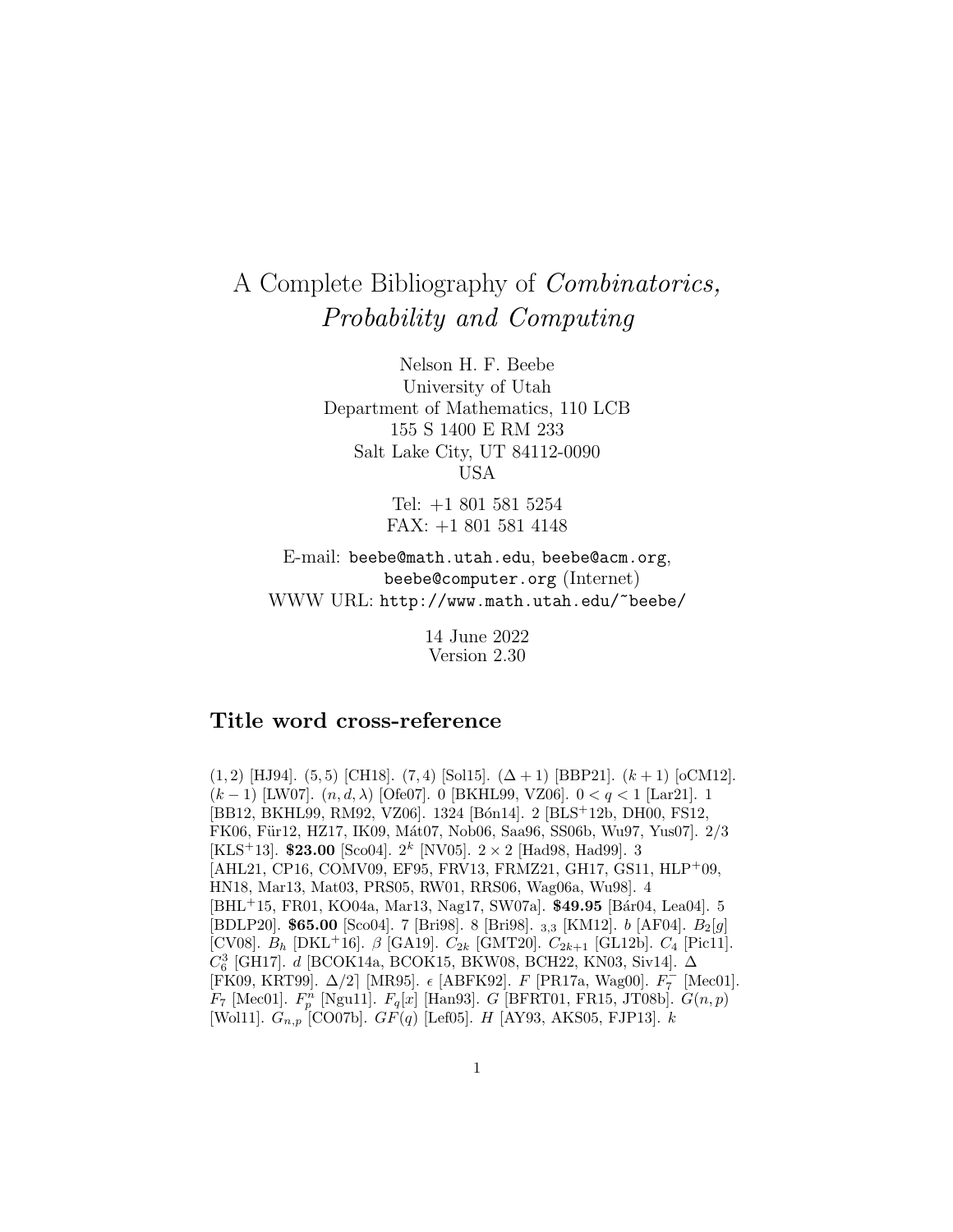[Aig05, COGL07, COW18, CF95, CDD03, DHS16, Gao14, GGH12, GJ03, HZ05, Han15, JS20, KKY06, LMMW09, Nik01b, PV13, PS16, Ras19, Rio08, Sha11, Sub00, XY11, oCM12].  $K - 4$  [HLTZ17].  $k = r + 1$  [EGM<sup>+</sup>20].  $k = r + 2$  [EGM<sup>+</sup>20]. K<sup>r</sup> [Kri94]. K<sup>s</sup> [Kri94]. K<sub>2,s</sub> [Dob02a]. K<sub>2m,2m</sub> [DL14].  $K_4$  [KM08].  $K_5$  [Tho96a].  $K_N$  [Fel17, CH18, Bal01b].  $K_p$  [EHS<sup>+</sup>94].  $K_{r+1}$ [BCL<sup>+</sup>21].  $K_{r+2}$  [KO04b]. *l* [FHR09].  $L^p$  [CLS13]. log  $n/n$  [Jan99]. M [Pan04, DL14, FD97, Gow96, KN14a, Sta02a]. **Z** [Gla16, Mun14]. **Z**<sup>2</sup>  $[BCG^+19]$ .  $\mathbb{Z}^d$  [ABC<sup>+</sup>21, GK04].  $\mathbb{Z}_N$  [Pon13a].  $\mathbb{Z}_p$  [Pon13b]. N [BH93, GP97, Lem22, BKW08, FD97, GGX16, Hal93, KS02, KS04, Mad94, Mad95, Rei02, VS06].  $n(6, 6)$  [BMR99].  $n + D - 1$  [Ham08a].  $n^{-1}$  [VS06].  $N^2$ [Heg96]. O [DKR18]. P<sup>7</sup> [Mec01]. q [CST97, FHR09]. r  $[AH17, BCL+21, BL04b, CKTV11, CFMR96, FT11, GL21a, Jin92].$   $r(K_3, G)$ [Bri98].  $r + \varepsilon$  [KO04b]. s [CFMR96, FK17, GL21a]. SQS(2v) [GMT94]. t [GSS96, KK14, KM10, Tok13].  $U_{2,5}$  [Mec01].  $x + y = z^2$  [KS06].  $Z^n$  [VS06].  $Z_2^n$  [EZ12].

**-Almost-Periodicity** [CLS13]. **-ary** [FD97, Pan04]. **-Assignment** [LW07]. **-Avoiding** [B´on14]. **-Bases** [FK06]. **-Bonds** [FK09]. **-Cancellative** [F¨ur12]. **-Cliques** [Nik01b, PV13]. **-Colour** [GS11]. **-colourable** [Sub00]. **-Coloured** [BLS<sup>+</sup>12b, KN14a]. **-Colouring** [CH18, COMV09, Ras19]. **-colourings** [BBP21]. **-Conjecture** [Sol15]. **-Connected** [RW01, Wag06a, Wu97, Wu98, Hal93, Mad94]. **-Core** [Rio08]. **-Cores** [oCM12]. **-covering** [GSS96]. **-Cross** [FT11]. **-Cross-Intersecting** [FK17]. **-CSP** [SS06b]. **-cube** [VS06]. **-Cubes** [Rei02]. **-Cycle** [FR01, KO04a, Mar13]. **-Cycles** [NV05, BDLP20]. **-degenerate** [KN03]. **-Dimensional** [Siv14]. **-Edge** [Nag17]. **-Edge-Coloured** [LMMW09, Saa96]. **-edge-connected** [Mad95]. **-Equal** [Aig05]. **-Extensions** [HZ05]. **-factorizations** [HJ94]. **-Factors** [FS12, oCM12, GH17, HLTZ17, AY93]. **-Free** [AKS05, GL12b, PR17a, Pic11, BCL<sup>+</sup>21, GMT20, Kri94]. **-Graph** [Mar13]. **-Graphs** [CKTV11, FRV13, GHZ19, HN18, FRMZ21]. **-Hermite** [GA19]. **-Improper** [KM10]. **-in** [RM92]. **-increasing** [GL21a]. **-Independence** [AF04, EHS<sup>+</sup>94]. **-Independent** [BB12, FR15]. **-Intersecting** [Tok13, BFRT01]. **-Intersection** [JT08b]. **-linked** [KKY06, FJP13]. **-Matrices** [VZ06]. **-nets** [ABFK92]. **-out** [RM92]. **-Partite** [AH17, CKTV11, GHZ19, BCL<sup>+</sup>21, Jin92]. **-Partitions** [XY11]. **-Polymatroid** [Nob06]. **-Regular** [Gao14, LMMW09, SW07a, CFMR96]. **-SAT** [COGL07, GJ03, COW18, IK09, EF95]. **-Sets** [Sha11, BL04b, DKL<sup>+</sup>16]. **-Stirling** [CST97]. **-subdivisions** [Tho96a]. **-Subsystems** [KRT99]. **-Sums** [GGX16, GGH12]. **-trees** [DHS16, JS20]. **-tuples** [GL21a]. **-Uniform** [BCOK14a, BCOK15, CP16, GH17, GS11, Han15, HLP<sup>+</sup>09, RRS06, AHL21, PRS05, CFMR96]. **-Vectors** [VZ06, Wag00]. **-Wide** [FHR09]. **-wise** [Gow96]. **-XOR-formulas** [CDD03]. **-XORSAT** [PS16].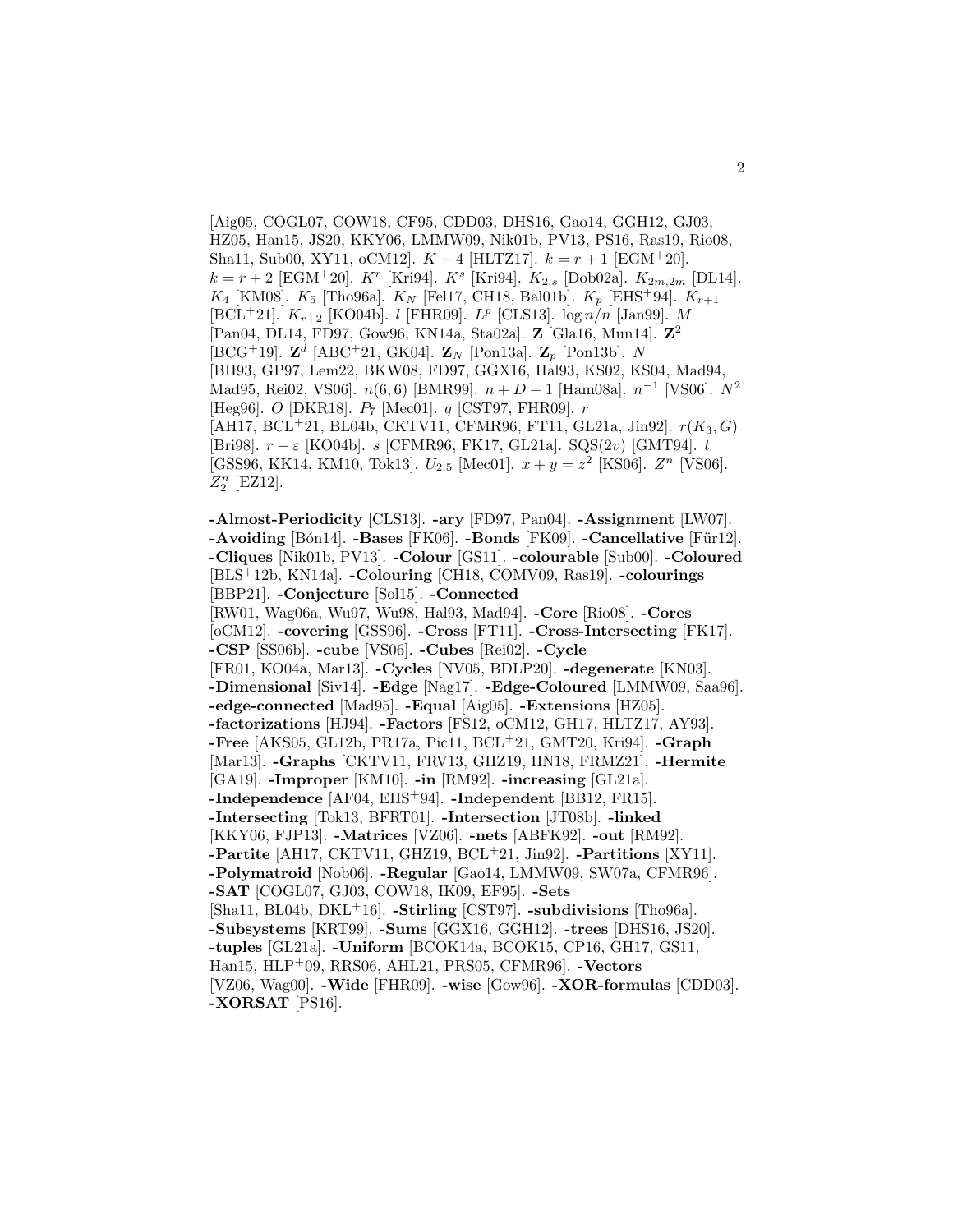**0-521-52903-4** [Sco04]. **0-521-82151-7** [Sco04].

**139.05/\$159.00** [Bov04]. **14-Cycle-Free** [FO09]. **15.99/\$24.99** [Ber06]. **152pp** [Ber06]. **170pp** [B´ar06]. **1995** [Ano99].

**2-edge-coloured** [BKLL22]. **2011** [SSS<sup>+</sup>11]. **257pp** [Big07, Ode06]. **29.00/\$49.95/38** [Ode06].

**3** [Lea04]. **3-540-00845-4** [Ste05b]. **3-540-66313-4** [Lea04]. **3-colouring** [DEM<sup>+</sup>22]. **3-Connected** [FP11]. **3-Uniform** [Gow06]. **32.50** [Lea04]. **377pp** [Geo08].

**4** [Lea04]. **40.00/\$70.00** [Ber06]. **455pp** [Moh06]. **49.95** [B´ar04].

**50.00/\$95.00** [Big07].

**6-Cycles** [WL01]. **61.50/\$99.00/79.95** [Dud07]. **61.50/EU** [McM05]. **69** [Hol04]. **69.00/\$125.00/89.95** [Geo08].

**73.00/\$109.00** [Ste05b]. **73.00/\$109.00/94.95** [Moh06].

**85.55/\$79.97** [McM05]. **85d** [Die95].

**94.95/**£ [Ste05b]. **99m** [Had99].

**Abelian** [BNMS15, GH98, GGX16, GGH12, HLW19, Peb04]. **Absence** [Bor06]. **Academic** [Big07]. **Achlioptas** [RW16c]. **Active** [AHW16]. **Acyclic** [Bor04, Pik10, RT05]. **Adaptive** [CO10]. **Addability** [MW17]. **Addable** [ABMR12]. **Adding** [BJJ98, Ham98, KN16, Baj16]. **Addition** [HHP07]. **Additive** [Ars21, BH93, Cha07, DLM04, Wag15, RW19]. **adjacency** [God92]. **adsorption** [FP92]. **Advantage** [AHK10]. **Adversarial** [BKT13, FFV07a]. **Affine** [GR98, HP97, HS04, Mun14]. **After** [BKT13]. **against** [FKR<sup>+</sup>03]. **Albert** [M´or05]. **Alexander** [Moh06]. **Algebra** [Pik01]. **Algebraic** [BD15, Big07, FHR09, HS98, PD17]. **algebras** [ESS94]. **Algorithm** [DV04, DFV97, DKM<sup>+</sup>15, KP98, Vu18, Ann94, AST93, DFK<sup>+</sup>93, FLZ19, FRS95, GMPP22, Pit93]. **Algorithmic** [BLGN<sup>+</sup>02, FLZ17, FLZ18, Van01, Voi00]. **Algorithms** [CTV15, DP06, DS04, FFV07b, GG10, HS00a, LS18a, PV19, PWZ97, Sub00, Sub07, DHJM21, GJ03, NT93]. **Allocation** [SV03]. **Allocations** [DLM04, Mit99]. **Almost** [BKT13, CC98, CLS13, DL14, Ell11, FFO13, KM08, KMS19, MR95, Mil17, Pel94, PS92, Edw95, Gow96, Gub96, SC95]. **Almost-Equidistant** [KMS19]. **almost-planar** [Gub96]. **almost-transitive** [SC95]. **Alon** [Nao12]. **Along** [Can09]. **Alspach** [Bal01a]. **Alternating** [Mon14, Saa96]. **alternation** [Con20]. **Alternative** [DP15]. **Amalgamated**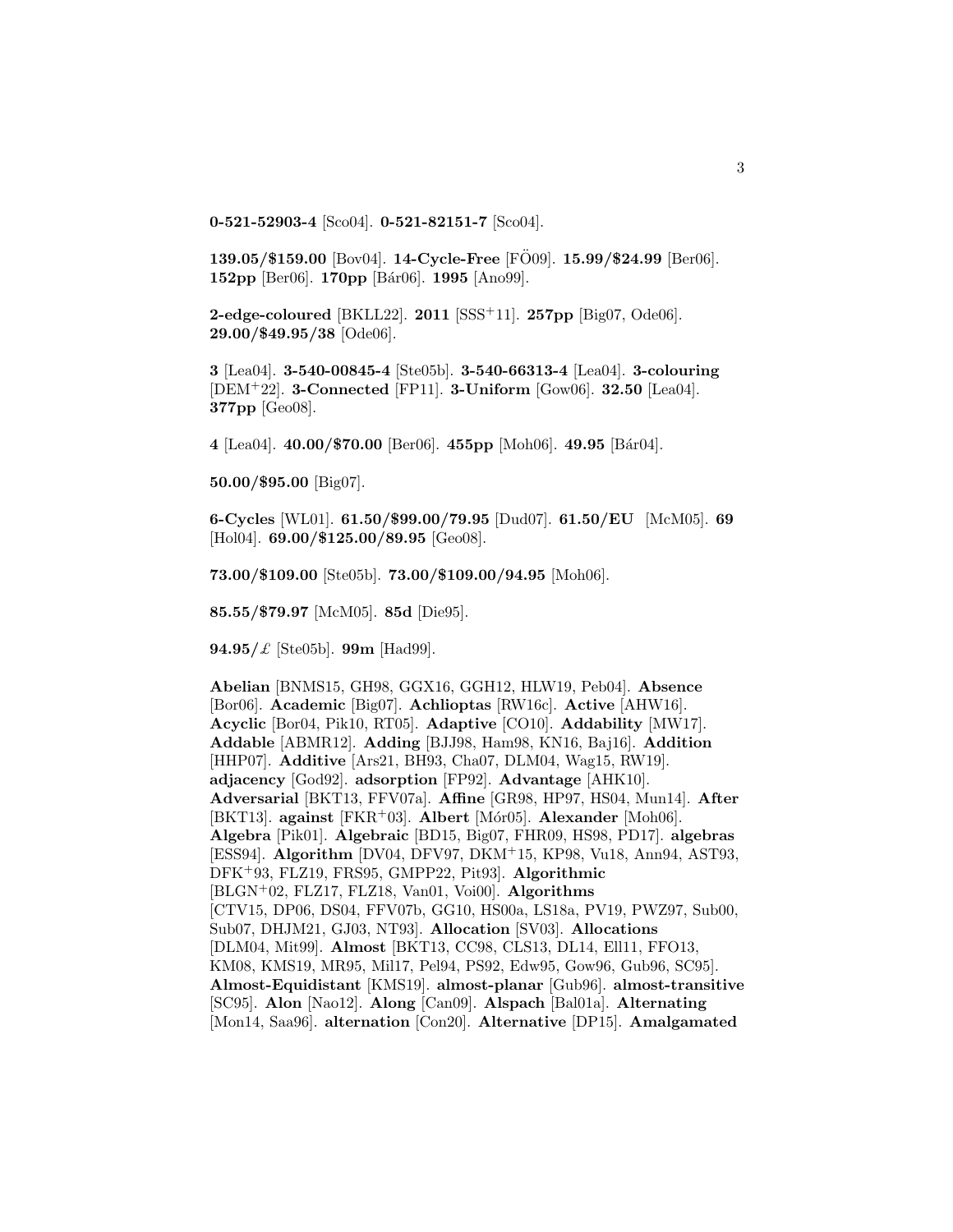[DH94]. **Amenable** [BPP06]. **Amidst** [DJ13]. **among** [MS95, Mat95, Mat99]. **Anagram** [KLS18]. **Anagram-Free** [KLS18]. **analogue** [Law93]. **analogues** [CG22b]. **Analyse** [LCF14]. **Analysing** [COMV09]. **Analysis** [ACG<sup>+</sup>04, ADH<sup>+</sup>19, BD08, CP20, CTV15, DV04, DFV97, DO14, DFP92, DS04, FRS95, GLWW15, GKW14, HK14, KP11, KP19, LS18a, MM14, Ode06, PV19, PWZ97, Ars21, LW21, LS95]. **Analytic** [Man02b]. **And/Or** [CFGG04]. **Andrews** [Ber06]. **Angel** [Mát07, Bow07]. **Animals** [MS13]. **Annealing** [NS01]. **Answer** [HHP07]. **Ante** [Csi92, Sta95]. **Anti** [HT16, AJT03, FJZ22, JW03, JLM<sup>+</sup>03]. **anti-concentration** [FJZ22]. **anti-Ramsey** [AJT03, JW03, JLM<sup>+</sup>03]. **Anti-Triangles** [HT16]. **Antiferromagnetic** [GSV16, DHJM21]. **Apart** [SS07]. **Appearances** [CPV01]. **Application** [AM10, BLGN<sup>+</sup>02, FM14, MW07, Fra21, Pud03]. **Applications** [Alo09b, Big07, FRV13, FP10, FP14, FLZ17, FG08, KS18, Lea04, Moh06, SV03, Sie98, BDH22, Esl21, Fil20, FLZ18]. **applied** [GJ03]. **Approach** [AvLR13, COMV09, EGPN16, Hol04, Kah01, LM19, LM01, Man02b, Mar01, Alo92, DT94, Lyn93]. **approaches** [Ing93]. **Approximate** [BFLW05, ABIST96, FZ22, LP20]. **Approximately** [FK14, GJ21b]. **Approximating** [Bor04, CDD03, Tim12, DFK<sup>+</sup>93, Ver95]. **Approximation** [Bor02, CPV01, Dub08, ER99, FFV07b, Mån00, WF11, Ann94, DHJM21, GJ03, NT93, Wel94]. **Approximations** [ABT06, Fuc08, Sta97, Sta99b, ZD08, GSS96]. **Arbitrary** [Ham11, Yus04, Con20]. **Arboricity** [AHHT10]. **Arc** [BGLS04, CTY07, HMS<sup>+</sup>13, SV03, Hir97b]. **Arc-sine** [Hir97b]. **Arcs** [BJGY97, BJJ98, RT05]. **Area** [SRT10, The04]. **areas** [Tho92]. **Argyros** [Ode06]. **Arising** [GLWW15, HZ14]. **Arithmetic** [Can09, CLS13, Ngu11, Sol06, Ver00, JLM<sup>+</sup>03, RSW93]. **armed** [FKR<sup>+</sup>03]. **arrangement** [KR94]. **Arrangements** [B´ar06]. **Arratia** [Hol04]. **Arrays** [ACO13, KS15, GSS96]. ary [FD97, Pan04]. Ascents [BKW08]. Ashkin [Far07]. **Aspects** [Van01, Voi00, CK93]. **Assemblies** [Sta97, Sta99b]. **Assignment** [AS02, LW07, Par04, W¨as11]. **Assignments** [COW18, EES03]. **Associate** [FR01]. **Associated** [ADH<sup>+</sup>19, HKL<sup>+</sup>20, VW93]. **association** [Bie19]. **Asymmetric** [DMS19, HK14, MNS20]. **Asymmetry** [BCGR97]. **Asymptotic** [BP12, BCOK14a, BCOK15, BHLB<sup>+</sup>13, BMW14, Cha09, Coo96, GKW14, Had98, Lyo05, MR98a, MWW02, Mon18, PR17b, Had99, Jan95, LSM19]. **asymptotical** [Lis96]. **Asymptotically** [BK16, Kuz00, Thi16, Mór92]. **Asymptotics** [BD15, BP01, GHO17, HM15, MPT22, Mub02, PW04, Pim11, Sta99b, Wil15, GA19]. **Attachment** [AMR16, BBC<sup>+</sup>05, DO14, Jan19]. **Author** [Ano92a, Ano93a, Ano94a, Ano95a, Ano96a]. **Autocorrelation** [Eri97]. **Autocorrelations** [Mer06]. **Automata** [BSU15]. **Automorphism** [Dob06, Leh13, Sch02]. **Automorphisms** [Bon95, FGLP00, Sco04]. **Average** [Alm06, DFV97, FFV07b, GMPP22, KO04b, LV18, Mos98, Rei03, Teu03].

**Average-Case** [DFV97, GMPP22]. **Avoidance** [BS19, Fel17, M˚an02a].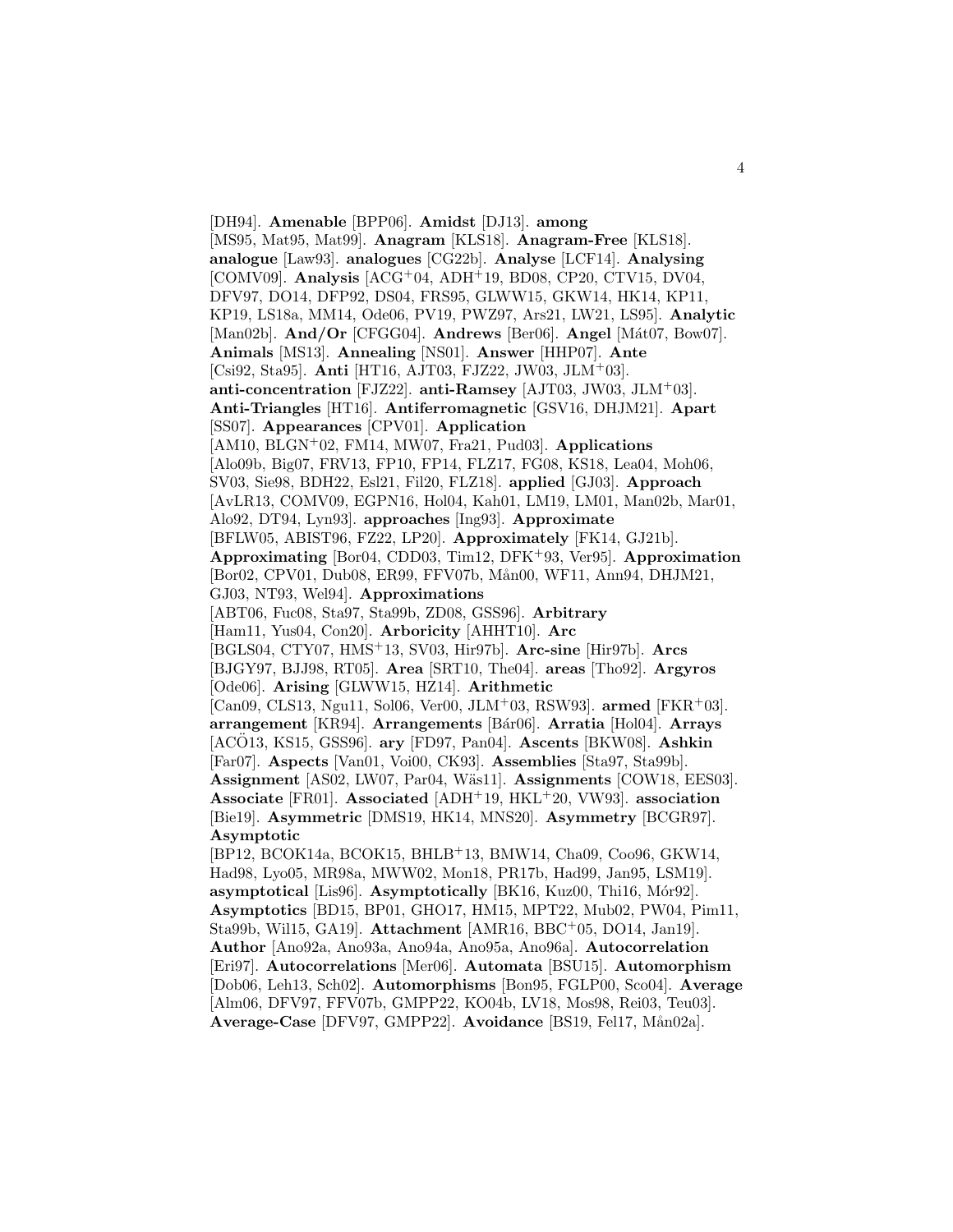**Avoiding** [AC $\ddot{\text{O}}$ 13, AM14, BJGY97, Bon14, BM14b, EGM<sup>+</sup>20, Eri97, HKL12, Jan17, MW05a, Alm93, HS95, Pin20]. **Azuma** [Nao12].

**B** [Die95, FS20]. **Back** [Ano92b, Ano92d, Ano92f, Ano92h, Ano93b, Ano93d, Ano93f, Ano93h, Ano94b, Ano94d, Ano94f, Ano94h, Ano95b, Ano95d, Ano95f, Ano95h, Ano96b, Ano96d, Ano96f, Ano96h, Ano09a, Ano09c, Ano09d, Ano09g, Ano09h, Ano09k, Ano09l, Ano09o, Ano10a, Ano10c, Ano10e, Ano10g, Ano10i, Ano11a, Ano11c, Ano11e, Ano11g, Ano11i, Ano11k, Ano12a, Ano12c, Ano12e, Ano12g, Ano12i, Ano13a, Ano13c, Ano13e, Ano13g, Ano13i, Ano13k, Ano14a, Ano14c, Ano14e, Ano14g, Ano14i, Ano14k, Hir97a]. **Balanced** [GHH06, Mit99]. **Ball** [LM19]. **Balls** [Oli08]. **Balls-in-Bins** [Oli08]. **Banach** [Nao12]. **Banach-Space-Valued** [Nao12]. **bandit** [FKR<sup>+</sup>03]. **Bandwidth** [KT13, ABE<sup>+</sup>22]. **Barab´asi** [M´or05]. **Barbour** [Hol04]. **Barely** [BBW14]. **barrier** [BB19]. **Barycentric** [DM11]. **Based** [LM01]. **Bases** [FK06, Ars21, GJ21b, Sch94]. **Basis** [Sey99]. **Bat** [BKL<sup>+</sup>06]. **be** [DH00, KKY06, MR95]. **Beck** [Buk16, Fra21]. **behavior** [Pit93]. **behaviour** [Lem22]. **Beineke** [Big07]. **Belief** [COMV09]. **Below** [Lo09]. **Berg** [Rei00]. **Berge** [Bah12, BBDS21, EGM<sup>+</sup>20, GS11, Omi21, PS92]. **Berge-cycles** [Omi21]. **Berge-Johnson** [Bah12]. **Bernoulli** [BCV16, Hub16]. **Berry** [Fuc08]. **Best** [KLM02, Pau06]. **Beta** [DKW14]. **Beta-Coalescents** [DKW14]. **Bethe** [WF11]. **Better** [XY11]. **Between** [ESS09, KS09, PS98, RS18, SSZ15, JS21]. **Betweenness** [Goe10]. **Bias** [May05]. **Biased** [Bed98, GRS20]. **Biasing** [FG11]. **Bicircular** [GN06, GJ21b]. **Biclique** [FJKK07]. **Bijections** [DP19, RS18, CDTK99, JS21]. **Bijective** [BK11a]. **Binary** [AKM00, Bon00, Cal97, DG10, Fuc08, GJ99, Gra15, HK14, Hol10, KLM02, Mer06, RW01, Sta99a, Wu98, Ald92, Bez94, FGOR93, Lem94]. **Binomial** [BP01, GP97]. **Bins** [Oli08]. **Bipartite** [AS00, BP12, Con09, Csa07, EGM19, EKT19, FG08, GS12a, Kah01, KT13, Moh16, NV05, Pau06, PS13, RR97, AKS03, BDH22, Häg96, JMY22, Sli96, Tho96b, VW92]. **Bipartition** [DD10]. **biregular** [BDH22]. **Birkh¨auser** [Ode06]. **Bisections** [FHY18]. **bivariate** [Fil21]. **BKKKL** [Fri04]. **BKR** [KSS11]. **Black** [CKMP07]. **Blind** [DRWW10, W¨as11]. **Block** [RRR19, Sch94]. **Blocking** [GMT94, KLM06]. **blocks** [Neu96]. **blow** [Kom99]. **blow-up** [Kom99]. **blurred** [RS22]. **Boards** [CFKL12]. **Body** [KM05]. **boldmath** [KS06]. **Bollob´as** [ABH22, Csa07, H¨ag98, KSS95, Nik09, Pin17, SSTZ21]. **Boltzmann** [DFLS04]. **Bond** [Wie03, Wie92]. **Bonds** [FK09]. **Bonferroni** [CS95, Doh02]. **Bonferroni-Type** [Doh02]. **Book** [B´ar04, B´ar06, Ber06, Big07, Bov04, Dud07, Geo08, Hol04, Lea04, McM05, Moh06, NRS05, Ode06, Sco04, Ste05b]. **boolean** [JS21, Ahl14, BGRS12, Eng96, ESS94, GG19, Kel11, RS18, Sav98, Spi16]. **Bootstrap** [BPP06, BBM09b, BBM10, CW00, MNS17, Uzz19]. **born** [Mon20]. **Borsuk** [Bár04]. **both** [Smi93]. **Bound** [BCV16, BP12, BS19, B´on14, BJ18, BJ17a, BJ17b, Fio03, Gou15, HR11,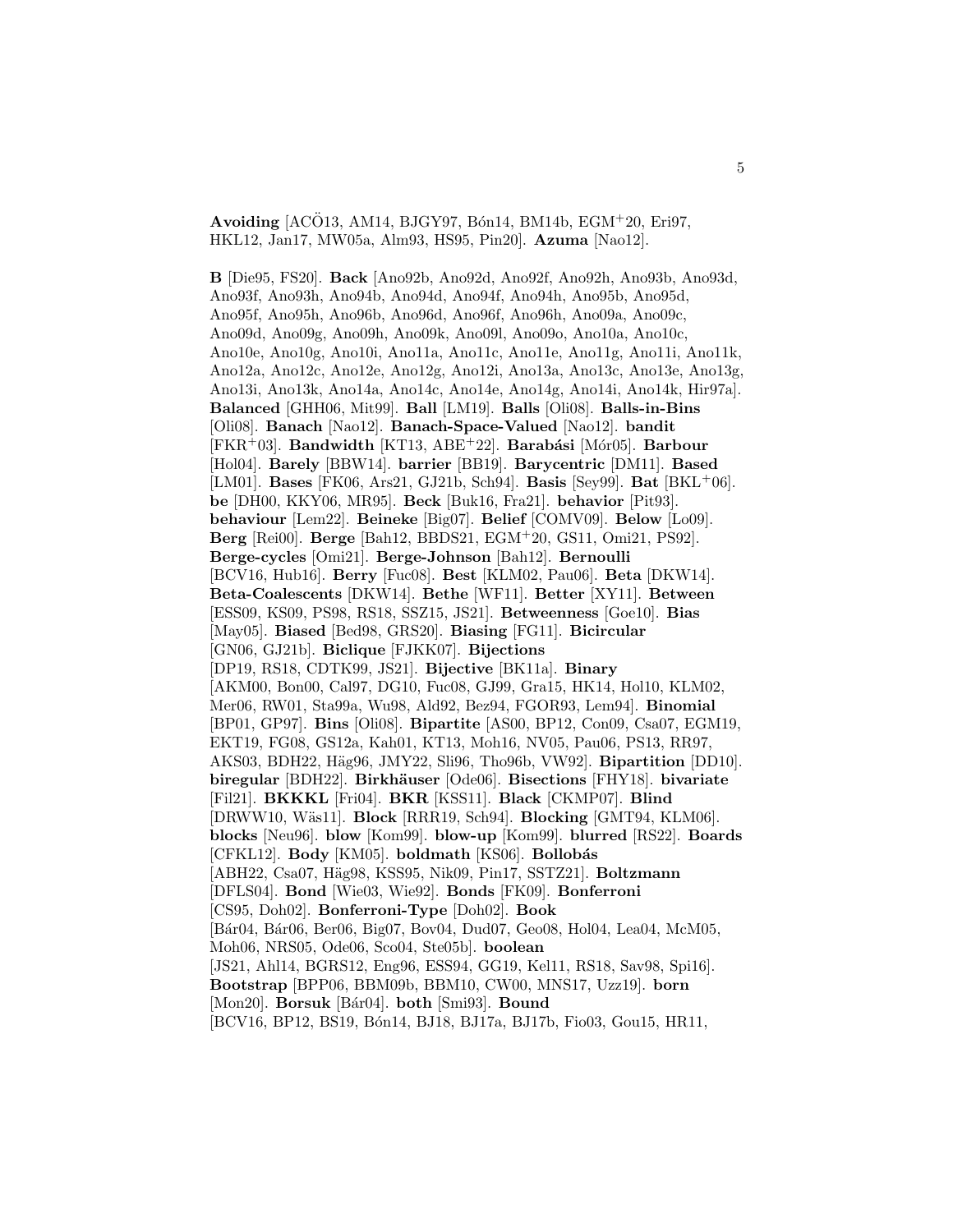KKM18, KLS<sup>+</sup>13, Mat03, MWW02, Sha11, Uzz19, Vu02, Wag06b, Wie02, Wu97, CH96, Fra19, Für96, Kur22, LSM19]. **Boundary** [Loz08]. **Bounded** [BPS18, BBW14, BR00, Bor06, CS10, FP08, FLS08, Geb13, Gre12, GRW03, Hli06, Lo12, McD97, Nob98, PV13, VK18, War16, BPSS21, BBP21, CS93, DEM<sup>+</sup>22, Edw96, OS20]. **Bounded-Degree** [CS10]. **Bounded-Size** [BBW14]. **boundedness** [DL94]. **Bounding** [GMP19, GLM99, KMS19]. **Bounds** [AP02, AS04, áBGHV18, CS98, DRWW10, DK08, Dud07, FKM01, FG08, Fuc08, GW14, HJ97, Kah97, MSS09b, Mat97, MW05b, MW07, Meh11, MP17, Mor13, Mub16, SV03, SSZ15, Sok01, Sub07, Wie03, Wit13, XY11, Alm93, Aza94, BLP<sup>+</sup>21, BMM22, CF92, CS95, GSS96, LW21, Sin92, Wie95]. **Bourgain** [ST08]. **Boxes** [DJ13, TZ21]. **Branch** [DKW14, Hli06, IT11]. **Branch-Width** [Hli06, IT11]. **Branching** [Rio08, Sta03]. **Branko** [McM05]. **Breaker** [BSKS11, CFKL12, DFR21]. **Breaking** [Fil21, Leh13]. **Bridge** [ABMR12, MW17]. **Bridge-Addability** [MW17]. **Bridge-Addable** [ABMR12]. **Brightwell** [Häg98]. **broadcasting** [CDP96]. **Brooks** [Kim95]. **Brown** [Lon20]. **Brownian** [GS93, Han93, Maa20, Oli08]. **bucket** [KP22]. **Bunkbed** [Lin11, Lin19]. **'Burnside** [GJ02]. **Burr** [HHP07].

**C** [McM05]. **Caching** [JR04]. **Cambridge** [Ber06, Sco04, Ano15, Ano16]. **Cameron** [Big07]. **Can** [ESS09, Mos98, MR95]. **Cancellative** [Für12, KS07]. **Canonical** [KN14a, Mon14, Sau03, Bro03, SS94]. **Canonically** [DFR09]. **Capabilities** [DZ97]. **Capacity** [KL16, GL21c]. **capacity-preserving** [GL21c]. **Carath´eodory** [Sob18]. **Card** [DGHS22, Law95]. **Carpets** [HP97]. **Cartesian** [AC93, BRZK17, CT98]. **Case** [AS04, DFV97, FM14, FFV07b, LV18, GMPP22, VW92]. **cases** [EGM<sup>+</sup>20]. **Causal** [BL12b]. **Cavity** [Bov04]. **Cayley** [BH92, Gre17, MP06a, MR06, Tim12]. **Cellular** [BSU15]. **Centering** [McD97]. **Central** [Bei06, Wag15, RW19]. **Certain** [Aus15, Aus16, BP12, Ham11]. **Chain** [Ald00, CLS19, EMT18, Eva04, VV97]. **Chaining** [Dud07]. **Chains** [BL10, CL05, CPV01, Cza99, Jan08, JLR15, Kah97, LW98, MR06, Mon14, NPZ17, TA97, CP20, ESS94, Ing93, Lyn93, SC95, Sin92]. **Challenge** [Bov04]. **Channel** [Gra15, KC93]. **Chapters** [B´ar06]. **characterisation** [Bry92]. **Characteristic** [EHJ98, Sli02, Kun93]. **Characterization** [AS06, GK01, LM01, Gub96]. **Characterizations** [Fio01]. **Characterizes** [GdMNN11]. **Charging** [SS13]. **chasing** [Yeh20]. **Check** [Lef05]. **cherry** [AHL21]. **cherry-quasirandom** [AHL21]. **Chip** [Van01]. **Chip-Firing** [Van01]. **Choice** [Alo92, Kri00, Sob18, Vu00]. **Choices** [Gra98, GHSS22]. **Choosability** [EKT19, WL01, HW19]. **Chordal** [Doh02, EOZ93]. **Chosen** [BM14a, KS15]. **Christoffel** [Ben18, God92]. **Chromatic** [AH20, AM02, BBH+16, BKT11, Bol04, Bor06, BJ18, CK07, CFRR02, DK04, DK08, FP08, FKS07, GHH06, Gre17, HJ97, Hax04, KK14, KM10, KN99, KN16, LS08, OW02, PT18, Sok01, Sok04, Tho97, Vu02, CH96, Edw95, Edw96, Hec20, Jac93, LSM19, MW22, Sli96]. **Chvátal** [KS09]. **Circles**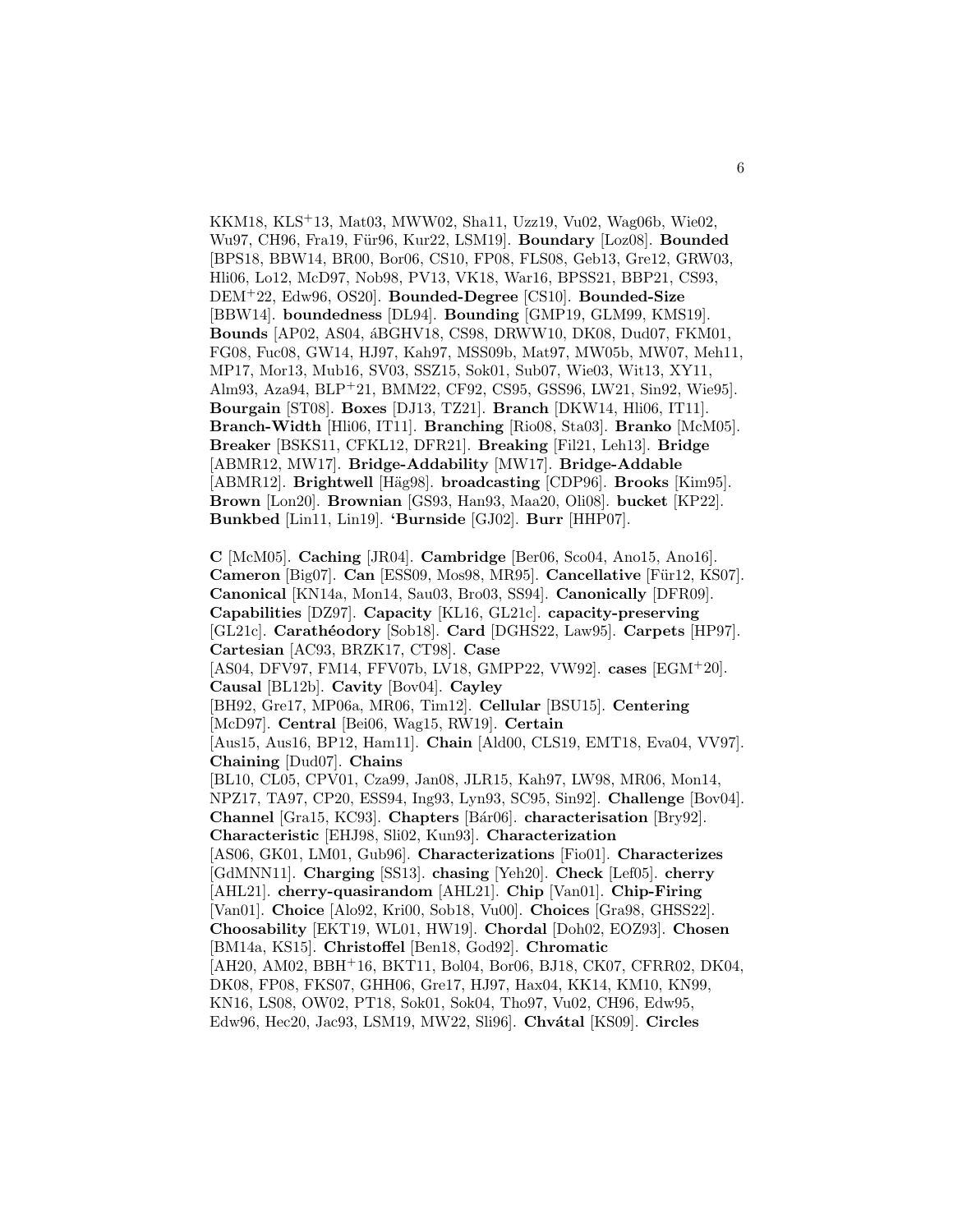[ESS09, SSZ15, SS04]. **Circuit** [LW02, MR11, HR95]. **Circuits** [AGM99, Bal01b, BF12, DR99, GJ99, Gre12, MR06, MR98a]. **Circular** [BGLS04]. **Circumference** [ML01]. **Cladograms** [Ald00]. **Clairvoyant** [G´ac00]. **Clarkson** [Sha03]. **Class** [Bor04, BIJ17, DH00, JKS13, McD09, M¨oh07, PWZ97]. **Classes** [ABMR12, BPS09, BMW14, DD10, EMT18, FR01, GW18, Ham98, Loz08, Neˇs05, SRT10, Wil15, BCOR99, BJ94, Neˇs99, Baj16, HT96]. **Claw** [FGJ12]. **Claw-Free** [FGJ12]. **Clique** [EOZ93, Mon17, HKP21, KO19, OS20, Ver95]. **clique-factors** [HKP21]. **Cliques** [DGGP14, KO04a, Lo12, Mub16, Nik01b, PRS05, PV13, Yus07, DT20, GJ21a, KS94, KS96b]. **Closed** [Bal03, BMW14, DD10, Ecc16, McD09, PRT16, PT18]. **Cluster** [BFPS11, Geo08, Bie19]. **Clustered** [DEM<sup>+</sup>22, HW19, KP22]. **Clusters** [HS16, HM94]. **co** [Tyo21]. **co-triangle-free** [Tyo21]. **Coalesced** [Jan08]. **Coalescence** [Ber08]. **Coalescents** [DKW14]. **Cocircuit** [BR00, HR95]. **Cocircuits** [DR99, Opo02]. **Codegree** [GH17, GHZ19, HLTZ17, Mar13, VK18]. **Codegrees** [CP16]. **Codes** [AS04, CKZZ15, DZ97, Für12, MS09]. **Coding** [CH14]. **Codings** [HS00a]. **Coefficients** [BD15, OW02]. **Coexistence** [AMR16, BCG<sup>+</sup>19]. **coherent** [Kun93]. **Coincidences** [ESS09]. **Colines** [Kun00]. **Colleague** [Fau12]. **Collection** [Ano99]. **color** [HPS93]. **color-critical** [HPS93]. **Colour** [GS11, Mat10, FLW19]. **Colourability** [BS09]. **Colourable** [EWHK98, HHK<sup>+</sup>12, Sub00]. **Coloured** [AP08, All08, BLS<sup>+</sup>12b, CF02, DH10, DH13, DFR09, KN14a, KY12, LMMW09, LRS98, Tra04, ABH22, BKLL22, BR99, FLW19, Saa96]. **Colourful** [Sob18]. **Colouring** [AA07, BNCOS10, BWY14, BEHD19, CH18, CO07a, COMV09, DP04, DD10, EWHK98, EJ14, GST14, Hax01, KP18, KK08, KK09, LV18, LMST08, NS01, Ras19, SW07a, SW07b, Sub00, Sub07, DEM<sup>+</sup>22, KO19]. **Colourings** [BCOE17, Far06, GKP17, HKL12, JMŠ98, KLS18, KN03, KKL12, KS18, LPRS09, Leh13, Mos98, PT09, ST12, Škr99a, Škr99b, Voi00, ABC<sup>+</sup>21, BBP21, Eft20, H¨ag96]. **Colours** [CH18, EJ14, KL17, Mos98, CLR20]. **Combin** [Die95, Had99]. **Combinatorial** [Alo99, Ano10k, Bár06, DFLS04, ESS09, EGPN16, HOO98, Hol04, Hwa98, KP19, LM19, LLMO09, Man02b, Mar01, MC04, Tyr15, Wil15, ABT99a, DT94]. **Combinatorics** [Ano03, B´ar04, Lea04, Erd99]. **Comment** [Die95]. **Comments** [Baj16]. **Common** [Dan98, GMP19, HHK<sup>+</sup>12]. **Communication** [DP04, LS09a, Sha17a, Sha17b, Pud03]. **Commuting** [HZ14]. **comparability** [KT20]. **Comparable** [PST01]. **Comparing** [Lyo17a]. **comparison** [KR94]. **Comparisons** [ACG<sup>+</sup>04, FM14, KP98]. **Compatible** [Gác04]. **Compensation** [AvLR13]. **Competition** [BBC<sup>+</sup>05]. **Competition-Induced** [BBC<sup>+</sup>05]. **Competitive** [ST05]. **Complement** [Dob02a]. **Complete** [ABBL10, AP08, All08, CKTV11, CCGJ18, Dob02b, Edw05, EGM19, FHR09,

FJ18, GHZ19, HJ97, HV08, Jan99, Jin92, KN14a, LRS98, MR98a, Mye02,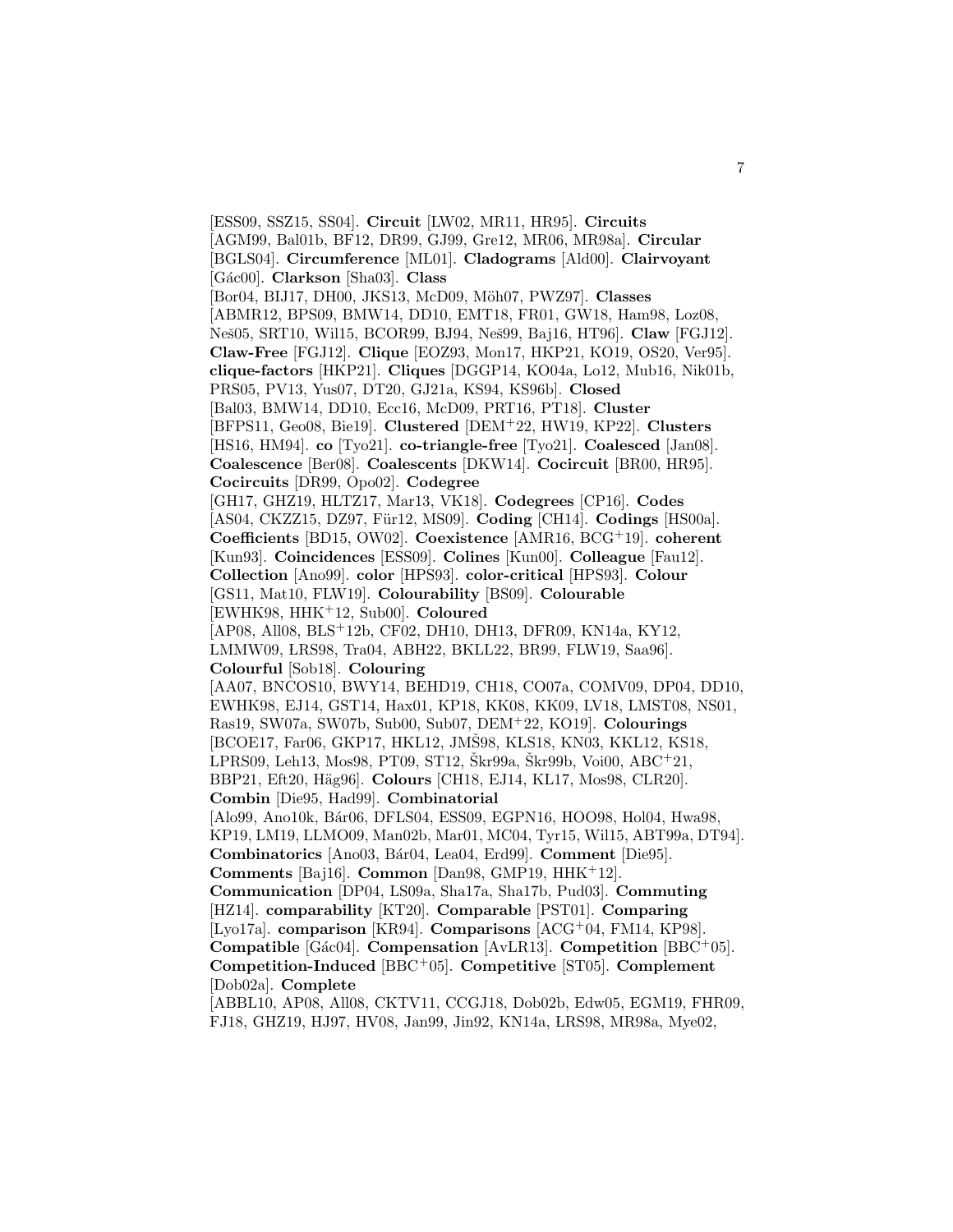Nik05, PS13, Prö05a, ST98, AGSW22, DH94, EKK21, LV18, Saa96]. **Completing** [LW07]. **completion** [ACM19]. **Complex** [FP08, Sok01, Sok04]. **Complexity** [Far06, GN06, GJ07, GRV15, Juk06, Kot12, LS09a, Mos02, OW02, PW16, Sav98, Sha17a, Sha17b, DT94, GMPP22, Pud03, VW92]. **Component** [BBF00, BCOK14b, BK06b, CF04, HN14, JS07, LPS08, MR98b, Ofe07, Rio05, Tur11]. **Components** [CKP18, EJ14, Hwa98, Jan03, LMST08, LP92, RM92]. **Composite** [Kut02]. **Composition** [HS00b]. **Compositional** [BG14a]. **Compound** [ER99, HM15, M˚an00]. **Compressions** [Rus12]. **Comput** [Had99]. **Computation** [BFLW05]. **computational** [VW92]. **Computer** [Lea04]. **Computing** [BS11, GN06, Gre12, SCW96, Ano03]. **Concave** [AP11a, BMM22]. **Concavity** [Wei97]. **Concentration** [BMM22, Bol04, HT01, McD02, PP14, ST09, Sch04, FJZ22, Hec20]. **Concerning** [AC99, BD02, CCM99, FT98, H¨ag98, CF92]. **conclusion** [Mat99]. **concurrent** [SS94]. **Condition** [DH00]. **Conditional** [CHJ<sup>+</sup>19, MS95, Mat95, Mat99]. **Conditions** [DGJ08, ES05, FJP13, GHZ19, KKY06, LSS17]. **Conductance** [KLM06, Mon14]. **cones** [DG94]. **Configuration** [DH06, FV17, FS05, Rio12]. **Configurations** [FH97]. **Conflict** [BNCOS10, GST14, KKL12, PT09]. **Conflict-Free** [BNCOS10, GST14, KKL12, PT09]. **Congruence** [Baj16, Ham98]. **congruential** [PP92]. **Conjecture** [BK16, BT12, CCM99, CV08, GLWW15, GS12b, H¨ag98, KSS11, Kaw08, KLS<sup>+</sup>13, Lin11, Lin19, Mat10, PRT16, Rei00, Sol15, BDZ20, BPSS21, Fra21, FGS05, JW03, KSS95, LP20, Lon20, MNS20, Omi21, Sta95, AC99, Bal01a, Blo06, Csa07, Joh04]. **Conjectures** [BKN05, Pin17, Sha17a, Sha17b, SSTZ21]. **Connected** [BCOK14a, BCOK15, BR16, Bon00, Bri98, CY00, CRS12, CF04, FP11, FGS05, Kan19, Qin01, RW01, Wag06a, Wu97, Wu98, Hal93, Mad94, Mad95, RM92]. **Connectedness** [BCOR99, GRW03]. **Connection** [DF14, CG22a]. **Connections** [Nar18]. **connective** [Alm93]. **Connectivity** [ABMR12, CFR02, FV17, MW17, AO93, CF95]. **Conquer** [AD16]. **Consecutive** [GMP19]. **Consistency** [MPK98]. **consistent** [AST93]. **Constant** [AP02, ASS08, Cal97, CFR02, CFRR02, CS06, FS18, KO04b, Rob03, Alm93]. **Constant-Degree** [ASS08]. **Constants** [KS09, MS13]. **Constellations** [Cha09]. **Constrained** [EGPN16, LS09b, Wag06b]. **constraint** [COKM20]. **Constraints** [CDS14, Goe10, FLW19]. **Constructing** [Dob02a, HN20, Kut02, RSW93]. **Construction** [ASS08, FK08, FZ00, HZ05, KN99]. **Constructions** [Gre03, Kuz00]. **Constructive** [DN13, Mat97]. **Consultant** [Big07]. **Contact** [Can18, dFdMR94]. **Contained** [DF09a]. **Containers** [ST16]. **Containing** [FRR12, FS05, GW18, JLR15]. **Contiguity** [GJKW02, Jan95]. **Contingency** [Bar08, Bar10]. **Continuous** [Bou18, Joh22, Mar01]. **Contractibility** [Kri05]. **Contractible** [Wu03]. **Contraction** [KN14b]. **Contrast** [KS03d]. **Convergence**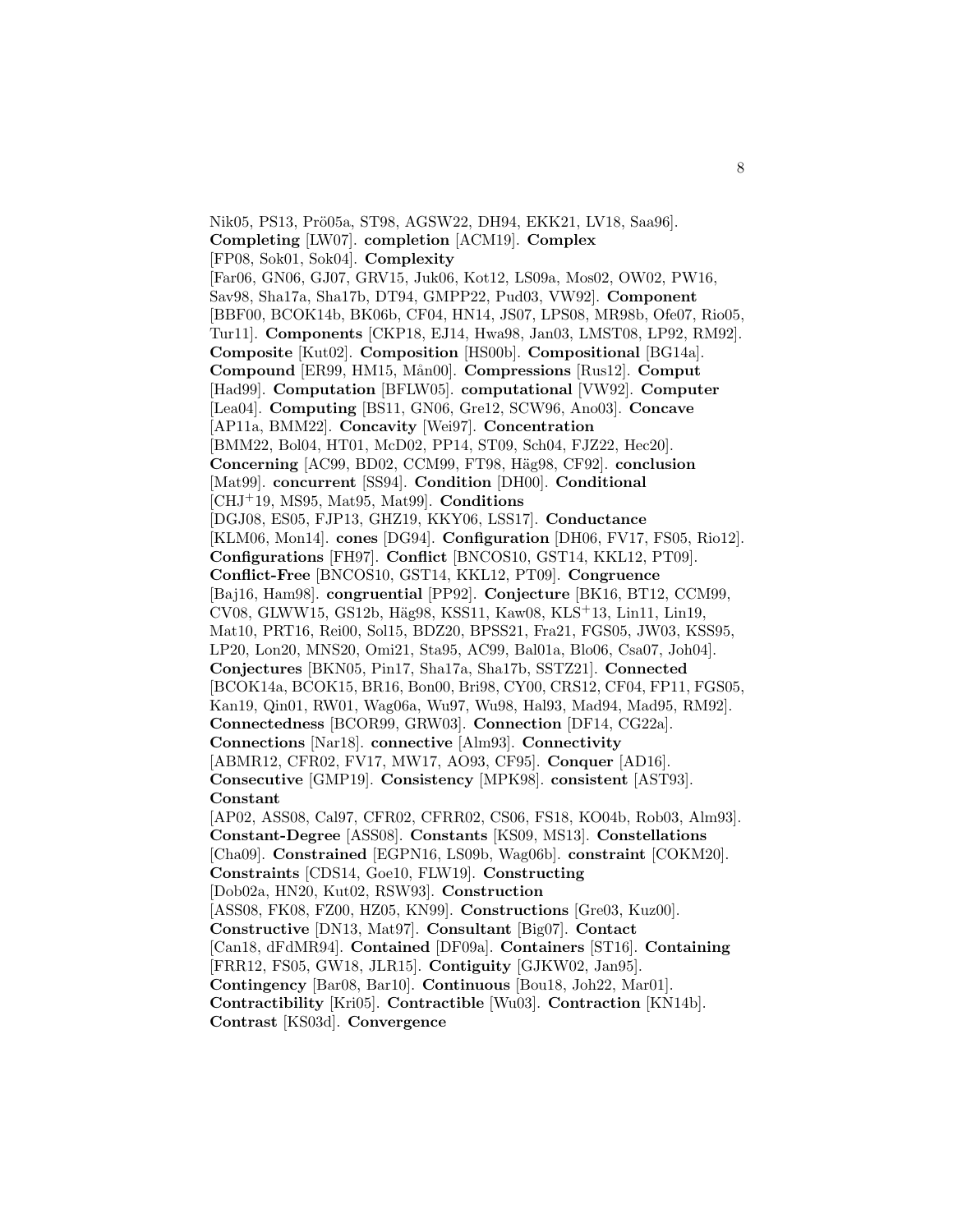[CK16, CW00, Cur12, DPPS00, DGG<sup>+</sup>02, FM14, PWZ97, RW16c]. **Converges** [GJ02]. **Convex**

[DT17, KM05, McM05, SS11, ABFK92, BP92, BCH22]. **Convexity** [NT16]. **Convolution** [Hwa98]. **Convolutions** [Cro12]. **cooperation** [McM05]. **Coordinate** [MW08, NS22]. **Cop** [Meh11]. **Copies** [Nik06, Yus17]. **Cops** [BBKP15, BDFM12]. **Core** [BCG<sup>+</sup>19, DH00, GSV16, GK04, Kah01, Rio08]. **Cores** [FP11, oCM12]. **Corners** [ZK17]. **Corrádi** [BLS12a]. **Correcting** [DZ97]. **Corrections** [GG10]. **Correlated** [Coc08]. **Correlation** [AL11, ´aBGHV18, SW08, McD92, PP92]. **Corrigendum** [Ano10k, BCOK15, Had99, RW16b, Sha17a]. **cospectral** [HN20]. **Costs** [Han97, Par04]. **countable** [AD94]. **Counter** [AL11, HMS<sup>+</sup>08]. **Counter-Examples** [HMS<sup>+</sup>08]. **Counter-Intuitive** [AL11]. **Counterexample** [AC99, SSTZ21]. **Counting** [BR16, BFLW05, BTW12, CDM14, FK01, Far06, FK18, FK14, Gla16, GGJ<sup>+</sup>21, Gow06, GL21c, Ham11, Mou00, PRS05, PS13, PST01, RS07a, SS13, Spe05, Von15, Wan10, Zah20, Ann94, BR19, Eft20, GJ21b]. **counts** [GIM21]. **Coupling** [Fel17]. **Couplings** [ABT06, BS19]. **Cover** [Ano92c, Ano92b, Ano92d, Ano92e, Ano92g, Ano92f, Ano92h, Ano92i, Ano93c, Ano93b, Ano93d, Ano93e, Ano93g, Ano93f, Ano93i, Ano93h, Ano94c, Ano94b, Ano94e, Ano94d, Ano94g, Ano94f, Ano94i, Ano94h, Ano95c, Ano95b, Ano95d, Ano95e, Ano95g, Ano95f, Ano95i, Ano95h, Ano96c, Ano96b, Ano96e, Ano96d, Ano96g, Ano96f, Ano96h, Ano96i, Ano09b, Ano09a, Ano09e, Ano09c, Ano09f, Ano09d, Ano09i, Ano09g, Ano09j, Ano09h, Ano09m, Ano09k, Ano09n, Ano09l, Ano09p, Ano09o, Ano10b, Ano10a, Ano10d, Ano10c, Ano10f, Ano10e, Ano10h, Ano10g, Ano10j, Ano10i, Ano11b, Ano11a, Ano11d, Ano11c, Ano11f, Ano11e, Ano11g, Ano11h, Ano11j, Ano11i, Ano11l, Ano11k, Ano12b, Ano12a, Ano12d, Ano12c, Ano12f, Ano12e]. **Cover** [Ano12h, Ano12g, Ano12j, Ano12i, Ano13b, Ano13a, Ano13d, Ano13c, Ano13f, Ano13e, Ano13h, Ano13g, Ano13j, Ano13i, Ano13l, Ano13k, Ano14b, Ano14a, Ano14d, Ano14c, Ano14f, Ano14e, Ano14h, Ano14g, Ano14j, Ano14i, Ano14l, Ano14k, BDNP11, GW14, Jon98, LW02, RT05, Yus12]. **Covered** [SS04, MR95]. **Covering** [All08, CKTV11, FOT98, HLSM21, Eng96, GSS96]. **Coverings** [FJKK07, Kuz00, RR97, Yus97, FRMZ21]. **Covers** [Sch07]. **CPC** [Ano92c, Ano92b, Ano92d, Ano92e, Ano92g, Ano92f, Ano92h, Ano92i, Ano93c, Ano93b, Ano93d, Ano93e, Ano93g, Ano93f, Ano93i, Ano93h, Ano94c, Ano94b, Ano94e, Ano94d, Ano94g, Ano94f, Ano94i, Ano94h, Ano95c, Ano95b, Ano95d, Ano95e, Ano95g, Ano95f, Ano95i, Ano95h, Ano96c, Ano96b, Ano96e, Ano96d, Ano96g, Ano96f, Ano96h, Ano96i, Ano09b, Ano09a, Ano09e, Ano09c, Ano09f, Ano09d, Ano09i, Ano09g, Ano09j, Ano09h, Ano09m, Ano09k, Ano09n, Ano09l, Ano09p, Ano09o, Ano10b, Ano10a, Ano10d, Ano10c, Ano10f, Ano10e, Ano10h, Ano10g, Ano10j, Ano10i, Ano11b, Ano11a, Ano11d, Ano11c, Ano11f, Ano11e, Ano11g, Ano11h, Ano11j, Ano11i, Ano11l, Ano11k, Ano12b, Ano12a, Ano12d, Ano12c, Ano12f, Ano12e]. **CPC** [Ano12h, Ano12g, Ano12j, Ano12i, Ano13b, Ano13a, Ano13d, Ano13c, Ano13f, Ano13e, Ano13h,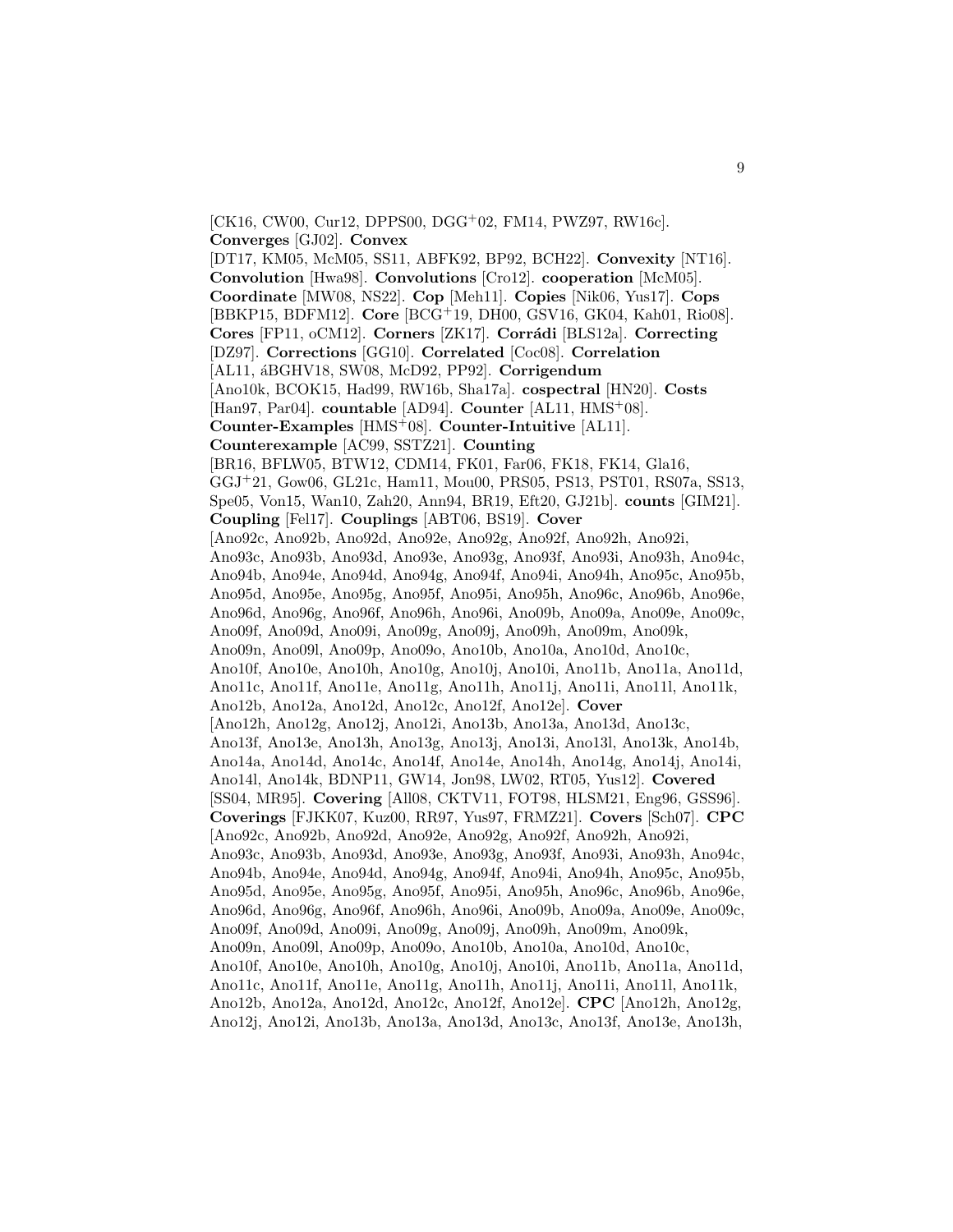Ano13g, Ano13j, Ano13i, Ano13l, Ano13k, Ano14b, Ano14a, Ano14d, Ano14c, Ano14f, Ano14e, Ano14h, Ano14g, Ano14j, Ano14i, Ano14l, Ano14k]. **Creating** [BK06b]. **criterion** [FS20]. **Critical** [Ald98, BB12, FV17, FVDH20, JS07, KS08, Kun00, RRR19, VS06, Wie02, Wie03, Cou22, HS95, HM22, HPS93, Wie92, Wie95]. **critically** [Mad94]. **Cross** [FT98, FT11, FK17, FK18, SS13, Tok13]. **Cross-Graph** [SS13]. **Cross-Intersecting** [FT98, FK18]. **Crossing** [BH12, KM17, MW07, Szé97, DFR21, SS94]. **Cryptography** [KS03d]. **CSP** [SS06b]. **Cube** [Ell11, Sam17, Gow96, VS06]. **Cubes** [GR98, Rei02]. **Cubic** [DK06, Jac07, MV06, BMS95, FRS95, KS96a, Tho92]. **Cumulants** [BHLB<sup>+</sup>13]. **CUP** [Big07]. **Curved** [LP18]. **Curves** [PS98, PRT16, PD17, Zah20]. **Cut** [BS04, SS06b, Shi98, DG94, NT93]. **Cuts** [KO07]. **Cutsets** [FS18, Tim07]. **Cuttings** [Hol10]. **Cycle** [BLGN<sup>+</sup>02, BGRS12, BJ17a, CJ96, CCGJ18, DZ97, Die05, EGM19, FR01, FÖ09, GL21b, GS11, GL12a, KP18, KO04a, LSV12, Mar13, MW13, Nik05, Ver00, BCOR99, JW03, LL21, Saa96, BJ17b]. **Cycle-Complete** [CCGJ18, Nik05]. **Cycles** [All08, Alo09a, AFK99, BJGY97, BLS<sup>+</sup>12b, BFK<sup>+</sup>18, CCGJ18, CF02, Cuc07, DFRS15, FHY18, FGJ12, FLMN17, FKS10, FK05, FG15, GHZ19, GNS17, HLP+09, HMS+13, Jan03, JKOP19, JŁ92, KKO08, KKS15, KKS16, KO08, KLO13, KM11, LRS98, Mub16, NV05, SS14, Ver02, WL01, AHL21, AKPP21, BBDS21, BKLL22, BDLP20, CFM94, DT20, EGM<sup>+</sup>20, GGJ<sup>+</sup>21, Häg93, HLSM21, HKL95, Jan94, JY20, Omi21, Tho96b. **Cyclic** [Gre03, Mon18, TA97]. **Cylinder** [HL07, Moh94].

**D** [Die95, Hol04]. **D.** [JKS14]. **Daisies** [BLM11]. **Danzer** [MR19]. **Darboux** [Ben18, God92]. **decay** [SC95]. **December** [SSS<sup>+</sup>11]. **Deciding** [BS09]. **Decision** [Hat09]. **Decoding** [TZ00]. **Decomposable** [Man02b, Von15, ABT99a]. **Decompose** [Yus04]. **Decomposes** [DL14]. **Decomposing** [FLW19, KKS15, KLMP19, BLP<sup>+</sup>21]. **Decomposition** [Blo05, MR06, PW16]. **Decompositions** [BD02, DLM04, ES05, FS10, Mon17, VV97]. **Dedicated** [Bol94]. **Dedication** [Ano09q]. **Defective** [HW19]. **deficiency** [FHT22]. **Definability** [BFL<sup>+</sup>07]. **Defined** [Blo05]. **Definite** [FRV13]. **Degenerate** [AS11a, HS16, KN03]. **Degree** [Alm06, ASS08, BPS18, BBC<sup>+</sup>05, BPS09, BF11, BN12, Bor06, CJK97, CM97a, CFR02, CFRR02, CF04, Coo06, CS10, Day17, DHL<sup>+</sup>12, DGN11, EKM13, EMT18, FGJ12, FP08, FJP13, FKS07, Geb13, GRW03, HMS<sup>+</sup>13, JS08, KS08, KKY06, KMW12, KO04b, KLO13, LM13a, Lo12, MR08, MWW02, MR98b, Mór05, PR17a, RS00, BKLL22, BPSS21, BBP21, CS93, DEM<sup>+</sup>22, Edw96, FLW19, Mad95, RW92]. **Degrees** [CP16, McK11, NT18, Sal16, CDK19, FRMZ21, GIM21, Jin93, Sco92]. **Delaunay** [Pim11]. **Delays** [AA07]. **Deletion** [FFV07a, Gra15]. **Deletions** [Gra15, PV19]. **Demon** [G´ac00]. **Dense** [BTW19, BK16, Bra99, EKT19, Kan19, KSS01, Kri00, KO05, McK11, Mon17, OS20, Sok04, Yus12, Ann94, GIM21, Hec20]. **Density**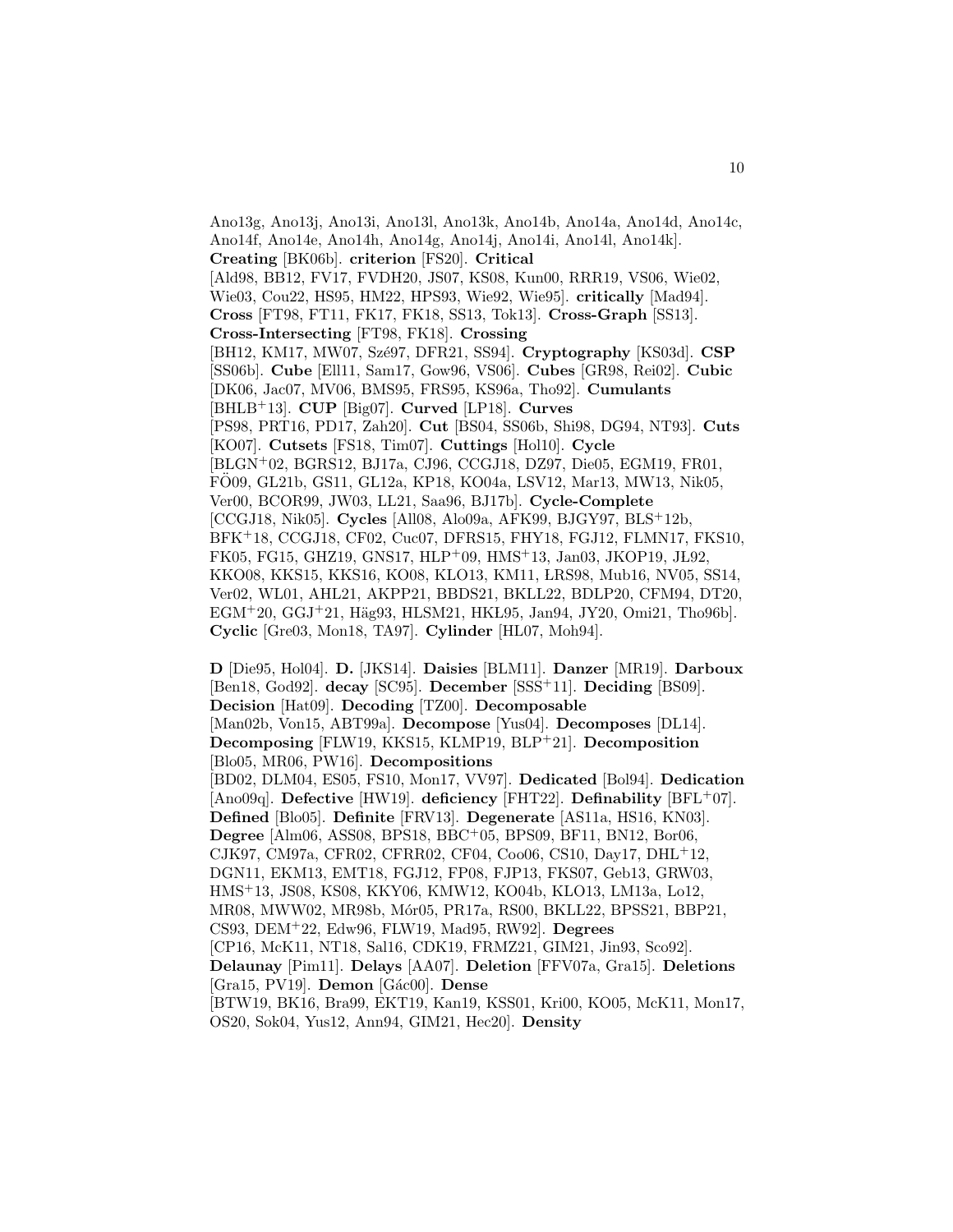[BCGR97, BTW12, CN12, FRV13, KS03a, Kri05, Lo09, Nag17, OP18, PT18, Raz08, Sch99, BDLP20]. **Dependence** [DJR07, KCR11]. **Dependency** [SS06a]. **Dependent** [Cal97, RT05]. **Depth** [AGM99, CV15, Gre12]. **Derivative** [LM01, GA19]. **Derivatives** [GMP19]. **Descartes** [KN99]. **Descent** [AR01]. **Describing** [JS07]. **Designs** [FR01, Mph00]. **Detachments** [Bah12, Edw05]. **Detect** [JS02]. **Determinantal** [PP14]. **Determining** [DP06, KS03d]. **Deterministic** [Bec94, DF09b, Eft20, KW10, LV13]. **Deuber** [HS98, Prö05a, Prö05b]. **Deviation** [Gra98, Kah97, Vu01, ZD08]. **Deviations** [AM14]. **Diagnosis** [PU98]. **Diagonal** [Wil15]. **Diagram** [MP06b, Pit05]. **Diagrams** [Edw98, Tim12]. **Diameter** [BV17, CFGN15, FS10, Fra17, GSW11, RW10, BH92]. **Diameters** [DKLP10, HZ14]. **diamonds** [AMP20, KP22]. **Dice** [Gri97]. **Dickman** [HT02]. **Diestel** [Woe05]. **Difference** [HLP08, LZ09, Mon18, Sch07]. **Differences** [LM19, McD97, War16]. **Different** [EKM13, FK01, Lyo17a]. **Differential** [Mit99, RW16c]. **Digraph** [CF04]. **Digraphs** [Bal03, BJJ98, FJP13, GKP17, KKS16, KO08, Alo06b, AGSW22, CFM94, Cou22, Tho95, HMS<sup>+</sup>13]. **Dilates** [Buk08, CHS09, HR11, Pla11a, Pon13b, Sha16]. **Dilemma** [DGG<sup>+</sup>02]. **DIMANET** [Ano99]. **Dimension** [BDG00, FJKK07, Mat03, MS13, dMR05, Lar21]. **Dimensional** [DF09b, LS18b, Par17, Siv14, BCH22, Lem22]. **Dimensions** [AS11a, APST04, BBM10, ES11, FS18, Gla16, KMSS12, Pit05, Sha11, Uzz19, HS95]. **Dimer** [FG08]. **Dirac** [CDG<sup>+</sup>21, GGJ<sup>+</sup>21, KKO08, KKM18, RRS06]. **Dirac-Type** [KKO08, RRS06]. **Directed** [AHHT10, Bal03, CDKM15, FKS10, Han97, Kan19, LSV12, Pin17, Tre15, AE94, CG22b, Mon20]. **Dirichlet** [ABT99b, ABT99a, ABT06, Ber08, Hir97a, Hir97b, Pit02]. **Discrepancies** [DS03]. **Discrepancy** [Doe00, BCPT21, Fra21]. **Discrete** [Alo18, Bev16, Bou18, Ell11, Gal11, GA19, NT16, ST09, Ste05b, Szé97, TZ00, BMM22, CDTK99, Law93, Mar19b]. **discrimination** [Yeh20]. **Disjoint** [All08, FGJ12, FRR12, FZ00, FJ18, KM11, MR06, Ver02, Tyo21]. **Disjointness** [PTT21]. **disk** [Moh94]. **Dismantling** [JT08a]. **Disorder** [Pr¨o05a]. **Displacement** [Pet13, Teu03]. **Displacements** [Jan08]. **Disproof** [Joh04, Fra21]. **Dissociated** [ER99]. **Distance** [Ald98, BV17, BEHD19, BF12, DG17, DR12, EMS07, FKR05, Fio01, KK14, KP18, Pan04, Sta97, BJ22, Big93, MR22]. **Distance-** [KK14]. **Distance-Regular** [Fio01, Big93]. **Distances** [APST04, ES11, EKM13, KMSS12, PD17, Rei02, SS16, EMP93, Raz20]. Distant [áBGHV18, Fio03, Jag98]. Distinct [APST04, Baj16, Dob06, DT08, ES11, Ham98, HS00b, KS02, KS04, NT18, PD17, SS16, Raz20]. **Distinction** [ESS09]. **Distributed** [DP04, GP97, Thi16]. **Distribution** [BCV16, BM14a, BP01, BBC<sup>+</sup>05, BKW08, CV15, CDKK08, Coo06, GP97, Hir97b, JS08, Ngu11, Nik01a, Nik06, Pan04, RR03, ABT99b, FGOR93, Neu96]. **Distributional** [FM14, TA97]. **Distributions**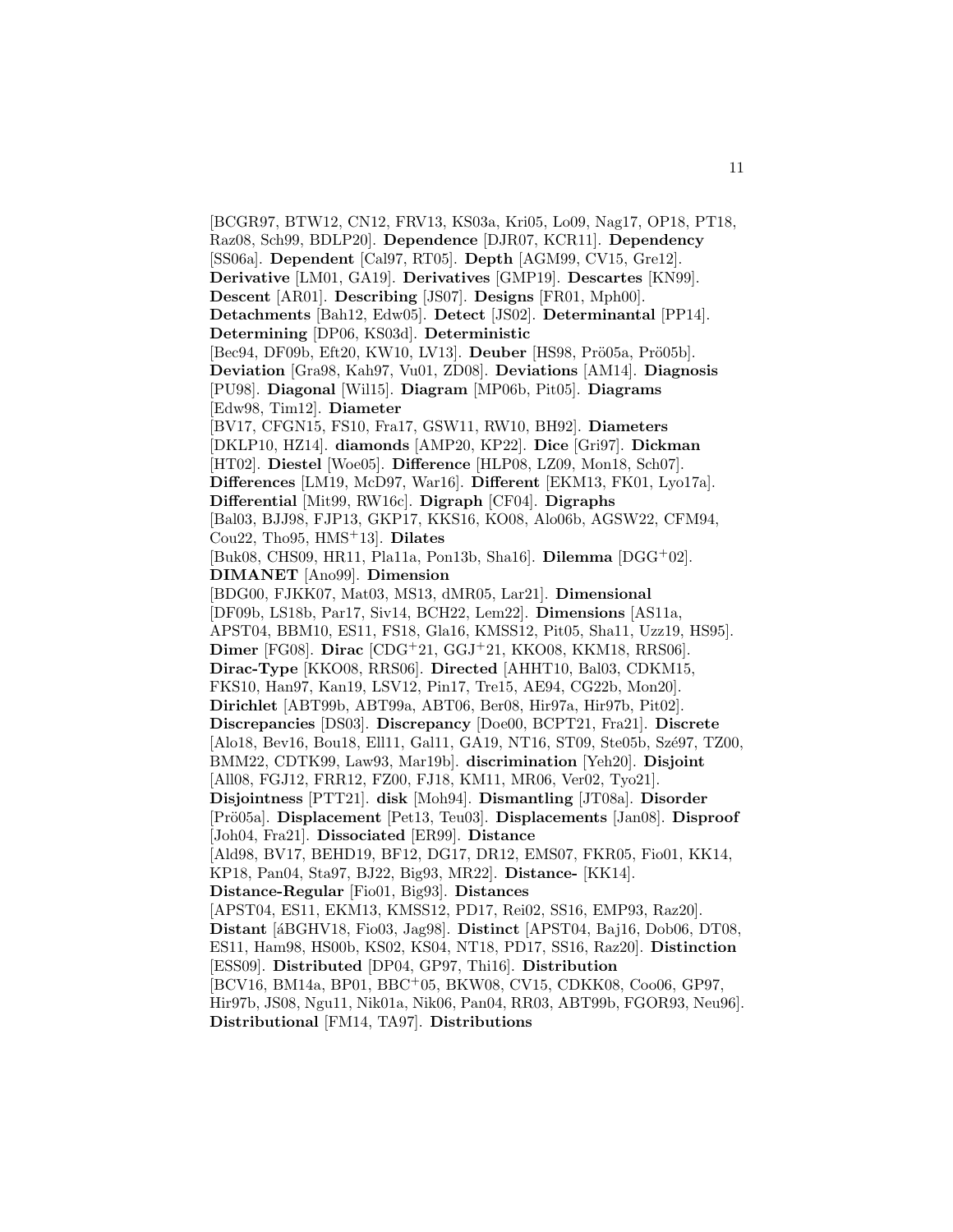[ABL<sup>+</sup>13, AS02, GK01, Gri97, Möh07, Pit02, BMM22, Jan95]. **Distributive** [Smy13]. **Divide** [AD16]. **Divide-and-Conquer** [AD16]. **Divisible** [FR01]. **Do** [BT11, DZ94]. **Dobrushin** [DGJ08]. **Document** [JR04]. **Does** [Bar10]. **Dominating** [CY00, HPV99, MS09, HHV21]. **Domination** [DW06]. **Dowling** [Bon95, Sch02]. **Drift** [LS18a, LW21]. **Dual** [ADH<sup>+</sup>19, KSS11, Gat93, Wie92]. **Dual-Pivot** [ADH<sup>+</sup>19]. **dualities** [AEM22]. **Duality** [BD06, BS10, FP92, Kru11, Sli02, Whi92]. **Dyadic** [CLS19]. **Dyck** [The04]. **Dynamic** [PWZ97]. **Dynamical** [DV04]. **Dynamics** [GLWW15].

**easier** [Ver95]. **Easily** [AS06, AF15]. **Easy** [BL12a]. **Economical** [Alo09a]. **Eden** [HM94]. **Edge** [AC99, All08, Alo97, AA07, AHKT20, AL06, AFST20, BKT13, CLS19, CF02, FS07, FZ00, FJ18, GW14, HKL12, KY12, KW10, LMMW09, MW17, Nag17, Nik01a, Nik06, Sta99a, WL01, Ald92, BKLL22, BDLP20, FLW19, H¨ag96, Mad94, Mad95, Saa96, Smi93]. **Edge-Coloured** [CF02, KY12, FLW19]. **edge-colourings** [H¨ag96]. **Edge-Cover** [GW14]. **edge-density** [BDLP20]. **Edge-Disjoint** [FZ00, FJ18]. **Edge-Expansion** [Alo97, MW17]. **Edge-Flip** [CLS19]. **Edge-Isoperimetric** [AC99, FS07]. **Edge-Labellings** [AFST20]. **Edge-statistics** [AHKT20]. **Edge-Weights** [Sta99a, Ald92]. **Edges** [BD08, BJ17a, BJ17b, DL14, DKR18, FRR12, FM17, GM04, GL18, HZ17, KKS15, KKL12, KN16, KLMP19, Mos98, TW97, Wu97, BLP<sup>+</sup>21]. **edit** [MR22]. **edited** [Ste05b]. **editing** [LS95]. **edition** [McM05]. **Editorial** [Bol93, Bol94]. **Effect** [PPGSS15]. **Efficient** [KK09, Kub96]. **efficiently** [GH20b]. **Eigenvalue** [AS00, GLM99, Jan05, KS03e, LP18, Nik02]. **Eigenvalues** [CY95, CO07b, LNW21, Moh16, GA19]. **Eldridge** [Csa07]. **Elementary** [ASS08, BH93]. **Elements** [DR99, Wu03, Lem94]. **Elimination** [Alo09a]. **Embeddable** [CT07]. **Embedding** [Eva04, KT13, RRT99, Bez94, Moh94]. **Embeddings** [FK14, KS02, MV06]. **Emission** [CDS14]. **Empty** [DJ13, ST98, Sku96]. **Encyclopaedia** [Moh06, Ste05b]. **Encyclopedia** [Big07]. **Endomorphisms** [DLRR98]. **Ends** [BS10]. **Enomoto** [CKZZ15]. **Entropy** [FG08, HN13, Kah01, Lyo10, SS97, Tao10, BMM22]. **Enumerating** [Bar08]. **Enumeration** [Cha09, Eri97, Lyo05, MR98a, MWW02, Mon18, Vat08, Coo96]. **Environment** [BSU15]. **Environments** [HS16]. **Equal** [Aig05, ABE<sup>+</sup>21, EMP93]. **Equality** [TA97, Wie92]. **Equations** [Ano10k, LLMO09, Mit99, RW16c, BR19]. **Equibipartite** [BK11b]. **Equidistant** [KMS19]. **Equidistribution** [Aus15, Aus16]. **Equitable** [KK08, KN03, Hec20]. **Equivalence** [MN09, CLR20]. **Erased** [AP08]. **Erdos** [Lon20, BT94, JW03, AH17, BBM09a, BPSS21, BVH11, Bol93, Bol94, BN12, CF92, DGS15, FJW13, Fra19, GHO17, GIM12, HOO98, HK19b, HK19a, HHP07, KKM18, LPS08, Nik09, NP20b, PSST13, Sol04, ST01, Szé97, Tok13]. **ergodic** [ST96]. **Eriksson** [Ber06, CCM99]. **Erratum**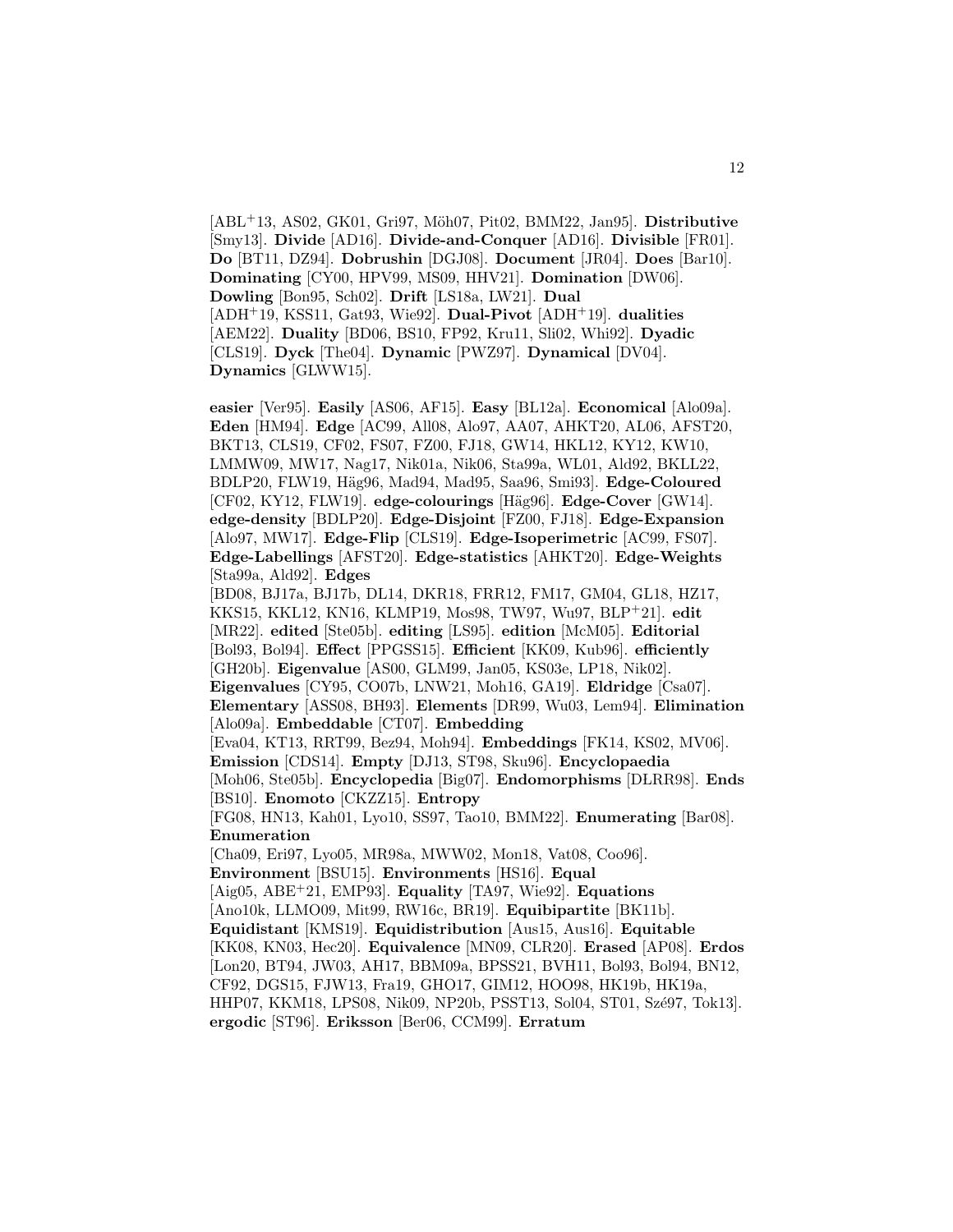[Aus16, BJ17b, FLZ18, Lin19]. **Error** [CS06, DZ97, TZ00]. **Error-Correcting** [DZ97]. **Esseen** [Fuc08]. **Essentially** [DF09a]. **Estimates** [Wag08, Lis96]. **Estimating** [HKL<sup>+</sup>20]. **estimation** [Ing93]. **Euclid** [DV04]. **Euclidean** [GMPP22, KMS19]. **Euler** [Sli02]. **Eulerian** [BLV16, HJ94, HMS<sup>+</sup>13, Lis96, MR98a]. **European** [Hol04]. **Euros** [B´ar06, Dud07, Geo08, Moh06, Ode06]. **Evaluating** [Nob98, Nob06]. **Evaluations** [EMM15]. **Evasion** [ARS<sup>+</sup>03]. **Even** [BJ17a, BJ17b, BNMS15, DHL<sup>+</sup>12, IT11, AE94, JY20]. **Even-Degree** [DHL<sup>+</sup>12]. **Even-Order** [BNMS15]. **Events** [CS98, DT12]. **Every** [DL14, MR95]. **Evolution** [BDNP11, JS07, Ste05a]. **Evolutionary** [LS18a]. **Ewens** [BM14a, BFJL18, GP07]. **Exact** [AS02, AD16, BEHD19, EES03, GG10, HLTZ17, Mub02]. **Exactly** [KN14a]. **examining** [Kub96]. **Example** [AD16]. **Examples** [HMS<sup>+</sup>08]. **Exchangeable** [Ber08, Ros09]. **Excluded** [FJW13, QSZ09]. **Excluding** [Die95, KS96a, TT00]. **Exclusion** [BLV16, GMP<sup>+</sup>15]. **Exist** [HHK<sup>+</sup>12]. **Existence** [PS13, PR17a, SW18]. **Exit** [BL10, Mar01]. **expanded** [PP92]. **expander** [CG22b]. **Expanders** [ASS08, JKS13, Par17, PSY13]. **Expansion** [Alo97, AL06, BFPS11, CS10, FVDH20, HM22, Luk98, MW17, MS13, Ofe07, Tra04, VS06, BS92, SS94]. **Expansions** [Sie98]. **Expectation** [KK07a]. **Expectations** [AS02, EES03, SV03]. **Expected** [AGM99, CO06, Dan98, HS00b, HL07, LZ09, RRR19, SS06b, Seg00, Sie98]. **Explicit** [Kuz00, Sta97, Gro03]. **Explosive** [PSST13]. **Exponent** [LP00]. **Exponential** [Can18, HV08, Ren10, VHV06, DFK<sup>+</sup>93, Fra19, GRS20]. **Exponentially** [LSS17]. **Exponents** [Kun00, JMY22, Wie92]. **Expressing** [Ano10k, LLMO09]. **Extended** [SS03, Sha03]. **Extending** [ABH22]. **Extension** [CDKM15, HT96, Moh94, Tet94]. **Extensions** [HZ05, NP20b, Wal07]. **Exterior** [Pik01]. **External** [DKW14]. **Extinction** [Can18]. **Extremal** [CFS14, FG15, GT09, GW21, GR98, HPS93, KK07b, Lea04, MT19, Wol06, AC93, AO93]. **Eye** [KL17]. **Eye-Free** [KL17]. **F** [KM12]. **face** [Tho92]. **Faced** [DD05]. **Facility** [FFV07b]. **Factor** [ $\angle$ BGHV18, MA07]. **Factorial** [BHLB<sup>+</sup>13]. **Factories** [Hub16]. **Factorization** [Han93]. **factorizations** [DH94, HJ94]. **Factors** [FS12, GH17, HLTZ17, Kri97, Lyo17b, oCM12, AY93, HKP21]. **failures** [CDP96, Smi93]. **Families**

[AFK00, BCGR97, BJ12, BFRT01, BGHT03, Cha09, DF09a, FKM01, FR15, FHR09, FT98, FOT98, FT11, Fra17, FK17, FK18, GL09, KKK12, KS07, KW10, PT18, Rus12, RW13, Yus04, EKNS21, EL19, EFK92, Fra19, HN20]. **Family** [CY00, FRR12]. **Fano** [FS05, LPRS09]. **Farr** [McD92]. **Fast** [CFKL12, EMT18, FK08, FW18, Meh11, Mou00, ST96, FLZ19]. **Faster** [AAK<sup>+</sup>11, LSV12, AKPP21]. **Fat** [HS04]. **Fat-Shattering** [HS04]. **Fault** [PU98]. **Favourite** [TW97]. **Feasible** [Alo06a]. **Feedback** [CTY07, HMS<sup>+</sup>13, Oli08, DGHS22]. **Felsner** [B´ar06]. **Ferrers** [ABS00]. **Ferromagnetic** [GJ07]. **Few**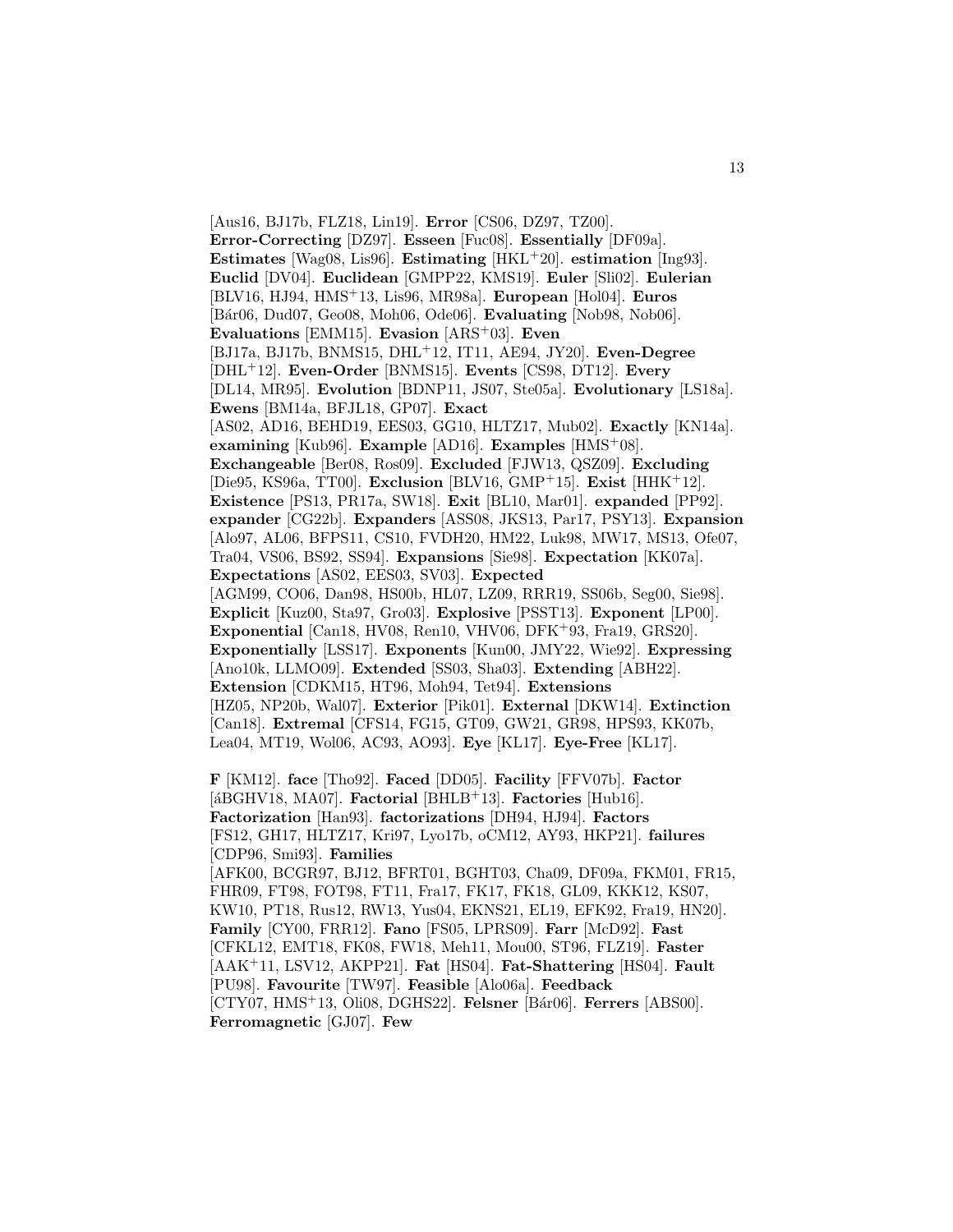[CH18, HT16, KKS15, KKL12, KM11, Nik06, PU98, BC20, Pel94]. **Fiala** [Buk16]. **Field** [Ald98, BV17, Bov04, DG17, GMPP22]. **Fields** [GJ07, GT09, HS00a, KK01, McC03]. **Final** [Pic11, Mat99]. **Finch** [GLWW15]. **Find** [FM14, AST93, KP98]. **Finding** [AKPP21, CO06, DGGP14, DKM<sup>+</sup>15, GH20b, Pau06, Pik10, Saa96, Vu18]. **Finitary** [HS00a]. **Finite** [AKM<sup>+</sup>06, BL10, BCPS18, Cza99, GG10, GT09, Gre97, KK01, Leh13, MO01, MP06a, Mon14, Peb04, Smy13, Sol15, Con20, DL94, GMPP22, McC03]. **Firing** [Van01]. **First** [Alm98, AW99, AP02, BVH11, BFL<sup>+</sup>07, CK16, DKLP10, Gao14, Jan05, Pim11, Ren10, Sta95, VS06, Csi92, HM22, McM05]. **First-Order** [BFL<sup>+</sup>07, CK16]. **First-Passage** [Alm98, AW99, AP02, Pim11, Ren10]. **Fitness** [DO14]. **Five** [TT00, HHV21]. **Fixed** [BF11, BTW12, BL12b, Eri97, Fra17, FKS07, GLS15, Gra15, PST01, GMPP22]. **FKN** [Fil20]. **Flaass** [Joh04]. **Flajolet** [SSS<sup>+</sup>11, Sed14]. **Flat** [PSY13]. **Flip** [CLS19]. **Flow** [CK07, Jac07, OW02, Sin92]. **flowgraphs** [Coo96]. **flows** [AE94, SS94]. **Fluctuations** [BBF00]. **Fly** [BKL<sup>+</sup>06]. **Fon** [Joh04]. **Fon-der-Flaass** [Joh04]. **Forbidden** [BJ12, FS12, FFO13, GL09, KS03a, MP17, BKHL99]. **forces** [KY20]. **Forcing** [RW16a, Kur22, RW16b]. **Forest** [FJW13, Die95]. **Forests** [Alo18, BK11b, HW08, Ann94, LP92, MR95]. **Forget** [LW98]. **Form** [HK14, MW08]. **Formula** [AM10, Bev16]. **Formulae** [BD15, DZ94]. **Formulas** [COW18, Gne04, GMP<sup>+</sup>15, PW17, Sav98, CDD03]. **Formulation** [MR11]. **Forward** [HS16]. **Foster** [Tet94]. **Four** [Mat10, Sha11, MS95, Mat95, Mat99]. **Fourier** [Ars21]. **Fraction** [CPT17]. **Fractional** [Mon17, MW22]. **Fragmentation** [Ber08, GP07]. **Fragmentation-Coalescence** [Ber08]. **Frank** [BT03]. **Free** [ABKR18, AKS05, BNCOS10, BT12, Bra99, BNMS15, CC98, CJK97, Con17, EHJ98, FGJ12, FFV07a, FÖ09, GST14, Gyo06, GL12b, HN13, Jac07, KLS18, KL17, KN99, KKL12, PT09, PR17a, Pic11, Rio05, Sch99, Ste05a, Tho97, BCL<sup>+</sup>21, CE99, FGK94, GMT20, Jac93, Jin93, Kri94, MW22, Tyo21]. **Freeness** [BGRS12, JS02]. **Freiman** [GT09, Pon13a, San08]. **Frequency** [BL10]. **Friend** [Fau12]. **Frieze** [DKM<sup>+</sup>15]. **Front** [Ano92c, Ano92e, Ano92g, Ano92i, Ano93c, Ano93e, Ano93g, Ano93i, Ano94c, Ano94e, Ano94g, Ano94i, Ano95c, Ano95e, Ano95g, Ano95i, Ano96c, Ano96e, Ano96g, Ano96i, Ano09b, Ano09e, Ano09f, Ano09i, Ano09j, Ano09m, Ano09n, Ano09p, Ano10b, Ano10d, Ano10f, Ano10h, Ano10j, Ano11b, Ano11d, Ano11f, Ano11h, Ano11j, Ano11l, Ano12b, Ano12d, Ano12f, Ano12h, Ano12j, Ano13b, Ano13d, Ano13f, Ano13h, Ano13j, Ano13l, Ano14b, Ano14d, Ano14f, Ano14h, Ano14j, Ano14l]. **Frozen** [BBP21]. **Full** [GRWW21]. **Function** [AB00, BS11, Bev16, GSV16, Gre12, HT02, MN09, Nob06, Lem22, MR22, WF11]. **Functional** [HT01, LM01]. **Functionals** [PP14, RW19]. **Functions** [AR01, BD15, BGRS12, Blo05, Far07, Gra98, Hub16, HS04, IK09, Kel11, McC04, Mén18, PSY13, RS18, Sam17, Sch11, Sok01, Spi16, Wag15, Wit13, Woe05, Wol06, AY93, BMM22, God92, JS21, KR94, Lyn93, MS20, Whi92].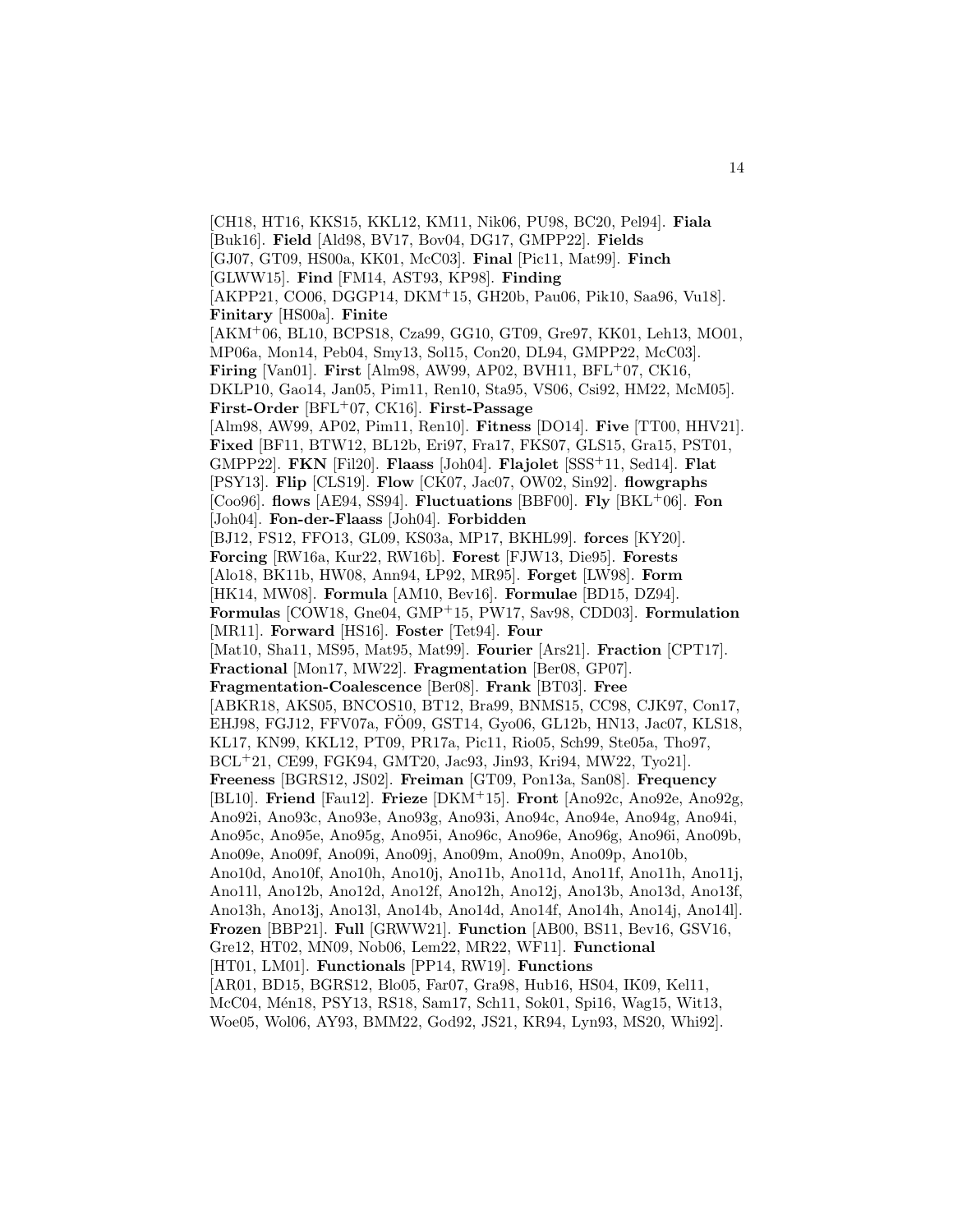**G** [McM05]. **Gallai** [NP20b]. **Galton** [BP01, CHJ<sup>+</sup>19, Joh22, MS20]. **Galvin** [Sli96]. **Game** [CGL16, DGG<sup>+</sup>02, FKPS05, Gri97, KK09, MW11, Van01, Csi92, Pek96, Bow07, Mos02]. **Games** [Bec05, Bed98, BSKS11, CFKL12, FK08, Geb13, HN14, MSS09a, MSS09b, Bec94, DFR21, FKR<sup>+</sup>03]. **Ganter** [Vu97]. **Gao** [Ham08a]. **Gap** [Wei97, BDH22, Ing93]. **Gas** [SS06a]. **Gates** [HLW19]. **Gaussian** [CV15, DFV97, Wol11]. **GCDs** [GW21]. **GEM** [ABT06, GK01, Hir97a, Hir97b, Pit02]. **GEM/Poisson** [Hir97b]. **General** [Fio03, GKW14, MP17, Mil17, Mon14, Vu02, ZD08, HJ94]. **generalisation** [ABIST96]. **Generalization** [AM10, GIM12, Ham08a, ST01]. **Generalizations** [GJ21a]. **Generalized** [Atk98, GJK04, GKP17, KP11, Mar13, Pan04, Rei02]. **Generated** [KM17, BJ22, GH20a]. **Generating** [BK06a, EZ12, FLS08, FFO13, Mén18, Nob06, SW99, AEM22, God92]. **Generation** [BFJL18, DFLS04, LP93]. **generators** [PP92]. **Generic** [Dud07]. **Geoffrey** [Geo08]. **Geometric** [AK14, B´ar06, BDFM12, Can18, DPPS00, DT17, GRV15, Hwa98, Ing93, MS09, ST08, AEM22, Gat93]. **Geometrical** [CDTK99]. **Geometries** [Kun00, Sch02, Bon95]. **Geometry** [B´ar04, B´ar06, Sz´e97]. **George** [Ber06]. **Getting** [LSV12]. **Giant** [BBF00, BCOK14b, BK06b, LPS08, MR98b, Ofe07, Rio05]. **Gibbs** [Stu20]. **Ginzburg** [HOO98]. **Girth** [CT07, EWHK98, GG10, HW08, KO04b, KS18, TT00, BMS95, HRRS21, HHV21]. **Given** [CF04, FRR12, GL12a, HKL12, KS08, Kut02, LM13a, MWW02, MR98b, Nag17, Nik06, Pik10, BDLP20, JPP22]. **Glasses** [Bov04]. **global** [Lin93]. **Good** [Kuz00]. **Goodness** [BPS18]. **Gowers** [Sha17a, Sha17b]. **Grabbing** [MW11]. **Graduate** [McM05]. **Graham** [Sol04]. **Graph** [ABBL10, ABMR12, AP08, AM02, AF15, BVH11, Big07, CGL16, CO10, Die95, Die05, Dob02b, DH00, EGM19, FK08, FFV07a, FJ18, GS12a, GW18, HJ97, HV08, HT01, HL07, Jan99, JS07, Jan07, JS08, JS20, Juk06, KK07b, KKY06, KK09, KN16, LV18, LMST08, LV13, Mar13, MR08, MR98a, MN09, MW11, MR98b, MR11, Mos98, MT19, Nik01a, Nik02, Nik05, Nik06, NS01, PSST13, Pau06, PT18, Pik10, Ras19, RS00, RRT99, SS97, Sco04, SS13, SW18, Vu01, WF11, Wu97, Yus04, Zha10, AT93, Bec94, CG22a, CG22b, Eft20, FLZ19, God92, HPS93, Jan94, JL92, KY07, Lyn93, MR22, MR95, Pek96, RW92, Saa96, SSTZ21, SS94, Teu03, Whi94]. **Graph-Grabbing** [MW11]. **graph-theoretic** [Lyn93]. **Graphic** [Nob06, QSZ09]. **Graphical** [EKM13]. **Graphoids** [HMS<sup>+</sup>08]. **Graphons** [HN13]. **Graphs** [ABJM14, ARS<sup>+</sup>03, AH20, All08, ABKR18, Alo97, AKS05, ABKS09, AP11b, AFK99, AL06, AFST20, AF04, BGLS04, BLS12a, BMMM18, BTW19, Bár06, BK16, BSKS11, BLS<sup>+</sup>12b, BBC<sup>+</sup>05, BPS09, BDFM12, BL04a, BK06a, BFL<sup>+</sup>07, BF11, BKT11, BS04, BKN05, BN12, Bor04, Bor06, BTW12, BKT13, BF01, BMW14, BT12, Bra99, Bri98, BD06, BJ17a, BJ17b, Can18, CY00, CFGN15, CT07, CJK97, CRS12, CT98, CKTV11, CM97a, CPT17, CO05, CO07a, Con17, CF02, CFR02, CFRR02, Coo06, CDG07, Csa07, CW00, CS10, CDKM15, Day17, DP06, DZ97, DR12, DH10, DH13, DPPS00,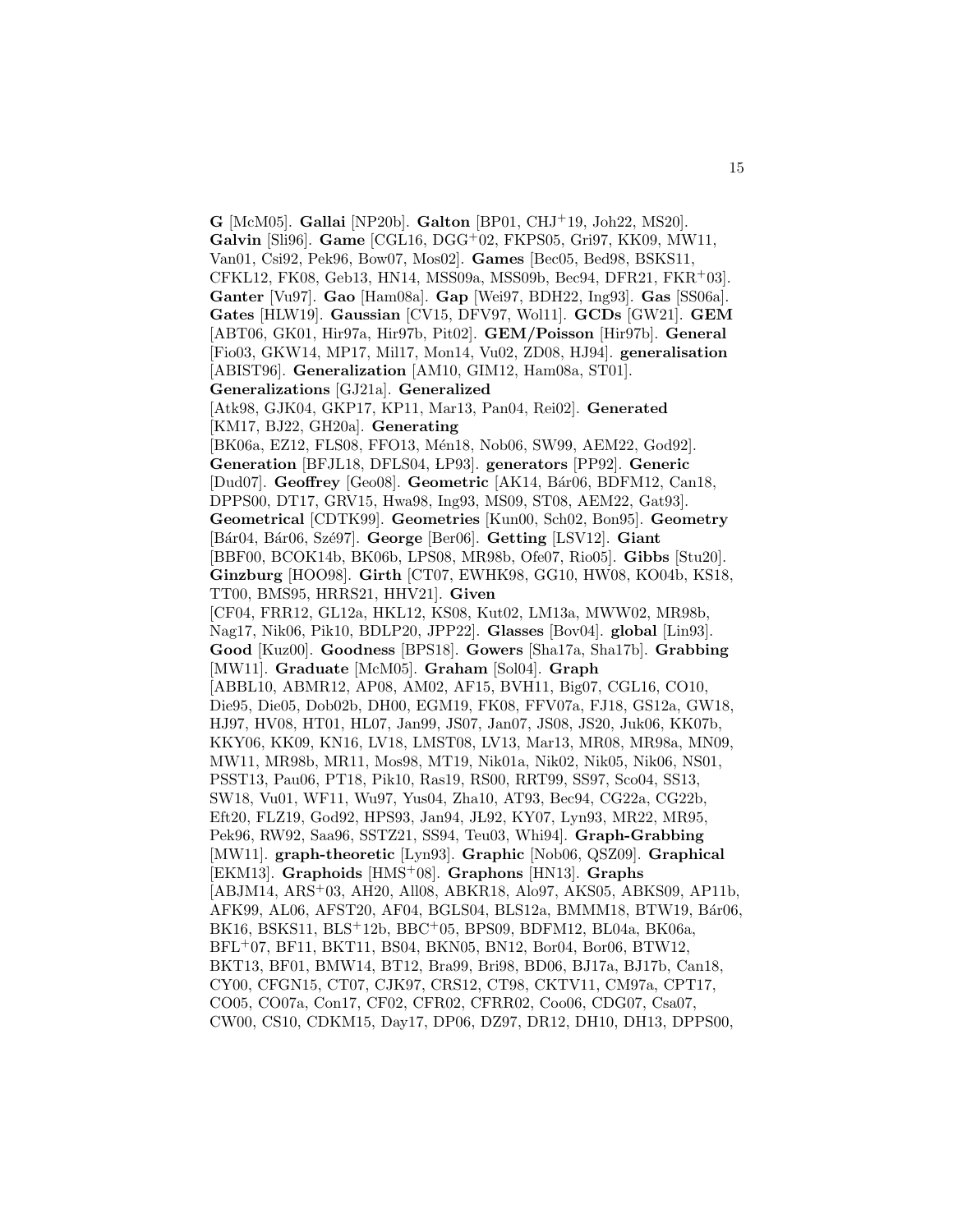DK06, DKLP10, DD10, Dob02a, Dob06, Doh02, DGN11, DW06, Edw05, EMT06, EMS07, EWHK98, EES03, EJ14, FRV13, FHY18, FGJ12, FVDH20, FP08, FKR05, FGY00, Fio01, FH97, FP11]. **Graphs** [FKS10, FP10, FP14, FG08, FZ00, FKS07, FM17, FK14, GG10, GHZ19, GS12a, Geb13, GW18, GM04, GSW11, GST14, GdMNN11, Gre17, GL12b, HJ97, Häg98, HPV99, HHK+12, HN18, HT16, HZ14, HN14, HW08, HKL12, IT11, Jac07, Jag98, Jan03, Jan05, JT08a, JT08b, JM13, Jon98, JMŠ98, Kah01, KK14, KLS18, KS08, KM10, Kan19, KK07b, KS03a, KL17, KKO08, KKM18, KMW12, KT13, KRS04, KSS01, KKS15, KN99, KN03, KY12, KLMP19, Kri97, Kri00, KS03e, Kru11, KO04a, KO04b, KO05, KLO13, KM11, LM13a, LW02, Leh13, Let16, LMMW09, LP18, Lo09, Lo12, LM13b, LS08, Loz08, LRS98, LT10, Luk98, Lyo17a, MW05a, MP06a, MSS09a, MSS09b, MR06, Mat14, McC04, McD09, MWW02, McK11, MP13, Moh06, MV06, Moh16, Mon17, Mye02, Nag17]. **Graphs** [NV05, Nao12, Nar18, Nik01b, Nik06, Nob98, Ofe07, PT09, PS13, PV13, PR17b, RRR19, Raz08, RSS07, Rio00, Rio05, RW10, RR97, RT05, Sal16, SS20, SS06a, Sco11, SW08, SS13, SW07a, SW07b, Shi98, SS03, Skr99b, Sta03, SW99, Ste05a, Sub00, TT00, Tho97, Tim07, Tim12, Tur11, VK18, Ver00, Vu02, Wag06a, Wan10, WL01, Woe05, Wu03, XY11, Yus97, Yus07, Yus12, Zha17, AEM22, AK94, ABE<sup>+</sup>22, Alo92, AKS03, AHKT20, Ann94, AE94, ABH22, AJT03, BH92, BS92, BCL<sup>+</sup>21, BKLL22, BDZ20, BDLP20, Bie19, Big93, BLP<sup>+</sup>21, BR99, BBP21, BJ94, BMS95, BDH22, BDS21, BT20, CFM92, CM93, CJ96, CY95, CLR20, CMR<sup>+</sup>21, CDG<sup>+</sup>21, Coo92, CF95, DT20, DL94, DH94, DEM<sup>+</sup>22, DHJM21, EOZ93, EFRS93, FRMZ21, FHT22, FRS95, FLW19, FGK94]. graphs<sup>[GRWW21, GIM21, Gro03, GMT20, GL21b, Gub96, Häg92, Häg93,</sup> HJ94, Häg96, Hal93, HK94, HKP21, HRRS21, HHV21, HN20, Hec20, HW19, HT96, HPS93, Jac93, Jan95, JMY22, Jin92, Jin93, KO19, KSSC99, KS96a, Kim95, KS94, KS96b, KT20, KS03c, KC93, Kri94, LL21, LNW21, Lin93, Mad94, Mad95, McD93, Mon20, NS20, Neš99, OS20, PTT21, PS92, Smi93, Tho92, Tho96b, Tho96a, TZ21, Tyo21, dFdMR94]. **Greedy** [Ald92, FFV07b, GG10, OS14, BB19, FRS95]. **Green** [Bev16]. **Grid** [BCPS18, DF09b, Far06, CMR<sup>+</sup>21]. **grids** [DFR21]. **Grimmett** [Geo08]. **Grötzsch** [Skr99a]. **Grötzsch-Type** [Skr99a]. **Group** [Eva04, FR01, GGX16, Mun14, ST05, BH92, CK93, COGHKL21, EFK92, GH20a, LP93, Pel94, SCW96]. **Group-Divisible** [FR01]. **group-invariant** [SCW96]. **group-theoretic** [CK93, EFK92]. **Groups** [Aus15, Aus16, BPP06, BRZK17, BNMS15, CL05, Dob06, FGLP00, GH98, GGH12, Gou15, Gow08, Gre03, Gre97, Ham11, Mon18, Peb04, Pla11a, Sch02, Sol15, ZK17, Con20, Lon20]. **Growing** [AL09]. **Growth** [DH06, ES05, FS18, KP19, LPS08, MS13, DL94, Esl21]. **Grünbaum** [McM05]. **Guaranteed** [KM08]. guessing [DGHS22]. **Gyárfás** [Omi21].

**H** [Ste05b]. **Hadamard** [FJZ22]. **Hadwiger** [FGS05, Kaw08]. **Hajnal** [BLS12a, BKLY13, BCPT21, CDKM15, KK08, LM13b, Tre15]. **Hales**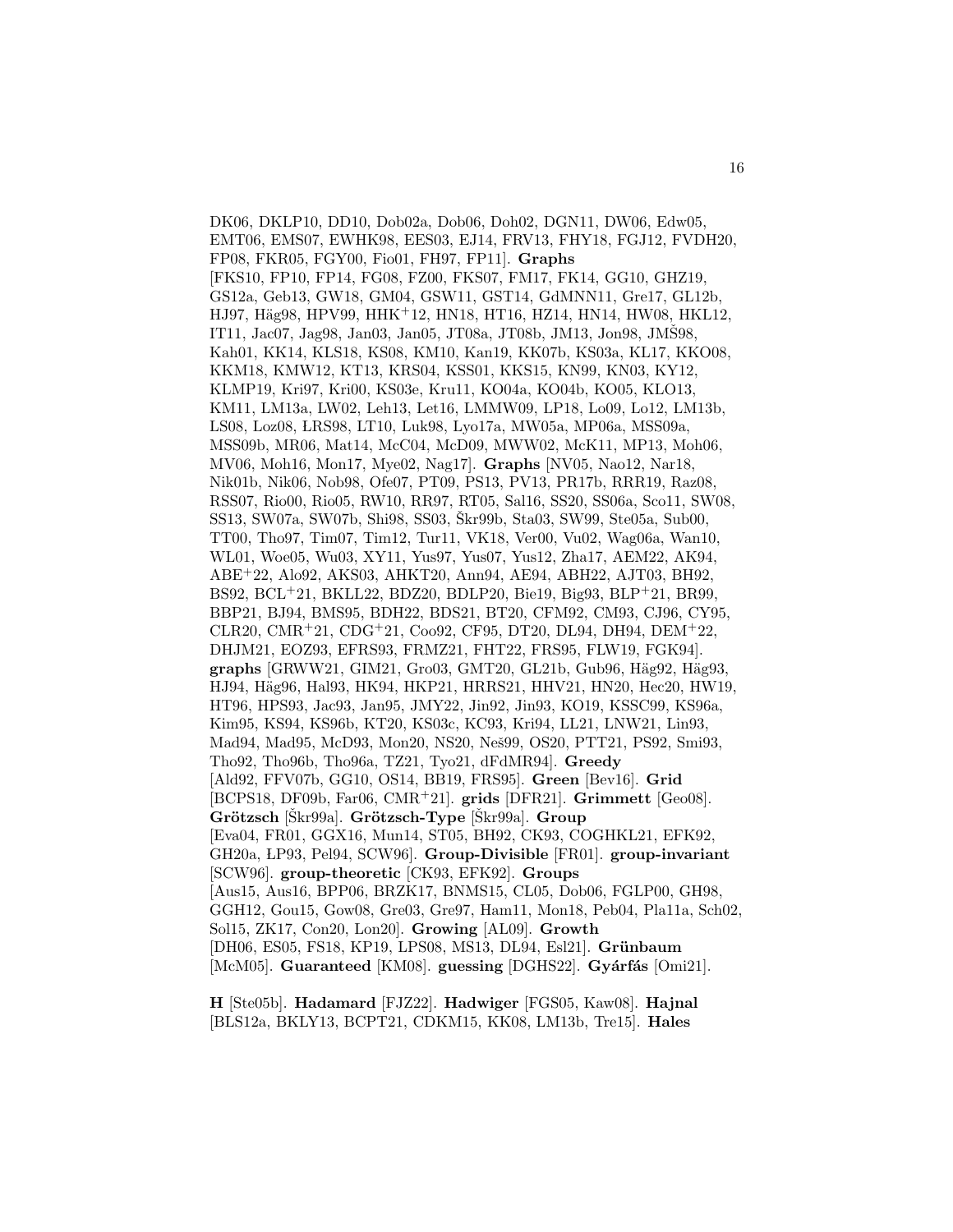[Wal07]. **Half** [Lo09]. **Hamidoune** [Baj16, Pla11b]. **Hamilton** [AHL21, AKPP21, BFK<sup>+</sup>18, CFM94, CF02, DFRS15, FLMN17, GGJ<sup>+</sup>21, Häg93, Jan94, KKO08, KLO13, LSV12]. **Hamiltonian** [BBDS21, BJGY97, Cuc07, FK05, Häg92, Tho96b]. **Hamiltonicity** [BSKS11, CFR02, Mon20]. **Hamming** [AK94, FVDH20, Sam17, Siv14]. **Hard** [BCG<sup>+</sup>19, CTY07, Gác00, GSV16, GK04, JS02, Kah01, Szé97]. **Hard-Core** [BCG<sup>+</sup>19, GSV16, GK04, Kah01]. **hardback** [Ber06, Sco04]. **Hardness** [BS09, EWHK98, Ver95]. **Harmonic** [Woe05]. **harmonious** [Edw95, Edw96]. **Hashing** [Jan08, Pet13, PV19, Nil94]. **Hasse** [MP06b]. **Having** [ML01, Lem94]. **Heap** [MPP04]. **Heavily** [SS04]. **hedgehogs** [FL20]. **Height** [BD08, Lew08]. **heights** [FGOR93]. **Hereditary** [Doe00, EMS07, KNR03, SS03]. **Hermite** [GA19]. **Heuristic** [Wit13]. **Heuristics** [COGL07, WW05, LW21]. **Hexagonal** [Wie02]. **Hidden** [DGGP14, Vu18]. **hierarchies** [DT94]. **High** [Alo09b, BBM10, BKT11, DGGP14, FS18, HS00a, HMS<sup>+</sup>13, KN99, KLO13, LS18b, MS13, Par17, HS95, Jin93]. **High-Dimensional** [LS18b, Par17]. **Higher** [APST04, Zah20]. **Highly** [Kan19]. **Hilbert** [Ano10k, LLMO09]. **Hind** [CH96]. **Hindman** [Pud03]. **Hit** [NS22]. **Hit-and-Run** [NS22]. **Hitting** [ABE14, Bev16, Lew08, LW21]. **Hoare** [KP98]. **Hole** [CKMP07]. **holes** [BCH22]. **Homeomorphically** [CRS12]. **Homogeneous** [BTW12, CN06, Neš05]. **Homomorphism** [CN06, dMR05, Neš99]. **Homomorphism-Homogeneous** [CN06]. **Homomorphisms** [Pon13a, CG22a, FZ22]. **Honour** [Bol93]. **Hood** [PV19]. **Hopcount** [HV08]. **Hoppe** [Hir97a]. **hulls** [ABFK92]. **Hurwitz** [BP01]. **Hyperbolic** [MW05a]. **Hypercube** [BBM09b, FÖ09, Gal11, GG19, JP17, MNS17, Bez94, JPP22]. **Hypercubes** [BBKP15, CDP96]. **hyperfinite** [CG22b]. **Hypergraph** [BS11, Con09, CR13, HLP+09, HS12, Mub02, RRT99, BB19, EGJ20]. **Hypergraphs** [BT11, Bah12, BBM09a, BBH<sup>+</sup>16, BNCOS10, BCOK14a, BCOK14b,

BCOK15, BWY14, BR16, BIJ17, CP16, CKP18, CDM14, DHL<sup>+</sup>12, DN13, DFRS15, DKR18, FKP16, Für12, GW15, GH17, GHO17, Gow06, Gyo06, GL12a, HK19b, Han15, HZ17, KKL12, KKS16, KS18, LPRS09, LM16, LM13b, PT09, PRS05, Pik99, Pik01, RRS06, RS07b, RS07a, ST12, ST16, Tal02, Vu00, AHL21, AKPP21, BBDS21, BKHL99, CFMR96, EGL94, GRWW21, GGJ+21, GIL22, HK19a, HLSM21, HRRS21, JY20, McD93, VW93]. **Hypermatrices** [MP17]. **Hyperplanes** [VZ06]. **hypotheses** [AST93].

**I.I.D.** [DZ99]. **Identifying** [AS04, MS09]. **Identities** [Ben18, BHLB<sup>+</sup>13, Lyo10, CS95, God92, Kun93]. **Identity** [Alo09b]. **II** [HK19b, KS96b, LM16, Mat95, PW04]. **IID** [áBGHV18, Lyo17b]. **III** [HT96, Mat99]. **Image** [Ham08b, HL93]. **Imperfections** [BGQ97]. **Imply** [MP17]. **Importance** [BM14b]. **Impossible** [Prö05a]. **Improper** [KM10, KO19, Škr99b]. **Impropriety** [Škr99a]. **Improve** [MW05b]. **Improved**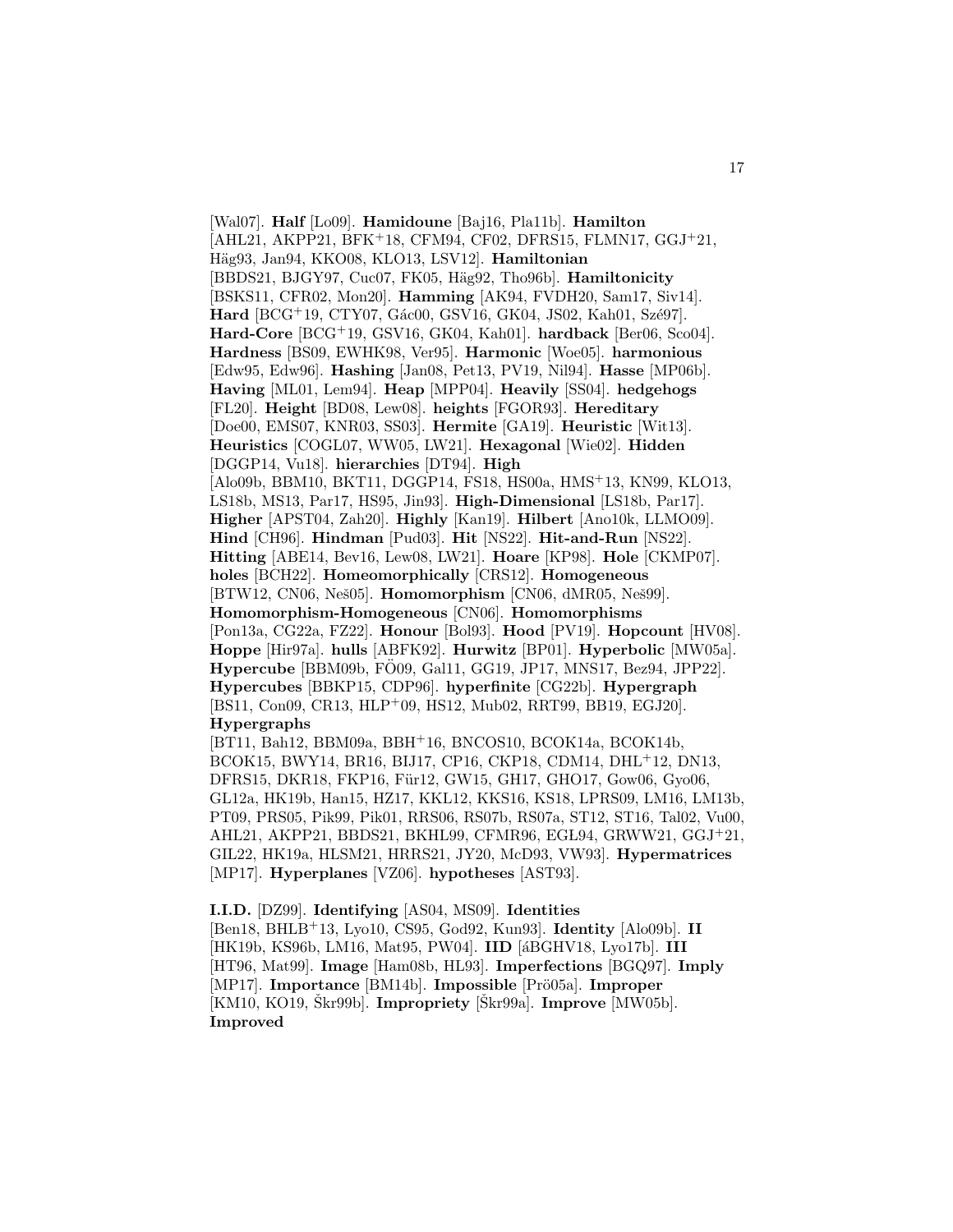[CF92, KT20, Mor13, Mub16, ST05, Sha11, SSZ15, Sin92, Uzz19, Wie02]. **Improvement** [BFPS11, Buk16, CH96, Fra19]. **Improvements** [BP12]. **Improving** [MW07]. **Inapproximability** [GSV16]. **Incidences** [ES11, PS98, SW04, SSZ15, ST08]. **Inclusion** [GMP<sup>+</sup>15]. **Inclusion-Exclusion** [GMP<sup>+</sup>15]. **Increase** [KN16, Mos98]. **Increasing** [DHS16, Fuc12, KS15, KW10, DZ99, Esl21, GL21a, KR94, KP22, RW19]. **Increments** [Nac06]. **Independence** [AF04, Ben18, BF01, CFRR02, Csi13, EV13, MP06b, Nik01b, PV13, Yus07, EHS<sup>+</sup>94]. **independences** [MS95, Mat95, Mat99]. **Independent** [BB12, BMMM18, CO06, CDM14, CR13, DW06, EGL94, FR15, FPS05, Gal11, GG10, GLS15, GS12a, Gra98, HPV99, HHV21, HS06, JPP22, LM13a, McD02, Yus97, Zha10, Gow96, GH20b, M´or92]. **Index** [Ano92a, Ano93a, Ano94a, Ano95a, Ano96a, BJ18, CH14, HJ97, KK14, Nei02, Thi16, BCOR99, Sli96]. **Indexed** [DT12]. **Indistinguishable** [GG19]. **Individual** [Jan08]. **Induced** [AS06, ABKS09, BBC<sup>+</sup>05, BJ12, BT12, EGM19, EKT19, HW08, LTTZ18, MP17, NT18, Rei02, SS20, SS03, HK L95, How96, Sco92]. **Inequalities** [AW99, CT98, Doh02, FS07, FT98, HT01, LM19, Lyo10, Man10, Nik02, TZ00, CY95, Mar19b, SC95]. **Inequality** [Gra98, KSS11, KLM02, Nao12, Pet11, Sam17, Smy13, McD92]. **Inequivalent** [May05]. **Inertial** [The04]. **Infinite** [BPP06, BD06, Die05, M´en18, Tim07, DL94, Hal93, Pin20]. **infinitely** [GH20a]. **Influence** [DJR07]. **Influences** [Bou18, FS07, Fri04, Hat09, Kel11]. **Information** [CDS14, SGO02, Sta02b]. **Inhomogeneous** [Tur11]. **Initial** [DH06]. **insertion** [Aza94]. **instance** [Pit93]. **Instances** [BL12a, SS06b, GJ03]. **Integer** [AD16, Ber06, GLWW15, HS00b, Par04, Tok13]. **Integers** [DRWW10, FKR05, GR98, Heg05, LM14, Mut13, Sta02a, LPP21]. **Integral** [MR11]. **Interlace** [EMS07, Tra10]. **Interpolation** [AB00, Sal16, ABIST96]. **Intersecting** [AAE<sup>+</sup>97, BWY14, BFRT01, BGHT03, Cza99, DF09a, FT98, FOT98, FT11, FK17, FK18, Heg05, KKK12, PRT16, Rus12, RW13, Tok13, EKNS21, EL19, EFK92, ESS94, Fra19]. **Intersection** [CS98, JS08, JT08b, JM13, Kut02, LP00, Mon14, KSSC99, Sku96, TZ21]. **Interval** [ABL<sup>+</sup>13, BF01, Eng96, Pit02, Jac93]. **Intervals** [EHJ98, Jac07, Tho97]. **Introduction** [AB09, AB10, Bal15, BBL<sup>+</sup>18, Bri09, Whi94]. **Intuition** [BBHK L16, CGL16, Bec94]. **Intuitive** [AL11]. **Invariable** [BFJL18]. **Invariance** [Tel02]. **Invariant** [BL12b, Mun14, Pit02, ABT99b, SCW96]. **Inverse** [Gre03, Tao10]. **Inversion** [Thi16]. **Inversions** [CHJ<sup>+</sup>19]. **Involutions** [Bon00]. **Involving** [CST97, HRRS21]. **Irreducible** [BG14b, CRS12]. **Irredundance** [CM97a]. **Irrelevant** [DH06]. **ISBN** [Lea04, Sco04, Ste05b]. **Ising** [DHJM21, GSV16, GJ07, Kot12, WF11]. **Isometric** [FJKK07]. **Isometry** [Tel02]. **Isomorphic** [Mec01]. **Isoperimetric** [AC99, BL04b, CT98, Ell11, FS07, SC95, TZ00].

18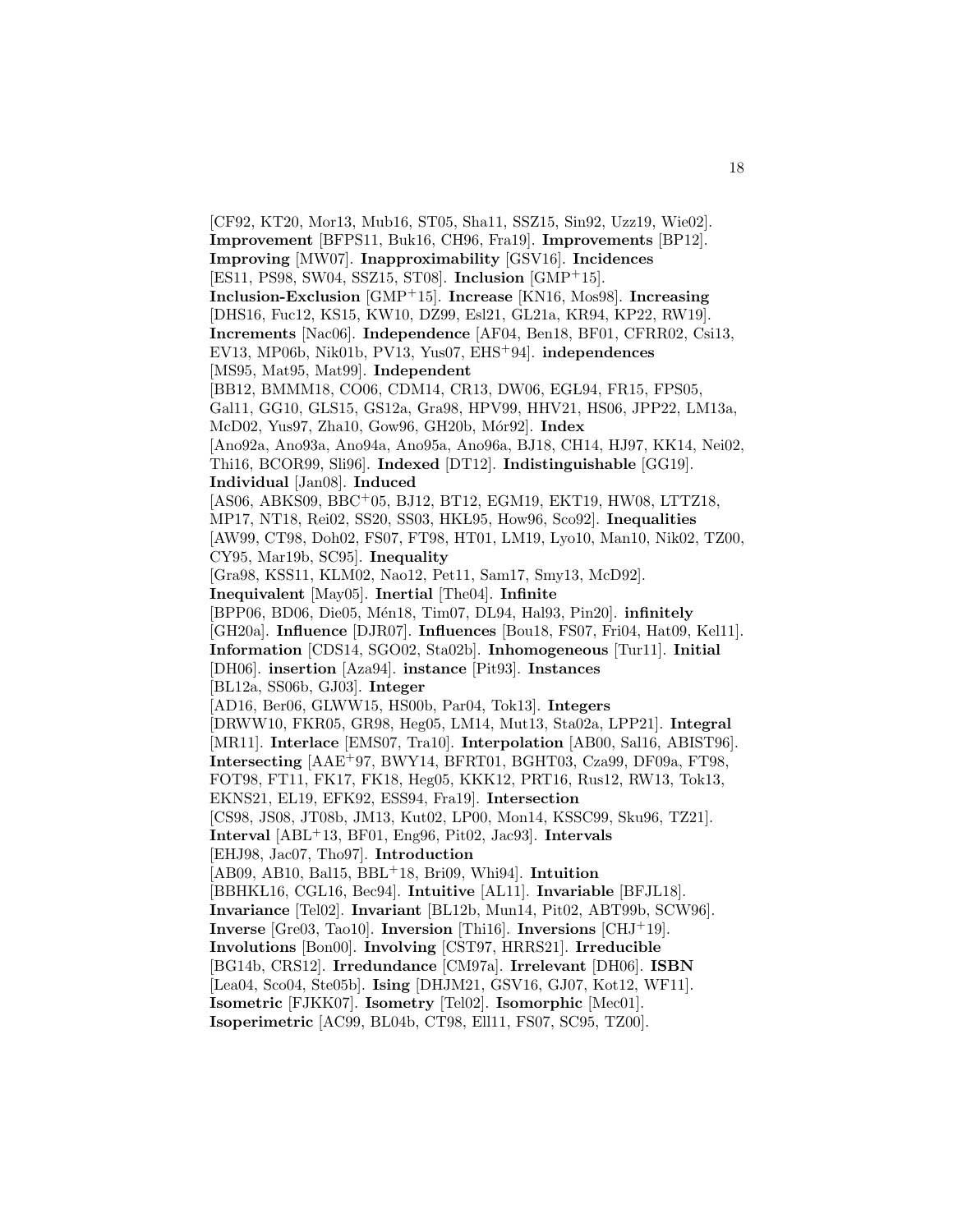#### **Isoperimetry** [Nao12]. **Israel** [GLWW15]. **Issue**

[BBK<sup>+</sup>03, DS04, Prö05b, Ano92c, Ano92b, Ano92d, Ano92e, Ano92g, Ano92f, Ano92h, Ano92i, Ano93c, Ano93b, Ano93d, Ano93e, Ano93g, Ano93f, Ano93i, Ano93h, Ano94c, Ano94b, Ano94e, Ano94d, Ano94g, Ano94f, Ano94i, Ano94h, Ano95c, Ano95b, Ano95d, Ano95e, Ano95g, Ano95f, Ano95i, Ano95h, Ano96c, Ano96b, Ano96e, Ano96d, Ano96g, Ano96f, Ano96h, Ano96i, Ano09b, Ano09a, Ano09e, Ano09c, Ano09f, Ano09d, Ano09i, Ano09g, Ano09j, Ano09h, Ano09m, Ano09k, Ano09n, Ano09l, Ano09p, Ano09o, Ano10b, Ano10a, Ano10d, Ano10c, Ano10f, Ano10e, Ano10h, Ano10g, Ano10j, Ano10i, Ano11b, Ano11a, Ano11d, Ano11c, Ano11f, Ano11e, Ano11g, Ano11h, Ano11j, Ano11i, Ano11l, Ano11k, Ano12b, Ano12a, Ano12d]. **issue** [Ano12c, Ano12f, Ano12e, Ano12h, Ano12g, Ano12j, Ano12i, Ano13b, Ano13a, Ano13d, Ano13c, Ano13f, Ano13e, Ano13h, Ano13g, Ano13j, Ano13i, Ano13l, Ano13k, Ano14b, Ano14a, Ano14d, Ano14c, Ano14f, Ano14e, Ano14h, Ano14g, Ano14j, Ano14i, Ano14l, Ano14k]. **Issues** [Bol94]. **Iterated** [Ham08b, MM14, Sch11, SC95, DGG<sup>+</sup>02].

**J** [B´ar04, Big07, Die95]. **Jack** [FG11]. **Jackson** [LP20]. **Jaeger** [Blo06]. **Jewett** [Wal07]. **Jigsaw** [Mar19a]. **Johnson** [Bah12]. **Joint** [HK14]. **Jointly** [Thi16]. **Josef** [Sco04]. **Journals** [Ano15, Ano16]. **Judicious** [HZ17]. **Jukna** [Lea04]. **JumbleG** [FKPS05]. **Jump** [BT11, BS09]. **junction** [Coo96]. **Juntas** [DF09a].

**Kagom´e** [Wie03]. **Kaibel** [McM05]. **Kannan** [DKM<sup>+</sup>15]. **Karp** [BF11]. **Katona** [CKZZ15, DGS15]. **Kernel** [MM14]. **Kernels** [HT01, SC95]. **Kesten** [Ste05b, Rei00]. **Keys** [FD97]. **Kimmo** [Ber06]. **KKL** [Fri04]. **Klee** [McM05]. **Kleitman** [AC99, DGS15, Den97]. **knapsack** [DFK<sup>+</sup>93]. **Kneser** [AH20]. **Knot** [DH10]. **Knowledge** [DP04]. **Knuth** [BK11a, JKS14]. **Ko** [AH17, BBM09a, GHO17, HK19b, HK19a, Tok13]. **Kohayakawa** [MNS20]. **Kohayakawa-Kreuter** [MNS20]. **Koml´os** [NS20]. **Korado** [CF92]. **Kreuter** [MNS20]. **Kühn** [GMT20].

**L** [McM05]. **Labellings** [AFST20]. **Lacunary** [Dub08]. **Ladder** [Ren10]. **Lagrangians** [BIJ17, Tal02]. **Lamplighters** [Woe05]. **Lando** [Moh06]. **Laplacian** [CO07b, GLM99]. **Large** [AM14, BMMM18, BDZ20, CT07, CJK97, CO06, EWHK98, EKK21, EJ14, Gao14, Gra98, HW08, HMS<sup>+</sup>13, Kah97, KKM18, KRT99, KY12, KO04a, KO04b, KS18, Kut02, Lem22, LMST08, Lon17, Mut13, Mye02, PR17a, Sco92, Vu01, Yus12, ZD08, AHKT20, BKLL22, HM94, HRRS21, Kri94, MW22]. **Large-Deviation** [ZD08]. **Largest** [AK14, CKP18, CF04, KS03e, Mar13, Mut13, Nik02, Tur11]. **Latin** [HJ08, ACO13, ACM19]. **Lattice** [ADH<sup>+</sup>19, DFV97, DG94, DPPS00, Gri97, HP97, MS13, SS06a, Sey99, Smy13, Wie02, Wie03, AK94, ABC<sup>+</sup>21, BP92, Eng96, FP92, Sch94, Wie95]. **Lattices** [Alm06, FK09, VV97, Bon95, CDTK99, Wie92]. **Lauri** [Sco04].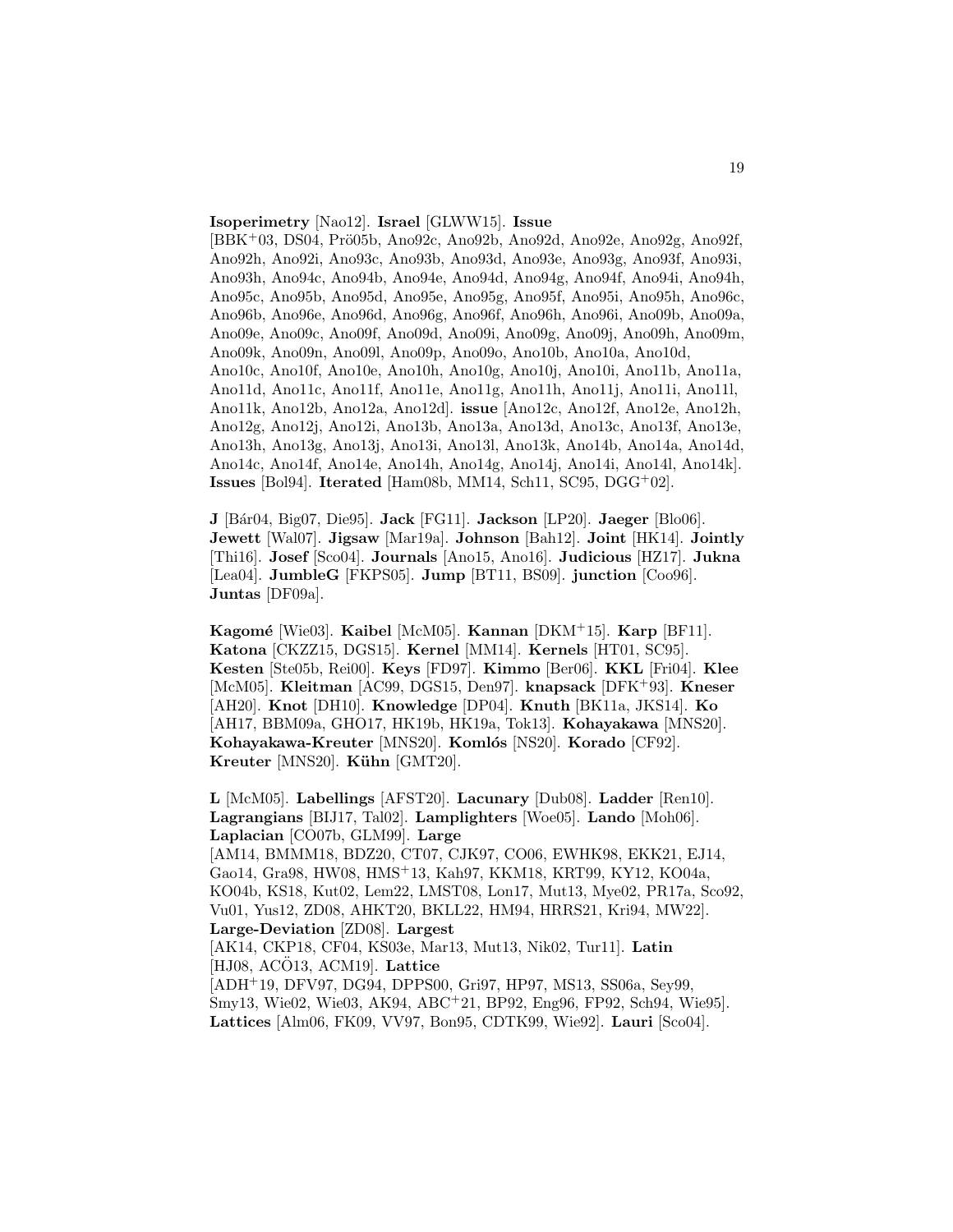**Law** [GIM12, Hwa98, MA07, BT94, Hir97b]. **Laws** [Han97, SRT10, CDK19]. **Layout** [DPPS00]. **Lazy** [BBKP15]. **Leader** [Pin17, Woe05]. **Learning** [AB00, AM10, LS09a]. **Least** [KO04b, TT00]. **Lectures** [B´ar04]. **Left** [Mar01]. **Left-Continuous** [Mar01]. **Lehel** [Omi21]. **Lehmer** [DV04]. **Lemke** [Den97]. **Lemma** [BFPS11, SS20, Sco11, ST01, Kom99]. **Lemmas** [FLZ17, FLZ18, RS07b, RS07a, FZ22]. **Length** [BHL<sup>+</sup>15, CFI<sup>+</sup>16, DKW14, Dan98, DF99, GL12a, HL07, KP18, MA07, Sch04, GL21a, Pin20]. **Lengths** [LZ09, Sch11, Ver00]. **Level** [Cro12]. **Level-Sets** [Cro12]. **liar** [SW92]. **Lifting** [CL05]. **Lifts** [AL06, GJR10]. **Like** [Bar10, PSST13, Wan10]. **Likely** [LP09, Pit93]. **Limit** [AM14, BCOK14b, CDK19, DP19, Fuc12, Han97, MA07, SRT10, Wag15, Pin20, RW19]. **Limits** [Sta97, ABT99a, Jan21, JS20, SSTZ21]. **Line** [BJR09, FKRD09, McC04, PWZ97, SW04, Shi98, DHJM21]. **Line-of-Sight** [BJR09, FKRD09]. **Line-search** [PWZ97]. **Linear** [CH14, CCGJ18, DGGP14, DHL<sup>+</sup>12, DN13, Doe00, Hub16, Mar19a, NT93, Pet13, SS06b, VV97, Wit13, EFRS93, JY20, MR95, PP92]. **Linear-time** [NT93]. **Linearity** [DP15]. **Lines** [ESS09]. **Link** [VHV06, CDP96]. **Linked** [FJP13, KKY06]. **Linkedness** [KO08]. **Links** [Kru11]. **Linus** [BKS10]. **Lipschitz** [JS21, Mat03, PSY13, PP14, RS18]. **List**  $[HJ97, \text{Hax01}, \text{JMSS8}, \text{ST12}, \text{Škr99a}, \text{Škr99b}, \text{Sub07}, \text{Voi00}, \text{Vu02}, \text{Sli96}].$ **List-Chromatic** [HJ97, Sli96]. **lists** [AT93]. **Local** [AJT03, BS92, BCOK14b, BSKS11, BFPS11, DP04, GJ07, KS03a, Lin93, LSS17, Luk98, Spi16, AO93]. **Local-global** [Lin93]. **Locally** [AFK00, CRS12, FKM01, Leh13, Vu02]. **Locating** [MS09]. **Locating-Dominating** [MS09]. **Location** [FFV07b]. **Lock** [Bor02]. **Lock-in** [Bor02]. **Log** [Wei97, BMM22]. **log-concave** [BMM22]. **Log-Concavity** [Wei97]. **Logarithmic** [Hol04, Mar19b, Rob03, Sta97, Sta99b]. **Logic** [HLW19]. **Long** [AFST20, BBY08, GNS17, HMS<sup>+</sup>13, EGM<sup>+</sup>20, Sta95]. **Long-Range** [BBY08]. **Longest** [ABBL10, BGLS04, BF12, KS15, Saa96, Sku96]. **Look** [Bar10]. **Loop** [AP08]. **Loop-Erased** [AP08]. **Loose** [DFRS15, FLMN17, GHZ19]. **Loss** [SGO02, Sta02b]. **Lovász** [BFPS11, CO05, FS20, Fra19]. **Lowell** [Big07]. **Lower** [AP02, Aza94, BP12, CS98, Cro12, Dud07, FG08, Gou15, HR11, Kur22, Mat03, Meh11, Wie03, Zha17]. **lozenge** [MPT22]. **LRU** [JR04]. **Luo** [NP20b]. **Lyndon** [MA07].

**M** [McM05]. **Major** [Thi16]. **Majorants** [AP11a]. **Majority** [BBM09b, DP06, GKP17]. **Makarov** [Law93]. **Maker** [BSKS11, CFKL12, DFR21]. **Maker-Breaker** [BSKS11, CFKL12]. **Making** [BCL<sup>+</sup>21]. **Manipulative** [BBHK L16]. **Many** [AAK<sup>+</sup>11, ESS09, JLR15, LSS17, NT18, Sha16, Tyo21]. **Map** [BCGR97]. **Mappings** [Man02b, BDM96]. **Maps** [ABL<sup>+</sup>13, BG14b, Cha09, GKRV18, CDK19, Lis96]. **March** [Pla11b, SSS<sup>+</sup>11]. **Markov** [Ald00, BL10, CLS19, CL05, CP20, CPV01, CST97, EMT18, Eva04,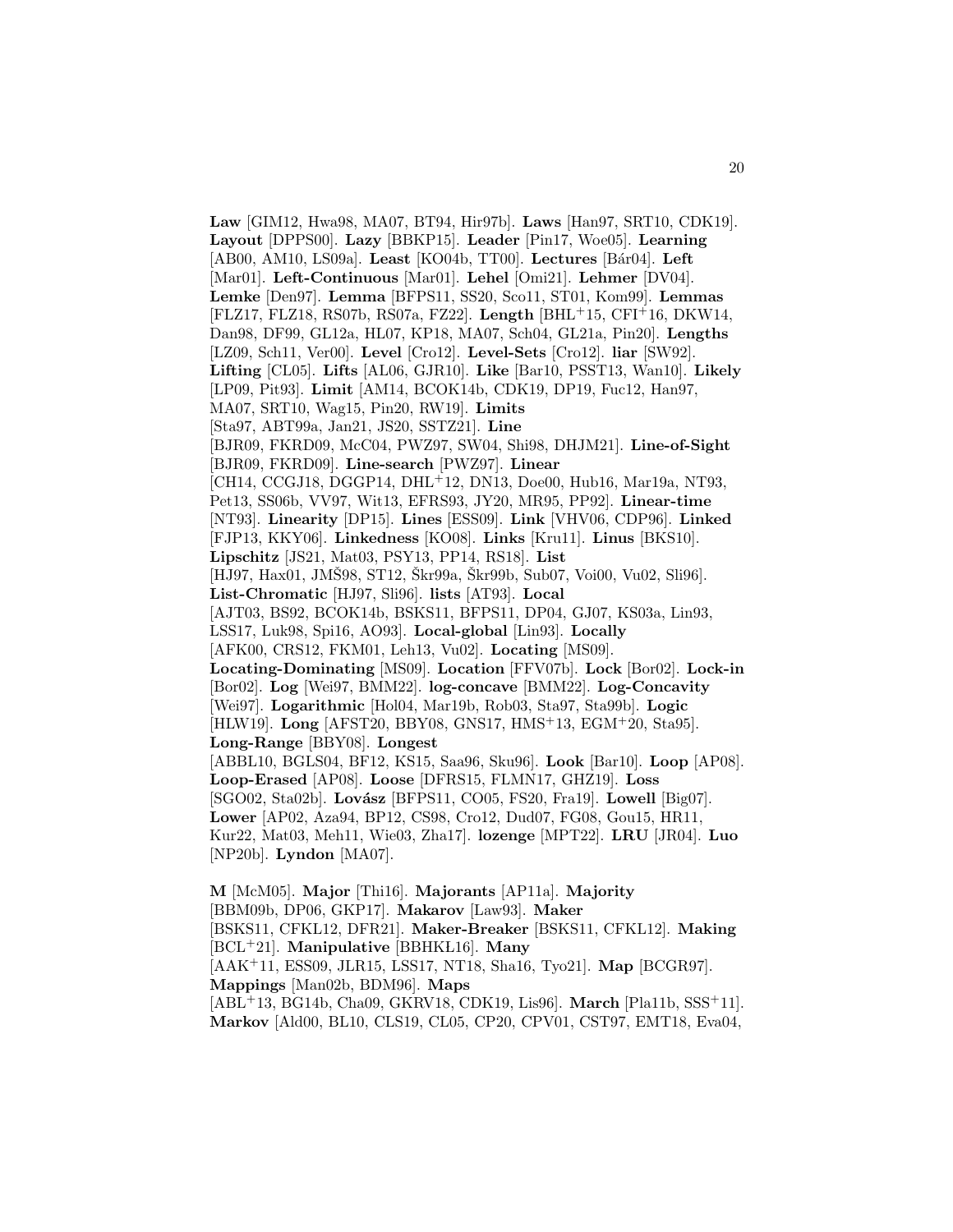FW03, HS00a, HT01, Ing93, Kah97, LW98, Lyn93, MR06, Mon14, NPZ17, SC95, Sin92, TA97]. **Marriage** [LP09]. **Marstrand** [Gla16, LM14]. **Marstrand-type** [Gla16]. **Mass** [Gla16]. **Match** [Cur12]. **Matching** [AH20, HS12, Mån00, Pau06, BB19, Bry92, FRS95, Lar21, Neu96, ST96]. **Matchings** [AK94, BS11, FG08, GG10, GJR10, Han15, HN18, HKL12, JT08b, KY12, KKS16, PS13, Wan10, CG22a, CFMR96, EGJ20, FGS05, GRWW21, GL21c, Jan94]. Mathematical [Hol04, Moh06, Prö05a, Ste05b]. **mathematician** [Pla11b]. **Mathematicians** [Bov04]. **Mathematics** [Big07, Hol04, McM05]. **Matousek** [B´ar04]. **M´atrah´aza** [Ano99]. **Matrices** [ABE14, Alo09b, BL10, CV10, HZ14, KK01, Lef05, Mon18, Sco11, Seg00, VZ06, Wei97, BKHL99, FLM21, FJZ22, FKS22, GS93, HL93, JSS22, NP20a]. **Matrix** [Cha07, God92]. **Matroid** [BMR99, FGLP00, Mph00, Sli02, Mil94]. **Matroids** [Bon00, BR00, BG07, CW06, Coc08, DR99, EHJ98, EMT06, GN06, GJ99, GHH06, Hli06, ML01, May05, Mec01, Opo02, Qin01, QSZ09, RW01, SW08, Wag00, Wu98, Wu03, AO93, Bry92, GJ21b, HR95, Kor96, Kun93, Lem94]. **matter** [Ano92c, Ano92b, Ano92d, Ano92e, Ano92g, Ano92f, Ano92h, Ano92i, Ano93c, Ano93b, Ano93d, Ano93e, Ano93g, Ano93f, Ano93i, Ano93h, Ano94c, Ano94b, Ano94e, Ano94d, Ano94g, Ano94f, Ano94i, Ano94h, Ano95c, Ano95b, Ano95d, Ano95e, Ano95g, Ano95f, Ano95i, Ano95h, Ano96c, Ano96b, Ano96e, Ano96d, Ano96g, Ano96f, Ano96h, Ano96i, Ano09b, Ano09a, Ano09e, Ano09c, Ano09f, Ano09d, Ano09i, Ano09g, Ano09j, Ano09h, Ano09m, Ano09k, Ano09n, Ano09l, Ano09p, Ano09o, Ano10b, Ano10a, Ano10d, Ano10c, Ano10f, Ano10e, Ano10h, Ano10g, Ano10j, Ano10i, Ano11b, Ano11a, Ano11d, Ano11c, Ano11f, Ano11e, Ano11g, Ano11h, Ano11j, Ano11i, Ano11l, Ano11k, Ano12b, Ano12a, Ano12d, Ano12c, Ano12f, Ano12e]. **matter** [Ano12h, Ano12g, Ano12j, Ano12i, Ano13b, Ano13a, Ano13d, Ano13c, Ano13f, Ano13e, Ano13h, Ano13g, Ano13j, Ano13i, Ano13l, Ano13k, Ano14b, Ano14a, Ano14d, Ano14c, Ano14f, Ano14e, Ano14h, Ano14g, Ano14j, Ano14i, Ano14l, Ano14k]. **Mauritanian** [Pla11b]. **Max** [BS04, SS06b, NT93, Ver95]. **MaxCut** [AKS05]. **Maxima** [Spi16]. **Maximal** [BT12, DG17, DJ13, FH97, JLR15, Fra19]. **Maximizing** [GLS15, KO07]. **Maximum** [AE07, BNMS15, CM97a, DGN11, FRR12, GP97, GL12b, HZ05, MR08, MWW02, Mec01, Mór92, Mór05, Pet13, RRR19, RS00, Shi98, Yus17, DF96, FGK94, LPP21]. **Maximum-Size** [BNMS15]. **Maximum-Sized** [Mec01]. **Mean** [Ald98, BV17, Bov04, DG17, MW13, Fra21]. **Mean-Field** [Ald98, BV17, DG17]. **Mean-Weight** [MW13]. **Means** [AW99, CW00]. **Measurable** [DT12]. **Measure** [Ais13, BDG00, HT01, Mun14, Sey99]. **Measures** [Alm06, AKM<sup>+</sup>06, Ber08, BL12b, DHS16, DPPS00, FG11, PP14, How96]. **Median** [Moh16]. **Medians** [Gri97]. **Meeting** [Ano03]. **Memory** [Pr¨o05b, Sed14]. **Menger** [AD94]. **Merge** [Pit02]. **Metacirculant** [Dob06].

**Method** [AD16, BR16, DD10, ER99, FRV13, FM17, GLM99, KN14b, LCF14, MM14, Rob03, Ros09, Sal16, War16, Kub96, McD93, Wie95]. **Methods**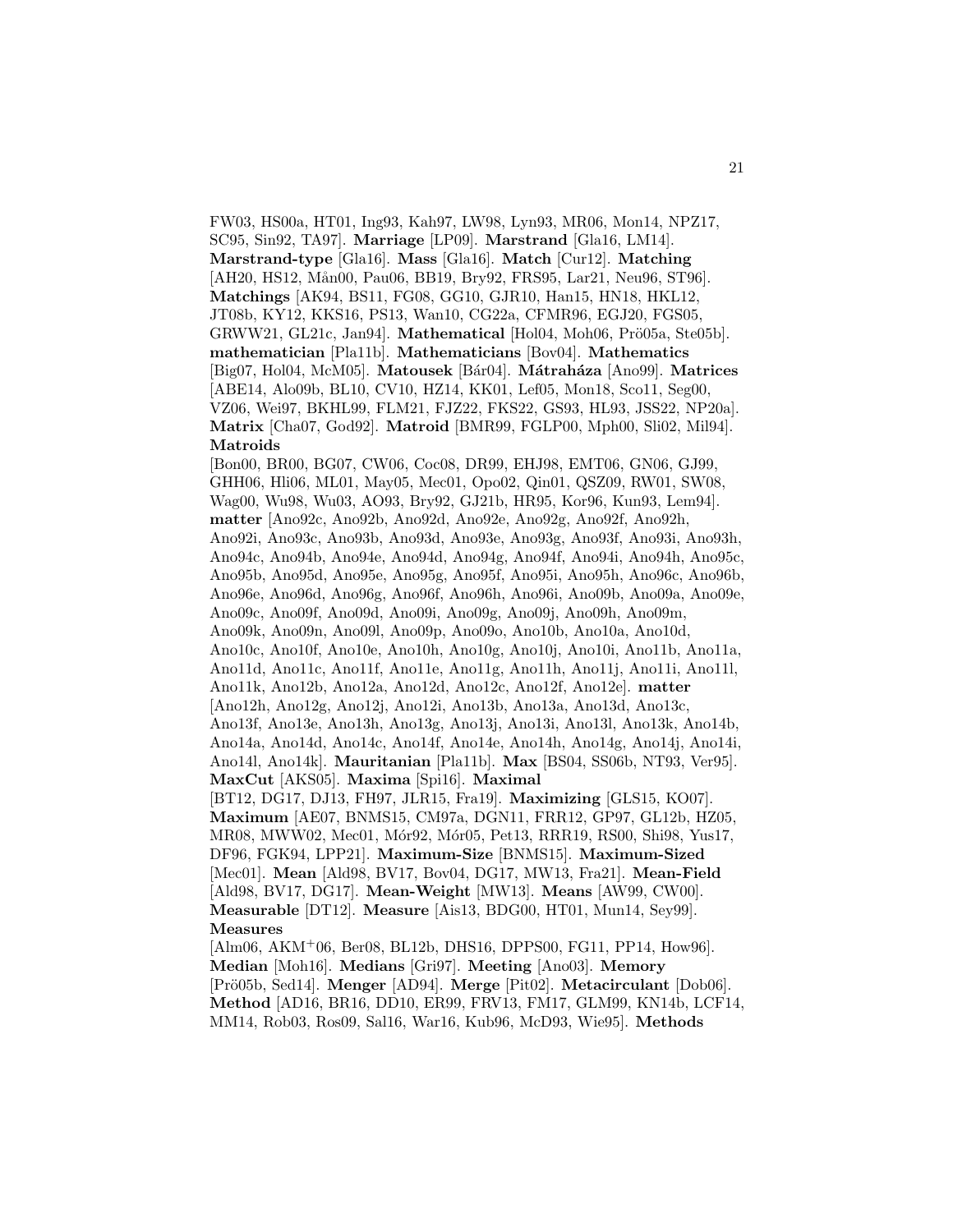[B´ar04, Mon14, Ode06, Aza94]. **Metrics** [FW18, GRS20]. **Michel** [Bov04, Dud07]. **mildly** [DFK<sup>+</sup>93]. **Mills** [Lem22]. **Min** [MW13]. **Minesweeper** [Mos02]. **minima** [Sch94]. **Minimal** [AKM<sup>+</sup>06, CP16, HL07, IT11, Raz08, CLR20, Jin93]. **Minimally** [RW01, Mad95]. **Minimax** [MS20]. **Minimization** [Hal93]. **Minimizing** [BDLP20, GL18]. **Minimum** [ABBL10, Ald98, BHL<sup>+</sup>15, CTY07, CP16, CFI<sup>+</sup>16, Day17, DKR18, DT08, FGJ12, FM17, GH17, HLTZ17, HMS<sup>+</sup>13, KLO13, LM13a, LZ09, Lo12, Mar13, MP06b, Nik01b, PR17a, Pik99, PV13, PR17b, BKLL22, DF96, Lar21]. **Minimum-Weight** [ABBL10, Ald98]. **Minkowski** [HR11]. **Minor** [BMW14, DD10, IT11, McD09, PT18, Tho04, KO19, RW16a, RW16b]. **Minor-Closed** [BMW14, DD10, McD09, PT18]. **Minor-Minimal** [IT11]. **Minors** [BKT11, FJW13, Mec01, Mye02, QSZ09, TT00, AGSW22, Die95, EKK21, KS96a]. **Missing** [AK14, RR03, EGM<sup>+</sup>20]. **Mixed** [BP01, LW02, RS03]. **Mixing** [Ald00, ABC<sup>+</sup>21, BBY08, CLS19, EMT18, KLM06, Mor13, Par17, Sha17b, SW14, NS22, Sin92, Sha17a]. **M¨obius** [Gre12]. **Model** [Ald98, BV17, BCG<sup>+</sup>19, DG17, DH06, DF14, EGPN16, Far07, FV17, GK04, Geo08, Gre97, Kah01, PV19, Rio12, Sok01, DF96, DHJM21, Law95, Wie95]. **Models** [BB12, Bou18, Bov04, DO14, GSV16, HM15, JS08, KP19, MC04, ZD08]. **Moderately** [SW18]. **Modular** [AP11b, Spe05, Gro03]. **Modulo** [FHR09, KS02, Kut02, Sta02a]. **Moment** [The04]. **Monochromatic** [All08, BKLL22, BLS<sup>+</sup>12b, BHLS20, EJ14, HKL12, KS06, KM08, LL21, LPRS09, LMST08, LRS98]. **Monographs** [Hol04]. **Monomer** [FG08]. **Monomer-Dimer** [FG08]. **Monotone**  $[ABMR12, AFST20, BHL<sup>+</sup>15, BSU15, LS18b, ST01, WW05, HKL<sup>+</sup>20].$ **monotonic** [GRS20]. **Monotonicity** [Fel17]. **Most** [BH01, HZ17, KKK12, KM05, Lem94]. **Motion** [Oli08, GS93, Han93]. **Moving** [SW14]. **MR0723569** [Die95]. **MR1680088** [Had99]. **Multi** [BG07, CF02, Gra98, KS15]. **Multi-Coloured** [CF02]. **Multi-Path** [BG07]. **Multi-Row** [KS15]. **Multi-Way** [Gra98]. **Multicolour** [DS03, MW18]. **multicommodity** [Sin92]. **Multidimensional** [Bei06, ST01, DFK<sup>+</sup>93]. **Multigraph** [Jan09, Sli96]. **Multipartite** [LM13b]. **Multiple** [AS04, AM10, BK11b, FKP16, FM17, PW16, CLR20, PW04]. **Multiple-Orientability** [FKP16]. **Multiplicative** [Cha07, BH93]. **multislice** [Fil20]. **Multivariate** [BLV16, CS95, GMP19, PW04]. **Multiway** [DF96]. **Mutual** [DH06]. **My** [Fau12].

**N** [Die95]. **Natural** [MPK98, BB19]. **Near** [Han15, HKP21, Jac07, Mat14, Fra19, NP20a]. **Near-Cubic** [Jac07]. **near-exponential** [Fra19]. **Near-Optimal** [Mat14]. **Near-perfect** [HKP21]. **near-square** [NP20a]. **nearest** [CF95]. **Nearly** [EMP93, Hub16, AMP20, HJ94]. **Necklaces** [Peb07]. **Negative**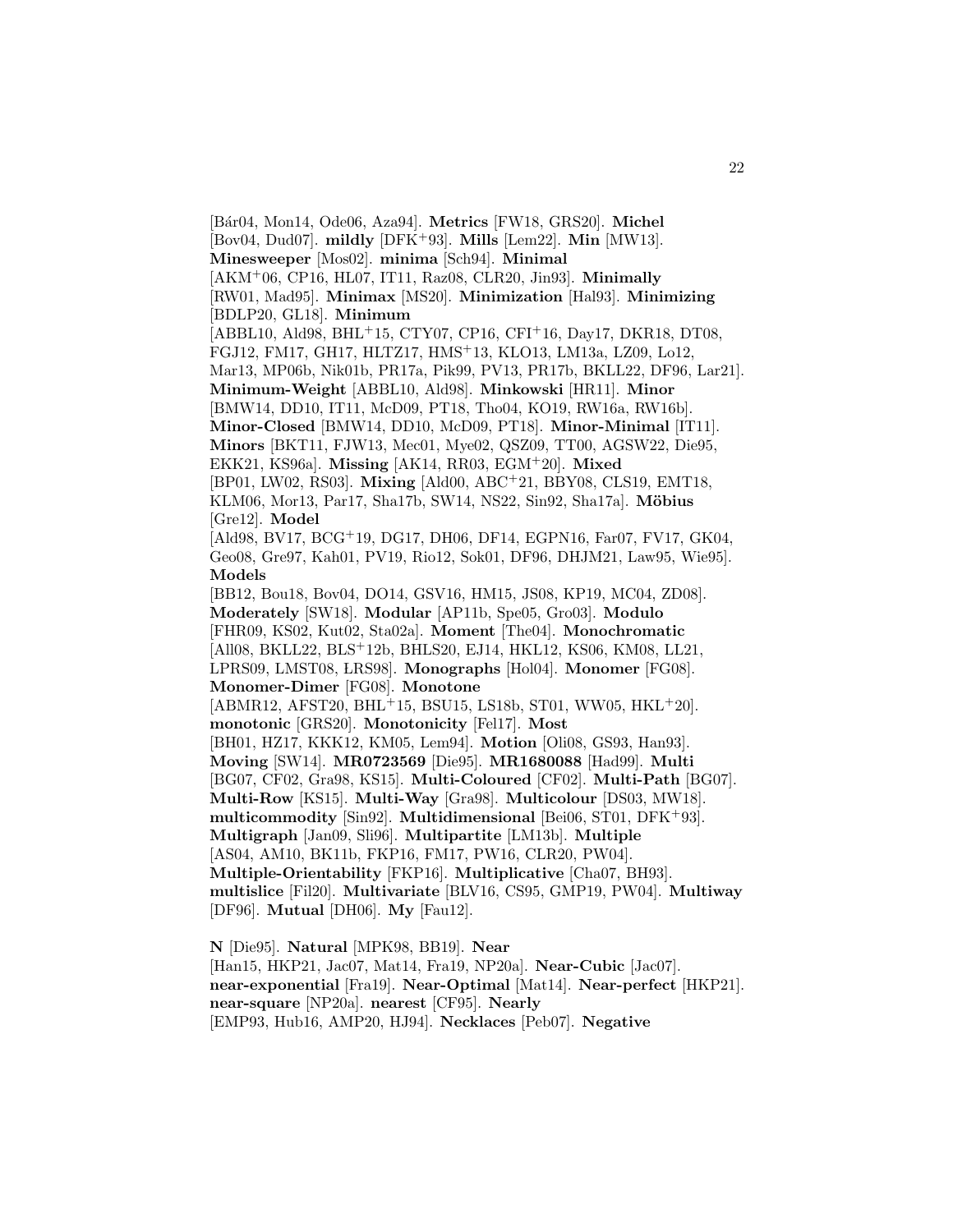[DJR07, GP97, KCR11, SW08]. **Negatively** [LP18]. **neighborhood** [AT93]. **neighbour** [CF95]. **Neighbourhoods** [FPS05]. **Nested** [RW13]. **nets** [ABFK92]. **Network** [CDG07, KSV02, MW13, PPGSS15, Sie98, Tet94]. **Networks** [AMR16, CKMP07, FKRD09, KP19, MS09]. **nine** [BMS95]. **No** [EJ14, GL12a, KRT99, LMST08, Mec01, Die95, Dob02a, Had99, KO19]. **node** [CDP96]. **Noise** [Ahl14, Bou18, HS00a]. **Non** [AS11a, BPP06, CPV01, CFR02, CFRR02, FK13, HHK+12, KM17, Lem94, LP18, LV13, MW07, Möh07, Sey99, SW18, CP20, Esl21, Häg92]. **Non-Amenable** [BPP06]. **Non-binary** [Lem94]. **Non-Constant** [CFR02, CFRR02]. **Non-Crossing** [KM17, MW07]. **Non-Degenerate** [AS11a]. **Non-Deterministic** [LV13]. **Non-Existence** [SW18]. **non-Hamiltonian** [H¨ag92]. **non-increasing** [Esl21]. **Non-Negatively** [LP18]. **Non-Orthogonality** [Sey99]. **Non-Overlapping** [CPV01]. **Non-Planarity** [FK13]. **Non-Regenerative** [Möh07]. **non-reversible** [CP20]. **Non-Three-Colourable** [HHK<sup>+</sup>12]. **Nonnegative** [Sli02]. **Nonplanar** [TT00]. **Nontrivial** [GLM99]. **Norm** [Seg00]. **Normal** [Ais13]. **Normality** [Ais13, BHLB<sup>+</sup>13]. **Normalized** [KL16]. **Normally** [Thi16]. **norms** [SCW96]. **Note** [Alm98, BDG00, Csi13, DFR09, FK01, Gne00, Hax01, JKS14, NV05, San08, Sol04, TA97, Tel02, Ver02, Gro03, Lon20, Raz20]. **Notes** [CE99]. **NP** [CTY07, LV18]. **NP-complete** [LV18]. **NP-Hard** [CTY07]. **Nullstellensatz** [LLMO09, Alo99, Ano10k]. **Number** [AH20, AM02, AFK99, AF04, BHL<sup>+</sup>15, BCOK14a, BCOK15, BKT11, Bol04, BMR99, Bor04, BF01, BJ17a, BJ17b, CO05, COW18, CFRR02, DKL<sup>+</sup>16, DR99, DW06, DP15, DKR18, DT08, EGM19, EV13, FD97, FM14, FOT98, FRR12, FK05, FKS07, FM17, GLS15, Geb13, GMP19, GM04, GHH06, Gra15, Gre17, GJR10, GL18, GS11, GL12b, Hax04, HLP<sup>+</sup>09, Hir97b, HS00b, HS12, Hwa98, IK09, JKOP19, KM10, KM12, KS06, KN99, KN16, Kri00, LP09, Let16, LS08, LPS08, MP06b, Mat97, Meh11, Mos98, Mub16, Nag17, Nik01b, PS98, PV13, PR17b, PST01, RR03, Ras19, ST98, Thi16, Vu00, Vu01, Vu02, Wol11, Wu97, Yus07, Yus17, Zha10, Ann94, BP92, BDLP20, CH96, CMR<sup>+</sup>21, DFK<sup>+</sup>93, Edw95, Edw96, FJZ22, FGK94, HKL95, Hec20, JW03, KY20, LPP21]. **number** [LSM19, MW22, MPT22, OS20, PP92, Ree96, SS94, Tho96b]. **Numbers** [Ais13, BP12, BGH05, BIJ17, Bri98, BH12, BK11b, CCGJ18, Con09, CST97, FG15, GS12b, KMW12, Kut02, LS09b, LTTZ18, Mub02, NRS05, Nik05, Szé97, Wag06b, Alo92, AKS03, AJT03, BT20, EHS+94, FL20, HRRS21, HR95, Jan94, KS03c, RS03]. **Numerical** [Gou15].

**O** [Baj16]. **Oberwolfach** [Ano03]. **Observed** [Ahl14]. **Obstructions** [Moh94]. **Occupancy** [CPT17, ZD08]. **occurrence** [Sta95]. **October** [Ano99]. **Odd** [ACO13, BGRS12, CC98, EGM19, FS18, FGY00, FG15, HS06, Kaw08, Peb07, BC20, KO19, Sco92]. **Odd-Cycle-Freeness** [BGRS12]. **Odds** [Pau06]. **Offset** [CM97b]. **old** [AEM22]. **once** [DZ94]. **One**  $[AAK^+11, Jan99, KP18, Lo09, Mat10, Škr99a, FKR^+03]$ . **one-armed** [FKR<sup>+</sup>03]. **Online**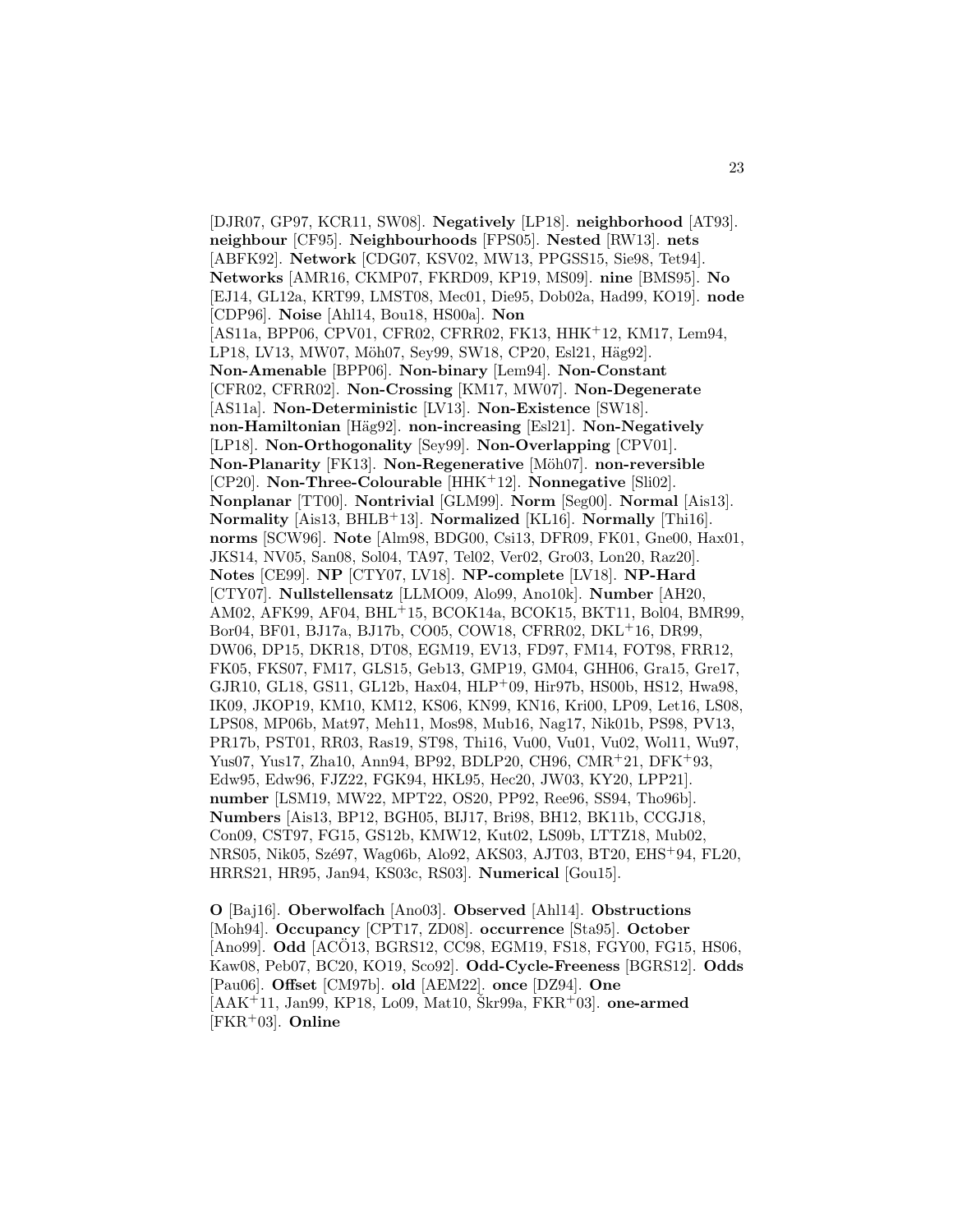[BNCOS10, BFK<sup>+</sup>18, MSS09a, MSS09b, RSS07, Ano15, Ano16]. **Only** [Opo02]. **Open** [HLS03]. **Operations** [BH01]. **operators** [GL21c, SCW96]. **Optimal** [AS11b, CKZZ15, COGHKL21, Csi92, DKM<sup>+</sup>15, FZ00, Han97, Hub16, KS03d, KLO13, Mat14]. **Optimality** [ADH<sup>+</sup>19]. **Optimally** [Smi93]. **Optimization** [WW05, Wit13, Ver95]. **Optimizing** [JR04]. **Oracles** [AM10]. **Orbital** [CK07]. **orbits** [CP20]. **Order** [ABL<sup>+</sup>13, AC $\ddot{\text{O}}$ 13, BFL<sup>+</sup>07, BL12b, Bri98, BNMS15, CK16, Dob06, GIM12, Pla11a, KS03b, Zah20]. **Order-Invariant** [BL12b]. **Ordered** [DLRR98, KO08, MPP04]. **Orders** [PST01, ABE<sup>+</sup>21]. **ordinal** [DT94]. **Ore** [KY07]. **Ore-type** [KY07]. **Orientability** [FKP16, GW15]. **Orientable** [Cha09]. **Orientation** [Pik10, Yus17]. **Orientations** [AP11b, Bor04, RT05]. **Oriented** [GHH06, KKO08, Nar18, Bez94, Bie19, Häg93]. **Orthant** [HLP08]. **Orthogonal** [Blo05, HJ08]. **Orthogonality** [How96, Sey99]. **Osthus** [GMT20]. **Other** [BLM11, HJ97, JT08b, PP14, PV19, FGOR93]. **Ould** [Pla11b]. **Outerplanar** [BK06a, GdMNN11]. **Overlap** [CCM99, Mån02a]. **Overlapping** [CPV01].

**P** [Die95]. **Packing**

[ABS00, Bal01b, Bal03, BKN05, BF02, BFK<sup>+</sup>18, Con09, Dob02b, FLMN17, KK07b, KK09, RRT99, VK18, Yus07, Yus12, AC94, Eng96, KSS95, KY07]. **Packings** [DN13, KO05, KLO13, Kuz00, LM16, PW16, BDZ20]. **Pair** [FS12]. **Pairings** [Ham11]. **Pairs** [FK18, PST01, Ros09, Sta95, Wie92]. **Pairwise** [PRT16]. **Paper** [Baj16]. **paperback** [Ber06, Sco04]. **paradox** [Had99, Had98]. **Paradoxical** [ES05]. **Parallel** [DGN11, KP19]. **Parameter** [BCGR97, Ber08]. **Parameters** [MPP04, Wag15, HKL<sup>+</sup>20]. **Parametrized** [DV04, EMT06]. **Parent** [AS04]. **Parent-Identifying** [AS04]. **Parents** [AS04]. **Parity** [Lef05]. **Parity-Check** [Lef05]. **Parking** [GP19]. **Part** [AE07, BG14a, HS00b, Mut13]. **Partial** [BE15, Cur12, FG08, PST01, Voi00, ACM19, DGHS22]. **Partially** [Ahl14, DLRR98]. Partite [AH17, CKTV11, GHZ19, Mon17, Yus97, BCL<sup>+</sup>21, EG L94, Jin92]. **Partition** [BS11, BHLB<sup>+</sup>13, BS04, GSV16, GKW14, MR11, Sok01, WF11, HL93, HLS03, KS03b, Lem22]. **Partition2** [Pit02]. **Partitioning** [CO10, HZ17, LRS98, Opo02, AC94]. **Partitions** [AD16, Ber06, BFP10, BKW08, DKM<sup>+</sup>15, GRV15, Heg05, Jag98, KM17, MW07, Mut13, Nac06, RS07b, RS07a, Vu18, XY11, AC93, CJ96, EOZ93, GL21b, LL21, Sau03, Stu20]. **Parts** [´aBGHV18]. **Passage** [Alm98, AW99, AP02, BVH11, DKLP10, Pim11, Ren10]. Passenger [Wäs11]. **Passive** [AHW16, JS08]. **Path** [ABBL10, BH01, BG07, BF12, DF99, GLM99, HV08, Let16, Rob03, Sch04, VHV06, Die95]. **Path-Width** [BH01, Die95]. **Paths** [ADH<sup>+</sup>19, BGLS04, BK11b, DP15, FZ00, Jan99, Mon14, Nag17, Pin17, Ree96, The04, Wol06, BKLL22, DDF<sup>+</sup>21, Sku96]. **Pattern** [AM14, Jan17, M˚an02a]. **Pattern-Avoiding** [AM14]. **Patterns** [ABL<sup>+</sup>13, Can09, CDKK08, Jan17, LCF14, Pin20]. **Paul** [Bol93, Bol94].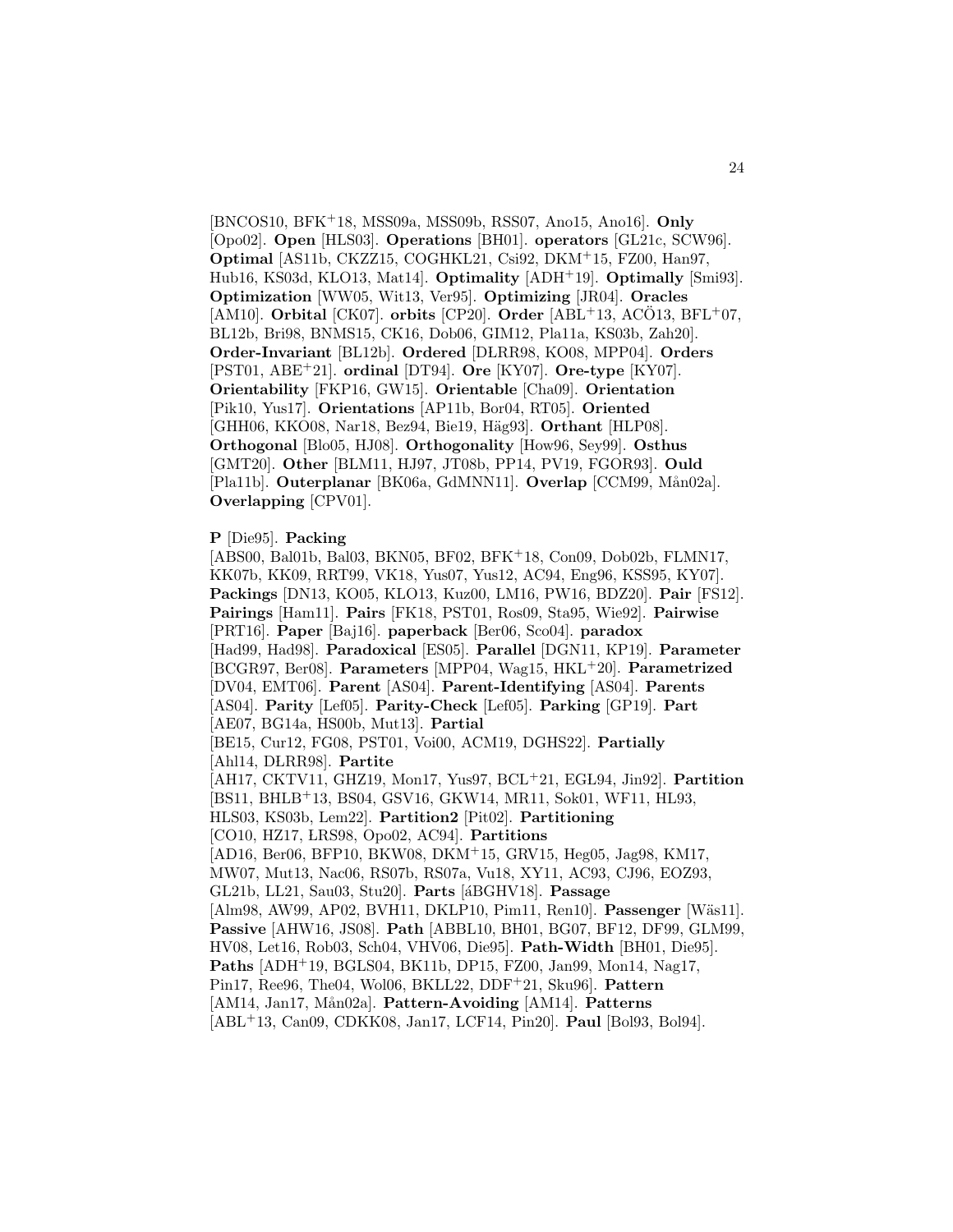**Peer** [CDG07]. **Peer-to-Peer** [CDG07]. **Pegging** [GSW11]. **Penney** [Csi92, Sta95]. **Penney-ante** [Sta95]. **perceptron** [AST93]. **Percolated** [Ofe07]. **Percolation** [Ald98, Alm98, AW99, AP02, BB12, BPP06, BBM09b, BBM10, BBY08, BVH11, BJR09, DKLP10, FVDH20, Gác04, GH20a, Lin11, Lin19, MP06a, MW05b, MW07, MNS17, MW08, Mos02, PSST13, Ren10, Siv14, Uzz19, VS06, Wie02, Wie03, Bie19, DFR21, HS95, HM22, Wie92, Wie95]. **Perfect** [AL09, BS11, BTW12, CG22a, CFMR96, GJR10, Han15, LM16, Mph00, Nil94, Pau06, PS13, HKP21, HT96, Jan94, Lar21, PS92]. **Performance** [FFV07b]. **Period** [Sch11]. **Periodicity** [CLS13]. **Perles** [McM05]. **Permanents** [Bar08]. **Permutation** [Eva04, GIM12, GJKW02, CS95, DF96, Gow96]. **Permutations** [ABE<sup>+</sup>21, ABT06, AM14, Atk98, BM14a, BHL<sup>+</sup>15, BLGN<sup>+</sup>02, BDMS14, Blo05, B´on14, FW18, Gne00, Jan17, KP11, LS18b, McD02, Vat08, CK93, Fra21, Kur22, Pin20]. **permuton** [Maa20]. **Perturbed** [Alo09b, BTW19, KKS16, DT20]. **Peter** [Big07]. **Petrie** [AEM22]. **Pevzner** [Sta95]. **Pfaffian** [PW17]. **Phase** [BCG<sup>+</sup>19, GK04, KS08, Rio12, COKM20, Joh22, Neu96]. **Phenomena** [DLM04, Lin93]. **Phenomenon** [Gal11]. **Philippe** [SSS<sup>+</sup>11, Sed14]. **Pivot** [ADH<sup>+</sup>19]. **Planar** [AFK99, CFGN15, EJ14, FP11, GW18, GM04, IT11, Loz08, MR08, Mén18, Škr99b, WL01, CDK19, Gub96, Lis96, Tho95]. **Planarity** [FK13]. **Plane** [AvLR13, BFP10, Bow07, ES11, PD17, SS13, Sok04, Tho92, EMP93, Gat93, HM94, NV94, VW92, Wel94, Zah20]. **Planes** [LPRS09]. **Plant** [LCF14]. **Planted** [BS04]. **Planting** [BCOE17]. **Played** [CFKL12]. player [Csi92]. Playing [AHK10]. Plünnecke [Pet11]. Plus [EGM19]. **Point** [ABFK92, Ham08b, JS07, SW04, BCH22, HM22]. **Point-Symmetric** [Ham08b]. **Pointer** [Yeh20]. **Points** [DJ13, FVDH20, PS98, PW04, SSZ15, SS16, SS04, BC20, DG94, HS95]. **Poisson** [AP11a, ABT99b, ABT99a, ABT06, BP01, Ber08, CPV01, ER99, Fuc08, GP07, GSS96, Hir97b, HM15, M˚an00, Pit02, Sta97, Sta99b]. **Poisson\*** [Hwa98]. **Polar** [Edw98]. **P´olya** [KN14b]. **Polygons** [DT17, SRT10, BP92]. **Polyhedra** [DD05]. **Polyhedral** [MV06]. **Polymatroid** [Nob06]. **polymatroids** [VW93, Whi92]. **Polynomial** [Ano10k, Ben18, BKL<sup>+</sup>06, BCPS18, Bor06, CLS19, CO06, Csi13, DHJM21, EMS07, GS12a, GN06, GdMNN11, GKRV18, Hli06, LLMO09, MR11, Nob98, OP18, Tra04, Wal07, AE94, BR99, GMPP22]. **Polynomial-time** [DHJM21]. **Polynomials** [BLV16, DH10, DH13, DK04, DK08, EHJ98, EMT06, EMM15, FP08, GMP19, Jac07, KS04, Kot12, Man10, MN09, Mph00, OW02, Qin01, Sok01, Tho97, Tra10, Von15, Wag00, WF11, WW05, ABH22, Jac93, Kun93]. **Polytopes** [McM05]. **Poor** [Alo18]. **Popular** [CTV15]. **Population** [HM15]. **P´osa** [FJW13]. **Posed** [JKS14]. **Position** [Mil17]. **Positional** [Bec05, Bed98]. **Positive** [Bie19, DJR07, HLP08]. **Possibility** [DH06]. **Potential** [Big93]. **potentials** [AE94]. **Potts** [Sok01]. **Potts-Model** [Sok01]. **Power** [M´at07, GHSS22]. **Powers** [AM02, BN12, DDF<sup>+</sup>21]. **pp**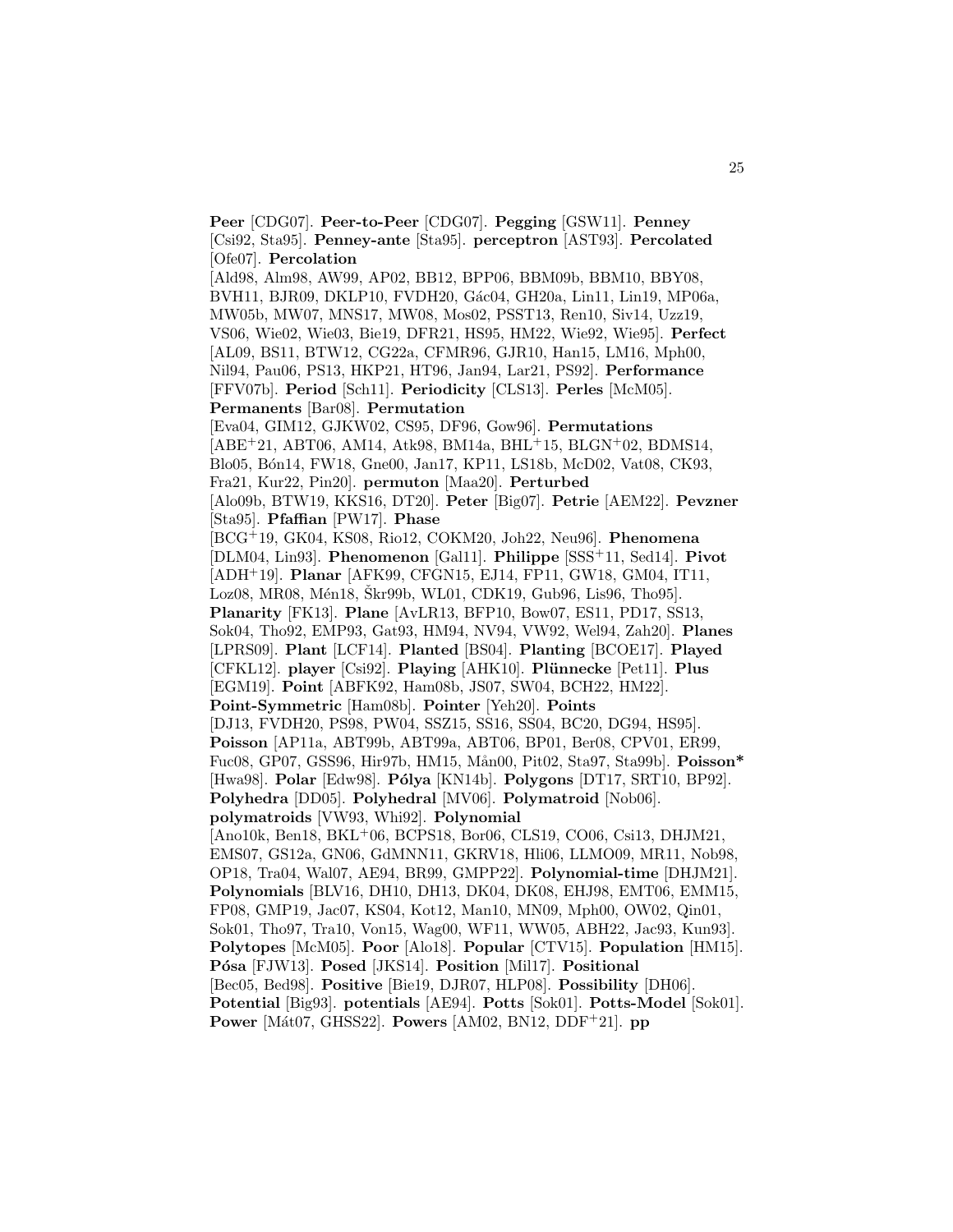[B´ar04, Bov04, Dud07, Hol04, Lea04, McM05, Sco04, Ste05b]. **Precise** [GLWW15]. **Precoloring** [HT96]. **Predecessors** [BDM96]. **predicate** [Coo96]. **predicate-junction** [Coo96]. **Preface** [HNZ19]. **Preferential** [AMR16, BBC<sup>+</sup>05, DO14, Jan19]. **prepared** [McM05]. **Prescribed** [BJGY97, Day17, Sal16, CDK19, Tho92]. **Preserve** [BH01]. **Preserving** [DR12, GL21c]. **Press** [Ber06, Sco04]. **Prime** [Pla11a]. **Primes** [Dob06]. **primitive** [LPP21]. **Prisoner** [DGG<sup>+</sup>02]. **Probab** [Had99]. **Probabilistic** [ACG<sup>+</sup>04, AD16, BBHKL16, BR16, Hir97b, Hol04, Mat10, MC04, Alo92, Bec94, LS95]. **Probabilities** [BB12, BDMS14, KK01, NPZ17, PW17]. **Probability** [Ano03, Bor02, CS98, DGGP14, GNS17, Hat09, Jan09, Sav98, SW18, Ste05b, TZ00, Wie02, Wie03, DF96, Gat93, Nil94, Wie95]. **Probably** [KKK12, Rus12, RW13]. **Probing** [Pet13, PV19]. **Problem** [AC99, Aig05, Alm98, AS02, Ano99, Bah12, BGHT03, BF02, CTY07, CM97b, CN12, DGS15, DMS19, Ecc16, FRV13, FR15, FFV07b, JKS14, KM05, LW02, LP09, LV18, Mar01, MT19, MR19, RSS07, Wäs11, Zha17, ABHM21, DFK<sup>+</sup>93, F¨ur96, GMT20, KSSC99, LS95, NT93, Pit93, Pud03]. **Problems** [Ano10k, BL04b, BLM11, GR98, KMSV07, LLMO09, MP17, Szé97, Tho04, CS93, COKM20, Erd99, FHT22, Gat93, GJ21a, GW21, Hal93, HLS03, HPS93, KY07, Moh94, Ver95]. **Process** [Can18, FM14, FFV07a, GP07, GRW03, JS07, KCR11, KSV09, Pic11, Sta99b, ABT99b, Esl21, JŁ92, GJ02]. **Processes** [AP11a,  $\acute{a}$ BGHV18, Ber08, BLV16, CST97, Dud07, Oli08, PSST13, Rio08, RW16c, RW00, Sta97, FW03, RW92]. **Product** [Dob06, Fri04, H¨ag98, Hat09, Kel11, AC93, Mar19b]. **Products** [BDMS14, CT98, DH13, HQ05, HT01, Sta02a, Wil15, AC94]. **Profile** [DG10, BJ22]. **Profiles** [Fuc12]. **Programming** [CH14]. **Progressions** [CLS13, Ngu11, Sol06, Ver00, JLM<sup>+</sup>03, RSW93]. **Projecting** [HLP08]. **Projective** [Kun00]. **Proof** [Alo09b, BK11a, DP15, HS98, KK08, KSS95, NS16, Rei00, Die95, Omi21, Sli96]. **Proofs** [BD02, CFS14, Pin17, FKS22]. **Propagation** [COMV09]. **Properties** [AF15, BMW14, BJ94, Cro12, FHR09, HM94, HN13, Heg05, JM13, KNR03, KN99, SS03, WL01, ABC<sup>+</sup>21, AE94, DT20, HKL<sup>+</sup>20, MNS20]. **Property** [FJW13, FW18, LV13, NT16, TA97, DKR18, FS20]. **Proportion** [Had98, Had99]. **proposal** [Pit93]. **Propp** [HS00a]. **Pseudo** [SS04, Lar21]. **Pseudo-Circles** [SS04]. **pseudo-dimension** [Lar21]. **Pseudographs** [GJKW02]. **Pseudorandom** [Con17, EGJ20, HKP21]. **Pseudorandomness** [AKM<sup>+</sup>06]. **Pursuit** [ARS<sup>+</sup>03]. **Pursuit-Evasion** [ARS<sup>+</sup>03]. **Puzzles** [Mar19a].

**Quadratic** [Spi16]. **Quadruples** [Aus15, Aus16, FK06]. **Quadtrees** [Cur12]. **Quantitative** [Aus15, Aus16, Bou18, FS20]. **Quantum** [BFLW05, Jan07]. **Quarter** [AvLR13]. **Quartets** [AKM00]. **Quasi** [AP11b, Aus15, Aus16, Mye02, NRS05, SS03, Sta03]. **Quasi-Random** [AP11b, Aus15, Aus16, Mye02, SS03]. **Quasi-Randomness** [NRS05]. **Quasi-Transitive** [Sta03]. **Quasirandom**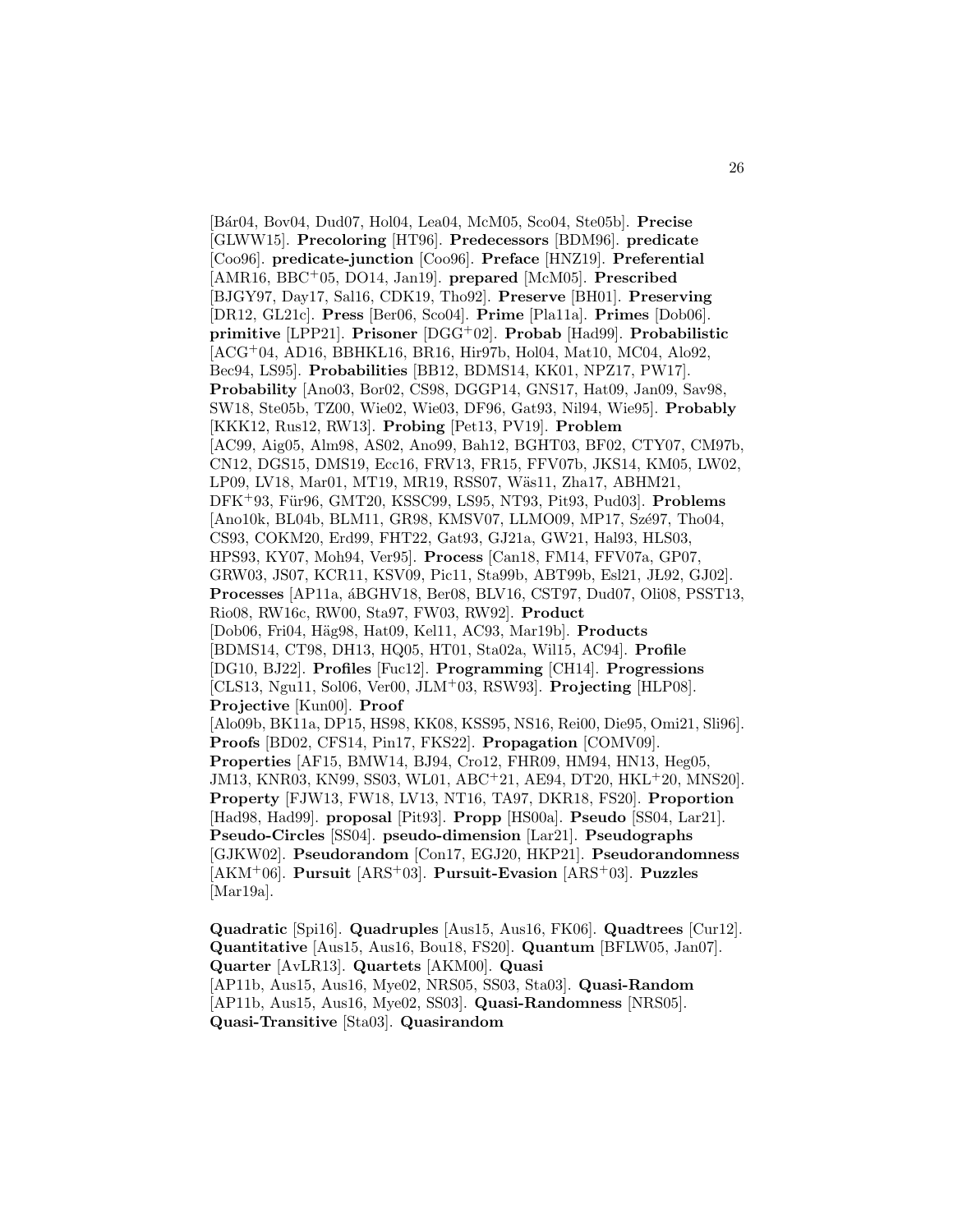[BRZK17, Gow08, LM16, ZK17, AHL21, Kur22]. **Quasirandomness** [Gow06]. **Queries** [Cur12]. **Query** [GRV15, ABHM21]. **Question** [GLWW15, HHP07, Sol04, ST08]. **questions** [AKS03]. **Quickly** [SW99]. **QuickSelect** [FM14, HT02]. **Quicksort** [ACG<sup>+</sup>04, ADH<sup>+</sup>19].

**Radius** [Gou15]. **Rado** [AH17, BBM09a, GHO17, HK19b, HK19a, Tok13]. **Raffaele** [Sco04]. **Railways** [GJK04]. **Rainbow**

[AH17, JLM<sup>+</sup>03, KMSV07, KY12, PS13, GRWW21, GJ21a]. **Ramanujan** [BL04a]. **Ramsey** [NS16, Ode06, AKS03, ABKS09, AJT03, BPS18, BH93, BGH05, BT03, BBK<sup>+</sup>03, BMR99, Bri98, Bro03, CS93, CP16, CLR20, CMR<sup>+</sup>21, CCGJ18, Con09, DT20, DR12, DP15, EFRS93, EHS<sup>+</sup>94, FL20, FKR+03, FW03, Geb13, Gro03, GS11, GS12b, HRRS21, HKL95, HLP+09, HR95, JKOP19, JW03, JM13, JLM<sup>+</sup>03, KMW12, KN14a, KT20, KS03c, Let16, LS09b, MSS09a, MSS09b, MNS20, Mub16, NV94, Neš05, NRS05, Nik05, Pek96, RS03, SS14, TW98, Wag06b]. **Ramsey-Minimal** [CP16]. **Ramsey-type** [NV94, AKS03, HRRS21, KT20]. **Ramsey-Unsaturated** [SS14]. **Random**

[AP11a, ABE14, ABJM14, AR01, AP08, ABKR18, AS02, AL11, AP11b, AAK<sup>+</sup>11, AL06, AFST20, AK14, AS11b, AM10, ABT06, AGM99, AF04, Aus15, Aus16, BBM09a, BLS12a, BGQ97, Bar08, Bar10, BCOK14b, BSKS11, BPS09, BVH11, Blo05, BFP10, BK06a, BFL<sup>+</sup>07, BF11, BS04, BSU15, BKT13, BF01, BD08, BF12, CC98, CK93, Can18, CL05, CFGN15, CDKK08, CFKL12, CGL16, CO05, COGL07, COW18, CDS14, CKP18, CF02, CFR02, CFRR02, CF04, CS06, CFI<sup>+</sup>16, CV10, CW00, Cur12, DHS16, DF14, DPPS00, DKLP10, DF99, DF09b, DLM04, DFLS04, DW06, DJ13, ER99, EES03, EGPN16, Eva04, FFV07a, FP11, FKP16, FZ00, FKS07, FK13, FK14, Gal11, GW15, GJK04, GHO17, GW14, Geo08, GM04, GIM12, Goe10, GS93, GP19, Gou15, GP97]. **Random** [Gre17, Gre97, GJR10, Häg98, HS00a, HK19b, Han97, HN13, HZ14, HS00b, HJ14, HS16, Hol10, Jan95, Jan99, Jan03, Jan05, JS07, Jan07, JT08a, Jan09, Jan17, Jan19, JS08, Jon98, KK01, KS08, KM10, KLM06, KRS04, KKS15, Kri97, Kri00, KS03e, KSV09, KM11, LP00, Leh13, Let16, Lew08, LMMW09, LS08, MO01, Mar01, MSS09a, MSS09b, Mar19a, MW13, McC04, MR08, McD09, McK11, Mer06, MP13, MR98b, Mór05, MS09, Mut13, Mye02, Nac06, NT16, Nei02, OS14, PSST13, Par04, Pit05, PV19, Pon13a, RR03, RRR19, Ras19, Rei02, RS00, Rio00, Rio05, RW10, RW00, RW92, Sal16, SV03, SS06b, Seg00, SW07a, SW07b, Sie98, SS03, Sob18, Sta99a, Sta03, Sta02a, Sta97, Sta99b, Sta02b, SW18, SW99, Sub00]. **Random** [TW97, TW98, Tur11, VZ06, Vu00, Vu01, Wag08, Woe05, Yus04, Zha17, Ald92, AKPP21, ABE<sup>+</sup>22, ABT99a, BH92, BBDS21, BDM96, BB19, BDZ20, BJ94, BDH22, BHLS20, CFM92, CM93, CDP96, COKM20, CDG<sup>+</sup>21, Coo92, CFM94, CF95, CFMR96, Cou22, CDD03, DFP92, DF96, EF95, EKK21, FP92, FLM21, FKS22, FRS95, GHSS22, GJ03, Gow96, GIM21, GIL22, HK19a, Hec20, How96, JSS22, Jan94, Jan21, JS20, KSSC99, Kor96, LL21, LP92, LP93, MR22, MS95, Mat95, Mat99, McD93, Mon20, NS20, NP20a,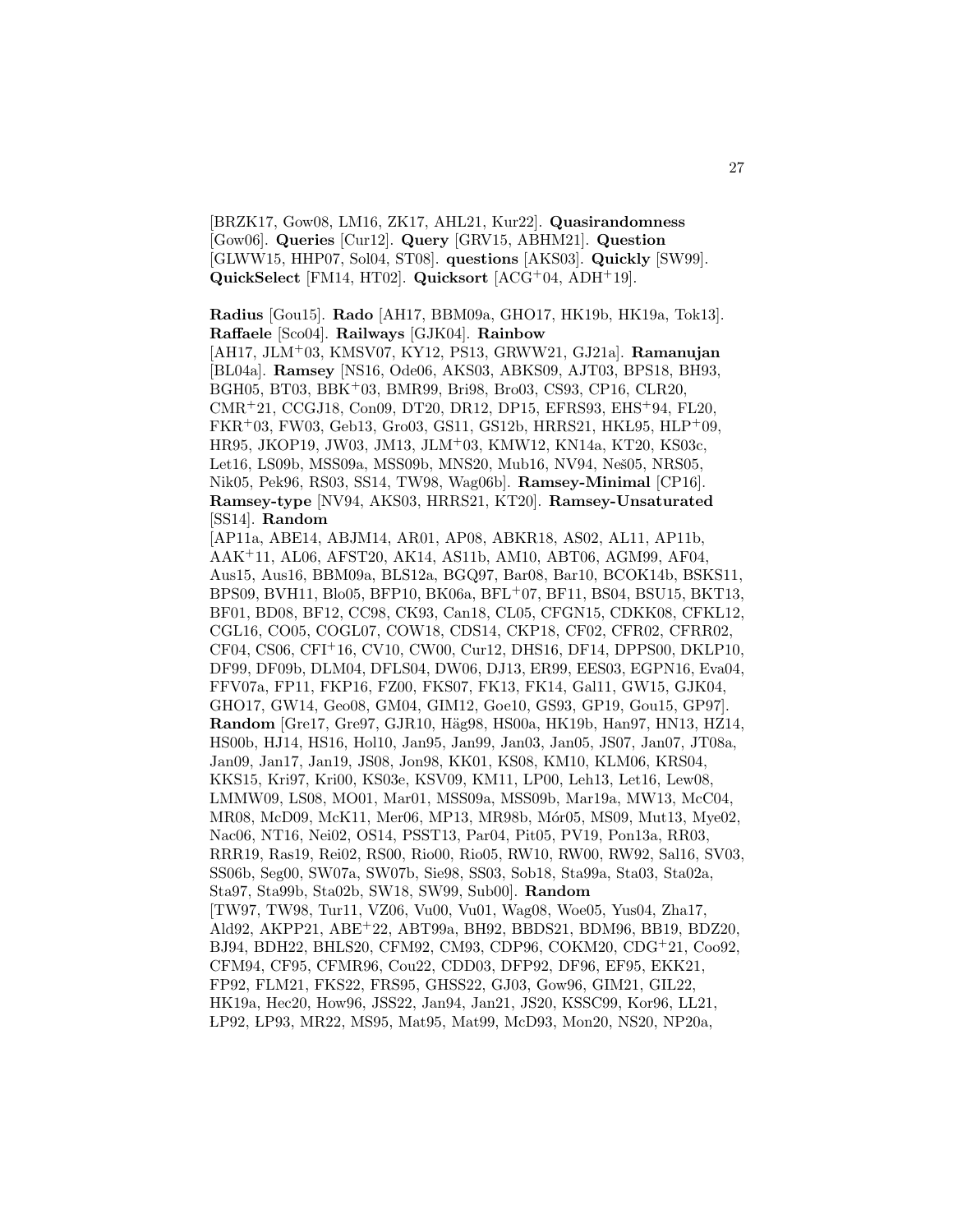PP92, Pin20, Pit93, Teu03, Whi94, NS16]. **Random-Cluster** [Geo08]. **Random-Free** [HN13]. **Random-Walks** [Gre97]. **Randomised** [Wel94, Ann94]. **Randomized** [ARS<sup>+</sup>03, DP06, GG10, PPGSS15, WW05, Wit13, DPR21, LW21]. **Randomly** [BTW19, FJ18, KS15, KKS16, Nar18, RSS07, Bie19, DT20]. **Randomness** [NRS05]. **Range** [BBY08]. **Rank** [Alo09b, CV10, Nob06, ABH22, CG22a, FLM21]. **Rapid** [KM05]. **rate** [BT94]. **rates** [Sin92]. **Ratio** [AM14, KLM02]. **Ratios** [LP18]. **Rayleigh** [CW06, PP14]. **read** [DZ94]. **read-once** [DZ94]. **Real** [DK04, DK08, OP18]. **Realistic** [CTV15]. **Realizations** [EKM13]. **Reals** [BDG00, DRWW10]. **Reciprocity** [AE94]. **recognition** [SWZ96]. **Recognizing** [VW93]. **recolouring** [McD93]. **Reconstructibility** [Peb04]. **Reconstructing** [AT93, Peb07]. **Reconstruction** [Sco04, CM93, Mil94]. **Records** [Hol10, Fil21]. **Recovering** [SS97]. **Rectangles** [HJ08, SS04, AC94]. **Recurrence** [JKS14, Law95]. **Recursive** [DF99, Fuc08, Jan19, Lew08, Esl21]. **reduced** [Sch94]. **Reduction** [DFV97]. **Refined** [Sta99b]. **Reformulation** [Mat10]. **Refutation** [COGL07]. **Regenerative** [Möh07]. **Regime** [BBW14]. **Regions** [FP08]. **registers** [SWZ96]. ˙ **Regular** [AP11b, BSKS11, BL04a, CPT17, COW18, CFR02, CFRR02, CDG07, Cuc07, DKM<sup>+</sup>15, DW06, DFRS15, Fio01, FG08, FZ00, GG10, Gao14, HN14, HW08, KO05, LMMW09, Lo09, QSZ09, RS07b, RS07a, ST12, SW07a, SW07b, SW99, Wan10, Zha10, Big93, CDG<sup>+</sup>21, CFM94, CFMR96, GIL22, GL21b, HJ94, HN20, Jan95]. **Regularity** [FLZ17, FLZ18, Gow06, RS07b, Sco11, FLZ19, HL93, HLS03]. **Reimer** [Smy13]. **Related** [AP11a, BP01, Cha09, HHP07, Jan07, Sta97, AKS03, Bon95, CE99]. **Relation** [KS09]. **Relational** [CN06]. **Relations** [Ham08b, MPK98]. **Relative** [DH10, DH13]. **Relaxed** [BS09]. **Reliability** [KSV02, OW02, Sie98, Wag00]. **Reliable** [CDP96, PU98, Smi93]. **Remark** [Ale97, ST98]. **Removable** [GJ99]. **Removal** [BKT13, FZ22, SS20]. **Removing** [Mos98]. **R´enyi** [BVH11, DMS19, LPS08, PSST13]. **R´enyi-Like** [PSST13]. **replica** [COKM20]. **Representation** [GP07, PWZ97]. **Representations** [May05]. **Residues** [Sta02a]. **Resilience** [BSKS11, FLM21]. **resilient** [Mon20]. **Resistance** [GLM99, Tel02]. **Resolution** [GLWW15]. **Restricted**  $[AW99, ACM19, BLGN<sup>+</sup>02, Häg96, HLS00, HHP07, Nik01b, Vat08].$ **Restrictions** [FOT98, RW92]. **Result** [Den97, Ecc16, Fra17, Had98, KL17, KKO08, Vu01, Had99, Mil94]. **Results** [BCGR97, CFS14, DK04, GG10, HHP07, LM01, Mub02, ST05, Sob18, AO93, BH93, Erd99, GJ03, JLM<sup>+</sup>03, KT20, TZ21]. **Retain** [AHK10]. **Reversal** [LW98]. **Reversible** [Ber08, CP20, Ing93]. **Reversing** [BJJ98]. **Review** [B´ar04, B´ar06, Ber06, Big07, Bov04, Dud07, Geo08, Hol04, Lea04, McM05, Moh06, Ode06, Sco04, Ste05b]. **Revisited** [CFGG04, Fri04, LS18a, RS03, Sha03]. **Revolutionaries** [MP13]. **ribbon** [AEM22]. **Richard** [Hol04, Fau12]. **Richardson** [DH06]. **Richter** [PRT16].

28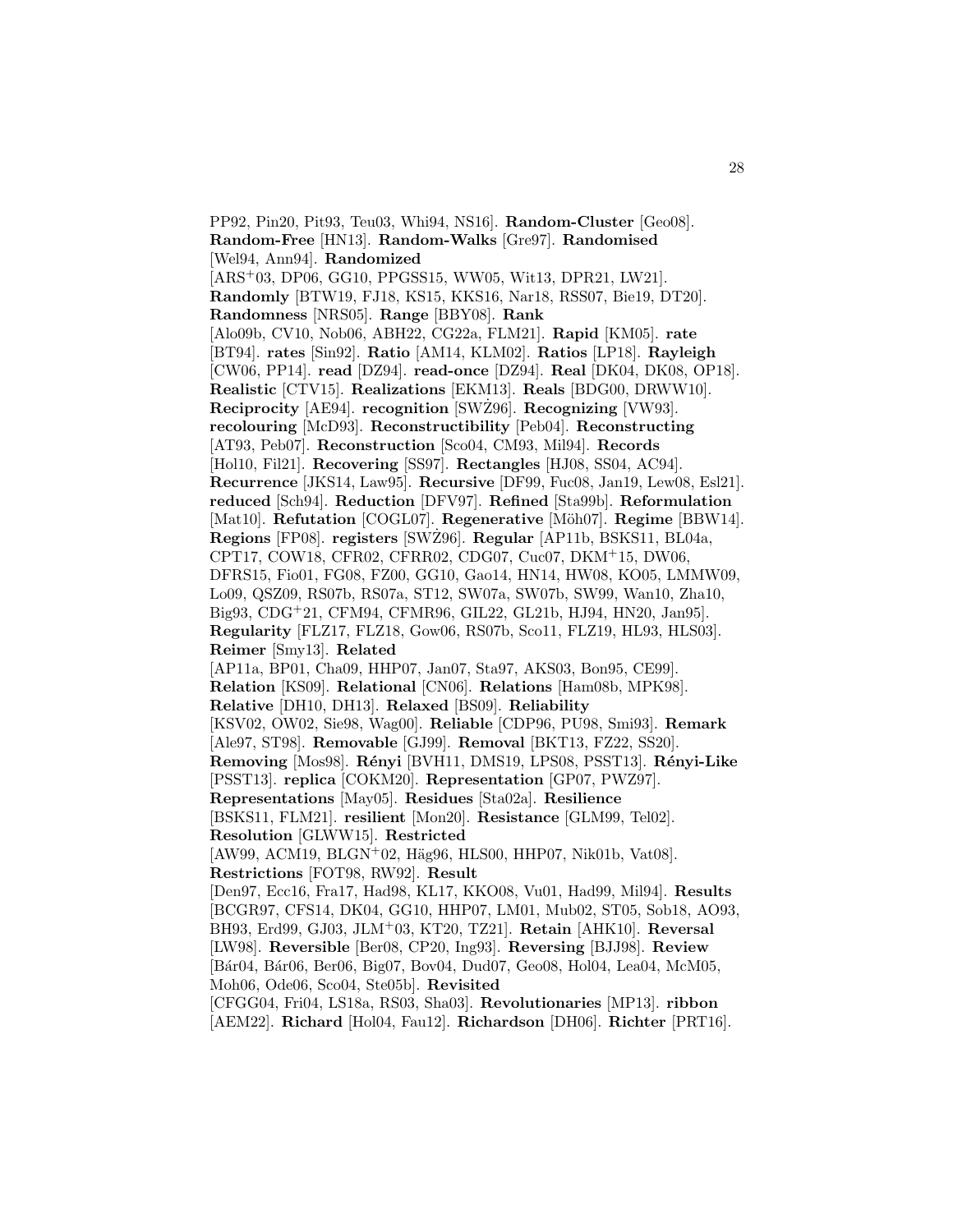**Riffle** [SGO02]. **Right** [MA07]. **Rings** [DP04]. **Riordan** [ABH22, SSTZ21]. **Robber** [Meh11]. **Robbers** [BBKP15, BDFM12]. **Robertson** [Die95]. **Robin** [Big07, PV19]. **Robust** [DO14, Sob18]. **Robustness** [DPR21]. **R¨odl** [Kuz00]. **Roichman** [Nao12]. **roommates** [Pit93]. **Root** [Csi13, Fra21]. **root-mean-squared** [Fra21]. **rooted** [BJ22]. **Roots** [CK07, CK16, KS04, PT18, Sok04]. **Rotating** [Alo06a]. **Rotational** [Edw98]. **Rough** [Tel02]. **Row** [KS15]. **Rowlinson** [CPT17]. **RP** [Saa96]. **Rudich** [KSS11]. **Rules** [BBW14]. **Rumour** [PPGSS15, AMP20, DPR21]. **Run** [NS22]. **Russo** [AM10]. **Ruzsa** [GJ21a].

**safe** [Pel94]. **Same** [FFO13]. **Sample** [AK14]. **Sampled** [Wag08]. **Samplers** [DFLS04]. **samples** [DZ99]. **Sampling** [BFP10, BM14b, BFJL18, CDG07, EMT18, Gne04, GRV15, GRS20, KCR11, MR06, Möh07]. Sankoff [KS09]. **Sárközy** [McC03, Omi21]. **sat** [EF95, COGL07, COW18, GJ03, IK09]. **satisfaction** [COKM20]. **Satisfiability** [JKS14, PS16, CDD03]. **Satisfiable** [KSV09]. **Satisfying** [COW18]. **Saturated** [Day17, JP17, Pik99, Pik01]. **Saturation** [MNS17]. **Sauer** [KK07b]. **Scale** [FFV07a, Rio05, ABT99b]. **Scale-Free** [FFV07a, Rio05]. **scale-invariant** [ABT99b]. **Scan** [DGJ08]. **Scapellato** [Sco04]. **scattered** [KS03b]. **Sceneries** [GG19]. **scenery** [How96]. **Schedules** [Alo06a]. **Schelp** [Fau12, GS12b, Omi21]. **Scheme** [GKW14]. **Schemes** [KS03d, SS13, Vat08]. **Schinzel** [CV08]. **Schmidt** [CV08]. **Schur** [BGH05]. **Sch¨utte** [BGHT03]. **Science** [Lea04]. **Sciences** [Moh06, Ste05b]. **Scott** [BT12]. **Search** [DG10, DRWW10, FD97, Fuc08, Hol10, Pan04, WW05, Wit13, Ald92, LW21, PWZ97]. **Searches** [Sta99a]. **Searching** [CKMP07]. **secants** [BC20]. **second** [McM05]. **Secret** [KS03d]. **Secretary** [KLM02]. **Segment** [McC04]. **segments** [PTT21]. **Selecting** [SS04]. **Selection** [AS11b, Gne00, Erd99]. **selections** [ABFK92]. **Self** [BM14b, FKM01, HP97, MW05a, Alm93, HS95]. **Self-Affine** [HP97]. **Self-Avoiding** [BM14b, MW05a, Alm93]. **self-avoiding-walk** [HS95]. **Self-Similarity** [FKM01]. **Semi** [BWY14, FRV13, HMS<sup>+</sup>08]. **Semi-Definite** [FRV13]. **Semi-Graphoids** [HMS<sup>+</sup>08]. **Semi-Strong** [BWY14]. **Semicomplete** [BJJ98]. **Semidefinite** [CH14]. **Semirandom** [CO07a]. **Sensitivity** [Ahl14]. **separable** [Maa20]. **Separation** [BDMS14, EKT19]. **Separator** [FP10, FP14]. **Separators** [Mat14]. **Sequence** [AS11b, BKS10, BPS09, BF11, Con17, CF04, Dub08, EKM13, FKS07, GLWW15, KS08, M˚an00, MR98b, GL21a, Ham95]. **Sequences** [Ahl14, AKM+06, Can09, DFR09, EMT18, FK01, Gác04, KS09, McD97, Mer06, PW04, Tok13, TW98, CG22b, Eft20]. **Sequential** [AS11b, Gne00, FP92]. **Ser** [Die95]. **Sergei** [Moh06]. **Series** [DGN11, KP19]. **Series-Parallel** [DGN11, KP19]. **Set** [AFK00, BJ12, BE15, CTY07, Edw98, FKM01, GT09, HZ05, JLR15, KS07, KMS19, Kut02, Nao12, Rei03, SS97, Sub07, AD94, AC93, Kur22, PP92, Whi92]. **Sets** [BMMM18, Bei06, BDG00, BGHT03, BTW12, BL12b, Cal97, CC98, CV08, CO06, CDM14, Cro12, CR13, DKL+16, DŁRR98, EZ12, FT11, FLS08,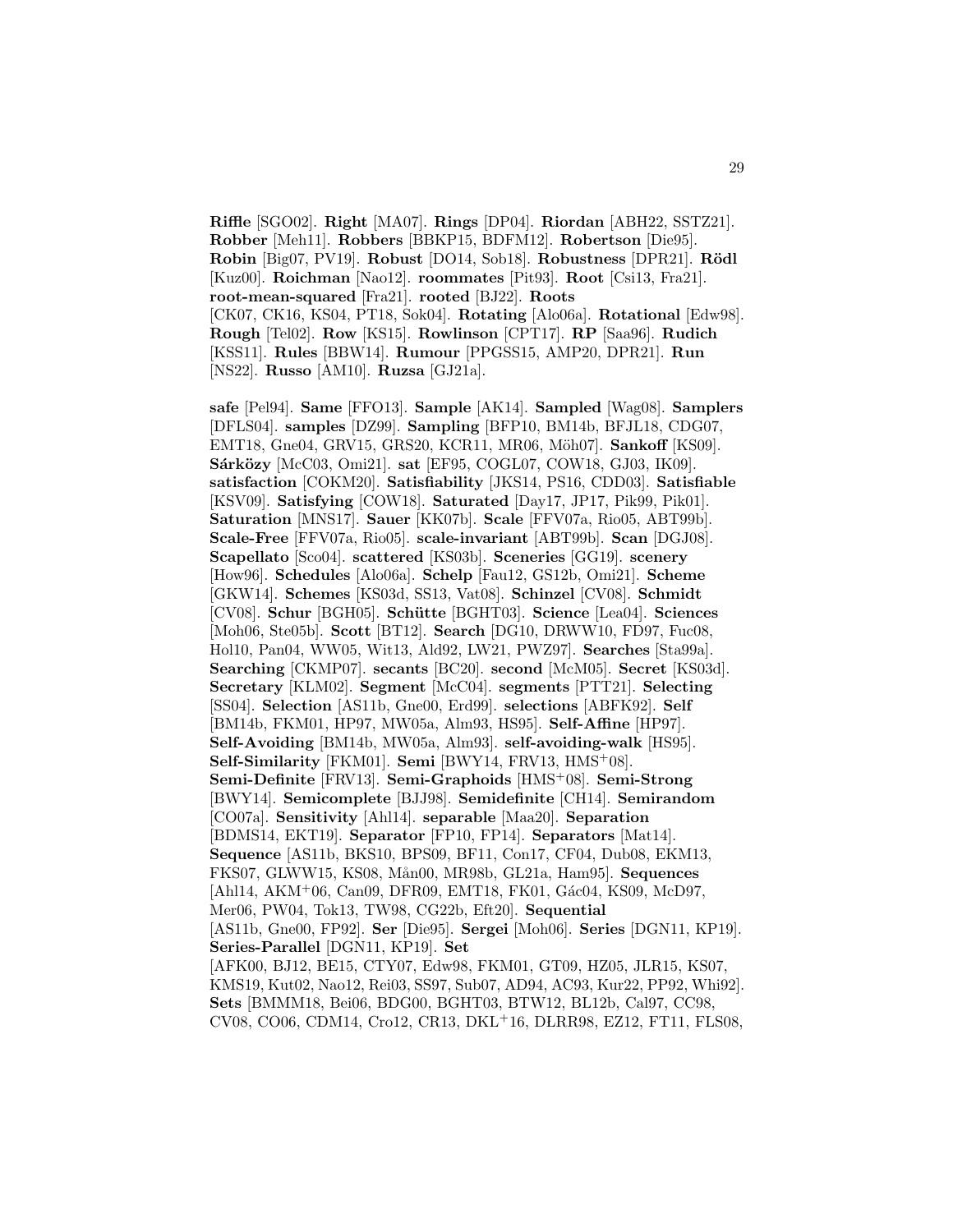FFO13, Gal11, GG10, GLS15, GS12a, HLS99, HPV99, HLP08, HMS<sup>+</sup>13, KRT99, LM13a, MPK98, Mil17, Sch99, SS11, Sha11, Sol06, Wol06, Zha10, BC20, BL04b, BCH22, CE99, Con20, GMT94, HHV21, JPP22, LPP21, RSW93, Sku96, Tyr15]. **setting** [EFK92]. **Seven** [Edw98]. **Seven-Set** [Edw98]. **Several** [CS98, CPV01, KS09, KO07]. **Seymour** [Die95]. **Shadows** [BE15]. **Shannon** [KL16, Tao10]. **Shape** [DHS16, MPT22]. **Shapes** [ABS00, DP19]. **Sharing** [KS03d]. **Sharp** [BCV16, BLP<sup>+</sup>21, Bol04, BNMS15, Hec20, KKM18, KSV02]. **Shattering** [HS04]. **Shephard** [McM05]. **shift** [SWZ96]. ˙ **Shor** [Sha03]. **Short** [AE07, BD02, CFS14, FHY18, FKS10, KK08, NS16, Sli96, Die95]. **Shortcutting** [Tho95]. **Shortening** [Wol06]. **Shortest** [HV08, VHV06]. **shrink** [DZ94]. **Shuffle** [Mor13]. **shuffles** [DFP92]. **Shuffling** [SGO02, Sta02b, Law95]. **Sided** [Mar01]. **Sierpiński** [Teu03]. **sieves** [Gro03]. **Sight** [BJR09, FKRD09]. **Sign** [Kun93]. **Sign-coherent** [Kun93]. **Signed** [QSZ09]. **Signed-Graphic** [QSZ09]. **Signing** [BL04a]. **Signings** [GHH06]. **Silently** [BCOE17]. **Similarity** [FKM01, CP20]. **Simon** [Hol04]. **Simonovits** [JW03]. **Simple** [AFK99, BR00, DD05, GdMNN11, HJ97, Jan09, LP00, ST16, TW97, Vu18, WW05, FKS22, FGOR93, FRS95, Teu03]. **Simplex** [MR09]. **simplified** [Fra21]. **Simplifying** [GMP<sup>+</sup>15]. **Simply** [KM17, BJ22]. **Simpson** [Had99, Had98]. **Simulated** [NS01]. **Simulating** [CS06]. **Simulation** [AD16]. **Simultaneously** [KO07]. **sine** [Hir97b]. **Singular** [PW04, VZ06, JSS22]. **Singularity** [FKS22, KK01, MM14]. **Sipser** [BF11]. **Site** [Siv14, Wie02, HM22, Wie95]. **Size** [AE07, BS19, BBW14, BR00, BKW08, BNMS15, CF04, DG10, DP15, Ecc16, FRR12, Fuc12, GLS15, Geb13, Ham08b, HR11, HKL12, HZ17, HS12, JKOP19, KMS19, Mat03, MR98b, Mut13, Pic11, Pik99, RRR19, Rei03, Ros09, Sch04, VHV06, CMR<sup>+</sup>21, EFRS93, HKL95, JPP22, Kur22]. **Size-Ramsey** [DP15, JKOP19, CMR<sup>+</sup>21, HK L95]. **Sized** [Mec01]. **Sizes** [ABKS09, BG14a, Fuc08, HS00b, JS07, JR04, Kut02, Lyo17a, CFM92]. **Skeletons** [M´en18]. **Skew** [HZ14, MPT22]. **Skew-Symmetric** [HZ14]. **Slices** [BG14b]. **Slicing** [KM05]. **Slow** [G´ac04]. **Slowly** [GJ02]. **Small** [AvLR13, CY00, DR99, FS10, GSW11, GRV15, HLS99, KT13, Kor96, KRT99, LM19, ML01, Nao12, Opo02, PRS05, Rio05, Sol06, Vu01, Wag15, Con20, HR95, RSW93]. **Small-Set** [Nao12]. **Smallest** [AS00, Csi13, GLM99, Sku96, BMS95, JSS22]. **Smooth** [BG14a]. **Sobolev** [CY95, Mar19b, Rob03]. **Society** [Hol04]. **Solid** [Pit05]. **Solution** [MT19]. **Solutions** [KS06, LP09, Mar19a, Ras19, RW16c, BR19, DFK<sup>+</sup>93]. **Solving** [SS06b]. **Some** [AO93, Bár06, BGH05, BMW14, CTV15, CFS14, Cro12, DPPS00, Fio01, FFV07b, FT98, Gat93, GJ03, Gre03, HR95, Lis96, Man10, MPP04, Mub02, Nik02, Sav98, BH93, CK93, EFK92, Ver95]. **Sorting** [CTV15]. **S´os** [BPSS21, JW03, Lon20]. **source** [AD94]. **Sources** [CV15, ST96]. **Space** [BH12, CKZZ15, Die05, DT08, KMS19, Nao12, SW04, PTT21]. **Spaces** [Cha07, Cza99, Fri04, Hat09, Kel11, San08, AC93, Mar19b]. **Spacing** [FH97].

30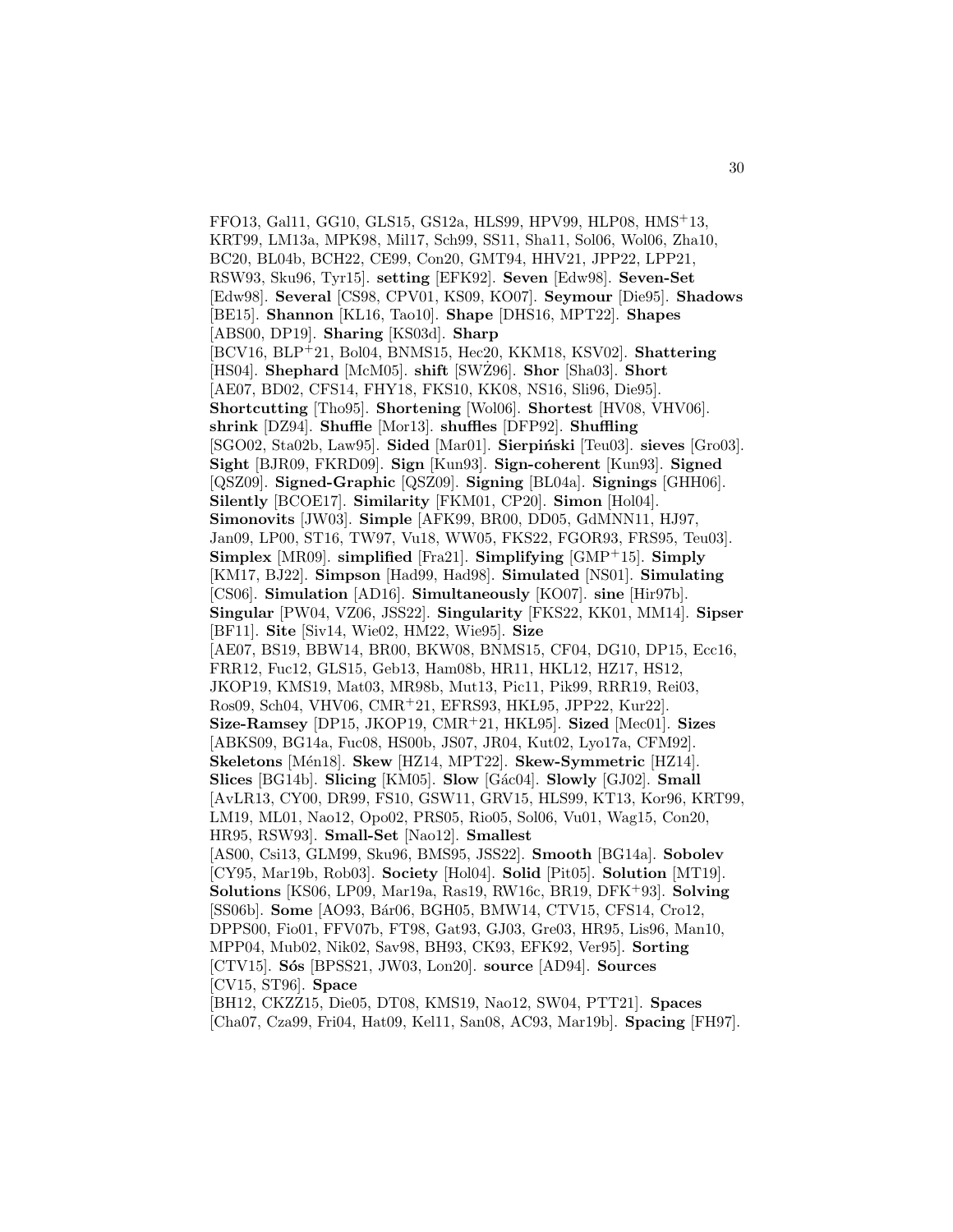**Spanned** [VZ06]. **Spanning** [BKT13, CRS12, CKTV11, CFI<sup>+</sup>16, FJ18, GIL22, HL07, JKS13, Kan19, KT13, KSS01, LZ09, Lyo05, LPS08, PW17, PR17a, RSS07, Rio00, Yus17, ABE<sup>+</sup>22, Jan94]. **Sparse** [AF04, BLS12a, BKHL99, BFL<sup>+</sup>07, Bor04, Con09, CV10, FK08, HK14, JT08a, Kan19, KS03e, Lef05, Ngu11, RW10, SS20, SS06b, Sco11, SW18, Vu02, Yus97, ACM19, BR19, BDZ20, Coo92, EGL94, FKS22, HKP21, HW19, Kim95, KS03c, RW16a, RW16b, SSTZ21]. **Special** [BBK+03, DS04, Prö05b]. **Specified** [McK11, GIM21]. **Spectral** [BDH22, Chu05, COMV09, CO10, Fio01, Fio03, Gou15, Gre03, Nik09, Wei97, Ing93]. **Speculated** [KS09]. **Speed** [AL09]. **Spencer** [KK07b]. **Sperner** [AE07, DGS15, EFK92, FR15, FJKK07]. **Sphere** [CT07]. **Spheres** [AS11a, SS04]. **Spies** [MP13]. **Spin** [Bov04]. **Spiros** [Ode06]. **Split** [CHJ<sup>+</sup>19, Jan19, Pit02]. **Split-and-Merge** [Pit02]. **Splitter** [DK06]. **Splitting** [Alo06b]. **Spread** [ABJM14, CS93]. **Spreading** [PPGSS15, AMP20, DPR21, DL94]. **Springer** [Bár04, Bov04, Dud07, Geo08, Lea04, McM05, Moh06, Ste05b]. **Springer-Verlag** [Dud07, Moh06]. **Square** [BF02, HP97, NP20a, Wie95]. **squared** [Fra21]. **Squares** [ACO13, BRZK17, ACM19]. **Srinivasan** [KCR11]. **Stability** [Bou18, BIJ17, Ecc16, Fra17, GHO17, HN18, MR09]. **Stable** [BL12a, HZ05, LP09, Pit93]. **Stack** [Atk98]. **Staircase** [HJ14, SRT10]. **Standard** [MA07, MPT22]. **Star** [AHHT10, GRW03, GS12b, RW00]. **stars** [Ree96]. **Stasys** [Lea04]. **stationary** [ST96]. **Statistics** [BM14a, GP97, GKW14, KP11, AHKT20]. **Stefan** [B´ar06]. **Stein** [ER99, Ros09]. **Steiner** [DG17, EV13, KM05, Pan04]. **Step** [Ros09]. **Steps** [AvLR13]. **Stevo** [Ode06]. **Stirling** [CST97, KP11]. **Stochastic** [BV17, Bor02, DG17, Dud07, PWZ97, Wei97, KR94]. **Stone** [Nik09, BN12]. **Straight** [ESS09]. **stranded** [ABH22]. **Strategies** [CFKL12]. **strategy** [Csi92, Pek96]. **strict** [Bry92]. **String** [AKM00, Eri97, FP10, FP14, Mat14, AMP20, LS95, ST96]. **Strings** [CCM99, Eri97, M˚an02a]. **Stripes** [GS12b]. **Strong** [AGSW22, BWY14, BJ18, COGL07, CW00, Cur12, FJKK07, Hax04, LS08, PP14, LSM19]. **Stronger** [BJ18]. **Strongly** [CV15, CF04, Fio01, SS14, RM92]. **Structural** [WL01]. **Structure** [BLGN<sup>+</sup>02, Bra99, Can09, Cha07, KL17, LCF14, PR17b, Häg92, JPP22, Neš99, OS20]. **Structures** [BG14a, CN06, DD05, DFLS04, Hol04, Hwa98, Man02b, Neš05, Spe05, Ste05b, Tyr15, ABT99a, GJ03. **Studying** [Mit99]. **Sub** [Wol11]. **Sub-Gaussian** [Wol11]. **Subcritical** [BPS09, BBW14, GW18, Tur11]. **Subcube** [JM13]. **Subcubic** [Moh16]. **Subdivision** [BT12, DM11]. **Subdivisions** [Had98, KO04b, LSS17, Had99, Tho96a]. **Subgraph** [FK13, Gao14, GIM21, SW18, ABHM21, CFM92, KSSC99]. **Subgraphs** [ABKR18, AS00, AS06, ABKS09, BKT13, CY00, DHL<sup>+</sup>12, EKT19, Far06, FS10, FS12, FFO13, FO09, HMS<sup>+</sup>13, JP17, Kan19, KS03a, KN14a, LMMW09, McK11, NT18, PR17a, Rei02, Rio00, ST98, Sie98, SS03, Vu01, Eft20, EKK21, GMT20, Jin92, Kri94, MW22, Sco92]. **Submap** [BCGR97].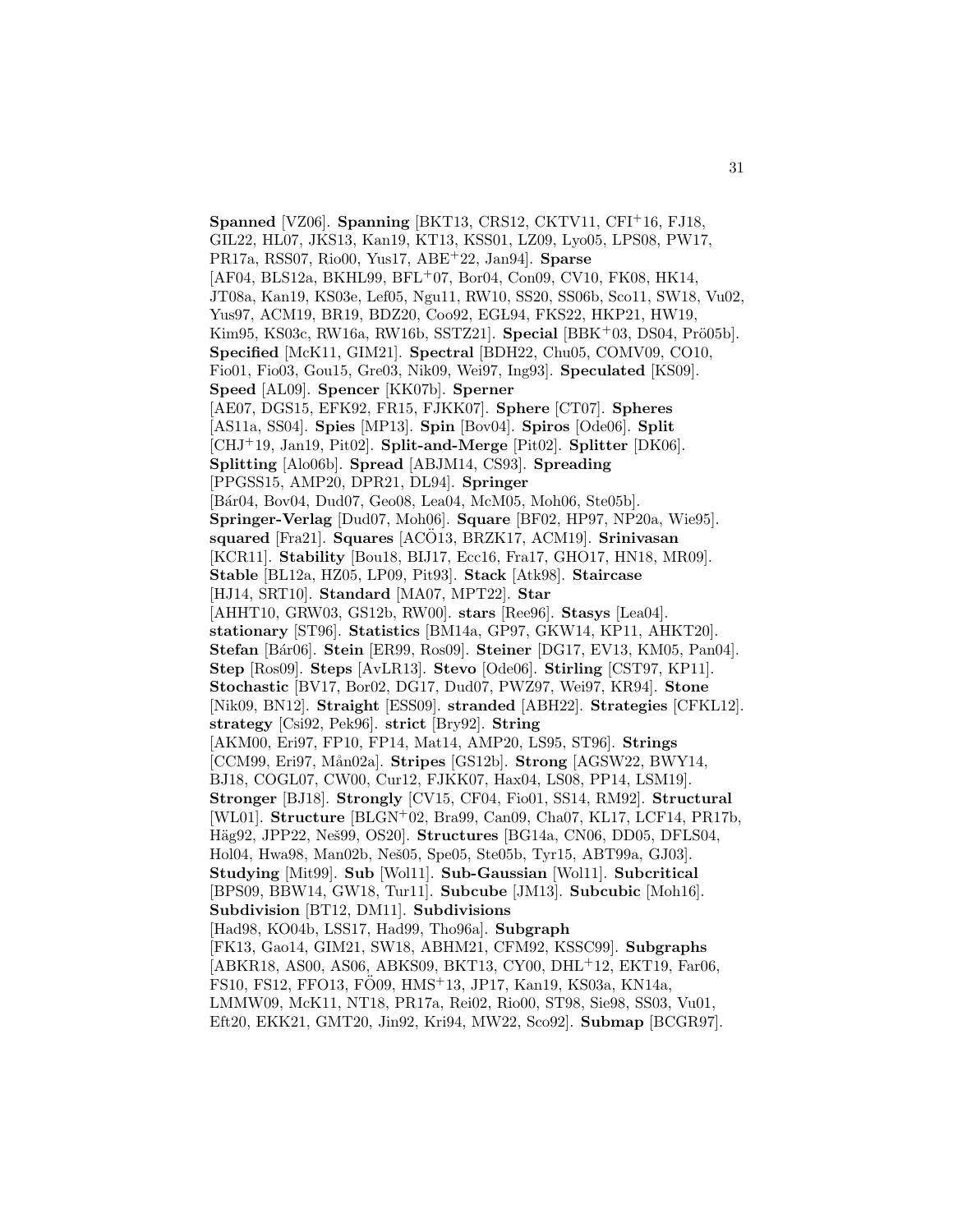**submatroids** [Kor96]. **Subposet** [BJ12, GL09, MP17]. **Subquadratic** [PW16]. **Subsequence** [AS11b, Ham03, HQ05]. **Subsequences** [BHL<sup>+</sup>15, Dan98, KS15, LS18b, ST01, DZ99]. **Subset** [HLS99, Heg96, Tra04]. **Subsets**

[BNMS15, Ell11, Fio03, GL09, KKK12, LM14, Mat03, Ngu11, Pon13a]. **Substitution** [Spe05, Wie95]. **Subsystems** [KRT99]. **Subtournaments** [Lon17]. **Subtree** [DG10, Fuc08, Fuc12]. **successive** [Sch94]. **Sufficient** [DH00, KKY06]. **Sum** [BNMS15, CC98, HLS99, HR11, Sch99, Sha16, CE99]. **Sum-Free** [BNMS15, CC98, Sch99, CE99]. **Sums** [BCV16, Buk08, CHS09, EZ12, GH98, GGX16, GGH12, HLS00, Ham03, KS02, LM19, Pla11a, Pon13b, Wag08, Ham95, Heg96]. **Sumset** [Tao10]. **Sumsets** [CLS13, SS11, Sol06]. **Sunflowers** [MW18]. **Super** [Can18]. **Super-Exponential** [Can18]. **Supercritical** [BG14a, DKLP10]. **Supersaturation** [JY20]. **Supersequences** [Dan98]. **supposedly** [Ver95]. **Surface** [Gou15]. **Surfaces** [Cha09, Kru11, Moh06, Sli02, GRS20]. **Surjectivity** [NP20a]. **Surprise** [NPZ17]. **SVD** [Vu18]. **Swap** [EKM13, EMT18]. **Swap-Distances** [EKM13]. **Symbol** [FM14]. **Symbolic** [LCF14]. **symbols** [KY20]. **Symmetric** [Blo05, Ham08b, HZ14, HM15, MN09, Qin01, VV97, BH92, COKM20, EKNS21, JSS22, LP93]. **symmetrical** [BS92]. **Symmetrization** [FM17, KM05]. **Symmetry** [Edw98, FGLP00, MW05b, SRT10]. **Synchronous** [CKMP07]. **System** [FRR12]. **Systematic** [DGJ08]. **Systems** [AAE<sup>+</sup>97, Ano10k, AE07, BE15, EV13, FS05, FPS05, JLR15, KNR03, KRT99, Kut02, LLMO09, SS97, BR19]. **Szarek** [Ale97]. **Szekeres** [ST01]. **Szemerédi** [KK08, BKLY13, BCPT21, CDKM15, GJ21a, LM13b, Sco11, Tre15].

**T.** [GLWW15]. **Table** [Bar10, Had98, Had99]. **Tableaux** [AR01, HJ14, MPT22]. **Tables** [Bar08]. **Tail** [LW21, SV03, Wag08, Zha17]. **Tails** [Wol11]. **Talagrand** [Ale97, Bov04, Dud07]. **Tale** [ABT06]. **Tame** [CV15]. **tangencies** [Zah20]. **Targets** [SW14]. **Task** [Gác00]. **Tavaré** [Hol04]. **Teasing** [SS07]. **technique** [Sha03]. **Techniques** [CO10]. **Teller** [Far07]. **Tensor** [DH13]. **tensors** [CG22a]. **Term** [Ngu11]. **Terms** [VS06, HM22]. **Testable** [AS06, AF15]. **Testing** [AHW16, BGRS12, CS10, FW18, LV13, ST05, COGHKL21, Pel94]. **Tests** [PU98, Pel94, PP92]. **Tetrahedra** [DT08]. **tetrahedron** [FRMZ21]. **Texts** [McM05, RR03]. **th** [KS04, CF95]. **Their** [GMP19, Moh06, Dan98, FLZ17, FLZ18, MO01, OW02]. **Theorem** [AH17, BLS12a, BKLY13, Bár04, Bei06, BK11a, BN12, CDKM15, DGS15, FP10, FP14, GT09, HOO98, Ham08a, HN18, KK07b, KN14a, KRS04, LM14, LM13b, Nik09, Rei03, RRS06, Škr99a, Tre15, Vu97, Wal07, AD94, ABE<sup>+</sup>22, BCPT21, Bro03, CF92, CM93, CDG<sup>+</sup>21, Die95, Fil20, Kim95, KS03b, Law93, McC03, NS20, NV94, NP20b, Pud03, RW19, Sli96, Tet94, Ale97, Buk16, Chu05, FJKK07, HS98, KK08, NS16, San08]. **Theorems** [ABE14, AM14, BCOK14b, DPPS00, DK06, Fuc12, Gla16, JT08b, Wag15,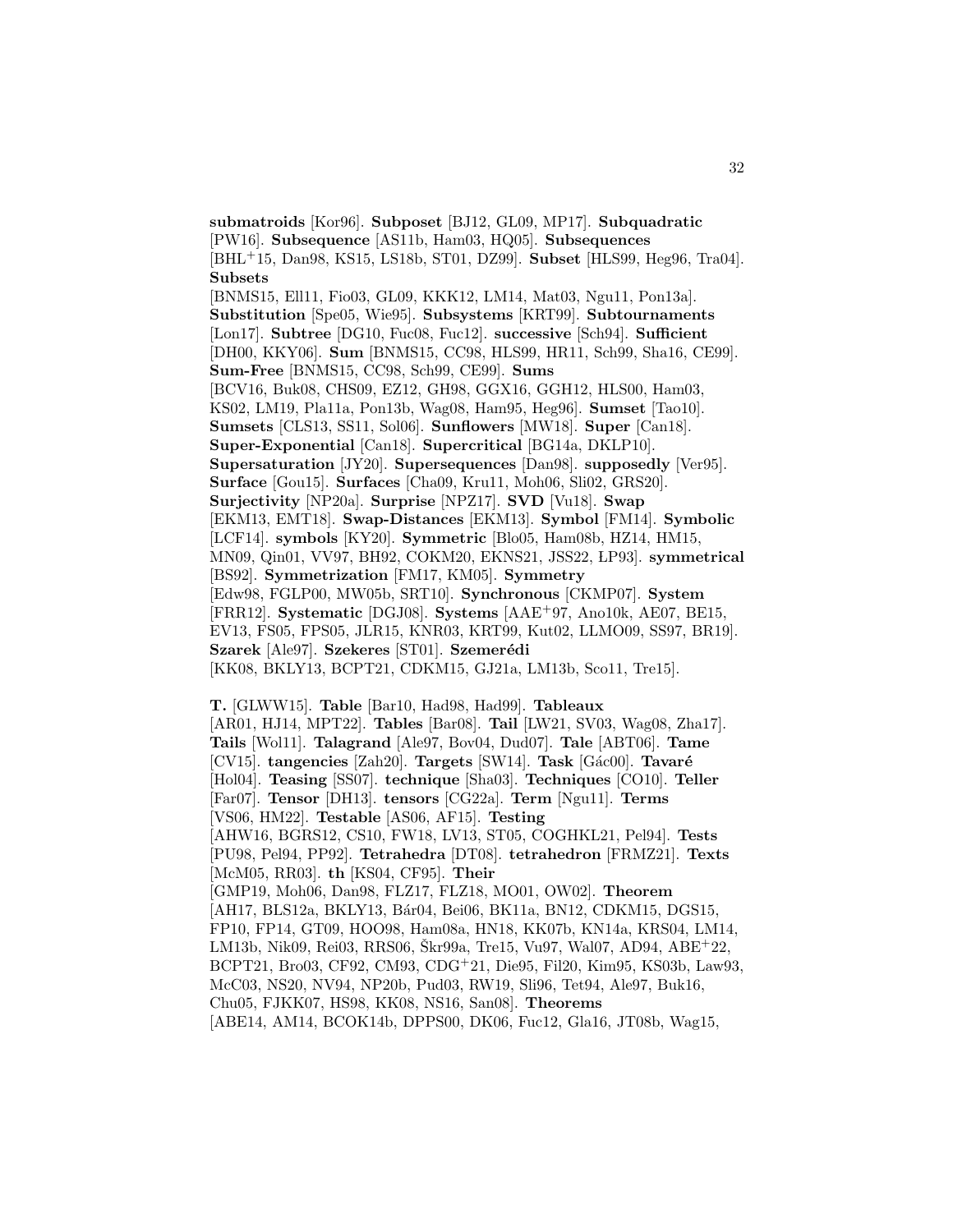BH93, EHS<sup>+</sup>94, RS22]. **theoretic** [CK93, EFK92, Lyn93]. **Theory** [AW99, Big07, BBK<sup>+</sup>03, DH10, Die95, Gre03, GT09, Hir97b, Jan07, Tao10, TW98, Big93, Bro03, DT94, FW03, Whi94]. **theta** [BT20]. **thickness** [Coo92]. **Thin** [AFK00, FKM01]. **Thomassen** [PRT16]. **Thorp** [Mor13]. **Three** [AS11a, APST04, ABT06, DT08, ES11, EJ14, Gne04, HHK<sup>+</sup>12, HMS<sup>+</sup>08, Jan99, KMSS12, Ngu11, SS16, SW92, VS06, Fra21, HM22, Lem94, Pin20, Ree96]. **Three-Space** [DT08]. **Three-Term** [Ngu11]. **Threshold** [AY93, BNMS15, DLM04, Gal11, GH17, GNS17, HLTZ17, KC93, KSV02, Lyn93, Mar19a, MW05b, MW07, McC04, PS16, CDD03, HK94]. **Thresholds** [BBH<sup>+</sup>16, FKP16, GW15, KK07a, MO01, SW92]. **Tied** [TW97]. **Tight** [AHL21, BK16, DRWW10, HLP<sup>+</sup>09, Mub16, Wit13, AKPP21, AMP20, HLSM21]. **Tiling** [GHZ19, HLSM21, NS20]. **Tilings** [BMMM18, BTW19, CLS19, MPT22]. **Time** [ABE14, Ald00, AP02, BDNP11, BKL<sup>+</sup>06, BBY08, Bev16, Can18, CO06, DGGP14, Jon98, Lew08, LW98, Mor13, SS06b, Wit13, DFK<sup>+</sup>93, DHJM21, NS22, NT93]. **Times** [AW99, Jan99, LSV12, Pim11, Ren10, SW14, LW21, M´or92]. **Todorcevic** [Ode06]. **Toll** [Wag15]. **Top** [Sta02b, DFP92]. **Topics** [Big07, Sco04]. **Topological** [B´ar04, EMM15, KS94, KS96b, KO04a, Sli02, Whi94]. **Topologies** [MO01]. **Topology** [PPGSS15]. **Torus** [Alo09a, DF14, ST09, Siv14]. **Total** [DKW14, DF99, JMS98, Sta97, Sta99b, CH96]. ˇ **Tour** [TA97]. **Tournament** [AL11, BGHT03, CGL16, FK05, Yus17]. **Tournaments** [BJGY97, BGQ97, CTY07, Cuc07, BHLS20, DDF<sup>+</sup>21]. **Trails** [AFST20, Bal03]. **Transcendental** [MT19]. **Transformations** [Pit02]. **Transforms** [MC04]. **transience** [Law95]. **Transition** [GK04, Rio12, Neu96, SCW96]. **transitions** [Joh22]. **Transitive** [Luk98, Sta03, SC95]. **Transmission** [CDS14]. **Transmissions** [Alo06a]. **Transportation** [ST09]. **transversal** [KY20]. **Transversals** [HS06, Yus97, EGL94, GH20b]. **Tree** [BD02, CFI<sup>+</sup>16, CKMP07, DL14, FM14, GP19, Han97, HL07, Jan21, KS02, KW10, Lew08, Lyo10, Mór05, Nob98, PW17, RSS07, Sta99a, Wag15, Wan10, Ald92, Bez94, Esl21]. **Tree-Decompositions** [BD02]. **Tree-Like** [Wan10]. **Tree-Width** [Nob98]. **Trees** [Ald98, BPS18, BPP06, BP01, BFL<sup>+</sup>07, BEHD19, CHJ<sup>+</sup>19, CFGG04, CRS12, CDKK08, DG17, DF99, Dob02a, Dob02b, DT12, FD97, FJ18, Fuc08, Fuc12, Hat09, Hol10, Jan19, JKS13, KSS01, KLM02, LZ09, Lyo05, LPS08, Lyo17b, MS13, MPP04, Nei02, Pan04, SS07, VHV06, Yus04, BJ22, BPSS21, BHLS20, DHS16, DG10, DF96, Edw95, Edw96, Esl21, FGOR93, FW03, GIL22, Jan94, Jan21, JS20, Joh22, KP22, Kub96, MS20, RW19]. **Triads** [Wu98]. **trialities** [AEM22]. **Trials** [BCV16]. **Triangle** [ABKR18, BMMM18, BT12, Bra99, CJK97, Con17, FRMZ21, Gyo06, Jin93, JS02, KN99, Kri05, Kri97, MW22, Ste05a, Yus12, BDZ20, Tyo21, dFdMR94]. **Triangle-degrees** [FRMZ21]. **Triangle-Free** [ABKR18, BT12, Bra99, CJK97, Con17, Gyo06, KN99, Ste05a, Jin93, MW22].

**Triangle-Freeness** [JS02]. **Triangle-Tilings** [BMMM18]. **Triangles**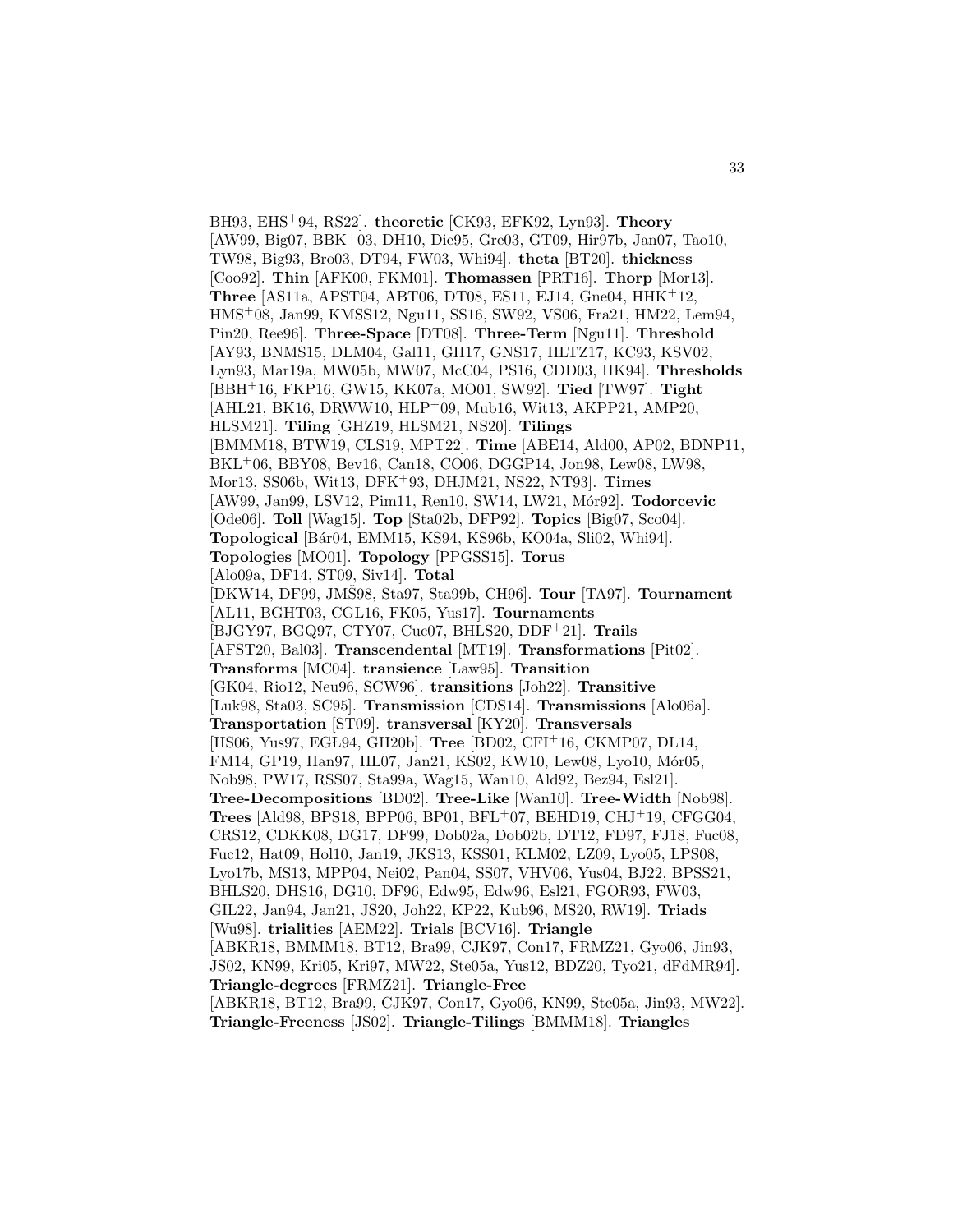[BRZK17, GL12b, HT16, KLMP19, Lo09, PR17b, Raz08, Wol11, BLP<sup>+</sup>21, FGK94, LNW21, Tyo21]. **Triangular** [FM17, GL18, Yeh20]. **Triangulation** [M´en18]. **Triangulations** [DT17, Pim11]. **Trie** [CV15]. **Tries** [BD08, Sch04]. **Tripartite** [HN18]. **Triple** [FRR12, FS05, FPS05, KNR03]. **tripling** [Con20]. **TSP** [Aza94]. **tuples** [GL21a]. **Turán** [EHS<sup>+</sup>94, AKS03, BP12, BT94, BLM11, BIJ17, BT20, BK11b, Chu05, CCGJ18, CN12, EGM19, FRV13, GIM12, GJ21a, JMY22, JM13, KMSV07, KM12, KL17, KRS04, LTTZ18, Mat97, Mub02, TZ21]. **Turán-Type** [KL17, TZ21]. **Tutte** [ABH22, BR99, DH10, DH13, EMT06, EMM15, Far07, GN06, GdMNN11, GKRV18, Hli06, Man10, Mph00, Nob98, OP18, Qin01, Tra04, VW92, Wel94]. **Tuza** [BK16, BDZ20]. **Tverberg** [Sob18]. **Twisted** [FGY00]. **Two** [All08, AE07, BH01, BD02, BCGR97, BS09, Ber08, BKN05, DH06, DD05, Dob06, DF09b, DK04, FR01, Gri97, GS12b, Jan99, KL17, LSV12, LRS98, Mar01, MN09, Pin17, SS07, Tho04, GHSS22, Lem22, Wie92]. **Two-Colourability** [BS09]. **Two-Coloured** [ LRS98]. **Two-Dimensional** [DF09b, Lem22]. **Two-Edge-Coloured** [All08]. **Two-Faced** [DD05]. **Two-Parameter** [Ber08]. **Two-Part** [AE07]. **Two-Sided** [Mar01]. **Two-Type** [DH06]. **Type** [Ben18, DH06, Doh02, KL17, KKO08, KKM18, RRS06, Škr99a, AKS03, Gla16, HRRS21, KT20, KY07, RS22, TZ21, NV94. **types** [KS03b]. **Typical** [KL17, War16]. **Typically** [PSY13].

**Ulam** [B´ar04]. **ULD** [FK09]. **ULD-Lattices** [FK09]. **Unavoidable** [Lon17, BDS21]. **Unbiased** [CLS19]. **Unbounded** [DH06]. **Uncapacitated** [FFV07b]. **Unicyclic** [Jan03]. **Uniform** [BCV16, BCOK14a, BCOK15, CP16, DKR18, FOT98, FK17, GH17, Gow06, GS11, Han15, HLP<sup>+</sup>09, KKL12, KS18, Mén18, RRS06, AHL21, CFMR96, GIL22, JL92, PRS05, RSW93]. **Uniformly** [Alo18, BK06a]. **Unimodal** [AS11b]. **Unimodular** [Mou00]. **Union** [Ecc16, KL16, PW16, EL19]. **Union-Closed** [Ecc16]. **Unions** [CS98, FLS08]. **Unique** [RW16c]. **Uniquely** [EWHK98]. **Uniqueness** [Mar19a]. **Unit** [DT08, ESS09, KMSS12]. **Unity** [KS04]. **Univariate** [Von15]. **Universal** [BDS21, DFR09, JKS13, Sch99, HK94]. **Universality** [HT16]. **University** [Ber06, Sco04]. **Unknown** [Pik10]. **Unlabelled** [Hwa98, Stu20, JS20]. **Unreliable** [ACG<sup>+</sup>04]. **unrooted** [BJ22]. **unsatisfiable** [GJ03]. **Unsaturated** [SS14]. **Upper** [Alm93, AP02, BS19, B´on14, Dud07, MSS09b, Mat97, MWW02, Uzz19, Vu02, Wag06b, Wie02, Wie03, Wu97, CF92, CS95, CH96, Für96, GSS96]. Urn [MC04, Hir97a]. **Urns** [KN14b]. **Used** [FM14]. **Using** [AST93, Bár04, Gre12, MW05b, ST09, Eft20, GRS20, LW21].

**V** [McM05]. **Valid** [ABIST96]. **Value** [Ald98, AK14, Sie98, JSS22]. **Valued** [Nao12]. **Values** [AKM<sup>+</sup>06, VS06]. **Vanish** [KS04]. **Variable** [JR04, LW21]. **Variables**

[AK14, ER99, GP97, Hat09, Kel11, TW98, Wag08, MS95, Mat95, Mat99].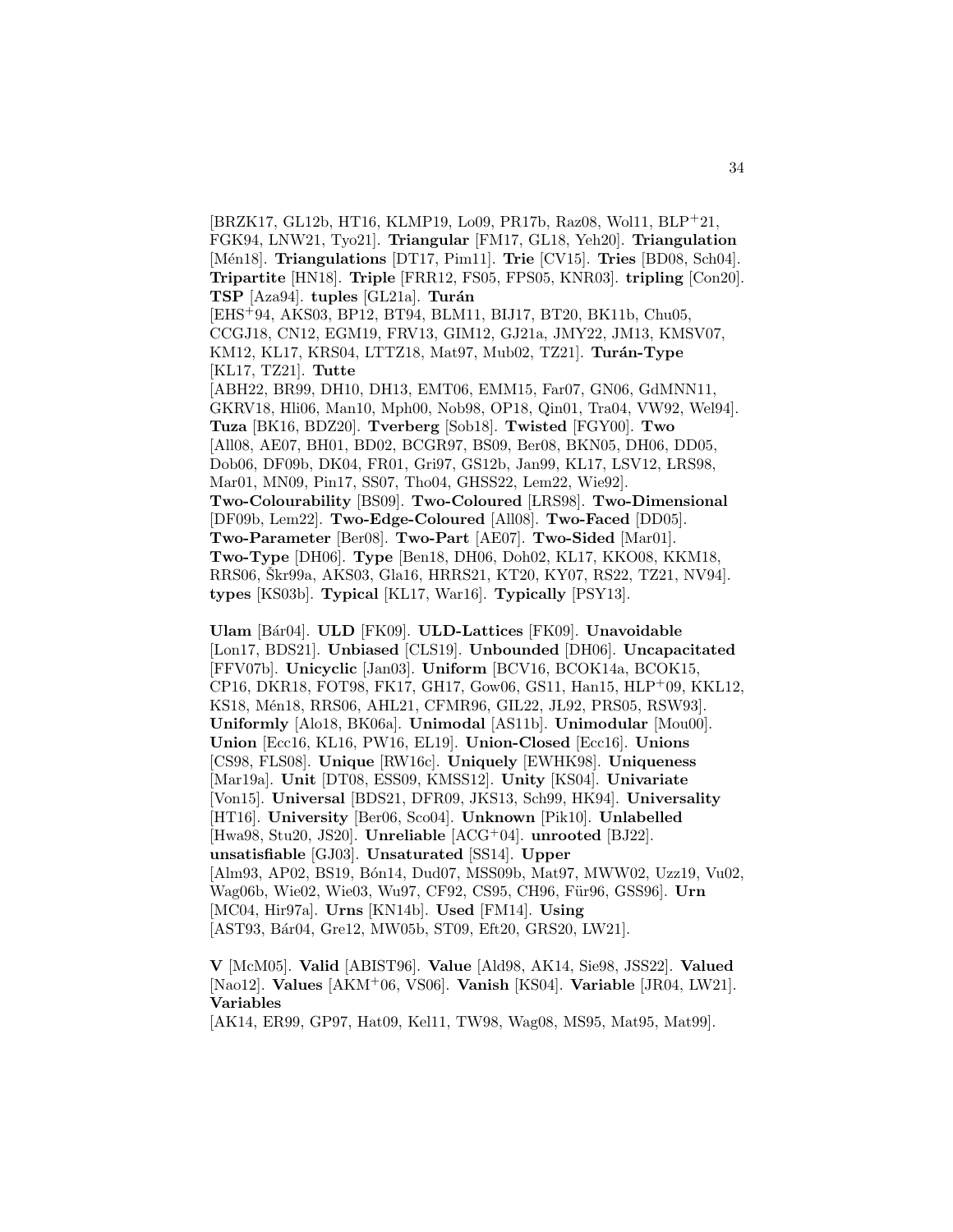**Variation** [Sta97, Sta99b]. **Variational** [Zha17]. **variations** [LS95]. **Variety** [PW04]. **VC** [BDG00]. **VC-Dimension** [BDG00]. **Vector** [Cza99, San08]. **Vectors** [Cal97, Can09, Dub08, VZ06, EKNS21, Wag00]. **Venn** [Edw98]. **Verlag** [B´ar06, Dud07, Moh06]. **Version** [AH17, BKLY13, LM13b, BCPT21, Bro03, LP20]. **Versions** [Tre15]. **Versus** [GS12b, Mub16, Tim12]. **Vertex** [Coo06, DD10, Fio03, Hax01, Jag98, JS08, Luk98, Ver02, Wu98, CDK19, HPS93, Mad94, Sau03, Smi93]. **Vertex-Bipartition** [DD10]. **Vertex-Disjoint** [Ver02]. **vertex-edge-critically** [Mad94]. **Vertex-Transitive** [Luk98]. **Vertex-Triads** [Wu98]. **vertices** [Mad95]. **Very** [FK01]. **Via** [DKLP10, KN14b, MM14, Ars21, Bar08, BFPS11, BR16, BIJ17, CH14, CP20, CO10, DP19, DT94, Doh02, ER99, FJZ22, GT09, GL21c, Hir97a, HT01, KK09, PWZ97, RW16c, Sob18, Yeh20]. **Vicarious** [LT10]. **view** [RS22]. **Vieweg** [B´ar06]. **Viola'** [Sha17a, Sha17b]. **Virtual** [DH10]. **Visibility** [Alo18]. **Visual** [KS03d]. **Vol** [McM05, Ste05b]. **Volume** [Ano92a, Ano93a, Ano94a, Ano95a, Ano96a, Ano92c, Ano92b, Ano92d, Ano92e, Ano92g, Ano92f, Ano92h, Ano92i, Ano93c, Ano93b, Ano93d, Ano93e, Ano93g, Ano93f, Ano93i, Ano93h, Ano94c, Ano94b, Ano94e, Ano94d, Ano94g, Ano94f, Ano94i, Ano94h, Ano95c, Ano95b, Ano95d, Ano95e, Ano95g, Ano95f, Ano95i, Ano95h, Ano96c, Ano96b, Ano96e, Ano96d, Ano96g, Ano96f, Ano96h, Ano96i, Ano09b, Ano09a, Ano09e, Ano09c, Ano09f, Ano09d, Ano09i, Ano09g, Ano09j, Ano09h, Ano09m, Ano09k, Ano09n, Ano09l, Ano09p, Ano09o, Ano10b, Ano10a, Ano10d, Ano10c, Ano10f, Ano10e, Ano10h, Ano10g, Ano10j, Ano10i, Ano11b, Ano11a, Ano11d, Ano11c, Ano11f, Ano11e, Ano11g, Ano11h, Ano11j, Ano11i, Ano11l, Ano11k, Ano12b]. **volume** [Ano12a, Ano12d, Ano12c, Ano12f, Ano12e, Ano12h, Ano12g, Ano12j, Ano12i, Ano13b, Ano13a, Ano13d, Ano13c, Ano13f, Ano13e, Ano13h, Ano13g, Ano13j, Ano13i, Ano13l, Ano13k, Ano14b, Ano14a, Ano14d, Ano14c, Ano14f, Ano14e, Ano14h, Ano14g, Ano14j, Ano14i, Ano14l, Ano14k]. **Volumes** [DT08, Mén18]. **vs** [LS09a].

**W** [Big07]. **Waerden** [RS22, Tyr15]. **Waiters** [BBHK L16]. **Waiting**  $[BKL+06, M6r92]$ . **Walk** 

[AP08, CS06, Eva04, GW14, God92, LP00, OS14, TW97, Wag08, HS95, Teu03]. **Walkers** [EGPN16]. **Walks** [AP11a, AvLR13, AAK<sup>+</sup>11, BM14b, CL05, DF09b, Gou15, Gre97, Häg98, Jon98, KLM06, MW05a, Mar01, NT16, Sta03, Wan10, Woe05, Alm93, GHSS22, How96]. Walter [Prö05a, Prö05b]. Ward [GLWW15]. **Watson** [BP01, CHJ<sup>+</sup>19, Joh22, MS20]. **Way** [Gra98, Yus04]. **WDM** [AHHT10]. **weak** [ABFK92, FLZ19]. **Weakening** [Kaw08]. **Weakly** [Pik01, Wag06a, ABH22]. **Web** [Coo06]. **Web-Graphs** [Coo06]. **Weight** [ABBL10, Ald98, Cal97, HV08, MW13, VHV06]. **Weighted** [BKLY13, BR19, FJ18, HQ05, Ham08a, HJ14, KL17, Mut13, RSS07, Tok13, Tra10, Ham95, MPT22]. **Weights** [BD08, HV08, Jan99, KW10, Sta99a, VHV06, Ald92]. **Welcome**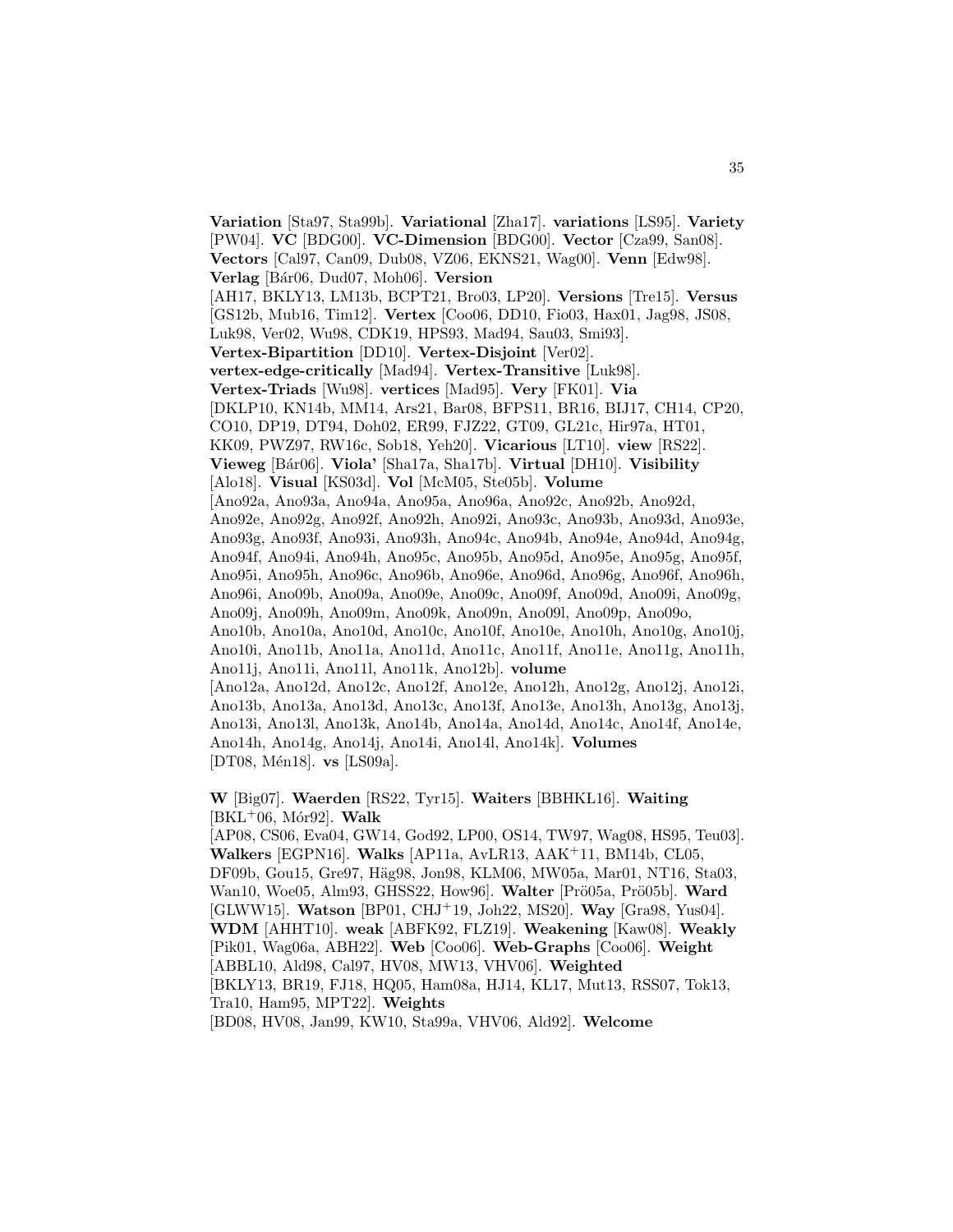[Ano15, Ano16]. **Welsh** [Alm98]. **wheel** [FGK94]. **wheel-free** [FGK94]. **Which** [BH01]. **Whitney** [Far07, Man10]. **Whole** [Sok04]. **whose** [Dob02a]. **Wide** [FHR09]. **Widom** [CPT17]. **Width** [BH01, Hli06, IT11, Nob98, Die95]. **Wiener** [Nei02]. **Wilson** [Big07, AEM22, HS00a]. **Window** [FV17, JS07, Cou22]. **Winkler** [Gác04]. **Winning** [FK08, Pek96]. **Wins** [M´at07]. **wise** [Gow96]. **Without** [BMMM18, BJ17a, BJ17b, FHY18, FP08, FKS10, KP18, KO04a, LPRS09, Mar13, NV05, PV19, Kri94, Mye02, WL01]. **Word** [MA07]. **Words** [CPV01, RR03, Thi16, Sta95]. **Work** [Prö05a]. **Workshop** [Ano99]. **Worst** [FM14]. **Worst-Case** [FM14]. **written** [McM05].

**XOR** [CDD03]. **XORSAT** [PS16]. **xvii** [Lea04].

**Y.** [Baj16]. **Yahya** [Pla11b]. **Yang** [Lem22]. **Yields** [GSW11]. **Young** [AR01].

**Zarankiewicz** [Für96]. **Zero** [EHJ98, FG11, GH98, Jac07, Tho97, Jac93]. **Zero-Free** [EHJ98, Jac07, Tho97, Jac93]. **Zeros** [ADH<sup>+</sup>19, BCPS18, Bor06, DK04, DK08, FP08, GMP19, OP18, Sok01, Wag00]. **Ziegler** [McM05]. **Zigzag** [DD05]. **Ziv** [HOO98]. **Zvonkin** [Moh06].

## **References**

## **Alon:2007:ECD**

[AA07] Noga Alon and Vera Asodi. Edge colouring with delays. Combinatorics, Probability and Computing, 16(2):173–191, March 2007. CODEN CPCOFG. ISSN 0963-5483 (print), 1469-2163 (electronic). URL http://journals.cambridge.org/action/ displayIssue?jid=CPC&volumeId=16&issueId=02.

#### **Ahlswede:1997:IS**

[AAE<sup>+</sup>97] R. Ahlswede, N. Alon, P. L. Erdős, M. Ruszinkó, and L. A. Székely. Intersecting systems. Combinatorics, Probability and Computing, 6(2):127–137, June 1997. CODEN CPCOFG. ISSN 0963-5483 (print), 1469-2163 (electronic). URL http: //journals.cambridge.org/action/displayIssue?jid=CPC& volumeId=6&issueId=02.

## **Alon:2011:MRW**

[AAK<sup>+</sup>11] Noga Alon, Chen Avin, Michal Koucký, Gady Kozma, Zvi Lotker, and Mark R. Tuttle. Many random walks are faster than one. Combinatorics, Probability and Computing, 20(4):481–502,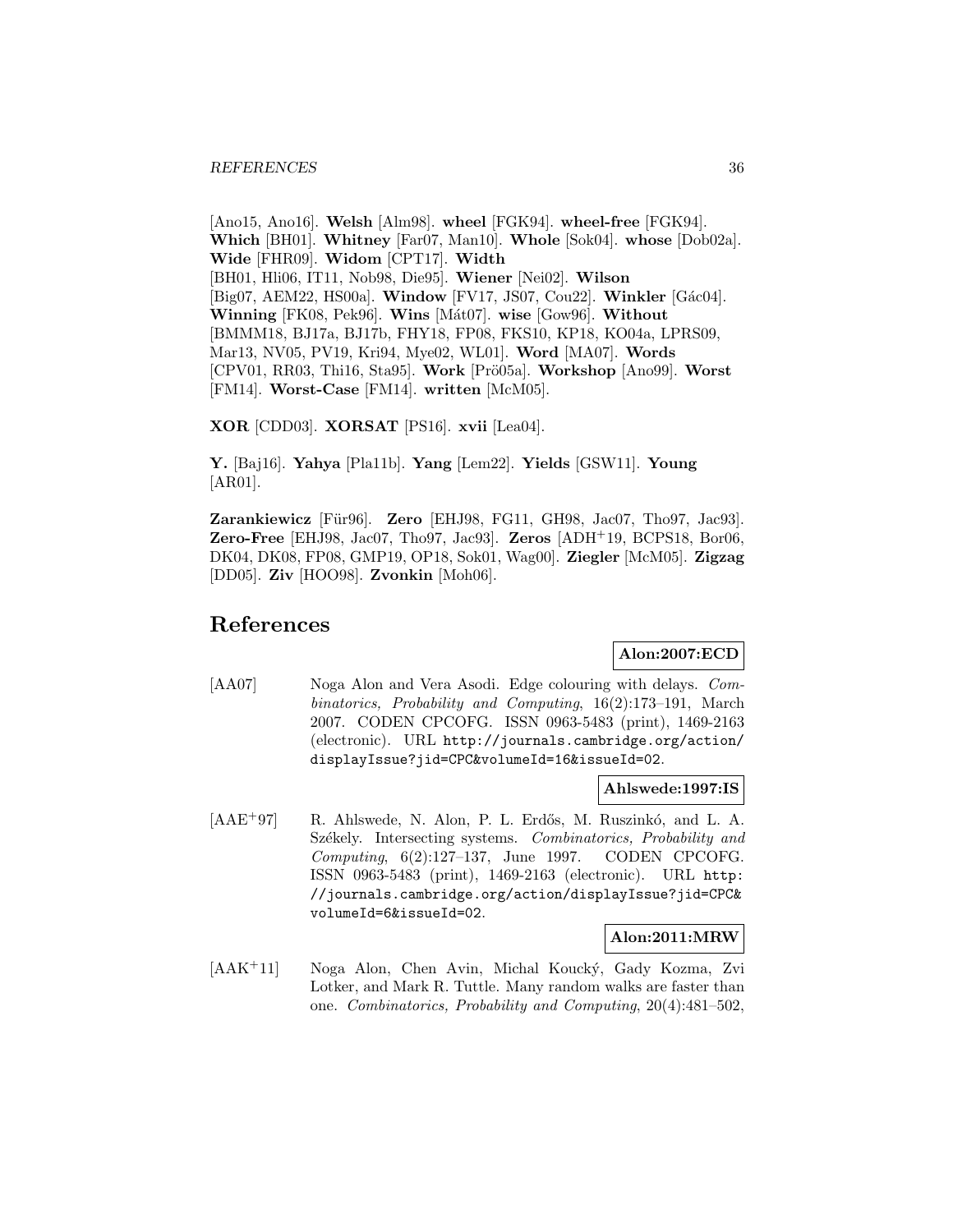July 2011. CODEN CPCOFG. ISSN 0963-5483 (print), 1469- 2163 (electronic).

# **Anthony:2000:FLI**

[AB00] Martin Anthony and Peter L. Bartlett. Function learning from interpolation. Combinatorics, Probability and Computing, 9(3):213–225, May 2000. CODEN CPCOFG. ISSN 0963- 5483 (print), 1469-2163 (electronic). URL http://journals. cambridge.org/action/displayIssue?jid=CPC&volumeId=9& issueId=03.

# **Alon:2009:I**

[AB09] Noga Alon and Bela Bollobas. Introduction. Combinatorics, Probability and Computing, 18(1–2):1, March 2009. CODEN CP-COFG. ISSN 0963-5483 (print), 1469-2163 (electronic).

# **Alon:2010:I**

[AB10] Noga Alon and Béla Bollobás. Introduction. Combinatorics, Probability and Computing, 19(5–6):641, November 2010. CO-DEN CPCOFG. ISSN 0963-5483 (print), 1469-2163 (electronic).

## **Addario-Berry:2010:LMW**

[ABBL10] Louigi Addario-Berry, Nicolas Broutin, and Gábor Lugosi. The longest minimum-weight path in a complete graph. *Combina*torics, Probability and Computing, 19(1):1–19, January 2010. CODEN CPCOFG. ISSN 0963-5483 (print), 1469-2163 (electronic).

# **Alon:2021:MPC**

[ABC<sup>+</sup>21] Noga Alon, Raimundo Briceño, Nishant Chandgotia, Alexander Magazinov, and Yinon Spinka. Mixing properties of colourings of the  $\mathbb{Z}^d$  lattice. Combinatorics, Probability and Computing, 30(3): 360–373, May 2021. CODEN CPCOFG. ISSN 0963-5483 (print), 1469-2163 (electronic). URL https://www.cambridge.org/ core/journals/combinatorics-probability-and-computing/ article/mixing-properties-of-colourings-of-the-d-lattice/ 70C1934D455244CE425346DA38793052.

# **Addario-Berry:2014:HTT**

[ABE14] Louigi Addario-Berry and Laura Eslava. Hitting time theorems for random matrices. Combinatorics, Probability and Computing, 23(5):635–669, September 2014. CODEN CPCOFG. ISSN 0963- 5483 (print), 1469-2163 (electronic). Special issue on Honouring the Memory of Philippe Flajolet - Part 1.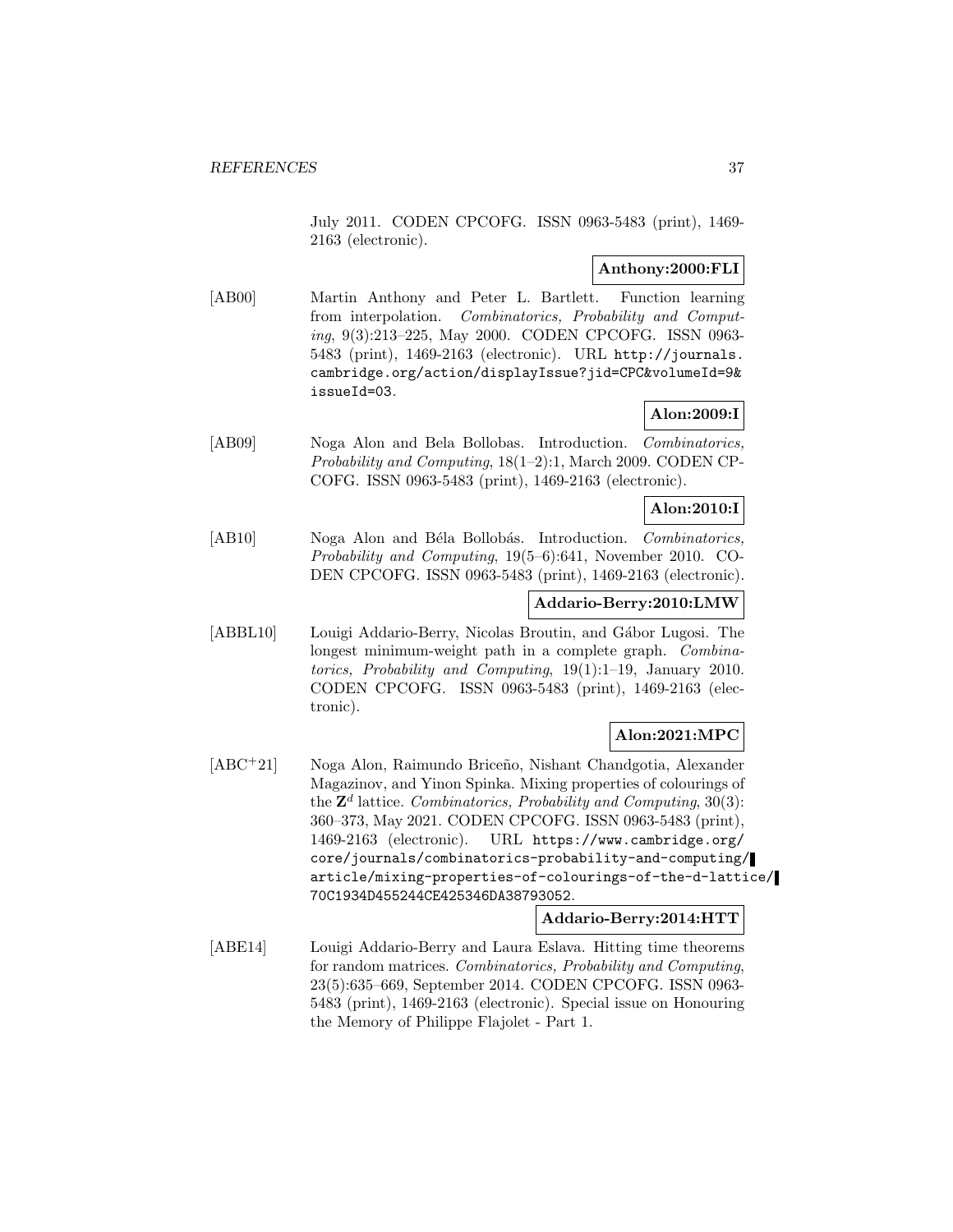#### **Acan:2021:PEO**

[ABE<sup>+</sup>21] Huseyin Acan, Charles Burnette, Sean Eberhard, Eric Schmutz, and James Thomas. Permutations with equal orders. Combinatorics, Probability and Computing, 30(5):800–810, September 2021. CODEN CPCOFG. ISSN 0963-5483 (print), 1469- 2163 (electronic). URL https://www.cambridge.org/core/ journals/combinatorics-probability-and-computing/article/ permutations-with-equal-orders/E73A1AEDF5DD5CDC16EA2A5427C87A0E.

### **Allen:2022:SBT**

[ABE<sup>+</sup>22] Peter Allen, Julia Böttcher, Julia Ehrenmüller, Jakob Schnitzer, and Anusch Taraz. A spanning bandwidth theorem in random graphs. Combinatorics, Probability and Computing, 31(4):598– 628, July 2022. CODEN CPCOFG. ISSN 0963-5483 (print), 1469-2163 (electronic). URL https://www.cambridge.org/ core/journals/combinatorics-probability-and-computing/ article/spanning-bandwidth-theorem-in-random-graphs/ CFC205325B6FB60E6A420F82F6BF8A06.

#### **Alon:1992:PSW**

[ABFK92] Noga Alon, Imre Bárány, Zoltán Füredi, and Daniel J. Kleitman. Point selections and weak  $\epsilon$ -nets for convex hulls. Combinatorics, Probability and Computing, 1(3):189–200, September 1992. CO-DEN CPCOFG. ISSN 0963-5483 (print), 1469-2163 (electronic).

# **Backhausz:2018:CBD**

[áBGHV18] ágnes Backhausz, Balázs Gerencsér, Viktor Harangi, and Máté Vizer. Correlation bounds for distant parts of factor of IID processes. Combinatorics, Probability and Computing, 27(1):1–20, January 2018. CODEN CPCOFG. ISSN 0963-5483 (print), 1469- 2163 (electronic). URL https://www.cambridge.org/core/ product/6BB584C6997C00A89484AC2CE76EFC32.

# **Avohou:2022:ETB**

[ABH22] Remi C. Avohou, Joseph Ben Geloun, and Mahouton N. Hounkonnou. Extending the Tutte and Bollobás–Riordan polynomials to rank 3 weakly coloured stranded graphs. Combinatorics, Probability and Computing, 31(3):507–549, May 2022. CODEN CPCOFG. ISSN 0963-5483 (print), 1469-2163 (electronic). URL https://www.cambridge.org/core/journals/ combinatorics-probability-and-computing/article/extendingthe-tutte-and-bollobasriordan-polynomials-to-rank-3 weakly-coloured-stranded-graphs/8F31EB8200D21D8C997D1D35407A94C0.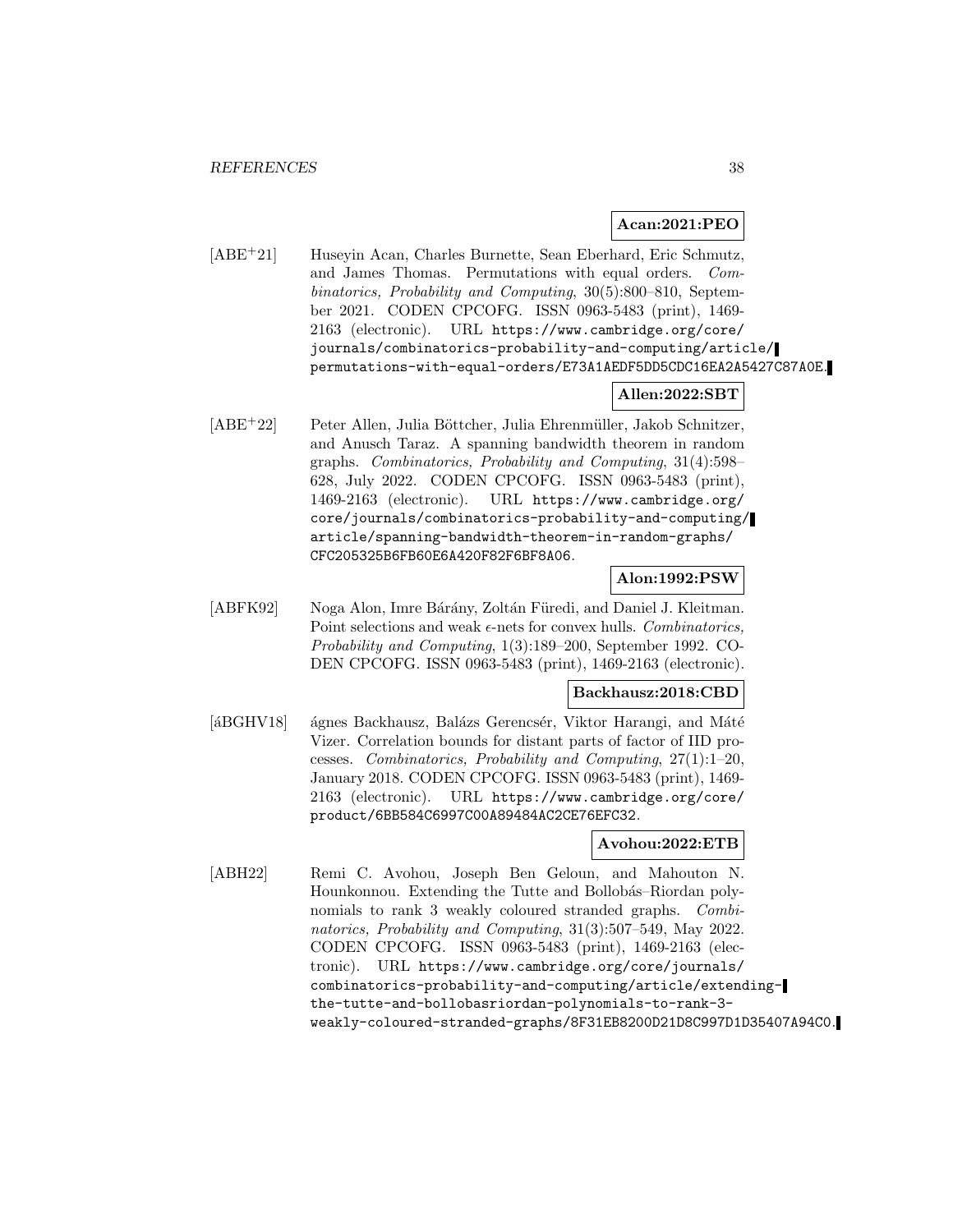#### **Alweiss:2021:SQP**

[ABHM21] Ryan Alweiss, Chady Ben Hamida, Xiaoyu He, and Alexander Moreira. On the subgraph query problem. Combinatorics, Probability and Computing, 30(1):1–16, January 2021. CODEN CPCOFG. ISSN 0963-5483 (print), 1469-2163 (electronic). URL https://www.cambridge.org/core/journals/ combinatorics-probability-and-computing/article/on-thesubgraph-query-problem/9CF0AC38D8234446F39D8245A4A037B7.

## **Anthony:1996:VGA**

[ABIST96] Martin Anthony, Peter Bartlett, Yuval Ishai, and John Shawe-Taylor. Valid generalisation from approximate interpolation. Combinatorics, Probability and Computing, 5(3):191–214, September 1996. CODEN CPCOFG. ISSN 0963-5483 (print), 1469-2163 (electronic).

#### **Addario-Berry:2014:SRG**

[ABJM14] Louigi Addario-Berry, Svante Janson, and Colin McDiarmid. On the spread of random graphs. Combinatorics, Probability and Computing, 23(4):477–504, July 2014. CODEN CPCOFG. ISSN 0963-5483 (print), 1469-2163 (electronic).

# **Allen:2018:TFS**

[ABKR18] Peter Allen, Julia Böttcher, Yoshiharu Kohayakawa, and Barnaby Roberts. Triangle-free subgraphs of random graphs. Combinatorics, Probability and Computing, 27(2):141–161, March 2018. CODEN CPCOFG. ISSN 0963-5483 (print), 1469-2163 (electronic). URL https://www.cambridge.org/core/journals/ combinatorics-probability-and-computing/article/trianglefreesubgraphs-of-random-graphs/E12FFAC201496968403DC5A98BBF04F5.

# **Alon:2009:SIS**

[ABKS09] Noga Alon, József Balogh, Alexandr Kostochka, and Wojciech Samotij. Sizes of induced subgraphs of Ramsey graphs. Combinatorics, Probability and Computing, 18(4):459–476, July 2009. CODEN CPCOFG. ISSN 0963-5483 (print), 1469-2163 (electronic).

#### **Abrams:2013:DOP**

[ABL<sup>+</sup>13] Aaron Abrams, Eric Babson, Henry Landau, Zeph Landau, and James Pommersheim. Distributions of order patterns of interval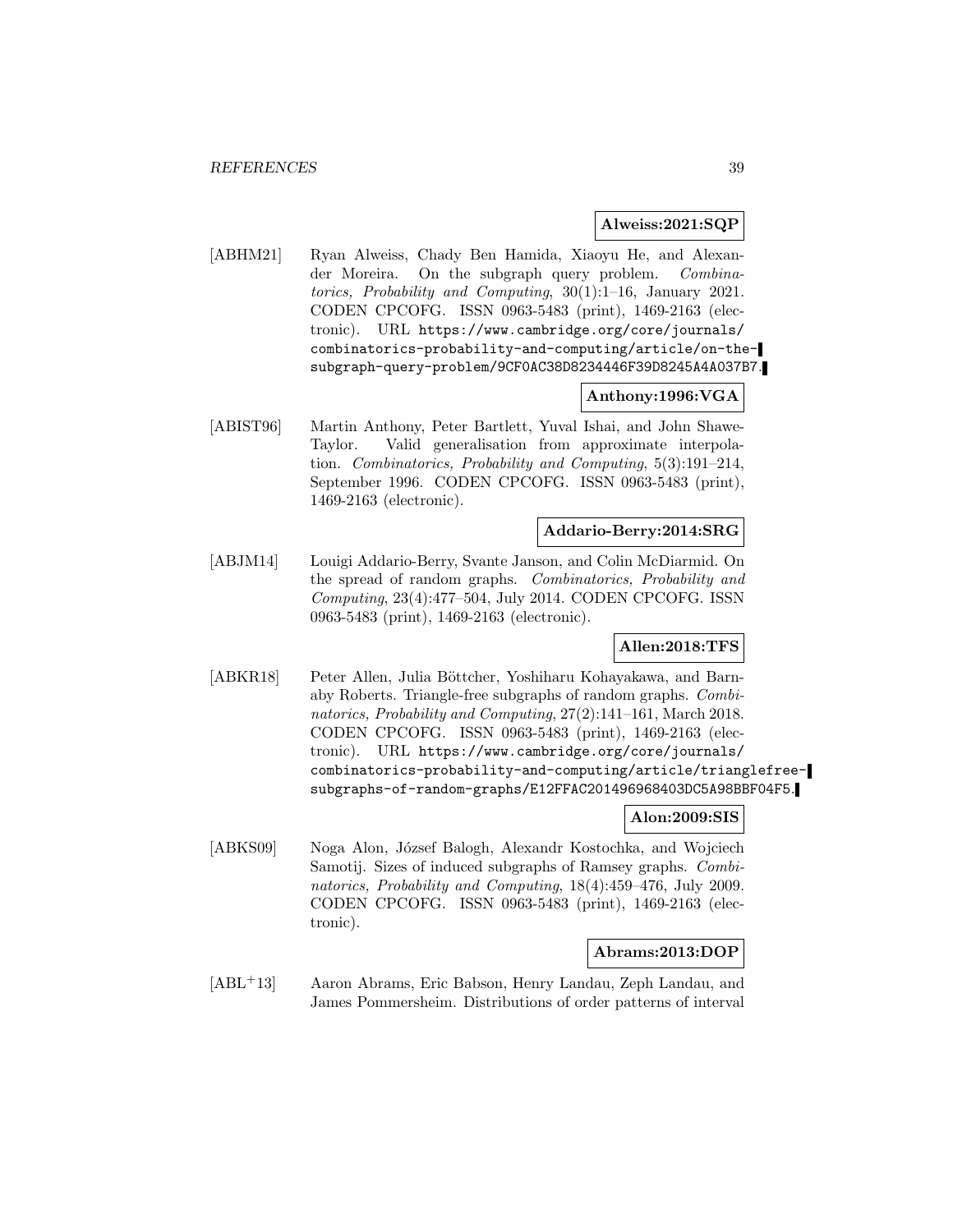maps. Combinatorics, Probability and Computing, 22(3):319– 341, ???? 2013. CODEN CPCOFG. ISSN 0963-5483 (print), 1469-2163 (electronic).

# **Addario-Berry:2012:CBA**

[ABMR12] L. Addario-Berry, C. Mcdiarmid, and B. Reed. Connectivity for bridge-addable monotone graph classes. Combinatorics, Probability and Computing, 21(6):803–815, November 2012. CODEN CPCOFG. ISSN 0963-5483 (print), 1469-2163 (electronic).

# **Alon:2000:PFS**

[ABS00] Noga Alon, Miklós Bóna, and Joel Spencer. Packing Ferrers shapes. Combinatorics, Probability and Computing, 9 (3):205–211, May 2000. CODEN CPCOFG. ISSN 0963- 5483 (print), 1469-2163 (electronic). URL http://journals. cambridge.org/action/displayIssue?jid=CPC&volumeId=9& issueId=03.

## **Arratia:1999:PDL**

[ABT99a] Richard Arratia, A. D. Barbour, and Simon Tavaré. On Poisson– Dirichlet limits for random decomposable combinatorial structures. Combinatorics, Probability and Computing, 8(3):193–208, May 1999. CODEN CPCOFG. ISSN 0963-5483 (print), 1469- 2163 (electronic). URL http://journals.cambridge.org/ action/displayIssue?jid=CPC&volumeId=8&issueId=03.

## **Arratia:1999:PDD**

[ABT99b] Richard Arratia, A. D. Barbour, and Simon Tavaré. The Poisson–Dirichlet distribution and the scale-invariant Poisson process. Combinatorics, Probability and Computing, 8(5): 407–416, September 1999. CODEN CPCOFG. ISSN 0963- 5483 (print), 1469-2163 (electronic). URL http://journals. cambridge.org/action/displayIssue?jid=CPC&volumeId=8& issueId=05.

# **Arratia:2006:TTC**

[ABT06] Richard Arratia, A. D. Barbour, and Simon Tavaré. A tale of three couplings: Poisson–Dirichlet and GEM approximations for random permutations. Combinatorics, Probability and Computing, 15(1–2):31–62, January 2006. CODEN CPCOFG. ISSN 0963-5483 (print), 1469-2163 (electronic). URL http: //journals.cambridge.org/action/displayIssue?jid=CPC& volumeId=15&issueId=01.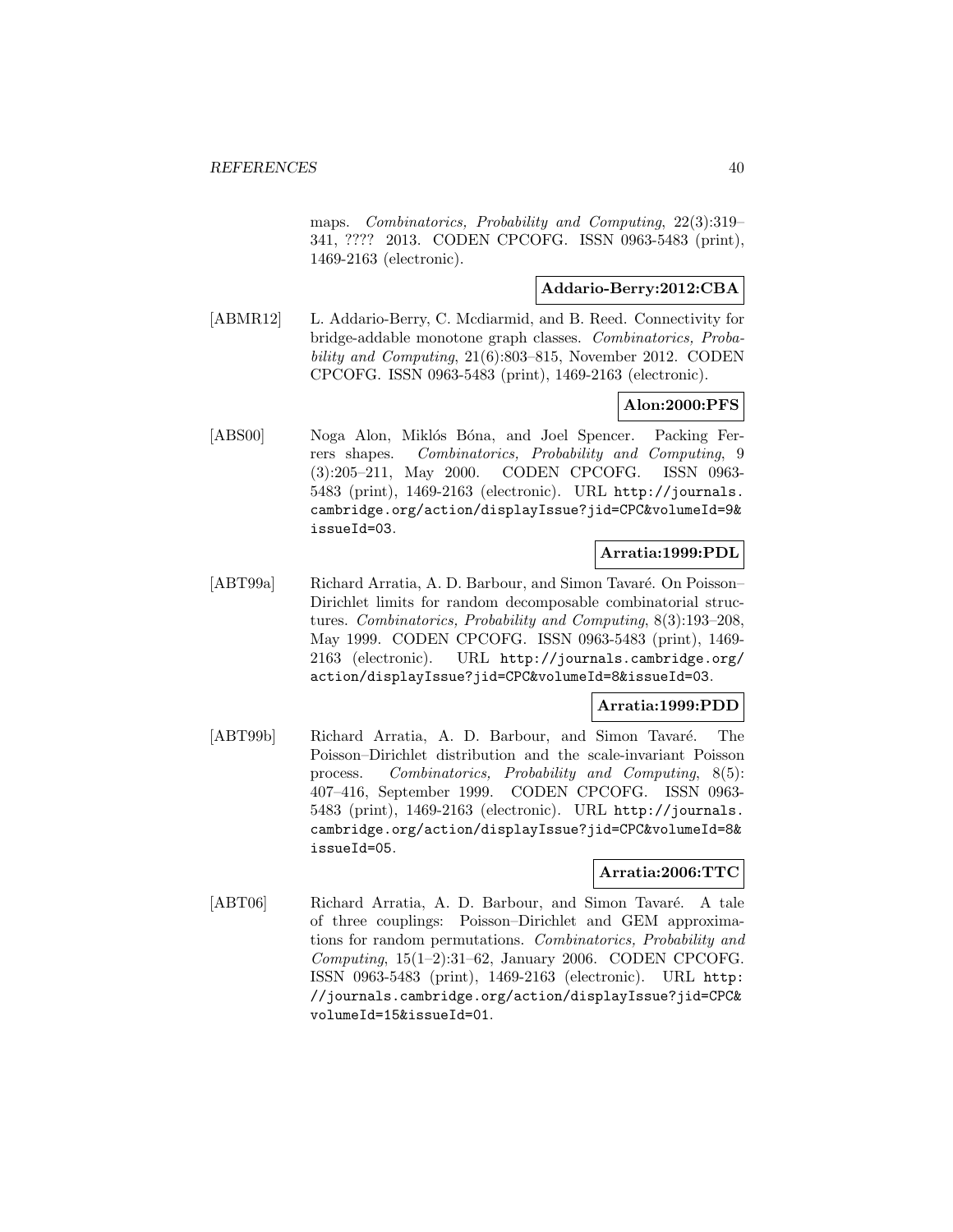#### **Ahlswede:1993:ESP**

[AC93] Rudolf Ahlswede and Ning Cai. On extremal set partitions in Cartesian product spaces. Combinatorics, Probability and Computing, 2(3):211–220, September 1993. CODEN CPCOFG. ISSN 0963-5483 (print), 1469-2163 (electronic).

# **Ahlswede:1994:PPP**

[AC94] Rudolf Ahlswede and Ning Cai. On partitioning and packing products with rectangles. Combinatorics, Probability and Computing, 3(4):429–434, December 1994. CODEN CPCOFG. ISSN 0963-5483 (print), 1469-2163 (electronic).

## **Ahlswede:1999:CKC**

[AC99] Rudolf Ahlswede and Ning Cai. A counterexample to Kleitman's Conjecture concerning an edge-isoperimetric problem. Combinatorics, Probability and Computing, 8(4):301–305, July 1999. CODEN CPCOFG. ISSN 0963-5483 (print), 1469-2163 (electronic). URL http://journals.cambridge.org/action/ displayIssue?jid=CPC&volumeId=8&issueId=04. Random graphs and combinatorial structures (Oberwolfach, 1997).

# **Alonso:2004:QUC**

[ACG<sup>+</sup>04] Laurent Alonso, Philippe Chassaing, Florent Gillet, Svante Janson, Edward M. Reingold, and René Schott. Quicksort with unreliable comparisons: a probabilistic analysis. Combinatorics, Probability and Computing, 13(4–5):419–449, July 2004. CODEN CPCOFG. ISSN 0963-5483 (print), 1469-2163 (electronic). URL http://journals.cambridge.org/action/ displayIssue?jid=CPC&volumeId=13&issueId=04.

## **Andren:2019:RCS**

[ACM19] Lina J. Andrén, Carl Johan Casselgren, and Klas Markström. Restricted completion of sparse partial Latin squares. Combinatorics, Probability and Computing, 28(5):675–695, September 2019. CODEN CPCOFG. ISSN 0963-5483 (print), 1469-2163 (electronic). URL /core/journals/combinatoricsprobability-and-computing/article/restricted-completionof-sparse-partial-latin-squares/E865D1C0D0A778062F66F730558246C1.

## **Andren:2013:AAO**

[ACÖ13] Lina J. Andrén, Carl Johan Casselgren, and Lars-Daniel Öhman. Avoiding arrays of odd order by Latin squares. Combinatorics,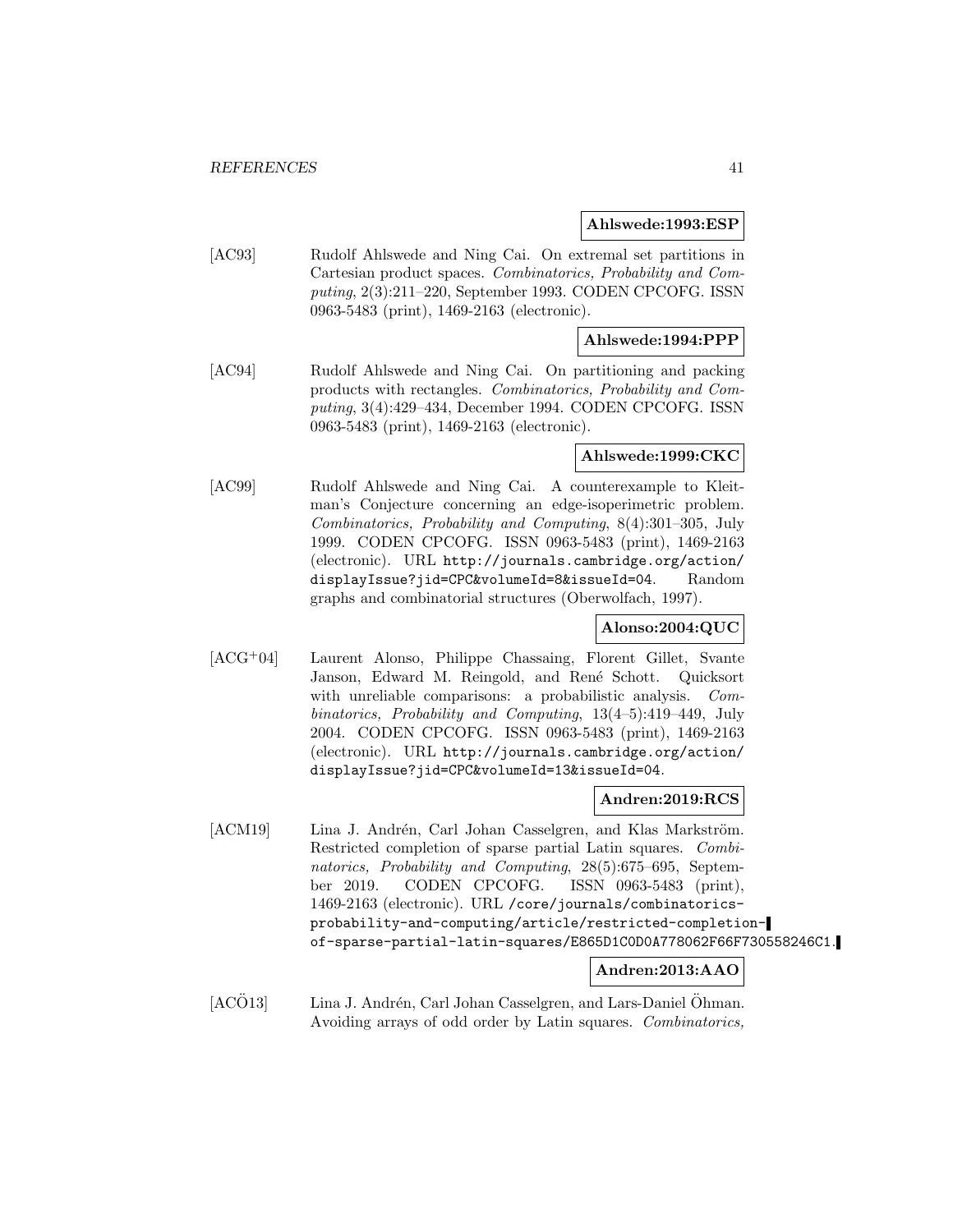Probability and Computing, 22(2):184–212, ???? 2013. CODEN CPCOFG. ISSN 0963-5483 (print), 1469-2163 (electronic).

## **Aharoni:1994:MTC**

[AD94] Ron Aharoni and Reinhard Diestel. Menger's theorem for a countable source set. Combinatorics, Probability and Computing, 3(2):145–156, June 1994. CODEN CPCOFG. ISSN 0963-5483 (print), 1469-2163 (electronic).

## **Arratia:2016:PDC**

[AD16] Richard Arratia and Stephen DeSalvo. Probabilistic divide-andconquer: A new exact simulation method, with integer partitions as an example. Combinatorics, Probability and Computing, 25(3): 324–351, May 2016. CODEN CPCOFG. ISSN 0963-5483 (print), 1469-2163 (electronic).

## **Aumuller:2019:DPQ**

[ADH<sup>+</sup>19] Martin Aumüller, Martin Dietzfelbinger, Clemens Heuberger, Daniel Krenn, and Helmut Prodinger. Dual-pivot Quicksort: Optimality, analysis and zeros of associated lattice paths. Combinatorics, Probability and Computing, 28(4):485–518, July 2019. CODEN CPCOFG. ISSN 0963-5483 (print), 1469-2163 (electronic). URL https://www.cambridge.org/core/journals/ combinatorics-probability-and-computing/article/dualpivotquicksort-optimality-analysis-and-zeros-of-associatedlattice-paths/180377D10918C761E5FA26BE1ACE58BC.

## **Arrowsmith:1994:RPP**

[AE94] D. K. Arrowsmith and J. W. Essam. Reciprocity and polynomial properties for even flows and potentials on directed graphs. Combinatorics, Probability and Computing, 3(1):1–11, March 1994. CODEN CPCOFG. ISSN 0963-5483 (print), 1469-2163 (electronic).

## **Aydinian:2007:AMS**

[AE07] Harout Aydinian and Péter L. Erdős. All maximum size twopart Sperner systems: In short. Combinatorics, Probability and Computing, 16(4):553–555, July 2007. CODEN CPCOFG. ISSN 0963-5483 (print), 1469-2163 (electronic). URL http: //journals.cambridge.org/action/displayIssue?jid=CPC& volumeId=16&issueId=04.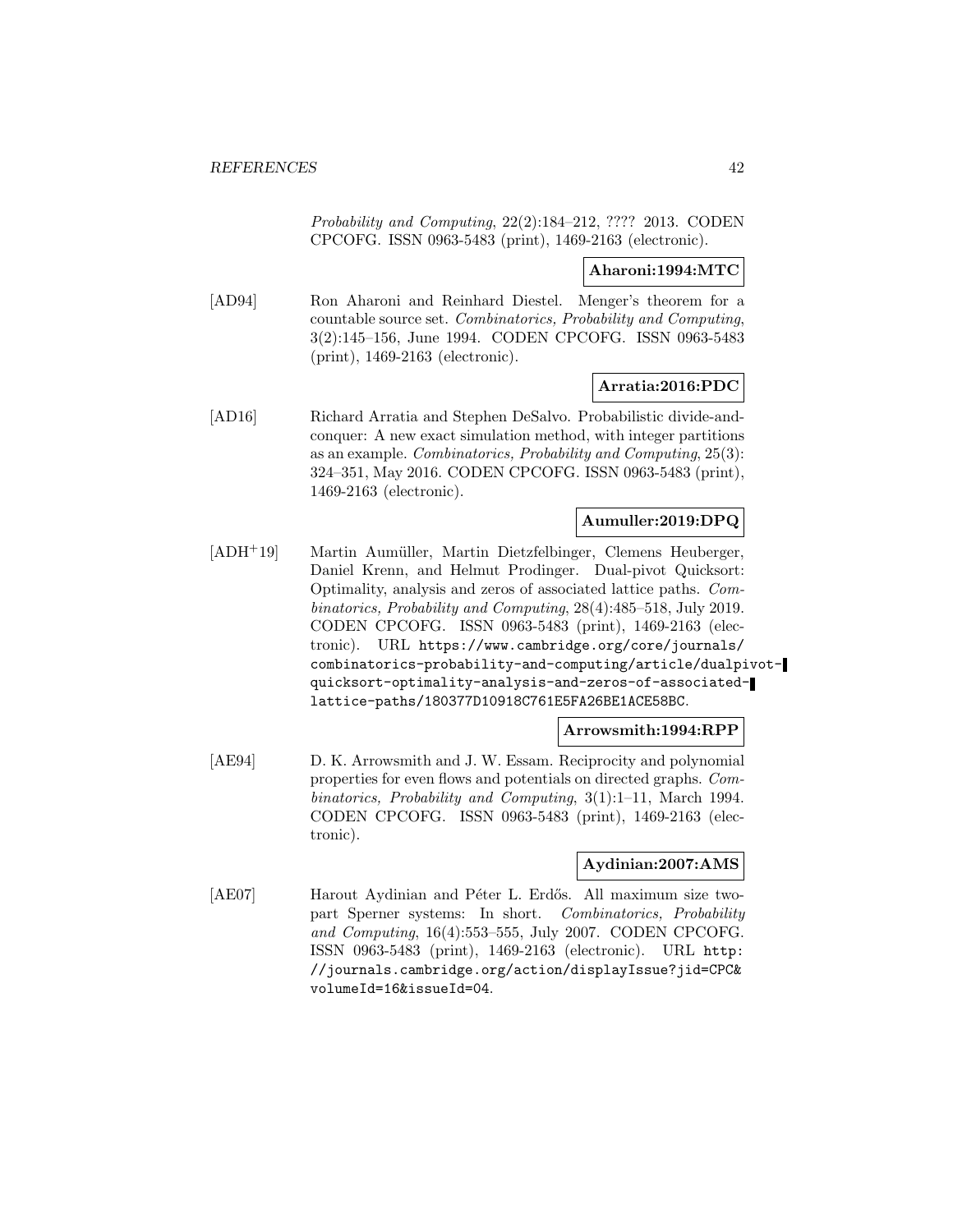## **Abrams:2022:NDO**

[AEM22] Lowell Abrams and Joanna A. Ellis-Monaghan. New dualities from old: generating geometric, Petrie, and Wilson dualities and trialities of ribbon graphs. Combinatorics, Probability and Computing, 31(4):574–597, July 2022. CO-DEN CPCOFG. ISSN 0963-5483 (print), 1469-2163 (electronic). URL https://www.cambridge.org/core/journals/ combinatorics-probability-and-computing/article/newdualities-from-old-generating-geometric-petrie-and-wilsondualities-and-trialities-of-ribbon-graphs/CC19789CBD9372C87A970D388751B23B.

# **Atkinson:2004:INS**

[AF04] Geoffrey Atkinson and Alan Frieze. On the b-independence number of sparse random graphs. Combinatorics, Probability and Computing, 13(3):295–309, May 2004. CODEN CPCOFG. ISSN 0963-5483 (print), 1469-2163 (electronic). URL http: //journals.cambridge.org/action/displayIssue?jid=CPC& volumeId=13&issueId=03.

# **Alon:2015:ETG**

[AF15] Noga Alon and Jacob Fox. Easily testable graph properties. Combinatorics, Probability and Computing, 24(4):646–657, July 2015. CODEN CPCOFG. ISSN 0963-5483 (print), 1469-2163 (electronic). Special issue on Oberwolfach Special Issue Part 1.

# **Alt:1999:NSC**

[AFK99] Helmut Alt, Ulrich Fuchs, and Klaus Kriegel. On the number of simple cycles in planar graphs. Combinatorics, Probability and Computing, 8(5):397–405, September 1999. CODEN CPCOFG. ISSN 0963-5483 (print), 1469-2163 (electronic). URL http: //journals.cambridge.org/action/displayIssue?jid=CPC& volumeId=8&issueId=05.

## **Alon:2000:LTS**

[AFK00] Noga Alon, Emanuela Fachini, and János Körner. Locally thin set families. Combinatorics, Probability and Computing, 9(6): 481–488, November 2000. CODEN CPCOFG. ISSN 0963- 5483 (print), 1469-2163 (electronic). URL http://journals. cambridge.org/action/displayIssue?jid=CPC&volumeId=9& issueId=06.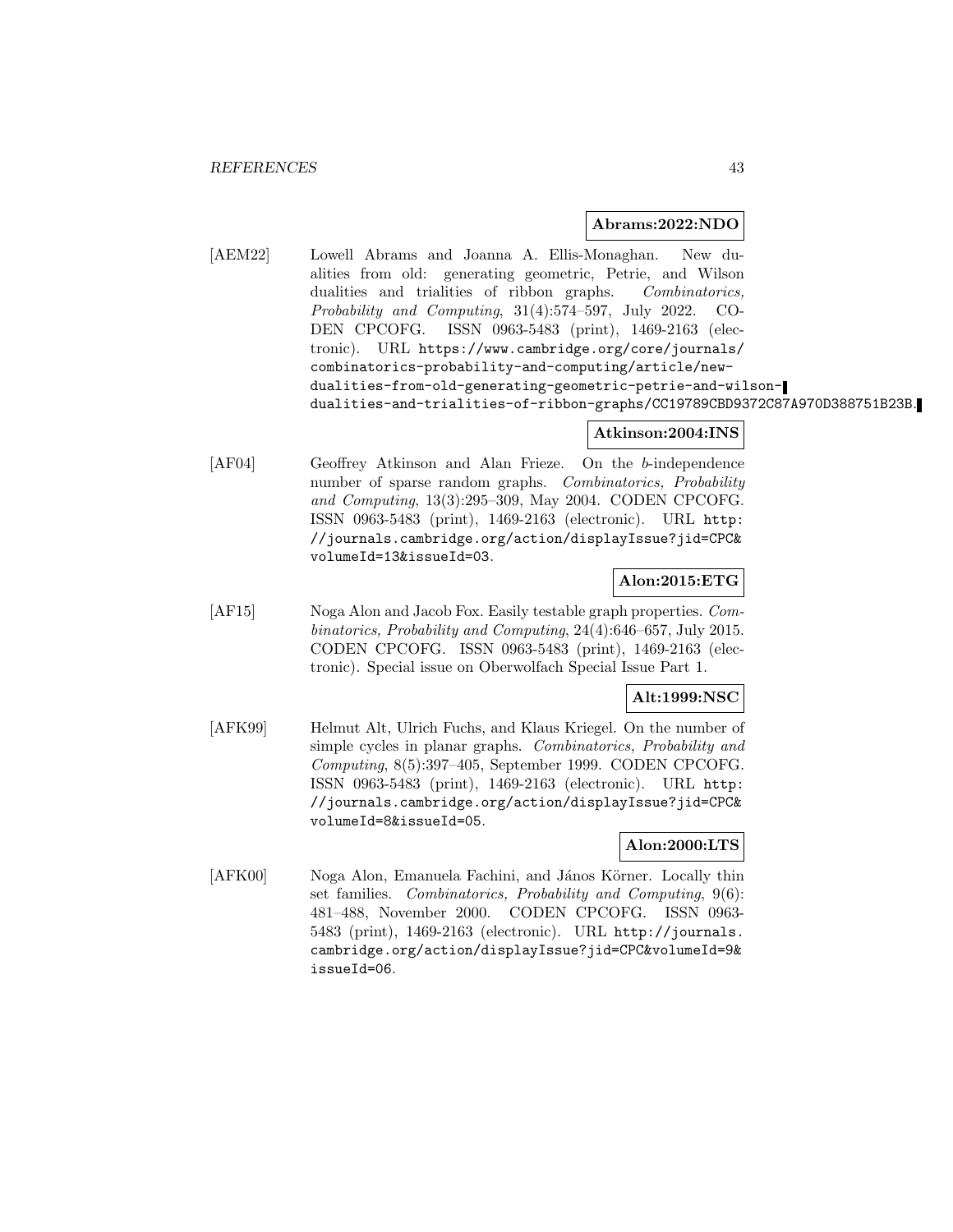## **Angel:2020:LMT**

[AFST20] Omer Angel, Asaf Ferber, Benny Sudakov, and Vincent Tassion. Long monotone trails in random edge-labellings of random graphs. Combinatorics, Probability and Computing, 29(1):22–30, January 2020. CODEN CPCOFG. ISSN 0963-5483 (print), 1469- 2163 (electronic). URL https://www.cambridge.org/core/ journals/combinatorics-probability-and-computing/article/ long-monotone-trails-in-random-edgelabellings-of-randomgraphs/7DA12B9041407DFC8C86D01F21EAE25F.

# **Arya:1999:EDR**

[AGM99] Sunil Arya, Mordecai J. Golin, and Kurt Mehlhorn. On the expected depth of random circuits. Combinatorics, Probability and Computing, 8(3):209–228, May 1999. CODEN CPCOFG. ISSN 0963-5483 (print), 1469-2163 (electronic). URL http: //journals.cambridge.org/action/displayIssue?jid=CPC& volumeId=8&issueId=03.

#### **Axenovich:2022:SCM**

[AGSW22] Maria Axenovich, António Girão, Richard Snyder, and Lea Weber. Strong complete minors in digraphs. Combinatorics, Probability and Computing, 31(3):489–506, May 2022. CO-DEN CPCOFG. ISSN 0963-5483 (print), 1469-2163 (electronic). URL https://www.cambridge.org/core/journals/ combinatorics-probability-and-computing/article/strongcomplete-minors-in-digraphs/8700C8DFB647BB036B70141BD5491C3E.

# **Aharoni:2017:RPV**

[AH17] Ron Aharoni and David Howard. A rainbow r-partite version of the Erdős–Ko–Rado theorem. Combinatorics, Probability and Computing,  $26(3):321-337$ , May 2017. CO-DEN CPCOFG. ISSN 0963-5483 (print), 1469-2163 (electronic). URL https://www.cambridge.org/core/product/ 645E07E1715A0CA2E98E64D039E1451C.

**Alishahi:2020:CNM**

[AH20] Meysam Alishahi and Hajiabolhassan Hossein. On the chromatic number of matching Kneser graphs. Combinatorics, Probability and Computing, 29(1):1–21, January 2020. CO-DEN CPCOFG. ISSN 0963-5483 (print), 1469-2163 (electronic). URL https://www.cambridge.org/core/journals/ combinatorics-probability-and-computing/article/on-thechromatic-number-of-matching-kneser-graphs/520DDDC21F77F9DA847AAED4752C7837.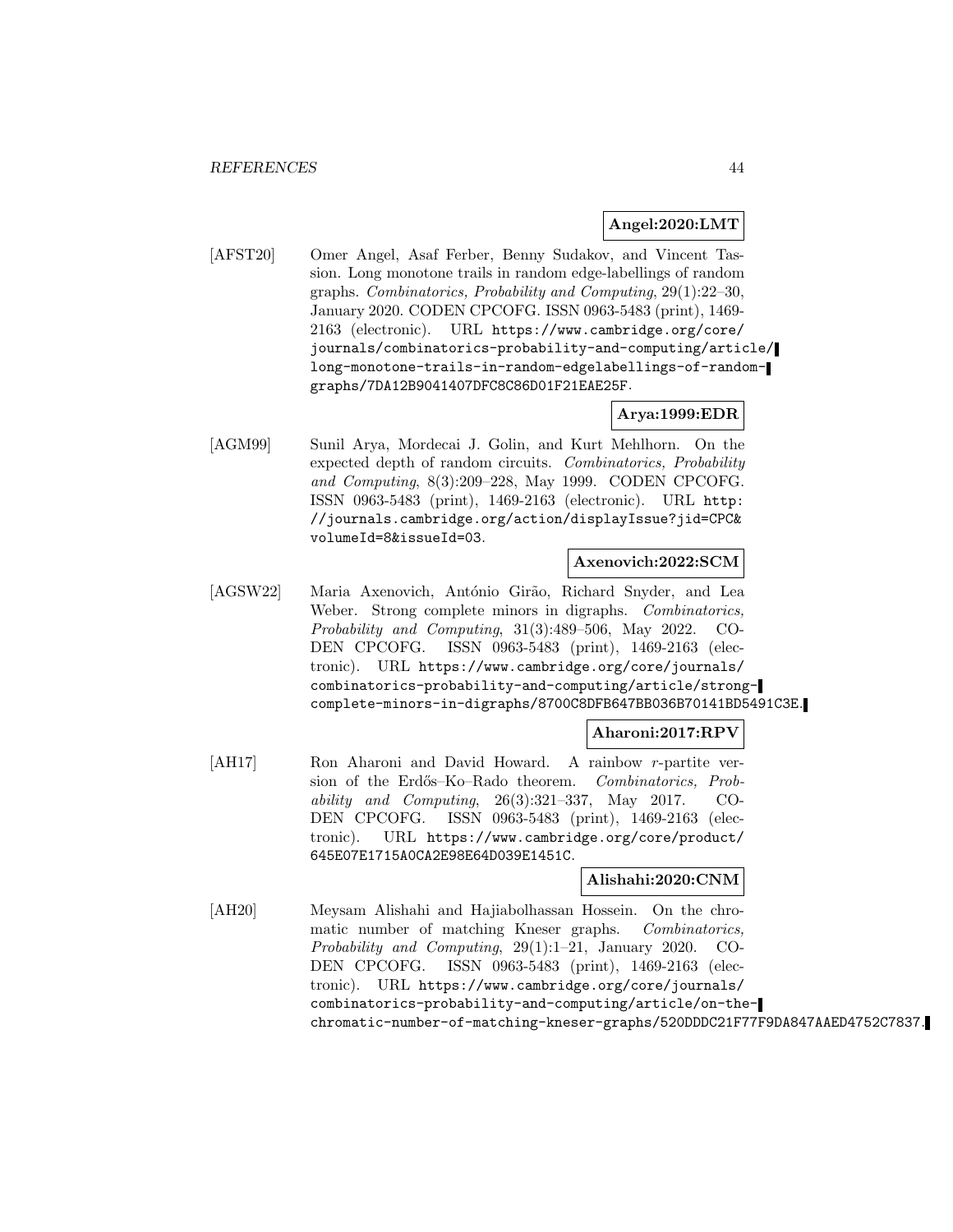## **Amini:2010:WDS**

[AHHT10] Omid Amini, Frédéric Havet, Florian Huc, and Stéphan Thomassé. WDM and directed star arboricity. Combinatorics, Probability and Computing, 19(2):161–182, March 2010. CODEN CPCOFG. ISSN 0963-5483 (print), 1469-2163 (electronic).

# **Alon:2010:PRA**

[AHK10] Noga Alon, Dan Hefetz, and Michael Krivelevich. Playing to retain the advantage. Combinatorics, Probability and Computing, 19(4):481–491, July 2010. CODEN CPCOFG. ISSN 0963-5483 (print), 1469-2163 (electronic).

# **Alon:2020:ESL**

[AHKT20] Noga Alon, Dan Hefetz, Michael Krivelevich, and Mykhaylo Tyomkyn. Edge-statistics on large graphs. Combinatorics, Probability and Computing, 29(2):163–189, March 2020. CO-DEN CPCOFG. ISSN 0963-5483 (print), 1469-2163 (electronic). URL https://www.cambridge.org/core/journals/ combinatorics-probability-and-computing/article/edgestatisticson-large-graphs/440578B759F245F3F417172975C3F511.

# **Ahlberg:2014:POB**

[Ahl14] Daniel Ahlberg. Partially observed Boolean sequences and noise sensitivity. Combinatorics, Probability and Computing, 23(3): 317–330, May 2014. CODEN CPCOFG. ISSN 0963-5483 (print), 1469-2163 (electronic).

#### **Aigner-Horev:2021:THC**

[AHL21] Elad Aigner-Horev and Gil Levy. Tight Hamilton cycles in cherry-quasirandom 3-uniform hypergraphs. Combinatorics, Probability and Computing, 30(3):412–443, May 2021. CO-DEN CPCOFG. ISSN 0963-5483 (print), 1469-2163 (electronic). URL https://www.cambridge.org/core/journals/ combinatorics-probability-and-computing/article/tighthamilton-cycles-in-cherryquasirandom-3uniform-hypergraphs/ DB476B5F977F5C6EC9F947498CD2D1FB.

# **Alon:2016:APT**

[AHW16] Noga Alon, Rani Hod, and Amit Weinstein. On active and passive testing. Combinatorics, Probability and Computing, 25(1): 1–20, January 2016. CODEN CPCOFG. ISSN 0963-5483 (print), 1469-2163 (electronic). Special issue on Oberwolfach Special Issue Part 2.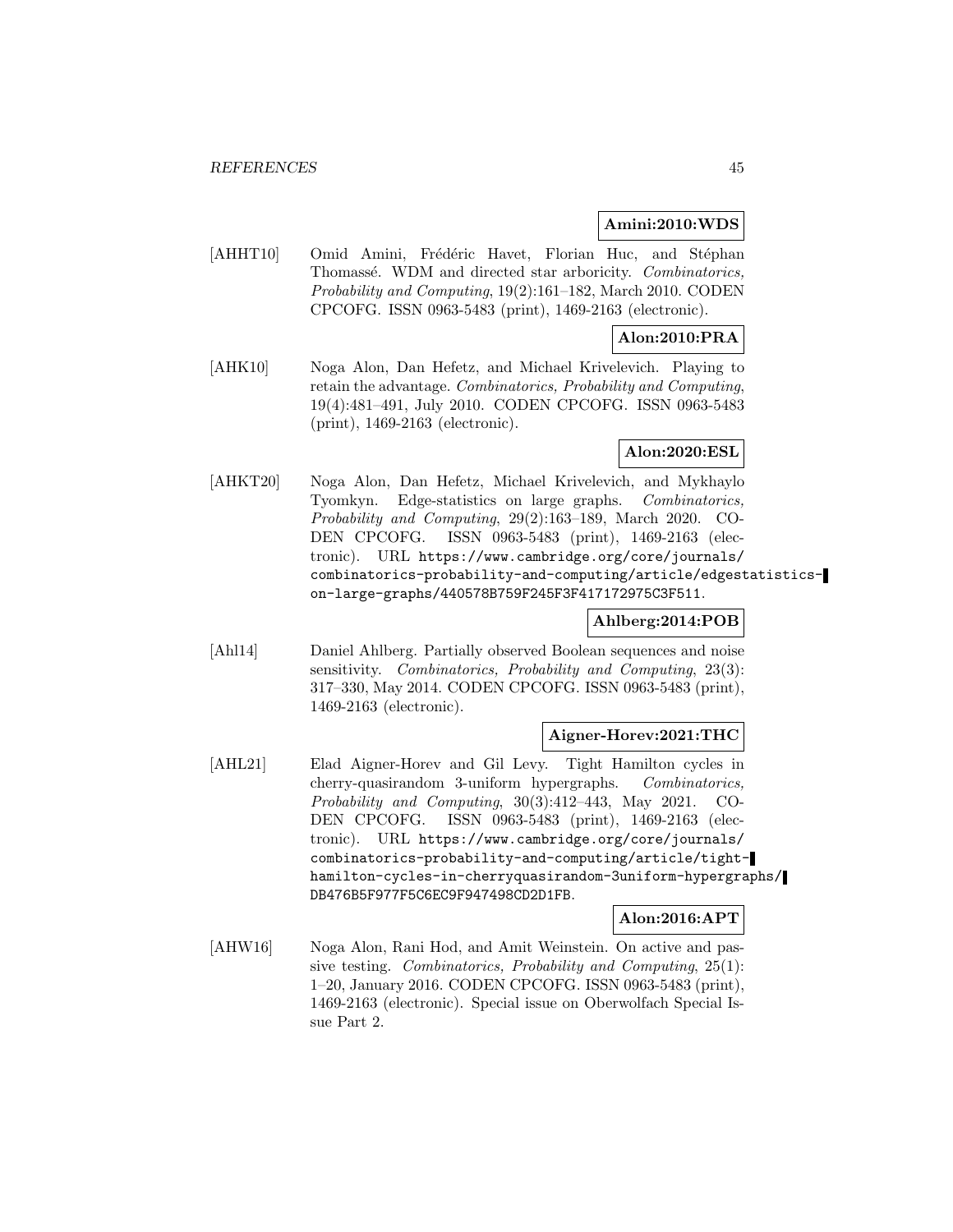#### **Aigner:2005:EP**

[Aig05] Martin Aigner. The k-equal problem. Combinatorics, Probability and Computing,  $14(1-2):17-24$ , January 2005. CO-DEN CPCOFG. ISSN 0963-5483 (print), 1469-2163 (electronic). URL http://journals.cambridge.org/action/ displayIssue?jid=CPC&volumeId=14&issueId=01.

# **Aistleitner:2013:NNN**

[Ais13] Christoph Aistleitner. Normal numbers and the normality measure. Combinatorics, Probability and Computing, 22(3):342–345, ???? 2013. CODEN CPCOFG. ISSN 0963-5483 (print), 1469- 2163 (electronic). Disproof by counterexample of conjecture in  $[AKM+06]$ .

# **Axenovich:2003:LAR**

[AJT03] Maria Axenovich, Tao Jiang, and Zsolt Tuza. Local anti-Ramsey numbers of graphs. Combinatorics, Probability and Computing, 12(5–6):495–511, November 2003. CODEN CPCOFG. ISSN 0963-5483 (print), 1469-2163 (electronic). Special issue on Ramsey theory.

# **Aigner:1994:MLG**

[AK94] Martin Aigner and Regina Klimmek. Matchings in lattice graphs and Hamming graphs. Combinatorics, Probability and Computing, 3(2):157–166, June 1994. CODEN CPCOFG. ISSN 0963- 5483 (print), 1469-2163 (electronic).

# **Archibald:2014:LMV**

[AK14] Margaret Archibald and Arnold Knopfmacher. The largest missing value in a sample of geometric random variables. Combinatorics, Probability and Computing, 23(5):670–685, September 2014. CODEN CPCOFG. ISSN 0963-5483 (print), 1469-2163 (electronic). Special issue on Honouring the Memory of Philippe Flajolet - Part 1.

## **Alon:2000:SQB**

[AKM00] Noga Alon, János Körner, and Angelo Monti. String quartets in binary. Combinatorics, Probability and Computing, 9 (5):381–390, September 2000. CODEN CPCOFG. ISSN 0963- 5483 (print), 1469-2163 (electronic). URL http://journals. cambridge.org/action/displayIssue?jid=CPC&volumeId=9& issueId=05.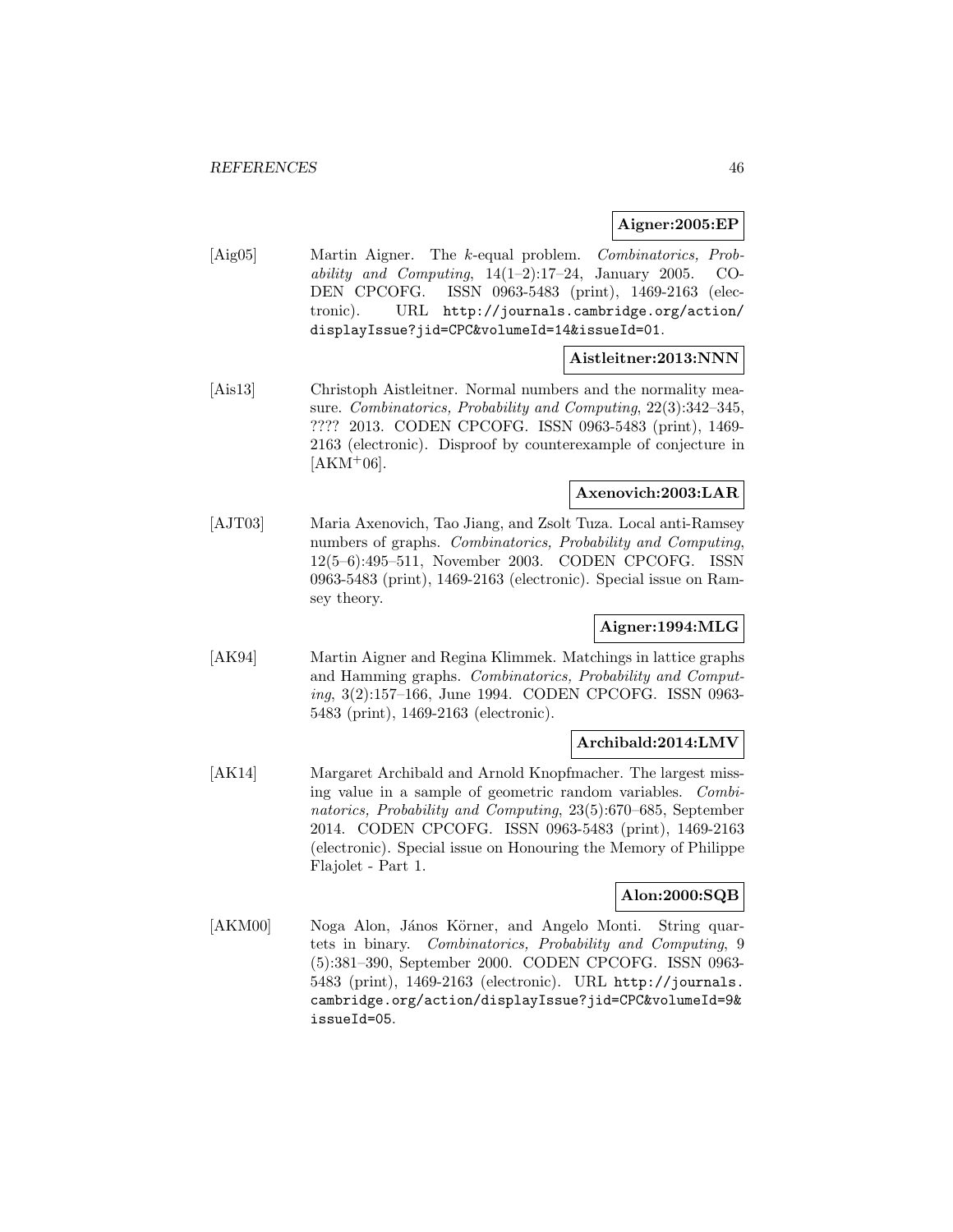#### **Alon:2006:MPF**

[AKM<sup>+</sup>06] N. Alon, Y. Kohayakawa, C. Mauduit, C. G. Moreira, and V. Rödl. Measures of pseudorandomness for finite sequences: Minimal values. Combinatorics, Probability and  $Computing, 15(1-2):1-29, January 2006. CODEN CPCOFG.$ ISSN 0963-5483 (print), 1469-2163 (electronic). URL http: //journals.cambridge.org/action/displayIssue?jid=CPC& volumeId=15&issueId=01. See [Ais13] for a disproof of a conjecture of this paper.

# **Allen:2021:FTH**

[AKPP21] Peter Allen, Christoph Koch, Olaf Parczyk, and Yury Person. Finding tight Hamilton cycles in random hypergraphs faster. Combinatorics, Probability and Computing, 30(2):239–257, March 2021. CODEN CPCOFG. ISSN 0963-5483 (print), 1469- 2163 (electronic). URL https://www.cambridge.org/core/ journals/combinatorics-probability-and-computing/article/ finding-tight-hamilton-cycles-in-random-hypergraphsfaster/614DD0BE59B687A582E97C88311EF1FC.

## **Alon:2003:TNB**

[AKS03] Noga Alon, Michael Krivelevich, and Benny Sudakov. Turán numbers of bipartite graphs and related Ramsey-type questions. Combinatorics, Probability and Computing, 12(5–6):477– 494, November 2003. CODEN CPCOFG. ISSN 0963-5483 (print), 1469-2163 (electronic). Special issue on Ramsey theory.

## **Alon:2005:MBF**

[AKS05] Noga Alon, Michael Krivelevich, and Benny Sudakov. Max-Cut in *h*-free graphs. Combinatorics, Probability and Computing, 14(5–6):629–647, November 2005. CODEN CPCOFG. ISSN 0963-5483 (print), 1469-2163 (electronic). URL http: //journals.cambridge.org/action/displayIssue?jid=CPC& volumeId=14&issueId=05.

## **Amit:2006:RLG**

[AL06] Alon Amit and Nathan Linial. Random lifts of graphs: Edge expansion. Combinatorics, Probability and Computing, 15(3):317– 332, May 2006. CODEN CPCOFG. ISSN 0963-5483 (print), 1469-2163 (electronic). URL http://journals.cambridge. org/action/displayIssue?jid=CPC&volumeId=15&issueId= 03.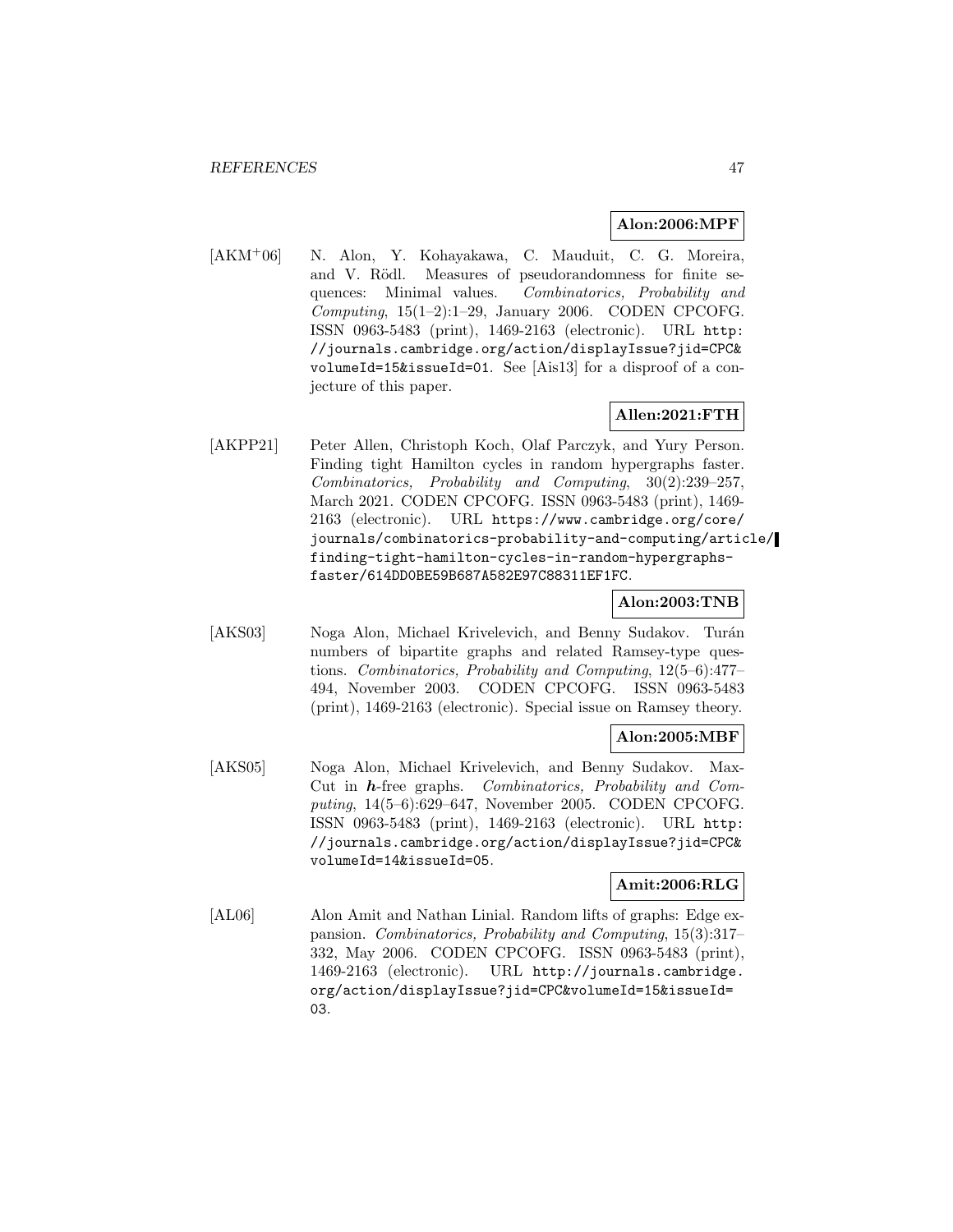#### **Albert:2009:GPS**

[AL09] M. H. Albert and S. A. Linton. Growing at a perfect speed. Combinatorics, Probability and Computing, 18(3):301–308, May 2009. CODEN CPCOFG. ISSN 0963-5483 (print), 1469-2163 (electronic).

# **Alm:2011:CIC**

[AL11] Sven Erick Alm and Svante Linusson. A counter-intuitive correlation in a random tournament. Combinatorics, Probability and Computing, 20(1):1–9, January 2011. CODEN CPCOFG. ISSN 0963-5483 (print), 1469-2163 (electronic).

#### **Aldous:1992:GSB**

[Ald92] David Aldous. Greedy search on the binary tree with random edge-weights. Combinatorics, Probability and Computing, 1(4): 281–293, December 1992. CODEN CPCOFG. ISSN 0963-5483 (print), 1469-2163 (electronic).

# **Aldous:1998:CVP**

[Ald98] David Aldous. On the critical value for 'percolation' of minimumweight trees in the mean-field distance model. Combinatorics, Probability and Computing, 7(1):1–10, March 1998. CO-DEN CPCOFG. ISSN 0963-5483 (print), 1469-2163 (electronic). URL http://journals.cambridge.org/action/ displayIssue?jid=CPC&volumeId=7&issueId=01.

## **Aldous:2000:MTM**

[Ald00] David J. Aldous. Mixing time for a Markov chain on cladograms. Combinatorics, Probability and Computing, 9(3):191–204, May 2000. CODEN CPCOFG. ISSN 0963-5483 (print), 1469-2163 (electronic). URL http://journals.cambridge.org/action/ displayIssue?jid=CPC&volumeId=9&issueId=03.

#### **Alesker:1997:RST**

[Ale97] S. Alesker. A remark on the Szarek–Talagrand Theorem. Combinatorics, Probability and Computing, 6(2):139–144, June 1997. CODEN CPCOFG. ISSN 0963-5483 (print), 1469-2163 (electronic). URL http://journals.cambridge.org/action/ displayIssue?jid=CPC&volumeId=6&issueId=02.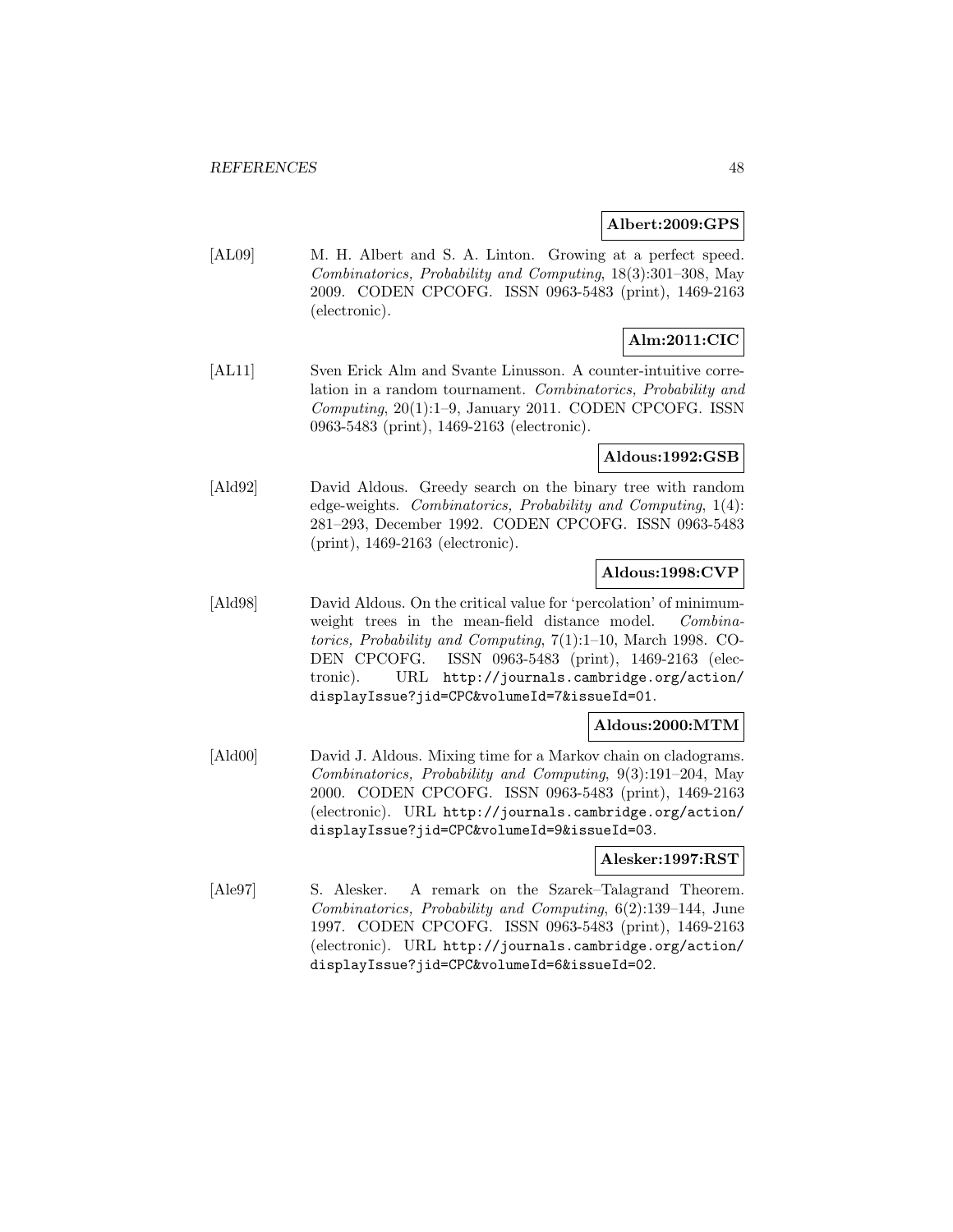## **Allen:2008:CTE**

[All08] Peter Allen. Covering two-edge-coloured complete graphs with two disjoint monochromatic cycles. Combinatorics, Probability and Computing, 17(4):471–486, July 2008. CODEN CPCOFG. ISSN 0963-5483 (print), 1469-2163 (electronic).

# **Alm:1993:UBC**

[Alm93] Sven Erick Alm. Upper bounds for the connective constant of self-avoiding walks. Combinatorics, Probability and Computing, 2(2):115–136, June 1993. CODEN CPCOFG. ISSN 0963-5483 (print), 1469-2163 (electronic).

# **Alm:1998:NPW**

[Alm98] Sven Erick Alm. A note on a problem by Welsh in firstpassage percolation. Combinatorics, Probability and Computing, 7(1):11–15, March 1998. CODEN CPCOFG. ISSN 0963- 5483 (print), 1469-2163 (electronic). URL http://journals. cambridge.org/action/displayIssue?jid=CPC&volumeId=7& issueId=01.

# **Alm:2006:MAD**

[Alm06] Sven Erick Alm. On measures of average degree for lattices. Combinatorics, Probability and Computing, 15(4):477–488, July 2006. CODEN CPCOFG. ISSN 0963-5483 (print), 1469-2163 (electronic). URL http://journals.cambridge.org/action/ displayIssue?jid=CPC&volumeId=15&issueId=04.

# **Alon:1992:CNG**

[Alo92] Noga Alon. Choice numbers of graphs: a probabilistic approach. Combinatorics, Probability and Computing, 1(2):107–114, June 1992. CODEN CPCOFG. ISSN 0963-5483 (print), 1469-2163 (electronic).

## **Alon:1997:EEG**

[Alo97] Noga Alon. On the edge-expansion of graphs. Combinatorics, Probability and Computing, 6(2):145–152, June 1997. CODEN CPCOFG. ISSN 0963-5483 (print), 1469-2163 (electronic). URL http://journals.cambridge.org/action/ displayIssue?jid=CPC&volumeId=6&issueId=02.

# **Alon:1999:CN**

[Alo99] Noga Alon. Combinatorial Nullstellensatz. Combinatorics, Probability and Computing,  $8(1-2)$ :7-29, January 1999. CODEN CP-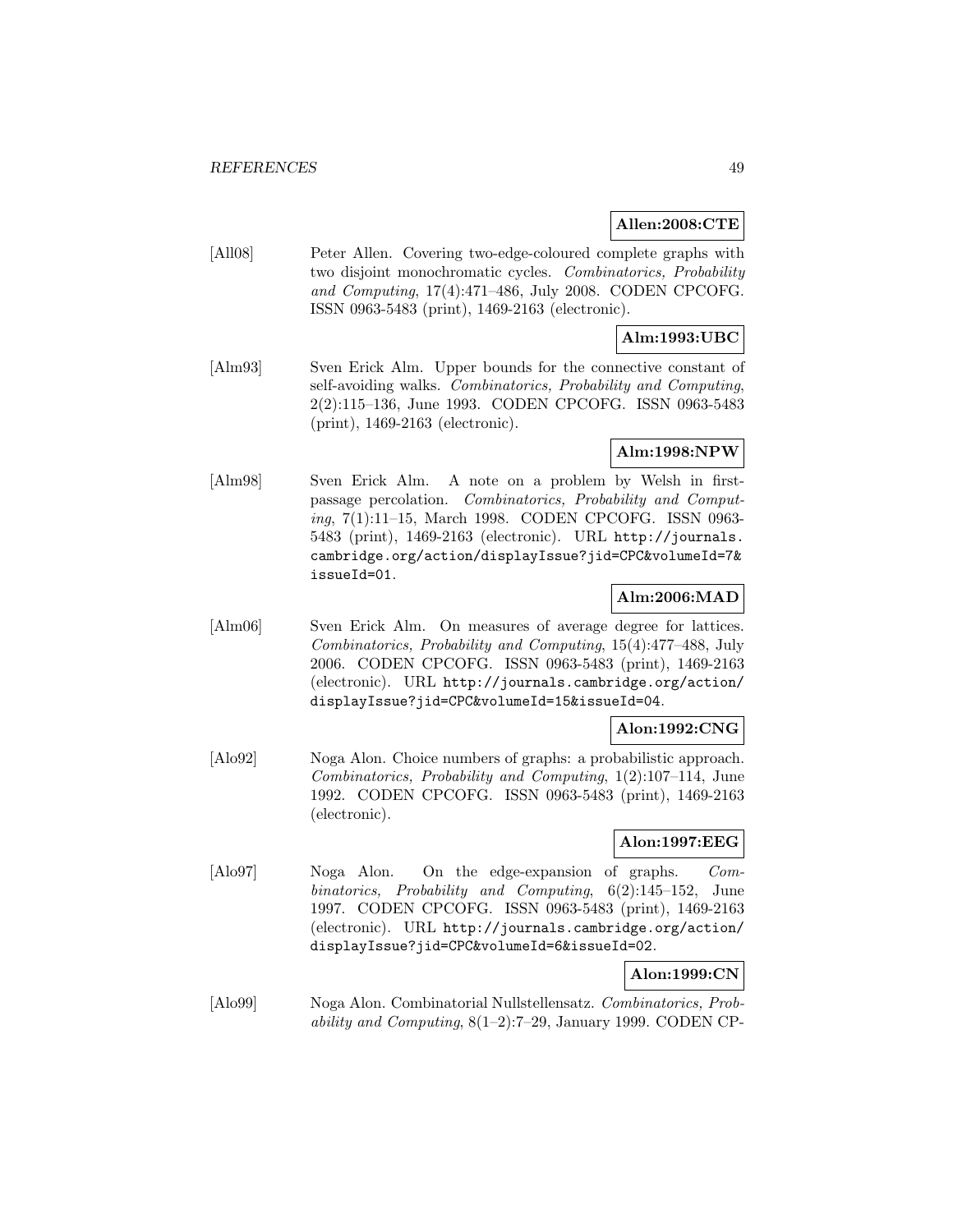COFG. ISSN 0963-5483 (print), 1469-2163 (electronic). Recent trends in combinatorics (Mátraháza, 1995).

# **Alon:2006:FSR**

[Alo06a] Noga Alon. Feasible schedules for rotating transmissions. Combinatorics, Probability and Computing, 15(5):783–787, September 2006. CODEN CPCOFG. ISSN 0963-5483 (print), 1469-2163 (electronic). URL http://journals.cambridge.org/action/ displayIssue?jid=CPC&volumeId=15&issueId=05.

# **Alon:2006:SD**

[Alo06b] Noga Alon. Splitting digraphs. Combinatorics, Probability and Computing, 15(6):933–937, November 2006. CODEN CPCOFG. ISSN 0963-5483 (print), 1469-2163 (electronic). URL http: //journals.cambridge.org/action/displayIssue?jid=CPC& volumeId=15&issueId=06.

# **Alon:2009:EEC**

[Alo09a] Noga Alon. Economical elimination of cycles in the torus. Combinatorics, Probability and Computing, 18(5):619–627, September 2009. CODEN CPCOFG. ISSN 0963-5483 (print), 1469-2163 (electronic).

# **Alon:2009:PIM**

[Alo09b] Noga Alon. Perturbed identity matrices have high rank: Proof and applications. Combinatorics, Probability and Computing, 18 (1–2):3–15, March 2009. CODEN CPCOFG. ISSN 0963-5483 (print), 1469-2163 (electronic).

## **Alon:2018:UDF**

[Alo18] Noga Alon. Uniformly discrete forests with poor visibility. Combinatorics, Probability and Computing, 27(4):442–448, July 2018. CODEN CPCOFG. ISSN 0963-5483 (print), 1469-2163 (electronic). URL https://www.cambridge.org/core/journals/ combinatorics-probability-and-computing/article/uniformlydiscrete-forests-with-poor-visibility/603918F93D8502F042E3E1F9F5EAC11F.

# **Alon:2002:CNG**

[AM02] Noga Alon and Bojan Mohar. The chromatic number of graph powers. Combinatorics, Probability and Computing, 11(1):1–10, January 2002. CODEN CPCOFG. ISSN 0963-5483 (print), 1469- 2163 (electronic). URL http://journals.cambridge.org/ action/displayIssue?jid=CPC&volumeId=11&issueId=01.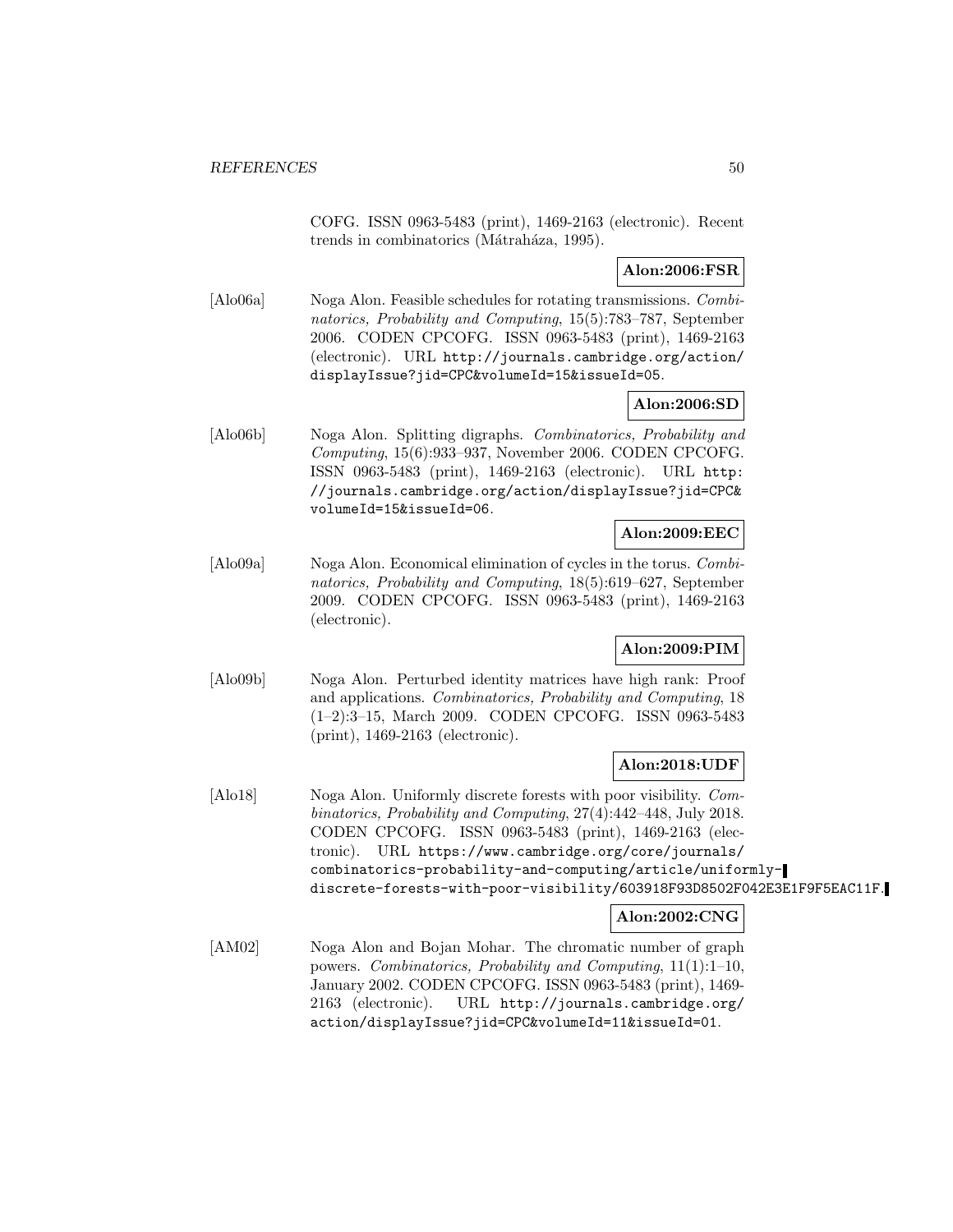# **Arpe:2010:AGR**

[AM10] Jan Arpe and Elchanan Mossel. Application of a generalization of Russo's formula to learning from multiple random oracles. Combinatorics, Probability and Computing, 19(2):183–199, March 2010. CODEN CPCOFG. ISSN 0963-5483 (print), 1469- 2163 (electronic).

## **Atapour:2014:LDR**

[AM14] Mahshid Atapour and Neal Madras. Large deviations and ratio limit theorems for pattern-avoiding permutations. Combinatorics, Probability and Computing, 23(2):161–200, March 2014. CODEN CPCOFG. ISSN 0963-5483 (print), 1469-2163 (electronic).

# **Angel:2020:SDN**

[AMP20] Omer Angel, Abbas Mehrabian, and Yuval Peres. The string of diamonds is nearly tight for rumour spreading. Combinatorics, Probability and Computing, 29(2):190–199, March 2020. CODEN CPCOFG. ISSN 0963-5483 (print), 1469-2163 (electronic). URL https://www.cambridge.org/core/journals/ combinatorics-probability-and-computing/article/stringof-diamonds-is-nearly-tight-for-rumour-spreading/B7CDFEC04F314FF83405691BD73BDB

# **Antunovic:2016:CPA**

[AMR16] Tonći Antunović, Elchanan Mossel, and Miklós Z. Rácz. Coexistence in preferential attachment networks. Combinatorics, Probability and Computing, 25(6):797–822, November 2016. CO-DEN CPCOFG. ISSN 0963-5483 (print), 1469-2163 (electronic). URL https://www.cambridge.org/core/product/ 070E46AE919E2E7C67BD9554F20411C9.

## **Annan:1994:RAA**

[Ann94] J. D. Annan. A randomised approximation algorithm for counting the number of forests in dense graphs. Combinatorics, Probability and Computing, 3(3):273–283, September 1994. CODEN CPCOFG. ISSN 0963-5483 (print), 1469-2163 (electronic).

# **Anonymous:1992:AIV**

[Ano92a] Anonymous. Author index to volume 1. Combinatorics, Probability and Computing, 1(4):383–384, December 1992. CODEN CPCOFG. ISSN 0963-5483 (print), 1469-2163 (electronic).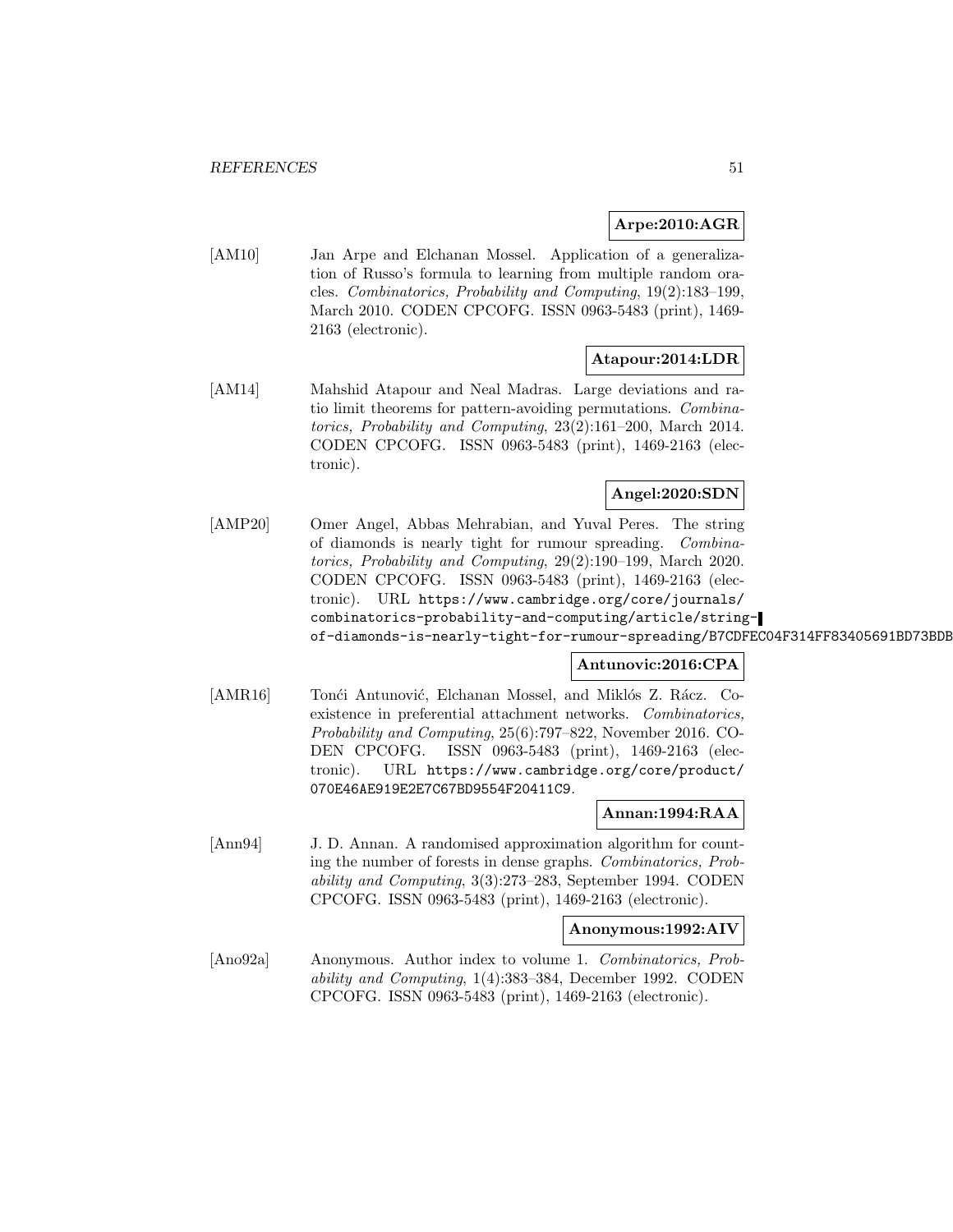#### **Anonymous:1992:CVIb**

[Ano92b] Anonymous. CPC volume 1 issue 1 cover and back matter. Combinatorics, Probability and Computing, 1(1):b1–b3, March 1992. CODEN CPCOFG. ISSN 0963-5483 (print), 1469-2163 (electronic).

## **Anonymous:1992:CVIa**

[Ano92c] Anonymous. CPC volume 1 issue 1 cover and front matter. Combinatorics, Probability and Computing, 1(1):f1–f2, March 1992. CODEN CPCOFG. ISSN 0963-5483 (print), 1469-2163 (electronic).

#### **Anonymous:1992:CVIc**

[Ano92d] Anonymous. CPC volume 1 issue 2 cover and back matter. Combinatorics, Probability and Computing, 1(2):b1–b6, June 1992. CODEN CPCOFG. ISSN 0963-5483 (print), 1469-2163 (electronic).

## **Anonymous:1992:CVId**

[Ano92e] Anonymous. CPC volume 1 issue 2 cover and front matter. Combinatorics, Probability and Computing, 1(2):f1–f2, June 1992. CODEN CPCOFG. ISSN 0963-5483 (print), 1469-2163 (electronic).

#### **Anonymous:1992:CVIf**

[Ano92f] Anonymous. CPC volume 1 issue 3 cover and back matter. Combinatorics, Probability and Computing, 1(3):b1–b6, September 1992. CODEN CPCOFG. ISSN 0963-5483 (print), 1469-2163 (electronic).

#### **Anonymous:1992:CVIe**

[Ano92g] Anonymous. CPC volume 1 issue 3 cover and front matter. Combinatorics, Probability and Computing, 1(3):f1–f2, September 1992. CODEN CPCOFG. ISSN 0963-5483 (print), 1469-2163 (electronic).

#### **Anonymous:1992:CVIg**

[Ano92h] Anonymous. CPC volume 1 issue 4 cover and back matter. Combinatorics, Probability and Computing, 1(4):b1–b2, December 1992. CODEN CPCOFG. ISSN 0963-5483 (print), 1469-2163 (electronic).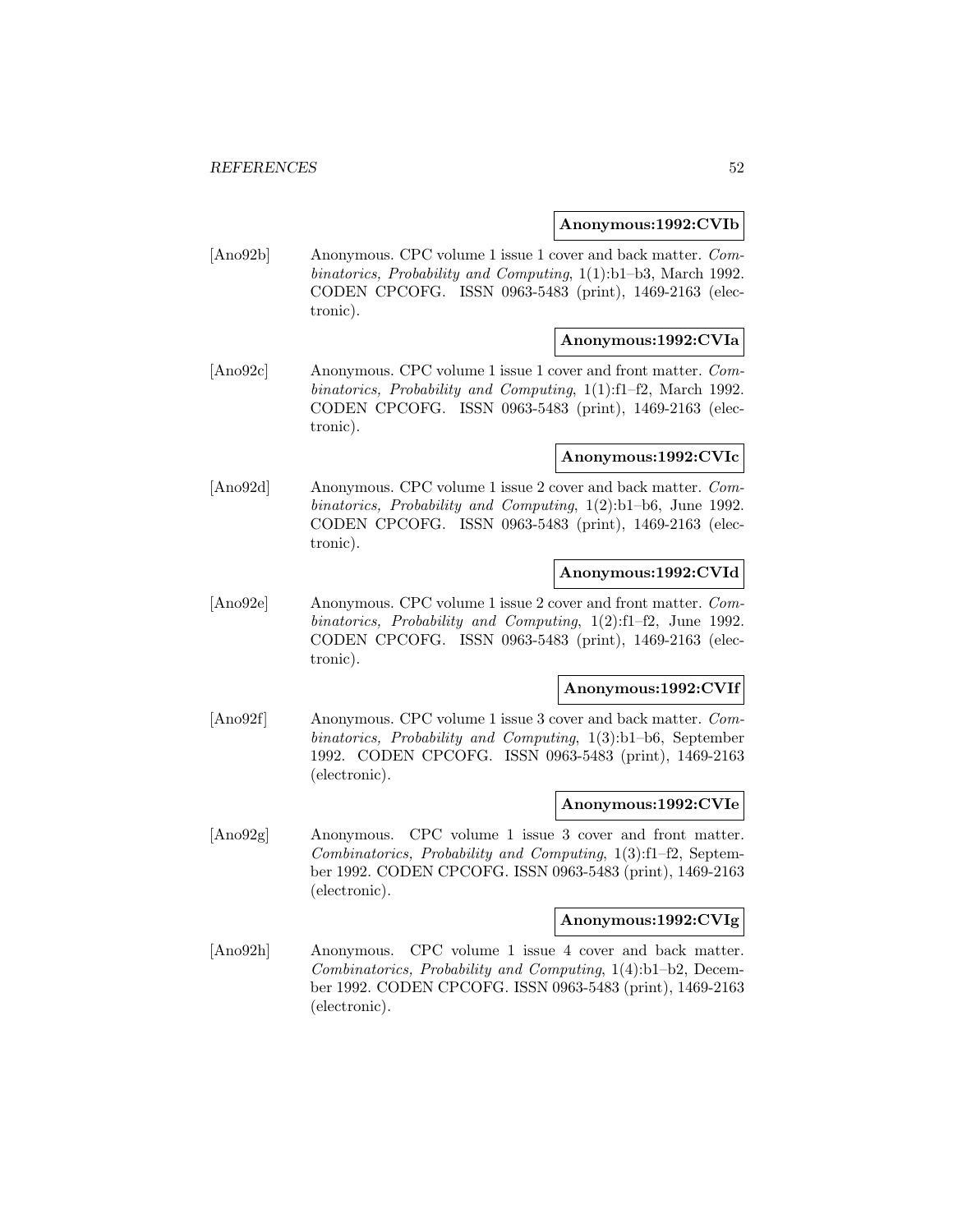#### **Anonymous:1992:CVIh**

[Ano92i] Anonymous. CPC volume 1 issue 4 cover and front matter. Combinatorics, Probability and Computing, 1(4):f1–f2, December 1992. CODEN CPCOFG. ISSN 0963-5483 (print), 1469-2163 (electronic).

# **Anonymous:1993:AIV**

[Ano93a] Anonymous. Author index to volume 2. Combinatorics, Probability and Computing, 2(4):531–532, December 1993. CODEN CPCOFG. ISSN 0963-5483 (print), 1469-2163 (electronic).

#### **Anonymous:1993:CVIb**

[Ano93b] Anonymous. CPC volume 2 issue 1 cover and back matter. Combinatorics, Probability and Computing, 2(1):b1, March 1993. CO-DEN CPCOFG. ISSN 0963-5483 (print), 1469-2163 (electronic).

#### **Anonymous:1993:CVIa**

[Ano93c] Anonymous. CPC volume 2 issue 1 cover and front matter. Combinatorics, Probability and Computing, 2(1):f1–f2, March 1993. CODEN CPCOFG. ISSN 0963-5483 (print), 1469-2163 (electronic).

## **Anonymous:1993:CVIc**

[Ano93d] Anonymous. CPC volume 2 issue 2 cover and back matter. Combinatorics, Probability and Computing, 2(2):b1–b2, June 1993. CODEN CPCOFG. ISSN 0963-5483 (print), 1469-2163 (electronic).

#### **Anonymous:1993:CVId**

[Ano93e] Anonymous. CPC volume 2 issue 2 cover and front matter. Combinatorics, Probability and Computing, 2(2):f1–f2, June 1993. CODEN CPCOFG. ISSN 0963-5483 (print), 1469-2163 (electronic).

## **Anonymous:1993:CVIf**

[Ano93f] Anonymous. CPC volume 2 issue 3 cover and back matter. Combinatorics, Probability and Computing, 2(3):b1–b2, September 1993. CODEN CPCOFG. ISSN 0963-5483 (print), 1469-2163 (electronic).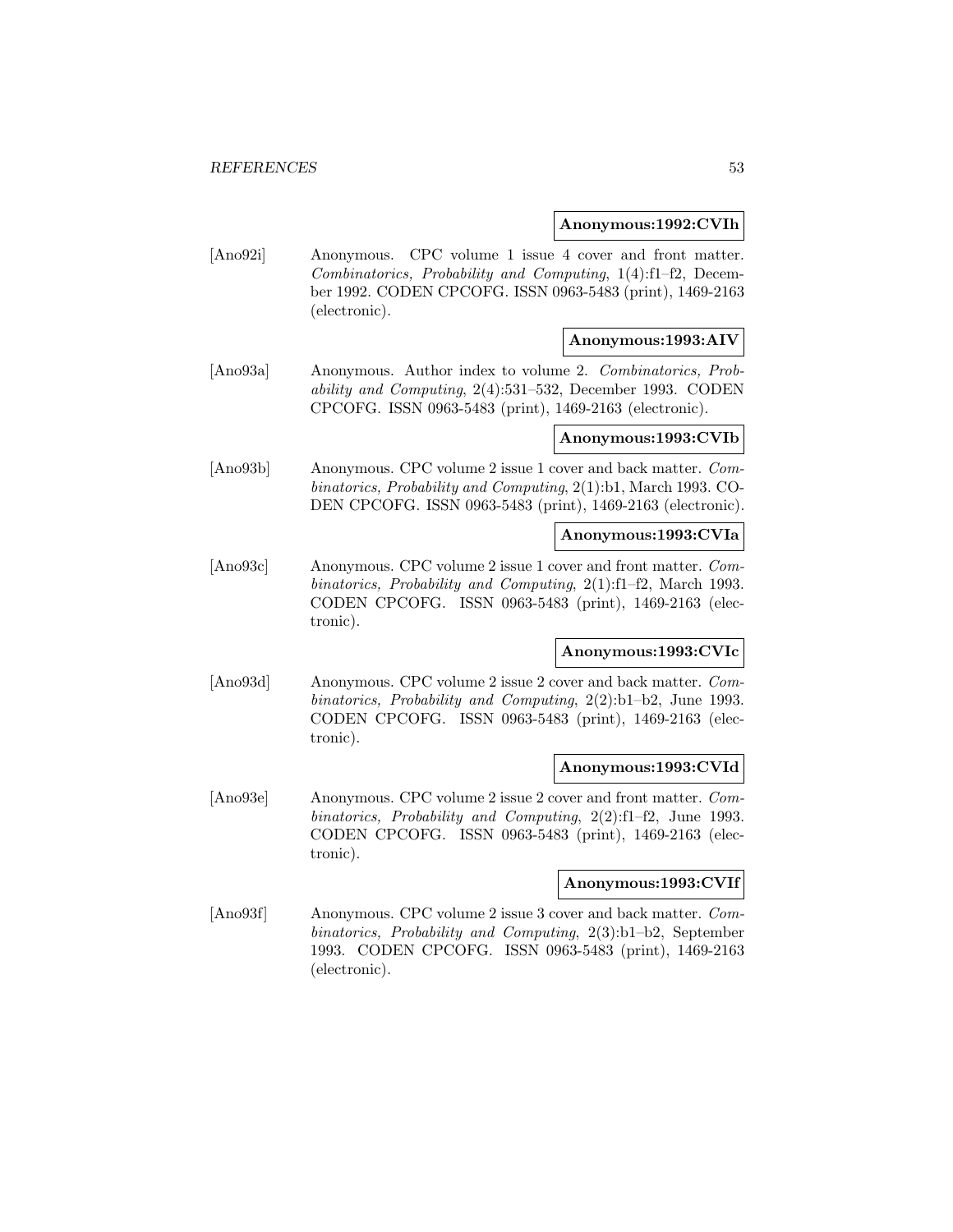#### **Anonymous:1993:CVIe**

[Ano93g] Anonymous. CPC volume 2 issue 3 cover and front matter. Combinatorics, Probability and Computing, 2(3):f1–f2, September 1993. CODEN CPCOFG. ISSN 0963-5483 (print), 1469-2163 (electronic).

## **Anonymous:1993:CVIh**

[Ano93h] Anonymous. CPC volume 2 issue 4 cover and back matter. Combinatorics, Probability and Computing, 2(4):b1–b2, December 1993. CODEN CPCOFG. ISSN 0963-5483 (print), 1469-2163 (electronic).

#### **Anonymous:1993:CVIg**

[Ano93i] Anonymous. CPC volume 2 issue 4 cover and front matter. Combinatorics, Probability and Computing, 2(4):f1–f2, December 1993. CODEN CPCOFG. ISSN 0963-5483 (print), 1469-2163 (electronic).

# **Anonymous:1994:AIV**

[Ano94a] Anonymous. Author index to volume 3. Combinatorics, Probability and Computing, 3(4):557–558, December 1994. CODEN CPCOFG. ISSN 0963-5483 (print), 1469-2163 (electronic).

# **Anonymous:1994:CVIb**

[Ano94b] Anonymous. CPC volume 3 issue 1 cover and back matter. Combinatorics, Probability and Computing, 3(1):b1, March 1994. CO-DEN CPCOFG. ISSN 0963-5483 (print), 1469-2163 (electronic).

#### **Anonymous:1994:CVIa**

[Ano94c] Anonymous. CPC volume 3 issue 1 cover and front matter. Combinatorics, Probability and Computing, 3(1):f1–f2, March 1994. CODEN CPCOFG. ISSN 0963-5483 (print), 1469-2163 (electronic).

#### **Anonymous:1994:CVId**

[Ano94d] Anonymous. CPC volume 3 issue 2 cover and back matter. Combinatorics, Probability and Computing, 3(2):b1–b2, June 1994. CODEN CPCOFG. ISSN 0963-5483 (print), 1469-2163 (electronic).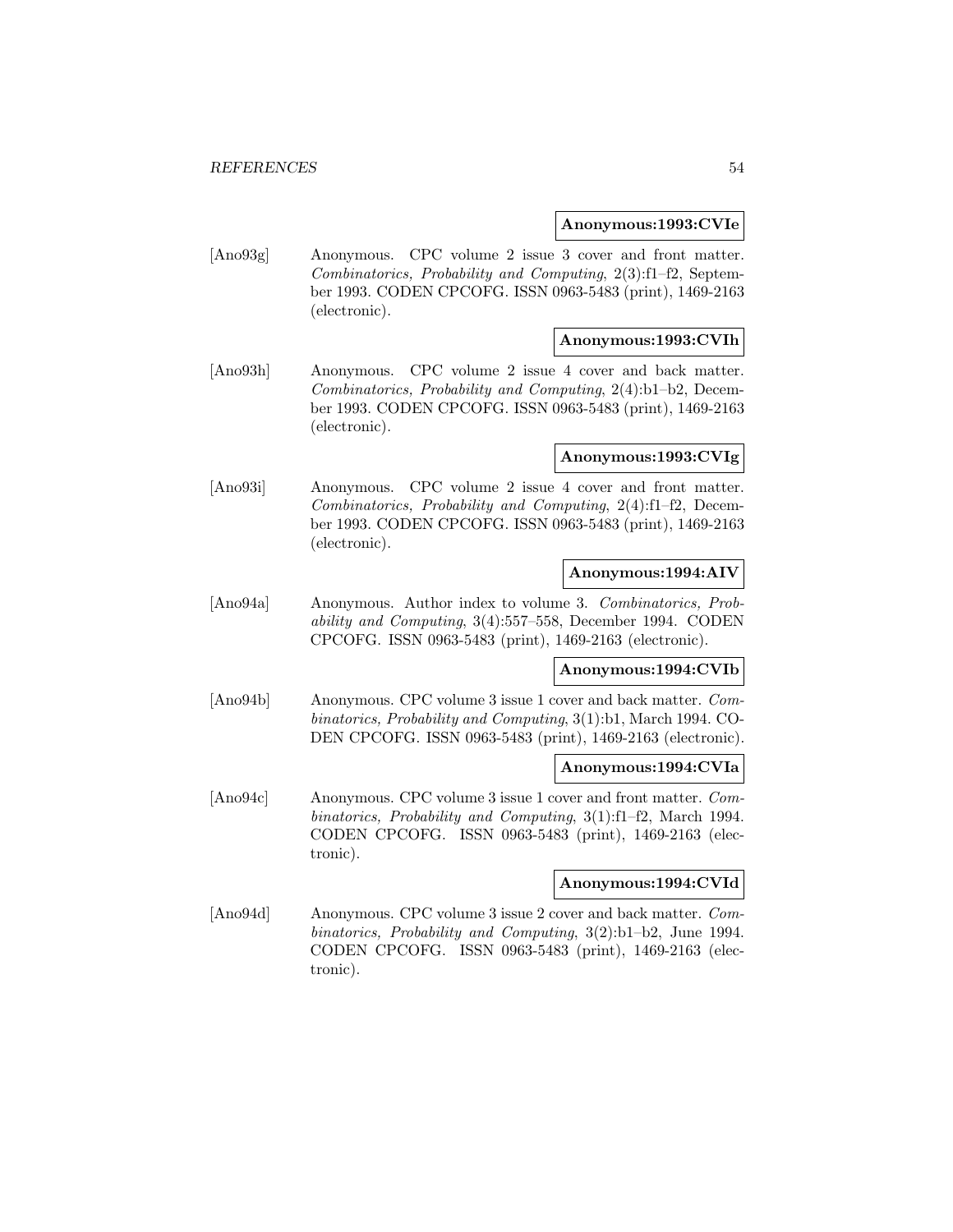#### **Anonymous:1994:CVIc**

[Ano94e] Anonymous. CPC volume 3 issue 2 cover and front matter. Combinatorics, Probability and Computing, 3(2):f1–f3, June 1994. CODEN CPCOFG. ISSN 0963-5483 (print), 1469-2163 (electronic).

## **Anonymous:1994:CVIf**

[Ano94f] Anonymous. CPC volume 3 issue 3 cover and back matter. Combinatorics, Probability and Computing, 3(3):b1, September 1994. CODEN CPCOFG. ISSN 0963-5483 (print), 1469-2163 (electronic).

#### **Anonymous:1994:CVIe**

[Ano94g] Anonymous. CPC volume 3 issue 3 cover and front matter. Combinatorics, Probability and Computing, 3(3):f1–f2, September 1994. CODEN CPCOFG. ISSN 0963-5483 (print), 1469-2163 (electronic).

## **Anonymous:1994:CVIh**

[Ano94h] Anonymous. CPC volume 3 issue 4 cover and back matter. Combinatorics, Probability and Computing, 3(4):b1, December 1994. CODEN CPCOFG. ISSN 0963-5483 (print), 1469-2163 (electronic).

#### **Anonymous:1994:CVIg**

[Ano94i] Anonymous. CPC volume 3 issue 4 cover and front matter. Combinatorics, Probability and Computing, 3(4):f1–f2, December 1994. CODEN CPCOFG. ISSN 0963-5483 (print), 1469-2163 (electronic).

#### **Anonymous:1995:AIV**

[Ano95a] Anonymous. Author index to volume 4. Combinatorics, Probability and Computing, 4(4):443–444, December 1995. CODEN CPCOFG. ISSN 0963-5483 (print), 1469-2163 (electronic).

#### **Anonymous:1995:CVIb**

[Ano95b] Anonymous. CPC volume 4 issue 1 cover and back matter. Combinatorics, Probability and Computing, 4(1):b1–b2, March 1995. CODEN CPCOFG. ISSN 0963-5483 (print), 1469-2163 (electronic).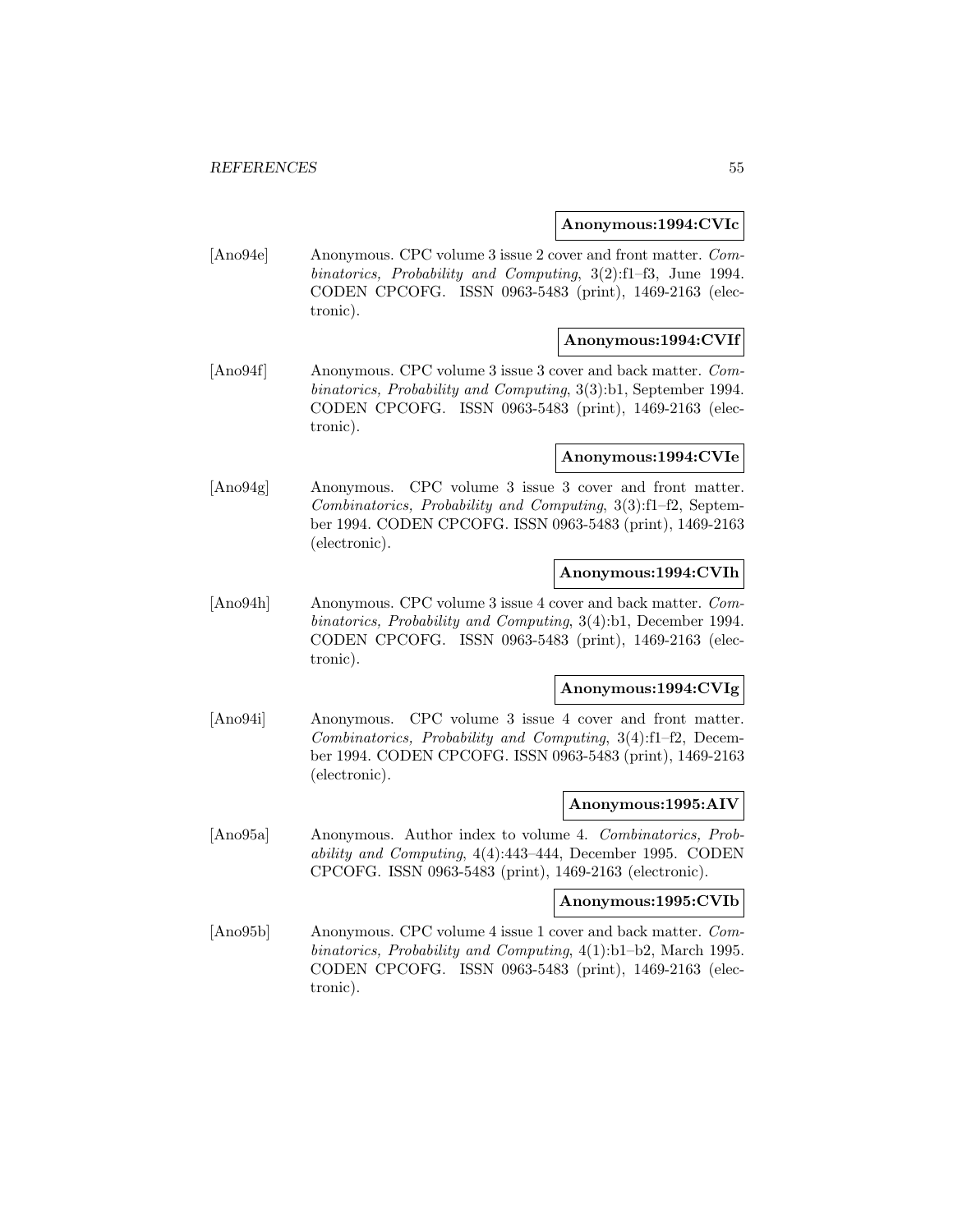#### **Anonymous:1995:CVIa**

[Ano95c] Anonymous. CPC volume 4 issue 1 cover and front matter. Combinatorics, Probability and Computing, 4(1):f1–f2, March 1995. CODEN CPCOFG. ISSN 0963-5483 (print), 1469-2163 (electronic).

## **Anonymous:1995:CVIc**

[Ano95d] Anonymous. CPC volume 4 issue 2 cover and back matter. Combinatorics, Probability and Computing, 4(2):b1–b4, June 1995. CODEN CPCOFG. ISSN 0963-5483 (print), 1469-2163 (electronic).

# **Anonymous:1995:CVId**

[Ano95e] Anonymous. CPC volume 4 issue 2 cover and front matter. Combinatorics, Probability and Computing, 4(2):f1–f2, June 1995. CODEN CPCOFG. ISSN 0963-5483 (print), 1469-2163 (electronic).

## **Anonymous:1995:CVIf**

[Ano95f] Anonymous. CPC volume 4 issue 3 cover and back matter. Combinatorics, Probability and Computing, 4(3):b1–b3, September 1995. CODEN CPCOFG. ISSN 0963-5483 (print), 1469-2163 (electronic).

#### **Anonymous:1995:CVIe**

[Ano95g] Anonymous. CPC volume 4 issue 3 cover and front matter. Combinatorics, Probability and Computing, 4(3):f1–f2, September 1995. CODEN CPCOFG. ISSN 0963-5483 (print), 1469-2163 (electronic).

#### **Anonymous:1995:CVIh**

[Ano95h] Anonymous. CPC volume 4 issue 4 cover and back matter. Combinatorics, Probability and Computing, 4(4):b1–b2, December 1995. CODEN CPCOFG. ISSN 0963-5483 (print), 1469-2163 (electronic).

#### **Anonymous:1995:CVIg**

[Ano95i] Anonymous. CPC volume 4 issue 4 cover and front matter. Combinatorics, Probability and Computing, 4(4):f1–f2, December 1995. CODEN CPCOFG. ISSN 0963-5483 (print), 1469-2163 (electronic).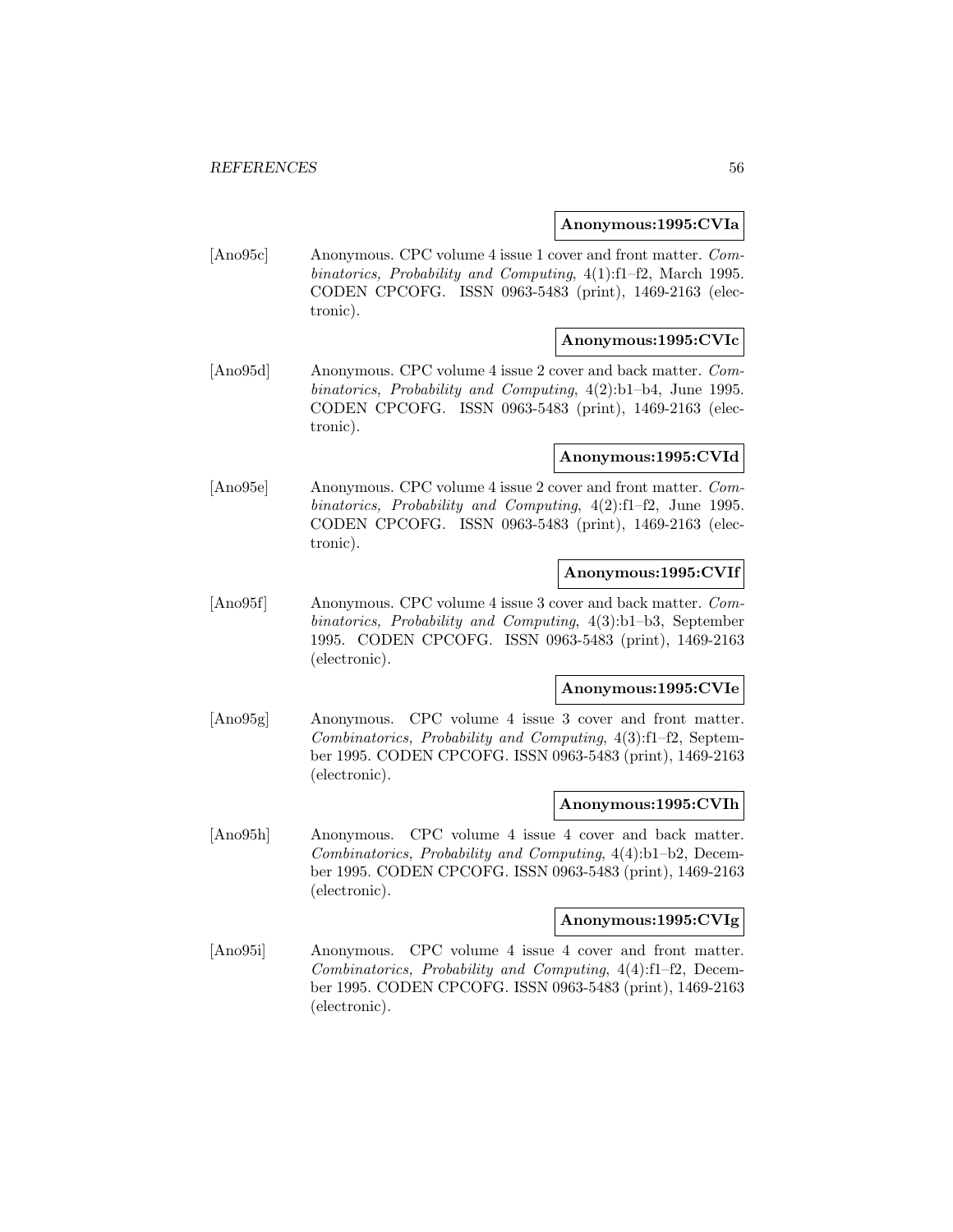#### **Anonymous:1996:AIV**

[Ano96a] Anonymous. Author index to volume 5. Combinatorics, Probability and Computing, 5(4):443–444, December 1996. CODEN CPCOFG. ISSN 0963-5483 (print), 1469-2163 (electronic).

#### **Anonymous:1996:CVIb**

[Ano96b] Anonymous. CPC volume 5 issue 1 cover and back matter. Combinatorics, Probability and Computing, 5(1):b1–b4, March 1996. CODEN CPCOFG. ISSN 0963-5483 (print), 1469-2163 (electronic).

# **Anonymous:1996:CVIa**

[Ano96c] Anonymous. CPC volume 5 issue 1 cover and front matter. Combinatorics, Probability and Computing, 5(1):f1–f2, March 1996. CODEN CPCOFG. ISSN 0963-5483 (print), 1469-2163 (electronic).

## **Anonymous:1996:CVId**

[Ano96d] Anonymous. CPC volume 5 issue 2 cover and back matter. Combinatorics, Probability and Computing, 5(2):b1–b3, June 1996. CODEN CPCOFG. ISSN 0963-5483 (print), 1469-2163 (electronic).

# **Anonymous:1996:CVIc**

[Ano96e] Anonymous. CPC volume 5 issue 2 cover and front matter. Combinatorics, Probability and Computing, 5(2):f1–f2, June 1996. CODEN CPCOFG. ISSN 0963-5483 (print), 1469-2163 (electronic).

#### **Anonymous:1996:CVIf**

[Ano96f] Anonymous. CPC volume 5 issue 3 cover and back matter. Combinatorics, Probability and Computing, 5(3):b1–b5, September 1996. CODEN CPCOFG. ISSN 0963-5483 (print), 1469-2163 (electronic).

#### **Anonymous:1996:CVIe**

[Ano96g] Anonymous. CPC volume 5 issue 3 cover and front matter. Combinatorics, Probability and Computing, 5(3):f1–f2, September 1996. CODEN CPCOFG. ISSN 0963-5483 (print), 1469-2163 (electronic).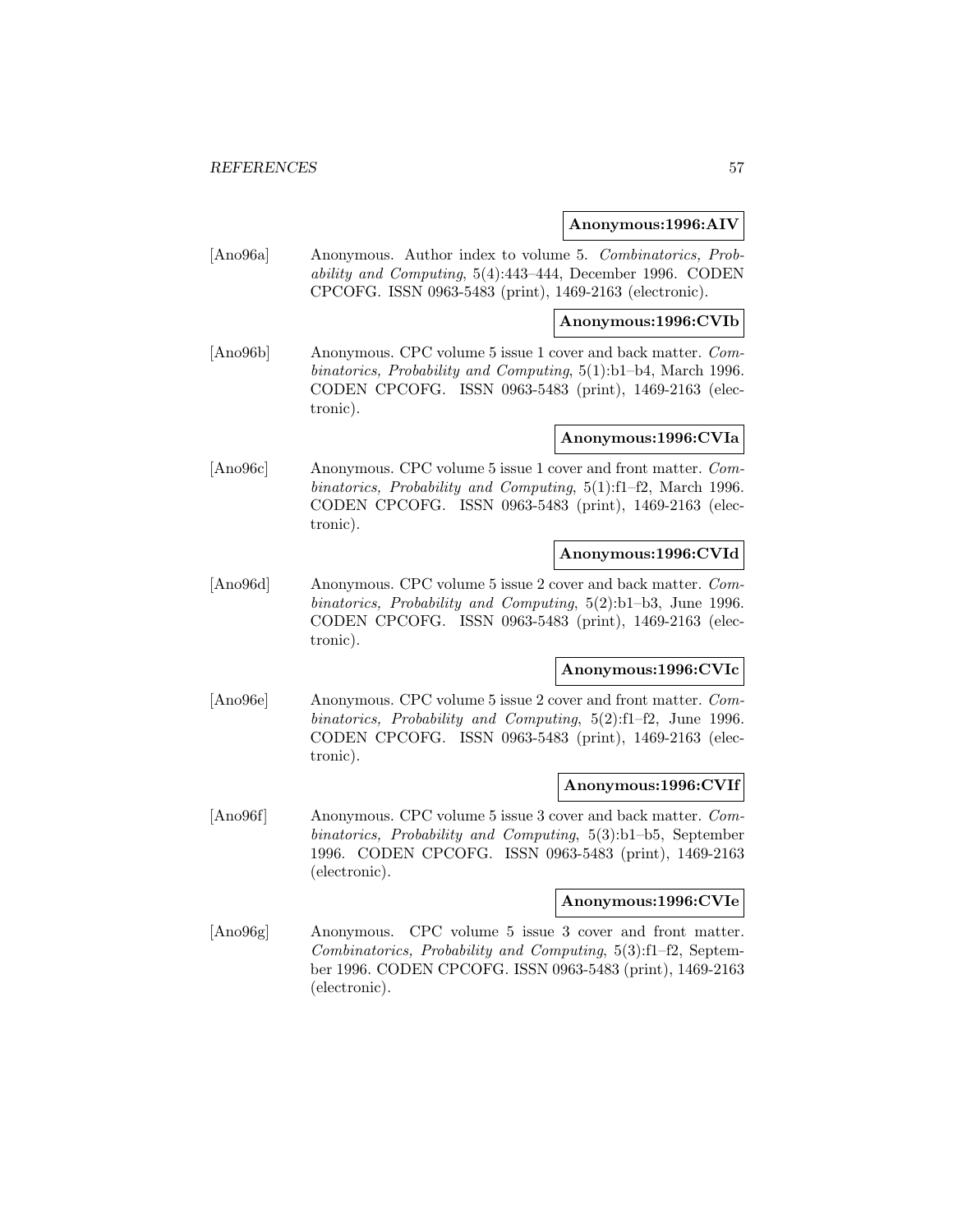#### **Anonymous:1996:CVIg**

[Ano96h] Anonymous. CPC volume 5 issue 4 cover and back matter. Combinatorics, Probability and Computing, 5(4):b1–b2, December 1996. CODEN CPCOFG. ISSN 0963-5483 (print), 1469-2163 (electronic).

# **Anonymous:1996:CVIh**

[Ano96i] Anonymous. CPC volume 5 issue 4 cover and front matter. Combinatorics, Probability and Computing, 5(4):f1–f2, December 1996. CODEN CPCOFG. ISSN 0963-5483 (print), 1469-2163 (electronic).

#### **Anonymous:1999:PCD**

[Ano99] Anonymous. Problem collection of the DIMANET Mátraháza Workshop, 22–28 October 1995. Combinatorics, Probability and Computing, 8(1–2):185–192, January 1999. CODEN CPCOFG. ISSN 0963-5483 (print), 1469-2163 (electronic). Recent trends in combinatorics (Mátraháza, 1995).

## **Anonymous:2003:OMC**

[Ano03] Anonymous. The Oberwolfach Meeting on Combinatorics, Probability and Computing. Combinatorics, Probability and Computing, 12(3):223, May 2003. CODEN CPCOFG. ISSN 0963-5483 (print), 1469-2163 (electronic). URL http:/ /journals.cambridge.org/action/displayIssue?jid=CPC& volumeId=12&issueId=03.

#### **Anonymous:2009:CVIb**

[Ano09a] Anonymous. CPC volume 18 issue 1 cover and back matter. Combinatorics, Probability and Computing,  $18(1-2):b1-b6$ , March 2009. CODEN CPCOFG. ISSN 0963-5483 (print), 1469- 2163 (electronic).

## **Anonymous:2009:CVIa**

[Ano09b] Anonymous. CPC volume 18 issue 1 cover and front matter. Combinatorics, Probability and Computing, 18(1–2):f1–f2, March 2009. CODEN CPCOFG. ISSN 0963-5483 (print), 1469-2163 (electronic).

#### **Anonymous:2009:CVId**

[Ano09c] Anonymous. CPC volume 18 issue 3 cover and back matter. Combinatorics, Probability and Computing, 18(3):b1–b4, May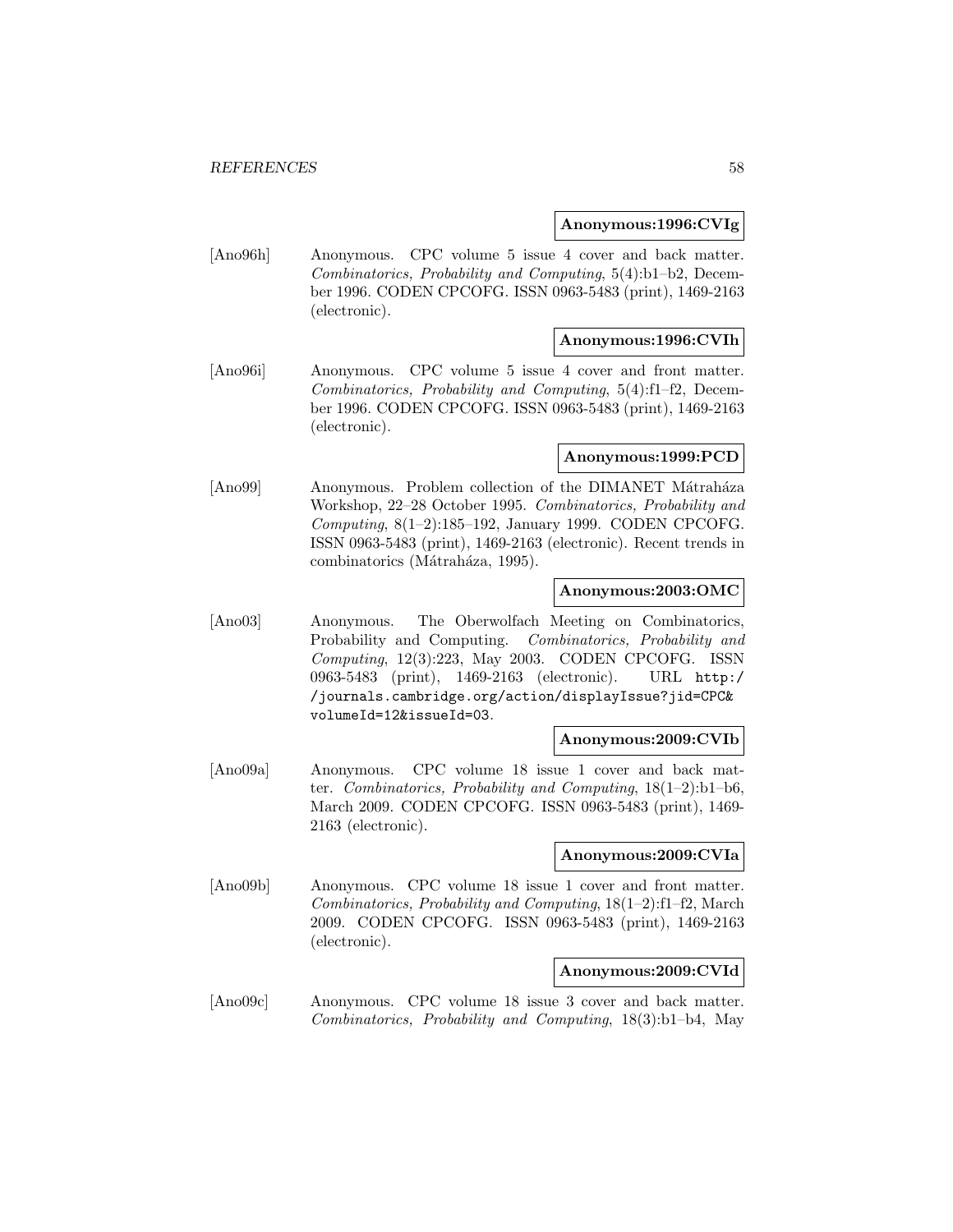2009. CODEN CPCOFG. ISSN 0963-5483 (print), 1469-2163 (electronic).

#### **Anonymous:2009:CVIf**

[Ano09d] Anonymous. CPC volume 18 issue 3 cover and back matter. Combinatorics, Probability and Computing, 18(3):b1–b4, May 2009. CODEN CPCOFG. ISSN 0963-5483 (print), 1469-2163 (electronic).

#### **Anonymous:2009:CVIc**

[Ano09e] Anonymous. CPC volume 18 issue 3 cover and front matter. Combinatorics, Probability and Computing, 18(3):f1–f2, May 2009. CODEN CPCOFG. ISSN 0963-5483 (print), 1469-2163 (electronic).

#### **Anonymous:2009:CVIe**

[Ano09f] Anonymous. CPC volume 18 issue 3 cover and front matter. Combinatorics, Probability and Computing, 18(3):f1–f2, May 2009. CODEN CPCOFG. ISSN 0963-5483 (print), 1469-2163 (electronic).

# **Anonymous:2009:CVIh**

[Ano09g] Anonymous. CPC volume 18 issue 4 cover and back matter. Combinatorics, Probability and Computing, 18(4):b1–b5, July 2009. CODEN CPCOFG. ISSN 0963-5483 (print), 1469-2163 (electronic).

#### **Anonymous:2009:CVIj**

[Ano09h] Anonymous. CPC volume 18 issue 4 cover and back matter. Combinatorics, Probability and Computing, 18(4):b1–b5, July 2009. CODEN CPCOFG. ISSN 0963-5483 (print), 1469-2163 (electronic).

## **Anonymous:2009:CVIg**

[Ano09i] Anonymous. CPC volume 18 issue 4 cover and front matter. Combinatorics, Probability and Computing, 18(4):f1–f2, July 2009. CODEN CPCOFG. ISSN 0963-5483 (print), 1469-2163 (electronic).

# **Anonymous:2009:CVIi**

[Ano09j] Anonymous. CPC volume 18 issue 4 cover and front matter. Combinatorics, Probability and Computing, 18(4):f1–f2, July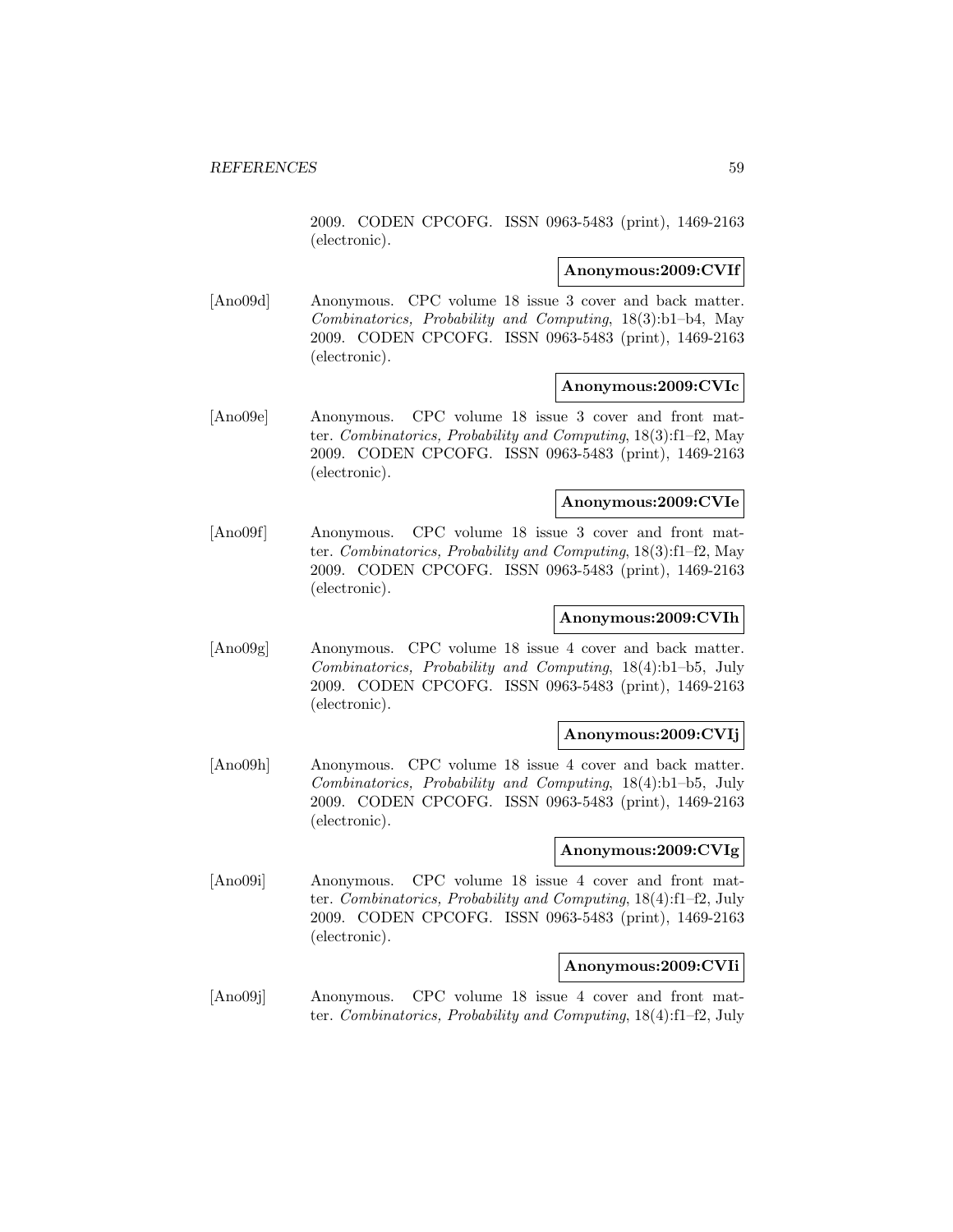2009. CODEN CPCOFG. ISSN 0963-5483 (print), 1469-2163 (electronic).

#### **Anonymous:2009:CVIl**

[Ano09k] Anonymous. CPC volume 18 issue 5 cover and back matter. Combinatorics, Probability and Computing, 18(5):b1–b4, September 2009. CODEN CPCOFG. ISSN 0963-5483 (print), 1469-2163 (electronic).

#### **Anonymous:2009:CVIn**

[Ano09l] Anonymous. CPC volume 18 issue 5 cover and back matter. Combinatorics, Probability and Computing, 18(5):b1–b4, September 2009. CODEN CPCOFG. ISSN 0963-5483 (print), 1469-2163 (electronic).

## **Anonymous:2009:CVIk**

[Ano09m] Anonymous. CPC volume 18 issue 5 cover and front matter. Combinatorics, Probability and Computing, 18(5):f1–f3, September 2009. CODEN CPCOFG. ISSN 0963-5483 (print), 1469-2163 (electronic).

#### **Anonymous:2009:CVIm**

[Ano09n] Anonymous. CPC volume 18 issue 5 cover and front matter. Combinatorics, Probability and Computing, 18(5):f1–f3, September 2009. CODEN CPCOFG. ISSN 0963-5483 (print), 1469-2163 (electronic).

#### **Anonymous:2009:CVIp**

[Ano09o] Anonymous. CPC volume 18 issue 6 cover and back matter. Combinatorics, Probability and Computing, 18(6):b1–b5, November 2009. CODEN CPCOFG. ISSN 0963-5483 (print), 1469-2163 (electronic).

#### **Anonymous:2009:CVIo**

[Ano09p] Anonymous. CPC volume 18 issue 6 cover and front matter. Combinatorics, Probability and Computing, 18(6):f1–f2, November 2009. CODEN CPCOFG. ISSN 0963-5483 (print), 1469-2163 (electronic).

#### **Anonymous:2009:D**

[Ano09q] Anonymous. Dedication. Combinatorics, Probability and Computing, 18(1–2):2, March 2009. CODEN CPCOFG. ISSN 0963- 5483 (print), 1469-2163 (electronic).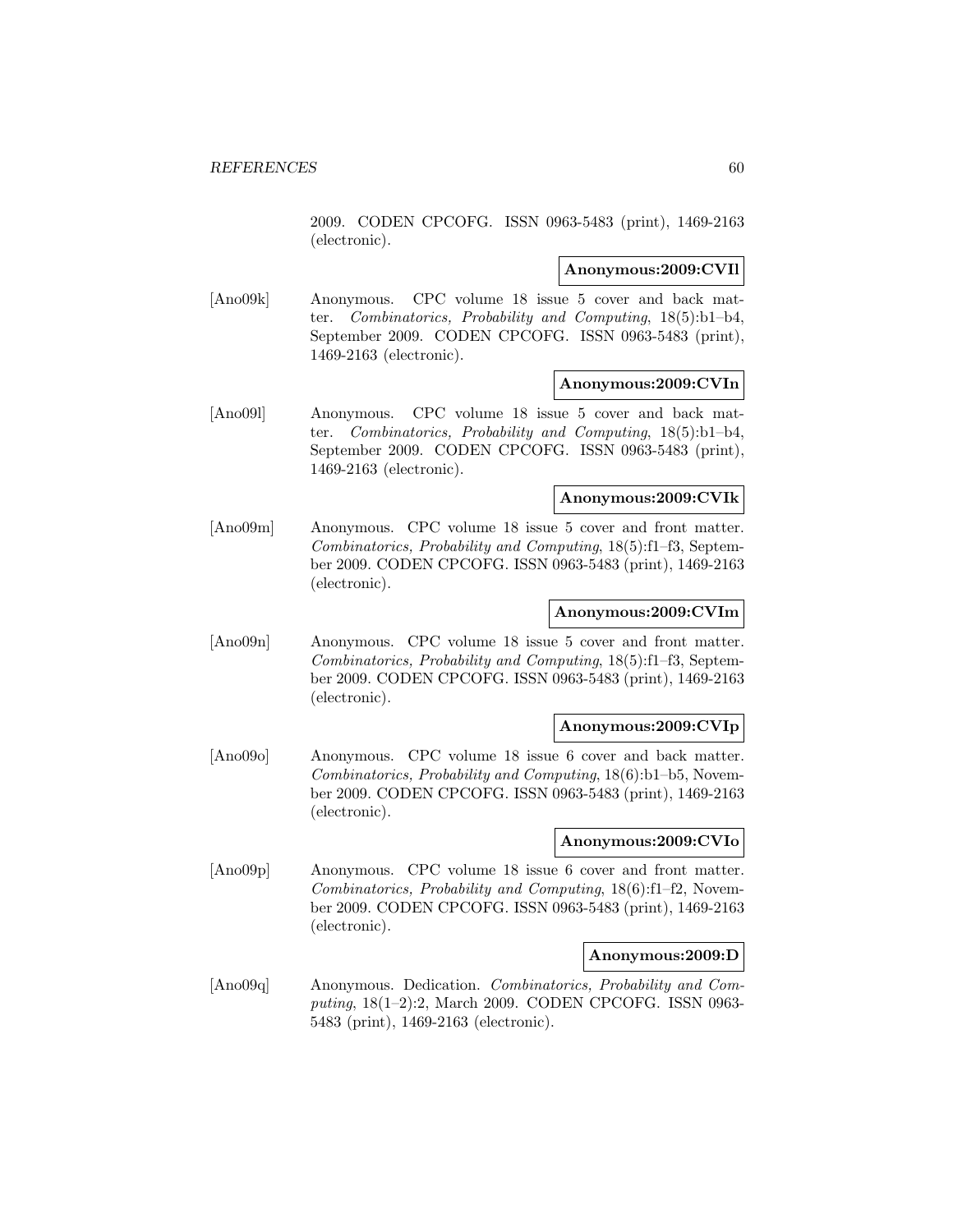#### **Anonymous:2010:CVIb**

[Ano10a] Anonymous. CPC volume 19 issue 1 cover and back matter. Combinatorics, Probability and Computing, 19(1):b1–b3, January 2010. CODEN CPCOFG. ISSN 0963-5483 (print), 1469- 2163 (electronic).

# **Anonymous:2010:CVIa**

[Ano10b] Anonymous. CPC volume 19 issue 1 cover and front matter. Combinatorics, Probability and Computing, 19(1):f1–f2, January 2010. CODEN CPCOFG. ISSN 0963-5483 (print), 1469-2163 (electronic).

#### **Anonymous:2010:CVId**

[Ano10c] Anonymous. CPC volume 19 issue 2 cover and back matter. Combinatorics, Probability and Computing, 19(2):b1–b2, March 2010. CODEN CPCOFG. ISSN 0963-5483 (print), 1469-2163 (electronic).

# **Anonymous:2010:CVIc**

[Ano10d] Anonymous. CPC volume 19 issue 2 cover and front matter. Combinatorics, Probability and Computing, 19(2):f1–f2, March 2010. CODEN CPCOFG. ISSN 0963-5483 (print), 1469-2163 (electronic).

#### **Anonymous:2010:CVIf**

[Ano10e] Anonymous. CPC volume 19 issue 3 cover and back matter. Combinatorics, Probability and Computing, 19(3):b1–b2, May 2010. CODEN CPCOFG. ISSN 0963-5483 (print), 1469-2163 (electronic).

## **Anonymous:2010:CVIe**

[Ano10f] Anonymous. CPC volume 19 issue 3 cover and front matter. Combinatorics, Probability and Computing, 19(3):f1–f2, May 2010. CODEN CPCOFG. ISSN 0963-5483 (print), 1469-2163 (electronic).

#### **Anonymous:2010:CVIh**

[Ano10g] Anonymous. CPC volume 19 issue 4 cover and back matter. Combinatorics, Probability and Computing, 19(4):b1–b3, July 2010. CODEN CPCOFG. ISSN 0963-5483 (print), 1469-2163 (electronic).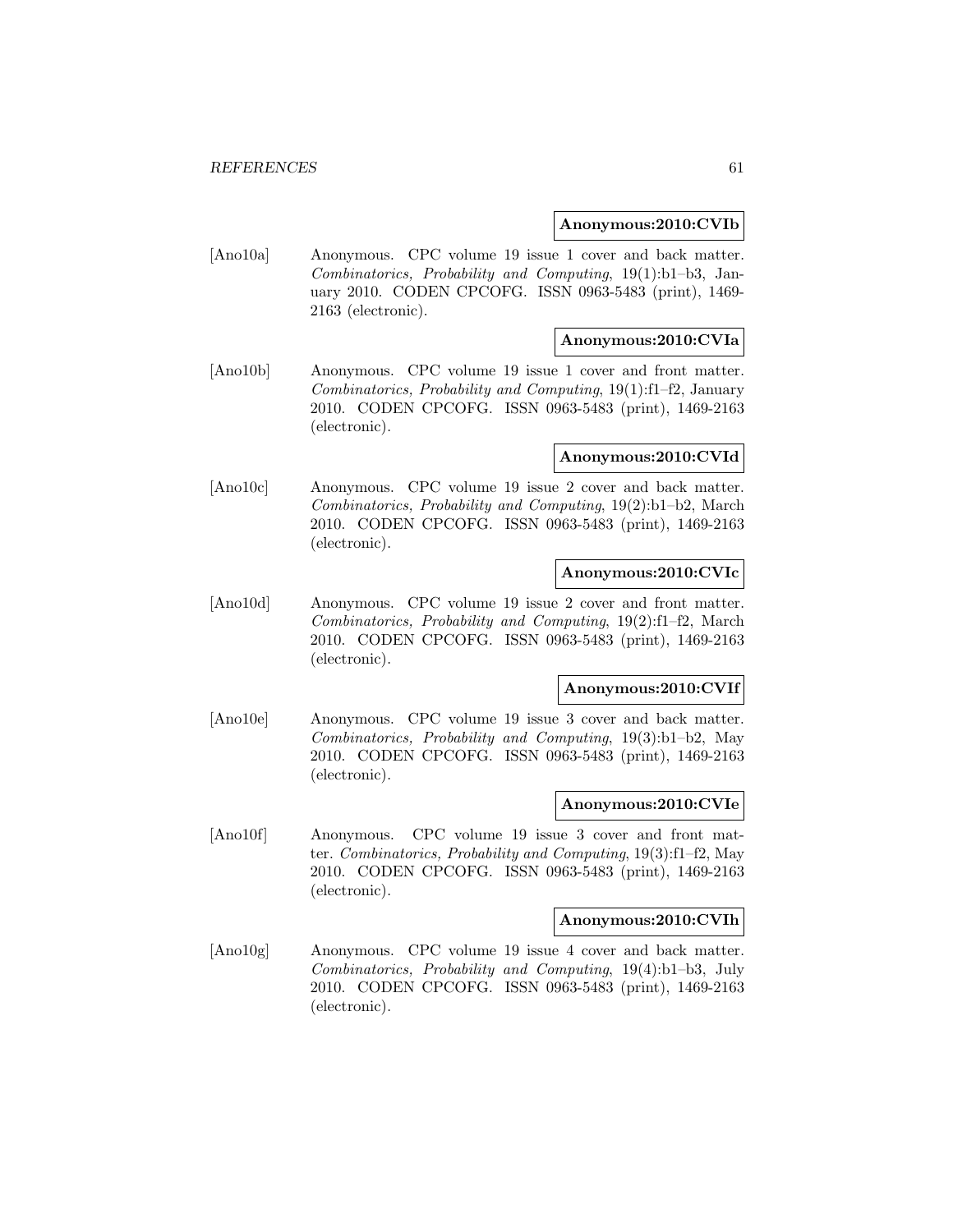#### **Anonymous:2010:CVIg**

[Ano10h] Anonymous. CPC volume 19 issue 4 cover and front matter. Combinatorics, Probability and Computing, 19(4):f1–f2, July 2010. CODEN CPCOFG. ISSN 0963-5483 (print), 1469-2163 (electronic).

## **Anonymous:2010:CVIj**

[Ano10i] Anonymous. CPC volume 19 issue 5–6 cover and back matter. Combinatorics, Probability and Computing, 19(5–6):b1–b4, November 2010. CODEN CPCOFG. ISSN 0963-5483 (print), 1469-2163 (electronic).

#### **Anonymous:2010:CVIi**

[Ano10j] Anonymous. CPC volume 19 issue 5–6 cover and front matter. Combinatorics, Probability and Computing, 19(5–6):f1–f2, November 2010. CODEN CPCOFG. ISSN 0963-5483 (print), 1469-2163 (electronic).

## **Anonymous:2010:ECP**

[Ano10k] Anonymous. Expressing combinatorial problems by systems of polynomial equations and Hilbert's Nullstellensatz — corrigendum. Combinatorics, Probability and Computing, 19(1):159, January 2010. CODEN CPCOFG. ISSN 0963-5483 (print), 1469- 2163 (electronic).

#### **Anonymous:2011:CVIb**

[Ano11a] Anonymous. CPC volume 20 issue 1 cover and back matter. Combinatorics, Probability and Computing, 20(1):b1–b2, January 2011. CODEN CPCOFG. ISSN 0963-5483 (print), 1469- 2163 (electronic).

#### **Anonymous:2011:CVIa**

[Ano11b] Anonymous. CPC volume 20 issue 1 cover and front matter. Combinatorics, Probability and Computing, 20(1):f1–f2, January 2011. CODEN CPCOFG. ISSN 0963-5483 (print), 1469-2163 (electronic).

#### **Anonymous:2011:CVId**

[Ano11c] Anonymous. CPC volume 20 issue 2 cover and back matter. Combinatorics, Probability and Computing, 20(2):b1–b2, March 2011. CODEN CPCOFG. ISSN 0963-5483 (print), 1469-2163 (electronic).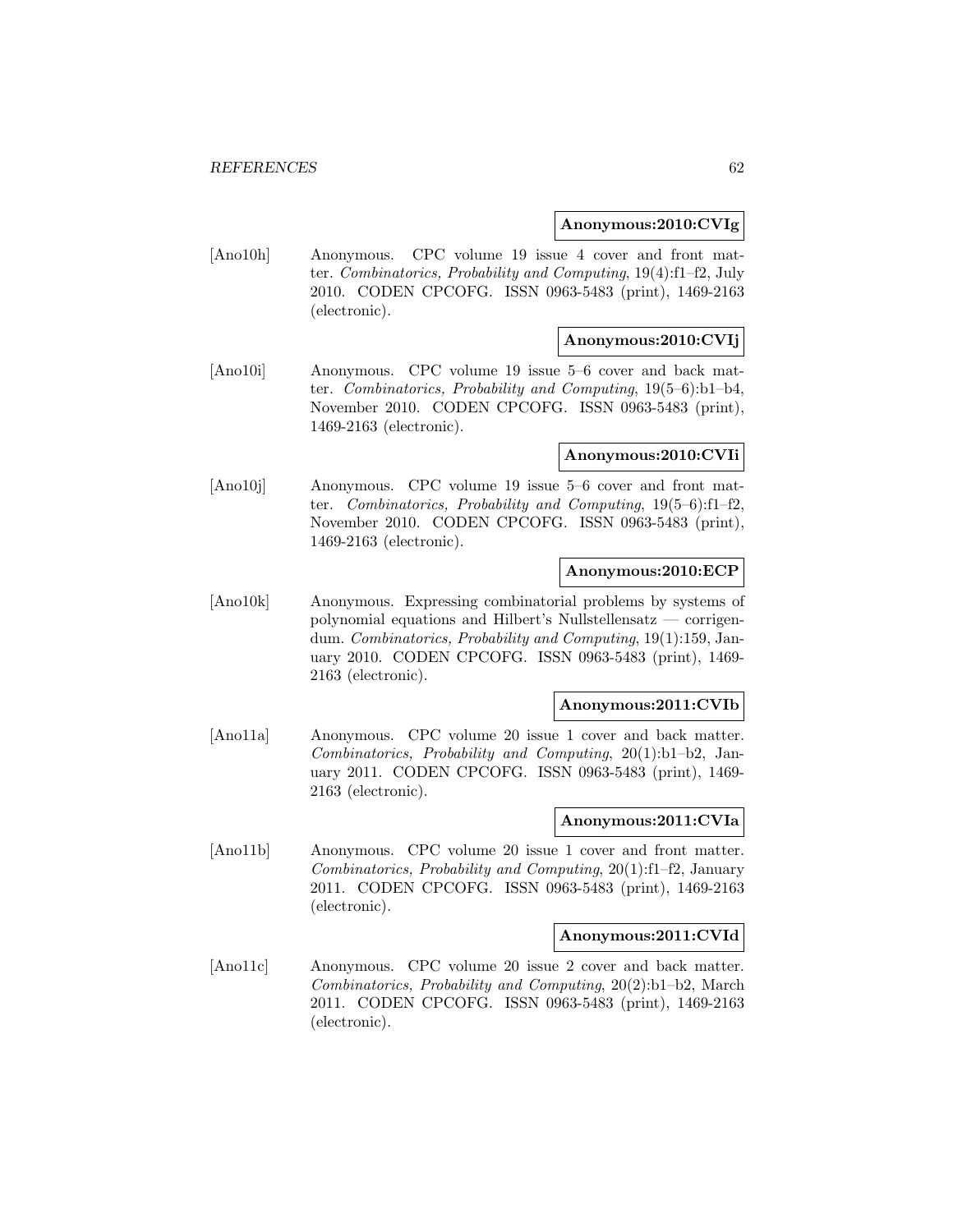#### **Anonymous:2011:CVIc**

[Ano11d] Anonymous. CPC volume 20 issue 2 cover and front matter. Combinatorics, Probability and Computing, 20(2):f1–f2, March 2011. CODEN CPCOFG. ISSN 0963-5483 (print), 1469-2163 (electronic).

## **Anonymous:2011:CVIf**

[Ano11e] Anonymous. CPC volume 20 issue 3 cover and back matter. Combinatorics, Probability and Computing, 20(3):b1–b2, May 2011. CODEN CPCOFG. ISSN 0963-5483 (print), 1469-2163 (electronic).

#### **Anonymous:2011:CVIe**

[Ano11f] Anonymous. CPC volume 20 issue 3 cover and front matter. Combinatorics, Probability and Computing, 20(3):f1–f2, May 2011. CODEN CPCOFG. ISSN 0963-5483 (print), 1469-2163 (electronic).

# **Anonymous:2011:CVIg**

[Ano11g] Anonymous. CPC volume 20 issue 4 cover and back matter. Combinatorics, Probability and Computing, 20(4):b1–b2, July 2011. CODEN CPCOFG. ISSN 0963-5483 (print), 1469-2163 (electronic).

#### **Anonymous:2011:CVIh**

[Ano11h] Anonymous. CPC volume 20 issue 4 cover and front matter. Combinatorics, Probability and Computing, 20(4):f1–f2, July 2011. CODEN CPCOFG. ISSN 0963-5483 (print), 1469-2163 (electronic).

#### **Anonymous:2011:CVIj**

[Ano11i] Anonymous. CPC volume 20 issue 5 cover and back matter. Combinatorics, Probability and Computing, 20(5):b1–b4, September 2011. CODEN CPCOFG. ISSN 0963-5483 (print), 1469-2163 (electronic).

## **Anonymous:2011:CVIi**

[Ano11j] Anonymous. CPC volume 20 issue 5 cover and front matter. Combinatorics, Probability and Computing, 20(5):f1–f2, September 2011. CODEN CPCOFG. ISSN 0963-5483 (print), 1469-2163 (electronic).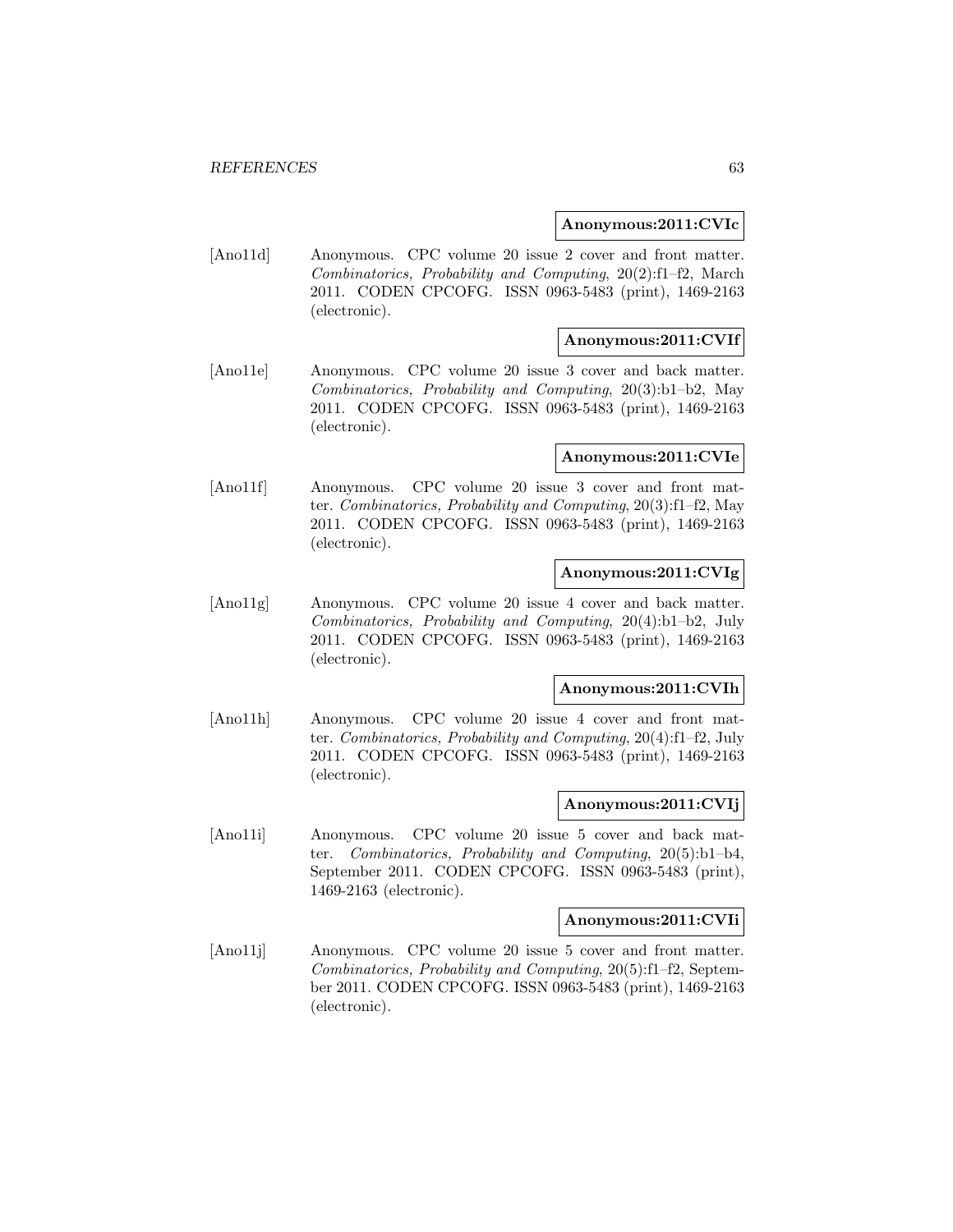#### **Anonymous:2011:CVIl**

[Ano11k] Anonymous. CPC volume 20 issue 6 cover and back matter. Combinatorics, Probability and Computing, 20(6):b1–b4, November 2011. CODEN CPCOFG. ISSN 0963-5483 (print), 1469-2163 (electronic).

## **Anonymous:2011:CVIk**

[Ano11l] Anonymous. CPC volume 20 issue 6 cover and front matter. Combinatorics, Probability and Computing, 20(6):f1–f2, November 2011. CODEN CPCOFG. ISSN 0963-5483 (print), 1469-2163 (electronic).

#### **Anonymous:2012:CVIb**

[Ano12a] Anonymous. CPC volume 21 issue 1–2 cover and back matter. Combinatorics, Probability and Computing, 21(1–2):b1–b8, ???? 2012. CODEN CPCOFG. ISSN 0963-5483 (print), 1469-2163 (electronic).

## **Anonymous:2012:CVIa**

[Ano12b] Anonymous. CPC volume 21 issue 1–2 cover and front matter. Combinatorics, Probability and Computing, 21(1–2):f1–f2, ???? 2012. CODEN CPCOFG. ISSN 0963-5483 (print), 1469-2163 (electronic).

#### **Anonymous:2012:CVId**

[Ano12c] Anonymous. CPC volume 21 issue 3 cover and back matter. Combinatorics, Probability and Computing, 21(3):b1–b2, May 2012. CODEN CPCOFG. ISSN 0963-5483 (print), 1469-2163 (electronic).

#### **Anonymous:2012:CVIc**

[Ano12d] Anonymous. CPC volume 21 issue 3 cover and front matter. Combinatorics, Probability and Computing, 21(3):f1–f2, May 2012. CODEN CPCOFG. ISSN 0963-5483 (print), 1469-2163 (electronic).

#### **Anonymous:2012:CVIf**

[Ano12e] Anonymous. CPC volume 21 issue 4 cover and back matter. Combinatorics, Probability and Computing, 21(4):b1–b3, July 2012. CODEN CPCOFG. ISSN 0963-5483 (print), 1469-2163 (electronic).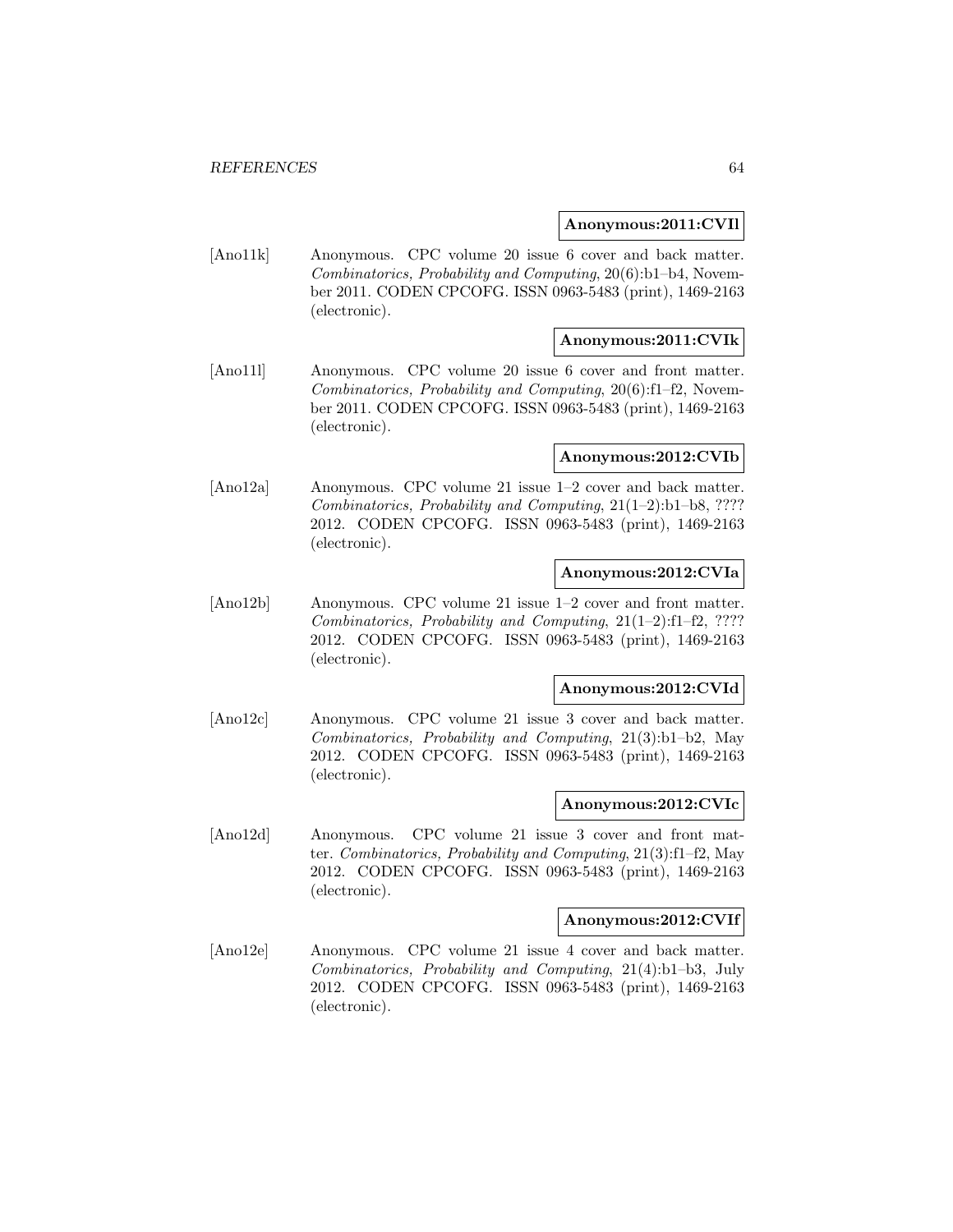#### **Anonymous:2012:CVIe**

[Ano12f] Anonymous. CPC volume 21 issue 4 cover and front matter. Combinatorics, Probability and Computing, 21(4):f1–f2, July 2012. CODEN CPCOFG. ISSN 0963-5483 (print), 1469-2163 (electronic).

## **Anonymous:2012:CVIh**

[Ano12g] Anonymous. CPC volume 21 issue 5 cover and back matter. Combinatorics, Probability and Computing, 21(5):b1–b3, September 2012. CODEN CPCOFG. ISSN 0963-5483 (print), 1469-2163 (electronic).

## **Anonymous:2012:CVIg**

[Ano12h] Anonymous. CPC volume 21 issue 5 cover and front matter. Combinatorics, Probability and Computing, 21(5):f1–f2, September 2012. CODEN CPCOFG. ISSN 0963-5483 (print), 1469-2163 (electronic).

## **Anonymous:2012:CVIj**

[Ano12i] Anonymous. CPC volume 21 issue 6 cover and back matter. Combinatorics, Probability and Computing, 21(6):b1–b2, November 2012. CODEN CPCOFG. ISSN 0963-5483 (print), 1469-2163 (electronic).

#### **Anonymous:2012:CVIi**

[Ano12j] Anonymous. CPC volume 21 issue 6 cover and front matter. Combinatorics, Probability and Computing, 21(6):f1–f2, November 2012. CODEN CPCOFG. ISSN 0963-5483 (print), 1469-2163 (electronic).

#### **Anonymous:2013:CVIb**

[Ano13a] Anonymous. CPC volume 22 issue 1 cover and back matter. Combinatorics, Probability and Computing, 22(1):b1–b4, ???? 2013. CODEN CPCOFG. ISSN 0963-5483 (print), 1469-2163 (electronic).

#### **Anonymous:2013:CVIa**

[Ano13b] Anonymous. CPC volume 22 issue 1 cover and front matter. Combinatorics, Probability and Computing, 22(1):f1–f2, ???? 2013. CODEN CPCOFG. ISSN 0963-5483 (print), 1469-2163 (electronic).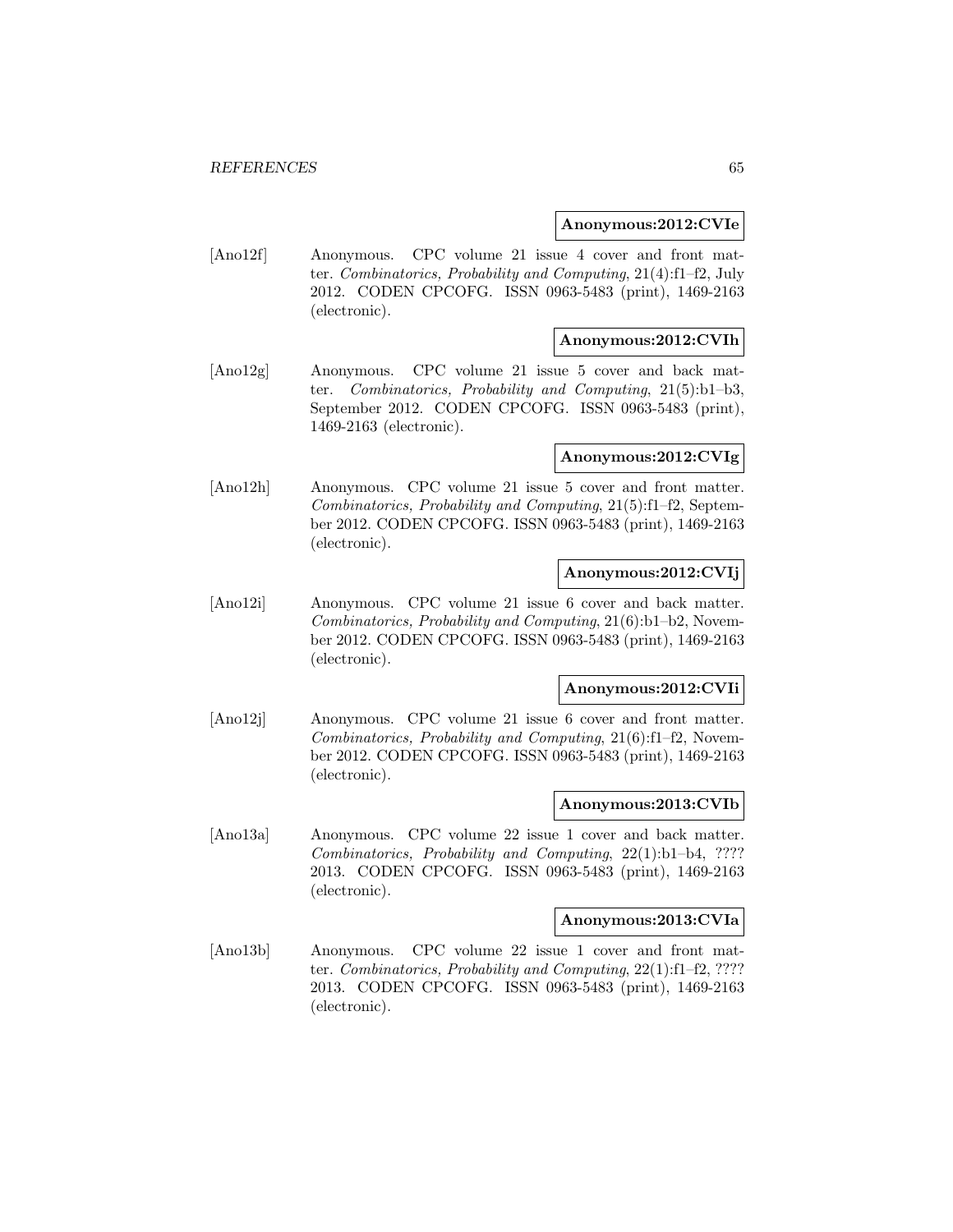#### **Anonymous:2013:CVId**

[Ano13c] Anonymous. CPC volume 22 issue 2 cover and back matter. Combinatorics, Probability and Computing, 22(2):b1–b6, ???? 2013. CODEN CPCOFG. ISSN 0963-5483 (print), 1469-2163 (electronic).

## **Anonymous:2013:CVIc**

[Ano13d] Anonymous. CPC volume 22 issue 2 cover and front matter. Combinatorics, Probability and Computing, 22(2):f1–f2, ???? 2013. CODEN CPCOFG. ISSN 0963-5483 (print), 1469-2163 (electronic).

#### **Anonymous:2013:CVIf**

[Ano13e] Anonymous. CPC volume 22 issue 3 cover and back matter. Combinatorics, Probability and Computing, 22(3):b1–b6, ???? 2013. CODEN CPCOFG. ISSN 0963-5483 (print), 1469-2163 (electronic).

# **Anonymous:2013:CVIe**

[Ano13f] Anonymous. CPC volume 22 issue 3 cover and front matter. Combinatorics, Probability and Computing, 22(3):f1–f2, ???? 2013. CODEN CPCOFG. ISSN 0963-5483 (print), 1469-2163 (electronic).

#### **Anonymous:2013:CVIh**

[Ano13g] Anonymous. CPC volume 22 issue 4 cover and back matter. Combinatorics, Probability and Computing, 22(4):b1–b3, July 2013. CODEN CPCOFG. ISSN 0963-5483 (print), 1469-2163 (electronic).

## **Anonymous:2013:CVIg**

[Ano13h] Anonymous. CPC volume 22 issue 4 cover and front matter. Combinatorics, Probability and Computing, 22(4):f1–f2, July 2013. CODEN CPCOFG. ISSN 0963-5483 (print), 1469-2163 (electronic).

#### **Anonymous:2013:CVIj**

[Ano13i] Anonymous. CPC volume 22 issue 5 cover and back matter. Combinatorics, Probability and Computing, 22(5):b1–b9, September 2013. CODEN CPCOFG. ISSN 0963-5483 (print), 1469-2163 (electronic).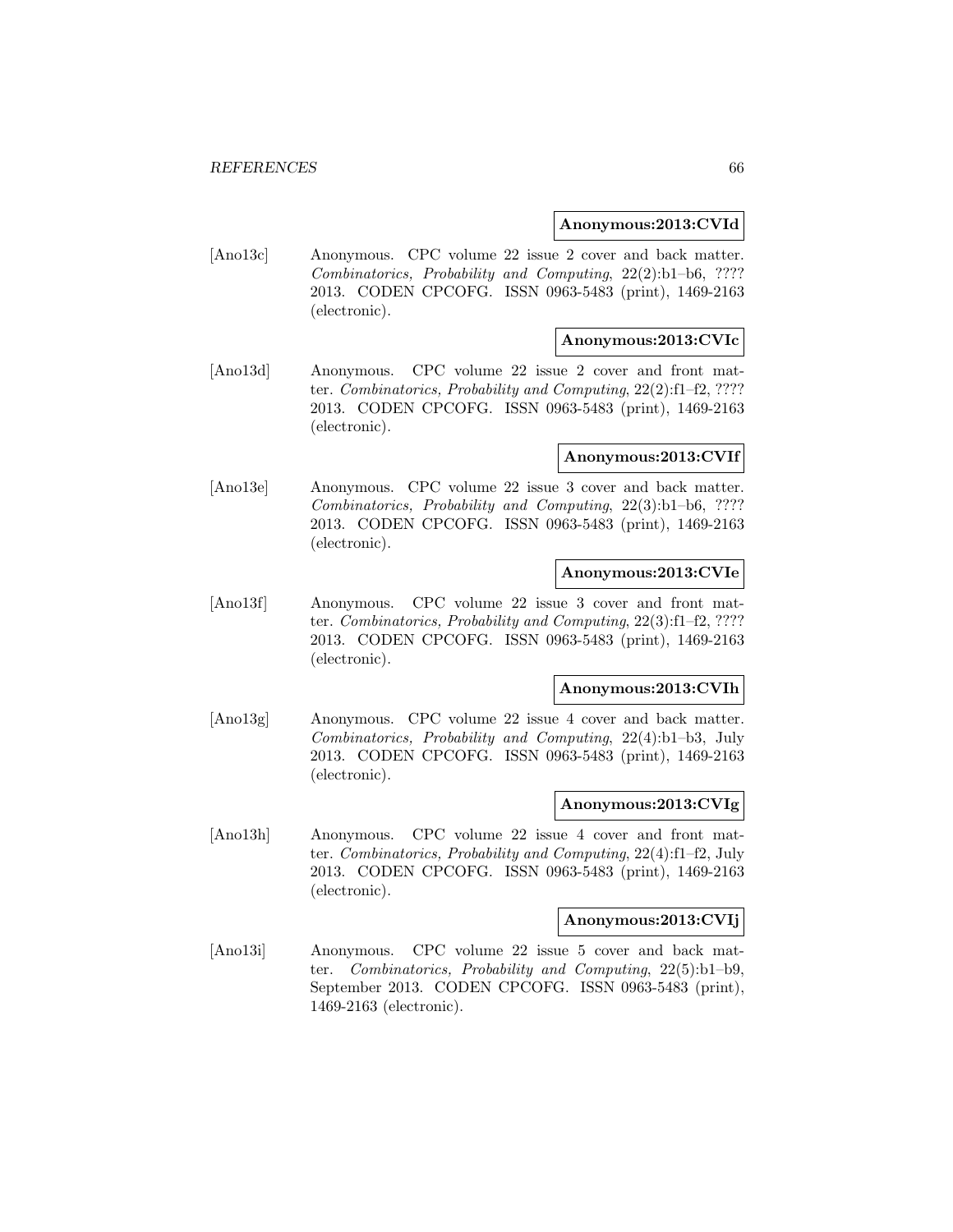#### **Anonymous:2013:CVIi**

[Ano13] Anonymous. CPC volume 22 issue 5 cover and front matter. Combinatorics, Probability and Computing, 22(5):f1–f2, September 2013. CODEN CPCOFG. ISSN 0963-5483 (print), 1469-2163 (electronic).

## **Anonymous:2013:CVIl**

[Ano13k] Anonymous. CPC volume 22 issue 6 cover and back matter. Combinatorics, Probability and Computing, 22(6):b1–b8, November 2013. CODEN CPCOFG. ISSN 0963-5483 (print), 1469-2163 (electronic).

#### **Anonymous:2013:CVIk**

[Ano13l] Anonymous. CPC volume 22 issue 6 cover and front matter. Combinatorics, Probability and Computing, 22(6):f1–f2, November 2013. CODEN CPCOFG. ISSN 0963-5483 (print), 1469-2163 (electronic).

## **Anonymous:2014:CVIb**

[Ano14a] Anonymous. CPC volume 23 issue 1 cover and back matter. Combinatorics, Probability and Computing, 23(1):b1–b2, January 2014. CODEN CPCOFG. ISSN 0963-5483 (print), 1469- 2163 (electronic).

#### **Anonymous:2014:CVIa**

[Ano14b] Anonymous. CPC volume 23 issue 1 cover and front matter. Combinatorics, Probability and Computing, 23(1):f1–f2, January 2014. CODEN CPCOFG. ISSN 0963-5483 (print), 1469-2163 (electronic).

## **Anonymous:2014:CVId**

[Ano14c] Anonymous. CPC volume 23 issue 2 cover and back matter. Combinatorics, Probability and Computing, 23(2):b1–b7, March 2014. CODEN CPCOFG. ISSN 0963-5483 (print), 1469-2163 (electronic).

#### **Anonymous:2014:CVIc**

[Ano14d] Anonymous. CPC volume 23 issue 2 cover and front matter. Combinatorics, Probability and Computing, 23(2):f1–f2, March 2014. CODEN CPCOFG. ISSN 0963-5483 (print), 1469-2163 (electronic).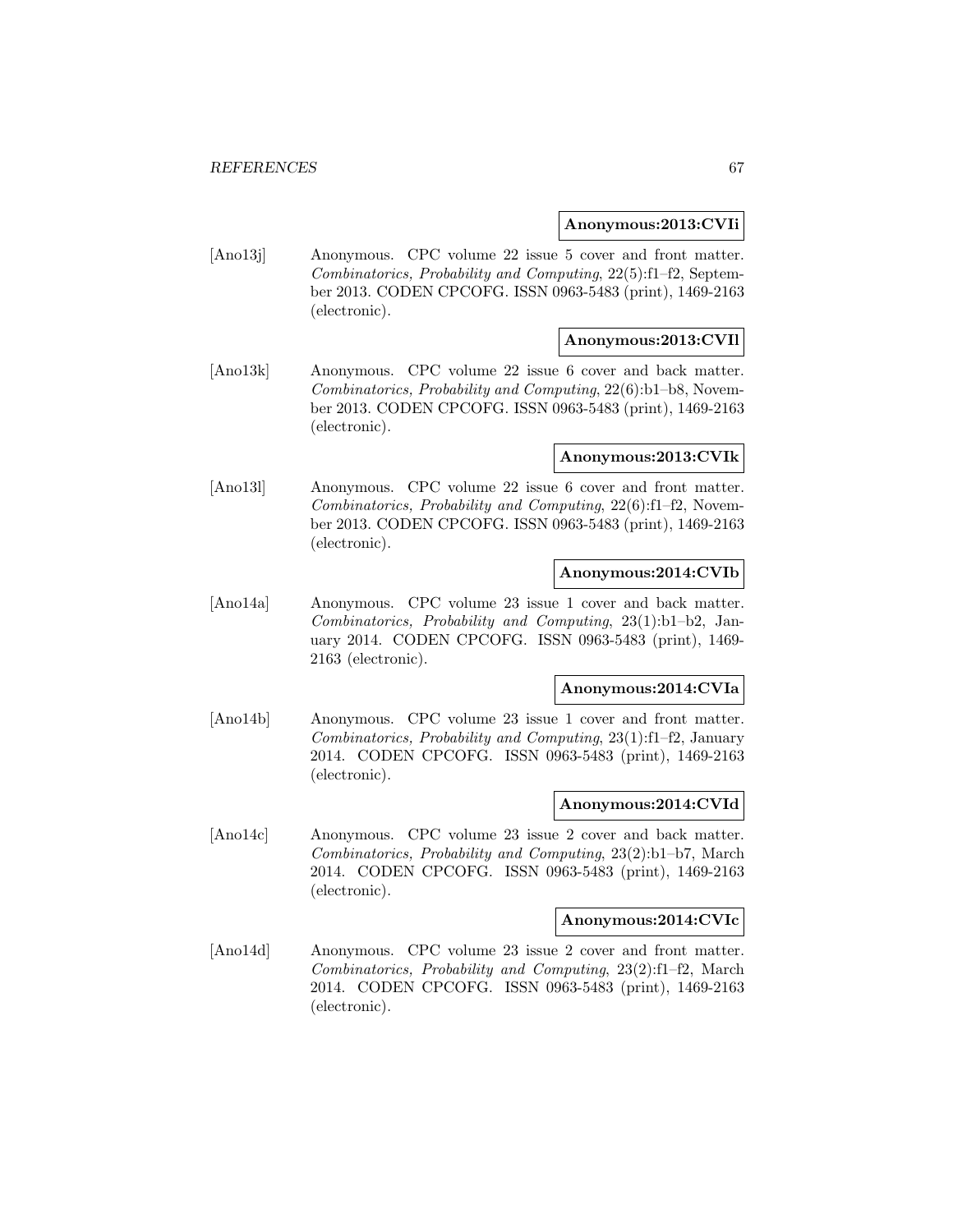#### **Anonymous:2014:CVIf**

[Ano14e] Anonymous. CPC volume 23 issue 3 cover and back matter. Combinatorics, Probability and Computing, 23(3):b1–b2, May 2014. CODEN CPCOFG. ISSN 0963-5483 (print), 1469-2163 (electronic).

## **Anonymous:2014:CVIe**

[Ano14f] Anonymous. CPC volume 23 issue 3 cover and front matter. Combinatorics, Probability and Computing, 23(3):f1–f2, May 2014. CODEN CPCOFG. ISSN 0963-5483 (print), 1469-2163 (electronic).

#### **Anonymous:2014:CVIh**

[Ano14g] Anonymous. CPC volume 23 issue 4 cover and back matter. Combinatorics, Probability and Computing, 23(4):b1–b8, July 2014. CODEN CPCOFG. ISSN 0963-5483 (print), 1469-2163 (electronic).

# **Anonymous:2014:CVIg**

[Ano14h] Anonymous. CPC volume 23 issue 4 cover and front matter. Combinatorics, Probability and Computing, 23(4):f1–f2, July 2014. CODEN CPCOFG. ISSN 0963-5483 (print), 1469-2163 (electronic).

## **Anonymous:2014:CVIj**

[Ano14i] Anonymous. CPC volume 23 issue 5 cover and back matter. Combinatorics, Probability and Computing, 23(5):b1–b8, September 2014. CODEN CPCOFG. ISSN 0963-5483 (print), 1469-2163 (electronic). Special issue on Honouring the Memory of Philippe Flajolet - Part 1.

## **Anonymous:2014:CVIi**

[Ano14j] Anonymous. CPC volume 23 issue 5 cover and front matter. Combinatorics, Probability and Computing, 23(5):f1–f2, September 2014. CODEN CPCOFG. ISSN 0963-5483 (print), 1469-2163 (electronic). Special issue on Honouring the Memory of Philippe Flajolet - Part 1.

# **Anonymous:2014:CVIl**

[Ano14k] Anonymous. CPC volume 23 issue 6 cover and back matter. Combinatorics, Probability and Computing, 23(6):b1–b8, November 2014. CODEN CPCOFG. ISSN 0963-5483 (print), 1469-2163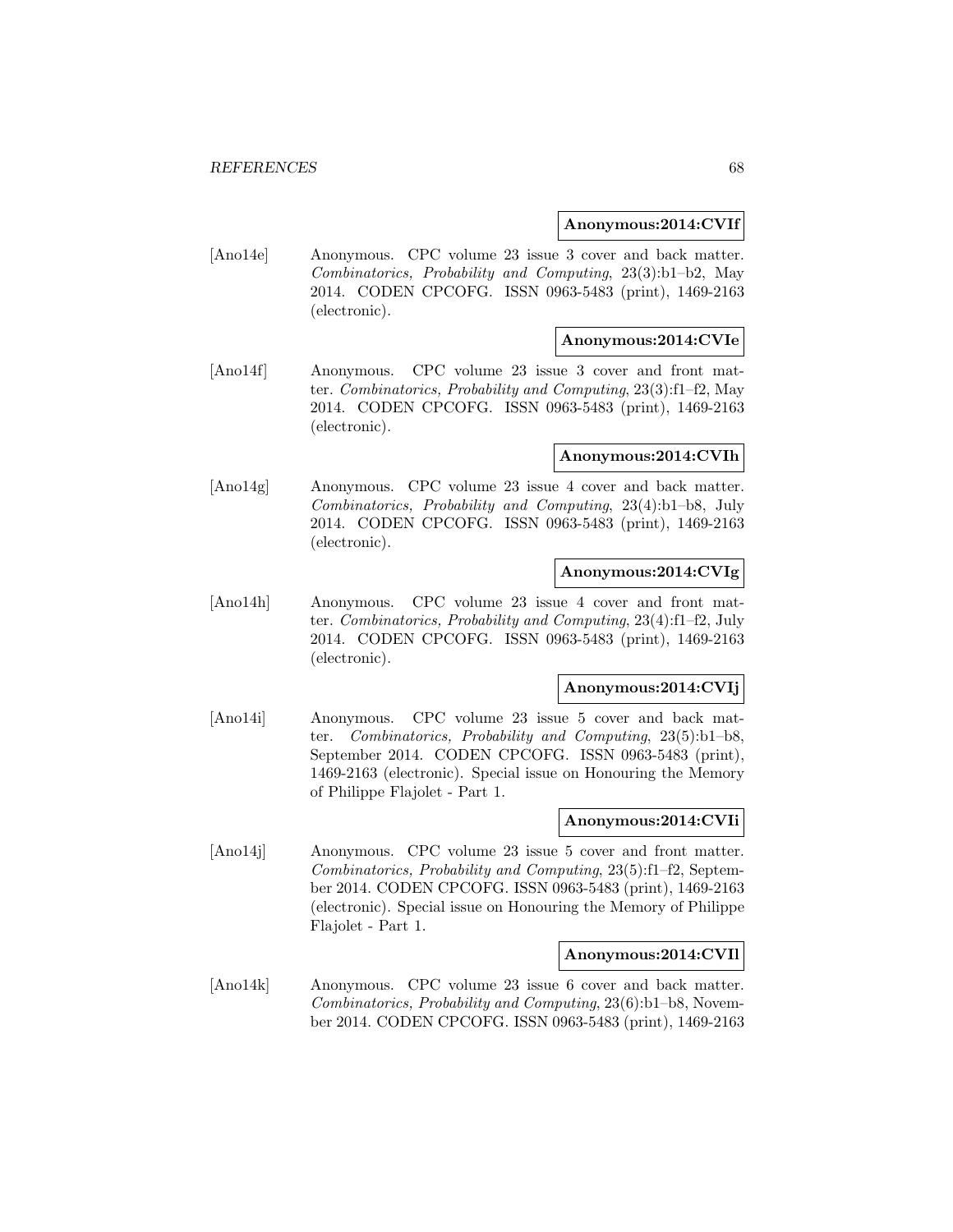(electronic). Special issue on Honouring the Memory of Philippe Flajolet - Part 2.

#### **Anonymous:2014:CVIk**

[Ano14l] Anonymous. CPC volume 23 issue 6 cover and front matter. Combinatorics, Probability and Computing, 23(6):f1–f2, November 2014. CODEN CPCOFG. ISSN 0963-5483 (print), 1469-2163 (electronic). Special issue on Honouring the Memory of Philippe Flajolet - Part 2.

## **Anonymous:2015:WCJ**

[Ano15] Anonymous. Welcome to Cambridge Journals Online. Combinatorics, Probability and Computing, 24(6), ???? 2015. CODEN CPCOFG. ISSN 0963-5483 (print), 1469-2163 (electronic).

#### **Anonymous:2016:WCJa**

[Ano16] Anonymous. Welcome to Cambridge Journals Online. Combinatorics, Probability and Computing, 25(1), ???? 2016. CODEN CPCOFG. ISSN 0963-5483 (print), 1469-2163 (electronic). Special issue on Oberwolfach Special Issue Part 2.

# **Akkari:1993:SLE**

[AO93] Safwan Akkari and James Oxley. Some local extremal connectivity results for matroids. Combinatorics, Probability and Computing, 2(4):367–384, December 1993. CODEN CPCOFG. ISSN 0963-5483 (print), 1469-2163 (electronic).

# **Alm:2002:LUB**

[AP02] Sven Erick Alm and Robert Parviainen. Lower and upper bounds for the time constant of first-passage percolation. Combinatorics, Probability and Computing, 11(5):433–445, September 2002. CODEN CPCOFG. ISSN 0963-5483 (print), 1469-2163 (electronic). URL http://journals.cambridge.org/action/ displayIssue?jid=CPC&volumeId=11&issueId=05.

## **Alappattu:2008:CLE**

[AP08] Jomy Alappattu and Jim Pitman. Coloured loop-erased random walk on the complete graph. Combinatorics, Probability and Computing, 17(6):727–740, November 2008. CODEN CP-COFG. ISSN 0963-5483 (print), 1469-2163 (electronic).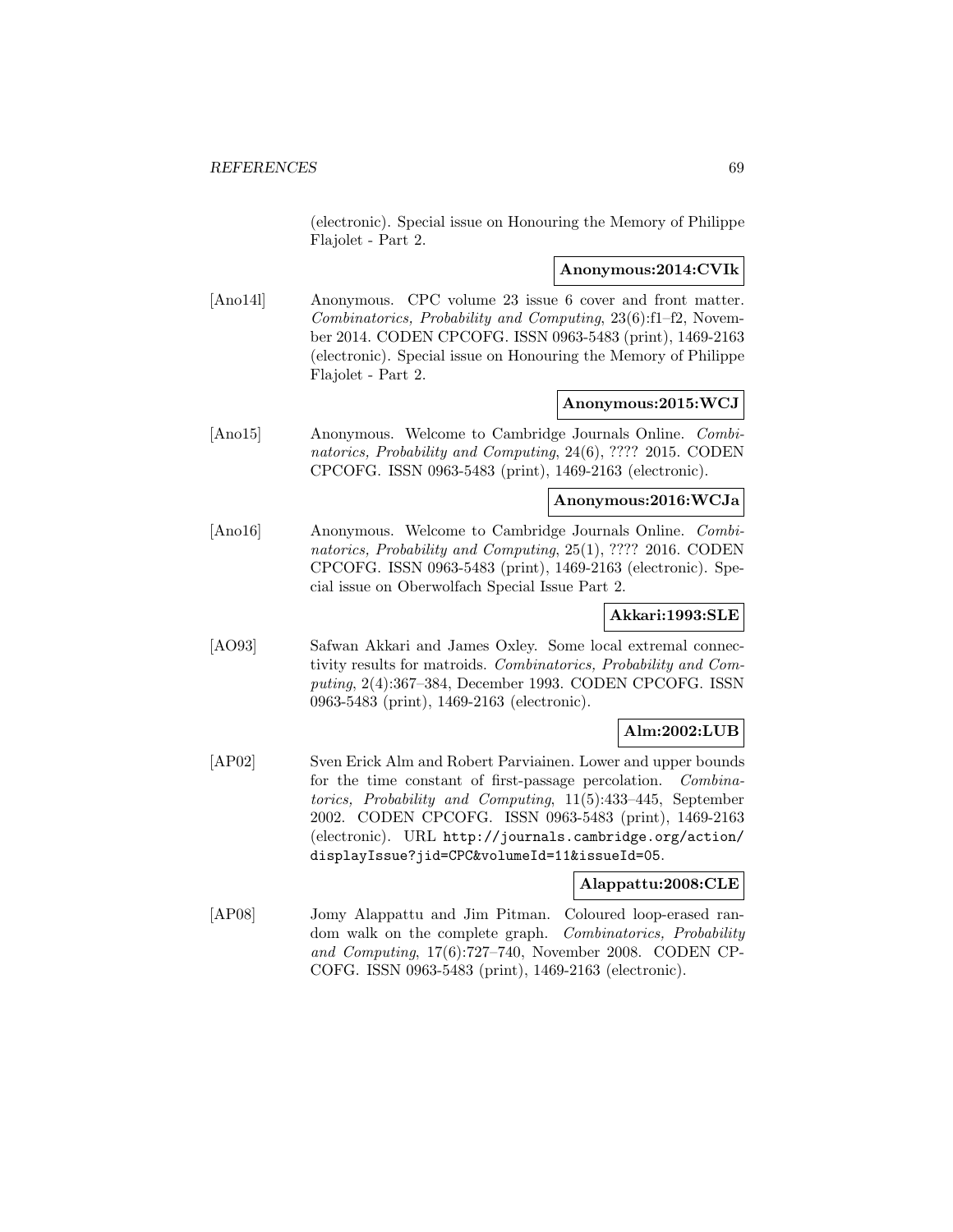#### **Abramson:2011:CMR**

[AP11a] Josh Abramson and Jim Pitman. Concave majorants of random walks and related Poisson processes. Combinatorics, Probability and Computing, 20(5):651–682, September 2011. CODEN CP-COFG. ISSN 0963-5483 (print), 1469-2163 (electronic).

# **Alon:2011:MOR**

[AP11b] Noga Alon and Pawel Pralat. Modular orientations of random and quasi-random regular graphs. Combinatorics, Probability and Computing, 20(3):321–329, May 2011. CODEN CPCOFG. ISSN 0963-5483 (print), 1469-2163 (electronic).

#### **Aronov:2004:DDT**

[APST04] Boris Aronov, János Pach, Micha Sharir, and Gábor Tardos. Distinct distances in three and higher dimensions. Combinatorics, Probability and Computing, 13(3):283–293, May 2004. CODEN CPCOFG. ISSN 0963-5483 (print), 1469-2163 (electronic). URL http://journals.cambridge.org/action/ displayIssue?jid=CPC&volumeId=13&issueId=03.

#### **Adin:2001:DFR**

[AR01] Ron M. Adin and Yuval Roichman. Descent functions and random Young tableaux. Combinatorics, Probability and Computing, 10(3):187–201, May 2001. CODEN CPCOFG. ISSN 0963-5483 (print), 1469-2163 (electronic). URL http: //journals.cambridge.org/action/displayIssue?jid=CPC& volumeId=10&issueId=03.

## **Adler:2003:RPE**

[ARS<sup>+</sup>03] Micah Adler, Harald Räcke, Naveen Sivadasan, Christian Sohler, and Berthold Vöcking. Randomized pursuit-evasion in graphs. Combinatorics, Probability and Computing, 12(3):225–244, May 2003. CODEN CPCOFG. ISSN 0963-5483 (print), 1469-2163 (electronic). URL http://journals.cambridge.org/action/ displayIssue?jid=CPC&volumeId=12&issueId=03. Combinatorics, probability and computing (Oberwolfach, 2001).

## **Arsovski:2021:ABF**

[Ars21] Bodan Arsovski. Additive bases via Fourier analysis. Combinatorics, Probability and Computing, 30(6):930–941, November 2021. CODEN CPCOFG. ISSN 0963-5483 (print), 1469- 2163 (electronic). URL https://www.cambridge.org/core/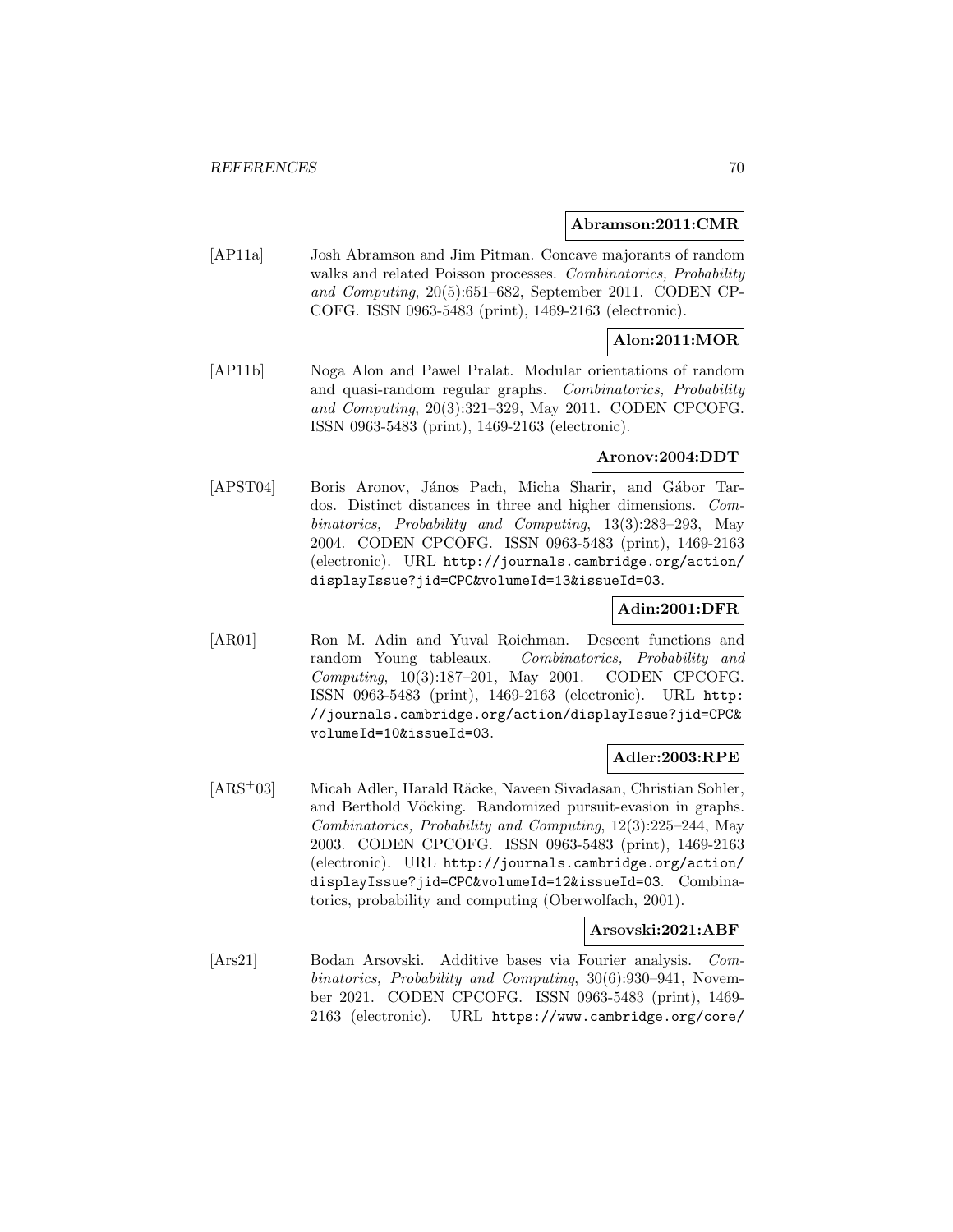# journals/combinatorics-probability-and-computing/article/ additive-bases-via-fourier-analysis/DBD0AB8EE3250C164D4739F1FB19C84E.

# **Alon:2000:BSS**

[AS00] Noga Alon and Benny Sudakov. Bipartite subgraphs and the smallest eigenvalue. Combinatorics, Probability and Computing, 9(1):1–12, January 2000. CODEN CPCOFG. ISSN 0963- 5483 (print), 1469-2163 (electronic). URL http://journals. cambridge.org/action/displayIssue?jid=CPC&volumeId=9& issueId=01.

# **Alm:2002:EED**

[AS02] Sven Erick Alm and Gregory B. Sorkin. Exact expectations and distributions for the random assignment problem. Combinatorics, Probability and Computing, 11(3):217–248, May 2002. CODEN CPCOFG. ISSN 0963-5483 (print), 1469-2163 (electronic). URL http://journals.cambridge.org/action/ displayIssue?jid=CPC&volumeId=11&issueId=03.

# **Alon:2004:NBP**

[AS04] Noga Alon and Uri Stav. New bounds on parent-identifying codes: The case of multiple parents. Combinatorics, Probability and Computing, 13(6):795–807, November 2004. CO-DEN CPCOFG. ISSN 0963-5483 (print), 1469-2163 (electronic). URL http://journals.cambridge.org/action/ displayIssue?jid=CPC&volumeId=13&issueId=06.

# **Alon:2006:CET**

[AS06] Noga Alon and Asaf Shapira. A characterization of easily testable induced subgraphs. Combinatorics, Probability and Computing, 15(6):791–805, November 2006. CODEN CPCOFG. ISSN 0963-5483 (print), 1469-2163 (electronic). URL http: //journals.cambridge.org/action/displayIssue?jid=CPC& volumeId=15&issueId=06.

## **Apfelbaum:2011:NDS**

[AS11a] Roel Apfelbaum and Micha Sharir. Non-degenerate spheres in three dimensions. Combinatorics, Probability and Computing, 20(4):503–512, July 2011. CODEN CPCOFG. ISSN 0963-5483 (print), 1469-2163 (electronic).

## **Arlotto:2011:OSS**

[AS11b] Alessandro Arlotto and J. Michael Steele. Optimal sequential selection of a unimodal subsequence of a random sequence. Com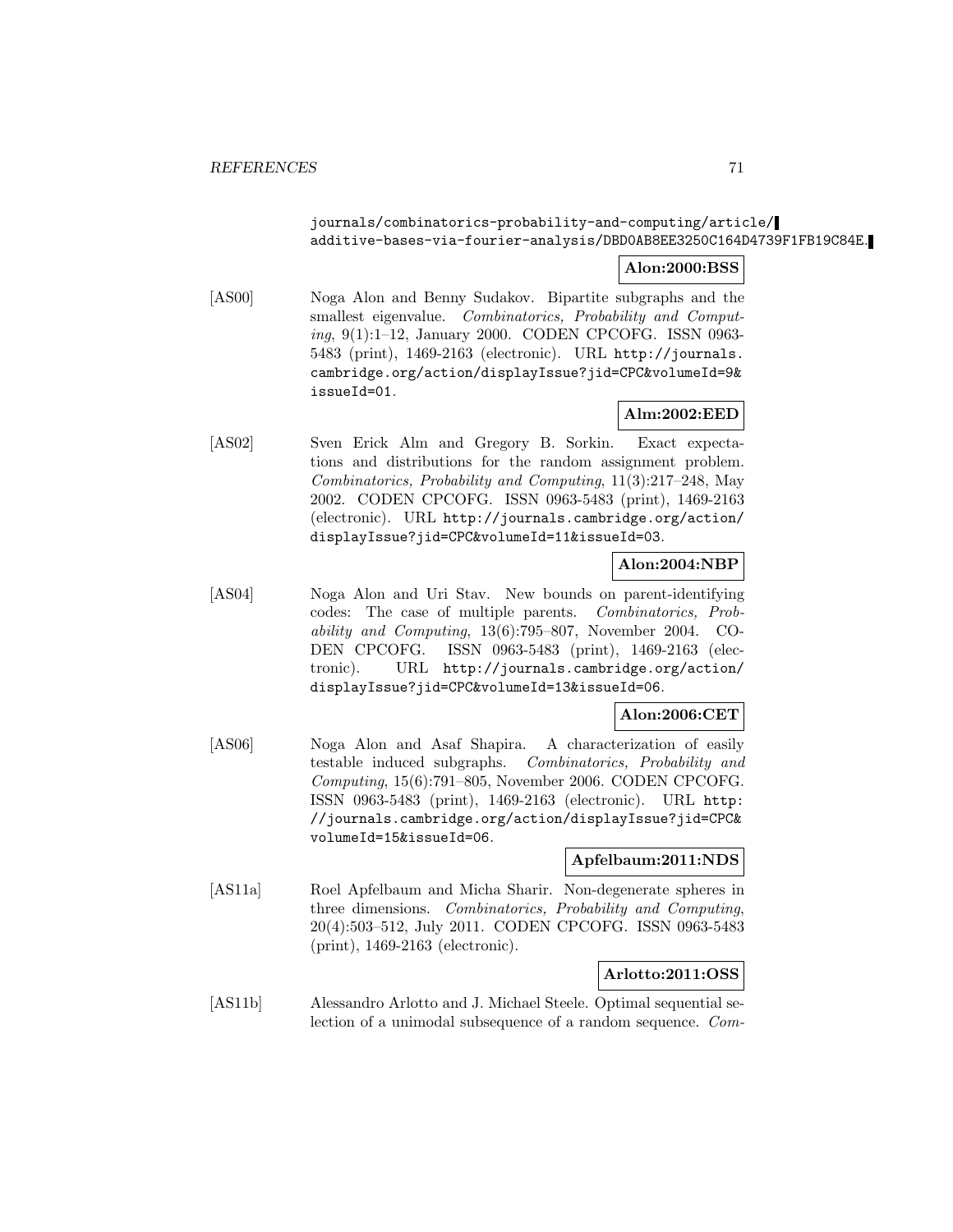binatorics, Probability and Computing, 20(6):799–814, November 2011. CODEN CPCOFG. ISSN 0963-5483 (print), 1469-2163 (electronic).

## **Alon:2008:ECC**

[ASS08] Noga Alon, Oded Schwartz, and Asaf Shapira. An elementary construction of constant-degree expanders. Combinatorics, Probability and Computing, 17(3):319–327, May 2008. CODEN CPCOFG. ISSN 0963-5483 (print), 1469-2163 (electronic). URL http://journals.cambridge.org/action/ displayIssue?jid=CPC&volumeId=17&issueId=03.

## **Anthony:1993:UPA**

[AST93] Martin Anthony and John Shawe-Taylor. Using the perceptron algorithm to find consistent hypotheses. Combinatorics, Probability and Computing, 2(4):385–387, December 1993. CODEN CPCOFG. ISSN 0963-5483 (print), 1469-2163 (electronic).

#### **Aigner:1993:RGN**

[AT93] Martin Aigner and Eberhard Triesch. Reconstructing a graph from its neighborhood lists. Combinatorics, Probability and Computing, 2(2):103–113, June 1993. CODEN CPCOFG. ISSN 0963-5483 (print), 1469-2163 (electronic).

## **Atkinson:1998:GSP**

[Atk98] M. D. Atkinson. Generalized stack permutations. Combinatorics, Probability and Computing, 7(3):239–246, September 1998. CODEN CPCOFG. ISSN 0963-5483 (print), 1469-2163 (electronic). URL http://journals.cambridge.org/action/ displayIssue?jid=CPC&volumeId=7&issueId=03.

## **Austin:2015:QEC**

[Aus15] Tim Austin. Quantitative equidistribution for certain quadruples in quasi-random groups. Combinatorics, Probability and Computing, 24(2):376–381, March 2015. CODEN CPCOFG. ISSN 0963-5483 (print), 1469-2163 (electronic). See erratum [Aus16].

# **Austin:2016:QEC**

[Aus16] Tim Austin. Quantitative equidistribution for certain quadruples in quasi-random groups: Erratum. Combinatorics, Probability and Computing, 25(3):484–485, May 2016. CODEN CPCOFG. ISSN 0963-5483 (print), 1469-2163 (electronic). See [Aus15].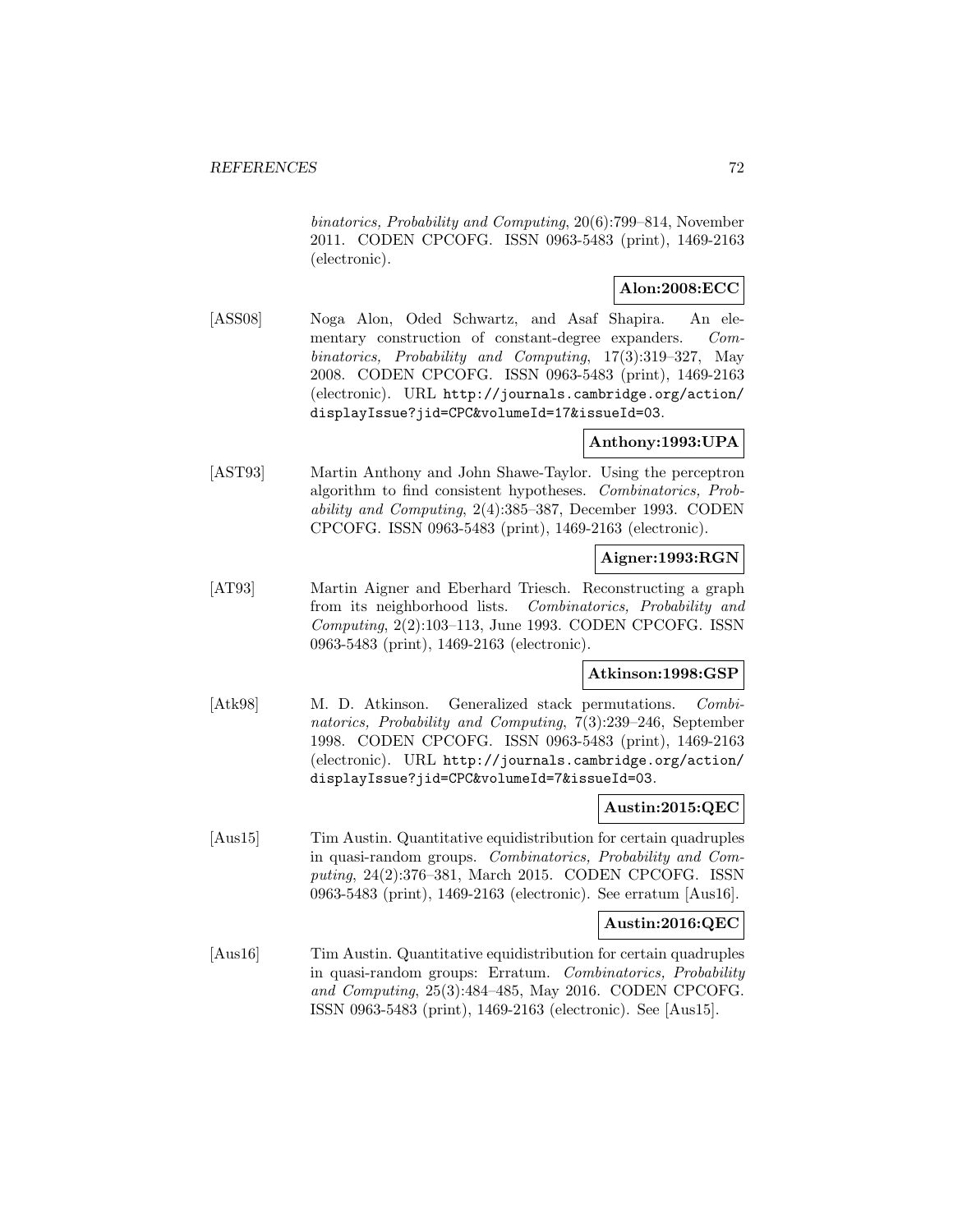#### **Adan:2013:CAW**

[AvLR13] Ivo J. B. F. Adan, Johan S. H. van Leeuwaarden, and Kilian Raschel. The compensation approach for walks with small steps in the quarter plane. Combinatorics, Probability and Computing, 22(2):161–183, ???? 2013. CODEN CPCOFG. ISSN 0963-5483 (print), 1469-2163 (electronic).

## **Alm:1999:IMR**

[AW99] Sven Erick Alm and John C. Wierman. Inequalities for means of restricted first-passage times in percolation theory. Combinatorics, Probability and Computing, 8(4):307–315, July 1999. CODEN CPCOFG. ISSN 0963-5483 (print), 1469-2163 (electronic). URL http://journals.cambridge.org/action/ displayIssue?jid=CPC&volumeId=8&issueId=04. Random graphs and combinatorial structures (Oberwolfach, 1997).

## **Alon:1993:TFF**

[AY93] Noga Alon and Raphael Yuster. Threshold functions for Hfactors. Combinatorics, Probability and Computing, 2(2):137– 144, June 1993. CODEN CPCOFG. ISSN 0963-5483 (print), 1469-2163 (electronic).

#### **Azar:1994:LBI**

[Aza94] Yossi Azar. Lower bounds for insertion methods for TSP. Combinatorics, Probability and Computing, 3(3):285–292, September 1994. CODEN CPCOFG. ISSN 0963-5483 (print), 1469-2163 (electronic).

#### **Bahmanian:2012:DHB**

[Bah12] M. A. Bahmanian. Detachments of hypergraphs I: The bergejohnson problem. Combinatorics, Probability and Computing, 21 (4):483–495, July 2012. CODEN CPCOFG. ISSN 0963-5483 (print), 1469-2163 (electronic).

#### **Bajnok:2016:CHP**

[Baj16] Béla Bajnok. Comments on Y. O. Hamidoune's paper 'Adding Distinct Congruence Classes'. Combinatorics, Probability and Computing, 25(5):641–644, September 2016. CO-DEN CPCOFG. ISSN 0963-5483 (print), 1469-2163 (electronic). URL https://www.cambridge.org/core/product/ 77C4ABDB26D16EE905651217C0569C95. See [Ham98].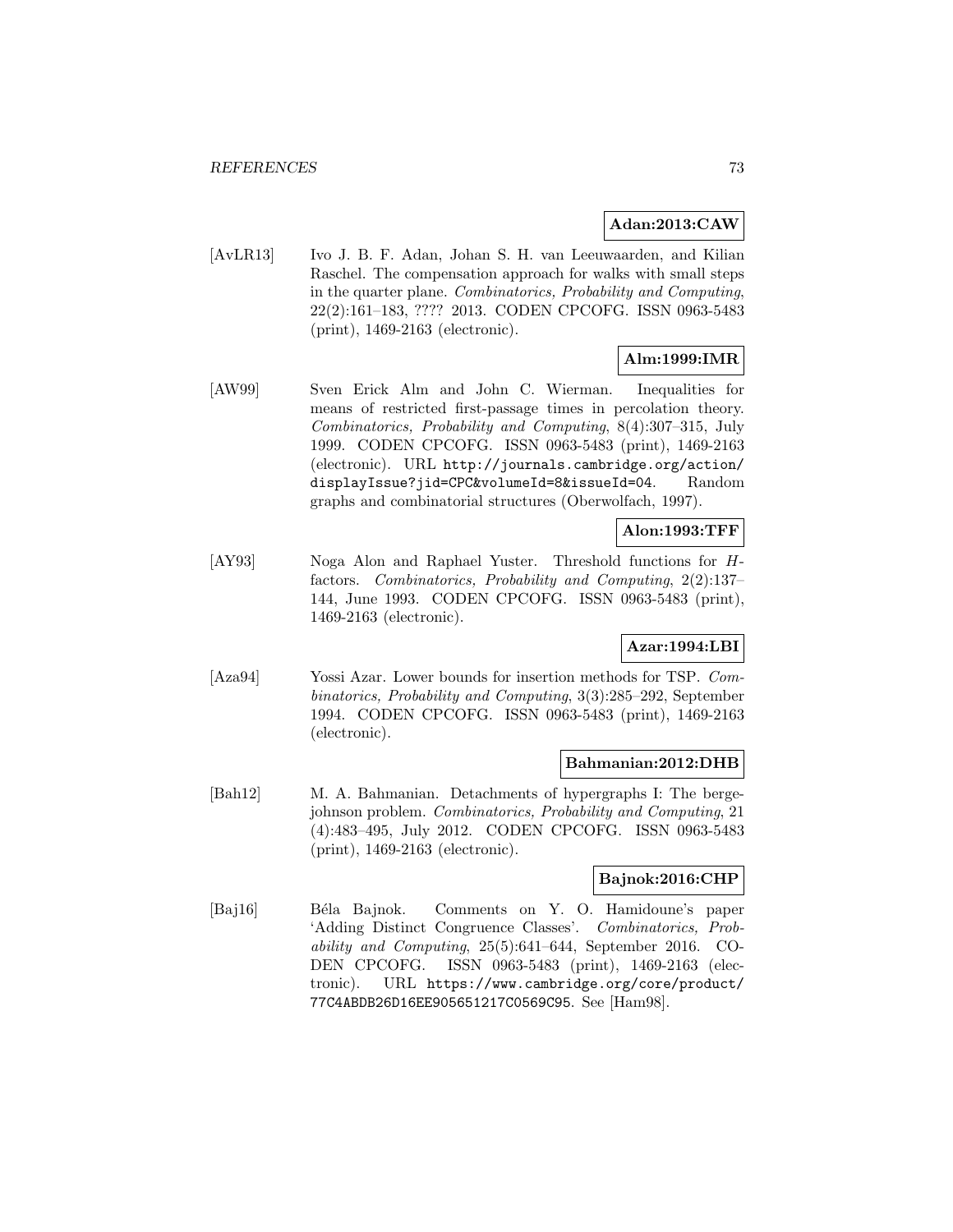#### **Balister:2001:AC**

[Bal01a] P. N. Balister. On the Alspach Conjecture. Combinatorics, Probability and Computing, 10(2):95–125, March 2001. CO-DEN CPCOFG. ISSN 0963-5483 (print), 1469-2163 (electronic). URL http://journals.cambridge.org/action/ displayIssue?jid=CPC&volumeId=10&issueId=02.

## **Balister:2001:PC**

[Bal01b] Paul Balister. Packing circuits into  $K_N$ . Combinatorics, Probability and Computing, 10(6):463–499, November 2001. CO-DEN CPCOFG. ISSN 0963-5483 (print), 1469-2163 (electronic). URL http://journals.cambridge.org/action/ displayIssue?jid=CPC&volumeId=10&issueId=06.

### **Balister:2003:PDD**

[Bal03] Paul Balister. Packing digraphs with directed closed trails. Combinatorics, Probability and Computing, 12(1):1–15, January 2003. CODEN CPCOFG. ISSN 0963-5483 (print), 1469-2163 (electronic). URL http://journals.cambridge.org/action/ displayIssue?jid=CPC&volumeId=12&issueId=01.

#### **Balister:2015:I**

[Bal15] Paul Balister. Introduction. Combinatorics, Probability and Computing, 24(4):584, July 2015. CODEN CPCOFG. ISSN 0963-5483 (print), 1469-2163 (electronic). Special issue on Oberwolfach Special Issue Part 1.

#### **Barany:2004:BRU**

[Bár04] Imre Bárány. Book review: "Using the Borsuk–Ulam Theorem: Lectures on Topological Methods in Combinatorics and Geometry," by J Matoušek, Springer, 2003, 196 pp., £30.50, \$49.95, EU 49.95. Combinatorics, Probability and Computing, 13(2):281–282, March 2004. CODEN CPCOFG. ISSN 0963-5483 (print), 1469-2163 (electronic). URL http: //journals.cambridge.org/action/displayIssue?jid=CPC& volumeId=13&issueId=02.

#### **Barany:2006:BRG**

[Bár06] Imre Bárány. Book review: "Geometric Graphs and Arrangements: Some Chapters from Combinatorial Geometry", by Stefan Felsner, Vieweg Verlag, 2004, 170pp., 29.90 Euros. Combinatorics, Probability and Computing, 15(6):941–942, November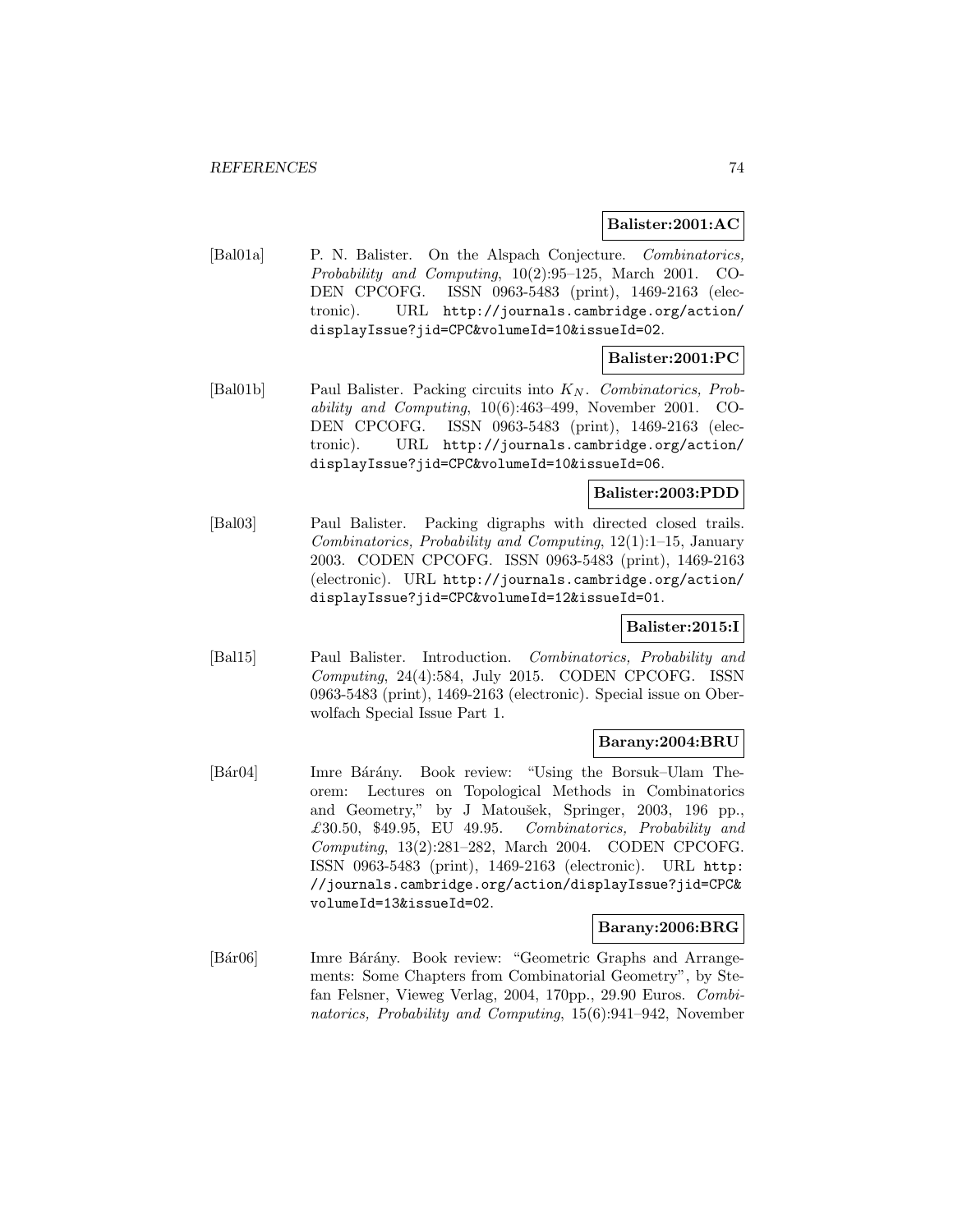2006. CODEN CPCOFG. ISSN 0963-5483 (print), 1469-2163 (electronic). URL http://journals.cambridge.org/action/ displayIssue?jid=CPC&volumeId=15&issueId=06.

## **Barvinok:2008:ECT**

[Bar08] Alexander Barvinok. Enumerating contingency tables via random permanents. Combinatorics, Probability and Computing, 17(1):1–19, January 2008. CODEN CPCOFG. ISSN 0963-5483 (print), 1469-2163 (electronic). URL http:/ /journals.cambridge.org/action/displayIssue?jid=CPC& volumeId=17&issueId=01.

#### **Barvinok:2010:WDR**

[Bar10] Alexander Barvinok. What does a random contingency table look like? Combinatorics, Probability and Computing, 19(4):517–539, July 2010. CODEN CPCOFG. ISSN 0963-5483 (print), 1469- 2163 (electronic).

## **Balister:2012:CPI**

[BB12] Paul Balister and Béla Bollobás. Critical probabilities of 1independent percolation models. Combinatorics, Probability and Computing, 21(1–2):11–22, ???? 2012. CODEN CPCOFG. ISSN 0963-5483 (print), 1469-2163 (electronic).

#### **Bennett:2019:NBR**

[BB19] Patrick Bennett and Tom Bohman. A natural barrier in random greedy hypergraph matching. Combinatorics, Probability and Computing, 28(6):816–825, November 2019. CO-DEN CPCOFG. ISSN 0963-5483 (print), 1469-2163 (electronic). URL /core/journals/combinatorics-probabilityand-computing/article/natural-barrier-in-random-greedyhypergraph-matching/9ECB54E77217E02E4D5A1D87603F33A0.

#### **Berger:2005:DDC**

[BBC<sup>+</sup>05] N. Berger, C. Borgs, J. T. Chayes, R. M. D'Souza, and R. D. Kleinberg. Degree distribution of competition-induced preferential attachment graphs. Combinatorics, Probability and Computing, 14(5–6):697–721, November 2005. CODEN CPCOFG. ISSN 0963-5483 (print), 1469-2163 (electronic). URL http: //journals.cambridge.org/action/displayIssue?jid=CPC& volumeId=14&issueId=05.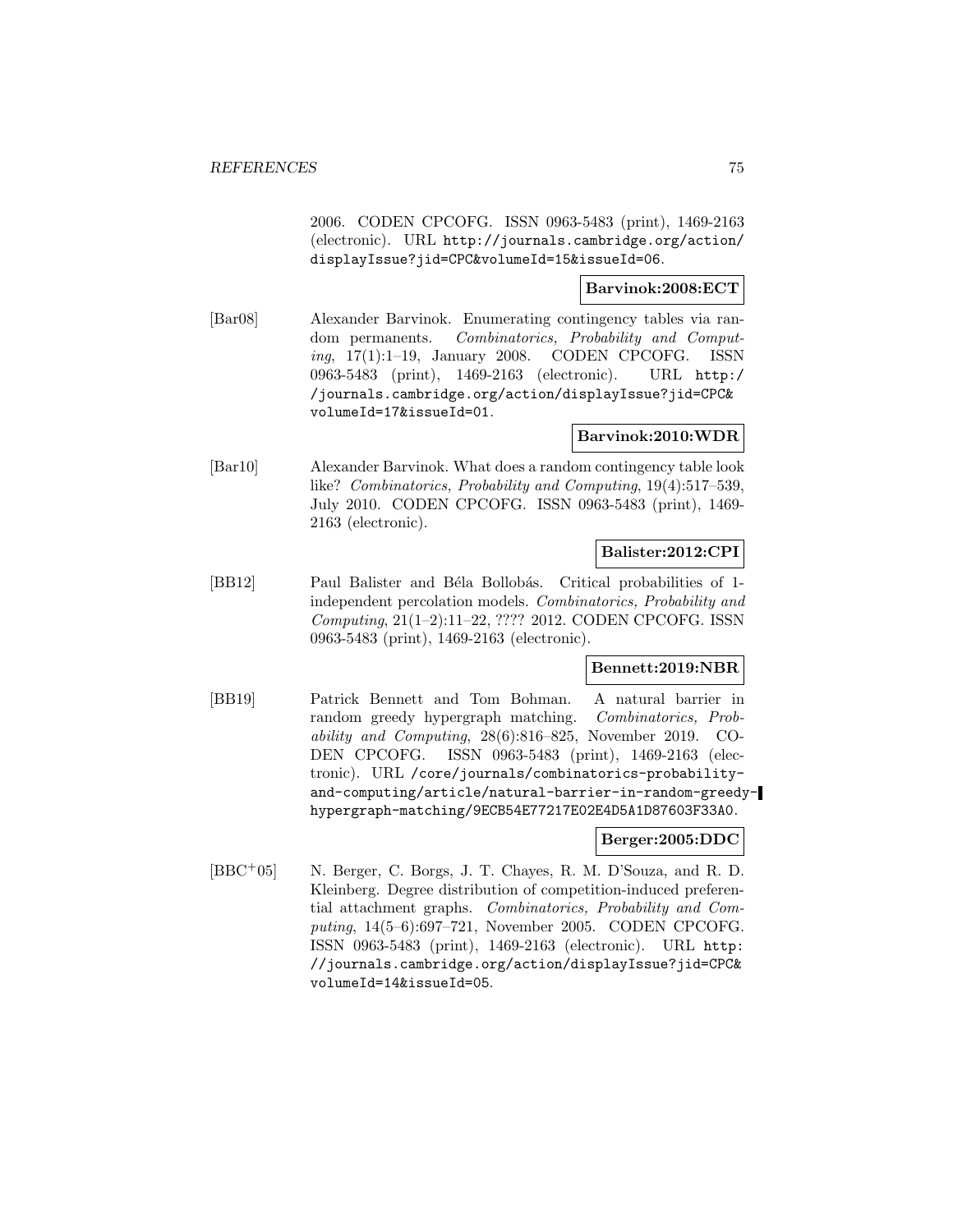## **Bal:2021:HBC**

[BBDS21] Deepak Bal, Ross Berkowitz, Pat Devlin, and Mathias Schacht. Hamiltonian Berge cycles in random hypergraphs. Combinatorics, Probability and Computing, 30(2):228–238, March 2021. CODEN CPCOFG. ISSN 0963-5483 (print), 1469-2163 (electronic). URL https://www.cambridge.org/core/journals/ combinatorics-probability-and-computing/article/hamiltonianberge-cycles-in-random-hypergraphs/23FFCED26E2B4B74BBF1F3BAB41F94F3.

#### **Barraez:2000:FGC**

[BBF00] D. Barraez, S. Boucheron, and W. Fernandez de la Vega. On the fluctuations of the giant component. Combinatorics, Probability and Computing, 9(4):287–304, July 2000. CODEN CPCOFG. ISSN 0963-5483 (print), 1469-2163 (electronic). URL http: //journals.cambridge.org/action/displayIssue?jid=CPC& volumeId=9&issueId=04.

## **Balogh:2016:CTH**

 $[BBH<sup>+</sup>16]$  József Balogh, Jane Butterfield, Ping Hu, John Lenz, and Dhruv Mubayi. On the chromatic thresholds of hypergraphs. Combinatorics, Probability and Computing, 25(2):172–212, March 2016. CODEN CPCOFG. ISSN 0963-5483 (print), 1469-2163 (electronic).

### **Bednarska-Bzdega:2016:MWP**

[BBHKL16] Małgorzata Bednarska-Bzdęga, Dan Hefetz, Michael Krivelevich, and Tomasz Luczak. Manipulative waiters with probabilistic intuition. Combinatorics, Probability and Computing, 25(6): 823–849, November 2016. CODEN CPCOFG. ISSN 0963-5483 (print), 1469-2163 (electronic). URL https://www.cambridge. org/core/product/CB15B3CDBC0C064EA8C701BE78F1A98A.

#### **Bollobas:2003:SIR**

[BBK<sup>+</sup>03] Béla Bollobás, Graham Brightwell, Yoshiharu Kohayakawa, Imre Leader, and Alex Scott. Special issue on Ramsey theory. Combinatorics, Probability and Computing, 12(5–6):467, November 2003. CODEN CPCOFG. ISSN 0963-5483 (print), 1469-2163 (electronic).

## **Bal:2015:LCR**

[BBKP15] Deepak Bal, Anthony Bonato, William B. Kinnersley, and Pawel Pralat. Lazy cops and robbers on hypercubes. Combinatorics,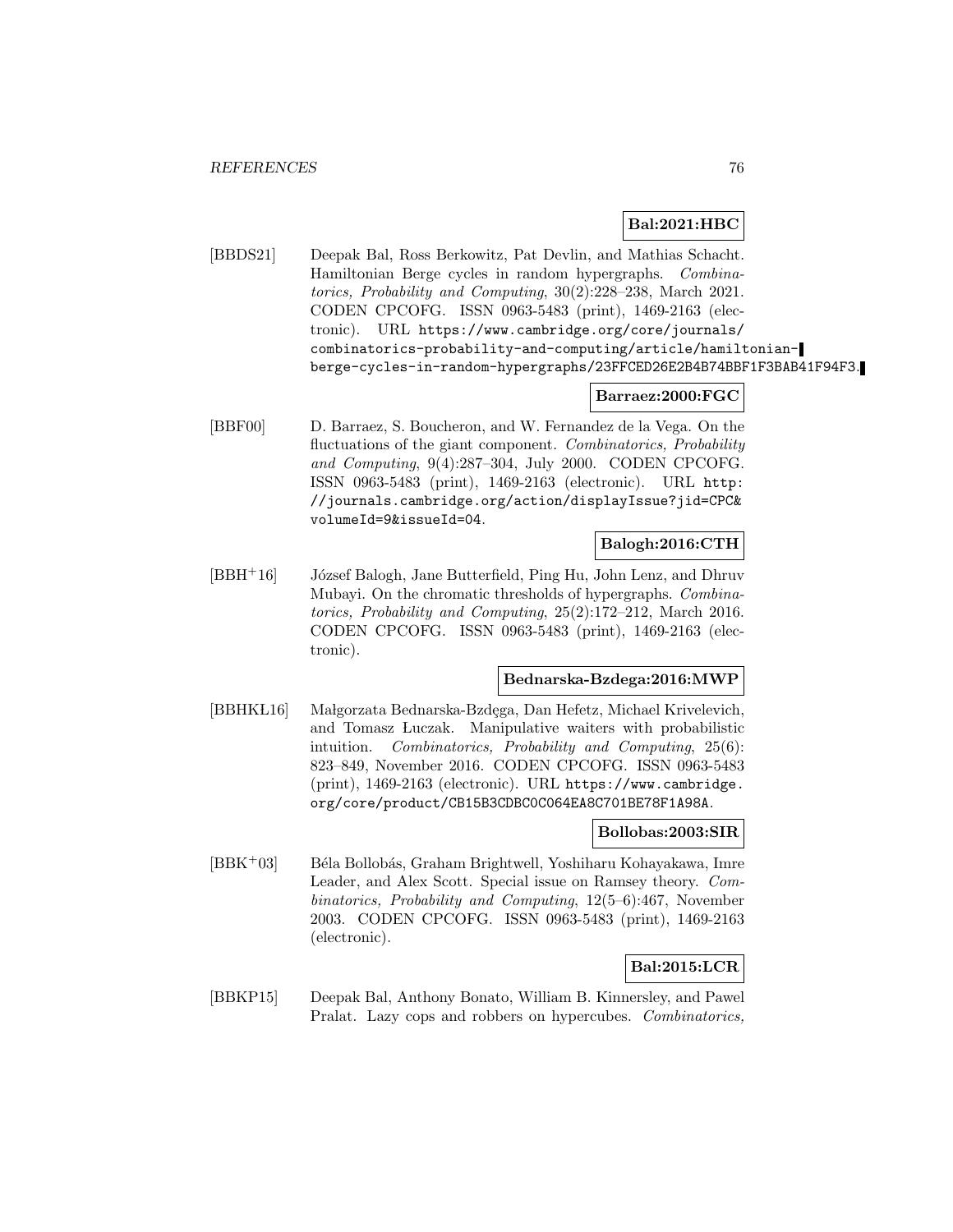Probability and Computing, 24(6):829–837, November 2015. CO-DEN CPCOFG. ISSN 0963-5483 (print), 1469-2163 (electronic).

## **Balister:2018:I**

[BBL<sup>+</sup>18] Paul Balister, Béla Bollobás, Imre Leader, Rob Morris, and Oliver Riordan. Introduction. Combinatorics, Probability and Computing, 27(4):441, July 2018. CODEN CPCOFG. ISSN 0963-5483 (print), 1469-2163 (electronic). URL https://www. cambridge.org/core/journals/combinatorics-probabilityand-computing/article/introduction/0B2BB359AEE24F7A6B7C8A6C0C34AB10.

### **Balogh:2009:EKR**

[BBM09a] József Balogh, Tom Bohman, and Dhruv Mubayi. Erdős–Ko– Rado in random hypergraphs. Combinatorics, Probability and Computing, 18(5):629–646, September 2009. CODEN CPCOFG. ISSN 0963-5483 (print), 1469-2163 (electronic).

### **Balogh:2009:MBP**

[BBM09b] József Balogh, Béla Bollobás, and Robert Morris. Majority bootstrap percolation on the hypercube. Combinatorics, Probability and Computing, 18(1–2):17–51, March 2009. CODEN CPCOFG. ISSN 0963-5483 (print), 1469-2163 (electronic).

#### **Balogh:2010:BPH**

[BBM10] József Balogh, Béla Bollobás, and Robert Morris. Bootstrap percolation in high dimensions. Combinatorics, Probability and Computing, 19(5–6):643–692, November 2010. CODEN CP-COFG. ISSN 0963-5483 (print), 1469-2163 (electronic).

#### **Bonamy:2021:FCB**

[BBP21] Marthe Bonamy, Nicolas Bousquet, and Guillem Perarnau. Frozen  $(\Delta + 1)$ -colourings of bounded degree graphs. Combinatorics, Probability and Computing, 30(3):330–343, May 2021. CODEN CPCOFG. ISSN 0963-5483 (print), 1469-2163 (electronic). URL https://www.cambridge.org/core/journals/ combinatorics-probability-and-computing/article/frozen-1colourings-of-bounded-degree-graphs/6B29091FC990E0F109BCCCE22D16C841.

## **Bhamidi:2014:BSR**

[BBW14] Shankar Bhamidi, Amarjit Budhiraja, and Xuan Wang. Bounded-size rules: The barely subcritical regime. Combinatorics, Probability and Computing, 23(4):505–538, July 2014.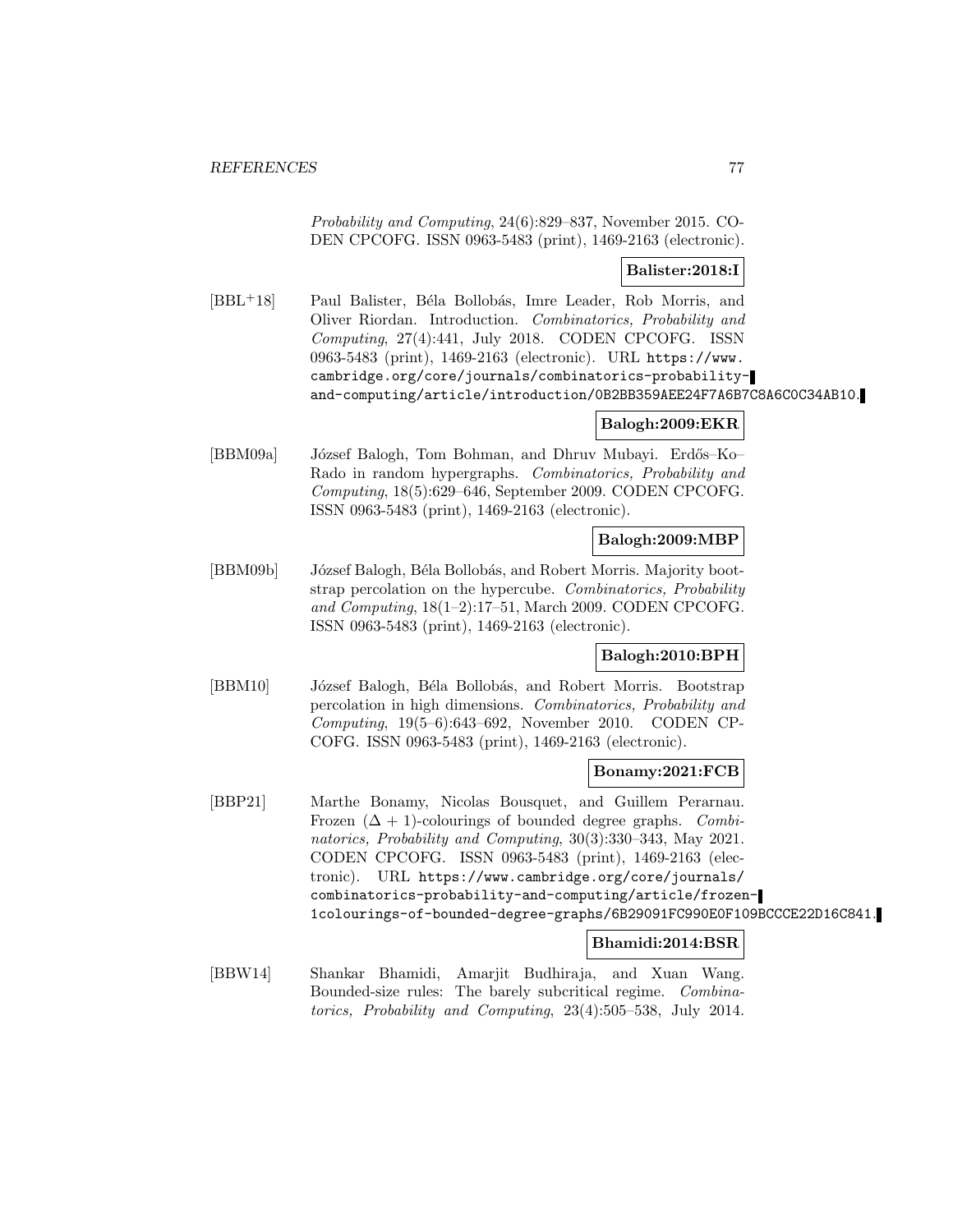CODEN CPCOFG. ISSN 0963-5483 (print), 1469-2163 (electronic).

#### **Benjamini:2008:LRP**

[BBY08] Itai Benjamini, Noam Berger, and Ariel Yadin. Long-range percolation mixing time. Combinatorics, Probability and Computing, 17(4):487–494, July 2008. CODEN CPCOFG. ISSN 0963-5483 (print), 1469-2163 (electronic).

### **Ball:2020:SPF**

[BC20] Simeon Ball and Bence Csajbók. On sets of points with few odd secants. Combinatorics, Probability and Computing, 29(1):31–43, January 2020. CODEN CPCOFG. ISSN 0963-5483 (print), 1469- 2163 (electronic). URL https://www.cambridge.org/core/ journals/combinatorics-probability-and-computing/article/ on-sets-of-points-with-few-odd-secants/8833E150CC39E02DF802D2F5D2EE837C.

### **Blanca:2019:PCH**

[BCG<sup>+</sup>19] Antonio Blanca, Yuxuan Chen, David Galvin, Dana Randall, and Prasad Tetali. Phase coexistence for the hard-core model on **Z**<sup>2</sup>. Combinatorics, Probability and Computing, 28(1):1–22, January 2019. CODEN CPCOFG. ISSN 0963-5483 (print), 1469- 2163 (electronic). URL https://www.cambridge.org/core/ journals/combinatorics-probability-and-computing/article/ phase-coexistence-for-the-hardcore-model-on-2/9B652165B36865C568285FD7A37D8B59.

## **Bender:1997:SDA**

[BCGR97] Edward A. Bender, E. Rodney Canfield, Zhicheng Gao, and L. Bruce Ricmond. Submap density and asymmetry results for two parameter map families. Combinatorics, Probability and Computing, 6(1):17–25, March 1997. CODEN CPCOFG. ISSN 0963-5483 (print), 1469-2163 (electronic). URL http: //journals.cambridge.org/action/displayIssue?jid=CPC& volumeId=6&issueId=01.

## **Bukh:2022:CHD**

[BCH22] Boris Bukh, Ting-Wei Chao, and Ron Holzman. On convex holes in d dimensional point sets. Combinatorics, Probability and Computing, 31(1):101–108, January 2022. CO-DEN CPCOFG. ISSN 0963-5483 (print), 1469-2163 (electronic). URL https://www.cambridge.org/core/journals/ combinatorics-probability-and-computing/article/on-convexholes-in-ddimensional-point-sets/4FB2995DE76EE1D45F468AD952E8E952.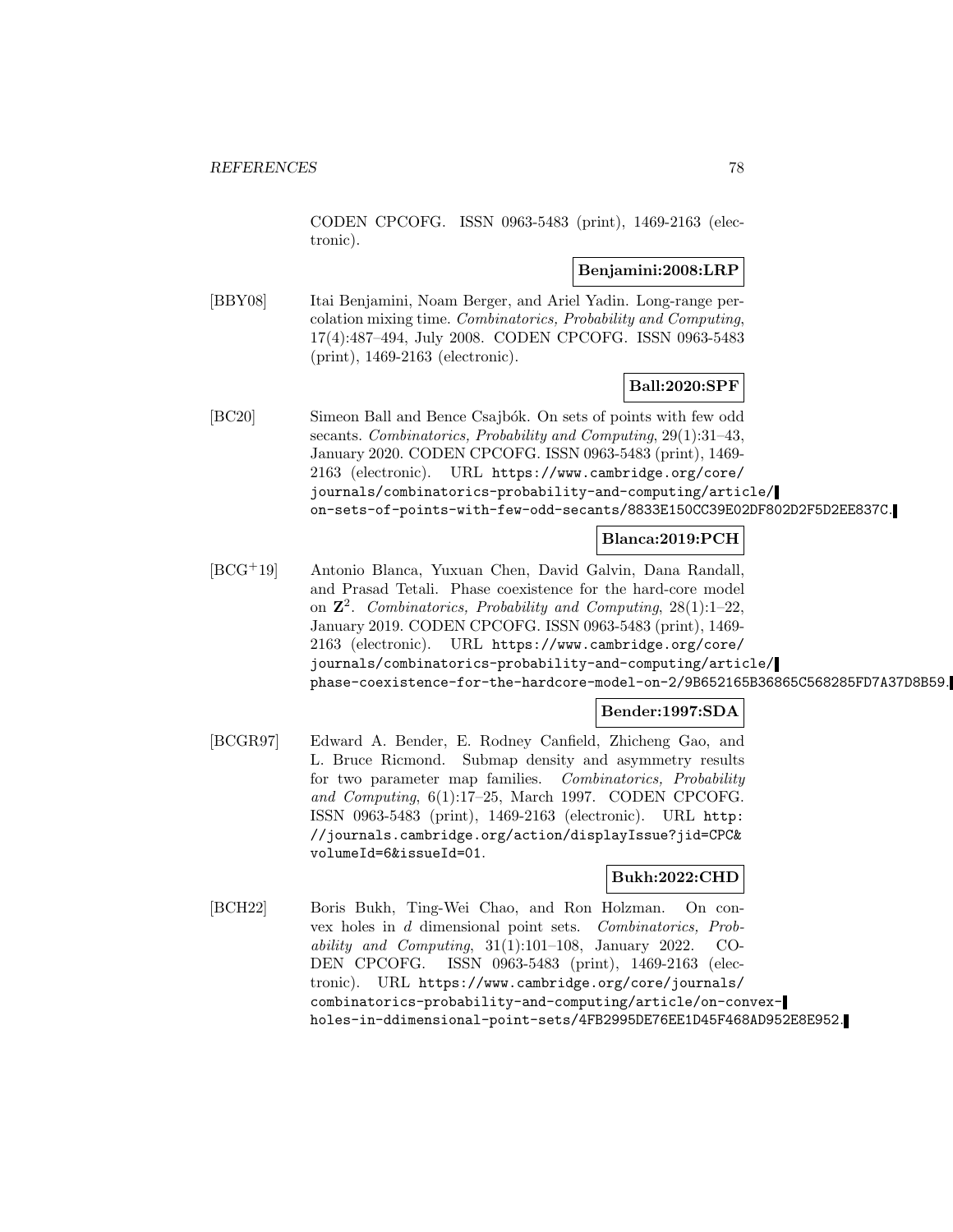#### **Balogh:2021:MFG**

[BCL<sup>+</sup>21] József Balogh, Felix Christian Clemen, Mikhail Lavrov, Bernard Lidický, and Florian Pfender. Making  $K_{r+1}$ -free graphs r-partite. Combinatorics, Probability and Computing, 30(4):609–618, July 2021. CODEN CPCOFG. ISSN 0963-5483 (print), 1469- 2163 (electronic). URL https://www.cambridge.org/core/ journals/combinatorics-probability-and-computing/article/ making-kr1free-graphs-rpartite/4B3AD0723DC446B87610E28F70A376D8.

### **Bapst:2017:PCS**

[BCOE17] Victor Bapst, Amin Coja-Oghlan, and Charilaos Efthymiou. Planting colourings silently. Combinatorics, Probability and Computing, 26(3):338–366, May 2017. CODEN CPCOFG. ISSN 0963-5483 (print), 1469-2163 (electronic). URL https://www. cambridge.org/core/product/2BB714622DD89AC2FDB8D3479F52BC14.

#### **Behrisch:2014:ANC**

[BCOK14a] Michael Behrisch, Amin Coja-Oghlan, and Mihyun Kang. The asymptotic number of connected d-uniform hypergraphs. Combinatorics, Probability and Computing, 23(3):367–385, May 2014. CODEN CPCOFG. ISSN 0963-5483 (print), 1469-2163 (electronic). See corrigendum [BCOK15].

#### **Behrisch:2014:LLT**

[BCOK14b] Michael Behrisch, Amin Coja-Oghlan, and Mihyun Kang. Local limit theorems for the giant component of random hypergraphs. Combinatorics, Probability and Computing, 23(3):331–366, May 2014. CODEN CPCOFG. ISSN 0963-5483 (print), 1469-2163 (electronic).

#### **Behrisch:2015:CAN**

[BCOK15] Michael Behrisch, Amin Coja-Oghlan, and Mihyun Kang. Corrigendum: "The Asymptotic Number of Connected d-Uniform Hypergraphs". Combinatorics, Probability and Computing, 24 (1):373–375, January 2015. CODEN CPCOFG. ISSN 0963-5483 (print), 1469-2163 (electronic). See [BCOK14a].

#### **Bender:1999:CCC**

[BCOR99] E. A. Bender, P. J. Cameron, A. M. Odlyzko, and L. B. Richmond. Connectedness, classes and cycle index. Combinatorics, Probability and Computing, 8(1–2):31–43, January 1999. CO-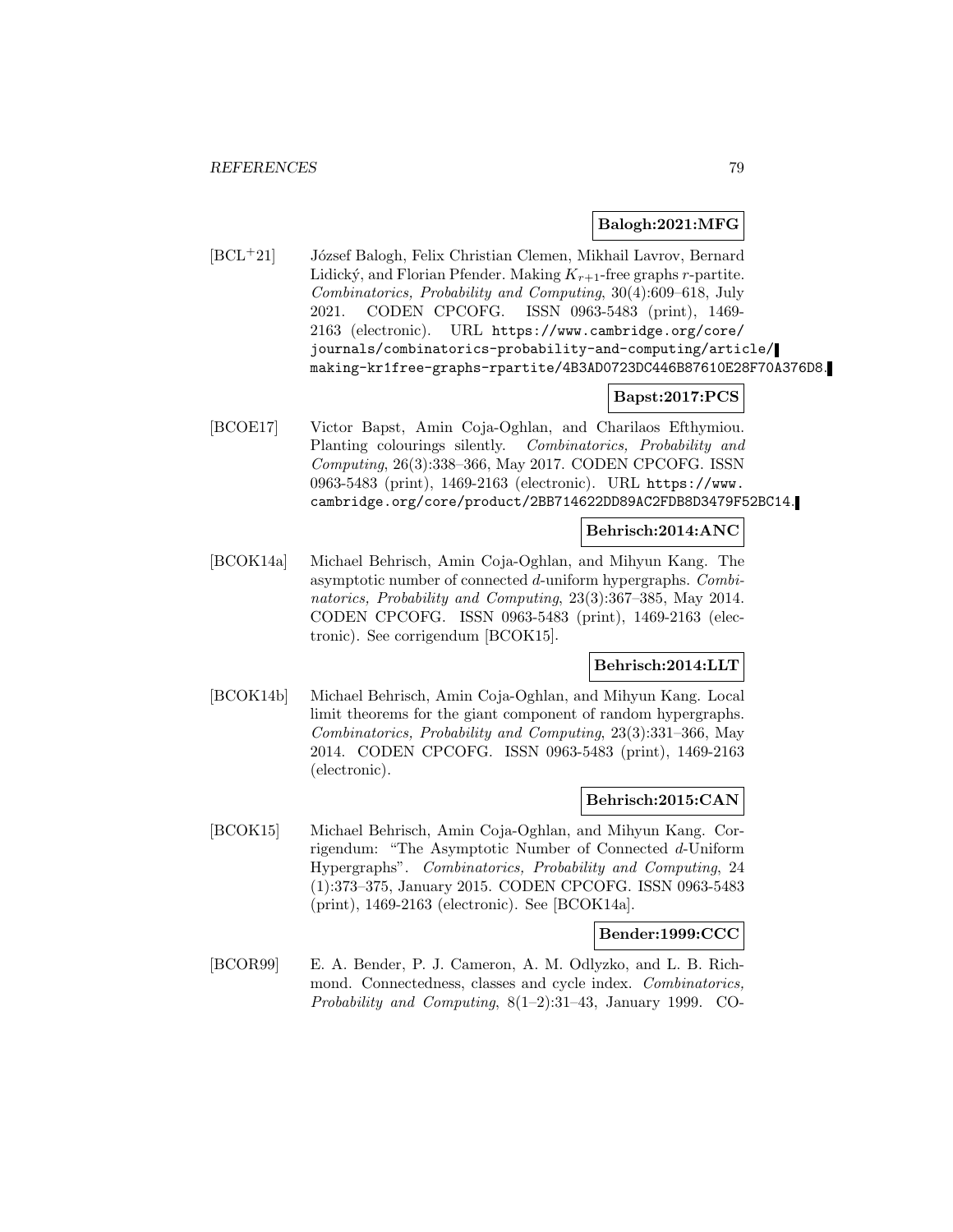DEN CPCOFG. ISSN 0963-5483 (print), 1469-2163 (electronic). Recent trends in combinatorics (Mátraháza, 1995).

## **Bishnoi:2018:ZPF**

[BCPS18] Anurag Bishnoi, Pete L. Clark, Aditya Potukuchi, and John R. Schmitt. On zeros of a polynomial in a finite grid. Combinatorics, Probability and Computing, 27(3):310–333, May 2018. CODEN CPCOFG. ISSN 0963-5483 (print), 1469-2163 (electronic). URL https://www.cambridge.org/core/journals/ combinatorics-probability-and-computing/article/on-zerosof-a-polynomial-in-a-finite-grid/D9CB84B64CFBAAC44F3BB2A1265B5A2D.

## **Balogh:2021:DVH**

[BCPT21] József Balogh, Béla Csaba, András Pluhár, and Andrew Treglown. A discrepancy version of the Hajnal–Szemerédi theorem. Combinatorics, Probability and Computing, 30(3):444–459, May 2021. CODEN CPCOFG. ISSN 0963-5483 (print), 1469- 2163 (electronic). URL https://www.cambridge.org/core/ journals/combinatorics-probability-and-computing/article/ discrepancy-version-of-the-hajnalszemeredi-theorem/1793166873B96794297CBEAC0C75

## **Baillon:2016:SUB**

[BCV16] Jean-Bernard Baillon, Roberto Cominetti, and José Vaisman. A sharp uniform bound for the distribution of sums of Bernoulli trials. Combinatorics, Probability and Computing, 25(3):352–361, May 2016. CODEN CPCOFG. ISSN 0963-5483 (print), 1469- 2163 (electronic).

## **Bellenbaum:2002:TSP**

[BD02] Patrick Bellenbaum and Reinhard Diestel. Two short proofs concerning tree-decompositions. Combinatorics, Probability and Computing, 11(6):541–547, November 2002. CODEN CPCOFG. ISSN 0963-5483 (print), 1469-2163 (electronic). URL http: //journals.cambridge.org/action/displayIssue?jid=CPC& volumeId=11&issueId=06.

## **Bruhn:2006:DIG**

[BD06] Henning Bruhn and Reinhard Diestel. Duality in infinite graphs. Combinatorics, Probability and Computing, 15(1–2):75–90, January 2006. CODEN CPCOFG. ISSN 0963-5483 (print), 1469- 2163 (electronic). URL http://journals.cambridge.org/ action/displayIssue?jid=CPC&volumeId=15&issueId=01.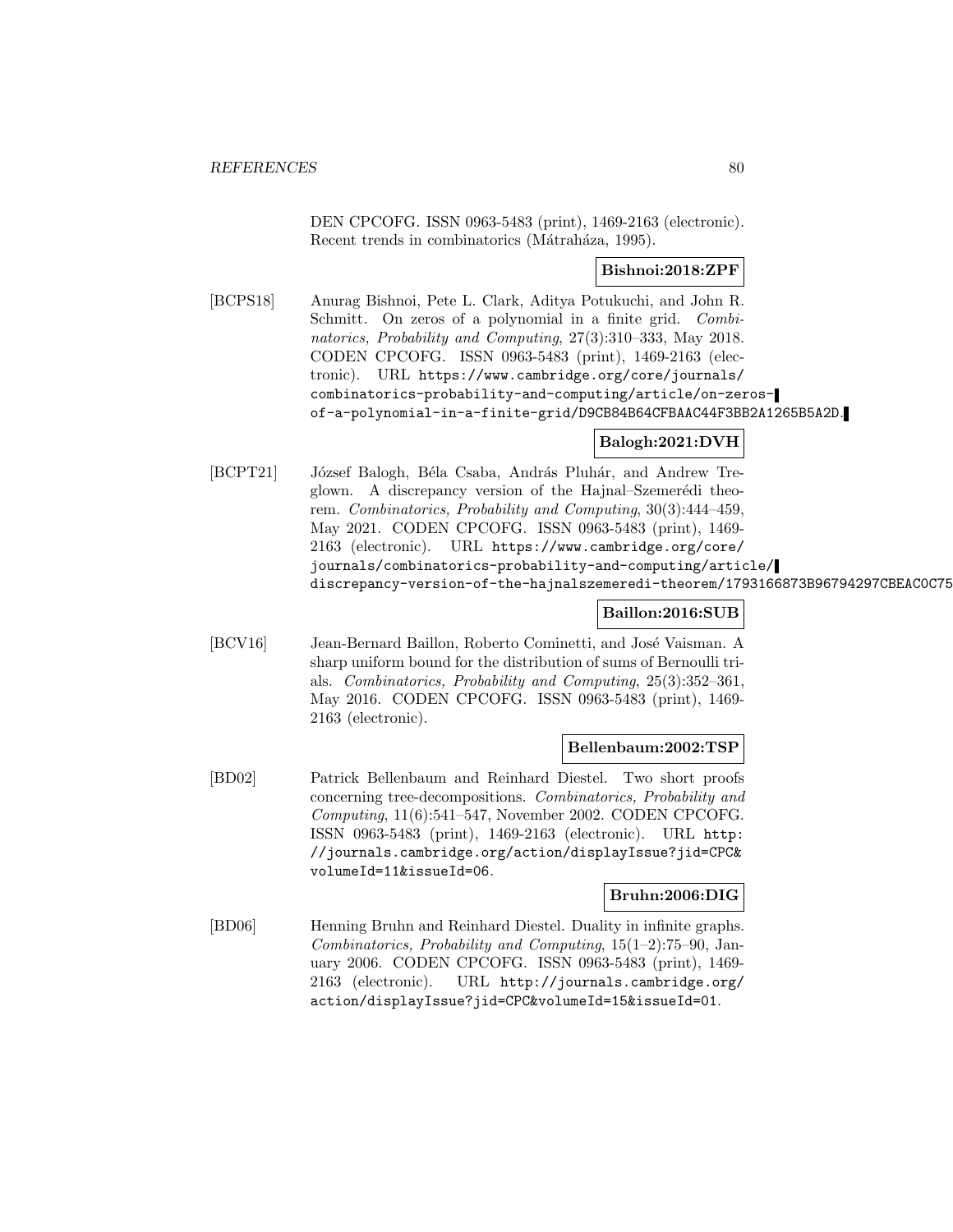#### **Broutin:2008:AHT**

[BD08] N. Broutin and L. Devroye. An analysis of the height of tries with random weights on the edges. Combinatorics, Probability and Computing, 17(2):161–202, March 2008. CODEN CPCOFG. ISSN 0963-5483 (print), 1469-2163 (electronic). URL http: //journals.cambridge.org/action/displayIssue?jid=CPC& volumeId=17&issueId=02.

### **Banderier:2015:FAC**

[BD15] Cyril Banderier and Michael Drmota. Formulae and asymptotics for coefficients of algebraic functions. Combinatorics, Probability and Computing, 24(1):1–53, January 2015. CODEN CPCOFG. ISSN 0963-5483 (print), 1469-2163 (electronic). Special issue on Honouring the Memory of Philippe Flajolet - Part 3.

## **Beveridge:2012:CRG**

[BDFM12] Andrew Beveridge, Andrzej Dudek, Alan Frieze, and Tobias Müller. Cops and robbers on geometric graphs. Combinatorics, Probability and Computing, 21(6):816–834, November 2012. CO-DEN CPCOFG. ISSN 0963-5483 (print), 1469-2163 (electronic).

#### **Ben-David:2000:NVD**

[BDG00] Shai Ben-David and Leonid Gurvits. A note on VC-dimension and measure of sets of reals. Combinatorics, Probability and Computing, 9(5):391–405, September 2000. CODEN CPCOFG. ISSN 0963-5483 (print), 1469-2163 (electronic). URL http: //journals.cambridge.org/action/displayIssue?jid=CPC& volumeId=9&issueId=05.

### **Brito:2022:SGR**

[BDH22] Gerandy Brito, Ioana Dumitriu, and Kameron Decker Harris. Spectral gap in random bipartite biregular graphs and applications. Combinatorics, Probability and Computing, 31(2):229–267, March 2022. CODEN CPCOFG. ISSN 0963-5483 (print), 1469- 2163 (electronic). URL https://www.cambridge.org/core/ journals/combinatorics-probability-and-computing/article/ spectral-gap-in-random-bipartite-biregular-graphs-andapplications/FF0544B9780460143733B7A5317D6CC1.

#### **Bennett:2020:MNC**

[BDLP20] Patrick Bennett, Andrzej Dudek, Bernard Lidický, and Oleg Pikhurko. Minimizing the number of 5-cycles in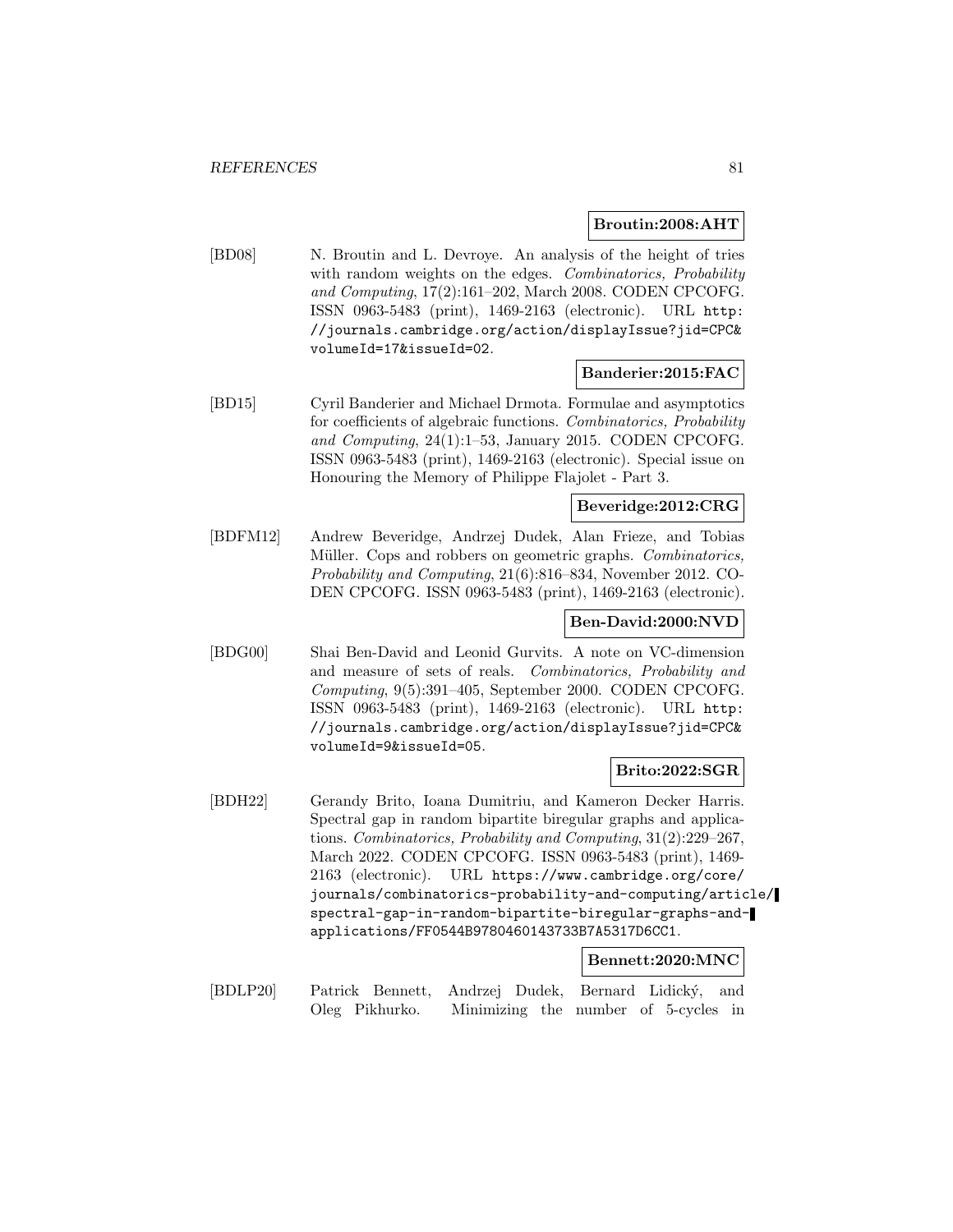graphs with given edge-density. Combinatorics, Probability and Computing,  $29(1):44-67$ , January 2020. CO-DEN CPCOFG. ISSN 0963-5483 (print), 1469-2163 (electronic). URL https://www.cambridge.org/core/journals/ combinatorics-probability-and-computing/article/minimizingthe-number-of-5cycles-in-graphs-with-given-edgedensity/ 3740B1846281CAA0AA7FF6E396EBA949.

## **Baron:1996:PRM**

[BDM96] Gerd Baron, Michael Drmota, and Ljuben Mutafchiev. Predecessors in random mappings. Combinatorics, Probability and Computing, 5(4):317–335, December 1996. CODEN CPCOFG. ISSN 0963-5483 (print), 1469-2163 (electronic).

#### **Bernardi:2014:SPP**

[BDMS14] Olivier Bernardi, Rosena R. X. Du, Alejandro H. Morales, and Richard P. Stanley. Separation probabilities for products of permutations. Combinatorics, Probability and Computing, 23(2): 201–222, March 2014. CODEN CPCOFG. ISSN 0963-5483 (print), 1469-2163 (electronic).

#### **Barlow:2011:ECT**

[BDNP11] Martin T. Barlow, Jian Ding, Asaf Nachmias, and Yuval Peres. The evolution of the cover time. Combinatorics, Probability and Computing, 20(3):331–345, May 2011. CODEN CPCOFG. ISSN 0963-5483 (print), 1469-2163 (electronic).

#### **Bucic:2021:UUG**

[BDS21] Matija Bucić, Nemanja Draganić, and Benny Sudakov. Universal and unavoidable graphs. Combinatorics, Probability and Computing, 30(6):942–955, November 2021. CO-DEN CPCOFG. ISSN 0963-5483 (print), 1469-2163 (electronic). URL https://www.cambridge.org/core/journals/ combinatorics-probability-and-computing/article/universaland-unavoidable-graphs/AF73AF5A5324830C149338577258AFFC.

### **Bennett:2020:LTP**

[BDZ20] Patrick Bennett, Andrzej Dudek, and Shira Zerbib. Large triangle packings and Tuza's conjecture in sparse random graphs. Combinatorics, Probability and Computing, 29(5):757–779, September 2020. CODEN CPCOFG. ISSN 0963-5483 (print), 1469-2163 (electronic). URL https://www.cambridge.org/ core/journals/combinatorics-probability-and-computing/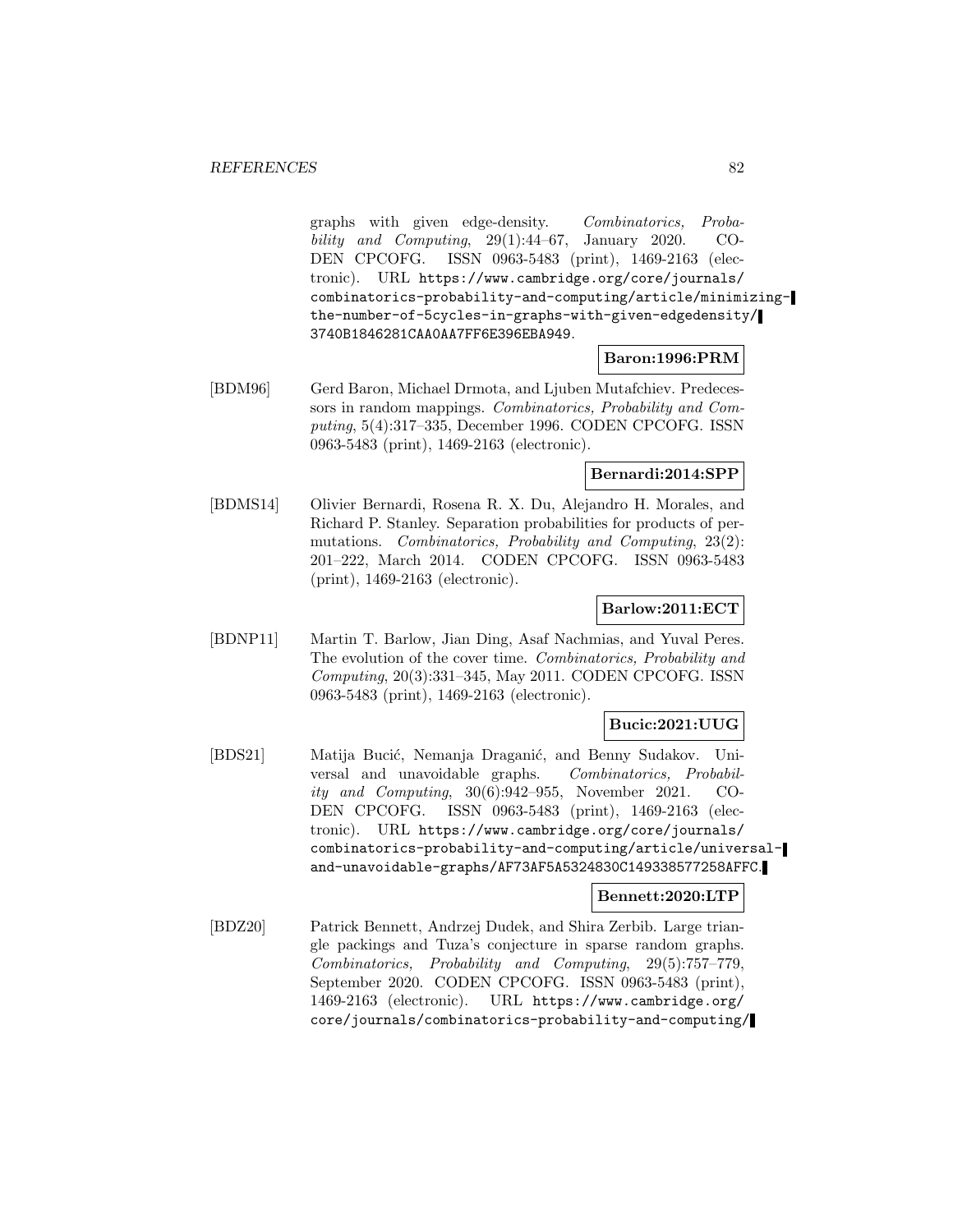#### article/large-triangle-packings-and-tuzas-conjecturein-sparse-random-graphs/BDB72B1BCA1D362D08E87EE25D1BCA15.

#### **Bollobas:2015:PSS**

[BE15] Béla Bollobás and Tom Eccles. Partial shadows of set systems. Combinatorics, Probability and Computing, 24(5):825–828, September 2015. CODEN CPCOFG. ISSN 0963-5483 (print), 1469-2163 (electronic).

## **Beck:1994:DGG**

[Bec94] József Beck. Deterministic graph games and a probabilistic intuition. Combinatorics, Probability and Computing, 3(1):13–26, March 1994. CODEN CPCOFG. ISSN 0963-5483 (print), 1469- 2163 (electronic).

#### **Beck:2005:PG**

[Bec05] József Beck. Positional games. Combinatorics, Probability and Computing, 14(5–6):649–696, November 2005. CO-DEN CPCOFG. ISSN 0963-5483 (print), 1469-2163 (electronic). URL http://journals.cambridge.org/action/ displayIssue?jid=CPC&volumeId=14&issueId=05.

### **Bednarska:1998:BPG**

[Bed98] Malgorzata Bednarska. On biased positional games. Combinatorics, Probability and Computing, 7(4):339–351, December 1998. CODEN CPCOFG. ISSN 0963-5483 (print), 1469-2163 (electronic). URL http://journals.cambridge.org/action/ displayIssue?jid=CPC&volumeId=7&issueId=04.

### **Bousquet:2019:EDC**

[BEHD19] Nicolas Bousquet, Louis Esperet, Ararat Harutyunyan, and Rémi De Joannis De Verclos. Exact distance colouring in trees. Combinatorics, Probability and Computing, 28(2):177–186, March 2019. CODEN CPCOFG. ISSN 0963-5483 (print), 1469-2163 (electronic). URL https://www.cambridge.org/core/journals/ combinatorics-probability-and-computing/article/exactdistance-colouring-in-trees/3B14559A9DA7A5ACD438C555186CD136.

#### **Beiglbock:2006:MCS**

[Bei06] M. Beiglböck. A multidimensional central sets theorem. Combinatorics, Probability and Computing, 15(6):807–814, November 2006. CODEN CPCOFG. ISSN 0963-5483 (print), 1469-2163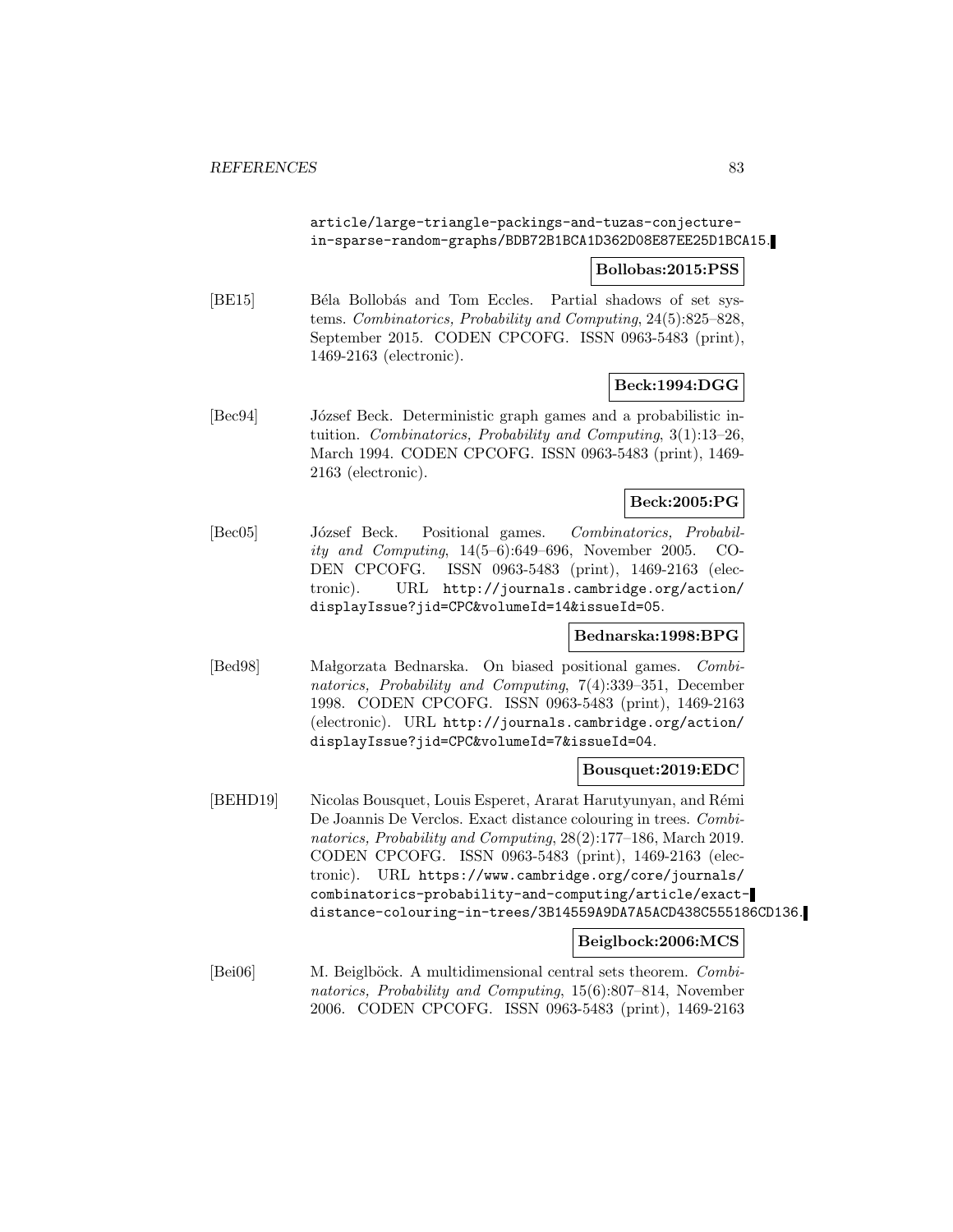(electronic). URL http://journals.cambridge.org/action/ displayIssue?jid=CPC&volumeId=15&issueId=06.

### **Bencs:2018:CDT**

[Ben18] Ferenc Bencs. Christoffel–Darboux type identities for the independence polynomial. Combinatorics, Probability and Computing, 27(5):716–724, September 2018. CODEN CPCOFG. ISSN 0963-5483 (print), 1469-2163 (electronic). URL https://www. cambridge.org/core/journals/combinatorics-probabilityand-computing/article/christoffeldarboux-type-identitiesfor-the-independence-polynomial/0E6F178300E28D1259B6CC5DFE6CE642.

### **Berndt:2006:BRI**

[Ber06] Bruce C. Berndt. Book review: "Integer Partitions", by George E. Andrews and Kimmo Eriksson, Cambridge University Press 2004, 152pp., £15.99/\$24.99 (paperback); £40.00/\$70.00 (hardback). Combinatorics, Probability and Computing, 15 (5):789–790, September 2006. CODEN CPCOFG. ISSN 0963-5483 (print), 1469-2163 (electronic). URL http:/ /journals.cambridge.org/action/displayIssue?jid=CPC& volumeId=15&issueId=05.

#### **Bertoin:2008:TPP**

[Ber08] Jean Bertoin. Two-parameter Poisson–Dirichlet measures and reversible exchangeable fragmentation-coalescence processes. Combinatorics, Probability and Computing, 17(3):329–337, May 2008. CODEN CPCOFG. ISSN 0963-5483 (print), 1469-2163 (electronic). URL http://journals.cambridge.org/action/ displayIssue?jid=CPC&volumeId=17&issueId=03.

#### **Beveridge:2016:HTF**

[Bev16] Andrew Beveridge. A hitting time formula for the discrete Green's function. Combinatorics, Probability and Computing, 25(3):362–379, May 2016. CODEN CPCOFG. ISSN 0963-5483 (print), 1469-2163 (electronic).

#### **Bezrukov:1994:OEB**

[Bez94] Sergej L. Bezrukov. On oriented embedding of the binary tree into the hypercube. Combinatorics, Probability and Computing, 3(1):27–38, March 1994. CODEN CPCOFG. ISSN 0963-5483 (print), 1469-2163 (electronic).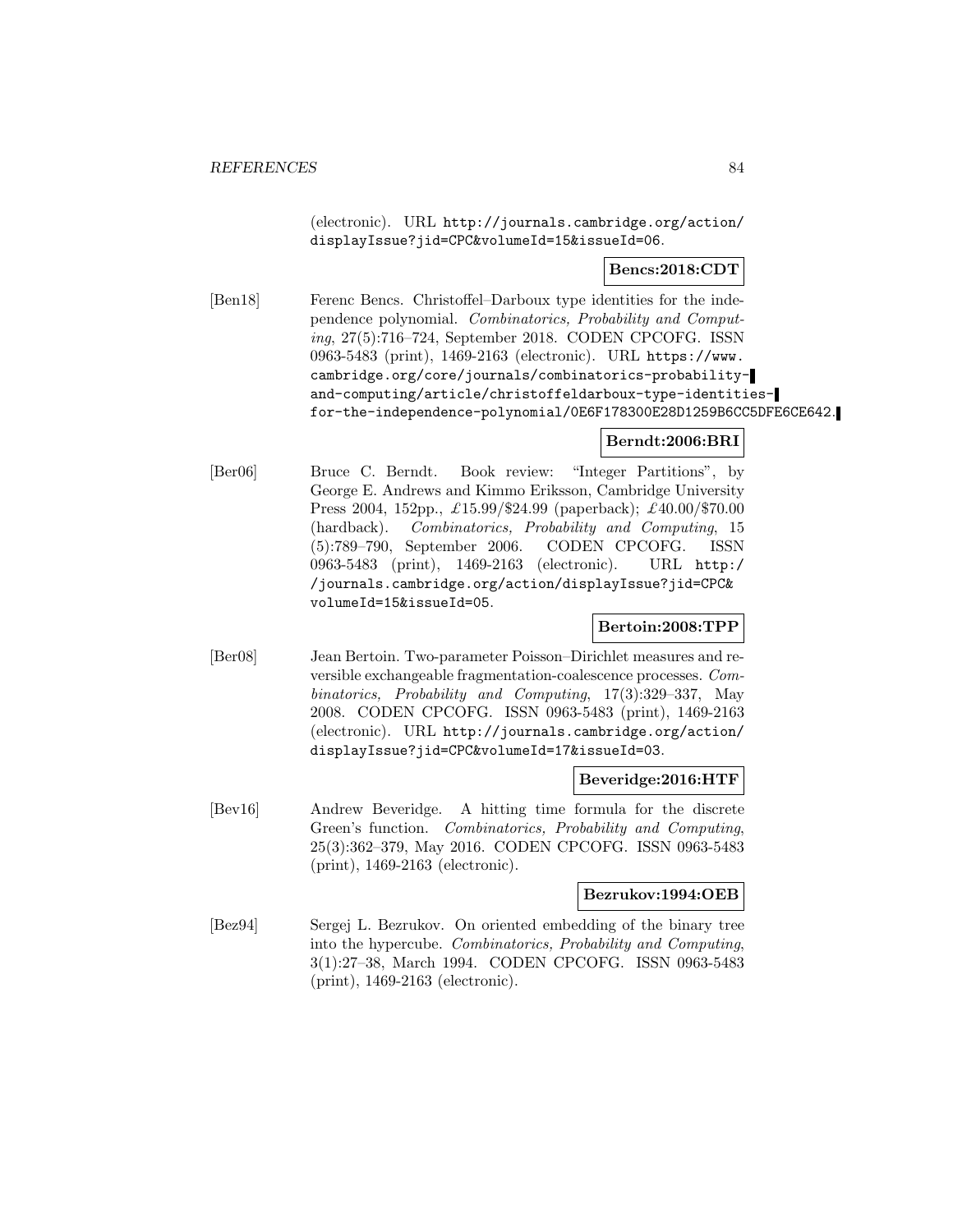#### **Boucheron:2001:INR**

[BF01] S. Boucheron and W. Fernandez de la Vega. On the independence number of random interval graphs. Combinatorics, Probability and Computing, 10(5):385–396, September 2001. CODEN CPCOFG. ISSN 0963-5483 (print), 1469-2163 (electronic). URL http://journals.cambridge.org/action/ displayIssue?jid=CPC&volumeId=10&issueId=05.

#### **Boucheron:2002:SPP**

[BF02] S. Boucheron and W. Fernandez de la Vega. On a square packing problem. Combinatorics, Probability and Computing, 11(2):113– 127, March 2002. CODEN CPCOFG. ISSN 0963-5483 (print), 1469-2163 (electronic). URL http://journals.cambridge. org/action/displayIssue?jid=CPC&volumeId=11&issueId= 02.

#### **Bohman:2011:KSR**

[BF11] Tom Bohman and Alan Frieze. Karp–Sipser on random graphs with a fixed degree sequence. Combinatorics, Probability and Computing, 20(5):721–741, September 2011. CODEN CPCOFG. ISSN 0963-5483 (print), 1469-2163 (electronic).

## **Broutin:2012:LPD**

[BF12] Nicolas Broutin and Omar Fawzi. Longest path distance in random circuits. Combinatorics, Probability and Computing, 21(6): 856–881, November 2012. CODEN CPCOFG. ISSN 0963-5483 (print), 1469-2163 (electronic).

#### **Brito:2018:ESI**

[BFJL18] Gerandy Brito, Christopher Fowler, Matthew Junge, and Avi Levy. Ewens sampling and invariable generation. Combinatorics, Probability and Computing, 27(6):853–891, November 2018. CO-DEN CPCOFG. ISSN 0963-5483 (print), 1469-2163 (electronic). URL https://www.cambridge.org/core/journals/ combinatorics-probability-and-computing/article/ewenssampling-and-invariable-generation/149BD838A147A4E585BC3E0FDFE3BE9F.

#### **Briggs:2018:PHC**

[BFK<sup>+</sup>18] Joseph Briggs, Alan Frieze, Michael Krivelevich, Po-Shen Loh, and Benny Sudakov. Packing Hamilton cycles online. Combinatorics, Probability and Computing, 27(4):475–495, July 2018.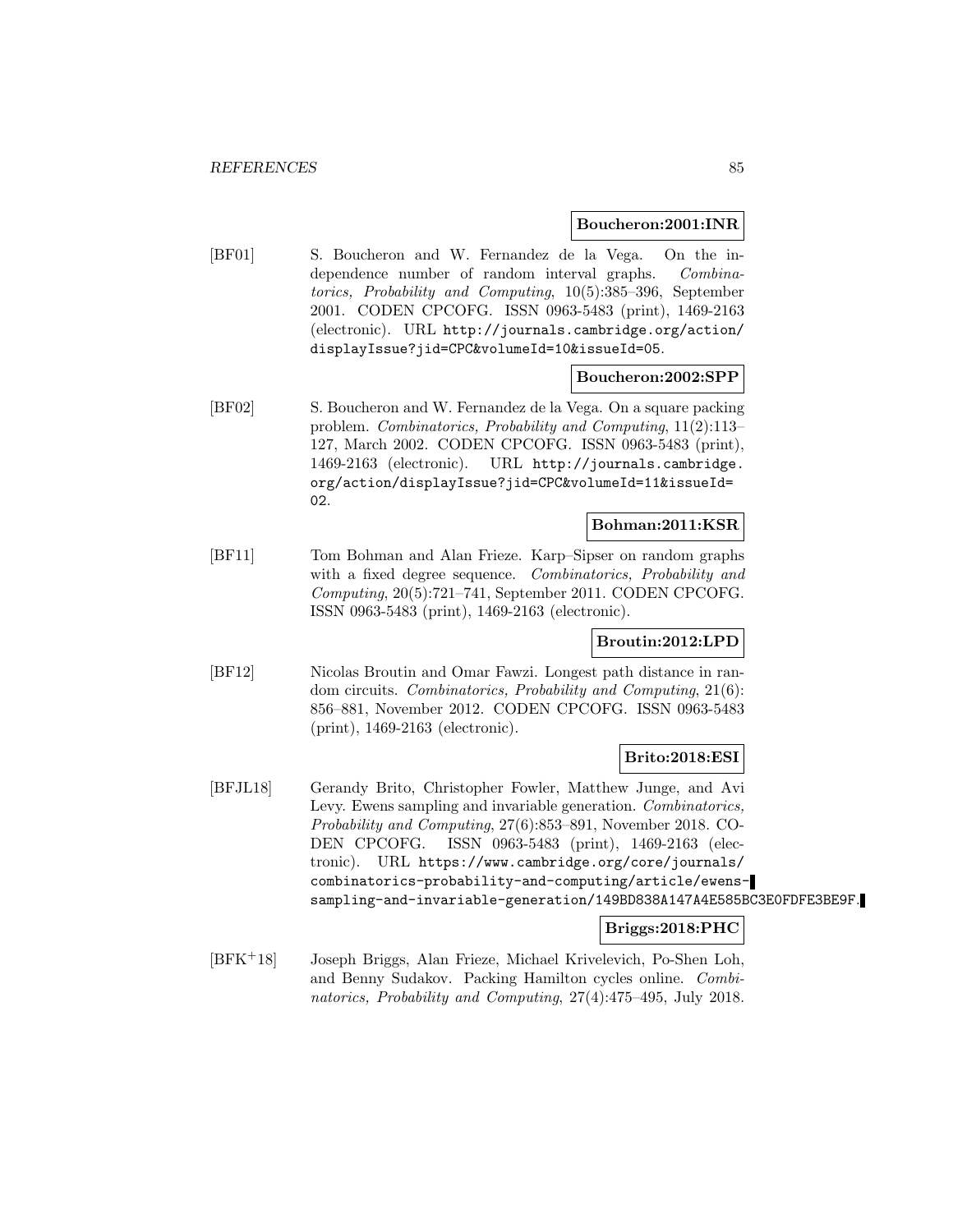CODEN CPCOFG. ISSN 0963-5483 (print), 1469-2163 (electronic). URL https://www.cambridge.org/core/journals/ combinatorics-probability-and-computing/article/packinghamilton-cycles-online/94DCA7AE4B328047C54E77FB39A0B632.

### **Bohman:2007:FOD**

[BFL<sup>+</sup>07] Tom Bohman, Alan Frieze, Tomasz Luczak, Oleg Pikhurko, Clifford Smyth, Joel Spencer, and Oleg Verbitsky. Firstorder definability of trees and sparse random graphs. Combinatorics, Probability and Computing, 16(3):375–400, May 2007. CODEN CPCOFG. ISSN 0963-5483 (print), 1469-2163 (electronic). URL http://journals.cambridge.org/action/ displayIssue?jid=CPC&volumeId=16&issueId=03.

### **Bordewich:2005:ACQ**

[BFLW05] M. Bordewich, M. Freedman, L. Lovász, and D. Welsh. Approximate counting and quantum computation. Combinatorics, Probability and Computing, 14(5–6):737–754, November 2005. CODEN CPCOFG. ISSN 0963-5483 (print), 1469-2163 (electronic). URL http://journals.cambridge.org/action/ displayIssue?jid=CPC&volumeId=14&issueId=05.

### **Bodini:2010:RSP**

[BFP10] Olivier Bodini, Éric Fusy, and Carine Pivoteau. Random sampling of plane partitions. Combinatorics, Probability and Computing, 19(2):201–226, March 2010. CODEN CPCOFG. ISSN 0963-5483 (print), 1469-2163 (electronic).

#### **Bissacot:2011:ILL**

[BFPS11] Rodrigo Bissacot, Roberto Fernández, Aldo Procacci, and Benedetto Scoppola. An improvement of the Lovász local lemma via cluster expansion. Combinatorics, Probability and Computing, 20(5):709–719, September 2011. CODEN CPCOFG. ISSN 0963-5483 (print), 1469-2163 (electronic).

#### **Bohman:2001:IF**

[BFRT01] Tom Bohman, Alan Frieze, Miklós Ruszinkó, and Luboš Thoma. G-intersecting families. Combinatorics, Probability and Computing, 10(5):367–384, September 2001. CODEN CPCOFG. ISSN 0963-5483 (print), 1469-2163 (electronic). URL http: //journals.cambridge.org/action/displayIssue?jid=CPC& volumeId=10&issueId=05.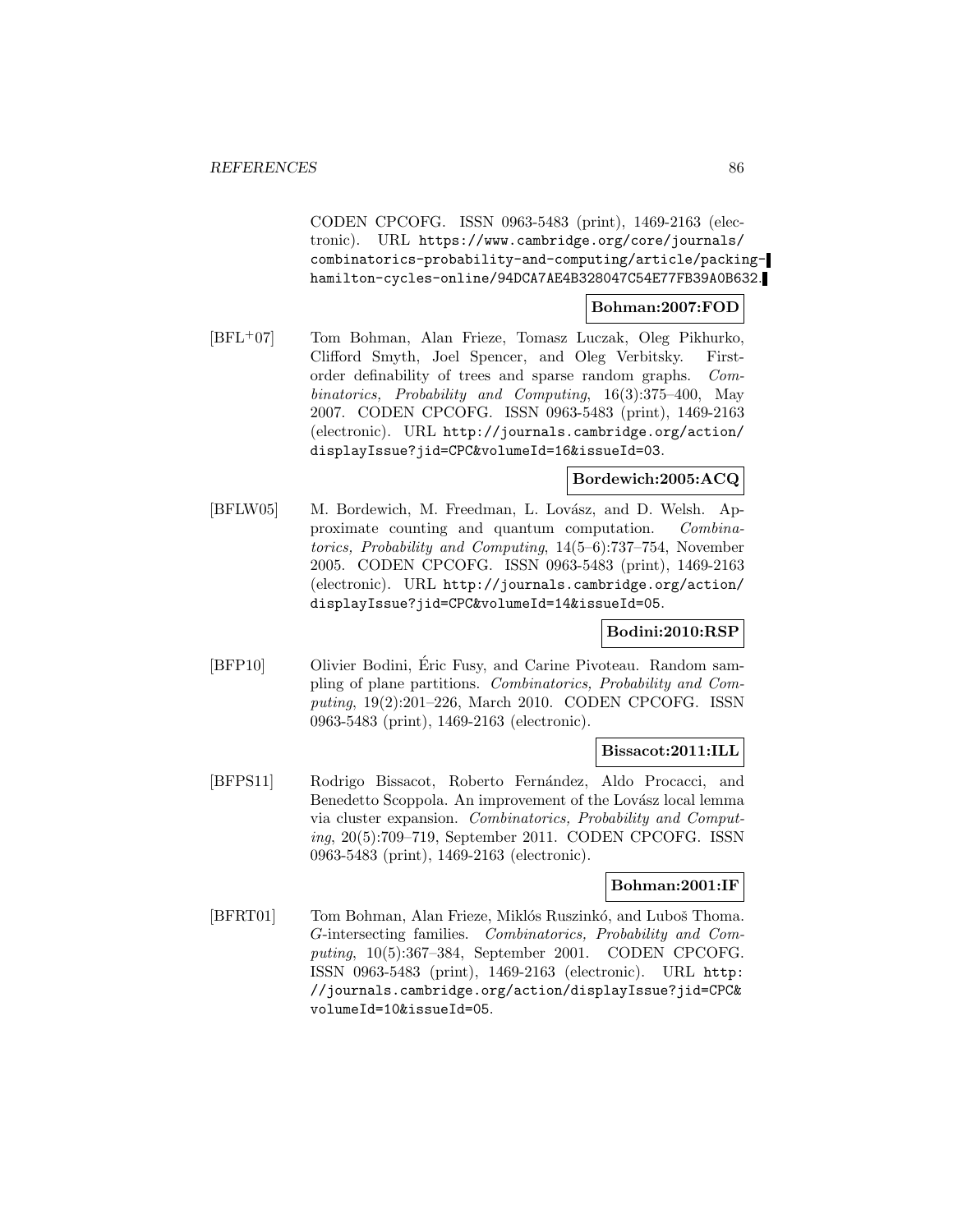### **Bonin:2007:MPM**

[BG07] Joseph E. Bonin and Omer Giménez. Multi-path matroids. Combinatorics, Probability and Computing, 16(2):193–217, March 2007. CODEN CPCOFG. ISSN 0963-5483 (print), 1469-2163 (electronic). URL http://journals.cambridge.org/action/ displayIssue?jid=CPC&volumeId=16&issueId=02.

### **Bender:2014:PSS**

[BG14a] Edward A. Bender and Zhicheng Gao. Part sizes of smooth supercritical compositional structures. Combinatorics, Probability and Computing, 23(5):686–716, September 2014. CODEN CP-COFG. ISSN 0963-5483 (print), 1469-2163 (electronic). Special issue on Honouring the Memory of Philippe Flajolet - Part 1.

### **Bouttier:2014:IMS**

[BG14b] J. Bouttier and E. Guitter. On irreducible maps and slices. Combinatorics, Probability and Computing, 23(6):914–972, November 2014. CODEN CPCOFG. ISSN 0963-5483 (print), 1469-2163 (electronic). Special issue on Honouring the Memory of Philippe Flajolet - Part 2.

#### **Bode:2005:SRS**

[BGH05] Jens-P. Bode, Hans-Dietrich O. F. Gronau, and Heiko Harborth. Some Ramsey Schur numbers. Combinatorics, Probability and Computing,  $14(1-2):25-30$ , January 2005. CODEN CPCOFG. ISSN 0963-5483 (print), 1469-2163 (electronic). URL http: //journals.cambridge.org/action/displayIssue?jid=CPC& volumeId=14&issueId=01.

#### **Borowiecki:2003:STP**

[BGHT03] Mieczysław Borowiecki, Jarosław Grytczuk, Mariusz Hałuszczak, and Zsolt Tuza. Schütte's tournament problem and intersecting families of sets. Combinatorics, Probability and Computing, 12(4):359–364, July 2003. CODEN CPCOFG. ISSN 0963-5483 (print), 1469-2163 (electronic). URL http: //journals.cambridge.org/action/displayIssue?jid=CPC& volumeId=12&issueId=04.

#### **Balister:2004:LPC**

[BGLS04] Paul N. Balister, Ervin Györi, Jenö Lehel, and Richard H. Schelp. Longest paths in circular arc graphs. Combinatorics, Probability and Computing, 13(3):311–317, May 2004. CODEN CPCOFG.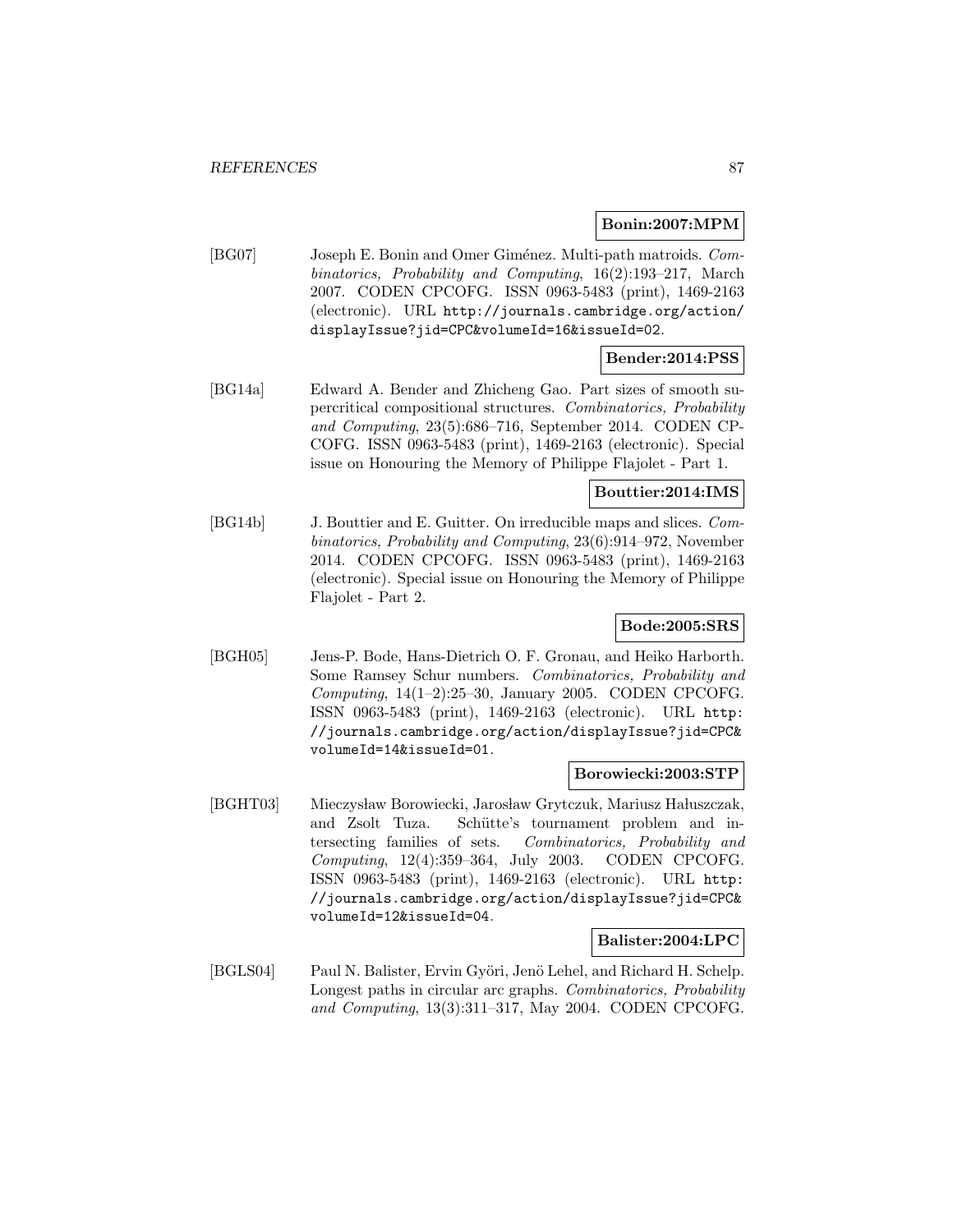ISSN 0963-5483 (print), 1469-2163 (electronic). URL http: //journals.cambridge.org/action/displayIssue?jid=CPC& volumeId=13&issueId=03.

### **Barbour:1997:IRT**

[BGQ97] A. D. Barbour, Anant P. Godbole, and Jinghua Qian. Imperfections in random tournaments. Combinatorics, Probability and Computing, 6(1):1–15, March 1997. CODEN CPCOFG. ISSN 0963-5483 (print), 1469-2163 (electronic). URL http: //journals.cambridge.org/action/displayIssue?jid=CPC& volumeId=6&issueId=01.

### **Bhattacharyya:2012:TOC**

[BGRS12] Arnab Bhattacharyya, Elena Grigorescu, Prasad Raghavendra, and Asaf Shapira. Testing odd-cycle-freeness in Boolean functions. Combinatorics, Probability and Computing, 21(6):835–855, November 2012. CODEN CPCOFG. ISSN 0963-5483 (print), 1469-2163 (electronic).

### **Babai:1992:DRC**

[BH92] L. Babai and G. L. Hetyei. On the diameter of random Cayley graphs of the symmetric group. Combinatorics, Probability and Computing, 1(3):201–208, September 1992. CODEN CPCOFG. ISSN 0963-5483 (print), 1469-2163 (electronic).

### **Bergelson:1993:AMR**

[BH93] Vitaly Bergelson and Neil Hindman. Additive and multiplicative Ramsey theorems in *N*—some elementary results. Combinatorics, Probability and Computing, 2(3):221–241, September 1993. CODEN CPCOFG. ISSN 0963-5483 (print), 1469-2163 (electronic).

#### **Barat:2001:OWP**

[BH01] János Barát and Péter Hajnal. Operations which preserve path-width at most two. Combinatorics, Probability and Computing, 10(4):277–291, July 2001. CODEN CPCOFG. ISSN 0963-5483 (print), 1469-2163 (electronic). URL http: //journals.cambridge.org/action/displayIssue?jid=CPC& volumeId=10&issueId=04.

### **Bukh:2012:SCN**

[BH12] Boris Bukh and Alfredo Hubard. Space crossing numbers. Combinatorics, Probability and Computing, 21(3):358–373, May 2012.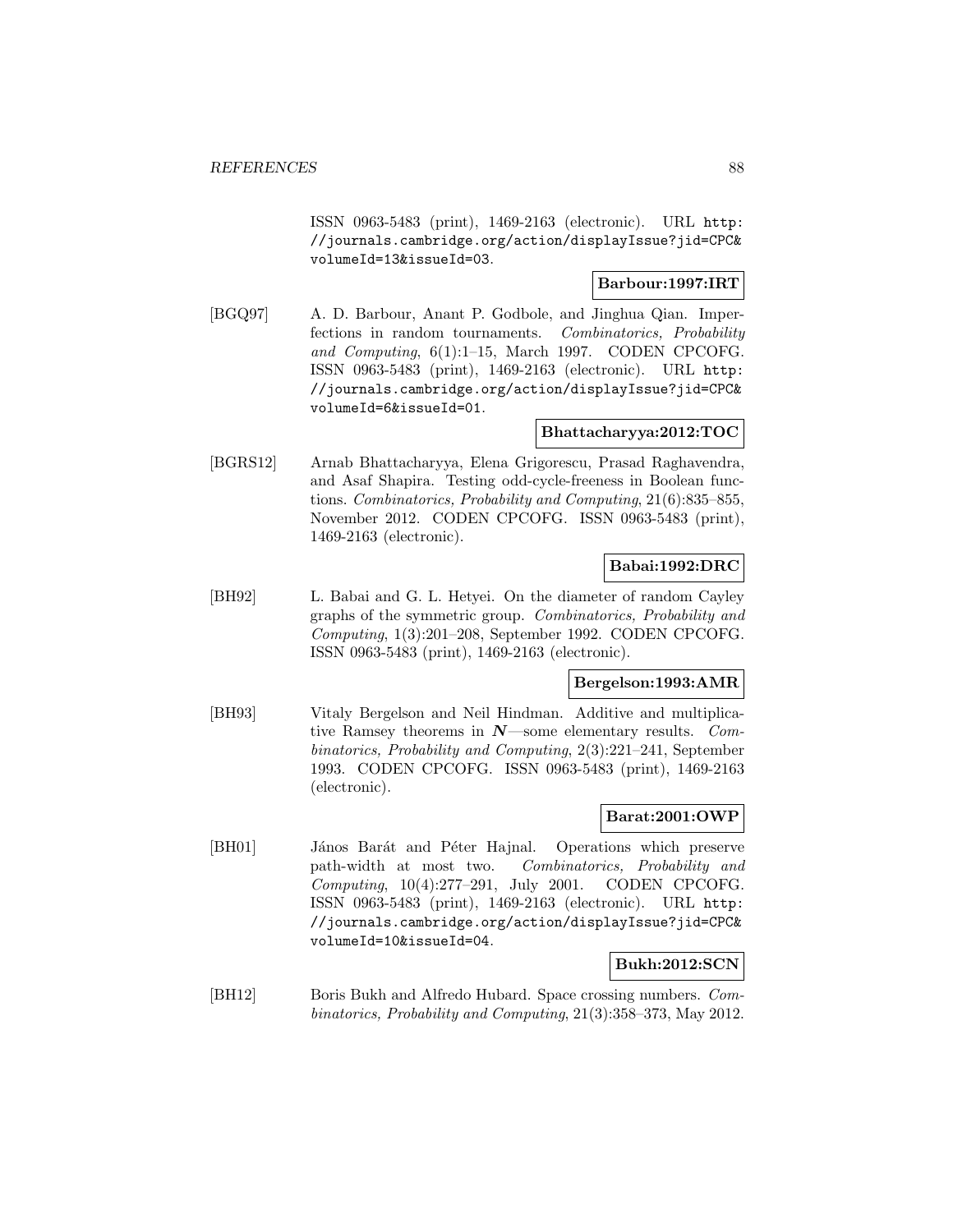CODEN CPCOFG. ISSN 0963-5483 (print), 1469-2163 (electronic).

## **Balogh:2015:MNM**

 $[BHL+15]$  József Balogh, Ping Hu, Bernard Lidický, Oleg Pikhurko, Balázs Udvari, and Jan Volec. Minimum number of monotone subsequences of length 4 in permutations. Combinatorics, Probability and Computing, 24(4):658–679, July 2015. CODEN CPCOFG. ISSN 0963-5483 (print), 1469-2163 (electronic). Special issue on Oberwolfach Special Issue Part 1.

## **Bobecka:2013:ANT**

[BHLB<sup>+</sup>13] Konstancja Bobecka, Pawel Hitczenko, Fernando López-Blázquez, Grzegorz Rempala, and Jacek Wesolowski. Asymptotic normality through factorial cumulants and partition identities. Combinatorics, Probability and Computing, 22(2):213–240, ???? 2013. CODEN CPCOFG. ISSN 0963-5483 (print), 1469-2163 (electronic).

### **Bucic:2020:MTR**

[BHLS20] Matija Bucić, Sven Heberle, Shoham Letzter, and Benny Sudakov. Monochromatic trees in random tournaments. Combinatorics, Probability and Computing, 29(3):318–345, May 2020. CODEN CPCOFG. ISSN 0963-5483 (print), 1469-2163 (electronic). URL https://www.cambridge.org/core/journals/ combinatorics-probability-and-computing/article/monochromatictrees-in-random-tournaments/10C4DDD1B10B931397BB8D02177CAD00.

#### **Bienvenu:2019:PAO**

[Bie19] François Bienvenu. Positive association of the oriented percolation cluster in randomly oriented graphs. Combinatorics, Probability and Computing, 28(6):811–815, November 2019. CO-DEN CPCOFG. ISSN 0963-5483 (print), 1469-2163 (electronic). URL /core/journals/combinatorics-probabilityand-computing/article/positive-association-of-the-orientedpercolation-cluster-in-randomly-oriented-graphs/920D8AD2010B132FA32A25B1CC49A4E

## **Biggs:1993:PTD**

[Big93] Norman L. Biggs. Potential theory on distance-regular graphs. Combinatorics, Probability and Computing, 2(3):243– 255, September 1993. CODEN CPCOFG. ISSN 0963-5483 (print), 1469-2163 (electronic).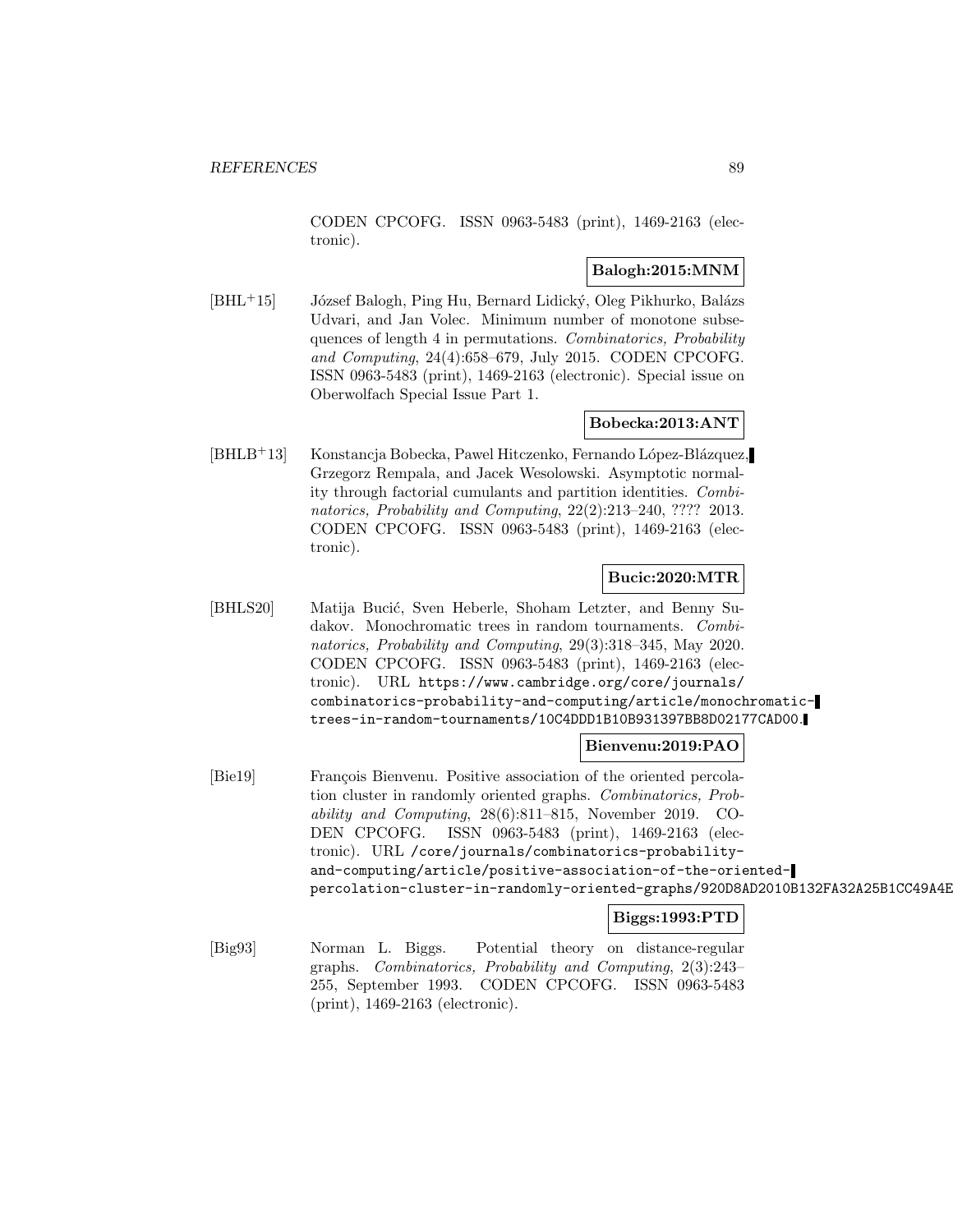#### **Biggs:2007:BRT**

[Big07] Norman Biggs. Book review: "Topics in Algebraic Graph Theory, by Lowell W. Beineke and Robin J. Wilson (Academic Consultant: Peter J. Cameron), Encyclopedia of Mathematics and its Applications 102, CUP 2005, 257pp., £50.00/\$95.00". Combinatorics, Probability and Computing, 16(1):171–172, January 2007. CODEN CPCOFG. ISSN 0963-5483 (print), 1469-2163 (electronic). URL http://journals.cambridge.org/action/ displayIssue?jid=CPC&volumeId=16&issueId=01.

## **Brandt:2017:STN**

[BIJ17] Axel Brandt, David Irwin, and Tao Jiang. Stability and Turán numbers of a class of hypergraphs via Lagrangians. Combinatorics, Probability and Computing, 26(3):367–405, May 2017. CODEN CPCOFG. ISSN 0963-5483 (print), 1469-2163 (electronic). URL https://www.cambridge.org/core/product/ D297DB8319BED747B9F41BCA1B0EA911.

## **Brand:1994:PCR**

[BJ94] Neal Brand and Steve Jackson. Properties of classes of random graphs. Combinatorics, Probability and Computing, 3(4): 435–454, December 1994. CODEN CPCOFG. ISSN 0963-5483 (print), 1469-2163 (electronic).

#### **Boehnlein:2012:SFF**

[BJ12] Edward Boehnlein and Tao Jiang. Set families with a forbidden induced subposet. Combinatorics, Probability and Computing, 21(4):496–511, July 2012. CODEN CPCOFG. ISSN 0963-5483 (print), 1469-2163 (electronic).

## **Bukh:2017:BNE**

[BJ17a] Boris Bukh and Zilin Jiang. A bound on the number of edges in graphs without an even cycle. Combinatorics, Probability and Computing, 26(1):1–15, January 2017. CO-DEN CPCOFG. ISSN 0963-5483 (print), 1469-2163 (electronic). URL https://www.cambridge.org/core/product/ 02680F879444253FC3A96D5ABA2ACE7F. See erratum [BJ17b].

#### **Bukh:2017:EBN**

[BJ17b] Boris Bukh and Zilin Jiang. Erratum for 'A Bound on the Number of Edges in Graphs Without an Even Cycle'. Combinatorics, Probability and Computing, 26(6):952–953, Novem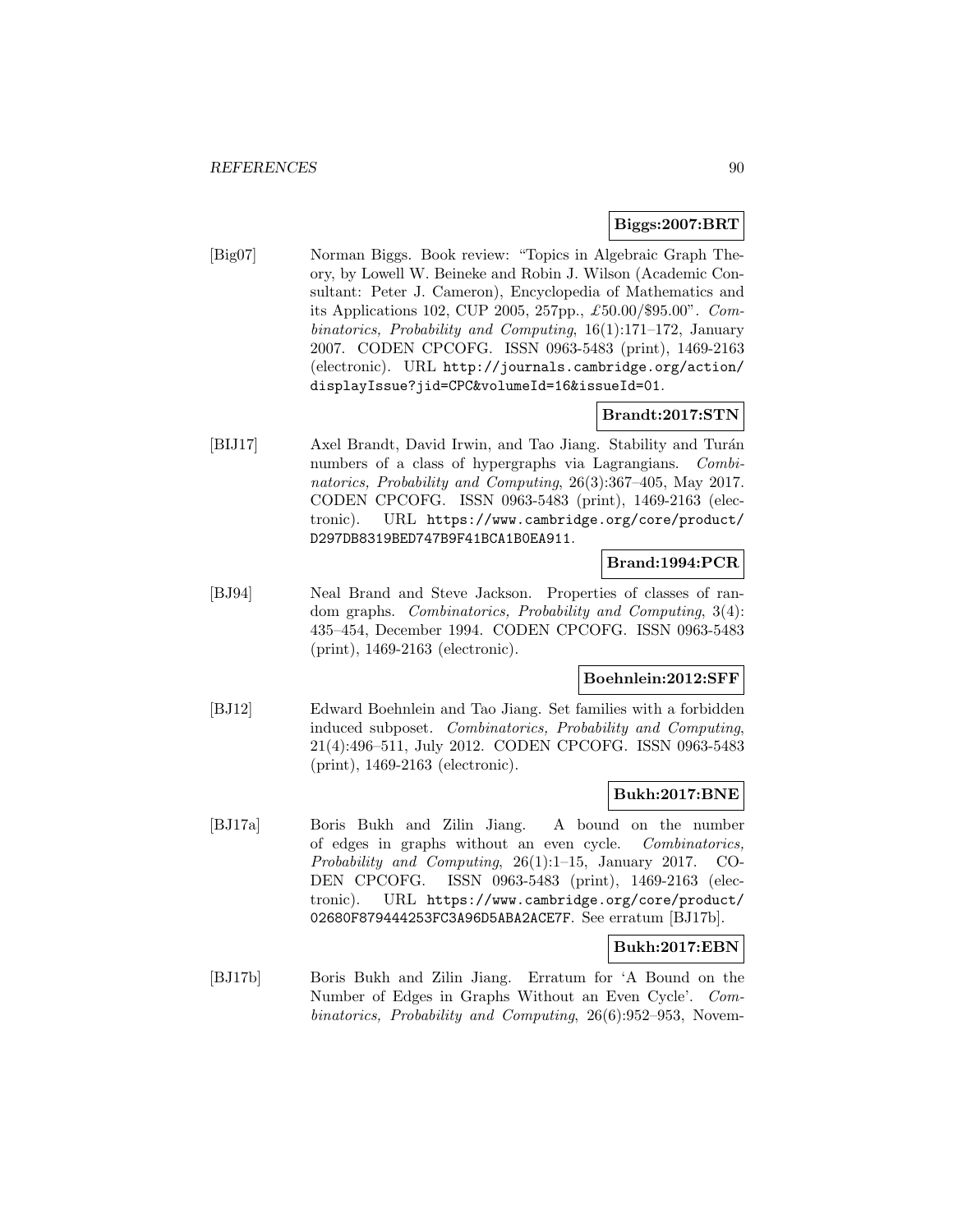ber 2017. CODEN CPCOFG. ISSN 0963-5483 (print), 1469- 2163 (electronic). URL https://www.cambridge.org/core/ product/F39FB0CF429D08CEDEE075C48B7A7865. See [BJ17a].

#### **Bruhn:2018:SBS**

[BJ18] Henning Bruhn and Felix Joos. A stronger bound for the strong chromatic index. Combinatorics, Probability and Computing, 27 (1):21–43, January 2018. CODEN CPCOFG. ISSN 0963-5483 (print), 1469-2163 (electronic). URL https://www.cambridge. org/core/product/33093E14462B979409A32806F17CDE78.

## **BerzunzaOjeda:2022:DPR**

[BJ22] Gabriel Berzunza Ojeda and Svante Janson. The distance profile of rooted and unrooted simply generated trees. Combinatorics, Probability and Computing, 31(3):368–410, May 2022. CODEN CPCOFG. ISSN 0963-5483 (print), 1469-2163 (electronic). URL https://www.cambridge.org/core/journals/ combinatorics-probability-and-computing/article/distanceprofile-of-rooted-and-unrooted-simply-generated-trees/ B32482FCA00F9FCF73A32330A3396DF3.

### **Bang-Jensen:1997:HCA**

[BJGY97] Jørgen Bang-Jensen, Gregory Gutin, and Anders Yeo. Hamiltonian cycles avoiding prescribed arcs in tournaments. Combinatorics, Probability and Computing, 6(3):255–261, September 1997. CODEN CPCOFG. ISSN 0963-5483 (print), 1469-2163 (electronic). URL http://journals.cambridge.org/action/ displayIssue?jid=CPC&volumeId=6&issueId=03.

#### **Bang-Jensen:1998:ARA**

[BJJ98] Jørgen Bang-Jensen and Tibor Jordán. Adding and reversing arcs in semicomplete digraphs. Combinatorics, Probability and Computing, 7(1):17–25, March 1998. CODEN CPCOFG. ISSN 0963-5483 (print), 1469-2163 (electronic). URL http: //journals.cambridge.org/action/displayIssue?jid=CPC& volumeId=7&issueId=01.

#### **Bollobas:2009:LSP**

[BJR09] Béla Bollobás, Svante Janson, and Oliver Riordan. Line-of-sight percolation. Combinatorics, Probability and Computing, 18(1– 2):83–106, March 2009. CODEN CPCOFG. ISSN 0963-5483 (print), 1469-2163 (electronic).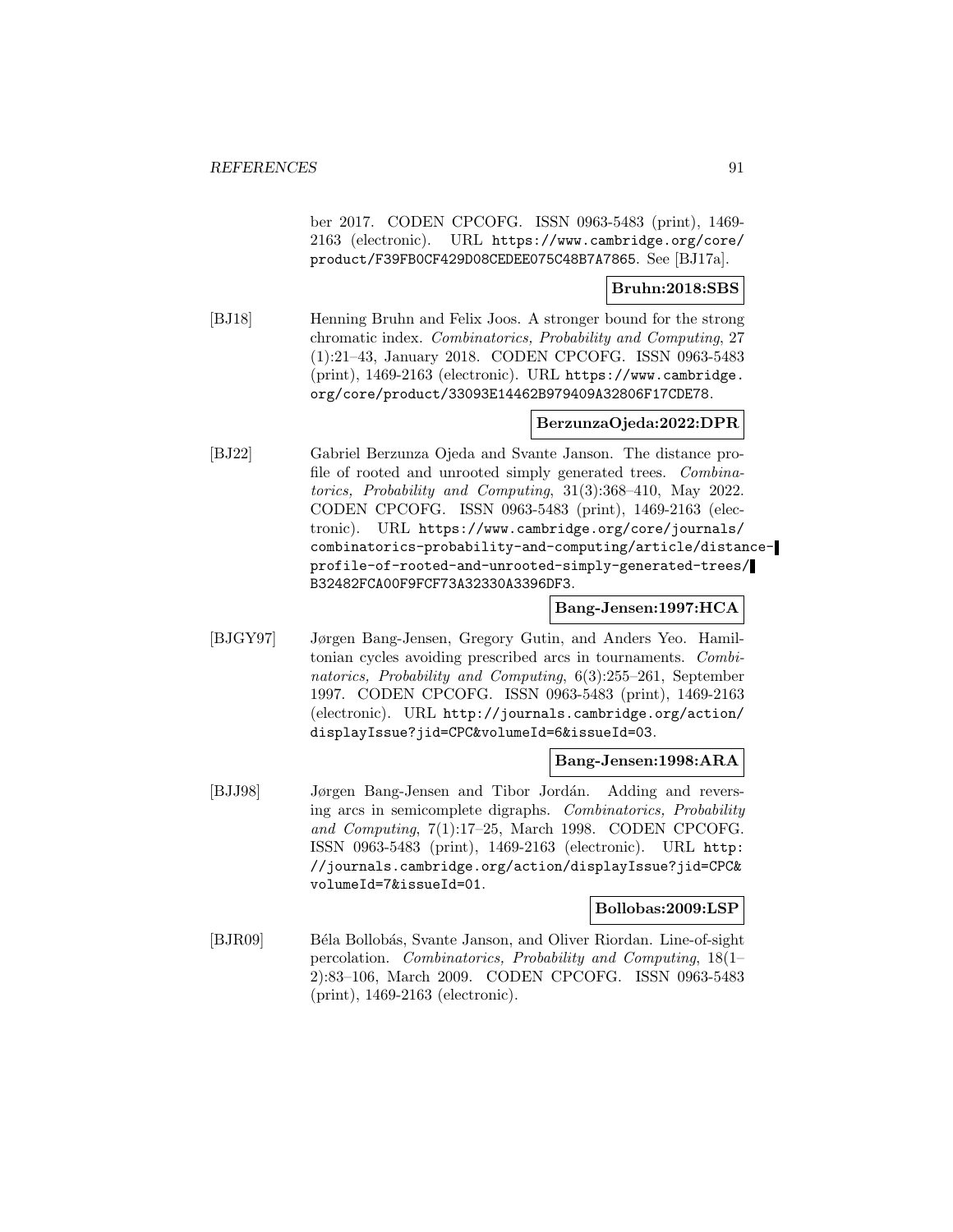#### **Bodirsky:2006:GOG**

[BK06a] Manuel Bodirsky and Mihyun Kang. Generating outerplanar graphs uniformly at random. Combinatorics, Probability and Computing, 15(3):333–343, May 2006. CODEN CPCOFG. ISSN 0963-5483 (print), 1469-2163 (electronic). URL http: //journals.cambridge.org/action/displayIssue?jid=CPC& volumeId=15&issueId=03.

#### **Bohman:2006:CGC**

[BK06b] Tom Bohman and David Kravitz. Creating a giant component. Combinatorics, Probability and Computing, 15(4):489–511, July 2006. CODEN CPCOFG. ISSN 0963-5483 (print), 1469-2163 (electronic). URL http://journals.cambridge.org/action/ displayIssue?jid=CPC&volumeId=15&issueId=04.

### **Bidkhori:2011:BPT**

[BK11a] Hoda Bidkhori and Shaunak Kishore. A bijective proof of a theorem of Knuth. Combinatorics, Probability and Computing, 20(1):11–25, January 2011. CODEN CPCOFG. ISSN 0963-5483 (print), 1469-2163 (electronic).

## **Bushaw:2011:TNM**

[BK11b] Neal Bushaw and Nathan Kettle. Turán numbers of multiple paths and equibipartite forests. Combinatorics, Probability and Computing, 20(6):837–853, November 2011. CODEN CPCOFG. ISSN 0963-5483 (print), 1469-2163 (electronic).

#### **Baron:2016:TCA**

[BK16] Jacob D. Baron and Jeff Kahn. Tuza's conjecture is asymptotically tight for dense graphs. Combinatorics, Probability and Computing, 25(5):645–667, September 2016. CO-DEN CPCOFG. ISSN 0963-5483 (print), 1469-2163 (electronic). URL https://www.cambridge.org/core/product/ 14C03274ADF24F51444023CD4B3892F9.

#### **Bertram-Kretzberg:1999:SMF**

[BKHL99] Claudia Bertram-Kretzberg, Thomas Hofmeister, and Hanno Lefmann. Sparse 0–1 matrices and forbidden hypergraphs. Combinatorics, Probability and Computing, 8(5):417–427, September 1999. CODEN CPCOFG. ISSN 0963-5483 (print), 1469-2163 (electronic). URL http://journals.cambridge.org/action/ displayIssue?jid=CPC&volumeId=8&issueId=05.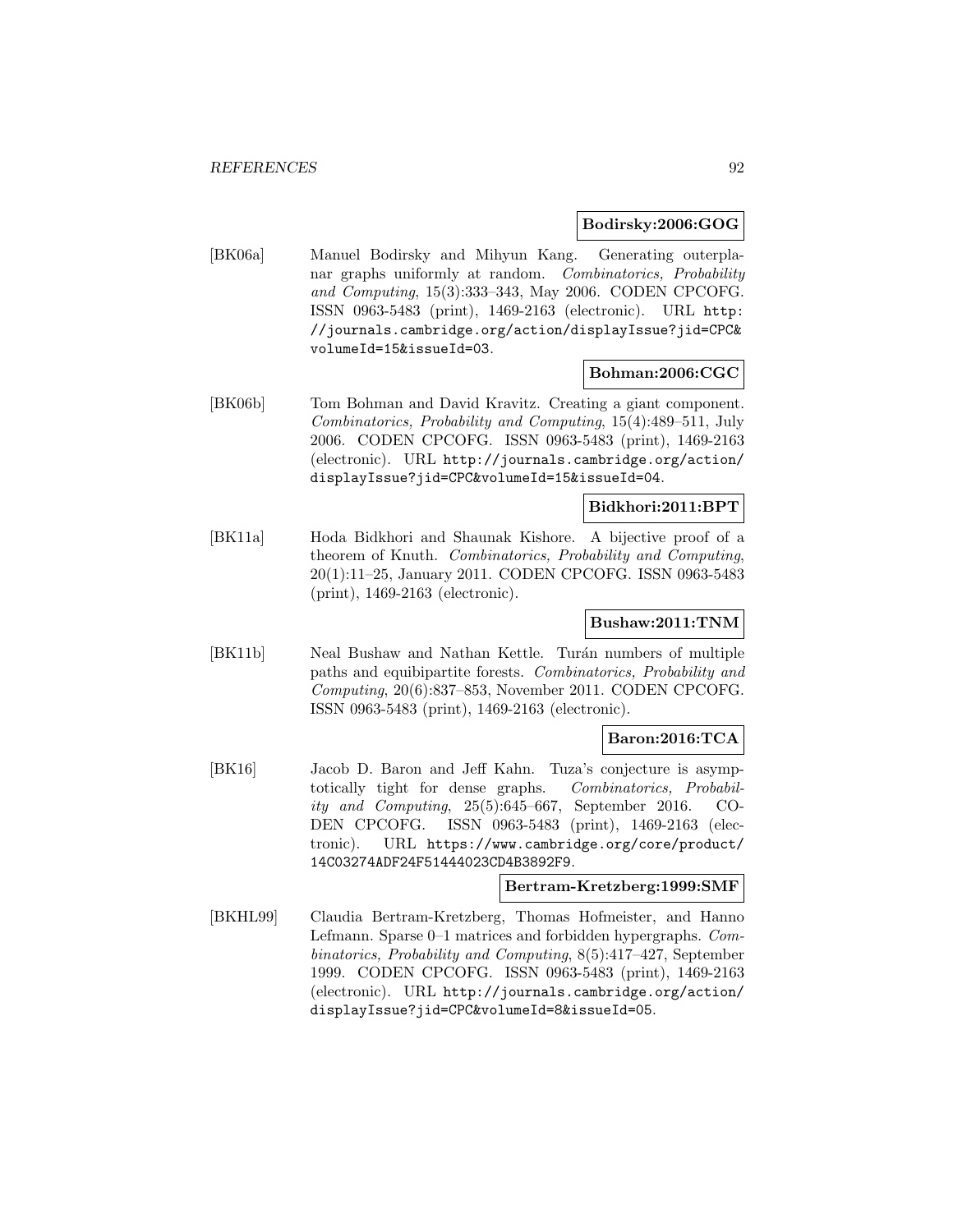#### **Benjamini:2006:WBF**

[BKL<sup>+</sup>06] Itai Benjamini, Gady Kozma, László Lovász, Dan Romik, and Gábor Tardos. Waiting for a bat to fly by (in polynomial time). Combinatorics, Probability and Computing, 15(5):673–683, September 2006. CODEN CPCOFG. ISSN 0963-5483 (print), 1469-2163 (electronic). URL http://journals.cambridge. org/action/displayIssue?jid=CPC&volumeId=15&issueId= 05.

### **Balogh:2022:MPC**

[BKLL22] József Balogh, Alexandr Kostochka, Mikhail Lavrov, and Xujun Liu. Monochromatic paths and cycles in 2-edge-coloured graphs with large minimum degree. Combinatorics, Probability and Computing,  $31(1):109-122$ , January 2022. CO-DEN CPCOFG. ISSN 0963-5483 (print), 1469-2163 (electronic). URL https://www.cambridge.org/core/journals/ combinatorics-probability-and-computing/article/monochromaticpaths-and-cycles-in-2edgecoloured-graphs-with-largeminimum-degree/46D67972642591FEAE29E9A51B2E9149.

#### **Balogh:2013:TWV**

[BKLY13] Jozsef Balogh, Graeme Kemkes, Choongbum Lee, and Stephen J. Young. Towards a weighted version of the Hajnal–Szemerédi theorem. Combinatorics, Probability and Computing, 22(3):346– 350, ???? 2013. CODEN CPCOFG. ISSN 0963-5483 (print), 1469-2163 (electronic).

#### **Bollobas:2005:TCP**

[BKN05] Béla Bollobás, Alexandr Kostochka, and Kittikorn Nakprasit. On two conjectures on packing of graphs. Combinatorics, Probability and Computing, 14(5–6):723–736, November 2005. CODEN CPCOFG. ISSN 0963-5483 (print), 1469-2163 (electronic). URL http://journals.cambridge.org/action/ displayIssue?jid=CPC&volumeId=14&issueId=05.

### **Balister:2010:LS**

[BKS10] Paul Balister, Steve Kalikow, and Amites Sarkar. The Linus sequence. Combinatorics, Probability and Computing, 19(1):21– 46, January 2010. CODEN CPCOFG. ISSN 0963-5483 (print), 1469-2163 (electronic).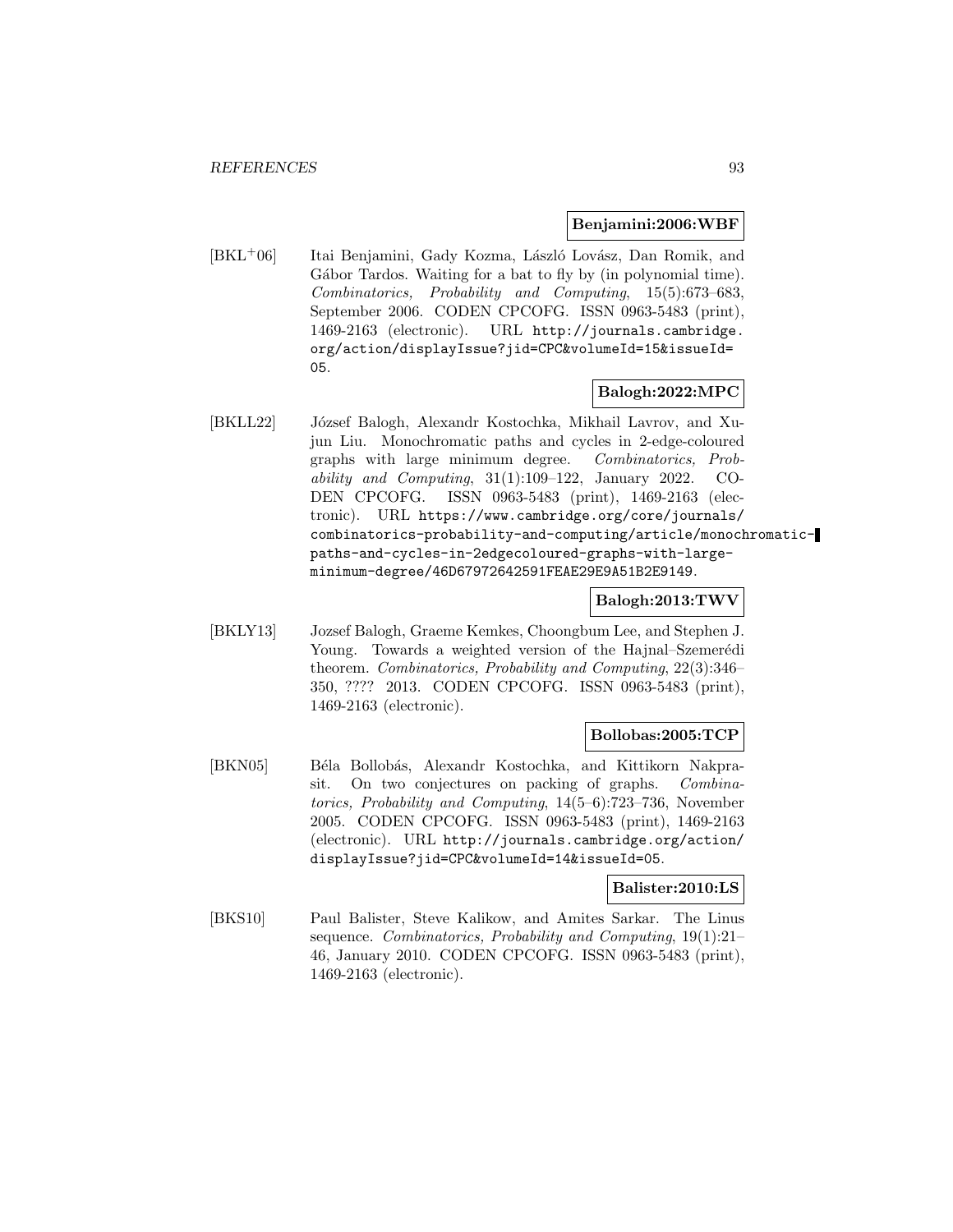#### **Bohme:2011:MGH**

[BKT11] Thomas Böhme, Alexandr Kostochka, and Andrew Thomason. Minors in graphs with high chromatic number. Combinatorics, Probability and Computing, 20(4):513–518, July 2011. CODEN CPCOFG. ISSN 0963-5483 (print), 1469-2163 (electronic).

#### **Bottcher:2013:ASS**

[BKT13] Julia Böttcher, Yoshiharu Kohayakawa, and Anusch Taraz. Almost spanning subgraphs of random graphs after adversarial edge removal. Combinatorics, Probability and Computing, 22(5): 639–683, September 2013. CODEN CPCOFG. ISSN 0963-5483 (print), 1469-2163 (electronic).

#### **Brennan:2008:DAS**

[BKW08] Charlotte Brennan, Arnold Knopfmacher, and Stephan Wagner. The distribution of ascents of size  $d$  or more in partitions of  $n$ . Combinatorics, Probability and Computing, 17(4):495–509, July 2008. CODEN CPCOFG. ISSN 0963-5483 (print), 1469-2163 (electronic).

#### **Bilu:2004:RSR**

[BL04a] Yonatan Bilu and Nathan Linial. Ramanujan signing of regular graphs. Combinatorics, Probability and Computing, 13(6):911–912, November 2004. CODEN CPCOFG. ISSN 0963-5483 (print), 1469-2163 (electronic). URL http: //journals.cambridge.org/action/displayIssue?jid=CPC& volumeId=13&issueId=06.

#### **Bollobas:2004:IPS**

[BL04b] Béla Bollobás and Imre Leader. Isoperimetric problems for rsets. Combinatorics, Probability and Computing, 13(2):277–279, March 2004. CODEN CPCOFG. ISSN 0963-5483 (print), 1469- 2163 (electronic). URL http://journals.cambridge.org/ action/displayIssue?jid=CPC&volumeId=13&issueId=02.

#### **Beveridge:2010:EFM**

[BL10] Andrew Beveridge and László Lovász. Exit frequency matrices for finite Markov chains. Combinatorics, Probability and Computing, 19(4):541–560, July 2010. CODEN CPCOFG. ISSN 0963- 5483 (print), 1469-2163 (electronic).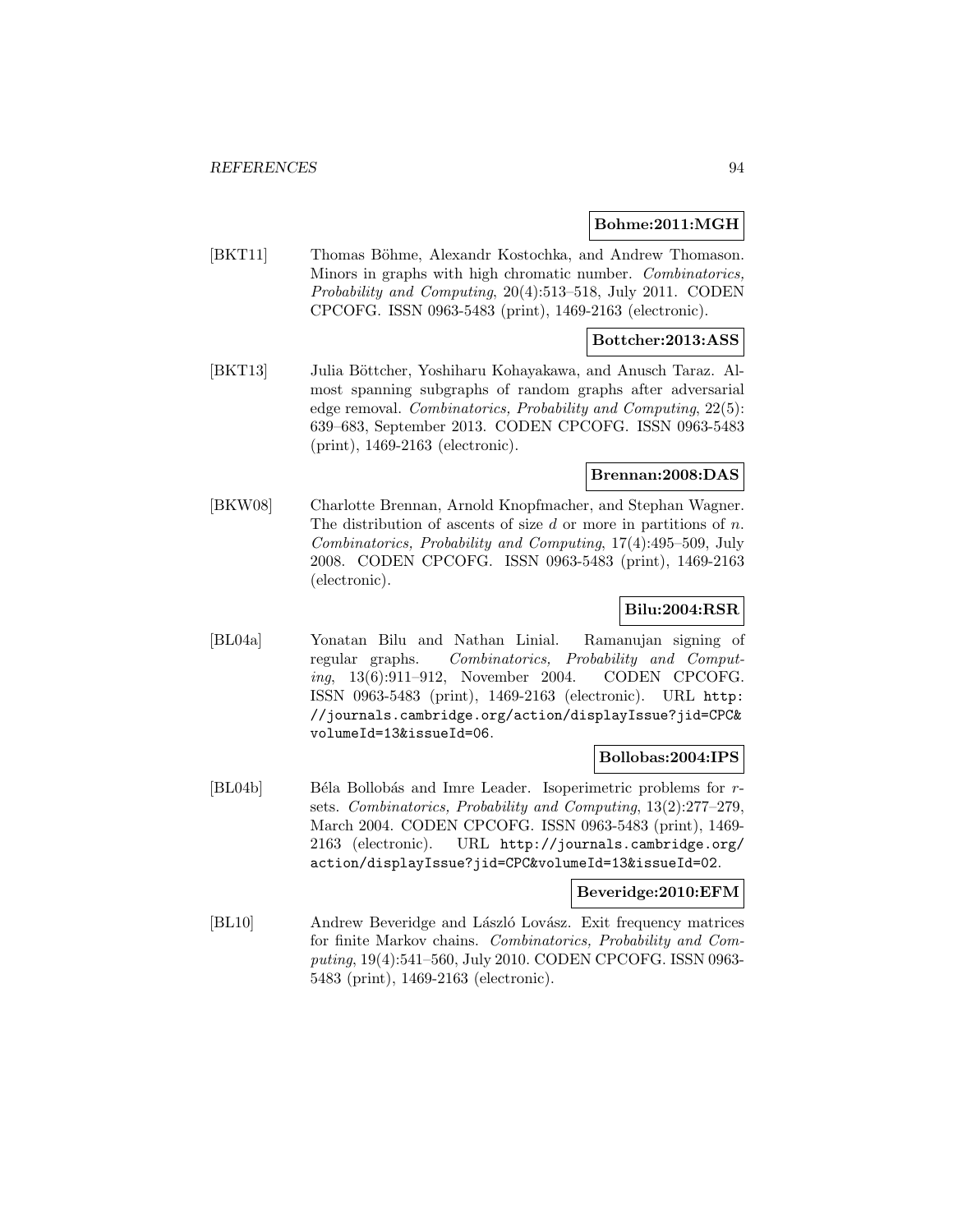## **Bilu:2012:SIE**

[BL12a] Yonatan Bilu and Nathan Linial. Are stable instances easy? Combinatorics, Probability and Computing, 21(5):643–660, September 2012. CODEN CPCOFG. ISSN 0963-5483 (print), 1469-2163 (electronic).

## **Brightwell:2012:OIM**

[BL12b] Graham Brightwell and Malwina Luczak. Order-invariant measures on fixed causal sets. Combinatorics, Probability and Computing, 21(3):330–357, May 2012. CODEN CPCOFG. ISSN 0963-5483 (print), 1469-2163 (electronic).

#### **Beals:2002:PRC**

[BLGN<sup>+</sup>02] Robert Beals, Charles R. Leedham-Green, Alice C. Niemeyer, Cheryl E. Praeger, and Ákos Seress. Permutations with restricted cycle structure and an algorithmic application. Combinatorics, Probability and Computing, 11(5):447–464, September 2002. CODEN CPCOFG. ISSN 0963-5483 (print), 1469-2163 (electronic). URL http://journals.cambridge.org/action/ displayIssue?jid=CPC&volumeId=11&issueId=05.

## **Bollobas:2011:DOT**

[BLM11] Béla Bollobás, Imre Leader, and Claudia Malvenuto. Daisies and other Turán problems. Combinatorics, Probability and Computing, 20(5):743–747, September 2011. CODEN CPCOFG. ISSN 0963-5483 (print), 1469-2163 (electronic).

#### **Bloznelis:2005:ODS**

[Blo05] M. Bloznelis. Orthogonal decomposition of symmetric functions defined on random permutations. Combinatorics, Probability and Computing, 14(3):249–268, May 2005. CODEN CPCOFG. ISSN 0963-5483 (print), 1469-2163 (electronic). URL http: //journals.cambridge.org/action/displayIssue?jid=CPC& volumeId=14&issueId=03.

#### **Blokhuis:2006:JC**

[Blo06] Aart Blokhuis. Jaeger's Conjecture. Combinatorics, Probability and Computing, 15(4):627–629, July 2006. CODEN CPCOFG. ISSN 0963-5483 (print), 1469-2163 (electronic). URL http: //journals.cambridge.org/action/displayIssue?jid=CPC& volumeId=15&issueId=04.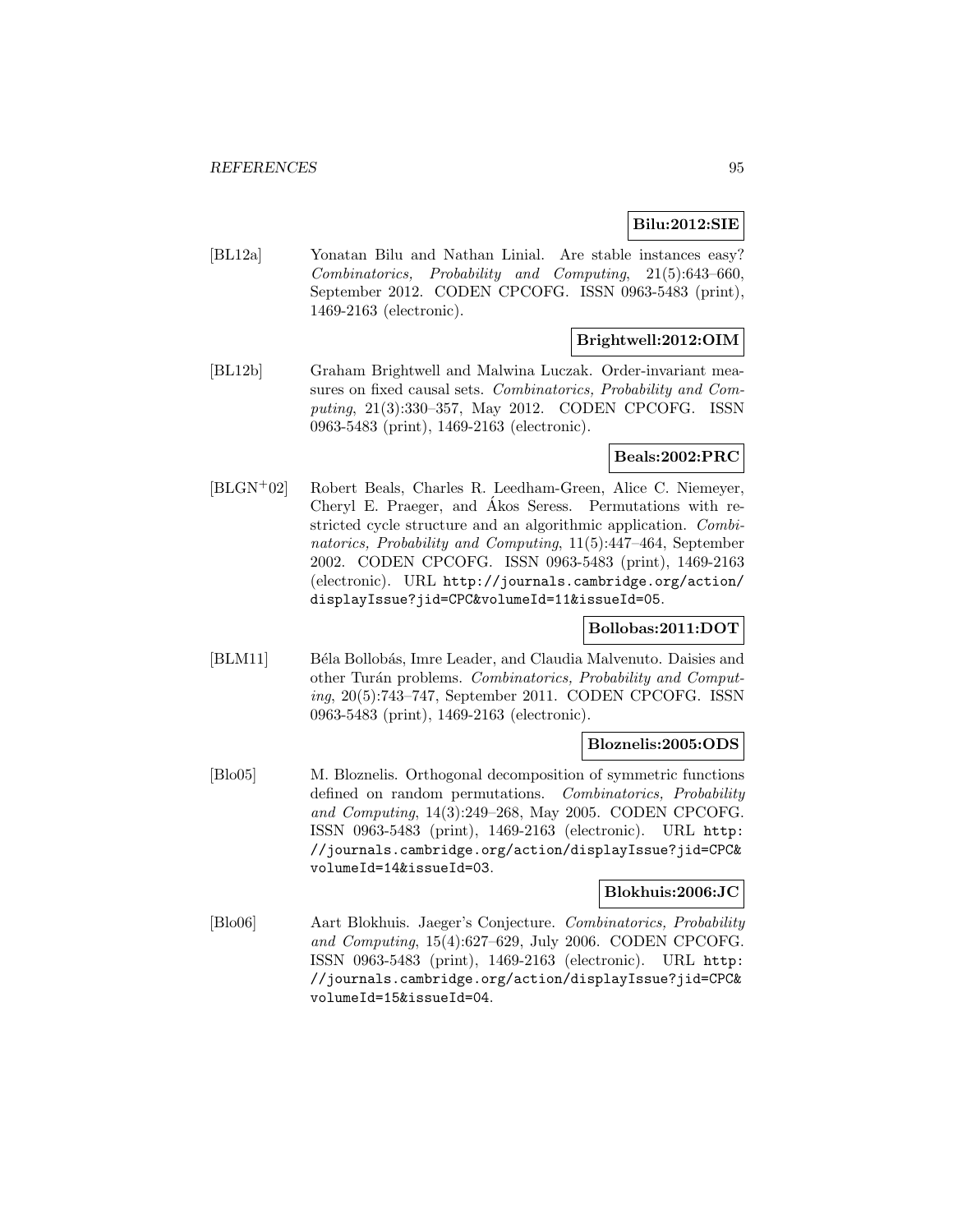#### **Blumenthal:2021:SBD**

[BLP<sup>+</sup>21] Adam Blumenthal, Bernard Lidick´y, Yanitsa Pehova, Florian Pfender, Oleg Pikhurko, and Jan Volec. Sharp bounds for decomposing graphs into edges and triangles. Combinatorics, Probability and Computing, 30(2):271–287, March 2021. CO-DEN CPCOFG. ISSN 0963-5483 (print), 1469-2163 (electronic). URL https://www.cambridge.org/core/journals/ combinatorics-probability-and-computing/article/sharpbounds-for-decomposing-graphs-into-edges-and-triangles/ 09035E84588903B1D116E515DF036FBB.

#### **Balogh:2012:CHT**

[BLS12a] József Balogh, Choongbum Lee, and Wojciech Samotij. Corrádi and Hajnal's theorem for sparse random graphs. Combinatorics, Probability and Computing, 21(1–2):23–55, ???? 2012. CODEN CPCOFG. ISSN 0963-5483 (print), 1469-2163 (electronic).

#### **Benevides:2012:MCC**

[BLS<sup>+</sup>12b] F. S. Benevides, T. Luczak, A. Scott, J. Skokan, and M. White. Monochromatic cycles in 2-coloured graphs. Combinatorics, Probability and Computing, 21(1–2):57–87, ???? 2012. CODEN CPCOFG. ISSN 0963-5483 (print), 1469-2163 (electronic).

#### **Branden:2016:MEP**

[BLV16] P. Brändén, M. Leander, and M. Visontai. Multivariate Eulerian polynomials and exclusion processes. Combinatorics, Probability and Computing, 25(4):486–499, July 2016. CODEN CPCOFG. ISSN 0963-5483 (print), 1469-2163 (electronic).

### **Bakshajeva:2014:SPC**

[BM14a] Tatjana Bakshajeva and Eugenijus Manstavicius. On statistics of permutations chosen from the Ewens distribution. Combinatorics, Probability and Computing, 23(6):889–913, November 2014. CODEN CPCOFG. ISSN 0963-5483 (print), 1469-2163 (electronic). Special issue on Honouring the Memory of Philippe Flajolet - Part 2.

#### **Bousquet-Melou:2014:ISS**

[BM14b] Mireille Bousquet-Mélou. On the importance sampling of selfavoiding walks. Combinatorics, Probability and Computing, 23 (5):725–748, September 2014. CODEN CPCOFG. ISSN 0963- 5483 (print), 1469-2163 (electronic). Special issue on Honouring the Memory of Philippe Flajolet - Part 1.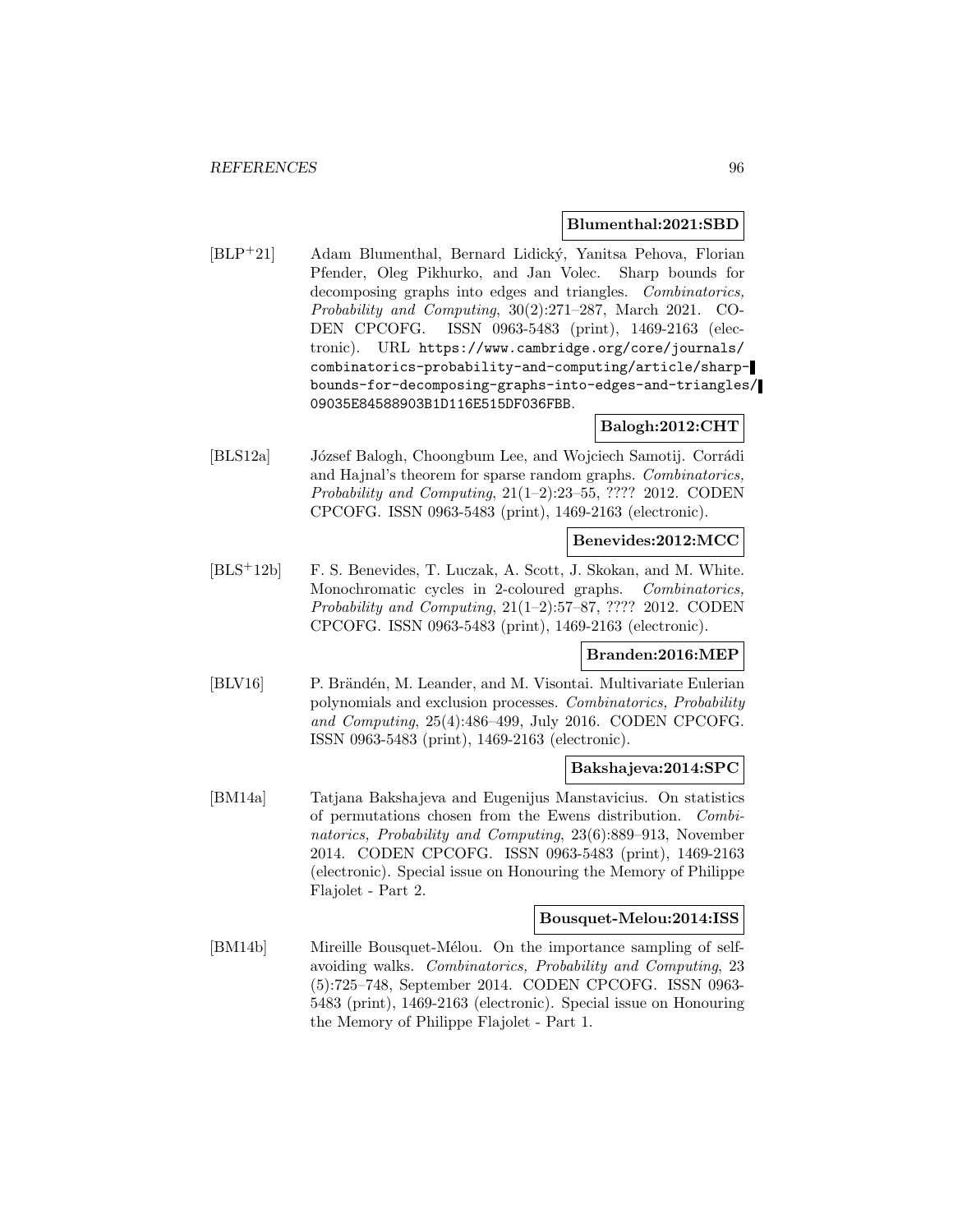#### **Bobkov:2022:CFE**

[BMM22] Sergey G. Bobkov, Arnaud Marsiglietti, and James Melbourne. Concentration functions and entropy bounds for discrete log-concave distributions. Combinatorics, Probability and Computing,  $31(1):54-72$ , January 2022. CO-DEN CPCOFG. ISSN 0963-5483 (print), 1469-2163 (electronic). URL https://www.cambridge.org/core/journals/ combinatorics-probability-and-computing/article/concentrationfunctions-and-entropy-bounds-for-discrete-logconcavedistributions/6FE5494747FA2B309E956C93537527EE.

## **Balogh:2018:TTG**

[BMMM18] József Balogh, Andrew McDowell, Theodore Molla, and Richard Mycroft. Triangle-tilings in graphs without large independent sets. Combinatorics, Probability and Computing, 27(4):449–474, July 2018. CODEN CPCOFG. ISSN 0963-5483 (print), 1469- 2163 (electronic). URL https://www.cambridge.org/core/ journals/combinatorics-probability-and-computing/article/ triangletilings-in-graphs-without-large-independentsets/A9BAC608FDBAE53B950C797CC7530F39.

### **Bonin:1999:MRN**

[BMR99] Joseph E. Bonin, Jennifer McNulty, and Talmage James Reid. The matroid Ramsey number  $n(6, 6)$ . Combinatorics, Probability and Computing, 8(3):229–235, May 1999. CODEN CPCOFG. ISSN 0963-5483 (print), 1469-2163 (electronic). URL http: //journals.cambridge.org/action/displayIssue?jid=CPC& volumeId=8&issueId=03.

#### **Brinkmann:1995:SCG**

[BMS95] Gunnar Brinkmann, Brendan D. McKay, and Carsten Saager. The smallest cubic graphs of girth nine. Combinatorics, Probability and Computing, 4(4):317–329, December 1995. CODEN CPCOFG. ISSN 0963-5483 (print), 1469-2163 (electronic).

#### **Bousquet-Melou:2014:APS**

[BMW14] Mireille Bousquet-Mélou and Kerstin Weller. Asymptotic properties of some minor-closed classes of graphs. Combinatorics, Probability and Computing, 23(5):749–795, September 2014. CO-DEN CPCOFG. ISSN 0963-5483 (print), 1469-2163 (electronic). Special issue on Honouring the Memory of Philippe Flajolet - Part 1.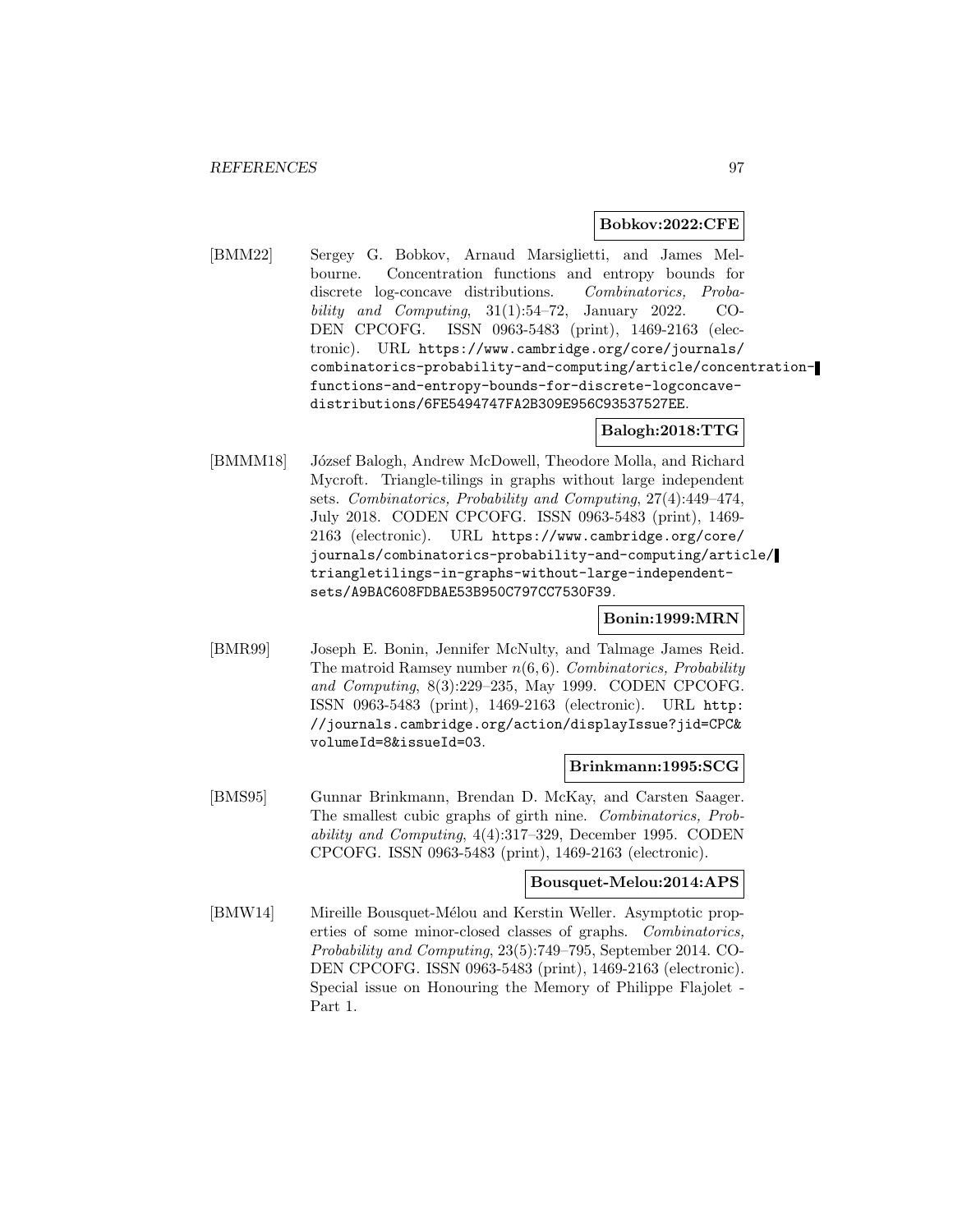#### **Bollobas:2012:DPG**

[BN12] Béla Bollobás and Vladimir Nikiforov. Degree powers in graphs: The Erdős–Stone theorem. Combinatorics, Probability and Computing, 21(1–2):89–105, ???? 2012. CODEN CPCOFG. ISSN 0963-5483 (print), 1469-2163 (electronic).

## **Bar-Noy:2010:OCF**

[BNCOS10] A. Bar-Noy, P. Cheilaris, S. Olonetsky, and S. Smorodinsky. Online conflict-free colouring for hypergraphs. Combinatorics, Probability and Computing, 19(4):493–516, July 2010. CODEN CP-COFG. ISSN 0963-5483 (print), 1469-2163 (electronic).

#### **Bushaw:2015:STM**

[BNMS15] Neal Bushaw, Mauricio Collares Neto, Robert Morris, and Paul Smith. The sharp threshold for maximum-size sum-free subsets in even-order Abelian groups. Combinatorics, Probability and Computing, 24(4):609–640, July 2015. CODEN CPCOFG. ISSN 0963-5483 (print), 1469-2163 (electronic). Special issue on Oberwolfach Special Issue Part 1.

#### **Bollobas:1993:EHP**

[Bol93] Béla Bollobás. Editorial: In honour of Paul Erdős. Combinatorics, Probability and Computing, 2(2):101, June 1993. CODEN CPCOFG. ISSN 0963-5483 (print), 1469-2163 (electronic).

#### **Bollobas:1994:EID**

[Bol94] Béla Bollobás. Editorial: Issues dedicated to Paul Erdős. Combinatorics, Probability and Computing, 3(2):i, June 1994. CODEN CPCOFG. ISSN 0963-5483 (print), 1469-2163 (electronic).

#### **Bollobas:2004:HSC**

[Bol04] Béla Bollobás. How sharp is the concentration of the chromatic number? Combinatorics, Probability and Computing, 13(1):115– 117, January 2004. CODEN CPCOFG. ISSN 0963-5483 (print), 1469-2163 (electronic). URL http://journals.cambridge. org/action/displayIssue?jid=CPC&volumeId=13&issueId= 01.

#### **Bonin:1995:ADL**

[Bon95] Joseph E. Bonin. Automorphisms of Dowling lattices and related geometries. Combinatorics, Probability and Computing, 4(1):1– 9, March 1995. CODEN CPCOFG. ISSN 0963-5483 (print), 1469-2163 (electronic).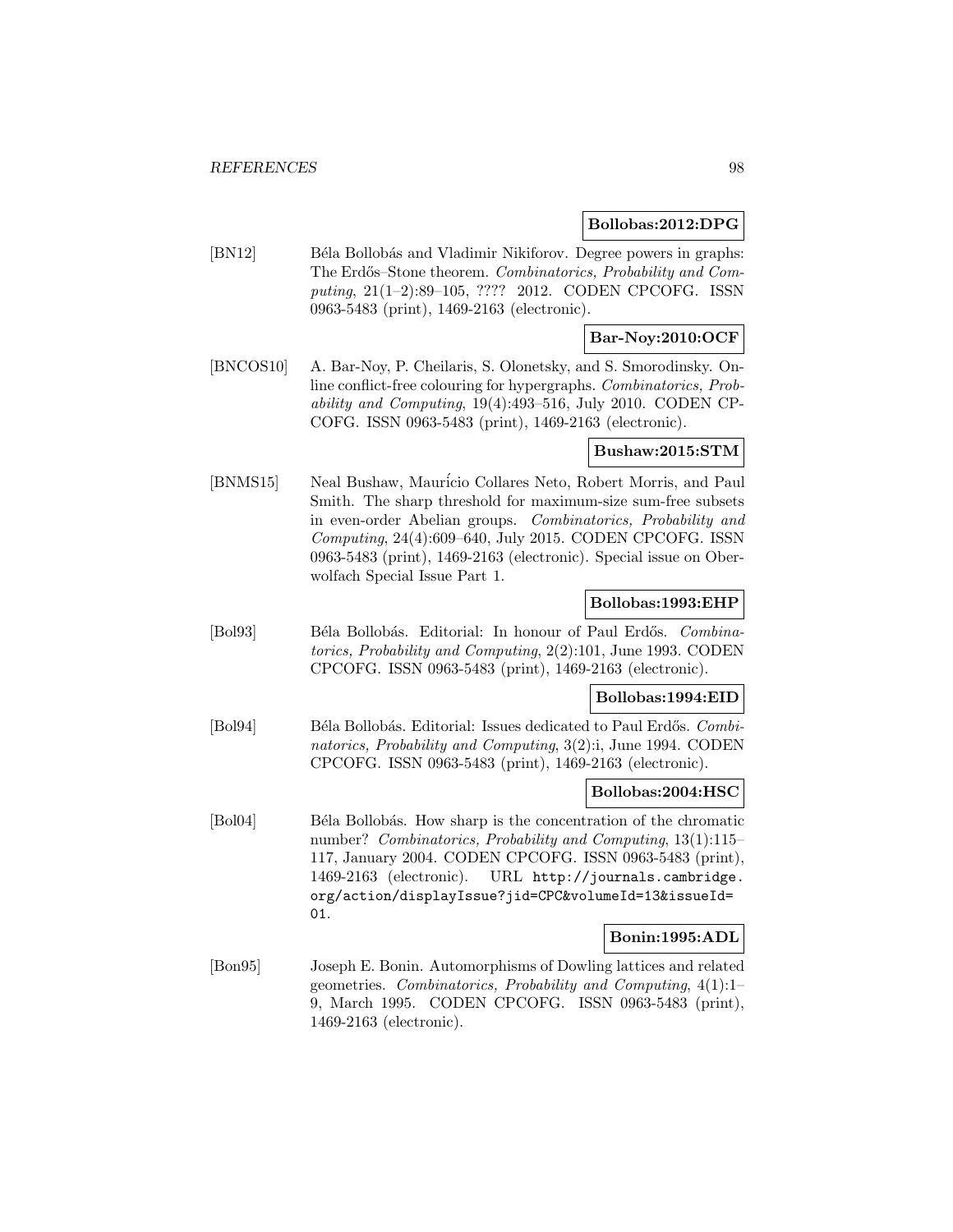### **Bonin:2000:ICB**

[Bon00] Joseph E. Bonin. Involutions of connected binary matroids. Combinatorics, Probability and Computing, 9(4):305–308, July 2000. CODEN CPCOFG. ISSN 0963-5483 (print), 1469-2163 (electronic). URL http://journals.cambridge.org/action/ displayIssue?jid=CPC&volumeId=9&issueId=04.

## **Bona:2014:NUB**

[Bon14] Miklos Bona. A new upper bound for 1324-avoiding permutations. Combinatorics, Probability and Computing, 23(5):717–724, September 2014. CODEN CPCOFG. ISSN 0963-5483 (print), 1469-2163 (electronic). Special issue on Honouring the Memory of Philippe Flajolet - Part 1.

## **Borkar:2002:LPS**

[Bor02] V. S. Borkar. On the lock-in probability of stochastic approximation. Combinatorics, Probability and Computing, 11(1):11–20, January 2002. CODEN CPCOFG. ISSN 0963-5483 (print), 1469- 2163 (electronic). URL http://journals.cambridge.org/ action/displayIssue?jid=CPC&volumeId=11&issueId=01.

## **Bordewich:2004:ANA**

[Bor04] Magnus Bordewich. Approximating the number of acyclic orientations for a class of sparse graphs. Combinatorics, Probability and Computing, 13(1):1–16, January 2004. CODEN CPCOFG. ISSN 0963-5483 (print), 1469-2163 (electronic). URL http: //journals.cambridge.org/action/displayIssue?jid=CPC& volumeId=13&issueId=01.

## **Borgs:2006:AZC**

[Bor06] Christian Borgs. Absence of zeros for the chromatic polynomial on bounded degree graphs. Combinatorics, Probability and Computing,  $15(1-2):63-74$ , January 2006. CODEN CPCOFG. ISSN 0963-5483 (print), 1469-2163 (electronic). URL http: //journals.cambridge.org/action/displayIssue?jid=CPC& volumeId=15&issueId=01.

#### **Bouyrie:2018:QNS**

[Bou18] Raphaël Bouyrie. On quantitative noise stability and influences for discrete and continuous models. Combinatorics, Probability and Computing, 27(3):334–357, May 2018. CO-DEN CPCOFG. ISSN 0963-5483 (print), 1469-2163 (electronic). URL https://www.cambridge.org/core/journals/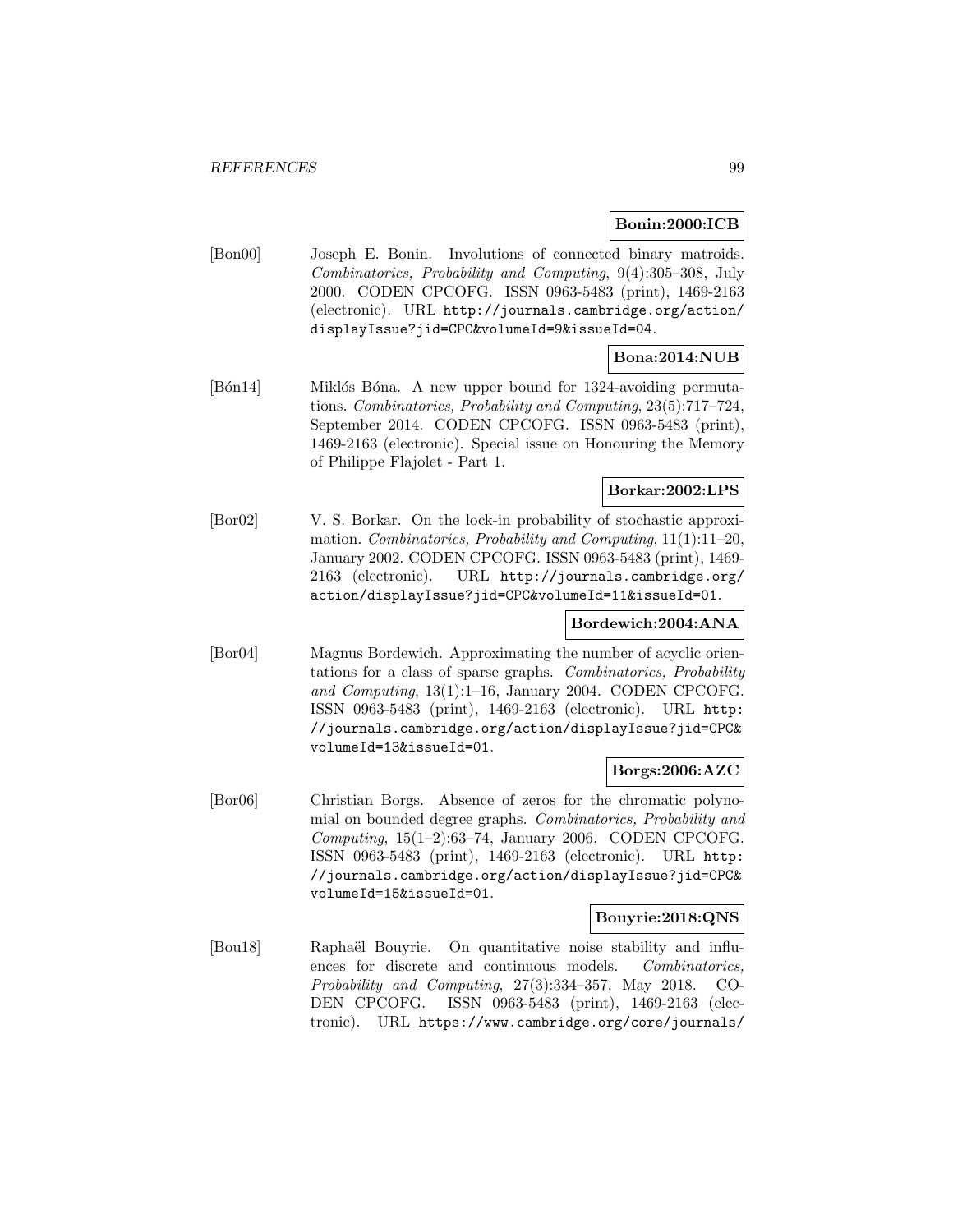combinatorics-probability-and-computing/article/on-quantitativenoise-stability-and-influences-for-discrete-and-continuousmodels/3F36799B3E41F18CBCE5ACACB18BF2D6.

### **Bovier:2004:BRS**

[Bov04] Anton Bovier. Book review: "Spin Glasses: A Challenge for Mathematicians – Cavity and Mean Field Models", by Michel Talagrand, Springer, 2003, 586 pp., EU 139.05/\$159.00. Combinatorics, Probability and Computing, 13(6):913–915, November 2004. CODEN CPCOFG. ISSN 0963-5483 (print), 1469-2163 (electronic). URL http://journals.cambridge.org/action/ displayIssue?jid=CPC&volumeId=13&issueId=06.

### **Bowditch:2007:AGP**

[Bow07] Brian H. Bowditch. The Angel Game in the plane. Combinatorics, Probability and Computing, 16(3):345–362, May 2007. CODEN CPCOFG. ISSN 0963-5483 (print), 1469-2163 (electronic). URL http://journals.cambridge.org/action/ displayIssue?jid=CPC&volumeId=16&issueId=03.

#### **Barany:1992:NCL**

[BP92] Imre Bárány and János Pach. On the number of convex lattice polygons. Combinatorics, Probability and Computing, 1(4): 295–302, December 1992. CODEN CPCOFG. ISSN 0963-5483 (print), 1469-2163 (electronic).

#### **Bennies:2001:AHB**

[BP01] Jürgen Bennies and Jim Pitman. Asymptotics of the Hurwitz binomial distribution related to mixed Poisson Galton–Watson trees. Combinatorics, Probability and Computing, 10(3):203–211, May 2001. CODEN CPCOFG. ISSN 0963-5483 (print), 1469- 2163 (electronic). URL http://journals.cambridge.org/ action/displayIssue?jid=CPC&volumeId=10&issueId=03.

#### **Ball:2012:AIL**

[BP12] Simeon Ball and Valentina Pepe. Asymptotic improvements to the lower bound of certain bipartite Turán numbers. Combinatorics, Probability and Computing, 21(3):323–329, May 2012. CODEN CPCOFG. ISSN 0963-5483 (print), 1469-2163 (electronic).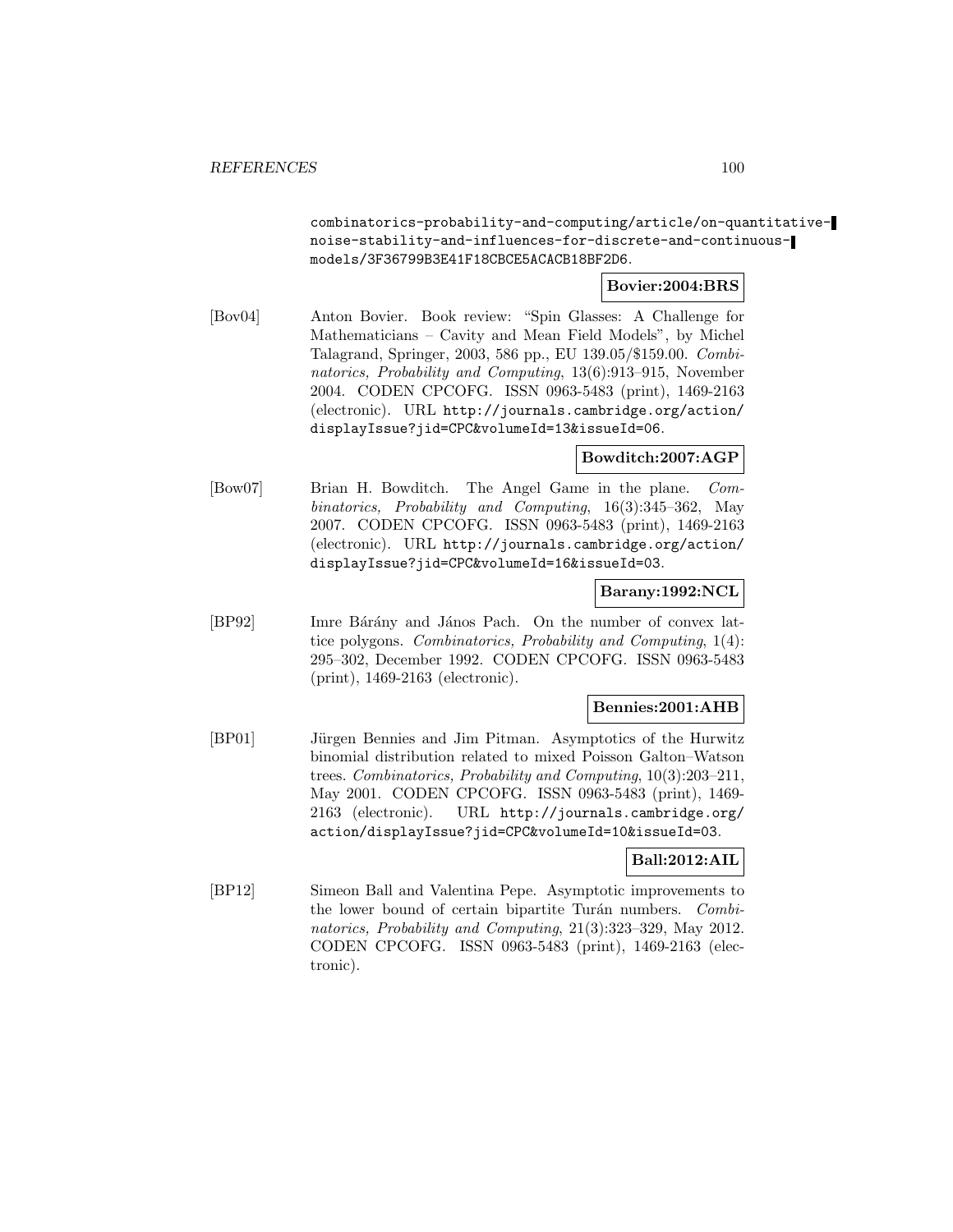### **Balogh:2006:BPI**

[BPP06] József Balogh, Yuval Peres, and Gábor Pete. Bootstrap percolation on infinite trees and non-amenable groups. Combinatorics, Probability and Computing, 15(5):715–730, September 2006. CODEN CPCOFG. ISSN 0963-5483 (print), 1469-2163 (electronic). URL http://journals.cambridge.org/action/ displayIssue?jid=CPC&volumeId=15&issueId=05.

#### **Bernasconi:2009:DSR**

[BPS09] Nicla Bernasconi, Konstantinos Panagiotou, and Angelika Steger. The degree sequence of random graphs from subcritical classes. Combinatorics, Probability and Computing, 18(5):647– 681, September 2009. CODEN CPCOFG. ISSN 0963-5483 (print), 1469-2163 (electronic).

## **Balla:2018:RGB**

[BPS18] Igor Balla, Alexey Pokrovskiy, and Benny Sudakov. Ramsey goodness of bounded degree trees. Combinatorics, Probability and Computing, 27(3):289–309, May 2018. CO-DEN CPCOFG. ISSN 0963-5483 (print), 1469-2163 (electronic). URL https://www.cambridge.org/core/journals/ combinatorics-probability-and-computing/article/ramseygoodness-of-bounded-degree-trees/D4361A3055FE5FBE06BC3357DF28E4A2.

#### **Besomi:2021:ESC**

[BPSS21] Guido Besomi, Matías Pavez-Signé, and Maya Stein. On the Erdős–Sós conjecture for trees with bounded degree. Combinatorics, Probability and Computing, 30(5):741–761, September 2021. CODEN CPCOFG. ISSN 0963-5483 (print), 1469- 2163 (electronic). URL https://www.cambridge.org/core/ journals/combinatorics-probability-and-computing/article/ on-the-erdossos-conjecture-for-trees-with-bounded-degree/ 22B7ECB15D4B56C66BCA9565C4828AE9.

**Bollobas:1999:TPC**

[BR99] Béla Bollobás and Oliver Riordan. A Tutte polynomial for coloured graphs. Combinatorics, Probability and Computing, 8 (1–2):45–93, January 1999. CODEN CPCOFG. ISSN 0963-5483 (print), 1469-2163 (electronic). Recent trends in combinatorics  $(Mátraháza, 1995).$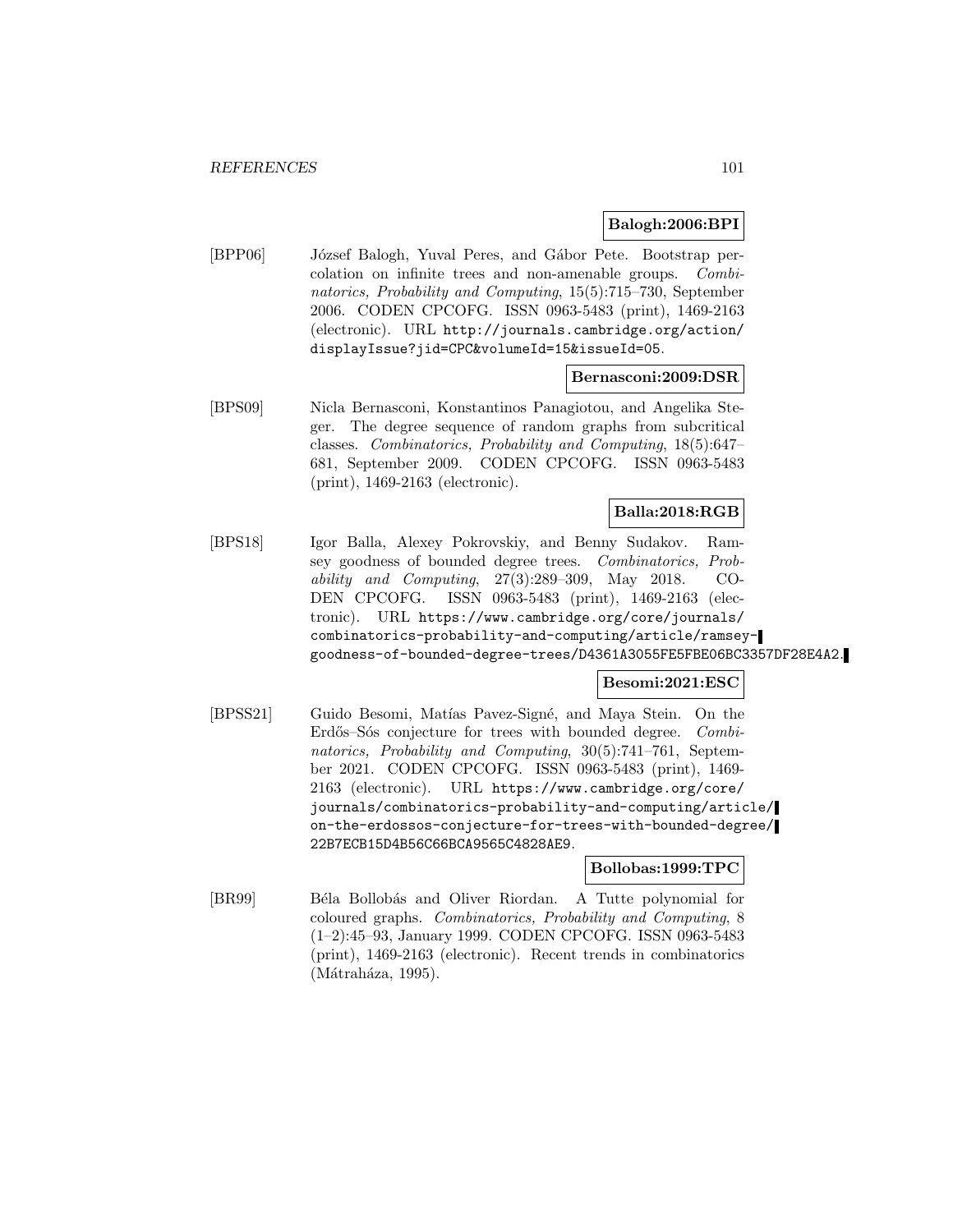### **Bonin:2000:SMB**

[BR00] Joseph E. Bonin and Talmage James Reid. Simple matroids with bounded cocircuit size. Combinatorics, Probability and Computing, 9(5):407–419, September 2000. CODEN CPCOFG. ISSN 0963-5483 (print), 1469-2163 (electronic). URL http: //journals.cambridge.org/action/displayIssue?jid=CPC& volumeId=9&issueId=05.

### **Bollobas:2016:CCH**

[BR16] Béla Bollobás and Oliver Riordan. Counting connected hypergraphs via the probabilistic method. Combinatorics, Probability and Computing, 25(1):21–75, January 2016. CODEN CPCOFG. ISSN 0963-5483 (print), 1469-2163 (electronic). Special issue on Oberwolfach Special Issue Part 2.

### **Barvinok:2019:WCS**

[BR19] Alexander Barvinok and Guus Regts. Weighted counting of solutions to sparse systems of equations. Combinatorics, Probability and Computing, 28(5):696–719, September 2019. CO-DEN CPCOFG. ISSN 0963-5483 (print), 1469-2163 (electronic). URL /core/journals/combinatorics-probabilityand-computing/article/weighted-counting-of-solutionsto-sparse-systems-of-equations/DED5ECF9DA97244AB61FBAAA53154310.

#### **Brandt:1999:SDT**

[Bra99] Stephan Brandt. On the structure of dense triangle-free graphs. Combinatorics, Probability and Computing, 8(3):237–245, May 1999. CODEN CPCOFG. ISSN 0963-5483 (print), 1469-2163 (electronic). URL http://journals.cambridge.org/action/ displayIssue?jid=CPC&volumeId=8&issueId=03.

#### **Brinkmann:1998:ARN**

[Bri98] Gunnar Brinkmann. All Ramsey numbers  $r(K_3, G)$  for connected graphs of order 7 and 8. Combinatorics, Probability and Computing, 7(2):129–140, June 1998. CODEN CPCOFG. ISSN 0963- 5483 (print), 1469-2163 (electronic). URL http://journals. cambridge.org/action/displayIssue?jid=CPC&volumeId=7& issueId=02.

#### **Brightwell:2009:I**

[Bri09] Graham Brightwell. Introduction. Combinatorics, Probability and Computing, 18(5):617–618, September 2009. CODEN CP-COFG. ISSN 0963-5483 (print), 1469-2163 (electronic).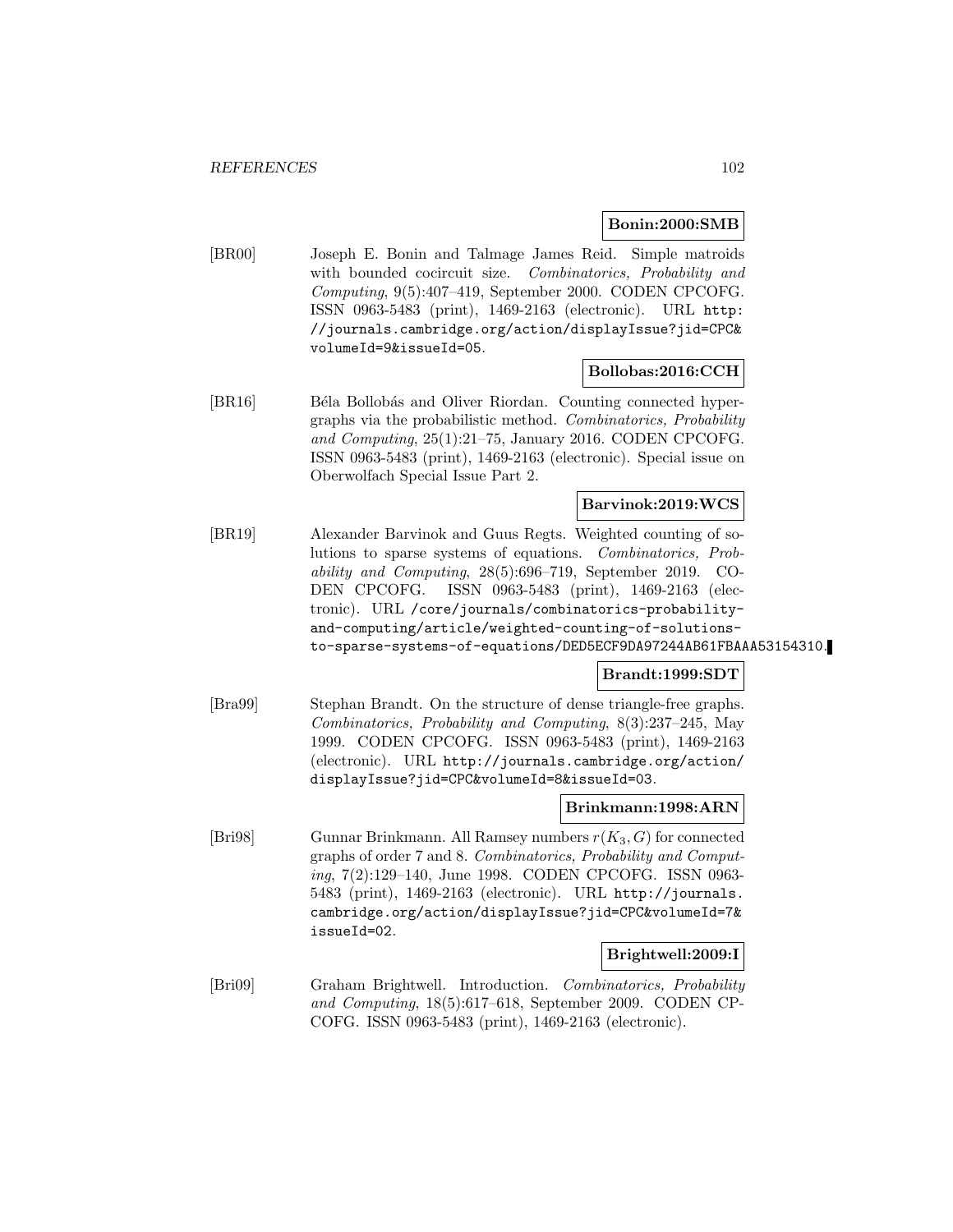#### **Brown:2003:CVT**

[Bro03] Tom C. Brown. On the canonical version of a theorem in Ramsey theory. Combinatorics, Probability and Computing, 12(5–6): 513–514, November 2003. CODEN CPCOFG. ISSN 0963-5483 (print), 1469-2163 (electronic). Special issue on Ramsey theory.

#### **Bryant:1992:CSM**

[Bry92] Victor Bryant. A characterisation of strict matching matroids. Combinatorics, Probability and Computing, 1(3):209–217, September 1992. CODEN CPCOFG. ISSN 0963-5483 (print), 1469-2163 (electronic).

#### **Bergelson:2017:TCS**

[BRZK17] V. Bergelson, D. Robertson, and P. Zorin-Kranich. Triangles in Cartesian squares of quasirandom groups. Combinatorics, Probability and Computing, 26(2):161–182, March 2017. CODEN CPCOFG. ISSN 0963-5483 (print), 1469-2163 (electronic). URL https://www.cambridge.org/core/product/ 3D14BB454708AE0CDACDCDF6B809A419.

### **Babai:1992:LES**

[BS92] László Babai and Márió Szegedy. Local expansion of symmetrical graphs. Combinatorics, Probability and Computing,  $1(1):1-11$ , March 1992. CODEN CPCOFG. ISSN 0963-5483 (print), 1469- 2163 (electronic).

#### **Bollobas:2004:MCR**

[BS04] B. Bollobás and A. D. Scott. Max cut for random graphs with a planted partition. Combinatorics, Probability and Computing, 13(4–5):451–474, July 2004. CODEN CPCOFG. ISSN 0963-5483 (print), 1469-2163 (electronic). URL http: //journals.cambridge.org/action/displayIssue?jid=CPC& volumeId=13&issueId=04.

#### **Berke:2009:DRT**

[BS09] R. Berke and T. Szabó. Deciding relaxed two-colourability: a hardness jump. Combinatorics, Probability and Computing, 18 (1–2):53–81, March 2009. CODEN CPCOFG. ISSN 0963-5483 (print), 1469-2163 (electronic).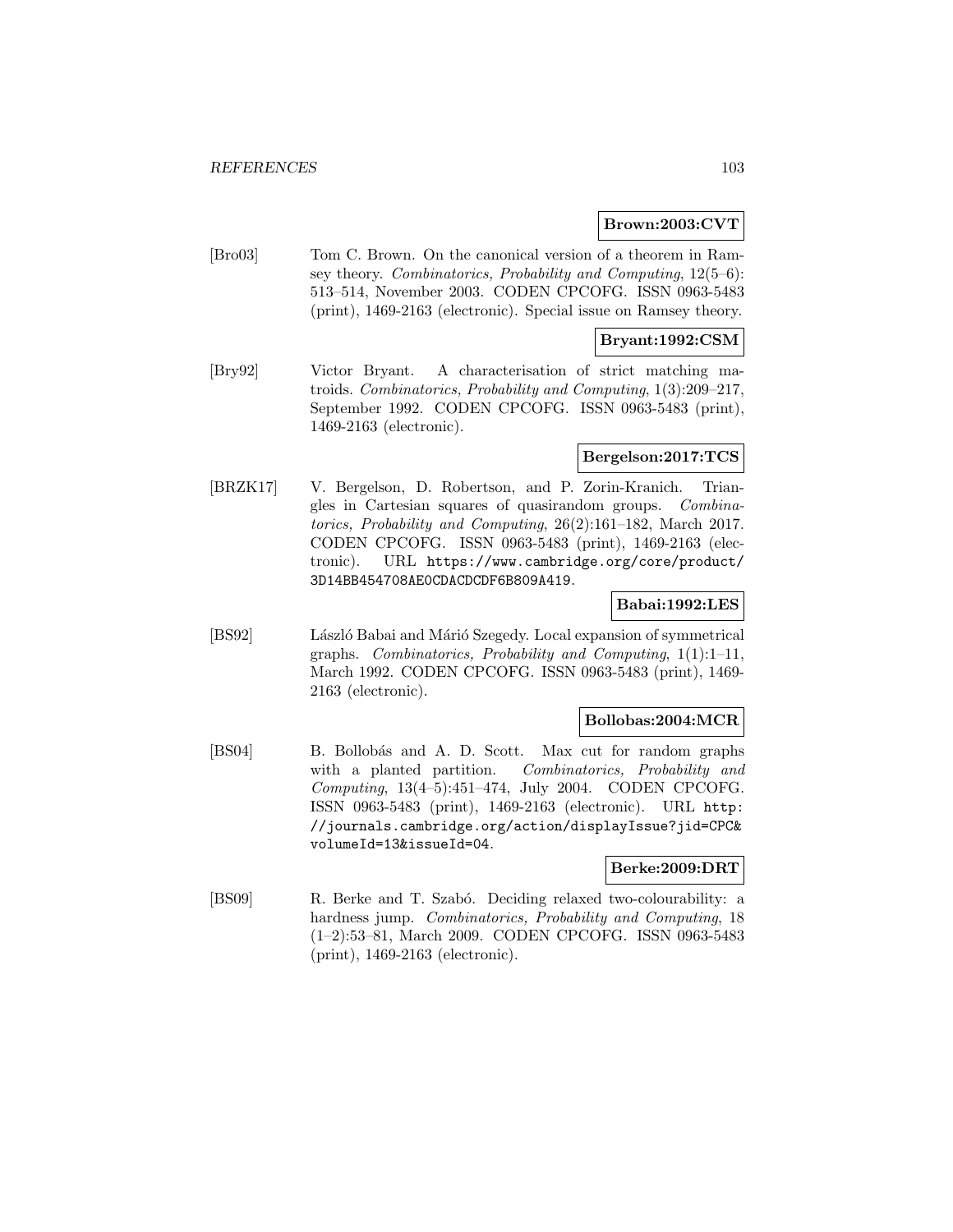### **Bruhn:2010:DE**

[BS10] Henning Bruhn and Maya Stein. Duality of ends. Combinatorics, Probability and Computing, 19(1):47–60, January 2010. CODEN CPCOFG. ISSN 0963-5483 (print), 1469-2163 (electronic).

### **Barvinok:2011:CPF**

[BS11] Alexander Barvinok and Alex Samorodnitsky. Computing the partition function for perfect matchings in a hypergraph. Combinatorics, Probability and Computing, 20(6):815–835, November 2011. CODEN CPCOFG. ISSN 0963-5483 (print), 1469-2163 (electronic).

#### **Bates:2019:UBS**

[BS19] Erik Bates and Lisa Sauermann. An upper bound on the size of avoidance couplings. Combinatorics, Probability and Computing, 28(3):325–334, May 2019. CODEN CPCOFG. ISSN 0963-5483 (print), 1469-2163 (electronic). URL https://www.cambridge. org/core/journals/combinatorics-probability-and-computing/ article/an-upper-bound-on-the-size-of-avoidance-couplings/ 49169F4D710A2657F4FA70E3E345AE03.

### **Ben-Shimon:2011:LRH**

[BSKS11] Sonny Ben-Shimon, Michael Krivelevich, and Benny Sudakov. Local resilience and hamiltonicity maker-breaker games in random regular graphs. Combinatorics, Probability and Computing, 20(2):173–211, March 2011. CODEN CPCOFG. ISSN 0963-5483 (print), 1469-2163 (electronic).

#### **Bollobas:2015:MCA**

[BSU15] Béla Bollobás, Paul Smith, and Andrew Uzzell. Monotone cellular automata in a random environment. Combinatorics, Probability and Computing, 24(4):687–722, July 2015. CODEN CP-COFG. ISSN 0963-5483 (print), 1469-2163 (electronic). Special issue on Oberwolfach Special Issue Part 1.

#### **Barbour:1994:RET**

[BT94] A. D. Barbour and Simon Tavaré. A rate for the Erdős–Turán law. Combinatorics, Probability and Computing, 3(2):167–176, June 1994. CODEN CPCOFG. ISSN 0963-5483 (print), 1469- 2163 (electronic).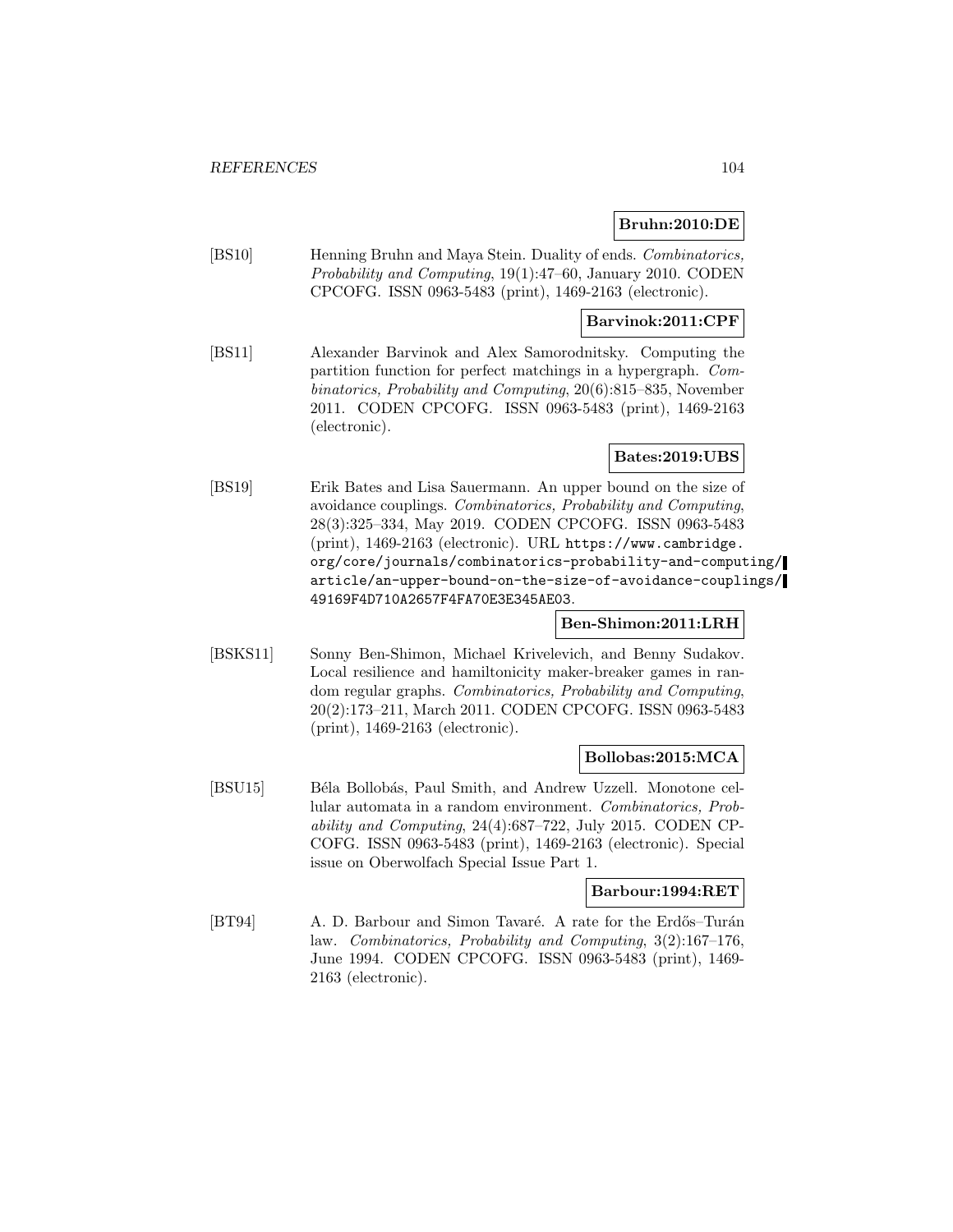#### **Bollobas:2003:FR**

[BT03] Béla Bollobás and Andrew Thomason. Frank Ramsey. Combinatorics, Probability and Computing, 12(5–6):469–475, November 2003. CODEN CPCOFG. ISSN 0963-5483 (print), 1469-2163 (electronic). Special issue on Ramsey theory.

### **Baber:2011:HDJ**

[BT11] Rahil Baber and John Talbot. Hypergraphs do jump. Combinatorics, Probability and Computing, 20(2):161–171, March 2011. CODEN CPCOFG. ISSN 0963-5483 (print), 1469-2163 (electronic).

#### **Bousquet:2012:SIS**

[BT12] Nicolas Bousquet and Stéphan Thomassé. Scott's induced subdivision conjecture for maximal triangle-free graphs. Combinatorics, Probability and Computing, 21(4):512–514, July 2012. CODEN CPCOFG. ISSN 0963-5483 (print), 1469-2163 (electronic).

## **Bukh:2020:TNT**

[BT20] Boris Bukh and Michael Tait. Turán numbers of theta graphs. Combinatorics, Probability and Computing, 29(4):495–507, July 2020. CODEN CPCOFG. ISSN 0963-5483 (print), 1469- 2163 (electronic). URL https://www.cambridge.org/core/ journals/combinatorics-probability-and-computing/article/ turan-numbers-of-theta-graphs/FE576F751EEBC3B87AB516A99B2AE0B3.

#### **Bottcher:2012:PGF**

[BTW12] Julia Böttcher, Anusch Taraz, and Andreas Würfl. Perfect graphs of fixed density: Counting and homogeneous sets. Combinatorics, Probability and Computing, 21(5):661–682, September 2012. CO-DEN CPCOFG. ISSN 0963-5483 (print), 1469-2163 (electronic).

## **Balogh:2019:TRP**

[BTW19] József Balogh, Andrew Treglown, and Adam Zsolt Wagner. Tilings in randomly perturbed dense graphs. Combinatorics, Probability and Computing, 28(2):159–176, March 2019. CO-DEN CPCOFG. ISSN 0963-5483 (print), 1469-2163 (electronic). URL https://www.cambridge.org/core/journals/ combinatorics-probability-and-computing/article/tilingsin-randomly-perturbed-dense-graphs/EA3A3FF4E53B807CF4E9584DA1A3B7CE.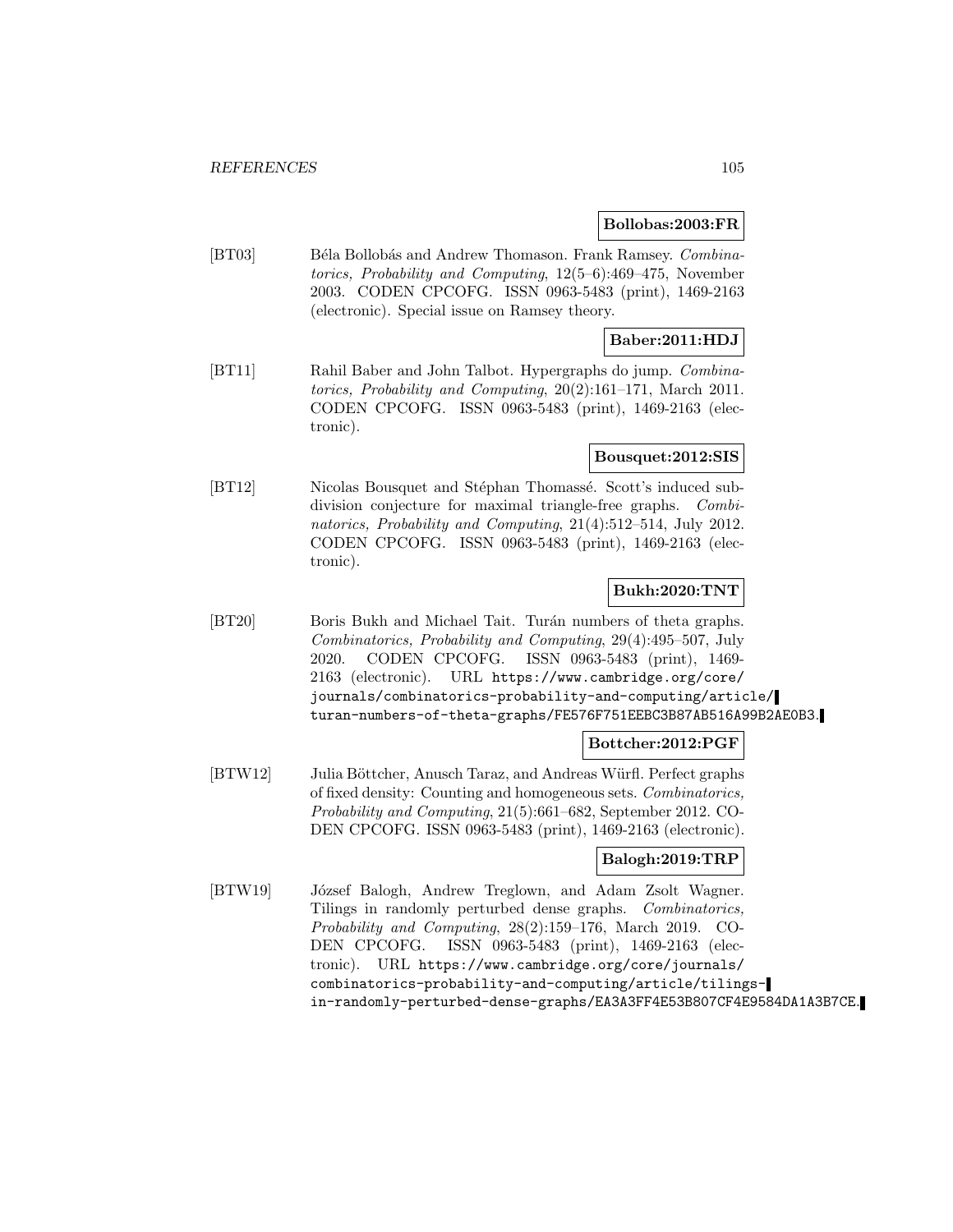### **Bukh:2008:SD**

[Buk08] Boris Bukh. Sums of dilates. Combinatorics, Probability and Computing, 17(5):627–639, September 2008. CODEN CPCOFG. ISSN 0963-5483 (print), 1469-2163 (electronic).

### **Bukh:2016:IBF**

[Buk16] Boris Bukh. An improvement of the Beck–Fiala Theorem. Combinatorics, Probability and Computing, 25(3):380–398, May 2016. CODEN CPCOFG. ISSN 0963-5483 (print), 1469-2163 (electronic).

## **Bhamidi:2017:DSM**

[BV17] Shankar Bhamidi and Remco Van Der Hofstad. Diameter of the stochastic mean-field model of distance. Combinatorics, Probability and Computing, 26(6):797–825, November 2017. CO-DEN CPCOFG. ISSN 0963-5483 (print), 1469-2163 (electronic). URL https://www.cambridge.org/core/product/ 0B669E2EB71EBCCC9DE9539A1EAFD0B5.

### **Bhamidi:2011:FPP**

[BVH11] Shankar Bhamidi, Remco Van Der Hofstad, and Gerard Hooghiemstra. First passage percolation on the Erdős–Rényi random graph. Combinatorics, Probability and Computing, 20 (5):683–707, September 2011. CODEN CPCOFG. ISSN 0963- 5483 (print), 1469-2163 (electronic).

### **Blais:2014:SSC**

[BWY14] Eric Blais, Amit Weinstein, and Yuichi Yoshida. Semi-strong colouring of intersecting hypergraphs. Combinatorics, Probability and Computing, 23(1):1–7, January 2014. CODEN CPCOFG. ISSN 0963-5483 (print), 1469-2163 (electronic).

#### **Calkin:1997:DSC**

[Cal97] Neil J. Calkin. Dependent sets of constant weight binary vectors. Combinatorics, Probability and Computing, 6(3): 263–271, September 1997. CODEN CPCOFG. ISSN 0963- 5483 (print), 1469-2163 (electronic). URL http://journals. cambridge.org/action/displayIssue?jid=CPC&volumeId=6& issueId=03.

## **Candela:2009:SAA**

[Can09] P. Candela. Structure along arithmetic patterns in sequences of vectors. Combinatorics, Probability and Computing, 18(6):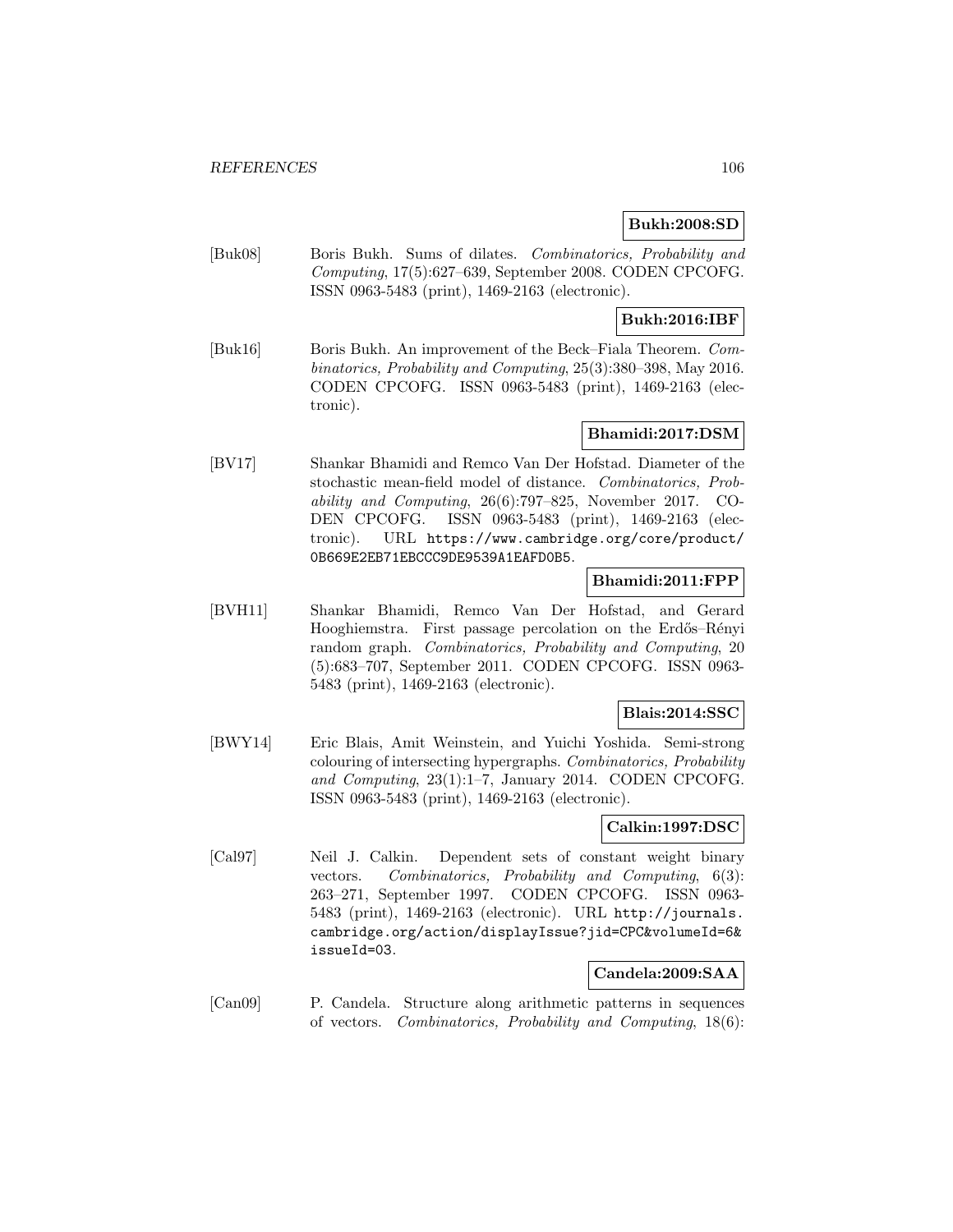861–870, November 2009. CODEN CPCOFG. ISSN 0963-5483 (print), 1469-2163 (electronic).

### **Can:2018:SEE**

[Can18] Van Hao Can. Super-exponential extinction time of the contact process on random geometric graphs. Combinatorics, Probability and Computing, 27(2):162–185, March 2018. CO-DEN CPCOFG. ISSN 0963-5483 (print), 1469-2163 (electronic). URL https://www.cambridge.org/core/journals/ combinatorics-probability-and-computing/article/superexponentialextinction-time-of-the-contact-process-on-random-geometricgraphs/C21FF83C60F8BAA5CD0DD834E4076169.

**Calkin:1998:AOR**

[CC98] Neil J. Calkin and P. J. Cameron. Almost odd random sumfree sets. Combinatorics, Probability and Computing, 7(1):27–32, March 1998. CODEN CPCOFG. ISSN 0963-5483 (print), 1469- 2163 (electronic). URL http://journals.cambridge.org/ action/displayIssue?jid=CPC&volumeId=7&issueId=01.

#### **Collier-Cartaino:2018:LTN**

[CCGJ18] Clayton Collier-Cartaino, Nathan Graber, and Tao Jiang. Linear Turán numbers of linear cycles and cycle-complete Ramsey numbers. Combinatorics, Probability and Computing, 27(3):358–386, May 2018. CODEN CPCOFG. ISSN 0963-5483 (print), 1469- 2163 (electronic). URL https://www.cambridge.org/core/ journals/combinatorics-probability-and-computing/article/ linear-turan-numbers-of-linear-cycles-and-cyclecompleteramsey-numbers/2BF318AC92FF263554B771C594938B36.

#### **Cakir:1999:CEC**

[CCM99] Isa Cakir, Ourania Chryssaphinou, and Marianne M˚ansson. On a conjecture by Eriksson concerning overlap in strings. Combinatorics, Probability and Computing, 8(5):429–440, September 1999. CODEN CPCOFG. ISSN 0963-5483 (print), 1469-2163 (electronic). URL http://journals.cambridge.org/action/ displayIssue?jid=CPC&volumeId=8&issueId=05.

#### **Creignou:2003:AST**

[CDD03] Nadia Creignou, Hervé Daudé, and Olivier Dubois. Approximating the satisfiability threshold for random k-XOR-formulas. Combinatorics, Probability and Computing, 12(2):113–126,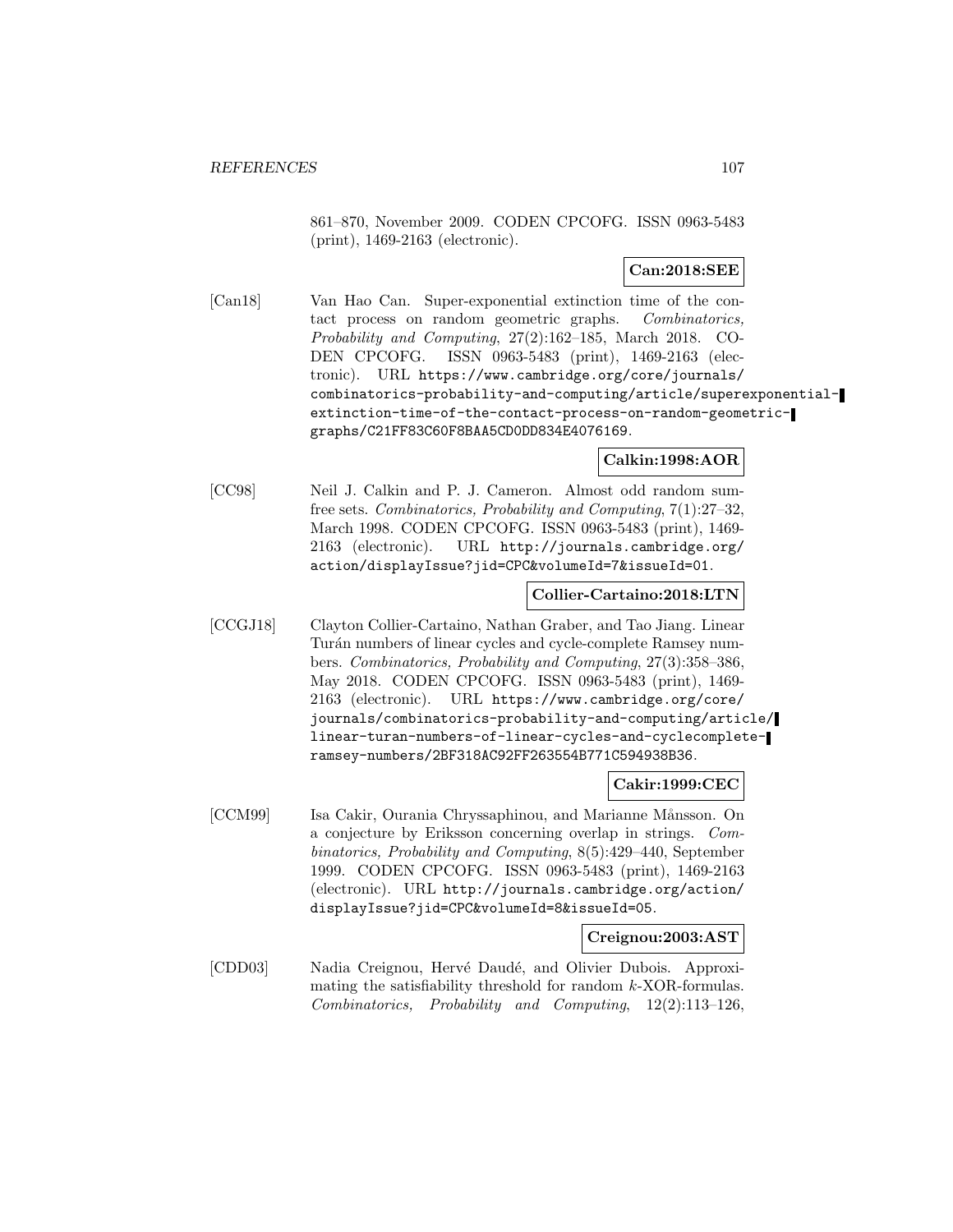March 2003. CODEN CPCOFG. ISSN 0963-5483 (print), 1469- 2163 (electronic). URL http://journals.cambridge.org/ action/displayIssue?jid=CPC&volumeId=12&issueId=02.

### **Cooper:2007:SRG**

[CDG07] Colin Cooper, Martin Dyer, and Catherine Greenhill. Sampling regular graphs and a peer-to-peer network. Combinatorics, Probability and Computing, 16(4):557–593, July 2007. CODEN CPCOFG. ISSN 0963-5483 (print), 1469-2163 (electronic). URL http://journals.cambridge.org/action/ displayIssue?jid=CPC&volumeId=16&issueId=04.

### **Condon:2021:DTR**

 $[CDG+21]$  Padraig Condon, Alberto Espuny Díaz, António Girão, Daniela Kühn, and Deryk Osthus. Dirac's theorem for random regular graphs. Combinatorics, Probability and Computing, 30(1):17–36, January 2021. CODEN CPCOFG. ISSN 0963-5483 (print), 1469- 2163 (electronic). URL https://www.cambridge.org/core/ journals/combinatorics-probability-and-computing/article/ diracs-theorem-for-random-regular-graphs/FB9A338AD26B9F0BF44F524649956F1E.

# **Collet:2019:LLP**

[CDK19] G. Collet, M. Drmota, and L. D. Klausner. Limit laws of planar maps with prescribed vertex degrees. Combinatorics, Probability and Computing, 28(4):519–541, July 2019. CO-DEN CPCOFG. ISSN 0963-5483 (print), 1469-2163 (electronic). URL https://www.cambridge.org/core/journals/ combinatorics-probability-and-computing/article/limitlaws-of-planar-maps-with-prescribed-vertex-degrees/64A212D62A428BC44DCCD864C85A

## **Chyzak:2008:DPR**

[CDKK08] Frédéric Chyzak, Michael Drmota, Thomas Klausner, and Gerard Kok. The distribution of patterns in random trees. Combinatorics, Probability and Computing, 17(1):21–59, January 2008. CODEN CPCOFG. ISSN 0963-5483 (print), 1469-2163 (electronic). URL http://journals.cambridge.org/action/ displayIssue?jid=CPC&volumeId=17&issueId=01.

## **Czygrinow:2015:EHS**

[CDKM15] Andrzej Czygrinow, Louis DeBiasio, H. A. Kierstead, and Theodore Molla. An extension of the Hajnal–Szemerédi theorem to directed graphs. Combinatorics, Probability and Comput-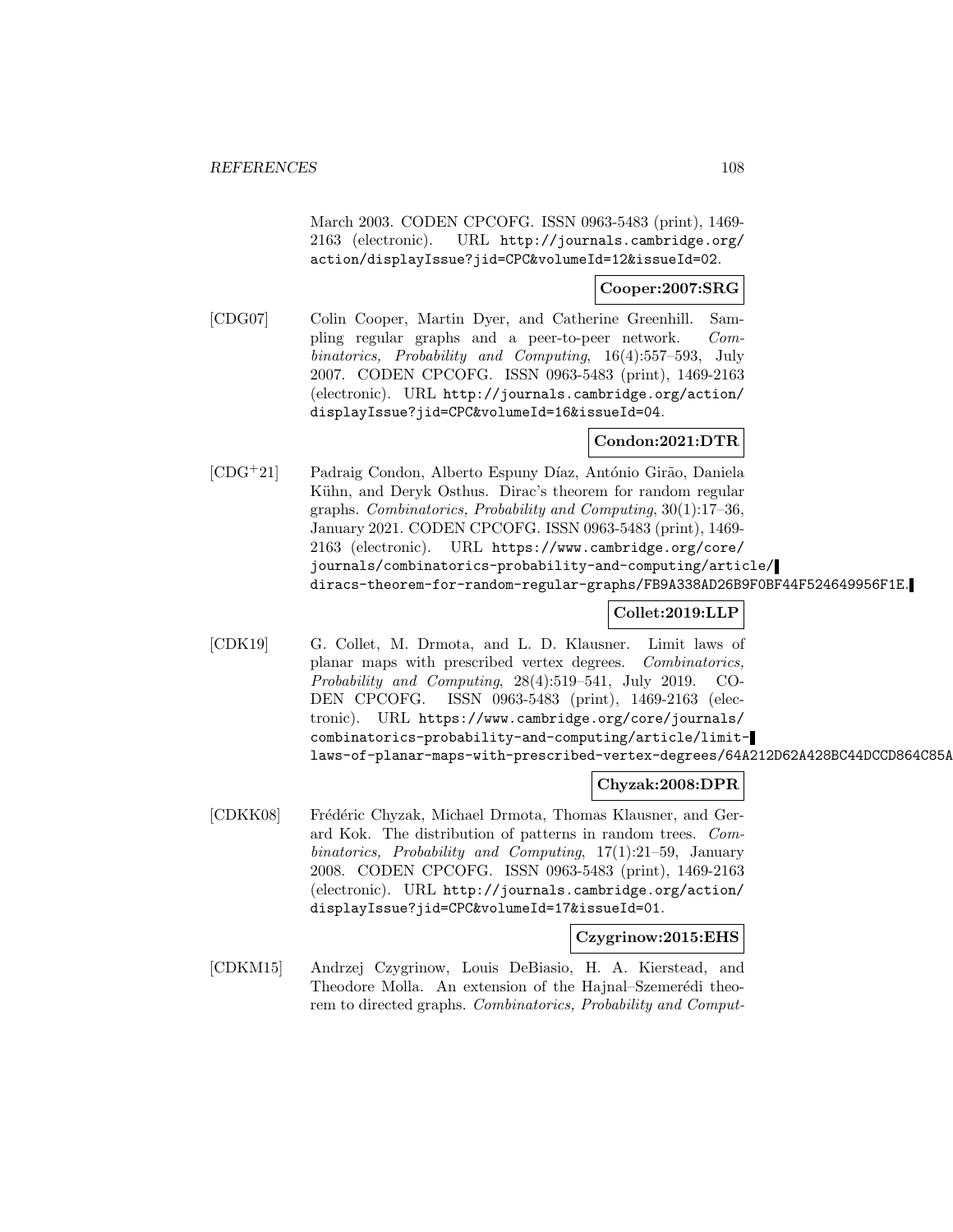ing, 24(5):754–773, September 2015. CODEN CPCOFG. ISSN 0963-5483 (print), 1469-2163 (electronic).

## **Cooper:2014:CIS**

[CDM14] Jeff Cooper, Kunal Dutta, and Dhruv Mubayi. Counting independent sets in hypergraphs. Combinatorics, Probability and Computing, 23(4):539–550, July 2014. CODEN CPCOFG. ISSN 0963-5483 (print), 1469-2163 (electronic).

#### **Chlebus:1996:RBH**

[CDP96] Bogdan S. Chlebus, Krzysztof Diks, and Andrzej Pelc. Reliable broadcasting in hypercubes with random link and node failures. Combinatorics, Probability and Computing, 5(4):337–350, December 1996. CODEN CPCOFG. ISSN 0963-5483 (print), 1469-2163 (electronic).

### **Comets:2014:ITU**

[CDS14] Francis Comets, François Delarue, and René Schott. Information transmission under random emission constraints. Combinatorics, Probability and Computing, 23(6):973–1009, November 2014. CODEN CPCOFG. ISSN 0963-5483 (print), 1469-2163 (electronic). Special issue on Honouring the Memory of Philippe Flajolet - Part 2.

### **Carstens:1999:GBD**

[CDTK99] Hans-Georg Carstens, Walter A. Deuber, Wolfgang Thumser, and Elke Koppenrade. Geometrical bijections in discrete lattices. Combinatorics, Probability and Computing, 8(1–2):109–129, January 1999. CODEN CPCOFG. ISSN 0963-5483 (print), 1469- 2163 (electronic). Recent trends in combinatorics (Mátraháza, 1995).

# **Cameron:1999:NSF**

[CE99] Peter J. Cameron and Paul Erd˝os. Notes on sum-free and related sets. Combinatorics, Probability and Computing, 8(1–2):95–107, January 1999. CODEN CPCOFG. ISSN 0963-5483 (print), 1469- 2163 (electronic). Recent trends in combinatorics (Mátraháza, 1995).

### **Calderbank:1992:IUB**

[CF92] A. R. Calderbank and P. Frankl. Improved upper bounds concerning the Erdős–Korado theorem. Combinatorics, Probability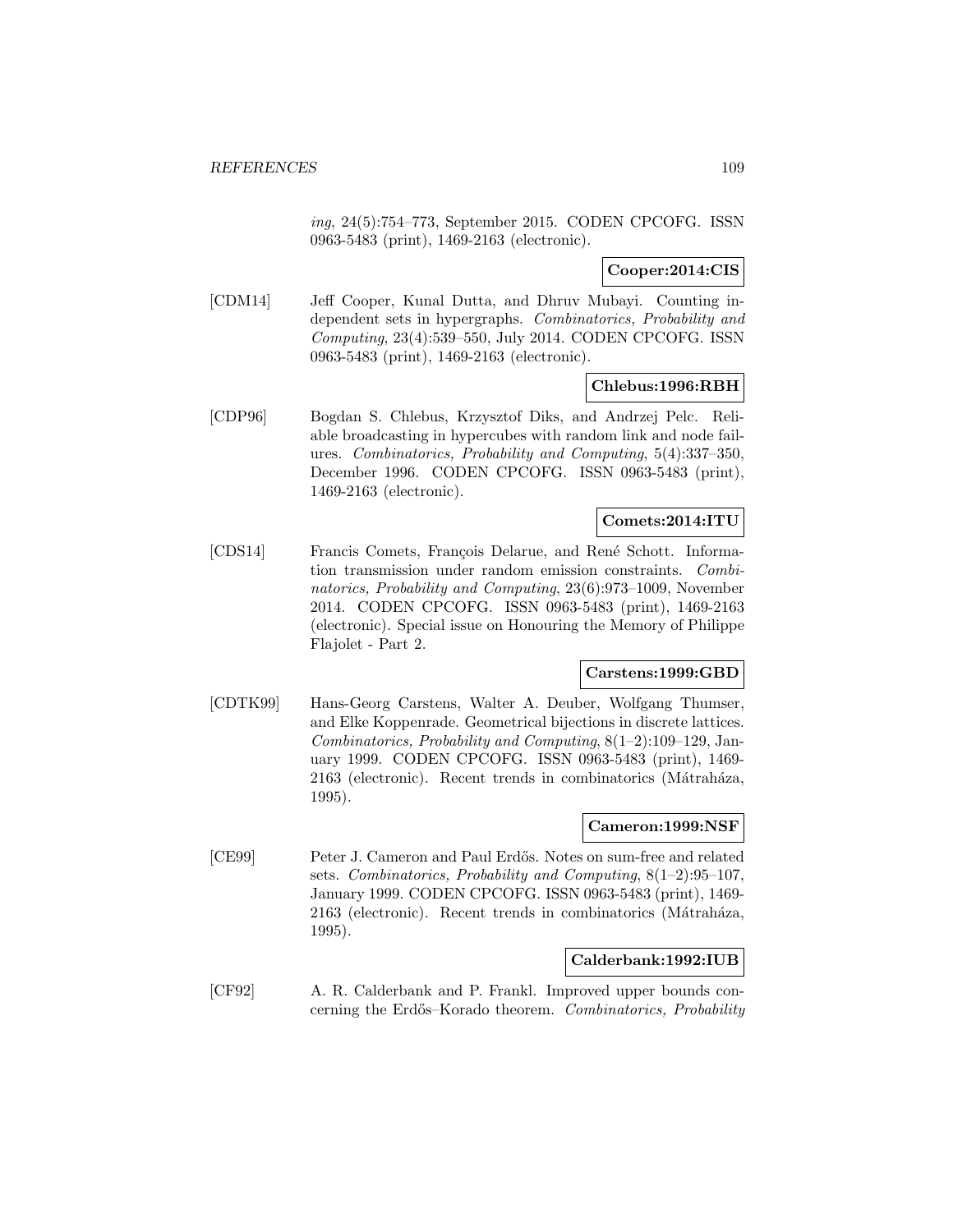and Computing, 1(2):115–122, June 1992. CODEN CPCOFG. ISSN 0963-5483 (print), 1469-2163 (electronic).

**Cooper:1995:CRT**

[CF95] Colin Cooper and Alan Frieze. On the connectivity of random kth nearest neighbour graphs. Combinatorics, Probability and Computing, 4(4):343–362, December 1995. CODEN CPCOFG. ISSN 0963-5483 (print), 1469-2163 (electronic).

### **Cooper:2002:MCH**

[CF02] Colin Cooper and Alan Frieze. Multi-coloured Hamilton cycles in random edge-coloured graphs. Combinatorics, Probability and Computing, 11(2):129–133, March 2002. CODEN CPCOFG. ISSN 0963-5483 (print), 1469-2163 (electronic). URL http: //journals.cambridge.org/action/displayIssue?jid=CPC& volumeId=11&issueId=02.

### **Cooper:2004:SLS**

[CF04] Colin Cooper and Alan Frieze. The size of the largest strongly connected component of a random digraph with a given degree sequence. Combinatorics, Probability and Computing, 13(3):319– 337, May 2004. CODEN CPCOFG. ISSN 0963-5483 (print), 1469-2163 (electronic). URL http://journals.cambridge. org/action/displayIssue?jid=CPC&volumeId=13&issueId= 03.

## **Chauvin:2004:ATR**

[CFGG04] B. Chauvin, P. Flajolet, D. Gardy, and B. Gittenberger. And/or trees revisited. Combinatorics, Probability and Computing, 13(4–5):475–497, July 2004. CODEN CPCOFG. ISSN 0963-5483 (print), 1469-2163 (electronic). URL http: //journals.cambridge.org/action/displayIssue?jid=CPC& volumeId=13&issueId=04.

#### **Chapuy:2015:DRP**

[CFGN15] Guillaume Chapuy, Eric Fusy, Omer Gim´ ´

nez, and Marc Noy. On the diameter of random planar graphs. Combinatorics, Probability and Computing, 24(1):145–178, January 2015. CODEN CPCOFG. ISSN 0963-5483 (print), 1469- 2163 (electronic). Special issue on Honouring the Memory of Philippe Flajolet - Part 3.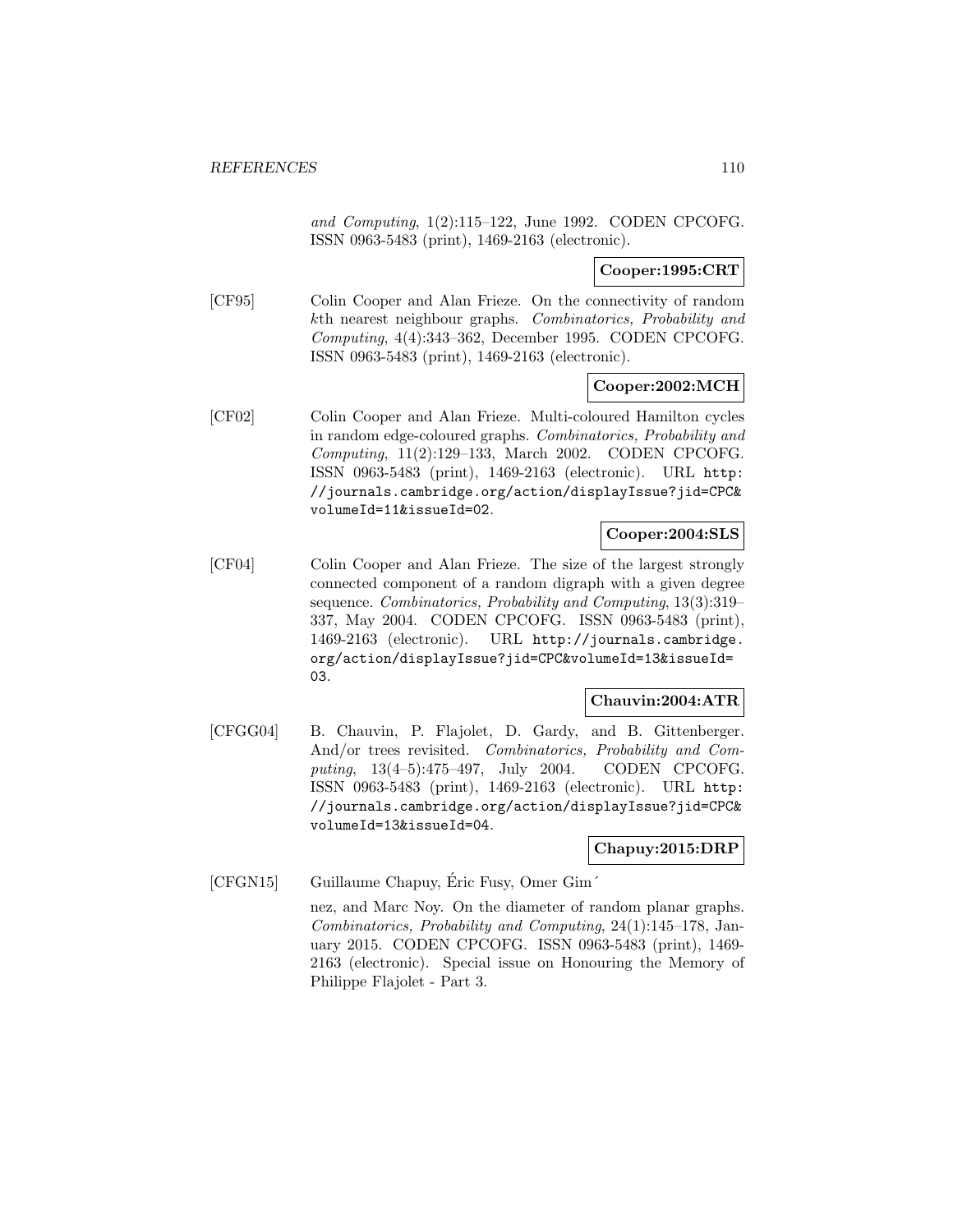### **Cooper:2016:LRM**

[CFI<sup>+</sup>16] Colin Cooper, Alan Frieze, Nate Ince, Svante Janson, and Joel Spencer. On the length of a random minimum spanning tree. Combinatorics, Probability and Computing, 25(1):89–107, January 2016. CODEN CPCOFG. ISSN 0963-5483 (print), 1469- 2163 (electronic). Special issue on Oberwolfach Special Issue Part 2.

## **Clemens:2012:FSM**

[CFKL12] Dennis Clemens, Asaf Ferber, Michael Krivelevich, and Anita Liebenau. Fast strategies in maker-breaker games played on random boards. Combinatorics, Probability and Computing, 21(6): 897–915, November 2012. CODEN CPCOFG. ISSN 0963-5483 (print), 1469-2163 (electronic).

# **Calkin:1992:SSR**

[CFM92] Neil Calkin, Alan Frieze, and Brendan D. McKay. On subgraph sizes in random graphs. Combinatorics, Probability and Computing, 1(2):123–134, June 1992. CODEN CPCOFG. ISSN 0963- 5483 (print), 1469-2163 (electronic).

# **Cooper:1994:HCR**

[CFM94] Colin Cooper, Alan Frieze, and Michael Molloy. Hamilton cycles in random regular digraphs. Combinatorics, Probability and Computing, 3(1):39–49, March 1994. CODEN CPCOFG. ISSN 0963-5483 (print), 1469-2163 (electronic).

# **Cooper:1996:PMR**

[CFMR96] Colin Cooper, Alan Frieze, Michael Molloy, and Bruce Reed. Perfect matchings in random r-regular, s-uniform hypergraphs. Combinatorics, Probability and Computing, 5(1):1–14, March 1996. CODEN CPCOFG. ISSN 0963-5483 (print), 1469-2163 (electronic).

## **Cooper:2002:RRGa**

[CFR02] Colin Cooper, Alan Frieze, and Bruce Reed. Random regular graphs of non-constant degree: Connectivity and Hamiltonicity. Combinatorics, Probability and Computing, 11(3):249–261, May 2002. CODEN CPCOFG. ISSN 0963-5483 (print), 1469-2163 (electronic). URL http://journals.cambridge.org/action/ displayIssue?jid=CPC&volumeId=11&issueId=03.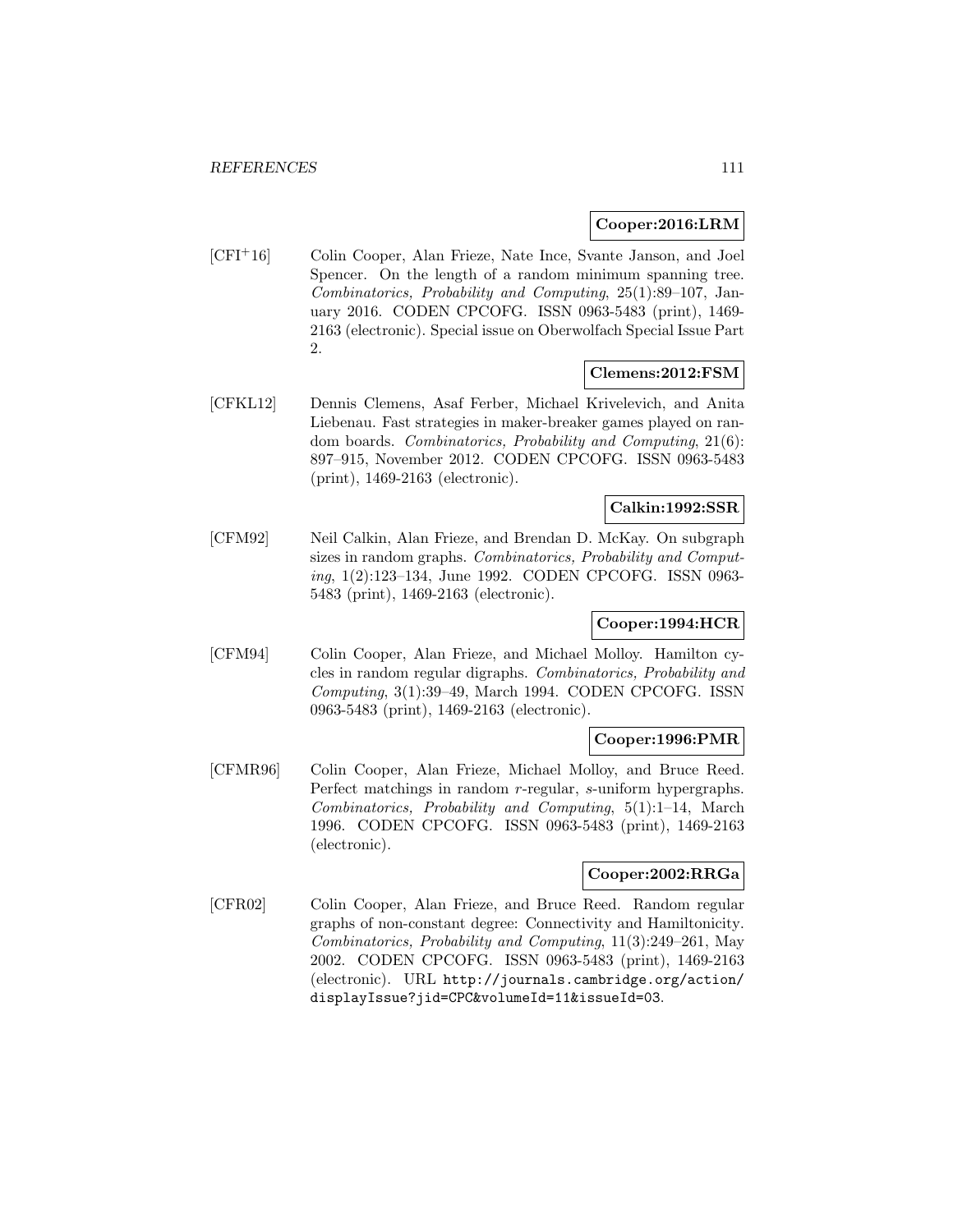#### **Cooper:2002:RRGb**

[CFRR02] Colin Cooper, Alan Frieze, Bruce Reed, and Oliver Riordan. Random regular graphs of non-constant degree: Independence and chromatic number. Combinatorics, Probability and Computing, 11(4):323–341, July 2002. CODEN CPCOFG. ISSN 0963-5483 (print), 1469-2163 (electronic). URL http: //journals.cambridge.org/action/displayIssue?jid=CPC& volumeId=11&issueId=04.

# **Conlon:2014:SPS**

[CFS14] David Conlon, Jacob Fox, and Benny Sudakov. Short proofs of some extremal results. Combinatorics, Probability and Computing, 23(1):8–28, January 2014. CODEN CPCOFG. ISSN 0963-5483 (print), 1469-2163 (electronic).

# **Cai:2022:PMR**

[CG22a] Jin-Yi Cai and Artem Govorov. Perfect matchings, rank of connection tensors and graph homomorphisms. Combinatorics, Probability and Computing, 31(2):268–303, March 2022. CO-DEN CPCOFG. ISSN 0963-5483 (print), 1469-2163 (electronic). URL https://www.cambridge.org/core/journals/ combinatorics-probability-and-computing/article/perfectmatchings-rank-of-connection-tensors-and-graph-homomorphisms/ 46898FD6A40484251A432661320116F4.

### **Csoka:2022:DAE**

[CG22b] Endre Csóka and Lukasz Grabowski. On directed analogues of expander and hyperfinite graph sequences. Combinatorics, Probability and Computing, 31(2):184–197, March 2022. CO-DEN CPCOFG. ISSN 0963-5483 (print), 1469-2163 (electronic). URL https://www.cambridge.org/core/journals/ combinatorics-probability-and-computing/article/on-directedanalogues-of-expander-and-hyperfinite-graph-sequences/ 44BE06135C05015A20E2E9BF825CE954.

### **Clemens:2016:RGI**

[CGL16] Dennis Clemens, Heidi Gebauer, and Anita Liebenau. The random graph intuition for the tournament game. Combinatorics, Probability and Computing, 25(1):76–88, January 2016. CODEN CPCOFG. ISSN 0963-5483 (print), 1469-2163 (electronic). Special issue on Oberwolfach Special Issue Part 2.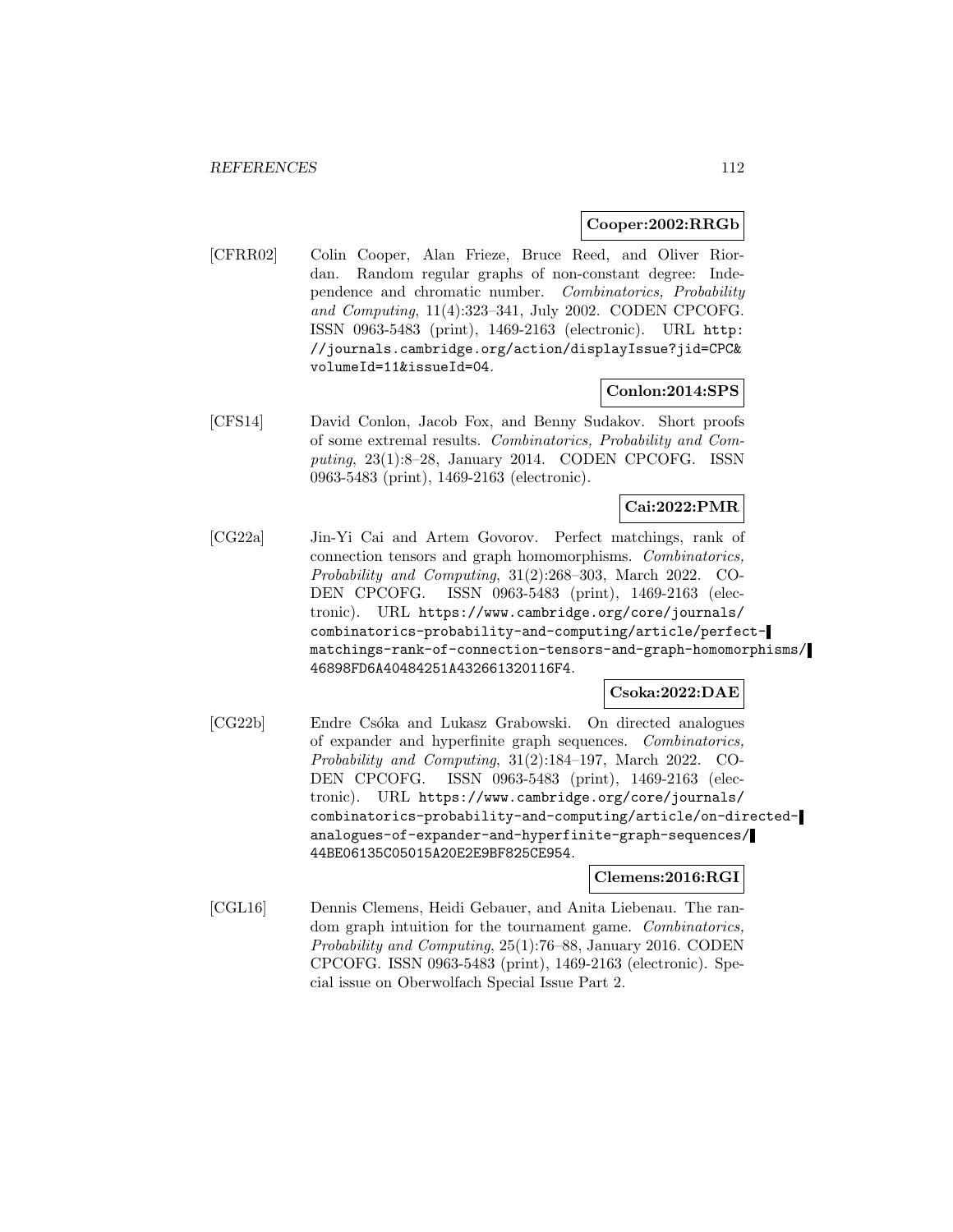#### **Chetwynd:1996:IHU**

[CH96] Amanda Chetwynd and Roland Häggkvist. An improvement of Hind's upper bound on the total chromatic number. Combinatorics, Probability and Computing, 5(2):99–104, June 1996. CO-DEN CPCOFG. ISSN 0963-5483 (print), 1469-2163 (electronic).

## **Chlamtac:2014:LIC**

[CH14] Eden Chlamtác and Ishay Haviv. Linear index coding via semidefinite programming. Combinatorics, Probability and Computing, 23(2):223–247, March 2014. CODEN CPCOFG. ISSN 0963-5483 (print), 1469-2163 (electronic).

### **Cameron:2018:CFC**

[CH18] Alex Cameron and Emily Heath. A  $(5, 5)$ -colouring of  $K_n$  with few colours. Combinatorics, Probability and Computing, 27(6): 892–912, November 2018. CODEN CPCOFG. ISSN 0963-5483 (print), 1469-2163 (electronic). URL https://www.cambridge. org/core/journals/combinatorics-probability-and-computing/ article/55colouring-of-kn-with-few-colours/C3871E492827BDEE82E4F94C11F2B10D.

### **Chang:2007:AMS**

[Cha07] Mei-Chu Chang. Additive and multiplicative structure in matrix spaces. Combinatorics, Probability and Computing, 16(2):219– 238, March 2007. CODEN CPCOFG. ISSN 0963-5483 (print), 1469-2163 (electronic). URL http://journals.cambridge. org/action/displayIssue?jid=CPC&volumeId=16&issueId= 02.

## **Chapuy:2009:AEC**

[Cha09] Guillaume Chapuy. Asymptotic enumeration of constellations and related families of maps on orientable surfaces. Combinatorics, Probability and Computing, 18(4):477–516, July 2009. CODEN CPCOFG. ISSN 0963-5483 (print), 1469-2163 (electronic).

### **Cai:2019:IST**

[CHJ<sup>+</sup>19] Xing Shi Cai, Cecilia Holmgren, Svante Janson, Tony Johansson, and Fiona Skerman. Inversions in split trees and conditional Galton–Watson trees. Combinatorics, Probability and Computing, 28(3):335–364, May 2019. CO-DEN CPCOFG. ISSN 0963-5483 (print), 1469-2163 (electronic). URL https://www.cambridge.org/core/journals/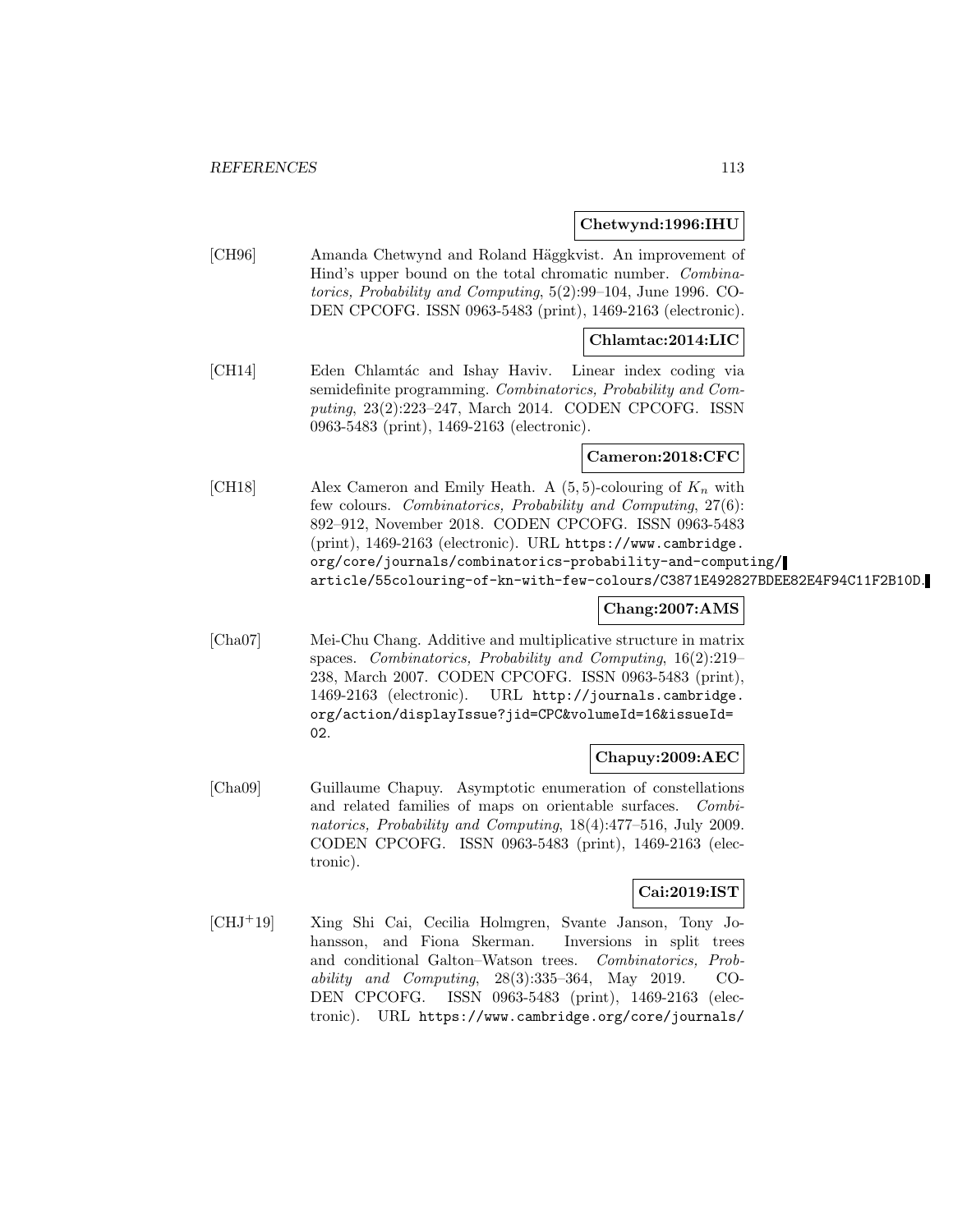# combinatorics-probability-and-computing/article/inversionsin-split-trees-and-conditional-galtonwatson-trees/49BA76E23B14724A60D6D5904D910

### **Cilleruelo:2009:SD**

[CHS09] Javier Cilleruelo, Yahya O. Hamidoune, and Oriol Serra. On sums of dilates. Combinatorics, Probability and Computing, 18 (6):871–880, November 2009. CODEN CPCOFG. ISSN 0963- 5483 (print), 1469-2163 (electronic).

## **Chung:2005:STT**

[Chu05] Fan Chung. A spectral Turán Theorem. Combinatorics, Probability and Computing, 14(5–6):755–767, November 2005. CO-DEN CPCOFG. ISSN 0963-5483 (print), 1469-2163 (electronic). URL http://journals.cambridge.org/action/ displayIssue?jid=CPC&volumeId=14&issueId=05.

## **Chen:1996:CPG**

[CJ96] C. C. Chen and G. P. Jin. Cycle partitions in graphs. Combinatorics, Probability and Computing, 5(2):95–97, June 1996. CO-DEN CPCOFG. ISSN 0963-5483 (print), 1469-2163 (electronic).

# **Chen:1997:TFG**

[CJK97] C. C. Chen, G. P. Jin, and K. M. Koh. Triangle-free graphs with large degree. Combinatorics, Probability and Computing, 6 (4):381–396, December 1997. CODEN CPCOFG. ISSN 0963- 5483 (print), 1469-2163 (electronic). URL http://journals. cambridge.org/action/displayIssue?jid=CPC&volumeId=6& issueId=04.

#### **Cameron:1993:RPS**

[CK93] Peter J. Cameron and William M. Kantor. Random permutations: some group-theoretic aspects. Combinatorics, Probability and Computing, 2(3):257–262, September 1993. CODEN CP-COFG. ISSN 0963-5483 (print), 1469-2163 (electronic).

### **Cameron:2007:OCF**

[CK07] Peter J. Cameron and K. K. Kayibi. Orbital chromatic and flow roots. Combinatorics, Probability and Computing, 16(3):401–407, May 2007. CODEN CPCOFG. ISSN 0963-5483 (print), 1469- 2163 (electronic). URL http://journals.cambridge.org/ action/displayIssue?jid=CPC&volumeId=16&issueId=03.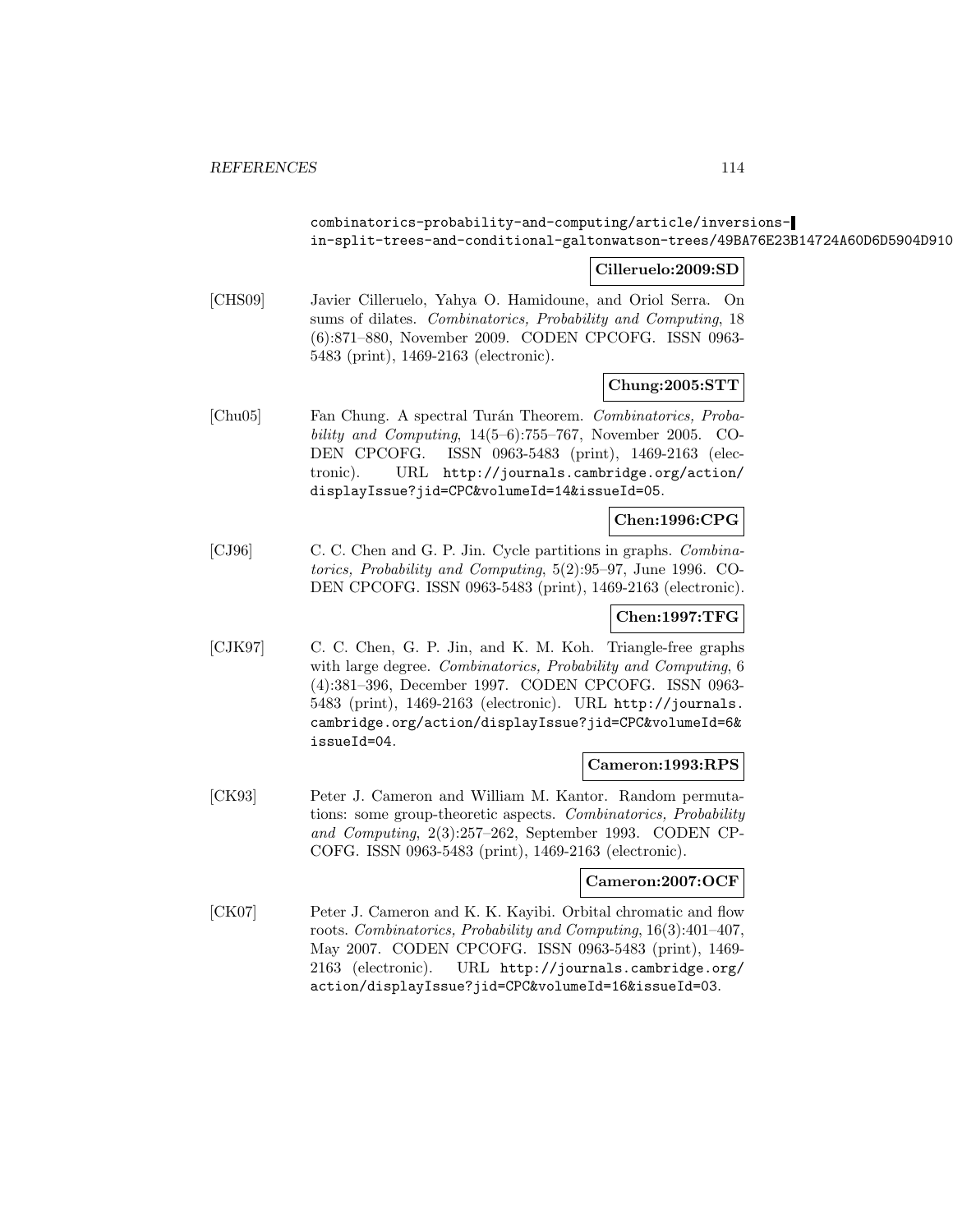#### **Christofides:2016:FOC**

[CK16] Demetres Christofides and Daniel Král'. First-order convergence and roots. Combinatorics, Probability and Computing, 25(2): 213–221, March 2016. CODEN CPCOFG. ISSN 0963-5483 (print), 1469-2163 (electronic).

### **Czyzowicz:2007:SBH**

[CKMP07] Jurek Czyzowicz, Dariusz Kowalski, Euripides Markou, and Andrzej Pelc. Searching for a black hole in synchronous tree networks. Combinatorics, Probability and Computing, 16(4):595– 619, July 2007. CODEN CPCOFG. ISSN 0963-5483 (print), 1469-2163 (electronic). URL http://journals.cambridge. org/action/displayIssue?jid=CPC&volumeId=16&issueId= 04.

## **Cooley:2018:LCR**

[CKP18] Oliver Cooley, Mihyun Kang, and Yury Person. Largest components in random hypergraphs. Combinatorics, Probability and Computing, 27(5):741–762, September 2018. CO-DEN CPCOFG. ISSN 0963-5483 (print), 1469-2163 (electronic). URL https://www.cambridge.org/core/journals/ combinatorics-probability-and-computing/article/largestcomponents-in-random-hypergraphs/7DD8B2411550207E3D92F8745D5AE47D.

### **Cioaba:2011:CCG**

[CKTV11] Sebastian M. Cioaba, André Kündgen, Craig M. Timmons, and Vladislav V. Vysotsky. Covering complete r-graphs with spanning complete r-partite r-graphs. Combinatorics, Probability and Computing, 20(4):519–527, July 2011. CODEN CPCOFG. ISSN 0963-5483 (print), 1469-2163 (electronic).

### **Chee:2015:OCE**

[CKZZ15] Yeow Meng Chee, Han Mao Kiah, Hui Zhang, and Xiande Zhang. Optimal codes in the Enomoto–Katona space. Combinatorics, Probability and Computing, 24(2):382–406, March 2015. CODEN CPCOFG. ISSN 0963-5483 (print), 1469-2163 (electronic).

### **Chan:2005:LMC**

[CL05] Onn Chan and T. K. Lam. Lifting Markov chains to random walks on groups. Combinatorics, Probability and Computing, 14(3):269–273, May 2005. CODEN CPCOFG.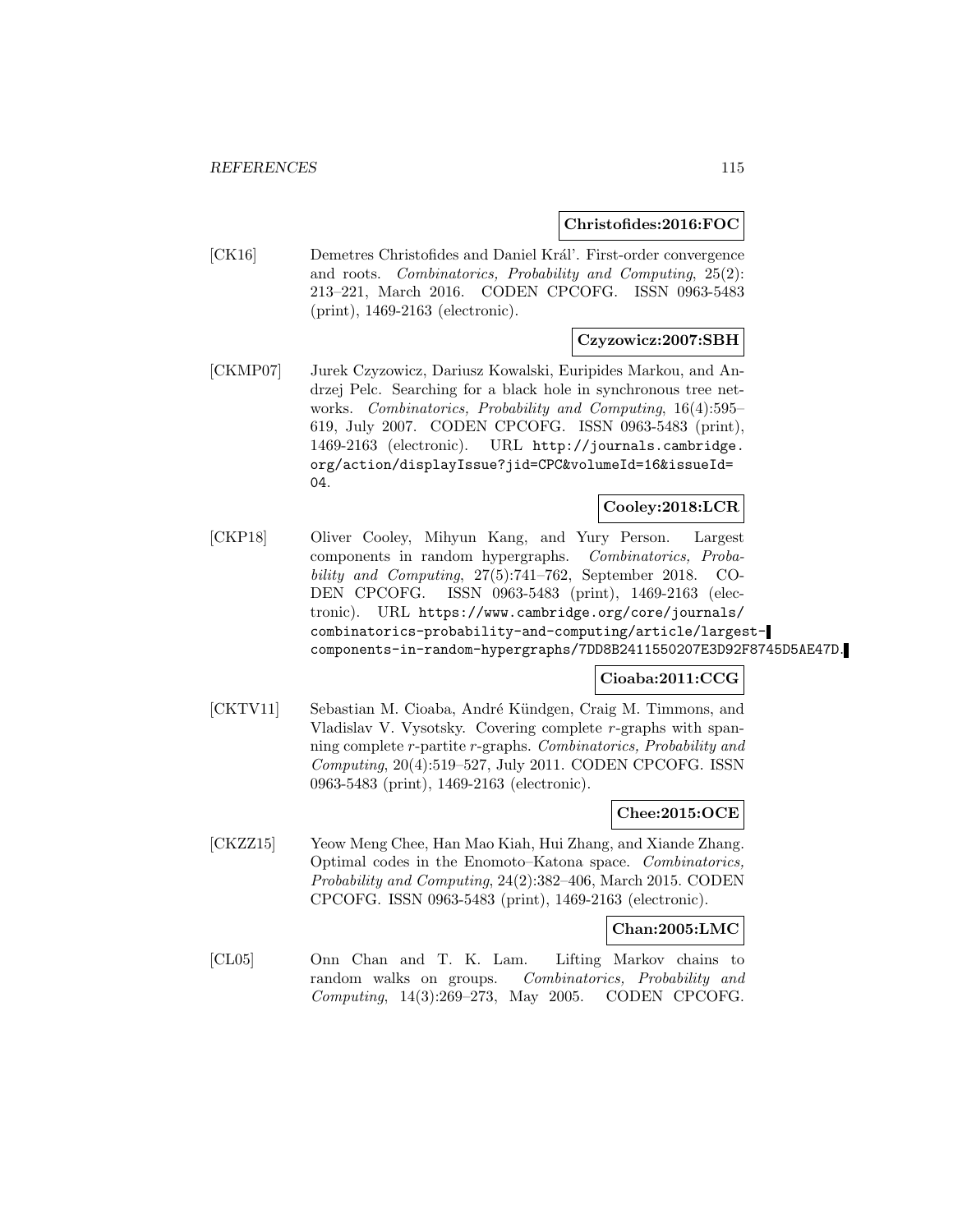ISSN 0963-5483 (print), 1469-2163 (electronic). URL http: //journals.cambridge.org/action/displayIssue?jid=CPC& volumeId=14&issueId=03.

## **Clemens:2020:MRG**

[CLR20] Dennis Clemens, Anita Liebenau, and Damian Reding. On minimal Ramsey graphs and Ramsey equivalence in multiple colours. Combinatorics, Probability and Computing, 29(4):537–554, July 2020. CODEN CPCOFG. ISSN 0963-5483 (print), 1469- 2163 (electronic). URL https://www.cambridge.org/core/ journals/combinatorics-probability-and-computing/article/ on-minimal-ramsey-graphs-and-ramsey-equivalence-in-multiplecolours/2F34FFC7F40E288D808EF2C4BA59D79F.

### **Croot:2013:APS**

[CLS13] Ernie Croot, Izabella Laba, and Olof Sisask. Arithmetic progressions in sumsets and  $L^p$ -almost-periodicity. Combinatorics, Probability and Computing, 22(3):351–365, ???? 2013. CODEN CPCOFG. ISSN 0963-5483 (print), 1469-2163 (electronic).

## **Cannon:2019:PME**

[CLS19] S. Cannon, D. A. Levin, and A. Stauffer. Polynomial mixing of the edge-flip Markov chain for unbiased dyadic tilings. Combinatorics, Probability and Computing, 28(3):365–387, May 2019. CODEN CPCOFG. ISSN 0963-5483 (print), 1469-2163 (electronic). URL https://www.cambridge.org/core/journals/ combinatorics-probability-and-computing/article/polynomialmixing-of-the-edgeflip-markov-chain-for-unbiased-dyadictilings/8972300E3CCFAFFDC28D15CE208357D8.

#### **Cameron:1993:TRR**

[CM93] Peter J. Cameron and Cleide Martins. A theorem on reconstruction of random graphs. Combinatorics, Probability and Computing, 2(1):1–9, March 1993. CODEN CPCOFG. ISSN 0963-5483 (print), 1469-2163 (electronic).

### **Cockayne:1997:IMD**

[CM97a] E. J. Cockayne and C. M. Mynhardt. Irredundance and maximum degree in graphs. Combinatorics, Probability and Computing, 6(2):153–157, June 1997. CODEN CPCOFG. ISSN 0963- 5483 (print), 1469-2163 (electronic). URL http://journals. cambridge.org/action/displayIssue?jid=CPC&volumeId=6& issueId=02.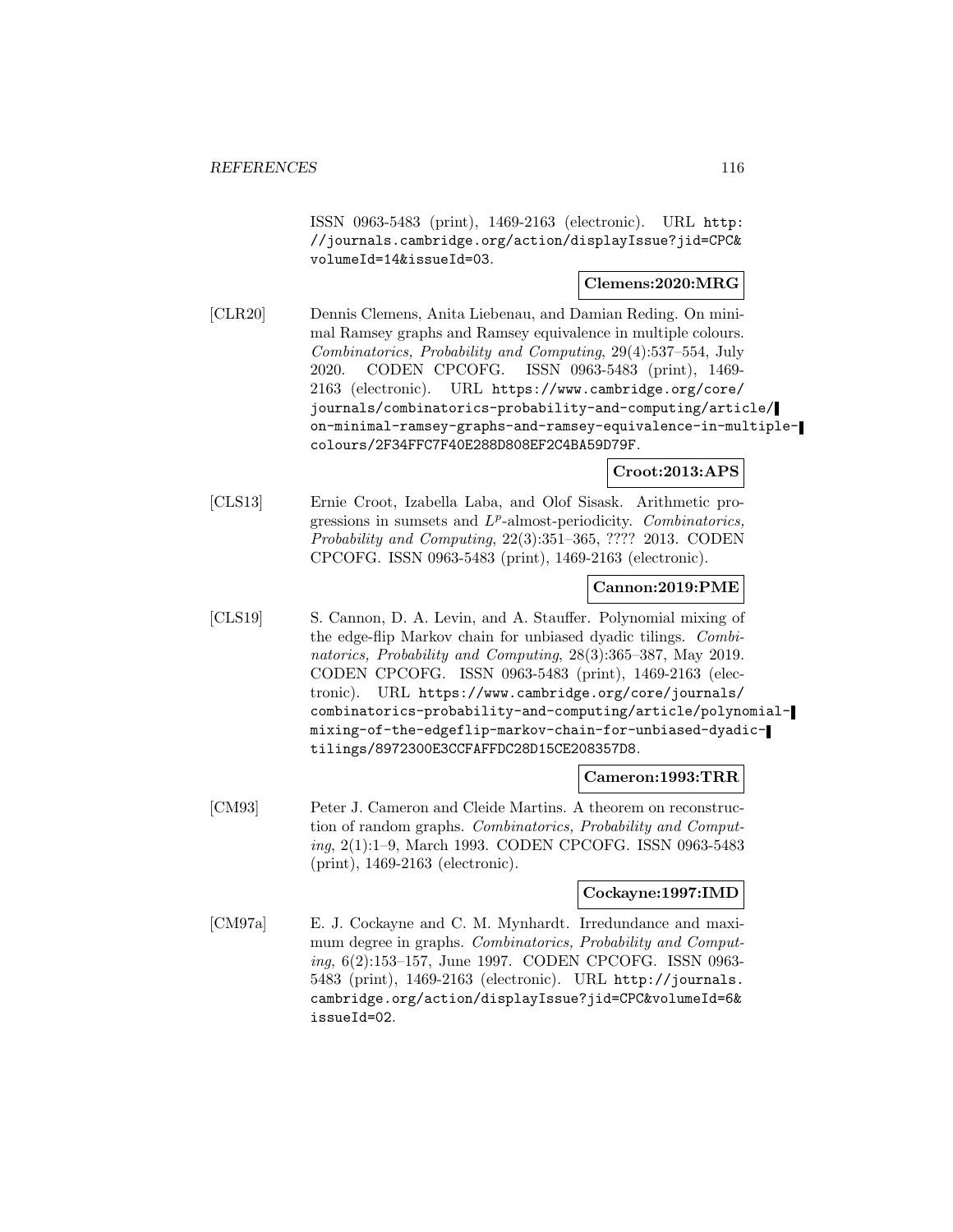#### **Cowen:1997:OP**

[CM97b] Lenore Cowen and Rudolph Mathar. The offset problem. Combinatorics, Probability and Computing, 6(2):159–164, June 1997. CODEN CPCOFG. ISSN 0963-5483 (print), 1469-2163 (electronic). URL http://journals.cambridge.org/action/ displayIssue?jid=CPC&volumeId=6&issueId=02.

### **Clemens:2021:SRN**

[CMR<sup>+</sup>21] Dennis Clemens, Meysam Miralaei, Damian Reding, Mathias Schacht, and Anusch Taraz. On the size-Ramsey number of grid graphs. Combinatorics, Probability and Computing, 30(5): 670–685, September 2021. CODEN CPCOFG. ISSN 0963-5483 (print), 1469-2163 (electronic). URL https://www.cambridge. org/core/journals/combinatorics-probability-and-computing/ article/on-the-sizeramsey-number-of-grid-graphs/BA31C4B7C5407A492438C6DED05F381

### **Cameron:2006:HHR**

[CN06] Peter J. Cameron and Jaroslav Nešetril. Homomorphismhomogeneous relational structures. Combinatorics, Probability and Computing,  $15(1-2):91-103$ , January 2006. CO-DEN CPCOFG. ISSN 0963-5483 (print), 1469-2163 (electronic). URL http://journals.cambridge.org/action/ displayIssue?jid=CPC&volumeId=15&issueId=01.

### **Csikvari:2012:DTP**

[CN12] Péter Csikvári and Zoltán Lóránt Nagy. The density Turán problem. Combinatorics, Probability and Computing, 21(4):531–553, July 2012. CODEN CPCOFG. ISSN 0963-5483 (print), 1469- 2163 (electronic).

# **Coja-Oghlan:2005:LNR**

[CO05] Amin Coja-Oghlan. The Lovász number of random graphs. Combinatorics, Probability and Computing, 14(4):439–465, July 2005. CODEN CPCOFG. ISSN 0963-5483 (print), 1469-2163 (electronic). URL http://journals.cambridge.org/action/ displayIssue?jid=CPC&volumeId=14&issueId=04.

# **Coja-Oghlan:2006:FLI**

[CO06] Amin Coja-Oghlan. Finding large independent sets in polynomial expected time. Combinatorics, Probability and Computing, 15(5):731–751, September 2006. CODEN CPCOFG.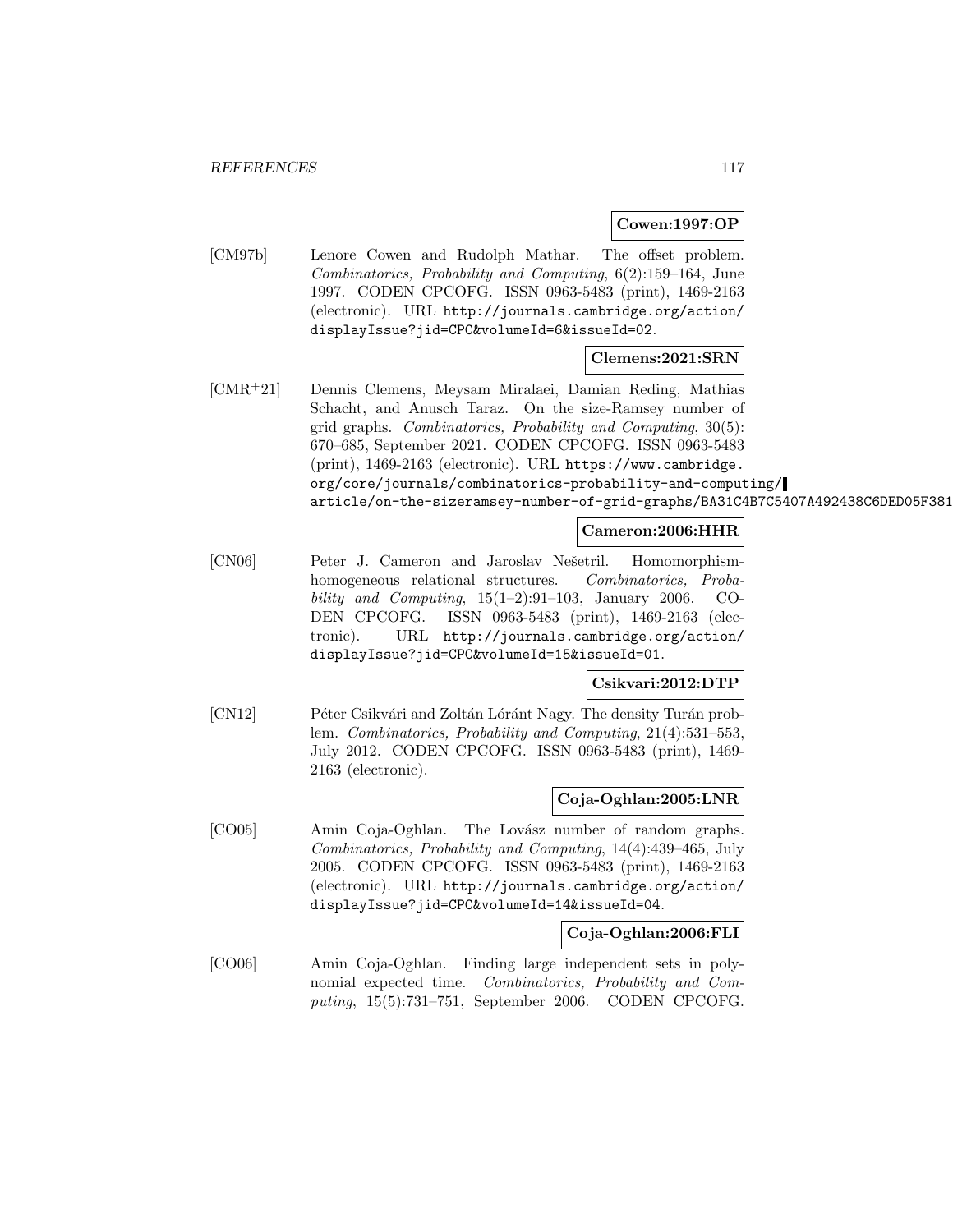ISSN 0963-5483 (print), 1469-2163 (electronic). URL http: //journals.cambridge.org/action/displayIssue?jid=CPC& volumeId=15&issueId=05.

# **Coja-Oghlan:2007:CSG**

[CO07a] Amin Coja-Oghlan. Colouring semirandom graphs. Combinatorics, Probability and Computing, 16(4):515–552, July 2007. CODEN CPCOFG. ISSN 0963-5483 (print), 1469-2163 (electronic). URL http://journals.cambridge.org/action/ displayIssue?jid=CPC&volumeId=16&issueId=04.

# **Coja-Oghlan:2007:LEG**

[CO07b] Amin Coja-Oghlan. On the Laplacian eigenvalues of  $G_{n,p}$ . Combinatorics, Probability and Computing, 16(6):923–946, November 2007. CODEN CPCOFG. ISSN 0963-5483 (print), 1469-2163 (electronic). URL http://journals.cambridge.org/action/ displayIssue?jid=CPC&volumeId=16&issueId=06.

# **Coja-Oghlan:2010:GPA**

[CO10] Amin Coja-Oghlan. Graph partitioning via adaptive spectral techniques. Combinatorics, Probability and Computing, 19(2): 227–284, March 2010. CODEN CPCOFG. ISSN 0963-5483 (print), 1469-2163 (electronic).

# **Cocks:2008:CM**

[Coc08] Clifford C. Cocks. Correlated matroids. Combinatorics, Probability and Computing, 17(4):511–518, July 2008. CODEN CP-COFG. ISSN 0963-5483 (print), 1469-2163 (electronic).

# **Coja-Oghlan:2021:OGT**

[COGHKL21] Amin Coja-Oghlan, Oliver Gebhard, Max Hahn-Klimroth, and Philipp Loick. Optimal group testing. Combinatorics, Probability and Computing, 30(6):811–848, November 2021. CO-DEN CPCOFG. ISSN 0963-5483 (print), 1469-2163 (electronic). URL https://www.cambridge.org/core/journals/ combinatorics-probability-and-computing/article/optimalgroup-testing/6AACA31D8DB0A45F594471E0B731C7DB.

# **Coja-Oghlan:2007:SRH**

[COGL07] Amin Coja-Oghlan, Andreas Goerdt, and André Lanka. Strong refutation heuristics for random k-SAT. Combinatorics,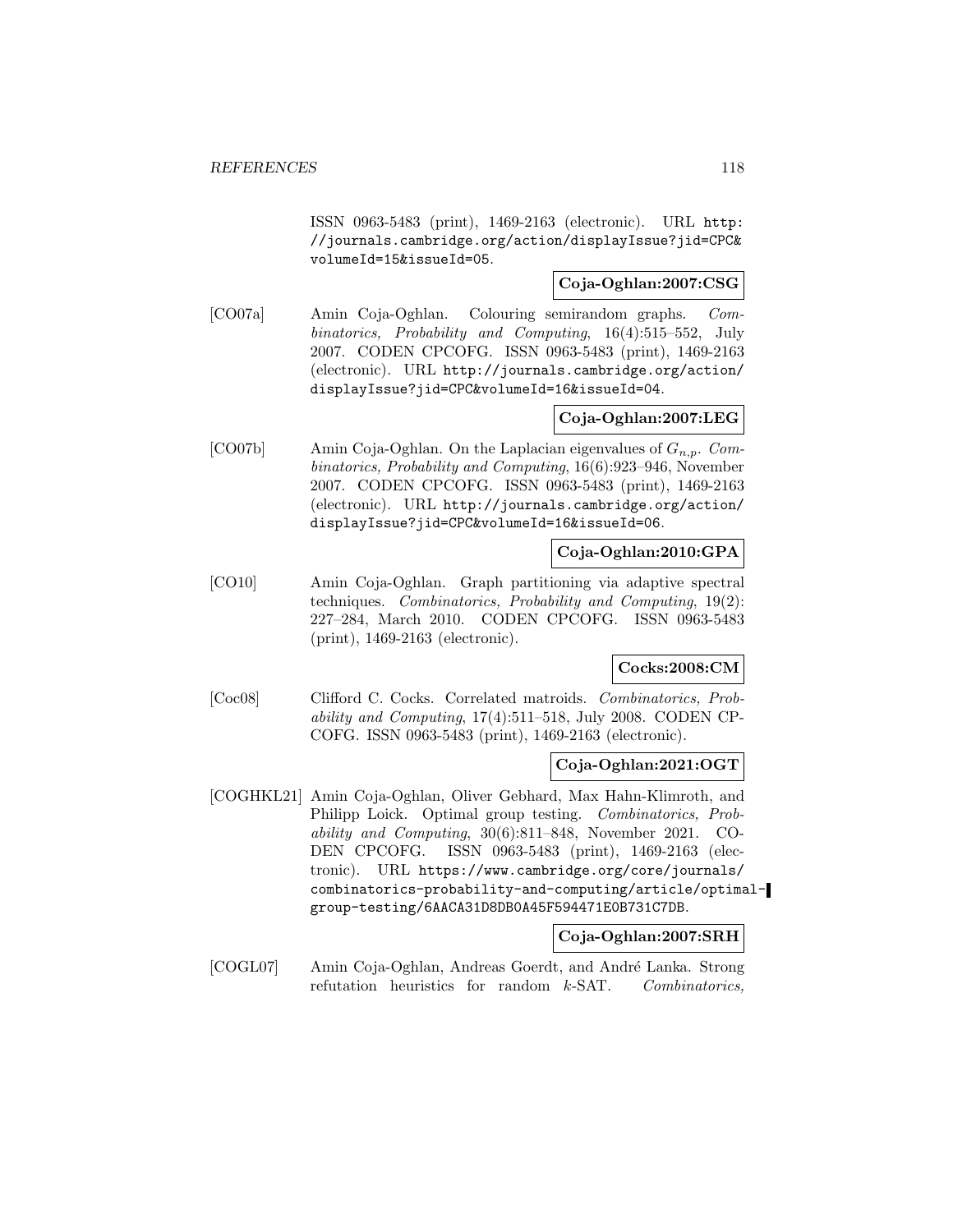Probability and Computing, 16(1):5–28, January 2007. CO-DEN CPCOFG. ISSN 0963-5483 (print), 1469-2163 (electronic). URL http://journals.cambridge.org/action/ displayIssue?jid=CPC&volumeId=16&issueId=01.

## **Coja-Oghlan:2020:RSP**

[COKM20] Amin Coja-Oghlan, Tobias Kapetanopoulos, and Noela Müller. The replica symmetric phase of random constraint satisfaction problems. Combinatorics, Probability and Computing, 29(3):346– 422, May 2020. CODEN CPCOFG. ISSN 0963-5483 (print), 1469-2163 (electronic). URL https://www.cambridge.org/ core/journals/combinatorics-probability-and-computing/ article/replica-symmetric-phase-of-random-constraintsatisfaction-problems/5815BB497BE83C3370F796CF8CD9C9FB.

# **Coja-Oghlan:2009:SAA**

[COMV09] Amin Coja-Oghlan, Elchanan Mossel, and Dan Vilenchik. A spectral approach to analysing belief propagation for 3 colouring. Combinatorics, Probability and Computing, 18(6): 881–912, November 2009. CODEN CPCOFG. ISSN 0963-5483 (print), 1469-2163 (electronic).

### **Conlon:2009:HPS**

[Con09] David Conlon. Hypergraph packing and sparse bipartite Ramsey numbers. Combinatorics, Probability and Computing, 18(6): 913–923, November 2009. CODEN CPCOFG. ISSN 0963-5483 (print), 1469-2163 (electronic).

### **Conlon:2017:STF**

[Con17] David Conlon. A sequence of triangle-free pseudorandom graphs. Combinatorics, Probability and Computing, 26(2):195– 200, March 2017. CODEN CPCOFG. ISSN 0963-5483 (print), 1469-2163 (electronic). URL https://www.cambridge.org/ core/product/78853F75AE8CD1BDF8B6B86A2E091A3B.

#### **Conant:2020:FSS**

[Con20] Gabriel Conant. On finite sets of small tripling or small alternation in arbitrary groups. Combinatorics, Probability and Computing, 29(6):807–829, November 2020. CO-DEN CPCOFG. ISSN 0963-5483 (print), 1469-2163 (electronic). URL https://www.cambridge.org/core/journals/ combinatorics-probability-and-computing/article/on-finite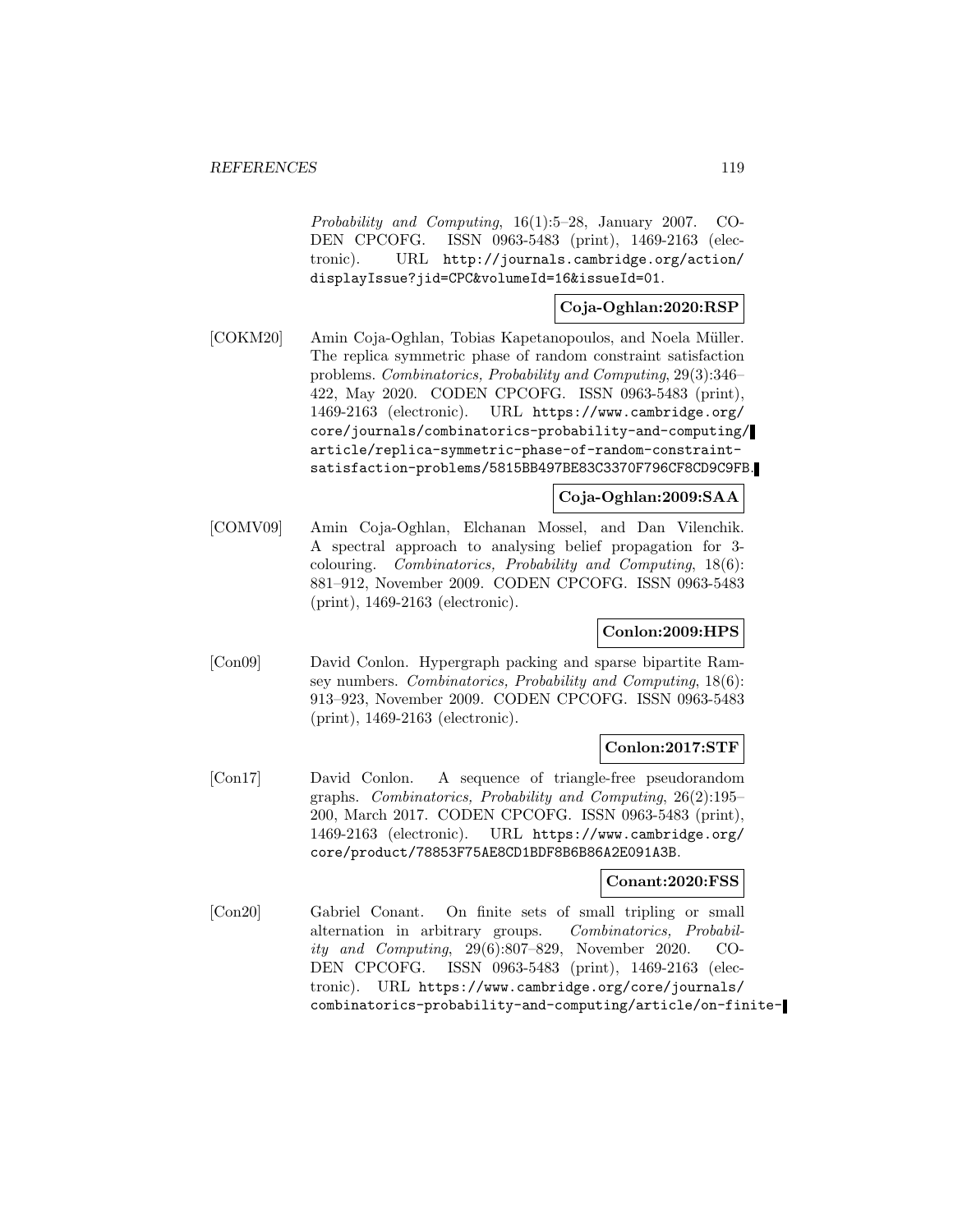sets-of-small-tripling-or-small-alternation-in-arbitrarygroups/BC08B81A497706752074E5EE497AF233.

### **Cooper:1992:TSR**

[Coo92] Colin Cooper. On the thickness of sparse random graphs. Combinatorics, Probability and Computing, 1(4):303–309, December 1992. CODEN CPCOFG. ISSN 0963-5483 (print), 1469-2163 (electronic).

### **Cooper:1996:AEP**

[Coo96] C. Cooper. Asymptotic enumeration of predicate-junction flowgraphs. Combinatorics, Probability and Computing, 5(3):215– 226, September 1996. CODEN CPCOFG. ISSN 0963-5483 (print), 1469-2163 (electronic).

### **Cooper:2006:DVD**

[Coo06] Colin Cooper. Distribution of vertex degree in Web-graphs. Combinatorics, Probability and Computing, 15(5):637–661, September 2006. CODEN CPCOFG. ISSN 0963-5483 (print), 1469-2163 (electronic). URL http://journals.cambridge.org/action/ displayIssue?jid=CPC&volumeId=15&issueId=05.

### **Coulson:2022:CWR**

[Cou22] Matthew Coulson. The critical window in random digraphs. Combinatorics, Probability and Computing, 31(3):411–429, May 2022. CODEN CPCOFG. ISSN 0963-5483 (print), 1469- 2163 (electronic). URL https://www.cambridge.org/core/ journals/combinatorics-probability-and-computing/article/ critical-window-in-random-digraphs/E112B68627A8DDDC1D1ED28FE3D044E8.

# **Coja-Oghlan:2018:NSA**

[COW18] Amin Coja-Oghlan and Nick Wormald. The number of satisfying assignments of random regular k-SAT formulas. Combinatorics, Probability and Computing, 27(4):496–530, July 2018. CODEN CPCOFG. ISSN 0963-5483 (print), 1469-2163 (electronic). URL https://www.cambridge.org/core/journals/ combinatorics-probability-and-computing/article/numberof-satisfying-assignments-of-random-regular-ksat-formulas/ 4495BF86B69F1C02F7F9A435B9DFE3CE.

# **Clemens:2016:MDC**

[CP16] Dennis Clemens and Yury Person. Minimum degrees and codegrees of Ramsey-minimal 3-uniform hypergraphs. Com-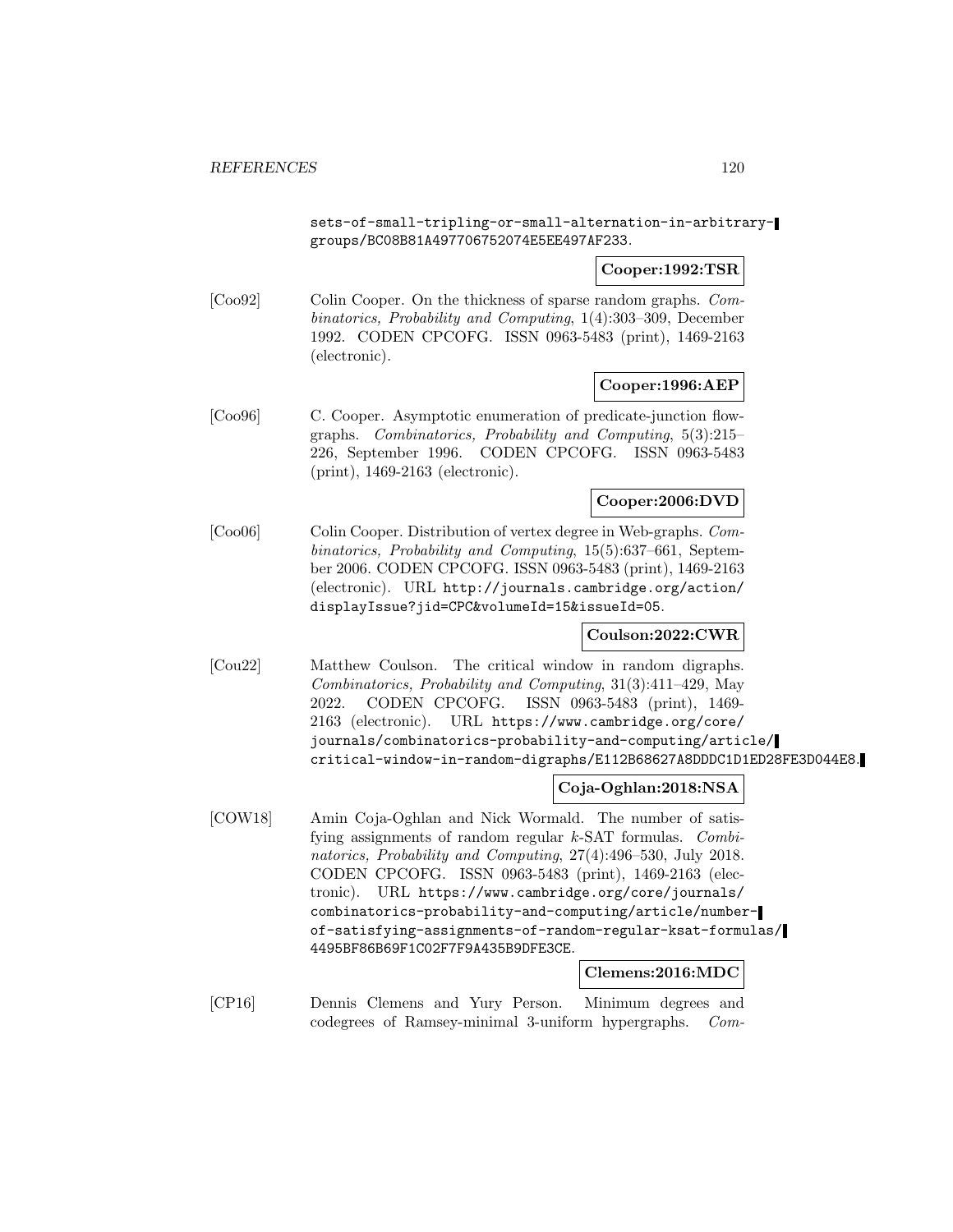binatorics, Probability and Computing, 25(6):850–869, November 2016. CODEN CPCOFG. ISSN 0963-5483 (print), 1469- 2163 (electronic). URL https://www.cambridge.org/core/ product/83583E57BB628995F6C29CB359FDE3BC.

# **Choi:2020:ANR**

[CP20] Michael C. H. Choi and Pierre Patie. Analysis of nonreversible Markov chains via similarity orbits. Combinatorics, Probability and Computing, 29(4):508–536, July 2020. CO-DEN CPCOFG. ISSN 0963-5483 (print), 1469-2163 (electronic). URL https://www.cambridge.org/core/journals/ combinatorics-probability-and-computing/article/analysisof-nonreversible-markov-chains-via-similarity-orbits/ EC0DCE3956D8A46E61FDBFB5A17DDDC2.

### **Cohen:2017:WRO**

[CPT17] Emma Cohen, Will Perkins, and Prasad Tetali. On the Widom– Rowlinson occupancy fraction in regular graphs. Combinatorics, Probability and Computing, 26(2):183–194, March 2017. CODEN CPCOFG. ISSN 0963-5483 (print), 1469-2163 (electronic). URL https://www.cambridge.org/core/product/ 3C2AF2F1637B9337F54A2DEA32D3EFEA.

### **Chryssaphinou:2001:PAN**

[CPV01] Ourania Chryssaphinou, Stavros Papastavridis, and Eutichia Vaggelatou. Poisson approximation for the non-overlapping appearances of several words in Markov chains. Combinatorics, Probability and Computing, 10(4):293–308, July 2001. CODEN CPCOFG. ISSN 0963-5483 (print), 1469-2163 (electronic). URL http://journals.cambridge.org/action/ displayIssue?jid=CPC&volumeId=10&issueId=04.

### **Cutler:2013:HIS**

[CR13] Jonathan Cutler and A. J. Radcliffe. Hypergraph independent sets. Combinatorics, Probability and Computing, 22(1):9–20, ???? 2013. CODEN CPCOFG. ISSN 0963-5483 (print), 1469- 2163 (electronic).

### **Croot:2012:SPL**

[Cro12] Ernie Croot. Some properties of lower level-sets of convolutions. Combinatorics, Probability and Computing, 21(4):515–530, July 2012. CODEN CPCOFG. ISSN 0963-5483 (print), 1469-2163 (electronic).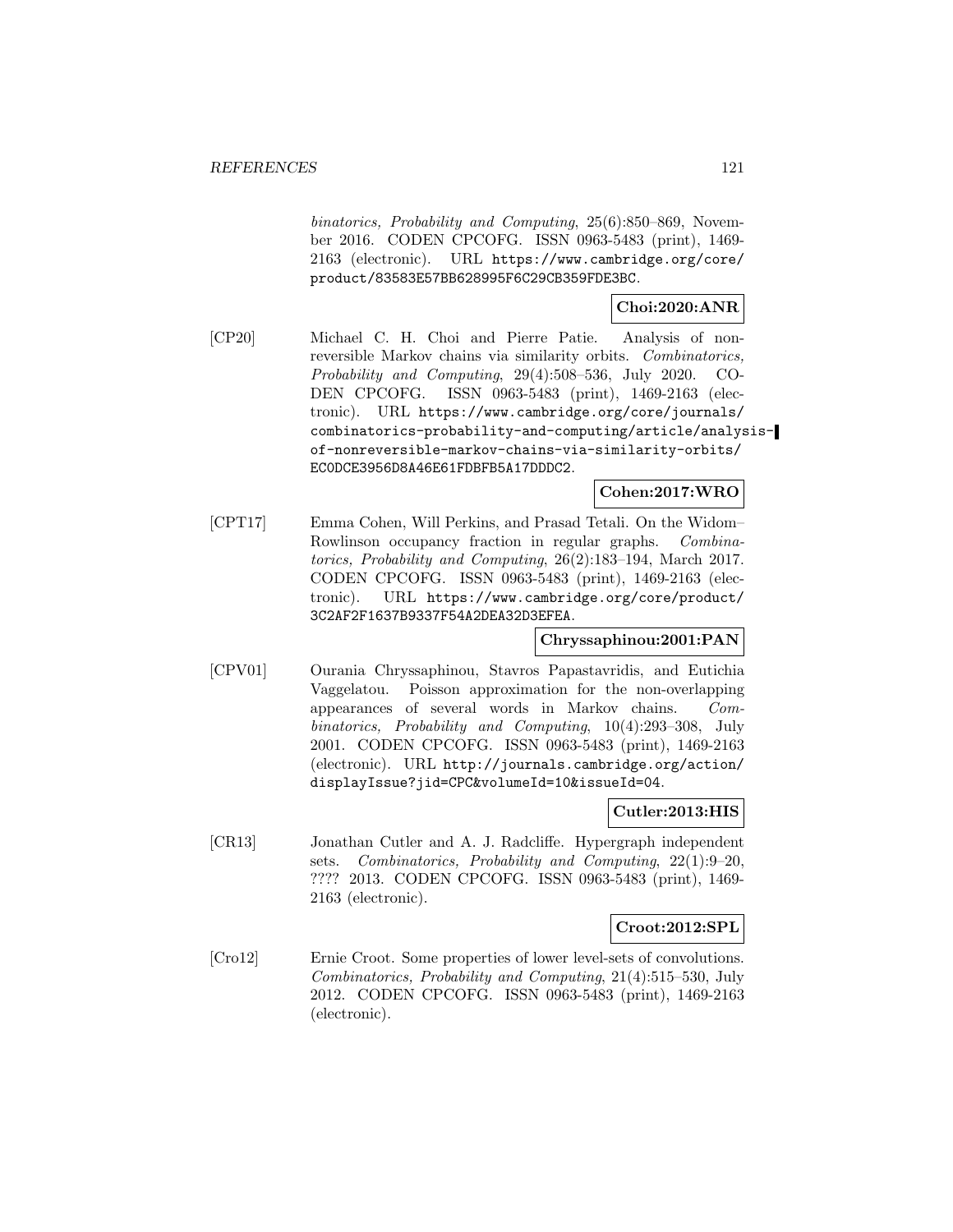# **Chen:2012:HIS**

[CRS12] Guantao Chen, Han Ren, and Songling Shan. Homeomorphically irreducible spanning trees in locally connected graphs. Combinatorics, Probability and Computing,  $21(1-2):107-111$ , ???? 2012. CODEN CPCOFG. ISSN 0963-5483 (print), 1469-2163 (electronic).

# **Chen:1993:RPB**

[CS93] G. Chen and R. H. Schelp. Ramsey problems with bounded degree spread. Combinatorics, Probability and Computing, 2(3): 263–269, September 1993. CODEN CPCOFG. ISSN 0963-5483 (print), 1469-2163 (electronic).

## **Chen:1995:MIP**

[CS95] Tuhao Chen and E. Seneta. Multivariate identities, permutation and Bonferroni upper bounds. Combinatorics, Probability and Computing, 4(4):331–342, December 1995. CODEN CPCOFG. ISSN 0963-5483 (print), 1469-2163 (electronic).

## **Chen:1998:LBP**

[CS98] Tuhao Chen and E. Seneta. Lower bounds for the probability of intersection of several unions of events. Combinatorics, Probability and Computing, 7(4):353–364, December 1998. CODEN CPCOFG. ISSN 0963-5483 (print), 1469-2163 (electronic). URL http://journals.cambridge.org/action/ displayIssue?jid=CPC&volumeId=7&issueId=04.

### **Cooper:2006:SRW**

[CS06] Joshua N. Cooper and Joel Spencer. Simulating a random walk with constant error. Combinatorics, Probability and Computing, 15(6):815–822, November 2006. CODEN CPCOFG. ISSN 0963-5483 (print), 1469-2163 (electronic). URL http: //journals.cambridge.org/action/displayIssue?jid=CPC& volumeId=15&issueId=06.

### **Czumaj:2010:TEB**

[CS10] Artur Czumaj and Christian Sohler. Testing expansion in bounded-degree graphs. Combinatorics, Probability and Computing, 19(5–6):693–709, November 2010. CODEN CPCOFG. ISSN 0963-5483 (print), 1469-2163 (electronic).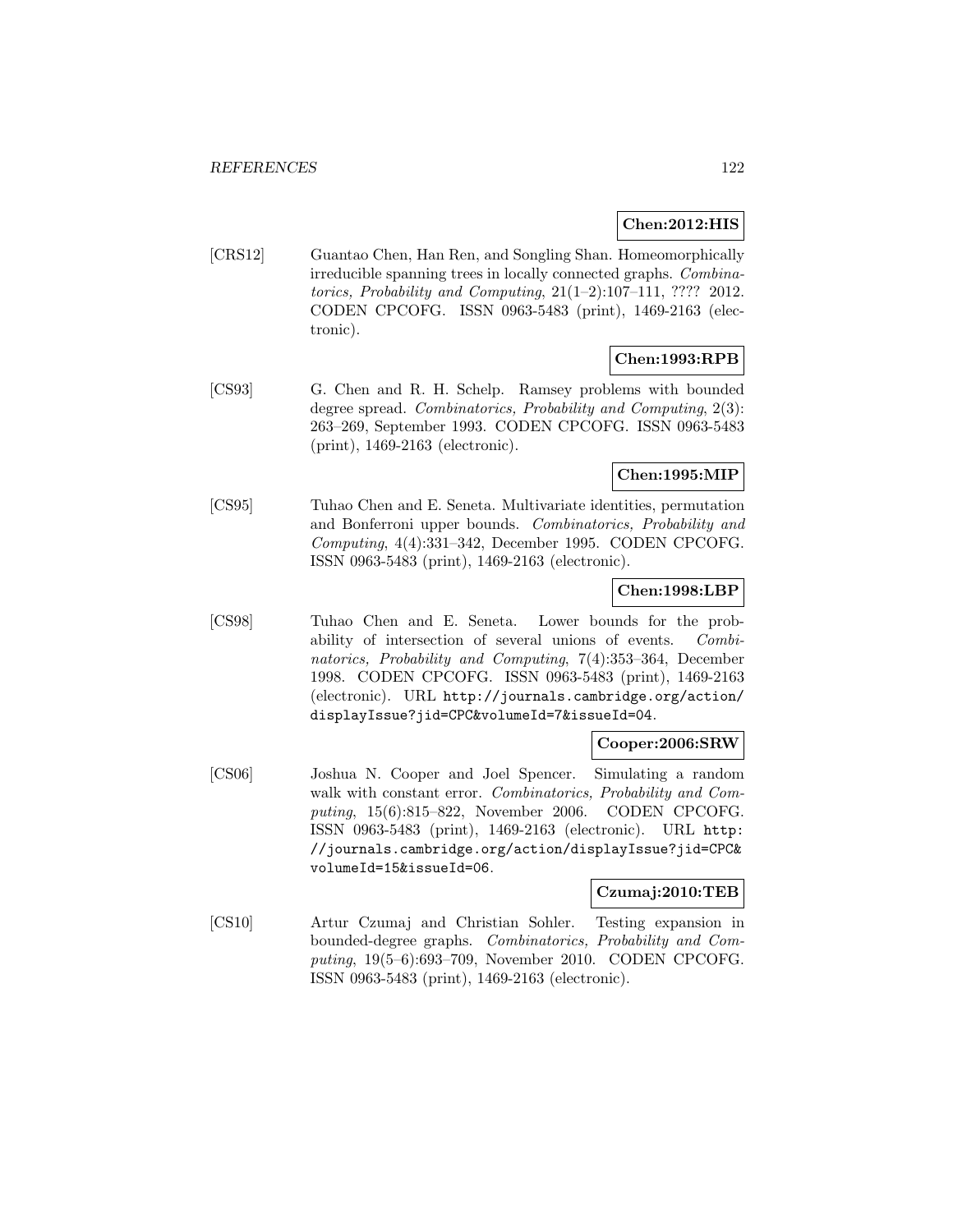## **Csaba:2007:BEC**

[Csa07] B. Csaba. On the Bollobás–Eldridge Conjecture for bipartite graphs. Combinatorics, Probability and Computing, 16(5):661–691, September 2007. CODEN CPCOFG. ISSN 0963-5483 (print), 1469-2163 (electronic). URL http: //journals.cambridge.org/action/displayIssue?jid=CPC& volumeId=16&issueId=05.

# **Csirik:1992:OSF**

[Csi92] János A. Csirik. Optimal strategy for the first player in the Penney Ante game. Combinatorics, Probability and Computing, 1(4):311–321, December 1992. CODEN CPCOFG. ISSN 0963- 5483 (print), 1469-2163 (electronic).

## **Csikvari:2013:NSR**

[Csi13] Péter Csikvári. Note on the smallest root of the independence polynomial. Combinatorics, Probability and Computing, 22(1): 1–8, ???? 2013. CODEN CPCOFG. ISSN 0963-5483 (print), 1469-2163 (electronic).

# **Crippa:1997:MPI**

[CST97] D. Crippa, K. Simon, and P. Trunz. Markov processes involving q-Stirling numbers. Combinatorics, Probability and Computing, 6(2):165–178, June 1997. CODEN CPCOFG. ISSN 0963- 5483 (print), 1469-2163 (electronic). URL http://journals. cambridge.org/action/displayIssue?jid=CPC&volumeId=6& issueId=02.

# **Chung:1998:IIC**

[CT98] F. R. K. Chung and Prasad Tetali. Isoperimetric inequalities for Cartesian products of graphs. Combinatorics, Probability and Computing, 7(2):141–148, June 1998. CODEN CPCOFG. ISSN 0963-5483 (print), 1469-2163 (electronic). URL http: //journals.cambridge.org/action/displayIssue?jid=CPC& volumeId=7&issueId=02.

### **Charbit:2007:GLG**

[CT07] Pierre Charbit and Stéphan Thomassé. Graphs with large girth not embeddable in the sphere. Combinatorics, Probability and Computing, 16(6):829–832, November 2007. CODEN CPCOFG. ISSN 0963-5483 (print), 1469-2163 (electronic). URL http: //journals.cambridge.org/action/displayIssue?jid=CPC& volumeId=16&issueId=06.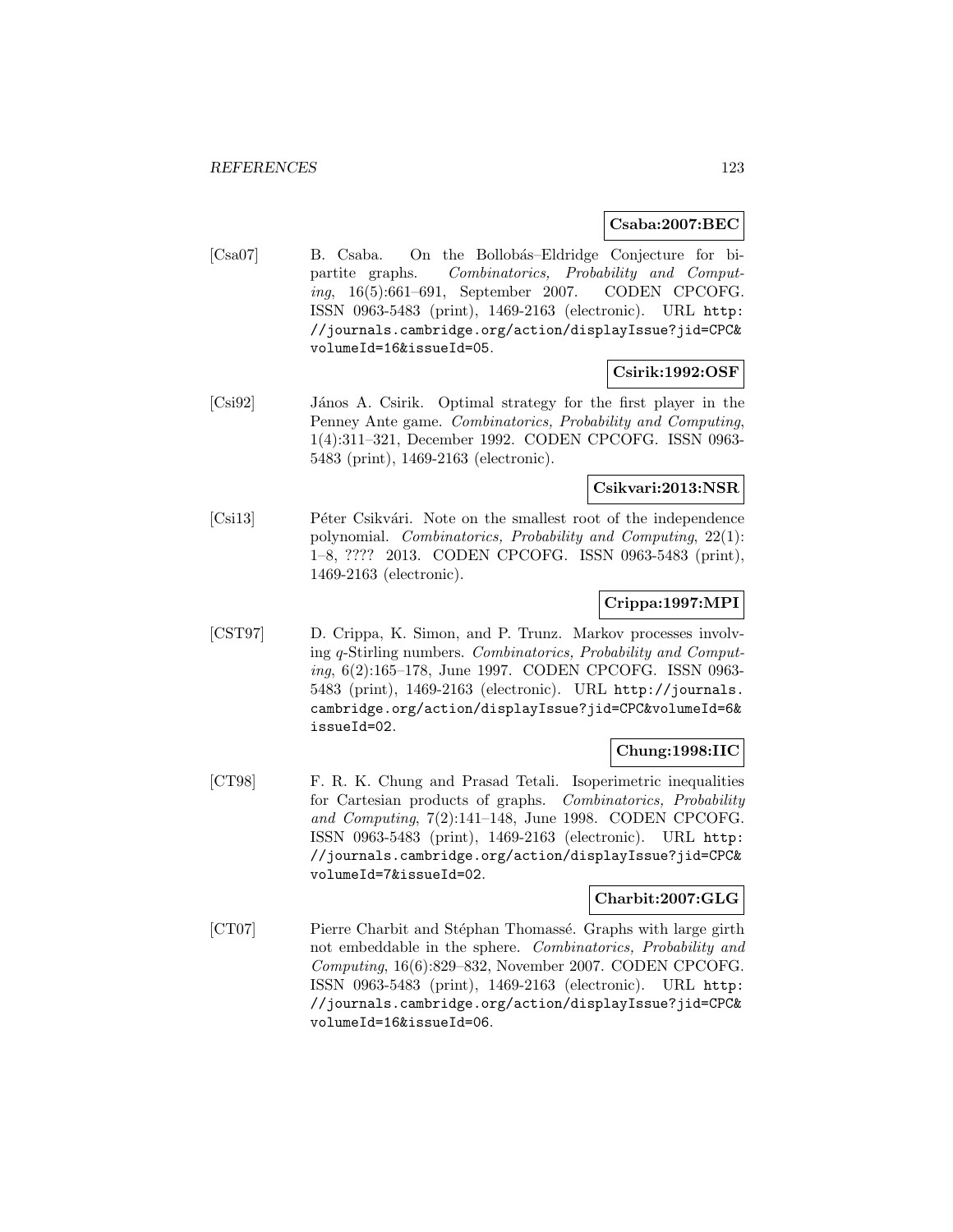#### **Clement:2015:TRA**

[CTV15] J. Clément, T. H. Nguyen Thi, and B. Vallée. Towards a realistic analysis of some popular sorting algorithms. Combinatorics, Probability and Computing, 24(1):104–144, January 2015. CO-DEN CPCOFG. ISSN 0963-5483 (print), 1469-2163 (electronic). Special issue on Honouring the Memory of Philippe Flajolet - Part 3.

## **Charbit:2007:MFA**

[CTY07] Pierre Charbit, Stéphan Thomassé, and Anders Yeo. The minimum feedback arc set problem is NP-hard for tournaments. Combinatorics, Probability and Computing, 16(1):1–4, January 2007. CODEN CPCOFG. ISSN 0963-5483 (print), 1469-2163 (electronic). URL http://journals.cambridge.org/action/ displayIssue?jid=CPC&volumeId=16&issueId=01.

# **Cuckler:2007:HCR**

[Cuc07] Bill Cuckler. Hamiltonian cycles in regular tournaments. Combinatorics, Probability and Computing, 16(2):239–249, March 2007. CODEN CPCOFG. ISSN 0963-5483 (print), 1469-2163 (electronic). URL http://journals.cambridge.org/action/ displayIssue?jid=CPC&volumeId=16&issueId=02.

### **Curien:2012:SCP**

[Cur12] Nicolas Curien. Strong convergence of partial match queries in random quadtrees. Combinatorics, Probability and Computing, 21(5):683–694, September 2012. CODEN CPCOFG. ISSN 0963- 5483 (print), 1469-2163 (electronic).

### **Cilleruelo:2008:SCS**

[CV08] Javier Cilleruelo and Carlos Vinuesa.  $B_2[g]$  sets and a conjecture of Schinzel and Schmidt. Combinatorics, Probability and Computing, 17(6):741–747, November 2008. CODEN CPCOFG. ISSN 0963-5483 (print), 1469-2163 (electronic).

#### **Costello:2010:RRS**

[CV10] Kevin P. Costello and Van Vu. On the rank of random sparse matrices. Combinatorics, Probability and Computing, 19(3):321– 342, May 2010. CODEN CPCOFG. ISSN 0963-5483 (print), 1469-2163 (electronic).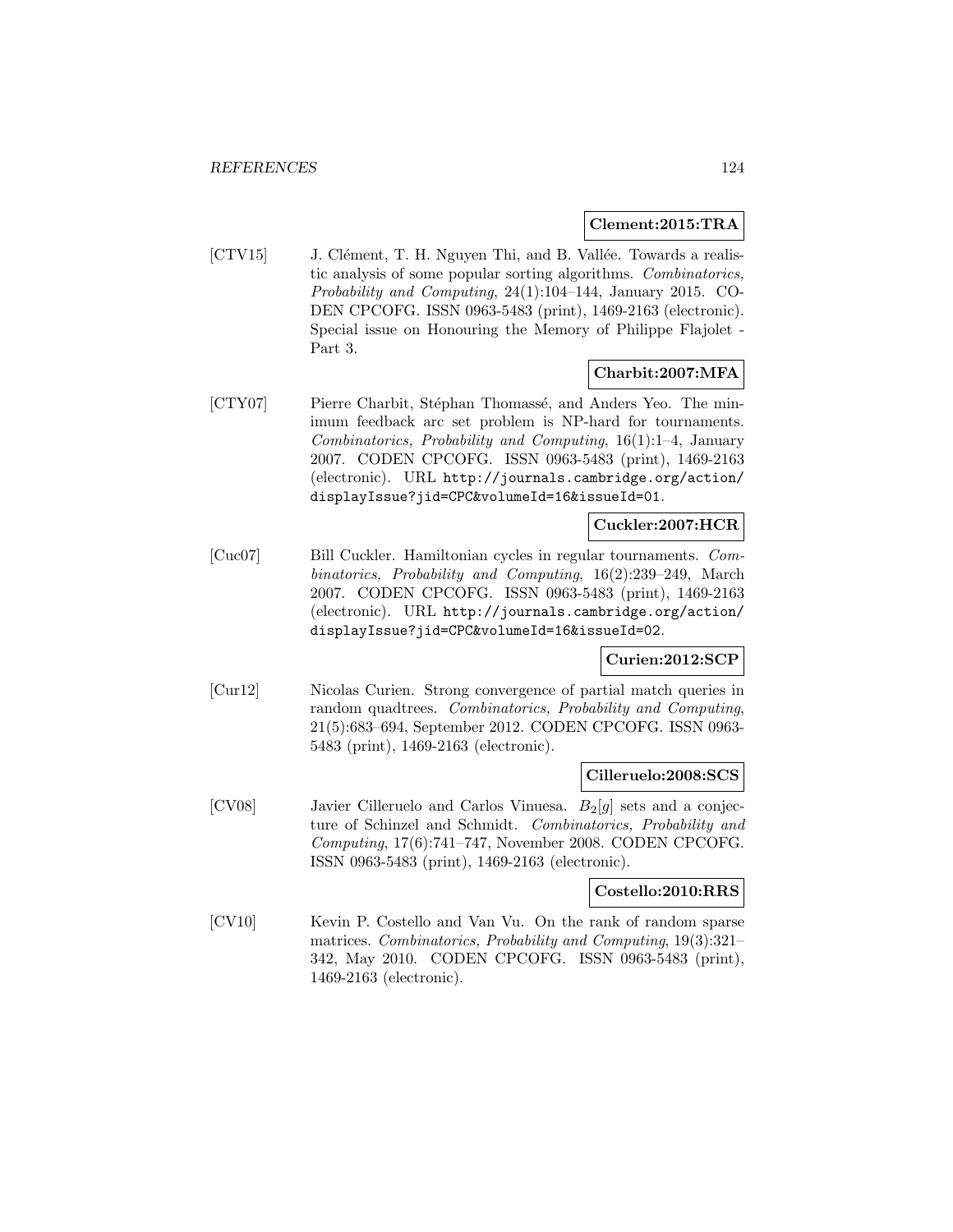### **Cesaratto:2015:GDT**

[CV15] Eda Cesaratto and Brigitte Vallée. Gaussian distribution of trie depth for strongly tame sources. Combinatorics, Probability and Computing, 24(1):54–103, January 2015. CODEN CPCOFG. ISSN 0963-5483 (print), 1469-2163 (electronic). Special issue on Honouring the Memory of Philippe Flajolet - Part 3.

# **Csorgo:2000:RGS**

[CW00] Sándor Csörgo and Wei Biao Wu. Random graphs and the strong convergence of bootstrap means. Combinatorics, Probability and Computing, 9(4):315–347, July 2000. CODEN CPCOFG. ISSN 0963-5483 (print), 1469-2163 (electronic). URL http: //journals.cambridge.org/action/displayIssue?jid=CPC& volumeId=9&issueId=04.

# **Choe:2006:RM**

[CW06] Youngbin Choe and David G. Wagner. Rayleigh matroids. Combinatorics, Probability and Computing, 15(5):765–781, September 2006. CODEN CPCOFG. ISSN 0963-5483 (print), 1469-2163 (electronic). URL http://journals.cambridge.org/action/ displayIssue?jid=CPC&volumeId=15&issueId=05.

# **Chung:1995:EGS**

[CY95] F. R. K. Chung and S.-T. Yau. Eigenvalues of graphs and Sobolev inequalities. Combinatorics, Probability and Computing, 4(1): 11–25, March 1995. CODEN CPCOFG. ISSN 0963-5483 (print), 1469-2163 (electronic).

# **Caro:2000:DFG**

[CY00] Yair Caro and Raphael Yuster. Dominating a family of graphs with small connected subgraphs. Combinatorics, Probability and Computing, 9(4):309–313, July 2000. CODEN CPCOFG. ISSN 0963-5483 (print), 1469-2163 (electronic). URL http: //journals.cambridge.org/action/displayIssue?jid=CPC& volumeId=9&issueId=04.

### **Czabarka:1999:ICF**

[Cza99] Eva Czabarka. Intersecting chains in finite vector spaces. Combinatorics, Probability and Computing, 8(6):509–528, November 1999. CODEN CPCOFG. ISSN 0963-5483 (print), 1469-2163 (electronic). URL http://journals.cambridge.org/action/ displayIssue?jid=CPC&volumeId=8&issueId=06.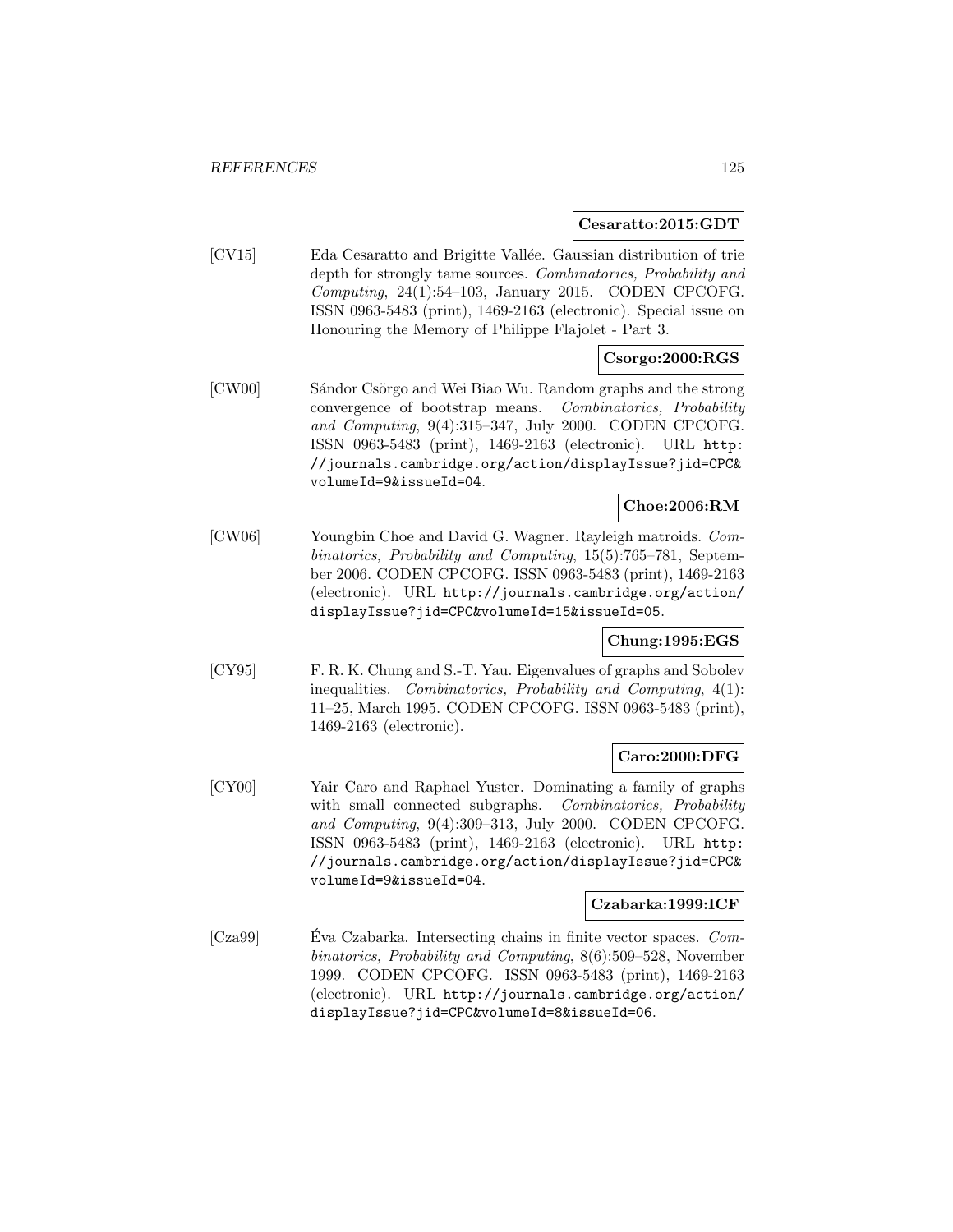#### **Dancik:1998:CSS**

[Dan98] Vlado Dancik. Common subsequences and supersequences and their expected length. Combinatorics, Probability and Computing, 7(4):365–373, December 1998. CODEN CPCOFG. ISSN 0963-5483 (print), 1469-2163 (electronic). URL http: //journals.cambridge.org/action/displayIssue?jid=CPC& volumeId=7&issueId=04.

# **Day:2017:SGP**

[Day17] A. Nicholas Day. Saturated graphs of prescribed minimum degree. Combinatorics, Probability and Computing, 26(2):201–207, March 2017. CODEN CPCOFG. ISSN 0963-5483 (print), 1469- 2163 (electronic). URL https://www.cambridge.org/core/ product/A1FC8D7941DF0B67A3BA4DF9F90DE6B4.

### **Deza:2005:ZSS**

[DD05] Michel Deza and Mathieu Dutour. Zigzag structures of simple two-faced polyhedra. Combinatorics, Probability and Computing, 14(1–2):31–57, January 2005. CODEN CPCOFG. ISSN 0963-5483 (print), 1469-2163 (electronic). URL http: //journals.cambridge.org/action/displayIssue?jid=CPC& volumeId=14&issueId=01.

# **Ding:2010:VBM**

[DD10] Guoli Ding and Stan Dziobiak. Vertex-bipartition method for colouring minor-closed classes of graphs. Combinatorics, Probability and Computing, 19(4):579–591, July 2010. CODEN CP-COFG. ISSN 0963-5483 (print), 1469-2163 (electronic).

#### **Draganic:2021:PPT**

[DDF<sup>+</sup>21] Nemanja Draganić, François Dross, Jacob Fox, António Girão, Frédéric Havet, Dániel Korándi, William Lochet, David Munhá Correia, Alex Scott, and Benny Sudakov. Powers of paths in tournaments. Combinatorics, Probability and Computing, 30(6):894–898, November 2021. CO-DEN CPCOFG. ISSN 0963-5483 (print), 1469-2163 (electronic). URL https://www.cambridge.org/core/journals/ combinatorics-probability-and-computing/article/powersof-paths-in-tournaments/3CA48CC1DB5AA4C7A2BB4F9F056A6933.

### **Dujmovic:2022:CCG**

[DEM<sup>+</sup>22] Vida Dujmović, Louis Esperet, Pat Morin, Bartosz Walczak, and David R. Wood. Clustered 3-colouring graphs of bounded degree.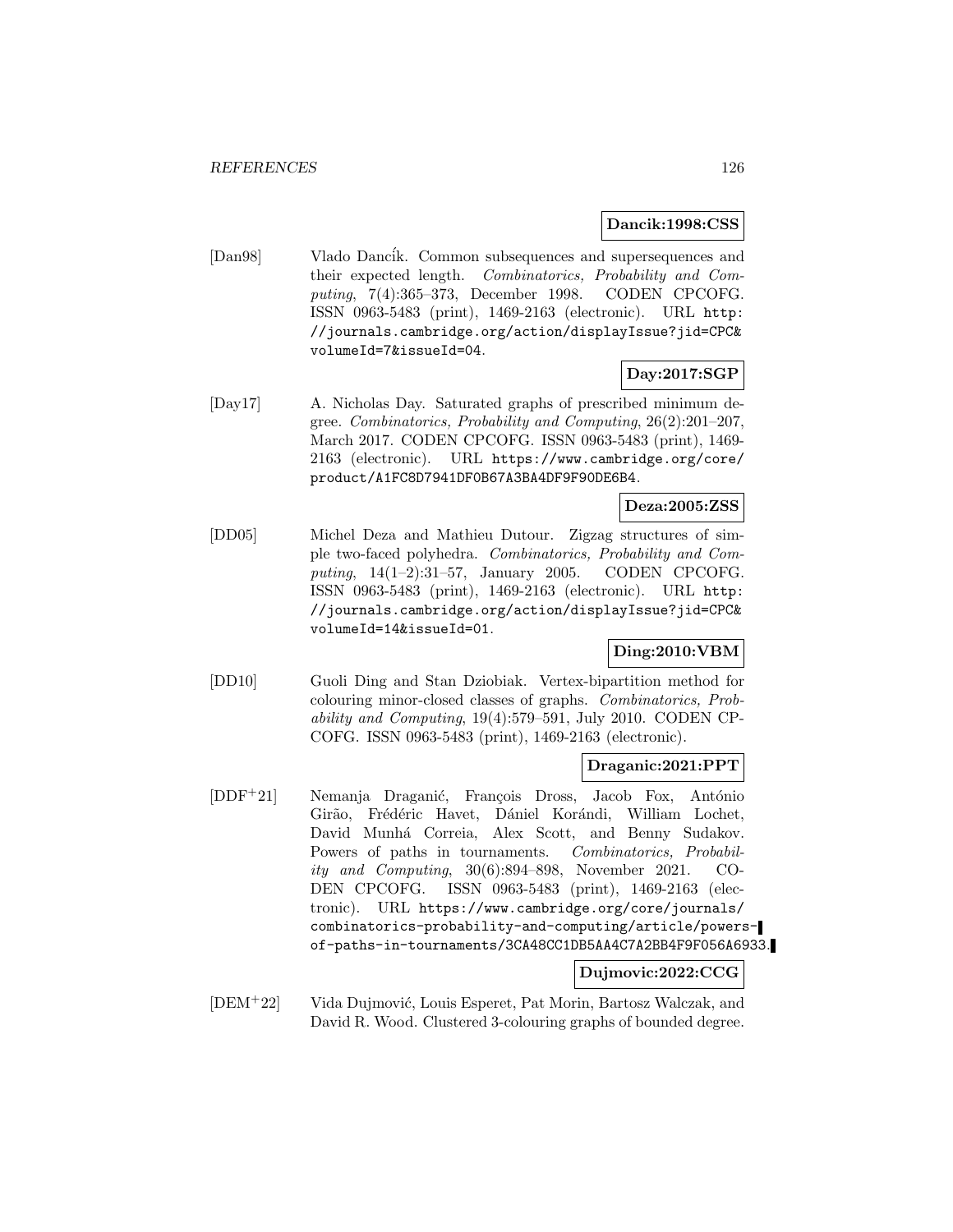Combinatorics, Probability and Computing, 31(1):123–135, January 2022. CODEN CPCOFG. ISSN 0963-5483 (print), 1469- 2163 (electronic). URL https://www.cambridge.org/core/ journals/combinatorics-probability-and-computing/article/ clustered-3colouring-graphs-of-bounded-degree/378EA59B7067BA10EBA1D2EEF5BE835E.

# **Denley:1997:RLK**

[Den97] Tristan Denley. On a result of Lemke and Kleitman. Combinatorics, Probability and Computing, 6(1):39–43, March 1997. CODEN CPCOFG. ISSN 0963-5483 (print), 1469-2163 (electronic). URL http://journals.cambridge.org/action/ displayIssue?jid=CPC&volumeId=6&issueId=01.

# **Dobrow:1996:MTM**

[DF96] Robert P. Dobrow and James Allen Fill. Multiway trees of maximum and minimum probability under the random permutation model. Combinatorics, Probability and Computing, 5(4):351–371, December 1996. CODEN CPCOFG. ISSN 0963-5483 (print), 1469-2163 (electronic).

# **Dobrow:1999:TPL**

[DF99] Robert P. Dobrow and James Allen Fill. Total path length for random recursive trees. Combinatorics, Probability and Computing, 8(4):317–333, July 1999. CODEN CPCOFG. ISSN 0963- 5483 (print), 1469-2163 (electronic). URL http://journals. cambridge.org/action/displayIssue?jid=CPC&volumeId=8& issueId=04. Random graphs and combinatorial structures (Oberwolfach, 1997).

### **Dinur:2009:IFE**

[DF09a] Irit Dinur and Ehud Friedgut. Intersecting families are essentially contained in juntas. Combinatorics, Probability and Computing, 18(1–2):107–122, March 2009. CODEN CPCOFG. ISSN 0963- 5483 (print), 1469-2163 (electronic).

### **Doerr:2009:DRW**

[DF09b] Benjamin Doerr and Tobias Friedrich. Deterministic random walks on the two-dimensional grid. Combinatorics, Probability and Computing, 18(1–2):123–144, March 2009. CODEN CP-COFG. ISSN 0963-5483 (print), 1469-2163 (electronic).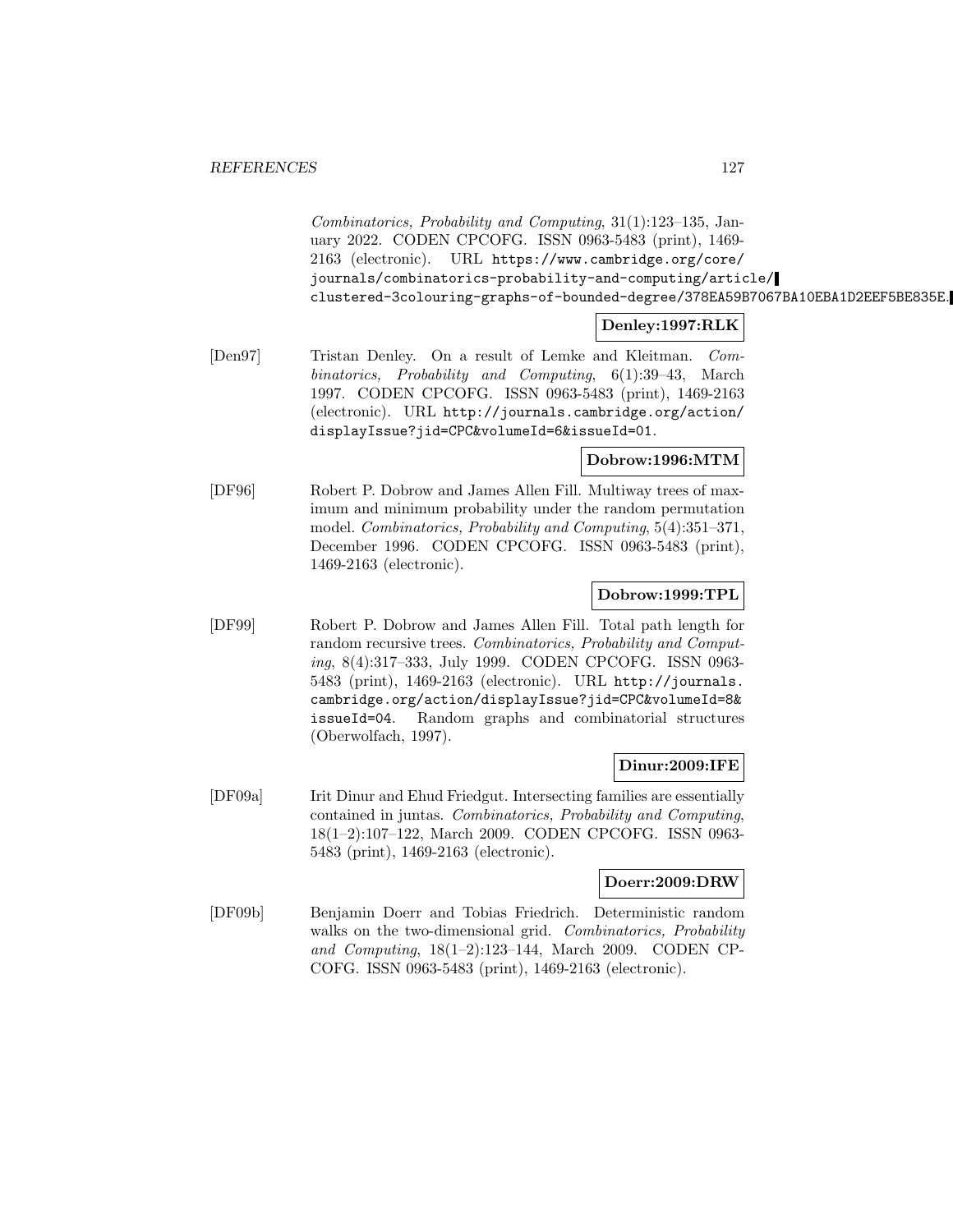#### **Devroye:2014:RCM**

[DF14] Luc Devroye and Nicolas Fraiman. The random connection model on the torus. Combinatorics, Probability and Computing, 23(5):796–804, September 2014. CODEN CPCOFG. ISSN 0963-5483 (print), 1469-2163 (electronic). Special issue on Honouring the Memory of Philippe Flajolet - Part 1.

## **deFraysseix:1994:TCG**

[dFdMR94] Hubert de Fraysseix, Patrice Ossona de Mendez, and Pierre Rosenstiehl. On triangle contact graphs. Combinatorics, Probability and Computing, 3(2):233–246, June 1994. CODEN CP-COFG. ISSN 0963-5483 (print), 1469-2163 (electronic).

## **Dyer:1993:MET**

[DFK<sup>+</sup>93] Martin Dyer, Alan Frieze, Ravi Kannan, Ajai Kapoor, Ljubomir Perkovic, and Umesh Vazirani. A mildly exponential time algorithm for approximating the number of solutions to a multidimensional knapsack problem. Combinatorics, Probability and Computing, 2(3):271–284, September 1993. CODEN CPCOFG. ISSN 0963-5483 (print), 1469-2163 (electronic).

### **Duchon:2004:BSR**

[DFLS04] Philippe Duchon, Philippe Flajolet, Guy Louchard, and Gilles Schaeffer. Boltzmann samplers for the random generation of combinatorial structures. Combinatorics, Probability and Computing, 13(4–5):577–625, July 2004. CODEN CPCOFG. ISSN 0963-5483 (print), 1469-2163 (electronic). URL http: //journals.cambridge.org/action/displayIssue?jid=CPC& volumeId=13&issueId=04.

## **Diaconis:1992:ATR**

[DFP92] Persi Diaconis, James Allen Fill, and Jim Pitman. Analysis of top to random shuffles. Combinatorics, Probability and Computing, 1(2):135–155, June 1992. CODEN CPCOFG. ISSN 0963-5483 (print), 1469-2163 (electronic).

#### **Dudek:2009:NUC**

[DFR09] Andrzej Dudek, Peter Frankl, and Vojtech Rödl. A note on universal and canonically coloured sequences. Combinatorics, Probability and Computing, 18(5):683–689, September 2009. CODEN CPCOFG. ISSN 0963-5483 (print), 1469-2163 (electronic).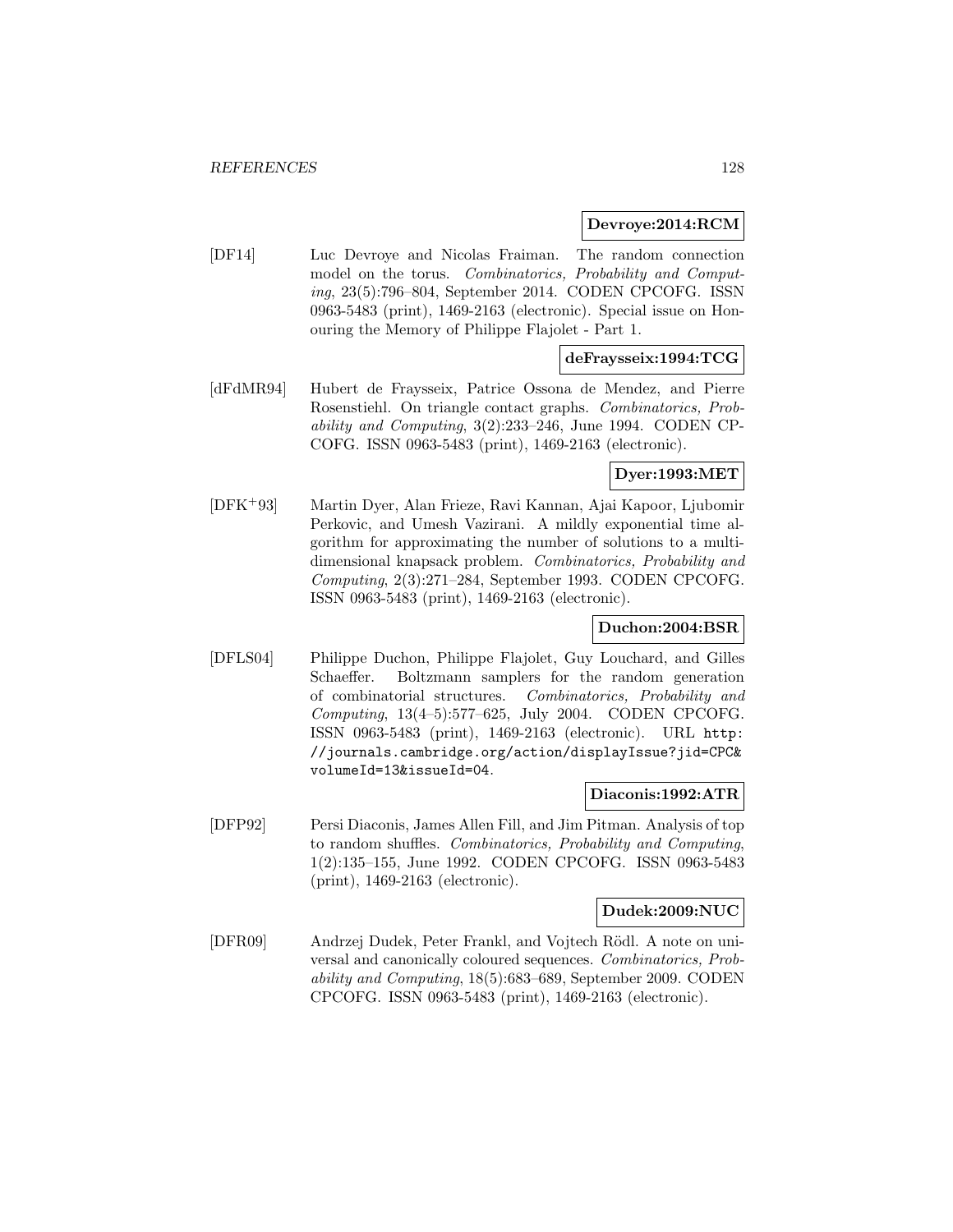# **Day:2021:MBP**

[DFR21] A. Nicholas Day and Victor Falgas-Ravry. Maker–Breaker percolation games I: crossing grids. Combinatorics, Probability and Computing,  $30(2):200-227$ , March 2021. CO-DEN CPCOFG. ISSN 0963-5483 (print), 1469-2163 (electronic). URL https://www.cambridge.org/core/journals/ combinatorics-probability-and-computing/article/makerbreakerpercolation-games-i-crossing-grids/291ED756915B0FF38068DFB3C22A87EF.

# **Dudek:2015:LHC**

[DFRS15] Andrzej Dudek, Alan Frieze, Andrzej Ruciński, and Matas Sileikis. Loose Hamilton cycles in regular hypergraphs. Combinatorics, Probability and Computing, 24(1):179–194, January 2015. CODEN CPCOFG. ISSN 0963-5483 (print), 1469-2163 (electronic). Special issue on Honouring the Memory of Philippe Flajolet - Part 3.

# **Daude:1997:ACA**

[DFV97] Hervé Daudé, Philippe Flajolet, and Brigitte Vallée. An averagecase analysis of the Gaussian algorithm for lattice reduction. Combinatorics, Probability and Computing, 6(4):397–433, December 1997. CODEN CPCOFG. ISSN 0963-5483 (print), 1469- 2163 (electronic). URL http://journals.cambridge.org/ action/displayIssue?jid=CPC&volumeId=6&issueId=04.

### **Deza:1994:LPC**

[DG94] Michel Deza and Viatcheslav Grishukhin. Lattice points of cut cones. Combinatorics, Probability and Computing, 3(2):191–214, June 1994. CODEN CPCOFG. ISSN 0963-5483 (print), 1469- 2163 (electronic).

#### **Dennert:2010:SSP**

[DG10] Florian Dennert and Rudolf Grübel. On the subtree size profile of binary search trees. Combinatorics, Probability and Computing, 19(4):561–578, July 2010. CODEN CPCOFG. ISSN 0963-5483 (print), 1469-2163 (electronic).

### **Davidson:2017:MST**

[DG17] A. Davidson and A. Ganesh. Maximal Steiner trees in the stochastic mean-field model of distance. Combinatorics, Probability and Computing, 26(6):826–838, November 2017. CO-DEN CPCOFG. ISSN 0963-5483 (print), 1469-2163 (elec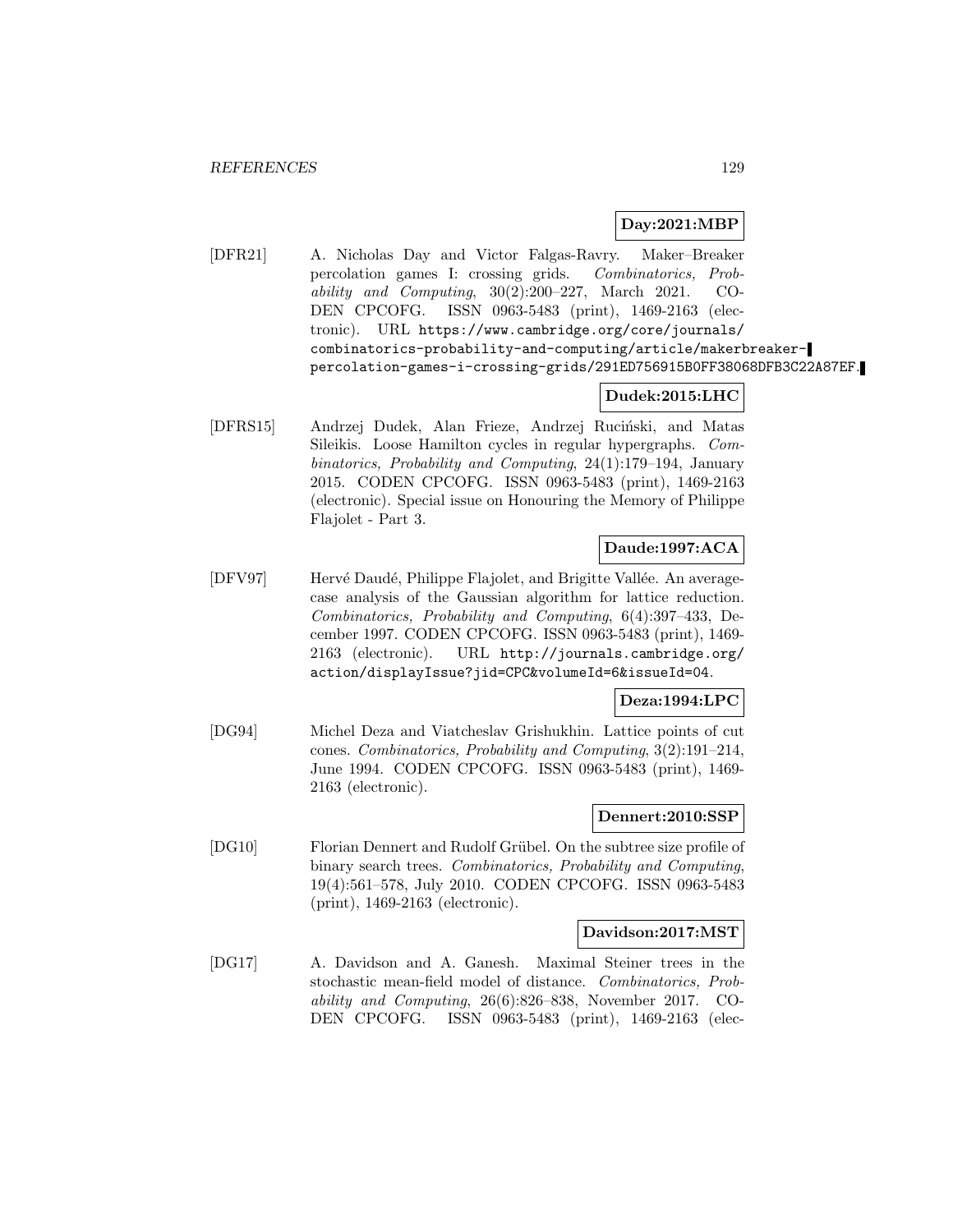tronic). URL https://www.cambridge.org/core/product/ CB14B2899251F310E8BF1EF558CA7D6F.

# **Dyer:2002:CIP**

[DGG<sup>+</sup>02] Martin Dyer, Leslie Ann Goldberg, Catherine Greenhill, Gabriel Istrate, and Mark Jerrum. Convergence of the Iterated Prisoner's Dilemma game. Combinatorics, Probability and Computing, 11(2):135–147, March 2002. CODEN CPCOFG. ISSN 0963-5483 (print), 1469-2163 (electronic). URL http: //journals.cambridge.org/action/displayIssue?jid=CPC& volumeId=11&issueId=02.

# **Dekel:2014:FHC**

[DGGP14] Yael Dekel, Ori Gurel-Gurevich, and Yuval Peres. Finding hidden cliques in linear time with high probability. Combinatorics, Probability and Computing, 23(1):29–49, January 2014. CODEN CPCOFG. ISSN 0963-5483 (print), 1469-2163 (electronic).

### **Diaconis:2022:CGP**

[DGHS22] Persi Diaconis, Ron Graham, Xiaoyu He, and Sam Spiro. Card guessing with partial feedback. Combinatorics, Probability and Computing, 31(1):1–20, January 2022. CO-DEN CPCOFG. ISSN 0963-5483 (print), 1469-2163 (electronic). URL https://www.cambridge.org/core/journals/ combinatorics-probability-and-computing/article/cardguessing-with-partial-feedback/E89E90B78CFCE8E223E721297EA78FF6.

## **Dyer:2008:DCS**

[DGJ08] Martin Dyer, Leslie Ann Goldberg, and Mark Jerrum. Dobrushin conditions and systematic scan. Combinatorics, Probability and Computing, 17(6):761–779, November 2008. CODEN CPCOFG. ISSN 0963-5483 (print), 1469-2163 (electronic).

### **Drmota:2011:MDS**

[DGN11] Michael Drmota, Omer Giménez, and Marc Noy. The maximum degree of series-parallel graphs. Combinatorics, Probability and Computing, 20(4):529–570, July 2011. CODEN CPCOFG. ISSN 0963-5483 (print), 1469-2163 (electronic).

# **Das:2015:STP**

[DGS15] Shagnik Das, Wenying Gan, and Benny Sudakov. Sperner's theorem and a problem of Erd˝os, Katona and Kleitman. Combinatorics, Probability and Computing, 24(4):585–608, July 2015.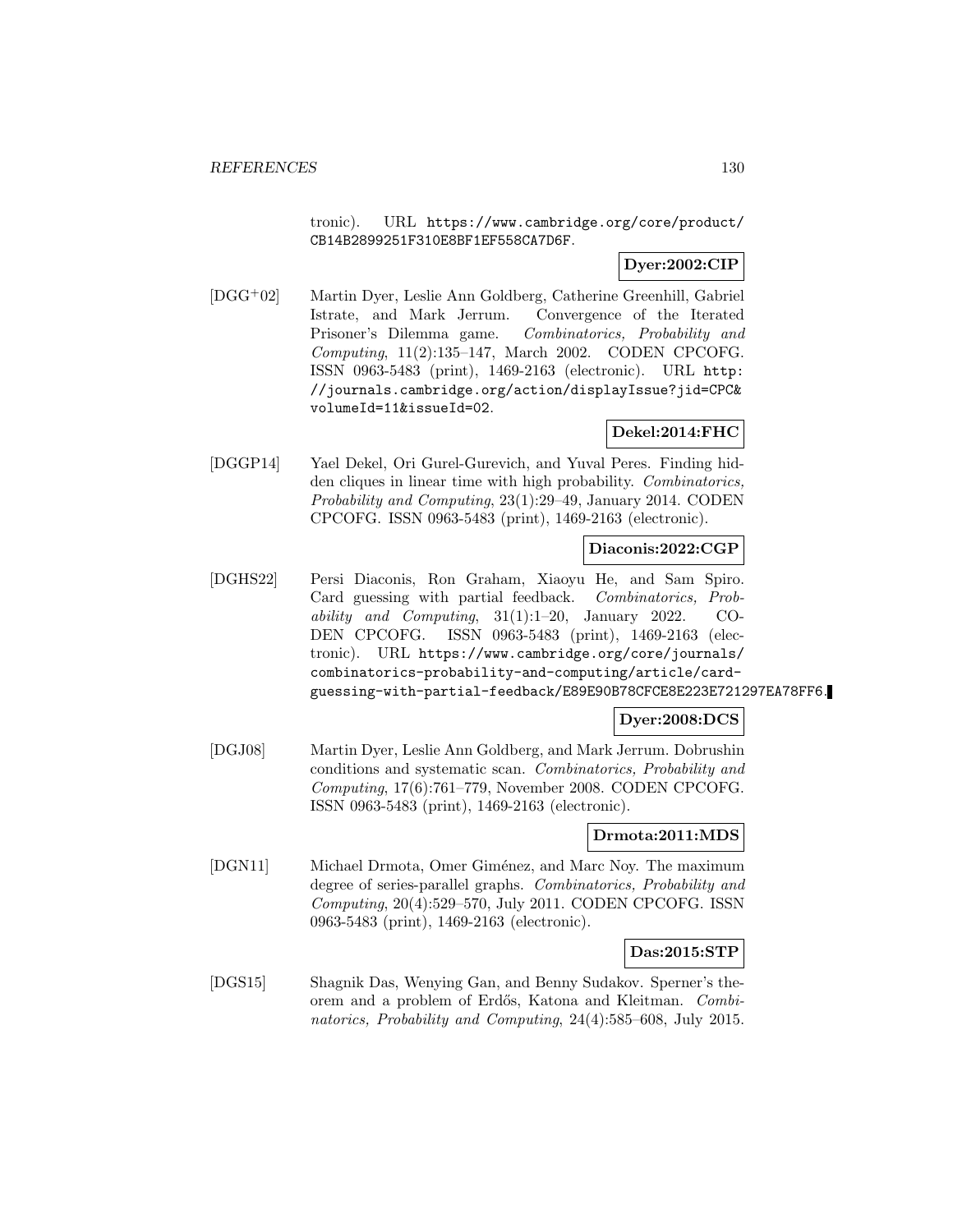CODEN CPCOFG. ISSN 0963-5483 (print), 1469-2163 (electronic). Special issue on Oberwolfach Special Issue Part 1.

### **Dugdale:1994:AFC**

[DH94] J. K. Dugdale and A. J. W. Hilton. Amalgamated factorizations of complete graphs. Combinatorics, Probability and Computing, 3(2):215–232, June 1994. CODEN CPCOFG. ISSN 0963-5483 (print), 1469-2163 (electronic).

## **Dugdale:2000:SCG**

[DH00] J. K. Dugdale and A. J. W. Hilton. A sufficient condition for a graph to be the core of a class 2 graph. Combinatorics, Probability and Computing, 9(2):97–104, March 2000. CODEN CPCOFG. ISSN 0963-5483 (print), 1469-2163 (electronic). URL http://journals.cambridge.org/action/ displayIssue?jid=CPC&volumeId=9&issueId=02.

# **Deijfen:2006:ICI**

[DH06] Maria Deijfen and Olle Häggström. The initial configuration is irrelevant for the possibility of mutual unbounded growth in the two-type Richardson model. Combinatorics, Probability and Computing, 15(3):345–353, May 2006. CODEN CPCOFG. ISSN 0963-5483 (print), 1469-2163 (electronic). URL http: //journals.cambridge.org/action/displayIssue?jid=CPC& volumeId=15&issueId=03.

### **Diao:2010:RTP**

[DH10] Y. Diao and G. Hetyei. Relative Tutte polynomials for coloured graphs and virtual knot theory. Combinatorics, Probability and Computing, 19(3):343–369, May 2010. CODEN CPCOFG. ISSN 0963-5483 (print), 1469-2163 (electronic).

### **Diao:2013:RTP**

[DH13] Y. Diao and G. Hetyei. Relative Tutte polynomials of tensor products of coloured graphs. Combinatorics, Probability and Computing, 22(6):801–828, November 2013. CODEN CPCOFG. ISSN 0963-5483 (print), 1469-2163 (electronic).

# **Dyer:2021:PTA**

[DHJM21] Martin Dyer, Marc Heinrich, Mark Jerrum, and Haiko Müller. Polynomial-time approximation algorithms for the antiferromagnetic Ising model on line graphs. Combinatorics, Probability and Computing, 30(6):905–921, November 2021. CO-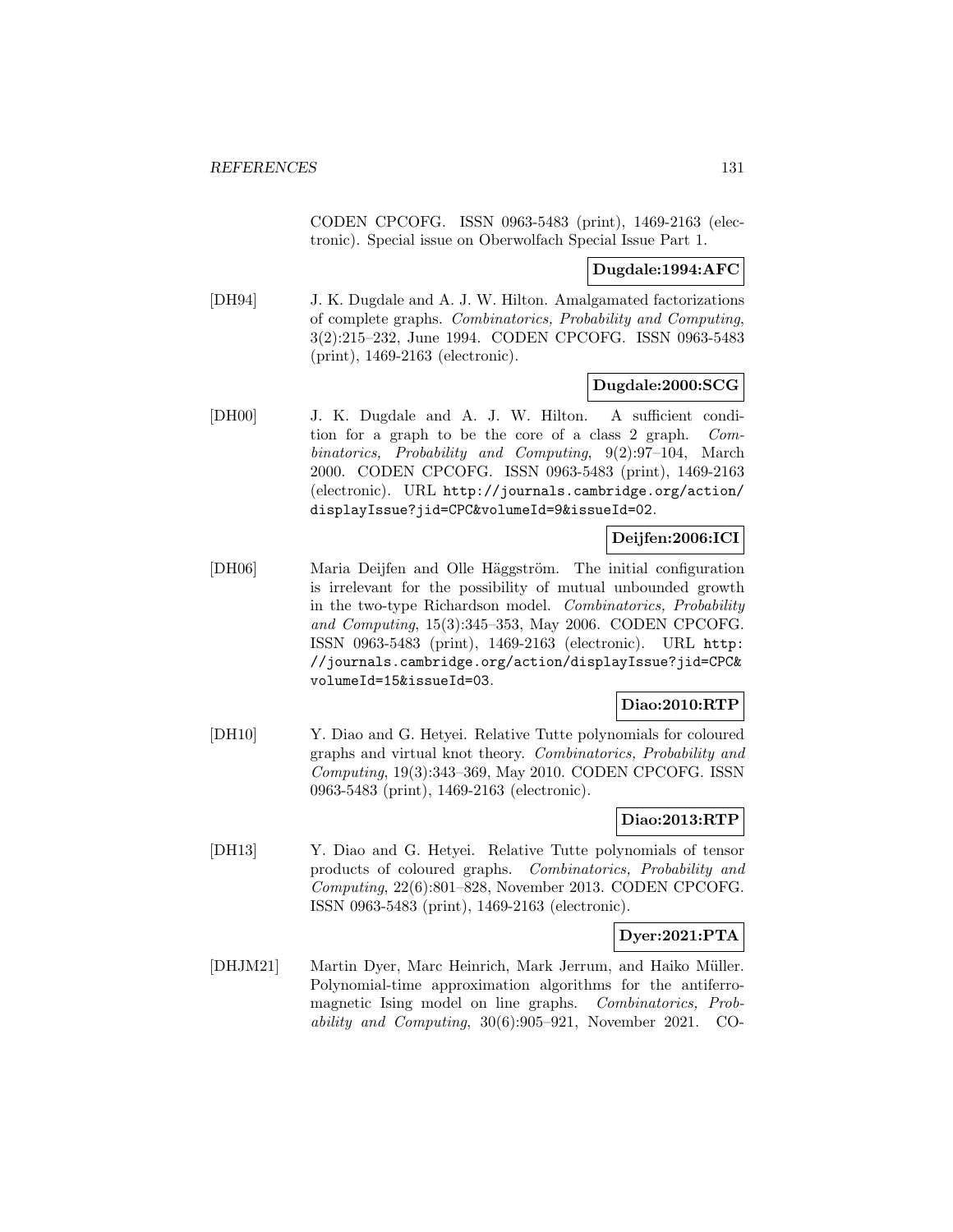DEN CPCOFG. ISSN 0963-5483 (print), 1469-2163 (electronic). URL https://www.cambridge.org/core/journals/ combinatorics-probability-and-computing/article/polynomialtimeapproximation-algorithms-for-the-antiferromagnetic-isingmodel-on-line-graphs/0245A08F316EEE9C02F5588657215437.

### **Dellamonica:2012:EDS**

[DHL<sup>+</sup>12] D. Dellamonica, P. Haxell, T. Luczak, D. Mubayi, B. Nagle, Y. Person, V. Rödl, M. Schacht, and J. Verstraëte. On evendegree subgraphs of linear hypergraphs. Combinatorics, Probability and Computing,  $21(1-2):113-127$ , ???? 2012. CODEN CPCOFG. ISSN 0963-5483 (print), 1469-2163 (electronic).

### **Darrasse:2016:SMR**

[DHS16] Alexis Darrasse, Hsien-Kuei Hwang, and Mich`ele Soria. Shape measures of random increasing k-trees. Combinatorics, Probability and Computing, 25(5):668–699, September 2016. CO-DEN CPCOFG. ISSN 0963-5483 (print), 1469-2163 (electronic). URL https://www.cambridge.org/core/product/ 30BBE834DA01F94EB58ADF53F5F22367.

#### **Diestel:1995:GMS**

[Die95] Reinhard Diestel. Graph minors. I. A short proof of the pathwidth theorem. comment on: "Graph minors. I. Excluding a forest" [J. Combin. Theory Ser. B **35 (1983), no. 1, 39–61; MR0723569 (85d:05148)] by N. Robertson and P. D. Seymour**. Combinatorics, Probability and Computing, 4(1):27– 30, March 1995. CODEN CPCOFG. ISSN 0963-5483 (print), 1469-2163 (electronic).

### **Diestel:2005:CSI**

[Die05] Reinhard Diestel. The cycle space of an infinite graph. Combinatorics, Probability and Computing, 14(1–2):59–79, January 2005. CODEN CPCOFG. ISSN 0963-5483 (print), 1469-2163 (electronic). URL http://journals.cambridge.org/action/ displayIssue?jid=CPC&volumeId=14&issueId=01.

#### **Dumitrescu:2013:MEB**

[DJ13] Adrian Dumitrescu and Minghui Jiang. Maximal empty boxes amidst random points. Combinatorics, Probability and Computing, 22(4):477–498, July 2013. CODEN CPCOFG. ISSN 0963- 5483 (print), 1469-2163 (electronic).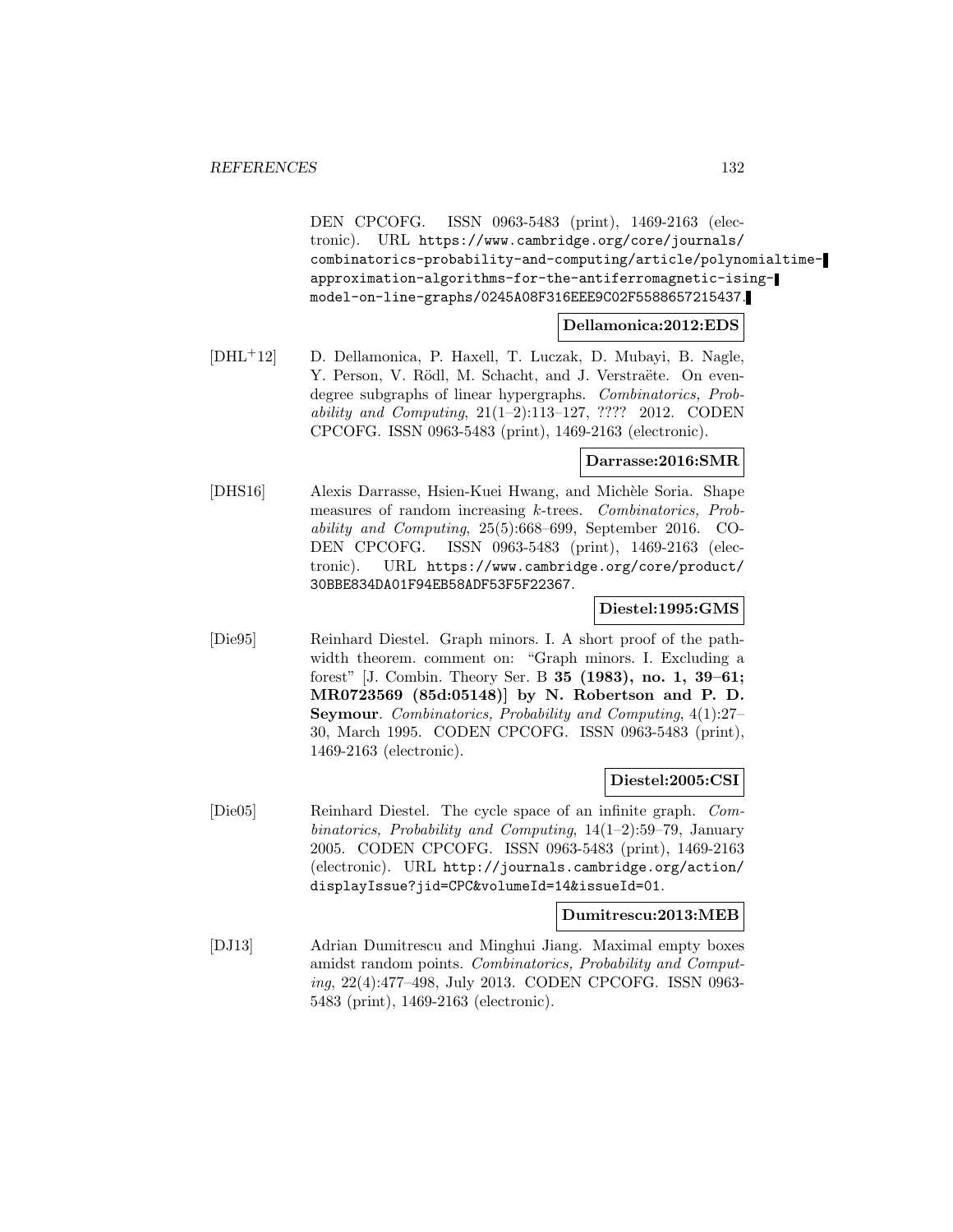### **Dubhashi:2007:PIN**

[DJR07] Devdatt Dubhashi, Johan Jonasson, and Desh Ranjan. Positive influence and negative dependence. Combinatorics, Probability and Computing, 16(1):29–41, January 2007. CODEN CPCOFG. ISSN 0963-5483 (print), 1469-2163 (electronic). URL http: //journals.cambridge.org/action/displayIssue?jid=CPC& volumeId=16&issueId=01.

# **Dong:2004:TRR**

[DK04] F. M. Dong and K. M. Koh. Two results on real zeros of chromatic polynomials. Combinatorics, Probability and Computing, 13(6):809–813, November 2004. CODEN CPCOFG. ISSN 0963-5483 (print), 1469-2163 (electronic). URL http: //journals.cambridge.org/action/displayIssue?jid=CPC& volumeId=13&issueId=06.

## **Ding:2006:STC**

[DK06] Guoli Ding and Jinko Kanno. Splitter theorems for cubic graphs. Combinatorics, Probability and Computing, 15(3):355–375, May 2006. CODEN CPCOFG. ISSN 0963-5483 (print), 1469-2163 (electronic). URL http://journals.cambridge.org/action/ displayIssue?jid=CPC&volumeId=15&issueId=03.

# **Dong:2008:BRZ**

[DK08] F. M. Dong and K. M. Koh. Bounds for the real zeros of chromatic polynomials. Combinatorics, Probability and Computing, 17(6):749–759, November 2008. CODEN CPCOFG. ISSN 0963- 5483 (print), 1469-2163 (electronic).

#### **Dellamonica:2016:NS**

[DKL<sup>+</sup>16] Domingos Dellamonica, Jr., Yoshiharu Kohayakawa, Sang June Lee, Vojtech Rödl, and Wojciech Samotij. On the number of  $B_h$ sets. Combinatorics, Probability and Computing, 25(1):108–129, January 2016. CODEN CPCOFG. ISSN 0963-5483 (print), 1469- 2163 (electronic). Special issue on Oberwolfach Special Issue Part 2.

#### **Ding:2010:DSR**

[DKLP10] Jian Ding, Jeong Han Kim, Eyal Lubetzky, and Yuval Peres. Diameters in supercritical random graphs via first passage percolation. Combinatorics, Probability and Computing, 19(5–6): 729–751, November 2010. CODEN CPCOFG. ISSN 0963-5483 (print), 1469-2163 (electronic).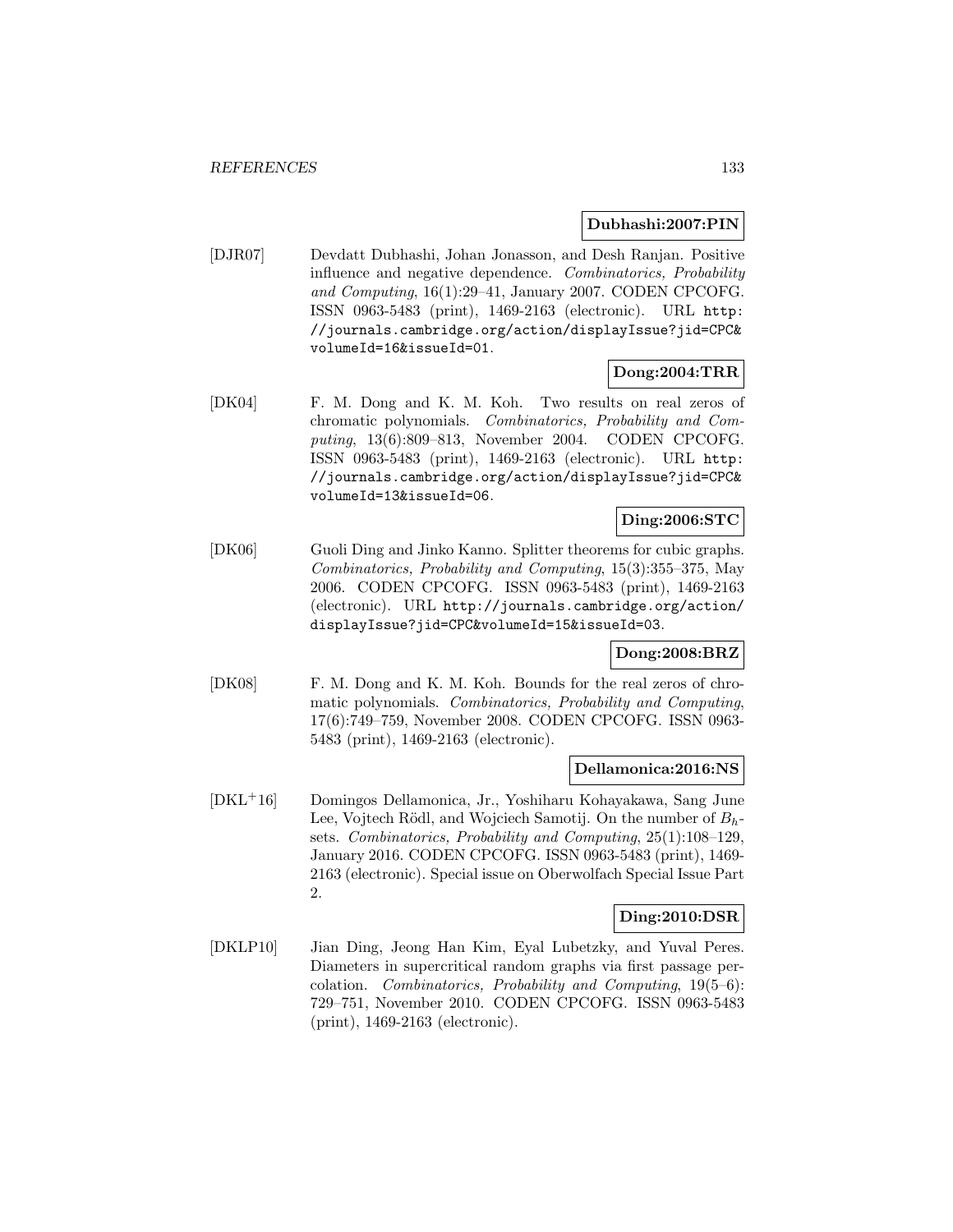#### **Dellamonica:2015:OAF**

[DKM<sup>+</sup>15] Domingos Dellamonica, Jr., Subrahmanyam Kalyanasundaram, Daniel M. Martin, Vojtech Rödl, and Asaf Shapira. An optimal algorithm for finding Frieze–Kannan regular partitions. Combinatorics, Probability and Computing, 24(2):407–437, March 2015. CODEN CPCOFG. ISSN 0963-5483 (print), 1469-2163 (electronic).

#### **Duffus:2018:MNE**

[DKR18] Dwight Duffus, Bill Kay, and Vojtech Rödl. The minimum number of edges in uniform hypergraphs with Property O. Combinatorics, Probability and Computing, 27(4):531–538, July 2018. CODEN CPCOFG. ISSN 0963-5483 (print), 1469-2163 (electronic). URL https://www.cambridge.org/core/journals/ combinatorics-probability-and-computing/article/minimumnumber-of-edges-in-uniform-hypergraphs-with-propertyo/87F2ABCAD0DA50CEB5092D62D2856B59.

# **Dahmer:2014:TEB**

[DKW14] Iulia Dahmer, Götz Kersting, and Anton Wakolbinger. The total external branch length of beta-coalescents. Combinatorics, Probability and Computing, 23(6):1010–1027, November 2014. CO-DEN CPCOFG. ISSN 0963-5483 (print), 1469-2163 (electronic). Special issue on Honouring the Memory of Philippe Flajolet - Part 2.

# **Diestel:1994:GIG**

[DL94] Reinhard Diestel and Imre Leader. The growth of infinite graphs: boundedness and finite spreading. Combinatorics, Probability and Computing, 3(1):51–55, March 1994. CODEN CPCOFG. ISSN 0963-5483 (print), 1469-2163 (electronic).

### **Drmota:2014:AET**

[DL14] M. Drmota and A. Lladó. Almost every tree with  $m$  edges decomposes  $K_{2m,2m}$ . Combinatorics, Probability and Computing, 23(1):50–65, January 2014. CODEN CPCOFG. ISSN 0963-5483 (print), 1469-2163 (electronic).

#### **Dubois:2004:ADR**

[DLM04] Olivier Dubois, Guy Louchard, and Jacques Mandler. Additive decompositions, random allocations, and threshold phenomena. Combinatorics, Probability and Computing, 13(4–5):537–575,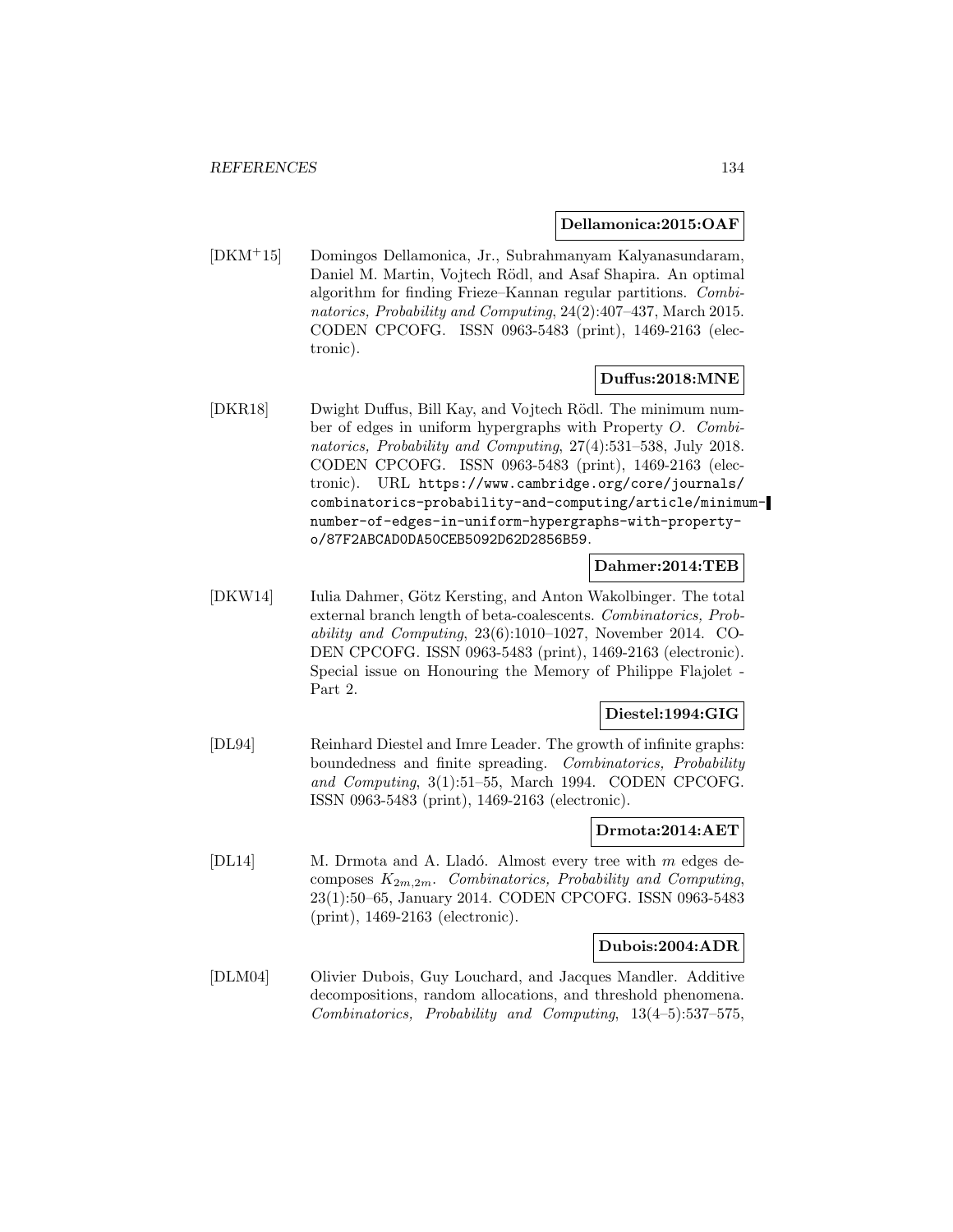July 2004. CODEN CPCOFG. ISSN 0963-5483 (print), 1469- 2163 (electronic). URL http://journals.cambridge.org/ action/displayIssue?jid=CPC&volumeId=13&issueId=04.

### **Duffus:1998:EPO**

[DLRR98] Dwight Duffus, Tomasz Luczak, Vojtěch Rödl, and Andrzej Ruciński. Endomorphisms of partially ordered sets. Combinatorics, Probability and Computing, 7(1):33–46, March 1998. CODEN CPCOFG. ISSN 0963-5483 (print), 1469-2163 (electronic). URL http://journals.cambridge.org/action/ displayIssue?jid=CPC&volumeId=7&issueId=01.

### **Diaconis:2011:BS**

[DM11] Persi Diaconis and Laurent Miclo. On barycentric subdivision. Combinatorics, Probability and Computing, 20(2):213–237, March 2011. CODEN CPCOFG. ISSN 0963-5483 (print), 1469- 2163 (electronic).

### **deMendez:2005:HD**

[dMR05] Patrice Ossona de Mendez and Pierre Rosenstiehl. Homomorphism and dimension. Combinatorics, Probability and Computing, 14(5–6):861–872, November 2005. CODEN CPCOFG. ISSN 0963-5483 (print), 1469-2163 (electronic). URL http: //journals.cambridge.org/action/displayIssue?jid=CPC& volumeId=14&issueId=05.

### **Drmota:2019:ARP**

[DMS19] M. Drmota, A. Magner, and W. Szpankowski. Asymmetric Rényi problem. Combinatorics, Probability and Computing, 28(4):542– 573, July 2019. CODEN CPCOFG. ISSN 0963-5483 (print), 1469-2163 (electronic). URL https://www.cambridge.org/ core/journals/combinatorics-probability-and-computing/ article/asymmetric-renyi-problem/E62EA1F7567705E822A4E226AA1557DC.

# **Dizona:2013:CPL**

[DN13] Jill Dizona and Brendan Nagle. Constructive packings by linear hypergraphs. *Combinatorics, Probability and Computing*, 22(6): 829–858, November 2013. CODEN CPCOFG. ISSN 0963-5483 (print), 1469-2163 (electronic).

### **Dereich:2014:RAP**

[DO14] Steffen Dereich and Marcel Ortgiese. Robust analysis of preferential attachment models with fitness. Combinatorics, Probability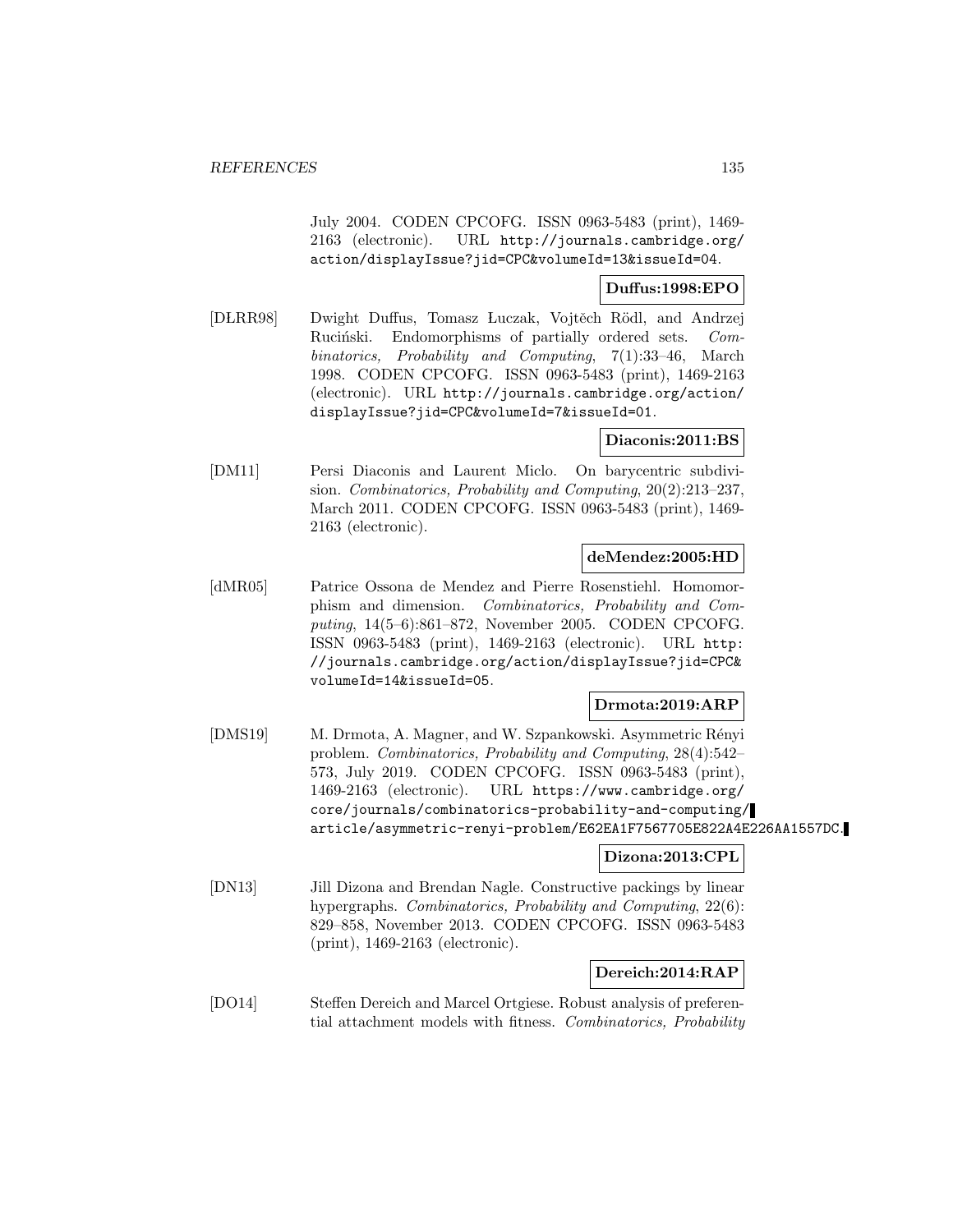and Computing, 23(3):386–411, May 2014. CODEN CPCOFG. ISSN 0963-5483 (print), 1469-2163 (electronic).

**Dobson:2002:CTG**

[Dob02a] Edward Dobson. Constructing trees in graphs whose complement has no  $K_{2,s}$ . Combinatorics, Probability and Computing, 11(4): 343–347, July 2002. CODEN CPCOFG. ISSN 0963-5483 (print), 1469-2163 (electronic). URL http://journals.cambridge. org/action/displayIssue?jid=CPC&volumeId=11&issueId= 04.

### **Dobson:2002:PTC**

[Dob02b] Edward Dobson. Packing trees into the complete graph. Combinatorics, Probability and Computing, 11(3):263–272, May 2002. CODEN CPCOFG. ISSN 0963-5483 (print), 1469-2163 (electronic). URL http://journals.cambridge.org/action/ displayIssue?jid=CPC&volumeId=11&issueId=03.

### **Dobson:2006:AGM**

[Dob06] Edward Dobson. Automorphism groups of metacirculant graphs of order a product of two distinct primes. Combinatorics, Probability and Computing, 15(1–2):105–130, January 2006. CODEN CPCOFG. ISSN 0963-5483 (print), 1469-2163 (electronic). URL http://journals.cambridge.org/action/ displayIssue?jid=CPC&volumeId=15&issueId=01.

### **Doerr:2000:LHD**

[Doe00] Benjamin Doerr. Linear and hereditary discrepancy. Combinatorics, Probability and Computing, 9(4):349–354, July 2000. CODEN CPCOFG. ISSN 0963-5483 (print), 1469-2163 (electronic). URL http://journals.cambridge.org/action/ displayIssue?jid=CPC&volumeId=9&issueId=04.

#### **Dohmen:2002:BTI**

[Doh02] Klaus Dohmen. Bonferroni-type inequalities via chordal graphs. Combinatorics, Probability and Computing, 11(4):349–351, July 2002. CODEN CPCOFG. ISSN 0963-5483 (print), 1469-2163 (electronic). URL http://journals.cambridge.org/action/ displayIssue?jid=CPC&volumeId=11&issueId=04.

#### **Dessmark:2004:DCC**

[DP04] Anders Dessmark and Andrzej Pelc. Distributed colouring and communication in rings with local knowledge. Com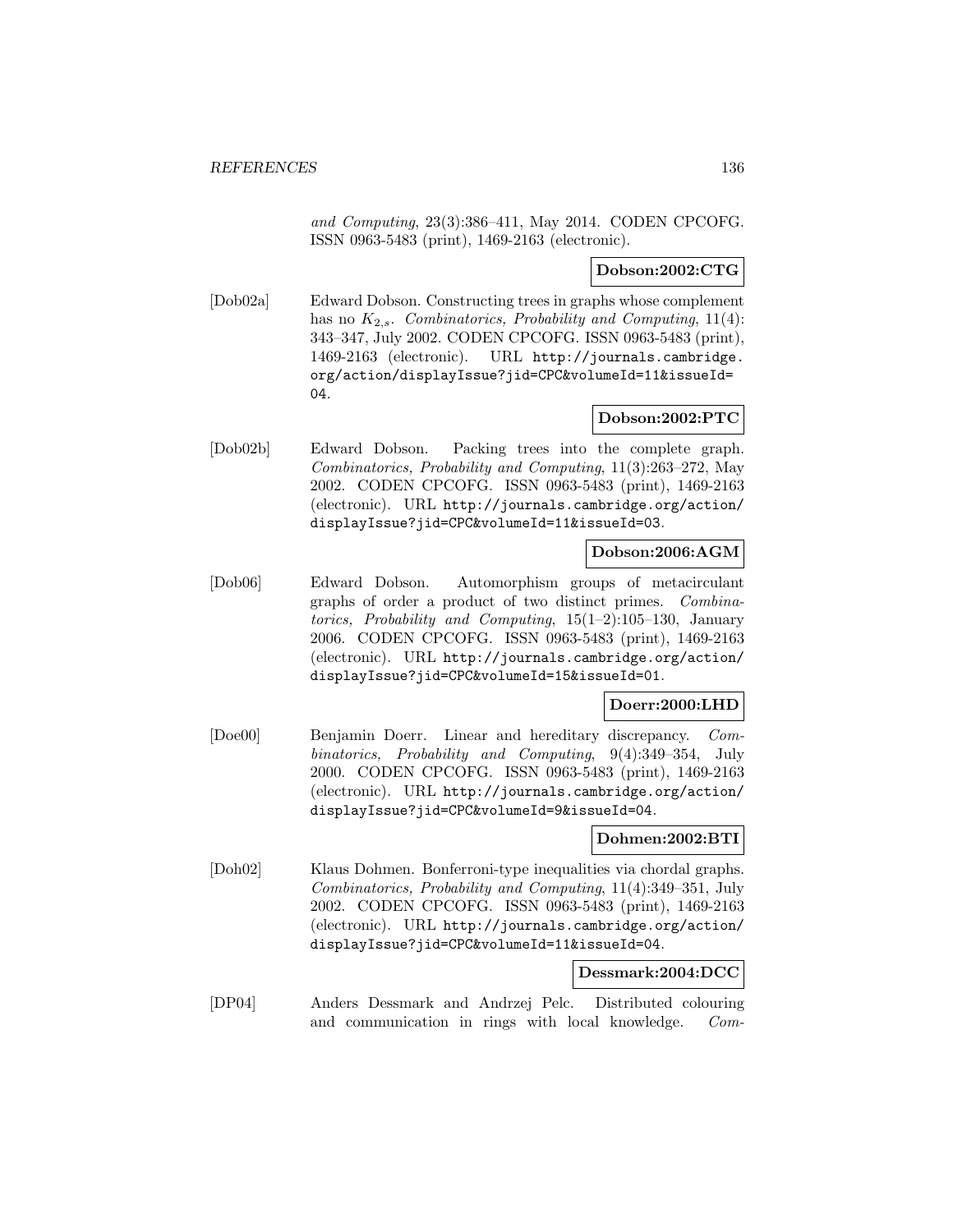binatorics, Probability and Computing, 13(2):123–136, March 2004. CODEN CPCOFG. ISSN 0963-5483 (print), 1469-2163 (electronic). URL http://journals.cambridge.org/action/ displayIssue?jid=CPC&volumeId=13&issueId=02.

## **DeMarco:2006:RAD**

[DP06] Gianluca De Marco and Andrzej Pelc. Randomized algorithms for determining the majority on graphs. Combinatorics, Probability and Computing, 15(6):823–834, November 2006. CODEN CPCOFG. ISSN 0963-5483 (print), 1469-2163 (electronic). URL http://journals.cambridge.org/action/ displayIssue?jid=CPC&volumeId=15&issueId=06.

# **Dudek:2015:APL**

[DP15] Andrzej Dudek and Pawel Pralat. An alternative proof of the linearity of the size-Ramsey number of paths. Combinatorics, Probability and Computing, 24(3):551–555, May 2015. CODEN CPCOFG. ISSN 0963-5483 (print), 1469-2163 (electronic).

## **DeSalvo:2019:LSB**

[DP19] Stephen DeSalvo and Igor Pak. Limit shapes via bijections. Combinatorics, Probability and Computing, 28(2):187–240, March 2019. CODEN CPCOFG. ISSN 0963-5483 (print), 1469- 2163 (electronic). URL https://www.cambridge.org/core/ journals/combinatorics-probability-and-computing/article/ limit-shapes-via-bijections/AE20CFC9B4E4ED0E2832A29BE9F29CFA.

### **Diaz:2000:CTS**

[DPPS00] Josep Díaz, Mathew D. Penrose, Jordi Petit, and María Serna. Convergence theorems for some layout measures on random lattice and random geometric graphs. Combinatorics, Probability and Computing, 9(6):489–511, November 2000. CODEN CPCOFG. ISSN 0963-5483 (print), 1469-2163 (electronic). URL http://journals.cambridge.org/action/ displayIssue?jid=CPC&volumeId=9&issueId=06.

# **Daknama:2021:RRR**

[DPR21] Rami Daknama, Konstantinos Panagiotou, and Simon Reisser. Robustness of randomized rumour spreading. Combinatorics, Probability and Computing, 30(1):37–78, January 2021. CO-DEN CPCOFG. ISSN 0963-5483 (print), 1469-2163 (electronic). URL https://www.cambridge.org/core/journals/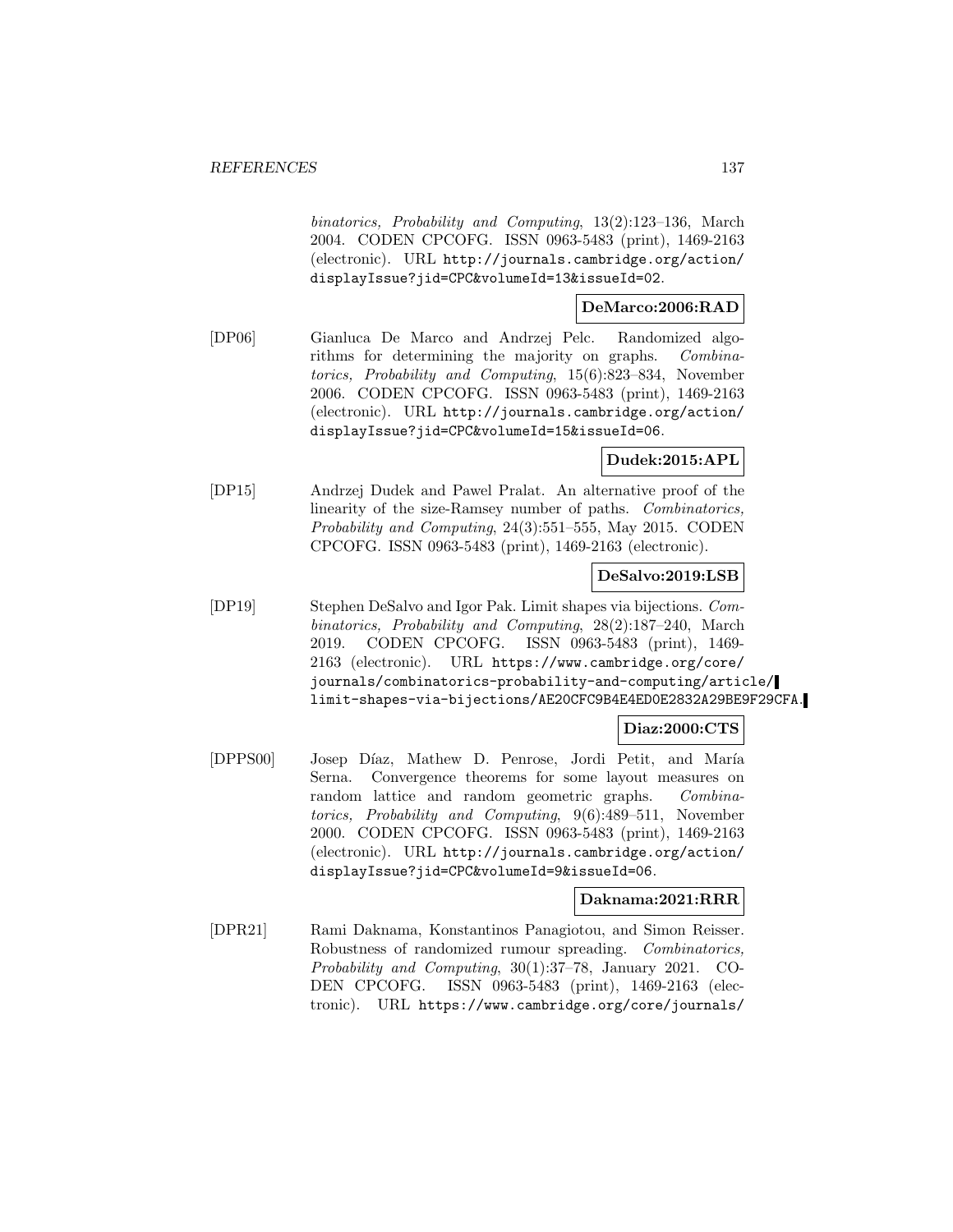## combinatorics-probability-and-computing/article/robustnessof-randomized-rumour-spreading/385AB29A7B1A2E44CC16EDE50718844F.

## **Denley:1999:NEM**

[DR99] Tristan Denley and Talmage James Reid. On the number of elements in matroids with small circuits or cocircuits. Combinatorics, Probability and Computing, 8(6):529–537, November 1999. CODEN CPCOFG. ISSN 0963-5483 (print), 1469-2163 (electronic). URL http://journals.cambridge.org/action/ displayIssue?jid=CPC&volumeId=8&issueId=06.

### **Dellamonica:2012:DPR**

[DR12] Domingos Dellamonica and Vojtech Rödl. Distance preserving Ramsey graphs. Combinatorics, Probability and Computing, 21 (4):554–581, July 2012. CODEN CPCOFG. ISSN 0963-5483 (print), 1469-2163 (electronic).

# **Dietzfelbinger:2010:TBB**

[DRWW10] Martin Dietzfelbinger, Jonathan E. Rowe, Ingo Wegener, and Philipp Woelfel. Tight bounds for blind search on the integers and the reals. Combinatorics, Probability and Computing, 19(5– 6):711–728, November 2010. CODEN CPCOFG. ISSN 0963-5483 (print), 1469-2163 (electronic).

### **Doerr:2003:MD**

[DS03] Benjamin Doerr and Anand Srivastav. Multicolour discrepancies. Combinatorics, Probability and Computing, 12(4):365–399, July 2003. CODEN CPCOFG. ISSN 0963-5483 (print), 1469-2163 (electronic). URL http://journals.cambridge.org/action/ displayIssue?jid=CPC&volumeId=12&issueId=04.

#### **Drmota:2004:SIA**

[DS04] Michael Drmota and Wojciech Szpankowski. Special issue on analysis of algorithms. Combinatorics, Probability and Computing, 13(4–5):415–417, July 2004. CODEN CPCOFG. ISSN 0963-5483 (print), 1469-2163 (electronic). URL http: //journals.cambridge.org/action/displayIssue?jid=CPC& volumeId=13&issueId=04.

### **Deuber:1994:CAC**

[DT94] Walter A. Deuber and Wolfgang Thumser. A combinatorial approach to complexity theory via ordinal hierarchies. Combina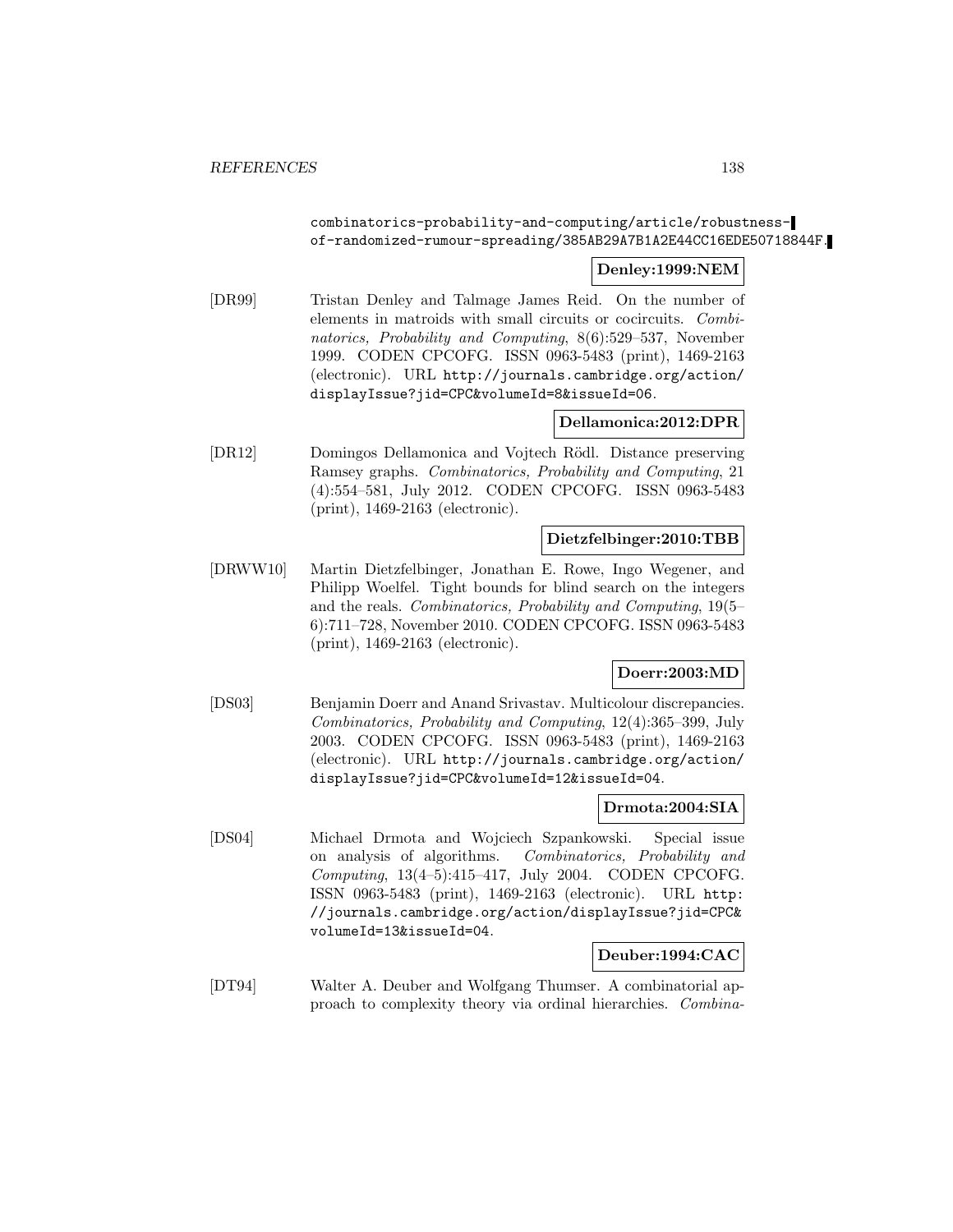torics, Probability and Computing, 3(2):177–190, June 1994. CO-DEN CPCOFG. ISSN 0963-5483 (print), 1469-2163 (electronic).

#### **Dumitrescu:2008:NTM**

[DT08] Adrian Dumitrescu and Csaba D. Tóth. On the number of tetrahedra with minimum, unit, and distinct volumes in threespace. Combinatorics, Probability and Computing, 17(2):203– 224, March 2008. CODEN CPCOFG. ISSN 0963-5483 (print), 1469-2163 (electronic). URL http://journals.cambridge. org/action/displayIssue?jid=CPC&volumeId=17&issueId= 02.

# **Dodos:2012:MEI**

[DT12] Vassilis Kanellopoulos Pandelis Dodos and Konstantinos Tyros. Measurable events indexed by trees. Combinatorics, Probability and Computing, 21(3):374–411, May 2012. CODEN CPCOFG. ISSN 0963-5483 (print), 1469-2163 (electronic).

### **Dumitrescu:2017:CPG**

[DT17] Adrian Dumitrescu and Csaba D. Tóth. Convex polygons in geometric triangulations. Combinatorics, Probability and Computing, 26(5):641–659, September 2017. CO-DEN CPCOFG. ISSN 0963-5483 (print), 1469-2163 (electronic). URL https://www.cambridge.org/core/product/ 8615247CB0E1D7DDFAF61649F342DE71.

# **Das:2020:RPR**

[DT20] Shagnik Das and Andrew Treglown. Ramsey properties of randomly perturbed graphs: cliques and cycles. *Combinatorics*, Probability and Computing, 29(6):830–867, November 2020. CO-DEN CPCOFG. ISSN 0963-5483 (print), 1469-2163 (electronic). URL https://www.cambridge.org/core/journals/ combinatorics-probability-and-computing/article/ramseyproperties-of-randomly-perturbed-graphs-cliques-andcycles/C368E54DCC99B5C0651FE8403BB05FEF.

### **Dubickas:2008:ALS**

[Dub08] Arturas Dubickas. An approximation by lacunary sequence of vectors. Combinatorics, Probability and Computing, 17(3):339– 345, May 2008. CODEN CPCOFG. ISSN 0963-5483 (print), 1469-2163 (electronic). URL http://journals.cambridge. org/action/displayIssue?jid=CPC&volumeId=17&issueId= 03.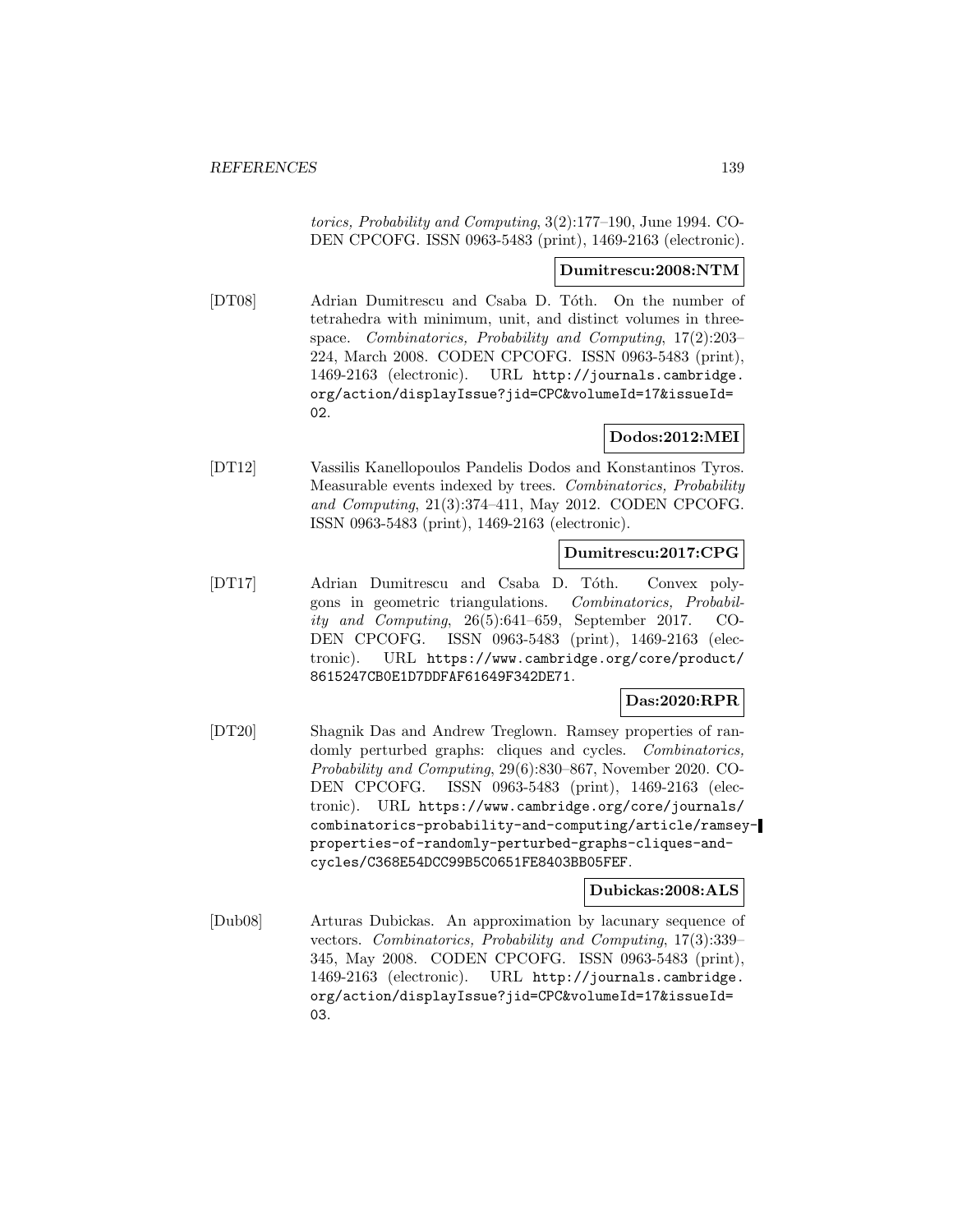#### **Dudley:2007:BRG**

[Dud07] Richard Dudley. Book review: "The Generic Chaining: Upper and Lower Bounds of Stochastic Processes", by Michel Talagrand, Springer-Verlag, 2005, 222 pp., £61.50/\$99.00/79.95 Euros. Combinatorics, Probability and Computing, 16(4):659–660, July 2007. CODEN CPCOFG. ISSN 0963-5483 (print), 1469- 2163 (electronic). URL http://journals.cambridge.org/ action/displayIssue?jid=CPC&volumeId=16&issueId=04.

#### **Daireaux:2004:DAP**

[DV04] Benoît Daireaux and Brigitte Vallée. Dynamical analysis of the parametrized Lehmer–Euclid algorithm. Combinatorics, Probability and Computing, 13(4–5):499–536, July 2004. CODEN CPCOFG. ISSN 0963-5483 (print), 1469-2163 (electronic). URL http://journals.cambridge.org/action/ displayIssue?jid=CPC&volumeId=13&issueId=04.

#### **Duckworth:2006:IDN**

[DW06] W. Duckworth and N. C. Wormald. On the independent domination number of random regular graphs. Combinatorics, Probability and Computing, 15(4):513–522, July 2006. CODEN CPCOFG. ISSN 0963-5483 (print), 1469-2163 (electronic). URL http://journals.cambridge.org/action/ displayIssue?jid=CPC&volumeId=15&issueId=04.

#### **Dubiner:1994:HDR**

[DZ94] Moshe Dubiner and Uri Zwick. How do read-once formulae shrink? Combinatorics, Probability and Computing, 3(4):455– 469, December 1994. CODEN CPCOFG. ISSN 0963-5483 (print), 1469-2163 (electronic).

#### **Decreusefond:1997:ECC**

[DZ97] Laurent Decreusefond and Gilles Zémor. On the error-correcting capabilities of cycle codes of graphs. Combinatorics, Probability and Computing, 6(1):27–38, March 1997. CODEN CPCOFG. ISSN 0963-5483 (print), 1469-2163 (electronic). URL http: //journals.cambridge.org/action/displayIssue?jid=CPC& volumeId=6&issueId=01.

#### **Deuschel:1999:ISD**

[DZ99] Jean-Dominique Deuschel and Ofer Zeitouni. On increasing subsequences of I.I.D. samples. Combinatorics, Probability and Com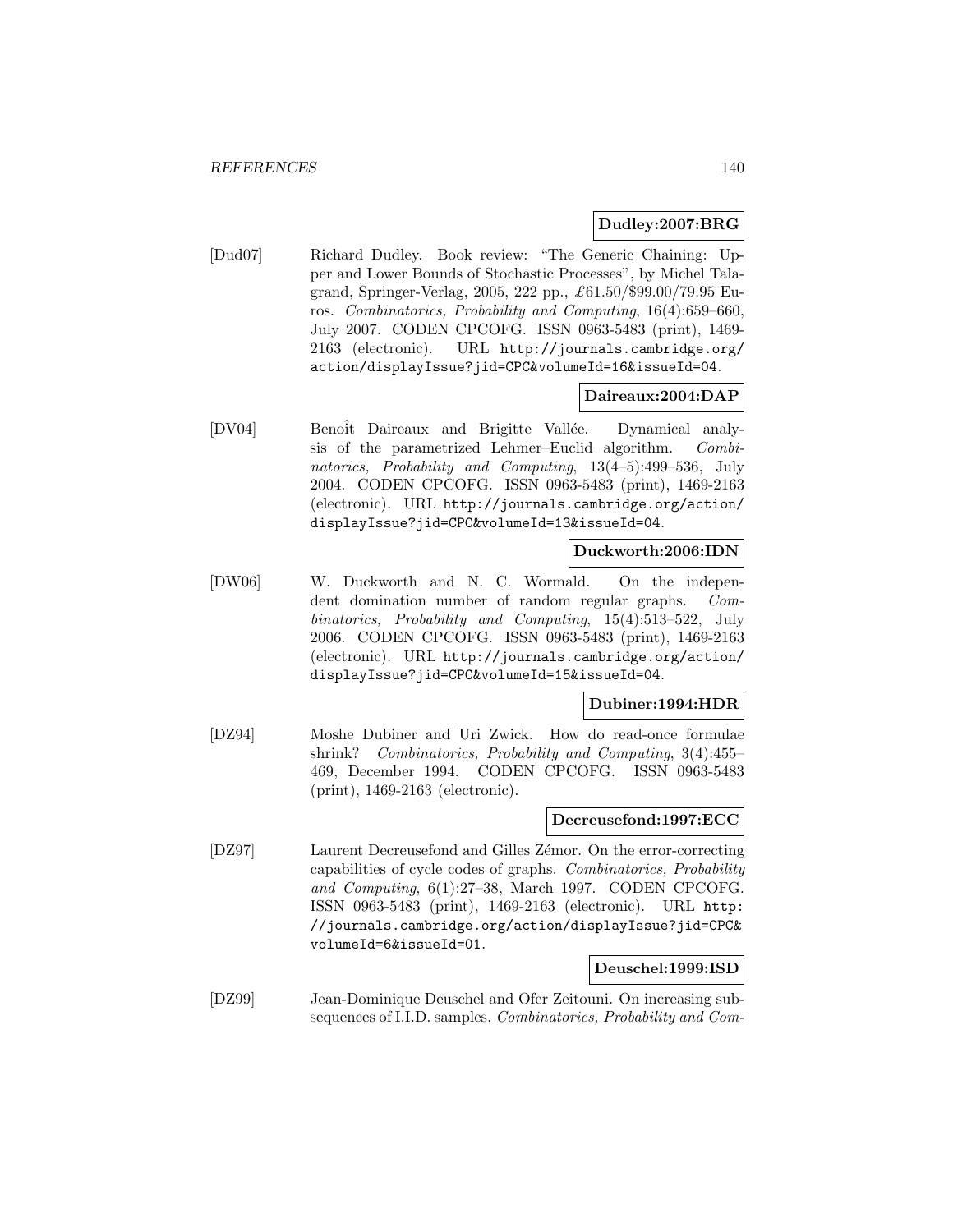puting, 8(3):247–263, May 1999. CODEN CPCOFG. ISSN 0963- 5483 (print), 1469-2163 (electronic). URL http://journals. cambridge.org/action/displayIssue?jid=CPC&volumeId=8& issueId=03.

**Eccles:2016:SRU**

[Ecc16] Tom Eccles. A stability result for the union-closed size problem. Combinatorics, Probability and Computing, 25(3):399–418, May 2016. CODEN CPCOFG. ISSN 0963-5483 (print), 1469-2163 (electronic).

# **Edwards:1995:HCN**

[Edw95] Keith Edwards. The harmonious chromatic number of almost all trees. Combinatorics, Probability and Computing, 4(1):31– 46, March 1995. CODEN CPCOFG. ISSN 0963-5483 (print), 1469-2163 (electronic).

### **Edwards:1996:HCN**

[Edw96] Keith Edwards. The harmonious chromatic number of bounded degree trees. Combinatorics, Probability and Computing, 5(1): 15–28, March 1996. CODEN CPCOFG. ISSN 0963-5483 (print), 1469-2163 (electronic).

#### **Edwards:1998:SSV**

[Edw98] A. W. F. Edwards. Seven-set Venn diagrams with rotational and polar symmetry. Combinatorics, Probability and Computing, 7(2):149–152, June 1998. CODEN CPCOFG. ISSN 0963- 5483 (print), 1469-2163 (electronic). URL http://journals. cambridge.org/action/displayIssue?jid=CPC&volumeId=7& issueId=02.

#### **Edwards:2005:DCG**

[Edw05] Keith Edwards. Detachments of complete graphs. Combinatorics, Probability and Computing, 14(3):275–310, May 2005. CODEN CPCOFG. ISSN 0963-5483 (print), 1469-2163 (electronic). URL http://journals.cambridge.org/action/ displayIssue?jid=CPC&volumeId=14&issueId=03.

#### **Eriksson:2003:EER**

[EES03] Henrik Eriksson, Kimmo Eriksson, and Jonas Sjöstrand. Exact expectations for random graphs and assignments. Combinatorics, Probability and Computing, 12(4):401–412, July 2003. CODEN CPCOFG. ISSN 0963-5483 (print), 1469-2163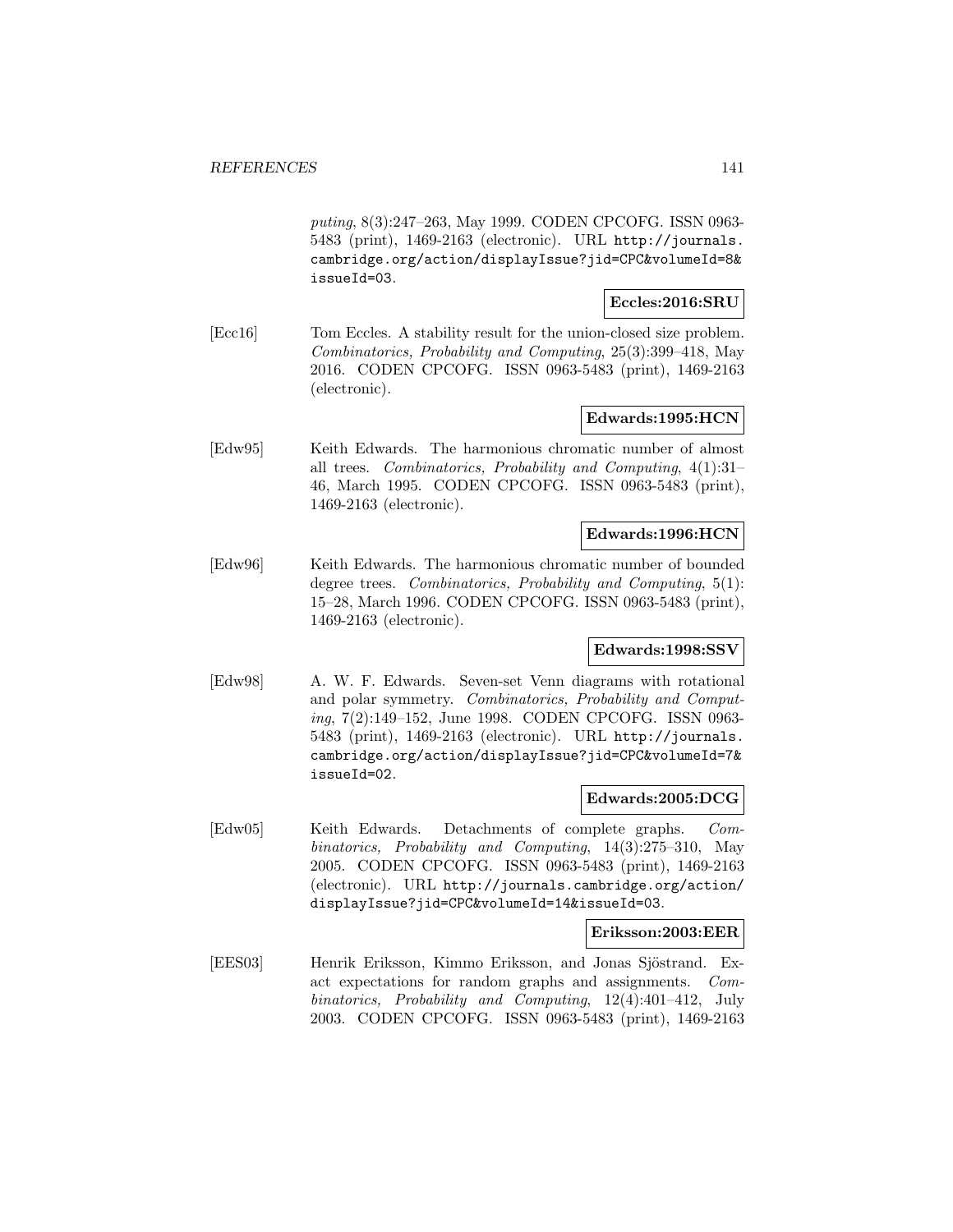(electronic). URL http://journals.cambridge.org/action/ displayIssue?jid=CPC&volumeId=12&issueId=04.

#### **ElMaftouhi:1995:RS**

[EF95] A. El Maftouhi and W. Fernandez de la Vega. On random 3 sat. Combinatorics, Probability and Computing, 4(3):189–195, September 1995. CODEN CPCOFG. ISSN 0963-5483 (print), 1469-2163 (electronic).

## **Erdos:1992:GTS**

[EFK92] Péter L. Erdős, Ulrich Faigle, and Walter Kern. A grouptheoretic setting for some intersecting Sperner families. Combinatorics, Probability and Computing, 1(4):323–334, December 1992. CODEN CPCOFG. ISSN 0963-5483 (print), 1469-2163 (electronic).

#### **Erdos:1993:RSL**

[EFRS93] Paul Erd˝os, R. J. Faudree, C. C. Rousseau, and R. H. Schelp. Ramsey size linear graphs. Combinatorics, Probability and Computing, 2(4):389–399, December 1993. CODEN CPCOFG. ISSN 0963-5483 (print), 1469-2163 (electronic).

### **Efthymiou:2020:DCG**

[Eft20] Charilaos Efthymiou. Deterministic counting of graph colourings using sequences of subgraphs. Combinatorics, Probability and Computing, 29(4):555–586, July 2020. CO-DEN CPCOFG. ISSN 0963-5483 (print), 1469-2163 (electronic). URL https://www.cambridge.org/core/journals/ combinatorics-probability-and-computing/article/deterministiccounting-of-graph-colourings-using-sequences-of-subgraphs/ F60A60F621EDA6286FEB0B640EFBDB97.

# **Ehard:2020:PHM**

[EGJ20] Stefan Ehard, Stefan Glock, and Felix Joos. Pseudorandom hypergraph matchings. Combinatorics, Probability and Computing, 29(6):868–885, November 2020. CO-DEN CPCOFG. ISSN 0963-5483 (print), 1469-2163 (electronic). URL https://www.cambridge.org/core/journals/ combinatorics-probability-and-computing/article/pseudorandomhypergraph-matchings/AE0DE17C95900E7DD3F221E2C17FE203.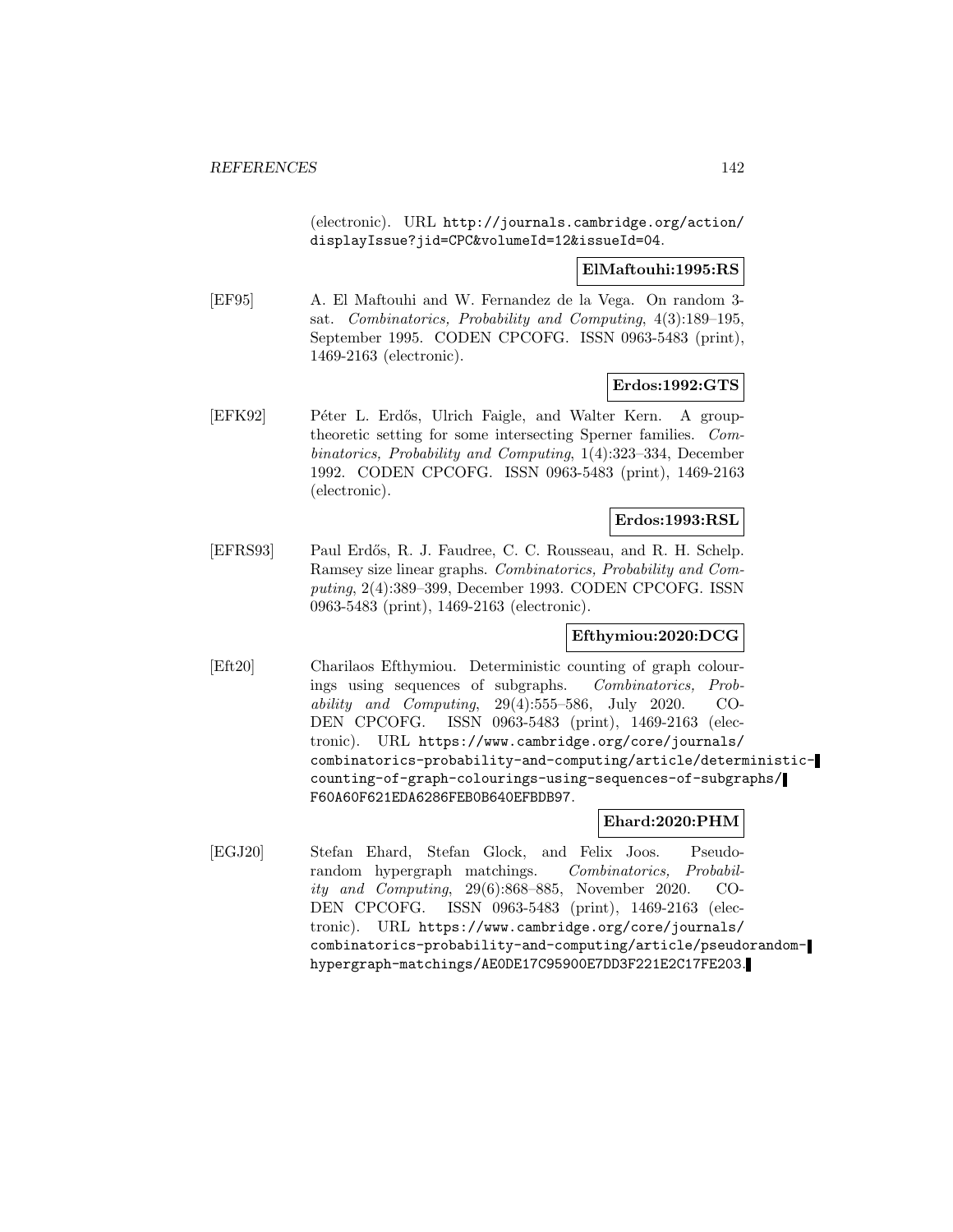#### **Erdos:1994:ITS**

[EGL94] Paul Erdős, András Gyárfás, and Tomasz Luczak. Independent transversals in sparse partite hypergraphs. Combinatorics, Probability and Computing, 3(3):293–296, September 1994. CODEN CPCOFG. ISSN 0963-5483 (print), 1469-2163 (electronic).

# **Ergemlidze:2019:TNI**

[EGM19] Beka Ergemlidze, Ervin Győri, and Abhishek Methuku. Turán number of an induced complete bipartite graph plus an odd cycle. Combinatorics, Probability and Computing, 28(2):241–252, March 2019. CODEN CPCOFG. ISSN 0963-5483 (print), 1469- 2163 (electronic). URL https://www.cambridge.org/core/ journals/combinatorics-probability-and-computing/article/ turan-number-of-an-induced-complete-bipartite-graphplus-an-odd-cycle/83B2DBA6BD60C6778D3B01BB44E42E95.

### **Ergemlidze:2020:ALB**

[EGM<sup>+</sup>20] Beka Ergemlidze, Ervin Gy˝ori, Abhishek Methuku, Nika Salia, Casey Tompkins, and Oscar Zamora. Avoiding long Berge cycles: the missing cases  $k = r + 1$  and  $k = r + 2$ . Combinatorics, Probability and Computing, 29(3):423–435, May 2020. CODEN CPCOFG. ISSN 0963-5483 (print), 1469-2163 (electronic). URL https://www.cambridge.org/core/journals/ combinatorics-probability-and-computing/article/avoidinglong-berge-cycles-the-missing-cases-k-r-1-and-k-r-2/ 2746031EF10465255DDC3A1E36CCFD76.

### **Espinasse:2016:CAM**

[EGPN16] T. Espinasse, N. Guillotin-Plantard, and P. Nadeau. A combinatorial approach to a model of constrained random walkers. Combinatorics, Probability and Computing, 25(2):222–235, March 2016. CODEN CPCOFG. ISSN 0963-5483 (print), 1469- 2163 (electronic).

#### **Edwards:1998:ZFI**

[EHJ98] Hugh Edwards, Robert Hierons, and Bill Jackson. The zero-free intervals for characteristic polynomials of matroids. Combinatorics, Probability and Computing, 7(2):153–165, June 1998. CODEN CPCOFG. ISSN 0963-5483 (print), 1469-2163 (electronic). URL http://journals.cambridge.org/action/ displayIssue?jid=CPC&volumeId=7&issueId=02.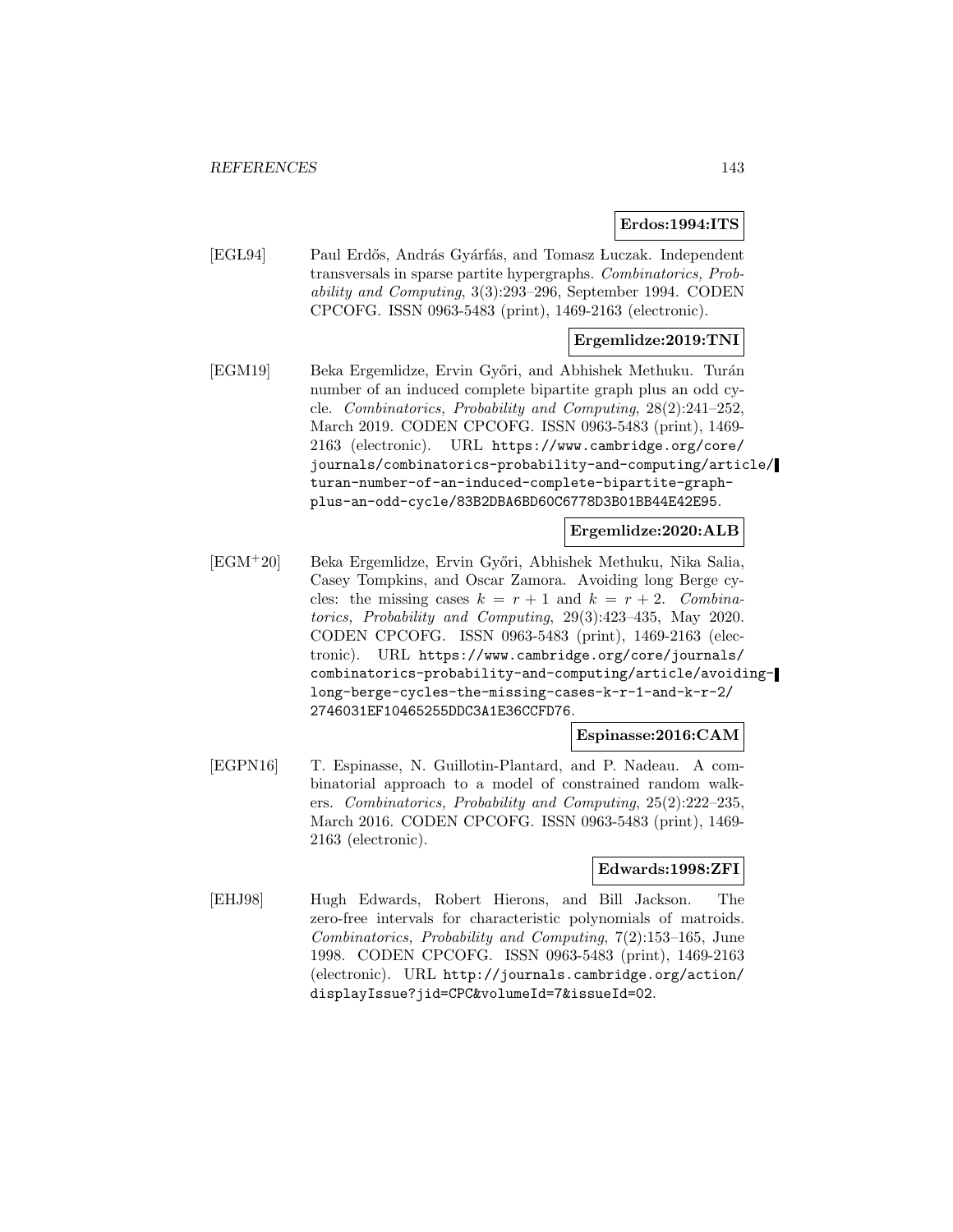#### **Erdos:1994:TRT**

[EHS<sup>+</sup>94] P. Erdős, A. Hajnal, M. Simonovits, V. T. Sós, and E. Szemerédi. Turán–Ramsey theorems and  $K_p$ -independence numbers. Combinatorics, Probability and Computing, 3(3):297–325, September 1994. CODEN CPCOFG. ISSN 0963-5483 (print), 1469-2163 (electronic).

## **Esperet:2014:CPG**

[EJ14] Louis Esperet and Gwenaël Joret. Colouring planar graphs with three colours and no large monochromatic components. Combinatorics, Probability and Computing, 23(4):551–570, July 2014. CODEN CPCOFG. ISSN 0963-5483 (print), 1469-2163 (electronic).

## **Erde:2021:LCM**

[EKK21] Joshua Erde, Mihyun Kang, and Michael Krivelevich. Large complete minors in random subgraphs. Combinatorics, Probability and Computing, 30(4):619–630, July 2021. CO-DEN CPCOFG. ISSN 0963-5483 (print), 1469-2163 (electronic). URL https://www.cambridge.org/core/journals/ combinatorics-probability-and-computing/article/largecomplete-minors-in-random-subgraphs/20B3183EE801111DB0723C0DC024E10E.

## **Erdos:2013:SDD**

[EKM13] Péter L. Erdős, Zoltán Király, and István Miklós. On the swapdistances of different realizations of a graphical degree sequence. Combinatorics, Probability and Computing, 22(3):366–383, ???? 2013. CODEN CPCOFG. ISSN 0963-5483 (print), 1469-2163 (electronic).

### **Eberhard:2021:SIF**

[EKNS21] Sean Eberhard, Jeff Kahn, Bhargav Narayanan, and Sophie Spirkl. On symmetric intersecting families of vectors. Combinatorics, Probability and Computing, 30(6):899–904, November 2021. CODEN CPCOFG. ISSN 0963-5483 (print), 1469- 2163 (electronic). URL https://www.cambridge.org/core/ journals/combinatorics-probability-and-computing/article/ on-symmetric-intersecting-families-of-vectors/BD56D62DBC2186D38F97F72A3C6D26D7.

# **Esperet:2019:SCD**

[EKT19] Louis Esperet, Ross J. Kang, and Stéphan Thomassé. Separation choosability and dense bipartite induced subgraphs. Com-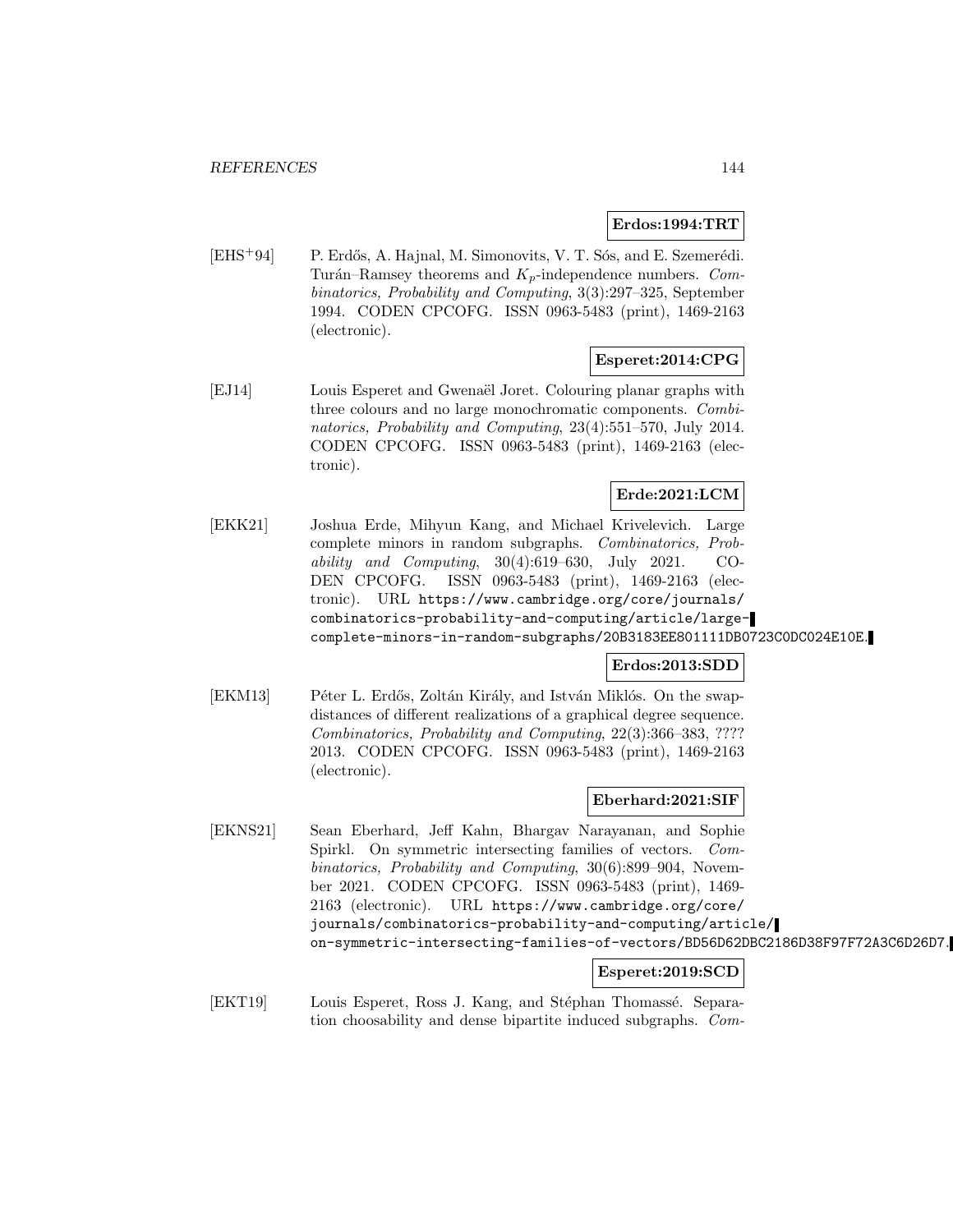binatorics, Probability and Computing, 28(5):720–732, September 2019. CODEN CPCOFG. ISSN 0963-5483 (print), 1469-2163 (electronic). URL /core/journals/combinatoricsprobability-and-computing/article/separation-choosabilityand-dense-bipartite-induced-subgraphs/265127482211C42CA56294C8468D0FEF.

## **Ellis:2019:UIF**

[EL19] David Ellis and Noam Lifshitz. On the union of intersecting families. Combinatorics, Probability and Computing, 28(6):826–839, November 2019. CODEN CPCOFG. ISSN 0963-5483 (print), 1469-2163 (electronic). URL /core/journals/combinatoricsprobability-and-computing/article/on-the-union-of-intersectingfamilies/1F6C8FDA3DF75E447412E89D4687B3A2.

## **Ellis:2011:AIS**

[Ell11] David Ellis. Almost isoperimetric subsets of the discrete cube. Combinatorics, Probability and Computing, 20(3):363–380, May 2011. CODEN CPCOFG. ISSN 0963-5483 (print), 1469-2163 (electronic).

## **Ellis-Monaghan:2015:ETT**

[EMM15] J. Ellis-Monaghan and I. Moffatt. Evaluations of topological Tutte polynomials. Combinatorics, Probability and Computing, 24(3):556–583, May 2015. CODEN CPCOFG. ISSN 0963-5483 (print), 1469-2163 (electronic).

### **Erdos:1993:NED**

[EMP93] Paul Erdős, Endre Makai, and János Pach. Nearly equal distances in the plane. Combinatorics, Probability and Computing, 2(4):401–408, December 1993. CODEN CPCOFG. ISSN 0963- 5483 (print), 1469-2163 (electronic).

### **Ellis-Monaghan:2007:DHG**

[EMS07] Joanna A. Ellis-Monaghan and Irasema Sarmiento. Distance hereditary graphs and the interlace polynomial. Combinatorics, Probability and Computing, 16(6):947–973, November 2007. CODEN CPCOFG. ISSN 0963-5483 (print), 1469-2163 (electronic). URL http://journals.cambridge.org/action/ displayIssue?jid=CPC&volumeId=16&issueId=06.

### **Ellis-Monaghan:2006:PTP**

[EMT06] Joanna A. Ellis-Monaghan and Lorenzo Traldi. Parametrized Tutte polynomials of graphs and matroids. Combinatorics, Prob-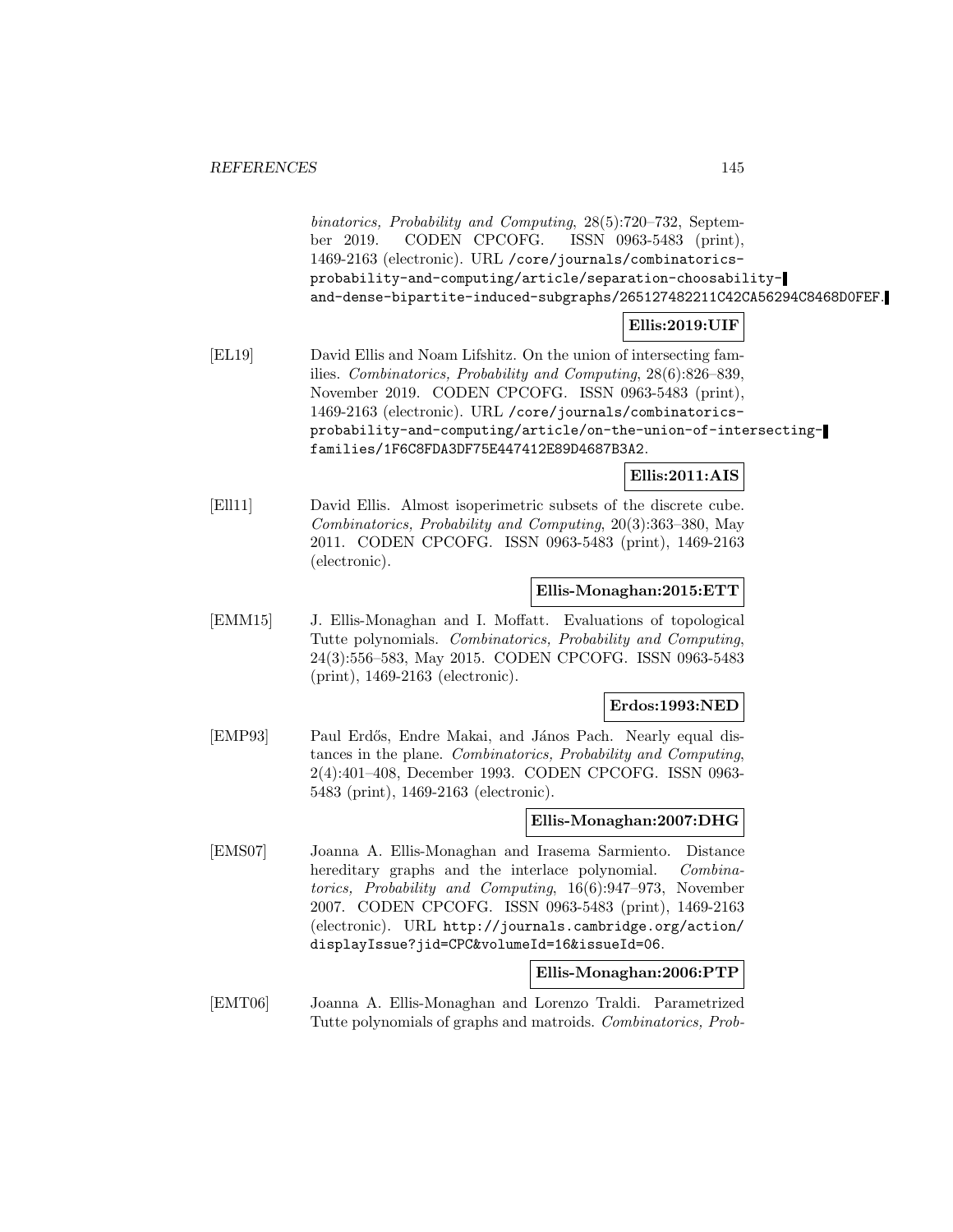ability and Computing, 15(6):835–854, November 2006. CO-DEN CPCOFG. ISSN 0963-5483 (print), 1469-2163 (electronic). URL http://journals.cambridge.org/action/ displayIssue?jid=CPC&volumeId=15&issueId=06.

## **Erdos:2018:NCD**

[EMT18] Péter L. Erdős, István Miklós, and Zoltán Toroczkai. New classes of degree sequences with fast mixing swap Markov chain sampling. Combinatorics, Probability and Computing, 27(2):186–207, March 2018. CODEN CPCOFG. ISSN 0963-5483 (print), 1469- 2163 (electronic). URL https://www.cambridge.org/core/ journals/combinatorics-probability-and-computing/article/ new-classes-of-degree-sequences-with-fast-mixing-swapmarkov-chain-sampling/AD6E839043739A421C482D486853D2DA.

## **Engel:1996:IPC**

[Eng96] Konrad Engel. Interval packing and covering in the Boolean lattice. Combinatorics, Probability and Computing, 5(4):373–384, December 1996. CODEN CPCOFG. ISSN 0963-5483 (print), 1469-2163 (electronic).

## **Erdos:1993:CPC**

[EOZ93] Paul Erd˝os, Edward T. Ordman, and Yechezkel Zalcstein. Clique partitions of chordal graphs. Combinatorics, Probability and Computing, 2(4):409–415, December 1993. CODEN CPCOFG. ISSN 0963-5483 (print), 1469-2163 (electronic).

## **Eichelsbacher:1999:CPA**

[ER99] Peter Eichelsbacher and Malgorzata Roos. Compound Poisson approximation for dissociated random variables via Stein's method. Combinatorics, Probability and Computing, 8(4): 335–346, July 1999. CODEN CPCOFG. ISSN 0963-5483 (print), 1469-2163 (electronic). URL http://journals. cambridge.org/action/displayIssue?jid=CPC&volumeId=8& issueId=04. Random graphs and combinatorial structures (Oberwolfach, 1997).

### **Erdos:1999:SPR**

[Erd99] Paul Erdős. A selection of problems and results in combinatorics. Combinatorics, Probability and Computing, 8(1–2):1–6, January 1999. CODEN CPCOFG. ISSN 0963-5483 (print), 1469-2163 (electronic). Recent trends in combinatorics (Mátraháza, 1995).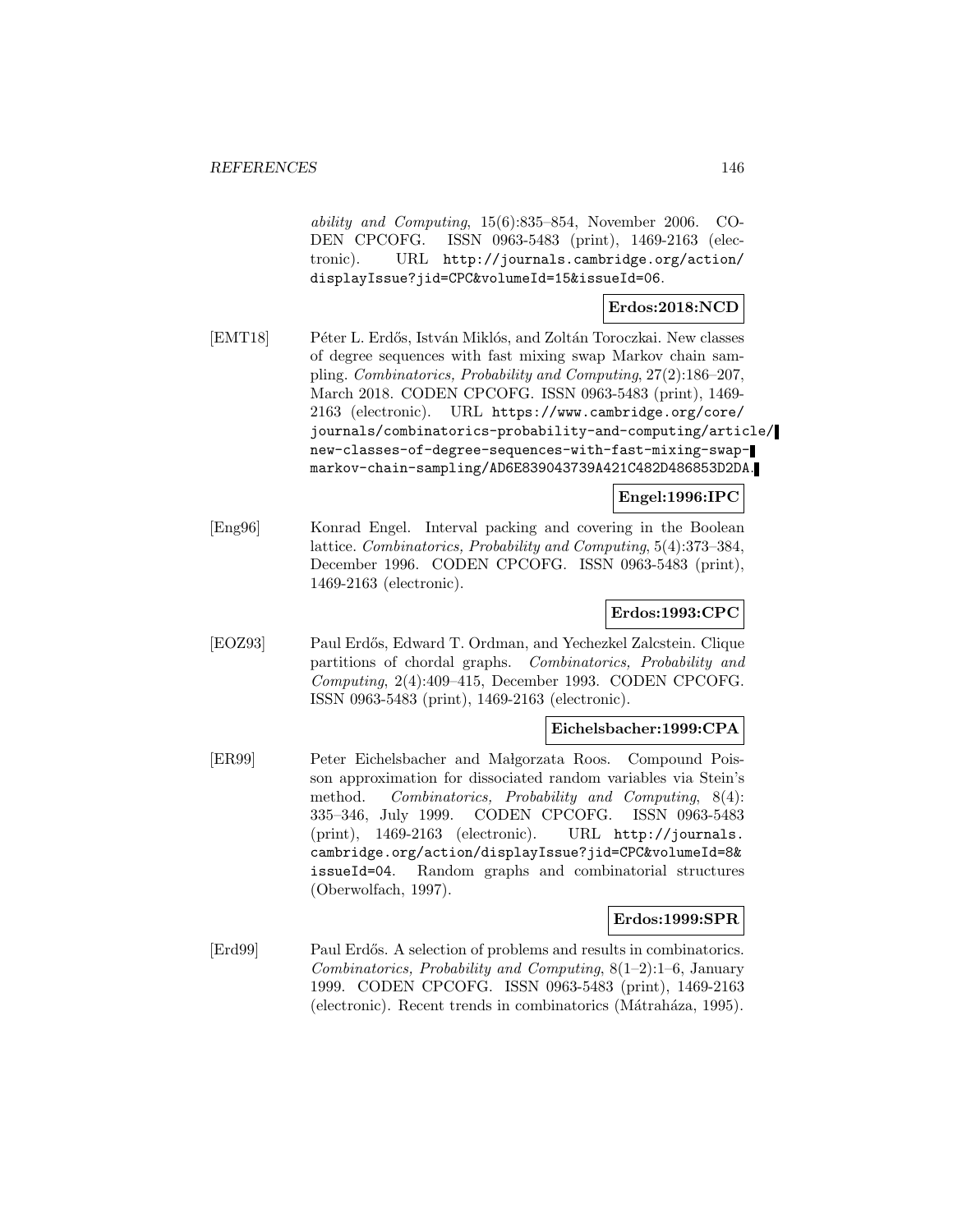#### **Eriksson:1997:AES**

[Eri97] Kimmo Eriksson. Autocorrelation and the enumeration of strings avoiding a fixed string. Combinatorics, Probability and Computing, 6(1):45–48, March 1997. CODEN CPCOFG. ISSN 0963- 5483 (print), 1469-2163 (electronic). URL http://journals. cambridge.org/action/displayIssue?jid=CPC&volumeId=6& issueId=01.

### **Elek:2005:PDG**

[ES05] Gábor Elek and Vera T. Sós. Paradoxical decompositions and growth conditions. Combinatorics, Probability and Computing, 14(1–2):81–105, January 2005. CODEN CPCOFG. ISSN 0963-5483 (print), 1469-2163 (electronic). URL http: //journals.cambridge.org/action/displayIssue?jid=CPC& volumeId=14&issueId=01.

#### **Elekes:2011:ITD**

[ES11] György Elekes and Micha Sharir. Incidences in three dimensions and distinct distances in the plane. Combinatorics, Probability and Computing, 20(4):571–608, July 2011. CODEN CPCOFG. ISSN 0963-5483 (print), 1469-2163 (electronic).

## **Eslava:2021:NIT**

[Esl21] Laura Eslava. A non-increasing tree growth process for recursive trees and applications. Combinatorics, Probability and Computing,  $30(1)$ :79–104, January 2021. CO-DEN CPCOFG. ISSN 0963-5483 (print), 1469-2163 (electronic). URL https://www.cambridge.org/core/journals/ combinatorics-probability-and-computing/article/nonincreasingtree-growth-process-for-recursive-trees-and-applications/ 041AA200905EF06843C3CBE02161A3E6.

## **Erdos:1994:ICB**

[ESS94] Péter L. Erdős, Ákos Seress, and László A. Székely. On intersecting chains in Boolean algebras. Combinatorics, Probability and Computing, 3(1):57–62, March 1994. CODEN CPCOFG. ISSN 0963-5483 (print), 1469-2163 (electronic).

### **Elekes:2009:CDB**

[ESS09] György Elekes, Miklós Simonovits, and Endre Szabó. A combinatorial distinction between unit circles and straight lines: How many coincidences can they have? Combinatorics, Probability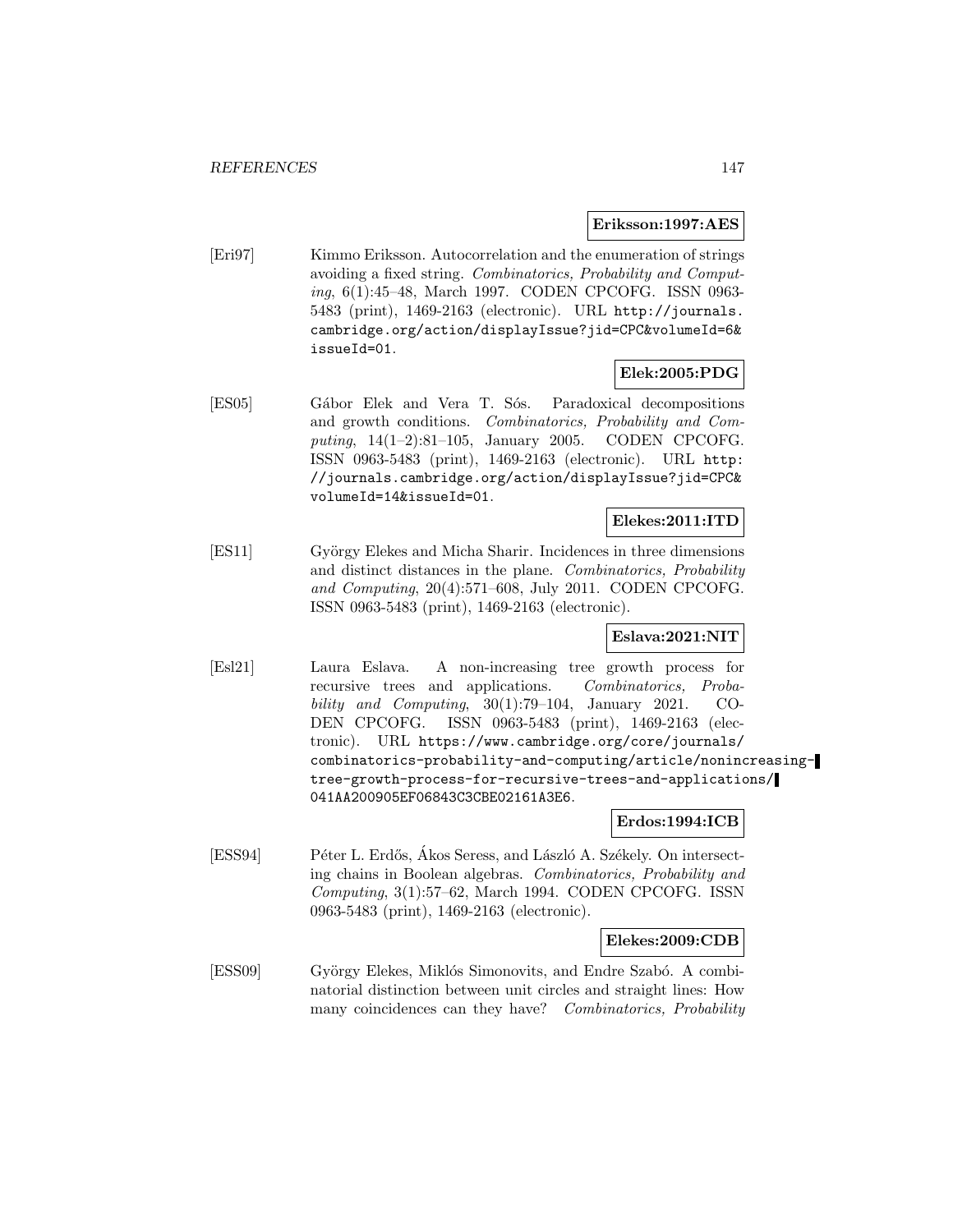and Computing, 18(5):691–705, September 2009. CODEN CP-COFG. ISSN 0963-5483 (print), 1469-2163 (electronic).

#### **Eustis:2013:INS**

[EV13] Alex Eustis and Jacques Verstraëte. On the independence number of Steiner systems. Combinatorics, Probability and Computing, 22(2):241–252, ???? 2013. CODEN CPCOFG. ISSN 0963-5483 (print), 1469-2163 (electronic).

## **Evans:2004:EMC**

[Eva04] Steven N. Evans. Embedding a Markov chain into a random walk on a permutation group. Combinatorics, Probability and Computing, 13(3):339–351, May 2004. CODEN CPCOFG. ISSN 0963-5483 (print), 1469-2163 (electronic). URL http: //journals.cambridge.org/action/displayIssue?jid=CPC& volumeId=13&issueId=03.

#### **Emden-Weinert:1998:UCG**

[EWHK98] Thomas Emden-Weinert, Stefan Hougardy, and Bernd Kreuter. Uniquely colourable graphs and the hardness of colouring graphs of large girth. Combinatorics, Probability and Computing, 7 (4):375–386, December 1998. CODEN CPCOFG. ISSN 0963- 5483 (print), 1469-2163 (electronic). URL http://journals. cambridge.org/action/displayIssue?jid=CPC&volumeId=7& issueId=04.

## **Even-Zohar:2012:SGS**

[EZ12] Chaim Even-Zohar. On sums of generating sets in  $Z_2^n$ . Combinatorics, Probability and Computing, 21(6):916–941, November 2012. CODEN CPCOFG. ISSN 0963-5483 (print), 1469-2163 (electronic).

### **Farr:2006:CCC**

[Far06] G. E. Farr. The complexity of counting colourings of subgraphs of the grid. Combinatorics, Probability and Computing, 15(3):377– 383, May 2006. CODEN CPCOFG. ISSN 0963-5483 (print), 1469-2163 (electronic). URL http://journals.cambridge. org/action/displayIssue?jid=CPC&volumeId=15&issueId= 03.

### **Farr:2007:ATM**

[Far07] G. E. Farr. On the Ashkin–Teller model and Tutte–Whitney functions. Combinatorics, Probability and Computing, 16(2):251– 260, March 2007. CODEN CPCOFG. ISSN 0963-5483 (print),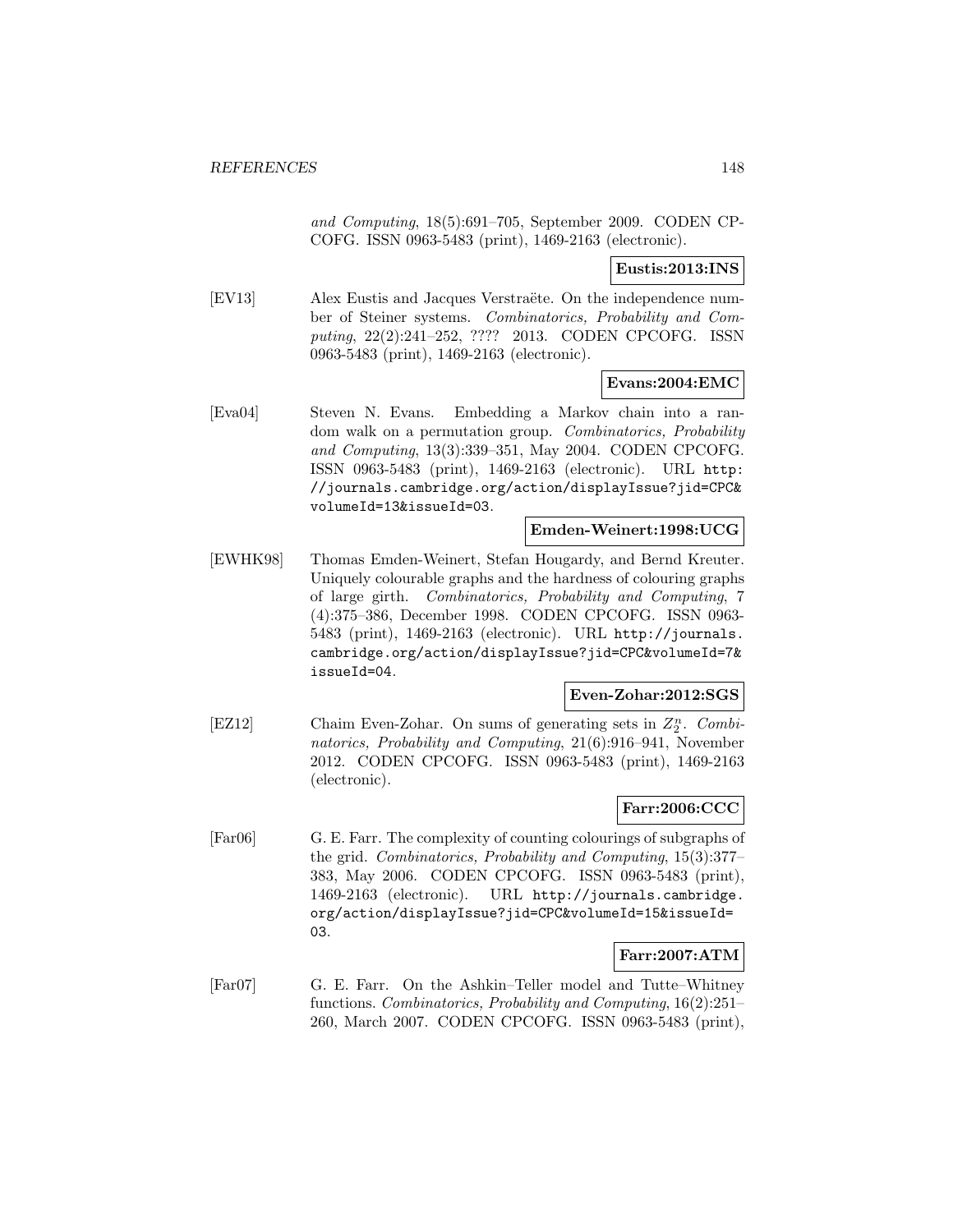1469-2163 (electronic). URL http://journals.cambridge. org/action/displayIssue?jid=CPC&volumeId=16&issueId= 02.

## **Faudree:2012:MFC**

[Fau12] Ralph J. Faudree. My friend and colleague, Richard Schelp. Combinatorics, Probability and Computing,  $21(1-2):1-9$ , ???? 2012. CODEN CPCOFG. ISSN 0963-5483 (print), 1469-2163 (electronic).

# **Fill:1997:NAS**

[FD97] James Allen Fill and Robert P. Dobrow. The number of mary search trees on n keys. Combinatorics, Probability and Computing, 6(4):435–453, December 1997. CODEN CPCOFG. ISSN 0963-5483 (print), 1469-2163 (electronic). URL http: //journals.cambridge.org/action/displayIssue?jid=CPC& volumeId=6&issueId=04.

## **Feldheim:2017:MAC**

[Fel17] Ohad N. Feldheim. Monotonicity of avoidance coupling on  $K_N$ . Combinatorics, Probability and Computing, 26(1):16–23, January 2017. CODEN CPCOFG. ISSN 0963-5483 (print), 1469- 2163 (electronic). URL https://www.cambridge.org/core/ product/91774A32FA58E8C44D7298BF47496307.

## **Fujita:2013:FSG**

[FFO13] Shinya Fujita, Michitaka Furuya, and Kenta Ozeki. Forbidden subgraphs generating almost the same sets. Combinatorics, Probability and Computing, 22(5):733–748, September 2013. CODEN CPCOFG. ISSN 0963-5483 (print), 1469-2163 (electronic).

### **Flaxman:2007:ADS**

[FFV07a] Abraham D. Flaxman, Alan M. Frieze, and Juan Vera. Adversarial deletion in a scale-free random graph process. Combinatorics, Probability and Computing, 16(2):261–270, March 2007. CODEN CPCOFG. ISSN 0963-5483 (print), 1469-2163 (electronic). URL http://journals.cambridge.org/action/ displayIssue?jid=CPC&volumeId=16&issueId=02.

### **Flaxman:2007:ACP**

[FFV07b] Abraham D. Flaxman, Alan M. Frieze, and Juan Carlos Vera. On the average case performance of some greedy approximation algorithms for the uncapacitated facility location problem. Combinatorics, Probability and Computing, 16(5):713–732, September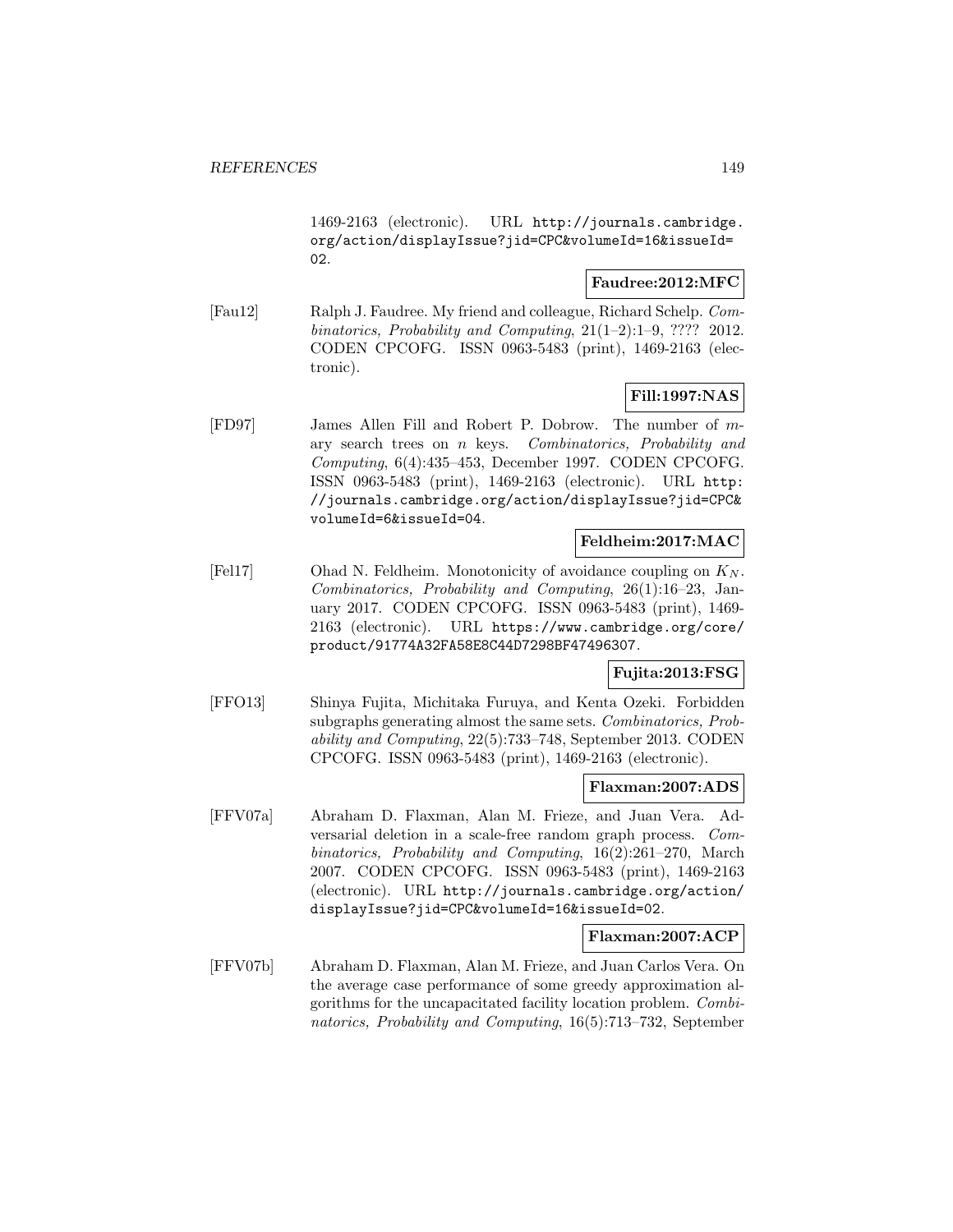2007. CODEN CPCOFG. ISSN 0963-5483 (print), 1469-2163 (electronic). URL http://journals.cambridge.org/action/ displayIssue?jid=CPC&volumeId=16&issueId=05.

### **Friedland:2008:LBP**

[FG08] Shmuel Friedland and Leonid Gurvits. Lower bounds for partial matchings in regular bipartite graphs and applications to the monomer-dimer entropy. Combinatorics, Probability and Computing, 17(3):347–361, May 2008. CODEN CPCOFG. ISSN 0963-5483 (print), 1469-2163 (electronic). URL http: //journals.cambridge.org/action/displayIssue?jid=CPC& volumeId=17&issueId=03.

#### **Fulman:2011:ZBJ**

[FG11] Jason Fulman and Larry Goldstein. Zero biasing and jack measures. Combinatorics, Probability and Computing, 20(5):753–762, September 2011. CODEN CPCOFG. ISSN 0963-5483 (print), 1469-2163 (electronic).

### **Furedi:2015:ENO**

[FG15] Zoltan Füredi and David S. Gunderson. Extremal numbers for odd cycles. Combinatorics, Probability and Computing, 24(4): 641–645, July 2015. CODEN CPCOFG. ISSN 0963-5483 (print), 1469-2163 (electronic). Special issue on Oberwolfach Special Issue Part 1.

### **Faudree:2012:MDD**

[FGJ12] Ralph J. Faudree, Ronald J. Gould, and Michael S. Jacobson. Minimum degree and disjoint cycles in claw-free graphs. Combinatorics, Probability and Computing, 21(1–2):129–139, ???? 2012. CODEN CPCOFG. ISSN 0963-5483 (print), 1469-2163 (electronic).

### **Furedi:1994:MNT**

[FGK94] Zoltán Füredi, Michel X. Goemans, and Daniel J. Kleitman. On the maximum number of triangles in wheel-free graphs. Combinatorics, Probability and Computing, 3(1):63–75, March 1994. CODEN CPCOFG. ISSN 0963-5483 (print), 1469-2163 (electronic).

### **Fern:2000:MAS**

[FGLP00] Lori Fern, Gary Gordon, Jason Leasure, and Sharon Pronchik. Matroid automorphisms and symmetry groups. Combinatorics,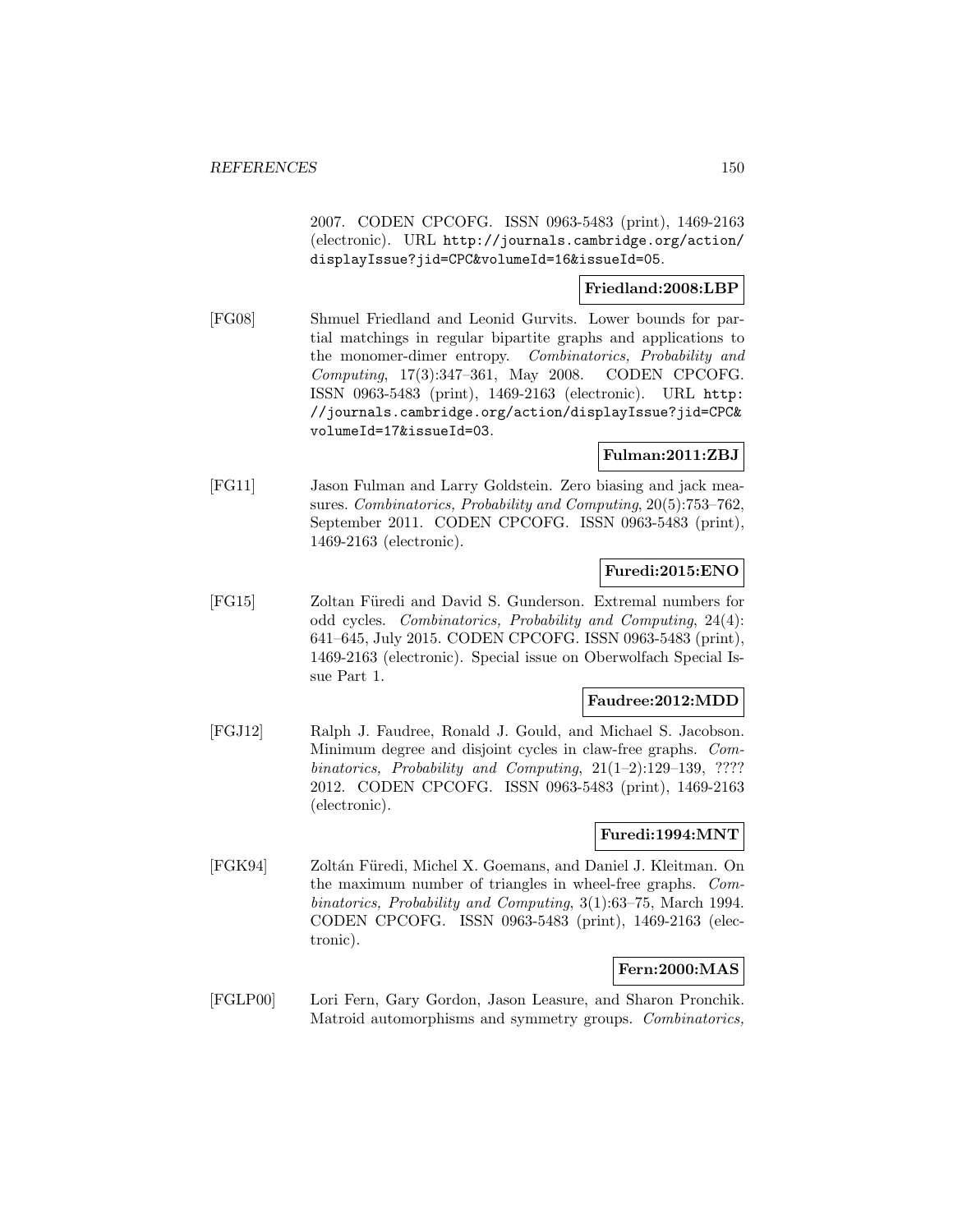Probability and Computing, 9(2):105–123, March 2000. CO-DEN CPCOFG. ISSN 0963-5483 (print), 1469-2163 (electronic). URL http://journals.cambridge.org/action/ displayIssue?jid=CPC&volumeId=9&issueId=02.

## **Flajolet:1993:DHB**

[FGOR93] Philippe Flajolet, Zhicheng Gao, Andrew Odlyzko, and Bruce Richmond. The distribution of heights of binary trees and other simple trees. Combinatorics, Probability and Computing, 2(2): 145–156, June 1993. CODEN CPCOFG. ISSN 0963-5483 (print), 1469-2163 (electronic).

### **Furedi:2005:CMH**

[FGS05] Zoltán Füredi, András Gyárfás, and Gábor Simonyi. Connected matchings and Hadwiger's conjecture. Combinatorics, Probability and Computing, 14(3):435–438, May 2005. CO-DEN CPCOFG. ISSN 0963-5483 (print), 1469-2163 (electronic). URL http://journals.cambridge.org/action/ displayIssue?jid=CPC&volumeId=14&issueId=03.

### **Fiol:2000:TOG**

[FGY00] M. A. Fiol, E. Garriga, and J. L. A. Yebra. On twisted odd graphs. Combinatorics, Probability and Computing, 9 (3):227–240, May 2000. CODEN CPCOFG. ISSN 0963- 5483 (print), 1469-2163 (electronic). URL http://journals. cambridge.org/action/displayIssue?jid=CPC&volumeId=9& issueId=03.

## **Firby:1997:MSC**

[FH97] Peter Firby and Julie Haviland. Maximal spacing configurations in graphs. Combinatorics, Probability and Computing, 6 (4):455–463, December 1997. CODEN CPCOFG. ISSN 0963- 5483 (print), 1469-2163 (electronic). URL http://journals. cambridge.org/action/displayIssue?jid=CPC&volumeId=6& issueId=04.

### **Felszeghy:2009:APM**

[FHR09] Bálint Felszeghy, Gábor Heged'us, and Lajos Rónyai. Algebraic properties of modulo q complete l-wide families. Combinatorics, Probability and Computing, 18(3):309–333, May 2009. CODEN CPCOFG. ISSN 0963-5483 (print), 1469-2163 (electronic).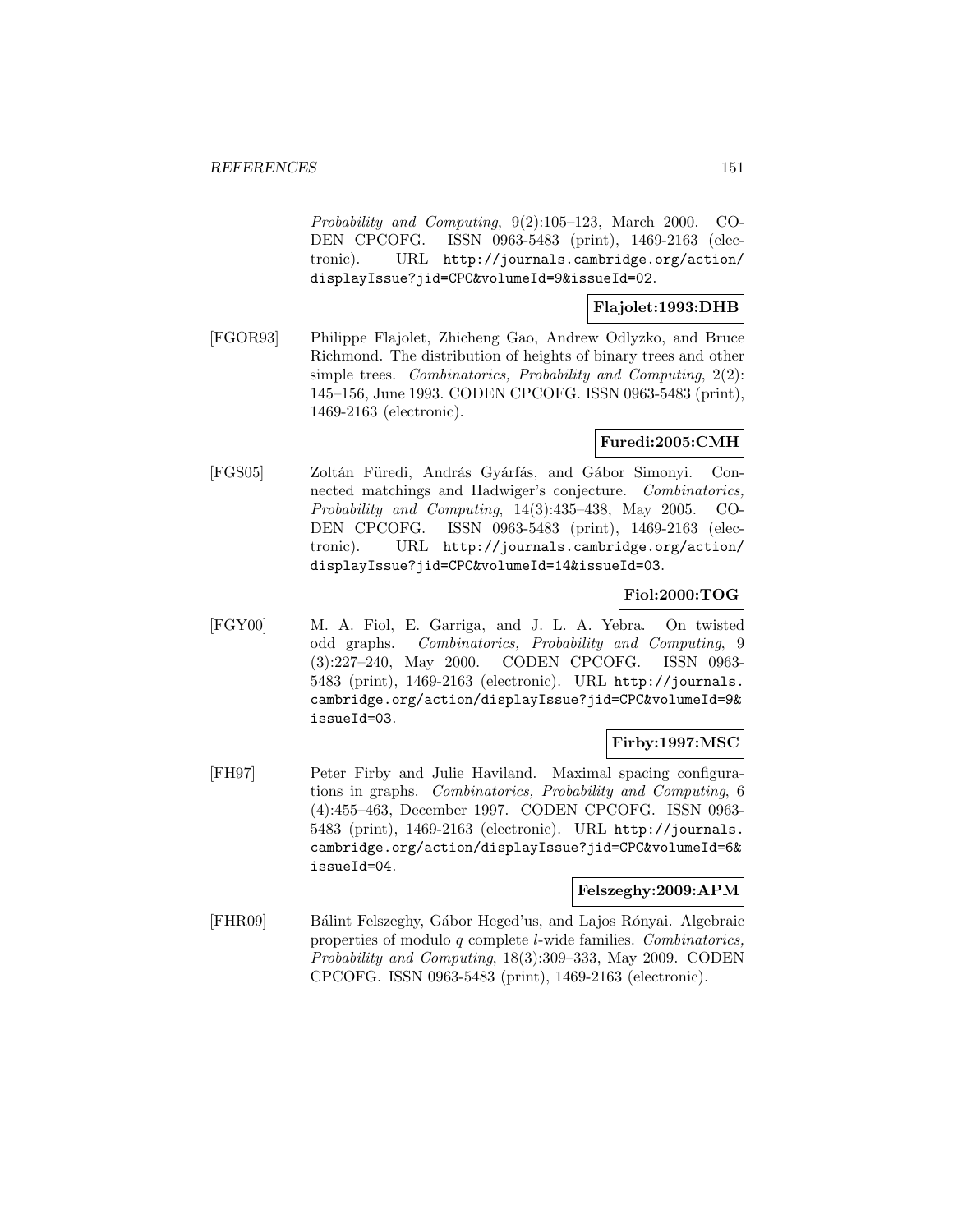#### **Freschi:2022:DPG**

[FHT22] Andrea Freschi, Joseph Hyde, and Andrew Treglown. On deficiency problems for graphs. Combinatorics, Probability and Computing, 31(3):478–488, May 2022. CODEN CPCOFG. ISSN 0963-5483 (print), 1469-2163 (electronic). URL https://www. cambridge.org/core/journals/combinatorics-probabilityand-computing/article/on-deficiency-problems-for-graphs/ 749905010B8382DBC4E8C420A1A713FF.

## **Fan:2018:BGS**

[FHY18] Genghua Fan, Jianfeng Hou, and Xingxing Yu. Bisections of graphs without short cycles. Combinatorics, Probability and Computing, 27(1):44–59, January 2018. CO-DEN CPCOFG. ISSN 0963-5483 (print), 1469-2163 (electronic). URL https://www.cambridge.org/core/product/ DCE64149EA6A004047A95F4550968FFE.

## **Filmus:2020:FTM**

[Fil20] Yuval Filmus. FKN theorem for the multislice, with applications. Combinatorics, Probability and Computing, 29(2):200–212, March 2020. CODEN CPCOFG. ISSN 0963-5483 (print), 1469- 2163 (electronic). URL https://www.cambridge.org/core/ journals/combinatorics-probability-and-computing/article/ fkn-theorem-for-the-multislice-with-applications/FB5F9A27D51E18D7804F4B37125711

## **Fill:2021:BBR**

[Fil21] James Allen Fill. Breaking bivariate records. Combinatorics, Probability and Computing, 30(1):105–123, January 2021. CO-DEN CPCOFG. ISSN 0963-5483 (print), 1469-2163 (electronic). URL https://www.cambridge.org/core/journals/ combinatorics-probability-and-computing/article/breakingbivariate-records/02A030814A8C56F1C334EF9CBA868261.

# **Fiol:2001:SSC**

[Fio01] M. A. Fiol. Some spectral characterizations of strongly distance-regular graphs. Combinatorics, Probability and Computing, 10(2):127–135, March 2001. CODEN CPCOFG. ISSN 0963-5483 (print), 1469-2163 (electronic). URL http: //journals.cambridge.org/action/displayIssue?jid=CPC& volumeId=10&issueId=02.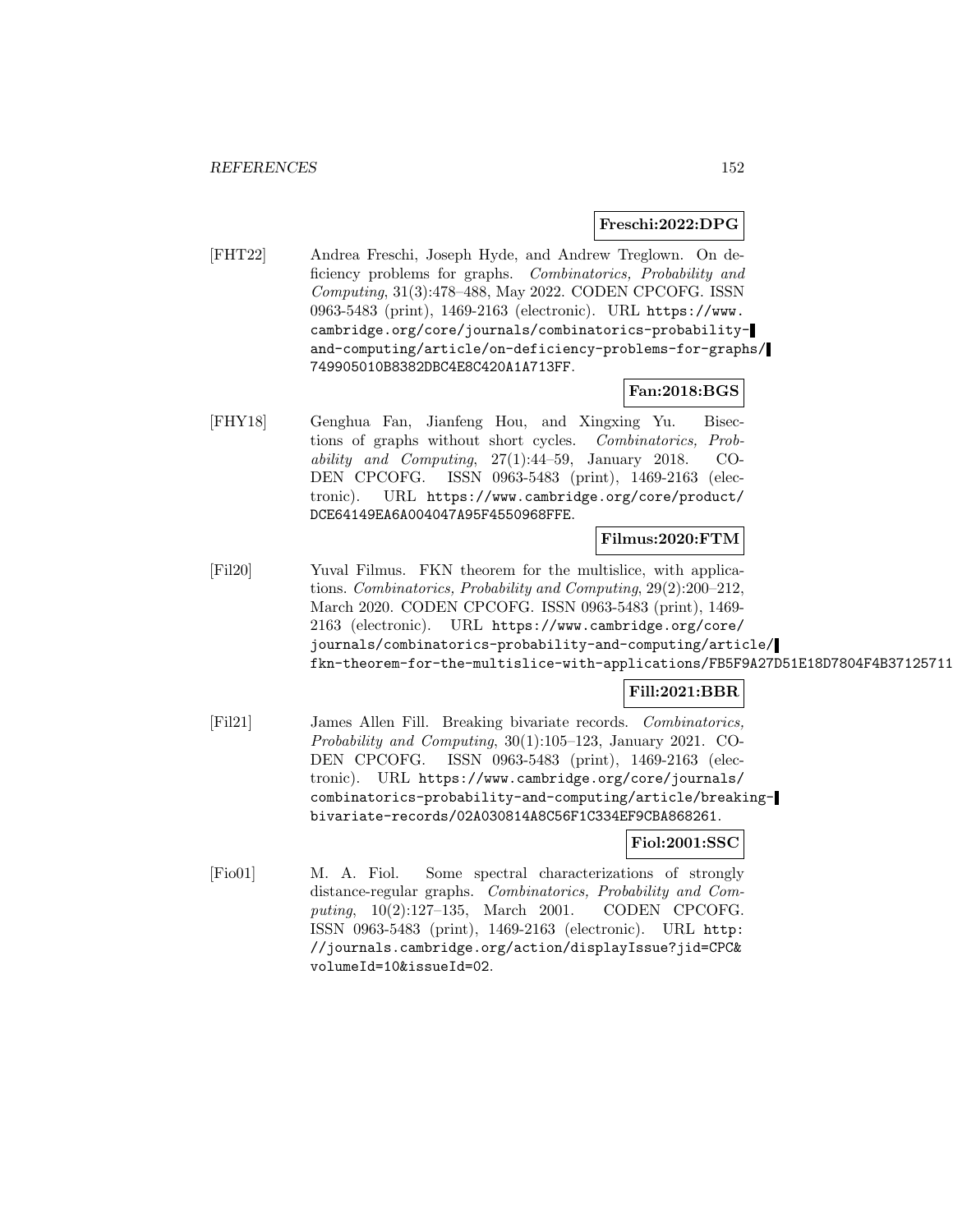## **Fiol:2003:GSB**

[Fio03] M. A. Fiol. A general spectral bound for distant vertex subsets. Combinatorics, Probability and Computing, 12(1):17–26, January 2003. CODEN CPCOFG. ISSN 0963-5483 (print), 1469-2163 (electronic). URL http://journals.cambridge.org/action/ displayIssue?jid=CPC&volumeId=12&issueId=01.

## **Frieze:2018:EDS**

[FJ18] Alan Frieze and Tony Johansson. On edge-disjoint spanning trees in a randomly weighted complete graph. Combinatorics, Probability and Computing, 27(2):228–244, March 2018. CO-DEN CPCOFG. ISSN 0963-5483 (print), 1469-2163 (electronic). URL https://www.cambridge.org/core/journals/ combinatorics-probability-and-computing/article/on-edgedisjointspanning-trees-in-a-randomly-weighted-complete-graph/ C2FA711CCC2218FFA03C064CBE932F37.

### **Froncek:2007:SID**

[FJKK07] Dalibor Froncek, Janja Jerebic, Sandi Klavzar, and Petr Kovár. Strong isometric dimension, biclique coverings, and Sperner's Theorem. Combinatorics, Probability and Computing, 16(2):271– 275, March 2007. CODEN CPCOFG. ISSN 0963-5483 (print), 1469-2163 (electronic). URL http://journals.cambridge. org/action/displayIssue?jid=CPC&volumeId=16&issueId= 02.

#### **Ferrara:2013:DCL**

[FJP13] Michael Ferrara, Michael Jacobson, and Florian Pfender. Degree conditions for H-linked digraphs. Combinatorics, Probability and Computing, 22(5):684–699, September 2013. CODEN CPCOFG. ISSN 0963-5483 (print), 1469-2163 (electronic).

## **Fiorini:2013:EFM**

[FJW13] Samuel Fiorini, Gwenaël Joret, and David R. Wood. Excluded forest minors and the Erdős–Pósa property. Combinatorics, Probability and Computing, 22(5):700–721, September 2013. CO-DEN CPCOFG. ISSN 0963-5483 (print), 1469-2163 (electronic).

#### **Ferber:2022:NHM**

[FJZ22] Asaf Ferber, Vishesh Jain, and Yufei Zhao. On the number of Hadamard matrices via anti-concentration. Combinatorics, Probability and Computing, 31(3):455–477, May 2022.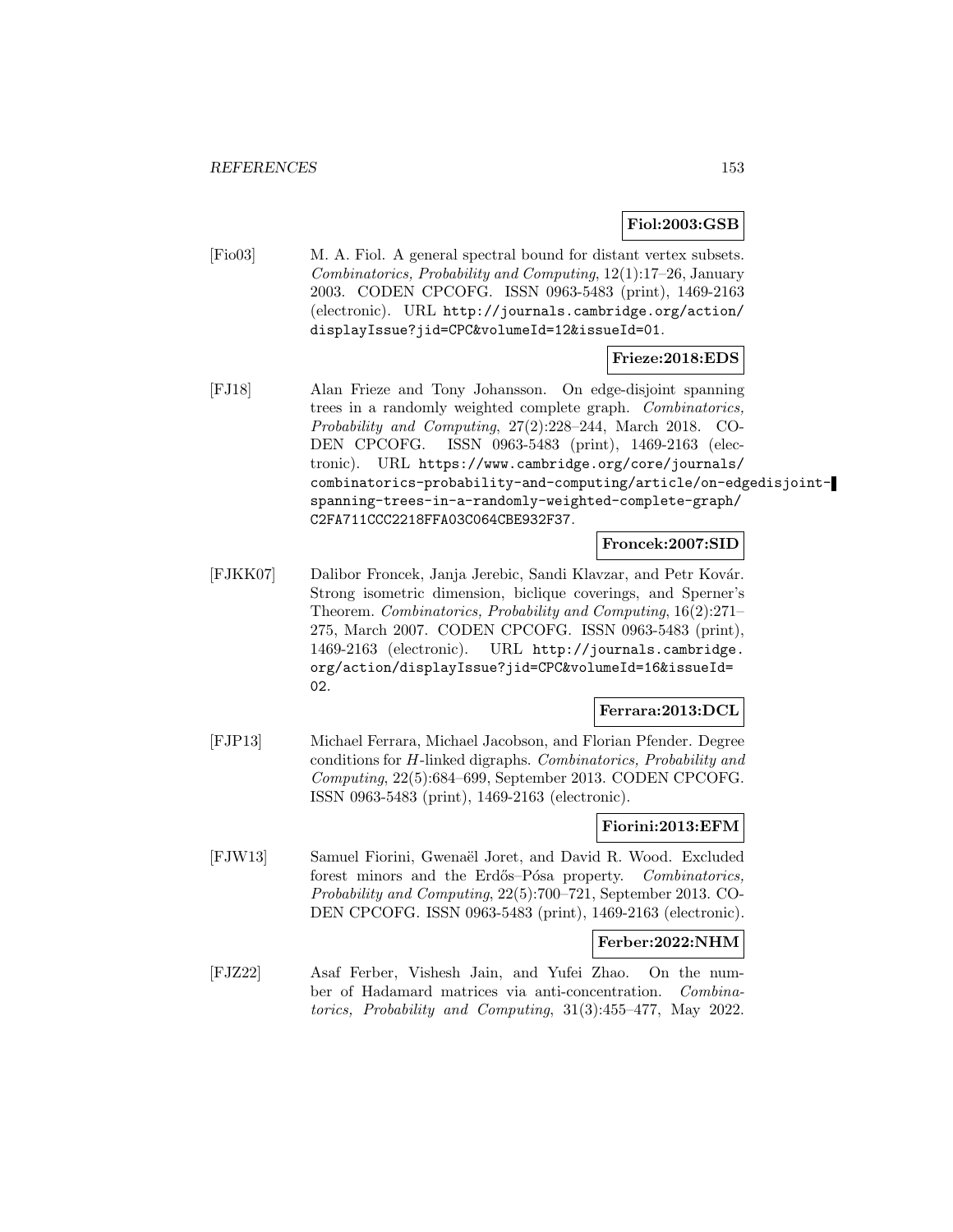CODEN CPCOFG. ISSN 0963-5483 (print), 1469-2163 (electronic). URL https://www.cambridge.org/core/journals/ combinatorics-probability-and-computing/article/on-thenumber-of-hadamard-matrices-via-anticoncentration/887EFBBF79B804BCDD942029283D4

## **Fachini:2001:NCV**

[FK01] Emanuela Fachini and János Körner. A note on counting very different sequences. Combinatorics, Probability and Computing, 10(6):501–504, November 2001. CODEN CPCOFG. ISSN 0963-5483 (print), 1469-2163 (electronic). URL http: //journals.cambridge.org/action/displayIssue?jid=CPC& volumeId=10&issueId=06.

### **Friedgut:2005:NHC**

[FK05] Ehud Friedgut and Jeff Kahn. On the number of Hamiltonian cycles in a tournament. Combinatorics, Probability and Computing, 14(5–6):769–781, November 2005. CODEN CPCOFG. ISSN 0963-5483 (print), 1469-2163 (electronic). URL http: //journals.cambridge.org/action/displayIssue?jid=CPC& volumeId=14&issueId=05.

### **Furedi:2006:BQ**

[FK06] Zoltán Füredi and Gyula O. H. Katona. 2-bases of quadruples. Combinatorics, Probability and Computing, 15(1–2):131–141, January 2006. CODEN CPCOFG. ISSN 0963-5483 (print), 1469- 2163 (electronic). URL http://journals.cambridge.org/ action/displayIssue?jid=CPC&volumeId=15&issueId=01.

## **Feldheim:2008:WFS**

[FK08] Ohad N. Feldheim and Michael Krivelevich. Winning fast in sparse graph construction games. Combinatorics, Probability and Computing, 17(6):781–791, November 2008. CODEN CPCOFG. ISSN 0963-5483 (print), 1469-2163 (electronic).

### **Felsner:2009:ULB**

[FK09] Stefan Felsner and Kolja B. Knauer. ULD-lattices and ∆ bonds. Combinatorics, Probability and Computing, 18(5):707– 724, September 2009. CODEN CPCOFG. ISSN 0963-5483 (print), 1469-2163 (electronic).

## **Frieze:2013:NPR**

[FK13] Alan Frieze and Michael Krivelevich. On the non-planarity of a random subgraph. Combinatorics, Probability and Computing,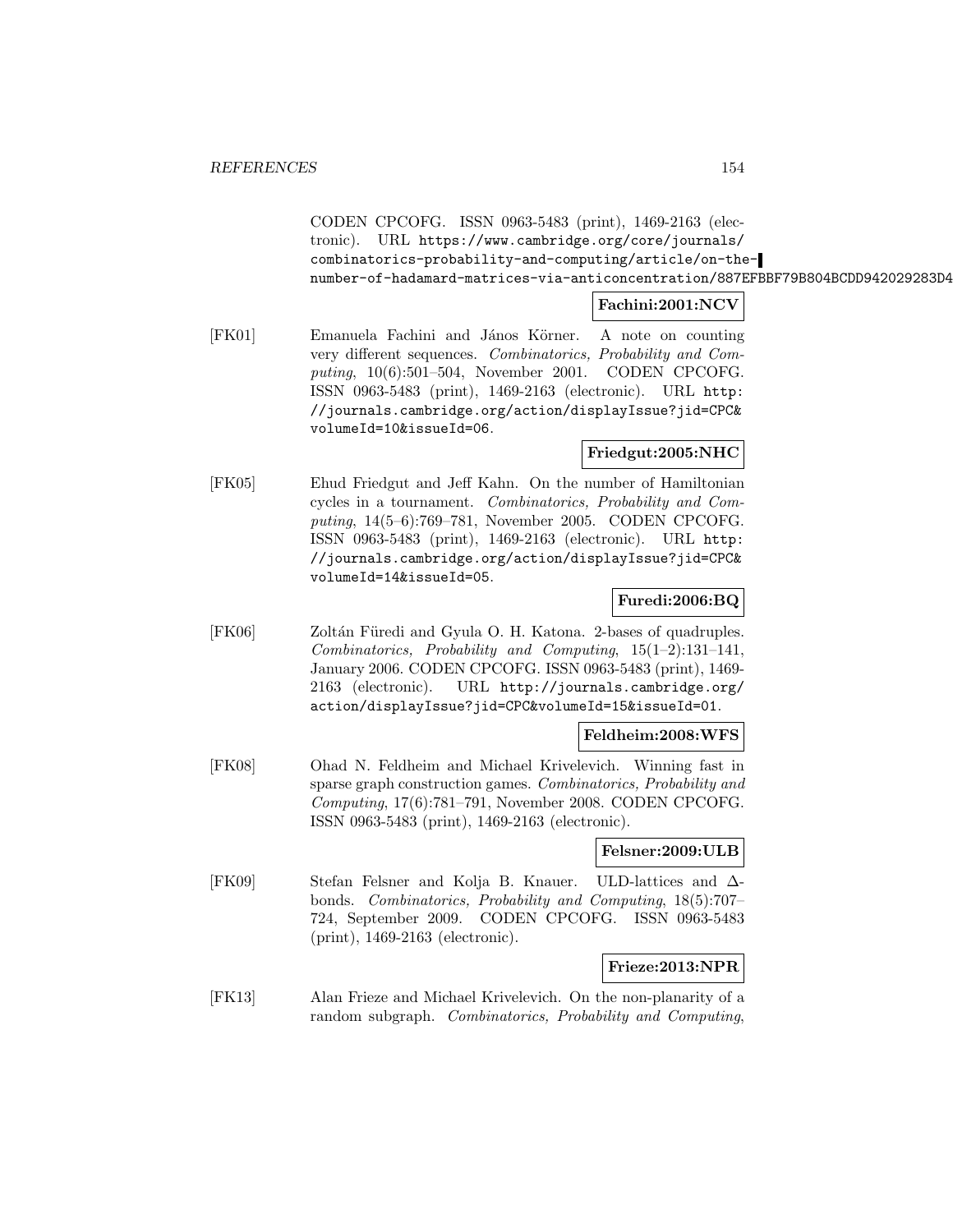22(5):722–732, September 2013. CODEN CPCOFG. ISSN 0963- 5483 (print), 1469-2163 (electronic).

# **Furer:2014:ACE**

[FK14] Martin Fürer and Shiva Prasad Kasiviswanathan. Approximately counting embeddings into random graphs. Combinatorics, Probability and Computing, 23(6):1028–1056, November 2014. CODEN CPCOFG. ISSN 0963-5483 (print), 1469-2163 (electronic). Special issue on Honouring the Memory of Philippe Flajolet - Part 2.

# **Frankl:2017:UCI**

[FK17] Peter Frankl and Andrey Kupavskii. Uniform s-cross-intersecting families. Combinatorics, Probability and Computing, 26(4):517– 524, July 2017. CODEN CPCOFG. ISSN 0963-5483 (print), 1469-2163 (electronic). URL https://www.cambridge.org/ core/product/35ABB02D3123D9B84A84FF5159A437EA.

## **Frankl:2018:CIP**

[FK18] Peter Frankl and Andrey Kupavskii. Counting intersecting and pairs of cross-intersecting families. Combinatorics, Probability and Computing, 27(1):60–68, January 2018. CO-DEN CPCOFG. ISSN 0963-5483 (print), 1469-2163 (electronic). URL https://www.cambridge.org/core/product/ CADB0D089786311C5B15CA4122531ADE.

### **Fachini:2001:SSB**

[FKM01] Emanuela Fachini, János Körner, and Angelo Monti. Selfsimilarity bounds for locally thin set families. Combinatorics, Probability and Computing, 10(4):309–315, July 2001. CO-DEN CPCOFG. ISSN 0963-5483 (print), 1469-2163 (electronic). URL http://journals.cambridge.org/action/ displayIssue?jid=CPC&volumeId=10&issueId=04.

### **Fountoulakis:2016:MOT**

[FKP16] Nikolaos Fountoulakis, Megha Khosla, and Konstantinos Panagiotou. The multiple-orientability thresholds for random hypergraphs. Combinatorics, Probability and Computing, 25(6): 870–908, November 2016. CODEN CPCOFG. ISSN 0963-5483 (print), 1469-2163 (electronic). URL https://www.cambridge. org/core/product/A6ED335A0C90E5DBEC6D1DFBCF0D674B.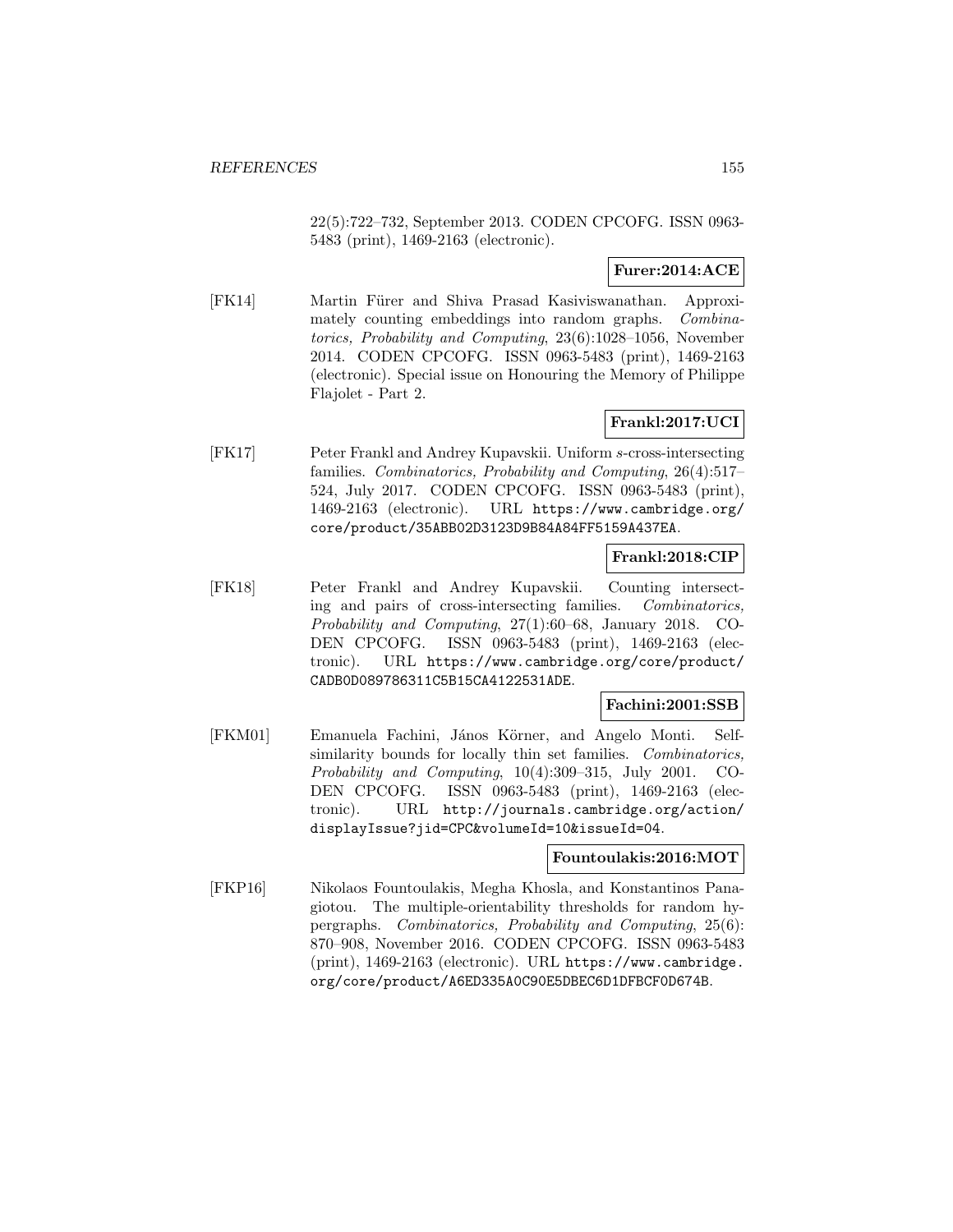## **Frieze:2005:GJ**

[FKPS05] Alan Frieze, Michael Krivelevich, Oleg Pikhurko, and Tibor Szabó. The game of JumbleG. Combinatorics, Probability and Computing, 14(5–6):783–793, November 2005. CO-DEN CPCOFG. ISSN 0963-5483 (print), 1469-2163 (electronic). URL http://journals.cambridge.org/action/ displayIssue?jid=CPC&volumeId=14&issueId=05.

## **Friedgut:2003:RGA**

[FKR+03] Ehud Friedgut, Yoshiharu Kohayakawa, Vojtěch Rödl, Andrzej Ruciński, and Prasad Tetali. Ramsey games against a onearmed bandit. Combinatorics, Probability and Computing, 12 (5–6):515–545, November 2003. CODEN CPCOFG. ISSN 0963- 5483 (print), 1469-2163 (electronic). Special issue on Ramsey theory.

## **Ferrara:2005:DGI**

[FKR05] M. Ferrara, Y. Kohayakawa, and V. Rödl. Distance graphs on the integers. Combinatorics, Probability and Computing, 14(1–2):107–131, January 2005. CODEN CPCOFG. ISSN 0963-5483 (print), 1469-2163 (electronic). URL http: //journals.cambridge.org/action/displayIssue?jid=CPC& volumeId=14&issueId=01.

### **Frieze:2009:LSN**

[FKRD09] Alan Frieze, Jon Kleinberg, R. Ravi, and Warren Debany. Lineof-sight networks. Combinatorics, Probability and Computing, 18 (1–2):145–163, March 2009. CODEN CPCOFG. ISSN 0963-5483 (print), 1469-2163 (electronic).

# **Frieze:2007:CNR**

[FKS07] Alan Frieze, Michael Krivelevich, and Cliff Smyth. On the chromatic number of random graphs with a fixed degree sequence. Combinatorics, Probability and Computing, 16(5):733–746, September 2007. CODEN CPCOFG. ISSN 0963-5483 (print), 1469-2163 (electronic). URL http://journals.cambridge. org/action/displayIssue?jid=CPC&volumeId=16&issueId= 05.

### **Fox:2010:DGS**

[FKS10] Jacob Fox, Peter Keevash, and Benny Sudakov. Directed graphs without short cycles. Combinatorics, Probability and Computing,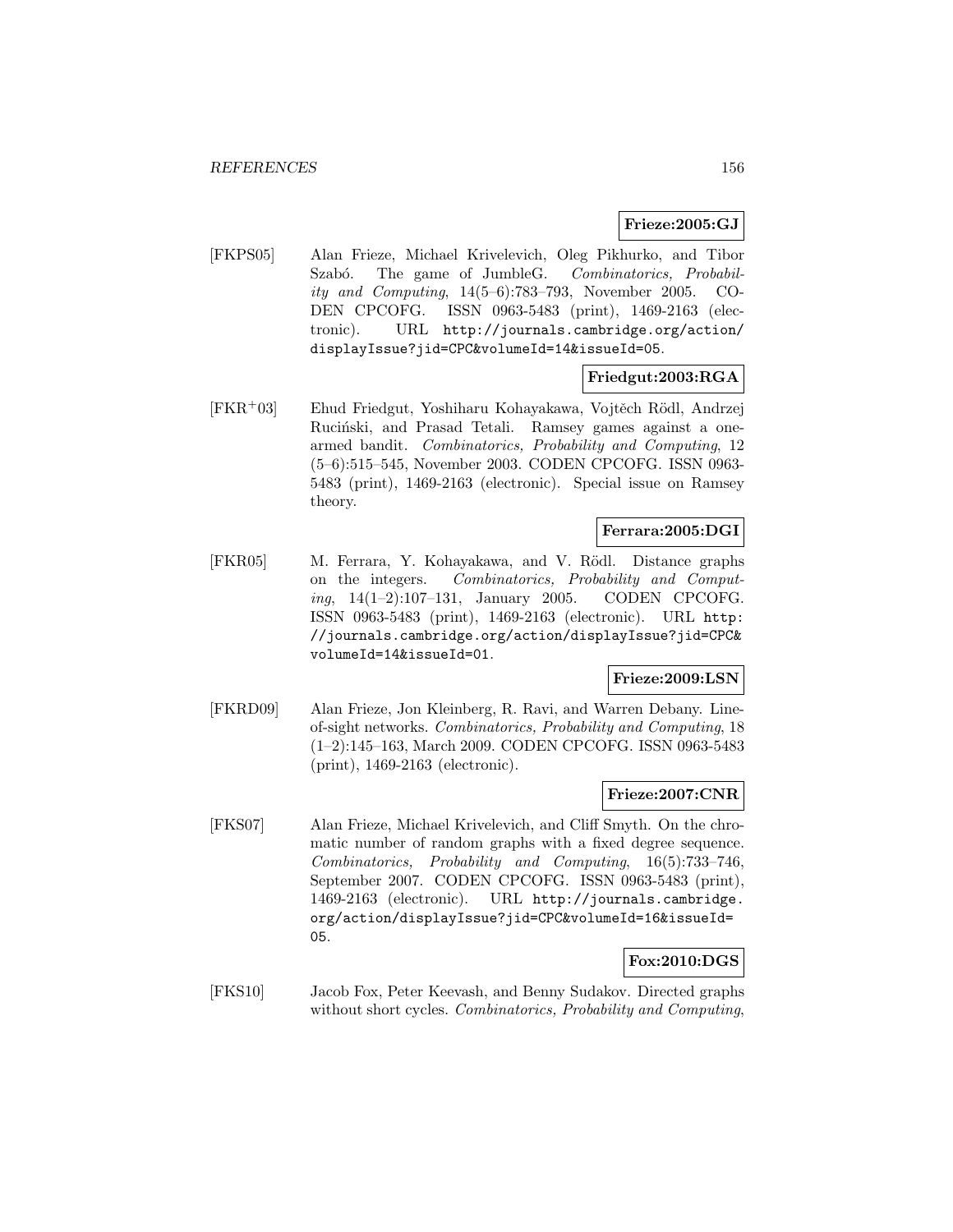19(2):285–301, March 2010. CODEN CPCOFG. ISSN 0963-5483 (print), 1469-2163 (electronic).

## **Ferber:2022:SSR**

[FKS22] Asaf Ferber, Matthew Kwan, and Lisa Sauermann. Singularity of sparse random matrices: simple proofs. Combinatorics, Probability and Computing, 31(1):21–28, January 2022. CODEN CPCOFG. ISSN 0963-5483 (print), 1469-2163 (electronic). URL https://www.cambridge.org/core/journals/ combinatorics-probability-and-computing/article/singularityof-sparse-random-matrices-simple-proofs/C6661A163329C87519145BE42BAA8E52.

# **Fox:2020:RNH**

[FL20] Jacob Fox and Ray Li. On Ramsey numbers of hedgehogs. Combinatorics, Probability and Computing, 29(1):101–112, January 2020. CODEN CPCOFG. ISSN 0963-5483 (print), 1469- 2163 (electronic). URL https://www.cambridge.org/core/ journals/combinatorics-probability-and-computing/article/ on-ramsey-numbers-of-hedgehogs/B0DC14A250A162A462CA9CC65560F84F.

# **Ferber:2021:RRR**

[FLM21] Asaf Ferber, Kyle Luh, and Gweneth McKinley. Resilience of the rank of random matrices. Combinatorics, Probability and Computing,  $30(2):163-174$ , March 2021. CO-DEN CPCOFG. ISSN 0963-5483 (print), 1469-2163 (electronic). URL https://www.cambridge.org/core/journals/ combinatorics-probability-and-computing/article/resilienceof-the-rank-of-random-matrices/7FA16339531066EDE2BCABC6B46E58FB.

## **Ferber:2017:PLH**

[FLMN17] Asaf Ferber, Kyle Luh, Daniel Montealegre, and Oanh Nguyen. Packing loose Hamilton cycles. Combinatorics, Probability and Computing, 26(6):839–849, November 2017. CO-DEN CPCOFG. ISSN 0963-5483 (print), 1469-2163 (electronic). URL https://www.cambridge.org/core/product/ C3605ADC21B383BA7ADF896CFFB1BC02.

### **Frein:2008:GAS**

[FLS08] Yannick Frein, Benjamin Lévêque, and András Seb'o. Generating all sets with bounded unions. Combinatorics, Probability and Computing, 17(5):641–660, September 2008. CODEN CPCOFG. ISSN 0963-5483 (print), 1469-2163 (electronic).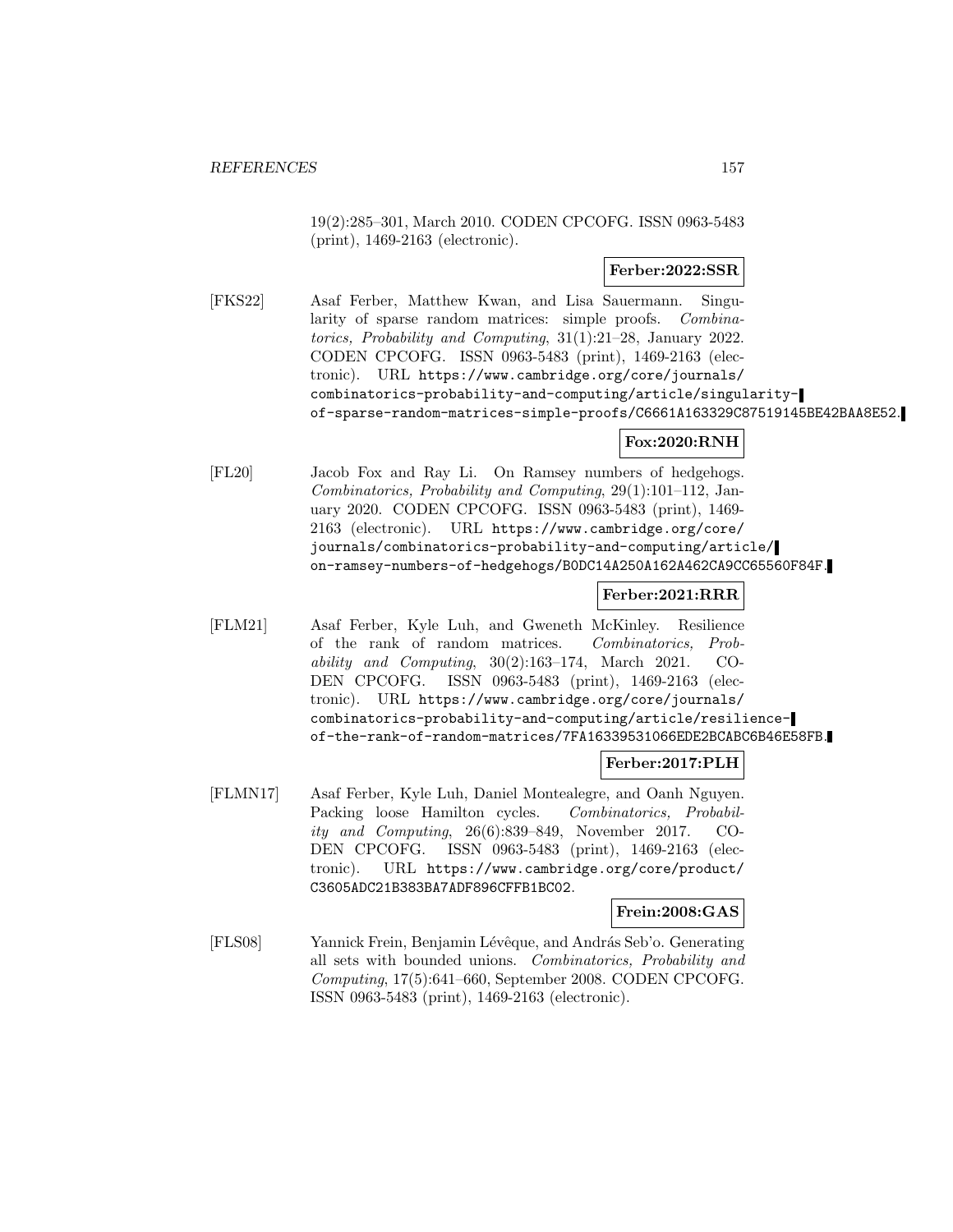## **Fujita:2019:DEC**

[FLW19] Shinya Fujita, Ruonan Li, and Guanghui Wang. Decomposing edge-coloured graphs under colour degree constraints. Combinatorics, Probability and Computing, 28(5):755–767, September 2019. CODEN CPCOFG. ISSN 0963-5483 (print), 1469-2163 (electronic). URL /core/journals/combinatoricsprobability-and-computing/article/decomposing-edgecolouredgraphs-under-colour-degree-constraints/9FCF9A373C0FFABB4B1978CA63D3C903.

## **Fox:2017:RLT**

[FLZ17] Jacob Fox, László Miklós Lovász, and Yufei Zhao. On regularity lemmas and their algorithmic applications. Combinatorics, Probability and Computing, 26(4):481–505, July 2017. CODEN CPCOFG. ISSN 0963-5483 (print), 1469-2163 (electronic). URL https://www.cambridge.org/core/product/ 73EB6DAA7B1CFA2518C13B451F46EF1C. See erratum [FLZ18].

## **Fox:2018:ERL**

[FLZ18] Jacob Fox, László Miklós Lovász, and Yufei Zhao. Erratum: On Regularity Lemmas and their Algorithmic Applications. Combinatorics, Probability and Computing, 27(5):851–852, September 2018. CODEN CPCOFG. ISSN 0963-5483 (print), 1469- 2163 (electronic). URL https://www.cambridge.org/core/ journals/combinatorics-probability-and-computing/article/ erratum-on-regularity-lemmas-and-their-algorithmic-applications/ 2DFE5362C10D46B374D639F1BBD3B26C. See [FLZ17].

## **Fox:2019:FNA**

[FLZ19] Jacob Fox, László Miklós Lovász, and Yufei Zhao. A fast new algorithm for weak graph regularity. Combinatorics, Probability and Computing, 28(5):777–790, September 2019. CODEN CPCOFG. ISSN 0963-5483 (print), 1469- 2163 (electronic). URL /core/journals/combinatoricsprobability-and-computing/article/fast-new-algorithmfor-weak-graph-regularity/E17D06308910088718F987EB1C8A6560.

## **Fill:2014:QTP**

[FM14] James Allen Fill and Jason Matterer. QuickSelect tree process convergence, with an application to distributional convergence for the number of symbol comparisons used by worst-case find. Combinatorics, Probability and Computing, 23(5):805–828, September 2014. CODEN CPCOFG. ISSN 0963-5483 (print),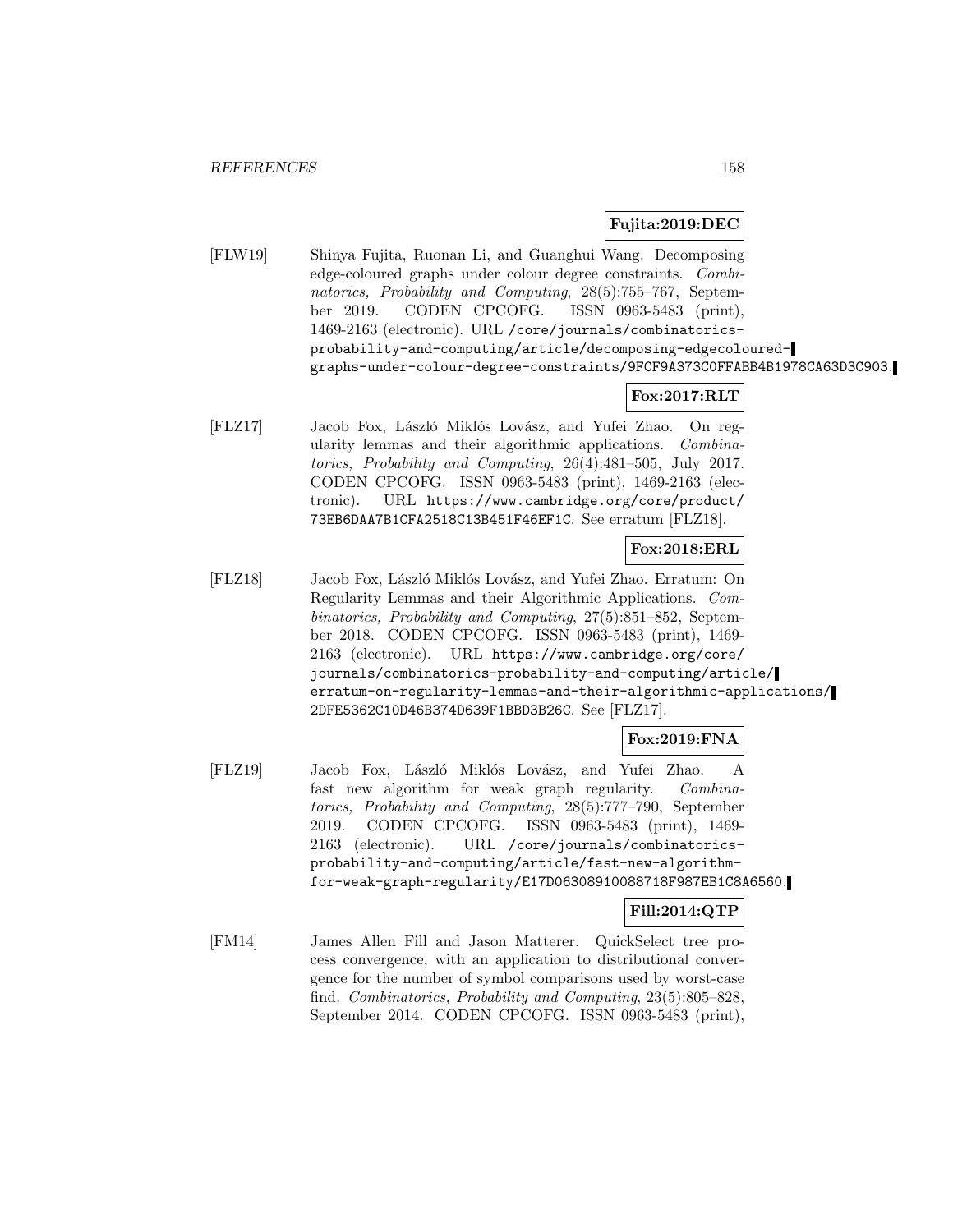1469-2163 (electronic). Special issue on Honouring the Memory of Philippe Flajolet - Part 1.

# **Furedi:2017:MNT**

[FM17] Zoltán Füredi and Zeinab Maleki. The minimum number of triangular edges and a symmetrization method for multiple graphs. Combinatorics, Probability and Computing, 26(4):525–535, July 2017. CODEN CPCOFG. ISSN 0963-5483 (print), 1469- 2163 (electronic). URL https://www.cambridge.org/core/ product/609A04D622AA730BCECA86D0017837B0.

## **Furedi:2009:CFS**

[FÖ09] Zoltán Füredi and Lale Özkahya. On 14-cycle-free subgraphs of the hypercube. Combinatorics, Probability and Computing, 18 (5):725–729, September 2009. CODEN CPCOFG. ISSN 0963- 5483 (print), 1469-2163 (electronic).

## **Frankl:1998:UIF**

[FOT98] P. Frankl, K. Ota, and N. Tokushige. Uniform intersecting families with covering number restrictions. Combinatorics, Probability and Computing, 7(1):47–56, March 1998. CODEN CPCOFG. ISSN 0963-5483 (print), 1469-2163 (electronic). URL http: //journals.cambridge.org/action/displayIssue?jid=CPC& volumeId=7&issueId=01.

### **Fan:1992:DRS**

[FP92] Y. Fan and J. K. Percus. Duality for random sequential adsorption on a lattice. Combinatorics, Probability and Computing, 1 (3):219–222, September 1992. CODEN CPCOFG. ISSN 0963- 5483 (print), 1469-2163 (electronic).

## **Fernandez:2008:RCZ**

[FP08] Roberto Fernández and Aldo Procacci. Regions without complex zeros for chromatic polynomials on graphs with bounded degree. Combinatorics, Probability and Computing, 17(2):225–238, March 2008. CODEN CPCOFG. ISSN 0963-5483 (print), 1469- 2163 (electronic). URL http://journals.cambridge.org/ action/displayIssue?jid=CPC&volumeId=17&issueId=02.

## **Fox:2010:STS**

[FP10] Jacob Fox and János Pach. A separator theorem for string graphs and its applications. Combinatorics, Probability and Computing,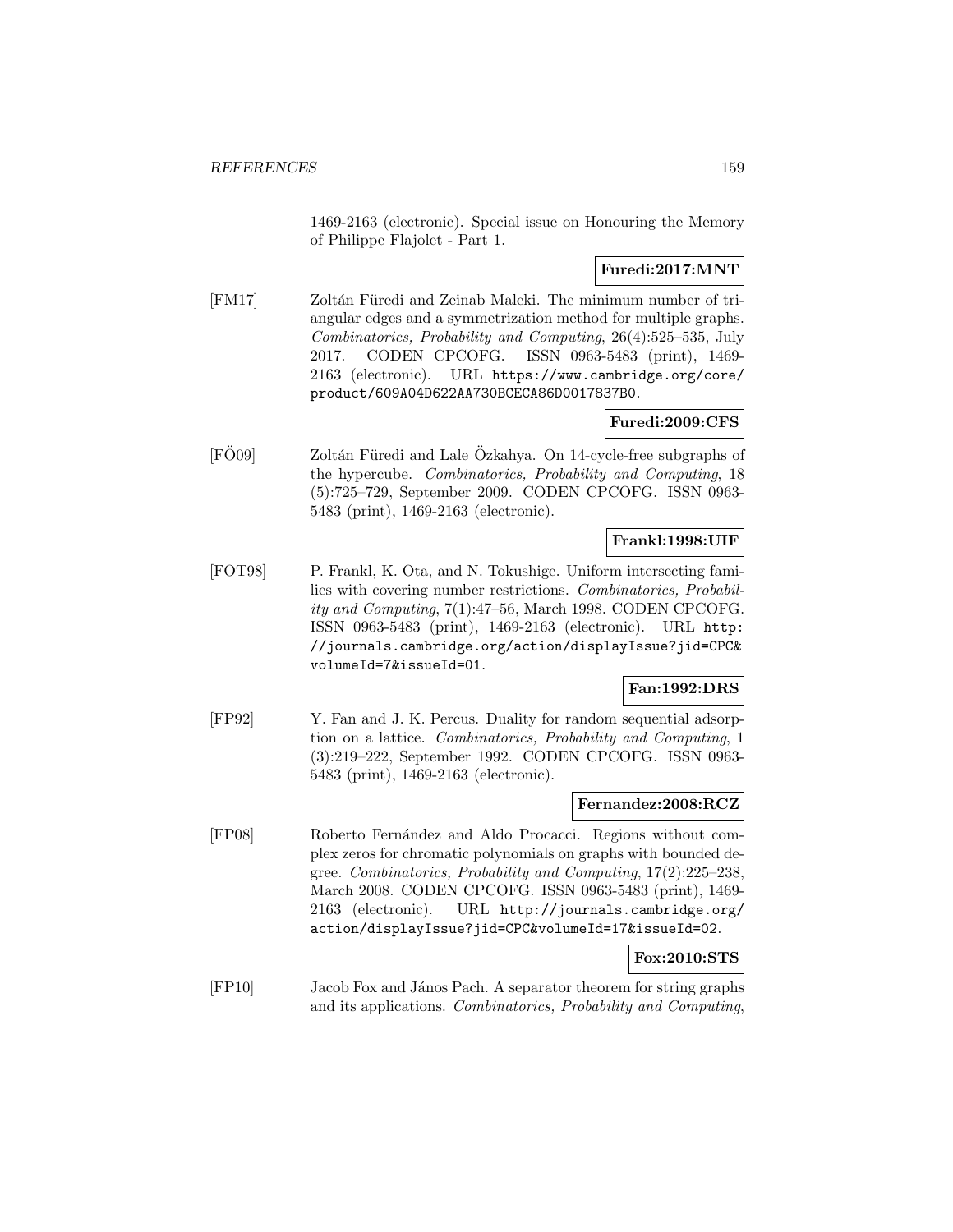19(3):371–390, May 2010. CODEN CPCOFG. ISSN 0963-5483 (print), 1469-2163 (electronic).

## **Fountoulakis:2011:CCR**

[FP11] Nikolaos Fountoulakis and Konstantinos Panagiotou. 3 connected cores in random planar graphs. Combinatorics, Probability and Computing, 20(3):381–412, May 2011. CODEN CP-COFG. ISSN 0963-5483 (print), 1469-2163 (electronic).

## **Fox:2014:ANS**

[FP14] Jacob Fox and J´anos Pach. Applications of a new separator theorem for string graphs. Combinatorics, Probability and Computing, 23(1):66–74, January 2014. CODEN CPCOFG. ISSN 0963-5483 (print), 1469-2163 (electronic).

## **Furedi:2005:TSI**

[FPS05] Zoltán Füredi, Oleg Pikhurko, and Miklós Simonovits. On triple systems with independent neighbourhoods. Combinatorics, Probability and Computing, 14(5–6):795–813, November 2005. CODEN CPCOFG. ISSN 0963-5483 (print), 1469-2163 (electronic). URL http://journals.cambridge.org/action/ displayIssue?jid=CPC&volumeId=14&issueId=05.

## **Fu:2001:CGD**

[FR01] H. L. Fu and C. A. Rodger. 4-cycle group-divisible designs with two associate classes. Combinatorics, Probability and Computing, 10(4):317–343, July 2001. CODEN CPCOFG. ISSN 0963-5483 (print), 1469-2163 (electronic). URL http: //journals.cambridge.org/action/displayIssue?jid=CPC& volumeId=10&issueId=04.

### **Falgas-Ravry:2015:SPI**

[FR15] Victor Falgas-Ravry. Sperner's problem for G-independent families. Combinatorics, Probability and Computing, 24(3):528–550, May 2015. CODEN CPCOFG. ISSN 0963-5483 (print), 1469- 2163 (electronic).

#### **Frankl:2017:SRF**

[Fra17] Peter Frankl. A stability result for families with fixed diameter. Combinatorics, Probability and Computing, 26(4):506–516, July 2017. CODEN CPCOFG. ISSN 0963-5483 (print), 1469- 2163 (electronic). URL https://www.cambridge.org/core/ product/D090AB65516766E67F1488A47945006D.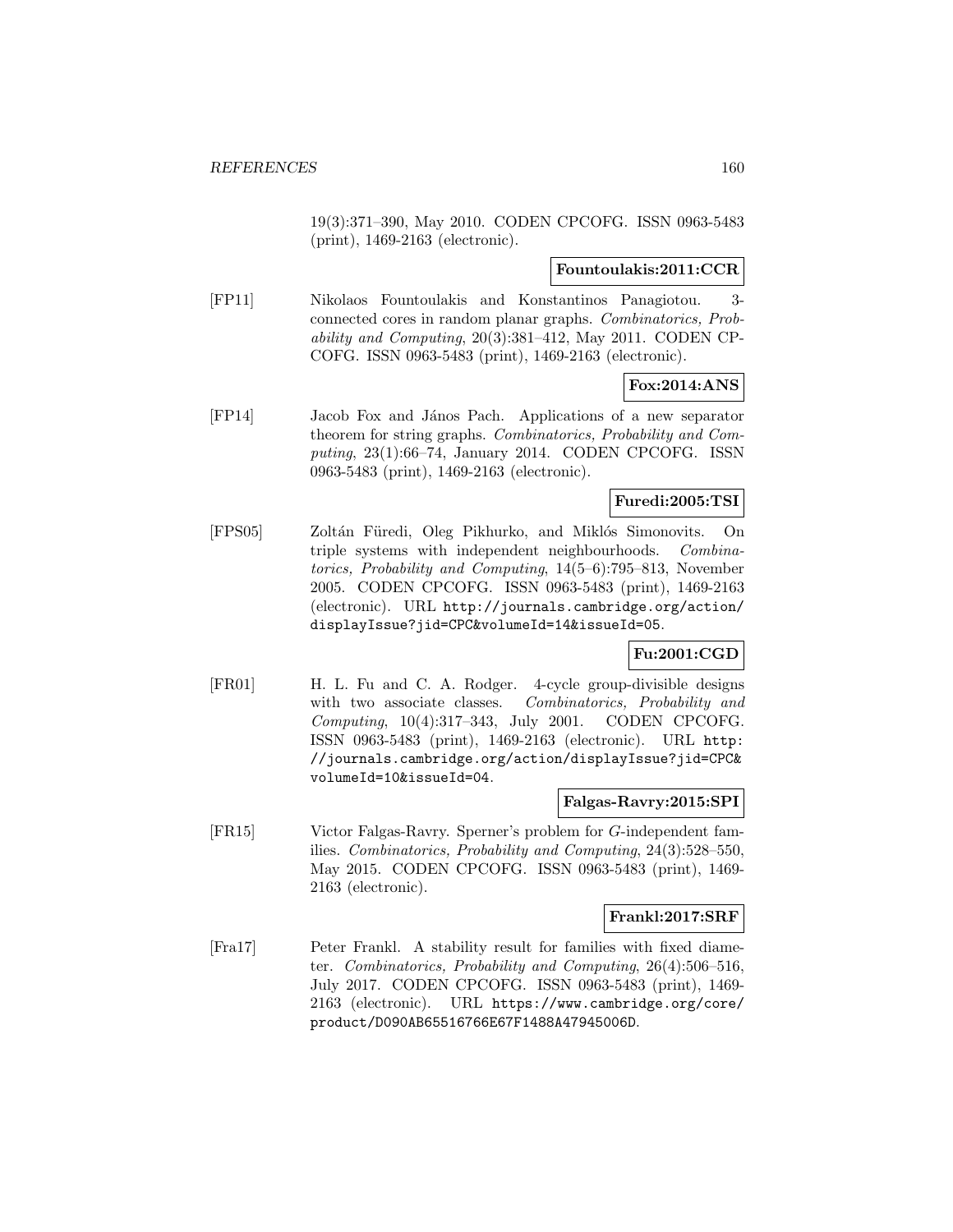## **Frankl:2019:NEI**

[Fra19] Peter Frankl. A near-exponential improvement of a bound of Erdős and Lovász on maximal intersecting families. Combinatorics, Probability and Computing, 28(5):733–739, September 2019. CODEN CPCOFG. ISSN 0963-5483 (print), 1469-2163 (electronic). URL /core/journals/combinatoricsprobability-and-computing/article/nearexponential-improvementof-a-bound-of-erdos-and-lovasz-on-maximal-intersectingfamilies/FFD1BAC368E23B845516A49BC1FC7441.

## **Franks:2021:SDB**

[Fra21] Cole Franks. A simplified disproof of Beck's three permutations conjecture and an application to root-mean-squared discrepancy. Combinatorics, Probability and Computing, 30(3):398–411, May 2021. CODEN CPCOFG. ISSN 0963-5483 (print), 1469- 2163 (electronic). URL https://www.cambridge.org/core/ journals/combinatorics-probability-and-computing/article/ simplified-disproof-of-becks-three-permutations-conjectureand-an-application-to-rootmeansquared-discrepancy/4025C9CD6D1BB769B47625F4D647B

## **Friedgut:2004:IPS**

[Fri04] Ehud Friedgut. Influences in product spaces: KKL and BKKKL revisited. Combinatorics, Probability and Computing, 13(1):17– 29, January 2004. CODEN CPCOFG. ISSN 0963-5483 (print), 1469-2163 (electronic). URL http://journals.cambridge. org/action/displayIssue?jid=CPC&volumeId=13&issueId= 01.

**Falgas-Ravry:2021:TDG**

[FRMZ21] Victor Falgas-Ravry, Klas Markström, and Yi Zhao. Triangledegrees in graphs and tetrahedron coverings in 3-graphs. Combinatorics, Probability and Computing, 30(2):175–199, March 2021. CODEN CPCOFG. ISSN 0963-5483 (print), 1469-2163 (electronic). URL https://www.cambridge.org/core/journals/ combinatorics-probability-and-computing/article/triangledegreesin-graphs-and-tetrahedron-coverings-in-3graphs/B671A519BCD972559E885DB6E4B2B50C

## **Frankl:2012:MNE**

[FRR12] Peter Frankl, Vojtech Rödl, and Andrzej Ruciński. On the maximum number of edges in a triple system not containing a disjoint family of a given size. Combinatorics, Probability and Computing, 21(1–2):141–148, ???? 2012. CODEN CPCOFG. ISSN 0963-5483 (print), 1469-2163 (electronic).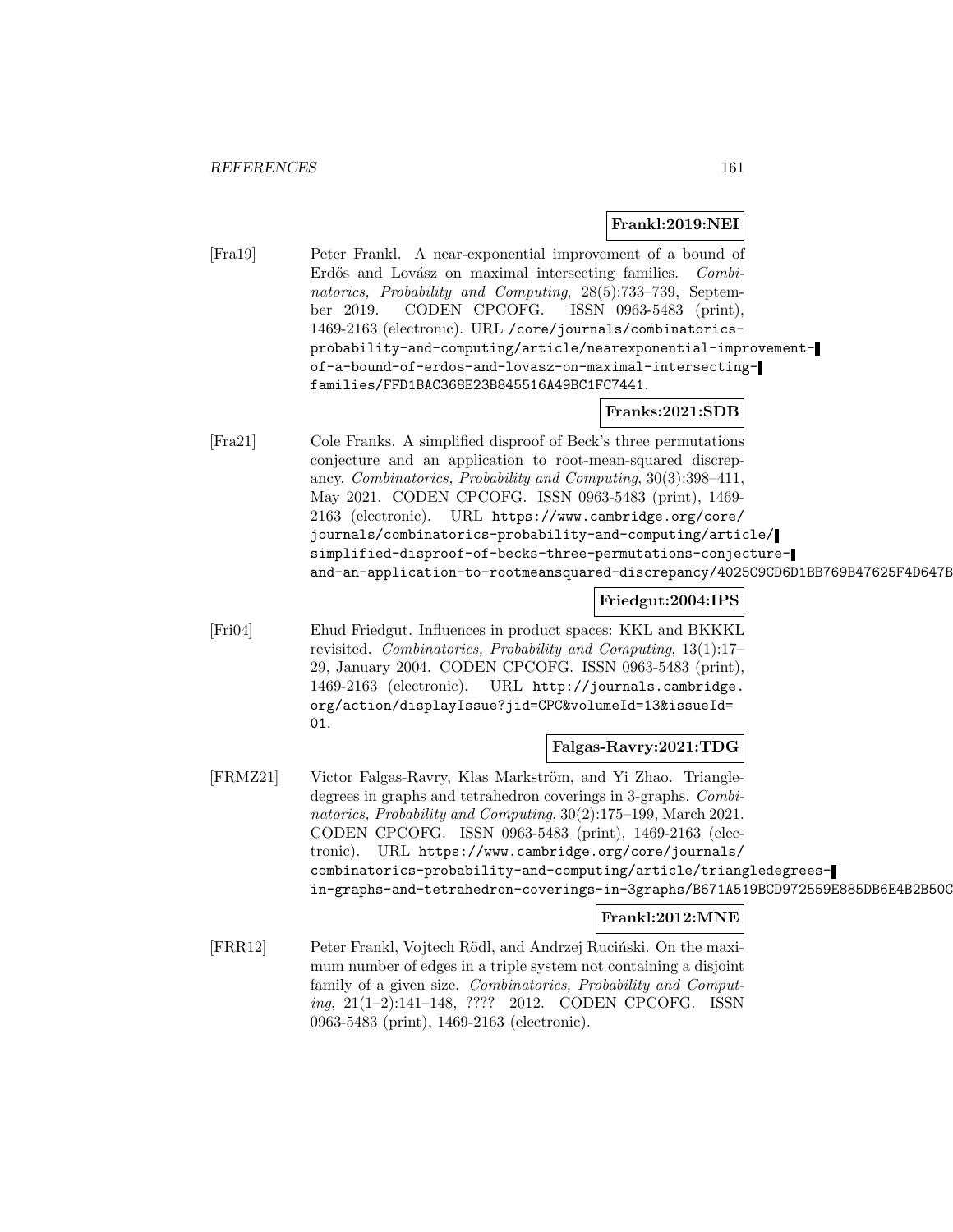## **Frieze:1995:ASG**

[FRS95] Alan Frieze, A. J. Radcliffe, and Stephen Suen. Analysis of a simple greedy matching algorithm on random cubic graphs. Combinatorics, Probability and Computing, 4(1):47–66, March 1995. CODEN CPCOFG. ISSN 0963-5483 (print), 1469-2163 (electronic).

# **Falgas-Ravry:2013:ASD**

[FRV13] Victor Falgas-Ravry and Emil R. Vaughan. Applications of the semi-definite method to the Turán density problem for 3-graphs. Combinatorics, Probability and Computing, 22(1):21–54, ???? 2013. CODEN CPCOFG. ISSN 0963-5483 (print), 1469-2163 (electronic).

## **Furedi:2005:TSC**

[FS05] Zoltán Füredi and Miklós Simonovits. Triple systems not containing a Fano configuration. Combinatorics, Probability and Computing, 14(4):467–484, July 2005. CODEN CPCOFG. ISSN 0963-5483 (print), 1469-2163 (electronic). URL http: //journals.cambridge.org/action/displayIssue?jid=CPC& volumeId=14&issueId=04.

# **Falik:2007:EII**

[FS07] Dvir Falik and Alex Samorodnitsky. Edge-isoperimetric inequalities and influences. Combinatorics, Probability and Computing, 16(5):693–712, September 2007. CODEN CPCOFG. ISSN 0963-5483 (print), 1469-2163 (electronic). URL http: //journals.cambridge.org/action/displayIssue?jid=CPC& volumeId=16&issueId=05.

### **Fox:2010:DSS**

[FS10] Jacob Fox and Benny Sudakov. Decompositions into subgraphs of small diameter. Combinatorics, Probability and Computing, 19 (5–6):753–774, November 2010. CODEN CPCOFG. ISSN 0963- 5483 (print), 1469-2163 (electronic).

## **Fujisawa:2012:PFS**

[FS12] Jun Fujisawa and Akira Saito. A pair of forbidden subgraphs and 2-factors. Combinatorics, Probability and Computing, 21(1– 2):149–158, ???? 2012. CODEN CPCOFG. ISSN 0963-5483 (print), 1469-2163 (electronic).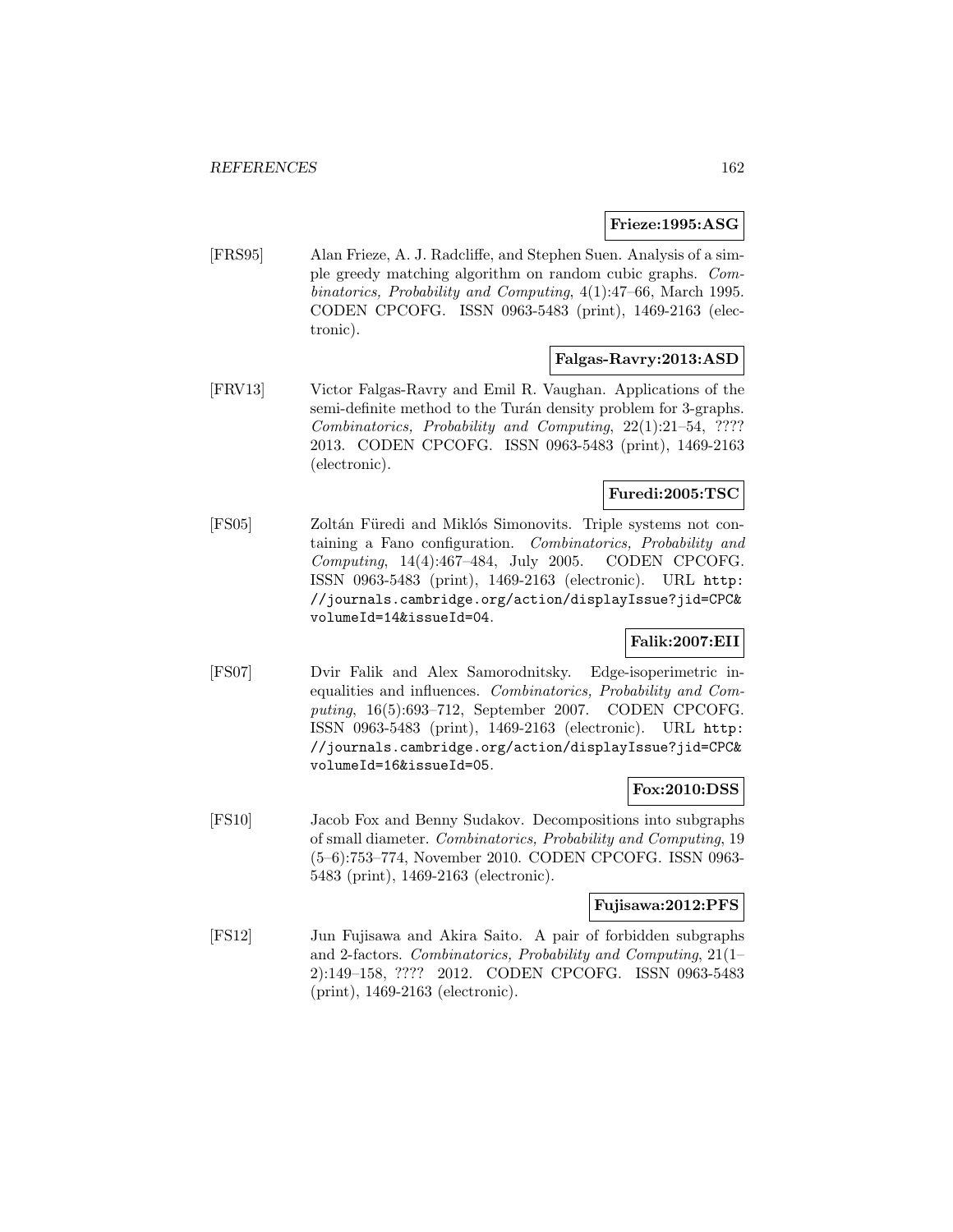#### **Feldheim:2018:GCO**

[FS18] Ohad Noy Feldheim and Yinon Spinka. The growth constant of odd cutsets in high dimensions. Combinatorics, Probability and Computing, 27(2):208–227, March 2018. CO-DEN CPCOFG. ISSN 0963-5483 (print), 1469-2163 (electronic). URL https://www.cambridge.org/core/journals/ combinatorics-probability-and-computing/article/growthconstant-of-odd-cutsets-in-high-dimensions/F27A3FE99E1C9EBC27346DF9ABE2C5E6.

### **Ferber:2020:QLC**

[FS20] Asaf Ferber and Asaf Shapira. A quantitative Lovász criterion for Property B. Combinatorics, Probability and Computing, 29(6): 956–960, November 2020. CODEN CPCOFG. ISSN 0963-5483 (print), 1469-2163 (electronic). URL https://www.cambridge. org/core/journals/combinatorics-probability-and-computing/ article/quantitative-lovasz-criterion-for-property-b/ 70A24EAB2FF2D5928265C7B54C87B31D.

# **Frankl:1998:SIC**

[FT98] P. Frankl and N. Tokushige. Some inequalities concerning crossintersecting families. Combinatorics, Probability and Computing, 7(3):247–260, September 1998. CODEN CPCOFG. ISSN 0963- 5483 (print), 1469-2163 (electronic). URL http://journals. cambridge.org/action/displayIssue?jid=CPC&volumeId=7& issueId=03.

#### **Frankl:2011:CIF**

[FT11] Peter Frankl and Norihide Tokushige. On r-cross intersecting families of sets. Combinatorics, Probability and Computing, 20 (5):749–752, September 2011. CODEN CPCOFG. ISSN 0963- 5483 (print), 1469-2163 (electronic).

## **Fuchs:2008:SSR**

[Fuc08] Michael Fuchs. Subtree sizes in recursive trees and binary search trees: Berry–Esseen bounds and Poisson approximations. Combinatorics, Probability and Computing, 17(5):661–680, September 2008. CODEN CPCOFG. ISSN 0963-5483 (print), 1469-2163 (electronic).

### **Fuchs:2012:LTS**

[Fuc12] Michael Fuchs. Limit theorems for subtree size profiles of increasing trees. Combinatorics, Probability and Computing, 21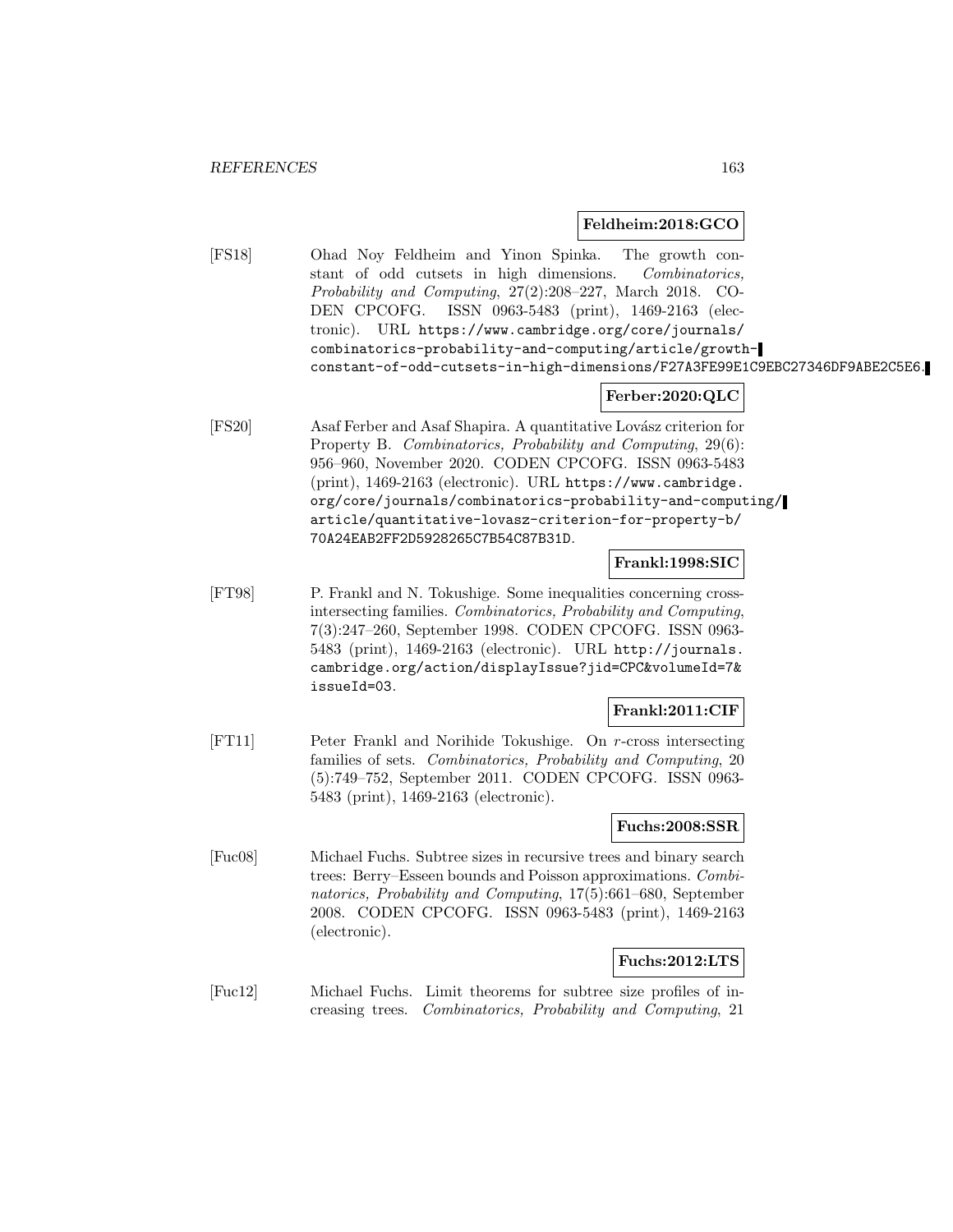(3):412–441, May 2012. CODEN CPCOFG. ISSN 0963-5483 (print), 1469-2163 (electronic).

## **Furedi:1996:UBZ**

[Für96] Zoltán Füredi. An upper bound on Zarankiewicz' problem. Combinatorics, Probability and Computing, 5(1):29–33, March 1996. CODEN CPCOFG. ISSN 0963-5483 (print), 1469-2163 (electronic).

# **Furedi:2012:CHC**

[Für12] Zoltán Füredi. 2-cancellative hypergraphs and codes. Combinatorics, Probability and Computing, 21(1–2):159–177, ???? 2012. CODEN CPCOFG. ISSN 0963-5483 (print), 1469-2163 (electronic).

## **Federico:2017:CWC**

[FV17] Lorenzo Federico and Remco Van Der Hofstad. Critical window for connectivity in the configuration model. Combinatorics, Probability and Computing, 26(5):660–680, September 2017. CODEN CPCOFG. ISSN 0963-5483 (print), 1469- 2163 (electronic). URL https://www.cambridge.org/core/ product/F06C1CA390A309CF8975C7419D364533.

### **Federico:2020:EPC**

[FVDH20] Lorenzo Federico, Remco Van Der Hofstad, Frank Den Hollander, and Tim Hulshof. Expansion of percolation critical points for Hamming graphs. Combinatorics, Probability and Computing,  $29(1):68-100$ , January 2020. CO-DEN CPCOFG. ISSN 0963-5483 (print), 1469-2163 (electronic). URL https://www.cambridge.org/core/journals/ combinatorics-probability-and-computing/article/expansionof-percolation-critical-points-for-hamming-graphs/09C142CBCB3ED00646355E97200FD

### **Furstenberg:2003:MPR**

[FW03] Hillel Furstenberg and Benjamin Weiss. Markov processes and Ramsey theory for trees. Combinatorics, Probability and Computing, 12(5–6):547–563, November 2003. CODEN CPCOFG. ISSN 0963-5483 (print), 1469-2163 (electronic). Special issue on Ramsey theory.

# **Fox:2018:FPT**

[FW18] Jacob Fox and Fan Wei. Fast property testing and metrics for permutations. Combinatorics, Probability and Computing, 27(4):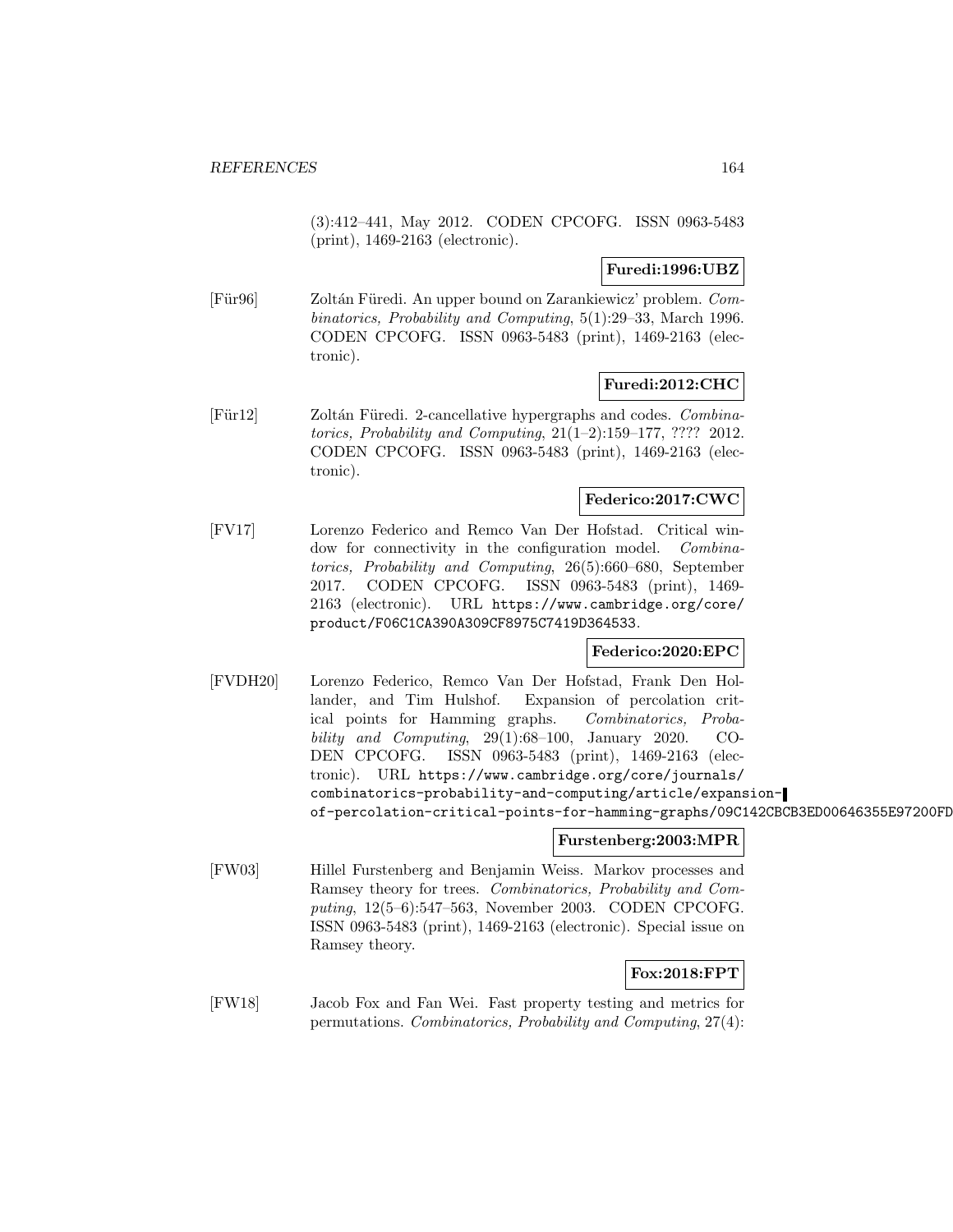539–579, July 2018. CODEN CPCOFG. ISSN 0963-5483 (print), 1469-2163 (electronic). URL https://www.cambridge.org/ core/journals/combinatorics-probability-and-computing/ article/fast-property-testing-and-metrics-for-permutations/ A1847C895C28605E0BFB1015C43D1DDB.

## **Frieze:2000:OCE**

[FZ00] Alan M. Frieze and Lei Zhao. Optimal construction of edgedisjoint paths in random regular graphs. Combinatorics, Probability and Computing, 9(3):241–263, May 2000. CO-DEN CPCOFG. ISSN 0963-5483 (print), 1469-2163 (electronic). URL http://journals.cambridge.org/action/ displayIssue?jid=CPC&volumeId=9&issueId=03.

## **Fox:2022:RLA**

[FZ22] Jacob Fox and Yufei Zhao. Removal lemmas and approximate homomorphisms. Combinatorics, Probability and Computing, 31 (4):721–736, July 2022. CODEN CPCOFG. ISSN 0963-5483 (print), 1469-2163 (electronic). URL https://www.cambridge. org/core/journals/combinatorics-probability-and-computing/ article/removal-lemmas-and-approximate-homomorphisms/ A0618B680623DD624744FA294C9F2504.

## **Goel:2019:DDA**

[GA19] Gopal Goel and Andrew Ahn. Discrete derivative asymptotics of the β-Hermite eigenvalues. Combinatorics, Probability and Computing, 28(5):657–674, September 2019. CO-DEN CPCOFG. ISSN 0963-5483 (print), 1469-2163 (electronic). URL /core/journals/combinatorics-probabilityand-computing/article/discrete-derivative-asymptoticsof-the-hermite-eigenvalues/D33D217D66D21E8B064414A70C7AA620.

## **Gacs:2000:CDH**

[Gác00] Peter Gács. The clairvoyant demon has a hard task. Combinatorics, Probability and Computing, 9(5):421–424, September 2000. CODEN CPCOFG. ISSN 0963-5483 (print), 1469-2163 (electronic). URL http://journals.cambridge.org/action/ displayIssue?jid=CPC&volumeId=9&issueId=05.

### **Gacs:2004:CSS**

[Gác04] Peter Gács. Compatible sequences and a slow Winkler percolation. Combinatorics, Probability and Computing, 13(6):815–856, November 2004. CODEN CPCOFG. ISSN 0963-5483 (print),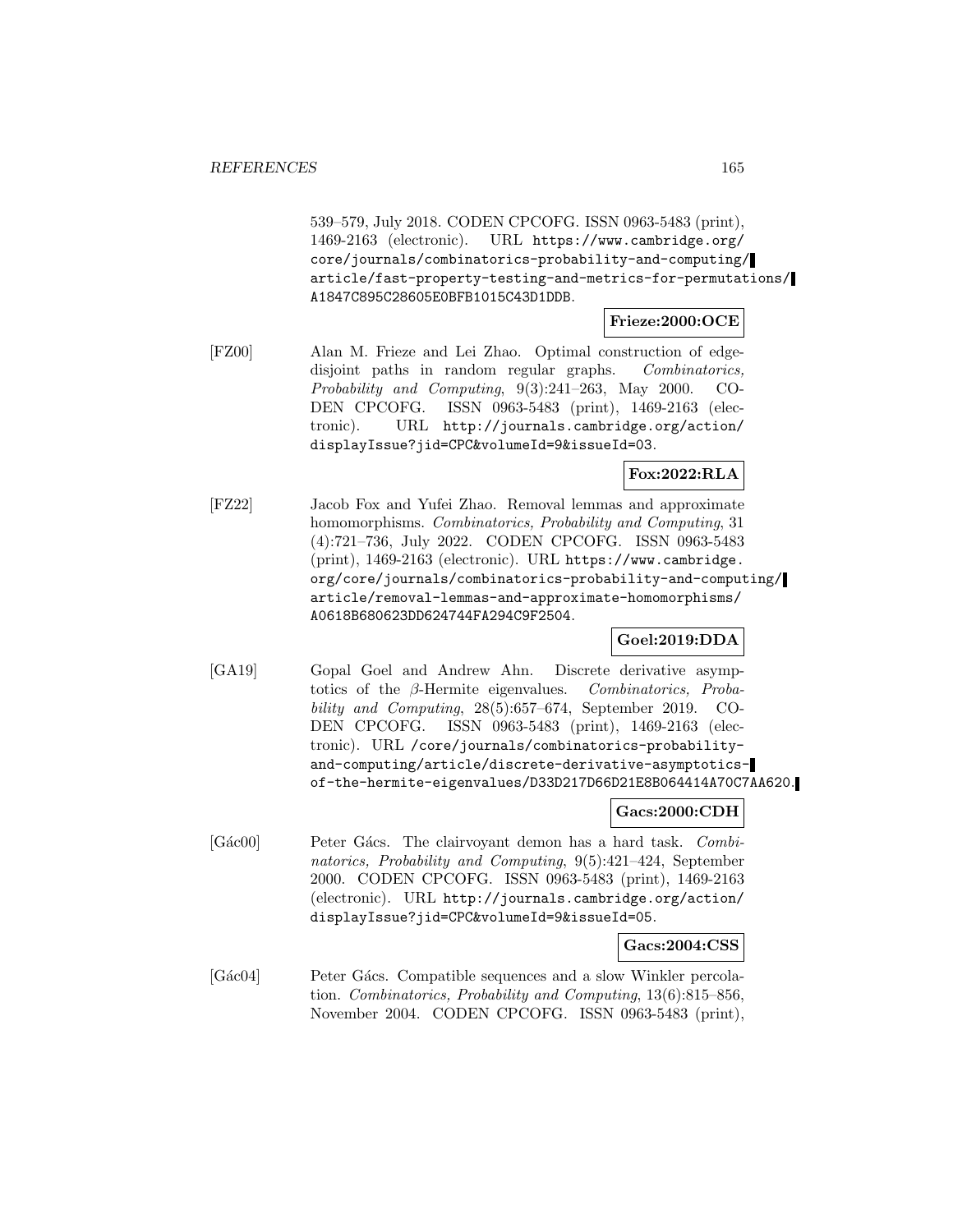1469-2163 (electronic). URL http://journals.cambridge. org/action/displayIssue?jid=CPC&volumeId=13&issueId= 06.

# **Galvin:2011:TPR**

[Gal11] David Galvin. A threshold phenomenon for random independent sets in the discrete hypercube. Combinatorics, Probability and Computing, 20(1):27–51, January 2011. CODEN CPCOFG. ISSN 0963-5483 (print), 1469-2163 (electronic).

**Gao:2014:FRS**

 $[Ga014]$  Pu Gao. The first k-regular subgraph is large. Combinatorics, Probability and Computing, 23(3):412–433, May 2014. CODEN CPCOFG. ISSN 0963-5483 (print), 1469-2163 (electronic).

#### **Gates:1993:SDP**

[Gat93] John Gates. Some dual problems of geometric probability in the plane. Combinatorics, Probability and Computing, 2(1):11–23, March 1993. CODEN CPCOFG. ISSN 0963-5483 (print), 1469- 2163 (electronic).

# **Goodall:2011:TPC**

[GdMNN11] A. J. Goodall, A. de Mier, S. D. Noble, and M. Noy. The Tutte polynomial characterizes simple outerplanar graphs. Combinatorics, Probability and Computing, 20(4):609–616, July 2011. CODEN CPCOFG. ISSN 0963-5483 (print), 1469-2163 (electronic).

### **Gebauer:2013:SRN**

[Geb13] Heidi Gebauer. Size Ramsey number of bounded degree graphs for games. Combinatorics, Probability and Computing, 22(4): 499–516, July 2013. CODEN CPCOFG. ISSN 0963-5483 (print), 1469-2163 (electronic).

## **Georgii:2008:BRR**

[Geo08] Hans-Otto Georgii. Book review: "The Random-Cluster Model", by Geoffrey Grimmett, Springer, 2006, 377pp.,  $£69.00$ /\$125.00/89.95 Euros. Combinatorics, Probability and Computing, 17(2):317–318, March 2008. CODEN CPCOFG. ISSN 0963-5483 (print), 1469-2163 (electronic). URL http: //journals.cambridge.org/action/displayIssue?jid=CPC& volumeId=17&issueId=02.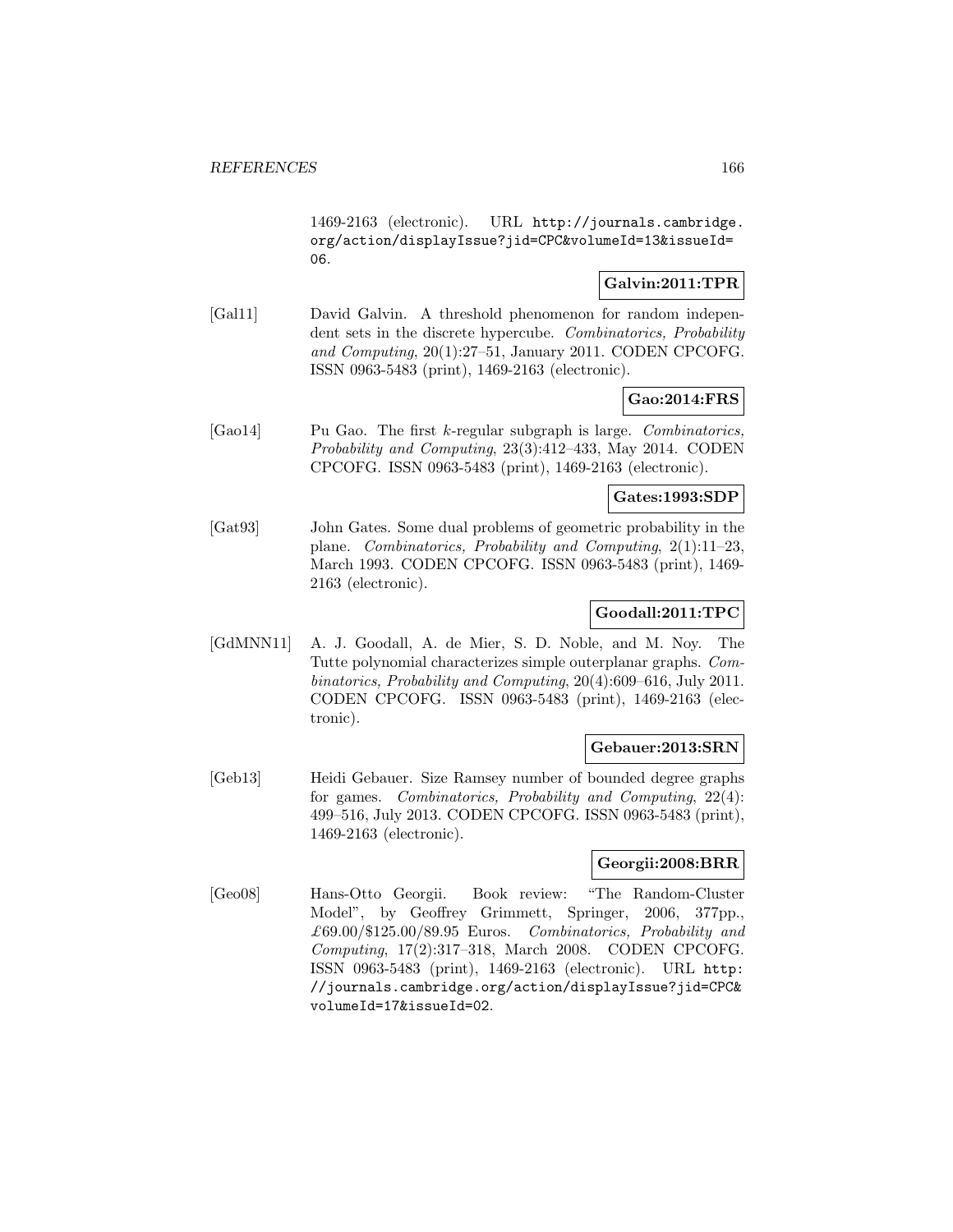#### **Gamarnik:2010:RGA**

[GG10] David Gamarnik and David A. Goldberg. Randomized greedy algorithms for independent sets and matchings in regular graphs: Exact results and finite girth corrections. Combinatorics, Probability and Computing, 19(1):61–85, January 2010. CODEN CP-COFG. ISSN 0963-5483 (print), 1469-2163 (electronic).

### **Gross:2019:ISB**

[GG19] Renan Gross and Uri Grupel. Indistinguishable sceneries on the Boolean hypercube. Combinatorics, Probability and Computing, 28(1):46–60, January 2019. CODEN CPCOFG. ISSN 0963-5483 (print), 1469-2163 (electronic). URL https://www.cambridge. org/core/journals/combinatorics-probability-and-computing/ article/indistinguishable-sceneries-on-the-boolean-hypercube/ 8C4E5A41F6492C2F6D80BEC49F79FD0F.

#### **Girard:2012:SAG**

[GGH12] Benjamin Girard, Simon Griffiths, and Yahya Ould Hamidoune. k-sums in Abelian groups. Combinatorics, Probability and Computing, 21(4):582–596, July 2012. CODEN CPCOFG. ISSN 0963- 5483 (print), 1469-2163 (electronic).

**Glock:2021:CHC**

[GGJ<sup>+</sup>21] Stefan Glock, Stephen Gould, Felix Joos, Daniela K¨uhn, and Deryk Osthus. Counting Hamilton cycles in Dirac hypergraphs. Combinatorics, Probability and Computing, 30(4):631–653, July 2021. CODEN CPCOFG. ISSN 0963-5483 (print), 1469- 2163 (electronic). URL https://www.cambridge.org/core/ journals/combinatorics-probability-and-computing/article/ counting-hamilton-cycles-in-dirac-hypergraphs/DED5BD050BAD9AC439BAFD59CC81C80A.

## **Gao:2016:SAG**

[GGX16] Weidong Gao, David J. Grynkiewicz, and Xingwu Xia. On nsums in an Abelian group. Combinatorics, Probability and Computing, 25(3):419–435, May 2016. CODEN CPCOFG. ISSN 0963-5483 (print), 1469-2163 (electronic).

## **Gao:1998:ZSA**

[GH98] W. D. Gao and Y. O. Hamidoune. Zero sums in Abelian groups. Combinatorics, Probability and Computing, 7(3): 261–263, September 1998. CODEN CPCOFG. ISSN 0963- 5483 (print), 1469-2163 (electronic). URL http://journals.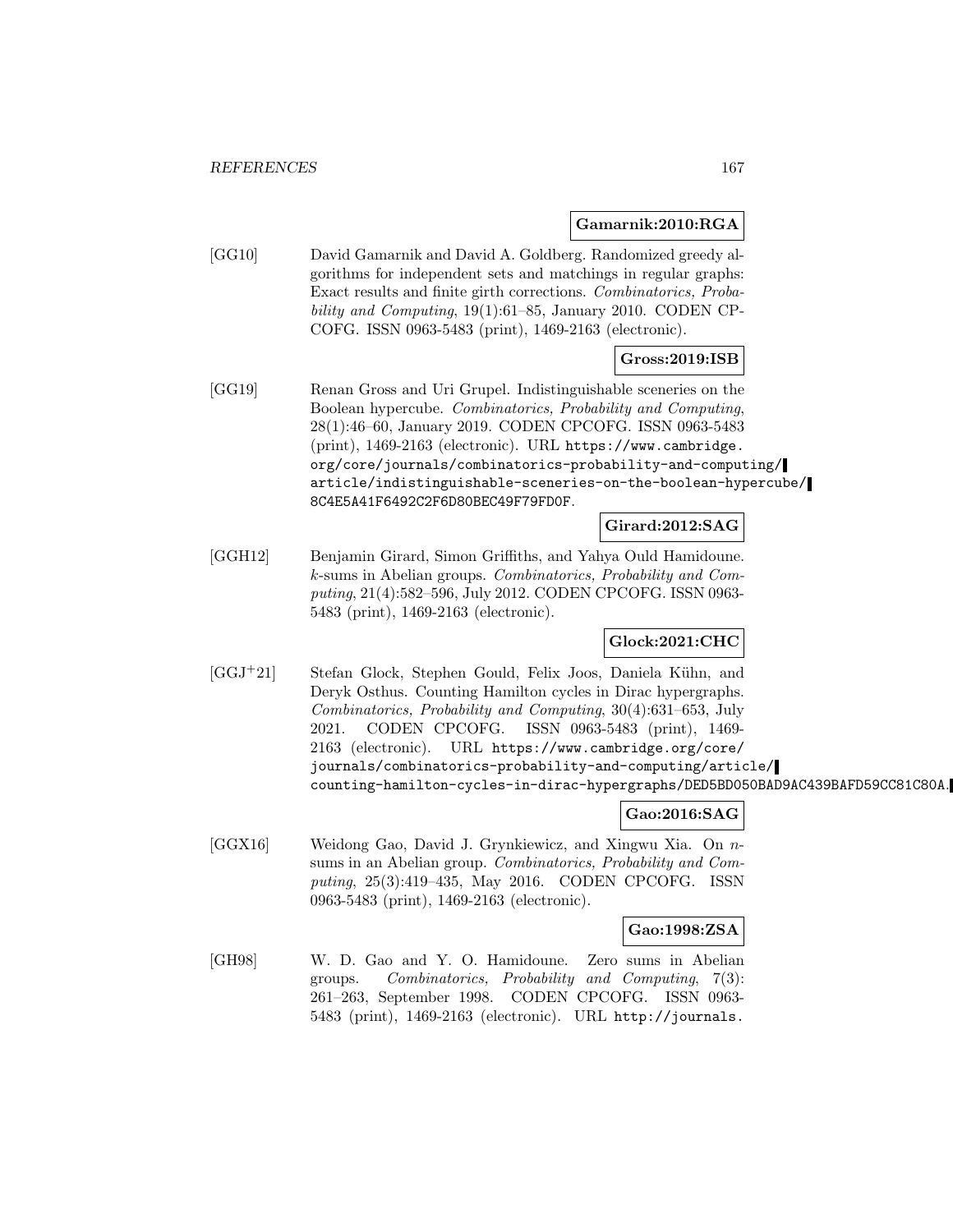cambridge.org/action/displayIssue?jid=CPC&volumeId=7& issueId=03.

# **Gao:2017:MCT**

[GH17] Wei Gao and Jie Han. Minimum codegree threshold for  $C_6^3$ -factors in 3-uniform hypergraphs. Combinatorics, Probability and Computing,  $26(4):536-559$ , July 2017. CO-DEN CPCOFG. ISSN 0963-5483 (print), 1469-2163 (electronic). URL https://www.cambridge.org/core/product/ 811610BD9AEEA2BCFA699D97D9D89CA8.

# **Georgakopoulos:2020:PIG**

[GH20a] Agelos Georgakopoulos and John Haslegrave. Percolation on an infinitely generated group. Combinatorics, Probability and Computing, 29(4):587–615, July 2020. CO-DEN CPCOFG. ISSN 0963-5483 (print), 1469-2163 (electronic). URL https://www.cambridge.org/core/journals/ combinatorics-probability-and-computing/article/percolationon-an-infinitely-generated-group/7AEFCF8A59FADB48F27A3E959CFC2E80.

# **Graf:2020:FIT**

[GH20b] Alessandra Graf and Penny Haxell. Finding independent transversals efficiently. Combinatorics, Probability and Computing, 29(5):780–806, September 2020. CODEN CPCOFG. ISSN 0963-5483 (print), 1469-2163 (electronic). URL https://www. cambridge.org/core/journals/combinatorics-probabilityand-computing/article/finding-independent-transversalsefficiently/F2503D2F735E5ADC2D4640938183CE64.

## **Goddyn:2006:BSC**

[GHH06] Luis Goddyn, Petr Hlinený, and Winfried Hochstättler. Balanced signings and the chromatic number of oriented matroids. Combinatorics, Probability and Computing, 15(4):523–539, July 2006. CODEN CPCOFG. ISSN 0963-5483 (print), 1469-2163 (electronic). URL http://journals.cambridge.org/action/ displayIssue?jid=CPC&volumeId=15&issueId=04.

### **Gauy:2017:EKR**

[GHO17] Marcelo M. Gauy, Hiệp Hàn, and Igor C. Oliveira. Erdős– Ko–Rado for random hypergraphs: Asymptotics and stability. Combinatorics, Probability and Computing, 26(3):406–422, May 2017. CODEN CPCOFG. ISSN 0963-5483 (print), 1469- 2163 (electronic). URL https://www.cambridge.org/core/ product/0BF9A0CD5AA0B89DDE292D291FC35A59.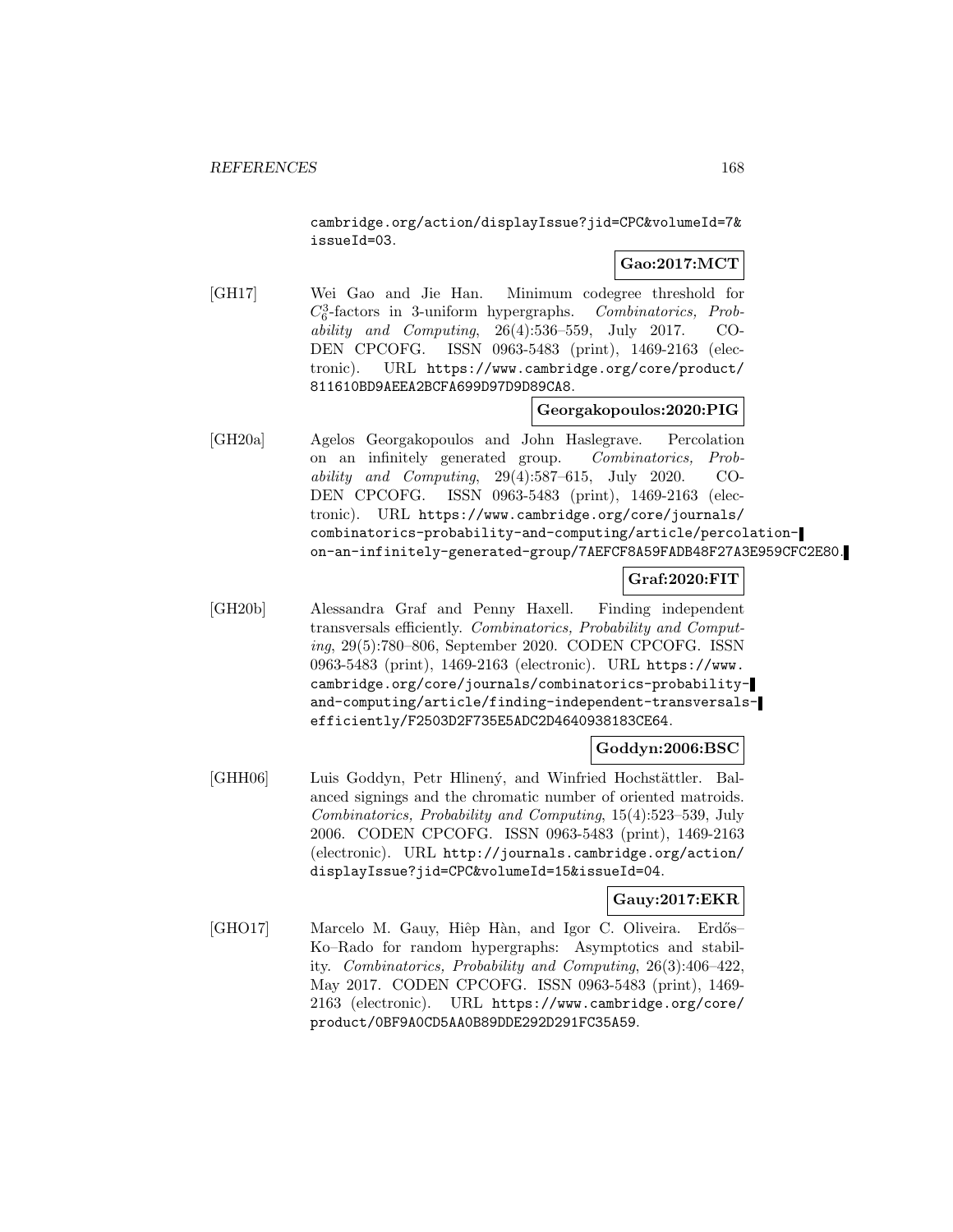#### **Georgakopoulos:2022:PTC**

[GHSS22] Agelos Georgakopoulos, John Haslegrave, Thomas Sauerwald, and John Sylvester. The power of two choices for random walks. Combinatorics, Probability and Computing, 31(1):73–100, January 2022. CODEN CPCOFG. ISSN 0963-5483 (print), 1469- 2163 (electronic). URL https://www.cambridge.org/core/ journals/combinatorics-probability-and-computing/article/ power-of-two-choices-for-random-walks/6792931BB35F640A3DF2844D33BC8AF2.

# **Gao:2019:CCT**

[GHZ19] Wei Gao, Jie Han, and Yi Zhao. Codegree conditions for tiling complete k -partite k -graphs and loose cycles. Combinatorics, Probability and Computing, 28(6):840–870, November 2019. CO-DEN CPCOFG. ISSN 0963-5483 (print), 1469-2163 (electronic). URL /core/journals/combinatorics-probabilityand-computing/article/codegree-conditions-for-tilingcomplete-kpartite-kgraphs-and-loose-cycles/40A58319656D7A7EC15932E3DEA82E1B.

# **Greenhill:2022:STR**

[GIL22] Catherine Greenhill, Mikhail Isaev, and Gary Liang. Spanning trees in random regular uniform hypergraphs. Combinatorics, Probability and Computing, 31(1):29–53, January 2022. CODEN CPCOFG. ISSN 0963-5483 (print), 1469-2163 (electronic). URL https://www.cambridge.org/core/journals/ combinatorics-probability-and-computing/article/spanningtrees-in-random-regular-uniform-hypergraphs/78D9710FC7CC7605CE9FFCB842964CBD.

## **Gnedin:2012:GET**

[GIM12] Alexander Gnedin, Alexander Iksanov, and Alexander Marynych. A generalization of the Erdős–Turán law for the order of random permutation. Combinatorics, Probability and Computing, 21(5): 715–733, September 2012. CODEN CPCOFG. ISSN 0963-5483 (print), 1469-2163 (electronic).

### **Greenhill:2021:SCD**

[GIM21] Catherine Greenhill, Mikhail Isaev, and Brendan D. McKay. Subgraph counts for dense random graphs with specified degrees. Combinatorics, Probability and Computing, 30(3):460–497, May 2021. CODEN CPCOFG. ISSN 0963-5483 (print), 1469- 2163 (electronic). URL https://www.cambridge.org/core/ journals/combinatorics-probability-and-computing/article/ subgraph-counts-for-dense-random-graphs-with-specifieddegrees/9D52A45D91060244A52FEE668F5C6E93.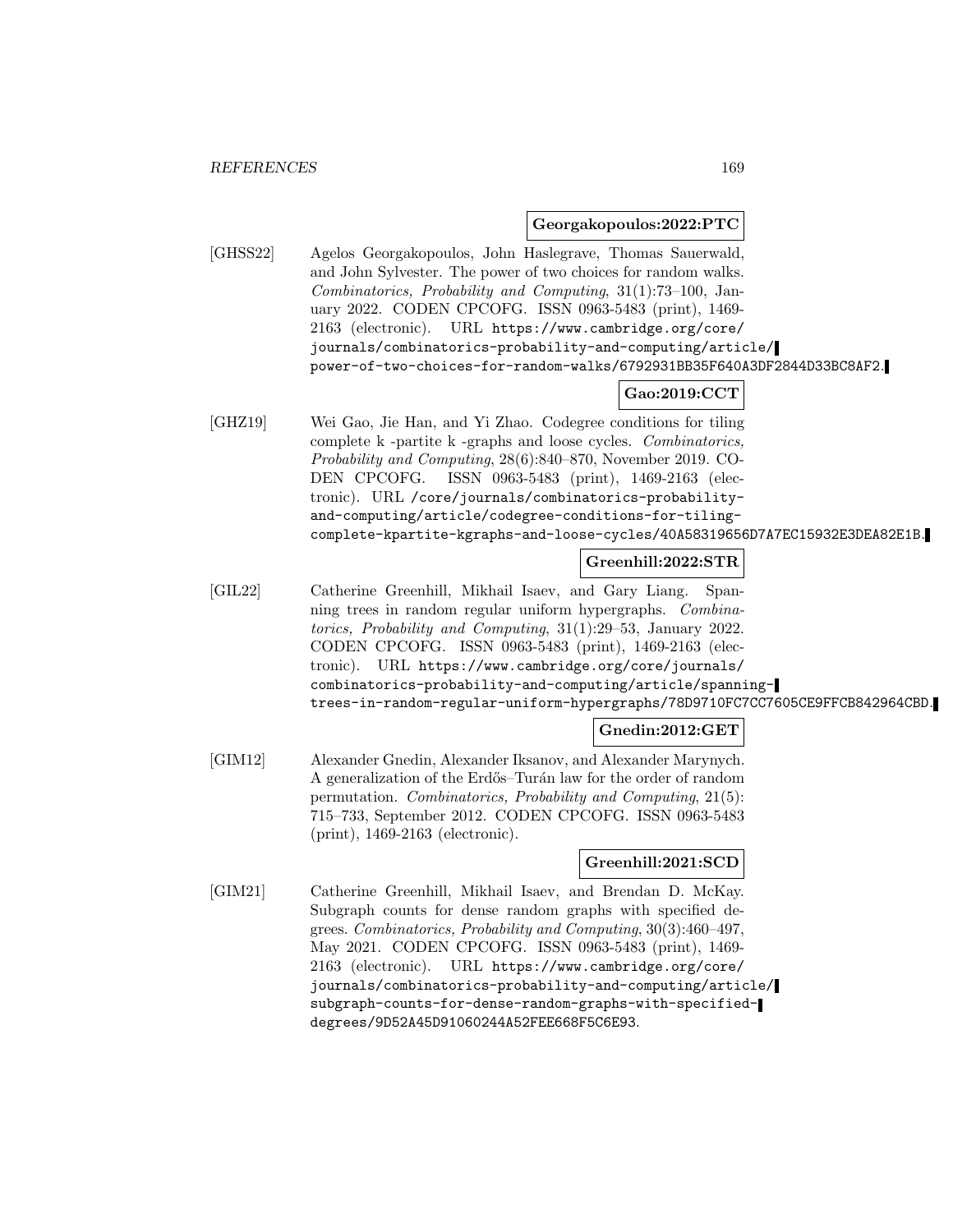## **Goddyn:1999:RCB**

[GJ99] Luis A. Goddyn and Bill Jackson. Removable circuits in binary matroids. Combinatorics, Probability and Computing, 8 (6):539–545, November 1999. CODEN CPCOFG. ISSN 0963- 5483 (print), 1469-2163 (electronic). URL http://journals. cambridge.org/action/displayIssue?jid=CPC&volumeId=8& issueId=06.

## **Goldberg:2002:BPC**

[GJ02] Leslie Ann Goldberg and Mark Jerrum. The 'Burnside Process' converges slowly. Combinatorics, Probability and Computing, 11(1):21–34, January 2002. CODEN CPCOFG. ISSN 0963-5483 (print), 1469-2163 (electronic). URL http: //journals.cambridge.org/action/displayIssue?jid=CPC& volumeId=11&issueId=01.

### **Goerdt:2003:SRR**

[GJ03] Andreas Goerdt and Tomasz Jurdziński. Some results on random unsatisfiable k-SAT instances and approximation algorithms applied to random structures. Combinatorics, Probability and Computing, 12(3):245–267, May 2003. CODEN CPCOFG. ISSN 0963-5483 (print), 1469-2163 (electronic). URL http: //journals.cambridge.org/action/displayIssue?jid=CPC& volumeId=12&issueId=03. Combinatorics, probability and computing (Oberwolfach, 2001).

## **Goldberg:2007:CFI**

[GJ07] Eslie Ann Goldberg and Mark Jerrum. The complexity of ferromagnetic Ising with local fields. Combinatorics, Probability and Computing, 16(1):43–61, January 2007. CODEN CPCOFG. ISSN 0963-5483 (print), 1469-2163 (electronic). URL http: //journals.cambridge.org/action/displayIssue?jid=CPC& volumeId=16&issueId=01.

## **Gowers:2021:GRS**

[GJ21a] W. T. Gowers and Barnabás Janzer. Generalizations of the Ruzsa–Szemerédi and rainbow Turán problems for cliques. Combinatorics, Probability and Computing, 30(4):591–608, July 2021. CODEN CPCOFG. ISSN 0963-5483 (print), 1469-2163 (electronic). URL https://www.cambridge.org/core/journals/ combinatorics-probability-and-computing/article/generalizationsof-the-ruzsaszemeredi-and-rainbow-turan-problems-forcliques/3ACA5B930E52081F0717810A454B4DB6.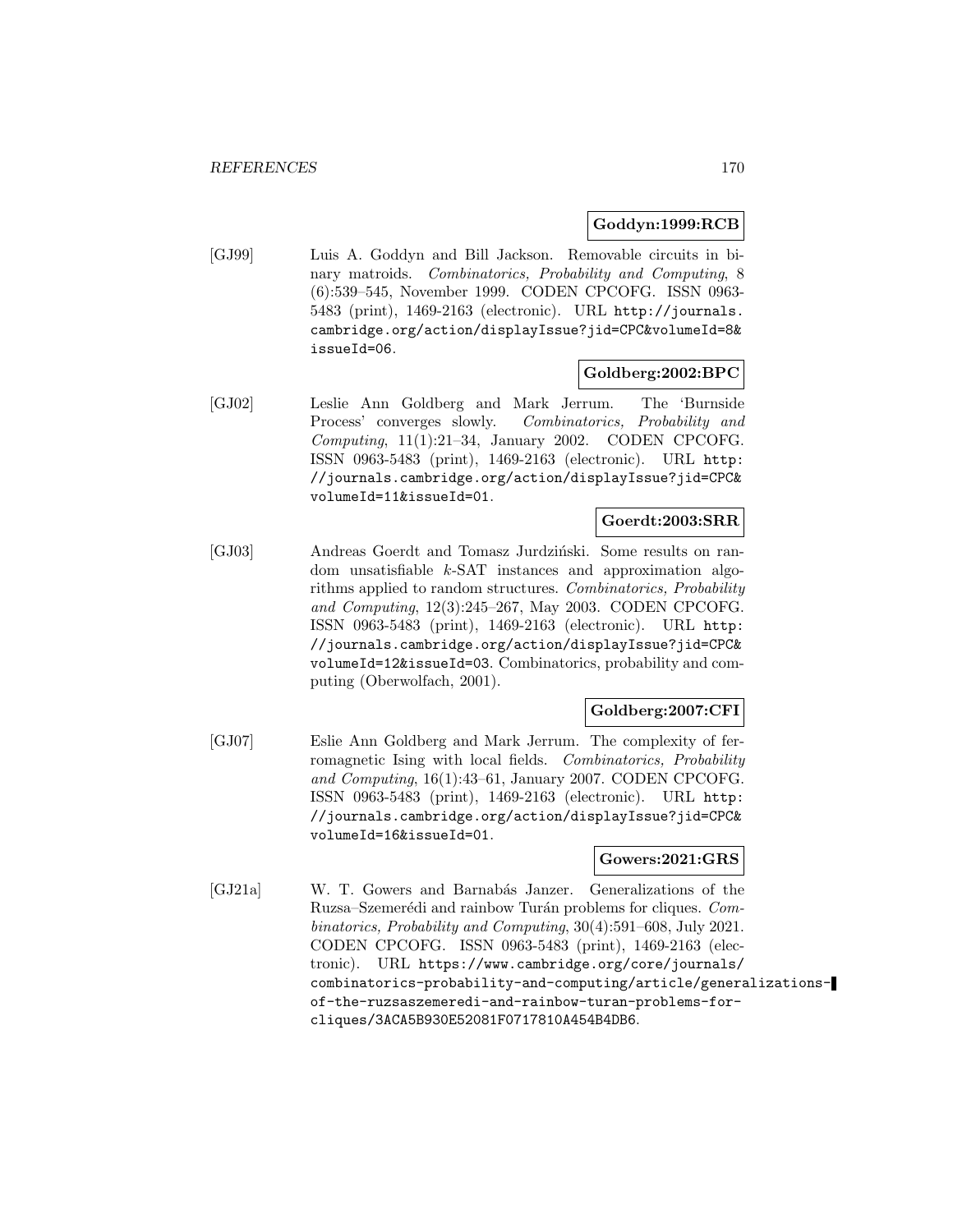## **Guo:2021:ACB**

[GJ21b] Heng Guo and Mark Jerrum. Approximately counting bases of bicircular matroids. Combinatorics, Probability and Computing, 30 (1):124–135, January 2021. CODEN CPCOFG. ISSN 0963-5483 (print), 1469-2163 (electronic). URL https://www.cambridge. org/core/journals/combinatorics-probability-and-computing/ article/approximately-counting-bases-of-bicircular-matroids/ 1503038473E8C262382C9D231718F2DF.

#### **Garmo:2004:GRR**

[GJK04] Hans Garmo, Svante Janson, and Michal Karonski. On generalized random railways. Combinatorics, Probability and Computing,  $13(1):31-35$ , January 2004. CODEN CPCOFG. ISSN 0963-5483 (print), 1469-2163 (electronic). URL http: //journals.cambridge.org/action/displayIssue?jid=CPC& volumeId=13&issueId=01.

# **Greenhill:2002:PPC**

[GJKW02] Catherine Greenhill, Svante Janson, Jeong Han Kim, and Nicholas C. Wormald. Permutation pseudographs and contiguity. Combinatorics, Probability and Computing, 11(3):273–298, May 2002. CODEN CPCOFG. ISSN 0963-5483 (print), 1469-2163 (electronic). URL http://journals.cambridge.org/action/ displayIssue?jid=CPC&volumeId=11&issueId=03.

# **Greenhill:2010:NPM**

[GJR10] Catherine Greenhill, Svante Janson, and Andrzej Ruciński. On the number of perfect matchings in random lifts. Combinatorics, Probability and Computing, 19(5–6):791–817, November 2010. CODEN CPCOFG. ISSN 0963-5483 (print), 1469-2163 (electronic).

## **Gnedin:2001:CGD**

[GK01] Alexander Gnedin and Sergei Kerov. A characterization of GEM distributions. Combinatorics, Probability and Computing, 10(3): 213–217, May 2001. CODEN CPCOFG. ISSN 0963-5483 (print), 1469-2163 (electronic). URL http://journals.cambridge. org/action/displayIssue?jid=CPC&volumeId=10&issueId= 03.

### **Galvin:2004:PTH**

[GK04] David Galvin and Jeff Kahn. On phase transition in the hard-core model on  $\mathbb{Z}^d$ . Combinatorics, Probability and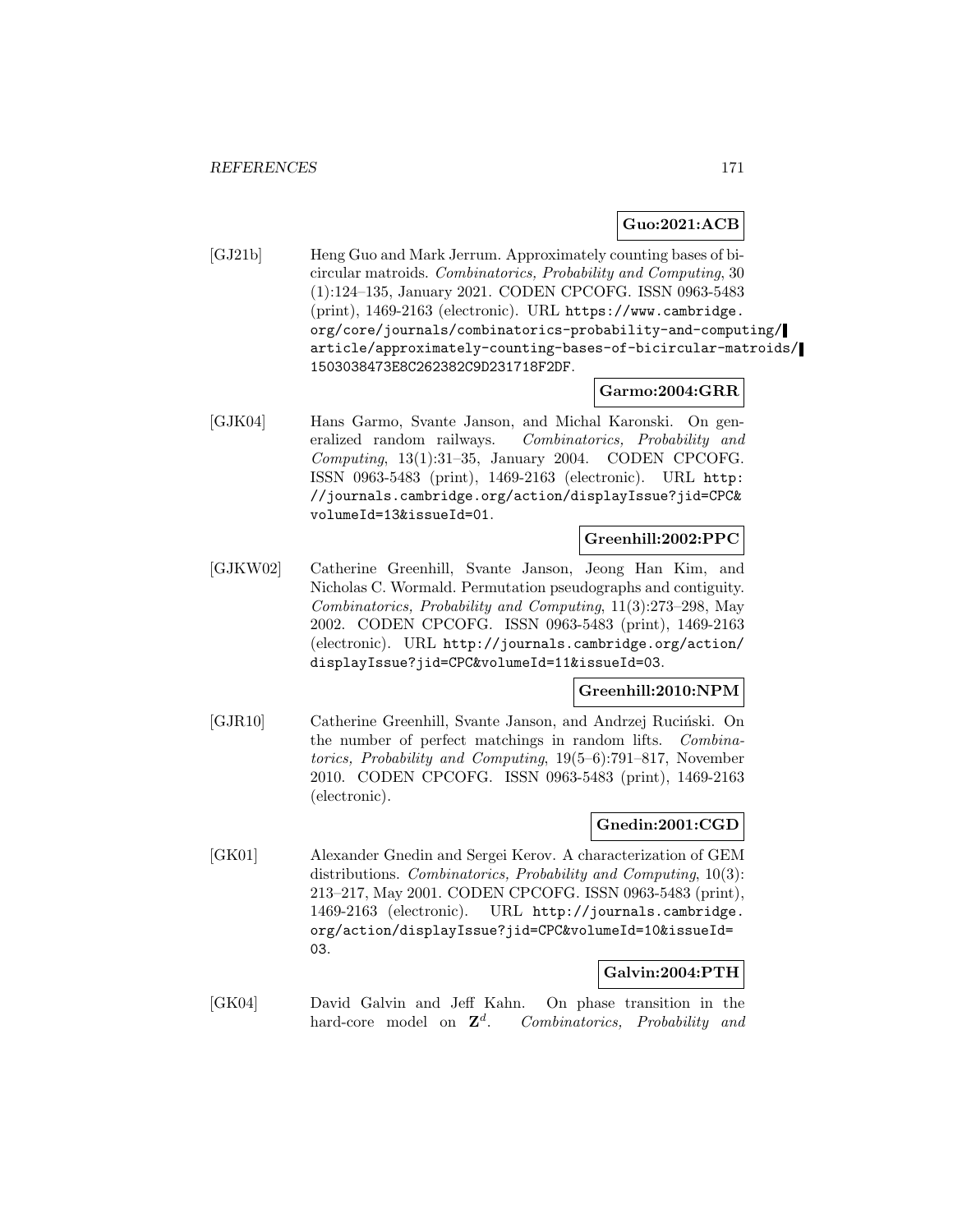Computing, 13(2):137–164, March 2004. CODEN CPCOFG. ISSN 0963-5483 (print), 1469-2163 (electronic). URL http: //journals.cambridge.org/action/displayIssue?jid=CPC& volumeId=13&issueId=02.

### **Girao:2017:GMC**

[GKP17] António Girão, Teeradej Kittipassorn, and Kamil Popielarz. Generalized majority colourings of digraphs. Combinatorics, Probability and Computing, 26(6):850–855, November 2017. CO-DEN CPCOFG. ISSN 0963-5483 (print), 1469-2163 (electronic). URL https://www.cambridge.org/core/product/ 8560D452B38B085A45C17E6662563527.

## **Goodall:2018:TPM**

[GKRV18] Andrew Goodall, Thomas Krajewski, Guus Regts, and Llu´is Vena. A Tutte polynomial for maps. Combinatorics, Probability and Computing, 27(6):913–945, November 2018. CO-DEN CPCOFG. ISSN 0963-5483 (print), 1469-2163 (electronic). URL https://www.cambridge.org/core/journals/ combinatorics-probability-and-computing/article/tuttepolynomial-for-maps/9C9A2E83973A585E7F163723D846DE28.

## **Grabner:2014:GAS**

[GKW14] Peter J. Grabner, Arnold Knopfmacher, and Stephan Wagner. A general asymptotic scheme for the analysis of partition statistics. Combinatorics, Probability and Computing, 23(6):1057– 1086, November 2014. CODEN CPCOFG. ISSN 0963-5483 (print), 1469-2163 (electronic). Special issue on Honouring the Memory of Philippe Flajolet - Part 2.

## **Griggs:2009:FSF**

[GL09] Jerrold R. Griggs and Linyuan Lu. On families of subsets with a forbidden subposet. Combinatorics, Probability and Computing, 18(5):731–748, September 2009. CODEN CPCOFG. ISSN 0963- 5483 (print), 1469-2163 (electronic).

# **Gyori:2012:HNC**

[GL12a] Ervin Győri and Nathan Lemons. Hypergraphs with no cycle of a given length. Combinatorics, Probability and Computing, 21 (1–2):193–201, ???? 2012. CODEN CPCOFG. ISSN 0963-5483 (print), 1469-2163 (electronic).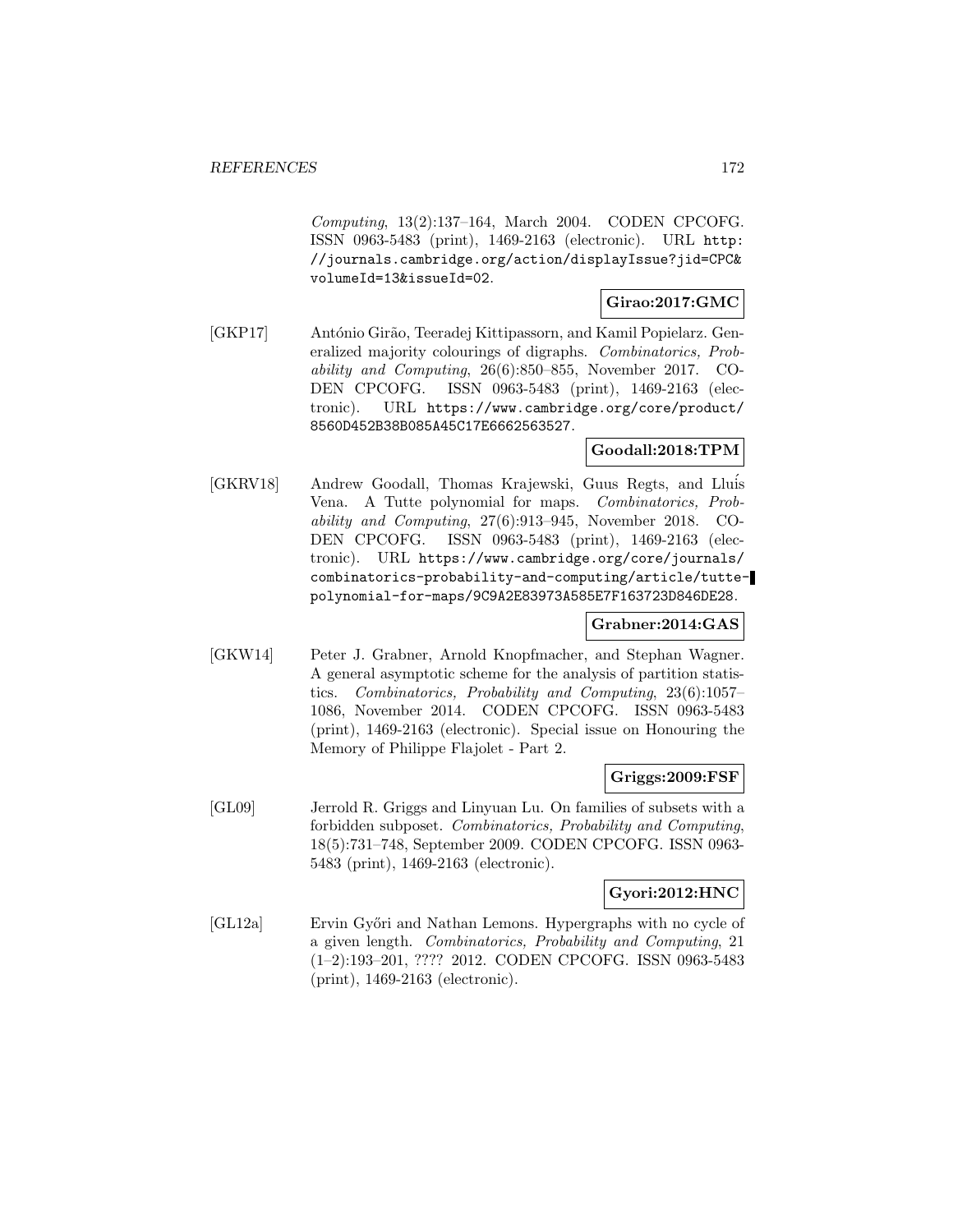## **Gyori:2012:MNT**

[GL12b] Ervin Győri and Hao Li. The maximum number of triangles in  $C_{2k+1}$ -free graphs. Combinatorics, Probability and Computing, 21(1–2):187–191, ???? 2012. CODEN CPCOFG. ISSN 0963-5483 (print), 1469-2163 (electronic).

## **Gruslys:2018:MNT**

[GL18] Vytautas Gruslys and Shoham Letzter. Minimizing the number of triangular edges. Combinatorics, Probability and Computing, 27(4):580–622, July 2018. CODEN CPCOFG. ISSN 0963-5483 (print), 1469-2163 (electronic). URL https://www.cambridge. org/core/journals/combinatorics-probability-and-computing/ article/minimizing-the-number-of-triangular-edges/5B9368B4340E69D25AE0EC5661DDA

## **Gowers:2021:LIS**

[GL21a] W. T. Gowers and J. Long. The length of an s-increasing sequence of r-tuples. Combinatorics, Probability and Computing, 30(5):686–721, September 2021. CODEN CPCOFG. ISSN 0963-5483 (print), 1469-2163 (electronic). URL https://www. cambridge.org/core/journals/combinatorics-probabilityand-computing/article/length-of-an-sincreasing-sequenceof-rtuples/7301418D47DB1ECD6BE71C20E8A98D0A.

### **Gruslys:2021:CPR**

[GL21b] Vytautas Gruslys and Shoham Letzter. Cycle partitions of regular graphs. Combinatorics, Probability and Computing, 30(4): 526–549, July 2021. CODEN CPCOFG. ISSN 0963-5483 (print), 1469-2163 (electronic). URL https://www.cambridge.org/ core/journals/combinatorics-probability-and-computing/ article/cycle-partitions-of-regular-graphs/38EA443A8ED4AE63A812431A410DFF2F.

### **Gurvits:2021:CMC**

[GL21c] Leonid Gurvits and Jonathan Leake. Counting matchings via capacity-preserving operators. Combinatorics, Probability and Computing, 30(6):956–981, November 2021. CO-DEN CPCOFG. ISSN 0963-5483 (print), 1469-2163 (electronic). URL https://www.cambridge.org/core/journals/ combinatorics-probability-and-computing/article/countingmatchings-via-capacitypreserving-operators/9CF63D280E8003E749CEE81A9C2859C7.

## **Glasscock:2016:MTT**

[Gla16] Daniel Glasscock. Marstrand-type theorems for the counting and mass dimensions in **Z**. Combinatorics, Probabil-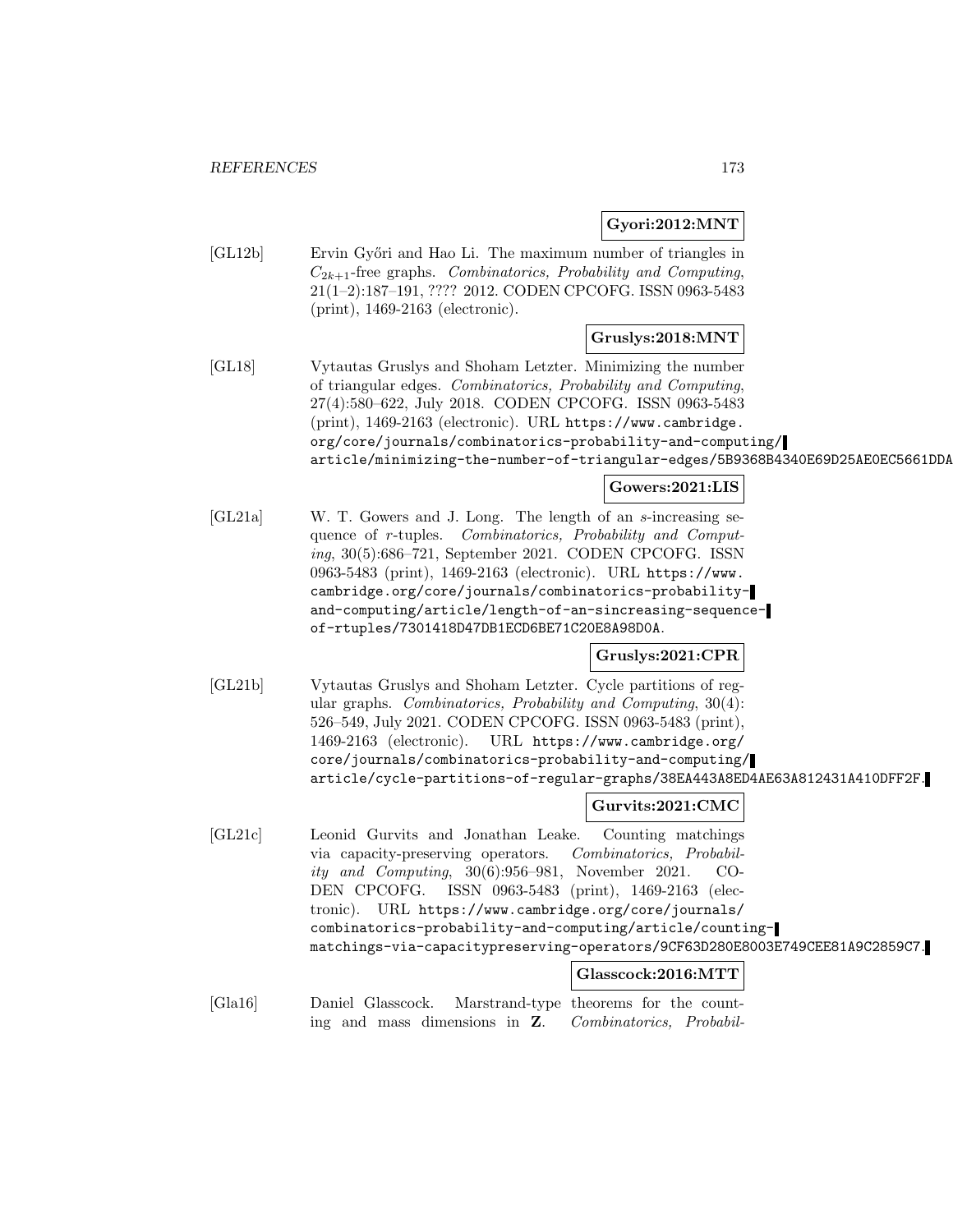ity and Computing, 25(5):700–743, September 2016. CO-DEN CPCOFG. ISSN 0963-5483 (print), 1469-2163 (electronic). URL https://www.cambridge.org/core/product/ B04A5D22570ED534A737BF11BB90E191.

#### **Guattery:1999:PRM**

[GLM99] S. Guattery, T. Leighton, and G. L. Miller. The path resistance method for bounding the smallest nontrivial eigenvalue of a Laplacian. Combinatorics, Probability and Computing, 8 (5):441–460, September 1999. CODEN CPCOFG. ISSN 0963- 5483 (print), 1469-2163 (electronic). URL http://journals. cambridge.org/action/displayIssue?jid=CPC&volumeId=8& issueId=05.

# **Gan:2015:MNI**

[GLS15] Wenying Gan, Po-Shen Loh, and Benny Sudakov. Maximizing the number of independent sets of a fixed size. Combinatorics, Probability and Computing, 24(3):521–527, May 2015. CODEN CPCOFG. ISSN 0963-5483 (print), 1469-2163 (electronic).

## **Gaither:2015:RWQ**

[GLWW15] Jeffrey Gaither, Guy Louchard, Stephan Wagner, and Mark Daniel Ward. Resolution of T. Ward's question and the Israel–Finch conjecture: Precise analysis of an integer sequence arising in dynamics. Combinatorics, Probability and Computing, 24(1):195– 215, January 2015. CODEN CPCOFG. ISSN 0963-5483 (print), 1469-2163 (electronic). Special issue on Honouring the Memory of Philippe Flajolet - Part 3.

### **Gerke:2004:NER**

[GM04] Stefanie Gerke and Colin McDiarmid. On the number of edges in random planar graphs. Combinatorics, Probability and Computing, 13(2):165–183, March 2004. CODEN CPCOFG. ISSN 0963-5483 (print), 1469-2163 (electronic). URL http: //journals.cambridge.org/action/displayIssue?jid=CPC& volumeId=13&issueId=02.

#### **Goaoc:2015:SIE**

[GMP+15] Xavier Goaoc, Jiří Matousek, Pavel Paták, Zuzana Safernová, and Martin Tancer. Simplifying inclusion-exclusion formulas. Combinatorics, Probability and Computing, 24(2):438–456, March 2015. CODEN CPCOFG. ISSN 0963-5483 (print), 1469- 2163 (electronic).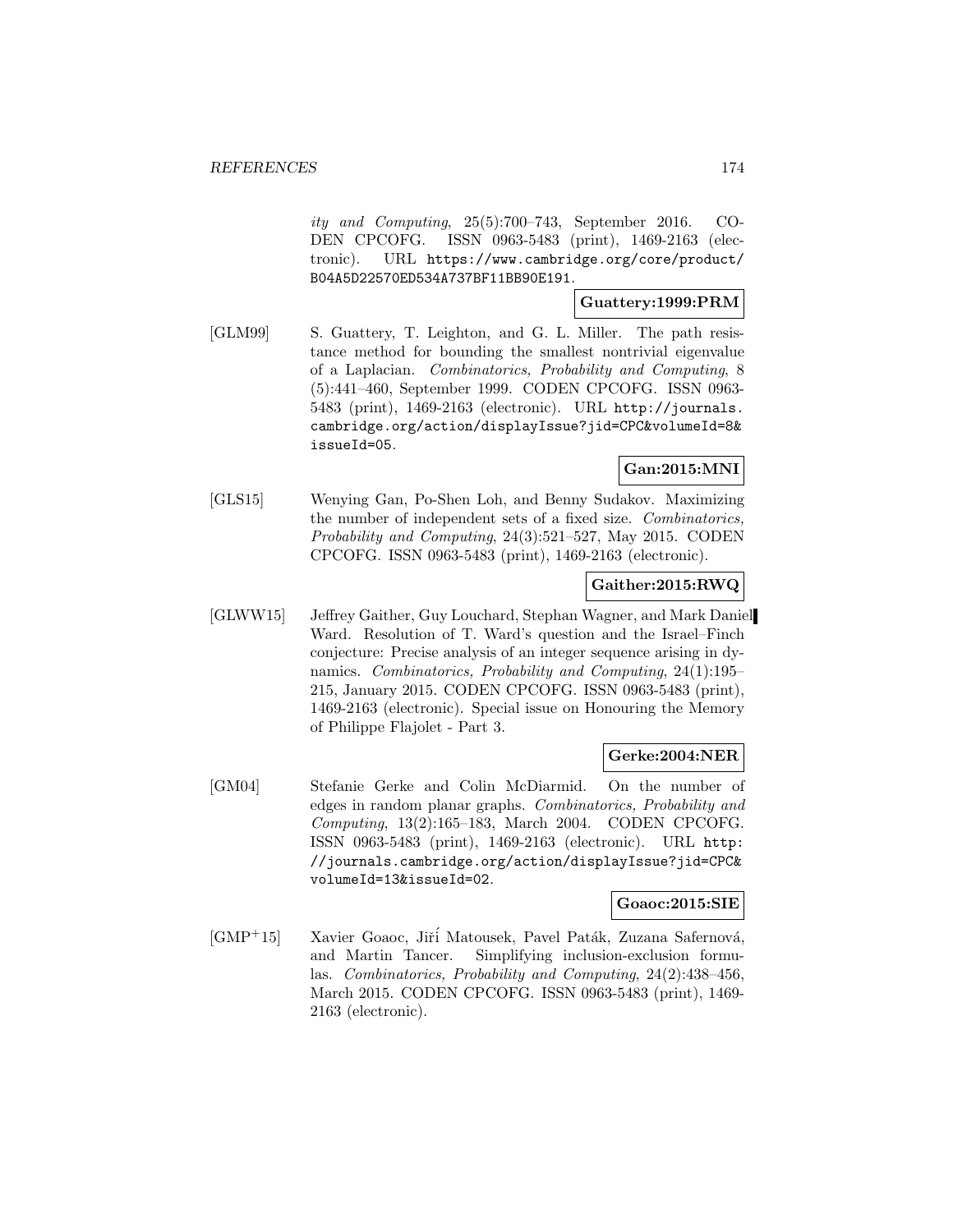## **Geil:2019:BNC**

[GMP19] O. Geil and U. Martinez-Peñas. Bounding the number of common zeros of multivariate polynomials and their consecutive derivatives. Combinatorics, Probability and Computing, 28(2):253–279, March 2019. CODEN CPCOFG. ISSN 0963-5483 (print), 1469- 2163 (electronic). URL https://www.cambridge.org/core/ journals/combinatorics-probability-and-computing/article/ bounding-the-number-of-common-zeros-of-multivariatepolynomials-and-their-consecutive-derivatives/678AC5C9D8B85601FDD844BA63126937.

# **Gimenez:2022:ACC**

[GMPP22] Nardo Giménez, Guillermo Matera, Mariana Pérez, and Melina Privitelli. Average-case complexity of the Euclidean algorithm with a fixed polynomial over a finite field. Combinatorics, Probability and Computing, 31(1):166–183, January 2022. CO-DEN CPCOFG. ISSN 0963-5483 (print), 1469-2163 (electronic). URL https://www.cambridge.org/core/journals/ combinatorics-probability-and-computing/article/averagecasecomplexity-of-the-euclidean-algorithm-with-a-fixed-polynomialover-a-finite-field/85632A7CD68C5E0CAA1243BE27D8E5A5.

## **Gionfriddo:1994:BS**

[GMT94] Mario Gionfriddo, Salvatore Milici, and Zsolt Tuza. Blocking sets in  $SQS(2v)$ . Combinatorics, Probability and Computing, 3 (1):77–86, March 1994. CODEN CPCOFG. ISSN 0963-5483 (print), 1469-2163 (electronic).

## **Grosz:2020:SFG**

[GMT20] Dániel Grósz, Abhishek Methuku, and Casey Tompkins. On subgraphs of  $C_{2k}$ -free graphs and a problem of Kühn and Osthus. Combinatorics, Probability and Computing, 29(3):436–454, May 2020. CODEN CPCOFG. ISSN 0963-5483 (print), 1469- 2163 (electronic). URL https://www.cambridge.org/core/ journals/combinatorics-probability-and-computing/article/ on-subgraphs-of-c2kfree-graphs-and-a-problem-of-kuhnand-osthus/73CBED075F1B910C19966FC713D68EE3.

### **Gimenez:2006:CCT**

[GN06] Omer Giménez and Marc Noy. On the complexity of computing the Tutte polynomial of bicircular matroids. Combinatorics, Probability and Computing, 15(3):385–395, May 2006. CODEN CPCOFG. ISSN 0963-5483 (print), 1469-2163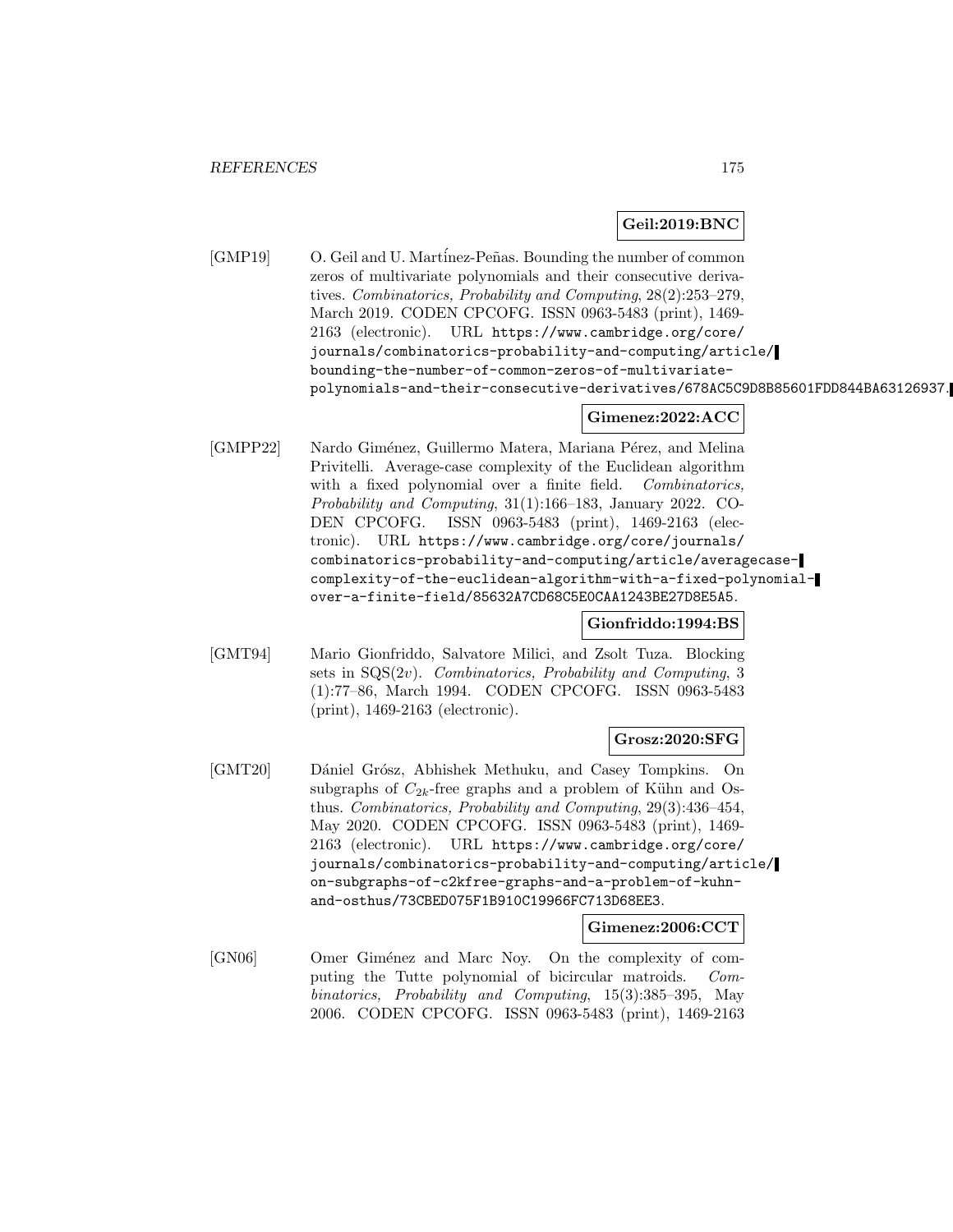(electronic). URL http://journals.cambridge.org/action/ displayIssue?jid=CPC&volumeId=15&issueId=03.

## **Gnedin:2000:NSS**

[Gne00] Alexander V. Gnedin. A note on sequential selection from permutations. Combinatorics, Probability and Computing, 9(1):13–17, January 2000. CODEN CPCOFG. ISSN 0963-5483 (print), 1469- 2163 (electronic). URL http://journals.cambridge.org/ action/displayIssue?jid=CPC&volumeId=9&issueId=01.

### **Gnedin:2004:TSF**

[Gne04] Alexander V. Gnedin. Three sampling formulas. Combinatorics, Probability and Computing, 13(2):185–193, March 2004. CODEN CPCOFG. ISSN 0963-5483 (print), 1469-2163 (electronic). URL http://journals.cambridge.org/action/ displayIssue?jid=CPC&volumeId=13&issueId=02.

# **Glebov:2017:TPL**

[GNS17] Roman Glebov, Humberto Naves, and Benny Sudakov. The threshold probability for long cycles. Combinatorics, Probability and Computing, 26(2):208–247, March 2017. CO-DEN CPCOFG. ISSN 0963-5483 (print), 1469-2163 (electronic). URL https://www.cambridge.org/core/product/ 281BBEF1A6910F3B2716AE0FC7D0ABF0.

### **Godsil:1992:WGF**

[God92] C. D. Godsil. Walk generating functions, Christoffel–Darboux identities and the adjacency matrix of a graph. Combinatorics, Probability and Computing, 1(1):13–25, March 1992. CODEN CPCOFG. ISSN 0963-5483 (print), 1469-2163 (electronic).

#### **Goerdt:2010:RBC**

[Goe10] Andreas Goerdt. On random betweenness constraints. Combinatorics, Probability and Computing, 19(5–6):775–790, November 2010. CODEN CPCOFG. ISSN 0963-5483 (print), 1469-2163 (electronic).

#### **Gouezel:2015:NLB**

[Gou15] S. Gouezel. A numerical lower bound for the spectral radius of random walks on surface groups. Combinatorics, Probability and Computing, 24(6):838–856, November 2015. CODEN CPCOFG. ISSN 0963-5483 (print), 1469-2163 (electronic).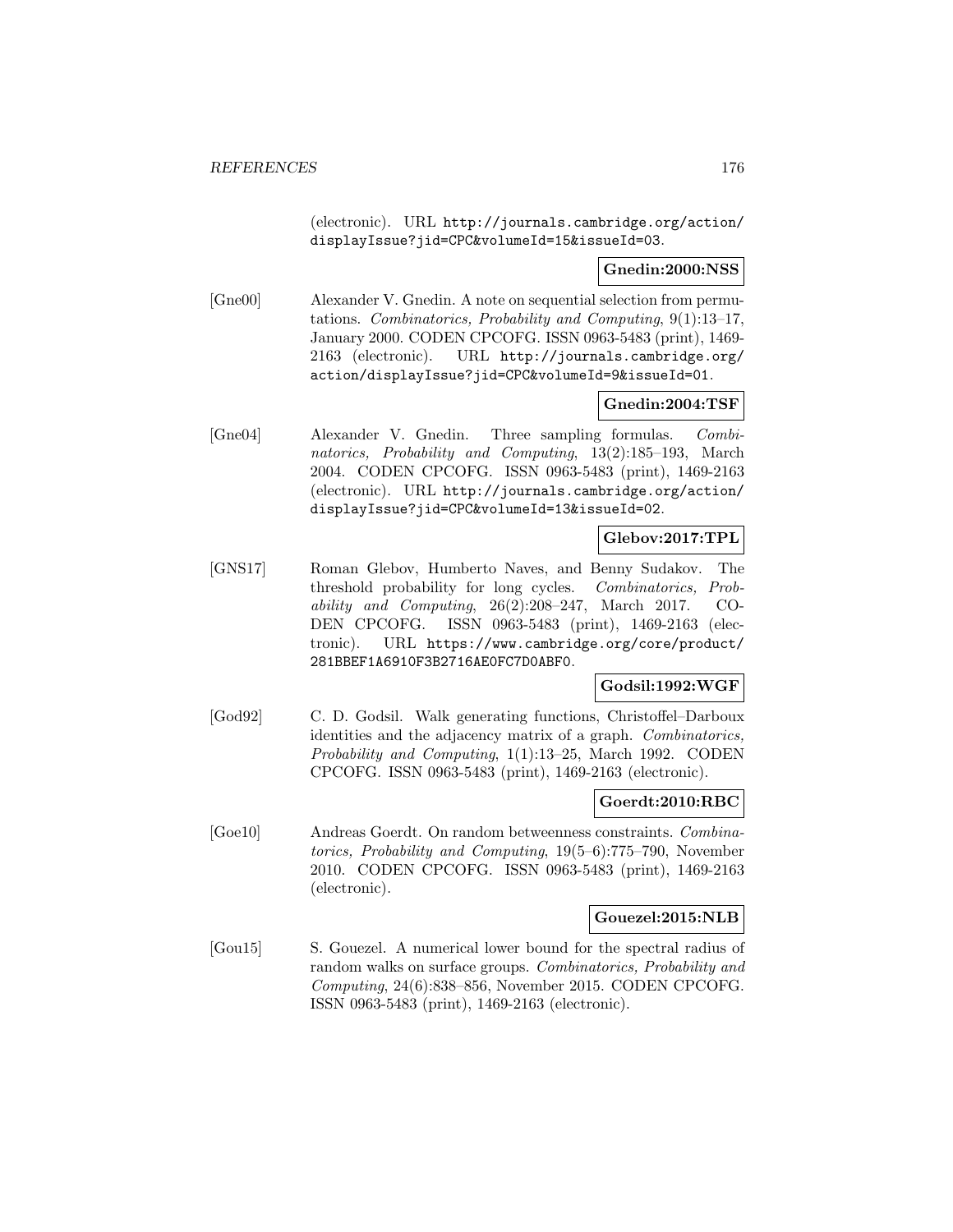#### **Gowers:1996:AWI**

[Gow96] W. T. Gowers. An almost m-wise independent random permutation of the cube. Combinatorics, Probability and Computing, 5(2):119–130, June 1996. CODEN CPCOFG. ISSN 0963-5483 (print), 1469-2163 (electronic).

## **Gowers:2006:QCR**

[Gow06] W. T. Gowers. Quasirandomness, counting and regularity for 3-uniform hypergraphs. Combinatorics, Probability and Computing, 15(1–2):143–184, January 2006. CODEN CPCOFG. ISSN 0963-5483 (print), 1469-2163 (electronic). URL http: //journals.cambridge.org/action/displayIssue?jid=CPC& volumeId=15&issueId=01.

## **Gowers:2008:QG**

[Gow08] W. T. Gowers. Quasirandom groups. Combinatorics, Probability and Computing, 17(3):363–387, May 2008. CODEN CPCOFG. ISSN 0963-5483 (print), 1469-2163 (electronic). URL http: //journals.cambridge.org/action/displayIssue?jid=CPC& volumeId=17&issueId=03.

## **Grabner:1997:MSR**

[GP97] Peter J. Grabner and Helmut Prodinger. Maximum statistics of  $N$  random variables distributed by the negative binomial distribution. Combinatorics, Probability and Computing, 6(2):179–183, June 1997. CODEN CPCOFG. ISSN 0963- 5483 (print), 1469-2163 (electronic). URL http://journals. cambridge.org/action/displayIssue?jid=CPC&volumeId=6& issueId=02.

#### **Gnedin:2007:PRE**

[GP07] Alexander Gnedin and Jim Pitman. Poisson representation of a Ewens fragmentation process. Combinatorics, Probability and Computing, 16(6):819–827, November 2007. CODEN CPCOFG. ISSN 0963-5483 (print), 1469-2163 (electronic). URL http: //journals.cambridge.org/action/displayIssue?jid=CPC& volumeId=16&issueId=06.

### **Goldschmidt:2019:PRT**

[GP19] Christina Goldschmidt and Michal Przykucki. Parking on a random tree. Combinatorics, Probability and Computing, 28(1):23– 45, January 2019. CODEN CPCOFG. ISSN 0963-5483 (print),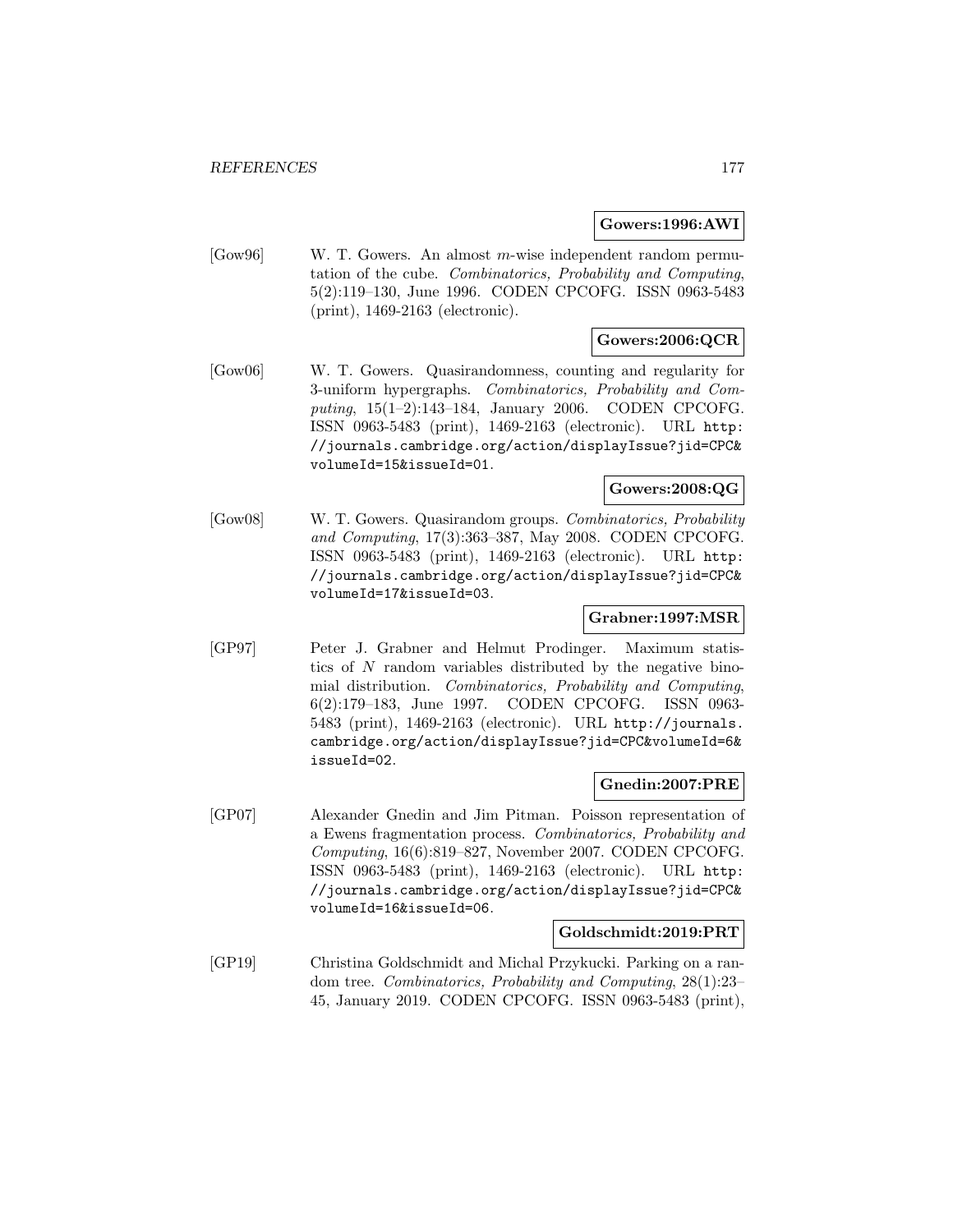1469-2163 (electronic). URL https://www.cambridge.org/ core/journals/combinatorics-probability-and-computing/ article/parking-on-a-random-tree/176352B7E36AB7862C55051FEDA273A6.

#### **Gunderson:1998:EPA**

[GR98] David S. Gunderson and Vojtéch Rödl. Extremal problems for affine cubes of integers. Combinatorics, Probability and Computing, 7(1):65–79, March 1998. CODEN CPCOFG. ISSN 0963- 5483 (print), 1469-2163 (electronic). URL http://journals. cambridge.org/action/displayIssue?jid=CPC&volumeId=7& issueId=01.

## **Grable:1998:LDI**

[Gra98] D. A. Grable. A large deviation inequality for functions of independent, multi-way choices. Combinatorics, Probability and Computing, 7(1):57–63, March 1998. CODEN CPCOFG. ISSN 0963-5483 (print), 1469-2163 (electronic). URL http: //journals.cambridge.org/action/displayIssue?jid=CPC& volumeId=7&issueId=01.

#### **Graham:2015:BDC**

[Gra15] Benjamin Graham. A binary deletion channel with a fixed number of deletions. Combinatorics, Probability and Computing, 24 (3):486–489, May 2015. CODEN CPCOFG. ISSN 0963-5483 (print), 1469-2163 (electronic).

### **Greenhalgh:1997:MRR**

[Gre97] Andrew S. Greenhalgh. A model for random random-walks on finite groups. Combinatorics, Probability and Computing, 6(1):49–56, March 1997. CODEN CPCOFG. ISSN 0963- 5483 (print), 1469-2163 (electronic). URL http://journals. cambridge.org/action/displayIssue?jid=CPC&volumeId=6& issueId=01.

### **Green:2003:SCI**

[Gre03] Ben Green. Some constructions in the inverse spectral theory of cyclic groups. Combinatorics, Probability and Computing, 12(2):127–138, March 2003. CODEN CPCOFG. ISSN 0963-5483 (print), 1469-2163 (electronic). URL http: //journals.cambridge.org/action/displayIssue?jid=CPC& volumeId=12&issueId=02.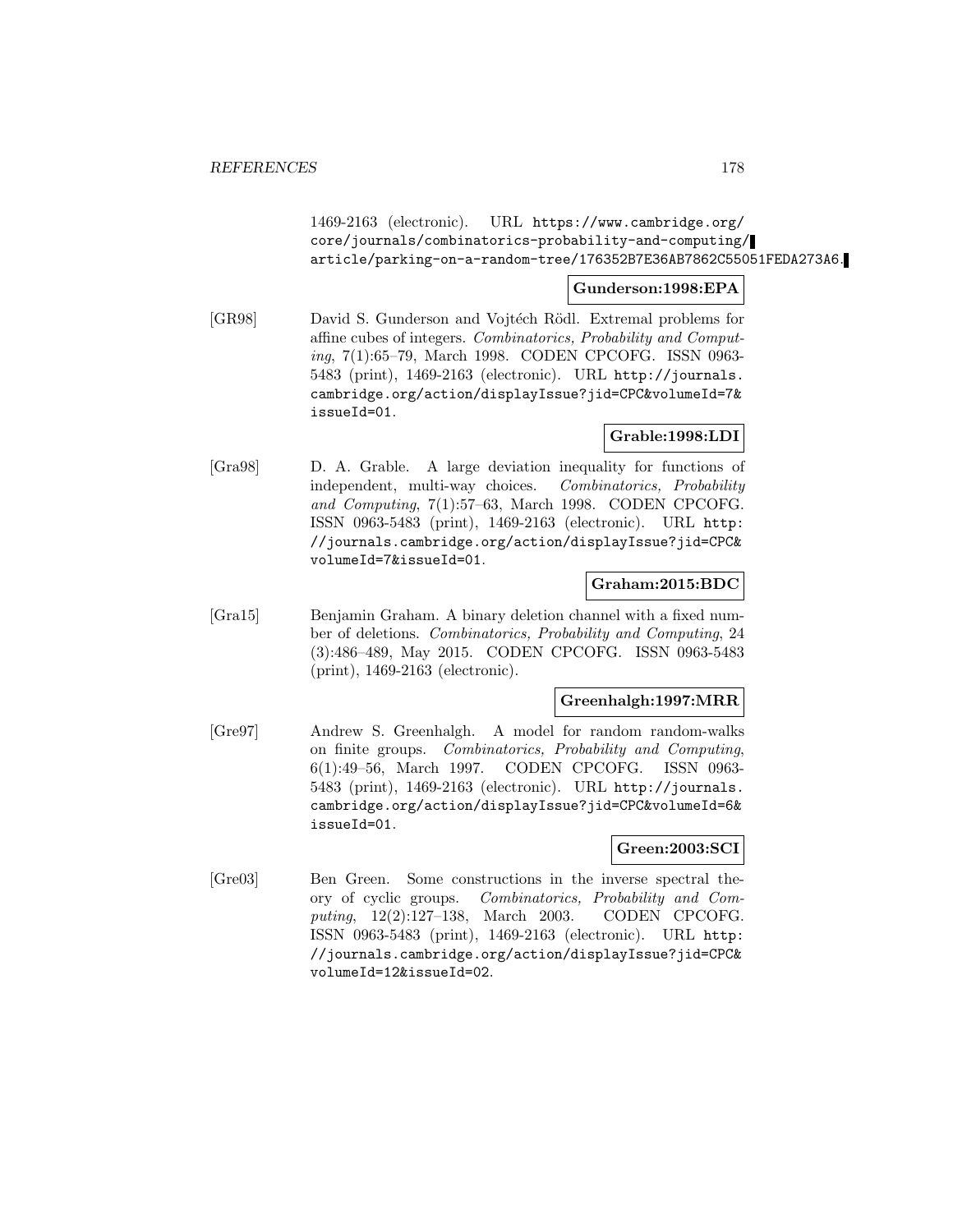## **Green:2012:CMF**

[Green. Ben Green. On (not) computing the Möbius function using bounded depth circuits. Combinatorics, Probability and Computing, 21(6):942–951, November 2012. CODEN CPCOFG. ISSN 0963-5483 (print), 1469-2163 (electronic).

## **Green:2017:CNR**

[Gre17] Ben Green. On the chromatic number of random Cayley graphs. Combinatorics, Probability and Computing, 26(2):248– 266, March 2017. CODEN CPCOFG. ISSN 0963-5483 (print), 1469-2163 (electronic). URL https://www.cambridge.org/ core/product/72DEF972689BE6AC69BAC24775610BAB.

## **Grinstead:1997:MLD**

[Gri97] Charles M. Grinstead. On medians of lattice distributions and a game with two dice. Combinatorics, Probability and Computing, 6(3):273–294, September 1997. CODEN CPCOFG. ISSN 0963- 5483 (print), 1469-2163 (electronic). URL http://journals. cambridge.org/action/displayIssue?jid=CPC&volumeId=6& issueId=03.

## **Grolmusz:2003:NER**

[Gro03] Vince Grolmusz. A note on explicit Ramsey graphs and modular sieves. Combinatorics, Probability and Computing, 12(5–6): 565–569, November 2003. CODEN CPCOFG. ISSN 0963-5483 (print), 1469-2163 (electronic). Special issue on Ramsey theory.

### **Greenberg:2020:SBM**

[GRS20] Sam Greenberg, Dana Randall, and Amanda Pascoe Streib. Sampling biased monotonic surfaces using exponential metrics. Combinatorics, Probability and Computing, 29(5):672–697, September 2020. CODEN CPCOFG. ISSN 0963-5483 (print), 1469- 2163 (electronic). URL https://www.cambridge.org/core/ journals/combinatorics-probability-and-computing/article/ sampling-biased-monotonic-surfaces-using-exponentialmetrics/3D29F7E2E25ACDBCCC43F7FE7EAFD096.

## **Goyal:2015:QCS**

[GRV15] Navin Goyal, Luis Rademacher, and Santosh Vempala. Query complexity of sampling and small geometric partitions. Combinatorics, Probability and Computing, 24(5):733–753, September 2015. CODEN CPCOFG. ISSN 0963-5483 (print), 1469-2163 (electronic).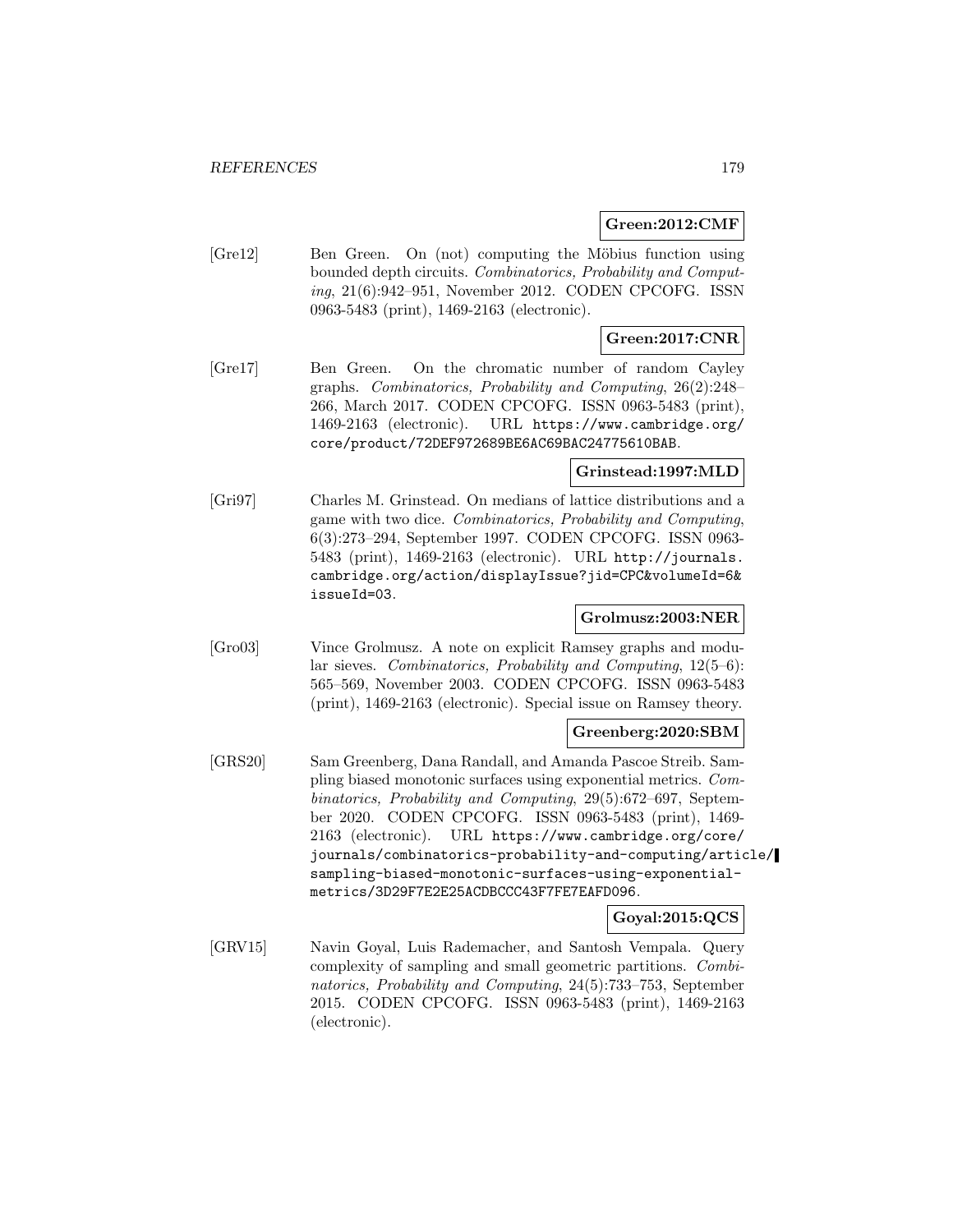#### **Greenhill:2003:CDB**

[GRW03] Catherine Greenhill, Andrzej Ruciński, and Nicholas C. Wormald. Connectedness of the degree bounded star process. Combinatorics, Probability and Computing, 12(3):269–283, May 2003. CODEN CPCOFG. ISSN 0963-5483 (print), 1469-2163 (electronic). URL http://journals.cambridge.org/action/ displayIssue?jid=CPC&volumeId=12&issueId=03. Combinatorics, probability and computing (Oberwolfach, 2001).

## **Gao:2021:FRM**

[GRWW21] Pu Gao, Reshma Ramadurai, Ian M. Wanless, and Nick Wormald. Full rainbow matchings in graphs and hypergraphs. Combinatorics, Probability and Computing, 30(5):762–780, September 2021. CODEN CPCOFG. ISSN 0963-5483 (print), 1469-2163 (electronic). URL https://www.cambridge.org/ core/journals/combinatorics-probability-and-computing/ article/full-rainbow-matchings-in-graphs-and-hypergraphs/ 1BC41B2F1E233C134DF7F5DDFF5CFA2B.

#### **Goh:1993:RMB**

[GS93] William M. Y. Goh and Eric Schmutz. Random matrices and Brownian motion. Combinatorics, Probability and Computing, 2(2):157–180, June 1993. CODEN CPCOFG. ISSN 0963-5483 (print), 1469-2163 (electronic).

### **Gyarfas:2011:CRN**

[GS11] András Gyárfás and Gábor N. Sárközy. The 3-colour Ramsey number of a 3-uniform Berge cycle. Combinatorics, Probability and Computing, 20(1):53–71, January 2011. CODEN CPCOFG. ISSN 0963-5483 (print), 1469-2163 (electronic).

## **Ge:2012:GPI**

[GS12a] Q. Ge and D. Stefankovic. A graph polynomial for independent sets of bipartite graphs. Combinatorics, Probability and Computing, 21(5):695–714, September 2012. CODEN CPCOFG. ISSN 0963-5483 (print), 1469-2163 (electronic).

### **Gyarfas:2012:SVT**

[GS12b] András Gyárfás and Gábor N. Sárközy. Star versus two stripes Ramsey numbers and a conjecture of Schelp. Combinatorics, Probability and Computing, 21(1–2):179–186, ???? 2012. CO-DEN CPCOFG. ISSN 0963-5483 (print), 1469-2163 (electronic).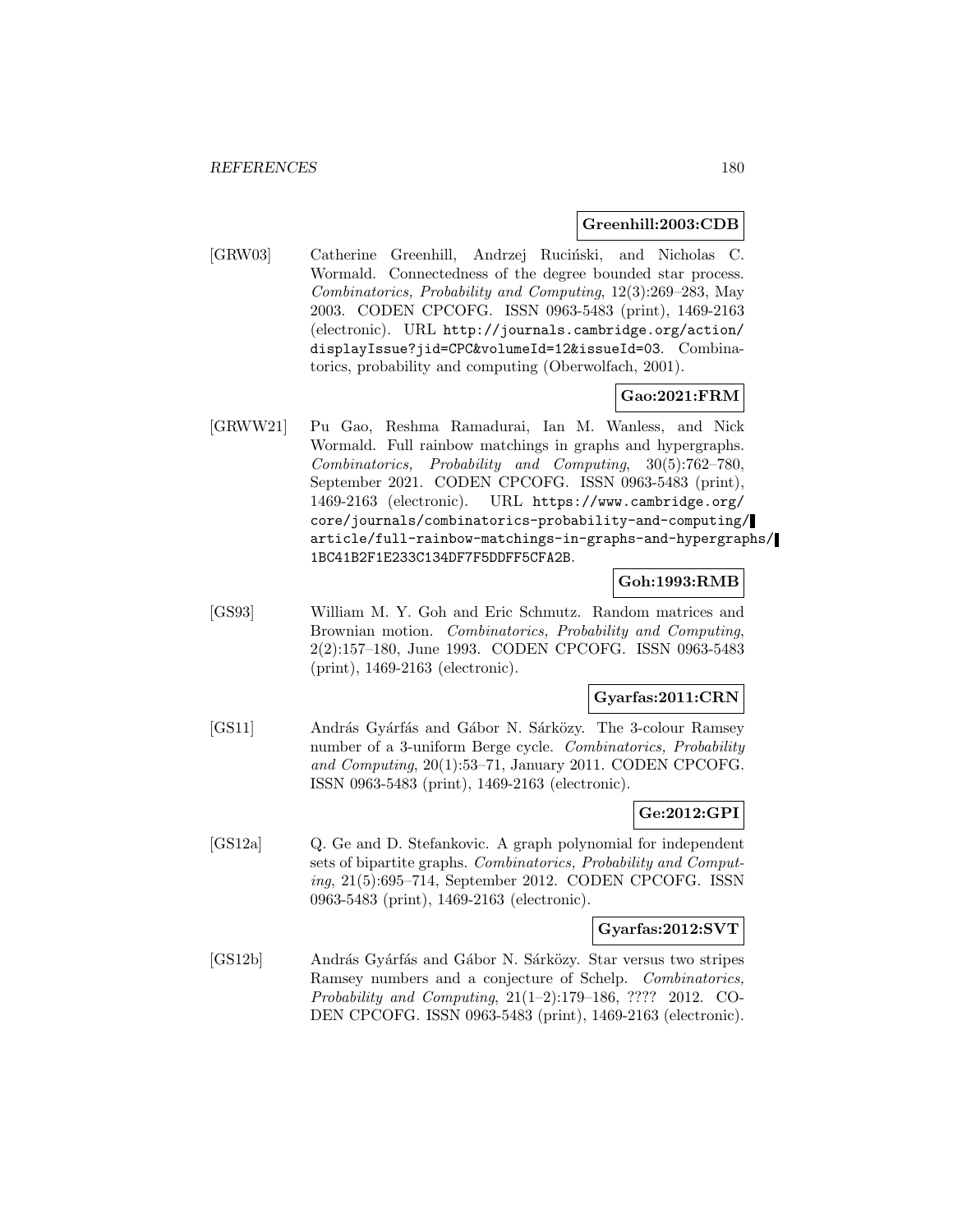#### **Godbole:1996:CAU**

[GSS96] Anant P. Godbole, Daphne E. Skipper, and Rachel A. Sunley. t-covering arrays: upper bounds and Poisson approximations. Combinatorics, Probability and Computing, 5(2):105–117, June 1996. CODEN CPCOFG. ISSN 0963-5483 (print), 1469-2163 (electronic).

# **Glebov:2014:CFC**

[GST14] Roman Glebov, Tibor Szabó, and Gábor Tardos. Conflict-free colouring of graphs. Combinatorics, Probability and Computing, 23(3):434–448, May 2014. CODEN CPCOFG. ISSN 0963-5483 (print), 1469-2163 (electronic).

## **Galanis:2016:IPF**

[GSV16] Andreas Galanis, Daniel Stefankovic, and Eric Vigoda. Inapproximability of the partition function for the antiferromagnetic Ising and hard-core models. Combinatorics, Probability and Computing, 25(4):500–559, July 2016. CODEN CPCOFG. ISSN 0963- 5483 (print), 1469-2163 (electronic).

# **Gerke:2011:PGY**

[GSW11] Stefanie Gerke, Angelika Steger, and Nicholas Wormald. Pegging graphs yields a small diameter. Combinatorics, Probability and Computing, 20(2):239–248, March 2011. CODEN CPCOFG. ISSN 0963-5483 (print), 1469-2163 (electronic).

## **Green:2009:FTF**

[GT09] Ben Green and Terence Tao. Freiman's theorem in finite fields via extremal set theory. Combinatorics, Probability and Computing, 18(3):335–355, May 2009. CODEN CPCOFG. ISSN 0963-5483 (print), 1469-2163 (electronic).

#### **Gubser:1996:CAP**

[Gub96] Bradley S. Gubser. A characterization of almost-planar graphs. Combinatorics, Probability and Computing, 5(3):227– 245, September 1996. CODEN CPCOFG. ISSN 0963-5483 (print), 1469-2163 (electronic).

## **Georgakopoulos:2014:NBE**

[GW14] Agelos Georgakopoulos and Peter Winkler. New bounds for edgecover by random walk. Combinatorics, Probability and Comput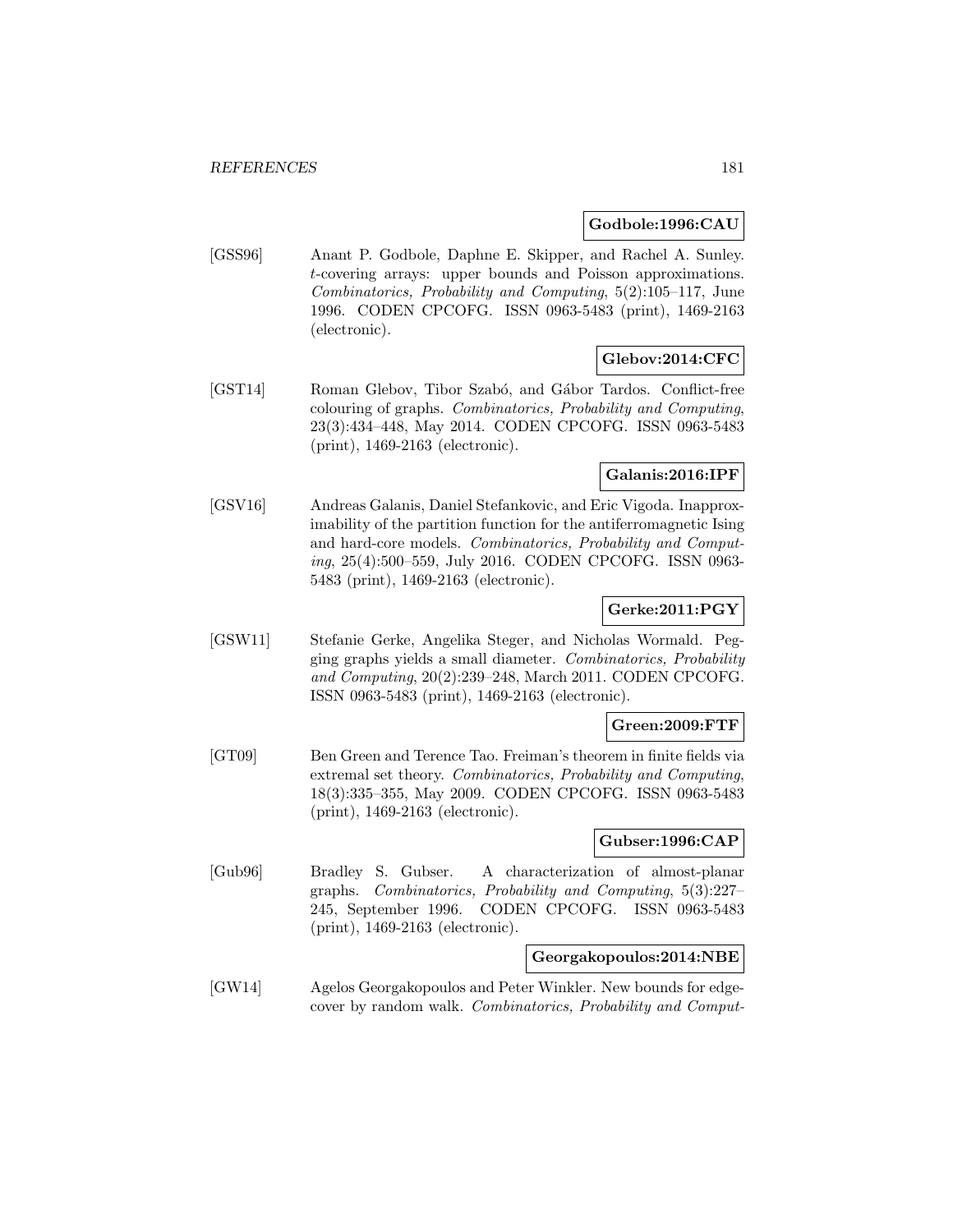ing, 23(4):571–584, July 2014. CODEN CPCOFG. ISSN 0963- 5483 (print), 1469-2163 (electronic).

## **Gao:2015:OTR**

[GW15] Pu Gao and Nicholas Wormald. Orientability thresholds for random hypergraphs. Combinatorics, Probability and Computing, 24(5):774–824, September 2015. CODEN CPCOFG. ISSN 0963- 5483 (print), 1469-2163 (electronic).

## **Georgakopoulos:2018:SGC**

[GW18] Agelos Georgakopoulos and Stephan Wagner. Subcritical graph classes containing all planar graphs. Combinatorics, Probability and Computing, 27(5):763–773, September 2018. CO-DEN CPCOFG. ISSN 0963-5483 (print), 1469-2163 (electronic). URL https://www.cambridge.org/core/journals/ combinatorics-probability-and-computing/article/subcriticalgraph-classes-containing-all-planar-graphs/7A03A98403E1CA61823753232426ECFC.

# **Green:2021:EPG**

[GW21] Ben Green and Aled Walker. Extremal problems for GCDs. Combinatorics, Probability and Computing, 30(6):922–929, November 2021. CODEN CPCOFG. ISSN 0963-5483 (print), 1469- 2163 (electronic). URL https://www.cambridge.org/core/ journals/combinatorics-probability-and-computing/article/ extremal-problems-for-gcds/D3BE6C493BF68649458DDED6D20AEB55.

## **Gyori:2006:TFH**

[Gyo06] Ervin Gyori. Triangle-free hypergraphs. Combinatorics, Probability and Computing,  $15(1-2):185-191$ , January 2006. CO-DEN CPCOFG. ISSN 0963-5483 (print), 1469-2163 (electronic). URL http://journals.cambridge.org/action/ displayIssue?jid=CPC&volumeId=15&issueId=01.

## **Hadjicostas:1998:APS**

[Had98] Petros Hadjicostas. The asymptotic proportion of subdivisions of a  $2 \times 2$  table that result in Simpson's Paradox. Combinatorics, Probability and Computing, 7(4):387–396, December 1998. CODEN CPCOFG. ISSN 0963-5483 (print), 1469-2163 (electronic). URL http://journals.cambridge.org/action/ displayIssue?jid=CPC&volumeId=7&issueId=04. See [Had99].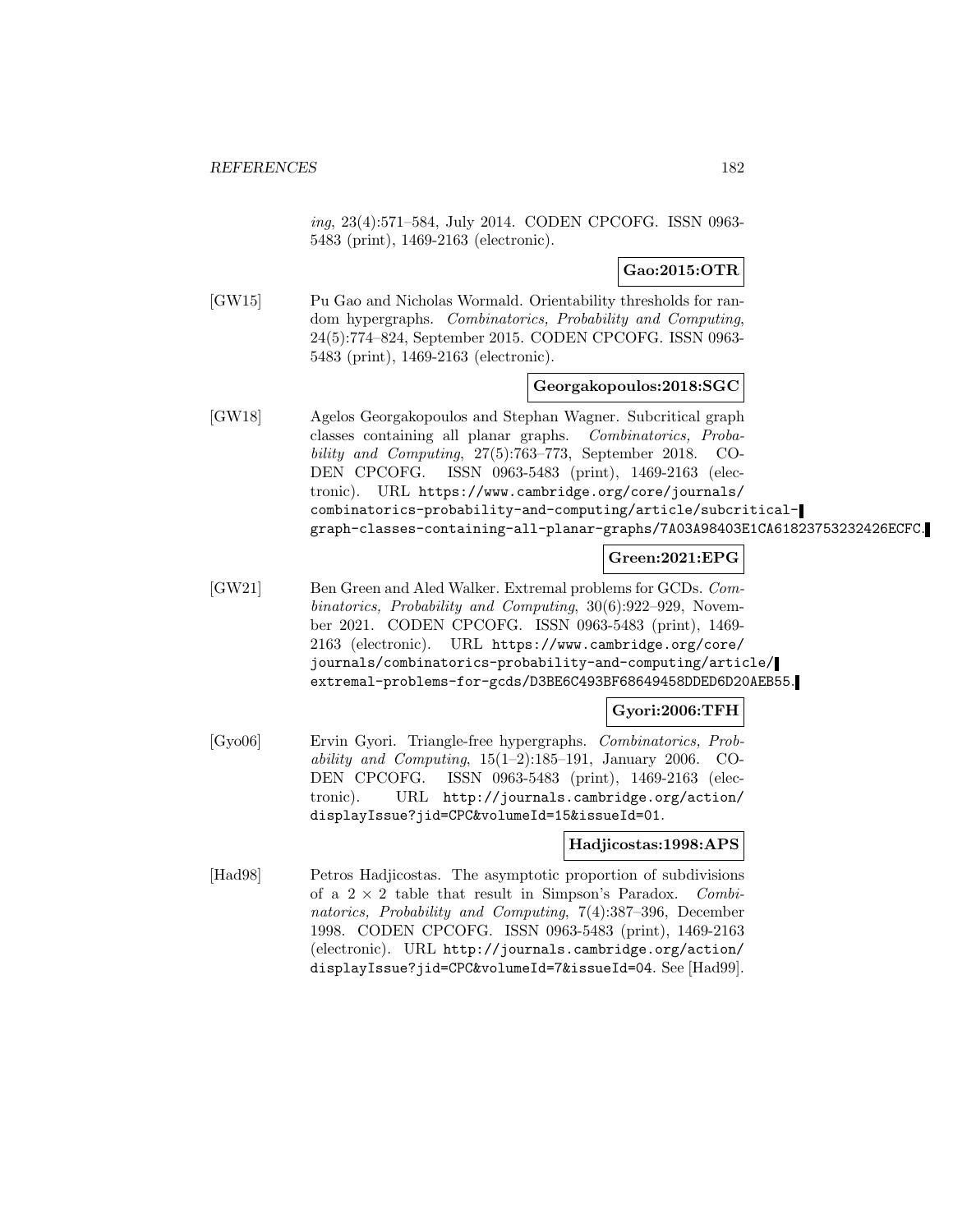### **Hadjicostas:1999:CAP**

[Had99] Petros Hadjicostas. Corrigendum: "The asymptotic proportion of subdivisions of a  $2 \times 2$  table that result in Simpson's paradox" [Combin. Probab. Comput. **7 (1998), no. 4, 387– 396; MR1680088 (99m:05008)]**. Combinatorics, Probability and Computing, 8(6):599, November 1999. CODEN CPCOFG. ISSN 0963-5483 (print), 1469-2163 (electronic). URL http: //journals.cambridge.org/action/displayIssue?jid=CPC& volumeId=8&issueId=06. See [Had98].

## **Haggkvist:1992:SNH**

[Häg92] Roland Häggkvist. On the structure of non-Hamiltonian graphs. I. Combinatorics, Probability and Computing, 1(1):27–34, March 1992. CODEN CPCOFG. ISSN 0963-5483 (print), 1469-2163 (electronic).

### **Haggkvist:1993:HCO**

[Häg93] Roland Häggkvist. Hamilton cycles in oriented graphs. Combinatorics, Probability and Computing, 2(1):25–32, March 1993. CODEN CPCOFG. ISSN 0963-5483 (print), 1469-2163 (electronic).

## **Haggkvist:1996:REC**

[Häg96] Roland Häggkvist. Restricted edge-colourings of bipartite graphs. Combinatorics, Probability and Computing, 5(4):385– 392, December 1996. CODEN CPCOFG. ISSN 0963-5483 (print), 1469-2163 (electronic).

#### **Haggstrom:1998:CBB**

[Häg98] Olle Häggström. On a conjecture of Bollobás and Brightwell concerning random walks on product graphs. Combinatorics, Probability and Computing, 7(4):397–401, December 1998. CODEN CPCOFG. ISSN 0963-5483 (print), 1469-2163 (electronic). URL http://journals.cambridge.org/action/ displayIssue?jid=CPC&volumeId=7&issueId=04.

## **Halin:1993:MPI**

[Hal93] R. Halin. Minimization problems for infinite *n*-connected graphs. Combinatorics, Probability and Computing, 2(4):417–436, December 1993. CODEN CPCOFG. ISSN 0963-5483 (print), 1469- 2163 (electronic).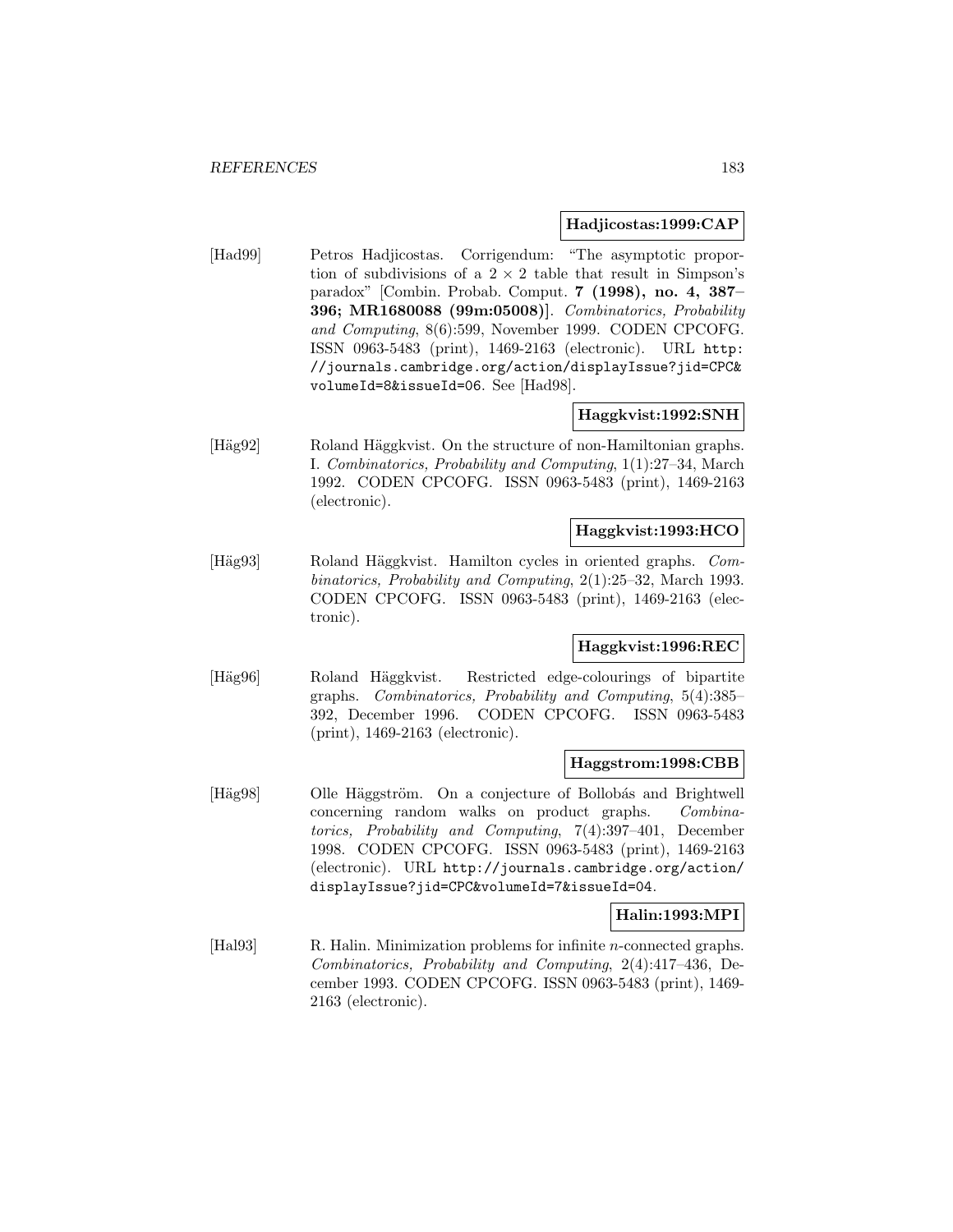### **Hamidoune:1995:WSS**

[Ham95] Yahya Ould Hamidoune. On weighted sequence sums. Combinatorics, Probability and Computing, 4(4):363–367, December 1995. CODEN CPCOFG. ISSN 0963-5483 (print), 1469-2163 (electronic).

## **Hamidoune:1998:ADC**

[Ham98] Y. O. Hamidoune. Adding distinct congruence classes. Combinatorics, Probability and Computing, 7(1):81–87, March 1998. CODEN CPCOFG. ISSN 0963-5483 (print), 1469-2163 (electronic). URL http://journals.cambridge.org/action/ displayIssue?jid=CPC&volumeId=7&issueId=01. See comments [Baj16].

# **Hamidoune:2003:SS**

[Ham03] Yahya Ould Hamidoune. Subsequence sums. Combinatorics, Probability and Computing, 12(4):413–425, July 2003. CO-DEN CPCOFG. ISSN 0963-5483 (print), 1469-2163 (electronic). URL http://journals.cambridge.org/action/ displayIssue?jid=CPC&volumeId=12&issueId=04.

## **Hamidoune:2008:WGG**

[Ham08a] Yahya O. Hamidoune. A weighted generalization of Gao's  $n +$ D−1 theorem. Combinatorics, Probability and Computing, 17(6): 793–798, November 2008. CODEN CPCOFG. ISSN 0963-5483 (print), 1469-2163 (electronic).

### **Hamidoune:2008:IIS**

[Ham08b] Yahya Ould Hamidoune. On iterated image size for pointsymmetric relations. Combinatorics, Probability and Computing, 17(1):61–66, January 2008. CODEN CPCOFG. ISSN 0963-5483 (print), 1469-2163 (electronic). URL http: //journals.cambridge.org/action/displayIssue?jid=CPC& volumeId=17&issueId=01.

#### **Hamidoune:2011:CCP**

[Ham11] Y. O. Hamidoune. Counting certain pairings in arbitrary groups. Combinatorics, Probability and Computing, 20(6):855– 865, November 2011. CODEN CPCOFG. ISSN 0963-5483 (print), 1469-2163 (electronic).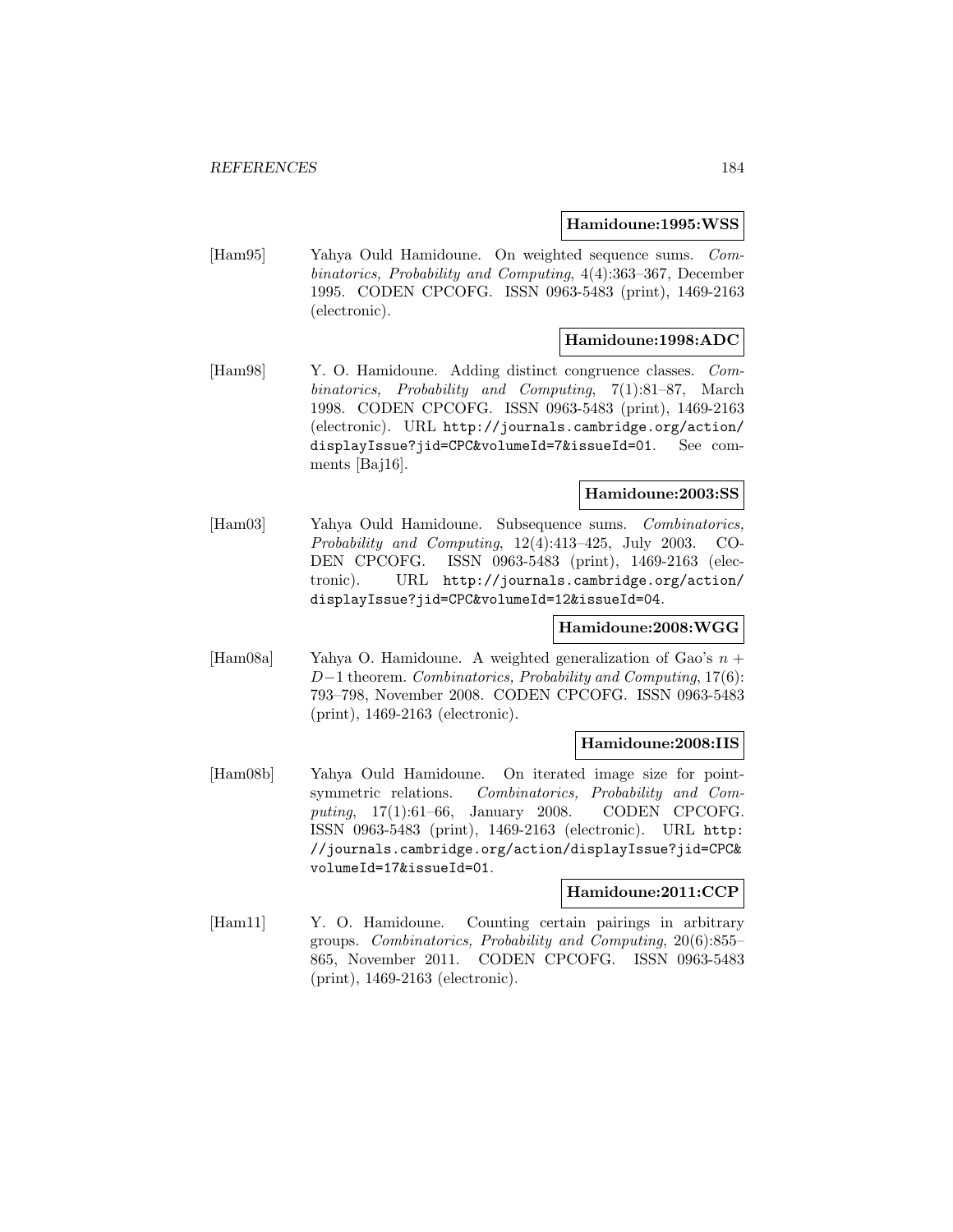#### **Hansen:1993:FBB**

[Han93] Jennie C. Hansen. Factorization in  $F_q[x]$  and Brownian motion. Combinatorics, Probability and Computing, 2(3):285–299, September 1993. CODEN CPCOFG. ISSN 0963-5483 (print), 1469-2163 (electronic).

## **Hansen:1997:LLO**

[Han97] Jennie C. Hansen. Limit laws for the optimal directed tree with random costs. Combinatorics, Probability and Computing, 6 (3):315–335, September 1997. CODEN CPCOFG. ISSN 0963- 5483 (print), 1469-2163 (electronic). URL http://journals. cambridge.org/action/displayIssue?jid=CPC&volumeId=6& issueId=03.

## **Han:2015:NPM**

[Han15] Jie Han. Near perfect matchings in k-uniform hypergraphs. Combinatorics, Probability and Computing, 24(5):723–732, September 2015. CODEN CPCOFG. ISSN 0963-5483 (print), 1469-2163 (electronic).

## **Hatami:2009:DTI**

[Hat09] Hamed Hatami. Decision trees and influences of variables over product probability spaces. Combinatorics, Probability and Computing, 18(3):357–369, May 2009. CODEN CPCOFG. ISSN 0963-5483 (print), 1469-2163 (electronic).

### **Haxell:2001:NVL**

[Hax01] P. E. Haxell. A note on vertex list colouring. Combinatorics, Probability and Computing, 10(4):345–347, July 2001. CODEN CPCOFG. ISSN 0963-5483 (print), 1469-2163 (electronic). URL http://journals.cambridge.org/action/ displayIssue?jid=CPC&volumeId=10&issueId=04.

### **Haxell:2004:SCN**

[Hax04] P. E. Haxell. On the strong chromatic number. Combinatorics, Probability and Computing, 13(6):857–865, November 2004. CODEN CPCOFG. ISSN 0963-5483 (print), 1469-2163 (electronic). URL http://journals.cambridge.org/action/ displayIssue?jid=CPC&volumeId=13&issueId=06.

# **Heckel:2020:SCE**

[Hec20] Annika Heckel. Sharp concentration of the equitable chromatic number of dense random graphs. Combinatorics, Prob-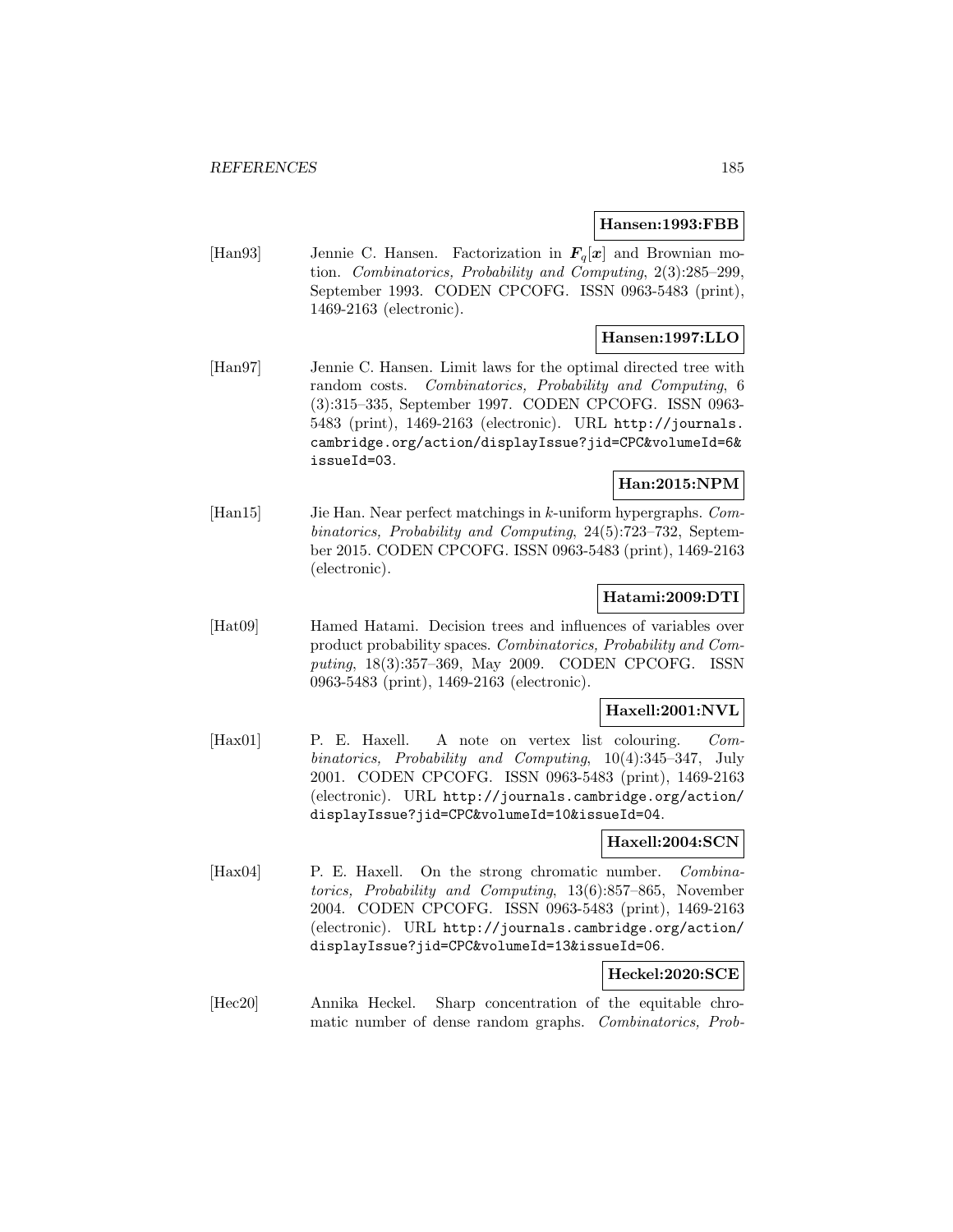ability and Computing, 29(2):213–233, March 2020. CO-DEN CPCOFG. ISSN 0963-5483 (print), 1469-2163 (electronic). URL https://www.cambridge.org/core/journals/ combinatorics-probability-and-computing/article/sharpconcentration-of-the-equitable-chromatic-number-of-denserandom-graphs/5C01926669E65A06E90B76D68C2393A6.

#### **Hegyvari:1996:SSB**

[Heg96] Norbert Hegyv´ari. Subset sums in *N*. Combinatorics, Probability and Computing, 5(4):393–402, December 1996. CODEN CPCOFG. ISSN 0963-5483 (print), 1469-2163 (electronic).

## **Hegyvari:2005:IPP**

[Heg05] Norbert Hegyvári. On intersecting properties of partitions of integers. Combinatorics, Probability and Computing, 14(3):319– 323, May 2005. CODEN CPCOFG. ISSN 0963-5483 (print), 1469-2163 (electronic). URL http://journals.cambridge. org/action/displayIssue?jid=CPC&volumeId=14&issueId= 03.

# **Hatami:2012:NTC**

[HHK<sup>+</sup>12] Hamed Hatami, Jan Hladký, Daniel Král', Serguei Norine, and Alexander Razborov. Non-three-colourable common graphs exist. Combinatorics, Probability and Computing, 21(5):734–742, September 2012. CODEN CPCOFG. ISSN 0963-5483 (print), 1469-2163 (electronic).

## **Hegyvari:2007:AQB**

[HHP07] Norbert Hegyvári, François Hennecart, and Alain Plagne. Answer to a question by Burr and Erdős on restricted addition, and related results. Combinatorics, Probability and Computing, 16(5):747–756, September 2007. CODEN CPCOFG. ISSN 0963-5483 (print), 1469-2163 (electronic). URL http: //journals.cambridge.org/action/displayIssue?jid=CPC& volumeId=16&issueId=05.

## **Harutyunyan:2021:IDS**

[HHV21] Ararat Harutyunyan, Paul Horn, and Jacques Verstraete. Independent dominating sets in graphs of girth five. Combinatorics, Probability and Computing, 30(3):344–359, May 2021. CODEN CPCOFG. ISSN 0963-5483 (print), 1469-2163 (electronic). URL https://www.cambridge.org/core/journals/ combinatorics-probability-and-computing/article/independentdominating-sets-in-graphs-of-girth-five/6FC6BCA3C2FFAB26ABC8BBB40E1EFE2B.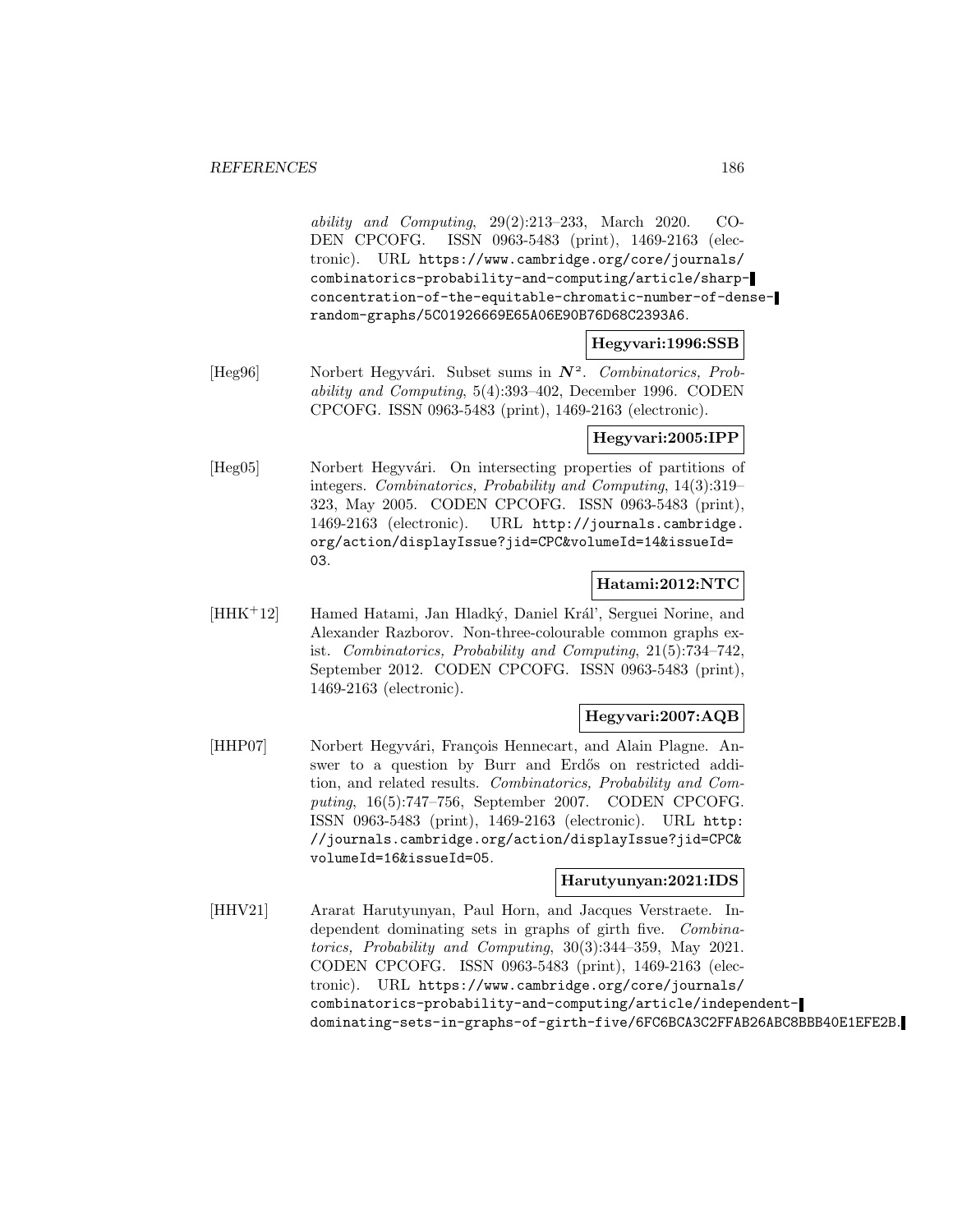## **Hirth:1997:GBD**

[Hir97a] Ulrich Martin Hirth. From GEM back to Dirichlet via Hoppe's Urn. Combinatorics, Probability and Computing, 6(2):185–195, June 1997. CODEN CPCOFG. ISSN 0963-5483 (print), 1469- 2163 (electronic). URL http://journals.cambridge.org/ action/displayIssue?jid=CPC&volumeId=6&issueId=02.

# **Hirth:1997:PNT**

[Hir97b] Ulrich Martin Hirth. Probabilistic number theory, the GEM/ Poisson–Dirichlet distribution and the Arc-sine Law. Combinatorics, Probability and Computing, 6(1):57–77, March 1997. CODEN CPCOFG. ISSN 0963-5483 (print), 1469-2163 (electronic). URL http://journals.cambridge.org/action/ displayIssue?jid=CPC&volumeId=6&issueId=01.

## **Haggkvist:1994:FGE**

[HJ94] Roland Häggkvist and Anders Johansson. (1, 2)-factorizations of general Eulerian nearly regular graphs. Combinatorics, Probability and Computing, 3(1):87–95, March 1994. CODEN CPCOFG. ISSN 0963-5483 (print), 1469-2163 (electronic).

# **Haggkvist:1997:NBL**

[HJ97] Roland Häggkvist and Jeannette Janssen. New bounds on the list-chromatic index of the complete graph and other simple graphs. Combinatorics, Probability and Computing, 6(3): 295–313, September 1997. CODEN CPCOFG. ISSN 0963- 5483 (print), 1469-2163 (electronic). URL http://journals. cambridge.org/action/displayIssue?jid=CPC&volumeId=6& issueId=03.

## **Haggkvist:2008:OLR**

[HJ08] Roland Häggkvist and Anders Johansson. Orthogonal latin rectangles. Combinatorics, Probability and Computing, 17(4):519– 536, July 2008. CODEN CPCOFG. ISSN 0963-5483 (print), 1469-2163 (electronic).

## **Hitczenko:2014:WRS**

[HJ14] Pawel Hitczenko and Svante Janson. Weighted random staircase tableaux. Combinatorics, Probability and Computing, 23 (6):1114–1147, November 2014. CODEN CPCOFG. ISSN 0963- 5483 (print), 1469-2163 (electronic). Special issue on Honouring the Memory of Philippe Flajolet - Part 2.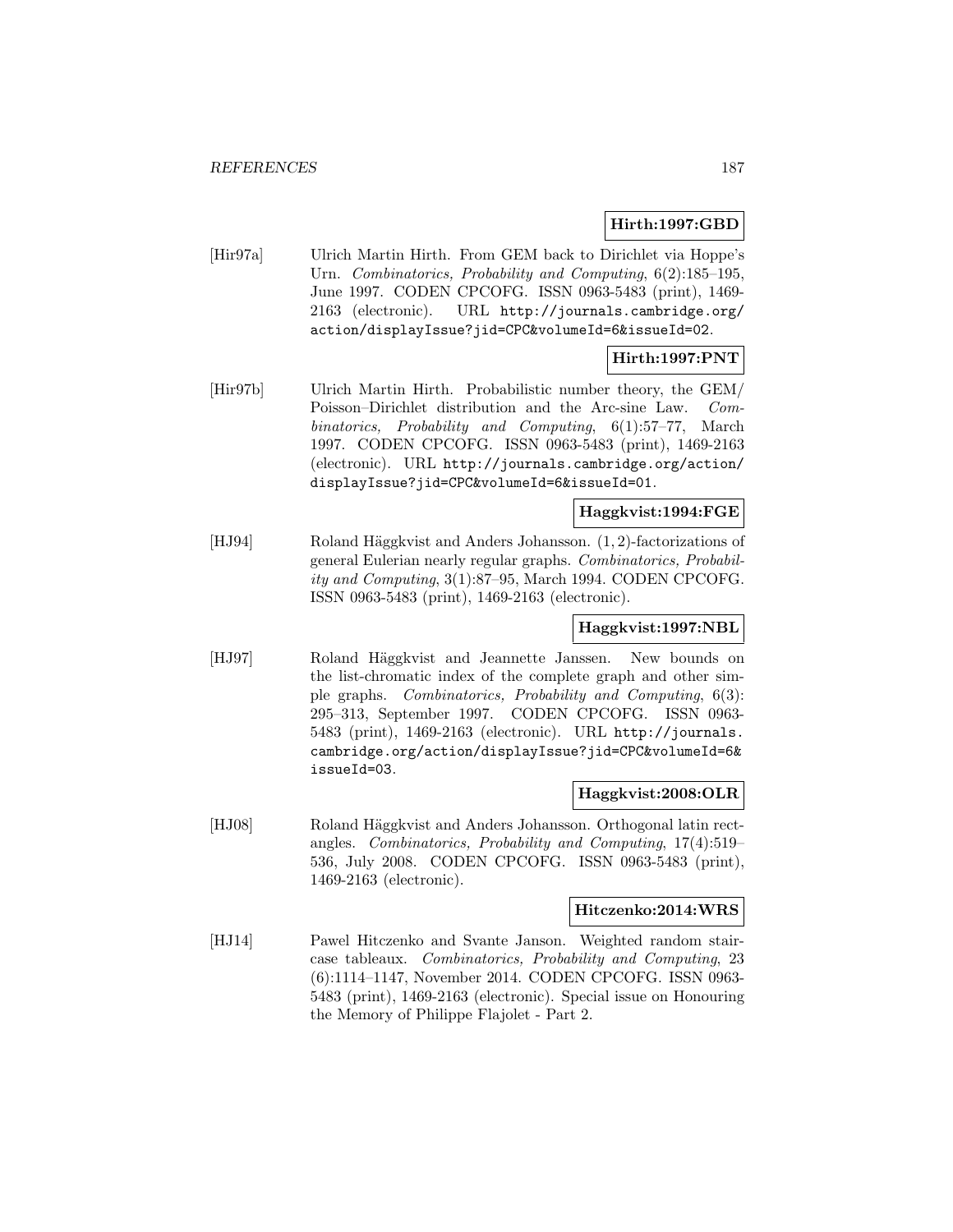#### **Hammer:1994:UTG**

[HK94] P. L. Hammer and A. K. Kelmans. On universal threshold graphs. Combinatorics, Probability and Computing, 3(3):327– 344, September 1994. CODEN CPCOFG. ISSN 0963-5483 (print), 1469-2163 (electronic).

## **Heuberger:2014:ABA**

[HK14] Clemens Heuberger and Sara Kropf. Analysis of the binary asymmetric joint sparse form. Combinatorics, Probability and Computing, 23(6):1087–1113, November 2014. CODEN CPCOFG. ISSN 0963-5483 (print), 1469-2163 (electronic). Special issue on Honouring the Memory of Philippe Flajolet - Part 2.

## **Hamm:2019:EKRb**

[HK19a] A. Hamm and J. Kahn. On Erdős–Ko–Rado for random hypergraphs I. Combinatorics, Probability and Computing, 28 (6):881–916, November 2019. CODEN CPCOFG. ISSN 0963- 5483 (print), 1469-2163 (electronic). URL /core/journals/ combinatorics-probability-and-computing/article/on-erdoskoradofor-random-hypergraphs-i/6469A6C52B5948B2DFB8B991DD05EE45.

## **Hamm:2019:EKRa**

[HK19b] A. Hamm and J. Kahn. On Erdős–Ko–Rado for random hypergraphs II. Combinatorics, Probability and Computing, 28(1):61– 80, January 2019. CODEN CPCOFG. ISSN 0963-5483 (print), 1469-2163 (electronic). URL https://www.cambridge.org/ core/journals/combinatorics-probability-and-computing/ article/on-erdoskorado-for-random-hypergraphs-ii/6272DC7EDD61A2885455E287AE6CE5

## **Haxell:1995:ISR**

[HKL95] P. E. Haxell, Y. Kohayakawa, and T. Luczak. The induced size-Ramsey number of cycles. Combinatorics, Probability and Computing, 4(3):217–239, September 1995. CODEN CPCOFG. ISSN 0963-5483 (print), 1469-2163 (electronic).

## **Hoppen:2012:ECG**

[HKL12] Carlos Hoppen, Yoshiharu Kohayakawa, and Hanno Lefmann. Edge colourings of graphs avoiding monochromatic matchings of a given size. Combinatorics, Probability and Computing,  $21(1-2)$ : 203–218, ???? 2012. CODEN CPCOFG. ISSN 0963-5483 (print), 1469-2163 (electronic).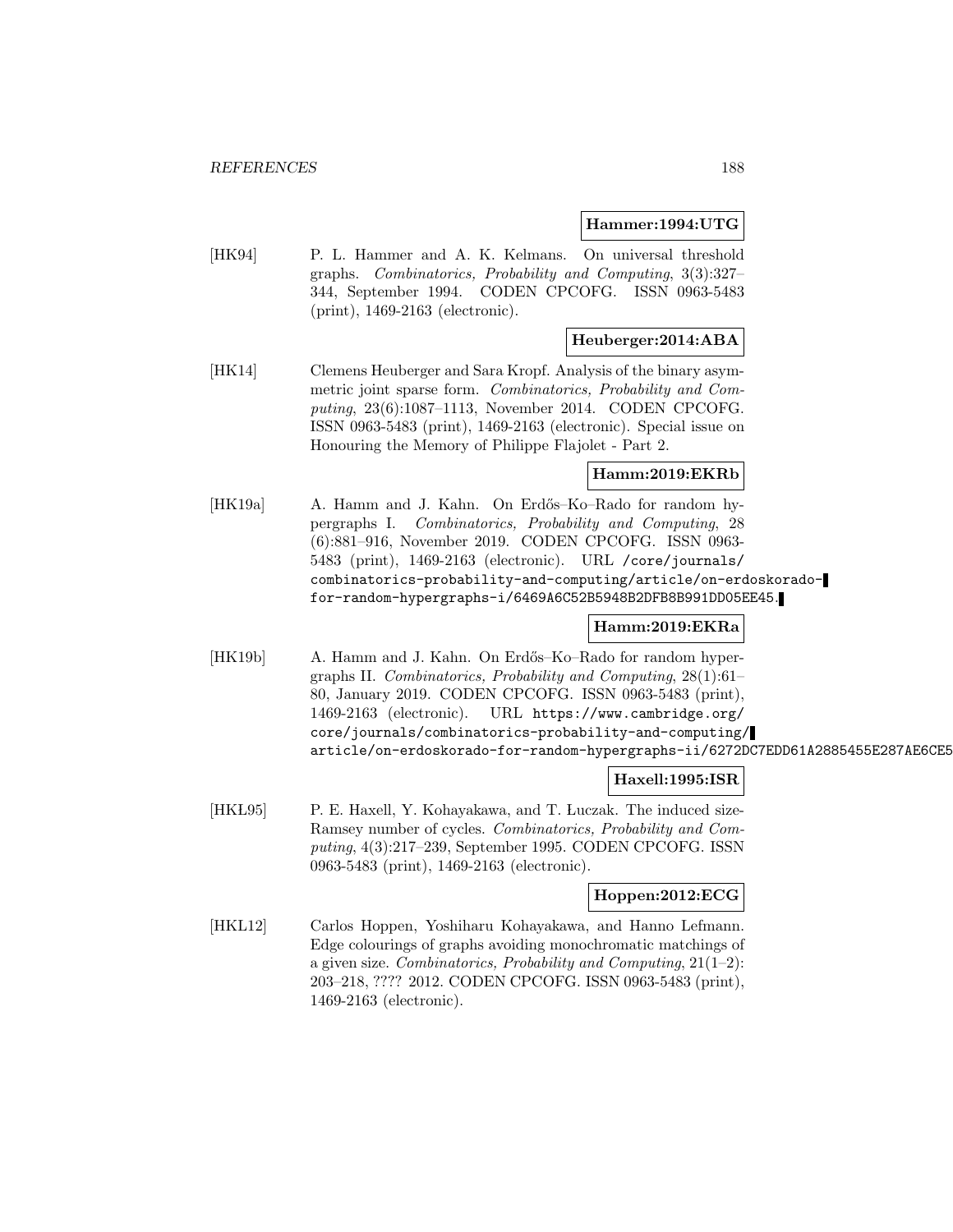## **Hoppen:2020:EPA**

[HKL<sup>+</sup>20] Carlos Hoppen, Yoshiharu Kohayakawa, Richard Lang, Hanno Lefmann, and Henrique Stagni. Estimating parameters associated with monotone properties. Combinatorics, Probability and Computing, 29(4):616–632, July 2020. CO-DEN CPCOFG. ISSN 0963-5483 (print), 1469-2163 (electronic). URL https://www.cambridge.org/core/journals/ combinatorics-probability-and-computing/article/estimatingparameters-associated-with-monotone-properties/F01EC7C7E509F4F1F0A7FFD395F4DF3F

# **Han:2021:NPC**

[HKP21] Jie Han, Yoshiharu Kohayakawa, and Yury Person. Nearperfect clique-factors in sparse pseudorandom graphs. Combinatorics, Probability and Computing, 30(4):570–590, July 2021. CODEN CPCOFG. ISSN 0963-5483 (print), 1469-2163 (electronic). URL https://www.cambridge.org/core/journals/ combinatorics-probability-and-computing/article/nearperfectcliquefactors-in-sparse-pseudorandom-graphs/D47868F653ED1CB993807B8A49507FE4.

## **Hindman:1993:IPR**

[HL93] Neil Hindman and Imre Leader. Image partition regularity of matrices. Combinatorics, Probability and Computing, 2(4):437–463, December 1993. CODEN CPCOFG. ISSN 0963-5483 (print), 1469-2163 (electronic).

## **Hutson:2007:ELM**

[HL07] Kevin Hutson and Thomas M. Lewis. The expected length of a minimal spanning tree of a cylinder graph. Combinatorics, Probability and Computing, 16(1):63–83, January 2007. CODEN CPCOFG. ISSN 0963-5483 (print), 1469-2163 (electronic). URL http://journals.cambridge.org/action/ displayIssue?jid=CPC&volumeId=16&issueId=01.

## **Hlineny:2006:TPM**

[Hli06] Petr Hlinen´y. The Tutte polynomial for matroids of bounded branch-width. Combinatorics, Probability and Computing, 15(3): 397–409, May 2006. CODEN CPCOFG. ISSN 0963-5483 (print), 1469-2163 (electronic). URL http://journals.cambridge. org/action/displayIssue?jid=CPC&volumeId=15&issueId= 03.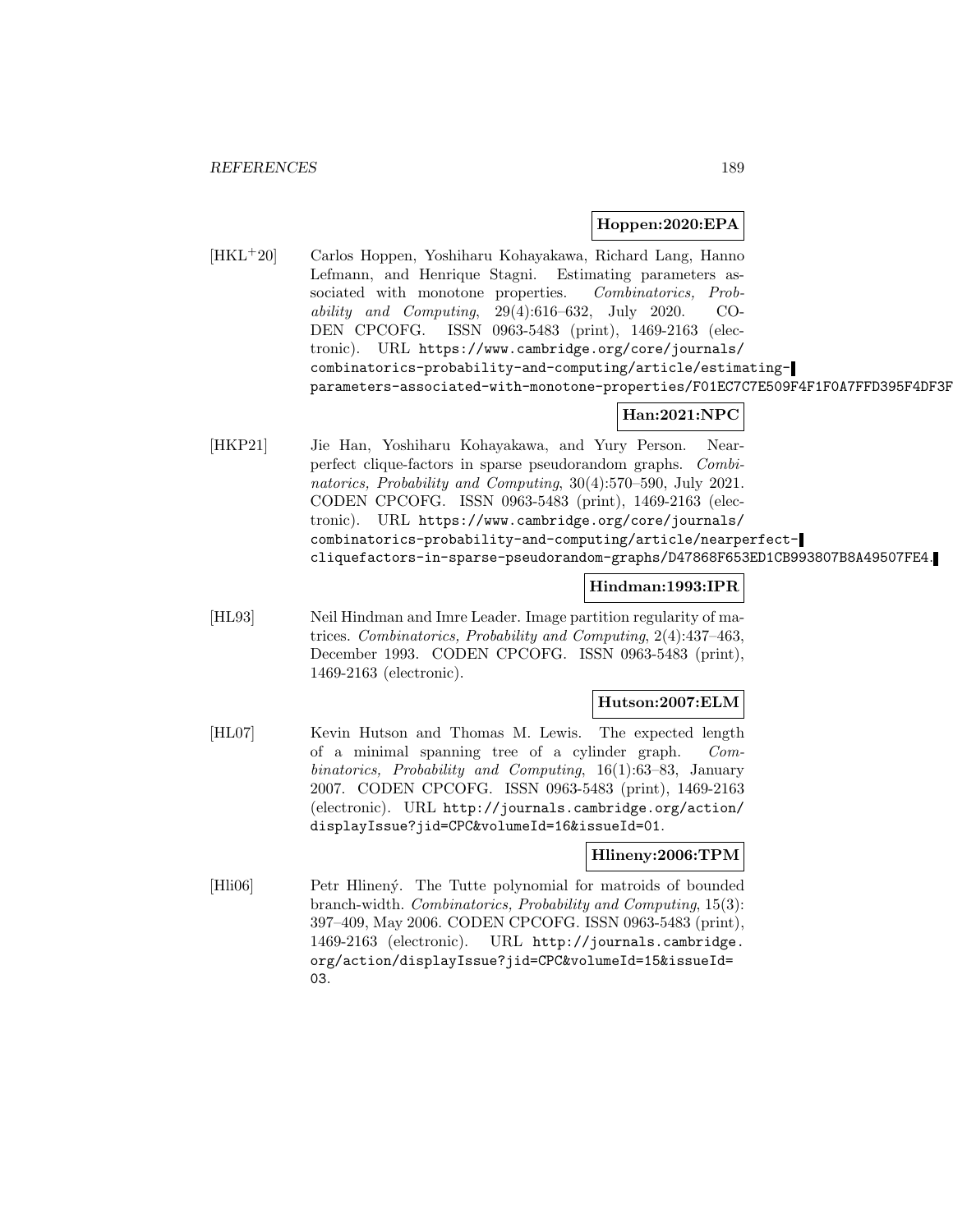#### **Holzman:2008:PDS**

[HLP08] Ron Holzman, Vsevolod F. Lev, and Rom Pinchasi. Projecting difference sets on the positive orthant. Combinatorics, Probability and Computing, 17(5):681–688, September 2008. CODEN CPCOFG. ISSN 0963-5483 (print), 1469-2163 (electronic).

## **Haxell:2009:RNU**

[HLP+09] P. E. Haxell, T. Luczak, Y. Peng, V. Rödl, A. Ruciński, and J. Skokan. The Ramsey number for 3-uniform tight hypergraph cycles. Combinatorics, Probability and Computing, 18(1–2):165– 203, March 2009. CODEN CPCOFG. ISSN 0963-5483 (print), 1469-2163 (electronic).

#### **Hamidoune:1999:SSS**

[HLS99] Y. O. Hamidoune, A. S. Lladó, and O. Serra. On sets with a small subset sum. Combinatorics, Probability and Computing, 8 (5):461–466, September 1999. CODEN CPCOFG. ISSN 0963- 5483 (print), 1469-2163 (electronic). URL http://journals. cambridge.org/action/displayIssue?jid=CPC&volumeId=8& issueId=05.

## **Hamidoune:2000:RS**

[HLS00] Y. O. Hamidoune, A. S. Lladó, and O. Serra. On restricted sums. Combinatorics, Probability and Computing, 9 (6):513–518, November 2000. CODEN CPCOFG. ISSN 0963- 5483 (print), 1469-2163 (electronic). URL http://journals. cambridge.org/action/displayIssue?jid=CPC&volumeId=9& issueId=06.

## **Hindman:2003:OPP**

[HLS03] Neil Hindman, Imre Leader, and Dona Strauss. Open problems in partition regularity. Combinatorics, Probability and Computing, 12(5–6):571–583, November 2003. CODEN CPCOFG. ISSN 0963-5483 (print), 1469-2163 (electronic). Special issue on Ramsey theory.

## **Han:2021:CTH**

[HLSM21] Jie Han, Allan Lo, and Nicolás Sanhueza-Matamala. Covering and tiling hypergraphs with tight cycles. Combinatorics, Probability and Computing, 30(2):288–329, March 2021. CO-DEN CPCOFG. ISSN 0963-5483 (print), 1469-2163 (electronic). URL https://www.cambridge.org/core/journals/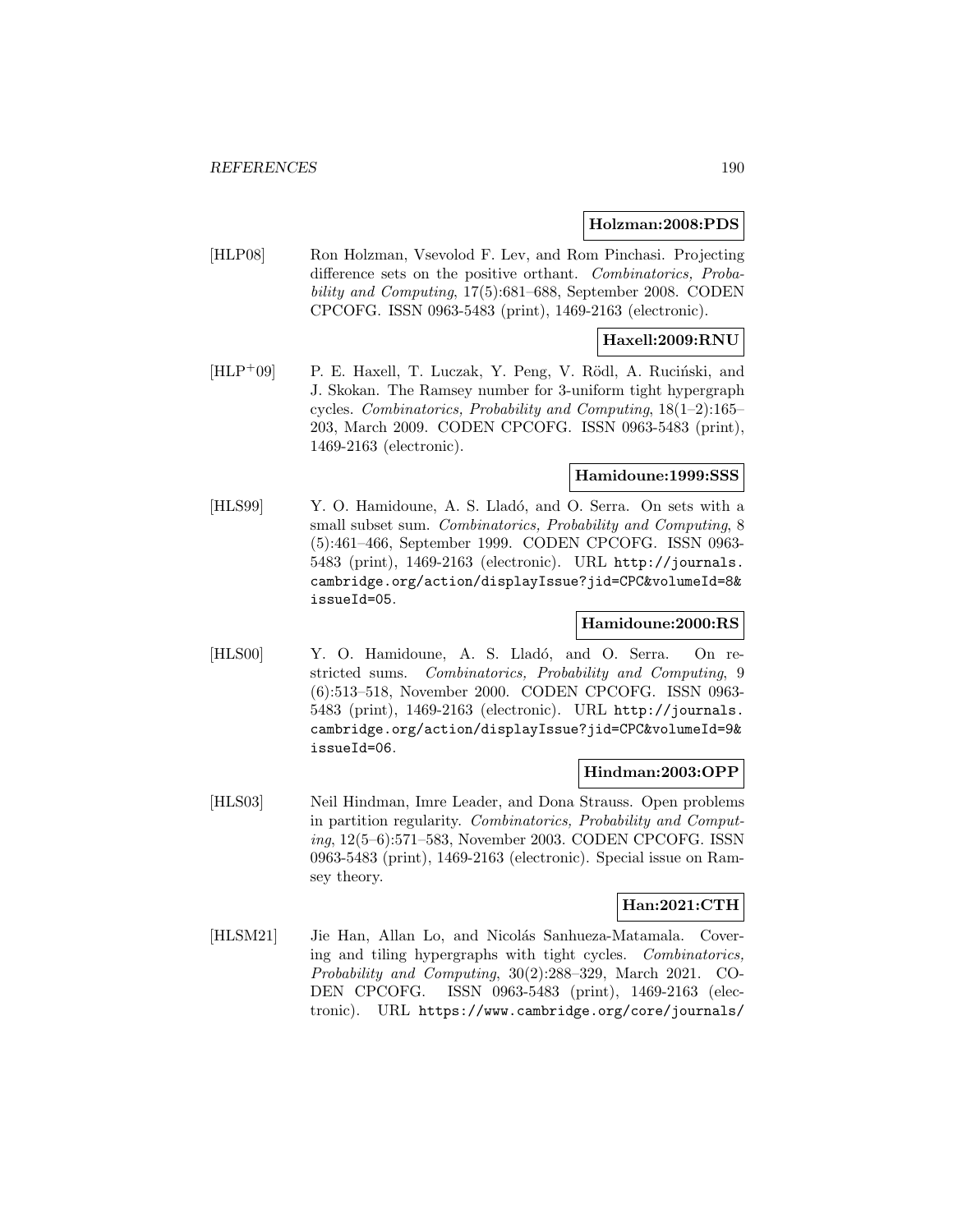## combinatorics-probability-and-computing/article/coveringand-tiling-hypergraphs-with-tight-cycles/66FC8D739C465D1EF2CA472C1A644284.

## **Han:2017:EMC**

[HLTZ17] Jie Han, Allan Lo, Andrew Treglown, and Yi Zhao. Exact minimum codegree threshold for  $K - 4$ -factors. Combinatorics, Probability and Computing, 26(6):856–885, November 2017. CODEN CPCOFG. ISSN 0963-5483 (print), 1469- 2163 (electronic). URL https://www.cambridge.org/core/ product/B9ECF83CA9AF217848B7579842445CD5.

## **Holroyd:2019:ALG**

[HLW19] Alexander E. Holroyd, Lionel Levine, and Peter Winkler. Abelian logic gates. Combinatorics, Probability and Computing, 28(3): 388–422, May 2019. CODEN CPCOFG. ISSN 0963-5483 (print), 1469-2163 (electronic). URL https://www.cambridge.org/ core/journals/combinatorics-probability-and-computing/ article/abelian-logic-gates/D427801293A8606B14D447136774D5B5.

## **Hammersley:1994:PLE**

[HM94] J. M. Hammersley and G. Mazzarino. Properties of large Eden clusters in the plane. Combinatorics, Probability and Computing, 3(4):471–505, December 1994. CODEN CPCOFG. ISSN 0963- 5483 (print), 1469-2163 (electronic).

## **Huillet:2015:ASC**

[HM15] Thierry Huillet and Martin Möhle. Asymptotics of symmetric compound Poisson population models. Combinatorics, Probability and Computing, 24(1):216–253, January 2015. CODEN CP-COFG. ISSN 0963-5483 (print), 1469-2163 (electronic). Special issue on Honouring the Memory of Philippe Flajolet - Part 3.

## **Heydenreich:2022:ECP**

[HM22] Markus Heydenreich and Kilian Matzke. Expansion for the critical point of site percolation: the first three terms. Combinatorics, Probability and Computing, 31(3):430–454, May 2022. CODEN CPCOFG. ISSN 0963-5483 (print), 1469-2163 (electronic). URL https://www.cambridge.org/core/journals/ combinatorics-probability-and-computing/article/expansionfor-the-critical-point-of-site-percolation-the-firstthree-terms/4F13BE121491D96EFBF8E273B7023D01.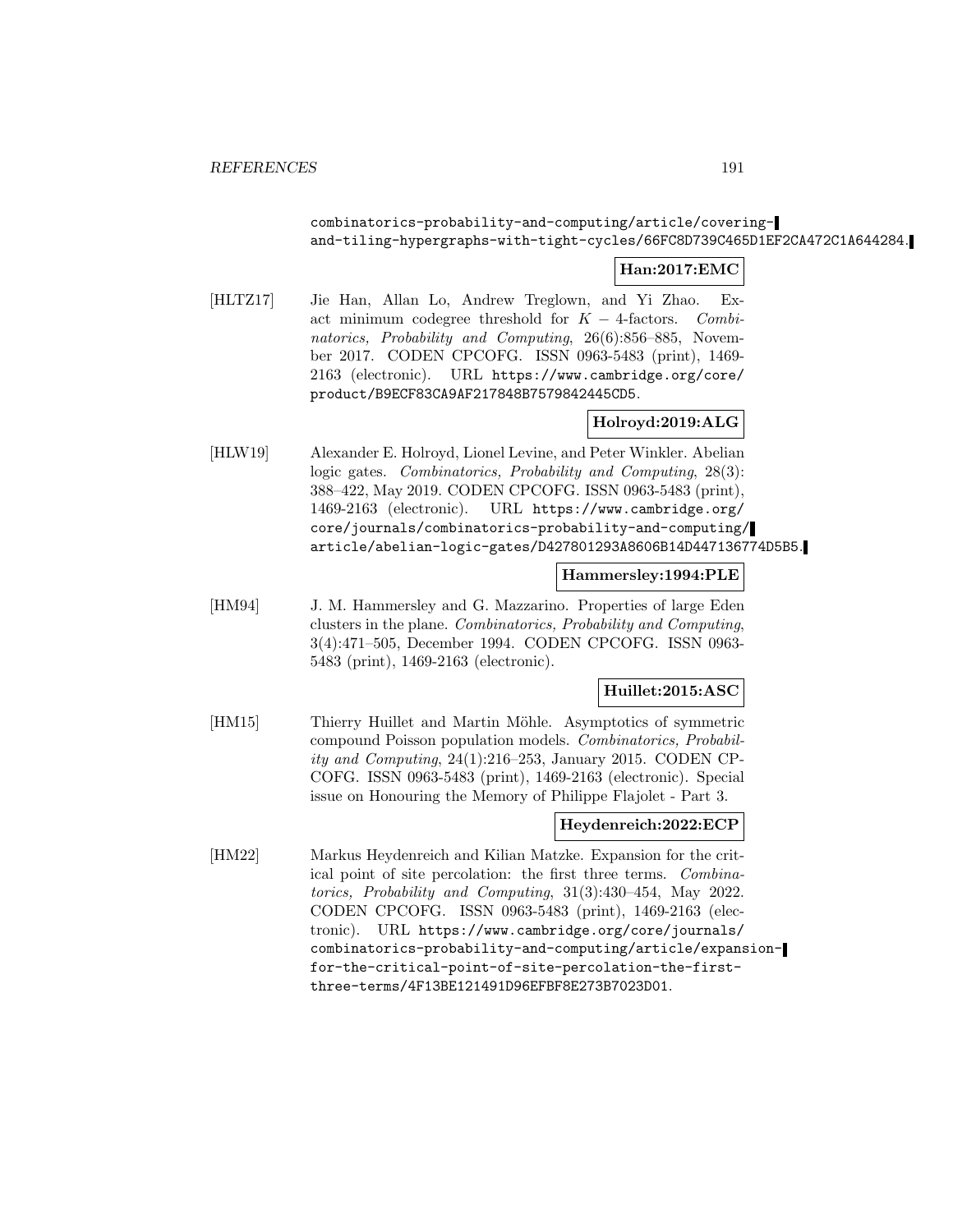### **Hemmecke:2008:TCE**

[HMS<sup>+</sup>08] Raymond Hemmecke, Jason Morton, Anne Shiu, Bernd Sturmfels, and Oliver Wienand. Three counter-examples on semi-graphoids. Combinatorics, Probability and Computing, 17(2):239–257, March 2008. CODEN CPCOFG. ISSN 0963-5483 (print), 1469-2163 (electronic). URL http: //journals.cambridge.org/action/displayIssue?jid=CPC& volumeId=17&issueId=02.

## **Huang:2013:LFA**

[HMS<sup>+</sup>13] Hao Huang, Jie Ma, Asaf Shapira, Benny Sudakov, and Raphael Yuster. Large feedback arc sets, high minimum degree subgraphs, and long cycles in Eulerian Digraphs. Combinatorics, Probability and Computing, 22(6):859–873, November 2013. CODEN CP-COFG. ISSN 0963-5483 (print), 1469-2163 (electronic).

## **Hatami:2013:ERF**

[HN13] Hamed Hatami and Serguei Norine. The entropy of randomfree graphons and properties. Combinatorics, Probability and Computing, 22(4):517–526, July 2013. CODEN CPCOFG. ISSN 0963-5483 (print), 1469-2163 (electronic).

## **Hod:2014:CGR**

[HN14] Rani Hod and Alon Naor. Component games on regular graphs. Combinatorics, Probability and Computing, 23(1):75–89, January 2014. CODEN CPCOFG. ISSN 0963-5483 (print), 1469-2163 (electronic).

#### **Haxell:2018:STM**

[HN18] Penny Haxell and Lothar Narins. A stability theorem for matchings in tripartite 3-graphs. Combinatorics, Probability and Computing, 27(5):774–793, September 2018. CO-DEN CPCOFG. ISSN 0963-5483 (print), 1469-2163 (electronic). URL https://www.cambridge.org/core/journals/ combinatorics-probability-and-computing/article/stabilitytheorem-for-matchings-in-tripartite-3graphs/30912180E71C820784B5422A06196E20.

## **Haythorpe:2020:CFC**

[HN20] M. Haythorpe and A. Newcombe. Constructing families of cospectral regular graphs. Combinatorics, Probability and Computing, 29(5):664–671, September 2020. CODEN CPCOFG.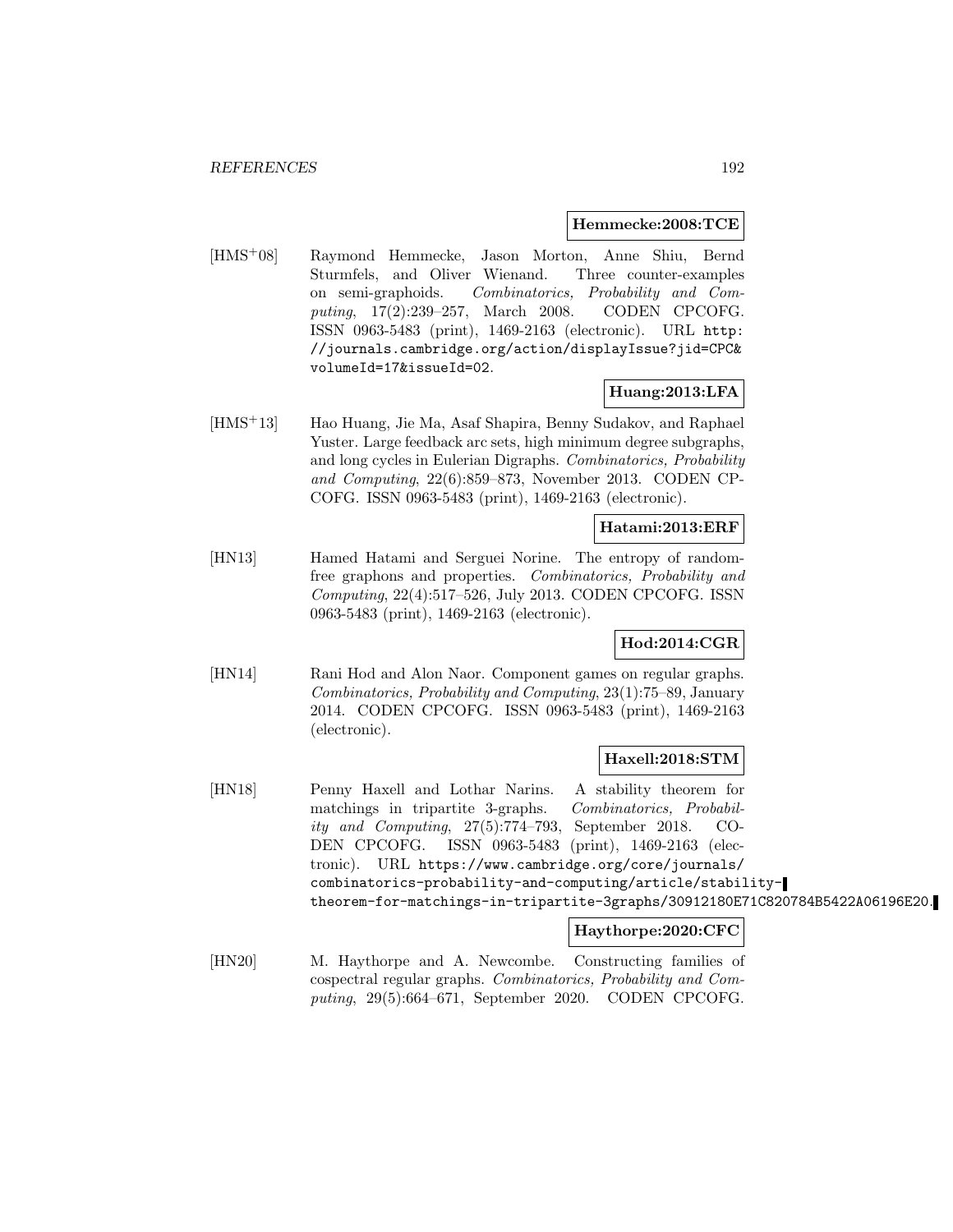ISSN 0963-5483 (print), 1469-2163 (electronic). URL https:// www.cambridge.org/core/journals/combinatorics-probabilityand-computing/article/constructing-families-of-cospectralregular-graphs/C84AF47A6EDD90F5566BB58CDCFA07EB.

## **Hwang:2019:P**

[HNZ19] Hsien-Kuei Hwang, Ralph Neininger, and Marek Zaionc. Preface. Combinatorics, Probability and Computing, 28(4):483–484, July 2019. CODEN CPCOFG. ISSN 0963-5483 (print), 1469- 2163 (electronic). URL https://www.cambridge.org/core/ journals/combinatorics-probability-and-computing/article/ preface/F88C99871D2FB77579C932B48716CDF9.

# **Holst:2004:BRL**

[Hol04] Lars Holst. Book review: "Logarithmic Combinatorial Structures: A Probabilistic Approach", by Richard Arratia, A. D. Barbour and Simon Tavaré, European Mathematical Society Monographs in Mathematics, 2003, 375 pp., EU 69. Combinatorics, Probability and Computing, 13(6):916–917, November 2004. CODEN CPCOFG. ISSN 0963-5483 (print), 1469-2163 (electronic). URL http://journals.cambridge.org/action/ displayIssue?jid=CPC&volumeId=13&issueId=06.

## **Holmgren:2010:RRC**

[Hol10] Cecilia Holmgren. Random records and cuttings in binary search trees. Combinatorics, Probability and Computing, 19(3):391–424, May 2010. CODEN CPCOFG. ISSN 0963-5483 (print), 1469- 2163 (electronic).

## **Hamidoune:1998:CTE**

[HOO98] Yahya Ould Hamidoune, Oscar Ordaz, and Asdrubal Ortuño. On a combinatorial theorem of Erdős, Ginzburg and Ziv. Combinatorics, Probability and Computing, 7(4):403–412, December 1998. CODEN CPCOFG. ISSN 0963-5483 (print), 1469-2163 (electronic). URL http://journals.cambridge.org/action/ displayIssue?jid=CPC&volumeId=7&issueId=04.

#### **Howard:1996:OMI**

[How96] C. Douglas Howard. Orthogonality of measures induced by random walks with scenery. Combinatorics, Probability and Computing, 5(3):247–256, September 1996. CODEN CPCOFG. ISSN 0963-5483 (print), 1469-2163 (electronic).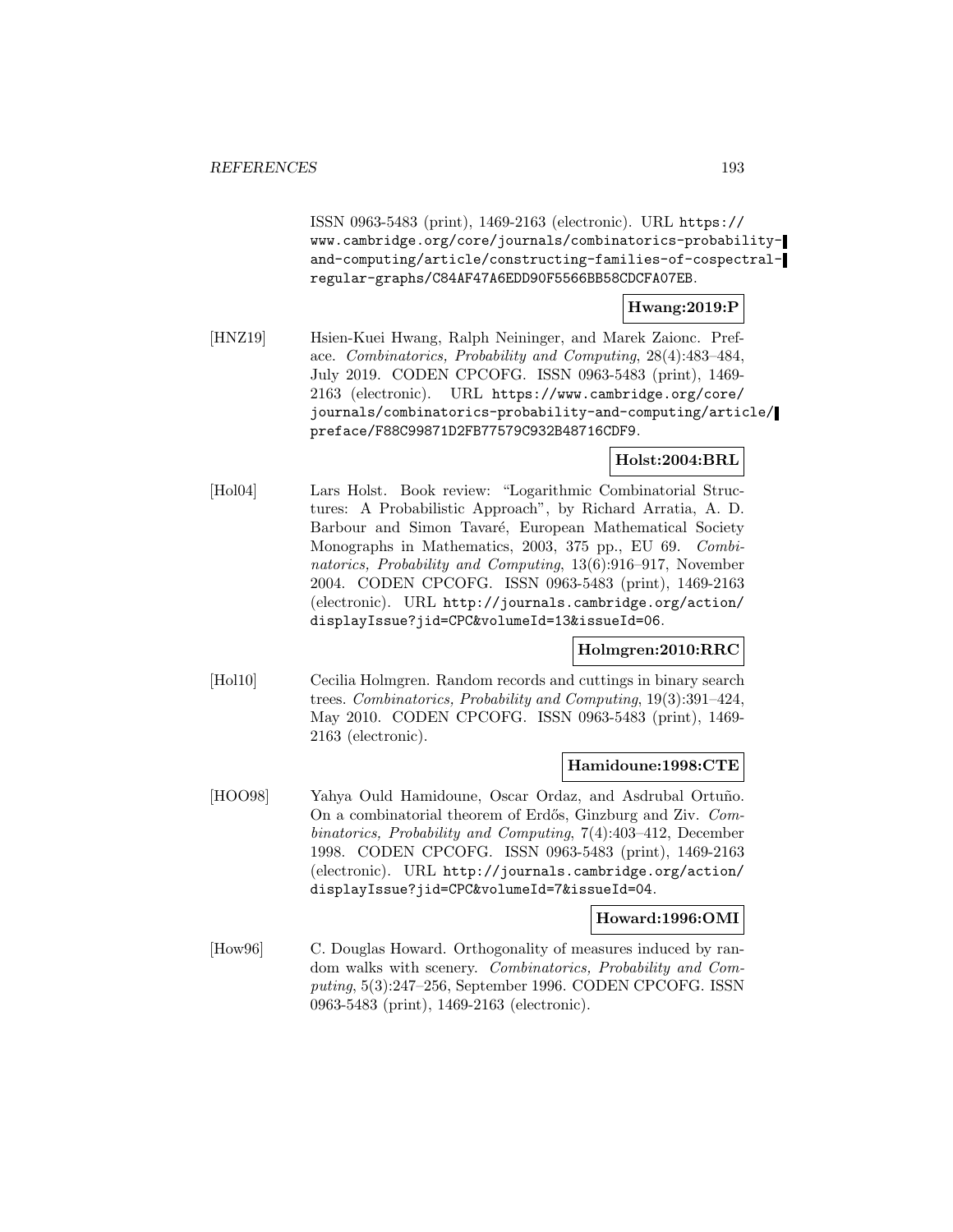## **Hueter:1997:SAC**

[HP97] Irene Hueter and Yuval Peres. Self-affine carpets on the square lattice. Combinatorics, Probability and Computing, 6(2):197–204, June 1997. CODEN CPCOFG. ISSN 0963-5483 (print), 1469- 2163 (electronic). URL http://journals.cambridge.org/ action/displayIssue?jid=CPC&volumeId=6&issueId=02.

## **Hundack:1993:EGP**

[HPS93] Christoph Hundack, Hans Jürgen Prömel, and Angelika Steger. Extremal graph problems for graphs with a color-critical vertex. Combinatorics, Probability and Computing, 2(4):465–477, December 1993. CODEN CPCOFG. ISSN 0963-5483 (print), 1469-2163 (electronic).

## **Harant:1999:DSI**

[HPV99] Jochen Harant, Anja Pruchnewski, and Margit Voigt. On dominating sets and independent sets of graphs. Combinatorics, Probability and Computing, 8(6):547–553, November 1999. CODEN CPCOFG. ISSN 0963-5483 (print), 1469-2163 (electronic). URL http://journals.cambridge.org/action/ displayIssue?jid=CPC&volumeId=8&issueId=06.

## **Hamidoune:2005:SWP**

[HQ05] Y. O. Hamidoune and D. Quiroz. On subsequence weighted products. Combinatorics, Probability and Computing, 14(4):485–489, July 2005. CODEN CPCOFG. ISSN 0963-5483 (print), 1469- 2163 (electronic). URL http://journals.cambridge.org/ action/displayIssue?jid=CPC&volumeId=14&issueId=04.

#### **Hurst:1995:SSC**

[HR95] Fair Barbour Hurst and Talmage James Reid. Some small circuit–cocircuit Ramsey numbers for matroids. Combinatorics, Probability and Computing, 4(1):67–80, March 1995. CODEN CPCOFG. ISSN 0963-5483 (print), 1469-2163 (electronic).

## **Hamidoune:2011:LBS**

[HR11] Y. O. Hamidoune and J. Rué. A lower bound for the size of a Minkowski sum of dilates. Combinatorics, Probability and Computing, 20(2):249–256, March 2011. CODEN CPCOFG. ISSN 0963-5483 (print), 1469-2163 (electronic).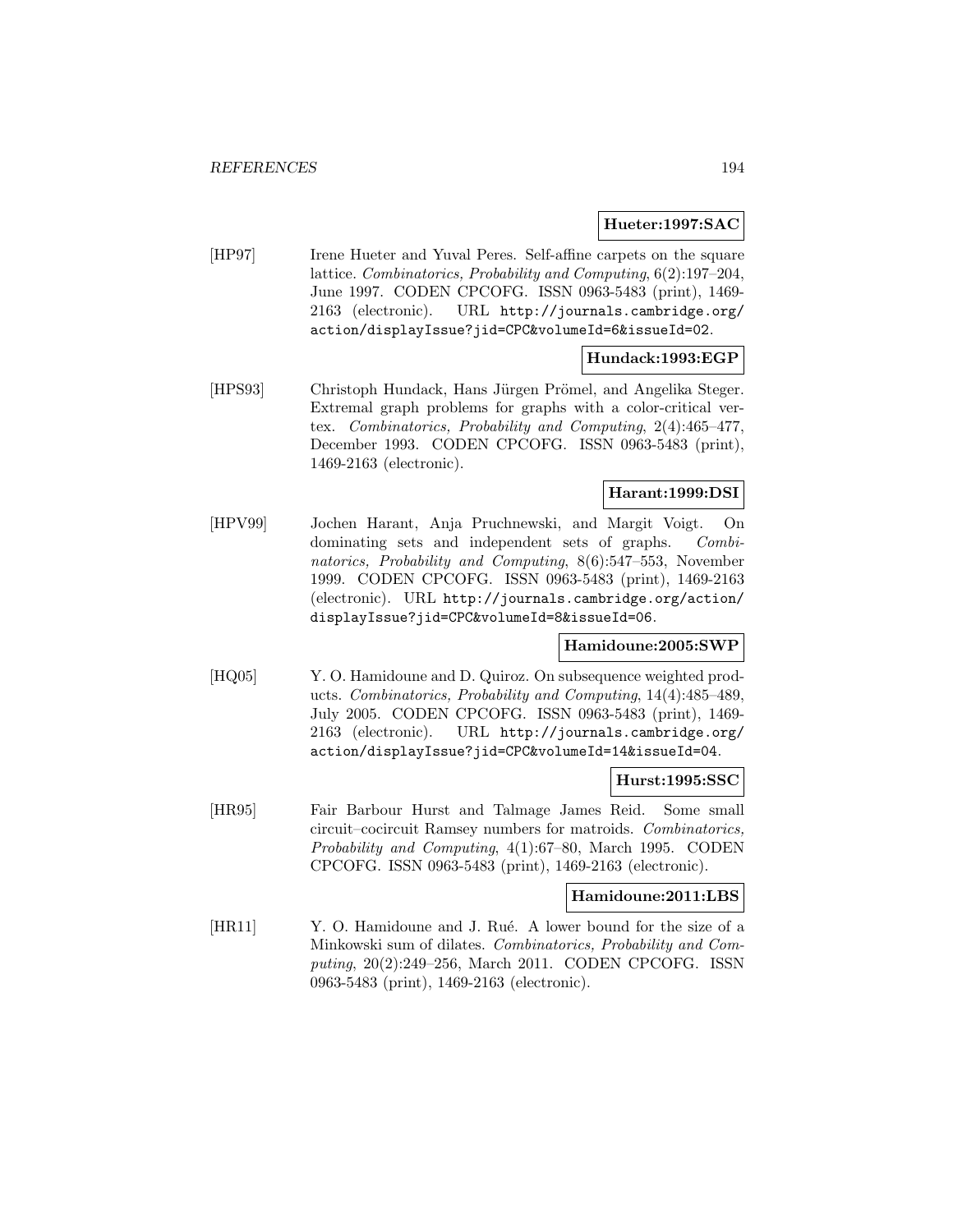## **Han:2021:RTN**

[HRRS21] Hiệp Hàn, Troy Retter, Vojtêch Rödl, and Mathias Schacht. Ramsey-type numbers involving graphs and hypergraphs with large girth. Combinatorics, Probability and Computing, 30(5): 722–740, September 2021. CODEN CPCOFG. ISSN 0963-5483 (print), 1469-2163 (electronic). URL https://www.cambridge. org/core/journals/combinatorics-probability-and-computing/ article/ramseytype-numbers-involving-graphs-and-hypergraphswith-large-girth/3886DD369AED32470F9F71B411F8A22D.

## **Hara:1995:SAW**

[HS95] Takashi Hara and Gordon Slade. The self-avoiding-walk and percolation critical points in high dimensions. Combinatorics, Probability and Computing, 4(3):197–215, September 1995. CODEN CPCOFG. ISSN 0963-5483 (print), 1469-2163 (electronic).

### **Hindman:1998:APD**

[HS98] Neil Hindman and Dona Strauss. An algebraic proof of Deuber's Theorem. Combinatorics, Probability and Computing, 7(2):167–180, June 1998. CODEN CPCOFG. ISSN 0963- 5483 (print), 1469-2163 (electronic). URL http://journals. cambridge.org/action/displayIssue?jid=CPC&volumeId=7& issueId=02.

## **Haggstrom:2000:PWA**

[HS00a] Olle Häggström and Jeffrey E. Steif. Propp–Wilson algorithms and finitary codings for high noise Markov random fields. Combinatorics, Probability and Computing, 9(5):425–439, September 2000. CODEN CPCOFG. ISSN 0963-5483 (print), 1469-2163 (electronic). URL http://journals.cambridge.org/action/ displayIssue?jid=CPC&volumeId=9&issueId=05.

## **Hitczenko:2000:END**

[HS00b] P. Hitczenko and G. Stengle. Expected number of distinct part sizes in a random integer composition. Combinatorics, Probability and Computing, 9(6):519–527, November 2000. CODEN CPCOFG. ISSN 0963-5483 (print), 1469-2163 (electronic). URL http://journals.cambridge.org/action/ displayIssue?jid=CPC&volumeId=9&issueId=06.

## **Hush:2004:FSA**

[HS04] Don Hush and Clint Scovel. Fat-shattering of affine functions. Combinatorics, Probability and Computing, 13(3):353–360, May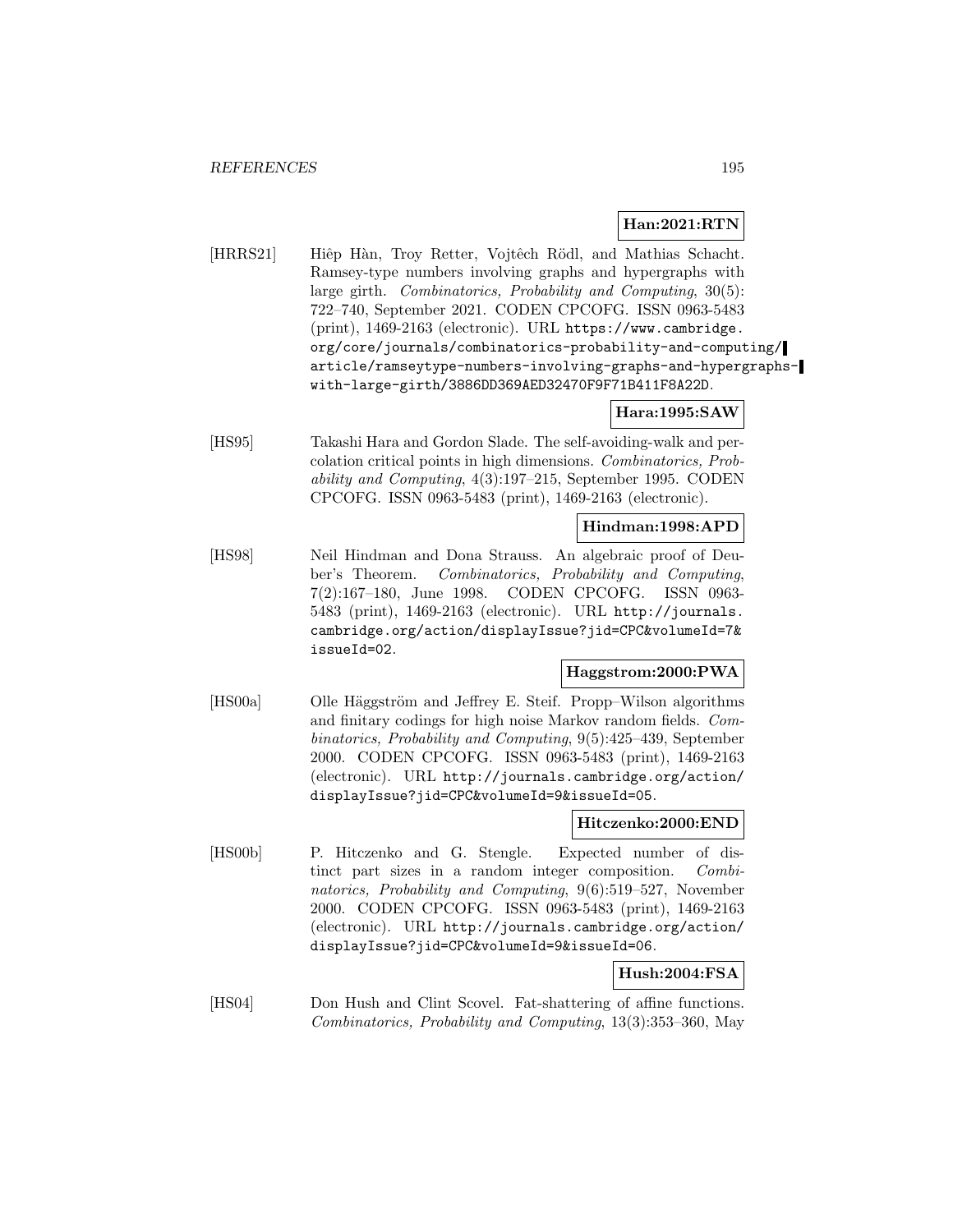2004. CODEN CPCOFG. ISSN 0963-5483 (print), 1469-2163 (electronic). URL http://journals.cambridge.org/action/ displayIssue?jid=CPC&volumeId=13&issueId=03.

## **Haxell:2006:OIT**

[HS06] Penny Haxell and Tibor Szabó. Odd independent transversals are odd. Combinatorics, Probability and Computing, 15(1–2):193– 211, January 2006. CODEN CPCOFG. ISSN 0963-5483 (print), 1469-2163 (electronic). URL http://journals.cambridge. org/action/displayIssue?jid=CPC&volumeId=15&issueId= 01.

## **Huang:2012:SHM**

[HS12] Po-Shen Loh Hao Huang and Benny Sudakov. The size of a hypergraph and its matching number. Combinatorics, Probability and Computing, 21(3):442–450, May 2012. CODEN CPCOFG. ISSN 0963-5483 (print), 1469-2163 (electronic).

## **Holmes:2016:FCD**

[HS16] Mark Holmes and Thomas S. Salisbury. Forward clusters for degenerate random environments. Combinatorics, Probability and Computing, 25(5):744–765, September 2016. CO-DEN CPCOFG. ISSN 0963-5483 (print), 1469-2163 (electronic). URL https://www.cambridge.org/core/product/ 6119F454D9638160F641AC120919A375.

## **Hujter:1996:PEI**

[HT96] M. Hujter and Zs. Tuza. Precoloring extension. III. Classes of perfect graphs. Combinatorics, Probability and Computing, 5(1): 35–56, March 1996. CODEN CPCOFG. ISSN 0963-5483 (print), 1469-2163 (electronic).

## **Houdre:2001:CMP**

[HT01] C. Houdré and P. Tetali. Concentration of measure for products of Markov kernels and graph products via functional inequalities. Combinatorics, Probability and Computing, 10(1):1–28, January 2001. CODEN CPCOFG. ISSN 0963-5483 (print), 1469-2163 (electronic). URL http://journals.cambridge.org/action/ displayIssue?jid=CPC&volumeId=10&issueId=01.

## **Hwang:2002:QDF**

[HT02] Hsien-Kuei Hwang and Tsung-Hsi Tsai. Quickselect and the Dickman function. Combinatorics, Probability and Computing, 11(4):353–371, July 2002. CODEN CPCOFG. ISSN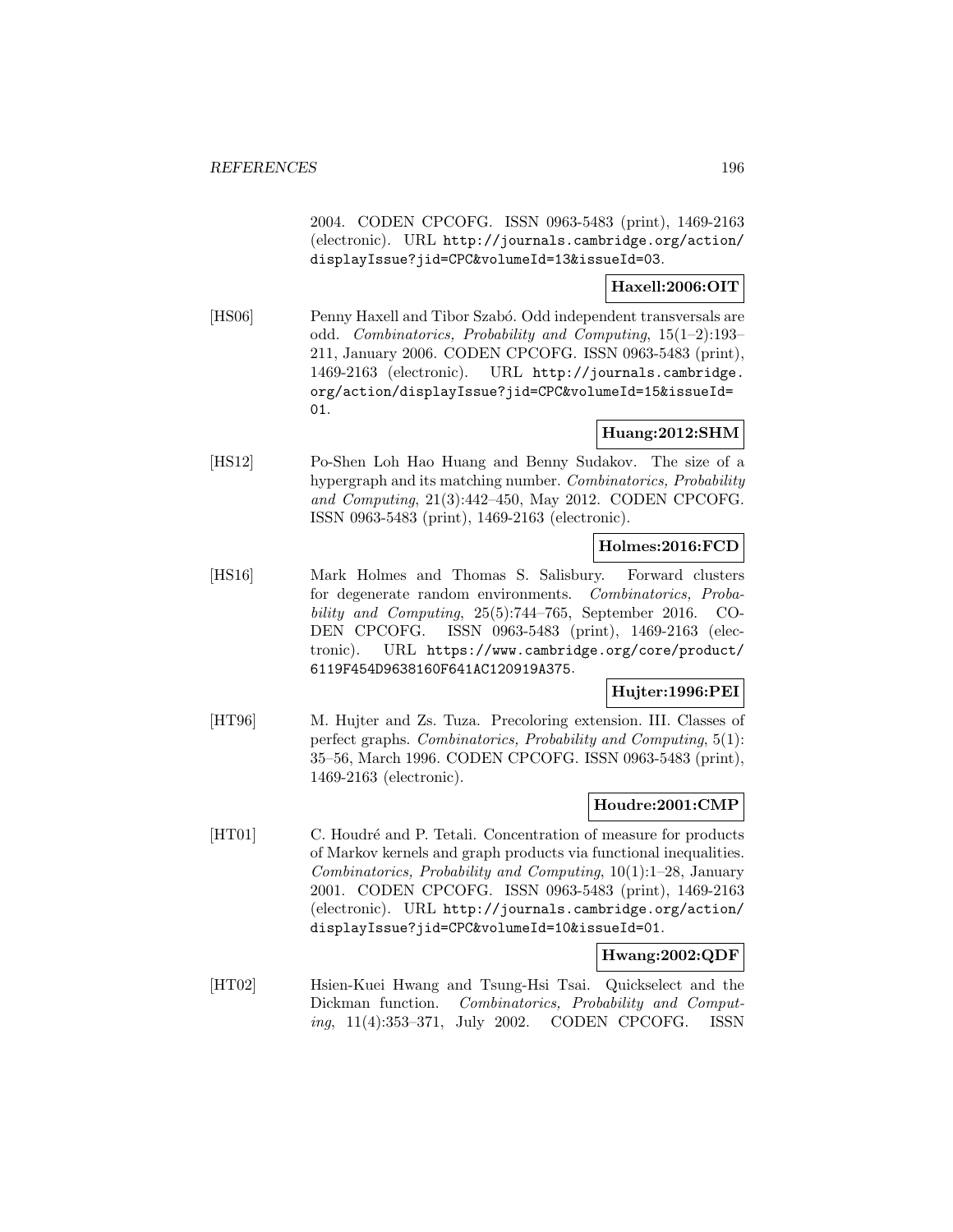0963-5483 (print), 1469-2163 (electronic). URL http:/ /journals.cambridge.org/action/displayIssue?jid=CPC& volumeId=11&issueId=04.

## **Hefetz:2016:UGF**

[HT16] Dan Hefetz and Mykhaylo Tyomkyn. Universality of graphs with few triangles and anti-triangles. Combinatorics, Probability and Computing, 25(4):560–576, July 2016. CODEN CPCOFG. ISSN 0963-5483 (print), 1469-2163 (electronic).

## **Huber:2016:NOB**

[Hub16] Mark Huber. Nearly optimal Bernoulli factories for linear functions. Combinatorics, Probability and Computing, 25(4):577–591, July 2016. CODEN CPCOFG. ISSN 0963-5483 (print), 1469- 2163 (electronic).

## **Hooghiemstra:2008:WHS**

[HV08] Gerard Hooghiemstra and Piet Van Mieghem. The weight and hopcount of the shortest path in the complete graph with exponential weights. Combinatorics, Probability and Computing, 17(4):537–548, July 2008. CODEN CPCOFG. ISSN 0963-5483 (print), 1469-2163 (electronic).

## **Hoppen:2008:IFR**

[HW08] Carlos Hoppen and Nicholas Wormald. Induced forests in regular graphs with large girth. Combinatorics, Probability and Computing, 17(3):389–410, May 2008. CODEN CPCOFG. ISSN 0963-5483 (print), 1469-2163 (electronic). URL http: //journals.cambridge.org/action/displayIssue?jid=CPC& volumeId=17&issueId=03.

## **Hendrey:2019:DCC**

[HW19] Kevin Hendrey and David R. Wood. Defective and clustered choosability of sparse graphs. Combinatorics, Probability and Computing, 28(5):791–810, September 2019. CO-DEN CPCOFG. ISSN 0963-5483 (print), 1469-2163 (electronic). URL /core/journals/combinatorics-probabilityand-computing/article/defective-and-clustered-choosabilityof-sparse-graphs/97CE80DA437D31AFDBCBFBEADB59E4B0.

### **Hwang:1998:PGC**

[Hwa98] Hsien-Kuei Hwang. A Poisson\* geometric convolution law for the number of components in unlabelled combinatorial structures.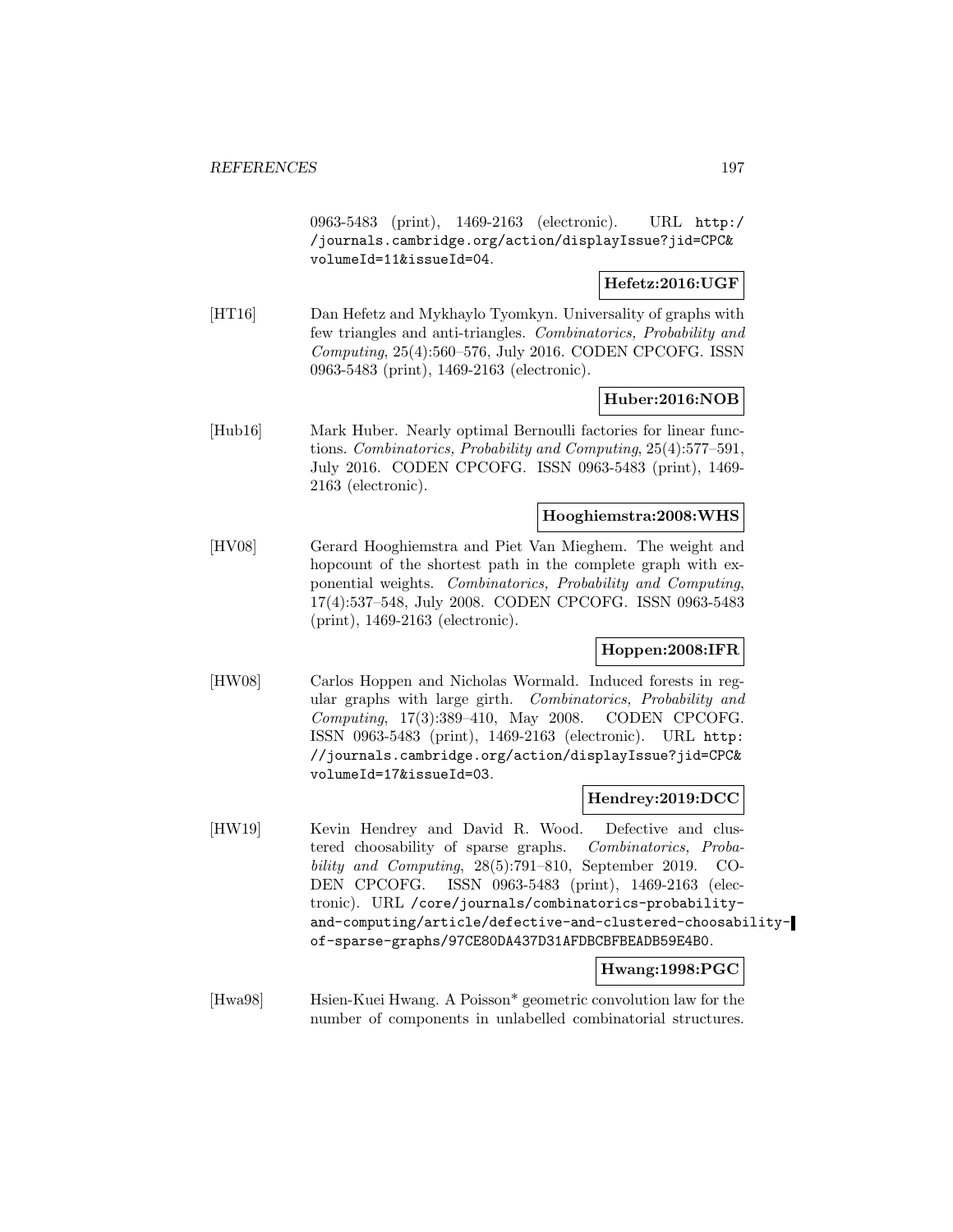Combinatorics, Probability and Computing, 7(1):89–110, March 1998. CODEN CPCOFG. ISSN 0963-5483 (print), 1469-2163 (electronic). URL http://journals.cambridge.org/action/ displayIssue?jid=CPC&volumeId=7&issueId=01.

## **Hammer:2005:CMS**

[HZ05] Peter L. Hammer and Igor E. Zverovich. Construction of a maximum stable set with k-extensions. Combinatorics, Probability and Computing, 14(3):311–318, May 2005. CODEN CPCOFG. ISSN 0963-5483 (print), 1469-2163 (electronic). URL http: //journals.cambridge.org/action/displayIssue?jid=CPC& volumeId=14&issueId=03.

#### **Hegarty:2014:DCG**

[HZ14] Peter Hegarty and Dmitrii Zhelezov. On the diameters of commuting graphs arising from random skew-symmetric matrices. Combinatorics, Probability and Computing, 23(3):449–459, May 2014. CODEN CPCOFG. ISSN 0963-5483 (print), 1469-2163 (electronic).

# **Hou:2017:JPH**

[HZ17] Jianfeng Hou and Qinghou Zeng. Judicious partitioning of hypergraphs with edges of size at most 2. Combinatorics, Probability and Computing, 26(2):267–284, March 2017. CO-DEN CPCOFG. ISSN 0963-5483 (print), 1469-2163 (electronic). URL https://www.cambridge.org/core/product/ 6217A8D829FE7112F910002DAC4199BB.

#### **Ilinca:2009:NSF**

[IK09] L. Ilinca and J. Kahn. On the number of 2-SAT functions. *Combi*natorics, Probability and Computing, 18(5):749–764, September 2009. CODEN CPCOFG. ISSN 0963-5483 (print), 1469-2163 (electronic).

## **Ingrassia:1993:GAE**

[Ing93] Salvatore Ingrassia. Geometric approaches to the estimation of the spectral gap of reversible Markov chains. Combinatorics, Probability and Computing, 2(3):301–323, September 1993. CO-DEN CPCOFG. ISSN 0963-5483 (print), 1469-2163 (electronic).

#### **Inkmann:2011:MMP**

[IT11] Torsten Inkmann and Robin Thomas. Minor-minimal planar graphs of even branch-width. Combinatorics, Probability and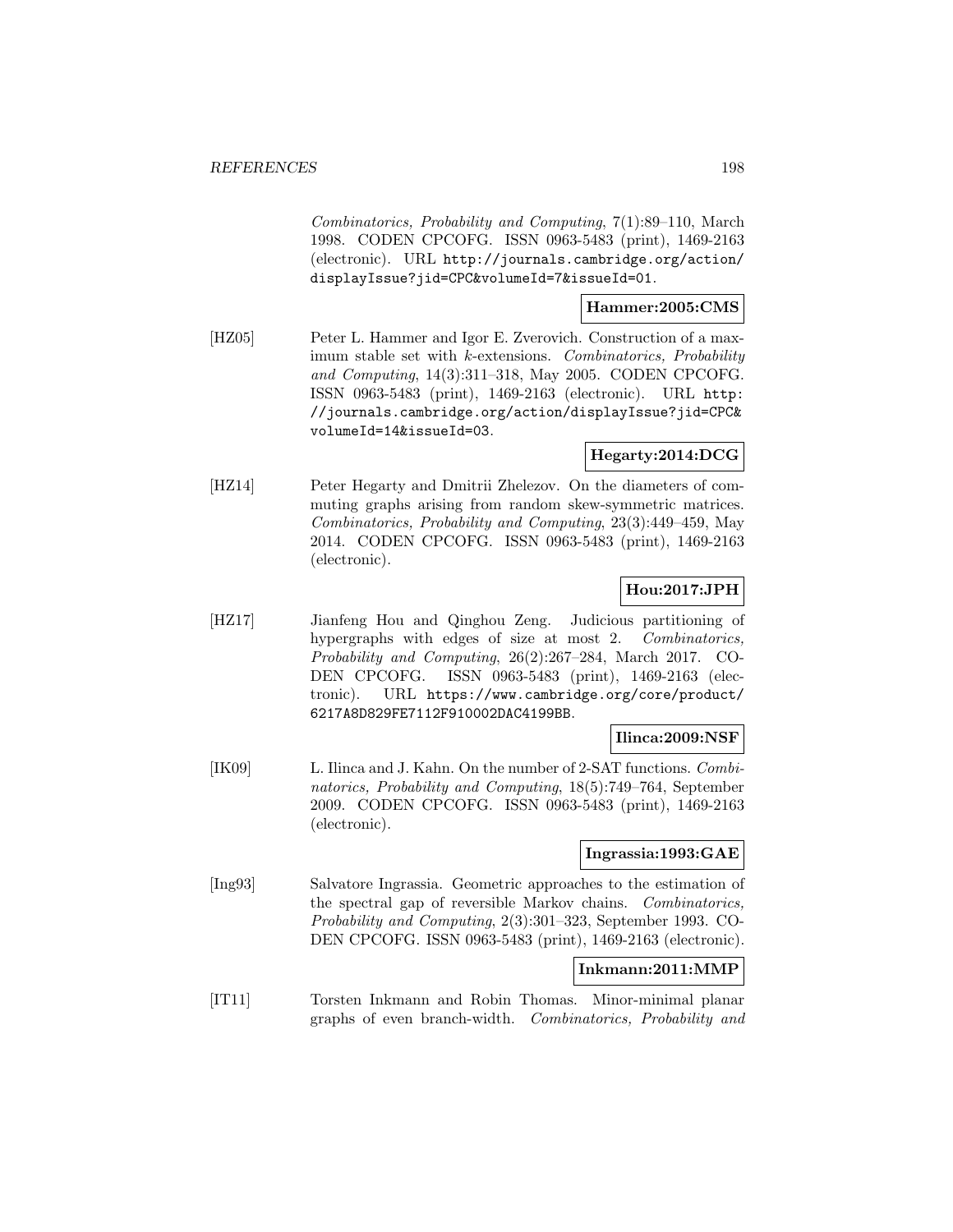Computing,  $20(1)$ :73–82, January 2011. CODEN CPCOFG. ISSN 0963-5483 (print), 1469-2163 (electronic).

**Jackson:1993:ZFI**

[Jac93] Bill Jackson. A zero-free interval for chromatic polynomials of graphs. Combinatorics, Probability and Computing, 2(3):325– 336, September 1993. CODEN CPCOFG. ISSN 0963-5483 (print), 1469-2163 (electronic).

## **Jackson:2007:ZFI**

[Jac07] Bill Jackson. Zero-free intervals for flow polynomials of near-cubic graphs. Combinatorics, Probability and Computing, 16(1):85-108, January 2007. CODEN CPCOFG. ISSN 0963-5483 (print), 1469-2163 (electronic). URL http: //journals.cambridge.org/action/displayIssue?jid=CPC& volumeId=16&issueId=01.

## **Jagger:1998:DVP**

[Jag98] Chris Jagger. Distant vertex partitions of graphs. Combinatorics, Probability and Computing, 7(4):413–422, December 1998. CODEN CPCOFG. ISSN 0963-5483 (print), 1469-2163 (electronic). URL http://journals.cambridge.org/action/ displayIssue?jid=CPC&volumeId=7&issueId=04.

## **Janson:1994:NST**

[Jan94] Svante Janson. The numbers of spanning trees, Hamilton cycles and perfect matchings in a random graph. Combinatorics, Probability and Computing, 3(1):97–126, March 1994. CODEN CPCOFG. ISSN 0963-5483 (print), 1469-2163 (electronic).

## **Janson:1995:RRG**

[Jan95] Svante Janson. Random regular graphs: asymptotic distributions and contiguity. Combinatorics, Probability and Computing, 4(4): 369–405, December 1995. CODEN CPCOFG. ISSN 0963-5483 (print), 1469-2163 (electronic).

## **Janson:1999:OTT**

[Jan99] Svante Janson. One, two and three times  $\log n/n$  for paths in a complete graph with random weights. Combinatorics, Probability and Computing, 8(4):347–361, July 1999. CODEN CPCOFG. ISSN 0963-5483 (print), 1469-2163 (electronic). URL http: //journals.cambridge.org/action/displayIssue?jid=CPC&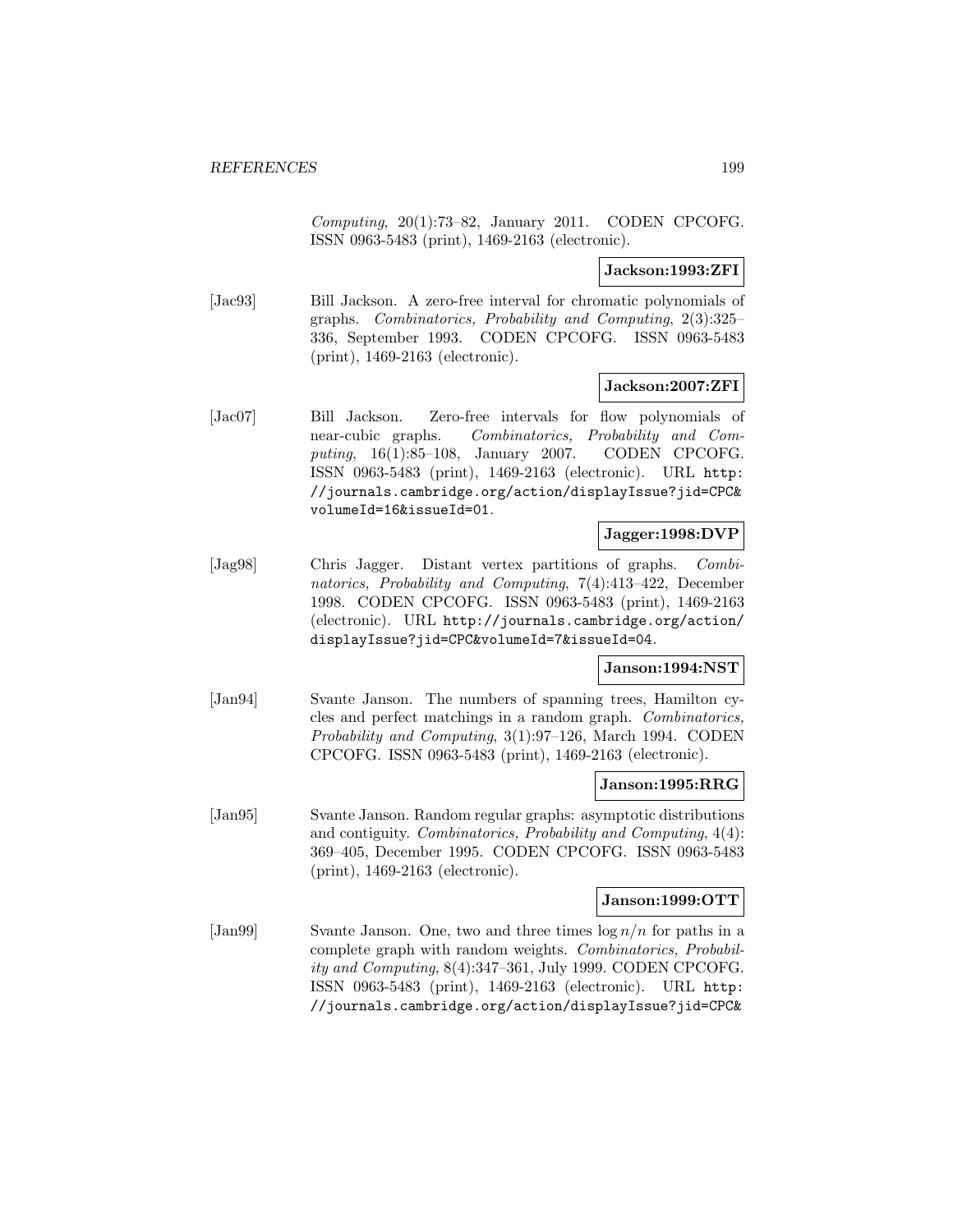volumeId=8&issueId=04. Random graphs and combinatorial structures (Oberwolfach, 1997).

## **Janson:2003:CUC**

[Jan03] Svante Janson. Cycles and unicyclic components in random graphs. Combinatorics, Probability and Computing, 12(1):27–52, January 2003. CODEN CPCOFG. ISSN 0963-5483 (print), 1469- 2163 (electronic). URL http://journals.cambridge.org/ action/displayIssue?jid=CPC&volumeId=12&issueId=01.

## **Janson:2005:FER**

[Jan05] Svante Janson. The first eigenvalue of random graphs. *Combina*torics, Probability and Computing, 14(5–6):815–828, November 2005. CODEN CPCOFG. ISSN 0963-5483 (print), 1469-2163 (electronic). URL http://journals.cambridge.org/action/ displayIssue?jid=CPC&volumeId=14&issueId=05.

## **Janson:2007:RGR**

[Jan07] Svante Janson. On a random graph related to quantum theory. Combinatorics, Probability and Computing, 16(5):757–766, September 2007. CODEN CPCOFG. ISSN 0963-5483 (print), 1469-2163 (electronic). URL http://journals.cambridge. org/action/displayIssue?jid=CPC&volumeId=16&issueId= 05.

## **Janson:2008:IDH**

[Jan08] Svante Janson. Individual displacements in hashing with coalesced chains. Combinatorics, Probability and Computing, 17(6): 799–814, November 2008. CODEN CPCOFG. ISSN 0963-5483 (print), 1469-2163 (electronic).

#### **Janson:2009:PRM**

[Jan09] Svante Janson. The probability that a random multigraph is simple. Combinatorics, Probability and Computing, 18(1–2):205– 225, March 2009. CODEN CPCOFG. ISSN 0963-5483 (print), 1469-2163 (electronic).

#### **Janson:2017:PRP**

[Jan17] Svante Janson. Patterns in random permutations avoiding the pattern 132. Combinatorics, Probability and Computing, 26(1): 24–51, January 2017. CODEN CPCOFG. ISSN 0963-5483 (print), 1469-2163 (electronic). URL https://www.cambridge. org/core/product/BB28F694BDC4A021F11DDE41D75EB30E.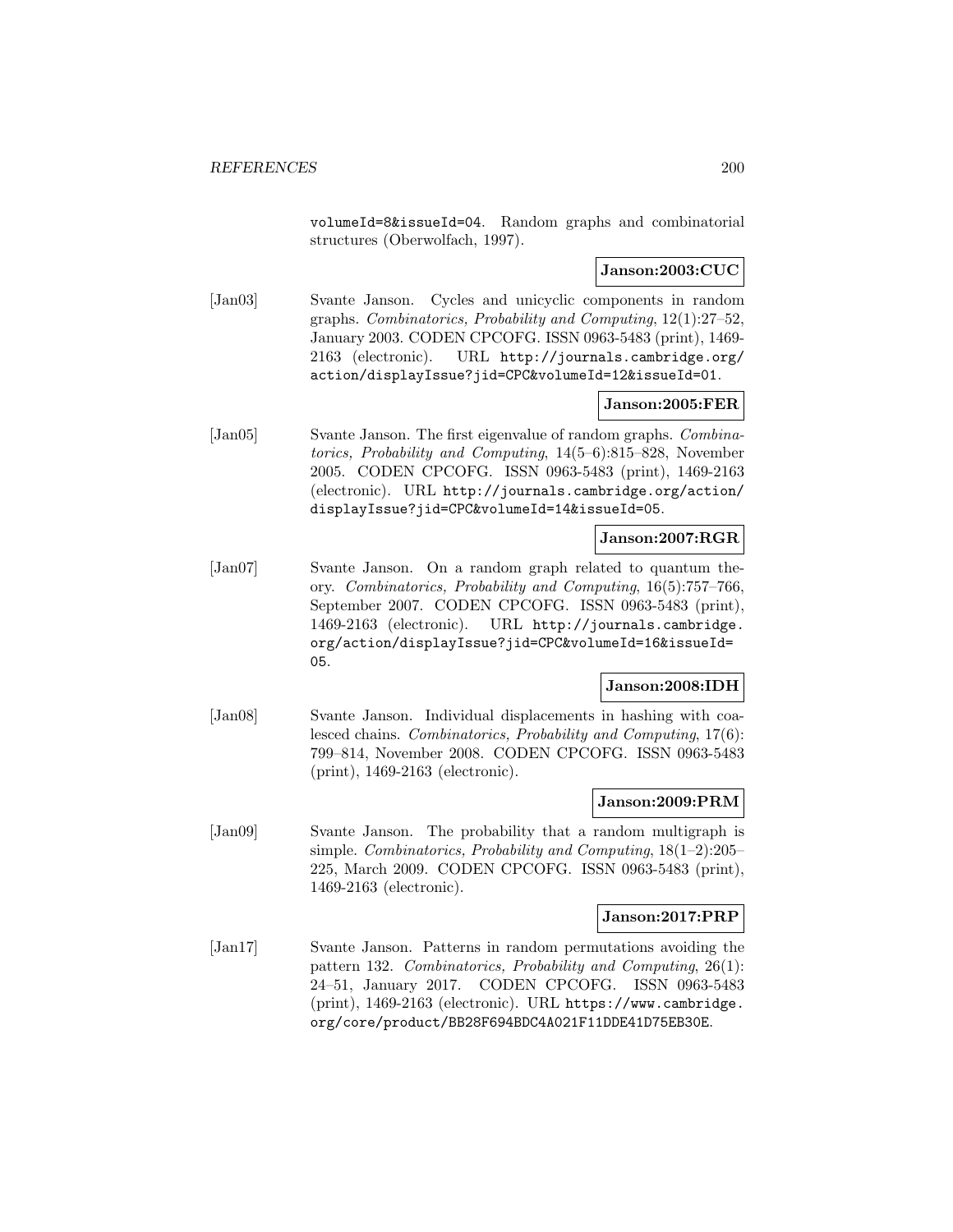### **Janson:2019:RRT**

[Jan19] Svante Janson. Random recursive trees and preferential attachment trees are random split trees. Combinatorics, Probability and Computing, 28(1):81–99, January 2019. CO-DEN CPCOFG. ISSN 0963-5483 (print), 1469-2163 (electronic). URL https://www.cambridge.org/core/journals/ combinatorics-probability-and-computing/article/randomrecursive-trees-and-preferential-attachment-trees-arerandom-split-trees/02A08DA234287E378EC087B424FF8E52.

# **Janson:2021:TLL**

[Jan21] Svante Janson. Tree limits and limits of random trees. Combinatorics, Probability and Computing, 30(6):849–893, November 2021. CODEN CPCOFG. ISSN 0963-5483 (print), 1469- 2163 (electronic). URL https://www.cambridge.org/core/ journals/combinatorics-probability-and-computing/article/ tree-limits-and-limits-of-random-trees/79B2934A78D3B54A0077E178688FEE56.

# **Jin:1992:CSP**

[Jin92] Guo Ping Jin. Complete subgraphs of r-partite graphs. Combinatorics, Probability and Computing, 1(3):241–250, September 1992. CODEN CPCOFG. ISSN 0963-5483 (print), 1469-2163 (electronic).

## **Jin:1993:TFG**

[Jin93] Guo Ping Jin. Triangle-free graphs with high minimal degrees. Combinatorics, Probability and Computing, 2(4):479–490, December 1993. CODEN CPCOFG. ISSN 0963-5483 (print), 1469- 2163 (electronic).

## **Javadi:2019:SRN**

[JKOP19] R. Javadi, F. Khoeini, G. R. Omidi, and A. Pokrovskiy. On the size-Ramsey number of cycles. Combinatorics, Probability and Computing, 28(6):871–880, November 2019. CO-DEN CPCOFG. ISSN 0963-5483 (print), 1469-2163 (electronic). URL /core/journals/combinatorics-probabilityand-computing/article/on-the-sizeramsey-number-of-cycles/ 44661F2AAFFB3FA3984538300F7DB119.

#### **Johannsen:2013:EUC**

[JKS13] Daniel Johannsen, Michael Krivelevich, and Wojciech Samotij. Expanders are universal for the class of all spanning trees. Combinatorics, Probability and Computing, 22(2):253–281, ???? 2013.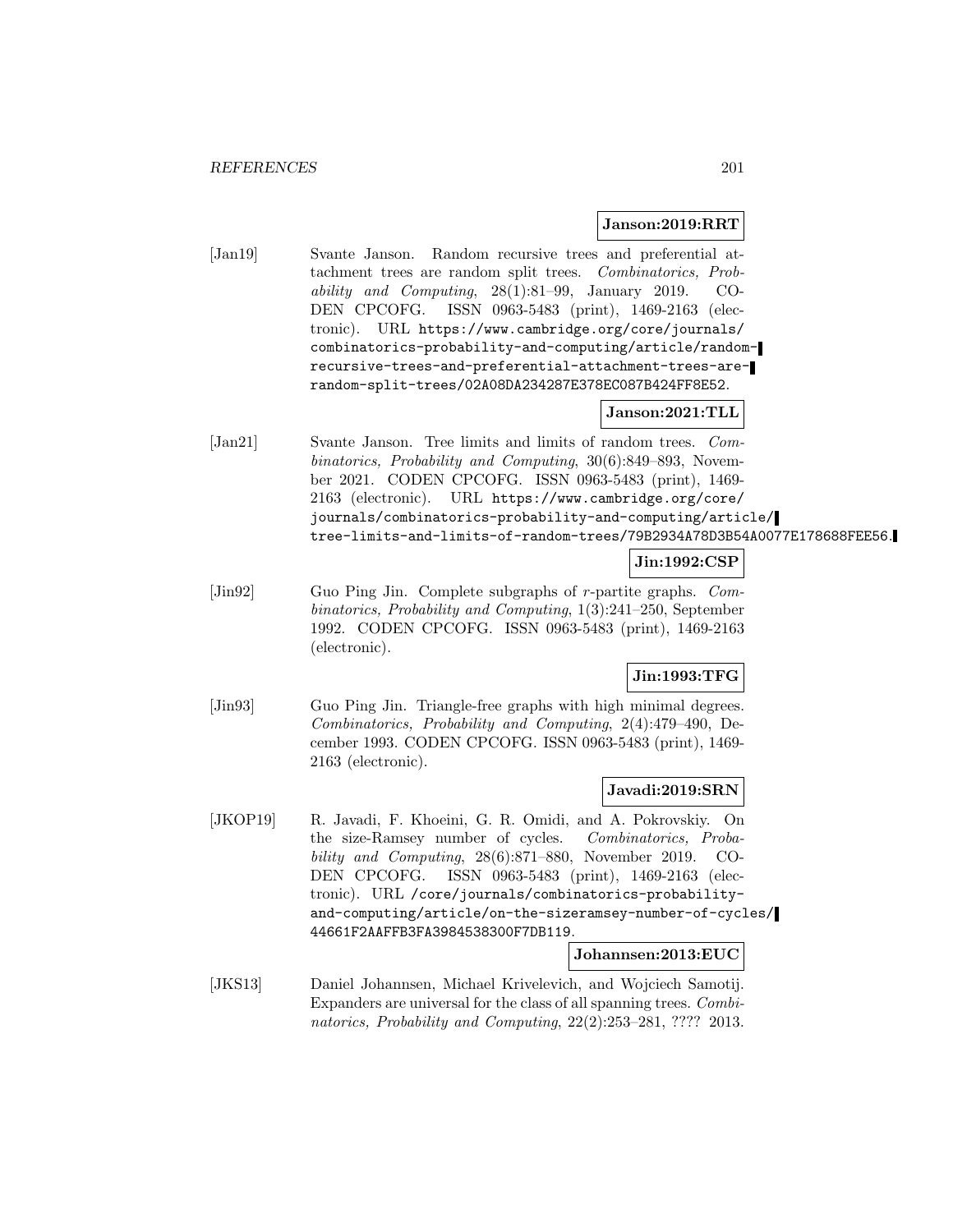CODEN CPCOFG. ISSN 0963-5483 (print), 1469-2163 (electronic).

## **Jacquet:2014:NPP**

[JKS14] Philippe Jacquet, Charles Knessl, and Wojciech Szpankowski. A note on a problem posed by D. E. Knuth on a satisfiability recurrence. Combinatorics, Probability and Computing, 23(5): 829–841, September 2014. CODEN CPCOFG. ISSN 0963-5483 (print), 1469-2163 (electronic). Special issue on Honouring the Memory of Philippe Flajolet - Part 1.

## **Jaworski:1992:CUG**

[JL92] Jerzy Jaworski and Tomasz Luczak. Cycles in a uniform graph process. Combinatorics, Probability and Computing, 1(3):223– 239, September 1992. CODEN CPCOFG. ISSN 0963-5483 (print), 1469-2163 (electronic).

# **Jungic:2003:RAP**

 $[JLM<sup>+</sup>03]$  Veselin Jungić, Jacob Licht, Mohammad Mahdian, Jaroslav Nešetřil, and Radoš Radoičić. Rainbow arithmetic progressions and anti-Ramsey results. Combinatorics, Probability and Computing, 12(5–6):599–620, November 2003. CODEN CPCOFG. ISSN 0963-5483 (print), 1469-2163 (electronic). Special issue on Ramsey theory.

## **Johnson:2015:SSC**

[JLR15] J. Robert Johnson, Imre Leader, and Paul A. Russell. Set systems containing many maximal chains. Combinatorics, Probability and Computing, 24(3):480–485, May 2015. CODEN CP-COFG. ISSN 0963-5483 (print), 1469-2163 (electronic).

### **Johnson:2013:TRP**

[JM13] J. Robert Johnson and Klas Markström. Turán and Ramsey properties of subcube intersection graphs. Combinatorics, Probability and Computing,  $22(1):55-70$ , ???? 2013. CODEN CP-COFG. ISSN 0963-5483 (print), 1469-2163 (electronic).

## **Juvan:1998:LTC**

[JMŠ98] M. Juvan, B. Mohar, and R. Škrekovski. List total colourings of graphs. Combinatorics, Probability and Computing, 7(2):181–188, June 1998. CODEN CPCOFG. ISSN 0963- 5483 (print), 1469-2163 (electronic). URL http://journals.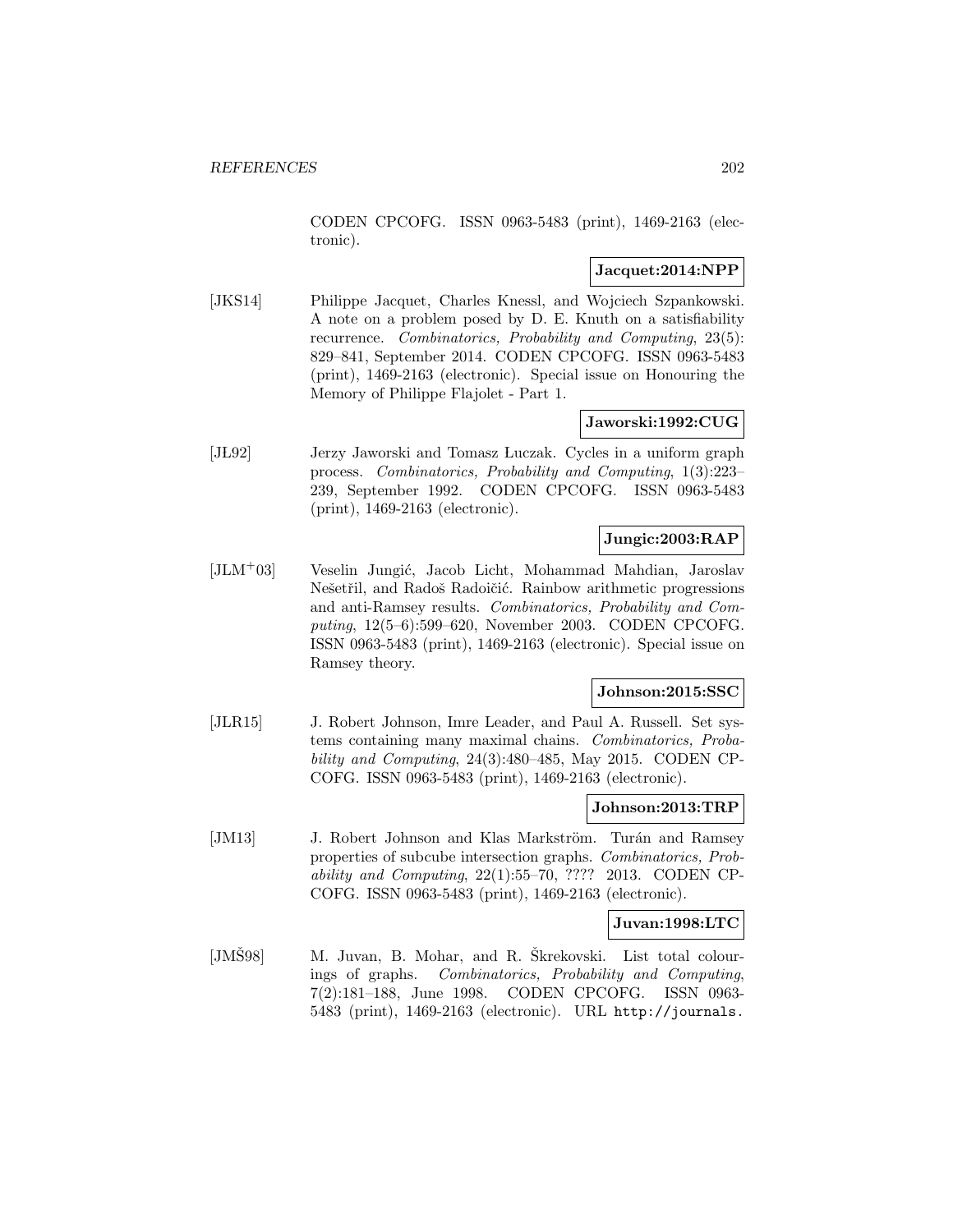cambridge.org/action/displayIssue?jid=CPC&volumeId=7& issueId=02.

# **Jiang:2022:TEB**

[JMY22] Tao Jiang, Jie Ma, and Liana Yepremyan. On Turán exponents of bipartite graphs. Combinatorics, Probability and Computing, 31(2):333–344, March 2022. CODEN CPCOFG. ISSN 0963-5483 (print), 1469-2163 (electronic). URL https://www.cambridge. org/core/journals/combinatorics-probability-and-computing/ article/on-turan-exponents-of-bipartite-graphs/939E454E5E6B3E2BE414B820D3B36B56

# **Johnson:2004:DFF**

[Joh04] J. Robert Johnson. A disproof of the Fon-der-Flaass Conjecture. Combinatorics, Probability and Computing, 13(2):195–201, March 2004. CODEN CPCOFG. ISSN 0963-5483 (print), 1469- 2163 (electronic). URL http://journals.cambridge.org/ action/displayIssue?jid=CPC&volumeId=13&issueId=02.

## **Johnson:2022:CPT**

[Joh22] Tobias Johnson. Continuous phase transitions on Galton–Watson trees. Combinatorics, Probability and Computing, 31(2):198–228, March 2022. CODEN CPCOFG. ISSN 0963-5483 (print), 1469- 2163 (electronic). URL https://www.cambridge.org/core/ journals/combinatorics-probability-and-computing/article/ continuous-phase-transitions-on-galtonwatson-trees/309705D18DDF6EC6C45404F07BC9

## **Jonasson:1998:CTR**

[Jon98] Johan Jonasson. On the cover time for random walks on random graphs. Combinatorics, Probability and Computing, 7(3): 265–279, September 1998. CODEN CPCOFG. ISSN 0963- 5483 (print), 1469-2163 (electronic). URL http://journals. cambridge.org/action/displayIssue?jid=CPC&volumeId=7& issueId=03.

## **Johnson:2017:SSH**

[JP17] J. Robert Johnson and Trevor Pinto. Saturated subgraphs of the hypercube. Combinatorics, Probability and Computing, 26 (1):52–67, January 2017. CODEN CPCOFG. ISSN 0963-5483 (print), 1469-2163 (electronic). URL https://www.cambridge. org/core/product/52DAFCA1426933D10068D1F4B144FCF0.

## **Jenssen:2022:ISG**

[JPP22] Matthew Jenssen, Will Perkins, and Aditya Potukuchi. Independent sets of a given size and structure in the hypercube. Combi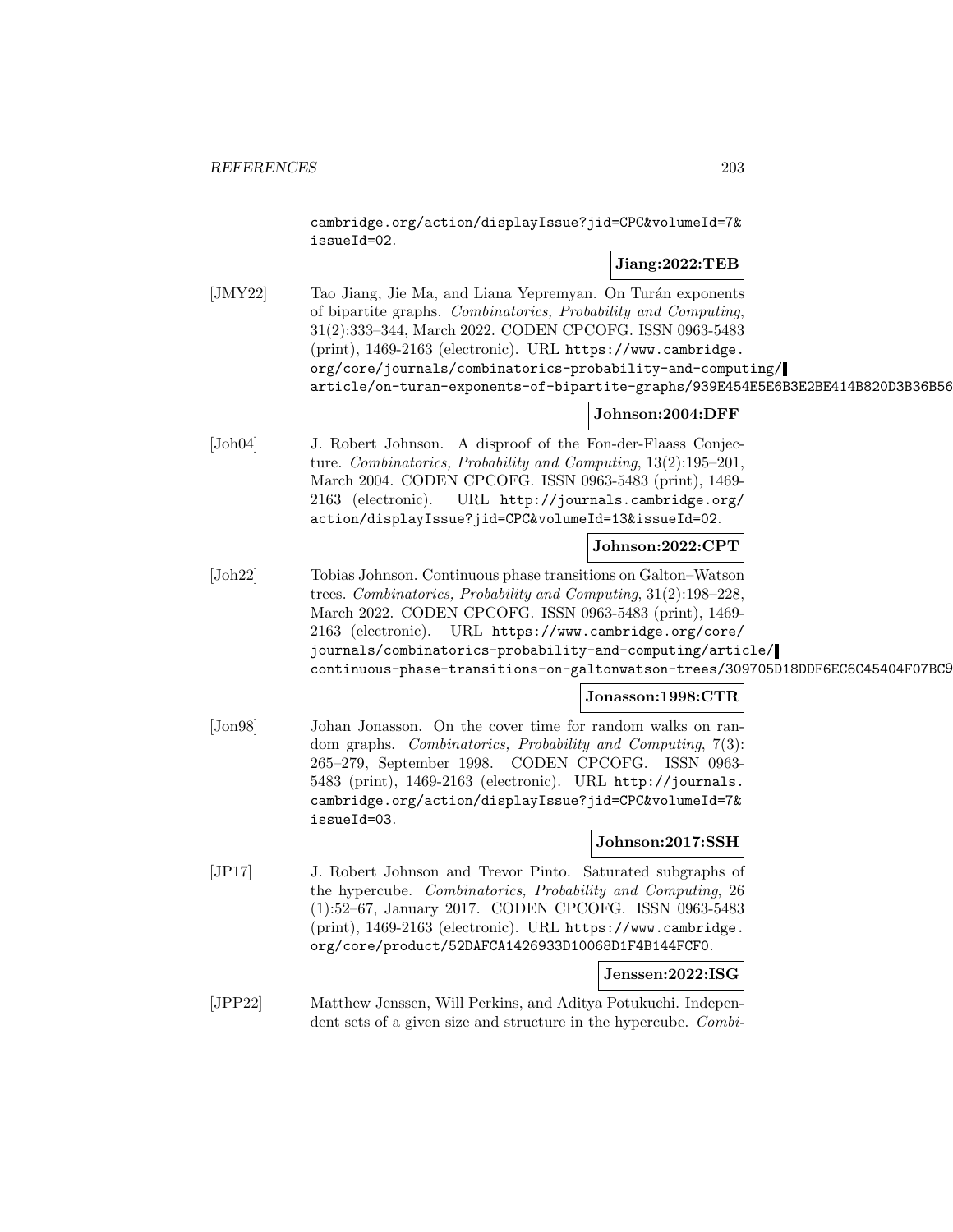natorics, Probability and Computing, 31(4):702–720, July 2022. CODEN CPCOFG. ISSN 0963-5483 (print), 1469-2163 (electronic). URL https://www.cambridge.org/core/journals/ combinatorics-probability-and-computing/article/independentsets-of-a-given-size-and-structure-in-the-hypercube/ 110CCBBAC5E904780FA0CB5D3167A591.

#### **Jelenkovic:2004:OLC**

[JR04] Predrag R. Jelenkovic and Ana Radovanovic. Optimizing LRU caching for variable document sizes. Combinatorics, Probability and Computing, 13(4–5):627–643, July 2004. CODEN CPCOFG. ISSN 0963-5483 (print), 1469-2163 (electronic). URL http: //journals.cambridge.org/action/displayIssue?jid=CPC& volumeId=13&issueId=04.

## **Jukna:2002:TFH**

[JS02] S. Jukna and G. Schnitger. Triangle-freeness is hard to detect. Combinatorics, Probability and Computing, 11(6):549–569, November 2002. CODEN CPCOFG. ISSN 0963-5483 (print), 1469-2163 (electronic). URL http://journals.cambridge. org/action/displayIssue?jid=CPC&volumeId=11&issueId= 06.

## **Janson:2007:PPD**

[JS07] Svante Janson and Joel Spencer. A point process describing the component sizes in the critical window of the random graph evolution. Combinatorics, Probability and Computing, 16(4):631– 658, July 2007. CODEN CPCOFG. ISSN 0963-5483 (print), 1469-2163 (electronic). URL http://journals.cambridge. org/action/displayIssue?jid=CPC&volumeId=16&issueId= 04.

## **Jaworski:2008:VDD**

[JS08] Jerzy Jaworski and Dudley Stark. The vertex degree distribution of passive random intersection graph models. Combinatorics, Probability and Computing, 17(4):549–558, July 2008. CODEN CPCOFG. ISSN 0963-5483 (print), 1469-2163 (electronic).

## **Jin:2020:GLR**

[JS20] Emma Yu Jin and Benedikt Stufler. Graph limits of random unlabelled k-trees. Combinatorics, Probability and Computing, 29(5): 722–746, September 2020. CODEN CPCOFG. ISSN 0963-5483 (print), 1469-2163 (electronic). URL https://www.cambridge.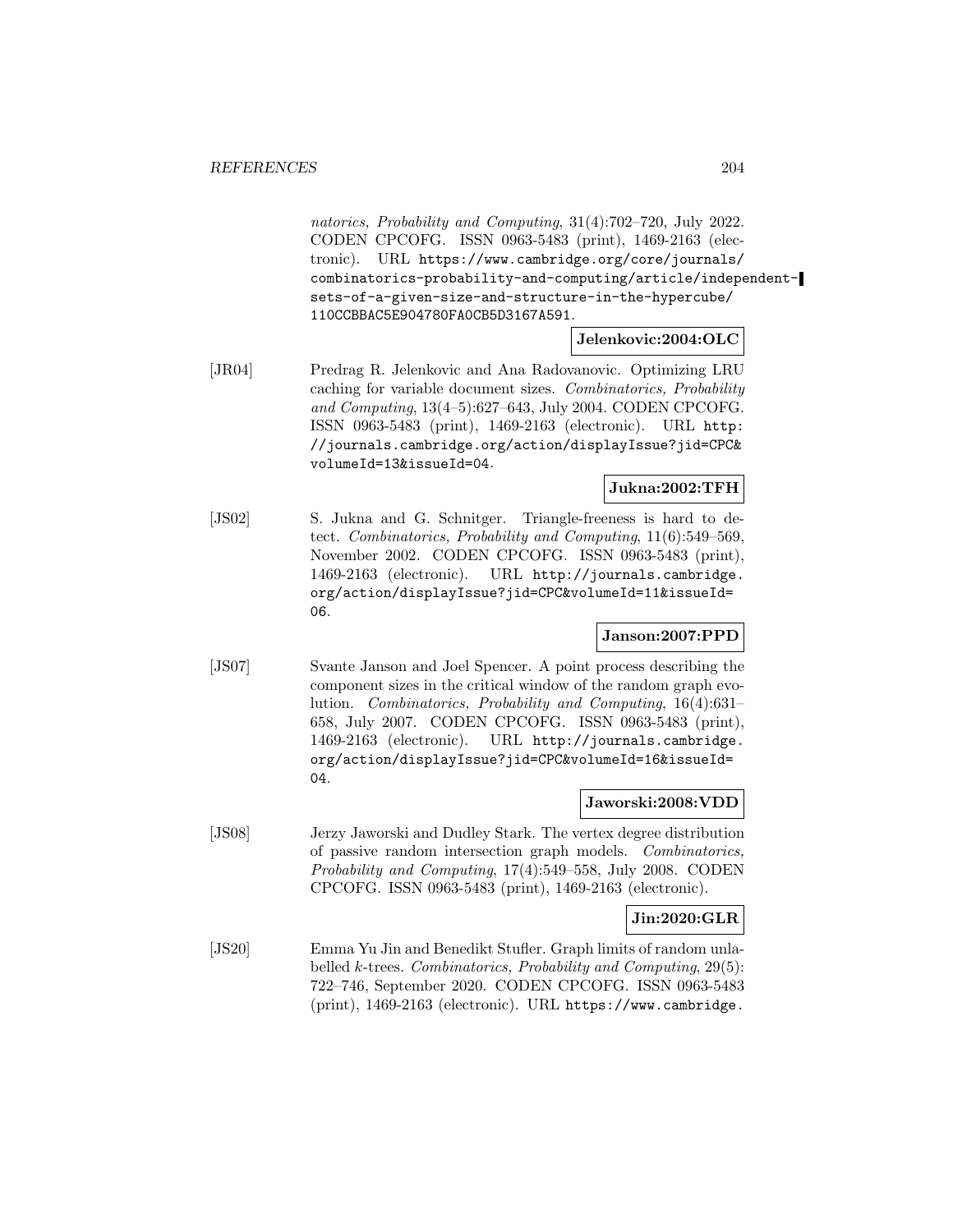## org/core/journals/combinatorics-probability-and-computing/ article/graph-limits-of-random-unlabelled-ktrees/AB91DDA376B3097BB7E0EFA712D0E0

## **Johnston:2021:LBB**

[JS21] Tom Johnston and Alex Scott. Lipschitz bijections between boolean functions. Combinatorics, Probability and Computing, 30(4):513–525, July 2021. CODEN CPCOFG. ISSN 0963-5483 (print), 1469-2163 (electronic). URL https://www.cambridge. org/core/journals/combinatorics-probability-and-computing/ article/lipschitz-bijections-between-boolean-functions/ 72DE1E5F5E34349DC397F5508C076098.

## **Jain:2022:SSV**

[JSS22] Vishesh Jain, Ashwin Sah, and Mehtaab Sawhney. On the smallest singular value of symmetric random matrices. Combinatorics, Probability and Computing, 31(4):662–683, July 2022. CODEN CPCOFG. ISSN 0963-5483 (print), 1469-2163 (electronic). URL https://www.cambridge.org/core/journals/ combinatorics-probability-and-computing/article/on-thesmallest-singular-value-of-symmetric-random-matrices/ D918772E3671A55DC3798B5D1502DF58.

## **Janson:2008:DSR**

[JT08a] Svante Janson and Andrew Thomason. Dismantling sparse random graphs. Combinatorics, Probability and Computing, 17(2):259–264, March 2008. CODEN CPCOFG. ISSN 0963-5483 (print), 1469-2163 (electronic). URL http:/ /journals.cambridge.org/action/displayIssue?jid=CPC& volumeId=17&issueId=02.

## **Johnson:2008:ITM**

[JT08b] J. Robert Johnson and John Talbot. G-intersection theorems for matchings and other graphs. Combinatorics, Probability and Computing, 17(4):559–575, July 2008. CODEN CPCOFG. ISSN 0963-5483 (print), 1469-2163 (electronic).

## **Jukna:2006:GC**

[Juk06] S. Jukna. On graph complexity. Combinatorics, Probability and Computing, 15(6):855–876, November 2006. CODEN CPCOFG. ISSN 0963-5483 (print), 1469-2163 (electronic). URL http: //journals.cambridge.org/action/displayIssue?jid=CPC& volumeId=15&issueId=06.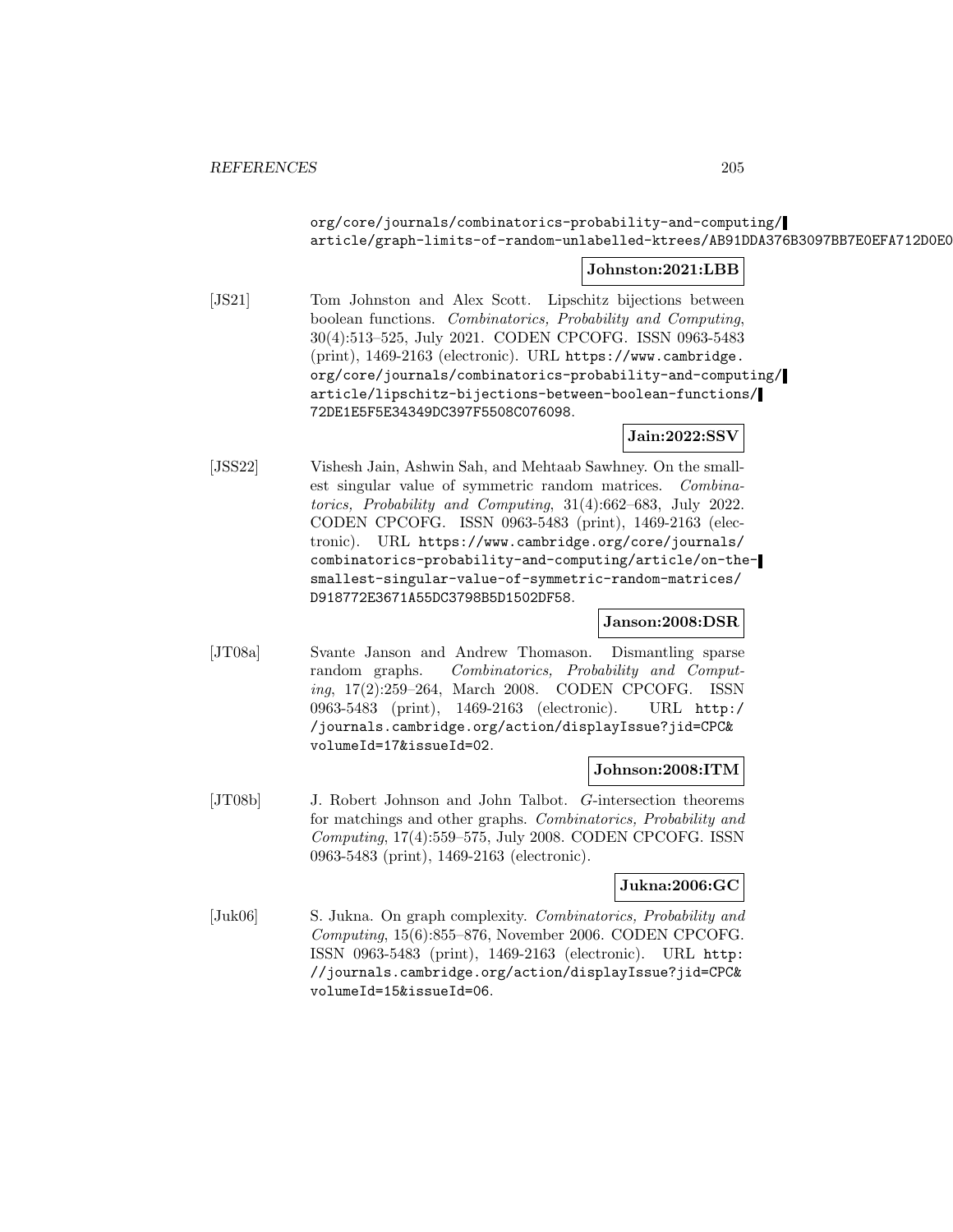## **Jiang:2003:ESS**

[JW03] Tao Jiang and Douglas B. West. On the Erdős–Simonovits–Sós conjecture about the anti-Ramsey number of a cycle. Combinatorics, Probability and Computing, 12(5–6):585–598, November 2003. CODEN CPCOFG. ISSN 0963-5483 (print), 1469-2163 (electronic). Special issue on Ramsey theory.

## **Jiang:2020:SEL**

[JY20] Tao Jiang and Liana Yepremyan. Supersaturation of even linear cycles in linear hypergraphs. Combinatorics, Probability and Computing, 29(5):698–721, September 2020. CO-DEN CPCOFG. ISSN 0963-5483 (print), 1469-2163 (electronic). URL https://www.cambridge.org/core/journals/ combinatorics-probability-and-computing/article/supersaturationof-even-linear-cycles-in-linear-hypergraphs/240493C1F42618819DA9B16CE7F3E4BD.

## **Kahale:1997:LDB**

[Kah97] Nabil Kahale. Large deviation bounds for Markov chains. Combinatorics, Probability and Computing, 6(4):465–474, December 1997. CODEN CPCOFG. ISSN 0963-5483 (print), 1469-2163 (electronic). URL http://journals.cambridge.org/action/ displayIssue?jid=CPC&volumeId=6&issueId=04.

## **Kahn:2001:EAH**

[Kah01] Jeff Kahn. An entropy approach to the hard-core model on bipartite graphs. Combinatorics, Probability and Computing, 10(3): 219–237, May 2001. CODEN CPCOFG. ISSN 0963-5483 (print), 1469-2163 (electronic). URL http://journals.cambridge. org/action/displayIssue?jid=CPC&volumeId=10&issueId= 03.

## **Kang:2019:SHC**

[Kan19] Dong Yeap Kang. Sparse highly connected spanning subgraphs in dense directed graphs. Combinatorics, Probability and Computing, 28(3):423–464, May 2019. CO-DEN CPCOFG. ISSN 0963-5483 (print), 1469-2163 (electronic). URL https://www.cambridge.org/core/journals/ combinatorics-probability-and-computing/article/sparsehighly-connected-spanning-subgraphs-in-dense-directedgraphs/FD39F597B3D0D8FAF715AA78924BA504.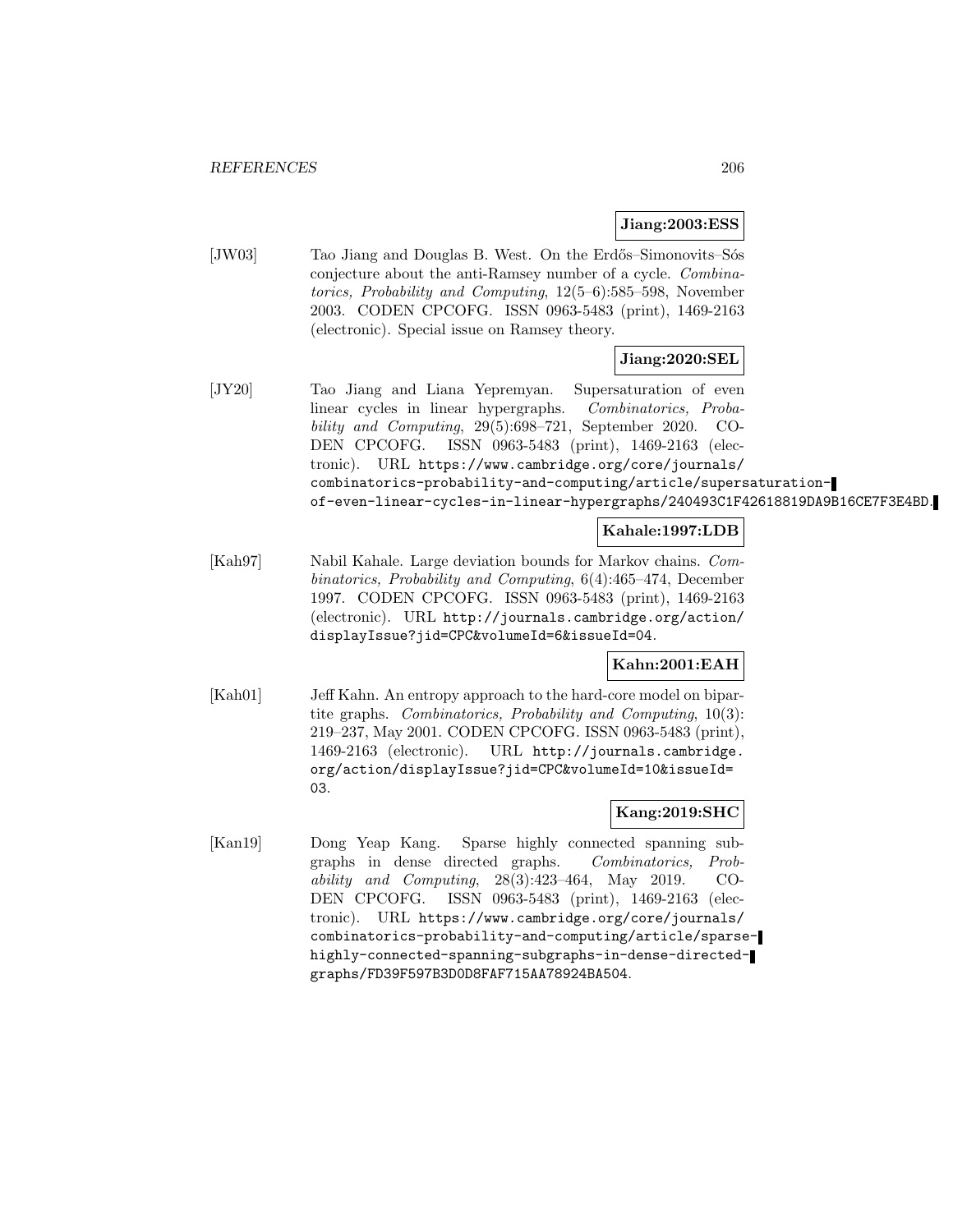#### **Kawarabayashi:2008:WOH**

[Kaw08] Ken-Ichi Kawarabayashi. A weakening of the odd Hadwiger's conjecture. Combinatorics, Probability and Computing, 17(6): 815–821, November 2008. CODEN CPCOFG. ISSN 0963-5483 (print), 1469-2163 (electronic).

## **Kraetzl:1993:TCG**

[KC93] Miro Kraetzl and Charles J. Colbourn. Threshold channel graphs. Combinatorics, Probability and Computing, 2(3):337– 349, September 1993. CODEN CPCOFG. ISSN 0963-5483 (print), 1469-2163 (electronic).

### **Kramer:2011:NDS**

[KCR11] Josh Brown Kramer, Jonathan Cutler, and A. J. Radcliffe. Negative dependence and Srinivasan's sampling process. Combinatorics, Probability and Computing, 20(3):347–361, May 2011. CODEN CPCOFG. ISSN 0963-5483 (print), 1469-2163 (electronic).

# **Keller:2011:IVB**

[Kel11] Nathan Keller. On the influences of variables on Boolean functions in product spaces. Combinatorics, Probability and Computing, 20(1):83–102, January 2011. CODEN CPCOFG. ISSN 0963-5483 (print), 1469-2163 (electronic).

## **Kim:1995:BTS**

[Kim95] Jeong Han Kim. On Brooks' theorem for sparse graphs. Combinatorics, Probability and Computing, 4(2):97–132, June 1995. CODEN CPCOFG. ISSN 0963-5483 (print), 1469-2163 (electronic).

## **Kahn:2001:SPR**

[KK01] Jeff Kahn and János Komlós. Singularity probabilities for random matrices over finite fields. Combinatorics, Probability and Computing, 10(2):137–157, March 2001. CODEN CPCOFG. ISSN 0963-5483 (print), 1469-2163 (electronic). URL http: //journals.cambridge.org/action/displayIssue?jid=CPC& volumeId=10&issueId=02.

## **Kahn:2007:TET**

[KK07a] Jeff Kahn and Gil Kalai. Thresholds and expectation thresholds. Combinatorics, Probability and Computing, 16(3):495–502, May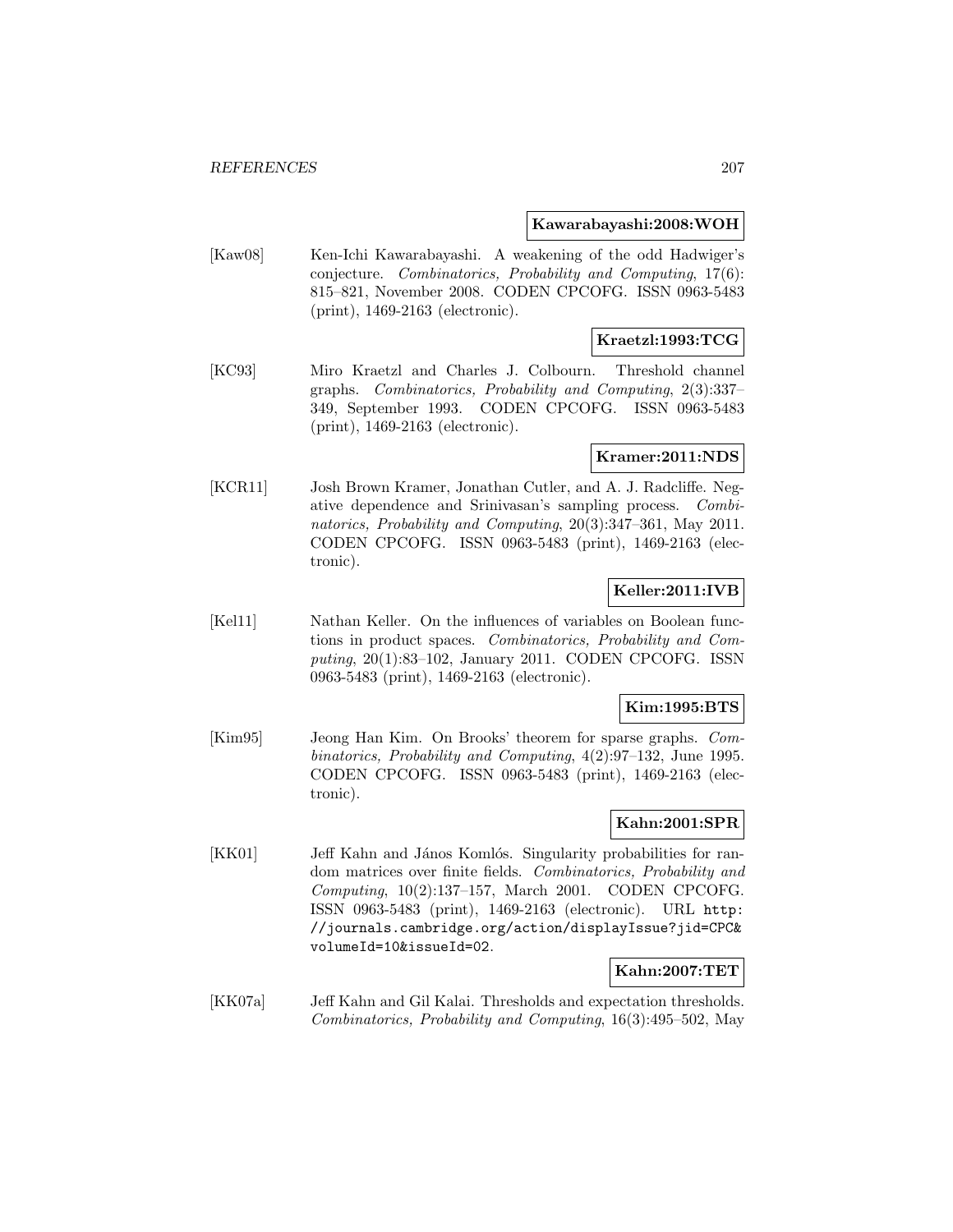2007. CODEN CPCOFG. ISSN 0963-5483 (print), 1469-2163 (electronic). URL http://journals.cambridge.org/action/ displayIssue?jid=CPC&volumeId=16&issueId=03.

## **Kaul:2007:EGG**

[KK07b] Hemanshu Kaul and Alexandr Kostochka. Extremal graphs for a graph packing theorem of Sauer and Spencer. Combinatorics, Probability and Computing, 16(3):409–416, May 2007. CODEN CPCOFG. ISSN 0963-5483 (print), 1469-2163 (electronic). URL http://journals.cambridge.org/action/ displayIssue?jid=CPC&volumeId=16&issueId=03.

## **Kierstead:2008:SPH**

[KK08] H. A. Kierstead and A. V. Kostochka. A short proof of the Hajnal–Szemerédi Theorem on equitable colouring. Combinatorics, Probability and Computing, 17(2):265–270, March 2008. CODEN CPCOFG. ISSN 0963-5483 (print), 1469-2163 (electronic). URL http://journals.cambridge.org/action/ displayIssue?jid=CPC&volumeId=17&issueId=02.

### **Kierstead:2009:EGP**

[KK09] H. A. Kierstead and A. V. Kostochka. Efficient graph packing via game colouring. Combinatorics, Probability and Computing, 18(5):765–774, September 2009. CODEN CPCOFG. ISSN 0963- 5483 (print), 1469-2163 (electronic).

## **Kaiser:2014:DCI**

[KK14] Tomás Kaiser and Ross J. Kang. The distance-t chromatic index of graphs. Combinatorics, Probability and Computing, 23(1):90– 101, January 2014. CODEN CPCOFG. ISSN 0963-5483 (print), 1469-2163 (electronic).

## **Katona:2012:MPI**

[KKK12] Gyula O. H. Katona, Gyula Y. Katona, and Zsolt Katona. Most probably intersecting families of subsets. Combinatorics, Probability and Computing, 21(1–2):219–227, ???? 2012. CODEN CPCOFG. ISSN 0963-5483 (print), 1469-2163 (electronic).

## **Kostochka:2012:CFC**

[KKL12] A. Kostochka, M. Kumbhat, and T. Luczak. Conflict-free colourings of uniform hypergraphs with few edges. Combinatorics, Probability and Computing, 21(4):611–622, July 2012. CODEN CPCOFG. ISSN 0963-5483 (print), 1469-2163 (electronic).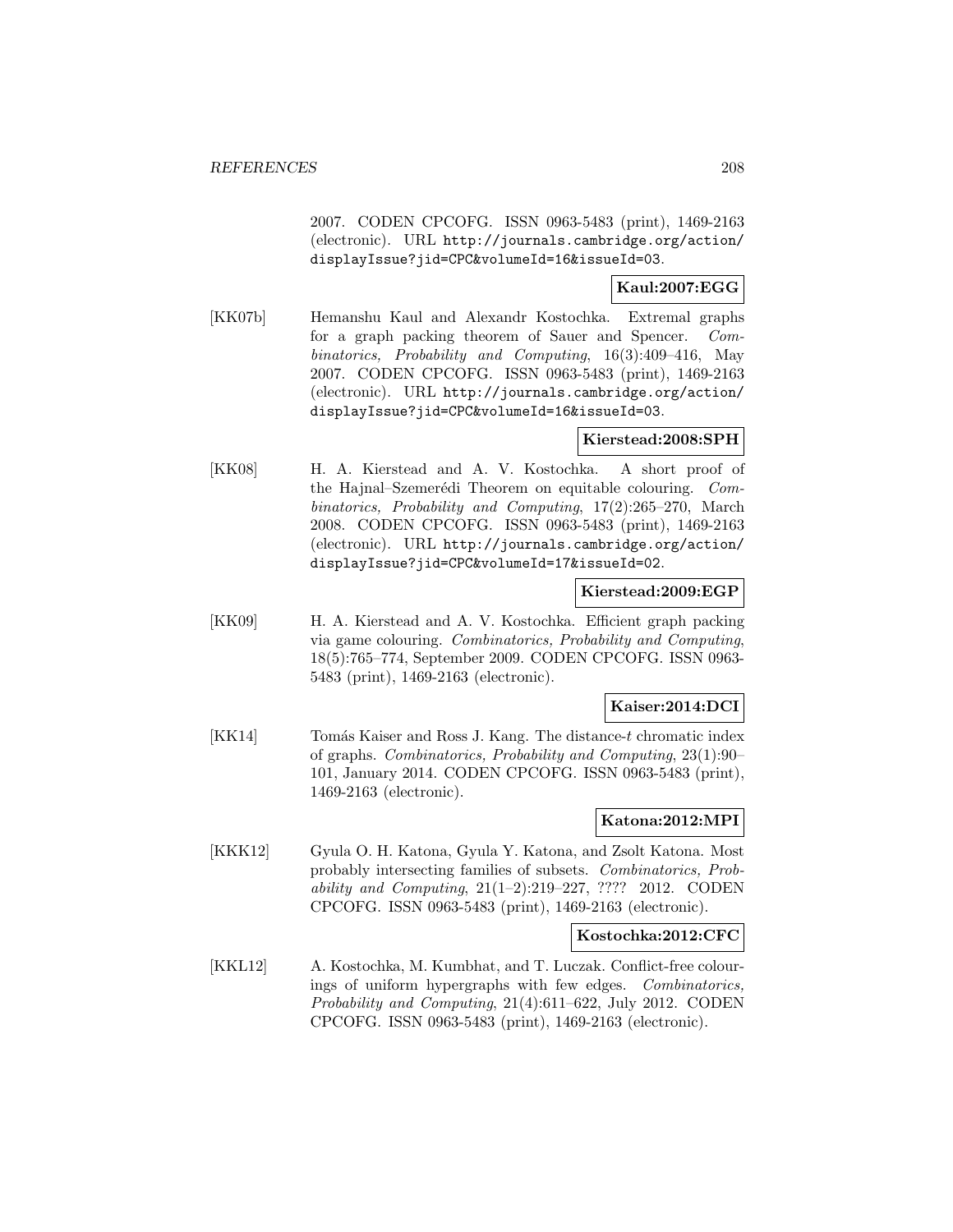#### **Kierstead:2018:SDE**

[KKM18] H. A. Kierstead, A. V. Kostochka, and A. McConvey. A sharp Dirac–Erdős type bound for large graphs. Combinatorics, Probability and Computing, 27(3):387–397, May 2018. CODEN CPCOFG. ISSN 0963-5483 (print), 1469-2163 (electronic). URL https://www.cambridge.org/core/journals/ combinatorics-probability-and-computing/article/sharpdiracerdos-type-bound-for-large-graphs/3F599749BE2E301BC44E4EC46F38A006.

## **Kelly:2008:DTR**

[KKO08] Luke Kelly, Daniela Kühn, and Deryk Osthus. A Dirac-type result on Hamilton cycles in oriented graphs. Combinatorics, Probability and Computing, 17(5):689–709, September 2008. CODEN CPCOFG. ISSN 0963-5483 (print), 1469-2163 (electronic).

## **Korandi:2015:DRG**

[KKS15] Dániel Korándi, Michael Krivelevich, and Benny Sudakov. Decomposing random graphs into few cycles and edges. Combinatorics, Probability and Computing, 24(6):857–872, November 2015. CODEN CPCOFG. ISSN 0963-5483 (print), 1469-2163 (electronic).

## **Krivelevich:2016:CMR**

[KKS16] Michael Krivelevich, Matthew Kwan, and Benny Sudakov. Cycles and matchings in randomly perturbed digraphs and hypergraphs. Combinatorics, Probability and Computing, 25(6): 909–927, November 2016. CODEN CPCOFG. ISSN 0963-5483 (print), 1469-2163 (electronic). URL https://www.cambridge. org/core/product/0B9450323E83AEF77A40AA701CC40EBF.

#### **Kawarabayashi:2006:SDC**

[KKY06] Ken-Ichi Kawarabayashi, Alexandr Kostochka, and Gexin Yu. On sufficient degree conditions for a graph to be  $k$ -linked. Combinatorics, Probability and Computing, 15(5):685–694, September 2006. CODEN CPCOFG. ISSN 0963-5483 (print), 1469-2163 (electronic). URL http://journals.cambridge.org/action/ displayIssue?jid=CPC&volumeId=15&issueId=05.

#### **Keevash:2016:NSC**

[KL16] Peter Keevash and Eoin Long. On the normalized Shannon capacity of a union. Combinatorics, Probability and Computing, 25(5):766–767, September 2016. CODEN CPCOFG. ISSN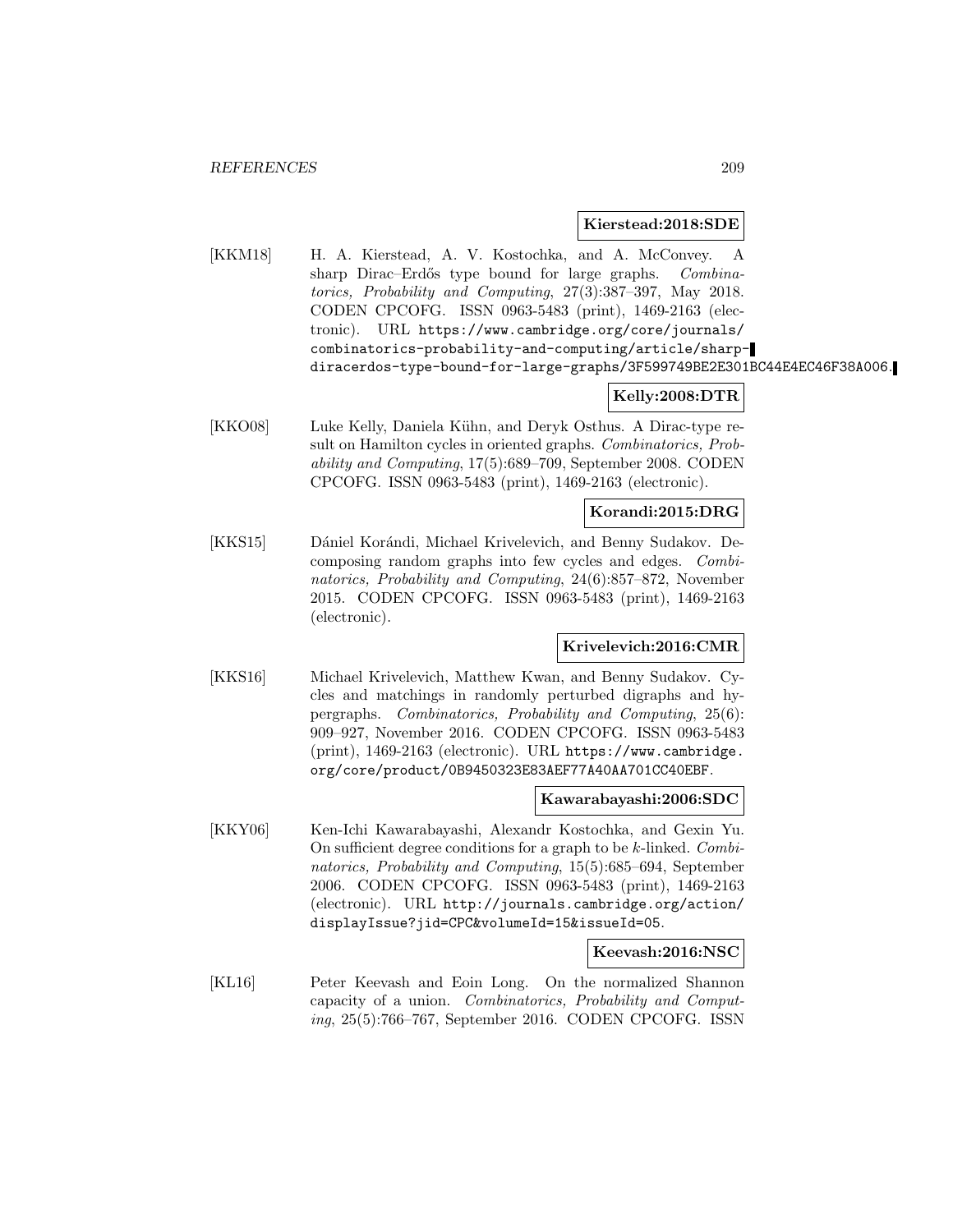## 0963-5483 (print), 1469-2163 (electronic). URL https://www. cambridge.org/core/product/AEF9EA053456FB91107EC17EE1852F64.

## **Keevash:2017:STE**

[KL17] Peter Keevash and William Lochet. The structure of typical eye-free graphs and a Turán-type result for two weighted colours. Combinatorics, Probability and Computing, 26(6):886– 910, November 2017. CODEN CPCOFG. ISSN 0963-5483 (print), 1469-2163 (electronic). URL https://www.cambridge. org/core/product/F8AB63B1BA385414160F5FFD89FBE568.

# **Kubicki:2002:RIB**

[KLM02] Grzegorz Kubicki, Jeno Lehel, and Michal Morayne. A ratio inequality for binary trees and the best secretary. Combinatorics, Probability and Computing, 11(2):149–161, March 2002. CODEN CPCOFG. ISSN 0963-5483 (print), 1469-2163 (electronic). URL http://journals.cambridge.org/action/ displayIssue?jid=CPC&volumeId=11&issueId=02.

## **Kannan:2006:BCM**

[KLM06] R. Kannan, L. Lovász, and R. Montenegro. Blocking conductance and mixing in random walks. Combinatorics, Probability and Computing, 15(4):541–570, July 2006. CODEN CPCOFG. ISSN 0963-5483 (print), 1469-2163 (electronic). URL http: //journals.cambridge.org/action/displayIssue?jid=CPC& volumeId=15&issueId=04.

## **Kral:2019:DGE**

[KLMP19] Daniel Král', Bernard Lidický, Taísa L. Martins, and Yanitsa Pehova. Decomposing graphs into edges and triangles. Combinatorics, Probability and Computing, 28(3):465–472, May 2019. CODEN CPCOFG. ISSN 0963-5483 (print), 1469-2163 (electronic). URL https://www.cambridge.org/core/journals/ combinatorics-probability-and-computing/article/decomposinggraphs-into-edges-and-triangles/E4C8C50C5038046E38E191A4C791EAD7.

# **Kuhn:2013:OPH**

[KLO13] Daniela Kühn, John Lapinskas, and Deryk Osthus. Optimal packings of Hamilton cycles in graphs of high minimum degree. Combinatorics, Probability and Computing, 22(3):394–416, ???? 2013. CODEN CPCOFG. ISSN 0963-5483 (print), 1469-2163 (electronic).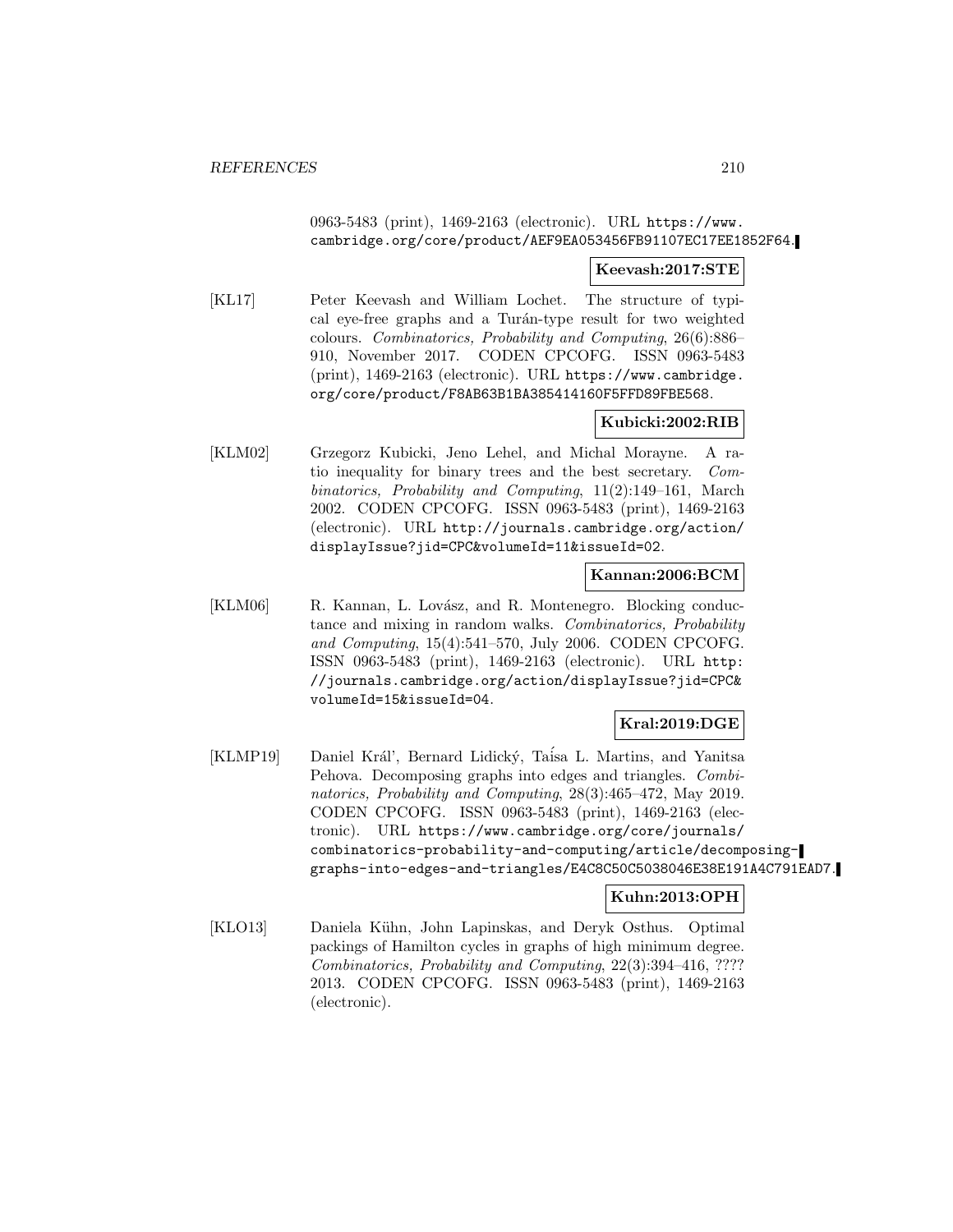## **Kral:2013:NBC**

[KLS<sup>+</sup>13] Daniel Král', Chun-Hung Liu, Jean-Sébastien Sereni, Peter Whalen, and Zelealem B. Yilma. A new bound for the 2/3 conjecture. Combinatorics, Probability and Computing, 22(3):384–393, ???? 2013. CODEN CPCOFG. ISSN 0963-5483 (print), 1469- 2163 (electronic).

# **Kamcev:2018:AFC**

[KLS18] Nina Kamcev, Tomasz Luczak, and Benny Sudakov. Anagramfree colourings of graphs. Combinatorics, Probability and Computing, 27(4):623–642, July 2018. CODEN CPCOFG. ISSN 0963-5483 (print), 1469-2163 (electronic). URL https://www. cambridge.org/core/journals/combinatorics-probabilityand-computing/article/anagramfree-colourings-of-graphs/ CB8968416886E00DC91797AF42E0A4C0.

## **Klartag:2005:RSS**

[KM05] B. Klartag and V. Milman. Rapid Steiner symmetrization of most of a convex body and the slicing problem. Combinatorics, Probability and Computing, 14(5–6):829–843, November 2005. CODEN CPCOFG. ISSN 0963-5483 (print), 1469-2163 (electronic). URL http://journals.cambridge.org/action/ displayIssue?jid=CPC&volumeId=14&issueId=05.

## **Kostochka:2008:WAM**

[KM08] Alexandr Kostochka and Dhruv Mubayi. When is an almost monochromatic  $K_4$  guaranteed? Combinatorics, Probability and Computing, 17(6):823–830, November 2008. CODEN CPCOFG. ISSN 0963-5483 (print), 1469-2163 (electronic).

## **Kang:2010:ICN**

[KM10] Ross J. Kang and Colin McDiarmid. The t-improper chromatic number of random graphs. Combinatorics, Probability and Computing, 19(1):87–98, January 2010. CODEN CPCOFG. ISSN 0963-5483 (print), 1469-2163 (electronic).

#### **Kurauskas:2011:RGF**

[KM11] Valentas Kurauskas and Colin McDiarmid. Random graphs with few disjoint cycles. Combinatorics, Probability and Computing, 20(5):763–775, September 2011. CODEN CPCOFG. ISSN 0963- 5483 (print), 1469-2163 (electronic).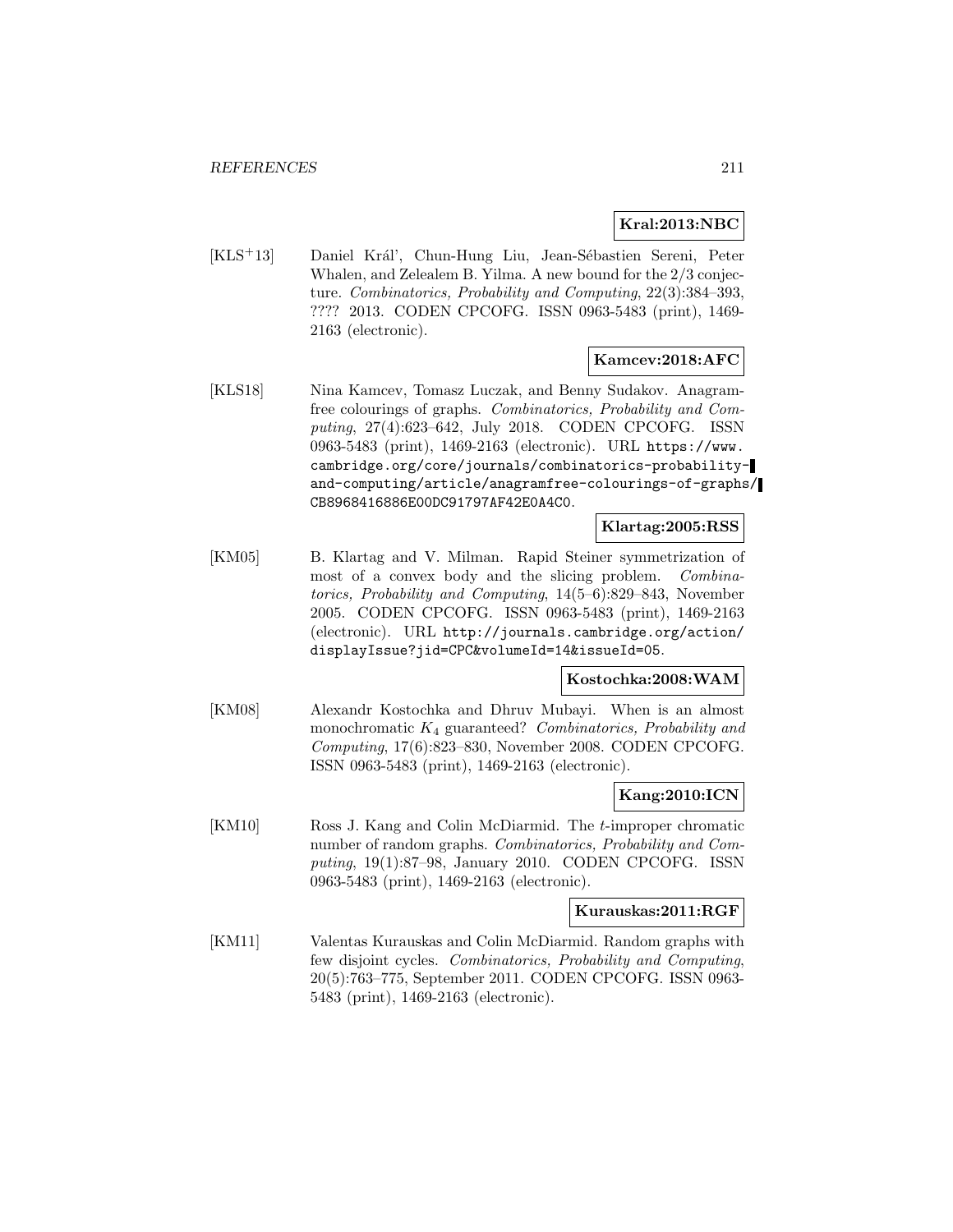### **Keevash:2012:TNF**

[KM12] Peter Keevash and Dhruv Mubayi. The Turán number of  $F_{3,3}$ . Combinatorics, Probability and Computing, 21(3):451–456, May 2012. CODEN CPCOFG. ISSN 0963-5483 (print), 1469-2163 (electronic).

## **Kortchemski:2017:SGN**

[KM17] Igor Kortchemski and Cyril Marzouk. Simply generated noncrossing partitions. Combinatorics, Probability and Computing, 26(4):560–592, July 2017. CODEN CPCOFG. ISSN 0963-5483 (print), 1469-2163 (electronic). URL https://www.cambridge. org/core/product/C9AF65A51ADBBBB14FC5D02730C4B4B5.

#### **Kupavskii:2019:BSA**

[KMS19] Andrey Kupavskii, Nabil H. Mustafa, and Konrad J. Swanepoel. Bounding the size of an almost-equidistant set in Euclidean space. Combinatorics, Probability and Computing, 28(2):280– 286, March 2019. CODEN CPCOFG. ISSN 0963-5483 (print), 1469-2163 (electronic). URL https://www.cambridge.org/ core/journals/combinatorics-probability-and-computing/ article/bounding-the-size-of-an-almostequidistant-setin-euclidean-space/DD5A2CE5B5BD832561D0E7BD5B744636.

#### **Kaplan:2012:UDT**

[KMSS12] Haim Kaplan, Jiří Matousek, Zuzana Safernová, and Micha Sharir. Unit distances in three dimensions. Combinatorics, Probability and Computing, 21(4):597–610, July 2012. CODEN CP-COFG. ISSN 0963-5483 (print), 1469-2163 (electronic).

## **Keevash:2007:RTP**

[KMSV07] Peter Keevash, Dhruv Mubayi, Benny Sudakov, and Jacques Verstraëte. Rainbow Turán problems. Combinatorics, Probability and Computing,  $16(1):109-126$ , January 2007. CO-DEN CPCOFG. ISSN 0963-5483 (print), 1469-2163 (electronic). URL http://journals.cambridge.org/action/ displayIssue?jid=CPC&volumeId=16&issueId=01.

#### **Kinnersley:2012:DRN**

[KMW12] William B. Kinnersley, Kevin G. Milans, and Douglas B. West. Degree Ramsey numbers of graphs. Combinatorics, Probability and Computing, 21(1–2):229–253, ???? 2012. CODEN CP-COFG. ISSN 0963-5483 (print), 1469-2163 (electronic).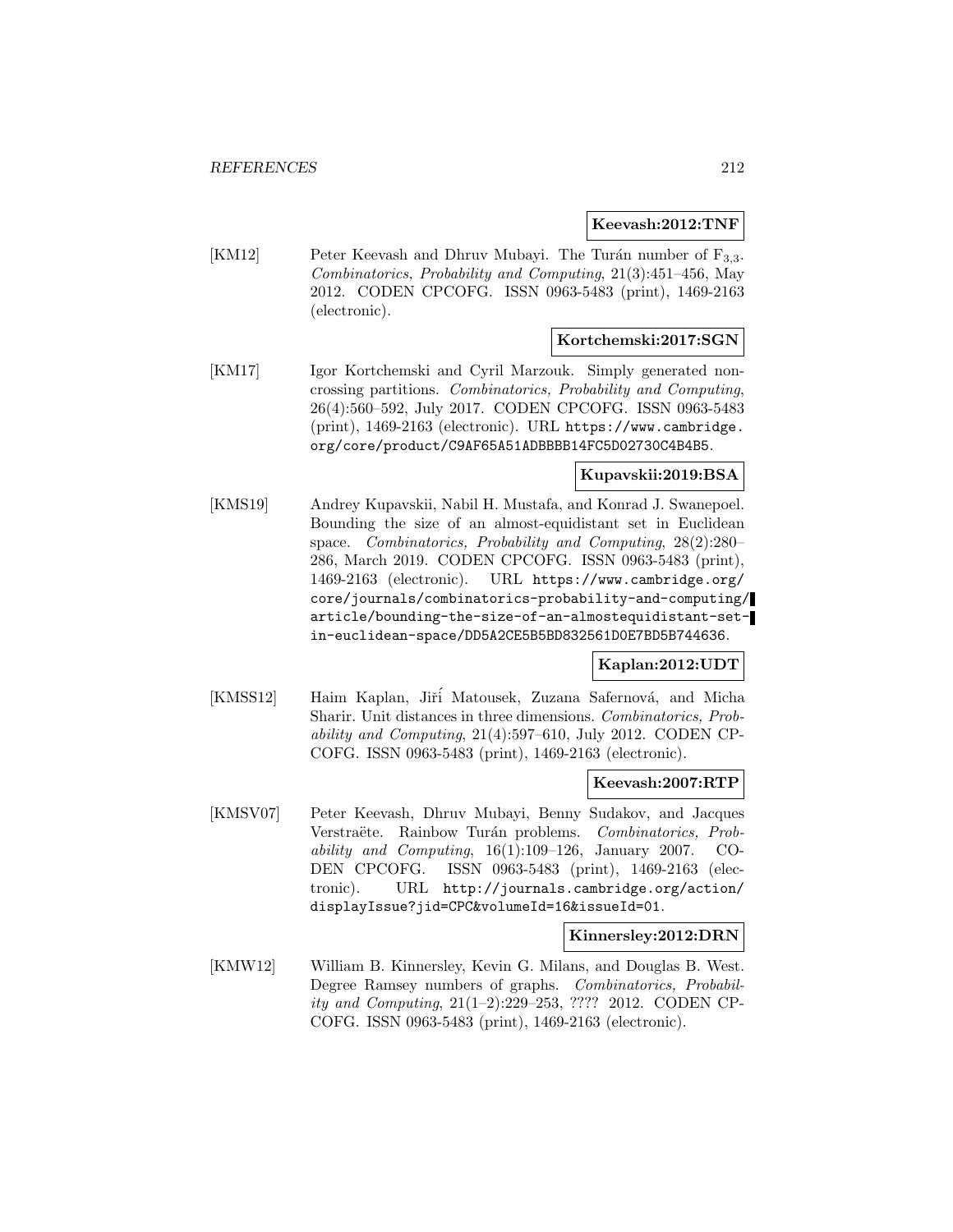#### **Kostochka:1999:PDC**

[KN99] A. V. Kostochka and J. Nešetřil. Properties of Descartes' construction of triangle-free graphs with high chromatic number. Combinatorics, Probability and Computing, 8(5):467– 472, September 1999. CODEN CPCOFG. ISSN 0963- 5483 (print), 1469-2163 (electronic). URL http://journals. cambridge.org/action/displayIssue?jid=CPC&volumeId=8& issueId=05.

## **Kostochka:2003:ECD**

[KN03] A. V. Kostochka and K. Nakprasit. Equitable colourings of d-degenerate graphs. Combinatorics, Probability and Computing, 12(1):53–60, January 2003. CODEN CPCOFG. ISSN 0963-5483 (print), 1469-2163 (electronic). URL http: //journals.cambridge.org/action/displayIssue?jid=CPC& volumeId=12&issueId=01.

## **Kittipassorn:2014:CRT**

[KN14a] Teeradej Kittipassorn and Bhargav P. Narayanan. A canonical Ramsey theorem for exactly m-coloured complete subgraphs. Combinatorics, Probability and Computing, 23(1):102–115, January 2014. CODEN CPCOFG. ISSN 0963-5483 (print), 1469- 2163 (electronic).

## **Knape:2014:PUC**

[KN14b] Margarete Knape and Ralph Neininger. Pólya urns via the contraction method. Combinatorics, Probability and Computing, 23 (6):1148–1186, November 2014. CODEN CPCOFG. ISSN 0963- 5483 (print), 1469-2163 (electronic). Special issue on Honouring the Memory of Philippe Flajolet - Part 2.

### **Kostochka:2016:AEI**

[KN16] Alexandr Kostochka and Jaroslav Nesetril. Adding edges to increase the chromatic number of a graph. Combinatorics, Probability and Computing, 25(4):592–594, July 2016. CODEN CP-COFG. ISSN 0963-5483 (print), 1469-2163 (electronic).

## **Kohayakawa:2003:HPT**

[KNR03] Yoshiharu Kohayakawa, Brendan Nagle, and Vojtěch Rödl. Hereditary properties of triple systems. Combinatorics, Probability and Computing, 12(2):155–189, March 2003. CO-DEN CPCOFG. ISSN 0963-5483 (print), 1469-2163 (elec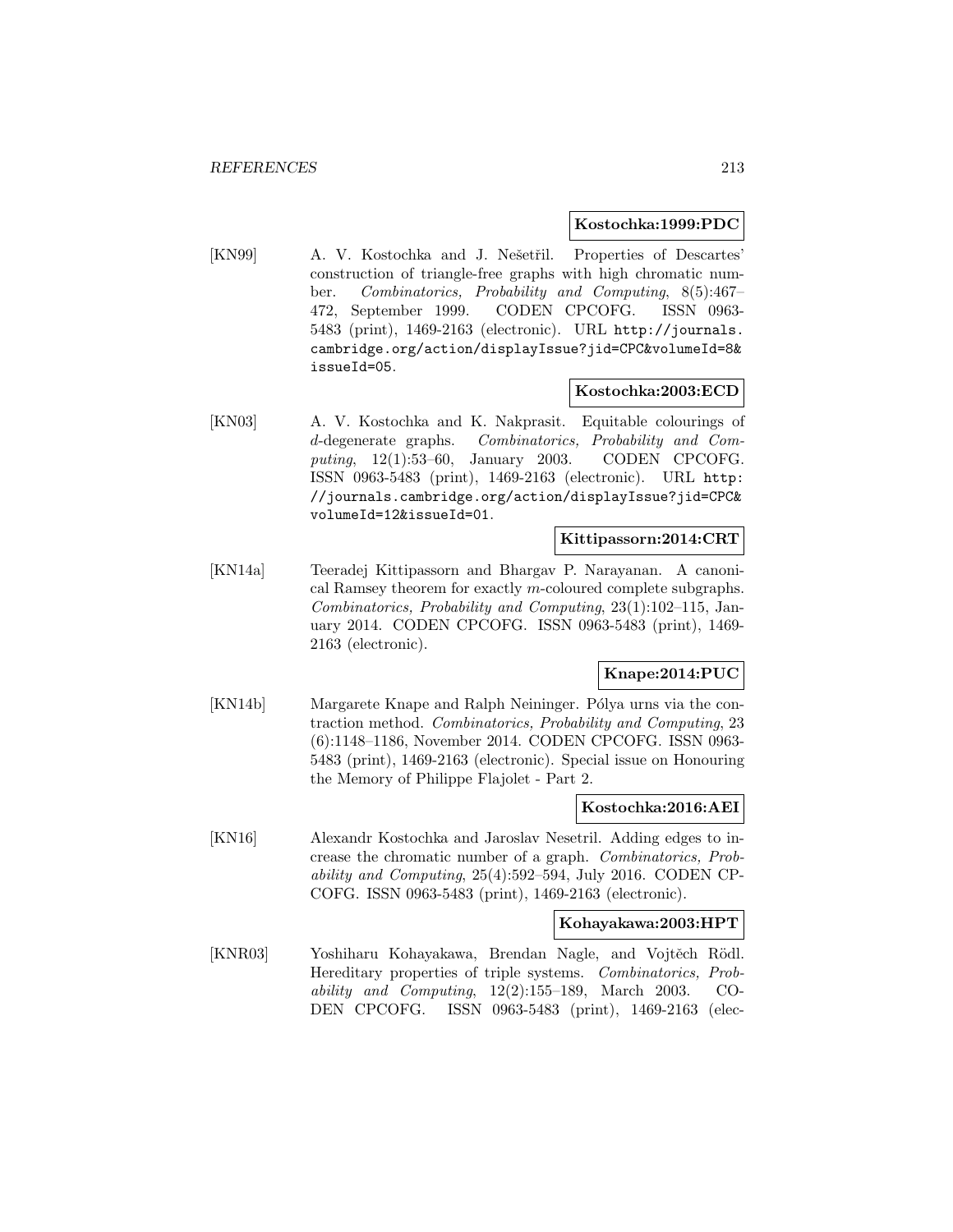tronic). URL http://journals.cambridge.org/action/ displayIssue?jid=CPC&volumeId=12&issueId=02.

# **Kuhn:2004:LTC**

[KO04a] Daniela Kühn and Deryk Osthus. Large topological cliques in graphs without a 4-cycle. Combinatorics, Probability and Computing, 13(1):93–102, January 2004. CODEN CPCOFG. ISSN 0963-5483 (print), 1469-2163 (electronic). URL http: //journals.cambridge.org/action/displayIssue?jid=CPC& volumeId=13&issueId=01.

# **Kuhn:2004:SGA**

[KO04b] Daniela Kühn and Deryk Osthus. Subdivisions of  $K_{r+2}$  in graphs of average degree at least  $r + \varepsilon$  and large but constant girth. Combinatorics, Probability and Computing, 13(3):361–371, May 2004. CODEN CPCOFG. ISSN 0963-5483 (print), 1469-2163 (electronic). URL http://journals.cambridge.org/action/ displayIssue?jid=CPC&volumeId=13&issueId=03.

## **Kuhn:2005:PDR**

[KO05] Daniela Kühn and Deryk Osthus. Packings in dense regular graphs. Combinatorics, Probability and Computing, 14(3):325– 337, May 2005. CODEN CPCOFG. ISSN 0963-5483 (print), 1469-2163 (electronic). URL http://journals.cambridge. org/action/displayIssue?jid=CPC&volumeId=14&issueId= 03.

## **Kuuhn:2007:MSC**

[KO07] Daniela Küuhn and Deryk Osthus. Maximizing several cuts simultaneously. Combinatorics, Probability and Computing, 16(2):277–283, March 2007. CODEN CPCOFG. ISSN 0963-5483 (print), 1469-2163 (electronic). URL http: //journals.cambridge.org/action/displayIssue?jid=CPC& volumeId=16&issueId=02.

## **Kuhn:2008:LOC**

[KO08] Daniela Kühn and Deryk Osthus. Linkedness and ordered cycles in digraphs. Combinatorics, Probability and Computing, 17(3): 411–422, May 2008. CODEN CPCOFG. ISSN 0963-5483 (print), 1469-2163 (electronic). URL http://journals.cambridge. org/action/displayIssue?jid=CPC&volumeId=17&issueId= 03.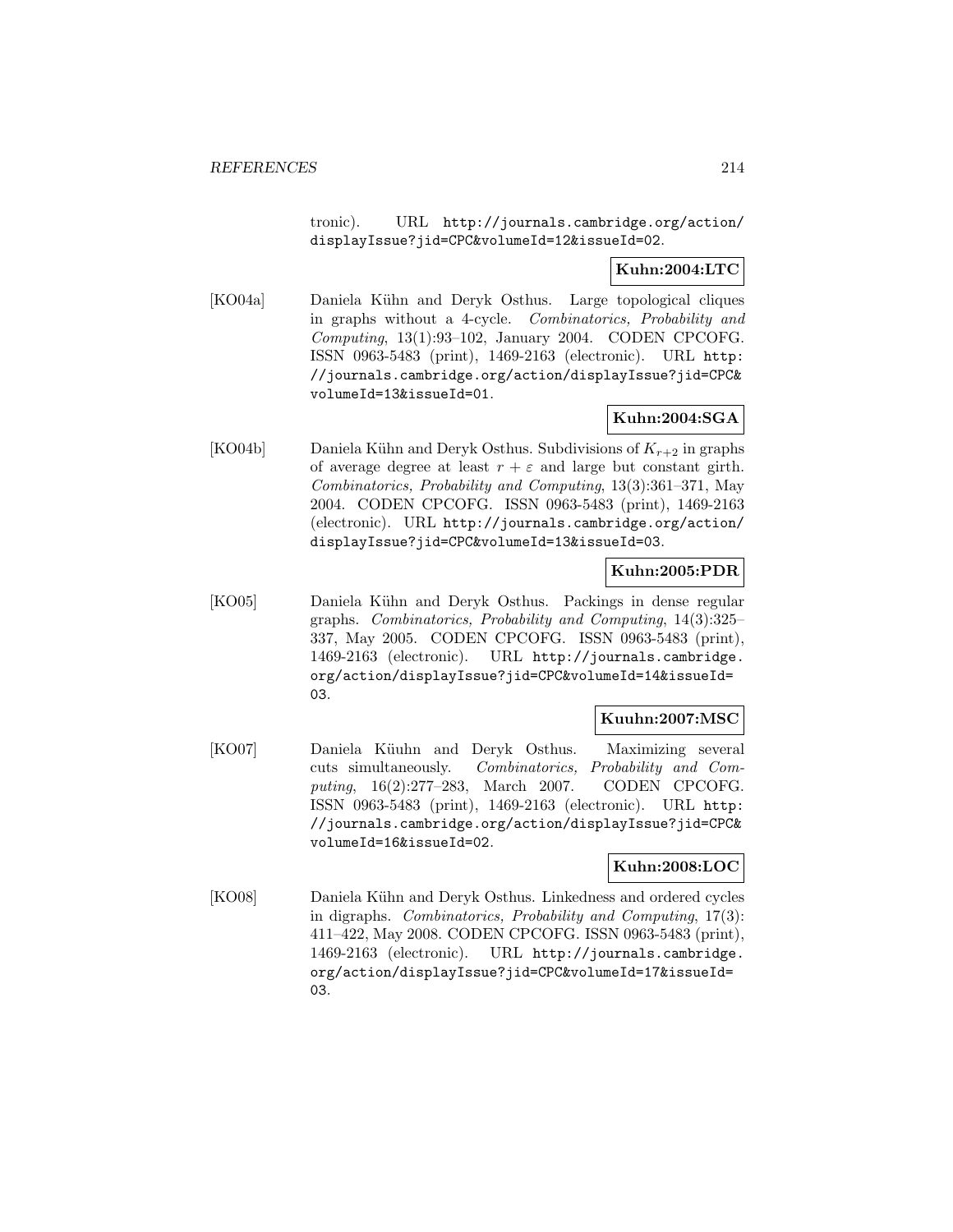## **Kang:2019:ICG**

[KO19] Dong Yeap Kang and Sang-Il Oum. Improper colouring of graphs with no odd clique minor. Combinatorics, Probability and Computing, 28(5):740–754, September 2019. CO-DEN CPCOFG. ISSN 0963-5483 (print), 1469-2163 (electronic). URL /core/journals/combinatorics-probabilityand-computing/article/improper-colouring-of-graphs-withno-odd-clique-minor/F0C6091DDB46096417FFDAF60FCEC87C.

## **Komlos:1999:BL**

[Kom99] János Komlós. The blow-up lemma. Combinatorics, Probability and Computing, 8(1–2):161–176, January 1999. CODEN CP-COFG. ISSN 0963-5483 (print), 1469-2163 (electronic). Recent trends in combinatorics (Mátraháza, 1995).

#### **Kordecki:1996:SSR**

[Kor96] Wojciech Kordecki. Small submatroids in random matroids. Combinatorics, Probability and Computing, 5(3):257–266, September 1996. CODEN CPCOFG. ISSN 0963-5483 (print), 1469-2163 (electronic).

## **Kotek:2012:CIP**

[Kot12] Tomer Kotek. Complexity of Ising polynomials. Combinatorics, Probability and Computing, 21(5):743–772, September 2012. CO-DEN CPCOFG. ISSN 0963-5483 (print), 1469-2163 (electronic).

## **Kirschenhofer:1998:CHF**

[KP98] Peter Kirschenhofer and Helmut Prodinger. Comparisons in Hoare's find algorithm. Combinatorics, Probability and Computing, 7(1):111–120, March 1998. CODEN CPCOFG. ISSN 0963- 5483 (print), 1469-2163 (electronic). URL http://journals. cambridge.org/action/displayIssue?jid=CPC&volumeId=7& issueId=01.

## **Kuba:2011:ASG**

[KP11] Markus Kuba and Alois Panholzer. Analysis of statistics for generalized Stirling permutations. Combinatorics, Probability and Computing, 20(6):875–910, November 2011. CODEN CPCOFG. ISSN 0963-5483 (print), 1469-2163 (electronic).

# **Kang:2018:DCO**

[KP18] Ross J. Kang and Fran COis Pirot. Distance colouring without one cycle length. Combinatorics, Probability and Comput-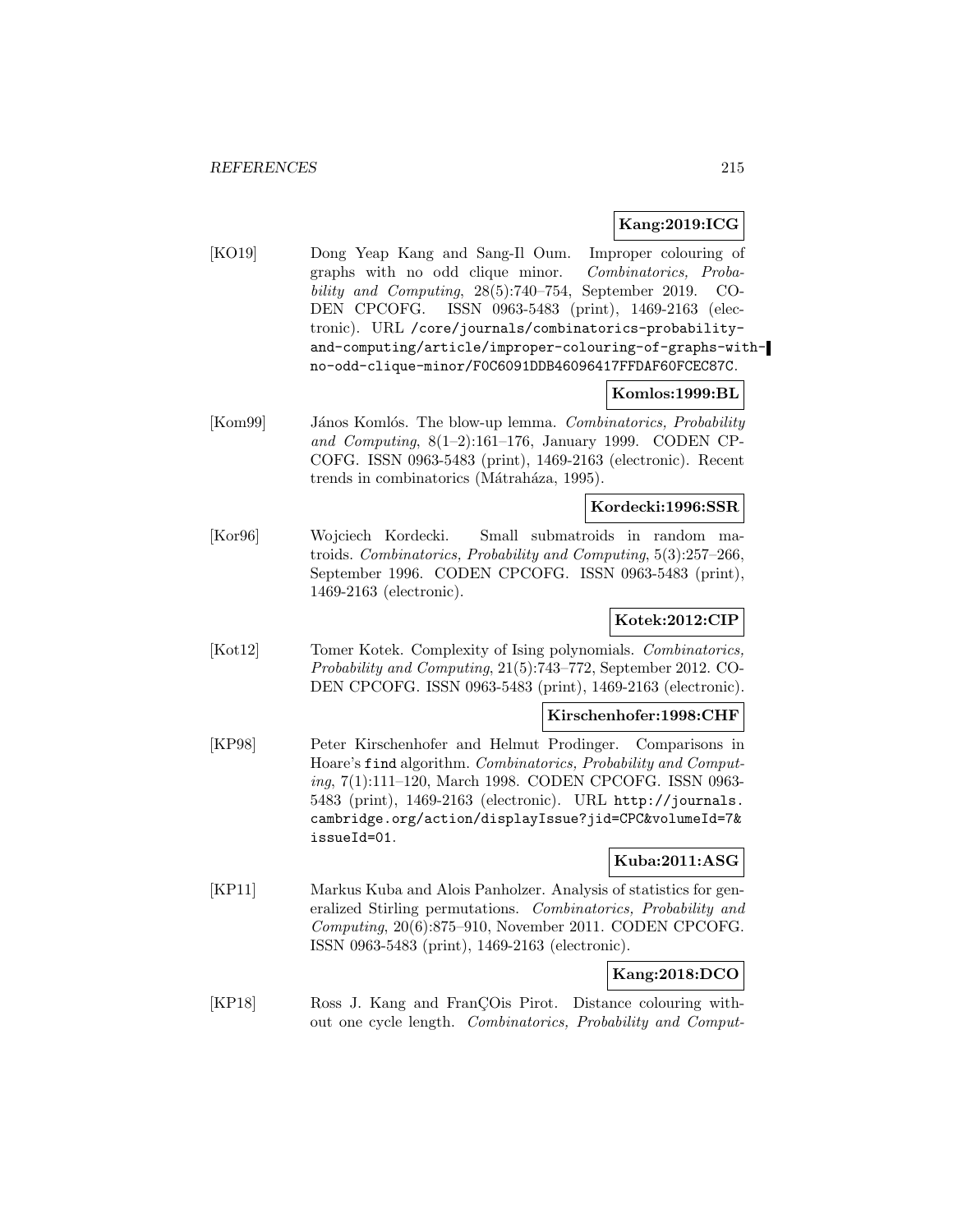ing, 27(5):794–807, September 2018. CODEN CPCOFG. ISSN 0963-5483 (print), 1469-2163 (electronic). URL https://www. cambridge.org/core/journals/combinatorics-probabilityand-computing/article/distance-colouring-without-onecycle-length/02F6AF04625109193C7FA9CF1CCD0322.

## **Kuba:2019:CAG**

[KP19] Markus Kuba and Alois Panholzer. Combinatorial analysis of growth models for series-parallel networks. Combinatorics, Probability and Computing, 28(4):574–599, July 2019. CO-DEN CPCOFG. ISSN 0963-5483 (print), 1469-2163 (electronic). URL https://www.cambridge.org/core/journals/ combinatorics-probability-and-computing/article/combinatorialanalysis-of-growth-models-for-seriesparallel-networks/ EEA10F8E281E0D62189A5D6DBE8FB217.

#### **Kuba:2022:BIT**

[KP22] Markus Kuba and Alois Panholzer. On bucket increasing trees, clustered increasing trees and increasing diamonds. Combinatorics, Probability and Computing, 31(4):629–661, July 2022. CODEN CPCOFG. ISSN 0963-5483 (print), 1469-2163 (electronic). URL https://www.cambridge.org/core/journals/ combinatorics-probability-and-computing/article/on-bucketincreasing-trees-clustered-increasing-trees-and-increasingdiamonds/A777F49CA62EB9EEFB57775469935BF2.

## **Krieger:1994:SCA**

[KR94] Abba M. Krieger and Paul R. Rosenbaum. A stochastic comparison for arrangement increasing functions. Combinatorics, Probability and Computing, 3(3):345–348, September 1994. CODEN CPCOFG. ISSN 0963-5483 (print), 1469-2163 (electronic).

### **Krivelevich:1994:FGL**

[Kri94] Michael Krivelevich.  $K^s$ -free graphs without large  $K^r$ -free subgraphs. Combinatorics, Probability and Computing, 3(3):349– 354, September 1994. CODEN CPCOFG. ISSN 0963-5483 (print), 1469-2163 (electronic).

#### **Krivelevich:1997:TFR**

[Kri97] Michael Krivelevich. Triangle factors in random graphs. Combinatorics, Probability and Computing, 6(3):337–347, September 1997. CODEN CPCOFG. ISSN 0963-5483 (print), 1469-2163 (electronic). URL http://journals.cambridge.org/action/ displayIssue?jid=CPC&volumeId=6&issueId=03.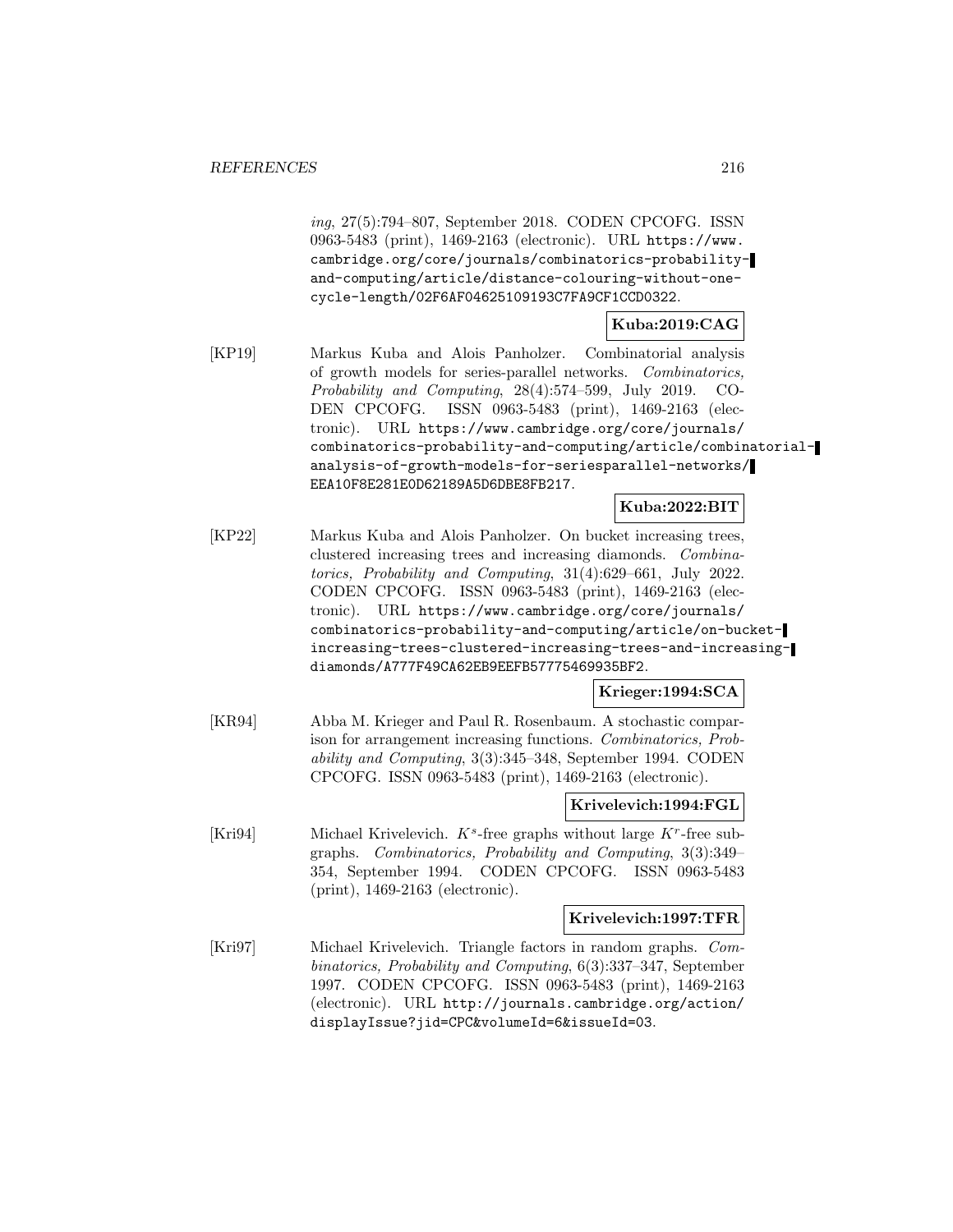#### **Krivelevich:2000:CND**

[Kri00] Michael Krivelevich. The choice number of dense random graphs. Combinatorics, Probability and Computing, 9(1):19–26, January 2000. CODEN CPCOFG. ISSN 0963-5483 (print), 1469-2163 (electronic). URL http://journals.cambridge.org/action/ displayIssue?jid=CPC&volumeId=9&issueId=01.

## **Kriesell:2005:TDC**

[Kri05] Matthias Kriesell. Triangle density and contractibility. Combinatorics, Probability and Computing,  $14(1-2)$ :133-146, January 2005. CODEN CPCOFG. ISSN 0963-5483 (print), 1469-2163 (electronic). URL http://journals.cambridge.org/action/ displayIssue?jid=CPC&volumeId=14&issueId=01.

## **Kohayakawa:2004:TTR**

[KRS04] Yoshiharu Kohayakawa, Vojtech Rödl, and Mathias Schacht. The Turán theorem for random graphs. Combinatorics, Probability and Computing, 13(1):61–91, January 2004. CODEN CPCOFG. ISSN 0963-5483 (print), 1469-2163 (electronic). URL http: //journals.cambridge.org/action/displayIssue?jid=CPC& volumeId=13&issueId=01.

### **Kostochka:1999:SSS**

[KRT99] A. V. Kostochka, V. Rödl, and L. A. Talysheva. On systems of small sets with no large  $\Delta$ -subsystems. Combinatorics, Probability and Computing, 8(3):265–268, May 1999. CODEN CPCOFG. ISSN 0963-5483 (print), 1469-2163 (electronic). URL http: //journals.cambridge.org/action/displayIssue?jid=CPC& volumeId=8&issueId=03.

#### **Krushkal:2011:GLD**

[Kru11] Vyacheslav Krushkal. Graphs, links, and duality on surfaces. Combinatorics, Probability and Computing, 20(2):267–287, March 2011. CODEN CPCOFG. ISSN 0963-5483 (print), 1469- 2163 (electronic).

#### **Komlos:1994:TCG**

[KS94] János Komlós and Endre Szemerédi. Topological cliques in graphs. Combinatorics, Probability and Computing, 3(2):247– 256, June 1994. CODEN CPCOFG. ISSN 0963-5483 (print), 1469-2163 (electronic).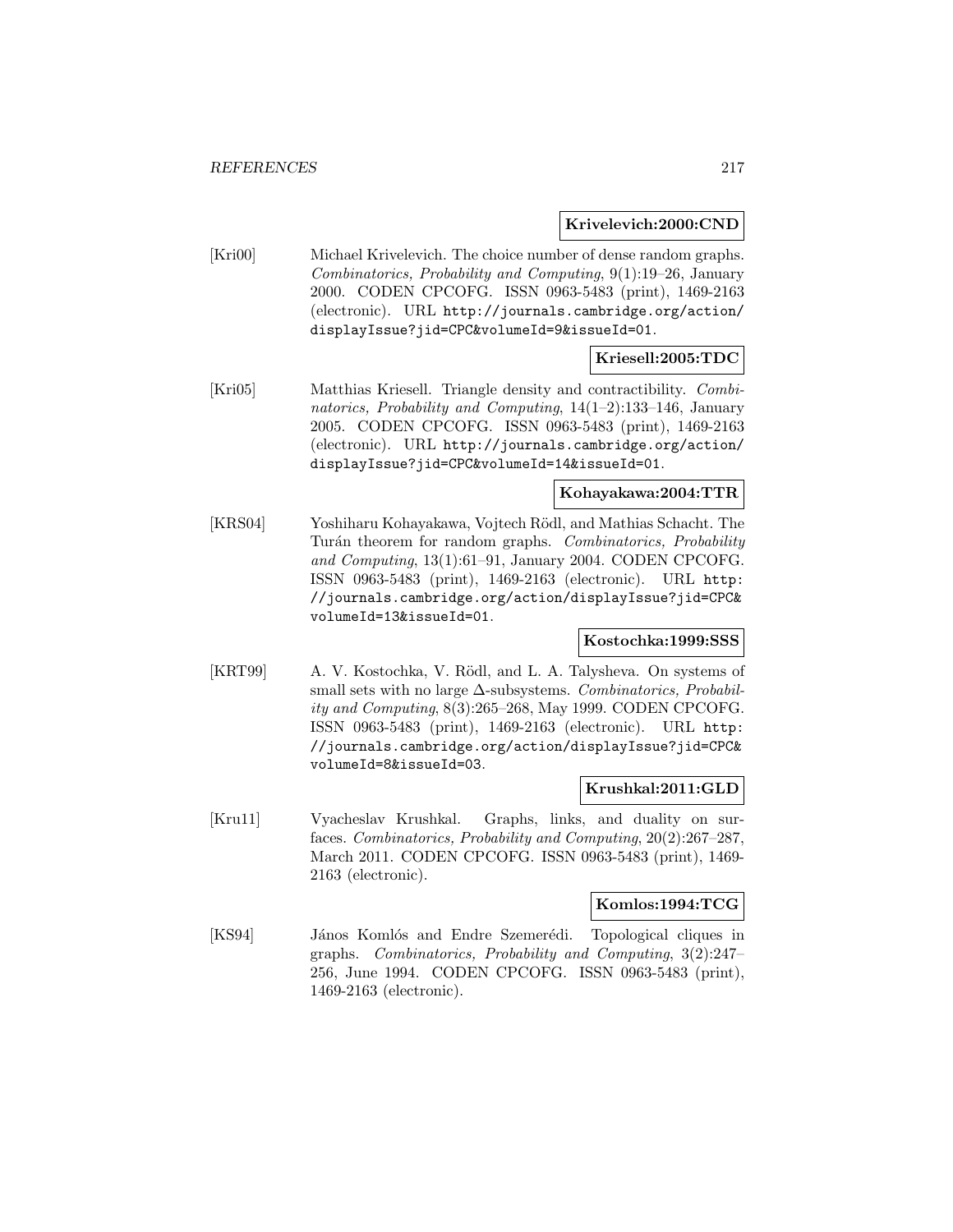#### **Kilakos:1996:EMC**

[KS96a] K. Kilakos and B. Shepherd. Excluding minors in cubic graphs. Combinatorics, Probability and Computing, 5(1):57–78, March 1996. CODEN CPCOFG. ISSN 0963-5483 (print), 1469-2163 (electronic).

## **Komlos:1996:TCG**

[KS96b] János Komlós and Endre Szemerédi. Topological cliques in graphs. II. Combinatorics, Probability and Computing, 5(1):79– 90, March 1996. CODEN CPCOFG. ISSN 0963-5483 (print), 1469-2163 (electronic).

#### **Kezdy:2002:DSM**

[KS02] André E. Kézdy and Hunter S. Snevily. Distinct sums modulo n and tree embeddings. Combinatorics, Probability and  $Computing, 11(1):35–42, January 2002. CODEN CPCOFG.$ ISSN 0963-5483 (print), 1469-2163 (electronic). URL http: //journals.cambridge.org/action/displayIssue?jid=CPC& volumeId=11&issueId=01.

#### **Keevash:2003:LDG**

[KS03a] Peter Keevash and Benny Sudakov. Local density in graphs with forbidden subgraphs. Combinatorics, Probability and Computing, 12(2):139–153, March 2003. CODEN CPCOFG. ISSN 0963-5483 (print), 1469-2163 (electronic). URL http: //journals.cambridge.org/action/displayIssue?jid=CPC& volumeId=12&issueId=02.

#### **Komjath:2003:PTS**

[KS03b] Péter Komjáth and Saharon Shelah. A partition theorem for scattered order types. Combinatorics, Probability and Computing, 12(5–6):621–626, November 2003. CODEN CPCOFG. ISSN 0963-5483 (print), 1469-2163 (electronic). Special issue on Ramsey theory.

#### **Kostochka:2003:RNS**

[KS03c] Alexandr Kostochka and Benny Sudakov. On Ramsey numbers of sparse graphs. Combinatorics, Probability and Computing, 12 (5–6):627–641, November 2003. CODEN CPCOFG. ISSN 0963- 5483 (print), 1469-2163 (electronic). Special issue on Ramsey theory.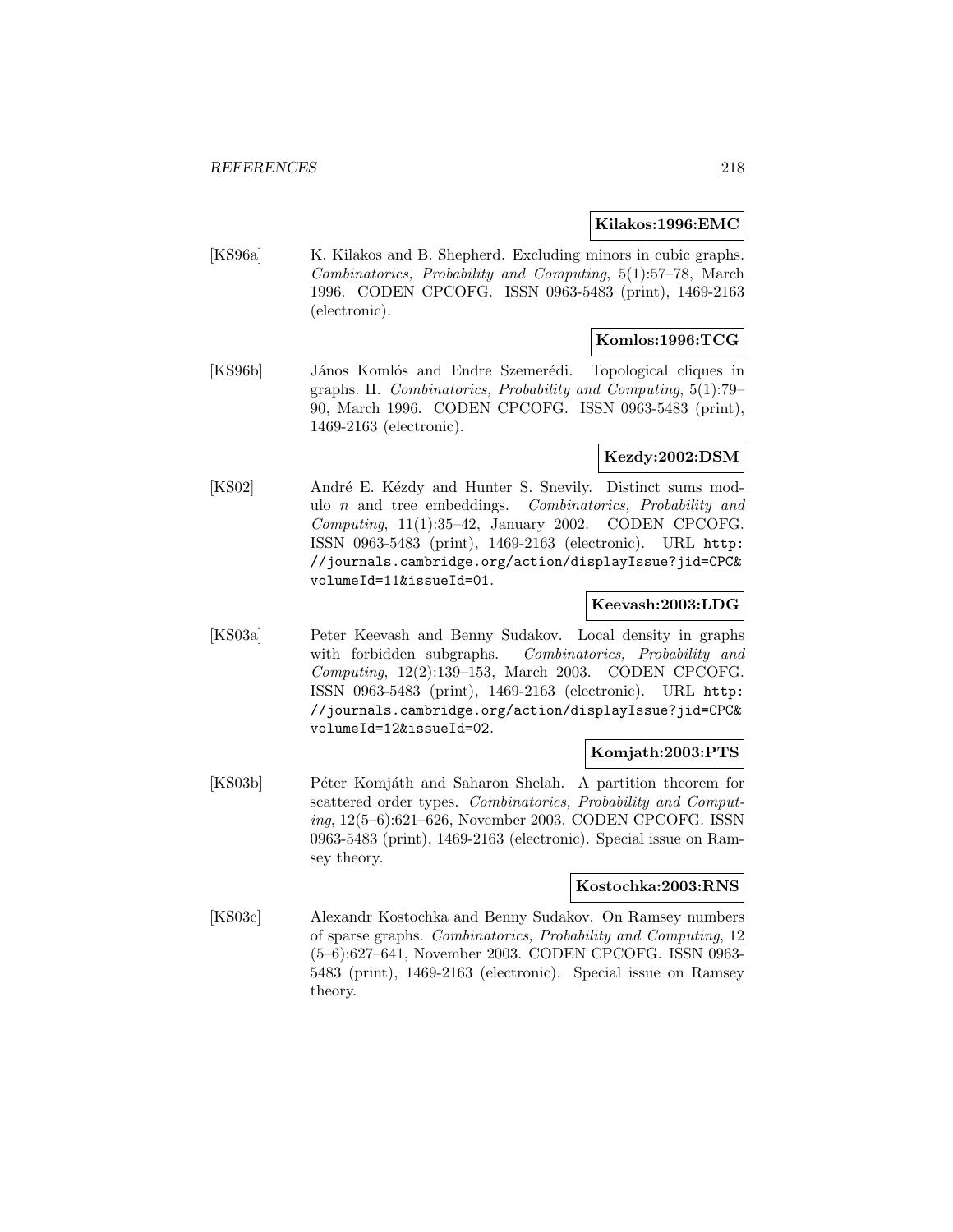#### **Krause:2003:DOC**

[KS03d] Matthias Krause and Hans Ulrich Simon. Determining the optimal contrast for secret sharing schemes in visual cryptography. Combinatorics, Probability and Computing, 12(3):285–299, May 2003. CODEN CPCOFG. ISSN 0963-5483 (print), 1469-2163 (electronic). URL http://journals.cambridge.org/action/ displayIssue?jid=CPC&volumeId=12&issueId=03. Combinatorics, probability and computing (Oberwolfach, 2001).

#### **Krivelevich:2003:LES**

[KS03e] Michael Krivelevich and Benny Sudakov. The largest eigenvalue of sparse random graphs. Combinatorics, Probability and Computing, 12(1):61–72, January 2003. CODEN CPCOFG. ISSN 0963-5483 (print), 1469-2163 (electronic). URL http: //journals.cambridge.org/action/displayIssue?jid=CPC& volumeId=12&issueId=01.

#### **Kezdy:2004:PVD**

[KS04] André E. Kézdy and Hunter S. Snevily. Polynomials that vanish on distinct nth roots of unity. Combinatorics, Probability and Computing, 13(1):37–59, January 2004. CODEN CPCOFG. ISSN 0963-5483 (print), 1469-2163 (electronic). URL http: //journals.cambridge.org/action/displayIssue?jid=CPC& volumeId=13&issueId=01.

#### **Khalfalah:2006:NMS**

[KS06] Ayman Khalfalah and Endre Szemerédi. On the number of monochromatic solutions of boldmath  $x + y = z^2$ . Combinatorics, Probability and Computing,  $15(1-2):213-227$ , January 2006. CODEN CPCOFG. ISSN 0963-5483 (print), 1469-2163 (electronic). URL http://journals.cambridge.org/action/ displayIssue?jid=CPC&volumeId=15&issueId=01.

#### **Korner:2007:CSF**

[KS07] János Körner and Blerina Sinaimeri. On cancellative set families. Combinatorics, Probability and Computing, 16(5):767–773, September 2007. CODEN CPCOFG. ISSN 0963-5483 (print), 1469-2163 (electronic). URL http://journals.cambridge. org/action/displayIssue?jid=CPC&volumeId=16&issueId= 05.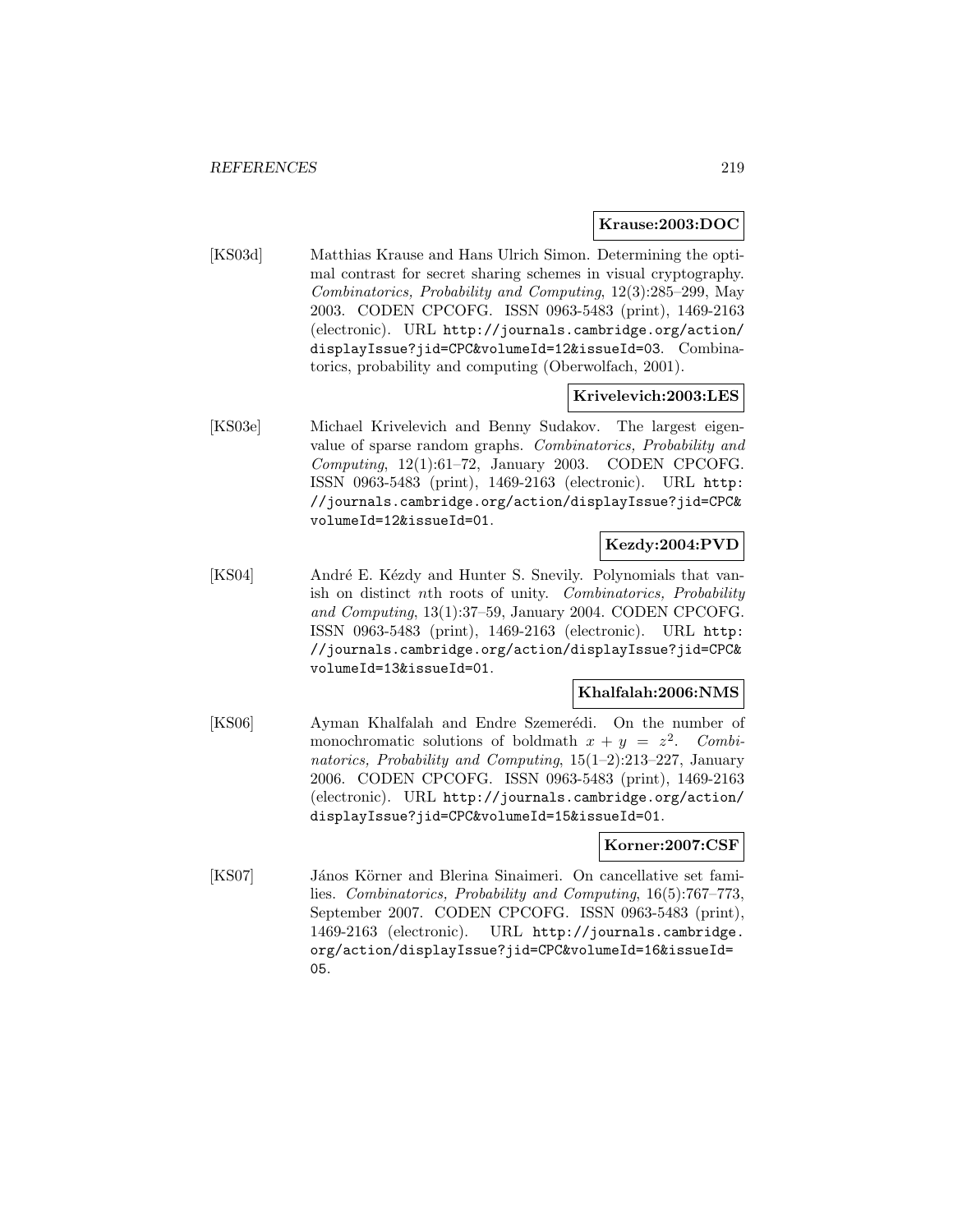## **Kang:2008:CPR**

[KS08] M. Kang and T. G. Seierstad. The critical phase for random graphs with a given degree sequence. Combinatorics, Probability and Computing, 17(1):67–86, January 2008. CODEN CPCOFG. ISSN 0963-5483 (print), 1469-2163 (electronic). URL http: //journals.cambridge.org/action/displayIssue?jid=CPC& volumeId=17&issueId=01.

## **Kiwi:2009:SRB**

[KS09] M. Kiwi and J. Soto. On a speculated relation between Chvátal– Sankoff constants of several sequences. Combinatorics, Probability and Computing, 18(4):517–532, July 2009. CODEN CP-COFG. ISSN 0963-5483 (print), 1469-2163 (electronic).

**Kiwi:2015:LIS**

[KS15] Marcos Kiwi and José A. Soto. Longest increasing subsequences of randomly chosen multi-row arrays. Combinatorics, Probability and Computing, 24(1):254–293, January 2015. CODEN CP-COFG. ISSN 0963-5483 (print), 1469-2163 (electronic). Special issue on Honouring the Memory of Philippe Flajolet - Part 3.

## **Kupavskii:2018:CUH**

[KS18] Andrey Kupavskii and Dmitry Shabanov. Colourings of uniform hypergraphs with large girth and applications. Combinatorics, Probability and Computing, 27(2):245–273, March 2018. CODEN CPCOFG. ISSN 0963-5483 (print), 1469-2163 (electronic). URL https://www.cambridge.org/core/journals/ combinatorics-probability-and-computing/article/colouringsof-uniform-hypergraphs-with-large-girth-and-applications/ 38534EFBB8634F71119DAA068DB42AAB.

#### **Komlos:1995:PPC**

[KSS95] János Komlós, Gábor N. Sárközy, and Endre Szemerédi. Proof of a packing conjecture of Bollobás. Combinatorics, Probability and Computing, 4(3):241–255, September 1995. CODEN CPCOFG. ISSN 0963-5483 (print), 1469-2163 (electronic).

#### **Komlos:2001:STD**

[KSS01] János Komlós, Gábor N. Sárkózy, and Endre Szemerédi. Spanning trees in dense graphs. Combinatorics, Probability and Computing, 10(5):397–416, September 2001. CODEN CPCOFG.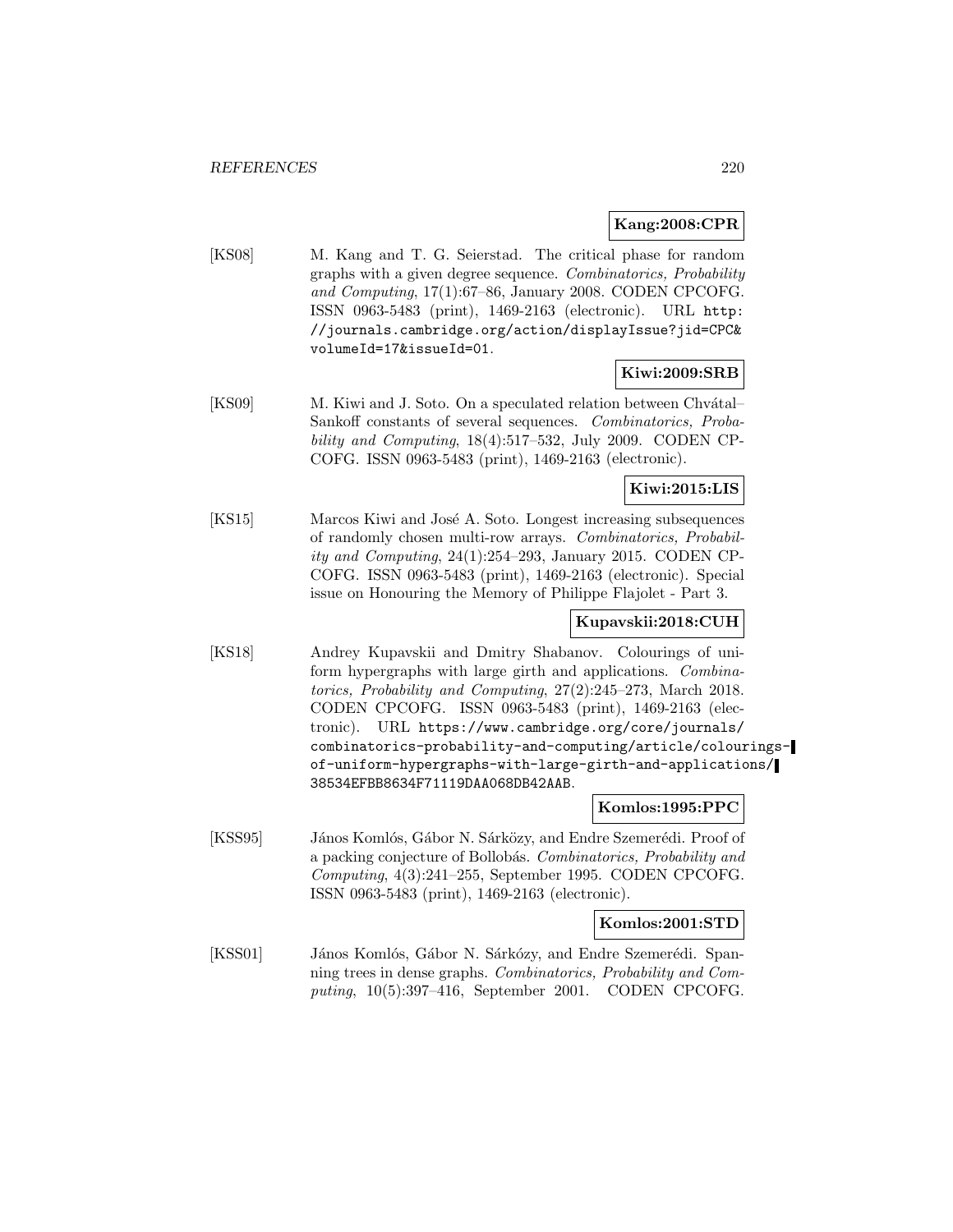ISSN 0963-5483 (print), 1469-2163 (electronic). URL http: //journals.cambridge.org/action/displayIssue?jid=CPC& volumeId=10&issueId=05.

## **Kahn:2011:DBI**

[KSS11] Jeff Kahn, Michael Saks, and Clifford Smyth. The dual BKR inequality and Rudich's conjecture. Combinatorics, Probability and Computing, 20(2):257–266, March 2011. CODEN CPCOFG. ISSN 0963-5483 (print), 1469-2163 (electronic).

## **Karonski:1999:RIG**

[KSSC99] Michał Karoński, Edward R. Scheinerman, and Karen B. Singer-Cohen. On random intersection graphs: the subgraph problem. Combinatorics, Probability and Computing, 8(1–2):131–159, January 1999. CODEN CPCOFG. ISSN 0963-5483 (print), 1469- 2163 (electronic). Recent trends in combinatorics (Mátraháza, 1995).

#### **Krivelevich:2002:STN**

[KSV02] Michael Krivelevich, Benny Sudakov, and Van H. Vu. A sharp threshold for network reliability. Combinatorics, Probability and Computing, 11(5):465–474, September 2002. CODEN CPCOFG. ISSN 0963-5483 (print), 1469-2163 (electronic). URL http: //journals.cambridge.org/action/displayIssue?jid=CPC& volumeId=11&issueId=05.

#### **Krivelevich:2009:RSP**

[KSV09] Michael Krivelevich, Benny Sudakov, and Dan Vilenchik. On the random satisfiable process. Combinatorics, Probability and Computing, 18(5):775–801, September 2009. CODEN CPCOFG. ISSN 0963-5483 (print), 1469-2163 (electronic).

#### **Knox:2013:ESB**

[KT13] Fiachra Knox and Andrew Treglown. Embedding spanning bipartite graphs of small bandwidth. Combinatorics, Probability and Computing, 22(1):71–96, ???? 2013. CODEN CPCOFG. ISSN 0963-5483 (print), 1469-2163 (electronic).

#### **Korandi:2020:IRT**

[KT20] Dániel Korándi and István Tomon. Improved Ramsey-type results for comparability graphs. Combinatorics, Probability and Computing, 29(5):747–756, September 2020. CO-DEN CPCOFG. ISSN 0963-5483 (print), 1469-2163 (elec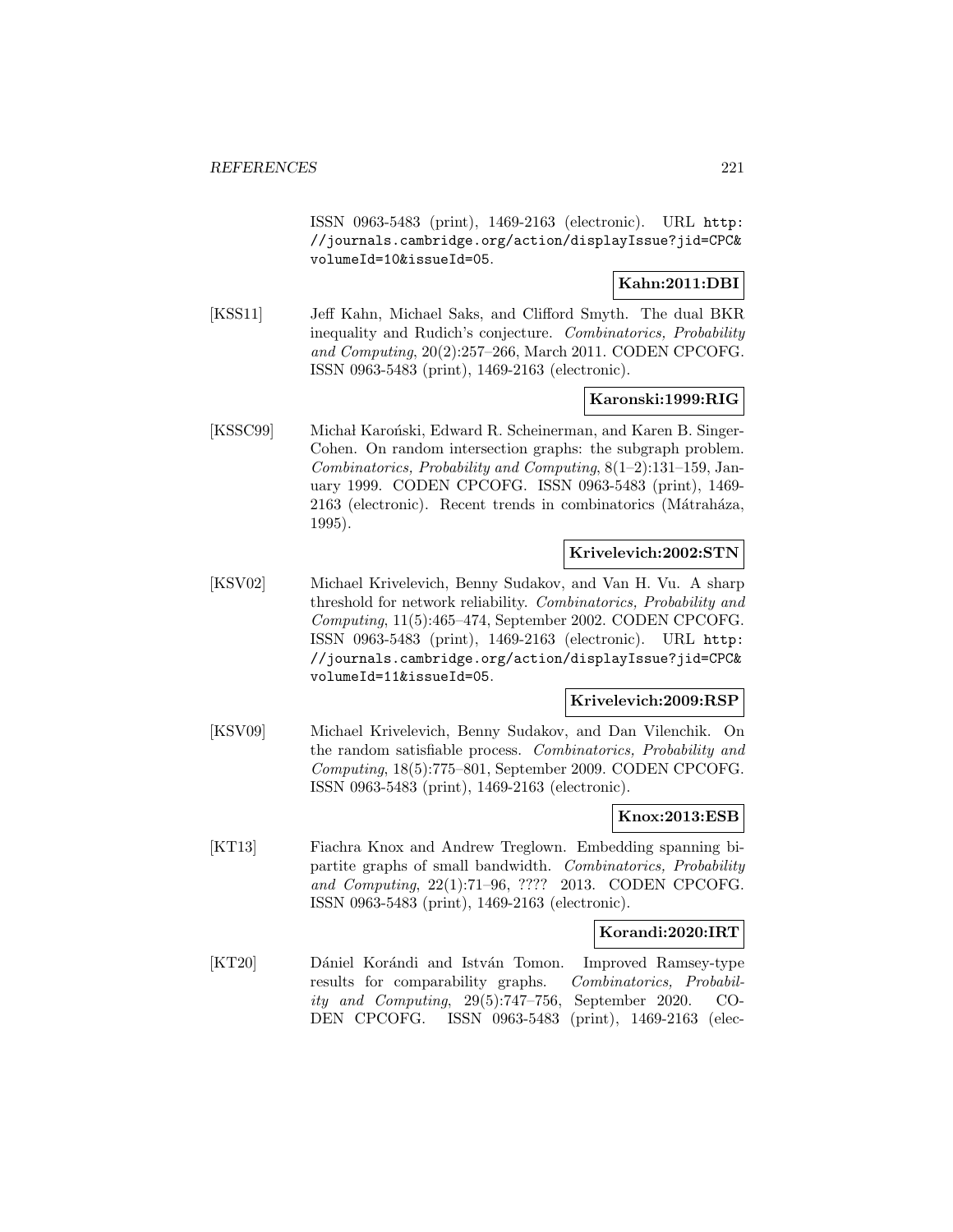tronic). URL https://www.cambridge.org/core/journals/ combinatorics-probability-and-computing/article/improvedramseytype-results-for-comparability-graphs/48958A9ECB076D15FC1A9045E2D4ED9C.

## **Kubicka:1996:EME**

[Kub96] Ewa Kubicka. An efficient method of examining all trees. Combinatorics, Probability and Computing, 5(4):403–413, December 1996. CODEN CPCOFG. ISSN 0963-5483 (print), 1469-2163 (electronic).

## **Kung:1993:SCI**

[Kun93] Joseph P. S. Kung. Sign-coherent identities for characteristic polynomials of matroids. Combinatorics, Probability and Computing, 2(1):33–51, March 1993. CODEN CPCOFG. ISSN 0963- 5483 (print), 1469-2163 (electronic).

#### **Kung:2000:CEC**

[Kun00] Joseph P. S. Kung. Critical exponents, colines, and projective geometries. Combinatorics, Probability and Computing, 9(4):355–362, July 2000. CODEN CPCOFG. ISSN 0963- 5483 (print), 1469-2163 (electronic). URL http://journals. cambridge.org/action/displayIssue?jid=CPC&volumeId=9& issueId=04.

## **Kurecka:2022:LBS**

[Kur22] Martin Kurecka. Lower bound on the size of a quasirandom forcing set of permutations. Combinatorics, Probability and Computing, 31(2):304–319, March 2022. CO-DEN CPCOFG. ISSN 0963-5483 (print), 1469-2163 (electronic). URL https://www.cambridge.org/core/journals/ combinatorics-probability-and-computing/article/lowerbound-on-the-size-of-a-quasirandom-forcing-set-of-permutations/ 8D738E506AB2A44BB7578B2C00425C1D.

## **Kutin:2002:CLS**

[Kut02] Samuel Kutin. Constructing large set systems with given intersection sizes modulo composite numbers. Combinatorics, Probability and Computing, 11(5):475–486, September 2002. CODEN CPCOFG. ISSN 0963-5483 (print), 1469-2163 (electronic). URL http://journals.cambridge.org/action/ displayIssue?jid=CPC&volumeId=11&issueId=05.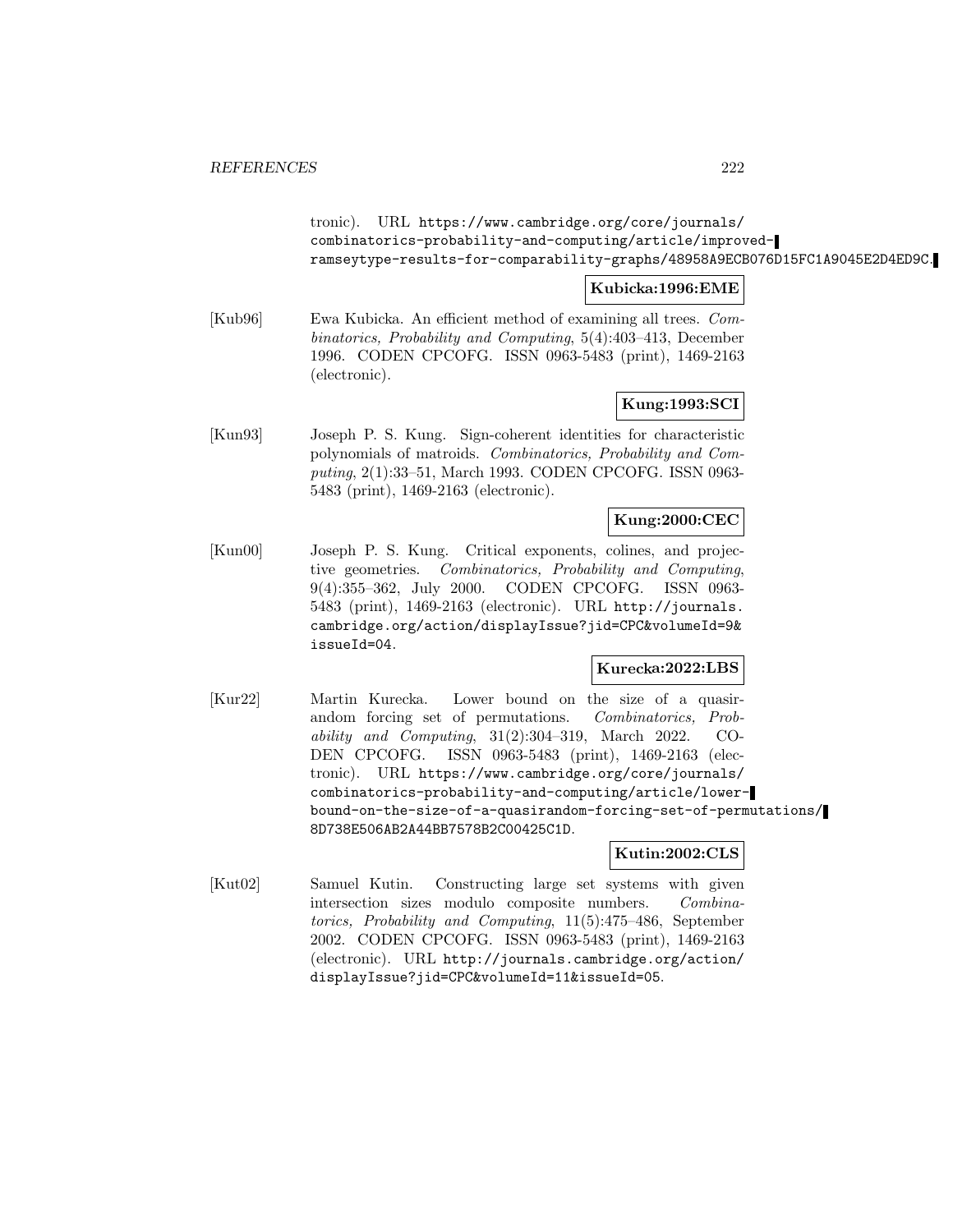#### **Kuzjurin:2000:ECR**

[Kuz00] N. N. Kuzjurin. Explicit constructions of Rödl's asymptotically good packings and coverings. Combinatorics, Probability and Computing, 9(3):265–276, May 2000. CODEN CPCOFG. ISSN 0963-5483 (print), 1469-2163 (electronic). URL http: //journals.cambridge.org/action/displayIssue?jid=CPC& volumeId=9&issueId=03.

## **Kuba:2010:DEW**

[KW10] Markus Kuba and Stephan Wagner. Deterministic edge weights in increasing tree families. Combinatorics, Probability and Computing, 19(1):99–119, January 2010. CODEN CPCOFG. ISSN 0963-5483 (print), 1469-2163 (electronic).

## **Kostochka:2007:OTG**

[KY07] A. V. Kostochka and G. Yu. Ore-type graph packing problems. Combinatorics, Probability and Computing, 16(1):167–169, January 2007. CODEN CPCOFG. ISSN 0963-5483 (print), 1469- 2163 (electronic). URL http://journals.cambridge.org/ action/displayIssue?jid=CPC&volumeId=16&issueId=01.

## **Kostochka:2012:LRM**

[KY12] Alexandr Kostochka and Matthew Yancey. Large rainbow matchings in edge-coloured graphs. Combinatorics, Probability and Computing, 21(1–2):255–263, ???? 2012. CODEN CPCOFG. ISSN 0963-5483 (print), 1469-2163 (electronic).

#### **Keevash:2020:NSF**

[KY20] Peter Keevash and Liana Yepremyan. On the number of symbols that forces a transversal. Combinatorics, Probability and Computing,  $29(2):234-240$ , March 2020. CO-DEN CPCOFG. ISSN 0963-5483 (print), 1469-2163 (electronic). URL https://www.cambridge.org/core/journals/ combinatorics-probability-and-computing/article/on-thenumber-of-symbols-that-forces-a-transversal/91F5A09EF35627EBE62B43AF220BC2C5.

#### **Larsson:2021:MPM**

[Lar21] Joel Larsson. The minimum perfect matching in pseudodimension  $0 < q < 1$ . Combinatorics, Probability and Computing, 30(3):374–397, May 2021. CODEN CPCOFG. ISSN 0963-5483 (print), 1469-2163 (electronic). URL https://www.cambridge. org/core/journals/combinatorics-probability-and-computing/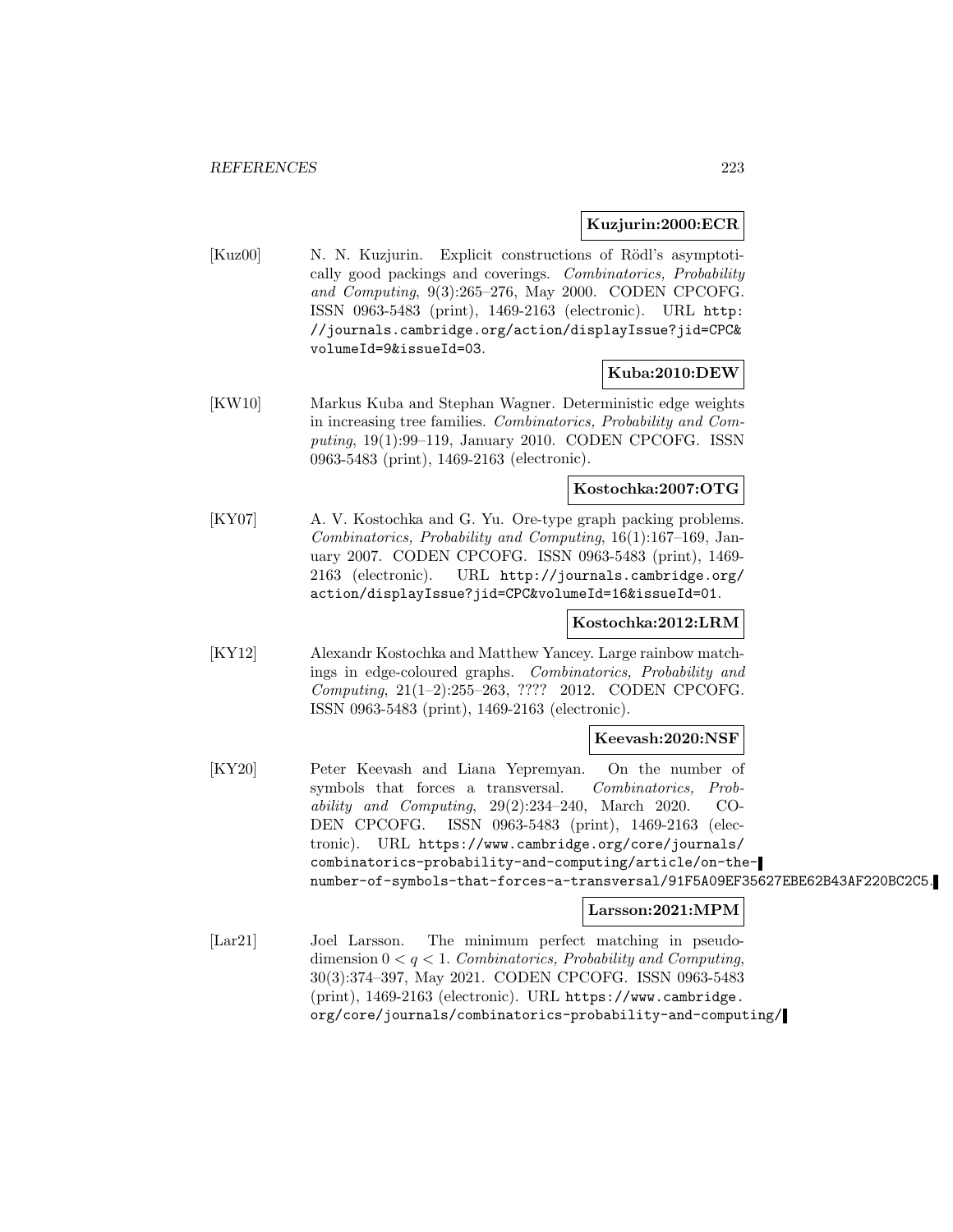article/minimum-perfect-matching-in-pseudodimension-0-q-1/6BAAA80D6E991F2CF818F0EFEBA188F1.

## **Lawler:1993:DAT**

[Law93] Gregory F. Lawler. A discrete analogue of a theorem of Makarov. Combinatorics, Probability and Computing, 2(2):181–199, June 1993. CODEN CPCOFG. ISSN 0963-5483 (print), 1469-2163 (electronic).

## **Lawler:1995:RTC**

[Law95] Gregory F. Lawler. Recurrence and transience for a card shuffling model. Combinatorics, Probability and Computing, 4(2):133–142, June 1995. CODEN CPCOFG. ISSN 0963-5483 (print), 1469- 2163 (electronic).

## **Loi:2014:SMA**

[LCF14] C. Loi, P.-H. Cournède, and J. Françon. A symbolic method to analyse patterns in plant structure. Combinatorics, Probability and Computing, 23(5):842–860, September 2014. CODEN CP-COFG. ISSN 0963-5483 (print), 1469-2163 (electronic). Special issue on Honouring the Memory of Philippe Flajolet - Part 1.

#### **Leader:2004:BRE**

[Lea04] Imre Leader. Book review: "Extremal Combinatorics: with Applications in Computer Science" by Stasys Jukna, Springer, 2001, xvii + 375 pp. £32.50; \$49.95, ISBN 3-540-66313-4. Combinatorics, Probability and Computing, 13(1):119–121, January 2004. CODEN CPCOFG. ISSN 0963-5483 (print), 1469-2163 (electronic). URL http://journals.cambridge.org/action/ displayIssue?jid=CPC&volumeId=13&issueId=01.

#### **Lefmann:2005:SPC**

[Lef05] Hanno Lefmann. Sparse parity-check matrices over  $GF(q)$ . Combinatorics, Probability and Computing, 14(1–2):147–169, January 2005. CODEN CPCOFG. ISSN 0963-5483 (print), 1469-2163 (electronic). URL http://journals.cambridge.org/action/ displayIssue?jid=CPC&volumeId=14&issueId=01.

## **Lehner:2013:RCA**

[Leh13] Florian Lehner. Random colourings and automorphism breaking in locally finite graphs. Combinatorics, Probability and Computing, 22(6):885–909, November 2013. CODEN CPCOFG. ISSN 0963-5483 (print), 1469-2163 (electronic).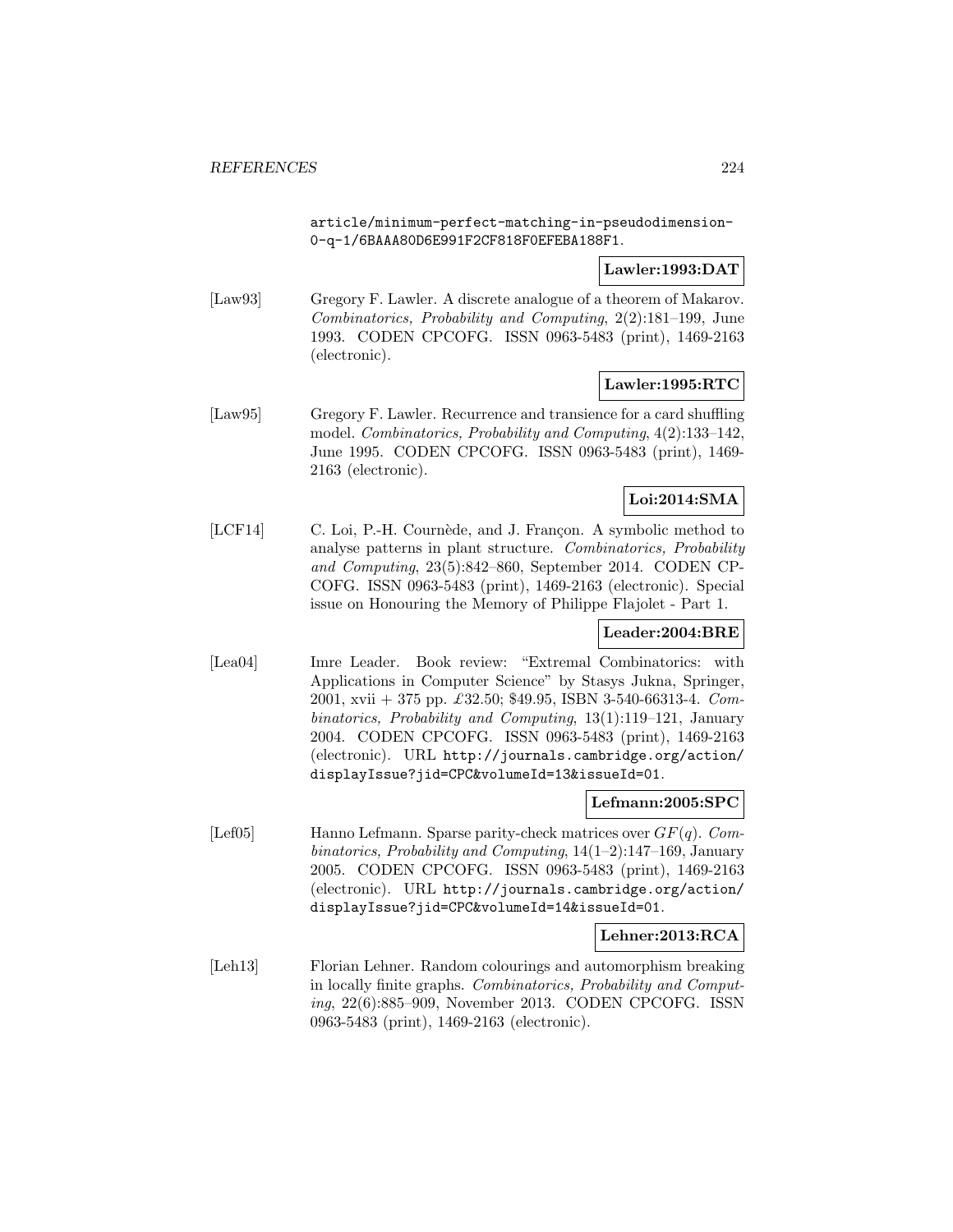#### **Lemos:1994:NBM**

[Lem94] Manoel Lemos. Non-binary matroids having at most three nonbinary elements. Combinatorics, Probability and Computing, 3 (3):355–369, September 1994. CODEN CPCOFG. ISSN 0963- 5483 (print), 1469-2163 (electronic).

## **Lemoine:2022:LBT**

[Lem22] Thibaut Lemoine. Large N behaviour of the two-dimensional Yang–Mills partition function. Combinatorics, Probability and Computing, 31(1):144–165, January 2022. CO-DEN CPCOFG. ISSN 0963-5483 (print), 1469-2163 (electronic). URL https://www.cambridge.org/core/journals/ combinatorics-probability-and-computing/article/largen-behaviour-of-the-twodimensional-yangmills-partitionfunction/68E2F00A42AF7D162D81879A8E80B664.

#### **Letzter:2016:PRN**

[Let16] Shoham Letzter. Path Ramsey number for random graphs. Combinatorics, Probability and Computing, 25(4):612–622, July 2016. CODEN CPCOFG. ISSN 0963-5483 (print), 1469-2163 (electronic).

#### **Lewis:2008:HTH**

[Lew08] Thomas M. Lewis. The hitting time for the height of a random recursive tree. Combinatorics, Probability and Computing, 17(6): 831–835, November 2008. CODEN CPCOFG. ISSN 0963-5483 (print), 1469-2163 (electronic).

## **Linial:1993:LGP**

[Lin93] Nathan Linial. Local-global phenomena in graphs. Combinatorics, Probability and Computing, 2(4):491–503, December 1993. CODEN CPCOFG. ISSN 0963-5483 (print), 1469-2163 (electronic).

#### **Linusson:2011:PBC**

[Lin11] Svante Linusson. On percolation and the bunkbed conjecture. Combinatorics, Probability and Computing, 20(1):103–117, January 2011. CODEN CPCOFG. ISSN 0963-5483 (print), 1469- 2163 (electronic).

## **Linusson:2019:EPB**

[Lin19] Svante Linusson. Erratum to 'on percolation and the bunkbed conjecture'. Combinatorics, Probability and Computing, 28(6):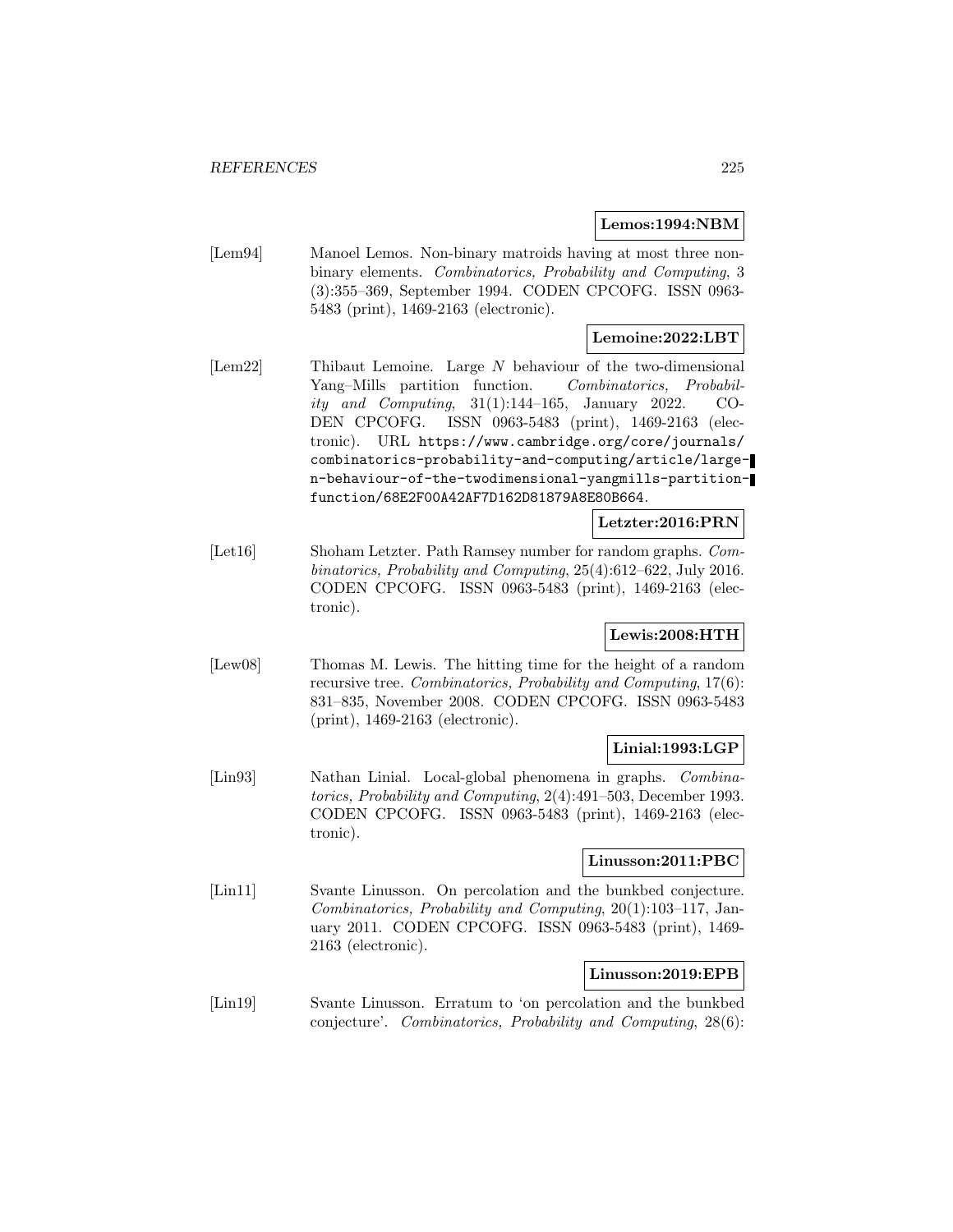917–918, November 2019. CODEN CPCOFG. ISSN 0963- 5483 (print), 1469-2163 (electronic). URL /core/journals/ combinatorics-probability-and-computing/article/erratumto-on-percolation-and-the-bunkbed-conjecture/4D9D52D8F716980FC1E43A664873D4B5.

## **Liskovets:1996:SAE**

[Lis96] Valery A. Liskovets. Some asymptotical estimates for planar Eulerian maps. Combinatorics, Probability and Computing, 5 (2):131–138, June 1996. CODEN CPCOFG. ISSN 0963-5483 (print), 1469-2163 (electronic).

# **Lang:2021:MCP**

[LL21] Richard Lang and Allan Lo. Monochromatic cycle partitions in random graphs. Combinatorics, Probability and Computing, 30 (1):136–152, January 2021. CODEN CPCOFG. ISSN 0963-5483 (print), 1469-2163 (electronic). URL https://www.cambridge. org/core/journals/combinatorics-probability-and-computing/ article/monochromatic-cycle-partitions-in-random-graphs/ 880B178D98CC67FB4D353847851CF3A6.

#### **Loera:2009:ECP**

[LLMO09] J. A. Loera, J. Lee, S. Margulies, and S. Onn. Expressing combinatorial problems by systems of polynomial equations and Hilbert's nullstellensatz. Combinatorics, Probability and Computing, 18(4):551–582, July 2009. CODEN CPCOFG. ISSN 0963-5483 (print), 1469-2163 (electronic).

## **Lillo:2001:CRB**

[LM01] R. E. Lillo and M. Martin. Characterization results based on a functional derivative approach. Combinatorics, Probability and Computing, 10(5):417–434, September 2001. CODEN CPCOFG. ISSN 0963-5483 (print), 1469-2163 (electronic). URL http: //journals.cambridge.org/action/displayIssue?jid=CPC& volumeId=10&issueId=05.

## **Law:2013:ISG**

[LM13a] Hiu-Fai Law and Colin McDiarmid. On independent sets in graphs with given minimum degree. Combinatorics, Probability and Computing, 22(6):874–884, November 2013. CODEN CP-COFG. ISSN 0963-5483 (print), 1469-2163 (electronic).

**Lo:2013:MVH**

[LM13b] Allan Lo and Klas Markström. A multipartite version of the Hajnal–Szemerédi theorem for graphs and hypergraphs. Combi-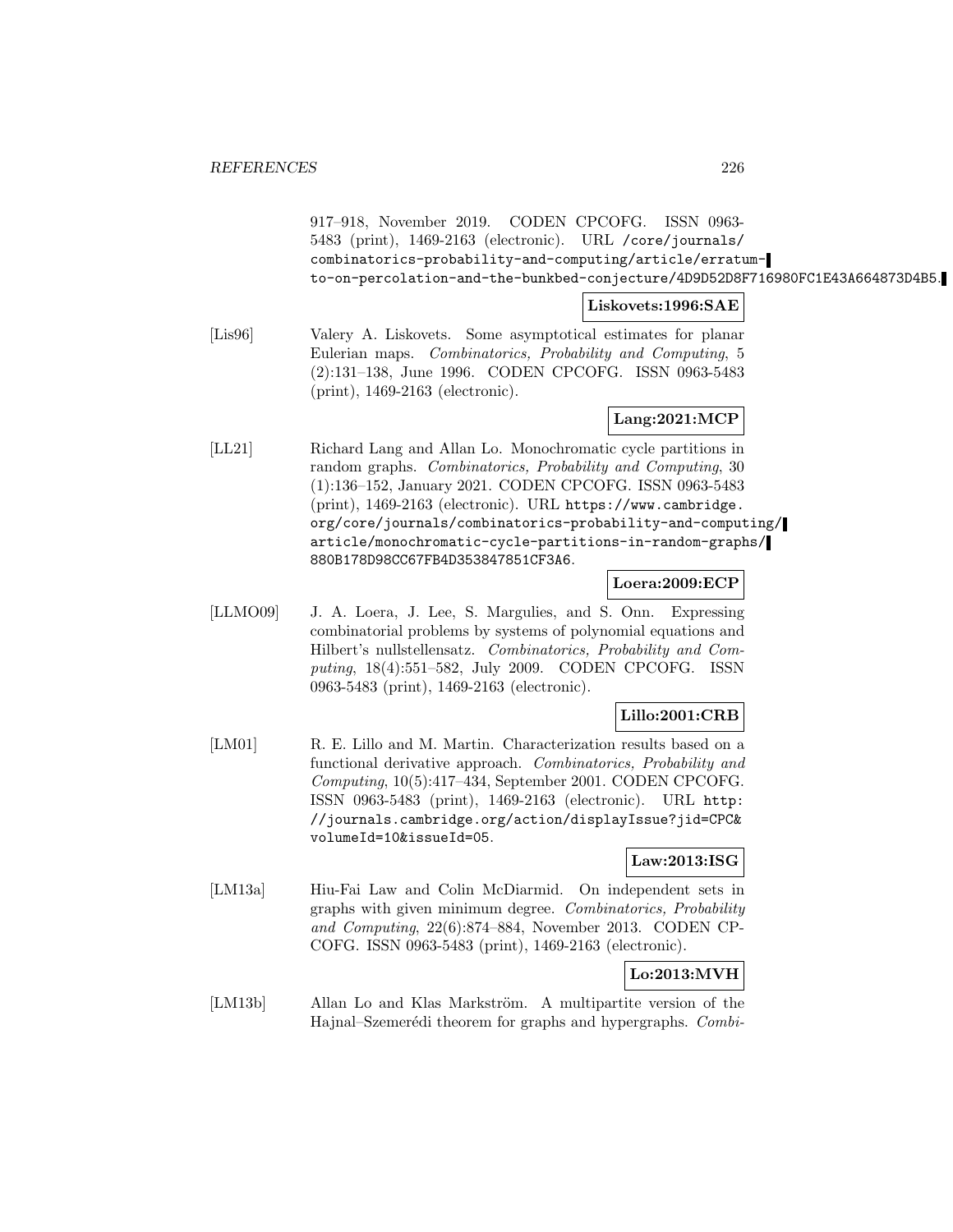natorics, Probability and Computing, 22(1):97–111, ???? 2013. CODEN CPCOFG. ISSN 0963-5483 (print), 1469-2163 (electronic).

## **Lima:2014:MTS**

[LM14] Yuri Lima and Carlos Gustavo Moreira. A Marstrand theorem for subsets of integers. Combinatorics, Probability and Computing, 23(1):116–134, January 2014. CODEN CPCOFG. ISSN 0963- 5483 (print), 1469-2163 (electronic).

## **Lenz:2016:PPQ**

[LM16] John Lenz and Dhruv Mubayi. Perfect packings in quasirandom hypergraphs II. Combinatorics, Probability and Computing, 25 (4):595–611, July 2016. CODEN CPCOFG. ISSN 0963-5483 (print), 1469-2163 (electronic).

# **Li:2019:CAS**

[LM19] Jiange Li and Mokshay Madiman. A combinatorial approach to small ball inequalities for sums and differences. Combinatorics, Probability and Computing, 28(1):100–129, January 2019. CODEN CPCOFG. ISSN 0963-5483 (print), 1469-2163 (electronic). URL https://www.cambridge.org/core/journals/ combinatorics-probability-and-computing/article/combinatorialapproach-to-small-ball-inequalities-for-sums-and-differences/ D3AD98B958B4D3D4F804C06452A9432D.

#### **Lieby:2009:SRE**

[LMMW09] Paulette Lieby, Brendan D. McKay, Jeanette C. McLeod, and Ian M. Wanless. Subgraphs of random k-edge-coloured k-regular graphs. Combinatorics, Probability and Computing, 18(4):533– 549, July 2009. CODEN CPCOFG. ISSN 0963-5483 (print), 1469-2163 (electronic).

#### **Linial:2008:GCN**

[LMST08] Nathan Linial, Jiři Matousek, Or Sheffet, and Gábor Tardos. Graph colouring with no large monochromatic components. Combinatorics, Probability and Computing, 17(4):577–589, July 2008. CODEN CPCOFG. ISSN 0963-5483 (print), 1469-2163 (electronic).

## **Lin:2021:ETG**

[LNW21] Huiqiu Lin, Bo Ning, and Baoyindureng Wu. Eigenvalues and triangles in graphs. Combinatorics, Proba-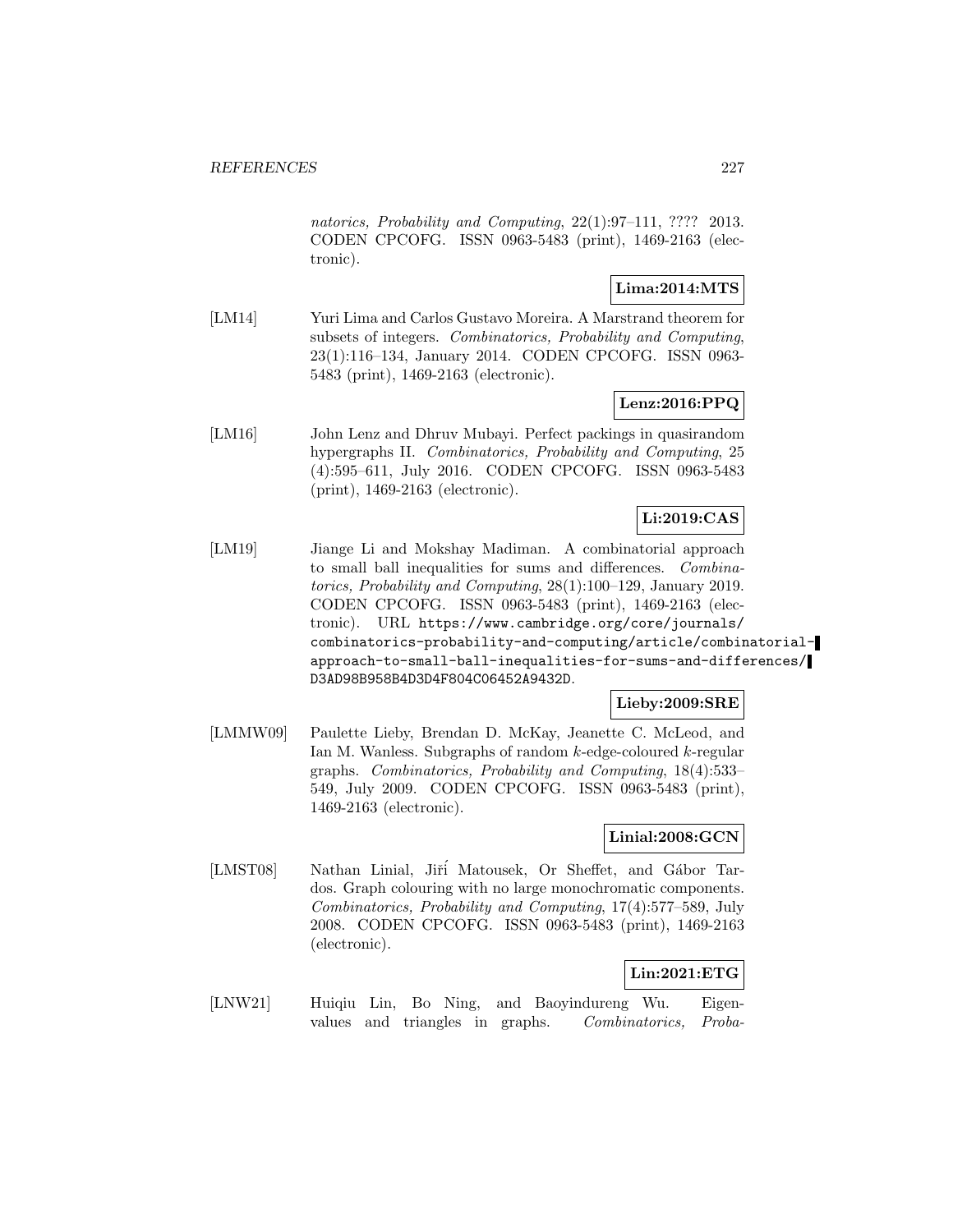bility and Computing, 30(2):258–270, March 2021. CO-DEN CPCOFG. ISSN 0963-5483 (print), 1469-2163 (electronic). URL https://www.cambridge.org/core/journals/ combinatorics-probability-and-computing/article/eigenvaluesand-triangles-in-graphs/C1C4C121DA20DB524354B1FDB8AF0F7C.

#### **Lo:2009:TRG**

[Lo09] Allan Siu Lun Lo. Triangles in regular graphs with density below one half. Combinatorics, Probability and Computing, 18(3):435– 440, May 2009. CODEN CPCOFG. ISSN 0963-5483 (print), 1469-2163 (electronic).

#### **Lo:2012:CGB**

[Lo12] Allan Lo. Cliques in graphs with bounded minimum degree. Combinatorics, Probability and Computing, 21(3):457–482, May 2012. CODEN CPCOFG. ISSN 0963-5483 (print), 1469-2163 (electronic).

## **Long:2017:LUS**

[Lon17] Eoin Long. Large unavoidable subtournaments. Combinatorics, Probability and Computing, 26(1):68–77, January 2017. CODEN CPCOFG. ISSN 0963-5483 (print), 1469-2163 (electronic). URL https://www.cambridge.org/core/product/ BDD88AC11AE37435DAA175DEB1FC3879.

#### **Long:2020:NBE**

[Lon20] Jason Long. A note on the Brown–Erdős–Sós conjecture in groups. Combinatorics, Probability and Computing, 29(4):633– 640, July 2020. CODEN CPCOFG. ISSN 0963-5483 (print), 1469-2163 (electronic). URL https://www.cambridge.org/ core/journals/combinatorics-probability-and-computing/ article/note-on-the-brownerdossos-conjecture-in-groups/ 49D3255FFDE30567D42A31F16362C886.

#### **Lozin:2008:BCP**

[Loz08] Vadim Lozin. Boundary classes of planar graphs. Combinatorics, Probability and Computing, 17(2):287–295, March 2008. CODEN CPCOFG. ISSN 0963-5483 (print), 1469-2163 (electronic). URL http://journals.cambridge.org/action/ displayIssue?jid=CPC&volumeId=17&issueId=02.

#### **Luczak:1992:CRF**

[ LP92] Tomasz Luczak and Boris Pittel. Components of random forests. Combinatorics, Probability and Computing, 1(1):35–52, March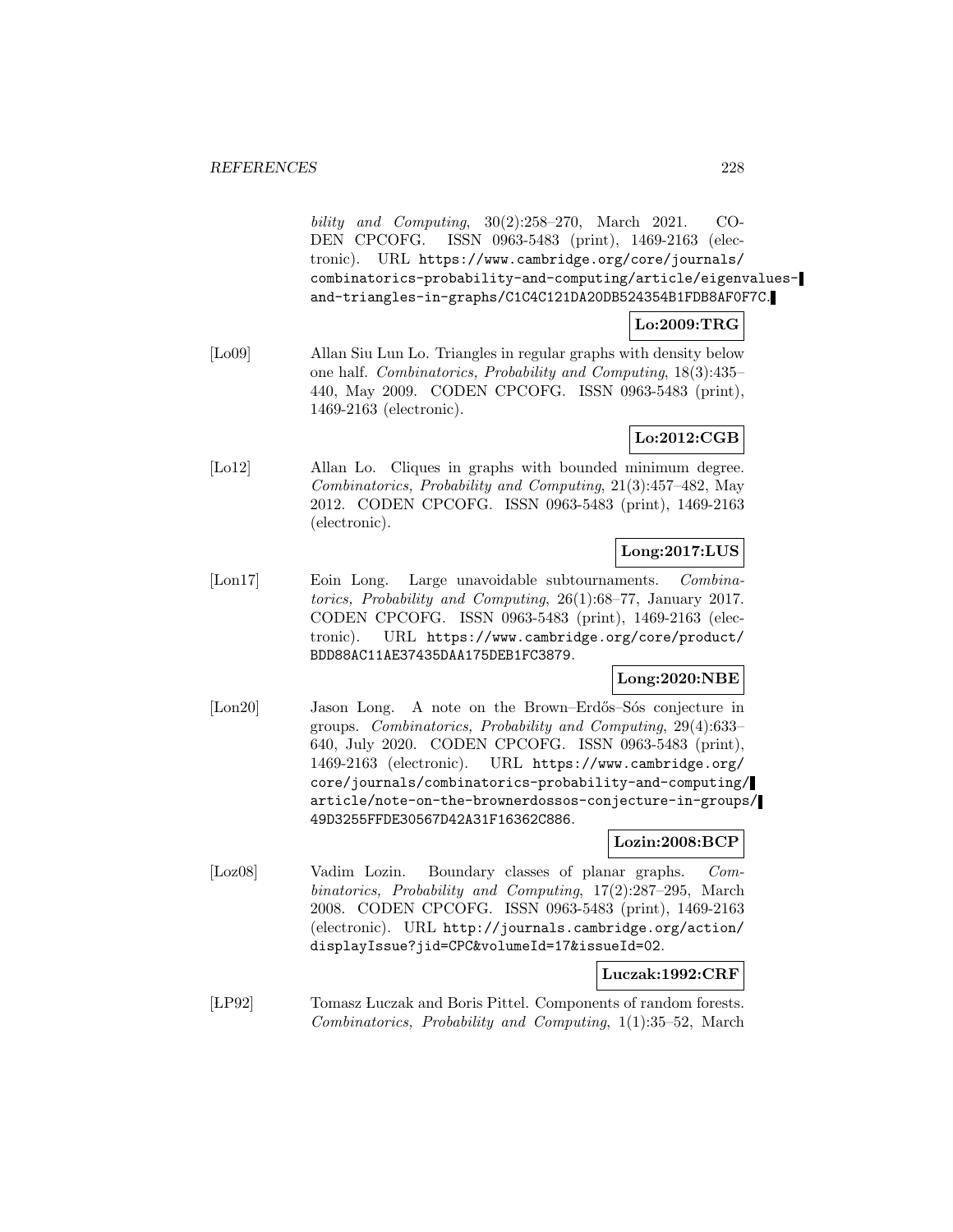1992. CODEN CPCOFG. ISSN 0963-5483 (print), 1469-2163 (electronic).

#### **Luczak:1993:RGS**

[LP93] Tomasz Luczak and László Pyber. On random generation of the symmetric group. Combinatorics, Probability and Computing, 2 (4):505–512, December 1993. CODEN CPCOFG. ISSN 0963- 5483 (print), 1469-2163 (electronic).

## **Lawler:2000:IES**

[LP00] Gregory F. Lawler and Emily E. Puckette. The intersection exponent for simple random walk. Combinatorics, Probability and Computing, 9(5):441–464, September 2000. CODEN CPCOFG. ISSN 0963-5483 (print), 1469-2163 (electronic). URL http: //journals.cambridge.org/action/displayIssue?jid=CPC& volumeId=9&issueId=05.

#### **Lennon:2009:LNS**

[LP09] Craig Lennon and Boris Pittel. On the likely number of solutions for the stable marriage problem. Combinatorics, Probability and Computing, 18(3):371–421, May 2009. CODEN CPCOFG. ISSN 0963-5483 (print), 1469-2163 (electronic).

#### **Liu:2018:ERN**

[LP18] Shiping Liu and Norbert Peyerimhoff. Eigenvalue ratios of non-negatively curved graphs. Combinatorics, Probability and Computing, 27(5):829–850, September 2018. CO-DEN CPCOFG. ISSN 0963-5483 (print), 1469-2163 (electronic). URL https://www.cambridge.org/core/journals/ combinatorics-probability-and-computing/article/eigenvalueratios-of-nonnegatively-curved-graphs/FCE0A41C41E681254D89D8989864B8F7.

# **Liebenau:2020:AVJ**

[LP20] Anita Liebenau and Yanitsa Pehova. An approximate version of Jackson's conjecture. Combinatorics, Probability and Computing, 29(6):886–899, November 2020. CO-DEN CPCOFG. ISSN 0963-5483 (print), 1469-2163 (electronic). URL https://www.cambridge.org/core/journals/ combinatorics-probability-and-computing/article/an-approximateversion-of-jacksons-conjecture/BED9014DAFBA84CBD5B36AD5918CA0F6.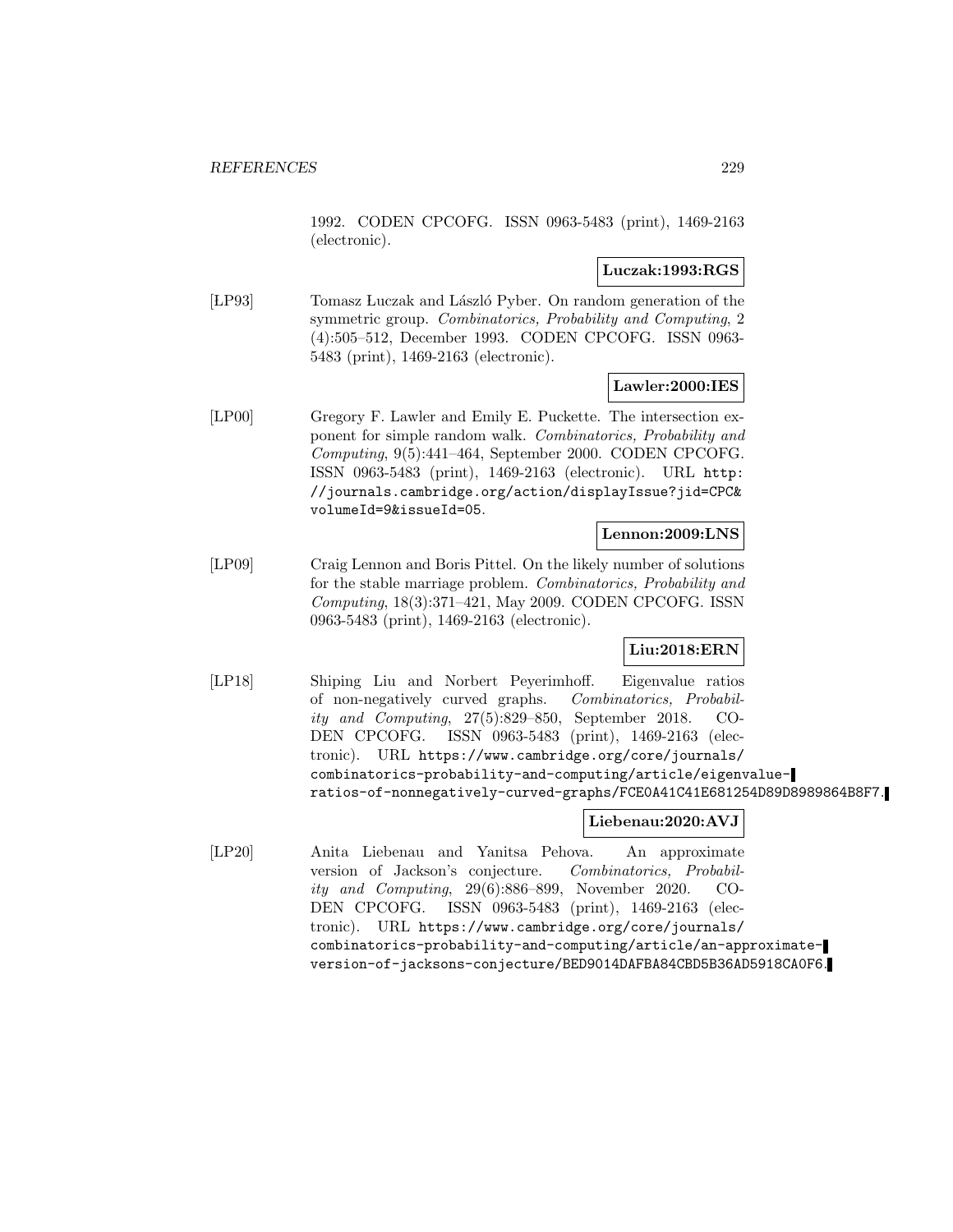## **Liu:2021:NMP**

[LPP21] Hong Liu, Péter Pál Pach, and Richárd Palincza. The number of maximum primitive sets of integers. Combinatorics, Probability and Computing, 30(5):781–795, September 2021. CODEN CPCOFG. ISSN 0963-5483 (print), 1469-2163 (electronic). URL https://www.cambridge.org/core/journals/ combinatorics-probability-and-computing/article/numberof-maximum-primitive-sets-of-integers/FB2FA8BEAF0E124CC670674E4763B797.

#### **Lefmann:2009:CHM**

[LPRS09] Hanno Lefmann, Yury Person, Vojtech Rödl, and Mathias Schacht. On colourings of hypergraphs without monochromatic Fano planes. Combinatorics, Probability and Computing, 18(5): 803–818, September 2009. CODEN CPCOFG. ISSN 0963-5483 (print), 1469-2163 (electronic).

## **Lyons:2008:GNS**

[LPS08] Russell Lyons, Ron Peled, and Oded Schramm. Growth of the number of spanning trees of the Erdős–Rényi giant component. Combinatorics, Probability and Computing, 17(5):711–726, September 2008. CODEN CPCOFG. ISSN 0963-5483 (print), 1469-2163 (electronic).

#### **Luczak:1998:PTC**

[LRS98] Tomasz Luczak, Vojtěch Rödl, and Endre Szemerédi. Partitioning two-coloured complete graphs into two monochromatic cycles. Combinatorics, Probability and Computing, 7 (4):423–436, December 1998. CODEN CPCOFG. ISSN 0963- 5483 (print), 1469-2163 (electronic). URL http://journals. cambridge.org/action/displayIssue?jid=CPC&volumeId=7& issueId=04.

#### **Louchard:1995:PAS**

[LS95] Guy Louchard and Wojciech Szpankowski. A probabilistic analysis of a string editing problem and its variations. Combinatorics, Probability and Computing, 4(2):143–166, June 1995. CODEN CPCOFG. ISSN 0963-5483 (print), 1469-2163 (electronic).

## **Loh:2008:SCN**

[LS08] Po-Shen Loh and Benny Sudakov. On the strong chromatic number of random graphs. Combinatorics, Probability and Computing, 17(2):271–286, March 2008. CODEN CPCOFG.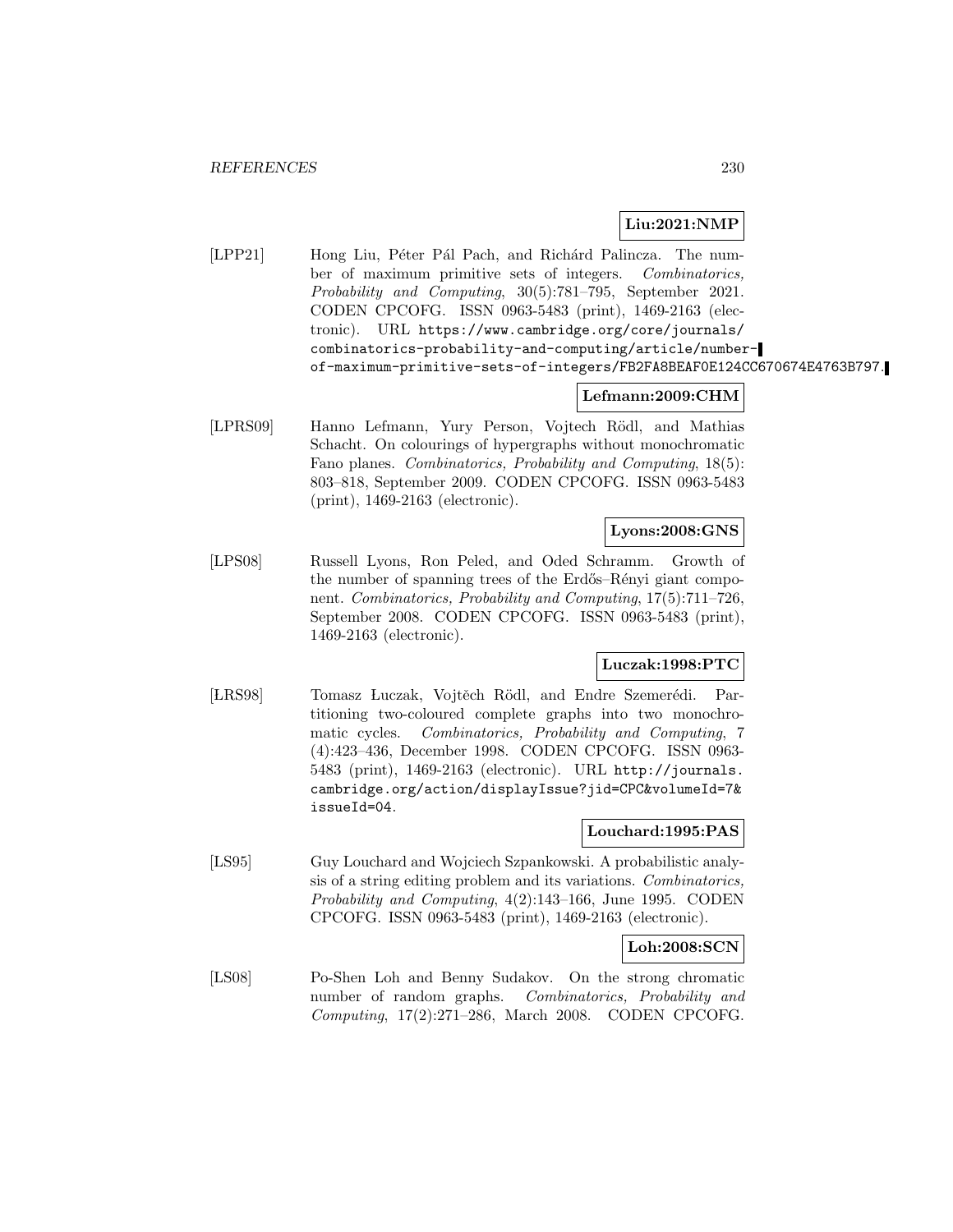ISSN 0963-5483 (print), 1469-2163 (electronic). URL http: //journals.cambridge.org/action/displayIssue?jid=CPC& volumeId=17&issueId=02.

## **Linial:2009:LCV**

[LS09a] Nati Linial and Adi Shraibman. Learning complexity vs communication complexity. Combinatorics, Probability and Computing, 18(1–2):227–245, March 2009. CODEN CPCOFG. ISSN 0963- 5483 (print), 1469-2163 (electronic).

## **Loh:2009:CRN**

[LS09b] Po-Shen Loh and Benny Sudakov. Constrained Ramsey numbers. Combinatorics, Probability and Computing, 18(1–2):247– 258, March 2009. CODEN CPCOFG. ISSN 0963-5483 (print), 1469-2163 (electronic).

## **Lengler:2018:DAE**

[LS18a] J. Lengler and A. Steger. Drift analysis and evolutionary algorithms revisited. Combinatorics, Probability and Computing, 27(4):643–666, July 2018. CODEN CPCOFG. ISSN 0963-5483 (print), 1469-2163 (electronic). URL https://www.cambridge. org/core/journals/combinatorics-probability-and-computing/ article/drift-analysis-and-evolutionary-algorithms-revisited/ 264EEBAC1C92951B2E7B5BE1B4A1D6DE.

#### **Linial:2018:MSH**

[LS18b] Nathan Linial and Michael Simkin. Monotone subsequences in high-dimensional permutations. Combinatorics, Probability and Computing,  $27(1):69-83$ , January 2018. CO-DEN CPCOFG. ISSN 0963-5483 (print), 1469-2163 (electronic). URL https://www.cambridge.org/core/product/ 239407E0538A5D9C3430A7D8F71F4B76.

## **Lo:2019:ABS**

[LSM19] Allan Lo and Nicolás Sanhueza-Matamala. An asymptotic bound for the strong chromatic number. Combinatorics, Probability and Computing, 28(5):768–776, September 2019. CO-DEN CPCOFG. ISSN 0963-5483 (print), 1469-2163 (electronic). URL /core/journals/combinatorics-probabilityand-computing/article/an-asymptotic-bound-for-the-strongchromatic-number/90047FC8683FBB3DB2B0ADB3F68BDE37.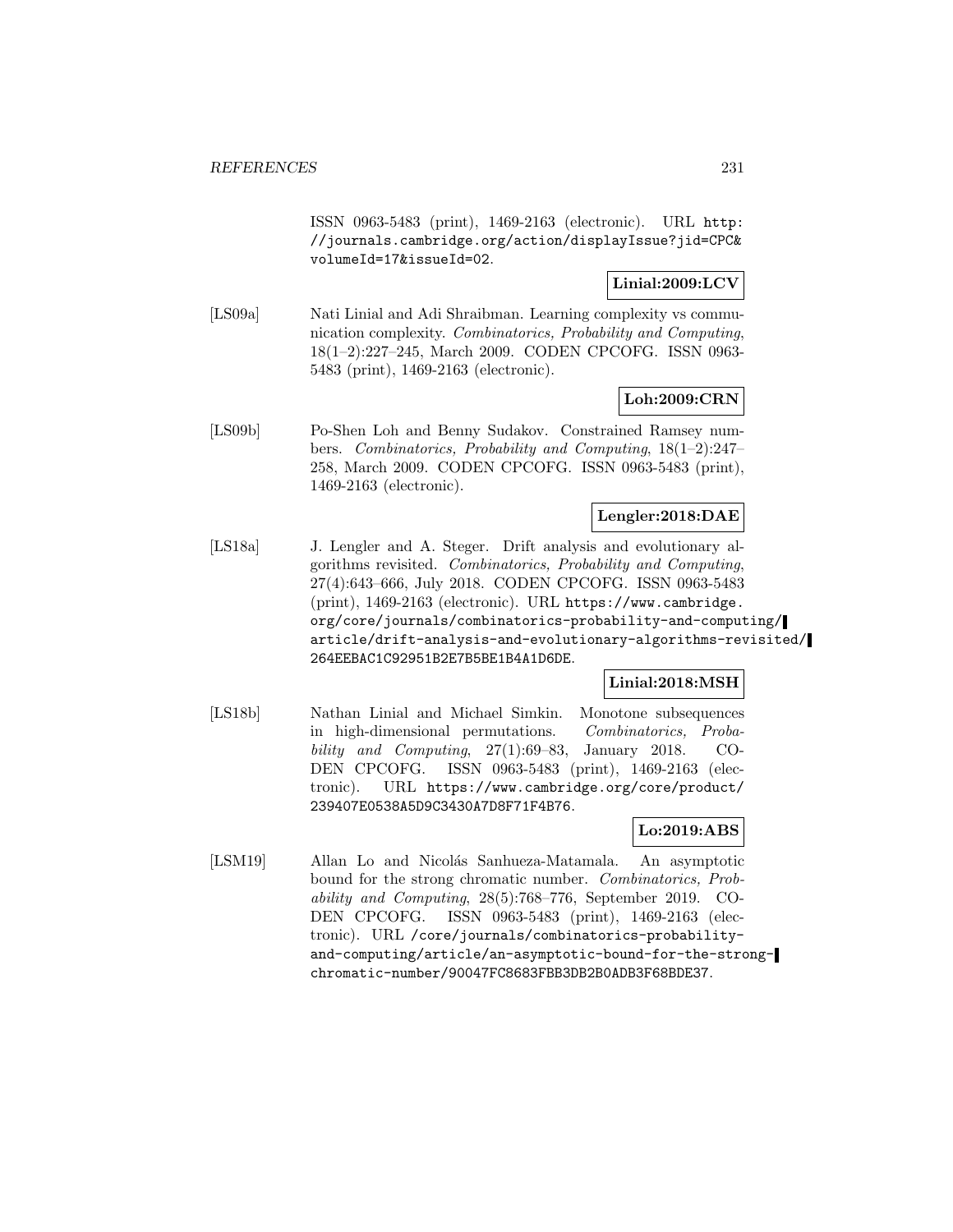# **Liu:2017:LCE**

[LSS17] Hong Liu, Maryam Sharifzadeh, and Katherine Staden. Local conditions for exponentially many subdivisions. Combinatorics, Probability and Computing, 26(3):423–430, May 2017. CODEN CPCOFG. ISSN 0963-5483 (print), 1469-2163 (electronic). URL https://www.cambridge.org/core/product/ 3397C266BA57D031933707B973206FE6.

## **Lee:2012:GDH**

[LSV12] Choongbum Lee, Benny Sudakov, and Dan Vilenchik. Getting a directed Hamilton cycle two times faster. Combinatorics, Probability and Computing, 21(5):773–801, September 2012. CODEN CPCOFG. ISSN 0963-5483 (print), 1469-2163 (electronic).

## **Luczak:2010:VG**

[LT10] Tomasz Luczak and Andrew Thomason. Vicarious graphs. Combinatorics, Probability and Computing, 19(5–6):819–827, November 2010. CODEN CPCOFG. ISSN 0963-5483 (print), 1469-2163 (electronic).

## **Loh:2018:ITN**

[LTTZ18] Po-Shen Loh, Michael Tait, Craig Timmons, and Rodrigo M. Zhou. Induced Turán numbers. Combinatorics, Probability and Computing, 27(2):274–288, March 2018. CO-DEN CPCOFG. ISSN 0963-5483 (print), 1469-2163 (electronic). URL https://www.cambridge.org/core/journals/ combinatorics-probability-and-computing/article/inducedturan-numbers/CD98094837510D606F43931567F759D2.

#### **Lukacs:1998:LEV**

[Luk98] András Lukács. On local expansion of vertex-transitive graphs. Combinatorics, Probability and Computing, 7(2):205–209, June 1998. CODEN CPCOFG. ISSN 0963-5483 (print), 1469-2163 (electronic). URL http://journals.cambridge.org/action/ displayIssue?jid=CPC&volumeId=7&issueId=02.

#### **Lovasz:2013:NDG**

[LV13] László Lovász and Katalin Vesztergombi. Non-deterministic graph property testing. Combinatorics, Probability and Computing, 22(5):749–762, September 2013. CODEN CPCOFG. ISSN 0963-5483 (print), 1469-2163 (electronic).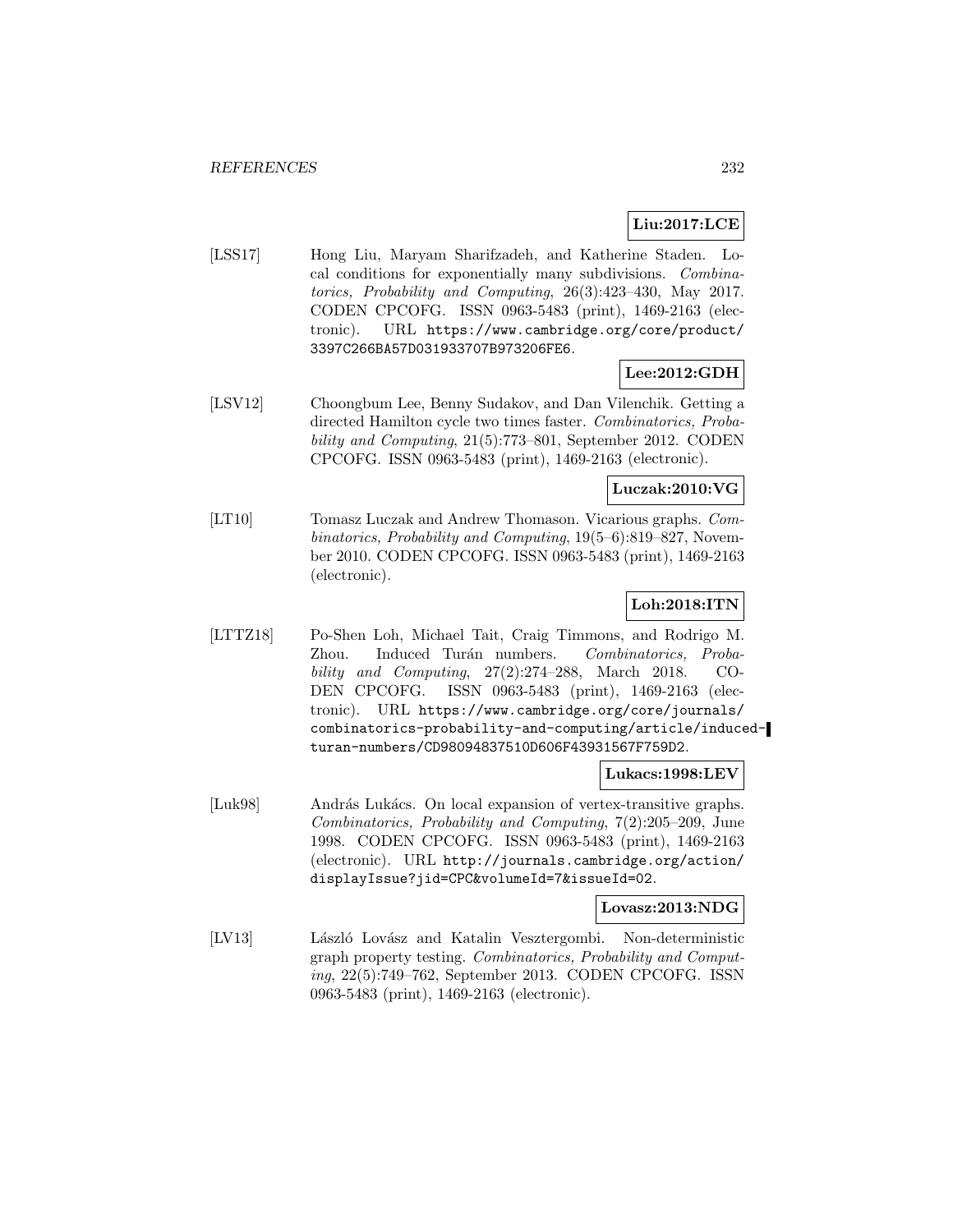#### **Levin:2018:ACN**

[LV18] Leonid A. Levin and Ramarathnam Venkatesan. An average case NP-complete graph colouring problem. Combinatorics, Probability and Computing, 27(5):808–828, September 2018. CODEN CPCOFG. ISSN 0963-5483 (print), 1469-2163 (electronic). URL https://www.cambridge.org/core/journals/ combinatorics-probability-and-computing/article/an-averagecase-npcomplete-graph-colouring-problem/4ADD0DD208ED318A79996D8037AE5179.

#### **Lovasz:1998:RMC**

[LW98] László Lovász and Peter Winkler. Reversal of Markov chains and the forget time. Combinatorics, Probability and Computing, 7(2):189–204, June 1998. CODEN CPCOFG. ISSN 0963- 5483 (print), 1469-2163 (electronic). URL http://journals. cambridge.org/action/displayIssue?jid=CPC&volumeId=7& issueId=02.

## **Lee:2002:CCP**

[LW02] Orlando Lee and Yoshiko Wakabayashi. On the circuit cover problem for mixed graphs. Combinatorics, Probability and Computing, 11(1):43–59, January 2002. CODEN CPCOFG. ISSN 0963-5483 (print), 1469-2163 (electronic). URL http: //journals.cambridge.org/action/displayIssue?jid=CPC& volumeId=11&issueId=01.

#### **Linusson:2007:CA**

[LW07] Svante Linusson and Johan Wästlund. Completing a  $(k-1)$ assignment. Combinatorics, Probability and Computing, 16(4): 621–629, July 2007. CODEN CPCOFG. ISSN 0963-5483 (print), 1469-2163 (electronic). URL http://journals.cambridge. org/action/displayIssue?jid=CPC&volumeId=16&issueId= 04.

## **Lehre:2021:TBH**

[LW21] P. K. Lehre and C. Witt. Tail bounds on hitting times of randomized search heuristics using variable drift analysis. Combinatorics, Probability and Computing, 30(4):550–569, July 2021. CODEN CPCOFG. ISSN 0963-5483 (print), 1469-2163 (electronic). URL https://www.cambridge.org/core/journals/ combinatorics-probability-and-computing/article/tailbounds-on-hitting-times-of-randomized-search-heuristicsusing-variable-drift-analysis/F30499B93D4498D404E00206005A999A.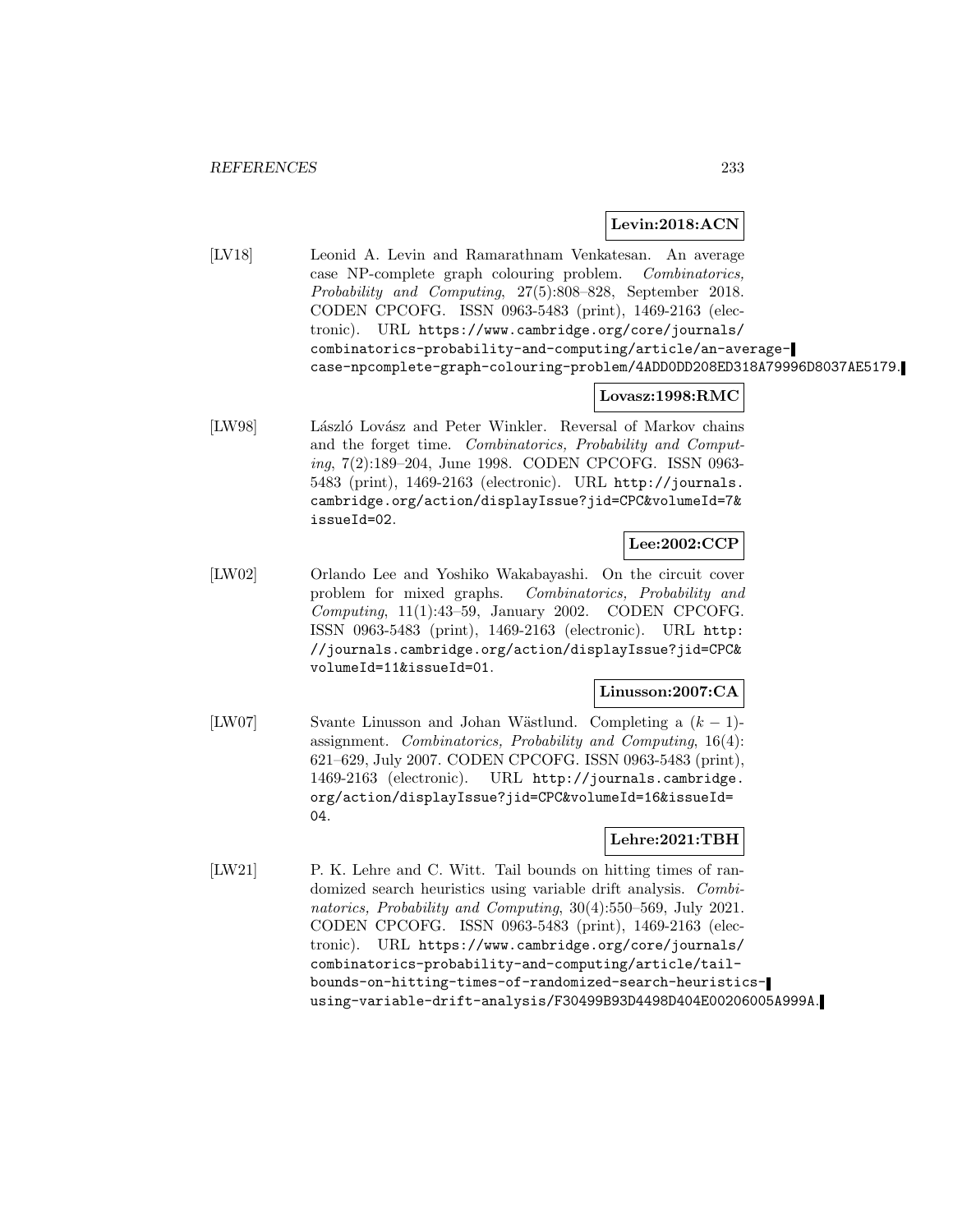## **Lynch:1993:TFM**

[Lyn93] James F. Lynch. Threshold functions for Markov chains: a graphtheoretic approach. Combinatorics, Probability and Computing, 2(3):351–362, September 1993. CODEN CPCOFG. ISSN 0963- 5483 (print), 1469-2163 (electronic).

## **Lyons:2005:AES**

[Lyo05] Russell Lyons. Asymptotic enumeration of spanning trees. Combinatorics, Probability and Computing, 14(4):491–522, July 2005. CODEN CPCOFG. ISSN 0963-5483 (print), 1469-2163 (electronic). URL http://journals.cambridge.org/action/ displayIssue?jid=CPC&volumeId=14&issueId=04.

# **Lyons:2010:IIT**

[Lyo10] Russell Lyons. Identities and inequalities for tree entropy. *Combi*natorics, Probability and Computing, 19(2):303–313, March 2010. CODEN CPCOFG. ISSN 0963-5483 (print), 1469-2163 (electronic).

## **Lyons:2017:CGD**

[Lyo17a] Russell Lyons. Comparing graphs of different sizes. Combinatorics, Probability and Computing, 26(5):681–696, September 2017. CODEN CPCOFG. ISSN 0963-5483 (print), 1469- 2163 (electronic). URL https://www.cambridge.org/core/ product/34ED4563F8621AF08187867711C045C2.

## **Lyons:2017:FIT**

[Lyo17b] Russell Lyons. Factors of IID on trees. Combinatorics, Probability and Computing, 26(2):285–300, March 2017. CO-DEN CPCOFG. ISSN 0963-5483 (print), 1469-2163 (electronic). URL https://www.cambridge.org/core/product/ F503CF939B1070804F7C81EC719C4293.

#### **Li:2009:DEL**

[LZ09] Wenbo V. Li and Xinyi Zhang. On the difference of expected lengths of minimum spanning trees. Combinatorics, Probability and Computing, 18(3):423–434, May 2009. CODEN CPCOFG. ISSN 0963-5483 (print), 1469-2163 (electronic).

#### **Marchand:2007:LLL**

[MA07] R. Marchand and E. Zohoorian Azad. Limit law of the length of the standard right factor of a Lyndon word. Combinatorics, Probability and Computing, 16(3):417–434, May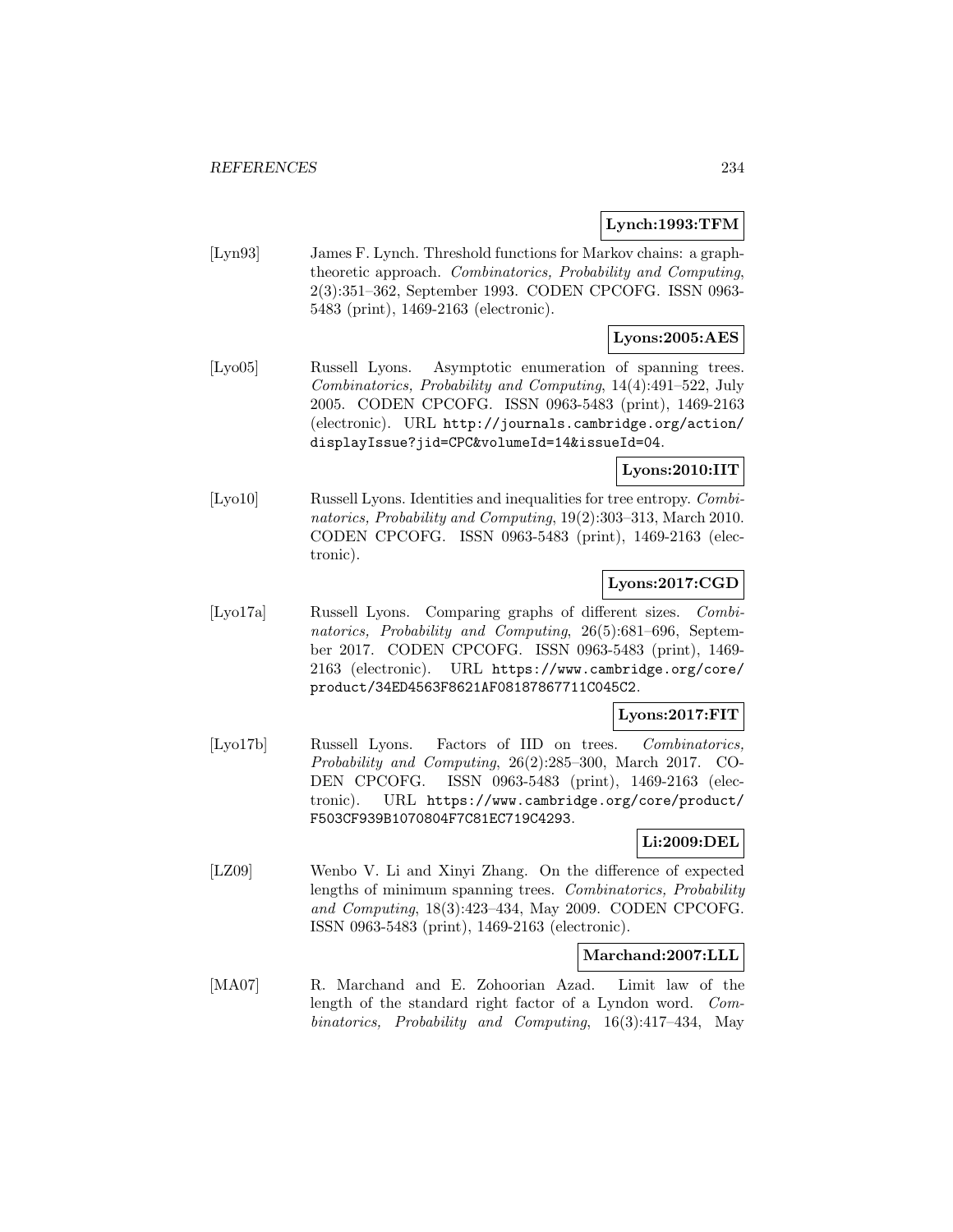2007. CODEN CPCOFG. ISSN 0963-5483 (print), 1469-2163 (electronic). URL http://journals.cambridge.org/action/ displayIssue?jid=CPC&volumeId=16&issueId=03.

#### **Maazoun:2020:BSP**

[Maa20] Mickaël Maazoun. On the Brownian separable permuton. Combinatorics, Probability and Computing, 29(2):241–266, March 2020. CODEN CPCOFG. ISSN 0963-5483 (print), 1469-2163 (electronic). URL https://www.cambridge.org/core/journals/ combinatorics-probability-and-computing/article/on-thebrownian-separable-permuton/653EC2FF3B4944F50751766331E2A340.

## **Mader:1994:VEC**

[Mad94] W. Mader. On vertex-edge-critically n-connected graphs. Combinatorics, Probability and Computing, 3(2):257–271, June 1994. CODEN CPCOFG. ISSN 0963-5483 (print), 1469-2163 (electronic).

#### **Mader:1995:VDM**

[Mad95] W. Mader. On vertices of degree *n* in minimally *n*-edge-connected graphs. Combinatorics, Probability and Computing, 4(1):81–95, March 1995. CODEN CPCOFG. ISSN 0963-5483 (print), 1469- 2163 (electronic).

## **Maansson:2000:CPA**

[Mån00] Marianne Månsson. On compound Poisson approximation for sequence matching. Combinatorics, Probability and Computing, 9(6):529–548, November 2000. CODEN CPCOFG. ISSN 0963- 5483 (print), 1469-2163 (electronic). URL http://journals. cambridge.org/action/displayIssue?jid=CPC&volumeId=9& issueId=06.

#### **Maansson:2002:PAO**

[Mån02a] Marianne Månsson. Pattern avoidance and overlap in strings. Combinatorics, Probability and Computing, 11(4):393–402, July 2002. CODEN CPCOFG. ISSN 0963-5483 (print), 1469-2163 (electronic). URL http://journals.cambridge.org/action/ displayIssue?jid=CPC&volumeId=11&issueId=04.

#### **Manstavicius:2002:MDC**

[Man02b] E. Manstavicius. Mappings on decomposable combinatorial structures: Analytic approach. Combinatorics, Probability and  $Computing, 11(1):61–78, January 2002. CODEN CPCOFG.$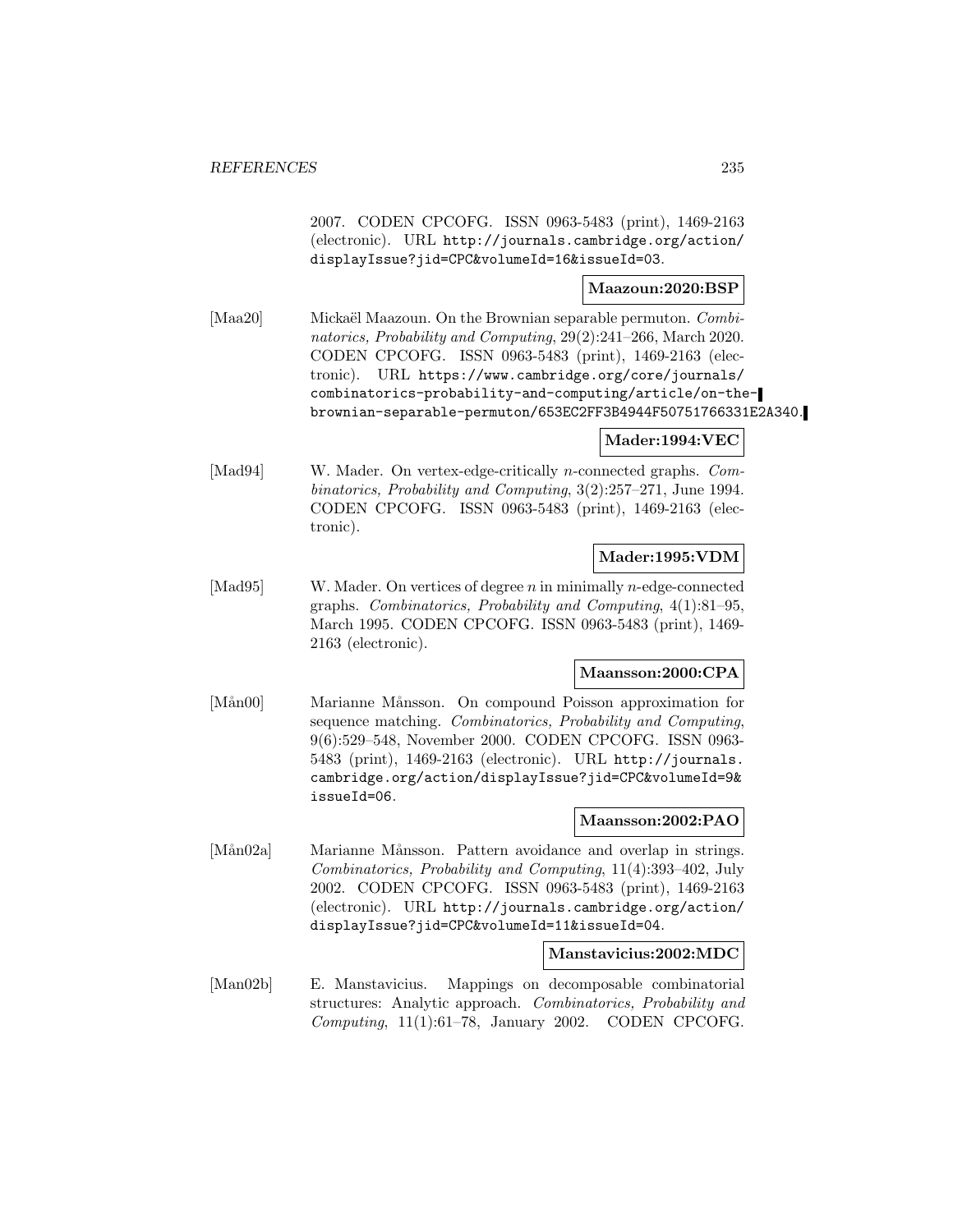ISSN 0963-5483 (print), 1469-2163 (electronic). URL http: //journals.cambridge.org/action/displayIssue?jid=CPC& volumeId=11&issueId=01.

## **Mani:2010:SIW**

[Man10] Arun P. Mani. Some inequalities for Whitney–Tutte polynomials. Combinatorics, Probability and Computing, 19(3):425–439, May 2010. CODEN CPCOFG. ISSN 0963-5483 (print), 1469-2163 (electronic).

## **Marchal:2001:CAT**

[Mar01] Philippe Marchal. A combinatorial approach to the twosided exit problem for left-continuous random walks. Combinatorics, Probability and Computing, 10(3):251–266, May 2001. CODEN CPCOFG. ISSN 0963-5483 (print), 1469-2163 (electronic). URL http://journals.cambridge.org/action/ displayIssue?jid=CPC&volumeId=10&issueId=03.

#### **Marchant:2013:LMC**

[Mar13] Edward Marchant. The largest minimum codegree of a 3-graph without a generalized 4-cycle. Combinatorics, Probability and Computing, 22(1):112–117, ???? 2013. CODEN CPCOFG. ISSN 0963-5483 (print), 1469-2163 (electronic).

#### **Martinsson:2019:LTU**

[Mar19a] Anders Martinsson. A linear threshold for uniqueness of solutions to random jigsaw puzzles. Combinatorics, Probability and Computing, 28(2):287–302, March 2019. CO-DEN CPCOFG. ISSN 0963-5483 (print), 1469-2163 (electronic). URL https://www.cambridge.org/core/journals/ combinatorics-probability-and-computing/article/linearthreshold-for-uniqueness-of-solutions-to-random-jigsawpuzzles/A7B4B084923555FA362C457AD4E25CB7.

#### **Marton:2019:LSI**

[Mar19b] Katalin Marton. Logarithmic Sobolev inequalities in discrete product spaces. Combinatorics, Probability and Computing, 28 (6):919–935, November 2019. CODEN CPCOFG. ISSN 0963- 5483 (print), 1469-2163 (electronic). URL /core/journals/ combinatorics-probability-and-computing/article/logarithmicsobolev-inequalities-in-discrete-product-spaces/E7174E4BECFC9C6A2741E16FB55BDF5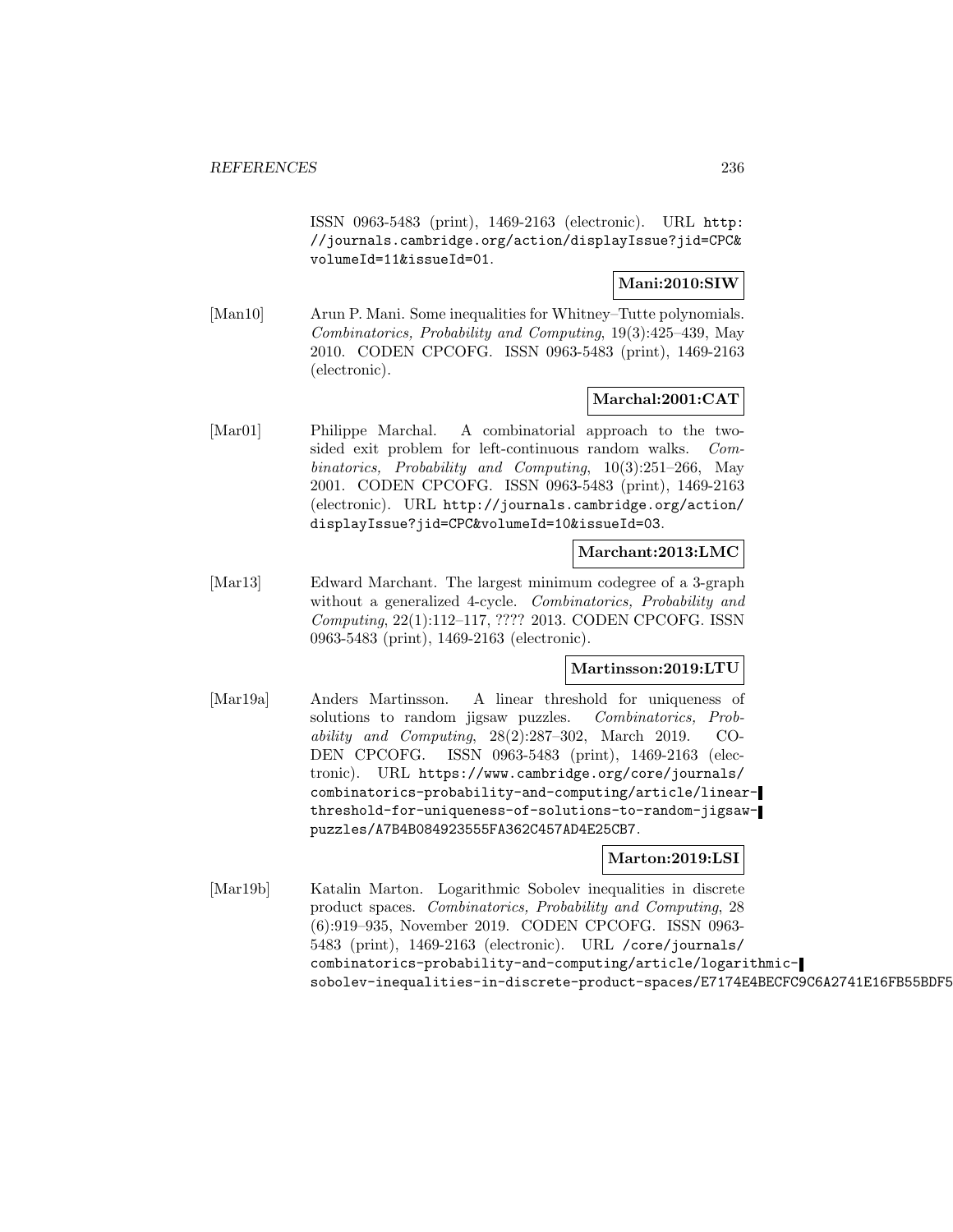#### **Matus:1995:CIAb**

[Mat95] F. Matúš. Conditional independences among four random variables. II. Combinatorics, Probability and Computing, 4(4):407– 417, December 1995. CODEN CPCOFG. ISSN 0963-5483 (print), 1469-2163 (electronic).

## **Matthias:1997:CUB**

[Mat97] Ulrich Matthias. Constructive upper bounds for the Turán number. Combinatorics, Probability and Computing, 6(4): 475–479, December 1997. CODEN CPCOFG. ISSN 0963- 5483 (print), 1469-2163 (electronic). URL http://journals. cambridge.org/action/displayIssue?jid=CPC&volumeId=6& issueId=04.

## **Matus:1999:CIA**

[Mat99] F. Matúš. Conditional independences among four random variables. III. Final conclusion. Combinatorics, Probability and Computing, 8(3):269–276, May 1999. CODEN CPCOFG. ISSN 0963- 5483 (print), 1469-2163 (electronic). URL http://journals. cambridge.org/action/displayIssue?jid=CPC&volumeId=8& issueId=03.

#### **Matousek:2003:LBS**

[Mat03] Jiří Matoušek. A lower bound on the size of Lipschitz subsets in dimension 3. Combinatorics, Probability and Computing, 12(4): 427–430, July 2003. CODEN CPCOFG. ISSN 0963-5483 (print), 1469-2163 (electronic). URL http://journals.cambridge. org/action/displayIssue?jid=CPC&volumeId=12&issueId= 04.

#### **Mathe:2007:APW**

 $[MAt07]$  András Máthé. The angel of power 2 wins. Combinatorics, Probability and Computing, 16(3):363–374, May 2007. CO-DEN CPCOFG. ISSN 0963-5483 (print), 1469-2163 (electronic). URL http://journals.cambridge.org/action/ displayIssue?jid=CPC&volumeId=16&issueId=03.

#### **Matiyasevich:2010:OMP**

[Mat10] Yu. Matiyasevich. One more probabilistic reformulation of the four colour conjecture. Combinatorics, Probability and Computing, 19(5–6):829–834, November 2010. CODEN CPCOFG. ISSN 0963-5483 (print), 1469-2163 (electronic).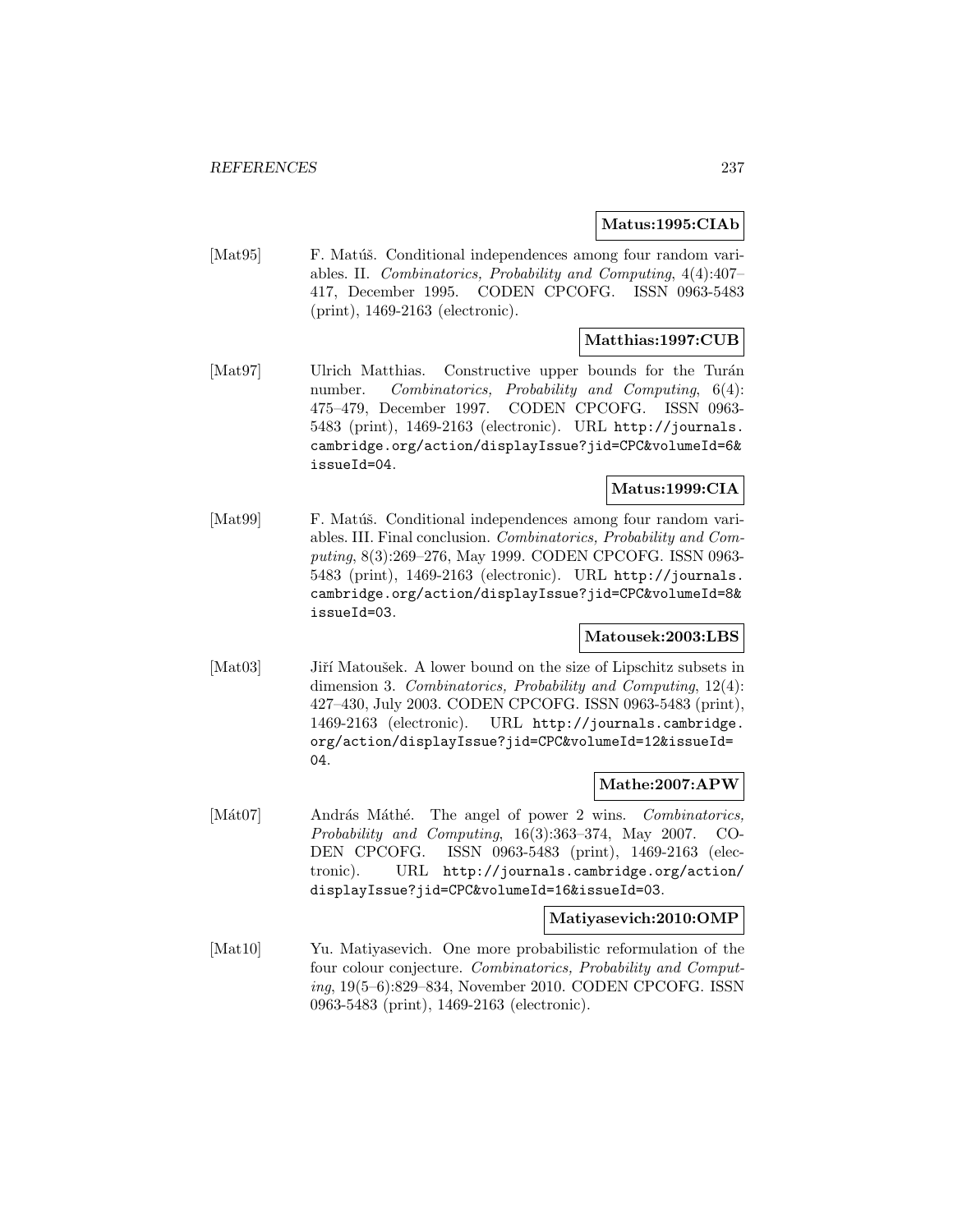#### **Matousek:2014:NOS**

[Mat14] Jiri Matousek. Near-optimal separators in string graphs. Combinatorics, Probability and Computing, 23(1):135–139, January 2014. CODEN CPCOFG. ISSN 0963-5483 (print), 1469-2163 (electronic).

## **Mayhew:2005:IRB**

[May05] Dillon Mayhew. Inequivalent representations of bias matroids. Combinatorics, Probability and Computing, 14(4):567–583, July 2005. CODEN CPCOFG. ISSN 0963-5483 (print), 1469-2163 (electronic). URL http://journals.cambridge.org/action/ displayIssue?jid=CPC&volumeId=14&issueId=04.

## **Milenkovic:2004:PTC**

[MC04] O. Milenkovic and K. J. Compton. Probabilistic transforms for combinatorial urn models. Combinatorics, Probability and Computing, 13(4–5):645–675, July 2004. CODEN CPCOFG. ISSN 0963-5483 (print), 1469-2163 (electronic). URL http: //journals.cambridge.org/action/displayIssue?jid=CPC& volumeId=13&issueId=04.

#### **McCutcheon:2003:STF**

[McC03] Randall McCutcheon. A Sárközy theorem for finite fields. Combinatorics, Probability and Computing, 12(5–6):643–651, November 2003. CODEN CPCOFG. ISSN 0963-5483 (print), 1469-2163 (electronic). Special issue on Ramsey theory.

#### **McColm:2004:TFR**

[McC04] Gregory L. McColm. Threshold functions for random graphs on a line segment. Combinatorics, Probability and Computing, 13(3): 373–387, May 2004. CODEN CPCOFG. ISSN 0963-5483 (print), 1469-2163 (electronic). URL http://journals.cambridge. org/action/displayIssue?jid=CPC&volumeId=13&issueId= 03.

#### **McDiarmid:1992:CIF**

[McD92] Colin McDiarmid. On a correlation inequality of Farr. Combinatorics, Probability and Computing, 1(2):157–160, June 1992. CODEN CPCOFG. ISSN 0963-5483 (print), 1469-2163 (electronic).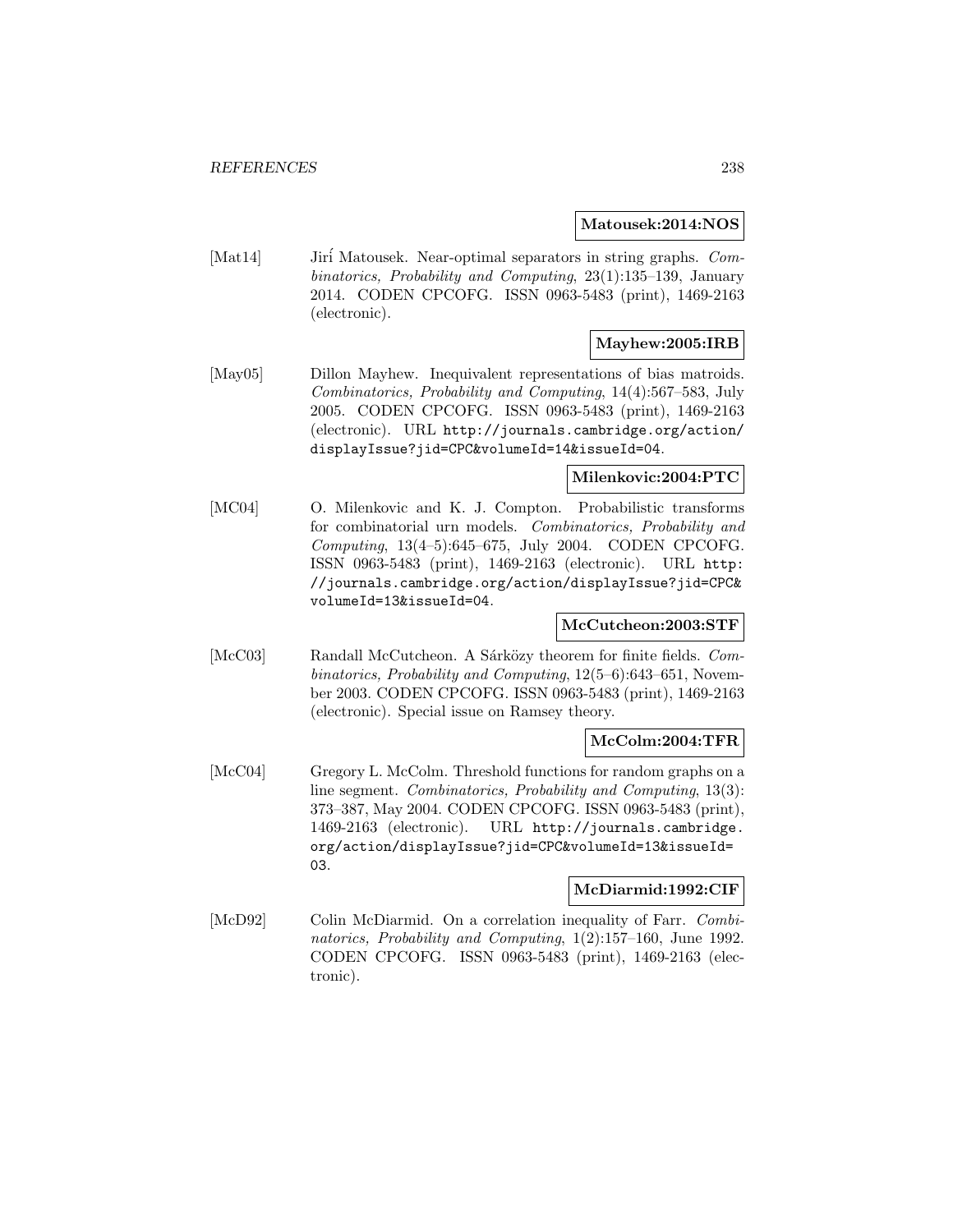#### **McDiarmid:1993:RRM**

[McD93] Colin McDiarmid. A random recolouring method for graphs and hypergraphs. Combinatorics, Probability and Computing, 2(3): 363–365, September 1993. CODEN CPCOFG. ISSN 0963-5483 (print), 1469-2163 (electronic).

## **McDiarmid:1997:CSB**

[McD97] Colin McDiarmid. Centering sequences with bounded differences. Combinatorics, Probability and Computing, 6(1):79–86, March 1997. CODEN CPCOFG. ISSN 0963-5483 (print), 1469-2163 (electronic). URL http://journals.cambridge.org/action/ displayIssue?jid=CPC&volumeId=6&issueId=01.

## **McDiarmid:2002:CIP**

[McD02] Colin McDiarmid. Concentration for independent permutations. Combinatorics, Probability and Computing, 11(2):163–178, March 2002. CODEN CPCOFG. ISSN 0963-5483 (print), 1469- 2163 (electronic). URL http://journals.cambridge.org/ action/displayIssue?jid=CPC&volumeId=11&issueId=02.

## **McDiarmid:2009:RGM**

[McD09] Colin McDiarmid. Random graphs from a minor-closed class. Combinatorics, Probability and Computing, 18(4):583–599, July 2009. CODEN CPCOFG. ISSN 0963-5483 (print), 1469-2163 (electronic).

#### **McKay:2011:SDR**

[McK11] Brendan D. McKay. Subgraphs of dense random graphs with specified degrees. Combinatorics, Probability and Computing, 20 (3):413–433, May 2011. CODEN CPCOFG. ISSN 0963-5483 (print), 1469-2163 (electronic).

#### **McMullen:2005:BRC**

[McM05] Peter McMullen. Book review: "Convex Polytopes", by Branko Grünbaum, second edition (first edition (1967) written with the cooperation of V. L. Klee, M. Perles and G. C. Shephard; second edition (2003) prepared by V. Kaibel, V. L. Klee and G. M. Ziegler), Graduate Texts in Mathematics, Vol. 221, Springer 2003, 568 pp., £61.50/EU 85.55/\$79.97. Combinatorics, Probability and Computing, 14(4):623–626, July 2005. CODEN CPCOFG. ISSN 0963-5483 (print), 1469-2163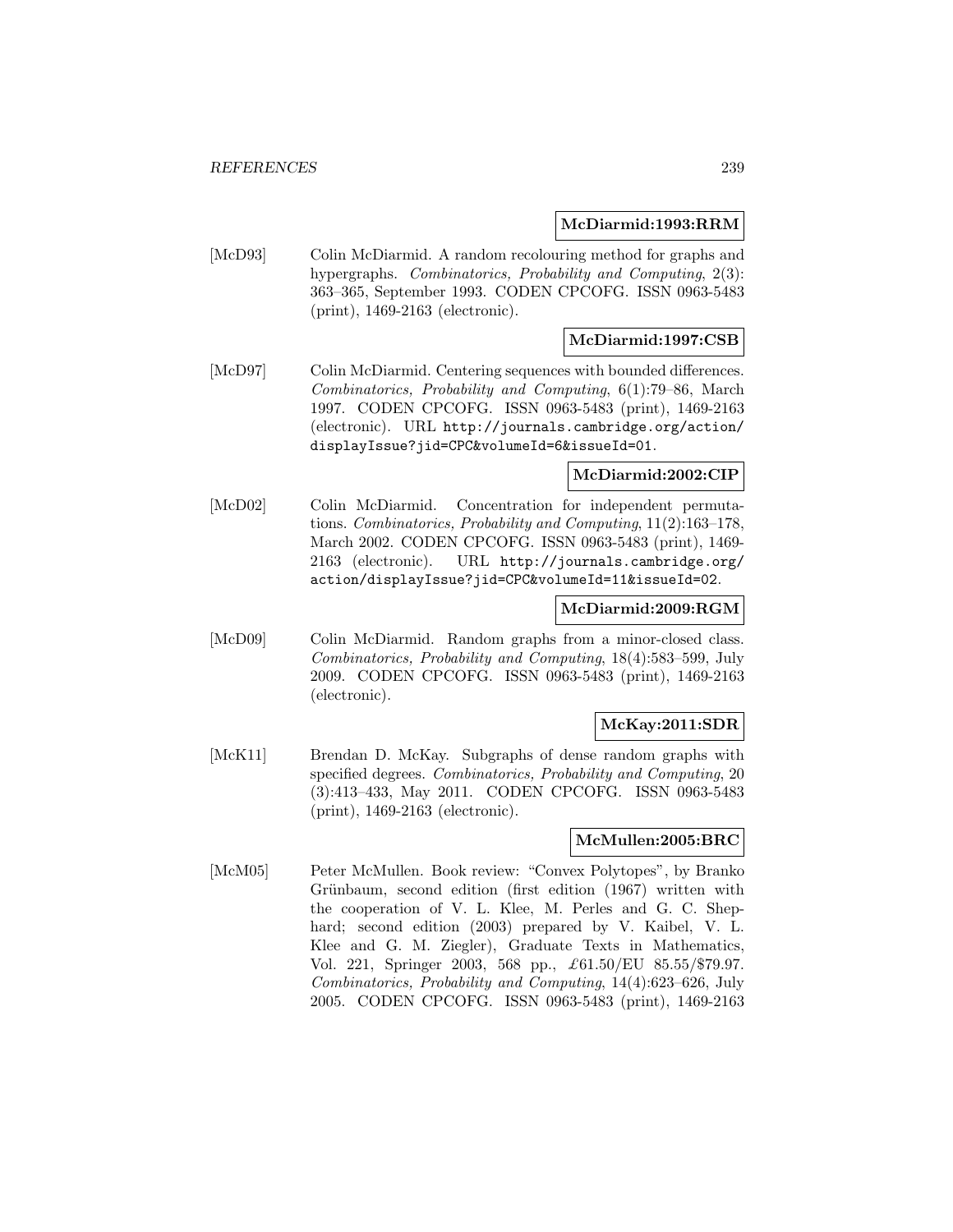(electronic). URL http://journals.cambridge.org/action/ displayIssue?jid=CPC&volumeId=14&issueId=04.

#### **Mecay:2001:MSM**

[Mec01] Stefan T. Mecay. Maximum-sized matroids with no minors isomorphic to  $U_{2,5}$ ,  $F_7$ ,  $F_7^-$  or  $P_7$ . Combinatorics, Probability and Computing, 10(6):531–542, November 2001. CODEN CPCOFG. ISSN 0963-5483 (print), 1469-2163 (electronic). URL http: //journals.cambridge.org/action/displayIssue?jid=CPC& volumeId=10&issueId=06.

## **Mehrabian:2011:LBC**

[Meh11] Abbas Mehrabian. Lower bounds for the cop number when the robber is fast. Combinatorics, Probability and Computing, 20(4): 617–621, July 2011. CODEN CPCOFG. ISSN 0963-5483 (print), 1469-2163 (electronic).

#### **Menard:2018:VUI**

[Mén18] Laurent Ménard. Volumes in the uniform infinite planar triangulation: From skeletons to generating functions. Combinatorics, Probability and Computing, 27(6):946–973, November 2018. CO-DEN CPCOFG. ISSN 0963-5483 (print), 1469-2163 (electronic). URL https://www.cambridge.org/core/journals/ combinatorics-probability-and-computing/article/volumesin-the-uniform-infinite-planar-triangulation-from-skeletonsto-generating-functions/1673969865AE26E0475120F28AA9C2AD.

#### **Mercer:2006:ARB**

[Mer06] Idris David Mercer. Autocorrelations of random binary sequences. Combinatorics, Probability and Computing, 15 (5):663–671, September 2006. CODEN CPCOFG. ISSN 0963-5483 (print), 1469-2163 (electronic). URL http:/ /journals.cambridge.org/action/displayIssue?jid=CPC& volumeId=15&issueId=05.

**Mills:1994:MRR**

[Mil94] Allan D. Mills. A matroid reconstruction result. Combinatorics, Probability and Computing, 3(3):371–373, September 1994. CO-DEN CPCOFG. ISSN 0963-5483 (print), 1469-2163 (electronic).

## **Milicevic:2017:SAG**

[Mil17] Luka Milićević. Sets in almost general position. Combinatorics, Probability and Computing, 26(5):720–745, September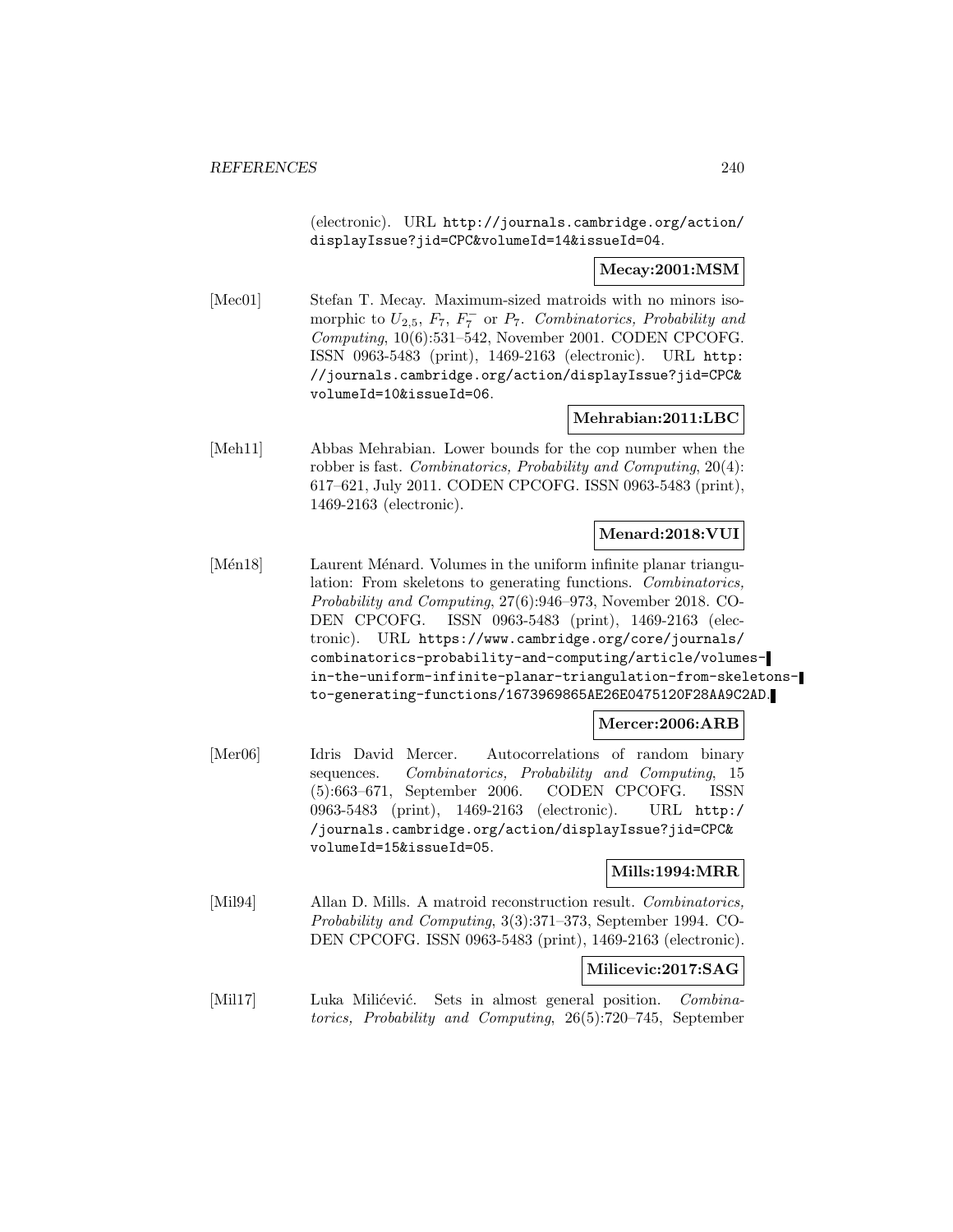2017. CODEN CPCOFG. ISSN 0963-5483 (print), 1469- 2163 (electronic). URL https://www.cambridge.org/core/ product/9FC2FBE275BABC6274D86B5FBB91095E.

## **Mitzenmacher:1999:SBA**

[Mit99] Michael Mitzenmacher. Studying balanced allocations with differential equations. Combinatorics, Probability and Computing, 8(5):473–482, September 1999. CODEN CPCOFG. ISSN 0963- 5483 (print), 1469-2163 (electronic). URL http://journals. cambridge.org/action/displayIssue?jid=CPC&volumeId=8& issueId=05.

## **Maia:2001:MHS**

[ML01] Bráulio Maia and Manoel Lemos. Matroids having small circumference. Combinatorics, Probability and Computing, 10(4): 349–360, July 2001. CODEN CPCOFG. ISSN 0963-5483 (print), 1469-2163 (electronic). URL http://journals.cambridge. org/action/displayIssue?jid=CPC&volumeId=10&issueId= 04.

## **Melczer:2014:SAI**

[MM14] Stephen Melczer and Marni Mishna. Singularity analysis via the iterated kernel method. Combinatorics, Probability and Computing, 23(5):861–888, September 2014. CODEN CPCOFG. ISSN 0963-5483 (print), 1469-2163 (electronic). Special issue on Honouring the Memory of Philippe Flajolet - Part 1.

#### **Merino:2009:ETG**

[MN09] Criel Merino and Steven D. Noble. The equivalence of two graph polynomials and a symmetric function. Combinatorics, Probability and Computing, 18(4):601–615, July 2009. CODEN CP-COFG. ISSN 0963-5483 (print), 1469-2163 (electronic).

## **Morrison:2017:SHB**

[MNS17] Natasha Morrison, Jonathan A. Noel, and Alex Scott. Saturation in the hypercube and bootstrap percolation. Combinatorics, Probability and Computing, 26(1):78–98, January 2017. CODEN CPCOFG. ISSN 0963-5483 (print), 1469-2163 (electronic). URL https://www.cambridge.org/core/product/ EB3A47A0D526EE16F13FFCBE0249A416.

## **Mousset:2020:TKK**

[MNS20] Frank Mousset, Rajko Nenadov, and Wojciech Samotij. Towards the kohayakawa-kreuter conjecture on asymmetric Ram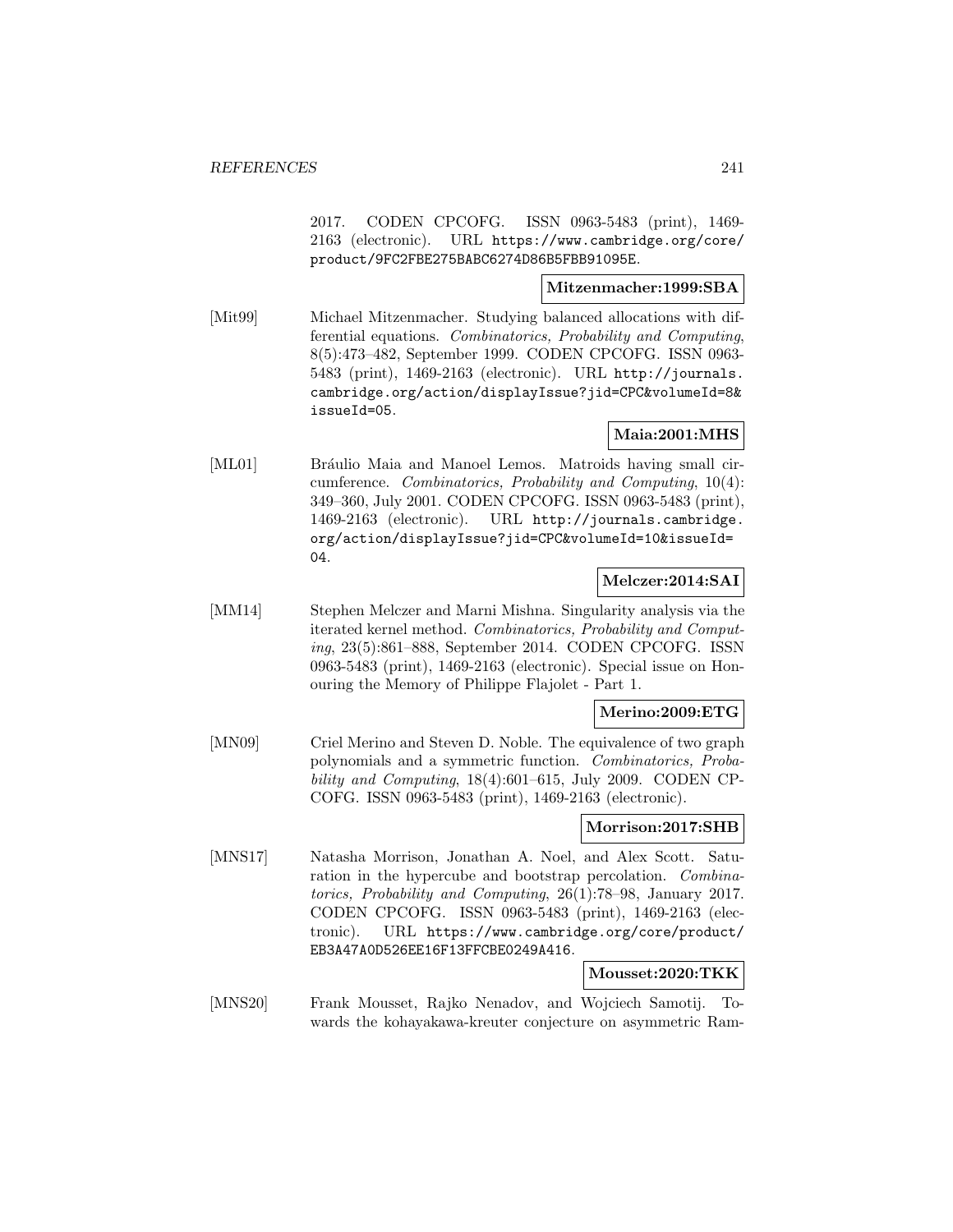sey properties. Combinatorics, Probability and Computing, 29(6): 943–955, November 2020. CODEN CPCOFG. ISSN 0963-5483 (print), 1469-2163 (electronic). URL https://www.cambridge. org/core/journals/combinatorics-probability-and-computing/ article/towards-the-kohayakawakreuter-conjecture-onasymmetric-ramsey-properties/B0E78A36835B2949D44605C3190B90EB.

#### **Maclean:2001:RFT**

[MO01] C. F. Maclean and Neil O'Connell. Random finite topologies and their thresholds. Combinatorics, Probability and Computing, 10(3):239–249, May 2001. CODEN CPCOFG. ISSN 0963-5483 (print), 1469-2163 (electronic). URL http: //journals.cambridge.org/action/displayIssue?jid=CPC& volumeId=10&issueId=03.

#### **Mohar:1994:ODC**

[Moh94] Bojan Mohar. Obstructions for the disk and the cylinder embedding extension problems. Combinatorics, Probability and Computing, 3(3):375–406, September 1994. CODEN CPCOFG. ISSN 0963-5483 (print), 1469-2163 (electronic).

#### **Mohar:2006:BRG**

[Moh06] Bojan Mohar. Book review: "Graphs on Surfaces and Their Applications", by Sergei K. Lando and Alexander K. Zvonkin, Encyclopaedia of Mathematical Sciences 141, Springer-Verlag, 2004, 455pp., £73.00/\$109.00/94.95 Euros. Combinatorics, Probability and Computing, 15(6):939–941, November 2006. CODEN CPCOFG. ISSN 0963-5483 (print), 1469-2163 (electronic). URL http://journals.cambridge.org/action/ displayIssue?jid=CPC&volumeId=15&issueId=06.

#### **Mohle:2007:CNR**

[Möh07] Martin Möhle. On a class of non-regenerative sampling distributions. Combinatorics, Probability and Computing, 16(3):435–444, May 2007. CODEN CPCOFG. ISSN 0963-5483 (print), 1469- 2163 (electronic). URL http://journals.cambridge.org/ action/displayIssue?jid=CPC&volumeId=16&issueId=03.

#### **Mohar:2016:MEB**

[Moh16] Bojan Mohar. Median eigenvalues of bipartite subcubic graphs. Combinatorics, Probability and Computing, 25(5):768– 790, September 2016. CODEN CPCOFG. ISSN 0963-5483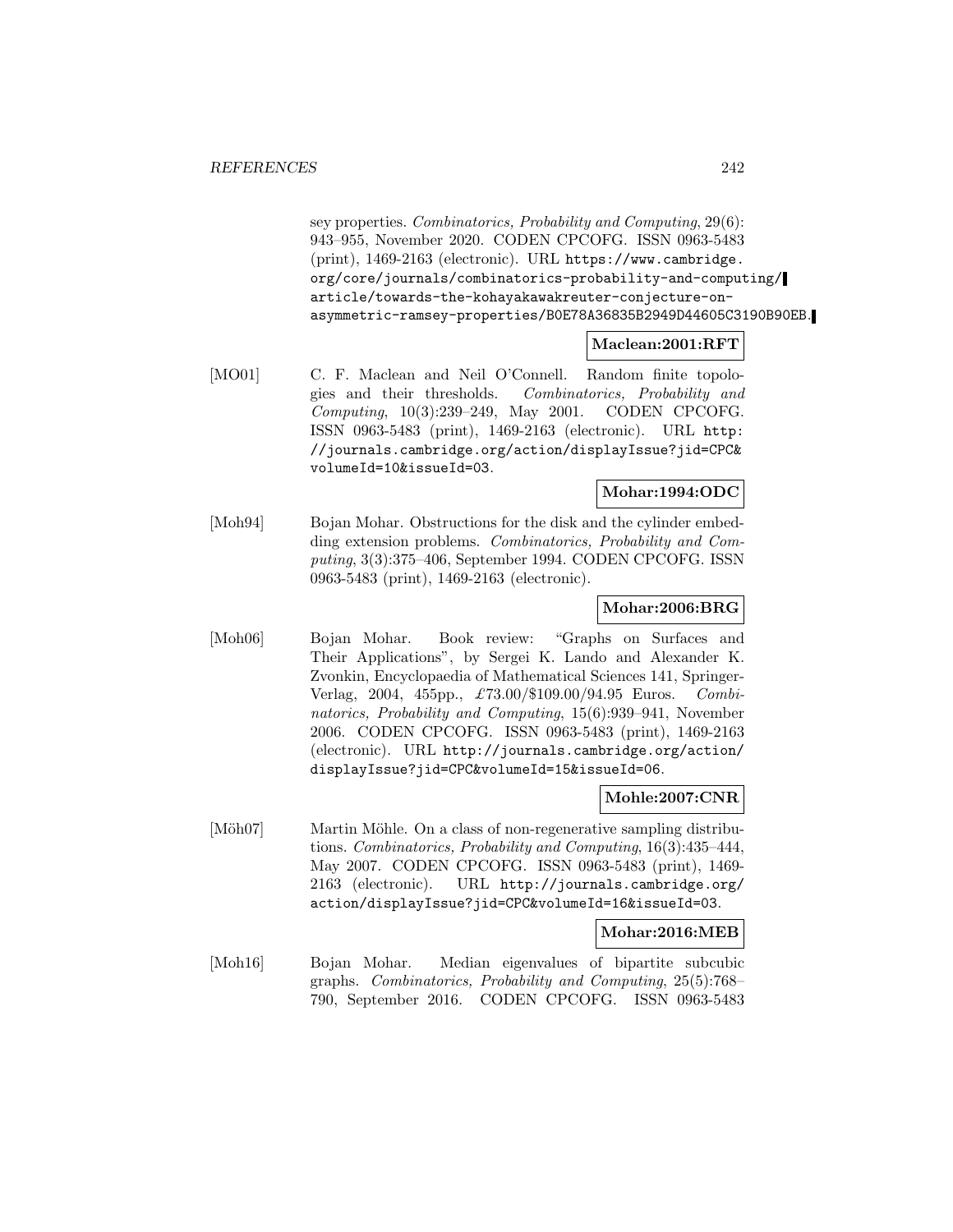(print), 1469-2163 (electronic). URL https://www.cambridge. org/core/product/7D2DCEE8D6737ED6EF05820EB802B1A3.

#### **Montenegro:2014:ICC**

[Mon14] Ravi Montenegro. Intersection conductance and canonical alternating paths: Methods for general finite Markov chains. Combinatorics, Probability and Computing, 23(4):585–606, July 2014. CODEN CPCOFG. ISSN 0963-5483 (print), 1469-2163 (electronic).

## **Montgomery:2017:FCD**

[Mon17] Richard Montgomery. Fractional clique decompositions of dense partite graphs. Combinatorics, Probability and Computing, 26(6):911–943, November 2017. CODEN CPCOFG. ISSN 0963-5483 (print), 1469-2163 (electronic). URL https://www. cambridge.org/core/product/DB3EC831C9CCB6DDE226F12905764CB0.

## **Montgomery:2018:AED**

[Mon18] Aaron M. Montgomery. Asymptotic enumeration of difference matrices over cyclic groups. Combinatorics, Probability and Computing, 27(1):84–109, January 2018. CO-DEN CPCOFG. ISSN 0963-5483 (print), 1469-2163 (electronic). URL https://www.cambridge.org/core/product/ 0F9C95BF74792BD2100C0D58541A3944.

#### **Montgomery:2020:HRD**

[Mon20] Richard Montgomery. Hamiltonicity in random directed graphs is born resilient. Combinatorics, Probability and Computing, 29(6): 900–942, November 2020. CODEN CPCOFG. ISSN 0963-5483 (print), 1469-2163 (electronic). URL https://www.cambridge. org/core/journals/combinatorics-probability-and-computing/ article/hamiltonicity-in-random-directed-graphs-is-bornresilient/E9F926DE4CBF255532C9839677528CB5.

#### **Mori:1992:MWT**

[Mor92] Tamás F. Móri. Maximum waiting times are asymptotically independent. Combinatorics, Probability and Computing, 1(3): 251–264, September 1992. CODEN CPCOFG. ISSN 0963-5483 (print), 1469-2163 (electronic).

#### **Mori:2005:MDB**

[Mór05] Tamás F. Móri. The maximum degree of the Barabási–Albert random tree. Combinatorics, Probability and Computing, 14(3):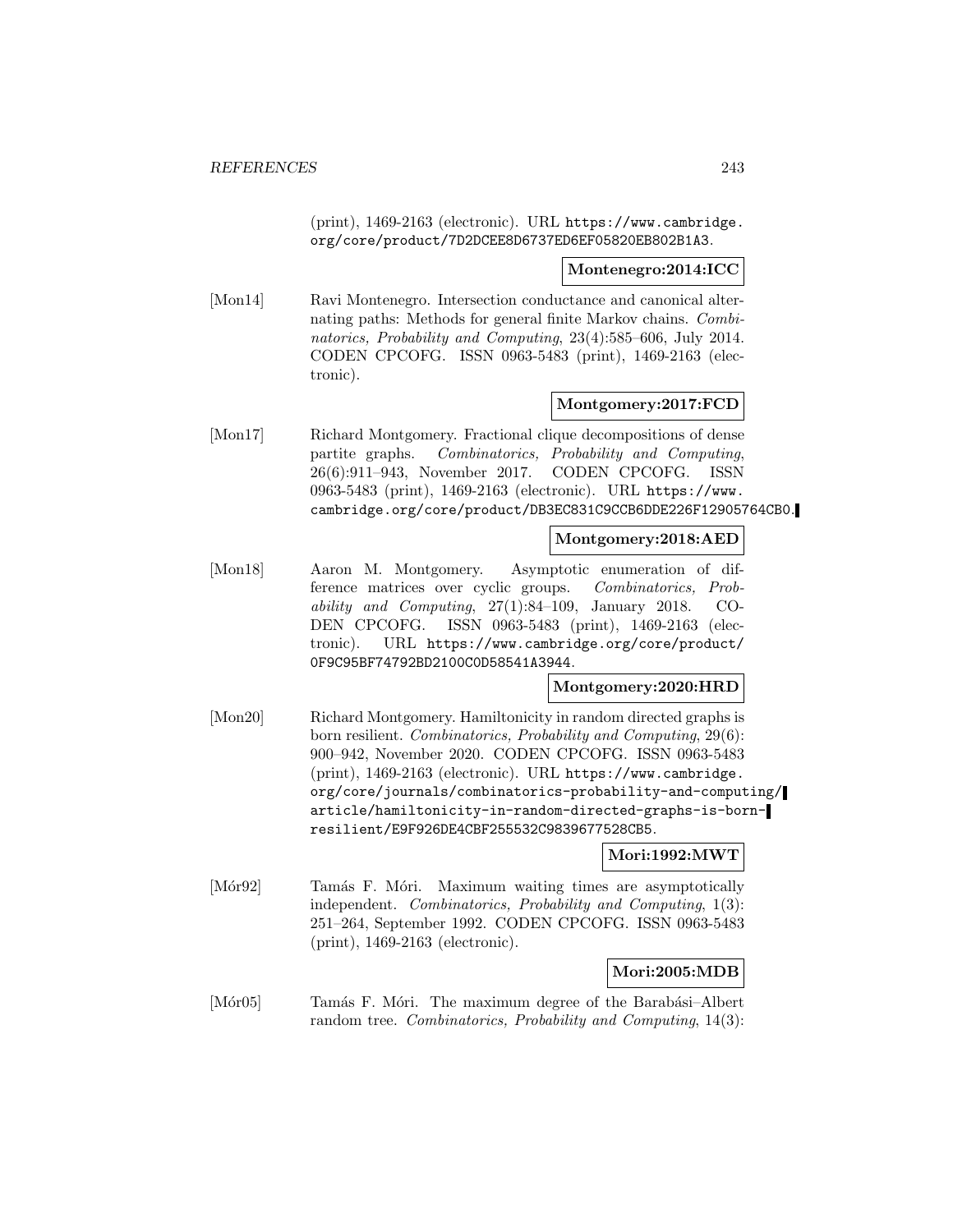339–348, May 2005. CODEN CPCOFG. ISSN 0963-5483 (print), 1469-2163 (electronic). URL http://journals.cambridge. org/action/displayIssue?jid=CPC&volumeId=14&issueId= 03.

#### **Morris:2013:IMT**

[Mor13] Ben Morris. Improved mixing time bounds for the Thorp shuffle. Combinatorics, Probability and Computing, 22(1):118–132, ???? 2013. CODEN CPCOFG. ISSN 0963-5483 (print), 1469-2163 (electronic).

## **Mosca:1998:REC**

[Mos98] Michele Mosca. Removing edges can increase the average number of colours in the colourings of a graph. Combinatorics, Probability and Computing, 7(2):211–216, June 1998. CODEN CPCOFG. ISSN 0963-5483 (print), 1469-2163 (electronic). URL http: //journals.cambridge.org/action/displayIssue?jid=CPC& volumeId=7&issueId=02.

## **Mossel:2002:MGP**

[Mos02] Elchanan Mossel. The Minesweeper Game: Percolation and complexity. Combinatorics, Probability and Computing, 11(5):487–499, September 2002. CODEN CPCOFG. ISSN 0963-5483 (print), 1469-2163 (electronic). URL http: //journals.cambridge.org/action/displayIssue?jid=CPC& volumeId=11&issueId=05.

#### **Mount:2000:FUC**

[Mou00] John Mount. Fast unimodular counting. Combinatorics, Probability and Computing, 9(3):277–285, May 2000. CO-DEN CPCOFG. ISSN 0963-5483 (print), 1469-2163 (electronic). URL http://journals.cambridge.org/action/ displayIssue?jid=CPC&volumeId=9&issueId=03.

#### **Malon:2006:PFC**

[MP06a] Christopher Malon and Igor Pak. Percolation on finite Cayley graphs. Combinatorics, Probability and Computing, 15(4):571– 588, July 2006. CODEN CPCOFG. ISSN 0963-5483 (print), 1469-2163 (electronic). URL http://journals.cambridge. org/action/displayIssue?jid=CPC&volumeId=15&issueId= 04.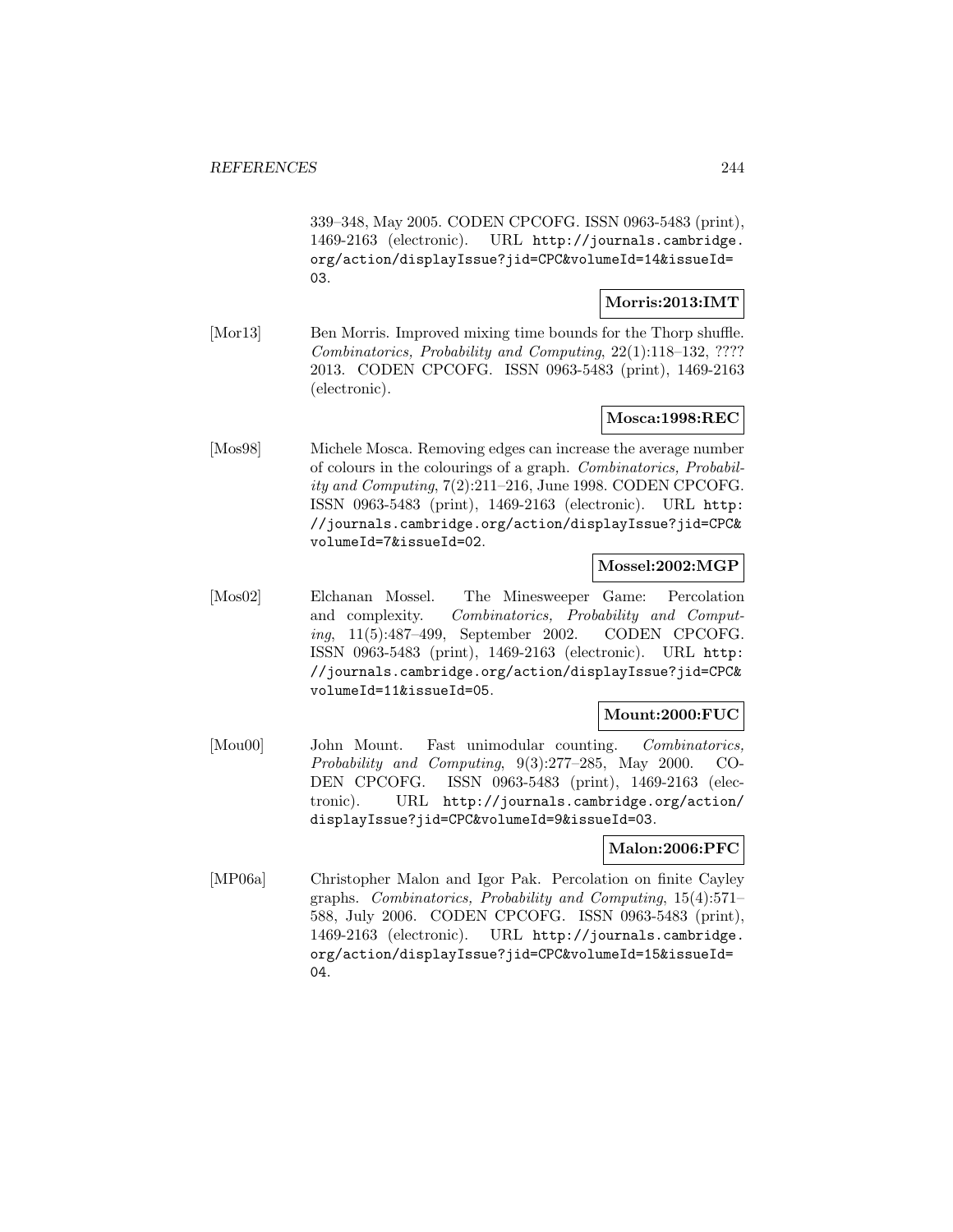#### **Matousek:2006:MIN**

[MP06b] Jirí Matoušek and Aleš Prívetivý. The minimum independence number of a Hasse diagram. Combinatorics, Probability and Computing, 15(3):473–475, May 2006. CODEN CPCOFG. ISSN 0963-5483 (print), 1469-2163 (electronic). URL http: //journals.cambridge.org/action/displayIssue?jid=CPC& volumeId=15&issueId=03.

#### **Mitsche:2013:RSR**

[MP13] Dieter Mitsche and Pawel Pralat. Revolutionaries and spies on random graphs. Combinatorics, Probability and Computing, 22 (3):417–432, ???? 2013. CODEN CPCOFG. ISSN 0963-5483 (print), 1469-2163 (electronic).

## **Methuku:2017:FHI**

[MP17] Abhishek Methuku and Dömötör Pálvölgyi. Forbidden hypermatrices imply general bounds on induced forbidden subposet problems. Combinatorics, Probability and Computing, 26(4):593–602, July 2017. CODEN CPCOFG. ISSN 0963-5483 (print), 1469- 2163 (electronic). URL https://www.cambridge.org/core/ product/B201CDEB3B7AA15CE5E8AEAB3B443726.

## **Mphako:2000:TPP**

[Mph00] Eunice Gogo Mphako. Tutte polynomials of perfect matroid designs. Combinatorics, Probability and Computing, 9(4):363–367, July 2000. CODEN CPCOFG. ISSN 0963-5483 (print), 1469- 2163 (electronic). URL http://journals.cambridge.org/ action/displayIssue?jid=CPC&volumeId=9&issueId=04.

#### **Maruoka:1998:CNR**

[MPK98] Akira Maruoka, Mike Paterson, and Hirotaka Koizumi. Consistency of natural relations on sets. Combinatorics, Probability and Computing, 7(3):281–293, September 1998. CODEN CPCOFG. ISSN 0963-5483 (print), 1469-2163 (electronic). URL http: //journals.cambridge.org/action/displayIssue?jid=CPC& volumeId=7&issueId=03.

#### **Morris:2004:SPH**

[MPP04] Kate Morris, Alois Panholzer, and Helmut Prodinger. On some parameters in heap ordered trees. Combinatorics, Probability and Computing, 13(4–5):677–696, July 2004. CODEN CPCOFG.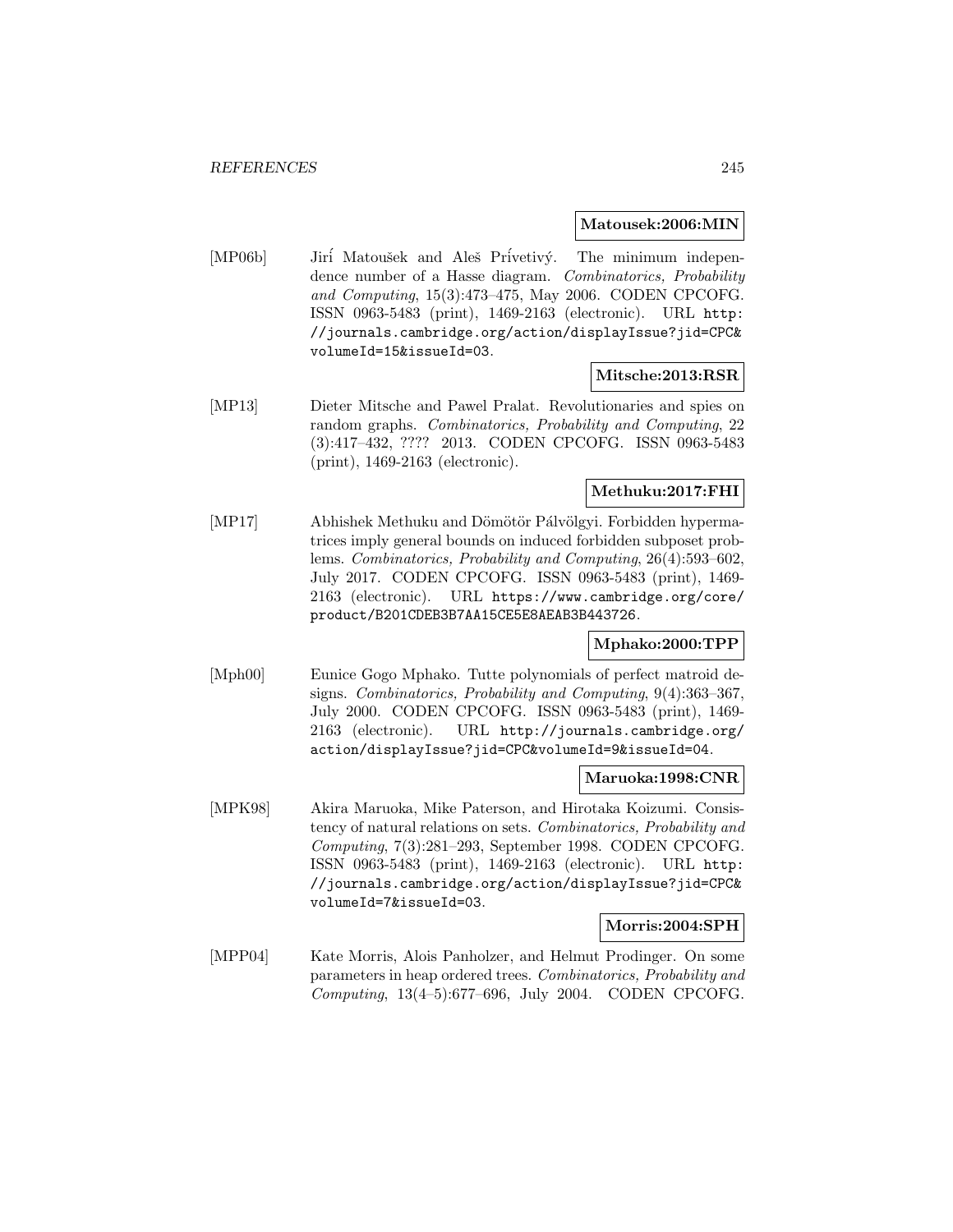ISSN 0963-5483 (print), 1469-2163 (electronic). URL http: //journals.cambridge.org/action/displayIssue?jid=CPC& volumeId=13&issueId=04.

## **Morales:2022:ANS**

[MPT22] Alejandro H. Morales, Igor Pak, and Martin Tassy. Asymptotics for the number of standard tableaux of skew shape and for weighted lozenge tilings. Combinatorics, Probability and Computing, 31(4):550–573, July 2022. CO-DEN CPCOFG. ISSN 0963-5483 (print), 1469-2163 (electronic). URL https://www.cambridge.org/core/journals/ combinatorics-probability-and-computing/article/asymptoticsfor-the-number-of-standard-tableaux-of-skew-shape-andfor-weighted-lozenge-tilings/CB6F609E5CB2718E9D9AED13D0F5D308.

## **McDiarmid:1995:AEG**

[MR95] Colin McDiarmid and Bruce Reed. Almost every graph can be covered by  $\lceil \Delta/2 \rceil$  linear forests. Combinatorics, Probability and Computing, 4(3):257–268, September 1995. CODEN CPCOFG. ISSN 0963-5483 (print), 1469-2163 (electronic).

## **McKay:1998:AEE**

[MR98a] Brendan D. McKay and Robert W. Robinson. Asymptotic enumeration of Eulerian circuits in the complete graph. Combinatorics, Probability and Computing, 7(4):437–449, December 1998. CODEN CPCOFG. ISSN 0963-5483 (print), 1469-2163 (electronic). URL http://journals.cambridge.org/action/ displayIssue?jid=CPC&volumeId=7&issueId=04.

## **Molloy:1998:SGC**

[MR98b] Michael Molloy and Bruce Reed. The size of the giant component of a random graph with a given degree sequence. Combinatorics, Probability and Computing, 7(3):295–305, September 1998. CODEN CPCOFG. ISSN 0963-5483 (print), 1469-2163 (electronic). URL http://journals.cambridge.org/action/ displayIssue?jid=CPC&volumeId=7&issueId=03.

#### **Martin:2006:DDM**

[MR06] Russell Martin and Dana Randall. Disjoint decomposition of Markov chains and sampling circuits in Cayley graphs. Combinatorics, Probability and Computing, 15(3):411–448, May 2006. CODEN CPCOFG. ISSN 0963-5483 (print), 1469-2163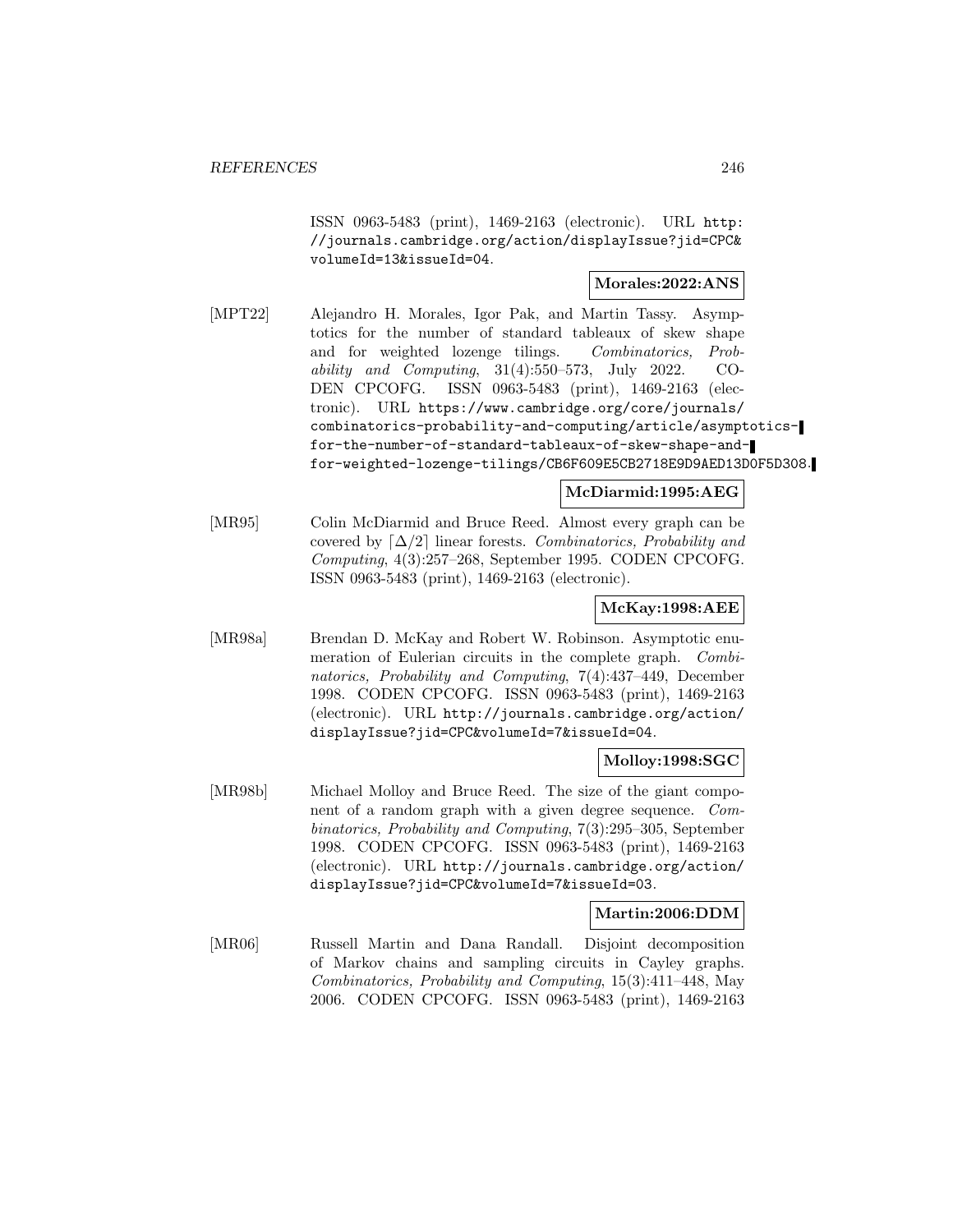(electronic). URL http://journals.cambridge.org/action/ displayIssue?jid=CPC&volumeId=15&issueId=03.

#### **McDiarmid:2008:MDR**

[MR08] Colin McDiarmid and Bruce Reed. On the maximum degree of a random planar graph. Combinatorics, Probability and Computing, 17(4):591–601, July 2008. CODEN CPCOFG. ISSN 0963- 5483 (print), 1469-2163 (electronic).

## **Mubayi:2009:SS**

[MR09] Dhruv Mubayi and Reshma Ramadurai. Simplex stability. Combinatorics, Probability and Computing, 18(3):441–454, May 2009. CODEN CPCOFG. ISSN 0963-5483 (print), 1469-2163 (electronic).

## **Moore:2011:GIF**

[MR11] Cristopher Moore and Alexander Russell. A graph integral formulation of the circuit partition polynomial. Combinatorics, Probability and Computing, 20(6):911–920, November 2011. CO-DEN CPCOFG. ISSN 0963-5483 (print), 1469-2163 (electronic).

## **Mustafa:2019:PD**

[MR19] Nabil H. Mustafa and Saurabh Ray. On a problem of Danzer. Combinatorics, Probability and Computing, 28(3):473–482, May 2019. CODEN CPCOFG. ISSN 0963-5483 (print), 1469- 2163 (electronic). URL https://www.cambridge.org/core/ journals/combinatorics-probability-and-computing/article/ on-a-problem-of-danzer/E71A9BF684CA793D79201CF9B49FF261.

## **Martin:2022:EDF**

[MR22] Ryan R. Martin and Alex W. N. Riasanovsky. On the edit distance function of the random graph. *Combinatorics*, *Prob*ability and Computing,  $31(2):345-367$ , March 2022. CO-DEN CPCOFG. ISSN 0963-5483 (print), 1469-2163 (electronic). URL https://www.cambridge.org/core/journals/ combinatorics-probability-and-computing/article/on-theedit-distance-function-of-the-random-graph/6B8999F6CCEF86CC1A6DF043EACD6439.

## **Matus:1995:CIAa**

[MS95] F. Matúš and M. Studený. Conditional independences among four random variables. I. Combinatorics, Probability and Computing, 4(3):269–278, September 1995. CODEN CPCOFG. ISSN 0963-5483 (print), 1469-2163 (electronic).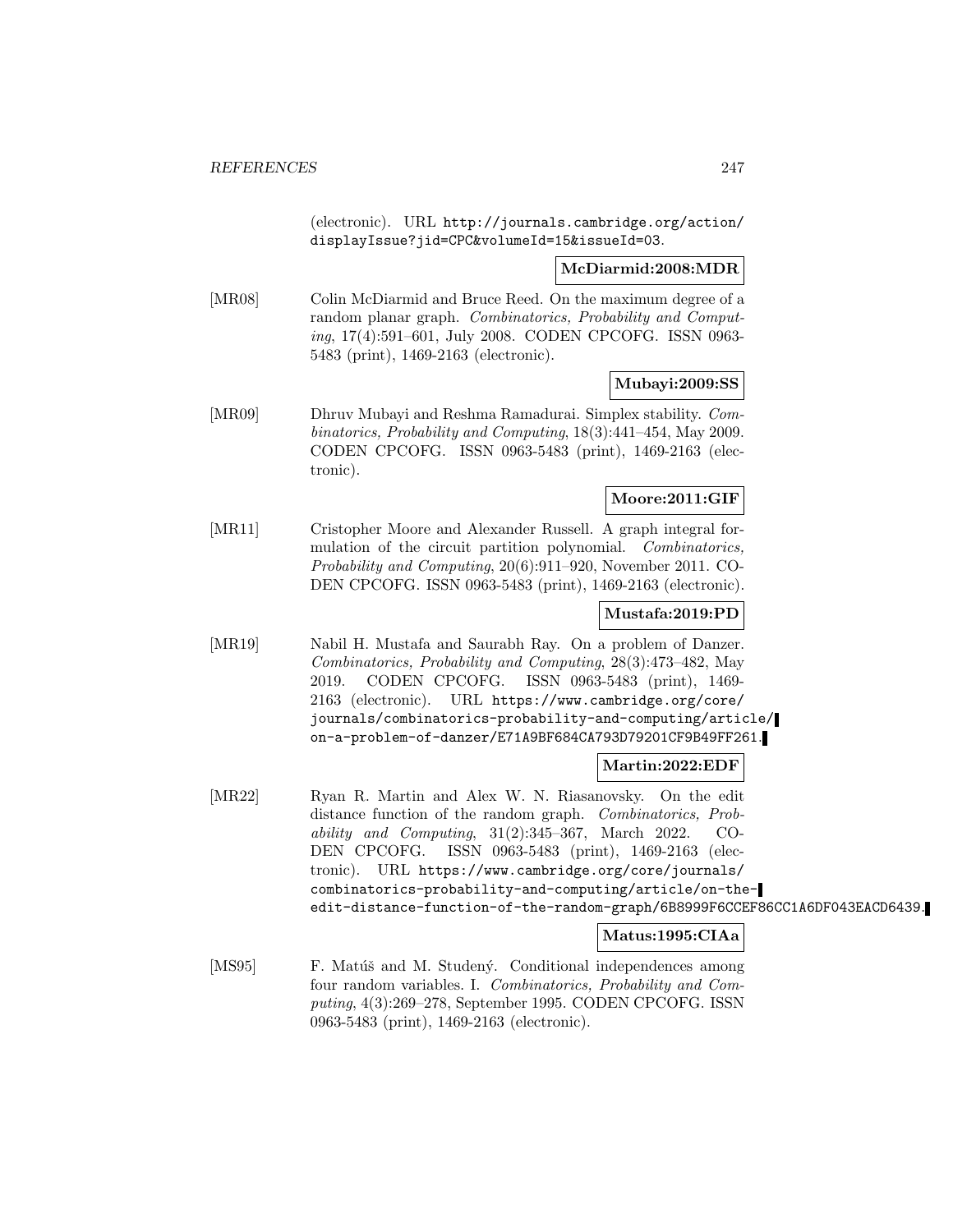## **Muller:2009:ILD**

[MS09] T. Müller and J.-S. Sereni. Identifying and locating-dominating codes in (random) geometric networks. Combinatorics, Probability and Computing, 18(6):925–952, November 2009. CODEN CPCOFG. ISSN 0963-5483 (print), 1469-2163 (electronic).

#### **Miranda:2013:EHD**

[MS13] Yuri Mejia Miranda and Gordon Slade. Expansion in high dimension for the growth constants of lattice trees and lattice animals. Combinatorics, Probability and Computing, 22(4):527–565, July 2013. CODEN CPCOFG. ISSN 0963-5483 (print), 1469-2163 (electronic).

## **Martin:2020:MFG**

[MS20] James B. Martin and Roman Stasiński. Minimax functions on Galton–Watson trees. Combinatorics, Probability and Computing, 29(3):455–484, May 2020. CODEN CPCOFG. ISSN 0963-5483 (print), 1469-2163 (electronic). URL https://www. cambridge.org/core/journals/combinatorics-probabilityand-computing/article/minimax-functions-on-galtonwatsontrees/7318A926F1AF00465DF51811B9B91246.

#### **Marciniszyn:2009:ORG**

[MSS09a] Martin Marciniszyn, Reto Spöhel, and Angelika Steger. Online Ramsey games in random graphs. Combinatorics, Probability and Computing, 18(1–2):271–300, March 2009. CODEN CPCOFG. ISSN 0963-5483 (print), 1469-2163 (electronic).

#### **Marciniszyn:2009:UBO**

[MSS09b] Martin Marciniszyn, Reto Spöhel, and Angelika Steger. Upper bounds for online Ramsey games in random graphs. Combinatorics, Probability and Computing, 18(1–2):259–270, March 2009. CODEN CPCOFG. ISSN 0963-5483 (print), 1469-2163 (electronic).

#### **Mubayi:2019:EGP**

[MT19] Dhruv Mubayi and Caroline Terry. An extremal graph problem with a transcendental solution. Combinatorics, Probability and Computing, 28(2):303–324, March 2019. CO-DEN CPCOFG. ISSN 0963-5483 (print), 1469-2163 (electronic). URL https://www.cambridge.org/core/journals/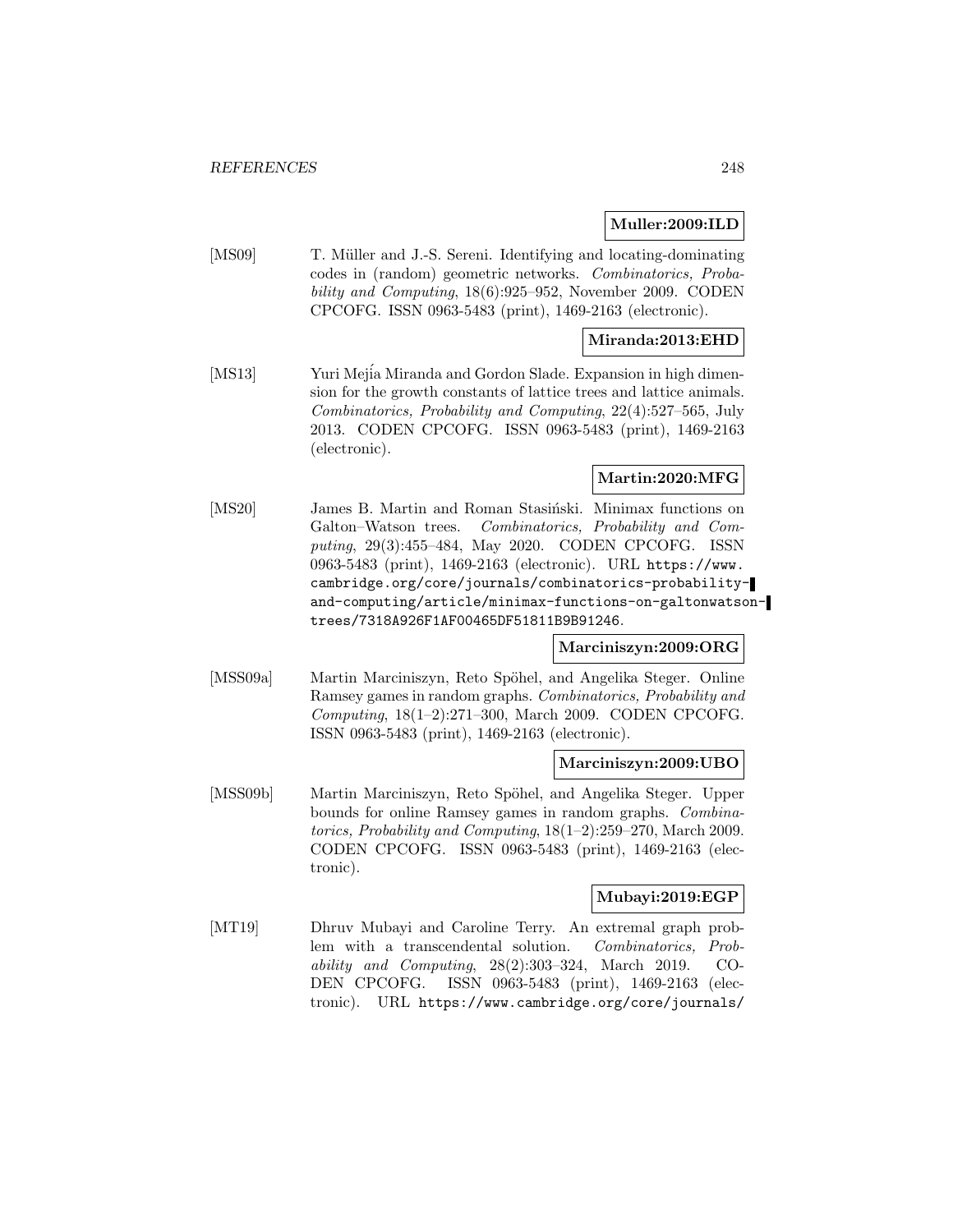## combinatorics-probability-and-computing/article/an-extremalgraph-problem-with-a-transcendental-solution/57961022486FF3BC337889DDFC108824.

#### **Mubayi:2002:SER**

[Mub02] Dhruv Mubayi. Some exact results and new asymptotics for hypergraph Turán numbers. Combinatorics, Probability and Computing, 11(3):299–309, May 2002. CODEN CPCOFG. ISSN 0963-5483 (print), 1469-2163 (electronic). URL http: //journals.cambridge.org/action/displayIssue?jid=CPC& volumeId=11&issueId=03.

## **Mubayi:2016:IBR**

[Mub16] Dhruv Mubayi. Improved bounds for the Ramsey number of tight cycles versus cliques. Combinatorics, Probability and Computing, 25(5):791–796, September 2016. CO-DEN CPCOFG. ISSN 0963-5483 (print), 1469-2163 (electronic). URL https://www.cambridge.org/core/product/ 5980C527685C7E3ADBC2D4B7B3D9F2FB.

## **Mundici:2014:IMU**

[Mun14] Daniele Mundici. Invariant measure under the affine group over invariant measure under the affine group over **Z**. Combinatorics, Probability and Computing, 23(2):248–268, March 2014. CODEN CPCOFG. ISSN 0963-5483 (print), 1469-2163 (electronic).

#### **Mutafchiev:2013:SLP**

[Mut13] Ljuben Mutafchiev. The size of the largest part of random weighted partitions of large integers. Combinatorics, Probability and Computing, 22(3):433–454, ???? 2013. CODEN CPCOFG. ISSN 0963-5483 (print), 1469-2163 (electronic).

#### **Mohar:2006:PEC**

[MV06] Bojan Mohar and Andrej Vodopivec. On polyhedral embeddings of cubic graphs. Combinatorics, Probability and Computing, 15(6):877–893, November 2006. CODEN CPCOFG. ISSN 0963-5483 (print), 1469-2163 (electronic). URL http: //journals.cambridge.org/action/displayIssue?jid=CPC& volumeId=15&issueId=06.

#### **Madras:2005:SAW**

[MW05a] Neal Madras and C. Chris Wu. Self-avoiding walks on hyperbolic graphs. Combinatorics, Probability and Computing, 14(4):523– 548, July 2005. CODEN CPCOFG. ISSN 0963-5483 (print),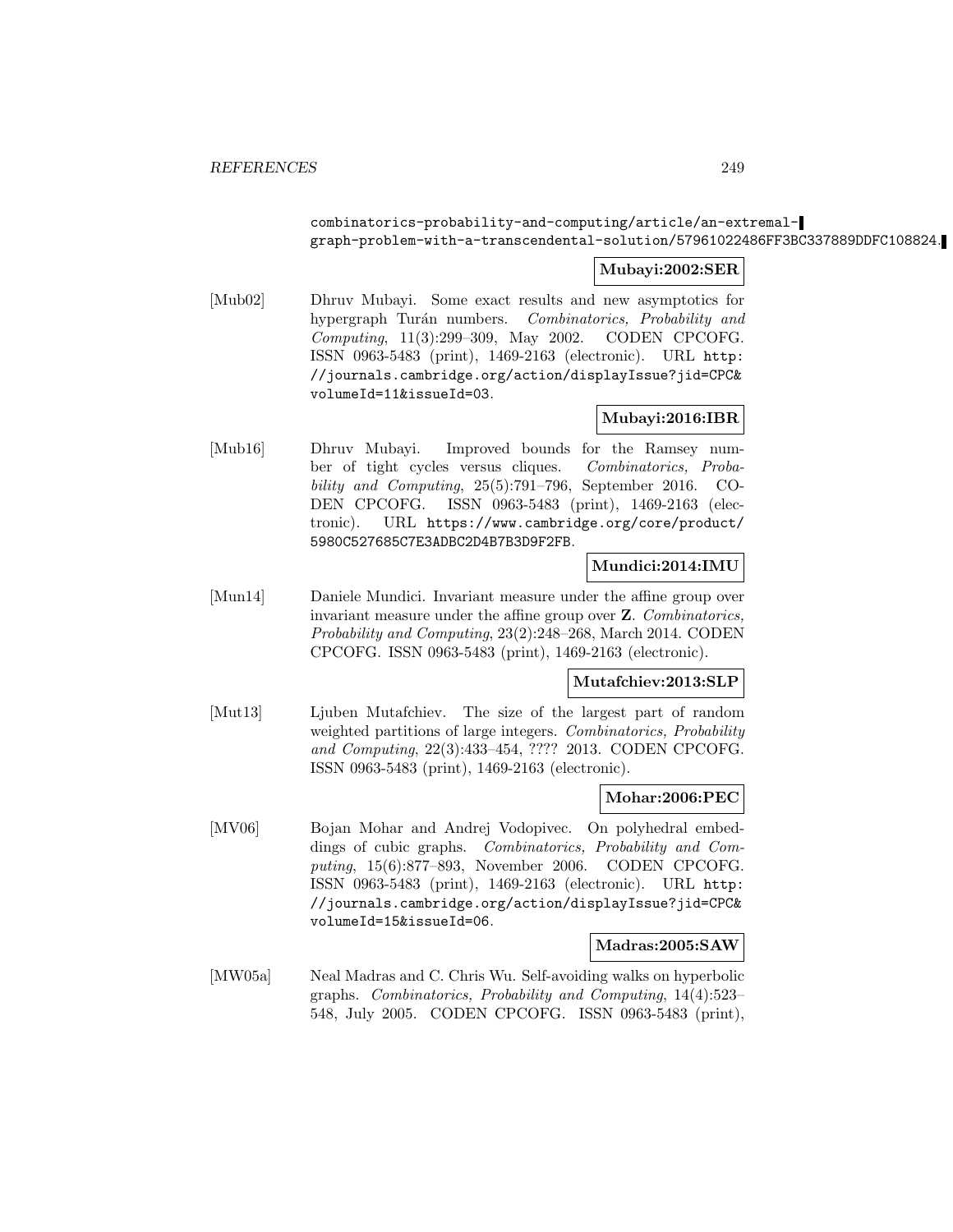1469-2163 (electronic). URL http://journals.cambridge. org/action/displayIssue?jid=CPC&volumeId=14&issueId= 04.

# **May:2005:USI**

[MW05b] William D. May and John C. Wierman. Using symmetry to improve percolation threshold bounds. Combinatorics, Probability and Computing, 14(4):549–566, July 2005. CODEN CPCOFG. ISSN 0963-5483 (print), 1469-2163 (electronic). URL http: //journals.cambridge.org/action/displayIssue?jid=CPC& volumeId=14&issueId=04.

# **May:2007:ANC**

[MW07] William D. May and John C. Wierman. The application of noncrossing partitions to improving percolation threshold bounds. Combinatorics, Probability and Computing, 16(2):285–307, March 2007. CODEN CPCOFG. ISSN 0963-5483 (print), 1469- 2163 (electronic). URL http://journals.cambridge.org/ action/displayIssue?jid=CPC&volumeId=16&issueId=02.

#### **Moseman:2008:FCP**

[MW08] Elizabeth R. Moseman and Peter Winkler. On a form of coordinate percolation. Combinatorics, Probability and Computing, 17(6):837–845, November 2008. CODEN CPCOFG. ISSN 0963- 5483 (print), 1469-2163 (electronic).

#### **Micek:2011:GGG**

[MW11] Piotr Micek and Bartosz Walczak. A graph-grabbing game. Combinatorics, Probability and Computing, 20(4):623–629, July 2011. CODEN CPCOFG. ISSN 0963-5483 (print), 1469-2163 (electronic).

#### **Mathieu:2013:MMW**

[MW13] Claire Mathieu and David B. Wilson. The min mean-weight cycle in a random network. Combinatorics, Probability and Computing, 22(5):763–782, September 2013. CODEN CPCOFG. ISSN 0963-5483 (print), 1469-2163 (electronic).

#### **McDiarmid:2017:BAE**

[MW17] Colin McDiarmid and Kerstin Weller. Bridge-addability, edge-expansion and connectivity. Combinatorics, Probability and Computing, 26(5):697–719, September 2017. CO-DEN CPCOFG. ISSN 0963-5483 (print), 1469-2163 (elec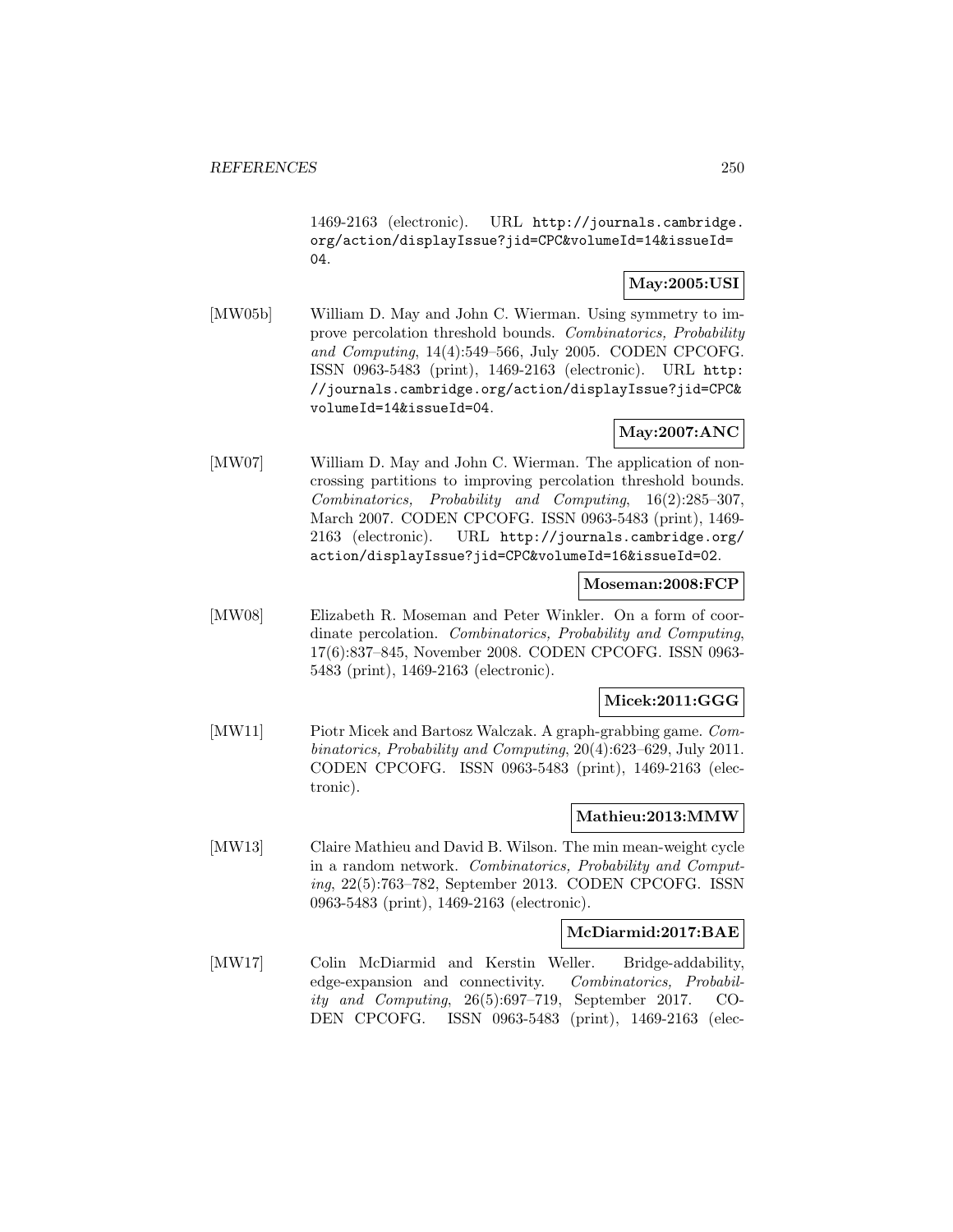tronic). URL https://www.cambridge.org/core/product/ F8DD9F4294A07FB20A31C4D6EBD696E0.

## **Mubayi:2018:MS**

[MW18] Dhruv Mubayi and Lujia Wang. Multicolour sunflowers. Combinatorics, Probability and Computing, 27(6):974–987, November 2018. CODEN CPCOFG. ISSN 0963-5483 (print), 1469- 2163 (electronic). URL https://www.cambridge.org/core/ journals/combinatorics-probability-and-computing/article/ multicolour-sunflowers/83E49E5AF1F0A67BCA1819A6A11A86B7.

# **Mohar:2022:TFS**

[MW22] Bojan Mohar and Hehui Wu. Triangle-free subgraphs with large fractional chromatic number. Combinatorics, Probability and Computing,  $31(1):136-143$ , January 2022. CO-DEN CPCOFG. ISSN 0963-5483 (print), 1469-2163 (electronic). URL https://www.cambridge.org/core/journals/ combinatorics-probability-and-computing/article/trianglefreesubgraphs-with-large-fractional-chromatic-number/8E6011978AB76FCB7D4762508379D5

## **McKay:2002:AEG**

[MWW02] Brendan D. McKay, Ian M. Wanless, and Nicholas C. Wormald. Asymptotic enumeration of graphs with a given upper bound on the maximum degree. Combinatorics, Probability and Computing, 11(4):373–392, July 2002. CODEN CPCOFG. ISSN 0963-5483 (print), 1469-2163 (electronic). URL http: //journals.cambridge.org/action/displayIssue?jid=CPC& volumeId=11&issueId=04.

#### **Myers:2002:GLC**

[Mye02] Joseph Samuel Myers. Graphs without large complete minors are quasi-random. Combinatorics, Probability and Computing, 11(6):571–585, November 2002. CODEN CPCOFG. ISSN 0963-5483 (print), 1469-2163 (electronic). URL http: //journals.cambridge.org/action/displayIssue?jid=CPC& volumeId=11&issueId=06.

#### **Nacu:2006:IRP**

[Nac06] Serban Nacu. Increments of random partitions. Combinatorics, Probability and Computing, 15(4):589–595, July 2006. CODEN CPCOFG. ISSN 0963-5483 (print), 1469-2163 (electronic). URL http://journals.cambridge.org/action/ displayIssue?jid=CPC&volumeId=15&issueId=04.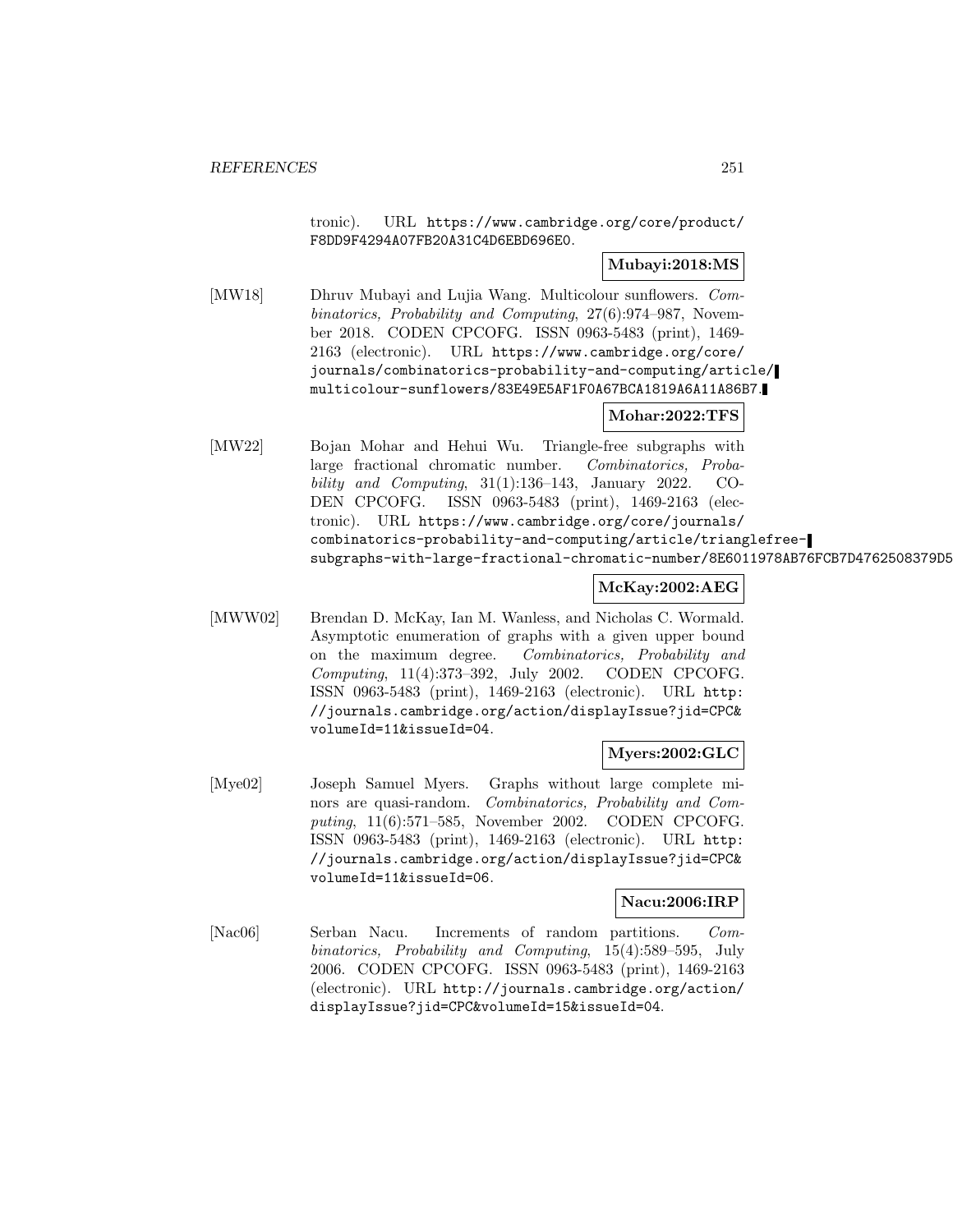## **Nagy:2017:NEP**

[Nag17] DANiel T. Nagy. On the number of 4-edge paths in graphs with ´ given edge density. Combinatorics, Probability and Computing, 26(3):431–447, May 2017. CODEN CPCOFG. ISSN 0963-5483 (print), 1469-2163 (electronic). URL https://www.cambridge. org/core/product/0EF887D0410C48310D1F5ED3EF69B7D1.

#### **Naor:2012:BSV**

[Nao12] Assaf Naor. On the Banach-space-valued Azuma inequality and small-set isoperimetry of Alon–Roichman graphs. Combinatorics, Probability and Computing, 21(4):623–634, July 2012. CODEN CPCOFG. ISSN 0963-5483 (print), 1469-2163 (electronic).

#### **Narayanan:2018:CRO**

[Nar18] Bhargav Narayanan. Connections in randomly oriented graphs. Combinatorics, Probability and Computing, 27(4):667–671, July 2018. CODEN CPCOFG. ISSN 0963-5483 (print), 1469- 2163 (electronic). URL https://www.cambridge.org/core/ journals/combinatorics-probability-and-computing/article/ connections-in-randomly-oriented-graphs/D8C33C2578EB4B3B21B37AF729EBE8A1.

## **Neininger:2002:WIR**

[Nei02] Ralph Neininger. The Wiener index of random trees. Combinatorics, Probability and Computing, 11(6):587–597, November 2002. CODEN CPCOFG. ISSN 0963-5483 (print), 1469-2163 (electronic). URL http://journals.cambridge.org/action/ displayIssue?jid=CPC&volumeId=11&issueId=06.

#### **Nesetril:1999:HSC**

[Neš99] Jaroslav Nešetřil. The homomorphism structure of classes of graphs. Combinatorics, Probability and Computing, 8(1–2): 177–184, January 1999. CODEN CPCOFG. ISSN 0963-5483 (print), 1469-2163 (electronic). Recent trends in combinatorics  $(Mátraháza, 1995).$ 

#### **Nesetril:2005:RCH**

[Neš05] Jaroslav Nešetril. Ramsey classes and homogeneous structures. Combinatorics, Probability and Computing, 14(1–2):171–189, January 2005. CODEN CPCOFG. ISSN 0963-5483 (print), 1469- 2163 (electronic). URL http://journals.cambridge.org/ action/displayIssue?jid=CPC&volumeId=14&issueId=01.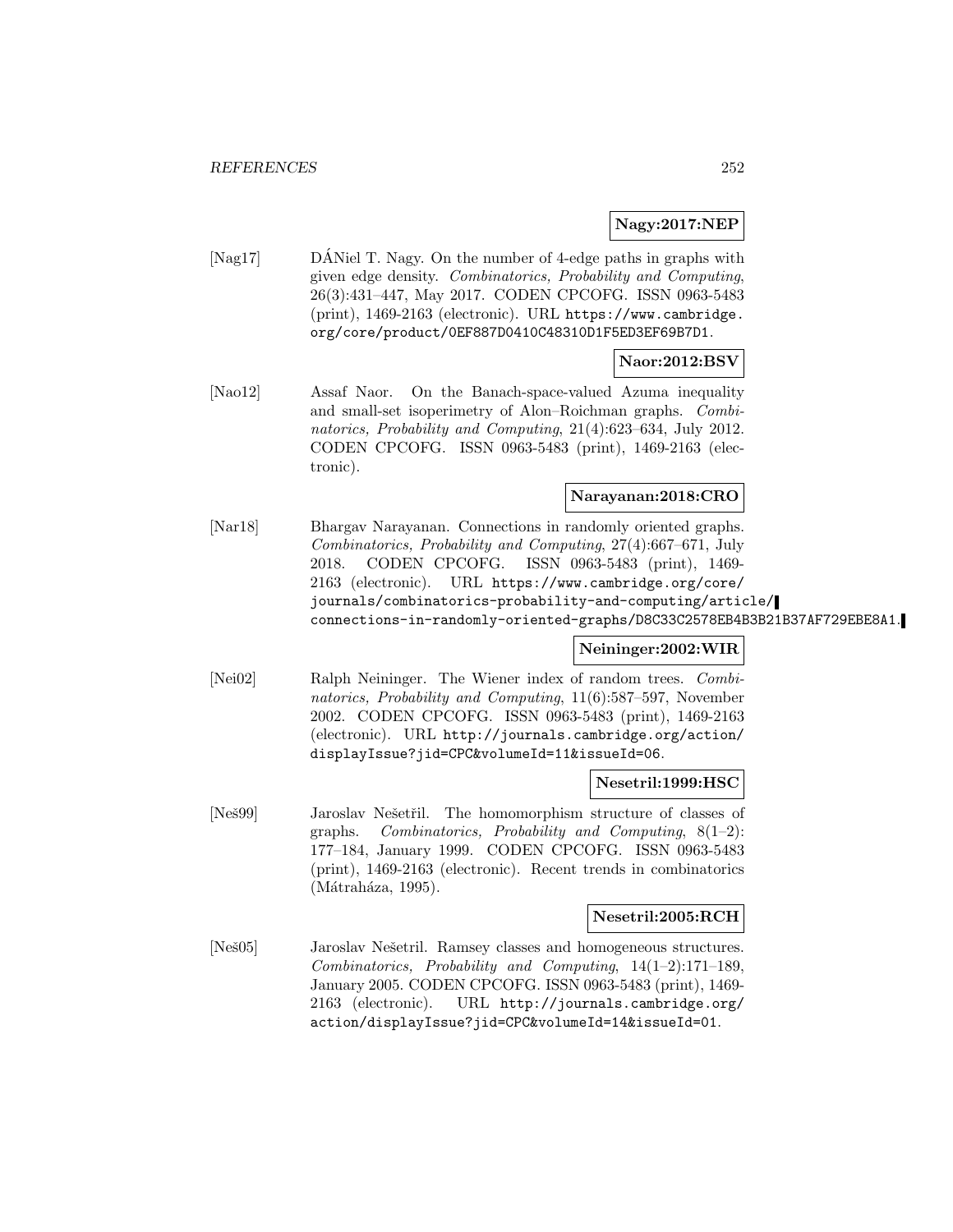### **Neuhauser:1996:PTD**

[Neu96] Claudia Neuhauser. A phase transition for the distribution of matching blocks. Combinatorics, Probability and Computing, 5 (2):139–159, June 1996. CODEN CPCOFG. ISSN 0963-5483 (print), 1469-2163 (electronic).

# **Nguyen:2011:DTT**

[Ngu11] Hoi H. Nguyen. On the distribution of three-term arithmetic progressions in sparse subsets of  $F_p^n$ . Combinatorics, Probability and Computing, 20(5):777–791, September 2011. CODEN CPCOFG. ISSN 0963-5483 (print), 1469-2163 (electronic).

### **Nikiforov:2001:EDG**

[Nik01a] V. Nikiforov. On the edge distribution of a graph. Combinatorics, Probability and Computing, 10(6):543–555, November 2001. CODEN CPCOFG. ISSN 0963-5483 (print), 1469-2163 (electronic). URL http://journals.cambridge.org/action/ displayIssue?jid=CPC&volumeId=10&issueId=06.

### **Nikiforov:2001:MNC**

[Nik01b] V. Nikiforov. On the minimum number of k-cliques in graphs with restricted independence number. Combinatorics, Probability and Computing, 10(4):361–366, July 2001. CODEN CPCOFG. ISSN 0963-5483 (print), 1469-2163 (electronic). URL http: //journals.cambridge.org/action/displayIssue?jid=CPC& volumeId=10&issueId=04.

#### **Nikiforov:2002:SIL**

[Nik02] V. Nikiforov. Some inequalities for the largest eigenvalue of a graph. Combinatorics, Probability and Computing, 11(2):179– 189, March 2002. CODEN CPCOFG. ISSN 0963-5483 (print), 1469-2163 (electronic). URL http://journals.cambridge. org/action/displayIssue?jid=CPC&volumeId=11&issueId= 02.

#### **Nikiforov:2005:CCG**

[Nik05] V. Nikiforov. The cycle-complete graph Ramsey numbers. Combinatorics, Probability and Computing, 14(3):349–370, May 2005. CODEN CPCOFG. ISSN 0963-5483 (print), 1469-2163 (electronic). URL http://journals.cambridge.org/action/ displayIssue?jid=CPC&volumeId=14&issueId=03.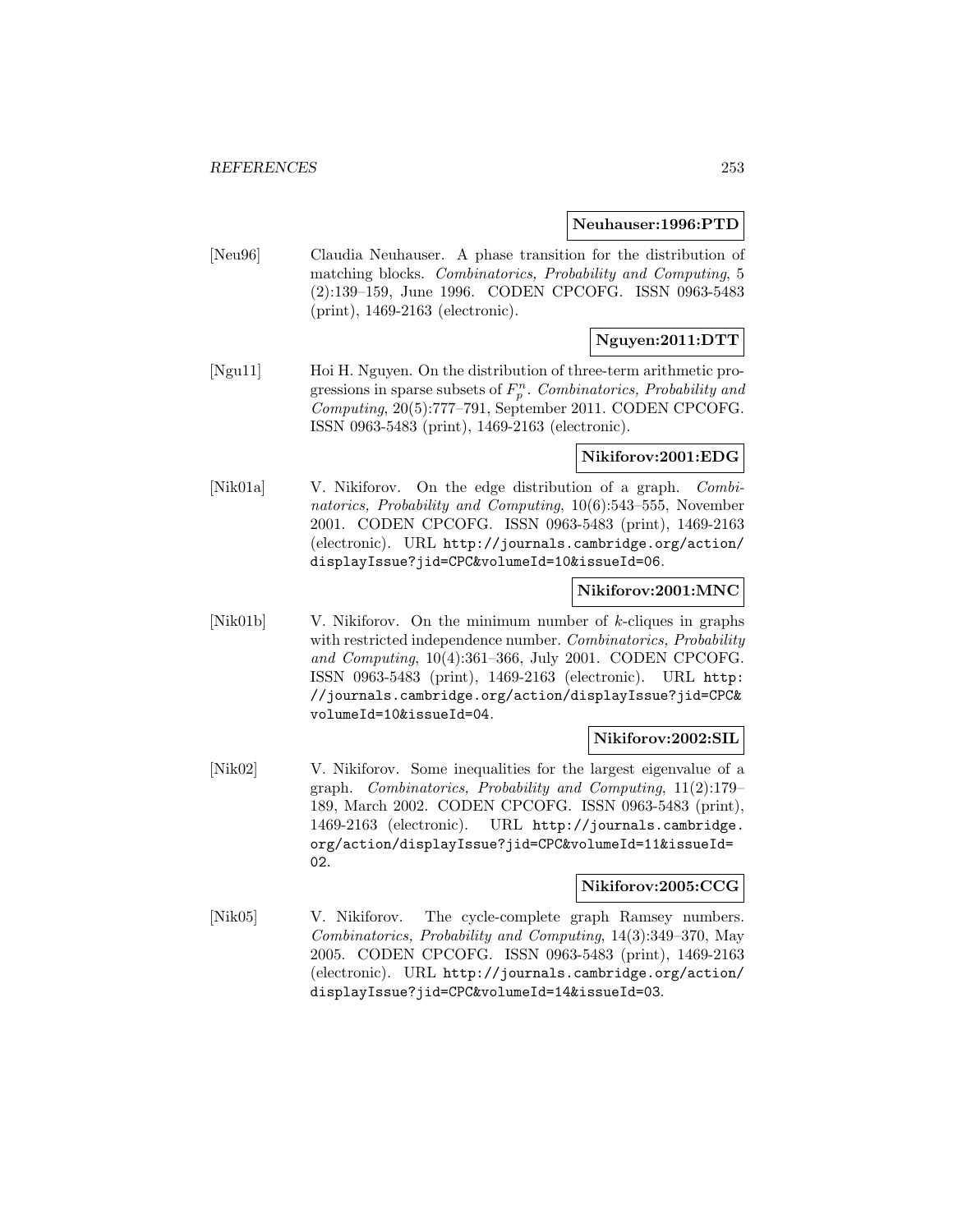### **Nikiforov:2006:EDG**

[Nik06] V. Nikiforov. Edge distribution of graphs with few copies of a given graph. Combinatorics, Probability and Computing, 15(6):895–902, November 2006. CODEN CPCOFG. ISSN 0963-5483 (print), 1469-2163 (electronic). URL http: //journals.cambridge.org/action/displayIssue?jid=CPC& volumeId=15&issueId=06.

### **Nikiforov:2009:SES**

[Nik09] Vladimir Nikiforov. A spectral Erdős–Stone–Bollobás theorem. Combinatorics, Probability and Computing, 18(3):455–458, May 2009. CODEN CPCOFG. ISSN 0963-5483 (print), 1469-2163 (electronic).

### **Nilli:1994:PHP**

[Nil94] A. Nilli. Perfect hashing and probability. Combinatorics, Probability and Computing, 3(3):407–409, September 1994. CODEN CPCOFG. ISSN 0963-5483 (print), 1469-2163 (electronic).

### **Noble:1998:ETP**

[Nob98] S. D. Noble. Evaluating the Tutte polynomial for graphs of bounded tree-width. Combinatorics, Probability and Computing, 7(3):307–321, September 1998. CODEN CPCOFG. ISSN 0963- 5483 (print), 1469-2163 (electronic). URL http://journals. cambridge.org/action/displayIssue?jid=CPC&volumeId=7& issueId=03.

### **Noble:2006:ERG**

[Nob06] S. D. Noble. Evaluating the rank generating function of a graphic 2-polymatroid. Combinatorics, Probability and Computing, 15(3):449–461, May 2006. CODEN CPCOFG. ISSN 0963-5483 (print), 1469-2163 (electronic). URL http: //journals.cambridge.org/action/displayIssue?jid=CPC& volumeId=15&issueId=03.

#### **Nguyen:2020:SNS**

[NP20a] Hoi. H. Nguyen and Elliot Paquette. Surjectivity of near-square random matrices. Combinatorics, Probability and Computing, 29 (2):267–292, March 2020. CODEN CPCOFG. ISSN 0963-5483 (print), 1469-2163 (electronic). URL https://www.cambridge. org/core/journals/combinatorics-probability-and-computing/ article/surjectivity-of-nearsquare-random-matrices/D1909693321D0F774F53A748BFE8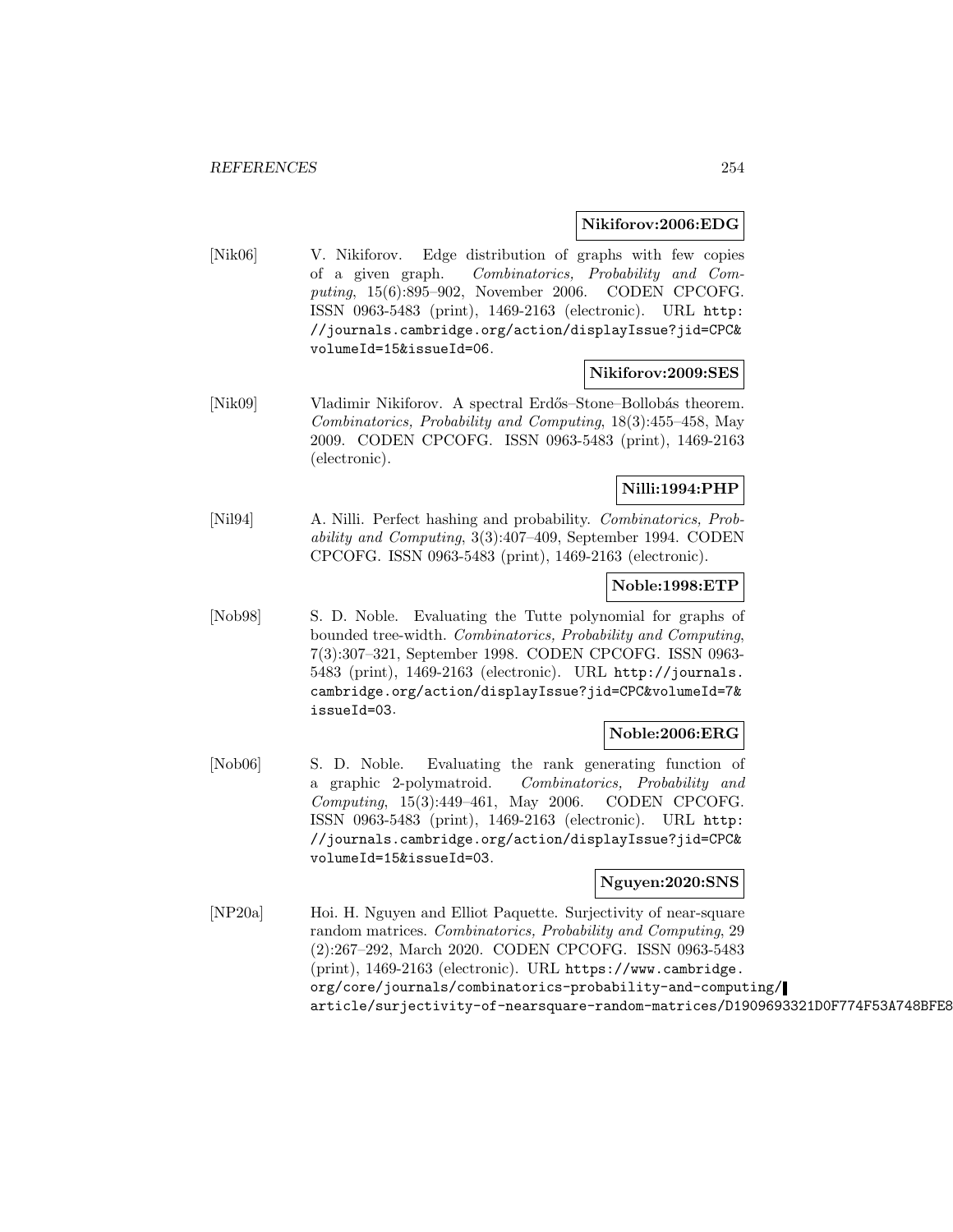### **Ning:2020:EEG**

[NP20b] Bo Ning and Xing Peng. Extensions of the Erdős–Gallai theorem and Luo's theorem. Combinatorics, Probability and Computing, 29(1):128–136, January 2020. CODEN CPCOFG. ISSN 0963-5483 (print), 1469-2163 (electronic). URL https://www. cambridge.org/core/journals/combinatorics-probabilityand-computing/article/extensions-of-the-erdosgallaitheorem-and-luos-theorem/84938C868FE59C5F7521F31F88E40FA6.

### **Norris:2017:SPM**

[NPZ17] James Norris, Yuval Peres, and Alex Zhai. Surprise probabilities in Markov chains. Combinatorics, Probability and Computing, 26(4):603–627, July 2017. CODEN CPCOFG. ISSN 0963-5483 (print), 1469-2163 (electronic). URL https://www.cambridge. org/core/product/EFB9F5F7775CDED628A8F28D47DACC2C.

### **Nikiforov:2005:BRN**

[NRS05] V. Nikiforov, C. C. Rousseau, and R. H. Schelp. Book Ramsey numbers and quasi-randomness. Combinatorics, Probability and Computing, 14(5–6):851–860, November 2005. CO-DEN CPCOFG. ISSN 0963-5483 (print), 1469-2163 (electronic). URL http://journals.cambridge.org/action/ displayIssue?jid=CPC&volumeId=14&issueId=05.

# **Nolte:2001:SAG**

[NS01] Andreas Nolte and Rainer Schrader. Simulated annealing and graph colouring. Combinatorics, Probability and Computing,  $10(1):29-40$ , January 2001. CODEN CPCOFG. ISSN 0963-5483 (print), 1469-2163 (electronic). URL http: //journals.cambridge.org/action/displayIssue?jid=CPC& volumeId=10&issueId=01.

### **Nenadov:2016:SPR**

[NS16] Rajko Nenadov and Angelika Steger. A short proof of the Random Ramsey Theorem. Combinatorics, Probability and Computing, 25(1):130–144, January 2016. CODEN CPCOFG. ISSN 0963-5483 (print), 1469-2163 (electronic). Special issue on Oberwolfach Special Issue Part 2.

#### **Nenadov:2020:KTT**

[NS20] Rajko Nenadov and Nemanja Skorić. On Komlós' tiling theorem in random graphs. Combinatorics, Probability and Computing, 29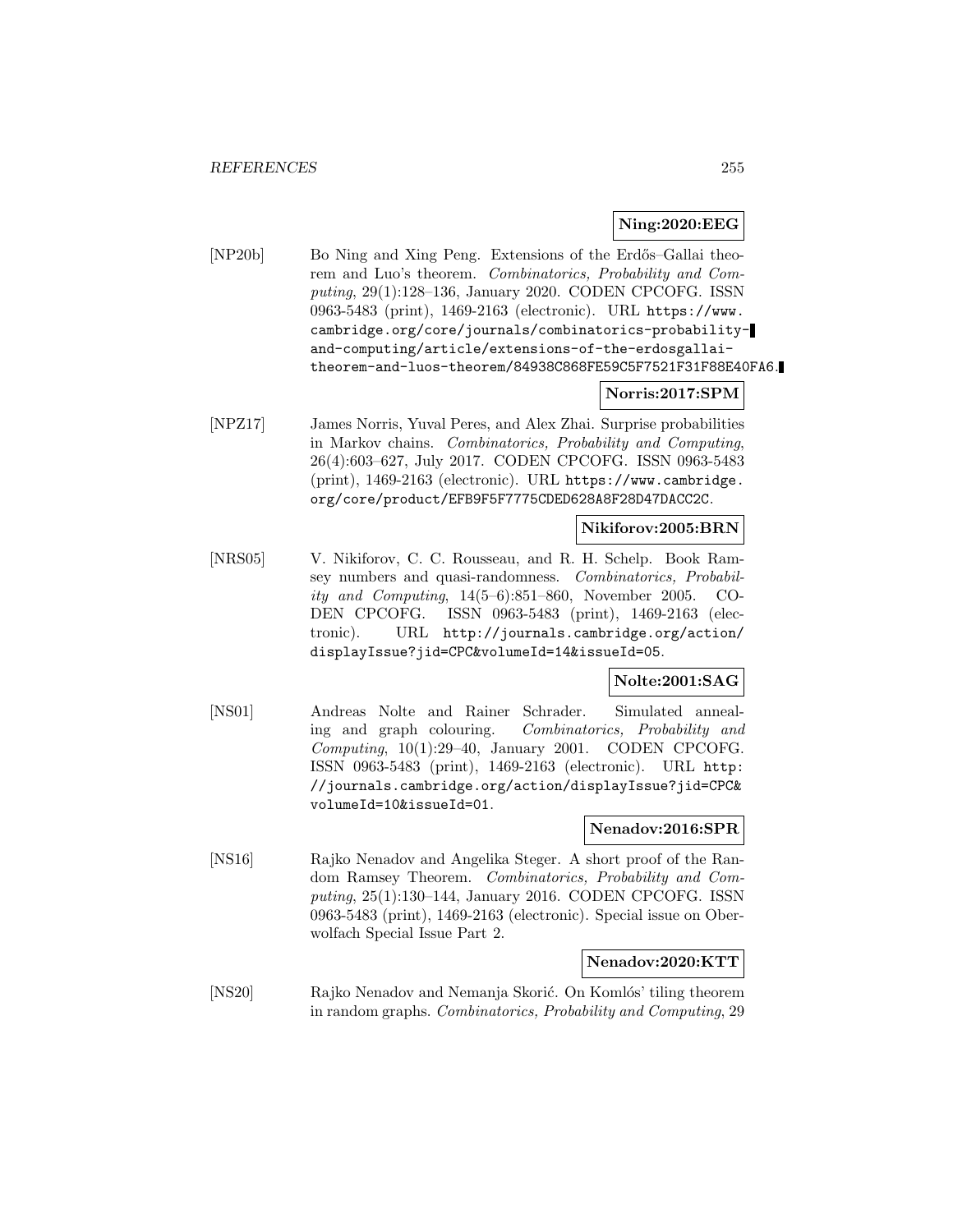(1):113–127, January 2020. CODEN CPCOFG. ISSN 0963-5483 (print), 1469-2163 (electronic). URL https://www.cambridge. org/core/journals/combinatorics-probability-and-computing/ article/on-komlos-tiling-theorem-in-random-graphs/37E38B81AE4356478E95035AB3691

# **Narayanan:2022:MTC**

[NS22] Hariharan Narayanan and Piyush Srivastava. On the mixing time of coordinate hit-and-run. Combinatorics, Probability and Computing, 31(2):320–332, March 2022. CO-DEN CPCOFG. ISSN 0963-5483 (print), 1469-2163 (electronic). URL https://www.cambridge.org/core/journals/ combinatorics-probability-and-computing/article/on-themixing-time-of-coordinate-hitandrun/8CFBD4ABE132EA14CA27F9E2D6B69DEE.

# **Ngoc:1993:LTA**

[NT93] Nguy ễn Văn Ngọc and Zsolt Tuza. Linear-time approximation algorithms for the max cut problem. Combinatorics, Probability and Computing, 2(2):201–210, June 1993. CODEN CPCOFG. ISSN 0963-5483 (print), 1469-2163 (electronic).

# **Nagy:2016:CPD**

[NT16] Gábor V. Nagy and Vilmos Totik. A convexity property of discrete random walks. Combinatorics, Probability and Computing, 25(6):928–940, November 2016. CO-DEN CPCOFG. ISSN 0963-5483 (print), 1469-2163 (electronic). URL https://www.cambridge.org/core/product/ 17B043E91AAB1025E0149F637E48EEB1.

## **Narayanan:2018:ISM**

[NT18] Bhargav Narayanan and István Tomon. Induced subgraphs with many distinct degrees. Combinatorics, Probability and Computing, 27(1):110–123, January 2018. CODEN CPCOFG. ISSN 0963-5483 (print), 1469-2163 (electronic). URL https://www. cambridge.org/core/product/61BD845CFC0B7D2AFCA32103FF07FCA5.

### **Nesetril:1994:RTT**

[NV94] Jaroslav Nešetřil and Pavel Valtr. A Ramsey-type theorem in the plane. Combinatorics, Probability and Computing, 3(1):127– 135, March 1994. CODEN CPCOFG. ISSN 0963-5483 (print), 1469-2163 (electronic).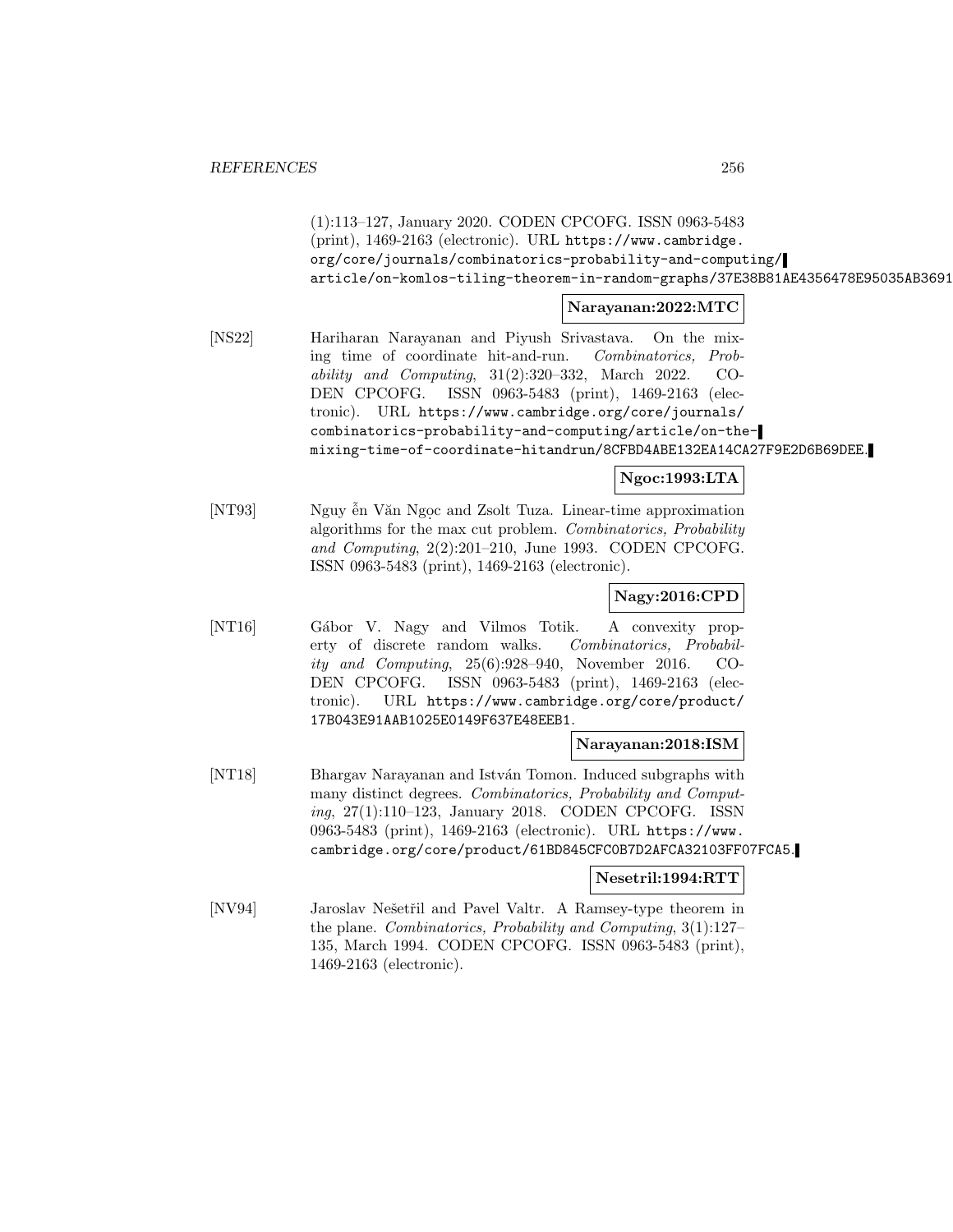# **Naor:2005:NBG**

[NV05] Assaf Naor and Jacques Verstraëte. A note on bipartite graphs without  $2^k$ -cycles. Combinatorics, Probability and Computing, 14(5–6):845–849, November 2005. CODEN CPCOFG. ISSN 0963-5483 (print), 1469-2163 (electronic). URL http: //journals.cambridge.org/action/displayIssue?jid=CPC& volumeId=14&issueId=05.

# **onChan:2012:CF**

 $[oCM12]$  Siu on Chan and Michael Molloy.  $(k + 1)$ -cores have kfactors. Combinatorics, Probability and Computing, 21(6):882– 896, November 2012. CODEN CPCOFG. ISSN 0963-5483 (print), 1469-2163 (electronic).

# **Odell:2006:BRR**

[Ode06] Edward Odell. Book review: "Ramsey Methods in Analysis", by Spiros A. Argyros and Stevo Todorcevic, Birkhäuser 2005,  $257pp.,\pounds29.00/\pounds49.95/38$  Euros. Combinatorics, Probability and Computing, 15(4):631–636, July 2006. CODEN CPCOFG. ISSN 0963-5483 (print), 1469-2163 (electronic). URL http: //journals.cambridge.org/action/displayIssue?jid=CPC& volumeId=15&issueId=04.

# **Ofek:2007:EGC**

[Ofe07] Eran Ofek. On the expansion of the giant component in percolated  $(n, d, \lambda)$  graphs. Combinatorics, Probability and Computing, 16(3):445–457, May 2007. CODEN CPCOFG. ISSN 0963-5483 (print), 1469-2163 (electronic). URL http: //journals.cambridge.org/action/displayIssue?jid=CPC& volumeId=16&issueId=03.

### **Oliveira:2008:BBP**

[Oli08] Roberto Oliveira. Balls-in-bins processes with feedback and Brownian motion. Combinatorics, Probability and Computing, 17(1):87–110, January 2008. CODEN CPCOFG. ISSN 0963-5483 (print), 1469-2163 (electronic). URL http: //journals.cambridge.org/action/displayIssue?jid=CPC& volumeId=17&issueId=01.

### **Omidi:2021:PCG**

[Omi21] G. R. Omidi. A proof of a conjecture of Gyárfás, Lehel, Sárközy and Schelp on Berge-cycles. Combinatorics, Probability and Computing, 30(5):654–669, September 2021. CO-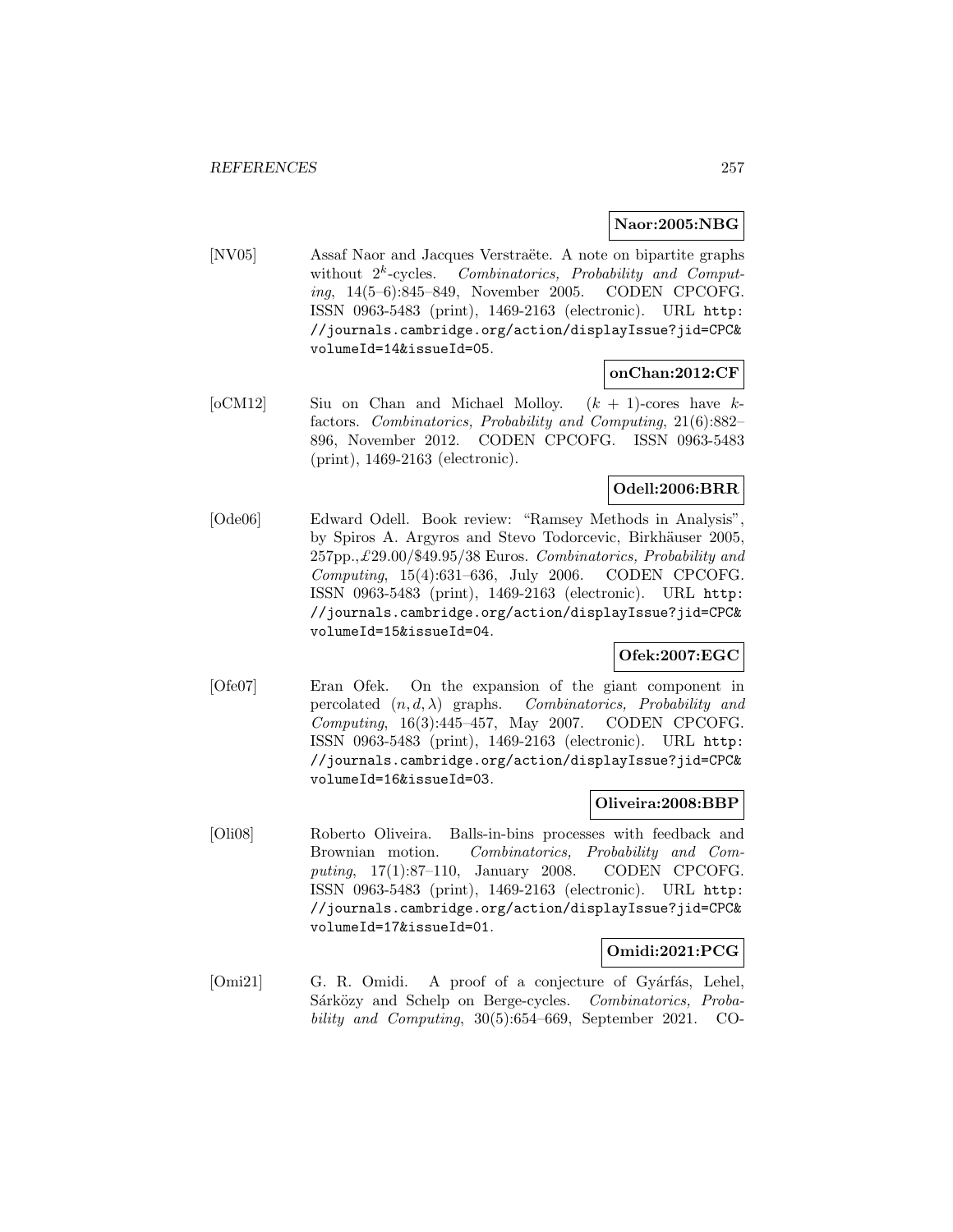DEN CPCOFG. ISSN 0963-5483 (print), 1469-2163 (electronic). URL https://www.cambridge.org/core/journals/ combinatorics-probability-and-computing/article/proofof-a-conjecture-of-gyarfas-lehel-sarkozy-and-schelpon-bergecycles/C0AAD4BC48E93C061E3CBEB667618723.

# **Ok:2018:DRZ**

[OP18] Seongmin Ok and Thomas J. Perrett. Density of real zeros of the Tutte polynomial. Combinatorics, Probability and Computing, 27(3):398–410, May 2018. CODEN CPCOFG. ISSN 0963-5483 (print), 1469-2163 (electronic). URL https://www.cambridge. org/core/journals/combinatorics-probability-and-computing/ article/density-of-real-zeros-of-the-tutte-polynomial/ C24BF0FB7FBE22C32EB0AD95BE74F9A0.

### **Oporowski:2002:PMO**

[Opo02] Bogdan Oporowski. Partitioning matroids with only small cocircuits. Combinatorics, Probability and Computing, 11(2):191–197, March 2002. CODEN CPCOFG. ISSN 0963-5483 (print), 1469- 2163 (electronic). URL http://journals.cambridge.org/ action/displayIssue?jid=CPC&volumeId=11&issueId=02.

# **Orenshtein:2014:GRW**

[OS14] Tal Orenshtein and Igor Shinkar. Greedy random walk. Combinatorics, Probability and Computing, 23(2):269–289, March 2014. CODEN CPCOFG. ISSN 0963-5483 (print), 1469-2163 (electronic).

### **Oberkampf:2020:SDG**

[OS20] Heiner Oberkampf and Mathias Schacht. On the structure of dense graphs with bounded clique number. Combinatorics, Probability and Computing, 29(5):641–649, September 2020. CODEN CPCOFG. ISSN 0963-5483 (print), 1469-2163 (electronic). URL https://www.cambridge.org/core/journals/ combinatorics-probability-and-computing/article/on-thestructure-of-dense-graphs-with-bounded-clique-number/ 8C4ACF57DC47E04C63859D1AA84E99B6.

### **Oxley:2002:CFR**

[OW02] James Oxley and Dominic Welsh. Chromatic, flow and reliability polynomials: The complexity of their coefficients. Combinatorics, Probability and Computing, 11(4):403–426, July 2002. CODEN CPCOFG. ISSN 0963-5483 (print), 1469-2163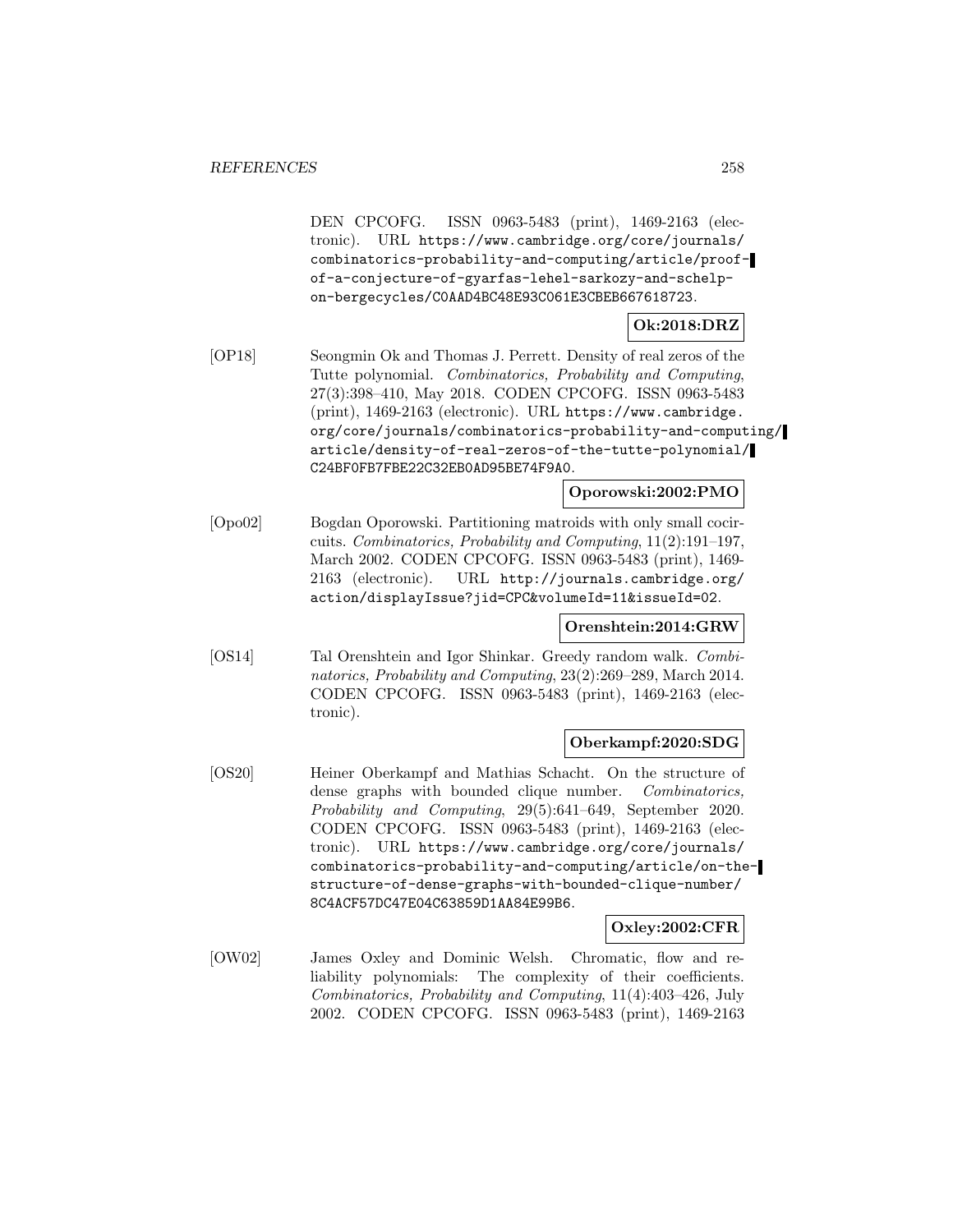(electronic). URL http://journals.cambridge.org/action/ displayIssue?jid=CPC&volumeId=11&issueId=04.

### **Panholzer:2004:DSD**

[Pan04] Alois Panholzer. Distribution of the Steiner distance in generalized M-ary search trees. Combinatorics, Probability and Computing, 13(4–5):717–733, July 2004. CODEN CPCOFG. ISSN 0963-5483 (print), 1469-2163 (electronic). URL http: //journals.cambridge.org/action/displayIssue?jid=CPC& volumeId=13&issueId=04.

# **Parviainen:2004:RAI**

[Par04] Robert Parviainen. Random assignment with integer costs. Combinatorics, Probability and Computing, 13(1):103–113, January 2004. CODEN CPCOFG. ISSN 0963-5483 (print), 1469-2163 (electronic). URL http://journals.cambridge.org/action/ displayIssue?jid=CPC&volumeId=13&issueId=01.

### **Parzanchevski:2017:MHD**

[Par17] Ori Parzanchevski. Mixing in high-dimensional expanders. Combinatorics, Probability and Computing, 26(5):746–761, September 2017. CODEN CPCOFG. ISSN 0963-5483 (print), 1469- 2163 (electronic). URL https://www.cambridge.org/core/ product/5317C713ED80768DA23606A9B0161CEA.

### **Paulsen:2006:BOF**

[Pau06] W. Paulsen. Best odds for finding a perfect matching in a bipartite graph. Combinatorics, Probability and Computing, 15(5):753–763, September 2006. CODEN CPCOFG. ISSN 0963-5483 (print), 1469-2163 (electronic). URL http: //journals.cambridge.org/action/displayIssue?jid=CPC& volumeId=15&issueId=05.

### **Pach:2017:DDA**

[PD17] JANos Pach and Frank De Zeeuw. Distinct distances on algebraic ´ curves in the plane. Combinatorics, Probability and Computing, 26(1):99–117, January 2017. CODEN CPCOFG. ISSN 0963-5483 (print), 1469-2163 (electronic). URL https://www.cambridge. org/core/product/0C7AC997A40A263E521284A61804CE46.

#### **Pebody:2004:RFA**

[Peb04] Luke Pebody. The reconstructibility of finite Abelian groups. Combinatorics, Probability and Computing, 13(6):867–892,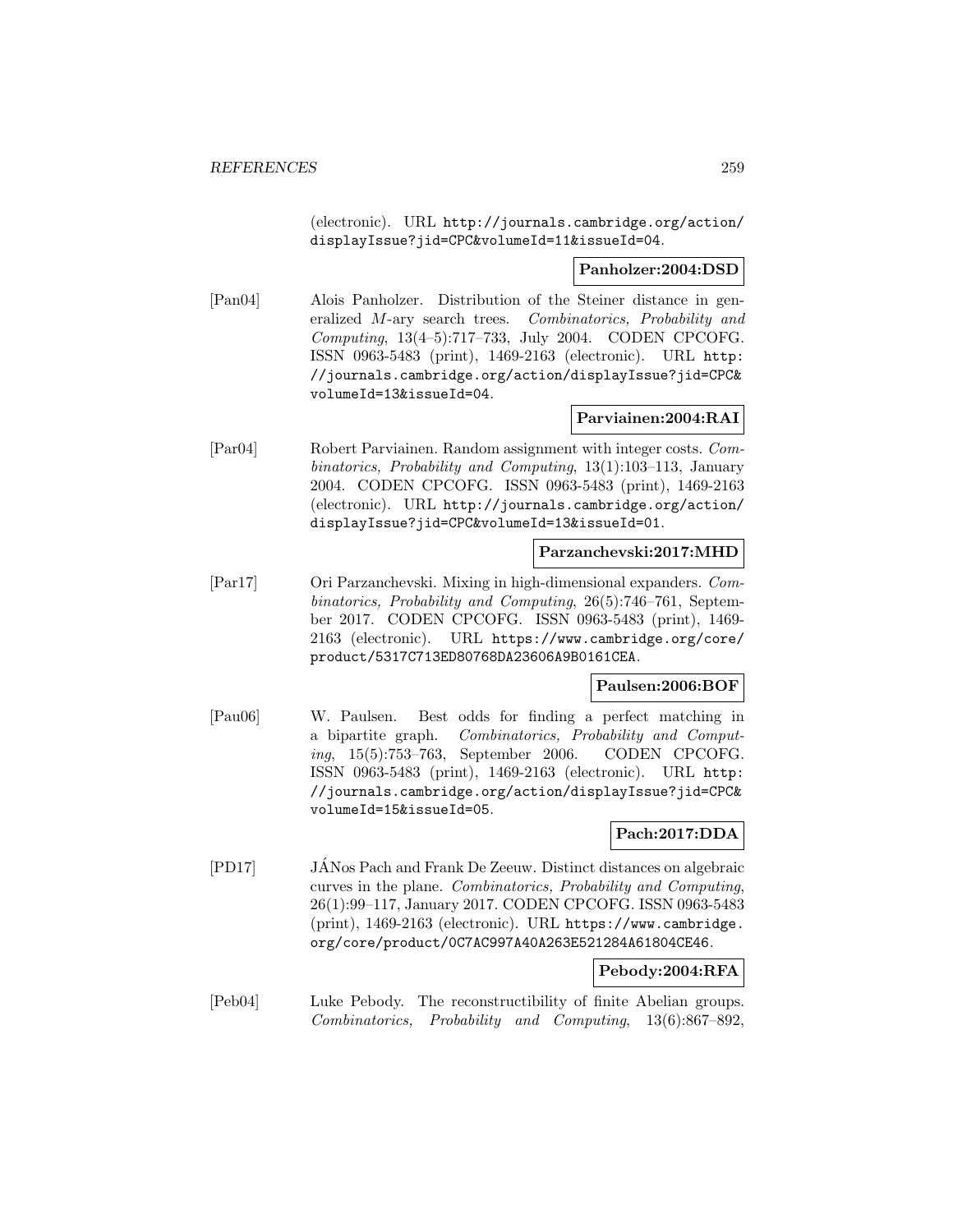November 2004. CODEN CPCOFG. ISSN 0963-5483 (print), 1469-2163 (electronic). URL http://journals.cambridge. org/action/displayIssue?jid=CPC&volumeId=13&issueId= 06.

### **Pebody:2007:RON**

[Peb07] Luke Pebody. Reconstructing odd necklaces. Combinatorics, Probability and Computing, 16(4):503–514, July 2007. CO-DEN CPCOFG. ISSN 0963-5483 (print), 1469-2163 (electronic). URL http://journals.cambridge.org/action/ displayIssue?jid=CPC&volumeId=16&issueId=04.

# **Pekec:1996:WSR**

[Pek96] Aleksandar Pekeˇc. A winning strategy for the Ramsey graph game. Combinatorics, Probability and Computing, 5(3):267–276, September 1996. CODEN CPCOFG. ISSN 0963-5483 (print), 1469-2163 (electronic).

# **Pelc:1994:ASG**

[Pel94] Andrzej Pelc. Almost safe group testing with few tests. Combinatorics, Probability and Computing, 3(3):411–419, September 1994. CODEN CPCOFG. ISSN 0963-5483 (print), 1469-2163 (electronic).

# **Petridis:2011:PI**

[Pet11] Giorgis Petridis. Plünnecke's inequality. Combinatorics, Probability and Computing, 20(6):921–938, November 2011. CODEN CPCOFG. ISSN 0963-5483 (print), 1469-2163 (electronic).

# **Petersson:2013:MDL**

[Pet13] Niclas Petersson. The maximum displacement for linear probing hashing. Combinatorics, Probability and Computing, 22(3):455– 476, ???? 2013. CODEN CPCOFG. ISSN 0963-5483 (print), 1469-2163 (electronic).

# **Picollelli:2011:FSF**

[Pic11] Michael E. Picollelli. The final size of the  $C_4$ -free process. Combinatorics, Probability and Computing, 20(6):939–955, November 2011. CODEN CPCOFG. ISSN 0963-5483 (print), 1469-2163 (electronic).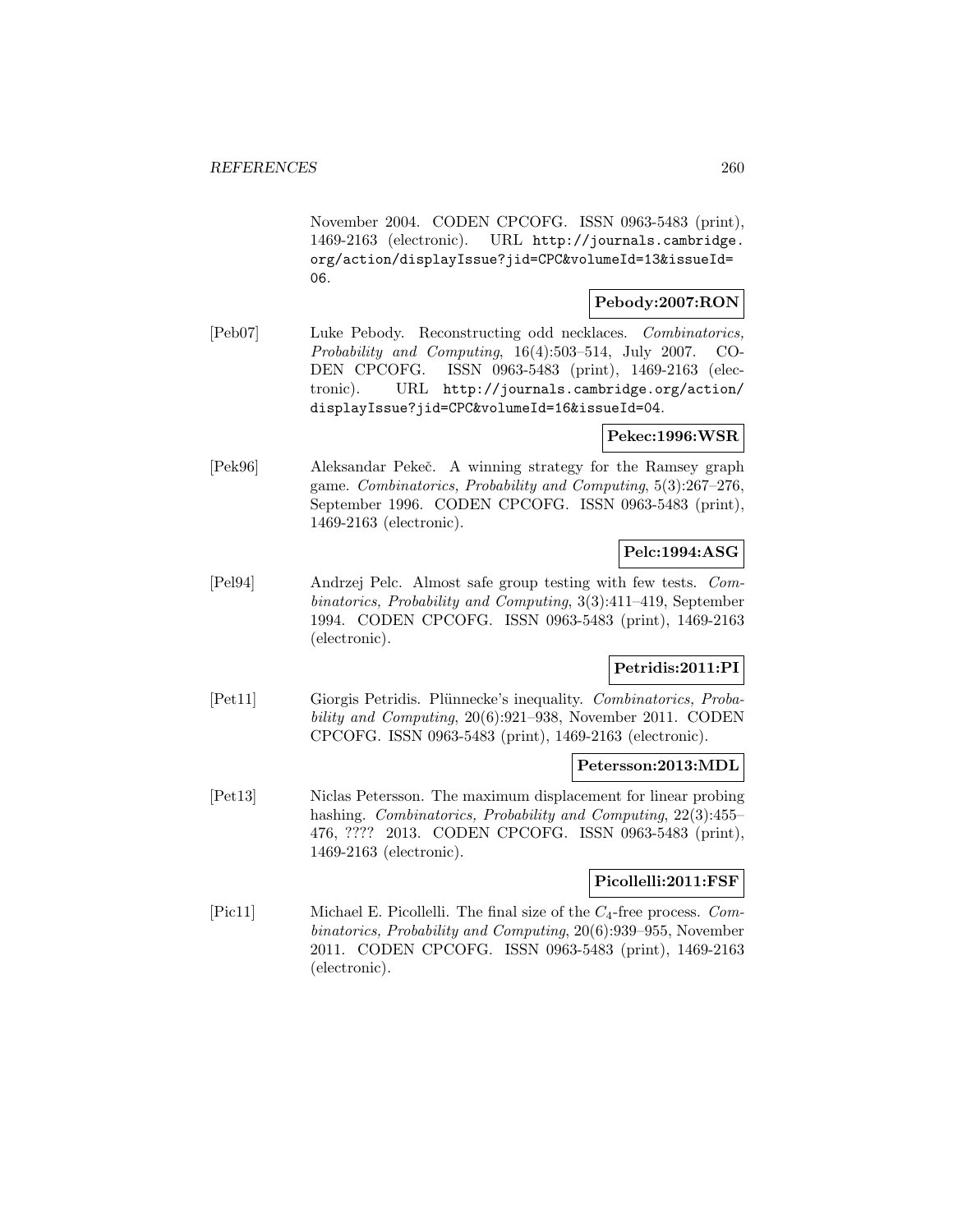### **Pikhurko:1999:MSS**

[Pik99] Oleg Pikhurko. The minimum size of saturated hypergraphs. Combinatorics, Probability and Computing, 8(5): 483–492, September 1999. CODEN CPCOFG. ISSN 0963- 5483 (print), 1469-2163 (electronic). URL http://journals. cambridge.org/action/displayIssue?jid=CPC&volumeId=8& issueId=05.

# **Pikhurko:2001:WSH**

[Pik01] Oleg Pikhurko. Weakly saturated hypergraphs and exterior algebra. Combinatorics, Probability and Computing, 10(5):435–451, September 2001. CODEN CPCOFG. ISSN 0963-5483 (print), 1469-2163 (electronic). URL http://journals.cambridge. org/action/displayIssue?jid=CPC&volumeId=10&issueId= 05.

# **Pikhurko:2010:FUA**

[Pik10] Oleg Pikhurko. Finding an unknown acyclic orientation of a given graph. Combinatorics, Probability and Computing, 19(1): 121–131, January 2010. CODEN CPCOFG. ISSN 0963-5483 (print), 1469-2163 (electronic).

### **Pimentel:2011:AFP**

[Pim11] Leandro P. R. Pimentel. Asymptotics for first-passage times on Delaunay triangulations. Combinatorics, Probability and Computing, 20(3):435–453, May 2011. CODEN CPCOFG. ISSN 0963-5483 (print), 1469-2163 (electronic).

## **Pinto:2017:PTD**

[Pin17] Trevor Pinto. The proofs of two directed paths conjectures of Bollobás and Leader. Combinatorics, Probability and Computing, 26(5):762–774, September 2017. CO-DEN CPCOFG. ISSN 0963-5483 (print), 1469-2163 (electronic). URL https://www.cambridge.org/core/product/ BEB3CE235FFE09D1E2A1597B76070F36.

# **Pinsky:2020:ILR**

[Pin20] Ross G. Pinsky. The infinite limit of random permutations avoiding patterns of length three. Combinatorics, Probability and Computing, 29(1):137–152, January 2020. CO-DEN CPCOFG. ISSN 0963-5483 (print), 1469-2163 (electronic). URL https://www.cambridge.org/core/journals/ combinatorics-probability-and-computing/article/infinite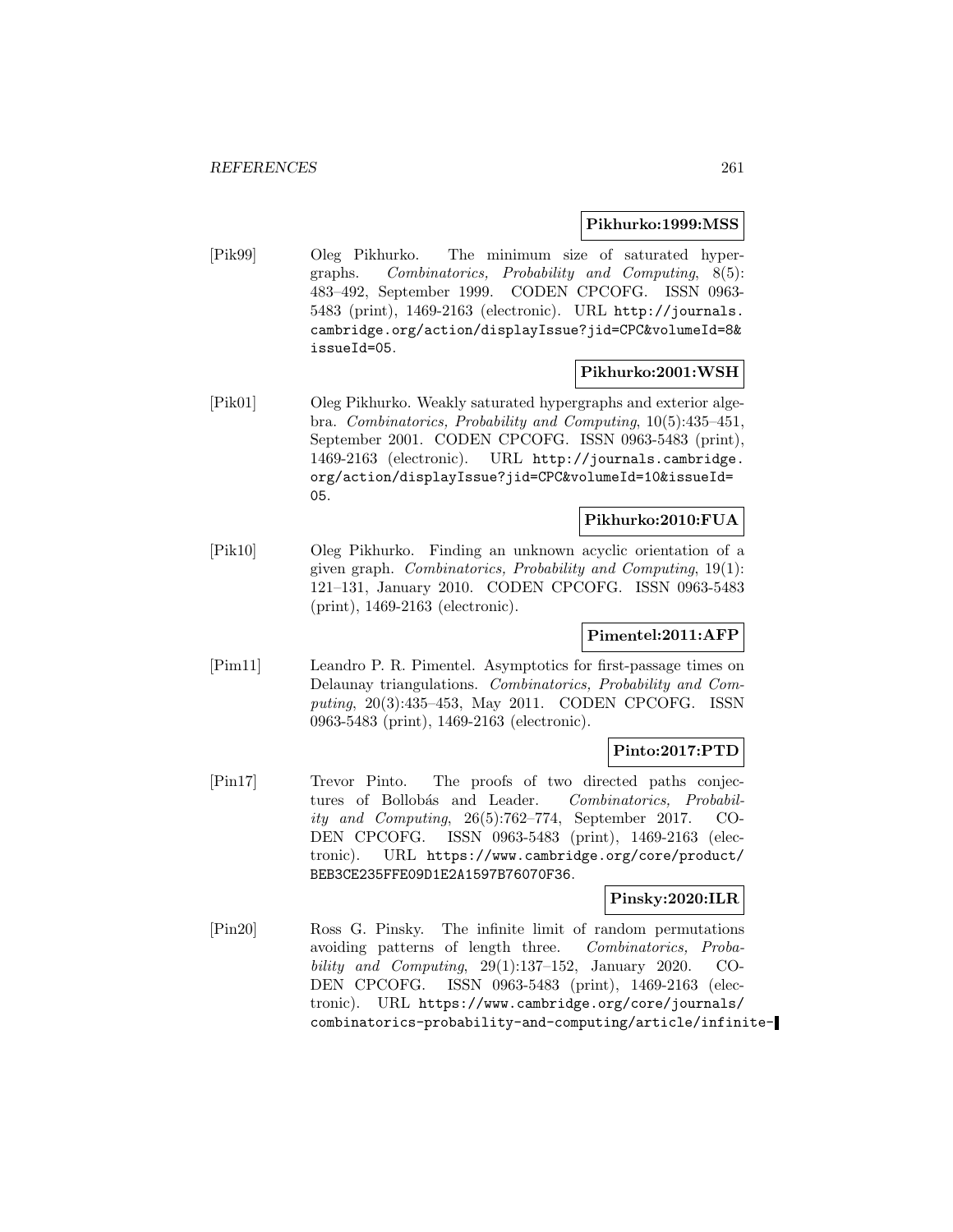limit-of-random-permutations-avoiding-patterns-of-lengththree/793B9C66C85B2A43CF01862E91B8CD16.

## **Pittel:1993:RIS**

[Pit93] Boris Pittel. On a random instance of a "stable roommates" problem: likely behavior of the proposal algorithm. Combinatorics, Probability and Computing, 2(1):53–92, March 1993. CO-DEN CPCOFG. ISSN 0963-5483 (print), 1469-2163 (electronic).

# **Pitman:2002:PDG**

[Pit02] Jim Pitman. Poisson–Dirichlet and GEM invariant distributions for split-and-merge transformations of an interval partition2. Combinatorics, Probability and Computing, 11(5):501–514, September 2002. CODEN CPCOFG. ISSN 0963-5483 (print), 1469-2163 (electronic). URL http://journals.cambridge. org/action/displayIssue?jid=CPC&volumeId=11&issueId= 05.

# **Pittel:2005:DRS**

[Pit05] Boris Pittel. On dimensions of a random solid diagram. Combinatorics, Probability and Computing, 14(5–6):873–895, November 2005. CODEN CPCOFG. ISSN 0963-5483 (print), 1469-2163 (electronic). URL http://journals.cambridge.org/action/ displayIssue?jid=CPC&volumeId=14&issueId=05.

# **Plagne:2011:SDG**

[Pla11a] Alain Plagne. Sums of dilates in groups of prime order. Combinatorics, Probability and Computing, 20(6):867–873, November 2011. CODEN CPCOFG. ISSN 0963-5483 (print), 1469-2163 (electronic).

### **Plagne:2011:YOH**

[Pla11b] Alain Plagne. Yahya Ould Hamidoune the Mauritanian mathematician: 1948–11 march 2011. Combinatorics, Probability and Computing, 20(5):641–645, September 2011. CODEN CPCOFG. ISSN 0963-5483 (print), 1469-2163 (electronic).

#### **Pontiveros:2013:FHR**

[Pon13a] Gonzalo Fiz Pontiveros. Freiman homomorphisms of random subsets of  $\mathbf{Z}_N$ . Combinatorics, Probability and Computing, 22 (4):592–611, July 2013. CODEN CPCOFG. ISSN 0963-5483 (print), 1469-2163 (electronic).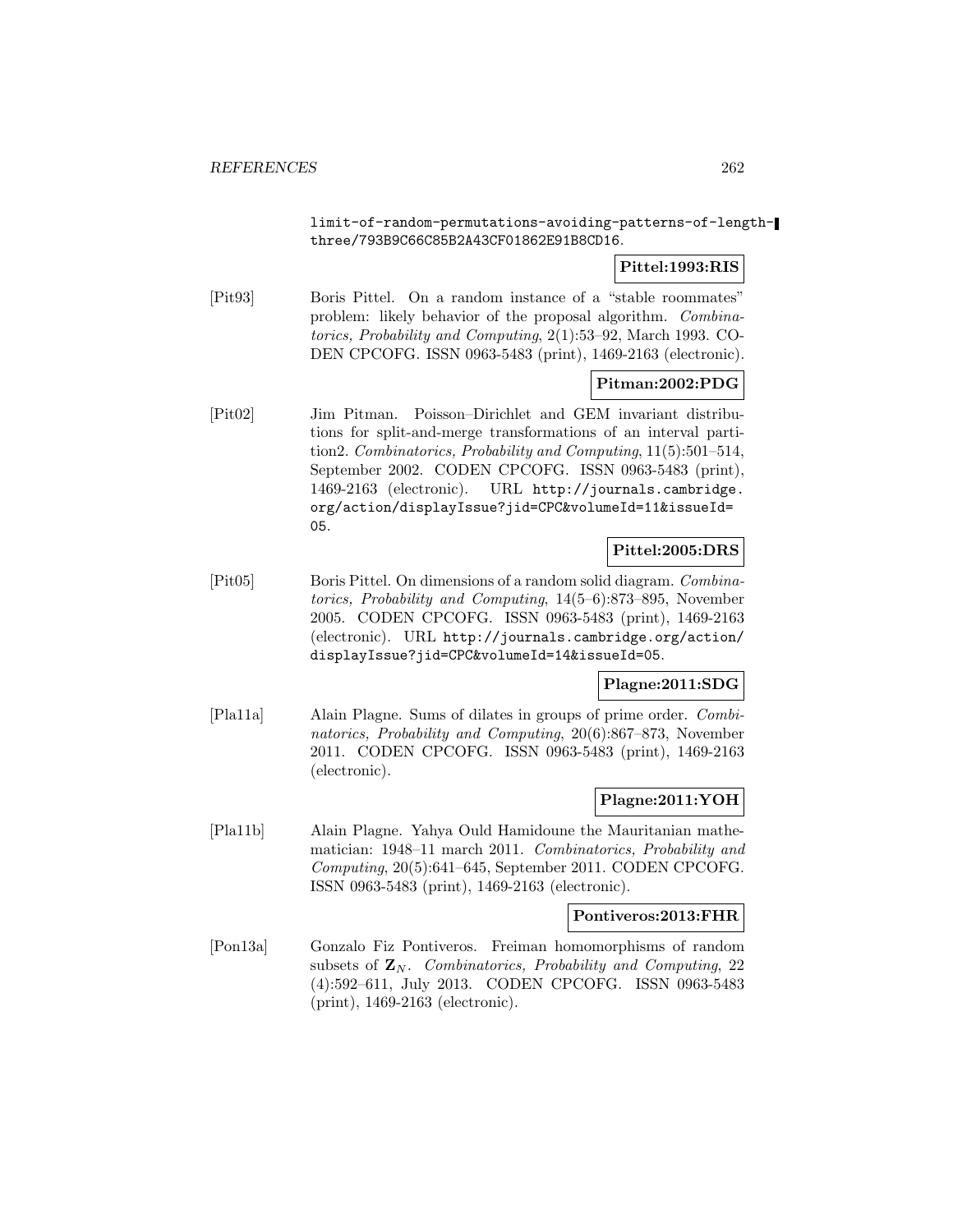### **Pontiveros:2013:SD**

[Pon13b] Gonzalo Fiz Pontiveros. Sums of dilates in **Z**p. Combinatorics, Probability and Computing, 22(2):282–293, ???? 2013. CODEN CPCOFG. ISSN 0963-5483 (print), 1469-2163 (electronic).

# **Percus:1992:ESC**

[PP92] Ora Engelberg Percus and Jerome K. Percus. An expanded set of correlation tests for linear congruential random number generators. Combinatorics, Probability and Computing, 1(2):161–168, June 1992. CODEN CPCOFG. ISSN 0963-5483 (print), 1469- 2163 (electronic).

### **Pemantle:2014:CLF**

[PP14] Robin Pemantle and Yuval Peres. Concentration of Lipschitz functionals of determinantal and other strong Rayleigh measures. Combinatorics, Probability and Computing, 23(1):140–160, January 2014. CODEN CPCOFG. ISSN 0963-5483 (print), 1469- 2163 (electronic).

# **Panagiotou:2015:RRS**

[PPGSS15] Konstantinos Panagiotou, Xavier Pérez-Giménez, Thomas Sauerwald, and He Sun. Randomized rumour spreading: The effect of the network topology. Combinatorics, Probability and Computing, 24(2):457–479, March 2015. CODEN CPCOFG. ISSN 0963-5483 (print), 1469-2163 (electronic).

### **Perarnau:2017:ESF**

[PR17a] G. Perarnau and B. Reed. Existence of spanning F-free subgraphs with large minimum degree. Combinatorics, Probability and Computing, 26(3):448–467, May 2017. CO-DEN CPCOFG. ISSN 0963-5483 (print), 1469-2163 (electronic). URL https://www.cambridge.org/core/product/ 699F50FECEE9E9DDA2984E82748368C8.

### **Pikhurko:2017:ASG**

[PR17b] Oleg Pikhurko and Alexander Razborov. Asymptotic structure of graphs with the minimum number of triangles. Combinatorics, Probability and Computing, 26(1):138–160, January 2017. CODEN CPCOFG. ISSN 0963-5483 (print), 1469- 2163 (electronic). URL https://www.cambridge.org/core/ product/AE7E297950A0F8C2822C338653DB437A.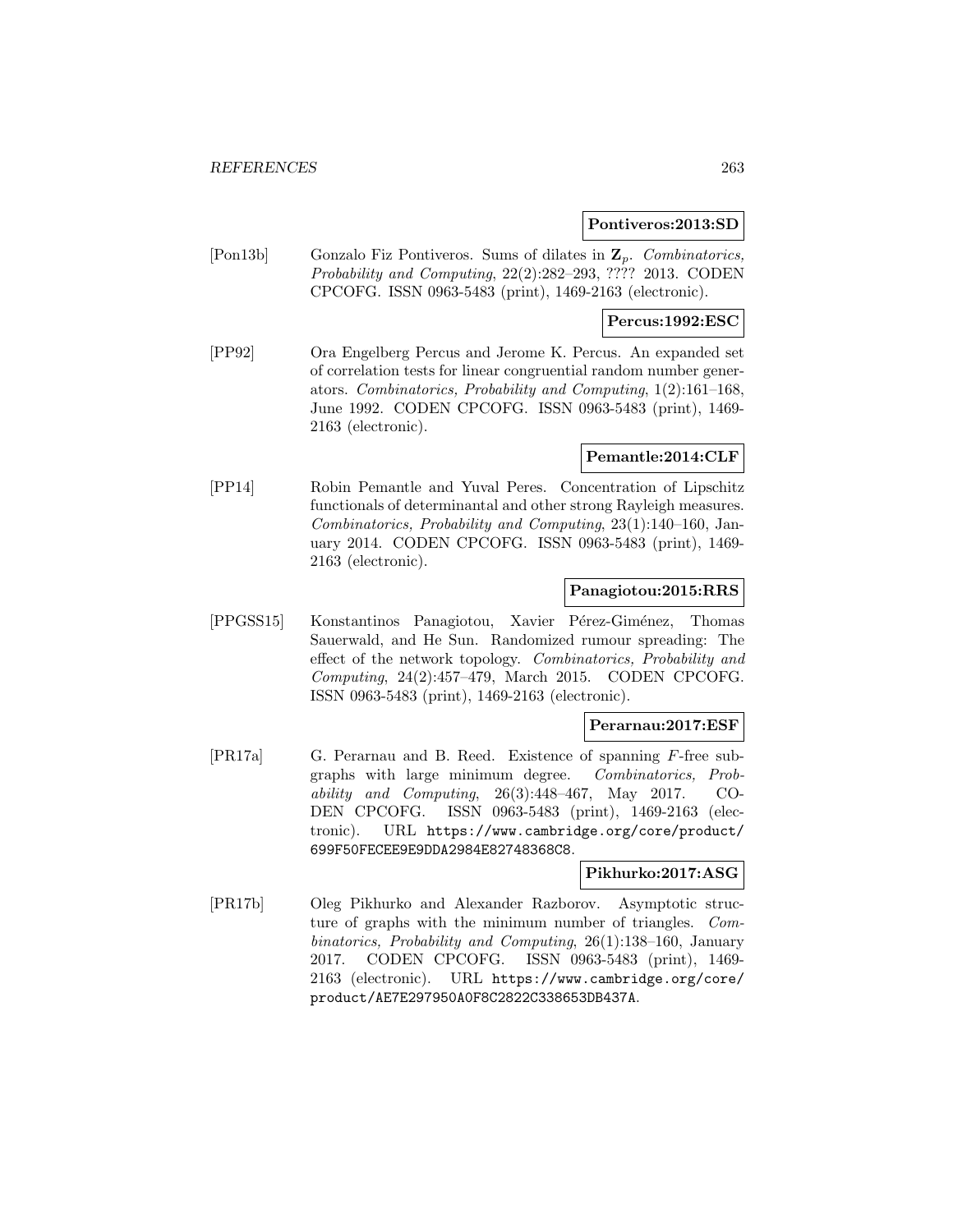# **Promel:2005:CDI**

[Prö05a] Hans Jürgen Prömel. Complete disorder is impossible: The mathematical work of Walter Deuber. Combinatorics, Probability and Computing, 14(1–2):3–16, January 2005. CODEN CPCOFG. ISSN 0963-5483 (print), 1469-2163 (electronic). URL http: //journals.cambridge.org/action/displayIssue?jid=CPC& volumeId=14&issueId=01.

# **Promel:2005:SIM**

[Prö05b] Hans Jürgen Prömel. Special issue in memory of Walter Deuber. Combinatorics, Probability and Computing, 14(1–2):1, January 2005. CODEN CPCOFG. ISSN 0963-5483 (print), 1469-2163 (electronic). URL http://journals.cambridge.org/action/ displayIssue?jid=CPC&volumeId=14&issueId=01.

# **Peng:2005:CSC**

[PRS05] Y. Peng, V. R¨odl, and J. Skokan. Counting small cliques in 3-uniform hypergraphs. Combinatorics, Probability and Computing, 14(3):371–413, May 2005. CODEN CPCOFG. ISSN 0963-5483 (print), 1469-2163 (electronic). URL http: //journals.cambridge.org/action/displayIssue?jid=CPC& volumeId=14&issueId=03.

# **Pach:2016:RTC**

[PRT16] János Pach, Natan Rubin, and Gábor Tardos. On the Richter–Thomassen conjecture about pairwise intersecting closed curves. Combinatorics, Probability and Computing, 25(6):941– 958, November 2016. CODEN CPCOFG. ISSN 0963-5483 (print), 1469-2163 (electronic). URL https://www.cambridge. org/core/product/56468ECD9D9540FEC6B9E58C1FB5E22A.

### **Promel:1992:AAB**

[PS92] Hans Jürgen Prömel and Angelika Steger. Almost all Berge graphs are perfect. Combinatorics, Probability and Computing, 1(1):53–79, March 1992. CODEN CPCOFG. ISSN 0963-5483 (print), 1469-2163 (electronic).

# **Pach:1998:NIB**

[PS98] János Pach and Micha Sharir. On the number of incidences between points and curves. Combinatorics, Probability and Computing, 7(1):121–127, March 1998. CODEN CPCOFG.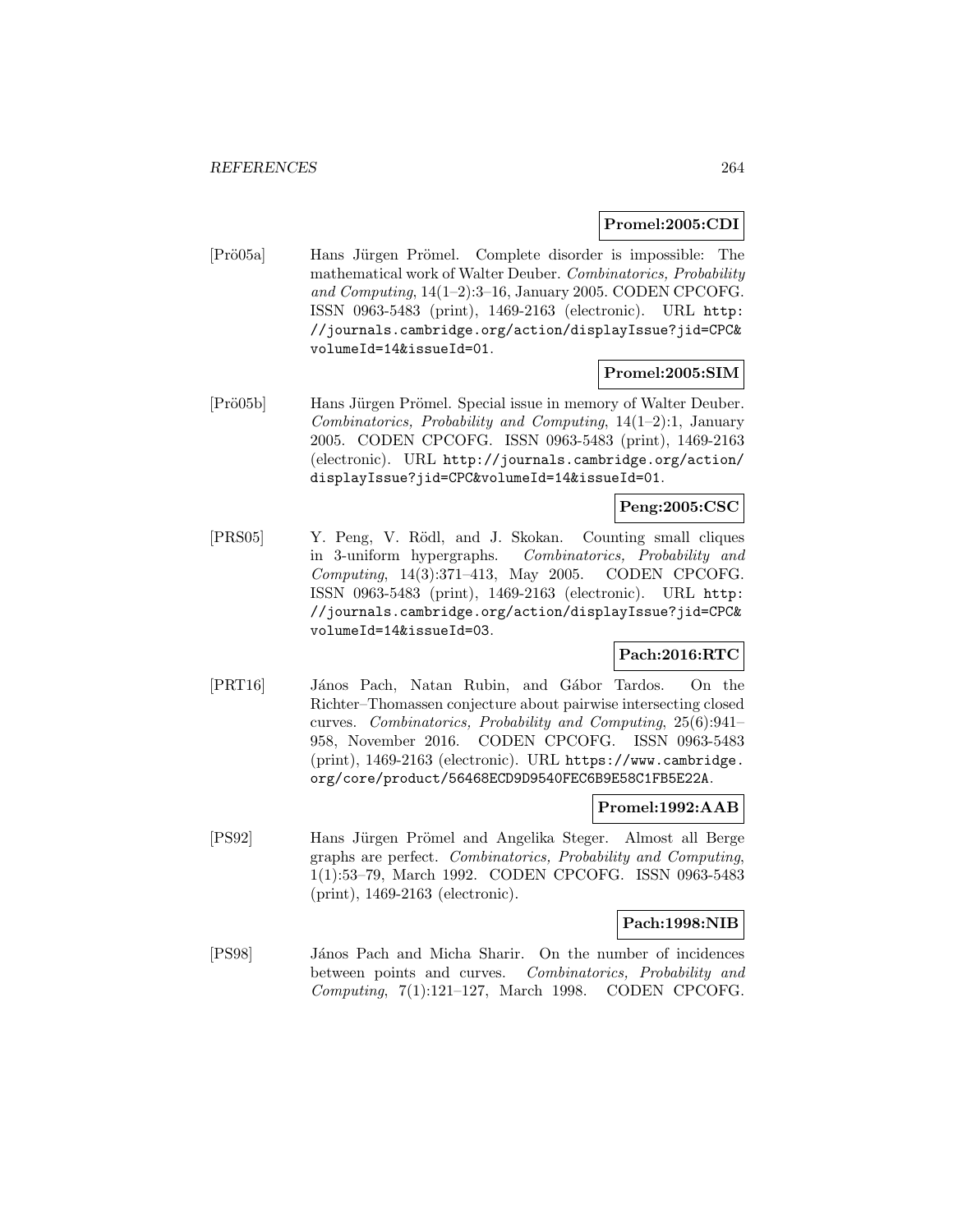ISSN 0963-5483 (print), 1469-2163 (electronic). URL http: //journals.cambridge.org/action/displayIssue?jid=CPC& volumeId=7&issueId=01.

# **Perarnau:2013:RPM**

[PS13] Guillem Perarnau and Oriol Serra. Rainbow perfect matchings in complete bipartite graphs: Existence and counting. Combinatorics, Probability and Computing, 22(5):783–799, September 2013. CODEN CPCOFG. ISSN 0963-5483 (print), 1469-2163 (electronic).

# **Pittel:2016:STX**

[PS16] Boris Pittel and Gregory B. Sorkin. The satisfiability threshold for k-XORSAT. Combinatorics, Probability and Computing, 25 (2):236–268, March 2016. CODEN CPCOFG. ISSN 0963-5483 (print), 1469-2163 (electronic).

### **Panagiotou:2013:EPE**

[PSST13] Konstantinos Panagiotou, Reto Spöhel, Angelika Steger, and Henning Thomas. Explosive percolation in Erdős–Rényi-like random graph processes. Combinatorics, Probability and Computing, 22(1):133–145, ???? 2013. CODEN CPCOFG. ISSN 0963- 5483 (print), 1469-2163 (electronic).

# **Promel:2001:CPO**

[PST01] Hans Jürgen Prömel, Angelika Steger, and Anusch Taraz. Counting partial orders with a fixed number of comparable pairs. Combinatorics, Probability and Computing, 10(2):159–177, March 2001. CODEN CPCOFG. ISSN 0963-5483 (print), 1469-2163 (electronic). URL http://journals.cambridge.org/action/ displayIssue?jid=CPC&volumeId=10&issueId=02.

# **Peled:2013:LFE**

[PSY13] Ron Peled, Wojciech Samotij, and Amir Yehudayoff. Lipschitz functions on expanders are typically flat. Combinatorics, Probability and Computing, 22(4):566–591, July 2013. CODEN CP-COFG. ISSN 0963-5483 (print), 1469-2163 (electronic).

### **Pach:2009:CFC**

[PT09] János Pach and Gábor Tardos. Conflict-free colourings of graphs and hypergraphs. Combinatorics, Probability and Computing, 18 (5):819–834, September 2009. CODEN CPCOFG. ISSN 0963- 5483 (print), 1469-2163 (electronic).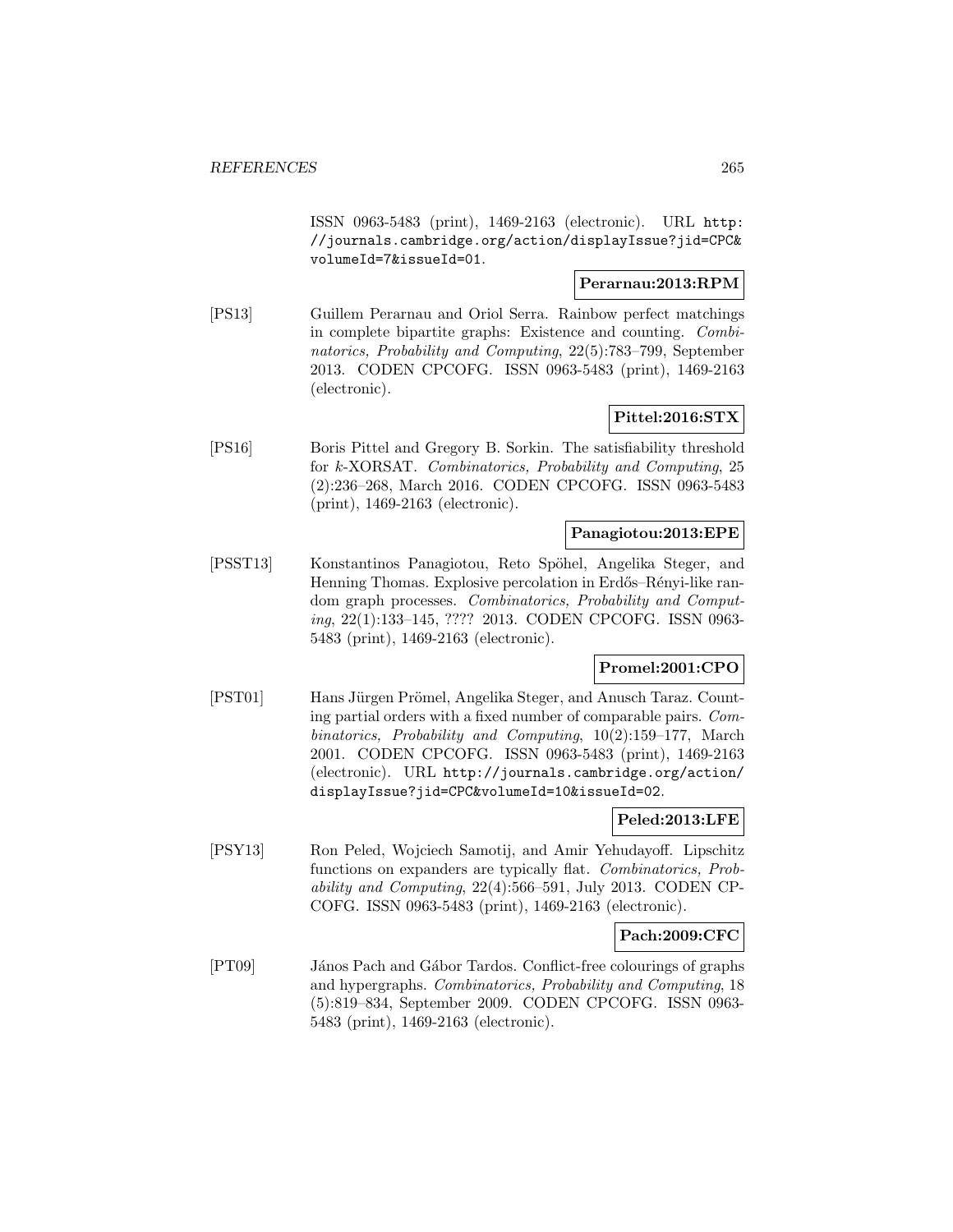### **Perrett:2018:DCR**

[PT18] Thomas J. Perrett and Carsten Thomassen. Density of chromatic roots in minor-closed graph families. Combinatorics, Probability and Computing, 27(6):988–998, November 2018. CO-DEN CPCOFG. ISSN 0963-5483 (print), 1469-2163 (electronic). URL https://www.cambridge.org/core/journals/ combinatorics-probability-and-computing/article/densityof-chromatic-roots-in-minorclosed-graph-families/8C481CED690A7405B98F3B679F946C

# **Pach:2021:DGS**

[PTT21] János Pach, Gábor Tardos, and Géza Tóth. Disjointness graphs of segments in the space. Combinatorics, Probability and Computing, 30(4):498–512, July 2021. CO-DEN CPCOFG. ISSN 0963-5483 (print), 1469-2163 (electronic). URL https://www.cambridge.org/core/journals/ combinatorics-probability-and-computing/article/disjointnessgraphs-of-segments-in-the-space/6406E2D53C3A30F2172234ADE22AEA66.

# **Pelc:1998:RFD**

[PU98] Andrzej Pelc and Eli Upfal. Reliable fault diagnosis with few tests. Combinatorics, Probability and Computing, 7(3): 323–333, September 1998. CODEN CPCOFG. ISSN 0963- 5483 (print), 1469-2163 (electronic). URL http://journals. cambridge.org/action/displayIssue?jid=CPC&volumeId=7& issueId=03.

### **Pudlak:2003:AHT**

[Pud03] Pavel Pudlák. An application of Hindman's theorem to a problem on communication complexity. Combinatorics, Probability and Computing, 12(5–6):661–670, November 2003. CODEN CP-COFG. ISSN 0963-5483 (print), 1469-2163 (electronic). Special issue on Ramsey theory.

### **Pikhurko:2013:MNC**

[PV13] Oleg Pikhurko and Emil R. Vaughan. Minimum number of kcliques in graphs with bounded independence number. Combinatorics, Probability and Computing, 22(6):910–934, November 2013. CODEN CPCOFG. ISSN 0963-5483 (print), 1469-2163 (electronic).

# **Poblete:2019:ARH**

[PV19] P. V. Poblete and A. Viola. Analysis of Robin Hood and other hashing algorithms under the random probing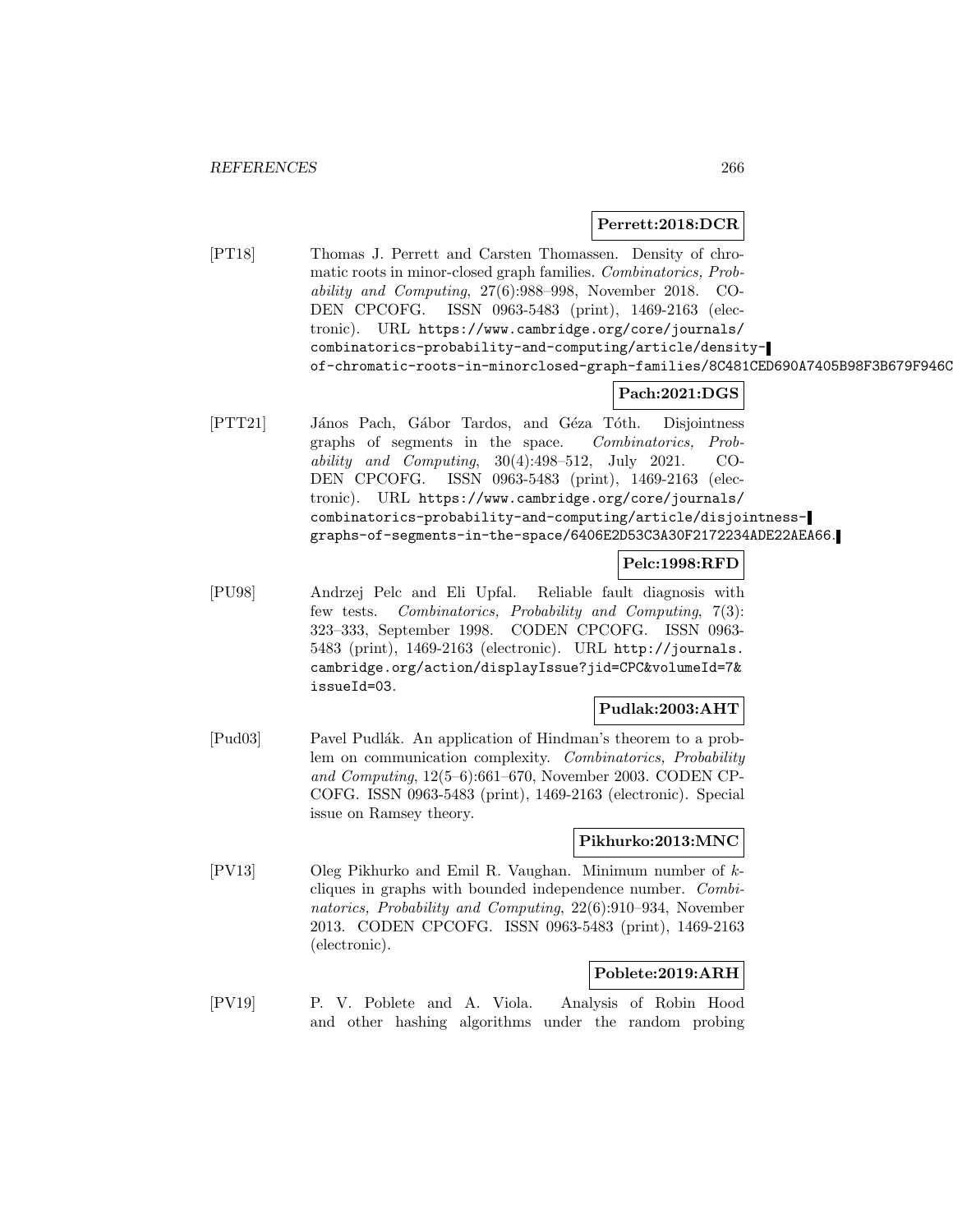model, with and without deletions. Combinatorics, Probability and Computing, 28(4):600–617, July 2019. CO-DEN CPCOFG. ISSN 0963-5483 (print), 1469-2163 (electronic). URL https://www.cambridge.org/core/journals/ combinatorics-probability-and-computing/article/analysisof-robin-hood-and-other-hashing-algorithms-under-therandom-probing-model-with-and-without-deletions/933D4F203E3C70EF15053287412242E

# **Pemantle:2004:AMS**

[PW04] Robin Pemantle and Mark C. Wilson. Asymptotics of multivariate sequences II: Multiple points of the singular variety. Combinatorics, Probability and Computing, 13(4–5):735–761, July 2004. CODEN CPCOFG. ISSN 0963-5483 (print), 1469-2163 (electronic). URL http://journals.cambridge.org/action/ displayIssue?jid=CPC&volumeId=13&issueId=04.

# **Pach:2016:DMP**

[PW16] JANos Pach and Bartosz Walczak. Decomposition of multiple ´ packings with subquadratic union complexity. Combinatorics, Probability and Computing, 25(1):145–153, January 2016. CO-DEN CPCOFG. ISSN 0963-5483 (print), 1469-2163 (electronic). Special issue on Oberwolfach Special Issue Part 2.

### **Panova:2017:PFS**

[PW17] Greta Panova and David B. Wilson. Pfaffian formulas for spanning tree probabilities. Combinatorics, Probability and Computing, 26(1):118–137, January 2017. CO-DEN CPCOFG. ISSN 0963-5483 (print), 1469-2163 (electronic). URL https://www.cambridge.org/core/product/ B0A5D209E60D2AC0E3ACA4233C21279F.

### **Pronzato:1997:SAC**

[PWZ97] L. Pronzato, H. P. Wynn, and A. A. Zhigljavsky. Stochastic analysis of convergence via dynamic representation for a class of line-search algorithms. Combinatorics, Probability and Computing, 6(2):205–229, June 1997. CODEN CPCOFG. ISSN 0963- 5483 (print), 1469-2163 (electronic). URL http://journals. cambridge.org/action/displayIssue?jid=CPC&volumeId=6& issueId=02.

### **Qin:2001:CMS**

[Qin01] Hongxun Qin. Connected matroids with symmetric Tutte polynomials. Combinatorics, Probability and Computing, 10(2):179– 186, March 2001. CODEN CPCOFG. ISSN 0963-5483 (print),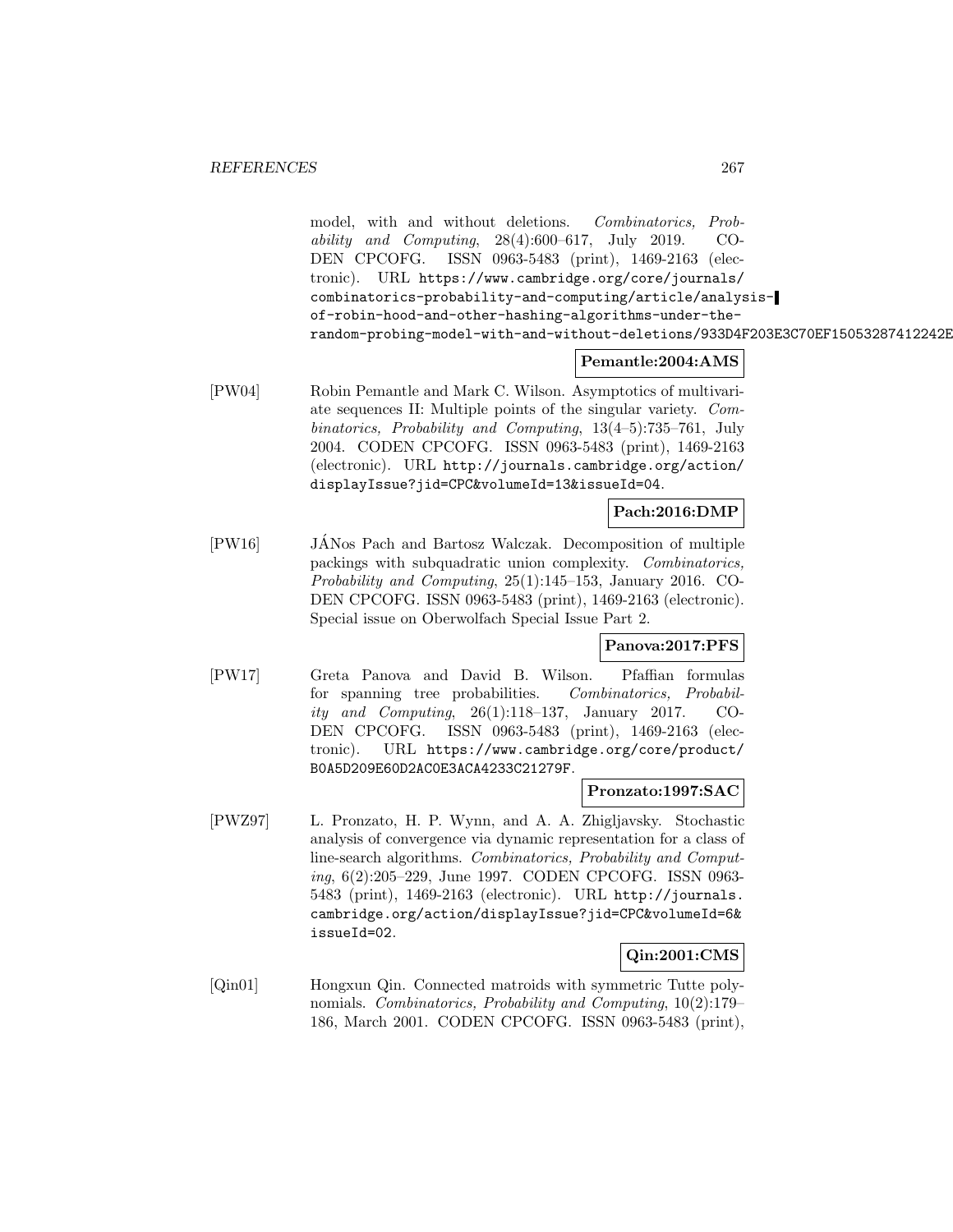1469-2163 (electronic). URL http://journals.cambridge. org/action/displayIssue?jid=CPC&volumeId=10&issueId= 02.

# **Qin:2009:REM**

[QSZ09] Hongxun Qin, Daniel C. Slilaty, and Xianqqian Zhou. The regular excluded minors for signed-graphic matroids. Combinatorics, Probability and Computing, 18(6):953–978, November 2009. CO-DEN CPCOFG. ISSN 0963-5483 (print), 1469-2163 (electronic).

# **Rassmann:2019:NSR**

[Ras19] Felicia Rassmann. On the number of solutions in random graph k-colouring. Combinatorics, Probability and Computing, 28(1): 130–158, January 2019. CODEN CPCOFG. ISSN 0963-5483 (print), 1469-2163 (electronic). URL https://www.cambridge. org/core/journals/combinatorics-probability-and-computing/ article/on-the-number-of-solutions-in-random-graph-kcolouring/ 44C61122BBA4F9C17BD4C9E8ECE9CAD8.

# **Razborov:2008:MDT**

[Raz08] Alexander A. Razborov. On the minimal density of triangles in graphs. Combinatorics, Probability and Computing, 17(4):603– 618, July 2008. CODEN CPCOFG. ISSN 0963-5483 (print), 1469-2163 (electronic).

# **Raz:2020:NDD**

[Raz20] Orit E. Raz. A note on distinct distances. Combinatorics, Probability and Computing, 29(5):650–663, September 2020. CODEN CPCOFG. ISSN 0963-5483 (print), 1469-2163 (electronic). URL https://www.cambridge.org/core/journals/ combinatorics-probability-and-computing/article/noteon-distinct-distances/2C4D32DA9558DB9F61E8FC5D9FE418F5.

# **Reed:1996:PSN**

[Ree96] Bruce Reed. Paths, stars and the number three. Combinatorics, Probability and Computing, 5(3):277–295, September 1996. CO-DEN CPCOFG. ISSN 0963-5483 (print), 1469-2163 (electronic).

## **Reimer:2000:PVB**

[Rei00] David Reimer. Proof of the Van den Berg–Kesten conjecture. Combinatorics, Probability and Computing, 9(1):27–32, January 2000. CODEN CPCOFG. ISSN 0963-5483 (print), 1469-2163 (electronic). URL http://journals.cambridge.org/action/ displayIssue?jid=CPC&volumeId=9&issueId=01.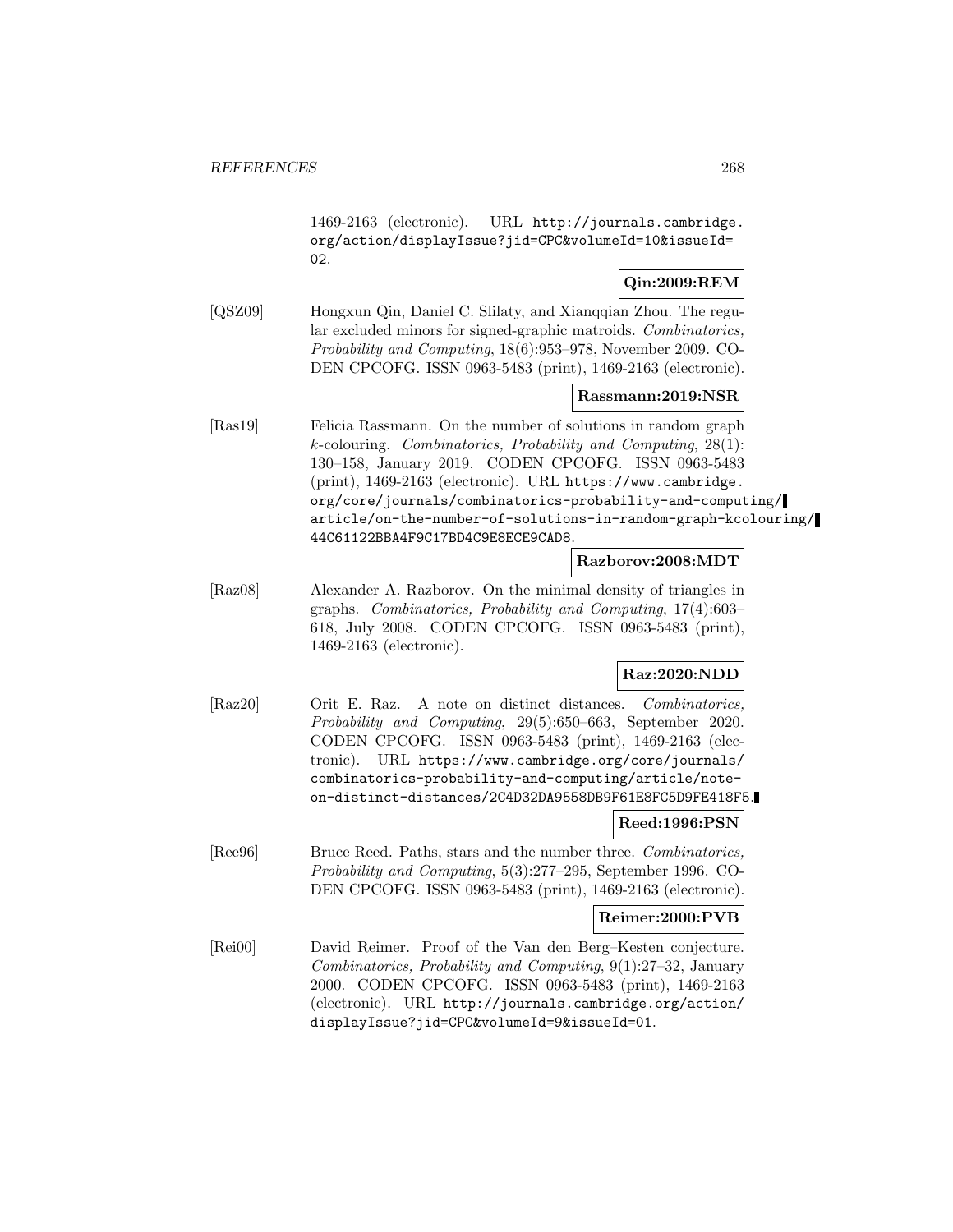# **Reidys:2002:DRI**

[Rei02] C. M. Reidys. Distances in random induced subgraphs of generalized n-cubes. Combinatorics, Probability and Computing, 11(6):599–605, November 2002. CODEN CPCOFG. ISSN 0963-5483 (print), 1469-2163 (electronic). URL http: //journals.cambridge.org/action/displayIssue?jid=CPC& volumeId=11&issueId=06.

# **Reimer:2003:ASS**

[Rei03] David Reimer. An average set size theorem. Combinatorics, Probability and Computing, 12(1):89–93, January 2003. CODEN CPCOFG. ISSN 0963-5483 (print), 1469-2163 (electronic). URL http://journals.cambridge.org/action/ displayIssue?jid=CPC&volumeId=12&issueId=01.

## **Renlund:2010:FPP**

[Ren10] Henrik Renlund. First-passage percolation with exponential times on a ladder. Combinatorics, Probability and Computing, 19(4):593–601, July 2010. CODEN CPCOFG. ISSN 0963-5483 (print), 1469-2163 (electronic).

# **Riordan:2000:SSR**

[Rio00] Oliver Riordan. Spanning subgraphs of random graphs. Combinatorics, Probability and Computing, 9(2):125–148, March 2000. CODEN CPCOFG. ISSN 0963-5483 (print), 1469-2163 (electronic). URL http://journals.cambridge.org/action/ displayIssue?jid=CPC&volumeId=9&issueId=02.

### **Riordan:2005:SGC**

[Rio05] Oliver Riordan. The small giant component in scale-free random graphs. Combinatorics, Probability and Computing, 14(5–6):897–938, November 2005. CODEN CPCOFG. ISSN 0963-5483 (print), 1469-2163 (electronic). URL http: //journals.cambridge.org/action/displayIssue?jid=CPC& volumeId=14&issueId=05.

## **Riordan:2008:CBP**

[Rio08] Oliver Riordan. The k-core and branching processes. Combinatorics, Probability and Computing, 17(1):111–136, January 2008. CODEN CPCOFG. ISSN 0963-5483 (print), 1469-2163 (electronic). URL http://journals.cambridge.org/action/ displayIssue?jid=CPC&volumeId=17&issueId=01.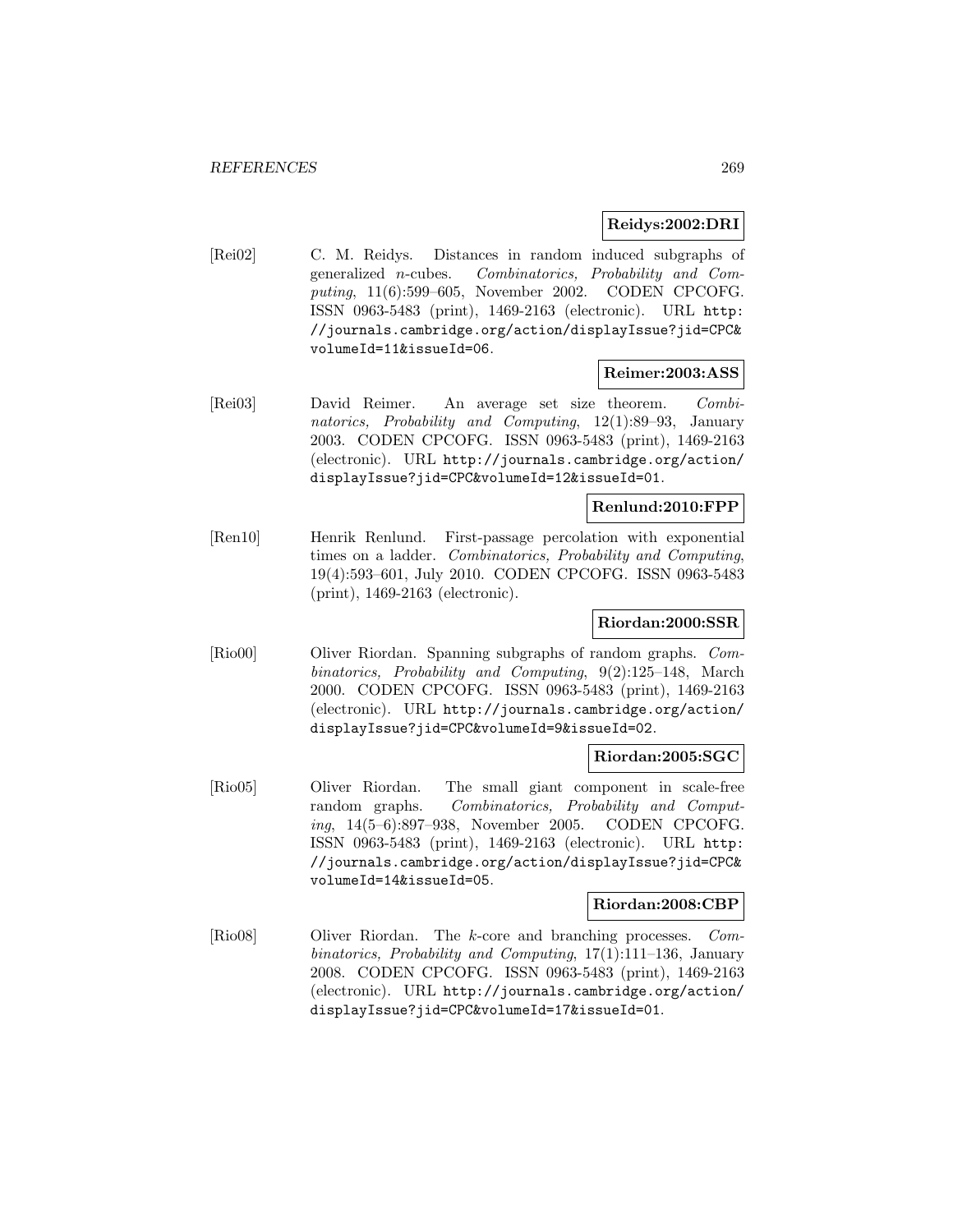### **Riordan:2012:PTC**

[Rio12] Oliver Riordan. The phase transition in the configuration model. Combinatorics, Probability and Computing, 21(1–2):265– 299, ???? 2012. CODEN CPCOFG. ISSN 0963-5483 (print), 1469-2163 (electronic).

# **Reed:1992:SCC**

[RM92] B. Reed and Colin McDiarmid. The strongly connected components of 1-in, 1-out. Combinatorics, Probability and Computing, 1(3):265–274, September 1992. CODEN CPCOFG. ISSN 0963- 5483 (print), 1469-2163 (electronic).

### **Roberto:2003:PML**

[Rob03] Cyril Roberto. A path method for the logarithmic Sobolev constant. Combinatorics, Probability and Computing, 12(4):431–455, July 2003. CODEN CPCOFG. ISSN 0963-5483 (print), 1469- 2163 (electronic). URL http://journals.cambridge.org/ action/displayIssue?jid=CPC&volumeId=12&issueId=04.

### **Ross:2009:SSS**

[Ros09] Nathan Ross. Step size in Stein's method of exchangeable pairs. Combinatorics, Probability and Computing, 18(6):979– 1017, November 2009. CODEN CPCOFG. ISSN 0963-5483 (print), 1469-2163 (electronic).

### **Rodl:1997:BCG**

[RR97] Vojtech Rödl and Andrzej Ruciński. Bipartite coverings of graphs. Combinatorics, Probability and Computing, 6(3): 349–352, September 1997. CODEN CPCOFG. ISSN 0963- 5483 (print), 1469-2163 (electronic). URL http://journals. cambridge.org/action/displayIssue?jid=CPC&volumeId=6& issueId=03.

# **Rahmann:2003:DNM**

[RR03] Sven Rahmann and Eric Rivals. On the distribution of the number of missing words in random texts. Combinatorics, Probability and Computing, 12(1):73–87, January 2003. CODEN CPCOFG. ISSN 0963-5483 (print), 1469-2163 (electronic). URL http://journals.cambridge.org/action/ displayIssue?jid=CPC&volumeId=12&issueId=01.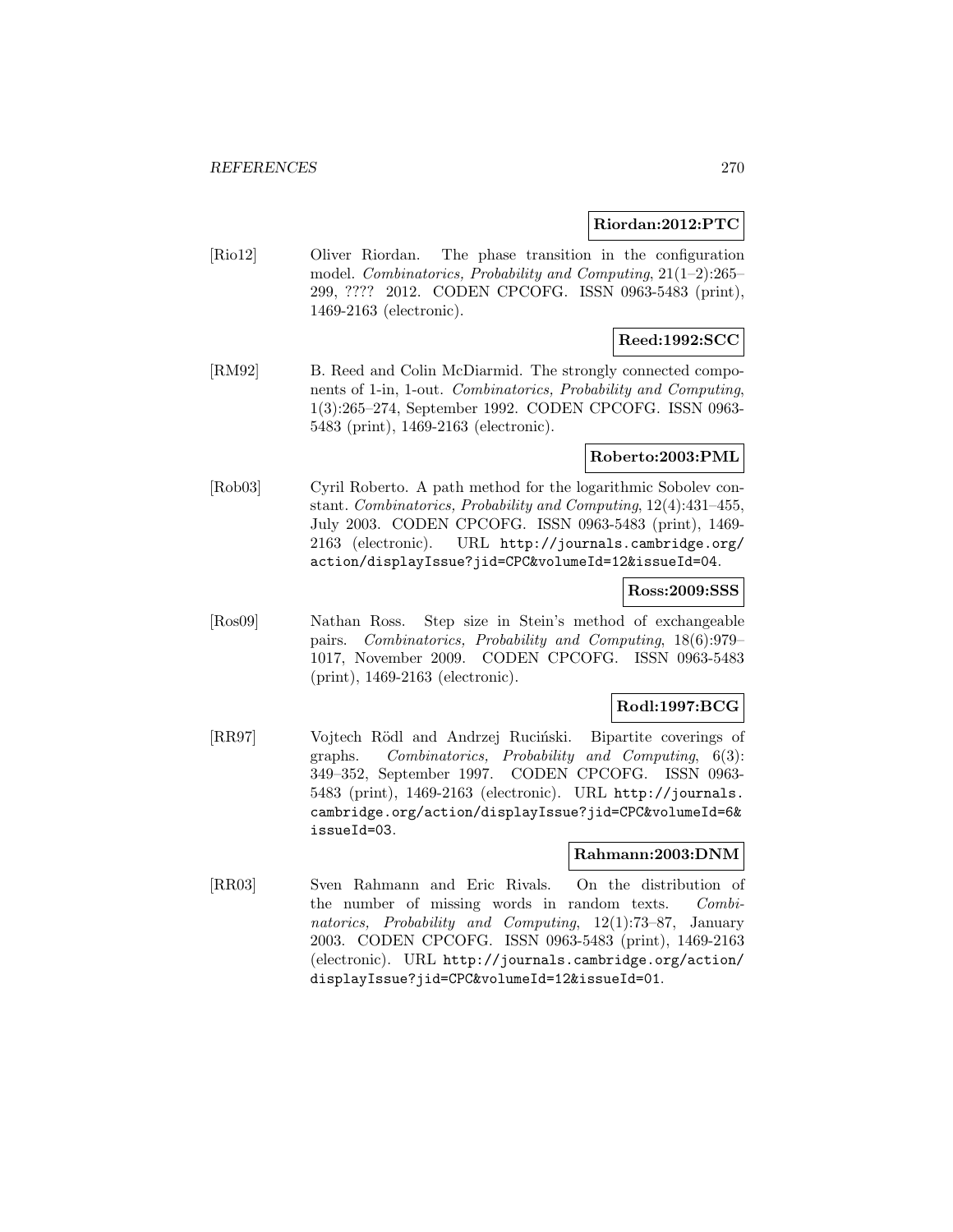#### **Rasendrahasina:2019:EMB**

[RRR19] V. Rasendrahasina, A. Rasoanaivo, and V. Ravelomanana. Expected maximum block size in critical random graphs. Combinatorics, Probability and Computing, 28(4):638–655, July 2019. CODEN CPCOFG. ISSN 0963-5483 (print), 1469-2163 (electronic). URL https://www.cambridge.org/core/journals/ combinatorics-probability-and-computing/article/expectedmaximum-block-size-in-critical-random-graphs/A3F859EA3B9AAB85D7AC299C90442CAD.

# **Rodl:2006:DTT**

[RRS06] Vojtech Rödl, Andrzej Rucinski, and Endre Szemerédi. A Dirac-type theorem for 3-uniform hypergraphs. Combinatorics, Probability and Computing, 15(1–2):229–251, January 2006. CODEN CPCOFG. ISSN 0963-5483 (print), 1469-2163 (electronic). URL http://journals.cambridge.org/action/ displayIssue?jid=CPC&volumeId=15&issueId=01.

# **Rodl:1999:HPG**

[RRT99] V. Rödl, A. Ruciński, and A. Taraz. Hypergraph packing and graph embedding. Combinatorics, Probability and Computing, 8(4):363–376, July 1999. CODEN CPCOFG. ISSN 0963- 5483 (print), 1469-2163 (electronic). URL http://journals. cambridge.org/action/displayIssue?jid=CPC&volumeId=8& issueId=04. Random graphs and combinatorial structures (Oberwolfach, 1997).

#### **Riordan:2000:MDR**

[RS00] Oliver Riordan and Alex Selby. The maximum degree of a random graph. Combinatorics, Probability and Computing, 9 (6):549–572, November 2000. CODEN CPCOFG. ISSN 0963- 5483 (print), 1469-2163 (electronic). URL http://journals. cambridge.org/action/displayIssue?jid=CPC&volumeId=9& issueId=06.

#### **Rousseau:2003:MRN**

[RS03] C. C. Rousseau and S. E. Speed. Mixed Ramsey numbers revisited. Combinatorics, Probability and Computing, 12(5–6): 653–660, November 2003. CODEN CPCOFG. ISSN 0963-5483 (print), 1469-2163 (electronic). Special issue on Ramsey theory.

# **Rodl:2007:RPHb**

[RS07a] Vojtech Rödl and Mathias Schacht. Regular partitions of hypergraphs: Counting lemmas. Combinatorics, Probability and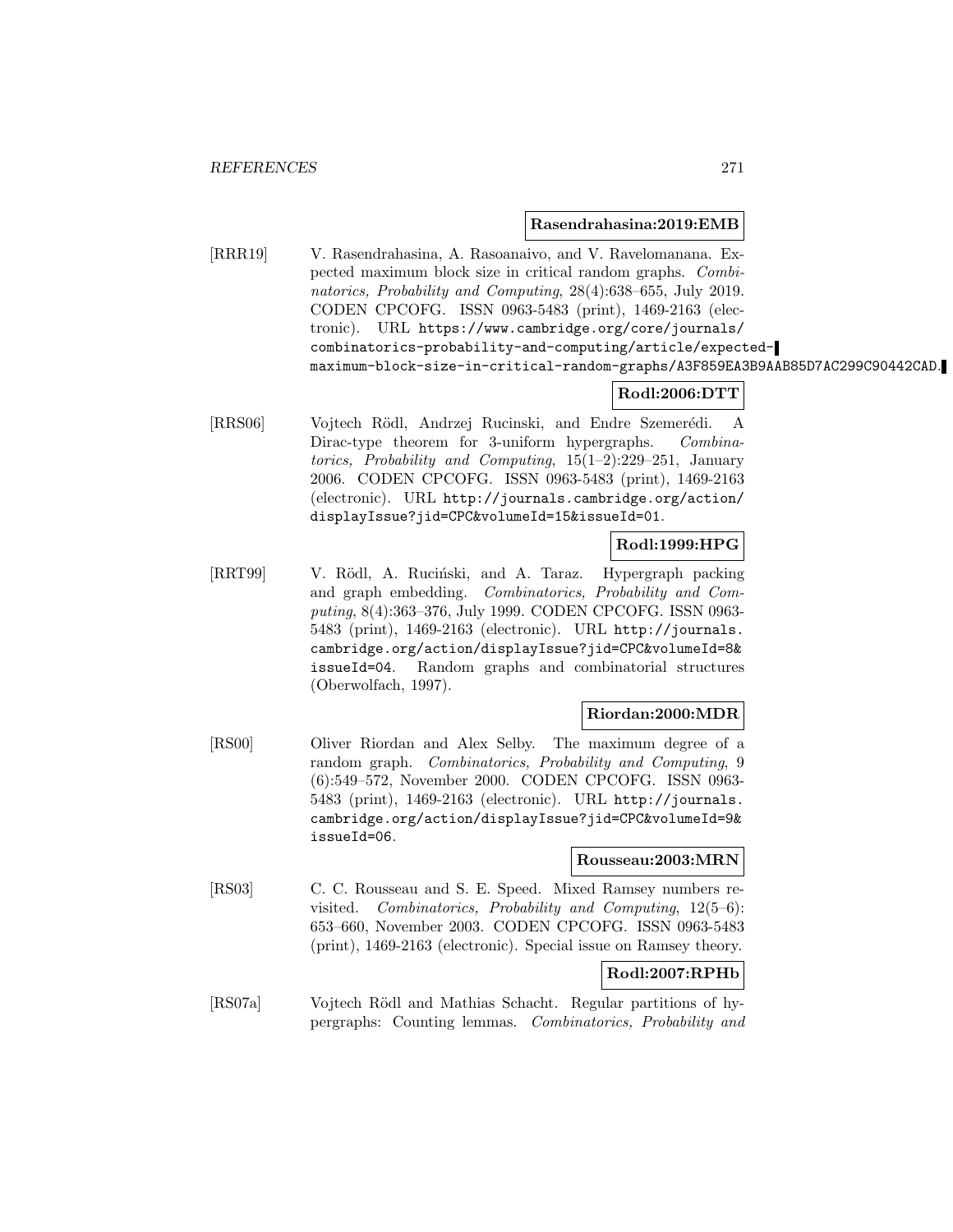Computing, 16(6):887–901, November 2007. CODEN CPCOFG. ISSN 0963-5483 (print), 1469-2163 (electronic). URL http: //journals.cambridge.org/action/displayIssue?jid=CPC& volumeId=16&issueId=06.

# **Rodl:2007:RPHa**

[RS07b] Vojtech Rödl and Mathias Schacht. Regular partitions of hypergraphs: Regularity lemmas. Combinatorics, Probability and Computing, 16(6):833–885, November 2007. CODEN CPCOFG. ISSN 0963-5483 (print), 1469-2163 (electronic). URL http: //journals.cambridge.org/action/displayIssue?jid=CPC& volumeId=16&issueId=06.

# **Rao:2018:LBB**

[RS18] Shravas Rao and Igor Shinkar. On Lipschitz bijections between Boolean functions. Combinatorics, Probability and Computing, 27(3):411–426, May 2018. CODEN CPCOFG. ISSN 0963-5483 (print), 1469-2163 (electronic). URL https://www.cambridge. org/core/journals/combinatorics-probability-and-computing/ article/on-lipschitz-bijections-between-boolean-functions/ 58FB13FAA4D02D5BDA9692680E2A5B48.

# **Rodl:2022:BVV**

[RS22] Vojtech Rödl and Marcelo Sales. A blurred view of Van der Waerden type theorems. Combinatorics, Probability and Computing, 31(4):684–701, July 2022. CODEN CPCOFG. ISSN 0963-5483 (print), 1469-2163 (electronic). URL https://www.cambridge. org/core/journals/combinatorics-probability-and-computing/ article/blurred-view-of-van-der-waerden-type-theorems/ 23A6C57B88AE5A62A353778612E1B460.

### **Remy:2007:OST**

[RSS07] Jan Remy, Alexander Souza, and Angelika Steger. On an online spanning tree problem in randomly weighted graphs. Combinatorics, Probability and Computing, 16(1):127–144, January 2007. CODEN CPCOFG. ISSN 0963-5483 (print), 1469-2163 (electronic). URL http://journals.cambridge.org/action/ displayIssue?jid=CPC&volumeId=16&issueId=01.

### **Razborov:1993:CSS**

[RSW93] A. Razborov, E. Szemerédi, and A. Wigderson. Constructing small sets that are uniform in arithmetic progressions. Combinatorics, Probability and Computing, 2(4):513–518, December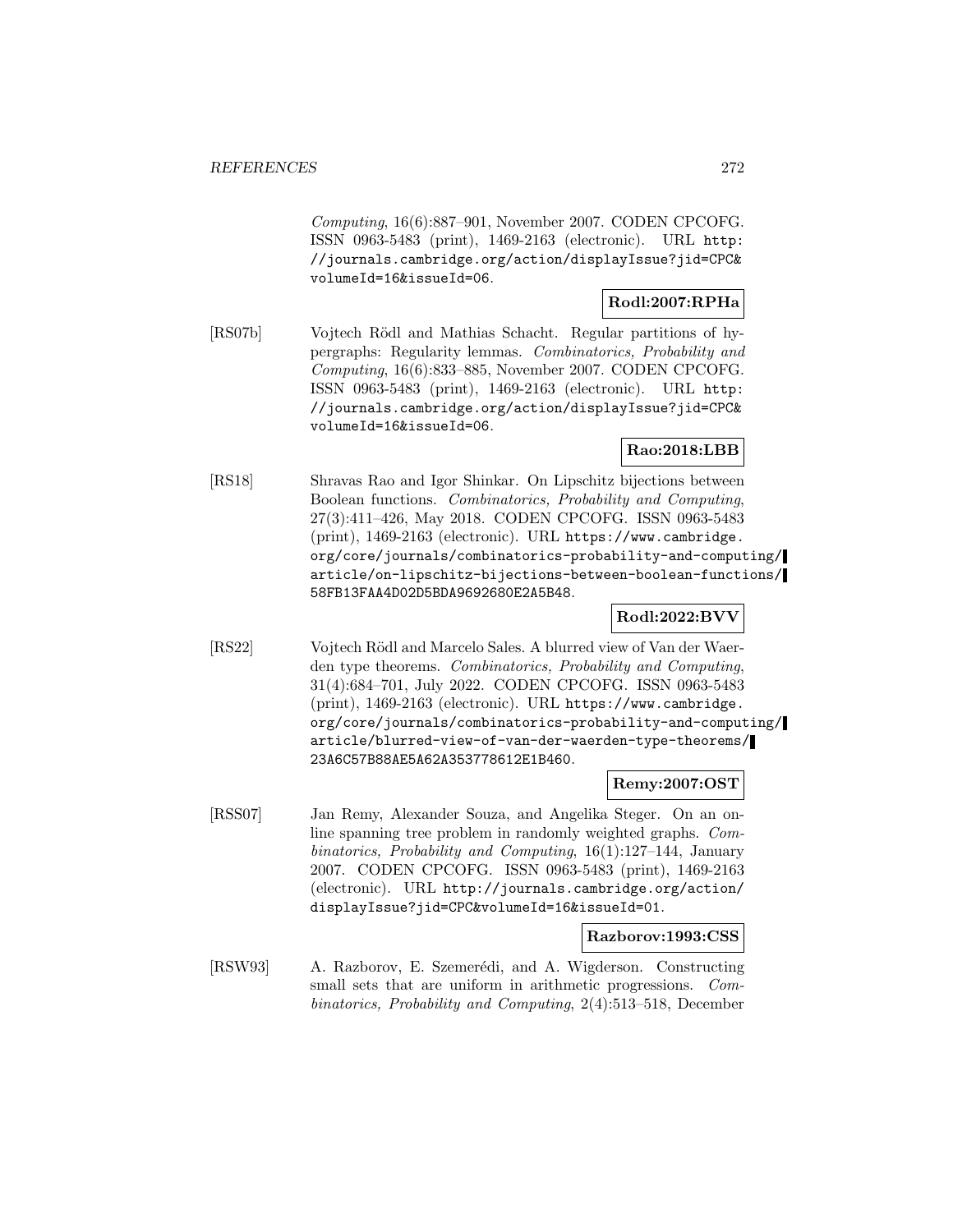1993. CODEN CPCOFG. ISSN 0963-5483 (print), 1469-2163 (electronic).

# **Rodl:2005:CGD**

[RT05] V. Rödl and L. Thoma. On cover graphs and dependent arcs in acyclic orientations. Combinatorics, Probability and Computing, 14(4):585–617, July 2005. CODEN CPCOFG. ISSN 0963-5483 (print), 1469-2163 (electronic). URL http: //journals.cambridge.org/action/displayIssue?jid=CPC& volumeId=14&issueId=04.

# **Russell:2012:CPI**

[Rus12] Paul A. Russell. Compressions and probably intersecting families. Combinatorics, Probability and Computing, 21(1–2):301– 313, ???? 2012. CODEN CPCOFG. ISSN 0963-5483 (print), 1469-2163 (electronic).

### **Rucinski:1992:RGP**

[RW92] A. Ruciński and N. C. Wormald. Random graph processes with degree restrictions. Combinatorics, Probability and Computing, 1(2):169–180, June 1992. CODEN CPCOFG. ISSN 0963-5483 (print), 1469-2163 (electronic).

# **Robalewska:2000:RSP**

[RW00] H. D. Robalewska and N. C. Wormald. Random star processes. Combinatorics, Probability and Computing, 9(1):33–43, January 2000. CODEN CPCOFG. ISSN 0963-5483 (print), 1469-2163 (electronic). URL http://journals.cambridge.org/action/ displayIssue?jid=CPC&volumeId=9&issueId=01.

### **Reid:2001:MCB**

[RW01] Talmage James Reid and Haidong Wu. On minimally 3 connected binary matroids. Combinatorics, Probability and Computing, 10(5):453–461, September 2001. CODEN CPCOFG. ISSN 0963-5483 (print), 1469-2163 (electronic). URL http: //journals.cambridge.org/action/displayIssue?jid=CPC& volumeId=10&issueId=05.

### **Riordan:2010:DSR**

[RW10] Oliver Riordan and Nicholas Wormald. The diameter of sparse random graphs. Combinatorics, Probability and Computing, 19 (5–6):835–926, November 2010. CODEN CPCOFG. ISSN 0963- 5483 (print), 1469-2163 (electronic).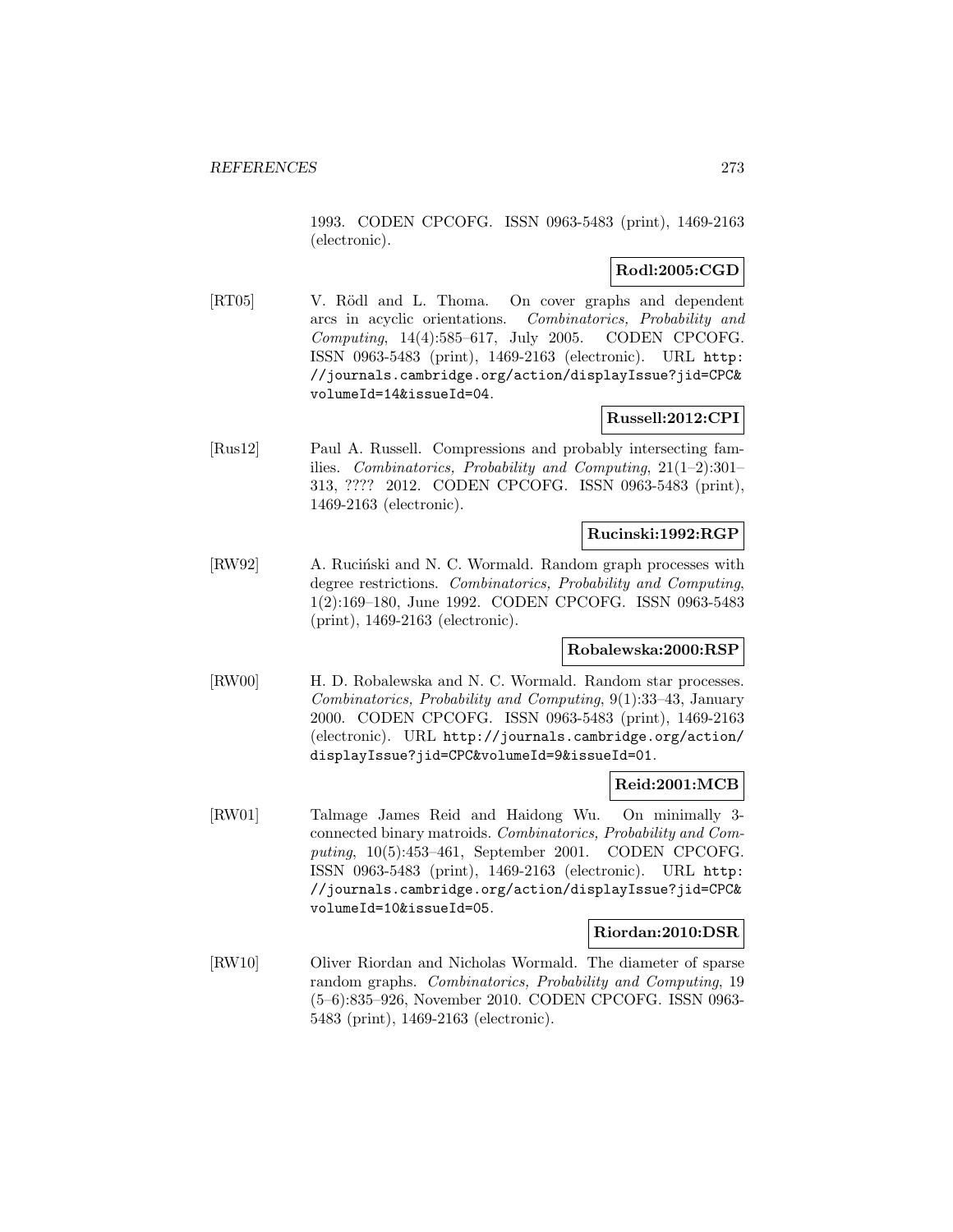### **Russell:2013:PIF**

[RW13] Paul A. Russell and Mark Walters. Probably intersecting families are not nested. Combinatorics, Probability and Computing, 22 (1):146–160, ???? 2013. CODEN CPCOFG. ISSN 0963-5483 (print), 1469-2163 (electronic).

# **Reed:2016:FSMa**

[RW16a] Bruce Reed and David R. Wood. Forcing a sparse minor. Combinatorics, Probability and Computing, 25(2):300–322, March 2016. CODEN CPCOFG. ISSN 0963-5483 (print), 1469-2163 (electronic). See corrigendum [RW16b].

## **Reed:2016:FSMb**

[RW16b] Bruce Reed and David R. Wood. 'Forcing a sparse minor' corrigendum. Combinatorics, Probability and Computing, 25(2): 323, March 2016. CODEN CPCOFG. ISSN 0963-5483 (print), 1469-2163 (electronic). See [RW16a].

# **Riordan:2016:CAP**

[RW16c] Oliver Riordan and Lutz Warnke. Convergence of Achlioptas processes via differential equations with unique solutions. Combinatorics, Probability and Computing, 25(1):154–171, January 2016. CODEN CPCOFG. ISSN 0963-5483 (print), 1469-2163 (electronic). Special issue on Oberwolfach Special Issue Part 2.

### **Ralaivaosaona:2019:CLT**

[RW19] Dimbinaina Ralaivaosaona and Stephan Wagner. A central limit theorem for additive functionals of increasing trees. Combinatorics, Probability and Computing, 28(4):618–637, July 2019. CODEN CPCOFG. ISSN 0963-5483 (print), 1469-2163 (electronic). URL https://www.cambridge.org/core/journals/ combinatorics-probability-and-computing/article/centrallimit-theorem-for-additive-functionals-of-increasingtrees/784149F341FD074D3636B6899ECB0779.

### **Saad:1996:FLA**

[Saa96] Rachid Saad. Finding a longest alternating cycle in a 2-edgecoloured complete graph is in RP. Combinatorics, Probability and Computing, 5(3):297–306, September 1996. CODEN CP-COFG. ISSN 0963-5483 (print), 1469-2163 (electronic).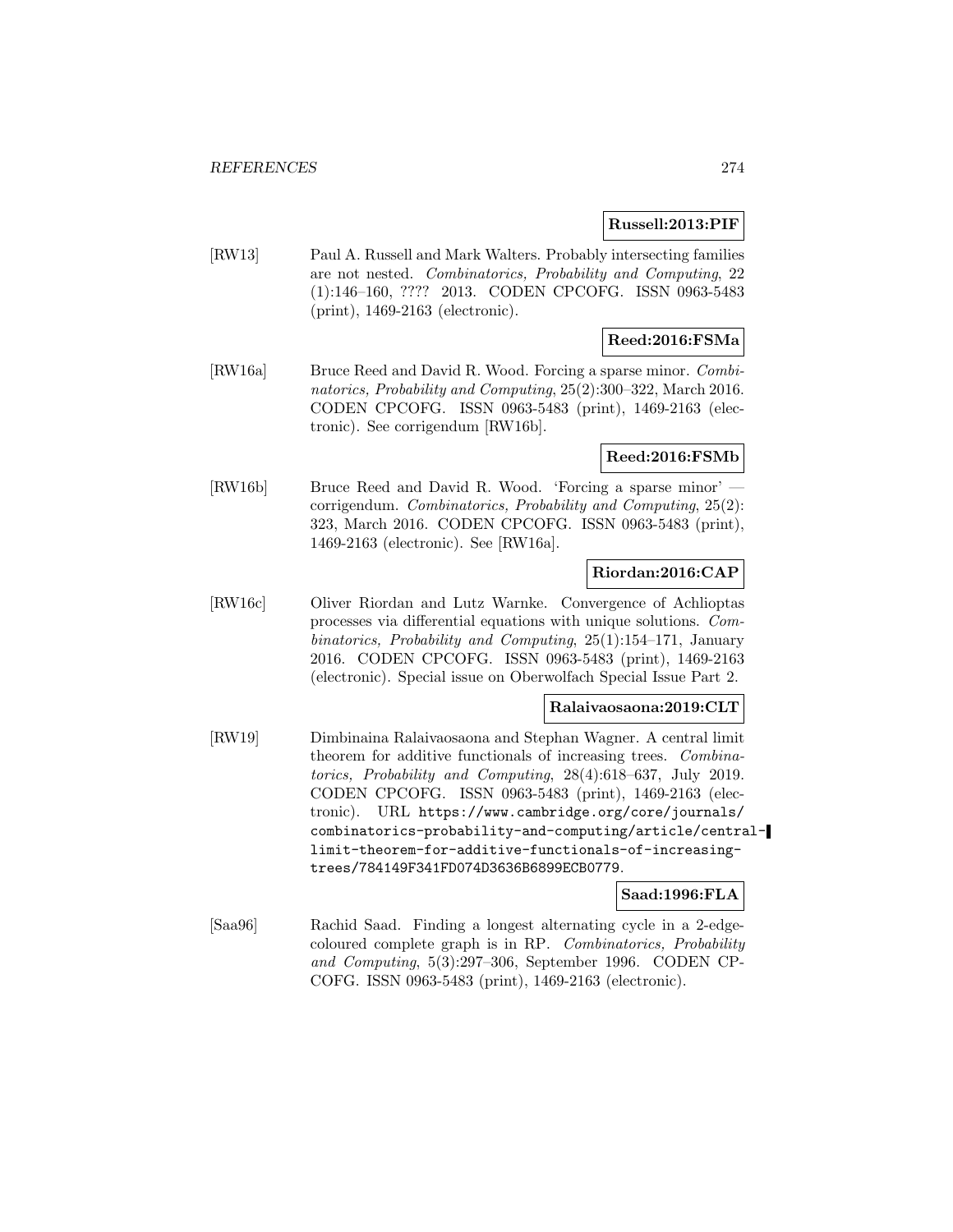## **Salez:2016:IMR**

[Sal16] Justin Salez. The interpolation method for random graphs with prescribed degrees. Combinatorics, Probability and Computing, 25(3):436–447, May 2016. CODEN CPCOFG. ISSN 0963-5483 (print), 1469-2163 (electronic).

# **Samorodnitsky:2017:IFH**

[Sam17] Alex Samorodnitsky. An inequality for functions on the Hamming cube. Combinatorics, Probability and Computing, 26(3): 468–480, May 2017. CODEN CPCOFG. ISSN 0963-5483 (print), 1469-2163 (electronic). URL https://www.cambridge. org/core/product/3770E7921E125EF4A73A413E396348CB.

### **Sanders:2008:NFT**

[San08] T. Sanders. A note on Freiman's Theorem in vector spaces. Combinatorics, Probability and Computing, 17(2):297–305, March 2008. CODEN CPCOFG. ISSN 0963-5483 (print), 1469-2163 (electronic). URL http://journals.cambridge.org/action/ displayIssue?jid=CPC&volumeId=17&issueId=02.

# **Sauer:2003:CVP**

[Sau03] N. W. Sauer. Canonical vertex partitions. Combinatorics, Probability and Computing, 12(5–6):671–704, November 2003. CO-DEN CPCOFG. ISSN 0963-5483 (print), 1469-2163 (electronic). Special issue on Ramsey theory.

# **Savicky:1998:CPS**

[Sav98] Petr Savický. Complexity and probability of some Boolean formulas. Combinatorics, Probability and Computing, 7(4): 451–463, December 1998. CODEN CPCOFG. ISSN 0963- 5483 (print), 1469-2163 (electronic). URL http://journals. cambridge.org/action/displayIssue?jid=CPC&volumeId=7& issueId=04.

### **Saloff-Coste:1995:IID**

[SC95] L. Saloff-Coste. Isoperimetric inequalities and decay of iterated kernels for almost-transitive Markov chains. Combinatorics, Probability and Computing, 4(4):419–442, December 1995. CO-DEN CPCOFG. ISSN 0963-5483 (print), 1469-2163 (electronic).

# **Schnorr:1994:BRL**

[Sch94] C.-P. Schnorr. Block reduced lattice bases and successive minima. Combinatorics, Probability and Computing, 3(4):507–522,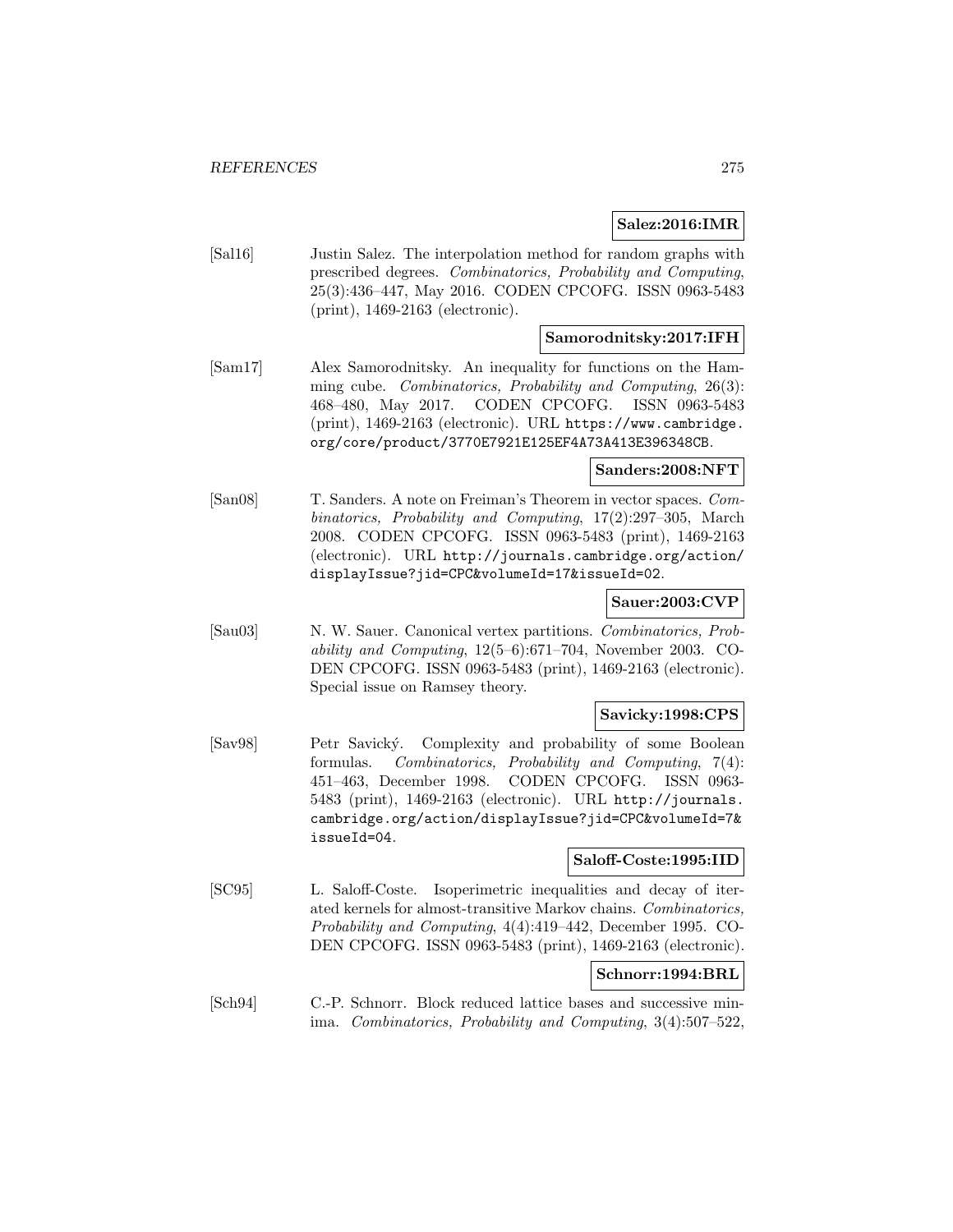December 1994. CODEN CPCOFG. ISSN 0963-5483 (print), 1469-2163 (electronic).

### **Schoen:1999:DUS**

[Sch99] Tomasz Schoen. On the density of universal sum-free sets. Combinatorics, Probability and Computing, 8(3):277–280, May 1999. CODEN CPCOFG. ISSN 0963-5483 (print), 1469-2163 (electronic). URL http://journals.cambridge.org/action/ displayIssue?jid=CPC&volumeId=8&issueId=03.

### **Schwartz:2002:AGD**

[Sch02] Gary K. Schwartz. On the automorphism groups of Dowling geometries. Combinatorics, Probability and Computing, 11(3):311– 321, May 2002. CODEN CPCOFG. ISSN 0963-5483 (print), 1469-2163 (electronic). URL http://journals.cambridge. org/action/displayIssue?jid=CPC&volumeId=11&issueId= 03.

# **Schachinger:2004:CSP**

[Sch04] Werner Schachinger. Concentration of size and path length of tries. Combinatorics, Probability and Computing, 13(4–5):763– 793, July 2004. CODEN CPCOFG. ISSN 0963-5483 (print), 1469-2163 (electronic). URL http://journals.cambridge. org/action/displayIssue?jid=CPC&volumeId=13&issueId= 04.

# **Schoen:2007:DC**

[Sch07] Tomasz Schoen. Difference covers. Combinatorics, Probability and Computing, 16(5):775–787, September 2007. CO-DEN CPCOFG. ISSN 0963-5483 (print), 1469-2163 (electronic). URL http://journals.cambridge.org/action/ displayIssue?jid=CPC&volumeId=16&issueId=05.

### **Schmutz:2011:PLI**

[Sch11] Eric Schmutz. Period lengths for iterated functions. Combinatorics, Probability and Computing, 20(2):289–298, March 2011. CODEN CPCOFG. ISSN 0963-5483 (print), 1469-2163 (electronic).

### **Scott:1992:LIS**

[Sco92] A. D. Scott. Large induced subgraphs with all degrees odd. Combinatorics, Probability and Computing, 1(4):335–349, December 1992. CODEN CPCOFG. ISSN 0963-5483 (print), 1469-2163 (electronic).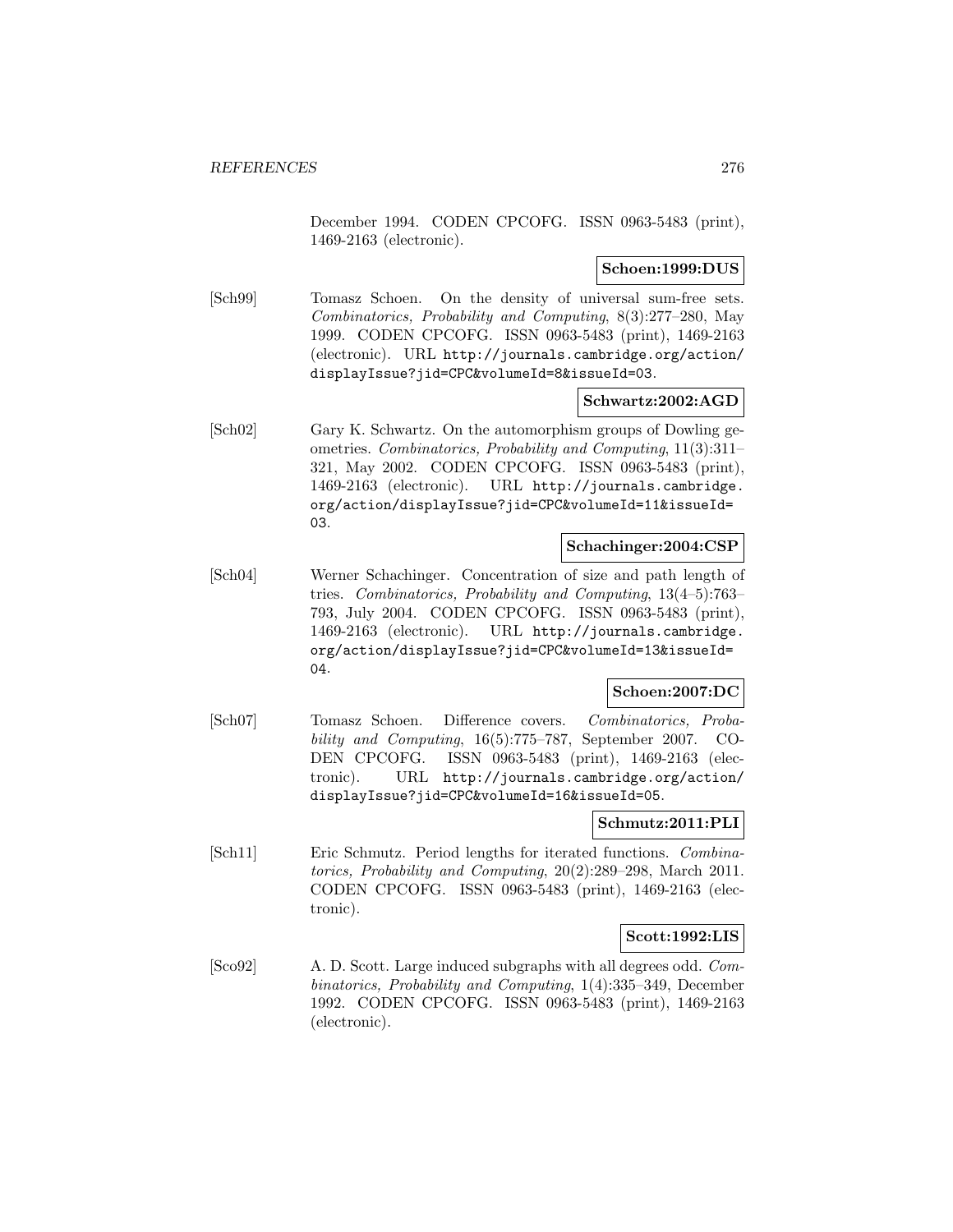### **Scott:2004:BRT**

[Sco04] Alexander Scott. Book review: "Topics in Graph Automorphisms and Reconstruction" by Josef Lauri and Raffaele Scapellato, Cambridge University Press, 2003, 172 pp. £47.50; \$65.00 hardback, £16.95; \$23.00, paperback, ISBN 0-521- 82151-7 (hardback), 0-521-52903-4 (paperback). Combinatorics, Probability and Computing, 13(1):121–122, January 2004. CODEN CPCOFG. ISSN 0963-5483 (print), 1469-2163 (electronic). URL http://journals.cambridge.org/action/ displayIssue?jid=CPC&volumeId=13&issueId=01.

## **Scott:2011:SRL**

[Sco11] Alexander Scott. Szemerédi's regularity lemma for matrices and sparse graphs. Combinatorics, Probability and Computing, 20(3): 455–466, May 2011. CODEN CPCOFG. ISSN 0963-5483 (print), 1469-2163 (electronic).

## **Saloff-Coste:1996:CNG**

[SCW96] Laurent Saloff-Coste and Wolfgang Woess. Computing norms of group-invariant transition operators. Combinatorics, Probability and Computing, 5(2):161–178, June 1996. CODEN CPCOFG. ISSN 0963-5483 (print), 1469-2163 (electronic).

# **Sedgewick:2014:MPF**

[Sed14] Robert Sedgewick. In memory of Philippe Flajolet. Combinatorics, Probability and Computing, 23(5):631–634, September 2014. CODEN CPCOFG. ISSN 0963-5483 (print), 1469-2163 (electronic). Special issue on Honouring the Memory of Philippe Flajolet - Part 1.

### **Seginer:2000:ENR**

[Seg00] Yoav Seginer. The expected norm of random matrices. Combinatorics, Probability and Computing, 9(2):149–166, March 2000. CODEN CPCOFG. ISSN 0963-5483 (print), 1469-2163 (electronic). URL http://journals.cambridge.org/action/ displayIssue?jid=CPC&volumeId=9&issueId=02.

### **Seysen:1999:MNO**

[Sey99] M. Seysen. A measure for the non-orthogonality of a lattice basis. Combinatorics, Probability and Computing, 8(3):281–291, May 1999. CODEN CPCOFG. ISSN 0963-5483 (print), 1469-2163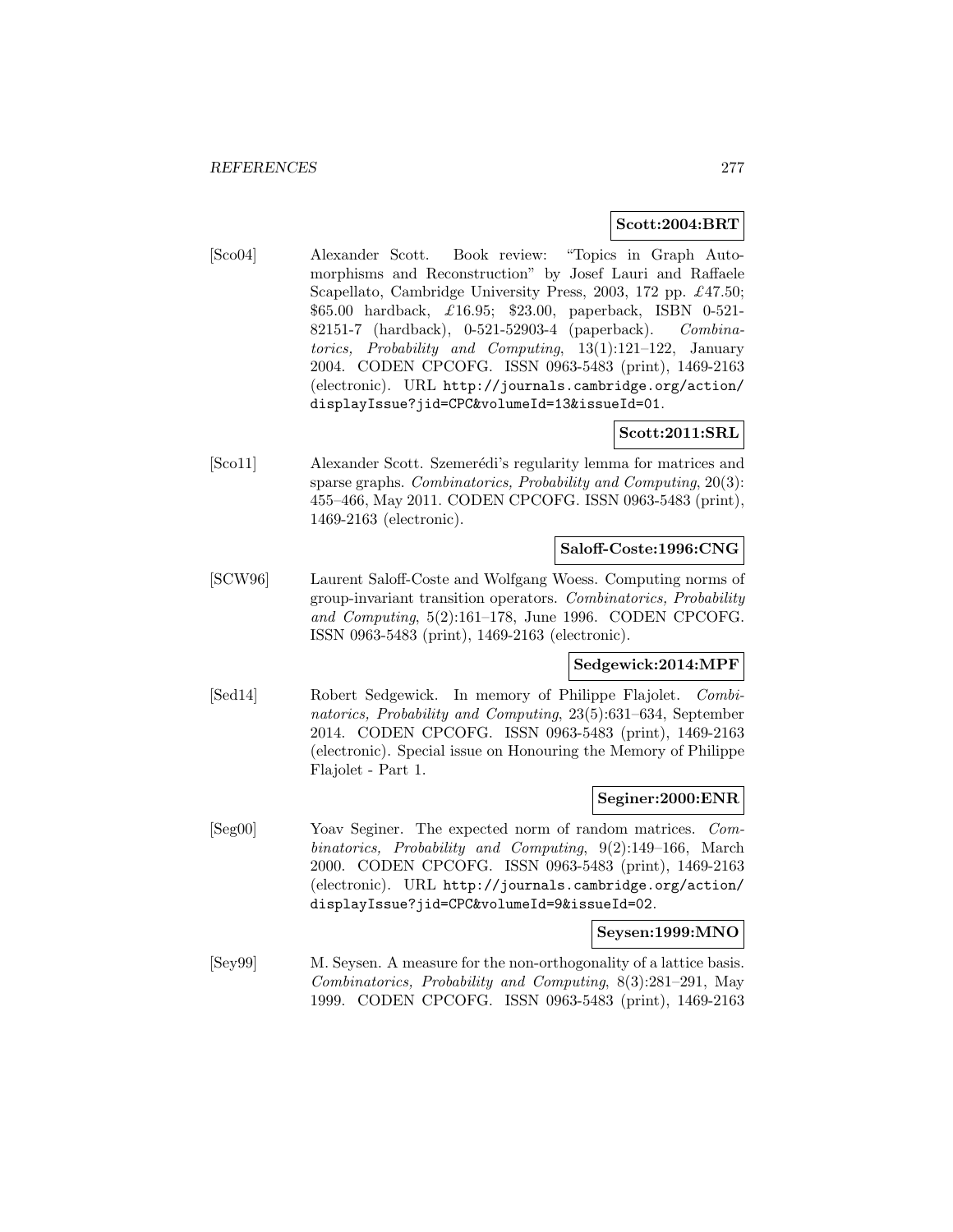(electronic). URL http://journals.cambridge.org/action/ displayIssue?jid=CPC&volumeId=8&issueId=03.

# **Stark:2002:ILR**

[SGO02] Dudley Stark, A. Ganesh, and Neil O'Connell. Information loss in riffle shuffling. Combinatorics, Probability and Computing, 11(1):79–95, January 2002. CODEN CPCOFG. ISSN 0963-5483 (print), 1469-2163 (electronic). URL http: //journals.cambridge.org/action/displayIssue?jid=CPC& volumeId=11&issueId=01.

# **Sharir:2003:CST**

[Sha03] Micha Sharir. The Clarkson–Shor technique revisited and extended. Combinatorics, Probability and Computing, 12(2):191– 201, March 2003. CODEN CPCOFG. ISSN 0963-5483 (print), 1469-2163 (electronic). URL http://journals.cambridge. org/action/displayIssue?jid=CPC&volumeId=12&issueId= 02.

# **Sharir:2011:IBS**

[Sha11] Micha Sharir. An improved bound for k-sets in four dimensions. Combinatorics, Probability and Computing, 20(1):119–129, January 2011. CODEN CPCOFG. ISSN 0963-5483 (print), 1469- 2163 (electronic).

# **Shakan:2016:SMD**

[Sha16] George Shakan. Sum of many dilates. Combinatorics, Probability and Computing, 25(3):460–469, May 2016. CODEN CPCOFG. ISSN 0963-5483 (print), 1469-2163 (electronic).

### **Shalev:2017:CMC**

[Sha17a] Aner Shalev. Corrigendum to 'Mixing, Communication Complexity and Conjectures of Gowers and Viola'. Combinatorics, Probability and Computing, 26(6):954–955, November 2017. CO-DEN CPCOFG. ISSN 0963-5483 (print), 1469-2163 (electronic). URL https://www.cambridge.org/core/product/ 140F12D529CF255A617C2ED3D1775D50. See [Sha17b].

# **Shalev:2017:MCC**

[Sha17b] Aner Shalev. Mixing, communication complexity and conjectures of Gowers and Viola. Combinatorics, Probability and Computing, 26(4):628–640, July 2017. CODEN CPCOFG. ISSN 0963-5483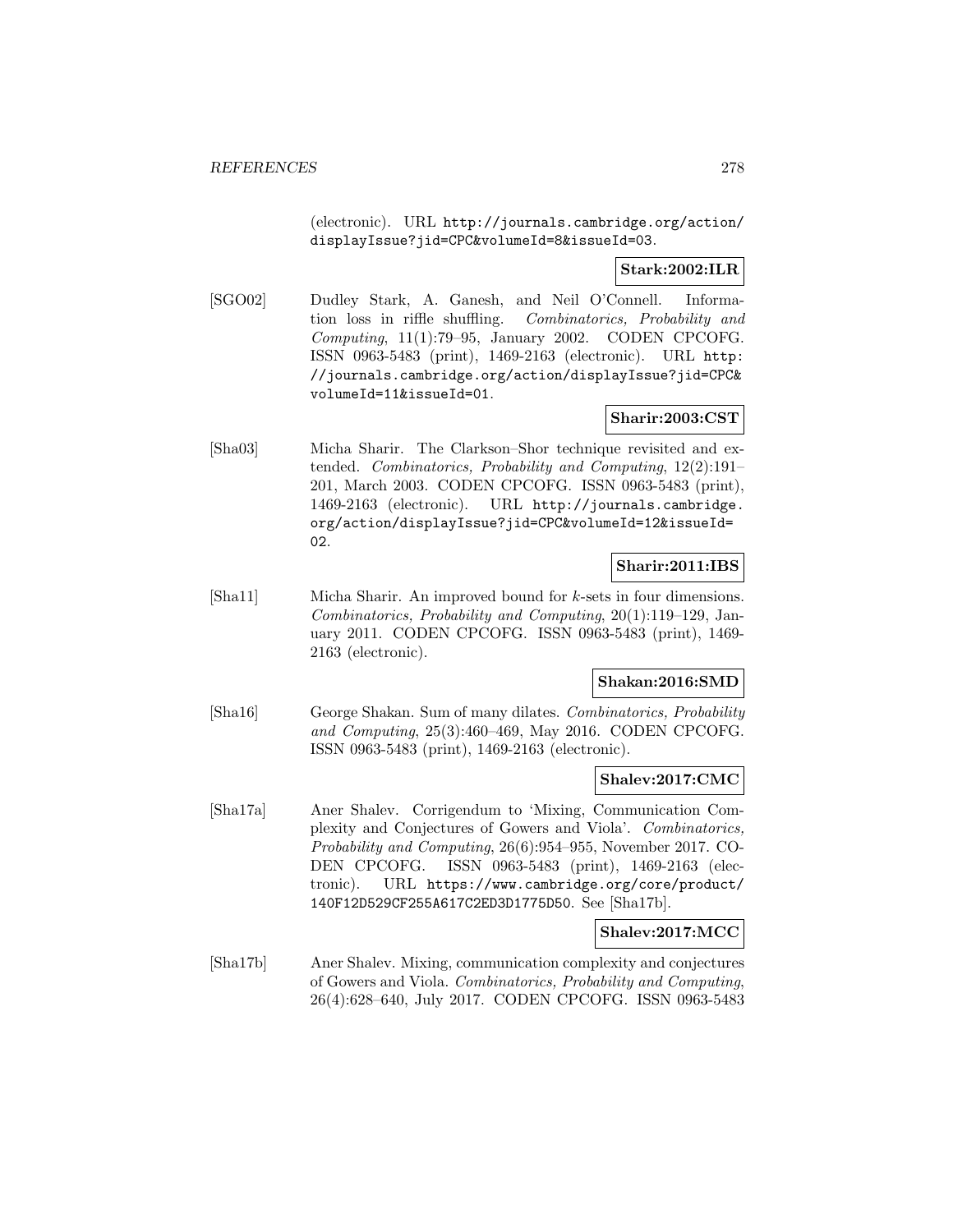(print), 1469-2163 (electronic). URL https://www.cambridge. org/core/product/5D1FBB5807440C48E5267B69A499A9EA. See corrigendum [Sha17a].

# **Shiraishi:1998:MCL**

[Shi98] Shuji Shiraishi. On the maximum cut of line graphs. Combinatorics, Probability and Computing, 7(3):335–337, September 1998. CODEN CPCOFG. ISSN 0963-5483 (print), 1469-2163 (electronic). URL http://journals.cambridge.org/action/ displayIssue?jid=CPC&volumeId=7&issueId=03.

# **Siegrist:1998:EVE**

[Sie98] Kyle Siegrist. Expected value expansions in random subgraphs with applications to network reliability. Combinatorics, Probability and Computing, 7(4):465–483, December 1998. CODEN CPCOFG. ISSN 0963-5483 (print), 1469-2163 (electronic). URL http://journals.cambridge.org/action/ displayIssue?jid=CPC&volumeId=7&issueId=04.

# **Sinclair:1992:IBM**

[Sin92] Alistair Sinclair. Improved bounds for mixing rates of Markov chains and multicommodity flow. Combinatorics, Probability and Computing, 1(4):351–370, December 1992. CODEN CPCOFG. ISSN 0963-5483 (print), 1469-2163 (electronic).

### **Sivakoff:2014:SPD**

[Siv14] David Sivakoff. Site percolation on the d-dimensional Hamming torus. Combinatorics, Probability and Computing, 23(2):290– 315, March 2014. CODEN CPCOFG. ISSN 0963-5483 (print), 1469-2163 (electronic).

## **Skrekovski:1999:GTT**

 $[\text{Škr99a}]$  R.  $\text{Škrekovski}$ . A Grötzsch-type theorem for list colourings with impropriety one. Combinatorics, Probability and Computing, 8 (5):493–507, September 1999. CODEN CPCOFG. ISSN 0963- 5483 (print), 1469-2163 (electronic). URL http://journals. cambridge.org/action/displayIssue?jid=CPC&volumeId=8& issueId=05.

### **Skrekovski:1999:LIC**

[Škr99b] R. Škrekovski. List improper colourings of planar graphs. Combinatorics, Probability and Computing, 8(3):293–299, May 1999. CODEN CPCOFG. ISSN 0963-5483 (print), 1469-2163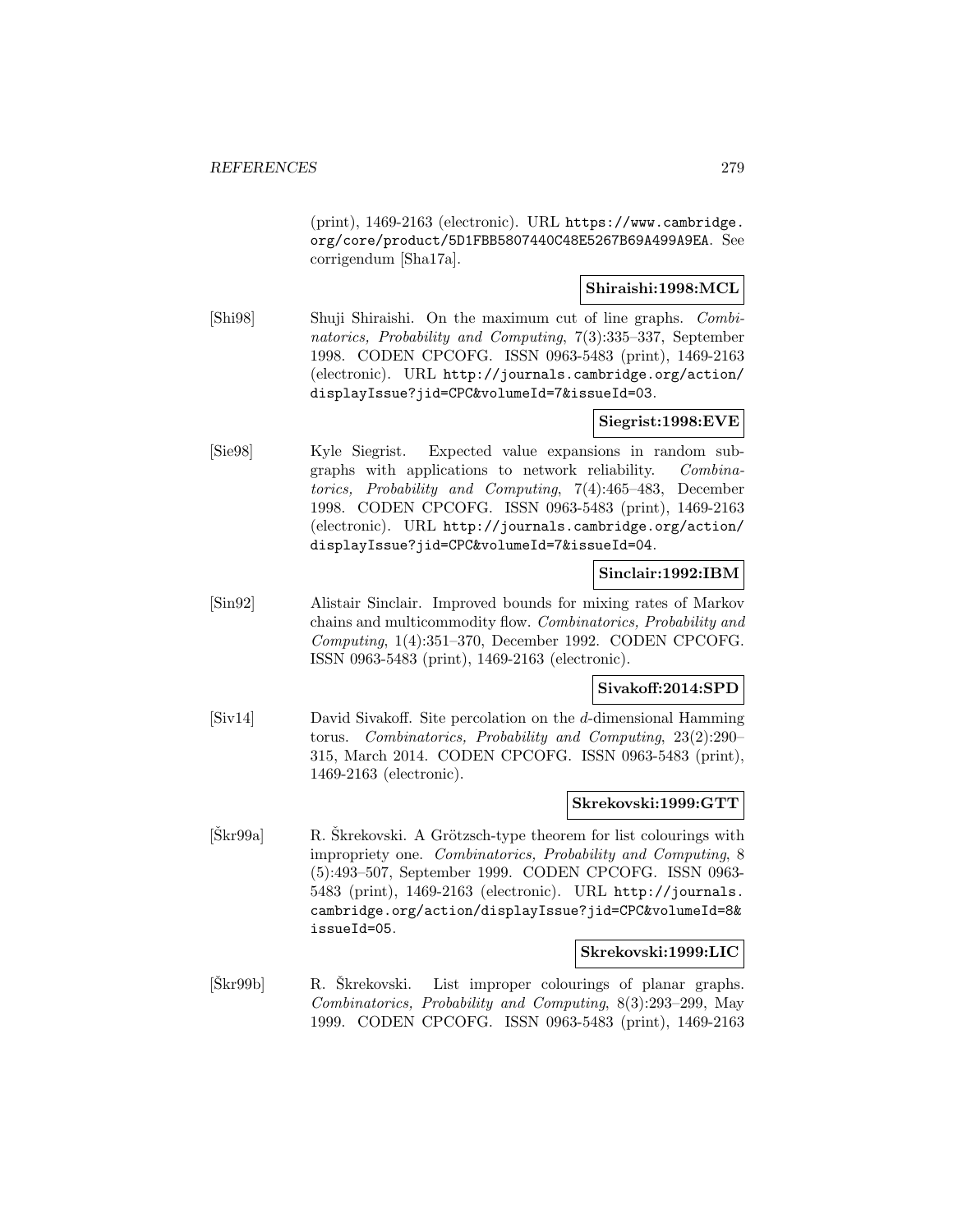(electronic). URL http://journals.cambridge.org/action/ displayIssue?jid=CPC&volumeId=8&issueId=03.

## **Skupien:1996:SSL**

[Sku96] Z. Skupien. Smallest sets of longest paths with empty intersection. Combinatorics, Probability and Computing, 5(4):429–436, December 1996. CODEN CPCOFG. ISSN 0963-5483 (print), 1469-2163 (electronic).

# **Slivnik:1996:SPG**

[Sli96] Tomaˇz Slivnik. Short proof of Galvin's theorem on the listchromatic index of a bipartite multigraph. Combinatorics, Probability and Computing, 5(1):91–94, March 1996. CODEN CP-COFG. ISSN 0963-5483 (print), 1469-2163 (electronic).

# **Slilaty:2002:MDT**

[Sli02] Daniel C. Slilaty. Matroid duality from topological duality in surfaces of nonnegative Euler characteristic. Combinatorics, Probability and Computing, 11(5):515–528, September 2002. CODEN CPCOFG. ISSN 0963-5483 (print), 1469-2163 (electronic). URL http://journals.cambridge.org/action/ displayIssue?jid=CPC&volumeId=11&issueId=05.

# **Smith:1993:ORG**

[Smi93] D. H. Smith. Optimally reliable graphs for both vertex and edge failures. Combinatorics, Probability and Computing, 2(1):93–100, March 1993. CODEN CPCOFG. ISSN 0963-5483 (print), 1469- 2163 (electronic).

# **Smyth:2013:RIF**

[Smy13] Clifford Smyth. Reimer's inequality on a finite distributive lattice. Combinatorics, Probability and Computing, 22(4):612–621, July 2013. CODEN CPCOFG. ISSN 0963-5483 (print), 1469- 2163 (electronic).

# **Soberon:2018:RTC**

[Sob18] Pablo Soberón. Robust Tverberg and colourful Carathéodory results via random choice. Combinatorics, Probability and Computing, 27(3):427–440, May 2018. CODEN CPCOFG. ISSN 0963-5483 (print), 1469-2163 (electronic). URL https://www. cambridge.org/core/journals/combinatorics-probabilityand-computing/article/robust-tverberg-and-colourfulcaratheodory-results-via-random-choice/0F924628DD8F0CF7F40C685A6200E9D8.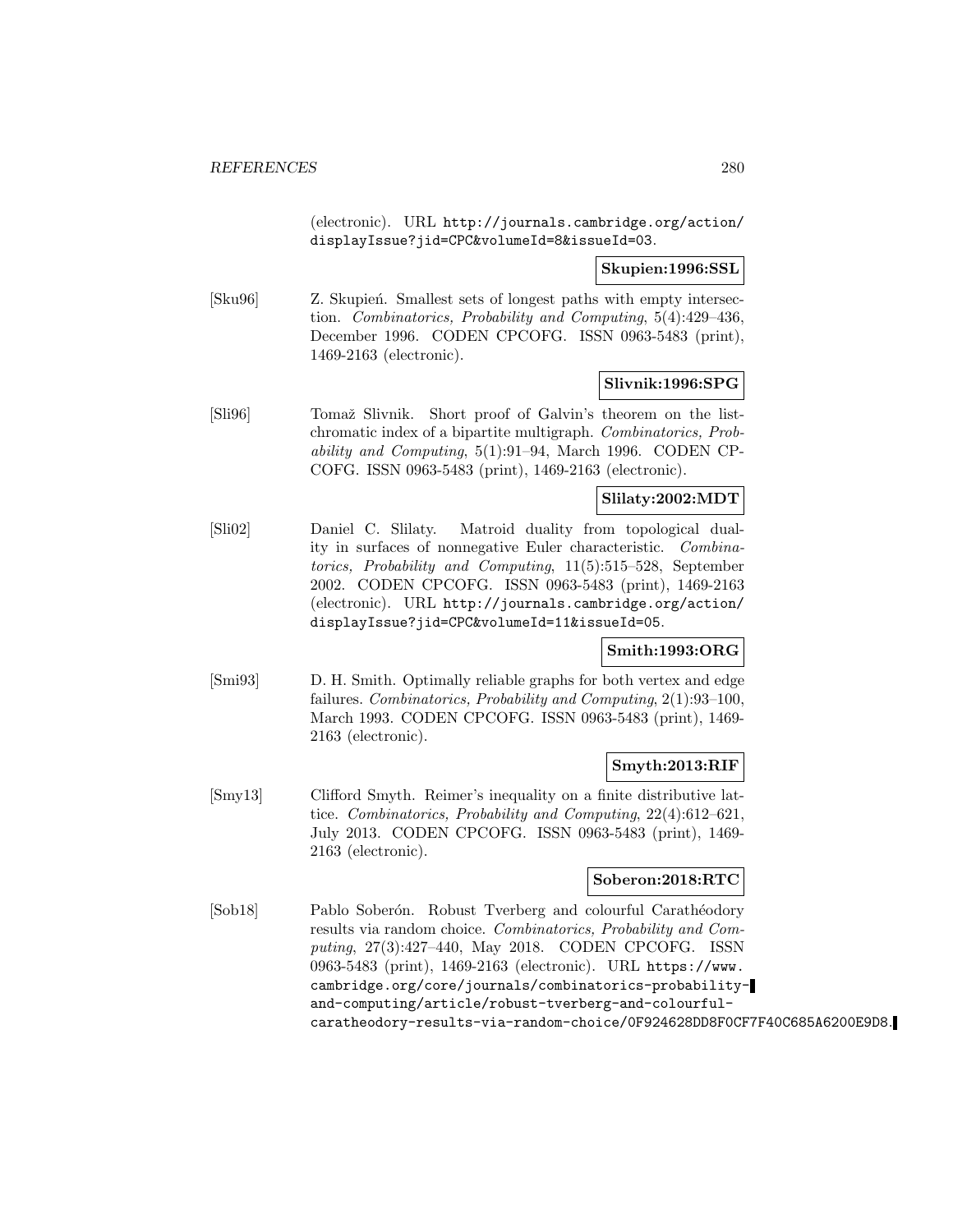### **Sokal:2001:BCZ**

[Sok01] Alan D. Sokal. Bounds on the complex zeros of (di)chromatic polynomials and Potts-model partition functions. Combinatorics, Probability and Computing, 10(1):41–77, January 2001. CODEN CPCOFG. ISSN 0963-5483 (print), 1469-2163 (electronic). URL http://journals.cambridge.org/action/ displayIssue?jid=CPC&volumeId=10&issueId=01.

### **Sokal:2004:CRD**

[Sok04] Alan D. Sokal. Chromatic roots are dense in the whole complex plane. Combinatorics, Probability and Computing, 13(2):221– 261, March 2004. CODEN CPCOFG. ISSN 0963-5483 (print), 1469-2163 (electronic). URL http://journals.cambridge. org/action/displayIssue?jid=CPC&volumeId=13&issueId= 02.

## **Solymosi:2004:NQE**

[Sol04] J. Solymosi. A note on a question of Erdős and Graham. Combinatorics, Probability and Computing, 13(2):263–267, March 2004. CODEN CPCOFG. ISSN 0963-5483 (print), 1469-2163 (electronic). URL http://journals.cambridge.org/action/ displayIssue?jid=CPC&volumeId=13&issueId=02.

### **Solymosi:2006:APS**

[Sol06] József Solymosi. Arithmetic progressions in sets with small sumsets. Combinatorics, Probability and Computing, 15(4):597–603, July 2006. CODEN CPCOFG. ISSN 0963-5483 (print), 1469- 2163 (electronic). URL http://journals.cambridge.org/ action/displayIssue?jid=CPC&volumeId=15&issueId=04.

### **Solymosi:2015:CFG**

 $[Sol15]$  József Solymosi. The  $(7, 4)$ -conjecture in finite groups. Combinatorics, Probability and Computing, 24(4):680–686, July 2015. CODEN CPCOFG. ISSN 0963-5483 (print), 1469-2163 (electronic). Special issue on Oberwolfach Special Issue Part 1.

#### **Specker:2005:MCS**

[Spe05] E. Specker. Modular counting and substitution of structures. Combinatorics, Probability and Computing, 14(1–2):203–210, January 2005. CODEN CPCOFG. ISSN 0963-5483 (print), 1469- 2163 (electronic). URL http://journals.cambridge.org/ action/displayIssue?jid=CPC&volumeId=14&issueId=01.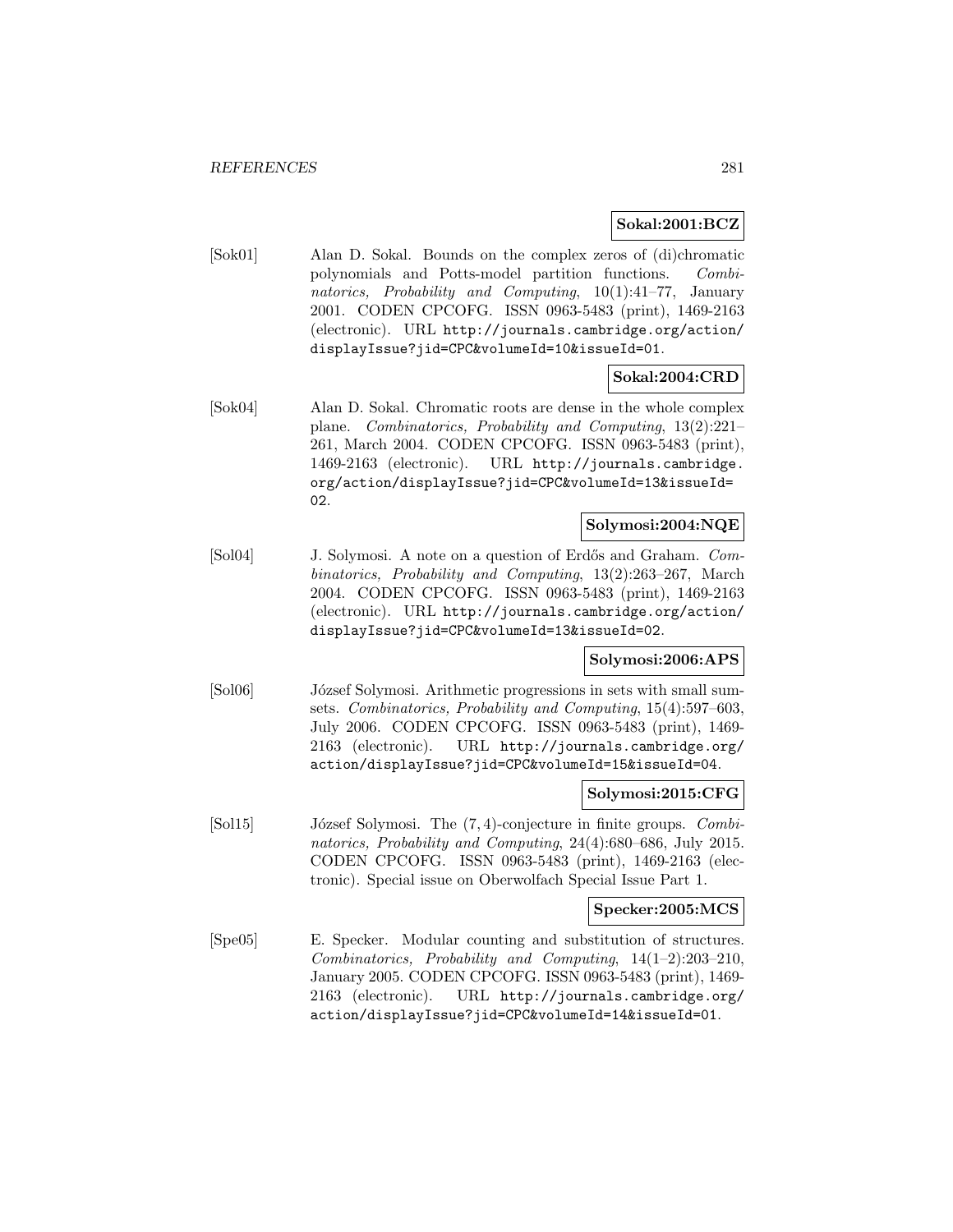## **Spink:2016:LMQ**

[Spi16] Hunter Spink. Local maxima of quadratic Boolean functions. Combinatorics, Probability and Computing, 25(4):633–640, July 2016. CODEN CPCOFG. ISSN 0963-5483 (print), 1469-2163 (electronic).

# **Schwerdtfeger:2010:ALL**

[SRT10] U. Schwerdtfeger, C. Richard, and B. Thatte. Area limit laws for symmetry classes of staircase polygons. Combinatorics, Probability and Computing, 19(3):441–461, May 2010. CODEN CP-COFG. ISSN 0963-5483 (print), 1469-2163 (electronic).

# **Shahrokhi:1994:CCF**

[SS94] Farhad Shahrokhi and László A. Székely. On canonical concurrent flows, crossing number and graph expansion. Combinatorics, Probability and Computing, 3(4):523–543, December 1994. CO-DEN CPCOFG. ISSN 0963-5483 (print), 1469-2163 (electronic).

# **Sali:1997:RSS**

[SS97] Attila Sali and Gábor Simonyi. Recovering set systems and graph entropy. Combinatorics, Probability and Computing, 6 (4):481–491, December 1997. CODEN CPCOFG. ISSN 0963- 5483 (print), 1469-2163 (electronic). URL http://journals. cambridge.org/action/displayIssue?jid=CPC&volumeId=6& issueId=04.

### **Simonovits:2003:HEP**

[SS03] Miklós Simonovits and Vera T. Sós. Hereditary extended properties, quasi-random graphs and induced subgraphs. Combinatorics, Probability and Computing, 12(3):319–344, May 2003. CODEN CPCOFG. ISSN 0963-5483 (print), 1469-2163 (electronic). URL http://journals.cambridge.org/action/ displayIssue?jid=CPC&volumeId=12&issueId=03. Combinatorics, probability and computing (Oberwolfach, 2001).

#### **Smorodinsky:2004:SPH**

[SS04] Shakhar Smorodinsky and Micha Sharir. Selecting points that are heavily covered by pseudo-circles, spheres or rectangles. Combinatorics, Probability and Computing, 13(3):389–411, May 2004. CODEN CPCOFG. ISSN 0963-5483 (print), 1469-2163 (electronic). URL http://journals.cambridge.org/action/ displayIssue?jid=CPC&volumeId=13&issueId=03.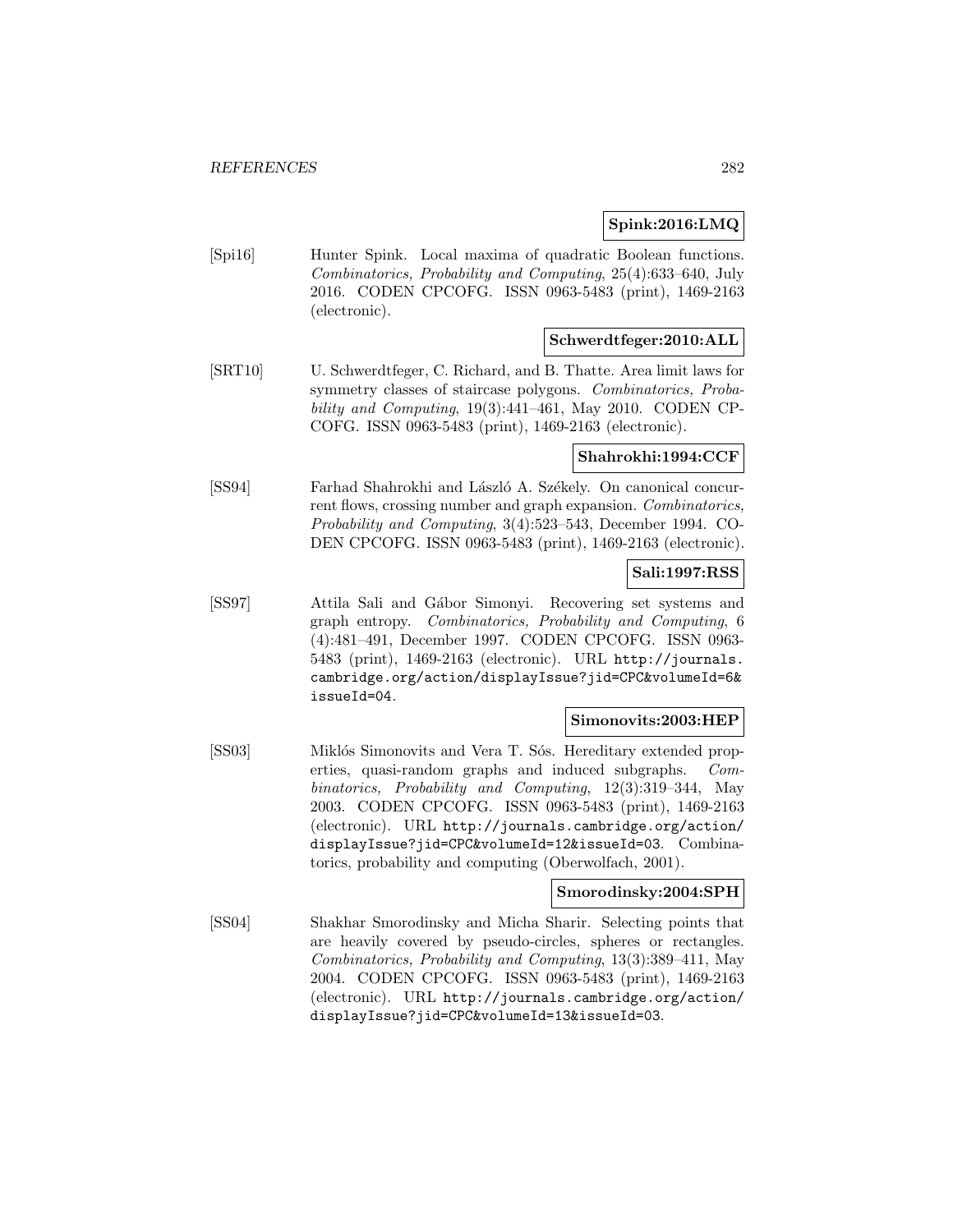## **Scott:2006:DGL**

[SS06a] Alexander D. Scott and Alan D. Sokal. On dependency graphs and the lattice gas. Combinatorics, Probability and Computing, 15(1–2):253–279, January 2006. CODEN CPCOFG. ISSN 0963-5483 (print), 1469-2163 (electronic). URL http: //journals.cambridge.org/action/displayIssue?jid=CPC& volumeId=15&issueId=01.

### **Scott:2006:SSR**

[SS06b] Alexander D. Scott and Gregory B. Sorkin. Solving sparse random instances of max cut and max 2-CSP in linear expected time. Combinatorics, Probability and Computing, 15(1–2):281–315, January 2006. CODEN CPCOFG. ISSN 0963-5483 (print), 1469- 2163 (electronic). URL http://journals.cambridge.org/ action/displayIssue?jid=CPC&volumeId=15&issueId=01.

# **Steel:2007:TAT**

[SS07] M. A. Steel and L. A. Székely. Teasing apart two trees. Combinatorics, Probability and Computing, 16(6):903–922, November 2007. CODEN CPCOFG. ISSN 0963-5483 (print), 1469-2163 (electronic). URL http://journals.cambridge.org/action/ displayIssue?jid=CPC&volumeId=16&issueId=06.

### **Schoen:2011:SCS**

[SS11] Tomasz Schoen and Ilya D. Shkredov. On sumsets of convex sets. Combinatorics, Probability and Computing, 20(5):793–798, September 2011. CODEN CPCOFG. ISSN 0963-5483 (print), 1469-2163 (electronic).

# **Sharir:2013:CPG**

[SS13] Micha Sharir and Adam Sheffer. Counting plane graphs: Crossgraph charging schemes. Combinatorics, Probability and Computing, 22(6):935–954, November 2013. CODEN CPCOFG. ISSN 0963-5483 (print), 1469-2163 (electronic).

### **Skokan:2014:CSR**

[SS14] J. Skokan and M. Stein. Cycles are strongly Ramsey-unsaturated. Combinatorics, Probability and Computing, 23(4):607–630, July 2014. CODEN CPCOFG. ISSN 0963-5483 (print), 1469-2163 (electronic).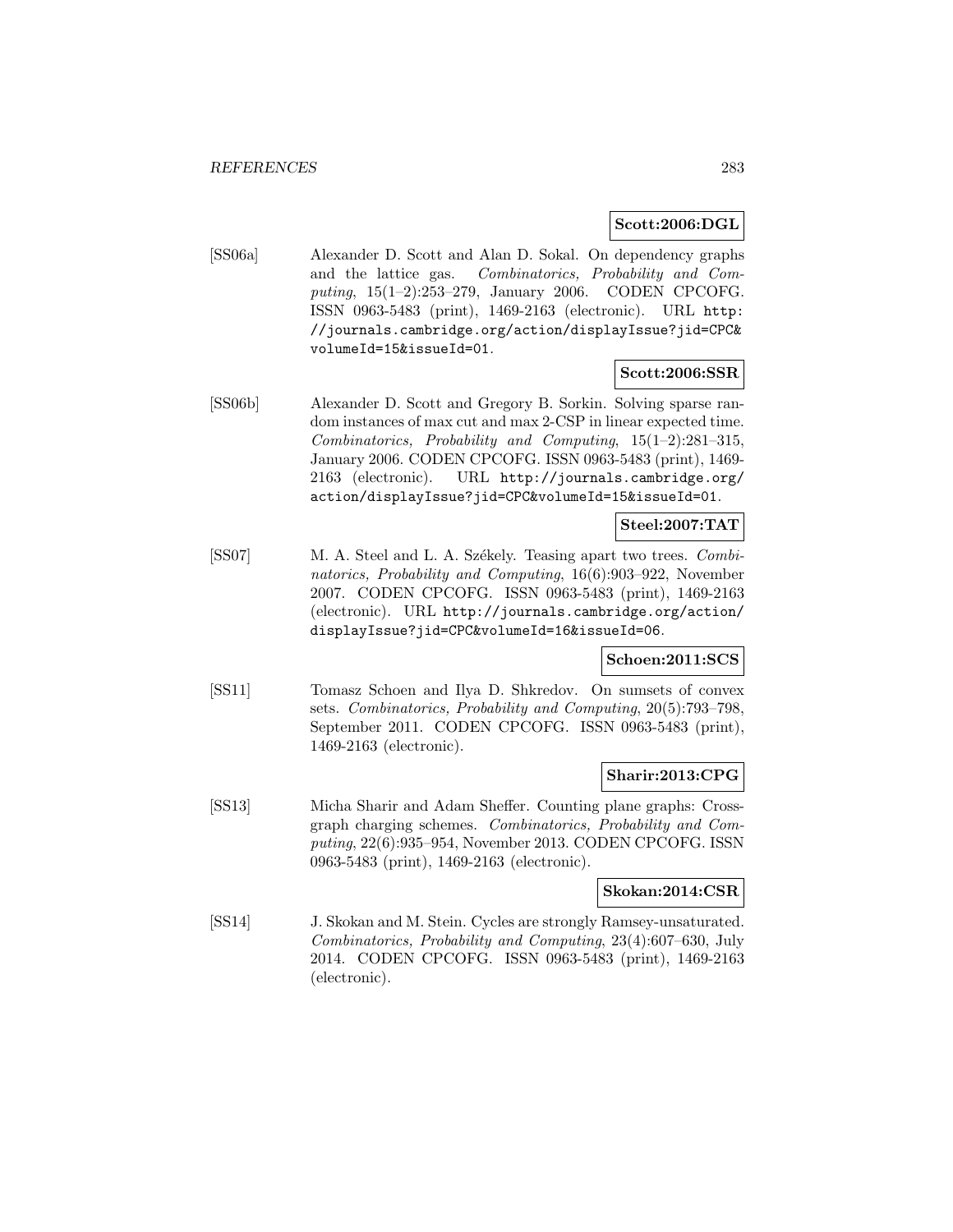### **Sharir:2016:DDT**

[SS16] Micha Sharir and József Solymosi. Distinct distances from three points. Combinatorics, Probability and Computing, 25(4):623– 632, July 2016. CODEN CPCOFG. ISSN 0963-5483 (print), 1469-2163 (electronic).

# **Sapir:2020:IRL**

[SS20] Shachar Sapir and Asaf Shapira. The induced removal lemma in sparse graphs. Combinatorics, Probability and Computing, 29 (1):153–162, January 2020. CODEN CPCOFG. ISSN 0963-5483 (print), 1469-2163 (electronic). URL https://www.cambridge. org/core/journals/combinatorics-probability-and-computing/ article/induced-removal-lemma-in-sparse-graphs/651B476F7AFFB50ED7B62C44522CC09D

# **Salvy:2011:PFD**

[SSS<sup>+</sup>11] Bruno Salvy, Bob Sedgewick, Michele Soria, Wojciech Szpankowski, and Brigitte Vall´ee. Philippe Flajolet 1 December 1948–22 March 2011. Combinatorics, Probability and Computing, 20(5):647–649, September 2011. CODEN CPCOFG. ISSN 0963-5483 (print), 1469-2163 (electronic).

# **Sah:2021:CBR**

[SSTZ21] Ashwin Sah, Mehtaab Sawhney, Jonathan Tidor, and Yufei Zhao. A counterexample to the Bollobás–Riordan conjectures on sparse graph limits. Combinatorics, Probability and Computing, 30(5):796–799, September 2021. CO-DEN CPCOFG. ISSN 0963-5483 (print), 1469-2163 (electronic). URL https://www.cambridge.org/core/journals/ combinatorics-probability-and-computing/article/counterexampleto-the-bollobasriordan-conjectures-on-sparse-graph-limits/ 5D13139270D258DCE816FB1EAFEB36F8.

### **Sharir:2015:IBI**

[SSZ15] Micha Sharir, Adam Sheffer, and Joshua Zahl. Improved bounds for incidences between points and circles. Combinatorics, Probability and Computing, 24(3):490–520, May 2015. CODEN CP-COFG. ISSN 0963-5483 (print), 1469-2163 (electronic).

### **Shawe-Taylor:1996:FSM**

[ST96] John Shawe-Taylor. Fast string matching in stationary ergodic sources. Combinatorics, Probability and Computing, 5(4):415– 427, December 1996. CODEN CPCOFG. ISSN 0963-5483 (print), 1469-2163 (electronic).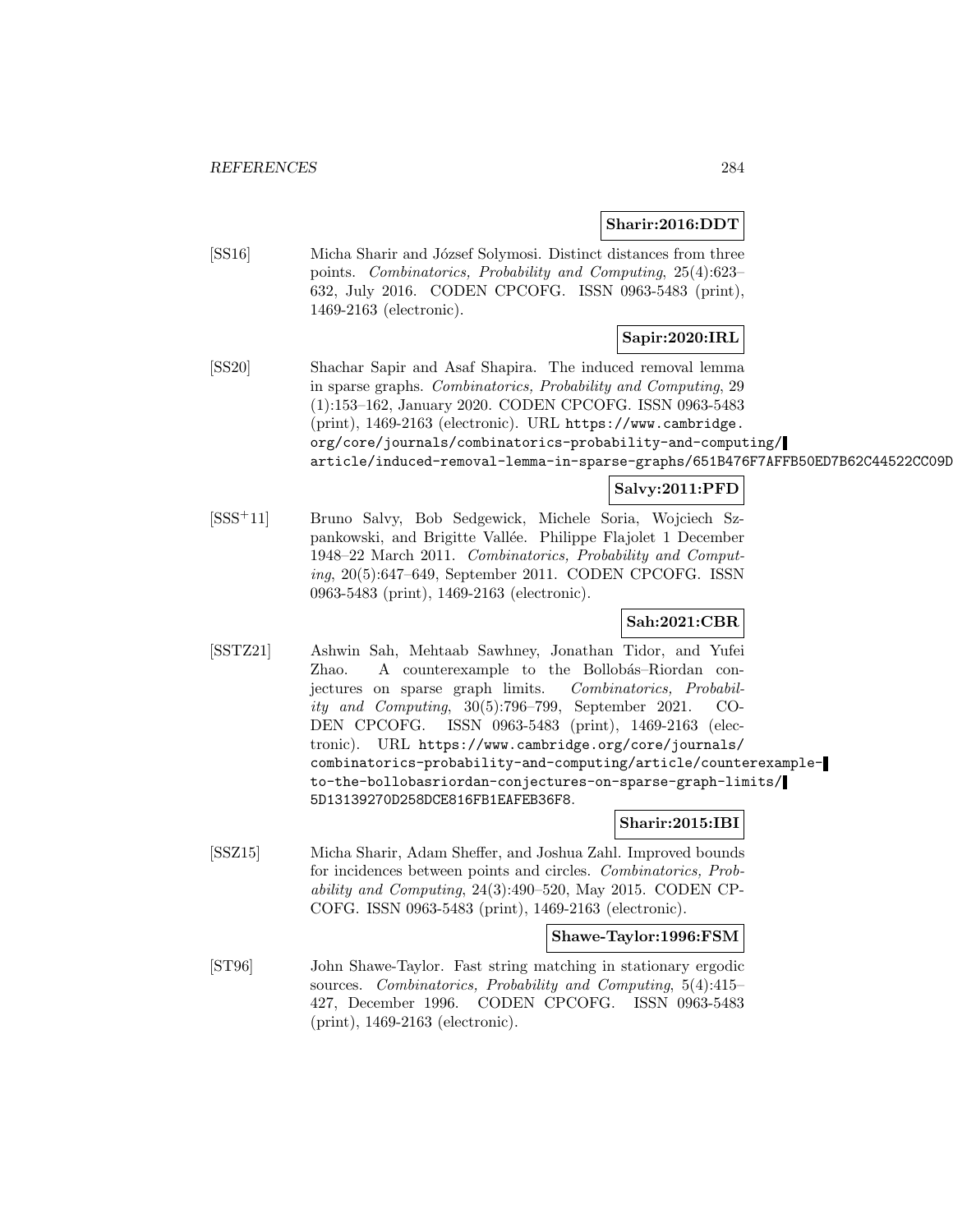# **Schelp:1998:RNC**

[ST98] Richard H. Schelp and Andrew Thomason. A remark on the number of complete and empty subgraphs. Combinatorics, Probability and Computing, 7(2):217–219, June 1998. CODEN CPCOFG. ISSN 0963-5483 (print), 1469-2163 (electronic). URL http: //journals.cambridge.org/action/displayIssue?jid=CPC& volumeId=7&issueId=02.

# **Szabo:2001:MGE**

[ST01] Tibor Szabó and Gábor Tardos. A multidimensional generalization of the Erdős–Szekeres lemma on monotone subsequences. Combinatorics, Probability and Computing, 10(6):557–565, November 2001. CODEN CPCOFG. ISSN 0963-5483 (print), 1469-2163 (electronic). URL http://journals.cambridge. org/action/displayIssue?jid=CPC&volumeId=10&issueId= 06.

# **Schlaghoff:2005:IRC**

[ST05] Jens Schlaghoff and Eberhard Triesch. Improved results for competitive group testing. Combinatorics, Probability and Computing, 14(1–2):191–202, January 2005. CODEN CPCOFG. ISSN 0963-5483 (print), 1469-2163 (electronic). URL http: //journals.cambridge.org/action/displayIssue?jid=CPC& volumeId=14&issueId=01.

### **Solymosi:2008:QBA**

[ST08] József Solymosi and Csaba D. Tóth. On a question of Bourgain about geometric incidences. Combinatorics, Probability and Computing, 17(4):619–625, July 2008. CODEN CPCOFG. ISSN 0963-5483 (print), 1469-2163 (electronic).

#### **Sammer:2009:CDT**

[ST09] M. Sammer and P. Tetali. Concentration on the discrete torus using transportation. Combinatorics, Probability and Computing, 18(5):835–860, September 2009. CODEN CPCOFG. ISSN 0963-5483 (print), 1469-2163 (electronic).

### **Saxton:2012:LCR**

[ST12] David Saxton and Andrew Thomason. List colourings of regular hypergraphs. Combinatorics, Probability and Computing, 21(1-2):315–322, ???? 2012. CODEN CPCOFG. ISSN 0963-5483 (print), 1469-2163 (electronic).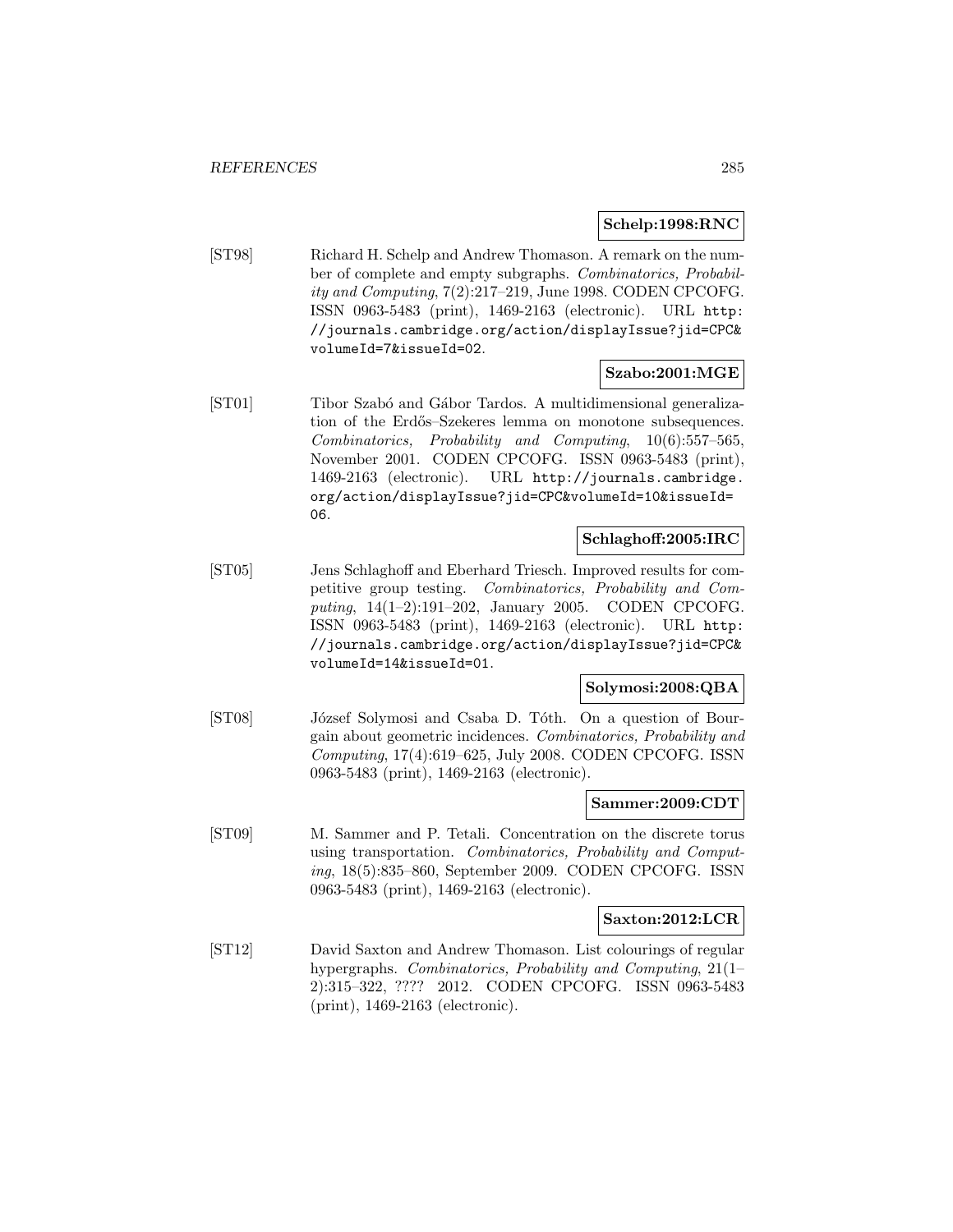### **Saxton:2016:SCS**

[ST16] David Saxton and Andrew Thomason. Simple containers for simple hypergraphs. Combinatorics, Probability and Computing, 25 (3):448–459, May 2016. CODEN CPCOFG. ISSN 0963-5483 (print), 1469-2163 (electronic).

# **Stark:1995:FOP**

[Sta95] Dudley Stark. First occurrence in pairs of long words: a Penneyante conjecture of Pevzner. Combinatorics, Probability and Computing, 4(3):279–285, September 1995. CODEN CPCOFG. ISSN 0963-5483 (print), 1469-2163 (electronic).

# **Stark:1997:ELT**

[Sta97] Dudley Stark. Explicit limits of total variation distance in approximations of random logarithmic assemblies by related Poisson processes. Combinatorics, Probability and Computing, 6(1):87–105, March 1997. CODEN CPCOFG. ISSN 0963- 5483 (print), 1469-2163 (electronic). URL http://journals. cambridge.org/action/displayIssue?jid=CPC&volumeId=6& issueId=01.

# **Stacey:1999:SBT**

[Sta99a] Alan Stacey. Searches on a binary tree with random edgeweights. Combinatorics, Probability and Computing, 8(6): 555–565, November 1999. CODEN CPCOFG. ISSN 0963- 5483 (print), 1469-2163 (electronic). URL http://journals. cambridge.org/action/displayIssue?jid=CPC&volumeId=8& issueId=06.

# **Stark:1999:TVA**

[Sta99b] Dudley Stark. Total variation asymptotics for refined Poisson process approximations of random logarithmic assemblies. Combinatorics, Probability and Computing, 8(6):567–598, November 1999. CODEN CPCOFG. ISSN 0963-5483 (print), 1469-2163 (electronic). URL http://journals.cambridge.org/action/ displayIssue?jid=CPC&volumeId=8&issueId=06.

## **Stadje:2002:RMP**

[Sta02a] Wolfgang Stadje. The residues modulo m of products of random integers. Combinatorics, Probability and Computing, 11(5):529–540, September 2002. CODEN CPCOFG.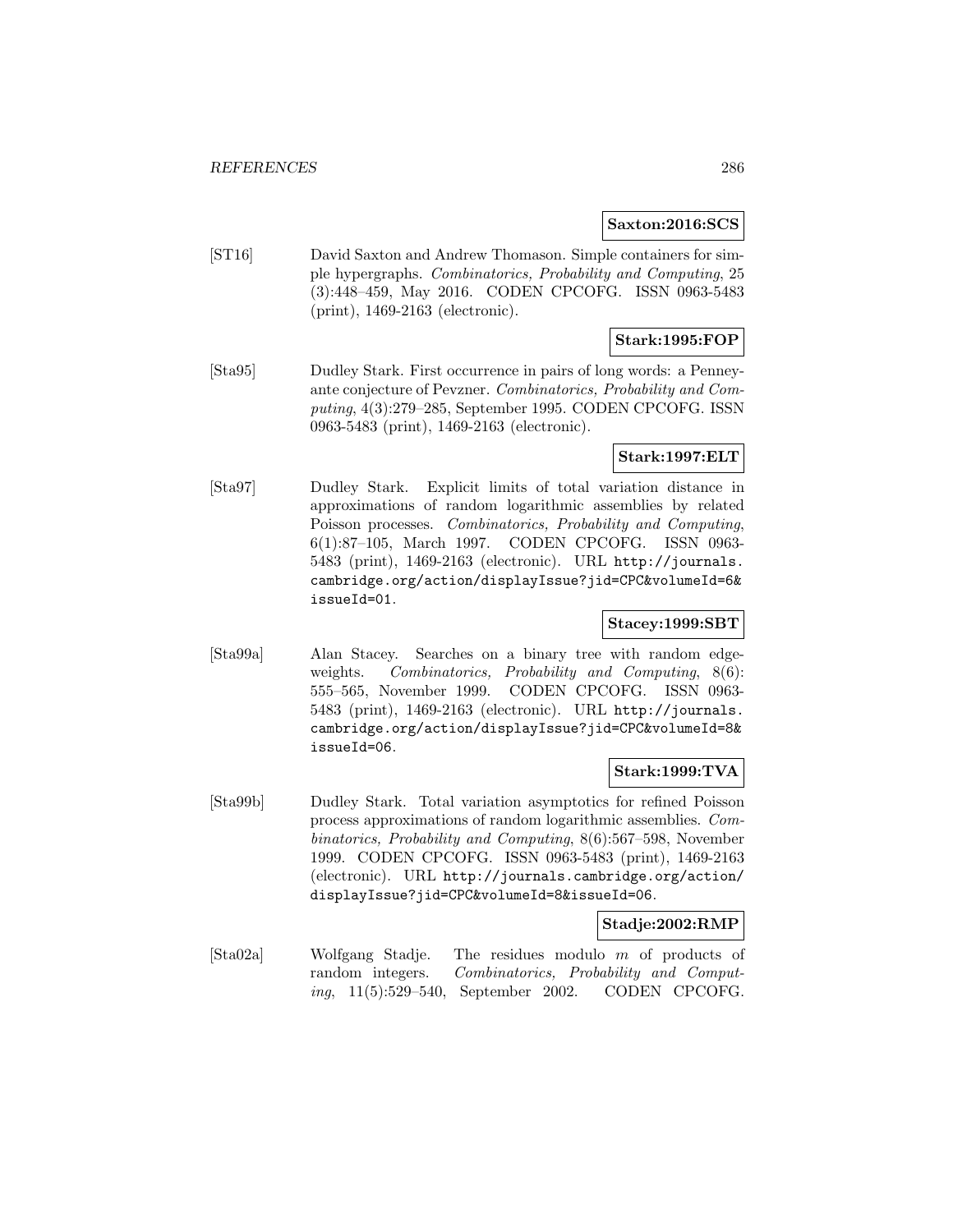ISSN 0963-5483 (print), 1469-2163 (electronic). URL http: //journals.cambridge.org/action/displayIssue?jid=CPC& volumeId=11&issueId=05.

# **Stark:2002:ILT**

[Sta02b] Dudley Stark. Information loss in top to random shuffling. Combinatorics, Probability and Computing, 11(6):607–627, November 2002. CODEN CPCOFG. ISSN 0963-5483 (print), 1469-2163 (electronic). URL http://journals.cambridge.org/action/ displayIssue?jid=CPC&volumeId=11&issueId=06.

# **Stacey:2003:BRW**

[Sta03] Alan Stacey. Branching random walks on quasi-transitive graphs. Combinatorics, Probability and Computing, 12(3):345–358, May 2003. CODEN CPCOFG. ISSN 0963-5483 (print), 1469-2163 (electronic). URL http://journals.cambridge.org/action/ displayIssue?jid=CPC&volumeId=12&issueId=03. Combinatorics, probability and computing (Oberwolfach, 2001).

# **Steger:2005:ETF**

[Ste05a] Angelika Steger. On the evolution of triangle-free graphs. Combinatorics, Probability and Computing,  $14(1-2):211-224$ , January 2005. CODEN CPCOFG. ISSN 0963-5483 (print), 1469-2163 (electronic). URL http://journals.cambridge.org/action/ displayIssue?jid=CPC&volumeId=14&issueId=01.

### **Steif:2005:BRP**

[Ste05b] Jeffrey E. Steif. Book review: "Probability on Discrete Structures", edited by H. Kesten, Encyclopaedia of Mathematical Sciences, Vol. 110, Springer 2004, 351 pp., ISBN 3-540-00845- 4, EU  $94.95/\text{\textsterling}73.00/\text{\textsterling}109.00$ . Combinatorics, Probability and Computing, 14(4):619–623, July 2005. CODEN CPCOFG. ISSN 0963-5483 (print), 1469-2163 (electronic). URL http: //journals.cambridge.org/action/displayIssue?jid=CPC& volumeId=14&issueId=04.

### **Stufler:2020:UGP**

[Stu20] Benedikt Stufler. Unlabelled Gibbs partitions. Combinatorics, Probability and Computing, 29(2):293–309, March 2020. CO-DEN CPCOFG. ISSN 0963-5483 (print), 1469-2163 (electronic). URL https://www.cambridge.org/core/journals/ combinatorics-probability-and-computing/article/unlabelledgibbs-partitions/64D5647200F23911B839DC7E0DDB7C64.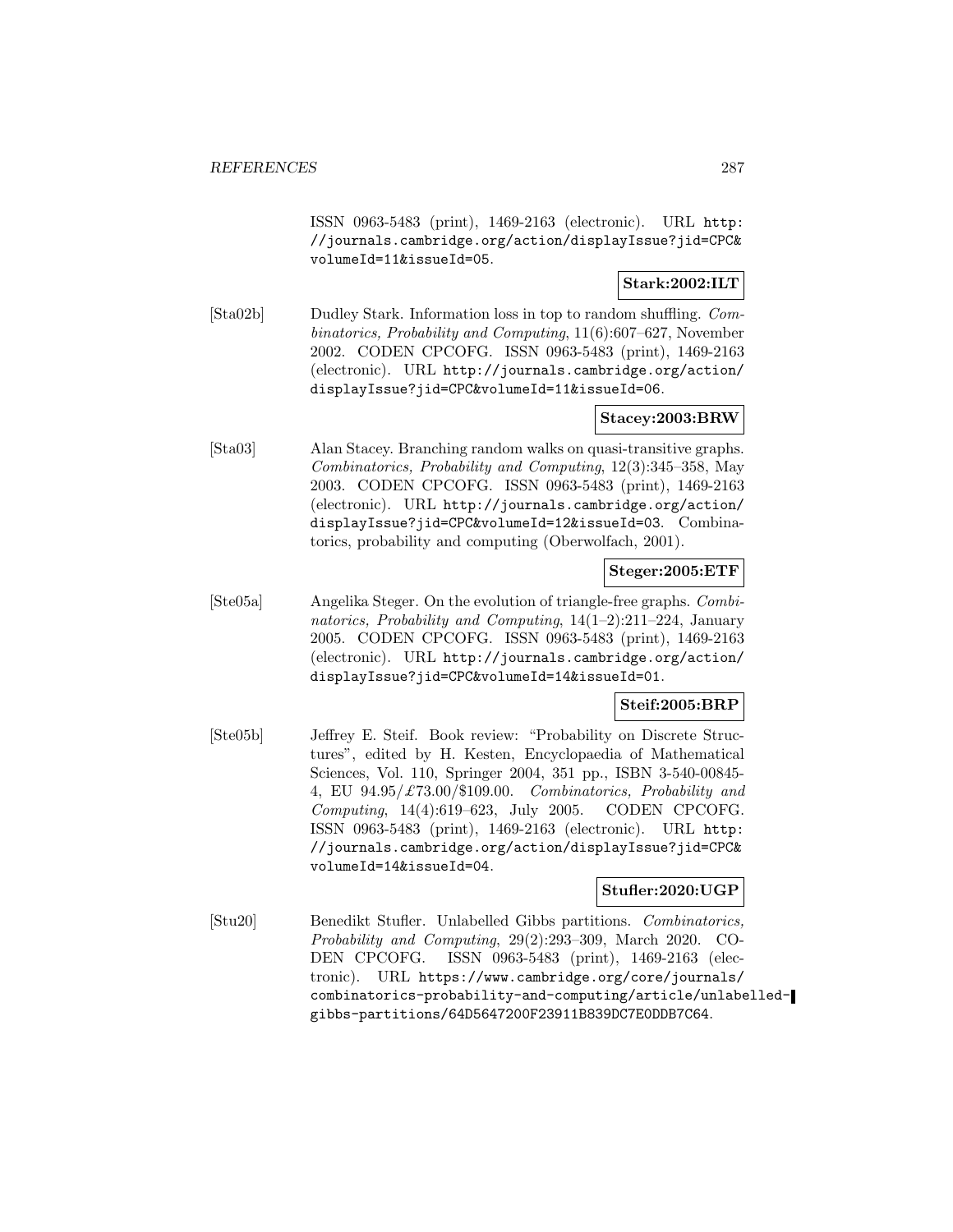### **Subramanian:2000:ACR**

[Sub00] C. R. Subramanian. Algorithms for colouring random kcolourable graphs. Combinatorics, Probability and Computing, 9(1):45–77, January 2000. CODEN CPCOFG. ISSN 0963- 5483 (print), 1469-2163 (electronic). URL http://journals. cambridge.org/action/displayIssue?jid=CPC&volumeId=9& issueId=01.

### **Subramanian:2007:LSC**

[Sub07] C. R. Subramanian. List set colouring: Bounds and algorithms. Combinatorics, Probability and Computing, 16(1):145–158, January 2007. CODEN CPCOFG. ISSN 0963-5483 (print), 1469- 2163 (electronic). URL http://journals.cambridge.org/ action/displayIssue?jid=CPC&volumeId=16&issueId=01.

## **Sanders:2003:TBE**

[SV03] Peter Sanders and Berthold Vöcking. Tail bounds and expectations for random arc allocation and applications. Combinatorics, Probability and Computing, 12(3):301–318, May 2003. CODEN CPCOFG. ISSN 0963-5483 (print), 1469-2163 (electronic). URL http://journals.cambridge.org/action/ displayIssue?jid=CPC&volumeId=12&issueId=03. Combinatorics, probability and computing (Oberwolfach, 2001).

### **Spencer:1992:TTL**

[SW92] Joel Spencer and Peter Winkler. Three thresholds for a liar. Combinatorics, Probability and Computing, 1(1):81–93, March 1992. CODEN CPCOFG. ISSN 0963-5483 (print), 1469-2163 (electronic).

# **Steger:1999:GRR**

[SW99] A. Steger and N. C. Wormald. Generating random regular graphs quickly. Combinatorics, Probability and Computing, 8(4):377–396, July 1999. CODEN CPCOFG. ISSN 0963- 5483 (print), 1469-2163 (electronic). URL http://journals. cambridge.org/action/displayIssue?jid=CPC&volumeId=8& issueId=04. Random graphs and combinatorial structures (Oberwolfach, 1997).

### **Sharir:2004:PLI**

[SW04] Micha Sharir and Emo Welzl. Point–line incidences in space. Combinatorics, Probability and Computing, 13(2):203–220,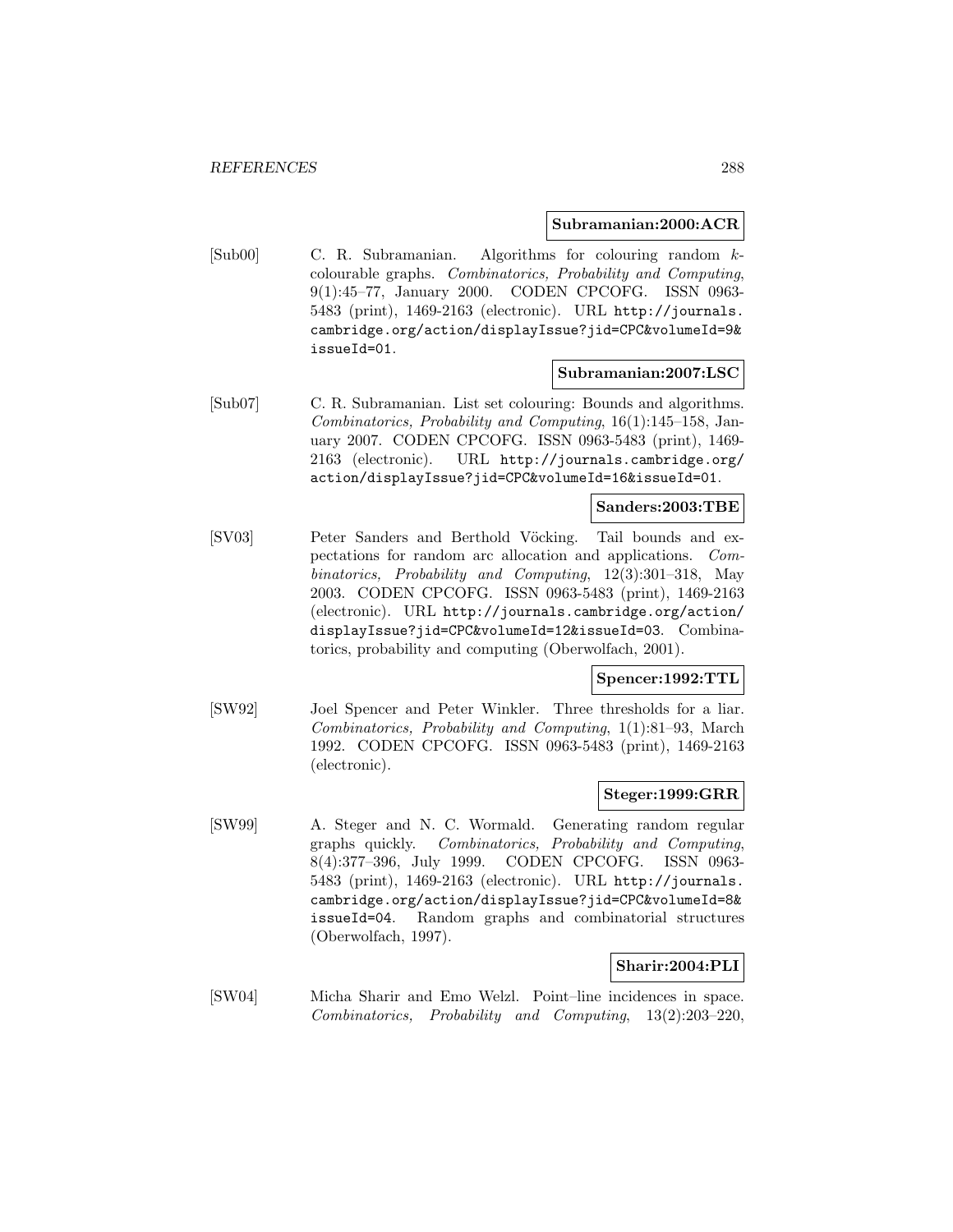March 2004. CODEN CPCOFG. ISSN 0963-5483 (print), 1469- 2163 (electronic). URL http://journals.cambridge.org/ action/displayIssue?jid=CPC&volumeId=13&issueId=02.

## **Shi:2007:CRRa**

[SW07a] Lingsheng Shi and Nicholas Wormald. Colouring random 4-regular graphs. Combinatorics, Probability and Computing, 16(2):309–344, March 2007. CODEN CPCOFG. ISSN 0963-5483 (print), 1469-2163 (electronic). URL http: //journals.cambridge.org/action/displayIssue?jid=CPC& volumeId=16&issueId=02.

# **Shi:2007:CRRb**

[SW07b] Lingsheng Shi and Nicholas Wormald. Colouring random regular graphs. Combinatorics, Probability and Computing, 16(3):459– 494, May 2007. CODEN CPCOFG. ISSN 0963-5483 (print), 1469-2163 (electronic). URL http://journals.cambridge. org/action/displayIssue?jid=CPC&volumeId=16&issueId= 03.

### **Semple:2008:NCG**

[SW08] Charles Semple and Dominic Welsh. Negative correlation in graphs and matroids. Combinatorics, Probability and Computing, 17(3):423–435, May 2008. CODEN CPCOFG. ISSN 0963-5483 (print), 1469-2163 (electronic). URL http: //journals.cambridge.org/action/displayIssue?jid=CPC& volumeId=17&issueId=03.

## **Sousi:2014:MTM**

[SW14] Perla Sousi and Peter Winkler. Mixing times and moving targets. Combinatorics, Probability and Computing, 23(3):460–476, May 2014. CODEN CPCOFG. ISSN 0963-5483 (print), 1469-2163 (electronic).

## **Stark:2018:PNE**

[SW18] Dudley Stark and Nick Wormald. The probability of nonexistence of a subgraph in a moderately sparse random graph. Combinatorics, Probability and Computing, 27(4):672–715, July 2018. CODEN CPCOFG. ISSN 0963-5483 (print), 1469- 2163 (electronic). URL https://www.cambridge.org/core/ journals/combinatorics-probability-and-computing/article/ probability-of-nonexistence-of-a-subgraph-in-a-moderatelysparse-random-graph/B654A9E2D34901659E29D31B6D5E7663.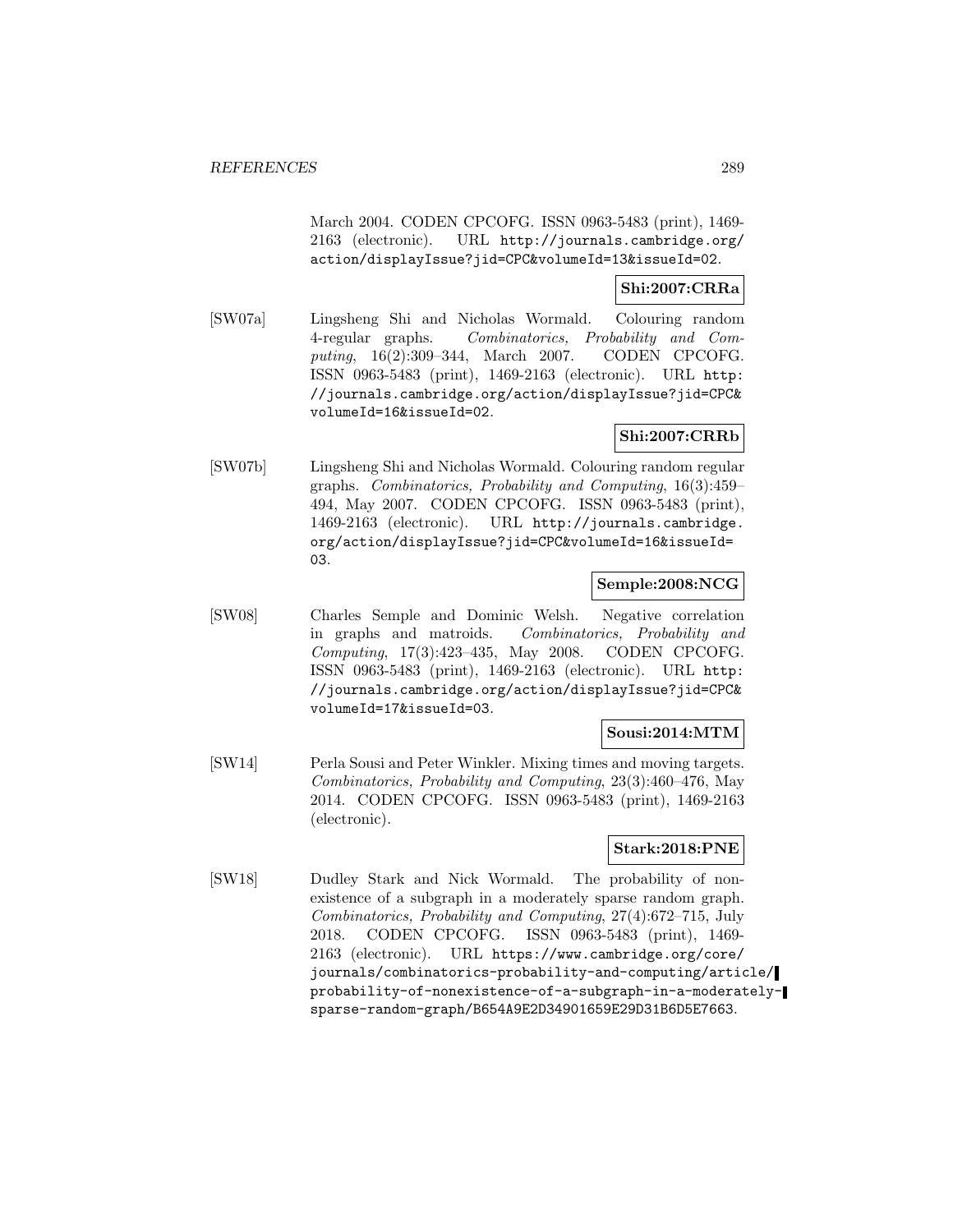#### **Szuster:1996:RSR**

[SWZ96] Janusz Szuster, Paweł Wlaź, and Jerzy Zurawiecki. On recognition of shift registers. Combinatorics, Probability and Computing, 5(3):307–315, September 1996. CODEN CPCOFG. ISSN 0963-5483 (print), 1469-2163 (electronic).

## **Szekely:1997:CNH**

[Szé97] László A. Székely. Crossing numbers and hard Erdős problems in discrete geometry. Combinatorics, Probability and Computing, 6 (3):353–358, September 1997. CODEN CPCOFG. ISSN 0963- 5483 (print), 1469-2163 (electronic). URL http://journals. cambridge.org/action/displayIssue?jid=CPC&volumeId=6& issueId=03.

#### **Tanushev:1997:NDE**

[TA97] Miroslav Tanushev and Richard Arratia. A note on distributional equality in the cyclic tour property for Markov chains. Combinatorics, Probability and Computing, 6(4):493–496, December 1997. CODEN CPCOFG. ISSN 0963-5483 (print), 1469-2163 (electronic). URL http://journals.cambridge.org/action/ displayIssue?jid=CPC&volumeId=6&issueId=04.

## **Talbot:2002:LH**

[Tal02] J. M. Talbot. Lagrangians of hypergraphs. Combinatorics, Probability and Computing, 11(2):199–216, March 2002. CO-DEN CPCOFG. ISSN 0963-5483 (print), 1469-2163 (electronic). URL http://journals.cambridge.org/action/ displayIssue?jid=CPC&volumeId=11&issueId=02.

#### **Tao:2010:SIS**

[Tao10] Terence Tao. Sumset and inverse sumset theory for Shannon entropy. Combinatorics, Probability and Computing, 19(4):603– 639, July 2010. CODEN CPCOFG. ISSN 0963-5483 (print), 1469-2163 (electronic).

#### **Telcs:2002:NRI**

[Tel02] András Telcs. A note on rough isometry invariance of resistance. Combinatorics, Probability and Computing, 11(4):427–432, July 2002. CODEN CPCOFG. ISSN 0963-5483 (print), 1469-2163 (electronic). URL http://journals.cambridge.org/action/ displayIssue?jid=CPC&volumeId=11&issueId=04.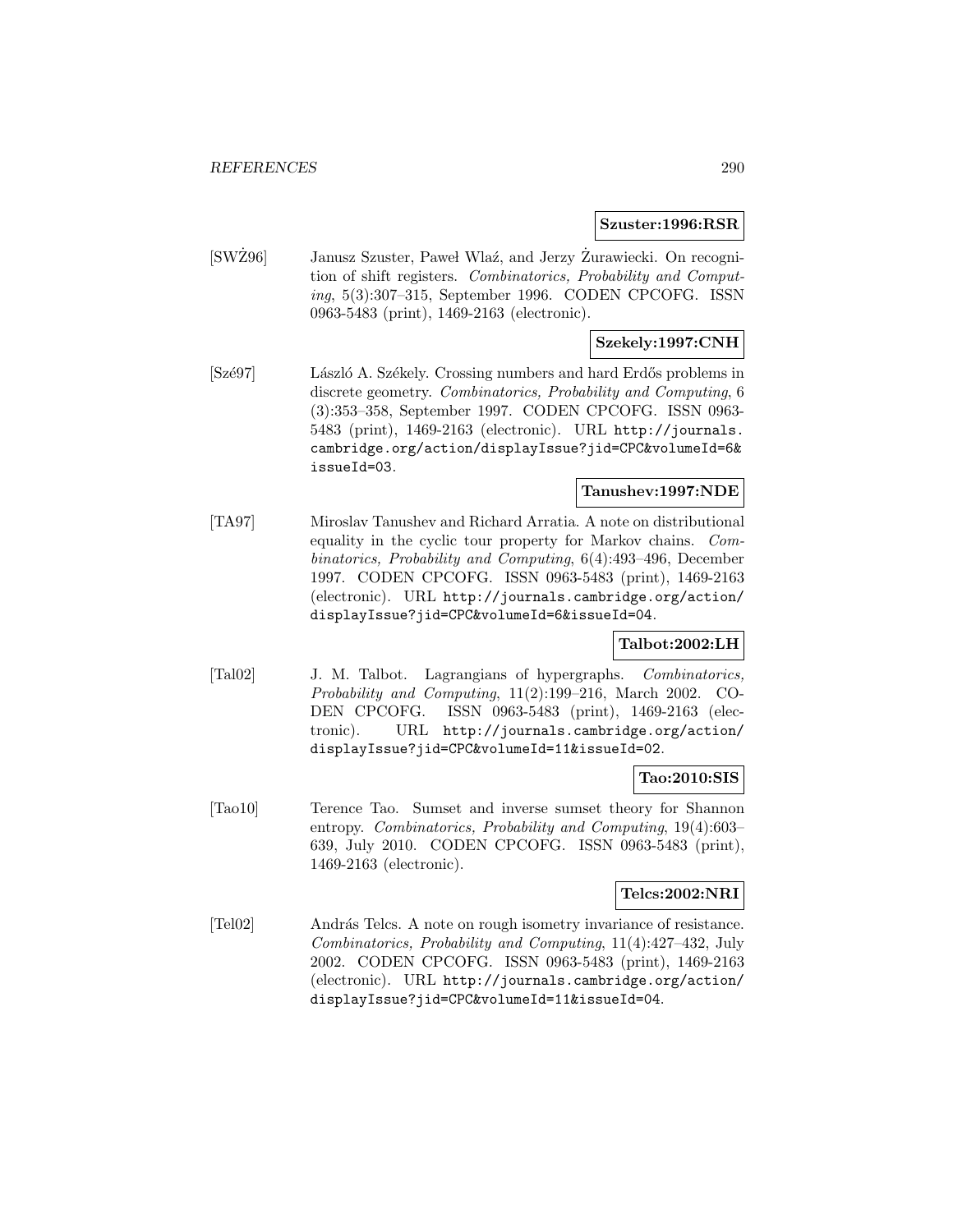## **Tetali:1994:EFN**

[Tet94] Prasad Tetali. An extension of Foster's network theorem. Combinatorics, Probability and Computing, 3(3):421–427, September 1994. CODEN CPCOFG. ISSN 0963-5483 (print), 1469-2163 (electronic).

# **Teufl:2003:ADS**

[Teu03] Elmar Teufl. The average displacement of the simple random walk on the Sierpiński graph. Combinatorics, Probability and Computing, 12(2):203–222, March 2003. CODEN CPCOFG. ISSN 0963-5483 (print), 1469-2163 (electronic). URL http: //journals.cambridge.org/action/displayIssue?jid=CPC& volumeId=12&issueId=02.

## **The:2004:AIM**

[The04] Michel Nguyen The. Area and inertial moment of Dyck paths. Combinatorics, Probability and Computing, 13(4–5):697–716, July 2004. CODEN CPCOFG. ISSN 0963-5483 (print), 1469- 2163 (electronic). URL http://journals.cambridge.org/ action/displayIssue?jid=CPC&volumeId=13&issueId=04.

# **Thiel:2016:INM**

[Thi16] Marko Thiel. The inversion number and the major index are asymptotically jointly normally distributed on words. Combinatorics, Probability and Computing, 25(3):470–483, May 2016. CODEN CPCOFG. ISSN 0963-5483 (print), 1469-2163 (electronic).

## **Thomassen:1992:PCG**

[Tho92] Carsten Thomassen. Plane cubic graphs with prescribed face areas. Combinatorics, Probability and Computing, 1(4):371–381, December 1992. CODEN CPCOFG. ISSN 0963-5483 (print), 1469-2163 (electronic).

## **Thorup:1995:SPD**

[Tho95] Mikkel Thorup. Shortcutting planar digraphs. Combinatorics, Probability and Computing, 4(3):287–315, September 1995. CO-DEN CPCOFG. ISSN 0963-5483 (print), 1469-2163 (electronic).

## **Thomassen:1996:SG**

[Tho96a] Carsten Thomassen. K5-subdivisions in graphs. Combinatorics, Probability and Computing, 5(2):179–189, June 1996. CODEN CPCOFG. ISSN 0963-5483 (print), 1469-2163 (electronic).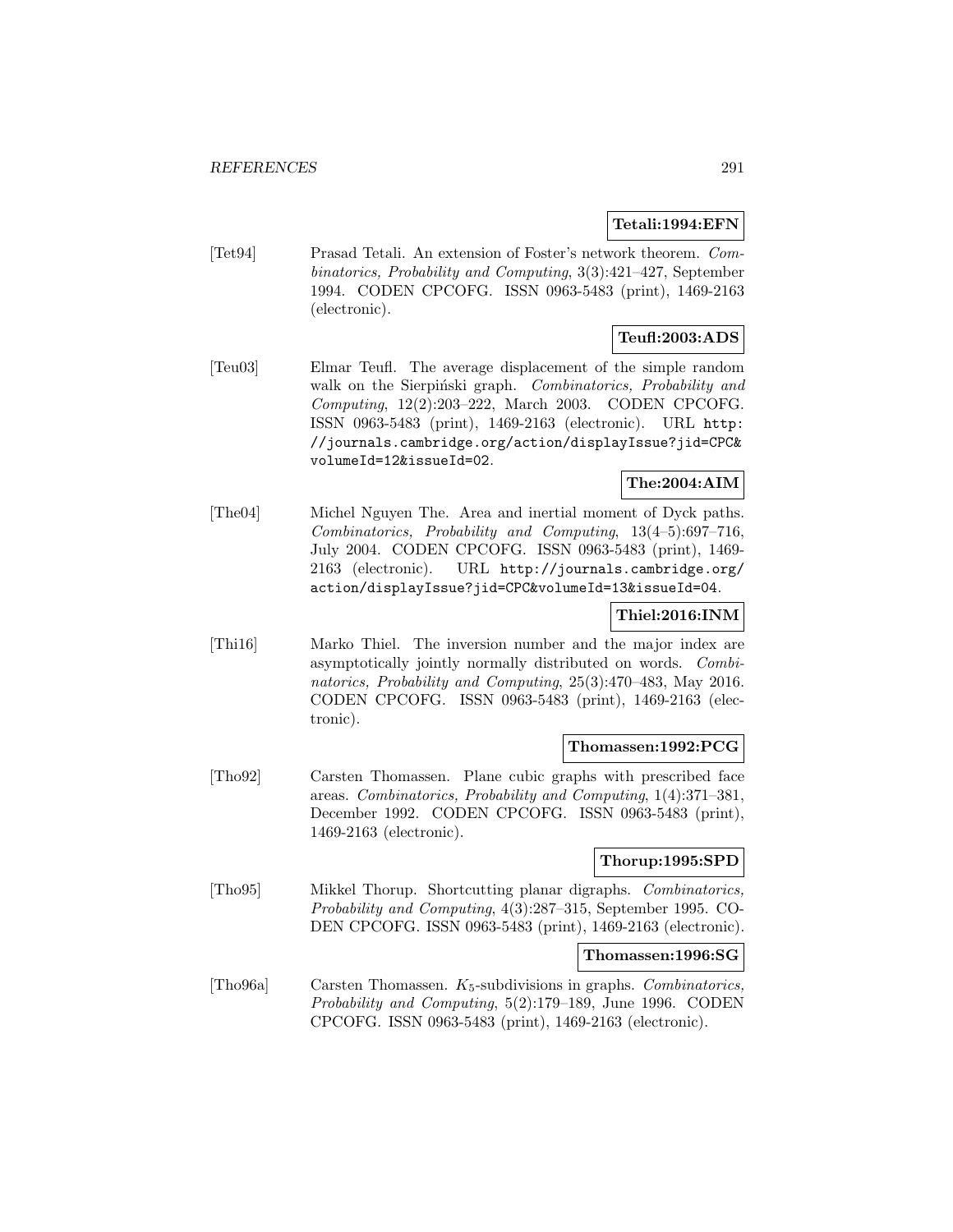### **Thomassen:1996:NHC**

[Tho96b] Carsten Thomassen. On the number of Hamiltonian cycles in bipartite graphs. Combinatorics, Probability and Computing, 5 (4):437–442, December 1996. CODEN CPCOFG. ISSN 0963- 5483 (print), 1469-2163 (electronic).

### **Thomassen:1997:ZFI**

[Tho97] Carsten Thomassen. The zero-free intervals for chromatic polynomials of graphs. *Combinatorics*, *Probability and Computing*, 6(4):497–506, December 1997. CODEN CPCOFG. ISSN 0963- 5483 (print), 1469-2163 (electronic). URL http://journals. cambridge.org/action/displayIssue?jid=CPC&volumeId=6& issueId=04.

## **Thomason:2004:TMP**

[Tho04] Andrew Thomason. Two minor problems. Combinatorics, Probability and Computing, 13(3):413–414, May 2004. CO-DEN CPCOFG. ISSN 0963-5483 (print), 1469-2163 (electronic). URL http://journals.cambridge.org/action/ displayIssue?jid=CPC&volumeId=13&issueId=03.

## **Timar:2007:CIG**

[Tim07] Adám Timár. Cutsets in infinite graphs. Combinatorics, Probability and Computing, 16(1):159–166, January 2007. CO-DEN CPCOFG. ISSN 0963-5483 (print), 1469-2163 (electronic). URL http://journals.cambridge.org/action/ displayIssue?jid=CPC&volumeId=16&issueId=01.

## **Timar:2012:ACD**

[Tim12] Adám Timár. Approximating Cayley diagrams versus Cayley graphs. Combinatorics, Probability and Computing, 21(4):635– 641, July 2012. CODEN CPCOFG. ISSN 0963-5483 (print), 1469-2163 (electronic).

## **Tokushige:2013:CII**

[Tok13] Norihide Tokushige. Cross t-intersecting integer sequences from weighted Erdős–Ko–Rado. Combinatorics, Probability and Computing, 22(4):622–637, July 2013. CODEN CPCOFG. ISSN 0963- 5483 (print), 1469-2163 (electronic).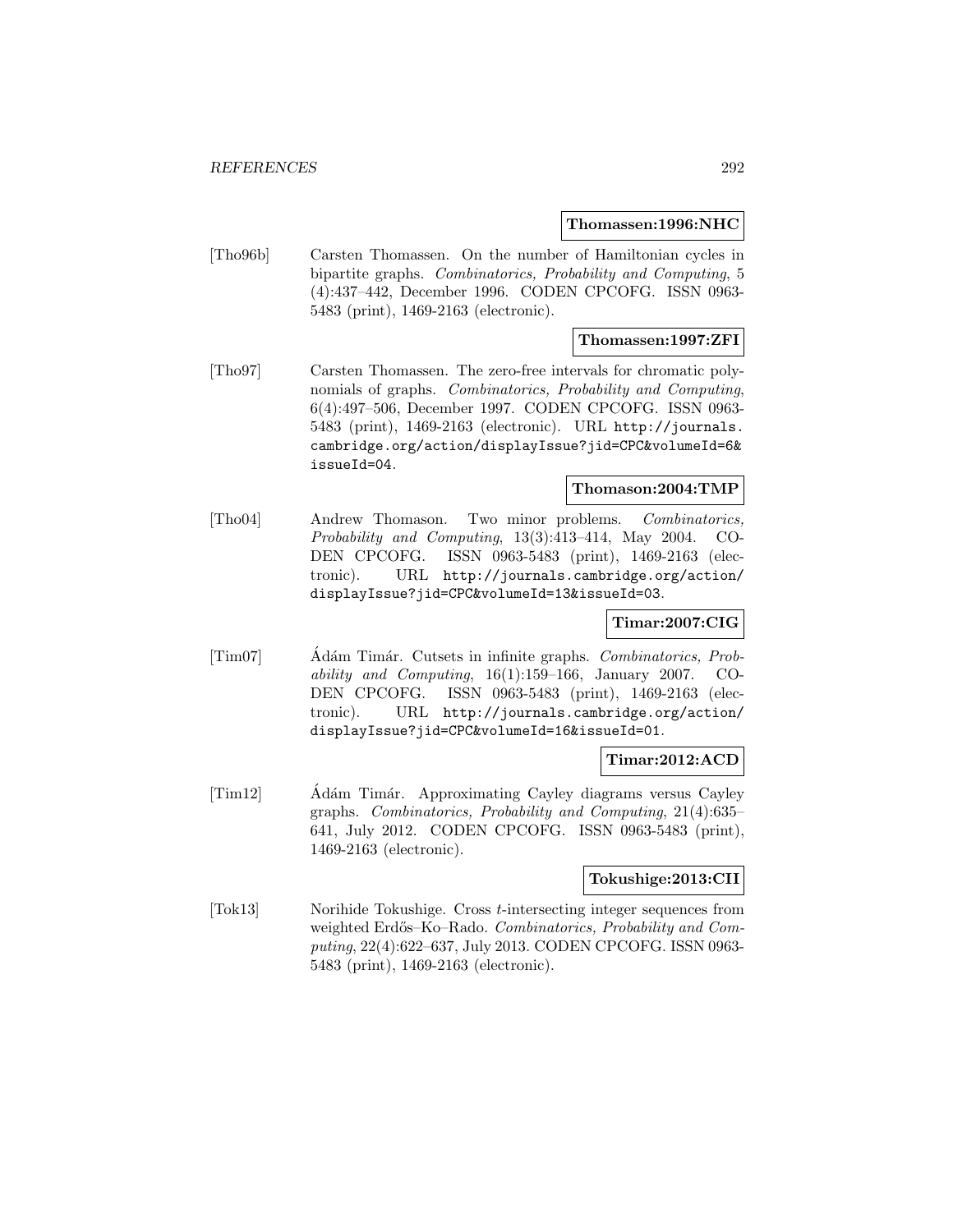## **Traldi:2004:SEC**

[Tra04] Lorenzo Traldi. A subset expansion of the coloured Tutte polynomial. Combinatorics, Probability and Computing, 13(2):269–275, March 2004. CODEN CPCOFG. ISSN 0963-5483 (print), 1469- 2163 (electronic). URL http://journals.cambridge.org/ action/displayIssue?jid=CPC&volumeId=13&issueId=02.

## **Traldi:2010:WIP**

[Tra10] Lorenzo Traldi. Weighted interlace polynomials. Combinatorics, Probability and Computing, 19(1):133–157, January 2010. CO-DEN CPCOFG. ISSN 0963-5483 (print), 1469-2163 (electronic).

## **Treglown:2015:DVH**

[Tre15] Andrew Treglown. On directed versions of the Hajnal–Szemerédi theorem. Combinatorics, Probability and Computing, 24(6):873– 928, November 2015. CODEN CPCOFG. ISSN 0963-5483 (print), 1469-2163 (electronic).

### **Thomas:2000:EMN**

[TT00] Robin Thomas and Jan McDonald Thomson. Excluding minors in nonplanar graphs of girth at least five. Combinatorics, Probability and Computing, 9(6):573–585, November 2000. CODEN CPCOFG. ISSN 0963-5483 (print), 1469-2163 (electronic). URL http://journals.cambridge.org/action/ displayIssue?jid=CPC&volumeId=9&issueId=06.

## **Turova:2011:LCS**

[Tur11] Tatyana S. Turova. The largest component in subcritical inhomogeneous random graphs. Combinatorics, Probability and Computing, 20(1):131–154, January 2011. CODEN CPCOFG. ISSN 0963-5483 (print), 1469-2163 (electronic).

## **Toth:1997:TFE**

[TW97] B. Tóth and W. Werner. Tied favourite edges for simple random walk. Combinatorics, Probability and Computing, 6(3): 359–369, September 1997. CODEN CPCOFG. ISSN 0963- 5483 (print), 1469-2163 (electronic). URL http://journals. cambridge.org/action/displayIssue?jid=CPC&volumeId=6& issueId=03.

## **Trotter:1998:RTS**

[TW98] William T. Trotter and Peter Winkler. Ramsey theory and sequences of random variables. Combinatorics, Probability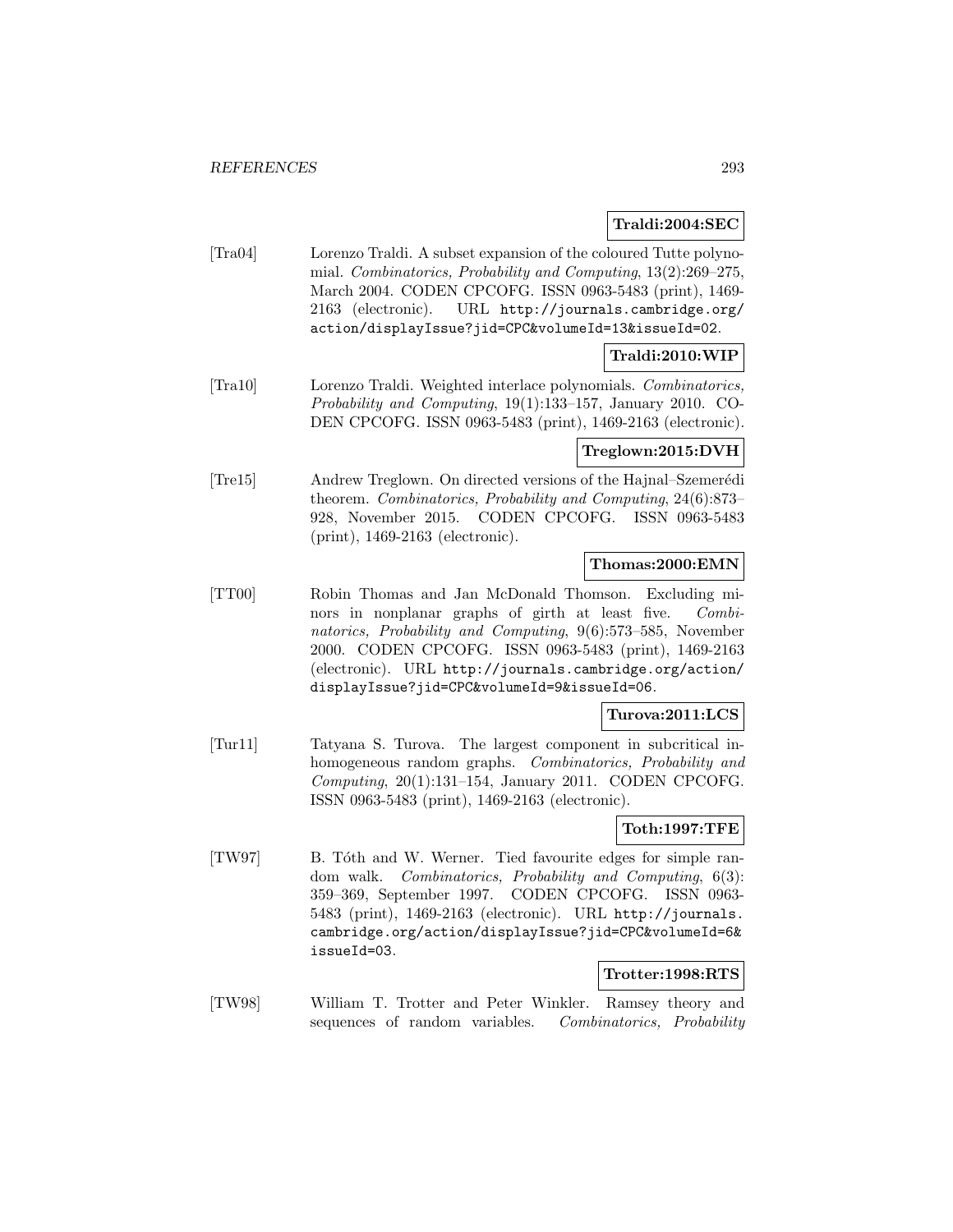and Computing, 7(2):221–238, June 1998. CODEN CPCOFG. ISSN 0963-5483 (print), 1469-2163 (electronic). URL http: //journals.cambridge.org/action/displayIssue?jid=CPC& volumeId=7&issueId=02.

## **Tyomkyn:2021:MDT**

[Tyo21] Mykhaylo Tyomkyn. Many disjoint triangles in co-triangle-free graphs. Combinatorics, Probability and Computing, 30(1):153– 162, January 2021. CODEN CPCOFG. ISSN 0963-5483 (print), 1469-2163 (electronic). URL https://www.cambridge.org/ core/journals/combinatorics-probability-and-computing/ article/many-disjoint-triangles-in-cotrianglefree-graphs/ 292CDBFEB9E252D3636177E54166ADAB.

## **Tyros:2015:CSV**

[Tyr15] Konstantinos Tyros. Combinatorial structures on van der Waerden sets. Combinatorics, Probability and Computing, 24(6): 929–953, November 2015. CODEN CPCOFG. ISSN 0963-5483 (print), 1469-2163 (electronic).

## **Tillich:2000:DII**

[TZ00] Jean-Pierre Tillich and Gilles Zémor. Discrete isoperimetric inequalities and the probability of a decoding error. Combinatorics, Probability and Computing, 9(5):465–479, September 2000. CODEN CPCOFG. ISSN 0963-5483 (print), 1469-2163 (electronic). URL http://journals.cambridge.org/action/ displayIssue?jid=CPC&volumeId=9&issueId=05.

## **Tomon:2021:TTR**

[TZ21] István Tomon and Dmitriy Zakharov. Turán-type results for intersection graphs of boxes. Combinatorics, Probability and Computing, 30(6):982–987, November 2021. CO-DEN CPCOFG. ISSN 0963-5483 (print), 1469-2163 (electronic). URL https://www.cambridge.org/core/journals/ combinatorics-probability-and-computing/article/turantyperesults-for-intersection-graphs-of-boxes/F2BC191D56DC97328ECA7E7785960DEA.

## **Uzzell:2019:IUB**

[Uzz19] Andrew J. Uzzell. An improved upper bound for bootstrap percolation in all dimensions. Combinatorics, Probability and Computing, 28(6):936–960, November 2019. CO-DEN CPCOFG. ISSN 0963-5483 (print), 1469-2163 (electronic). URL /core/journals/combinatorics-probability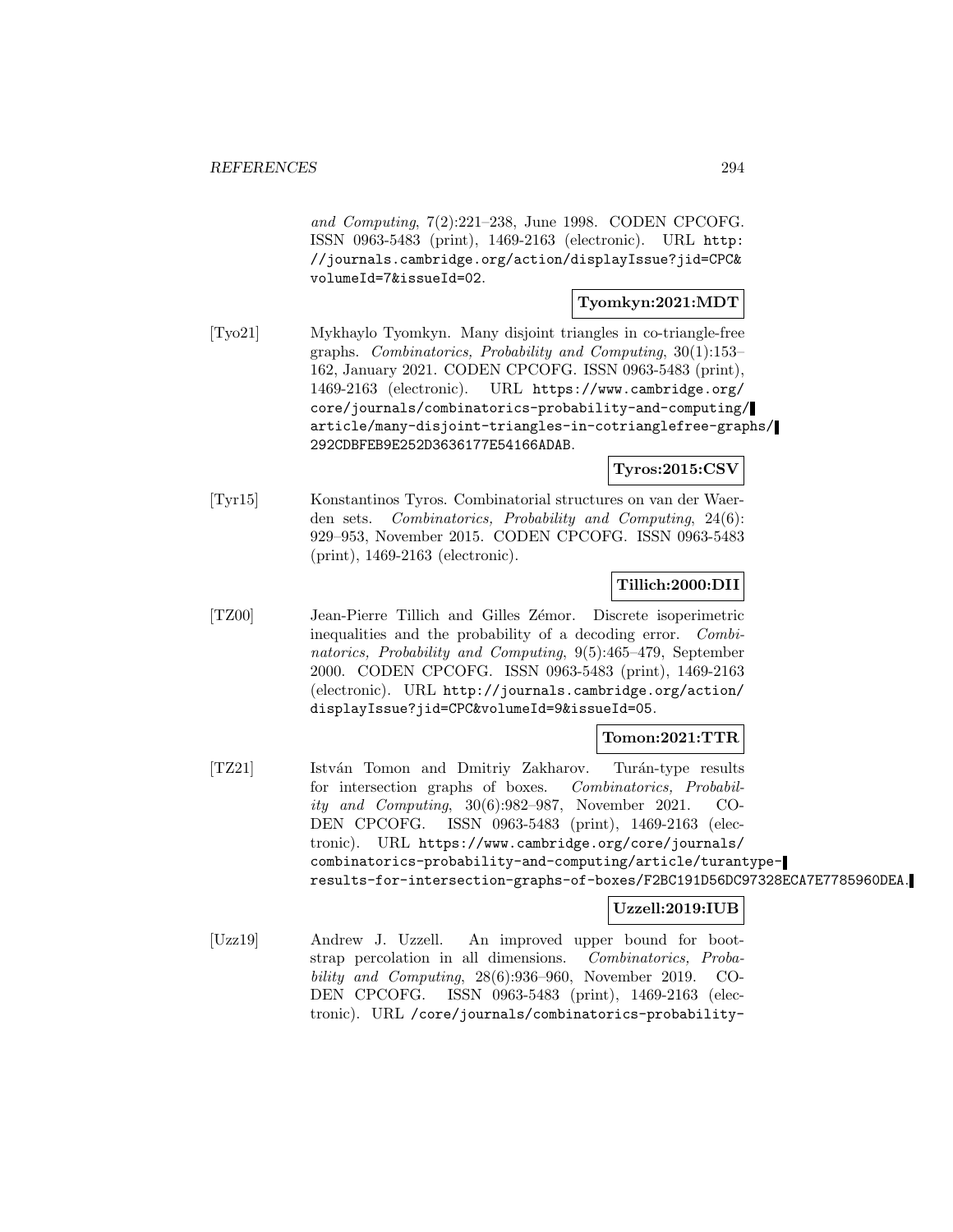and-computing/article/an-improved-upper-bound-for-bootstrappercolation-in-all-dimensions/83A88608CA5334707D423B38535E58E0.

## **VanDenHeuvel:2001:AAC**

[Van01] Jan Van Den Heuvel. Algorithmic aspects of a chip-firing game. Combinatorics, Probability and Computing, 10(6):505–529, November 2001. CODEN CPCOFG. ISSN 0963-5483 (print), 1469-2163 (electronic). URL http://journals.cambridge. org/action/displayIssue?jid=CPC&volumeId=10&issueId= 06.

## **Vatter:2008:ESR**

[Vat08] Vincent Vatter. Enumeration schemes for restricted permutations. Combinatorics, Probability and Computing, 17(1):137–159, January 2008. CODEN CPCOFG. ISSN 0963-5483 (print), 1469- 2163 (electronic). URL http://journals.cambridge.org/ action/displayIssue?jid=CPC&volumeId=17&issueId=01.

#### **Verbitsky:1995:HAS**

[Ver95] Oleg Verbitsky. On the hardness of approximating some optimization problems that are supposedly easier than MAX CLIQUE. Combinatorics, Probability and Computing, 4(2):167– 180, June 1995. CODEN CPCOFG. ISSN 0963-5483 (print), 1469-2163 (electronic).

#### **Verstraete:2000:APC**

[Ver00] Jacques Verstraëte. On arithmetic progressions of cycle lengths in graphs. Combinatorics, Probability and Computing, 9 (4):369–373, July 2000. CODEN CPCOFG. ISSN 0963- 5483 (print), 1469-2163 (electronic). URL http://journals. cambridge.org/action/displayIssue?jid=CPC&volumeId=9& issueId=04.

#### **Verstraete:2002:NVD**

[Ver02] Jacques Verstraëte. A note on vertex-disjoint cycles. Combinatorics, Probability and Computing, 11(1):97–102, January 2002. CODEN CPCOFG. ISSN 0963-5483 (print), 1469-2163 (electronic). URL http://journals.cambridge.org/action/ displayIssue?jid=CPC&volumeId=11&issueId=01.

## **VanDerHofstad:2006:SWS**

[VHV06] Remco Van Der Hofstad, Gerard Hooghiemstra, and Piet Van Mieghem. Size and weight of shortest path trees with ex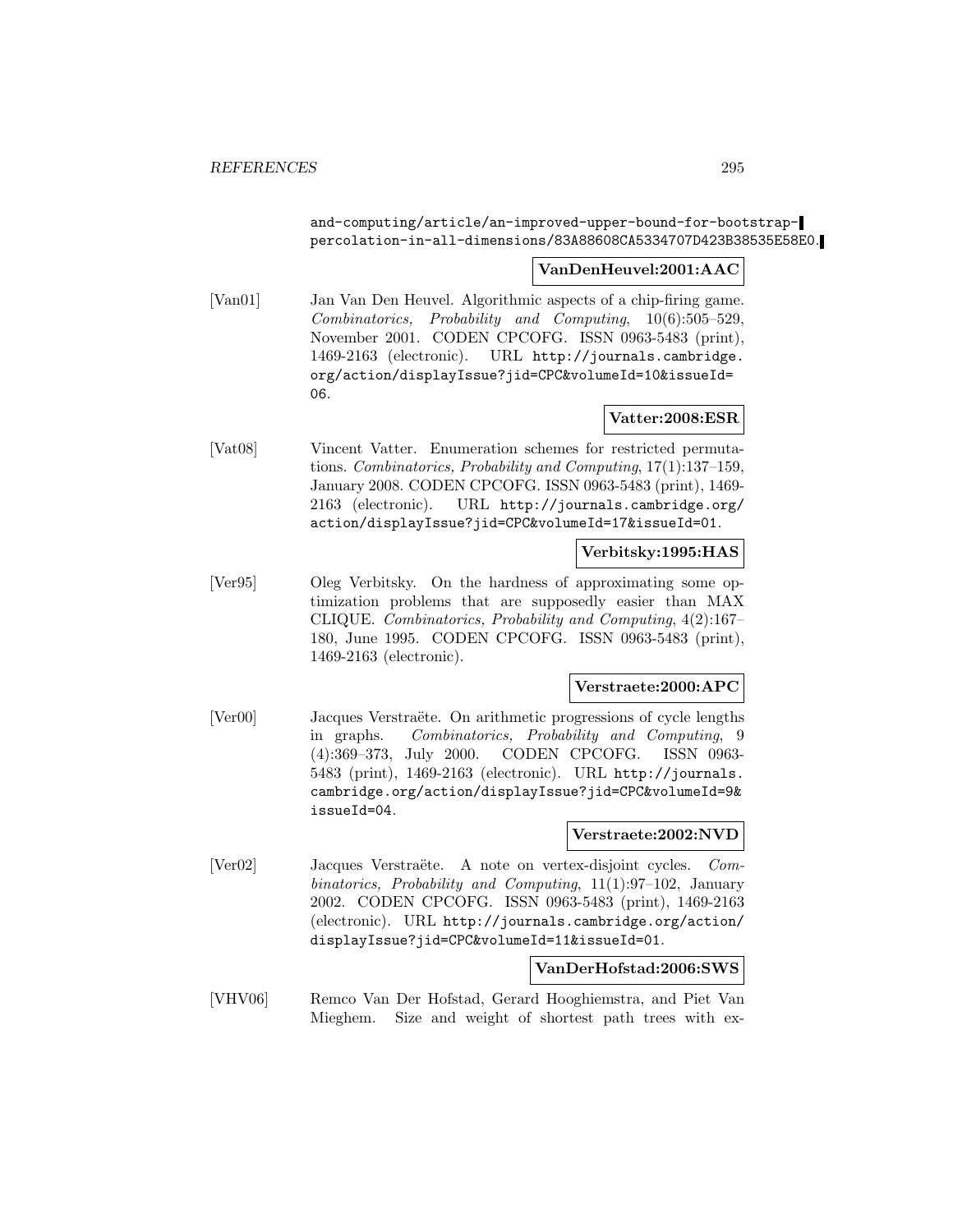ponential link weights. Combinatorics, Probability and Computing, 15(6):903–926, November 2006. CODEN CPCOFG. ISSN 0963-5483 (print), 1469-2163 (electronic). URL http: //journals.cambridge.org/action/displayIssue?jid=CPC& volumeId=15&issueId=06.

## **VanBatenburg:2018:PGB**

[VK18] Wouter Cames Van Batenburg and Ross J. Kang. Packing graphs of bounded codegree. Combinatorics, Probability and Computing, 27(5):725–740, September 2018. CO-DEN CPCOFG. ISSN 0963-5483 (print), 1469-2163 (electronic). URL https://www.cambridge.org/core/journals/ combinatorics-probability-and-computing/article/packinggraphs-of-bounded-codegree/95F60E36C02E097BF6C15DB74E6CA903.

## **Voigt:2000:AAP**

[Voi00] M. Voigt. Algorithmic aspects of partial list colourings. Combinatorics, Probability and Computing, 9(4):375–380, July 2000. CODEN CPCOFG. ISSN 0963-5483 (print), 1469-2163 (electronic). URL http://journals.cambridge.org/action/ displayIssue?jid=CPC&volumeId=9&issueId=04.

## **VonZurGathen:2015:CDU**

[Von15] Joachim Von Zur Gathen. Counting decomposable univariate polynomials. Combinatorics, Probability and Computing, 24(1): 294–328, January 2015. CODEN CPCOFG. ISSN 0963-5483 (print), 1469-2163 (electronic). Special issue on Honouring the Memory of Philippe Flajolet - Part 3.

## **VanDerHofstad:2006:EBP**

[VS06] Remco Van Der Hofstad and Gordon Slade. Expansion in  $n^{-1}$  for percolation critical values on the n-cube and  $\mathbf{Z}^n$ . the first three terms. Combinatorics, Probability and Computing, 15(5):695–713, September 2006. CODEN CPCOFG. ISSN 0963-5483 (print), 1469-2163 (electronic). URL http: //journals.cambridge.org/action/displayIssue?jid=CPC& volumeId=15&issueId=05.

## **Vu:1997:TG**

[Vu97] Van H. Vu. On a theorem of Ganter. Combinatorics, Probability and Computing, 6(2):247–254, June 1997. CODEN CPCOFG. ISSN 0963-5483 (print), 1469-2163 (electronic). URL http: //journals.cambridge.org/action/displayIssue?jid=CPC& volumeId=6&issueId=02.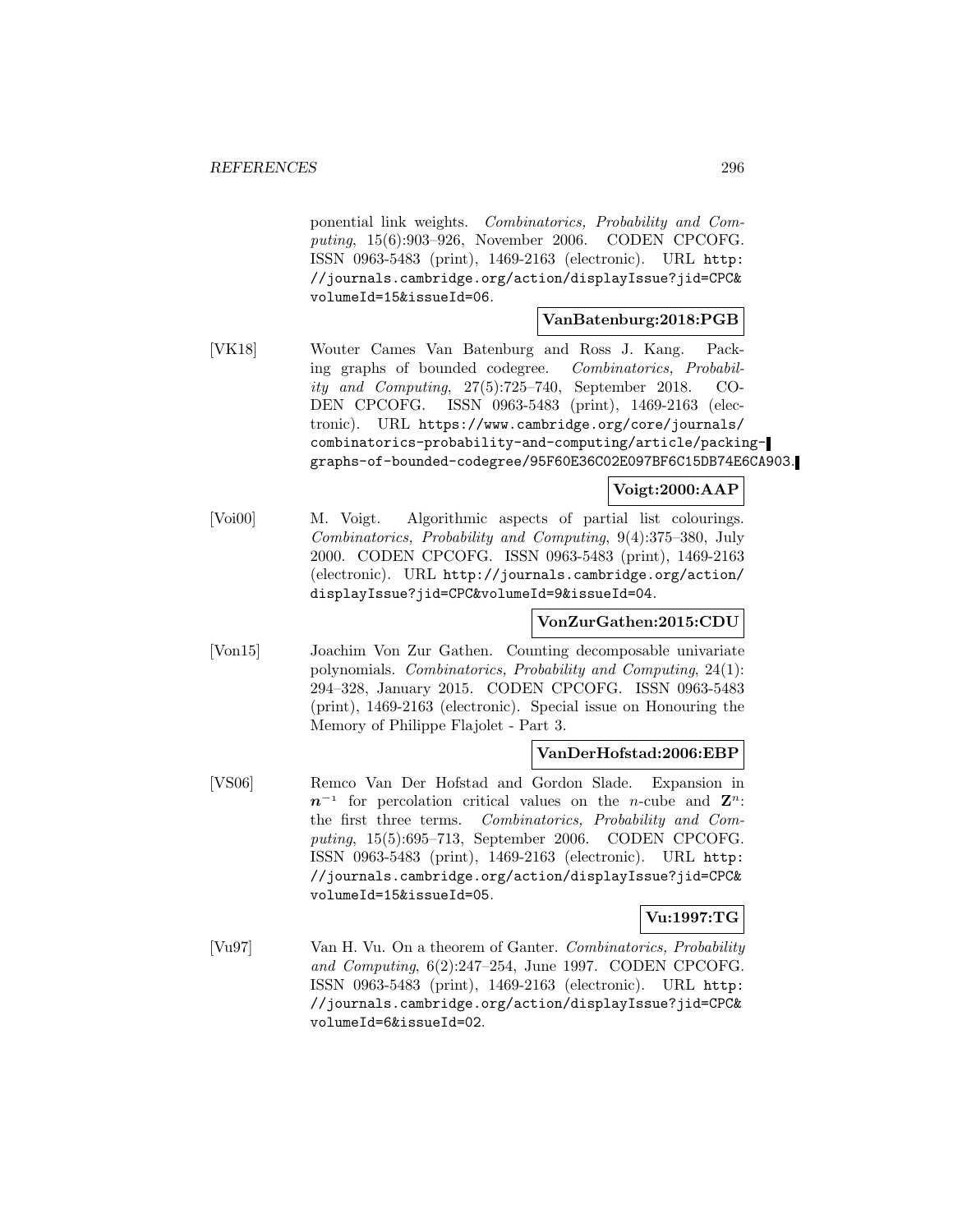## **Vu:2000:CNR**

[Vu00] Van H. Vu. On the choice number of random hypergraphs. Combinatorics, Probability and Computing, 9(1):79–95, January 2000. CODEN CPCOFG. ISSN 0963-5483 (print), 1469-2163 (electronic). URL http://journals.cambridge.org/action/ displayIssue?jid=CPC&volumeId=9&issueId=01.

# **Vu:2001:LDR**

[Vu01] Van H. Vu. A large deviation result on the number of small subgraphs of a random graph. Combinatorics, Probability and Computing,  $10(1)$ :79–94, January 2001. CODEN CPCOFG. ISSN 0963-5483 (print), 1469-2163 (electronic). URL http: //journals.cambridge.org/action/displayIssue?jid=CPC& volumeId=10&issueId=01.

# **Vu:2002:GUB**

[Vu02] Van H. Vu. A general upper bound on the list chromatic number of locally sparse graphs. Combinatorics, Probability and Computing, 11(1):103–111, January 2002. CODEN CPCOFG. ISSN 0963-5483 (print), 1469-2163 (electronic). URL http: //journals.cambridge.org/action/displayIssue?jid=CPC& volumeId=11&issueId=01.

## **Vu:2018:SSA**

[Vu18] Van Vu. A simple SVD algorithm for finding hidden partitions. Combinatorics, Probability and Computing, 27(1):124–140, January 2018. CODEN CPCOFG. ISSN 0963-5483 (print), 1469- 2163 (electronic). URL https://www.cambridge.org/core/ product/3691FFE262617493CEC469769154EA19.

## **Vogt:1997:SCD**

[VV97] Frank Vogt and Bernd Voigt. Symmetric chain decompositions of linear lattices. Combinatorics, Probability and Computing, 6(2):231–245, June 1997. CODEN CPCOFG. ISSN 0963- 5483 (print), 1469-2163 (electronic). URL http://journals. cambridge.org/action/displayIssue?jid=CPC&volumeId=6& issueId=02.

#### **Vertigan:1992:CCT**

[VW92] D. L. Vertigan and D. J. A. Welsh. The computational complexity of the Tutte plane: the bipartite case. Combinatorics, Probability and Computing, 1(2):181–187, June 1992. CODEN CPCOFG. ISSN 0963-5483 (print), 1469-2163 (electronic).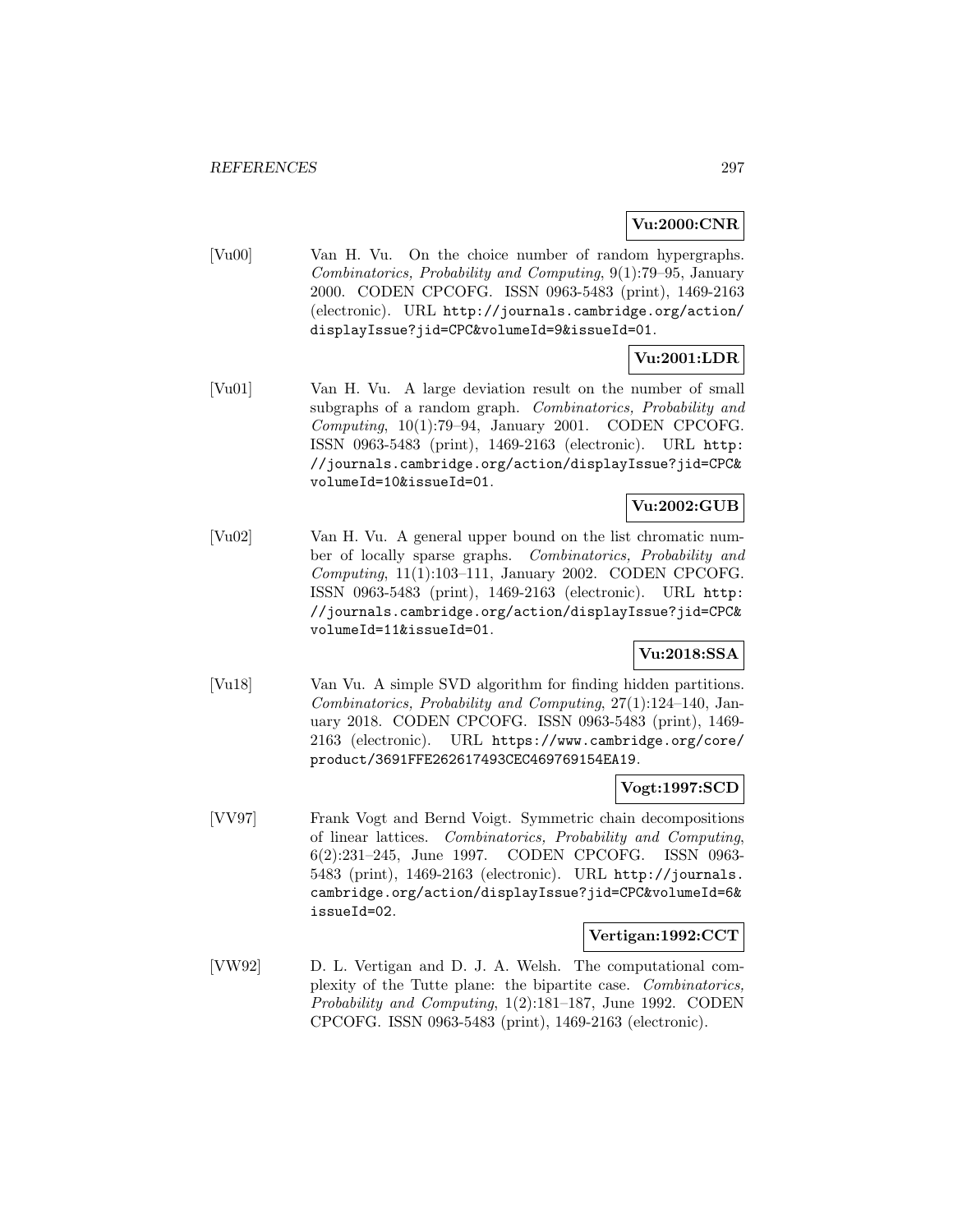## **Vertigan:1993:RPA**

[VW93] Dirk Vertigan and Geoff Whittle. Recognizing polymatroids associated with hypergraphs. Combinatorics, Probability and Computing, 2(4):519–530, December 1993. CODEN CPCOFG. ISSN 0963-5483 (print), 1469-2163 (electronic).

## **Voigt:2006:SMH**

[VZ06] Thomas Voigt and Günter M. Ziegler. Singular 0/1-matrices, and the hyperplanes spanned by random 0/1-vectors. Combinatorics, Probability and Computing, 15(3):463–471, May 2006. CODEN CPCOFG. ISSN 0963-5483 (print), 1469-2163 (electronic). URL http://journals.cambridge.org/action/ displayIssue?jid=CPC&volumeId=15&issueId=03.

## **Wagner:2000:ZRP**

[Wag00] David G. Wagner. Zeros of reliability polynomials and fvectors of matroids. Combinatorics, Probability and Computing, 9(2):167–190, March 2000. CODEN CPCOFG. ISSN 0963- 5483 (print), 1469-2163 (electronic). URL http://journals. cambridge.org/action/displayIssue?jid=CPC&volumeId=9& issueId=02.

## **Wagner:2006:WCG**

[Wag06a] Donald K. Wagner. Weakly 3-connected graphs. Combinatorics, Probability and Computing, 15(4):605–617, July 2006. CODEN CPCOFG. ISSN 0963-5483 (print), 1469-2163 (electronic). URL http://journals.cambridge.org/action/ displayIssue?jid=CPC&volumeId=15&issueId=04.

## **Wagner:2006:UBC**

[Wag06b] Peter Wagner. An upper bound for constrained Ramsey numbers. Combinatorics, Probability and Computing, 15(4):619–626, July 2006. CODEN CPCOFG. ISSN 0963-5483 (print), 1469-2163 (electronic). URL http://journals.cambridge.org/action/ displayIssue?jid=CPC&volumeId=15&issueId=04.

## **Wagner:2008:TES**

[Wag08] Roy Wagner. Tail estimates for sums of variables sampled by a random walk. Combinatorics, Probability and Computing, 17(2):307–316, March 2008. CODEN CPCOFG. ISSN 0963-5483 (print), 1469-2163 (electronic). URL http: //journals.cambridge.org/action/displayIssue?jid=CPC& volumeId=17&issueId=02.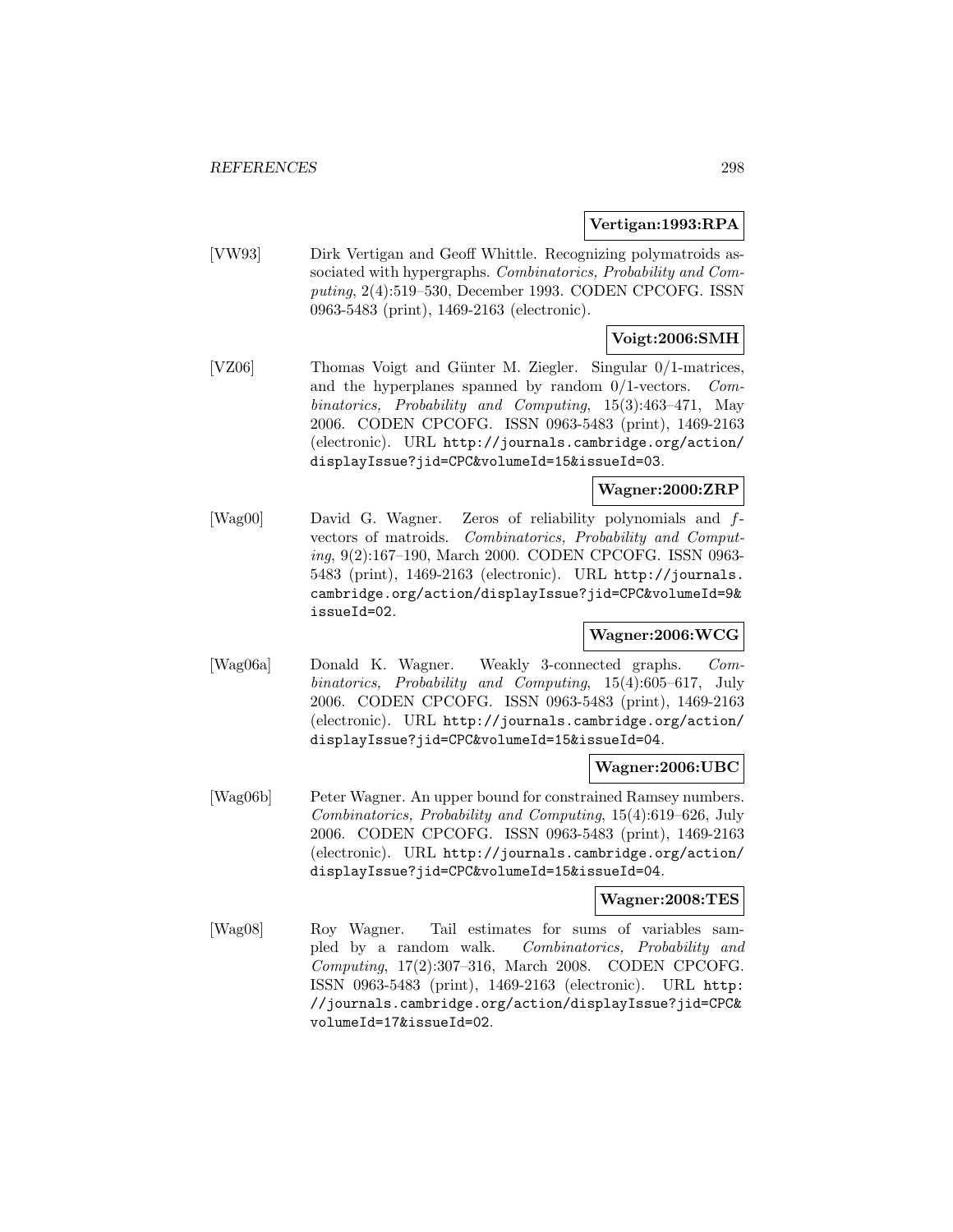#### **Wagner:2015:CLT**

[Wag15] Stephan Wagner. Central limit theorems for additive tree parameters with small toll functions. Combinatorics, Probability and Computing, 24(1):329–353, January 2015. CODEN CPCOFG. ISSN 0963-5483 (print), 1469-2163 (electronic). Special issue on Honouring the Memory of Philippe Flajolet - Part 3.

## **Walters:2007:EPH**

[Wal07] Mark Walters. Extensions of the polynomial Hales–Jewett theorem. Combinatorics, Probability and Computing, 16(5):789–803, September 2007. CODEN CPCOFG. ISSN 0963-5483 (print), 1469-2163 (electronic). URL http://journals.cambridge. org/action/displayIssue?jid=CPC&volumeId=16&issueId= 05.

## **Wanless:2010:CMT**

[Wan10] Ian. M. Wanless. Counting matchings and tree-like walks in regular graphs. Combinatorics, Probability and Computing, 19(3): 463–480, May 2010. CODEN CPCOFG. ISSN 0963-5483 (print), 1469-2163 (electronic).

## **Warnke:2016:MTB**

[War16] Lutz Warnke. On the method of typical bounded differences. Combinatorics, Probability and Computing, 25(2):269– 299, March 2016. CODEN CPCOFG. ISSN 0963-5483 (print), 1469-2163 (electronic).

## **Wastlund:2011:BPA**

[Wäs11] Johan Wästlund. The blind passenger and the assignment problem. Combinatorics, Probability and Computing, 20(3):467–480, May 2011. CODEN CPCOFG. ISSN 0963-5483 (print), 1469- 2163 (electronic).

## **Weineck:1997:LCS**

[Wei97] Ekkehard Weineck. Log-concavity and the spectral gap of stochastic matrices. Combinatorics, Probability and Computing, 6(3):371–379, September 1997. CODEN CPCOFG. ISSN 0963- 5483 (print), 1469-2163 (electronic). URL http://journals. cambridge.org/action/displayIssue?jid=CPC&volumeId=6& issueId=03.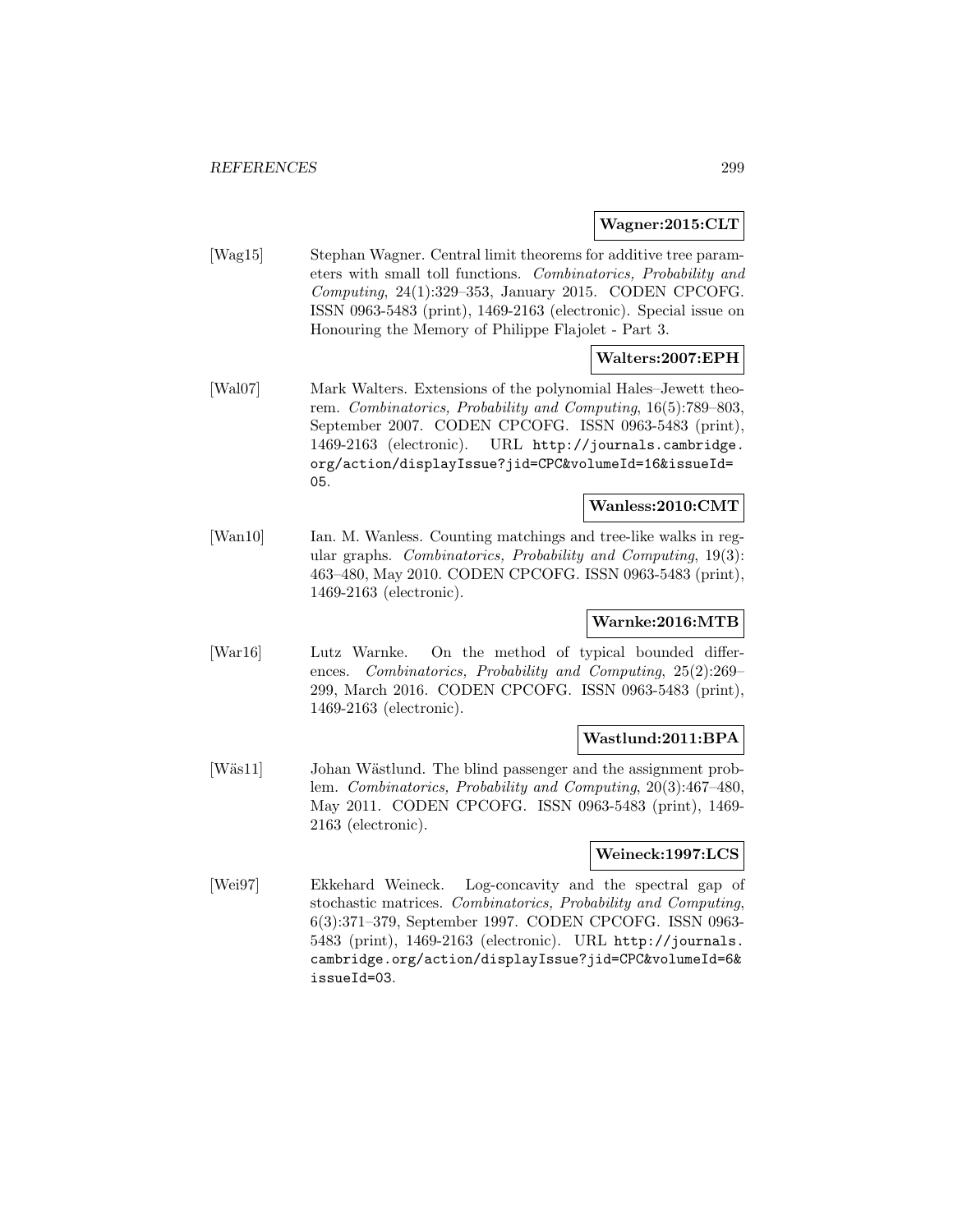## **Welsh:1994:RAT**

[Wel94] D. J. A. Welsh. Randomised approximation in the Tutte plane. Combinatorics, Probability and Computing, 3(1):137–143, March 1994. CODEN CPCOFG. ISSN 0963-5483 (print), 1469-2163 (electronic).

## **Watanabe:2011:NGP**

[WF11] Y. Watanabe and K. Fukumizu. New graph polynomials from the Bethe approximation of the Ising Partition Function. Combinatorics, Probability and Computing, 20(2):299–320, March 2011. CODEN CPCOFG. ISSN 0963-5483 (print), 1469-2163 (electronic).

## **Whittle:1992:DPS**

[Whi92] Geoff Whittle. Duality in polymatroids and set functions. Combinatorics, Probability and Computing, 1(3):275–280, September 1992. CODEN CPCOFG. ISSN 0963-5483 (print), 1469-2163 (electronic).

## **White:1994:IRT**

[Whi94] Arthur T. White. An introduction to random topological graph theory. Combinatorics, Probability and Computing, 3(4):545–555, December 1994. CODEN CPCOFG. ISSN 0963-5483 (print), 1469-2163 (electronic).

## **Wierman:1992:EBP**

[Wie92] John C. Wierman. Equality of the bond percolation critical exponents for two pairs of dual lattices. Combinatorics, Probability and Computing, 1(1):95–105, March 1992. CODEN CPCOFG. ISSN 0963-5483 (print), 1469-2163 (electronic).

## **Wierman:1995:SMC**

[Wie95] John C. Wierman. Substitution method critical probability bounds for the square lattice site percolation model. Combinatorics, Probability and Computing, 4(2):181–188, June 1995. CODEN CPCOFG. ISSN 0963-5483 (print), 1469-2163 (electronic).

## **Wierman:2002:IUB**

[Wie02] John C. Wierman. An improved upper bound for the hexagonal lattice site percolation critical probability. Combinatorics, Probability and Computing, 11(6):629–643, November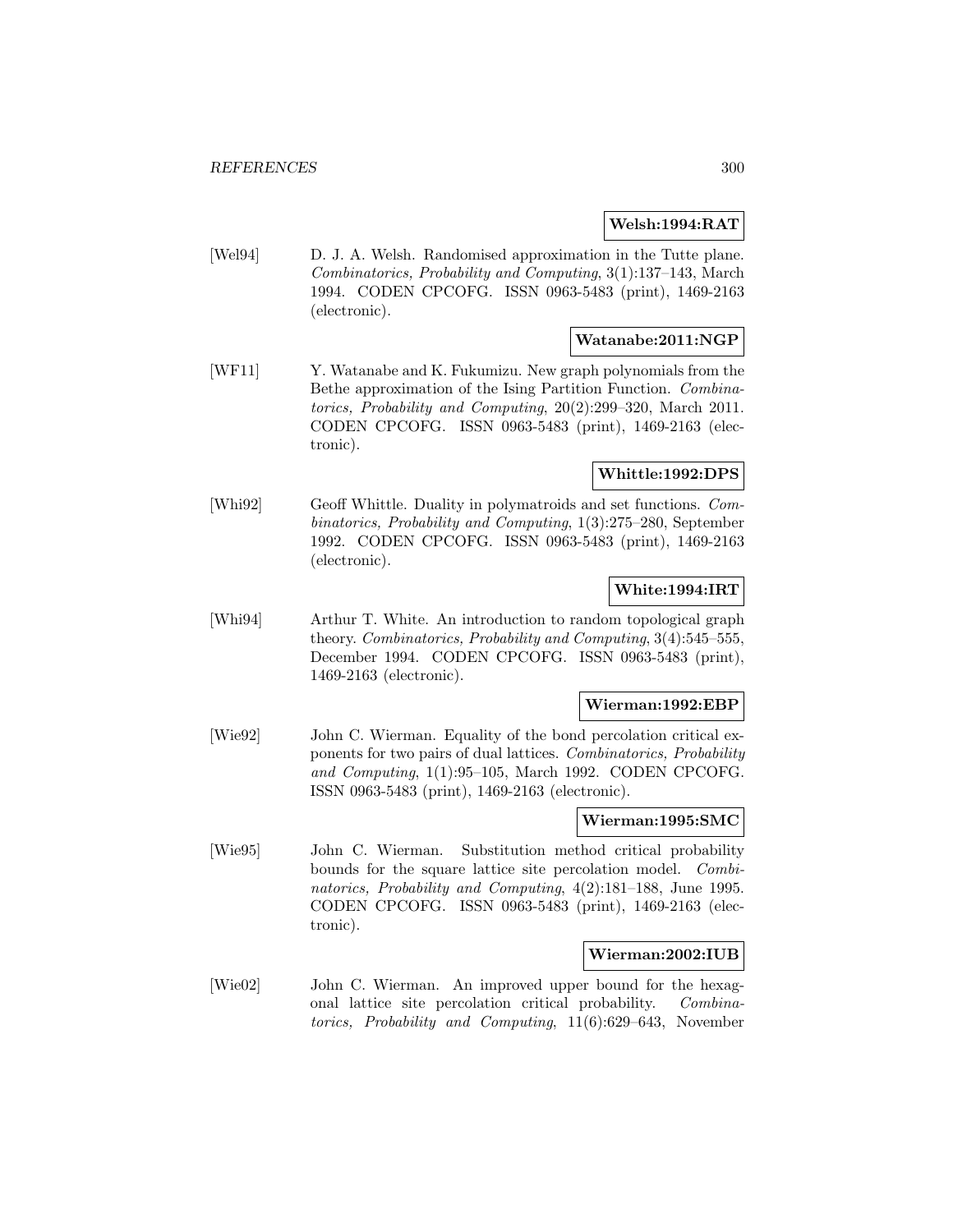2002. CODEN CPCOFG. ISSN 0963-5483 (print), 1469-2163 (electronic). URL http://journals.cambridge.org/action/ displayIssue?jid=CPC&volumeId=11&issueId=06.

## **Wierman:2003:ULB**

[Wie03] John C. Wierman. Upper and lower bounds for the Kagomé lattice bond percolation critical probability. Combinatorics, Probability and Computing, 12(1):95–111, January 2003. CO-DEN CPCOFG. ISSN 0963-5483 (print), 1469-2163 (electronic). URL http://journals.cambridge.org/action/ displayIssue?jid=CPC&volumeId=12&issueId=01.

## **Wilson:2015:DAP**

[Wil15] Mark C. Wilson. Diagonal asymptotics for products of combinatorial classes. Combinatorics, Probability and Computing, 24 (1):354–372, January 2015. CODEN CPCOFG. ISSN 0963-5483 (print), 1469-2163 (electronic). Special issue on Honouring the Memory of Philippe Flajolet - Part 3.

## **Witt:2013:TBO**

[Wit13] Carsten Witt. Tight bounds on the optimization time of a randomized search heuristic on linear functions. Combinatorics, Probability and Computing, 22(2):294–318, ???? 2013. CODEN CPCOFG. ISSN 0963-5483 (print), 1469-2163 (electronic).

## **Weifan:2001:SPE**

[WL01] Wang Weifan and Ko-Wei Lih. Structural properties and edge choosability of planar graphs without 6-cycles. Combinatorics, Probability and Computing, 10(3):267–276, May 2001. CODEN CPCOFG. ISSN 0963-5483 (print), 1469-2163 (electronic). URL http://journals.cambridge.org/action/ displayIssue?jid=CPC&volumeId=10&issueId=03.

# **Woess:2005:LDL**

[Woe05] Wolfgang Woess. Lamplighters, Diestel–Leader graphs, random walks, and harmonic functions. Combinatorics, Probability and Computing, 14(3):415–433, May 2005. CODEN CPCOFG. ISSN 0963-5483 (print), 1469-2163 (electronic). URL http: //journals.cambridge.org/action/displayIssue?jid=CPC& volumeId=14&issueId=03.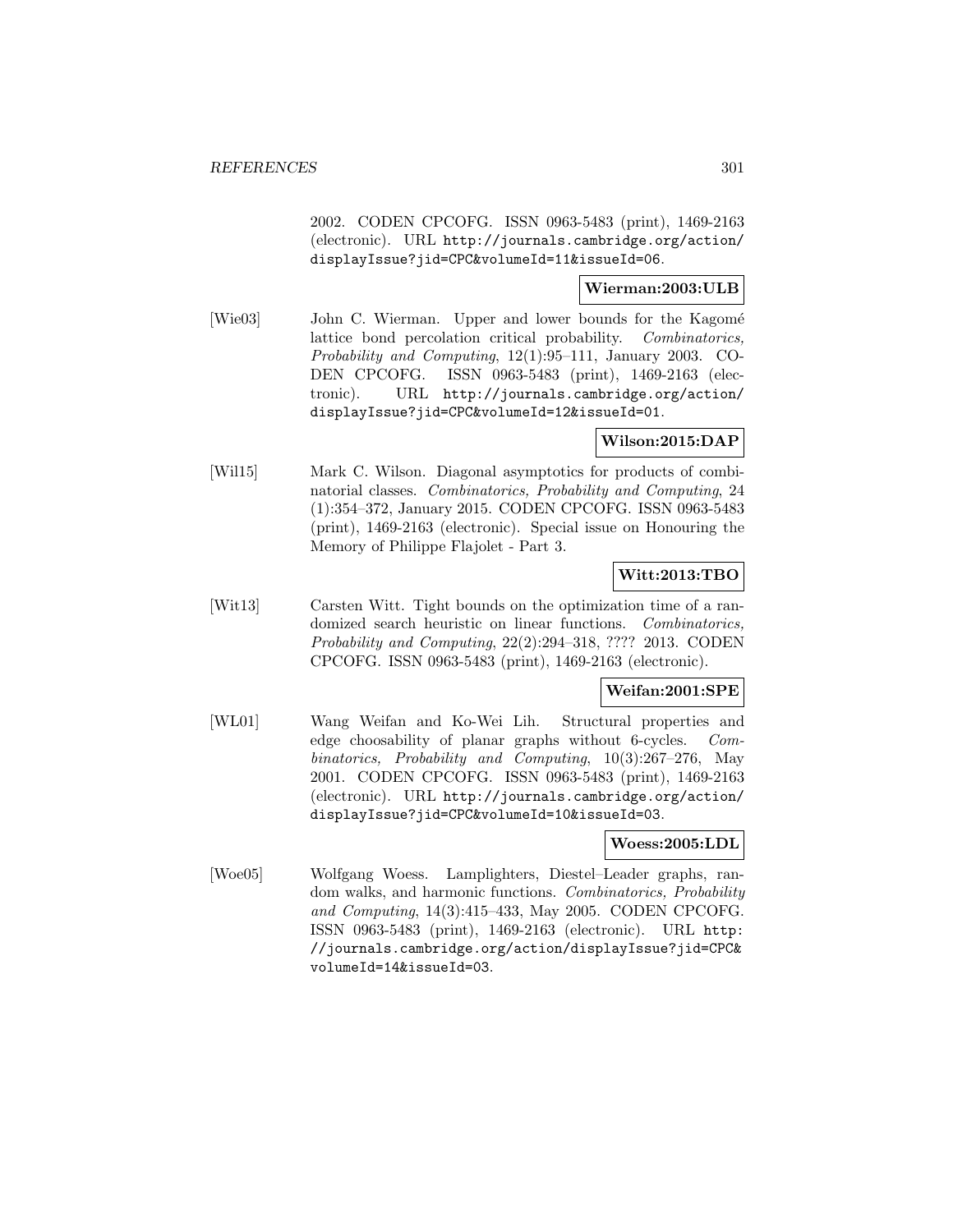### **Wollan:2006:EFS**

[Wol06] Paul Wollan. Extremal functions for shortening sets of paths. Combinatorics, Probability and Computing, 15(6):927–932, November 2006. CODEN CPCOFG. ISSN 0963-5483 (print), 1469-2163 (electronic). URL http://journals.cambridge. org/action/displayIssue?jid=CPC&volumeId=15&issueId= 06.

## **Wolfovitz:2011:SGT**

[Wol11] Guy Wolfovitz. Sub-Gaussian tails for the number of triangles in  $G(n, p)$ . Combinatorics, Probability and Computing, 20(1):155– 160, January 2011. CODEN CPCOFG. ISSN 0963-5483 (print), 1469-2163 (electronic).

# **Wu:1997:UBN**

[Wu97] Pou-Lin Wu. An upper bound on the number of edges of a 2 connected graph. Combinatorics, Probability and Computing, 6(1):107–113, March 1997. CODEN CPCOFG. ISSN 0963- 5483 (print), 1469-2163 (electronic). URL http://journals. cambridge.org/action/displayIssue?jid=CPC&volumeId=6& issueId=01.

## **Wu:1998:VTC**

[Wu98] Haidong Wu. On vertex-triads in 3-connected binary matroids. Combinatorics, Probability and Computing, 7(4):485–497, December 1998. CODEN CPCOFG. ISSN 0963-5483 (print), 1469- 2163 (electronic). URL http://journals.cambridge.org/ action/displayIssue?jid=CPC&volumeId=7&issueId=04.

## **Wu:2003:CEG**

[Wu03] Haidong Wu. Contractible elements in graphs and matroids. Combinatorics, Probability and Computing, 12(4):457–465, July 2003. CODEN CPCOFG. ISSN 0963-5483 (print), 1469-2163 (electronic). URL http://journals.cambridge.org/action/ displayIssue?jid=CPC&volumeId=12&issueId=04.

#### **Wegener:2005:OMP**

[WW05] Ingo Wegener and Carsten Witt. On the optimization of monotone polynomials by simple randomized search heuristics. Combinatorics, Probability and Computing,  $14(1-2):225-247$ , January 2005. CODEN CPCOFG. ISSN 0963-5483 (print), 1469-2163 (electronic). URL http://journals.cambridge.org/action/ displayIssue?jid=CPC&volumeId=14&issueId=01.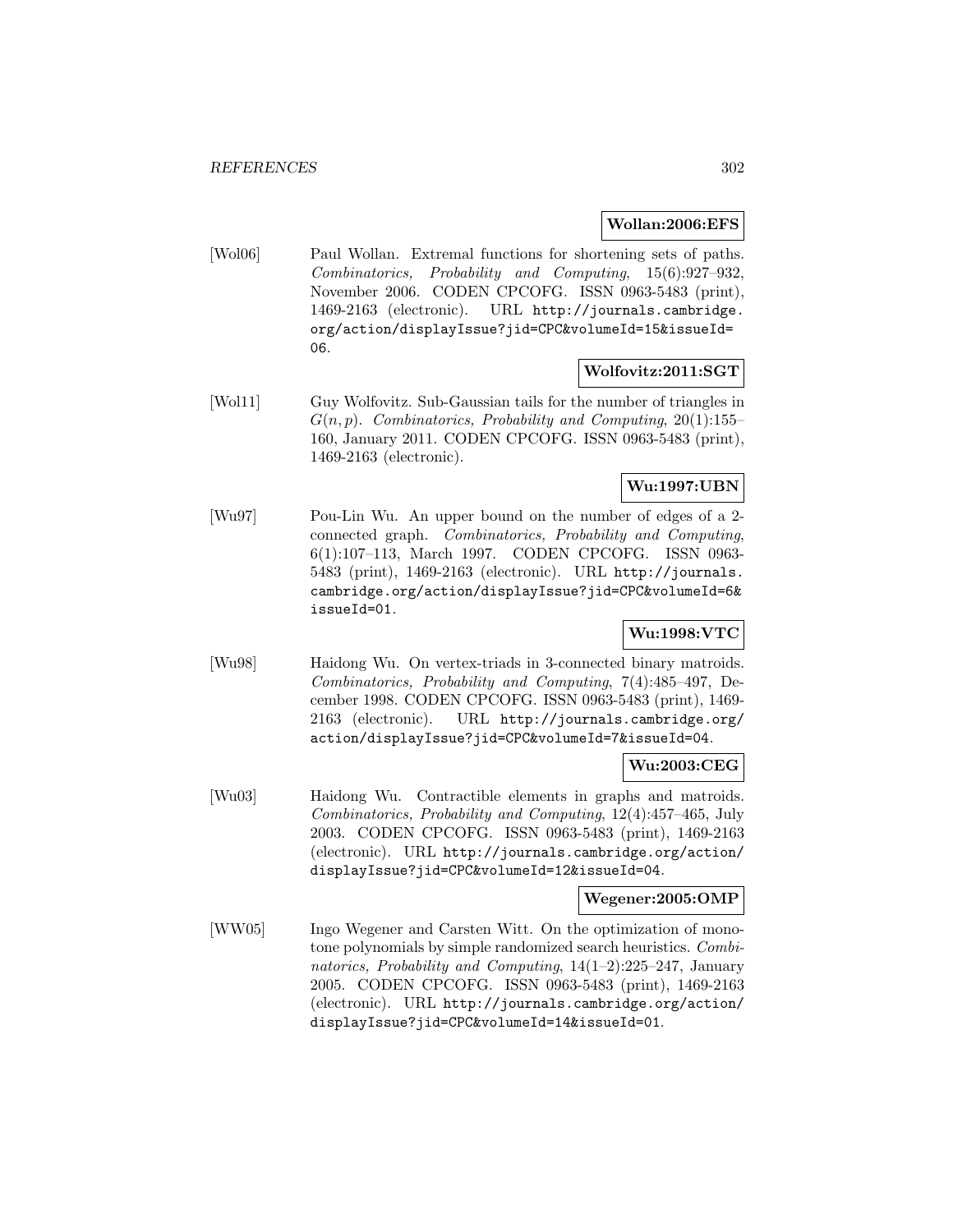# **Xu:2011:BBP**

[XY11] Baogang Xu and Xingxing Yu. Better bounds for k-partitions of graphs. Combinatorics, Probability and Computing, 20(4):631– 640, July 2011. CODEN CPCOFG. ISSN 0963-5483 (print), 1469-2163 (electronic).

## **Yehudayoff:2020:PCT**

[Yeh20] Amir Yehudayoff. Pointer chasing via triangular discrimination. Combinatorics, Probability and Computing, 29(4):485–494, July 2020. CODEN CPCOFG. ISSN 0963-5483 (print), 1469- 2163 (electronic). URL https://www.cambridge.org/core/ journals/combinatorics-probability-and-computing/article/ pointer-chasing-via-triangular-discrimination/1792C00D506C602217BB778835A990FD.

## **Yuster:1997:ITI**

[Yus97] Raphael Yuster. Independent transversals and independent coverings in sparse partite graphs. Combinatorics, Probability and Computing, 6(1):115–125, March 1997. CODEN CPCOFG. ISSN 0963-5483 (print), 1469-2163 (electronic). URL http: //journals.cambridge.org/action/displayIssue?jid=CPC& volumeId=6&issueId=01.

## **Yuster:2004:FTD**

[Yus04] Raphael Yuster. Families of trees decompose the random graph in an arbitrary way. Combinatorics, Probability and Computing, 13(6):893–910, November 2004. CODEN CPCOFG. ISSN 0963-5483 (print), 1469-2163 (electronic). URL http: //journals.cambridge.org/action/displayIssue?jid=CPC& volumeId=13&issueId=06.

#### **Yuster:2007:PCG**

[Yus07] Raphael Yuster. Packing cliques in graphs with independence number 2. Combinatorics, Probability and Computing, 16(5):805–817, September 2007. CODEN CPCOFG. ISSN 0963-5483 (print), 1469-2163 (electronic). URL http: //journals.cambridge.org/action/displayIssue?jid=CPC& volumeId=16&issueId=05.

#### **Yuster:2012:DGL**

[Yus12] Raphael Yuster. Dense graphs with a large triangle cover have a large triangle packing. Combinatorics, Probability and Computing, 21(6):952–962, November 2012. CODEN CPCOFG. ISSN 0963-5483 (print), 1469-2163 (electronic).